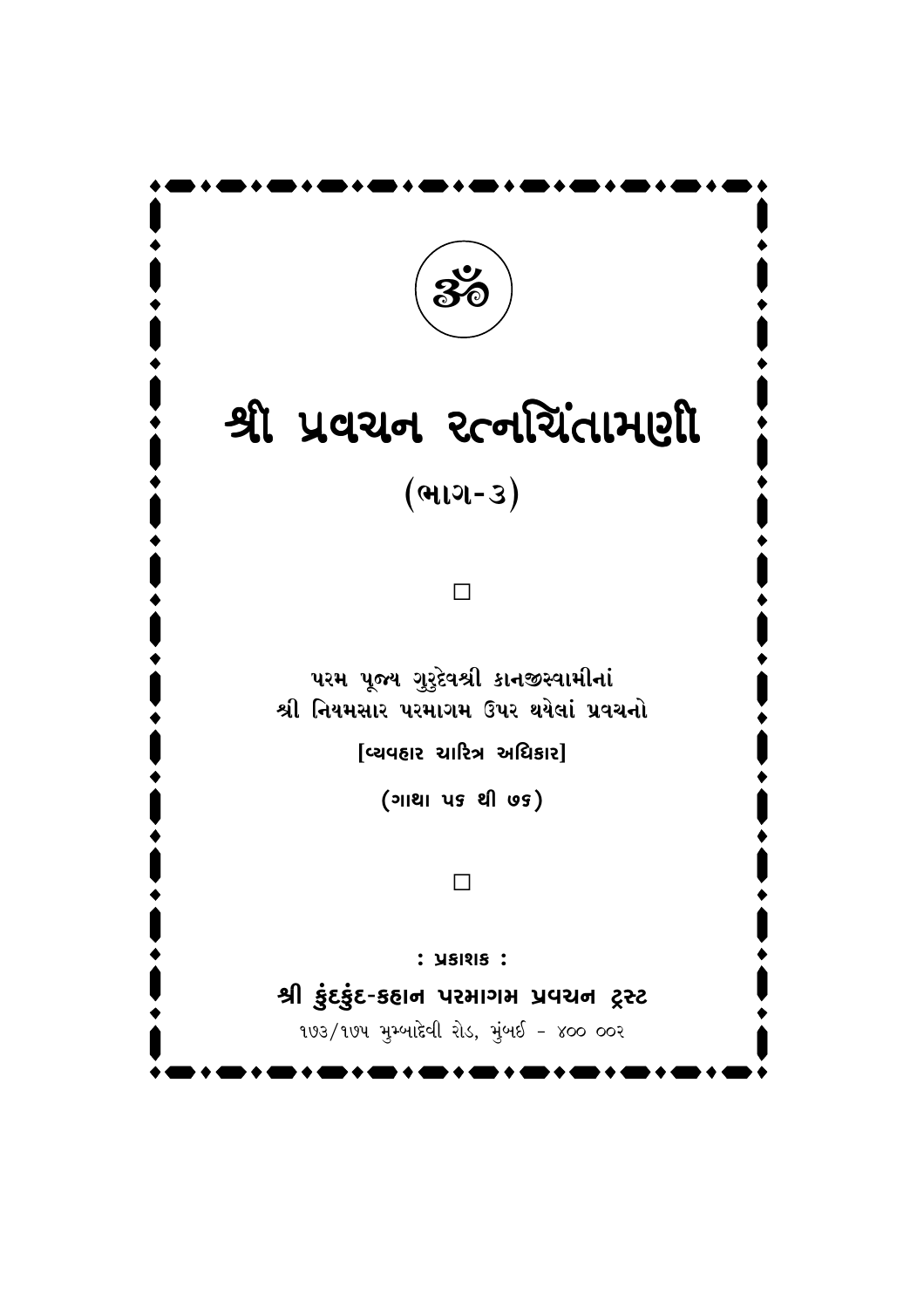-: પ્રાપ્તિસ્થાન **ઃ**-

શ્રી દિગમ્બર જૈન સ્વાધ્યાય મંદિર **ટ્**સ્ટ સોનગઢ - 3૬૪૨૫૦ \_⁄P– –˜·T H 02846-244084  $\Box$ 

પૂજ્ય શ્રી કાનજીસ્વામી સ્મારક ટ્રસ્ટ કહાન નગર, લામ રોડ, દેવલાલી - ૪૨૨૪૦૧ ટેલી-ફેક્સ : ૦૨૫૩-૨૪૯૧૦૪૪  $\Box$ 

 $\cdot$   $\cdot$   $\cdot$   $\cdot$   $\cdot$   $\cdot$   $\cdot$ 

ક્રી સીમંધર ભગવાન દિગંબર જિન મંદિર ૧૭૩/૧૭૫ મુમ્બાદેવી રોડ, મુંબઈ - ૪૦૦ ૦૦ર એ-૪, બાપૂનગર, જયપુર - ૩૦૨૦૧૫ del- 33224281/23886066 d

શ્રી પંડિત ટોડરમલ સ્મારક **ભવ**ન ફોન નંબર : ર૭૦૫૫૮૧ - ર૭૦૭૪૫૮  $\Box$ 

પ્રત : ૨૫૦૦ - વૈશાખ સુદ બીજ, પૂજ્ય ગુરૂદેવશ્રીની ૧૧૬મી જન્મ-જયંતિ, તા. ૧૦-૫-૨૦૦૫ ★ વીર નિર્વાણ સં. ૨૫૩૧, વિક્રમ સં. ૨૦૬૧

 $\bigstar$  વેચાણ કિંમત - રૂ. ૨૦/-  $\bigstar$ 

नम्र पिनंती

શ્રી વીતરાગી દેવ−શાસ્ત્ર−ગુરુભ્યો નમ:

*વીતરાગમાર્ગના પ્રભાવક આધ્યાત્મિક સત્પુરુષ પૂજ્ય ≠] Q¶⁄–'π'⁄E] –P #Ufias '˜¡¶– Q¶T] ~˚πsÒs U˚˜z #⁄~–⁄ કરકમલોમાં સાદર સમર્પિત છે. તેનો વિનય અને બ*હમાનપૂર્વક સ્વાધ્યાય કરશો. શ્રી જિનવાણીની કોઈપણ  $\overline{x}$ કારે અશાતના કરશો નહીં. તેમાં ડાઘ પાડશો નહીં, ફાડશો *નહીં, બગાડશો નહીં તેમ જ સુવાના પલંગ પર કે જમીન પર, આગર જ્યાં-ત્યાં અયોગ્ય સ્થાને રાખશો નહીં. જિનવાણી (શાસ્ત્રજી) એ ભગવાનની વાણી છે અને ભગવાનની વાણી જિનવર બરોબર છે, તેથી જિનેશ્વર દેવ સમાન જ જિનવાણીનું બહુમાન કરી અને મર્મ સમજી*  $3$ *•*–<br>*R*+નવ્યની પ્રાપ્તિ કરતાં નિકટ ભવ્ય બની જવાય છે.

- **પૂજ્યશ્રી કાનજીસ્વામી સ્મારક ટ્રસ્ટ,** દેવલાલી

 $\mathcal{E}I\mathcal{S}Q$ *ii*  $\mathcal{E}Q$   $\mathcal{E}Q$   $\mathcal{E}Q$   $\mathcal{E}Q$   $\mathcal{E}Q$   $\mathcal{E}Q$   $\mathcal{E}Q$   $\mathcal{E}Q$   $\mathcal{E}Q$   $\mathcal{E}Q$   $\mathcal{E}Q$   $\mathcal{E}Q$   $\mathcal{E}Q$   $\mathcal{E}Q$   $\mathcal{E}Q$   $\mathcal{E}Q$   $\mathcal{E}Q$   $\mathcal{E}Q$   $\mathcal{E}Q$   $\mathcal{E}Q$  સમીર પારેખ, ક્રિએટીવ પેજ સેટર્સ 3४, કાવસજી પટેલ સ્ટ્રીટ, ૧૭, લાખાણી ટેરેસ, ફોર્ટ, મુંબઈ - ૧ **ટેલી.** ૨૨૮૨ ૫૭ ૮૪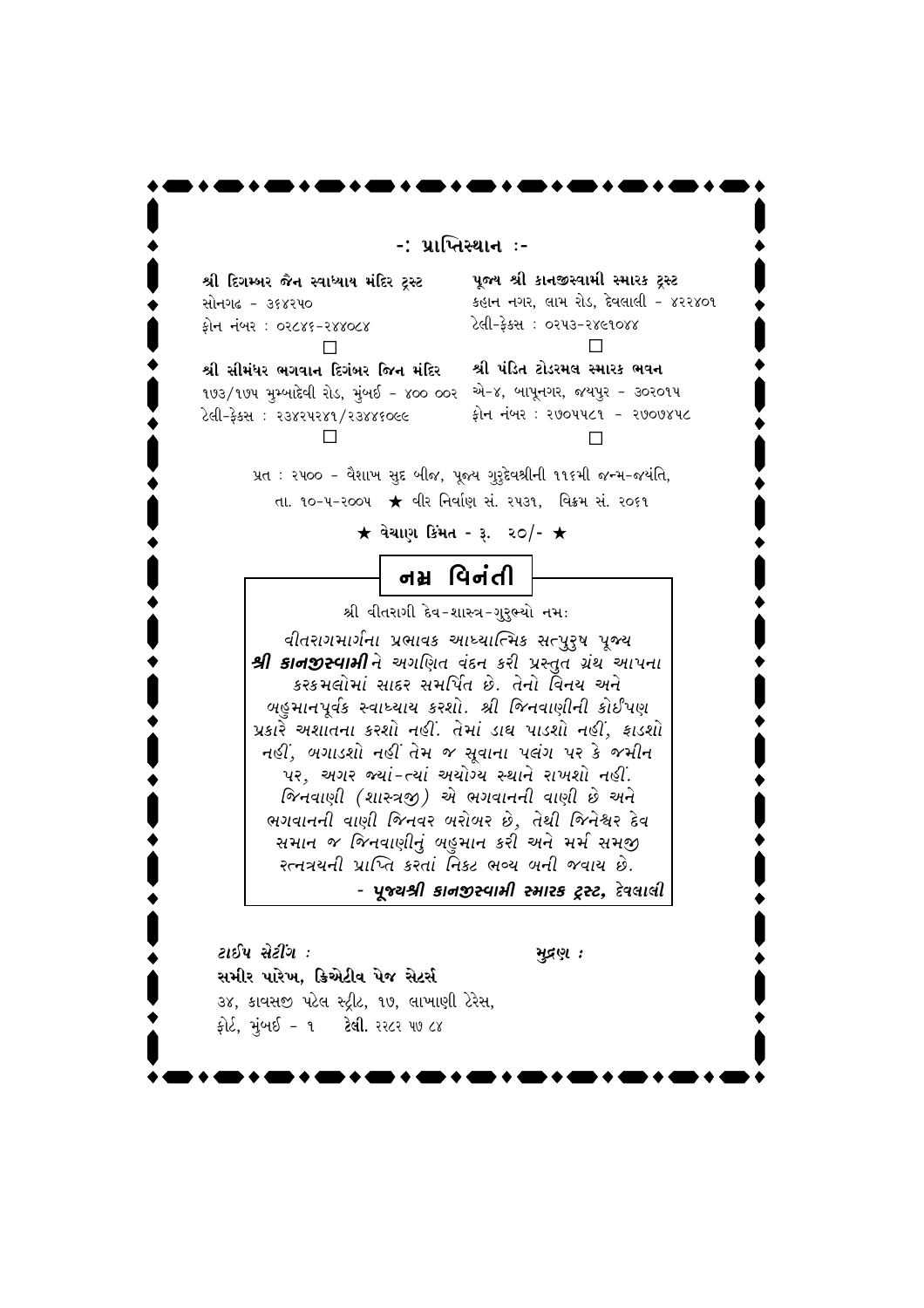## $\,\,\star\,$  ਪੁકાશફીચ નિવેદન  $\,\,\star\,$

અધ્યાત્મનિધિનાં સ્વામી પરમક્રૃપાળુ પરમપૂજ્ય **સદ્ગુરૂદેવશ્રી કાનજીસ્વામી**નો મહાન ઉપકાર આપણા ઉપર છે કે તેઓશ્રીનાં પાવન પ્રતાપે આ યુગમાં અધ્યાત્મતત્ત્વનાં શ્રવણની તેમ જ અભ્યાસની રૂચી જાગ્રત થઈ છે.

નિયમસાર-શાસ્ત્ર પરનાં પૂજ્ય ગુરૂદેવશ્રીનાં પ્રવચનોનું આ તૃતિય પુસ્તક શ્રી પ્રવચન રત્નચિંતામણી ભાગ−૩ પ્રકાશિત કરતાં અમોને અત્યંત આનંદનો અનુભવ થાય છે.

જેમ નિયમસાર-શાસ્ત્રનાં મૂળ કર્તા અલૌકિક પુરૃષ છે તેમ તેના *દી*કાકાર શ્રી પદ્મપ્રભમલધારીદેવ પણ મહા પવિત્ર નિર્ગ્રંથ મુનિ છે. ટીકાના કાવ્યોમાં તેઓશ્રીએ કરેલા અનેક અલંકારોમાં તેમની ઊંડી આધ્યાત્મિકતાની તેમ જ તેમનાં વિશુદ્ધ બ્રહ્મચર્યતેજની પ્રભા ઝળકી રહી છે.

શ્રી કુંદકુંદાચાર્ય રચિત શાસ્ત્રોમાં શ્રી સમયસાર, શ્રી પ્રવચનસાર, શ્રી પંચાસ્તિકાય, જેટલાં પ્રસિદ્ધિમાં છે તેટલું આ શ્રી નિયમસાર-શાસ્ત્ર પ્રસિદ્ધિમાં ન હતું. પરંતુ મુમુક્ષુઓનાં સદ્દભાગ્યે પૂજ્ય ગુરૃદેવશ્રીનાં પ્રતાપે તે વિશેષ પ્રસિદ્ધિમાં આવ્યું છે.

~પરમપૂજ્ય ગુરૂદેવશ્રીએ આજથી લગભગ ૬૧ વરસ પહેલાં શ્રી નિયમસાર−શાસ્ત્ર પર પ્રવચનો કર્યા. તે વખતે તેઓશ્રીની ઊંડી દષ્ટિએ તેમાંનાં અતિગંભીર ભાવોને પારખી  $f$ લીધા.

થી કુંદકુંદ-કહાન પરમાગમ પ્રવચન દ્રસ્ટનાં દ્રસ્ટીઓએ શરૂથી જ નક્કી કર્યા મુજબ આચાર્ય શ્રી કુંદકુંદદેવનાં પાંચેય પરમાગમો પર થયેલા પૂજ્ય ગુરૂદેવશ્રીનાં પ્રવચનોને છપાવવાનો નિર્ણય કરેલ છે. તે મુજબ શ્રી સમયસાર-શાસ્ત્ર પરનાં પ્રવચનોનાં ૧૧ ભાગ શ્રી પ્રવચન-રત્નાકરશાસ્ત્રરૂપે પ્રસિદ્ધ થઈ ગયા છે. જેમાંના ત્રણ ભાગ તો પૂજ્ય ગુરૂદેવશ્રીની હાજરીમાં જ પ્રકાશિત થયા હતા.

પ્રસ્તુત પુસ્તક કેટલાંક અનિવાર્ય સંજોગાનાં લીધે જેટલું વહેલું છપાવવું જોઈતું હતું તેટલું વહેલું અમે પ્રકાશિત કરી શકયા નથી તેનું દુઃખ છે. પણ હવે એ તરફનો પુરૂષાર્થ ઉપડ્યો છે અને શ્રી પ્રવચન રત્નચિંતામણી ભાગ-૪ પણ તૈયાર થઈ રહેલ છે.

પૂજ્ય ગુરૂદેવશ્રીનાં દેહવિલય પછી સમાજમાં એક અવકાશ (Vacum) છવાઈ ગયો, જેના કારણે દરેક કાર્યમાં વિલંબ થતો ગયો. એક મહાપુરૂષનાં નિમિત્તે કેટલું બધું કામ સહજતાથી થઈ જતું ! હવે તે મહાપુરૃષની અનુપસ્થિતિમાં હજુ પણ તેમને સાક્ષાત્ સાંભળેલ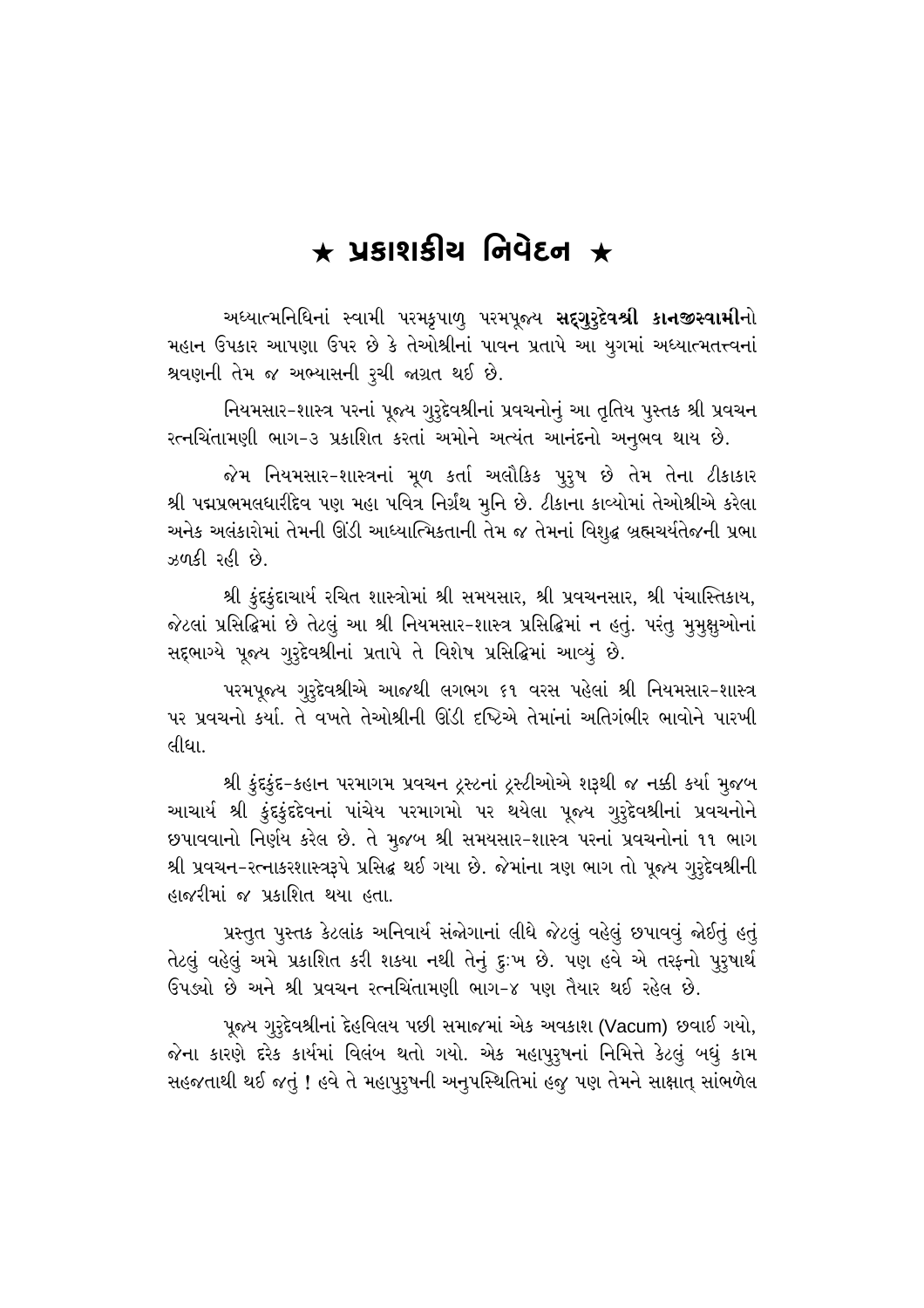વક્તા અને શ્રોતા હયાત છે ત્યાંસુધીમાં જેટલું ઝડપથી થઈ શકે તેટલું કામ કરી લેવા જેવું કડે

આ પુસ્તક પ્રકાશનમાં અનેક મુમુક્ષુઓ તરફથી ટ્રસ્ટને અત્યંત નિસ્પૃહભાવે સહયોગ મળેલો છે તેની સાભાર નોંધ લેવામાં આવે છે. જે જે મુમુક્ષુઓએ પ્રવચનો ઉતાર્યા છે તેમ જ ઉતારેલા પ્રવચનો તપાસી આપેલ છે, તેઓના અમો આભારી છીએ. આ કાર્યમાં સક્રિય રીતે ભાઈશ્રી **હીરાલાલ ભીખાલાલ શાહે** મહત્ત્વપૂર્ણ ફાળો આપેલ છે, તેમનો આભાર માનીએ છીએ. ભાઈશ્રી હે**મંતભાઈ ગાંધી**એ અતિ ચીવટથી ખુબ મહેનત લઈને શરૂથી અંત સુધી પ્રેસ મેટર તથા પ્રૂફ-સંશોધન કરી આપેલ છે. તે બદલ તેમનો આભાર માનીએ છીએ.

આ સિવાય ઘણા મુમુક્ષુઓએ ઉદારતાથી આર્થિક સહયોગ આપેલ છે, જેની પ્રસ્તુત પુસ્તકમાં નામાવલી આપી છે. આ બધા દાતાઓનો પણ આભાર માનીએ છીએ.

આ પુસ્તકનું શબ્દગુંથણીનું (ટાઈપસેટીંગ) કાર્ય કાળજીપૂર્વક કરી આપવા બદલ ક્રિએટીવ પેજ સેટર્સના શ્રી સમીર પારેખના ખુબ જ આભારી છીએ.

અંતમાં, પરમપૂજ્ય ગુરૃદેવશ્રીનો આપણા ઉપર અતિ ઉપકાર છે. જેનું વર્ણન શબ્દો દ્વારા અશક્ય છે. જેણે શાશ્વત સુખનો માર્ગ આપ્યો તેનું ઋણ ચૂકવવાનો કોઈ માર્ગ જ નથી. એથી વિનમ્રપણે ગુરૂવાણીના પાવન પરમામૃત દ્વારા વીતરાગ સર્વજ્ઞપ્રણીત અને શ્રી ગણધરાદિ મહાન આચાર્યો રચિત પરમાગમોનો ઉકેલ કરી નિજ સાધનાની પરિપૂર્ણતાને આપણે પામીએ અને સર્વ જીવો પણ પામો એ જ અભ્યર્થના.

જયવંત વર્તા તે કુંદકુંદ આચાર્ય કે જેમણે મહાતત્ત્વથી ભરેલો પ્રાભૃતરૂપી પર્વત બુદ્ધિરૂપી શિરપર ઉપાડીને ભવ્ય જીવોને સમર્પિત કર્યો છે.

> લિ શ્રી કુંદકુંદ-કહાન પરમાગમ પ્રવચન ટ્રસ્ટ, ટસ્ટી મંડળ

वीर संवत २५३१ वैशाण सुद्द २, विड्य संवत २०६१, તા. ૧૦-૫-૨૦૦૫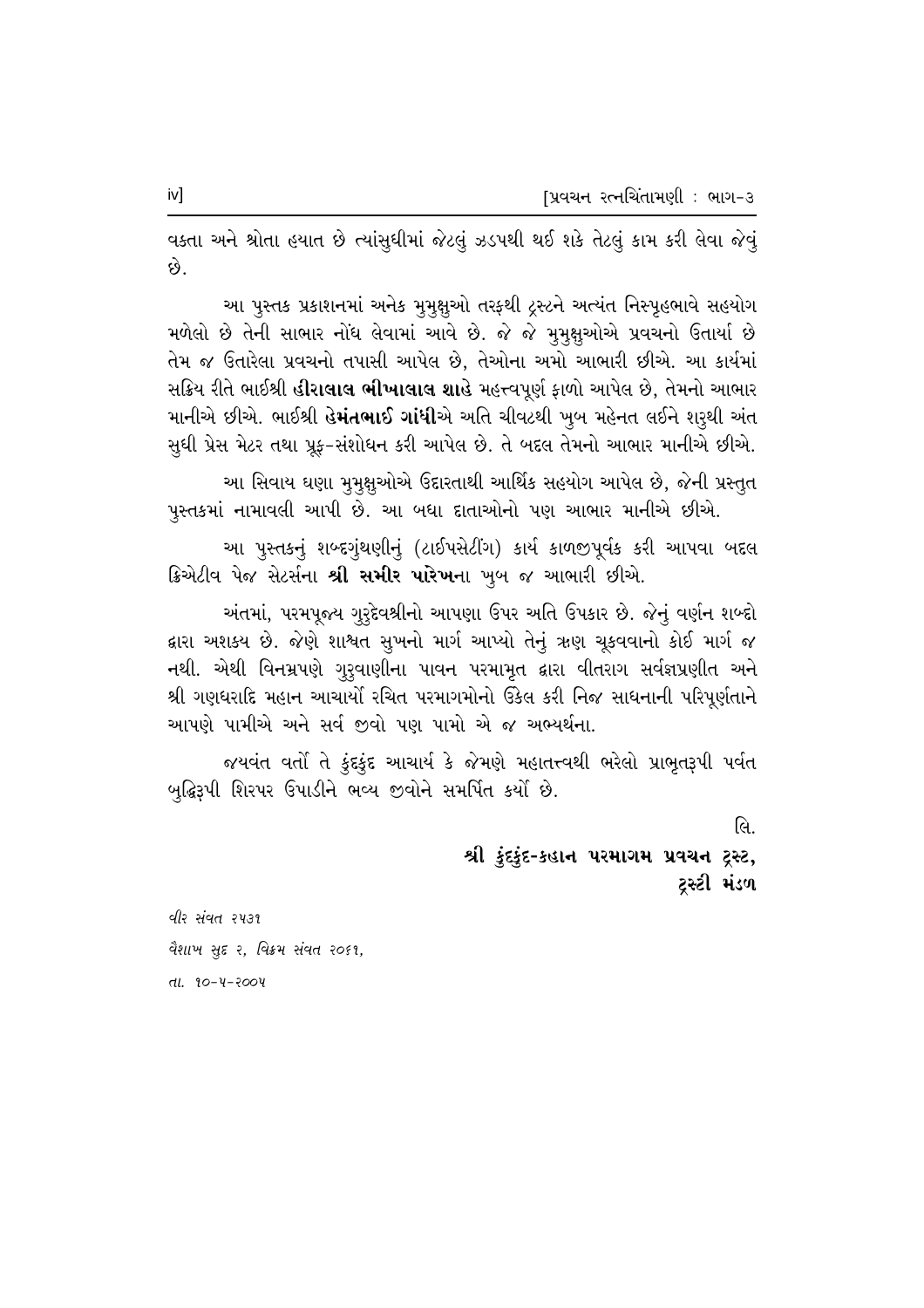| કમ            | ગાથા/શ્લોકનં.           | પ્રવચન નં.                  | પ્રવચન તારીખ            | પેજ નં. |
|---------------|-------------------------|-----------------------------|-------------------------|---------|
| ۹.            | ગાથા - પ૬               | $\mathsf{NST}/\mathsf{V1}$  | २१-४-७२                 | ૧ થી ૧૯ |
|               | શ્લોક - $vs$            | પર                          | २२-४-७२                 |         |
| २             | ગાથા - ૫૭               | $\mathsf{NST}/\mathsf{V}$ ર | ૨૨-૬-૭૨ ૨૦થી ૨૫         |         |
|               | શ્લોક - ७७              |                             |                         |         |
| $\mathcal{S}$ | ગાથા - ૫૮<br>શ્લોક - ૭૮ | $\mathsf{NST}/\mathsf{V}$ ર | ૨૨-૬-૭૨ ર૬થી ૩૧         |         |
|               |                         |                             |                         |         |
| $\lambda$     | ગાથા - ૫૯<br>$20 - 36$  | NST/43                      | २३-४-७२ 3२ थी ३७        |         |
| પ             | ગાથા - ૬૦               | $\mathsf{NST}/\mathsf{43}$  | <u>23-8-02</u> 36 થી પહ |         |
|               | $2$ and $-$ co          | NSS/૫૫                      | $30 - 5 - 99$           |         |
|               |                         | પ૬                          | २-७-७१                  |         |
|               |                         | $\mathsf{NST}/\mathsf{V}$ ४ | $28 - 5 - 05$           |         |
| Š.            | ગાથા - ૬૧               | $\mathsf{NST}/\mathsf{V}$ ४ | २४-४-७२ ६० थी ૯८        |         |
|               | શ્લોક - ૮૧ થી ૮૪        | ૫૫                          | $24 - 5 - 92$           |         |
|               |                         | પ૬                          | $20 - 5 - 02$           |         |
| V             | ગાથા - ૬૨               | $\n  NST/\n  \sqrt{2}\n$    | २७-६-७२ ૯૯ थी ११५       |         |
|               | શ્લોક - ૮૫              | $40^{\circ}$                | $50 - 3 - 35$           |         |

## અનુક્રમણિકા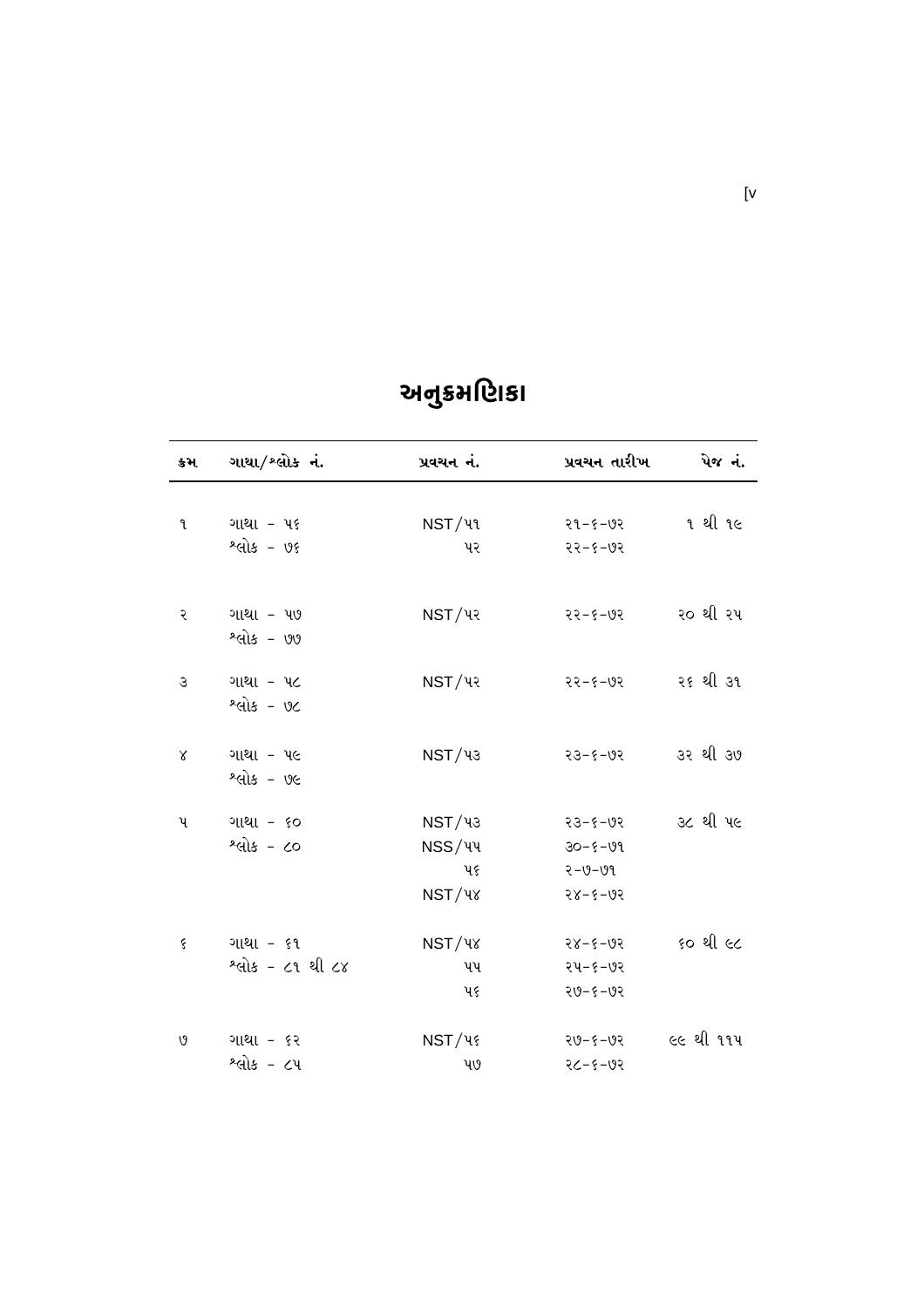| કમ         | ગાથા/શ્લોક નં.            | પ્રવચન નં.               | પ્રવચન તારીખ  | પેજ નં.           |
|------------|---------------------------|--------------------------|---------------|-------------------|
| $\epsilon$ | ગાથા - ૬૩                 | NST/4C                   | २૯–६–७२       | ૧૧૬ થી ૧૩૮        |
|            | $2$ and $-25$             | ૫૯                       | $30 - 5 - 95$ |                   |
| $\epsilon$ | ગાથા - ૬૪                 | NST/46                   | $30 - 5 - 95$ | ૧૩૯ થી ૧૫૪        |
|            | શ્લોક - ૮૭                | NSS/so                   | १७-७-३        |                   |
| ٩o         | ગાથા - ૬૫                 | $NSS/\sqrt{6}$           | $8 - 9 - 99$  | ૧૫૫ થી ૧૭૪        |
|            | શ્લોક - ૮૮ થી ૯૦          | NST/90                   | $50 - 9 - 9$  |                   |
|            |                           | $\mathfrak{g}$           | $50 - 0 - 0$  |                   |
| ٩l         | ગાથા - ૬૬<br>શ્લોક - ૯૧   | $NST$ / $§$ <sup>{</sup> | $50 - 0 - 0$  | 104 21 126        |
| १२         | ગાથા - ૬૭                 | $NST/\mathcal{S}$        | $50 - 9 - 3$  | ૧૯૦ થી ૨૦૦        |
|            | શ્લોક - ૯૨                | $NSS/\mathcal{S}$        | $C - 9 - 99$  |                   |
|            |                           | ६२                       | $C - 9 - 99$  |                   |
| LЗ         | ગાથા - ૬૮<br>શ્લોક - ૯૩   | $NSS/\sqrt{32}$          | ૯−७−७१        | ર <b>ા</b> થી ર૦૪ |
| 9 X        | ગાથા - ૬૯<br>શ્લોક – ૯૪   | $NSS/\sqrt{3}$           | ૯−७−७१        | ર૦૫ થી ર૧૧        |
| ૧૫         | ગાથા - ૭૦<br>શ્લોક - ૯૫   | $NSS/\xi$ 3              | $20 - 9 - 92$ | ર૧ર થી રર૩        |
| १६         | ગાથા - ૭૧                 | $NSS/\sqrt{3}$           | १०-७-७१       | રર૪થી રપ૦         |
|            | <u> શ્લોક - ૯૬ થી ૧૦૦</u> | 88                       | 99-0-09       |                   |
|            |                           | ૬૫                       | $92 - 9 - 99$ |                   |
| 9 V        | ગાથા - ૭૨                 | NSS/84                   | $92 - 9 - 99$ | ર૫૧ થી ર૬૭        |
|            | શ્લોક - ૧૦૧ થી ૧૦૩        | $\xi \, \xi$             | $93 - 9 - 99$ |                   |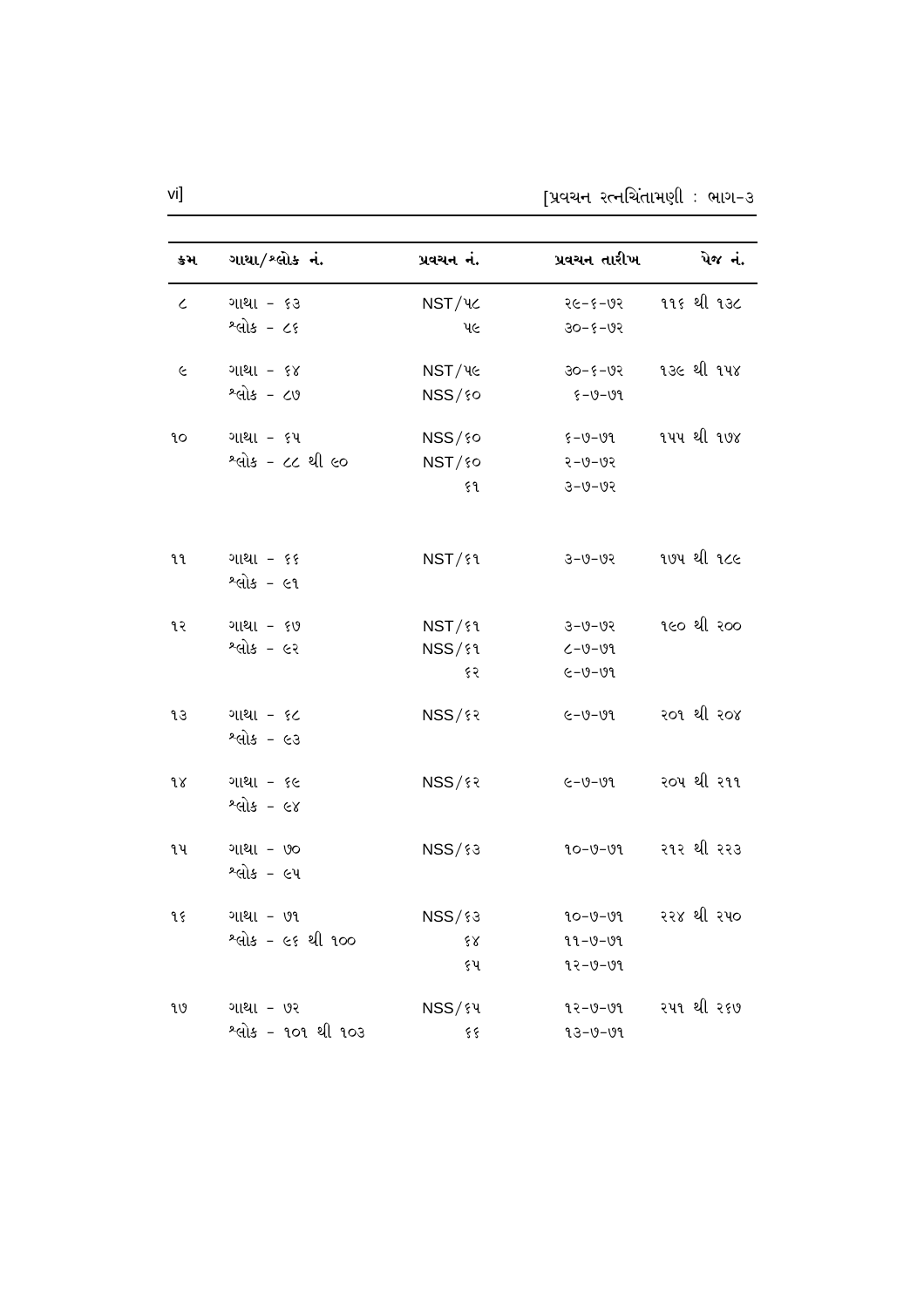| કમ | ગાથા/શ્લોકનં.            | પ્રવચન નં.          | પ્રવચન તારીખ       | પેજ નં.     |
|----|--------------------------|---------------------|--------------------|-------------|
| 9C | ગાથા - ૭૩<br>શ્લોક - ૧૦૪ | <b>NSS/88</b>       | $13 - 9 - 91$      | ર૬૮ થી ર૮૧  |
| १૯ | ગાથા - ૭૪<br>શ્લોક - ૧૦૫ | <b>NSS/88</b><br>80 | 93-0-09<br>98-0-09 | ર૮ર થી ર૮૮  |
| २० | ગાથા - ૭૫<br>શ્લોક - ૧૦૬ | $NSS/\$0$           | $98 - 9 - 99$      | ર૮૯ થી ર૯૮  |
| ર૧ | ગાથા - ૭૬<br>શ્લોક - ૧૦૭ | $NSS/\$0$           | $98 - 9 - 99$      | રલ્લ થી ૩૦૪ |

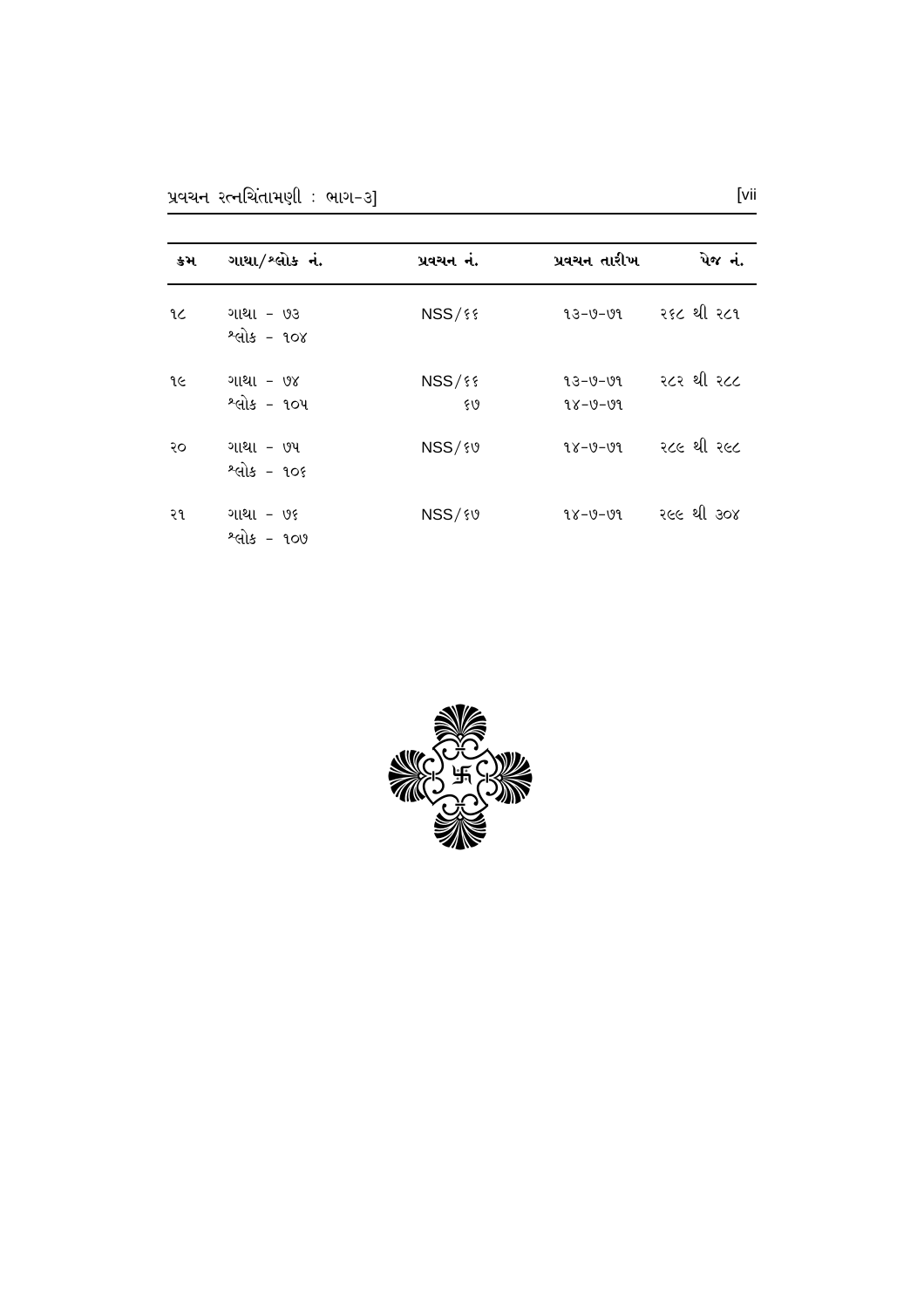## $\overline{1}$   $\overline{30}$   $\overline{1}$ શ્રીમદ્ભગવત્કુંદકુંદાચાર્યદેવપ્રણીત ௮ નિચમસાર

## <u>ઉપર</u>

પૂજ્ય સદ્ગુરૂદેવ શ્રી કાનજીસ્વામીનાં પ્રવચનો

OPSYLANDANANANGO

વ્યવહારચારિત્ર અધિકાર

OBBY A TANANA TANAGO

હવે વ્યવહારચારિત્ર અધિકાર કહેવામાં આવે છે.

▒ ગાથા - પક ▒

कुलजोणिजीवमग्गणठाणाइसु जाणिऊण जीवाणं । तस्सारंभणियत्तणपरिणामो होड पढमवदं ।।५६।। कुलयोनिजीवमार्गणास्थानादिषु ज्ञात्वा जीवानाम् । तस्यारम्भनिवृत्तिपरिणामो भवति प्रथमब्रतम् ॥५६॥ જીવસ્થાન, માર્ગણસ્થાન, ચોનિ, કુલાદિ જીવનાં જાણીને, આરંભથી નિવૃત્તિરૂપ પરિણામ તે વ્રત પ્રથમ છે. ૫૬.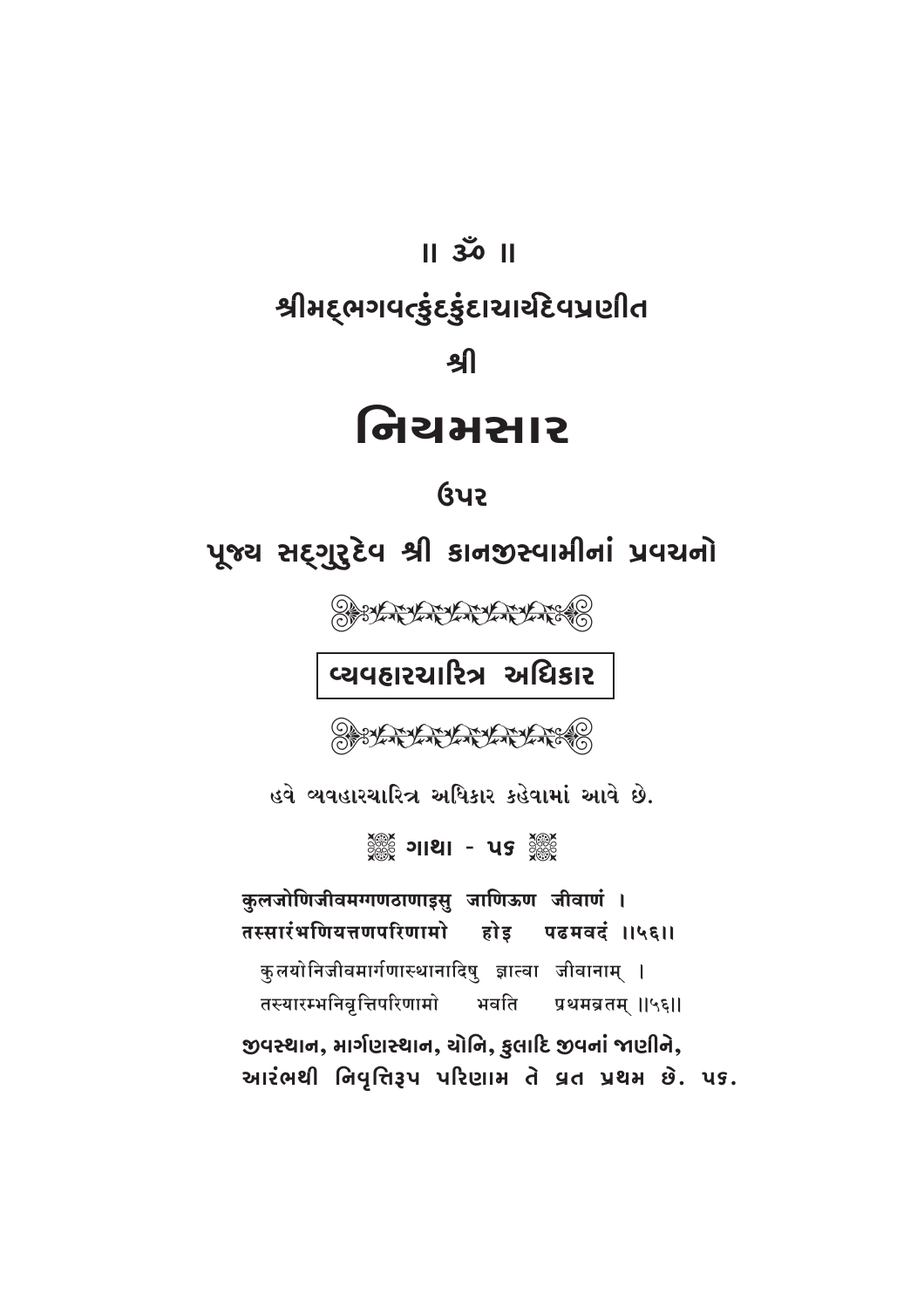આન્વયાર્થ:- (जीवानाम्) જીવોનાં (कुलयोनिजीवमार्गणास्थानादिषु) કુળ, યોનિ, Tavaral ( anti-produced to the origin to the evolution of the evolution ( ) આરંભથી નિવૃત્તિરૂપ પરિણામ તે (प्रथमव्रतम्) પહેલું વ્રત (भवति) છે.

**ટીકા:-** આ, અહિંસાવ્રતના સ્વરૂપનું કથન છે.

ફળભેદ, યોનિભેદ, જીવસ્થાનના ભેદ અને માર્ગણાસ્થાનના ભેદ પહેલાં જ (૪૨ મી ગાથાની ટીકામાં જ) પ્રતિપાદિત કરવામાં આવ્યા છે; અહીં પુનરુક્તિદોષના ભયથી <u>પ્રતિપાદિત કર્યા નથી. ત્યાં કહેલા તેમના ભેદોને જાણીને તેમની રક્ષારૂપ પરિણતિ તે</u> જ અહિંસા છે. તેમનું મરણ થાઓ કે ન થાઓ, \*પ્રયત્નરૂપ પરિણામ વિના સાવદ્યપરિહાર (દોષનો ત્યાગ) થતો નથી. આથી જ, પ્રયત્નપરાયણને હિંસાપરિણતિનો અભાવ હોવાથી અહિંસાવ્રત હોય છે.

એવી રીતે (આચાર્યવર) શ્રી સમંતભદ્રસ્વામીએ (બૃહત્સ્વયંભૂસ્તોત્રમાં શ્રી નમિનાથ ભગવાનની સ્તૃતિ કરતાં ૧૧૯મા<sup>, શ્</sup>લોક દ્વારા) કહ્યું છે કે :-

> *(डिखिरिणी)* "अहिंसा भूतानां जगति विदितं ब्रह्म परमं न सा तत्रारम्भोऽस्त्यणुरपि च यत्राश्रमविधौ |<br>ततस्तत्सिद्धचर्थं परमकरुणो ग्रन्थमभयं ततस्तत्सिद्ध**र्य्थं परमकरुणो ग्रन्थमभयं** भवानेवात्याक्षीन्न च विकृतवेषोपधिरतः ।।''

''(શ્લોકાર્થ:-) જગતમાં વિદિત છે કે જીવોની અહિંસા પરમ બ્રહ્મ છે. જે આશ્રમની વિધિમાં લેશ પણ આરંભ છે ત્યાં (-તે આશ્રમમાં અર્થાત્ સગ્રંથપણામાં) તે અહિંસા હોતી નથી. માટે તેની સિદ્ધિને અર્થે, (હે નમિનાથ પ્રભુ!) પરમ કરુણાવંત એવા આપશ્રીએ બન્ને ગ્રંથને છોઙ્યા (-દ્રવ્ય તેમ જ ભાવ બન્ને પ્રકારના પરિગ્રહને તજી fa) [4] [av] [av] five-book book as denoted and the second with the second the second the second the ten selev

વળી (૫૬મી ગાથાની ટીકા પૂર્ણ કરતાં ટીકાકાર મુનિરાજ શ્રી પદ્મપ્રભમલધારિદેવ  $P(15, 56, 8)$ :-

 $\bigstar$  yનિને (મુનિત્વોચિત) શુદ્ધપરિણતિની સાથે વર્તતો જે (હઠ વગરનો) દેહચેષ્ટાદિકસંબંધી શુભોપયોગ તે વ્યવહાર-પ્રયત્ન છે. [શૃદ્ધપરિણતિ ન હોય ત્યાં શૃભોપયોગ હઠ સહિત હોય છે; તે શૃભોપયોગ તો વ્યવહાર-પ્રયત્ન પણ કહેવાતો નથી.]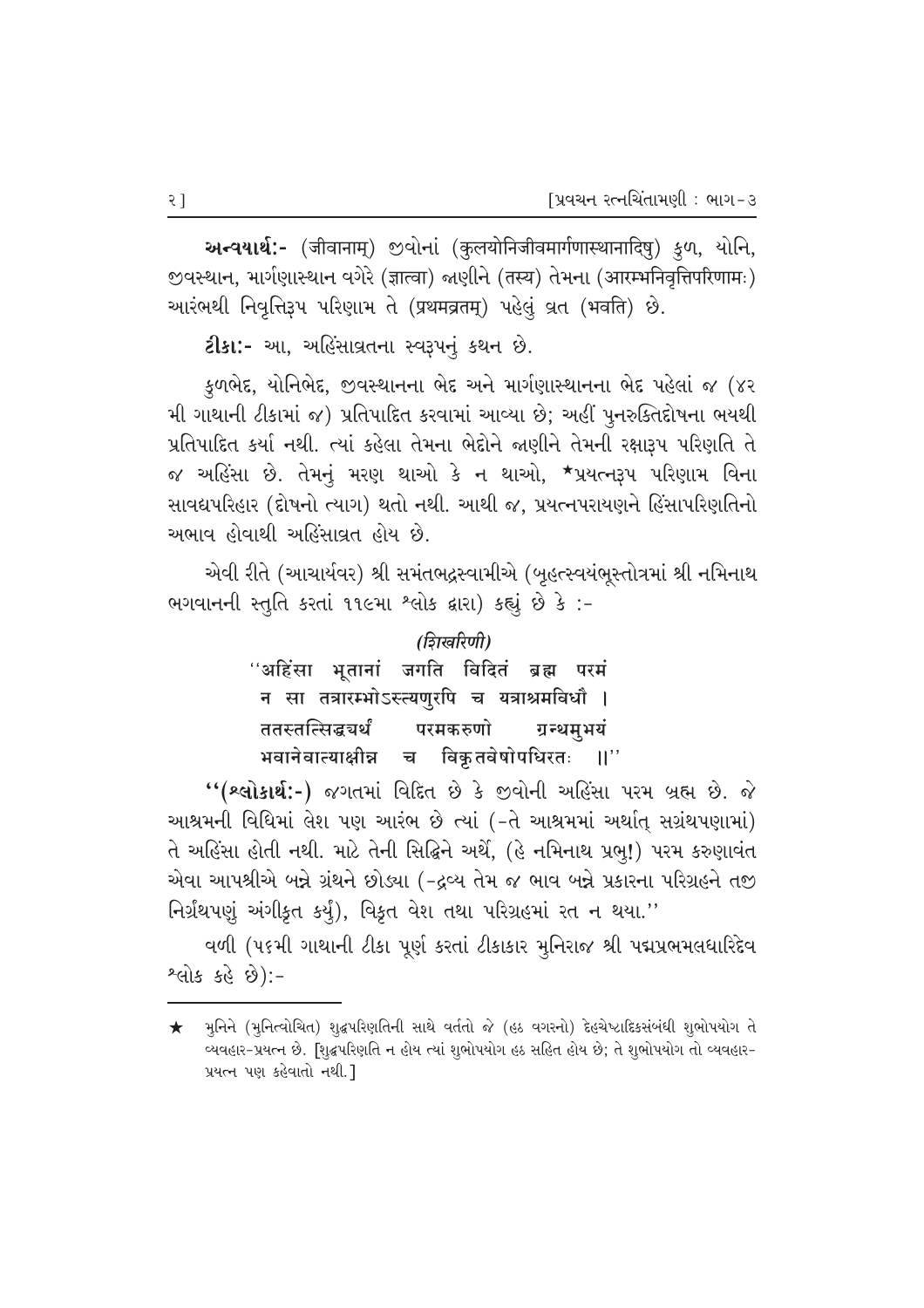(मालिनी) त्रसहतिपरिणामध्वांतविध्वंसहेतुः सकलभुवनजीवग्रामसौख्यप्रदो यः | स जयति जिनधर्मः स्थावरैकेन्द्रियाणां विविधवधविद्रश्चारुशमांब्धिपरः ।।७६।।

(શ્લોકાર્થ:-) ત્રસઘાતના પરિણામરૂપ અંધકારના નાશનો જે હેતુ છે, સકળ લોકના જીવસમૂહને જે સુખપ્રદ છે, સ્થાવર એકેંદ્રિય જીવોના વિવિધ વધથી જે બહુ દૂર છે અને સુંદર સુખસાગરનું જે પૂર છે, તે જિનધર્મ જયવંત વર્તે છે. ૭૬.

#### **ASSE Jesse**  $\frac{1}{2}$

#### ૈું ગાથા - ૫૬ ઉપરનું પ્રવચન ૅું

#### 'હવે વ્યવહારચારિત્ર અધિકાર કહેવામાં આવે છે.'

આ. નિયમસાર શાસ્રનો વ્યવહારચારિત્ર નામનો ચોથો અધિકાર છે. નિશ્ચય સહિત અર્થાત્ સ્વસ્વભાવના આશ્રયે વીતરાગભાવરૂપ શુદ્ધ પરિણતિ હોય ત્યાં જે વ્યવહાર હોય તેનું હવે વર્ણન છે.

uશ:- વ્યવહાર તો દોષ છે. તેનું વર્ણન શું કરવા (-શા માટે) કર્યું?

સમાધાન:- દોષને પણ સમજાવવો તો જોઈએ ને? દોષ છે - તેનું અસ્તિપણું છે - એમ જ્ઞાન તો કરાવવું જોઈએ ને? (તેથી અહીં વર્ણન કર્યું છે.) દોષનું જ્ઞાન કરાવવા માટે અહીં જણાવ્યું છે કે આવો ભાવ હોય છે. સ્વદ્રવ્યનો જ્યાં ઉગ્ર અથવા ગૃણસ્થાનને યોગ્ય આશ્રય છે ત્યાં તે ભૂમિકામાં પરાશ્રિત—પરાવલંબી—કષાયની મંદતા આ જાતની હોય છે તેમ અહીં જણાવશે. અને તે (-જ્ઞાની) વ્યવહારપ્રયત્ન કરે છે એમ પણ અહીંયા કહેવામાં આવશે. કેમ કે વ્યવહારથી વાત છે ને?

#### 'આ, અહિંસાવ્રતના સ્વરૂપનું કથન છે.'

આ અહિંસાવ્રત એટલે વ્યવહાર અહિંસાવ્રત. કેમ કે આ વ્યવહારચારિત્ર અધિકાર છે ને ? તો, કહે છે કે આ વ્યવહાર અહિંસાવ્રતના સ્વરૂપનું કથન છે - વ્યવહાર અહિંસાવ્રતની વાત છે.

**પ્રશ:** - બે જાતની અહિંસા છે?

સમાધાન :- (હા), અહિંસા બે પ્રકારની છે. (૧) નિશ્ચય અહિંસા અને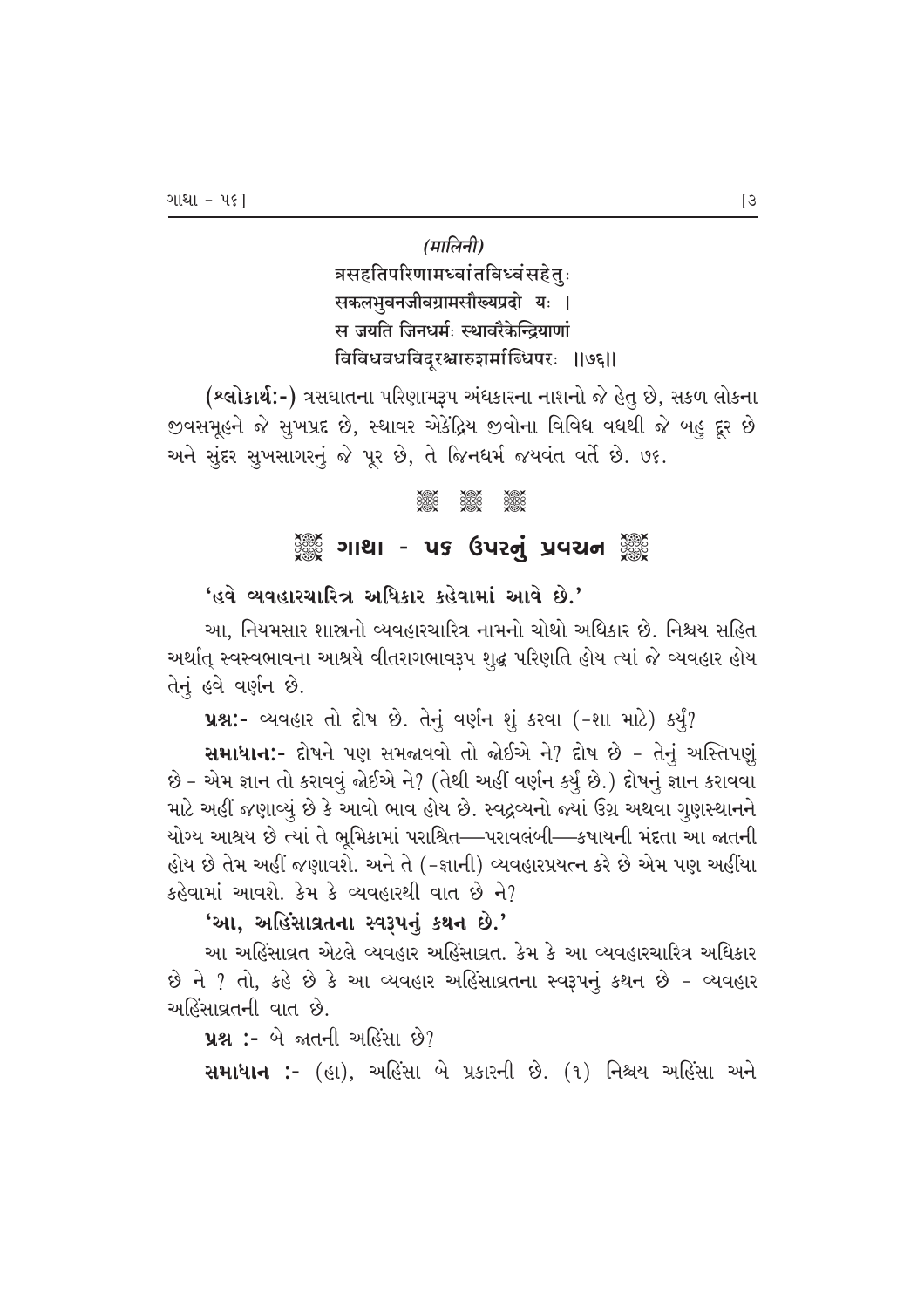(૨) વ્યવહાર અહિંસા. નિશ્ચય અહિંસા વીતરાગી પરિણામ છે અને વ્યવહાર અહિંસા રાગરૂપ મંદ કષાયના પરિણામ છે. આ રીતે વસ્તુસ્થિતિ છે.

'કુળભેદ, યોનિભેદ, જીવસ્થાનના ભેદ અને માર્ગણાસ્થાનના ભેદ પહેલાં જ (૪૨ મી ગાથાની ટીકામાં જ) પ્રતિપાદિત કરવામાં આવ્યા છે; અહીં પુનરુક્તિ-દોષના ભયથી પ્રતિપાદિત કર્યા નથી. ત્યાં કહેલા તેમના ભેદોને જાણીને તેમની રક્ષારૂપ પરિણતિ તે જ અહિંસા છે.'

કુળભેદ એટલે જીવની ઉત્પત્તિના (જીવને ઉપજવાયોગ્ય) શરીરોના ભેદ. અર્થાત્ યોનિમાં ઉપજનારા જીવોના શરીરોની વિવિધતાને કુળભેદ કહે છે. તે બધાં થઈને એક સો સાડી સત્તાણું લાખ કરોડ છે. જે ઉત્પત્તિસ્થાન છે તેને યોનિસ્થાન કહે છે. તે બધાં થઈને ચોરાસી લાખ છે. જીવસ્થાનના ભેદ ચૌદ છે તથા માર્ગણાસ્થાનના ભેદ પણ ચૌદ છે. આ કળભેદ, યોનિભેદ, જીવસ્થાનના ભેદ તથા માર્ગણાસ્થાનભેદ ૪૨ મી ગાથામાં કહ્યાં છે, તેથી અહીંયા ફરીને કહેવાનું કારણ નથી. તેમના ભેદોને જાણીને… જુઓ, પાઠમાં (-ગાથામાં) પણ એમ છે કે 'जाणिऊण—ज्ञात्वा' એટલે કે જીવના કુળના ભેદો કેવાં છે, જીવની ઉત્પત્તિ ક્યાં-કયાં થાય છે, જીવના ભેદો કેટલાં છે અને માર્ગણાના ભેદ્દો કેટલાં છે તેને જાણવા એમ કહે છે.

પ્રશ્ન :- એ જાણવું તો અપ્રયોજનભૂત છે?

**સમાધાન:**- પણ એવું જાણવાનો વ્યવહાર છે કે નહીં? અને તે એક ન્યાયે પ્રયોજનભૂત પણ છે. અહિંસા—–રાગની મંદતાના પરિણામ—–માટે તે (જીવસ્થાનાદિવાળા) જીવોને જાણવા પ્રયોજનભૂત છે. કઈ–કઈ જાતનાં જીવ ઉત્પન્ન થાય છે (કુળભેદ), ક્યાં-કયાં જીવ ઉત્પન્ન થાય છે (યોનિભેદ), કયા-કયા પ્રકારના જીવની જાત છે અને માર્ગણાની જાતિમાં ક્યાં-ક્યાં છવ છે તે જાણવું પ્રયોજનભૂત છે.

**પ્રશ્ન:-** એ તો ઘણાં વિકલ્પ થયા?

સમાધાન:- છતાં તે હોય છે ને? આવું જણવાનો વ્યવહાર છે કે નહીં? (હા). તેથી આ ભેદો જાણવા માટે પ્રયોજનભૂત છે અર્થાત્ તેણે જાણવું તો જોઈએ કે આવા ભેદો છે. -બસ, એટલું. કેમ કે તે જાણ્યા વિના જીવની હિંસાનો ત્યાગ કઈ રીતે કરશે ? ક્યાં−ક્યાં જીવના સ્થાન છે તેના જ્ઞાન વિના જીવની હિંસાના પરિણામનો ત્યાગ કઈ રીતે કરશે? અને વ્રતની વાત કહીને કોઈને એકદમ મોક્ષ થઈ જતો નથી એમ કહેવ<del>ુ</del>ં છે. મતલબ કે મુનિરાજ અંદરમાં (-આત્મામાં) ઠર્યા છે તોપણ હજુ તેમને પરાવલંબી રાગભાવ રહે છે એમ કહેવું છે.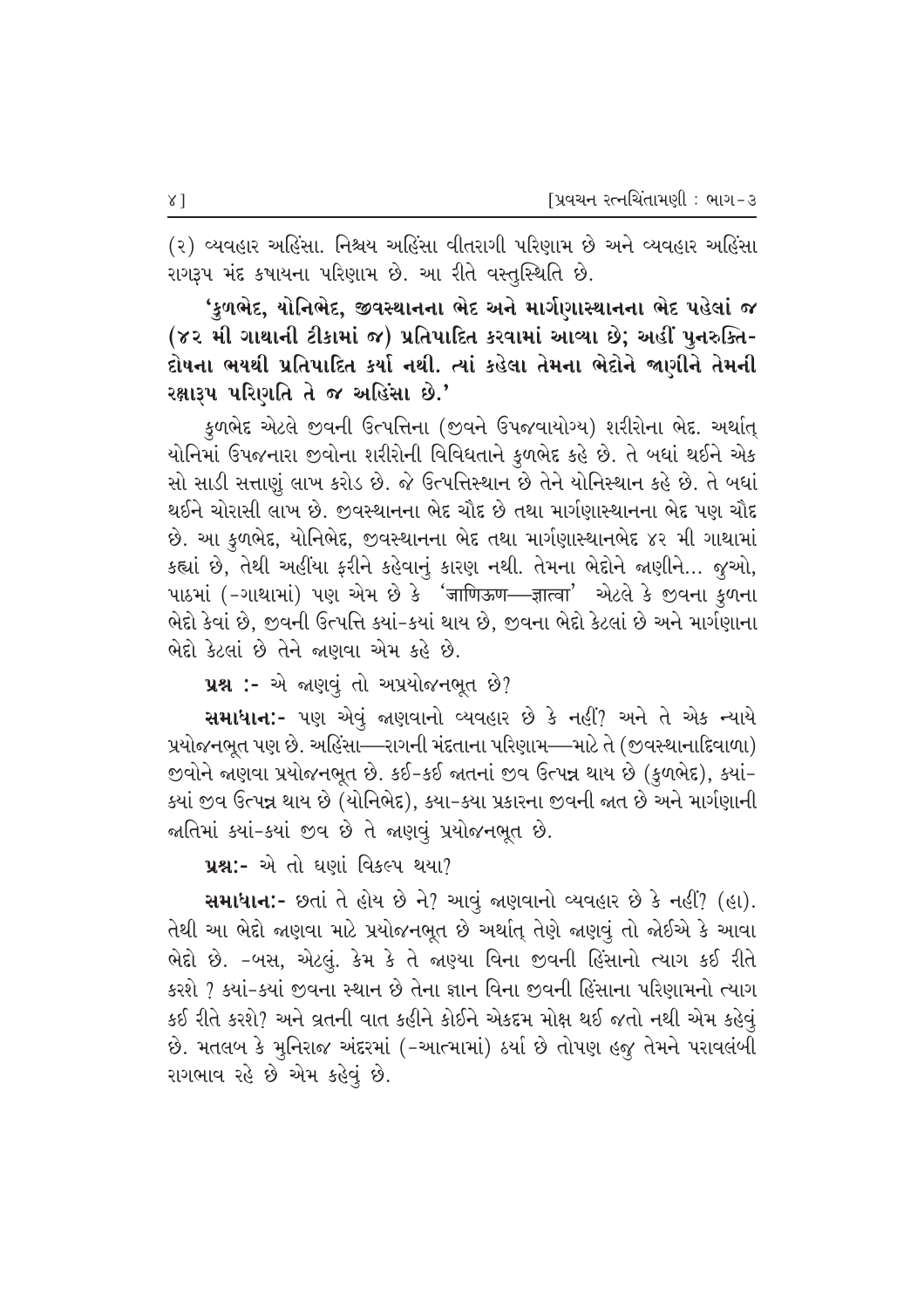અહા! જે સર્વથા વીતરાગ થઈ ગયા છે તેમની અહીંયા વાત નથી. પરંતુ જેને સ્વસ્વરૂપનું ઉગ્ર અવલંબન છે - પ્રચુર સ્વસંવેદન છે - તેની ભૂમિકામાં હિંસાના પરિણામના ત્યાગરૂપ અહિંસાના પરિણામ આવા હોય છે એમ કહે છે. તે ક્યાં-ક્યાં જીવ છે તેને જાણીને તેની હિંસાના પાપ પરિણામને છોડે છે અને તેને અહિંસાવ્રત હોય છે એમ કહે છે.

ua :- આ અહિંસાવ્રત તો મુનિ માટે છે ને?

સમાધાન:- (હા), અહીં તો મુનિની વાત છે. પણ બીજાઓએ પણ તે જાણવું જોઈએ. સમ્યગ્દષ્ટિએ પણ મૃનિ થવા પહેલાં મૃનિપણું કેવું છે —ચારિત્ર કેવું છે— તે શું જાણવું ન જોઈએ? ચારિત્ર કેવું હોય, ચારિત્રમાં વ્રત કેવાં હોય, વ્રતમાં પણ અહિંસાના પરિણામ કેવા હોય અને કઈ હિંસાના પરિણામનો ત્યાગ હોય તેનું જ્ઞાન સમકિતીને પણ હોય છે. ચારિત્ર નથી એટલે શું ચારિત્રનું જ્ઞાન તેને ન હોય? કેવળજ્ઞાન નથી એટલે શું કેવળજ્ઞાનનું જ્ઞાન જ્ઞાનીને ન હોય? તેમ અહિંસાવ્રત નથી એટલે શું તેનું જ્ઞાન ન હોય? એ તો 'યોગસાર'માં પણ નથી આવતું કે છ દ્રવ્યને પ્રયત્નથી જાણવા? આવે છે ને? (ગાથા-૩૫). તો, અહીંયા પણ એ જ વાત કહે છે. ત્યાં જે પ્રયત્નની વાત કરી છે તે વાત અહીંયા પણ મૂકી છે. અહા! અહીં તો બધી એક જ લાઈન છે. (બધા સંતોની એક જ વાત છે.)

અહીં કહ્યું કે **'તેમના ભેદોને જાણીને'**…-આ જાણવું ચોથે ગુણસ્થાને પણ હોય છે અને છઠ્ઠે ગુણસ્થાને પણ હોય છે. તથા જુઓ, 'તેમની રક્ષારૂપ પરિણતિ' -એમ જે કહ્યું છે તે પણ હજુ વ્યવહારથી કહ્યું છે. 'તેમની રક્ષારૂપ પરિણતિ' નો અર્થ એમ નથી કે તે બીજા જીવને બચાવી શકે છે. એ તો ભાષા છે. બીજાને ન મારવારૂપ પરિણતિ—રક્ષાનો અર્થ એ છે કે હિંસાના પરિણામનો ત્યાગ અને તે જ અહિંસા છે. આ અહિંસા પરિણતિ તે શુભ પરિણામ છે અર્થાત્ હજુ આટલો વિભાવભાવરૂપ મંદરાગ હોય છે. 'મોક્ષમાર્ગ પ્રકાશક'ના સાતમા અધિકારમાં આ વાતનો ખુલાસો કર્યો છે કે સમિતિમાં રક્ષા કરવાનું કહેવામાં આવે છે તેનો અર્થ એ છે કે બીજા જીવને દૃ:ખ ન થાય એવા પ્રયત્ન પરિણામ છે અને તેને 'રક્ષા કરી' એમ કહેવામાં આવે છે. ખરેખર તો અંદરમાં પોતાના પરિણામનો જ હિંસાના પરિણામથી બચાવ છે. પરની રક્ષાનું કથન તો વ્યવહાર છે. લ્યો, આવું છે.

'તેમનું મરણ થાઓ કે ન થાઓ, પ્રયત્નરૂપ પરિણામ વિના સાવદ્યપરિહાર (દોષનો ત્યાગ) થતો નથી.'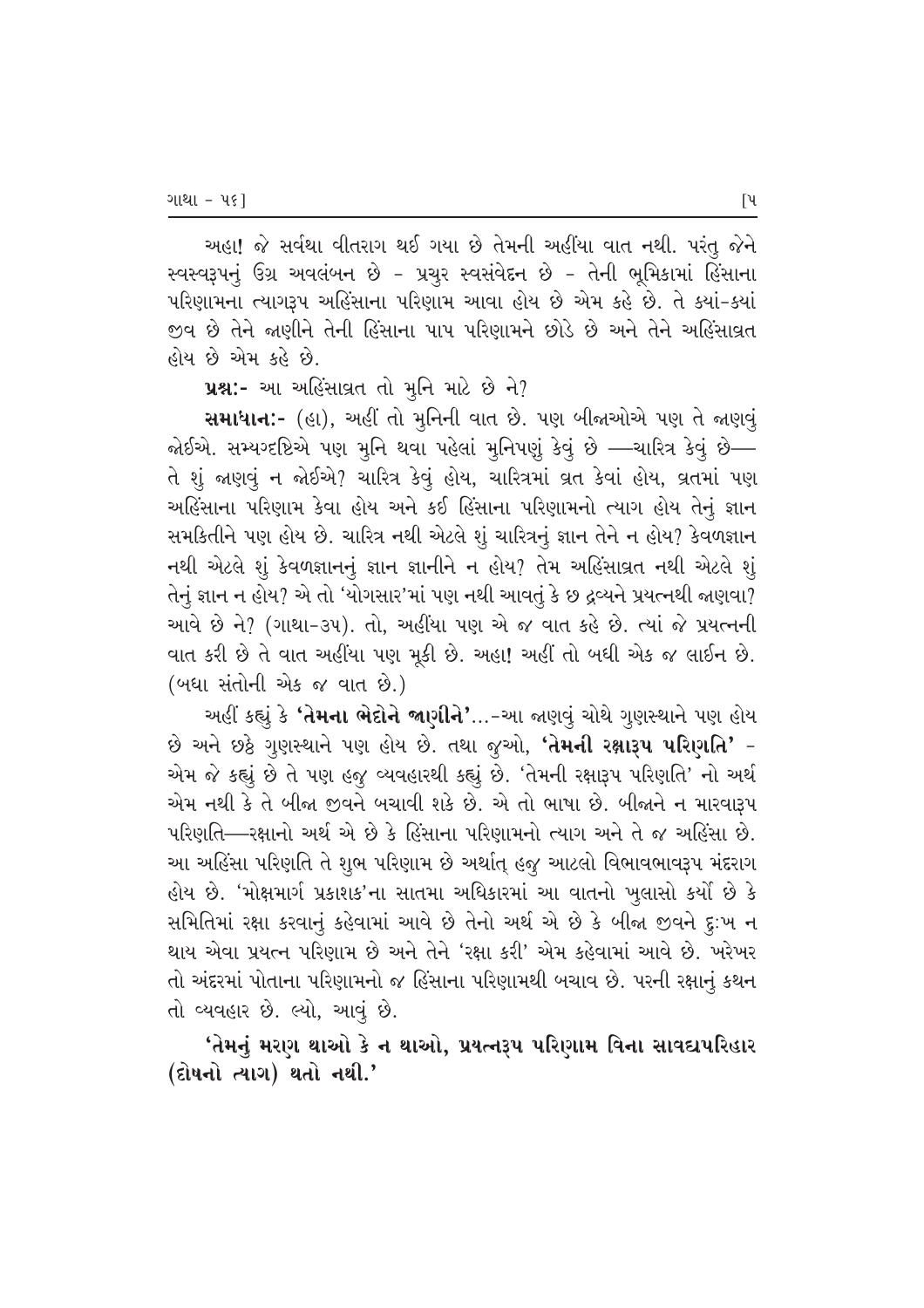અહીંયા પ્રયત્ન એટલે વ્યવહાર-પ્રયત્નની વાત છે હો. બીજા જીવો મરે કે ન મરે, તેની સાથે (હિંસા કે અહિંસાને) સંબંધ નથી. કેમ કે બીજા જીવનું મરણ કે જીવન તો પરદ્રવ્યનો સ્વતંત્ર પર્યાય છે. છતાં પણ વ્યવહાર-પ્રયત્નરૂપ પરિણામ વિના હિંસાના દોષનો ત્યાગ થતો નથી. જૂઓ, હિંસાના પરિણામનો ત્યાગ પ્રયત્નરૂપ પરિણામ વિના થતો નથી એમ કહે છે. અર્થાત્ અશુભભાવથી-સાવદ્યથી બચવા શુભભાવરૂપ પ્રયત્ન હોય છે એમ કહે છે. નીચે (ફૂટનોટમાં) ખુલાસો છે કે:

'મુનિને (મુનિત્વોચિત) શુદ્ધપરિણતિની સાથે વર્તતો જે (હઠ વગરનો) દેહચેષ્ટા− દિકસંબંધી શુભોપયોગ તે વ્યવહાર-પ્રયત્ન છે. (શુદ્ધ પરિણતિ ન હોય ત્યાં શુભોપયોગ હઠ સહિત હોય છે; તે શુભોપયોગ તો વ્યવહાર-પ્રયત્ન પણ કહેવાતો નથી.)'

મુનિત્વોચિત = મૂનિત્વ + ઉચિત = મૂનિપણાને લાયક, મૂનિ કે જે છઠ્ઠે ગુણસ્થાને છે તેને લાયક. જેને ઉગ્રપણે અંતર્મુખના પરિણામ પ્રગટ્યા છે એવા મુનિને ત્રણ કષાયના : અભાવપૂર્વક શુદ્ધ-અવસ્થા પ્રગટી છે અને તે મુનિપણાને લાયક શુદ્ધપરિણતિ છે. (મુનિત્વોચિત શુદ્ધપરિણતિ = મુનિપણાને લાયક ત્રણ કષાયના અભાવપૂર્વકની શુદ્ધ-અવસ્થા.) ત્રિકાળી જ્ઞાયકભાવને ઉગ્રપણે અવલંબીને જે શુદ્ધપરિણતિ—વીતરાગ 'અવસ્થા— મુનિને પ્રગટી છે તે ચારિત્ર છે (મુનિને લાયક શુદ્ધપરિણતિ છે) અને તેની સાથે જોઈને ચાલવું વગેરે સંબંધી હઠ વગરનો અંદરમાં જે શુભોપયોગ છે તે વ્યવહાર પ્રયત્ન છે. જ્યારે નિજ સ્વરૂપમાં ઠરવું તે નિશ્રય પ્રયત્ન છે. લ્યો, આમાં તો પર્યાય-પર્યાયની (-દરેક પર્યાયની) સંભાળ લીધી છે. કહો, આવી વાત સર્વજ્ઞ સિવાય ક્યાં હોય?

 $\mathbf{u}$ શ્ન:- પર્યાયનું શું કામ છે?

સમાધાન:- શું પર્યાય એ વસ્તુ નથી? પર્યાયની અસ્તિ છે કે નહીં? (ભલે) શુભપરિણામ વૈભાવિક (વિકાર) પર્યાય છે, છતાં તેની અસ્તિ છે કે નહીં? માટે તેને  $\overline{v}$ ણ જાણવી જોઈએ. અહીં કહે છે કે કુળભેદ, યોનિભેદ-જીવની ઉત્પત્તિસ્થાનોના ભેદ, જીવસ્થાનોના ભેદ અને માર્ગણાસ્થાનોના ભેદ જાણીને સાવદ્યના પરિણામનો <u>વ્યવહારપ્રયત્નથી ત્યાગ કરવો તેને અહિંસાવ્રત કહે છે. આવી વાત છે! અહા!</u> શુભોપયોગ તે વ્યવહારપ્રયત્ન છે અને અંદરમાં શુદ્ધોપયોગ−સ્વાશ્રયે થયેલી શુદ્ધપરિણતિ− તે નિશ્વયપ્રયત્ન છે.

 $~\mathbf{u}$ શ:- બન્ને પ્રયત્ન એકસાથે હોય?

Rullud:- (હા), બન્ને પ્રયત્ન એકસાથે હોય છે. છતાં, રાગની રચના કરવી તે નપુંસક વીર્ય છે અને સ્વરૂપની રચના કરવી તે (સાચું) વીર્ય છે. લ્યો, આમાં 'વ્યવહારપ્રયત્ન' એવો શબ્દ પડ્યો છે તે ઉપરથી આ વાત ચાલે છે.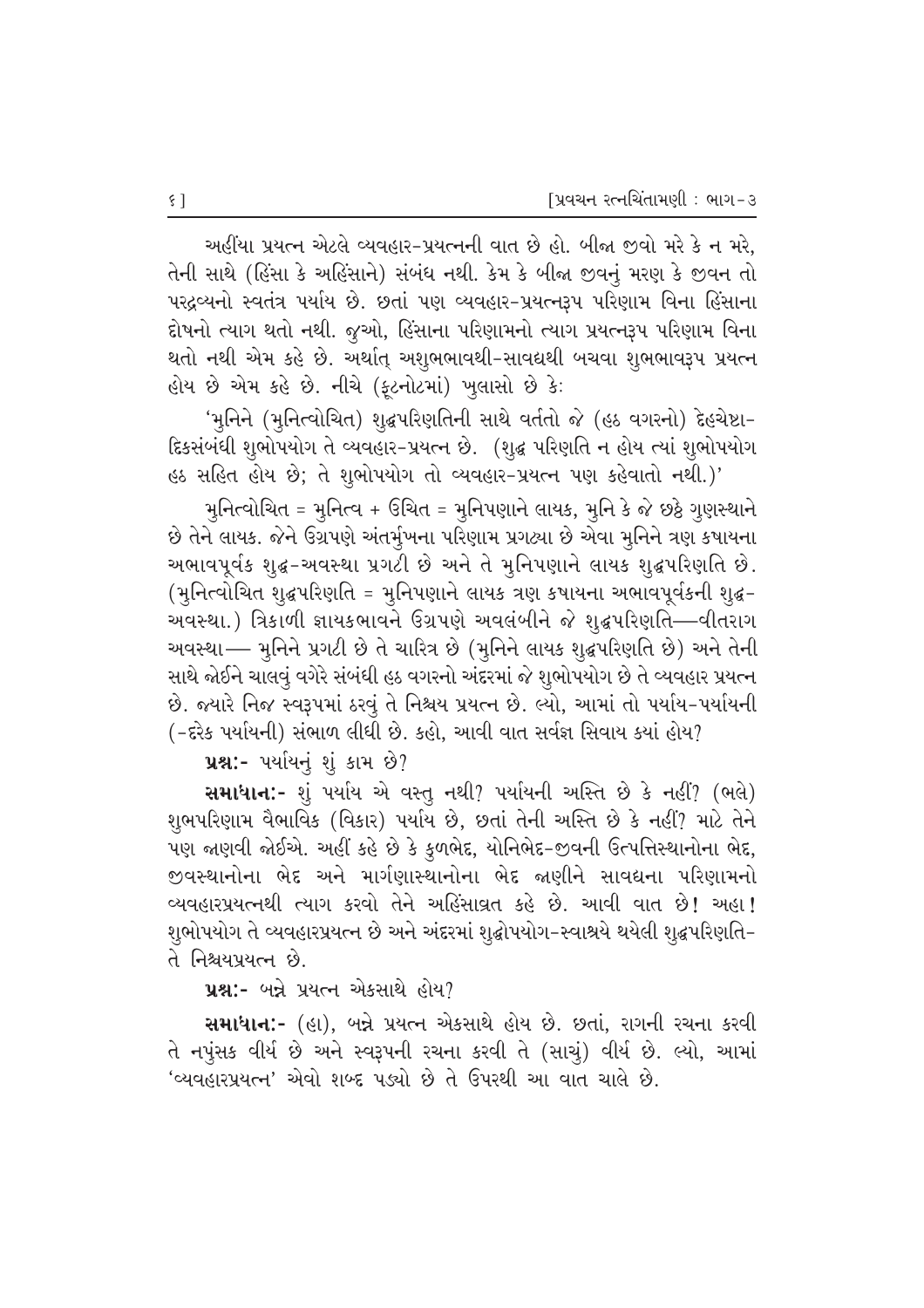અહા! શૃદ્ધપરિણતિને રચે તેને વીર્ય કહીએ અને તે વીર્યને – સ્વરૂપશૃદ્ધતાની રચના કરે તેને – નિશ્ચયપ્રયત્ન કહીએ. જ્યારે શુભભાવને વ્યવહારપ્રયત્ન કહીએ; પરંતુ એ વ્યવહારપ્રયત્ન એટલે તો નપુંસકતા. છતાંપણ અસ્તિ તરીકે (હોવાપણાની દષ્ટિએ) વર્ણવતા મૃનિને વ્યવહારપ્રયત્ન હોય છે એમ અહીંયા કહેવું છે. ખરેખર તો પોતાના આસ્તિત્વનું જે ખરૂં વીર્ય છે તે તો શુદ્ધપરિણતિને જ રચે છે અને તેને જ વીર્ય કહીએ. વીર્ય નામનો ગુણ છે તેને ધરનાર દ્રવ્ય છે. તે અનંત ગુણોનું એકરૂપ એવા દ્રવ્યનો જયાં આશ્રય લીધો ત્યાં વીર્યગુણ અનંત ગૃણની શૃદ્ધપરિણતિની રચના કરે છે અને તેને સાચું વીર્ય ને સાચો-નિશ્ચય-પ્રયત્ન કહેવામાં આવે છે. આ પ્રયત્નની સાથે સાવદ્યયોગના પરિણામના ત્યાગરૂપ વ્યવહારપ્રયત્ન હોય છે. છતાં પણ તે વ્યવહારપ્રયત્ન વીર્યગુણનું સમ્યક્-ખરેખર કાર્ય નથી. કેમ કે ગુણનું કાર્ય તો નિર્મળપણે આવે છે, જ્યારે આ વ્યવહારપ્રયત્ન તો શૃદ્ધ-સમ્યકૃપરિણતિવાળી ભૂમિકામાં માત્ર શુભરાગરૂપ હોય છે. કહો, આવી વાત સર્વજ્ઞ સિવાય અને વસ્તુસ્થિતિને બતાવનાર (સંત) સિવાય કયાં છે? (ક્યાંય  $-$ નથી.) અહીં તો પર્યાય-પર્યાયની સંભાળ લીધી છે.

આહા! કહે છે કે શુદ્ધપરિણતિ ન હોય અર્થાત્ જ્યાં સ્વદ્રવ્યનો આશ્રય જ નથી, જયાં પૂર્ણાનંદસ્વભાવી પોતાના ભગવાન આત્માનો પર્યાયમાં સ્વીકાર જ નથી, જ્યાં આનંદાદિ અનંત-અનંત ગુણસ્વભાવમય પૂર્ણસ્વરૂપનો 'તે આવડું મોટું તત્ત્વ છે' એવો પર્યાયમાં સ્વીકાર જ નથી અને જ્યાં સ્વદ્રવ્યની પ્રતીતિ તથા તેનું જ્ઞાન નથી ત્યાં શુભોપયોગ હઠ સહિત હોય છે. એટલે કે ત્યાં અહિંસાના પરિણામરૂપ શુભોપયોગ હઠ સહિત હોય છે અને તેને તો વ્યવહારપ્રયત્ન પણ કહેવાતો નથી. કેમ કે વ્યવહારપ્રયત્ન તો જ્યાં પૂર્ણ શુદ્ધસ્વભાવનો સ્વીકાર થઈને પરિણતિ શુદ્ધ થઈ છે ત્યાં હોય છે. અહા! શૃદ્ધપરિણતિમાં પૂર્ણસ્વભાવનો સ્વીકાર થાય છે મતલબ કે શૃદ્ધ પરિણતિમાં 'આ સ્વભાવ પૂર્ણ છે' એમ સ્વીકાર થાય છે અને તેથી તે શુદ્ધ થાય છે. તે પરિણતિ વિનાનો જે એકલો શુભપરિણામ છે તેને તો વ્યવહારપ્રયત્ન પણ અહીં કહેતા નથી. પરંતુ જેને સ્વભાવના આશ્રયે નિશ્ચયપ્રયત્ન છે, જેને ત્રિકાળી આત્માની કબૂલાતનું જાહેરનામ<del>ું</del> પર્યાયમાં પ્રગટ થયું છે તેને વ્યવહારપ્રયત્ન હોય છે એમ કહે છે. જેના પર્યાયમાં પૂર્ણસ્વરૂપ પ્રસિદ્ધિને પામ્યું છે તેવા જીવના તે પર્યાયને નિશ્ચયપ્રયત્ન કહીએ અને તેવા જીવને જે શુભરાગ આવે છે તેને વ્યવહારપ્રયત્ન કહીએ. આ વસ્તુની સ્થિતિ છે. આમાંથી કાંઈપણ આઘું-પાછું કરવા જશે તો વસ્તુસ્થિતિ નહીં રહે. આવો મારગ છે!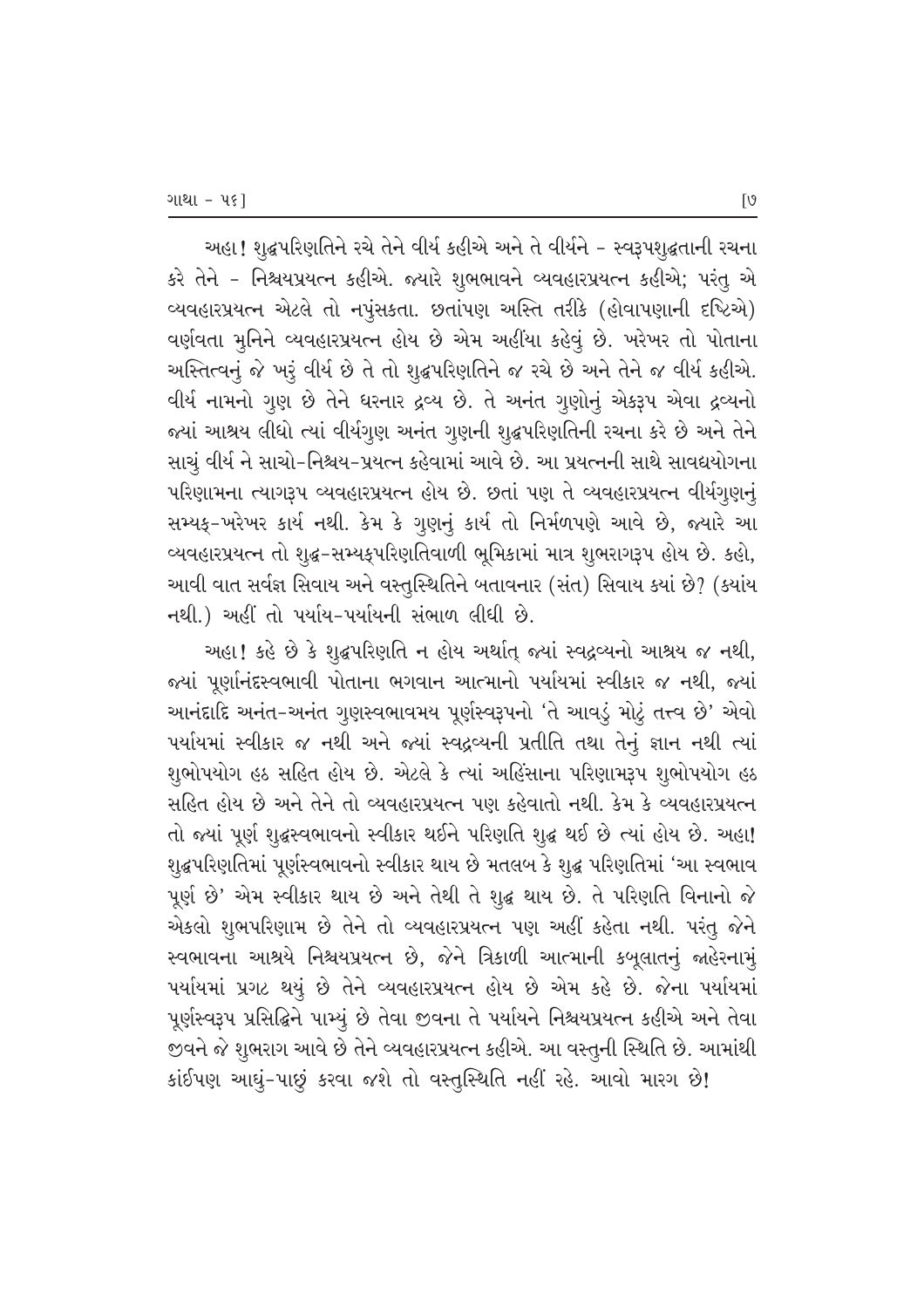અહા! જ્ઞાનીને એકકોર કર્તૃત્વબુદ્ધિ છૂટી ગઈ છે, છતાં શુભપરિણામનું પરિણમનરૂપ કર્તૃત્વ છે. શું કહ્યું એ? કે 'પ્રવચનસાર'ના ૪૭ નયમાં એક કર્તૃત્વનય આવે છે. શુભભાવ કરવાલાયક છે એવી કર્તાબુદ્ધિ જ્ઞાનીને છૂટી ગઈ છે અને તેથી તેને શુદ્ધપરિણતિ થઈ છે. પરંતુ હજુ પરિણતિ તદ્દન શૃદ્ધ થઈ નથી એટલે શુભપરિણતિ હોય છે. તેથી પરિણમે તે કર્તા એ અપેક્ષાએ, શુભપરિણતિરૂપે પરિણમવારૂપ કર્તાપણું જ્ઞાનીને હોય છે. તથા તે કર્તાપણું જ્ઞાનીએ જ્ઞાનમાં જાણવાલાયક પણ છે. લ્યો, શુભપરિણામ કરવાલાયક નથી એમ માનવા છતાં જ્ઞાનીને શુભપરિણતિ થાય છે અને તેને અહીંયા વ્યવહારપ્રયત્ન કહેવામાં આવે છે. આ તો સમ્યગ્જ્ઞાનનો કાંટો છે કે જેમાં કાંઈપણ ફેરફાર—ઓછું, આધિક કે વિપરીત—ન ચાલે. આવી વાત છે!

અહીં કહે છે કે બીજાનું મરણ થાવ કે ન થાવ, તેની સાથે વ્યવહારપ્રયત્નને સંબંધ નથી. તેમ જ તે પ્રયત્નરૂપ પરિણામ વિના દોષનો ત્યાગ થતો નથી. (માટે વ્યવહારપ્રયત્નનું જ્ઞાન કરવું જોઈએ.) તેથી તો 'છઢાળા'માં કહ્યું છે ને? કે 'બિન જાને તેં દોષ ગુનનકો, કૈસે તજિયે ગહિયે'. (પદ ૧૧, ત્રીજી ઢાળ.) જાણ્યા વિના ગુણને કેમ ગ્રહી શકાય અને દોષને કેમ તજી શકાય? – આવી રીતે જ્ઞાનીને દોષ જ્રણવામાં હોય છે. છતાં પણ 'સમયસાર'માં મુખ્યપણે તો જ્ઞાની શૃદ્ધાત્માને જાણે છે અને શૃદ્ધપણે परिशमे છे એમ કહે છે. सुद्धं तु वियाणंतो सुध्धं चेवप्पयं लहइ जीवो। (शुद्ध આत्माने જાણતો-અનુભવતો જીવ શૃદ્ધ આત્માને જ પામે છે) અને जाणंतो दु असुर्ध्ध -शुद्धस्व३पने છોડીને એકલી અશુદ્ધતાને જે જાણે છે તે असुध्धमेवप्पयं लहइ ॥ (સમયસાર ગા.૧૮૬). 'વ્યવહાર જાણેલો પ્રયોજનવાન છે' - એમ જે (સમયસાર ગા.૧૨ માં) કહ્યું છે તેનો અર્થ એ છે કે શુદ્ધસ્વભાવને જાણતા વ્યવહાર જણાય છે. આવો <u>વ્યવહાર હોય છે.</u>

'મોક્ષમાર્ગ પ્રકાશક'માં એક ઠેકાણે કહ્યું છે કે નિશ્રય સહિત શુભરાગ હોય તો તેને વ્યવહાર કહીએ. અને (કદાચિત) નિશ્ચય ન હોય તો પણ એ જીવ નિશ્ચય પામશે એ અપેક્ષાએ તેના શભરાગને વ્યવહાર કહેવાય છે.- આવું તેમાં આવે છે. જે જીવ નિશ્ચય પામવાનો છે તેના શુભોપયોગને પરંપરાએ, વર્તમાનમાં વ્યવહારાભાસ છે તો પણ, વ્યવહાર કહેવામાં આવે છે. અહા! 'મોક્ષમાર્ગ પ્રકાશક'માં તો એક−એક વાતને છણીને બહુ ખુલાસા કર્યા છે, ચોકુખી વાત મૂકી છે. પરંતુ જેને સમ્યક્ પ્રકારે જાણવું હોય તેના માટે આ વાત છે. બાકી હઠ કરીને પોતાનું (અસત્ય) રાખવું હોય અથવા પોતે (વિપરીત) માન્યું હોય તેનું કાંઈક રાખો એમ જેને હઠ કરવી હોય એવા જીવને માટે આ વાત નથી. શાસ્રમાં જે કહ્યું છે તે જેણે માન્યું છે તે જીવ જ આત્મામાં રહેશે.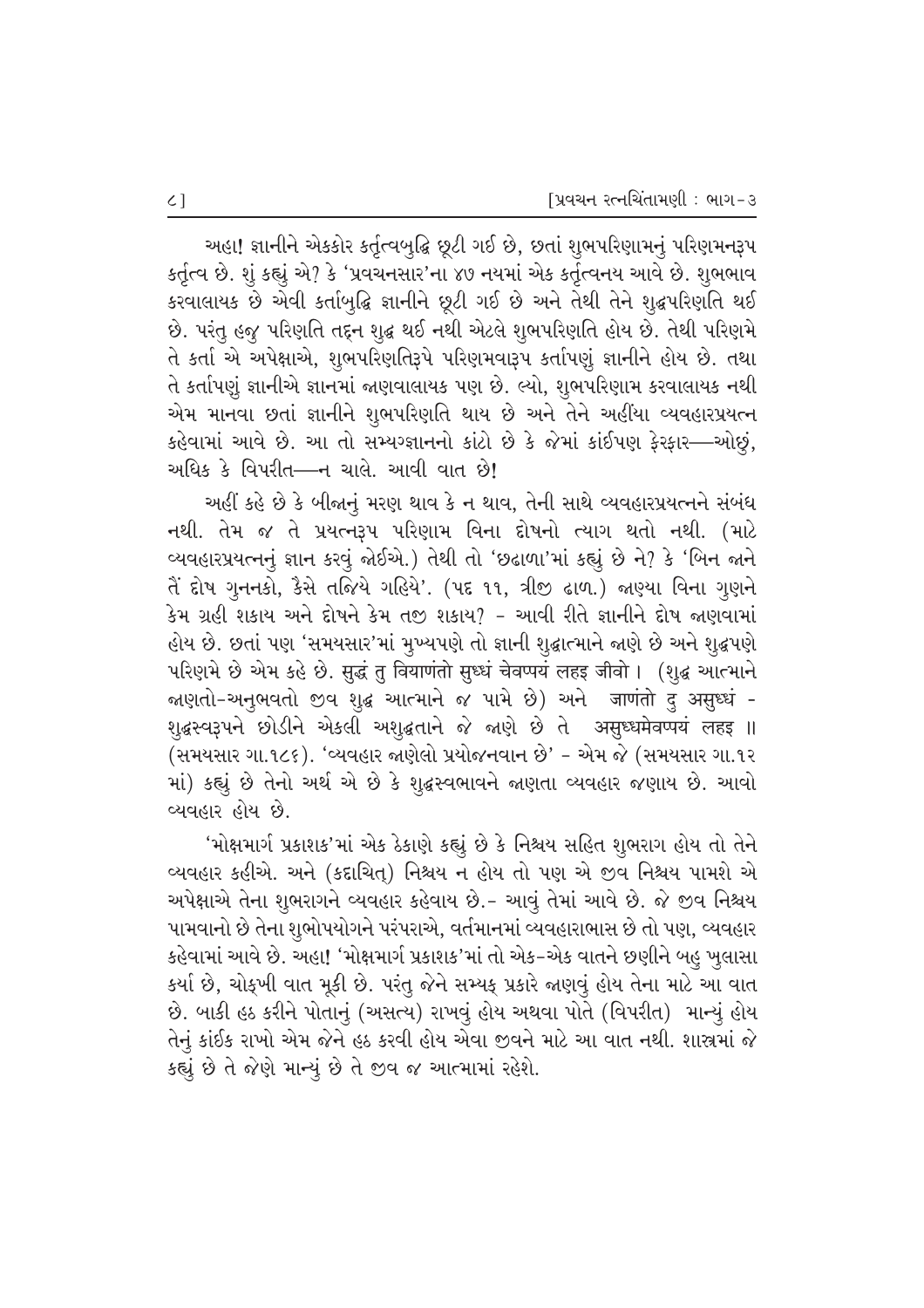અહા! પૂર્ણસ્વરૂપ ભગવાન આત્માનો જે પર્યાયમાં સ્વીકાર થયો તે પર્યાય કેવડી મોટી? અનાદિથી નિમિત્ત, રાગ અને પર્યાયને જ માનતા 'ભગવાન આત્મા નથી' એમ માન્યું હતું. અસ્તિ તરીકે—સત્તા તરીકે—હોવા તરીકે—આત્મા હોવા છતાં તેને નહીં હોવા તરીકે માન્યો હતો. પરંતુ હવે તેણે આખા પરમેશ્વરને કબૂલ્યો તો તે શુદ્ધપર્યાય કેવડી મોટી? નિમિત્ત, રાગ અને એક સમયની પર્યાયરૂપ અંશના અસ્તિત્વનો અભિપ્રાય છોડીને જેણે અભિપ્રાયમાં આખા-પૂર્ણ સ્વભાવવાન ભગવાન આત્માને લીધો -આત્માનો સ્વીકાર કર્યો - તે શૃદ્ધપર્યાય કેવડી મોટી? આવી શૃદ્ધપર્યાયની ભૂમિકામાં જે શૃદ્ધતારૂપ પ્રયત્ન વર્તે તે નિશ્ચયપ્રયત્ન છે અને તે વખતે સાવદ્યયોગના પરિણામના ત્યાગ માટે જે શુભોપયોગ વર્તે તે શુભપ્રયત્ન (-વ્યવહારપ્રયત્ન) છે.

**4%:-** બન્ને પ્રયત્ન એક સાથે વર્તતા હશે?

સમાધાન:- (હા), એક સાથે વર્તે છે અને તે વાત તો ચાલે છે. જ્યાં એકલો શુભભાવ છે ત્યાં તો (નિશ્ચયપ્રયત્ન નહીં હોવાથી) વ્યવહારપ્રયત્ન પણ નથી અને જ્યાં પૂર્ણ શુદ્ધતા થઈ છે ત્યાં પણ વ્યવહાર છે નહીં. જ્યારે અહીં તો સાધકપણે અંદરનું સ્વરૂપ સાધે છે એવા જીવને હજુ પૂર્ણ સાધ્યદશા થઈ નથી એટલે બાધકપણું હોય છે એમ કહે છે. કારણ કે જો તેને બાધકપણું ન જ હોય તો પૂર્ણ થયો કહેવાય. અહા! આ તો નિરાંતે સ્વાધ્યાય કરવાનો કાળ છે.

અહા! પોતે પૂર્ણ પરમાત્મસ્વરૂપ છે તેનો સ્વીકાર કરતાં જે પરિણતિ પ્રગટ થઈ તેને નિશ્ચયપ્રયત્ન કહીએ અને આ શુદ્ધ પરિણતિરૂપ નિશ્ચયપ્રયત્ન, જે પૂર્ણ પ્રયત્ન− વીર્યસ્વરૂપ ભગવાન આત્મા છે તેની અપેક્ષાએ તો અનંતમા ભાગનો છે. આખી ચીજ (-આત્મા) પ્રયત્નસ્વરૂપ જ છે અને તેમાંથી જે આ નિશ્ચય પરિણતિ પ્રગટે છે તે તો આનંતમા ભાગનો પ્રયત્ન છે કે જેને શદ્ધપ્રયત્ન (-નિશ્રયપ્રયત્ન) કહેવાય છે. બીજી રીતે કહીએ તો, ત્રિકાળી આત્મા તો પ્રયત્નસ્વરૂપ જ છે. તેને જે પ્રયત્ને સ્વીકાર્યો તે પ્રયત્નને શુદ્ધપ્રયત્ન કહીએ અને તેની સાથે સાવદ્યયોગ પરિણામના ત્યાગરૂપ જે પરિણામ હોય તેને શુભપ્રયત્ન કહીએ. લ્યો, એક પર્યાયના બે ભાગ: (૧) શૃદ્ધપરિણતિરૂપ ભાગ અને (૨) શુભપરિણતિરૂપ ભાગ. ચારિત્રગુણની એક સમયની પર્યાયમાં શુદ્ધસ્વભાવના આશ્રયે જેટલી પરિણતિ છે તે શૃદ્ધપરિણતિ છે અને તે ચારિત્રપર્યાયનો જે અંશ-ભાગ શુભરાગપણે પરિણમે છે તે શુભપરિણતિ છે. આવી રીતે ચારિત્રગુણની એક સમયની પર્યાયના કાળભેદે ભાગ નથી, પણ ભાવભેદે ભાગ છે. કાળભેદ કહેતાં પહેલાં શુદ્ધપ્રયત્ન (શુદ્ધપરિણતિ) હોય અને પછી શુભપ્રયત્ન હોય એમ નથી. પરંતુ શુદ્ધપ્રયત્નના− શ્દ્રપરિણતિના કાળમાં જ તે પર્યાયનો એક અંશ−ભાગ, પૂર્ણ વીતરાગપરિણતિ નથી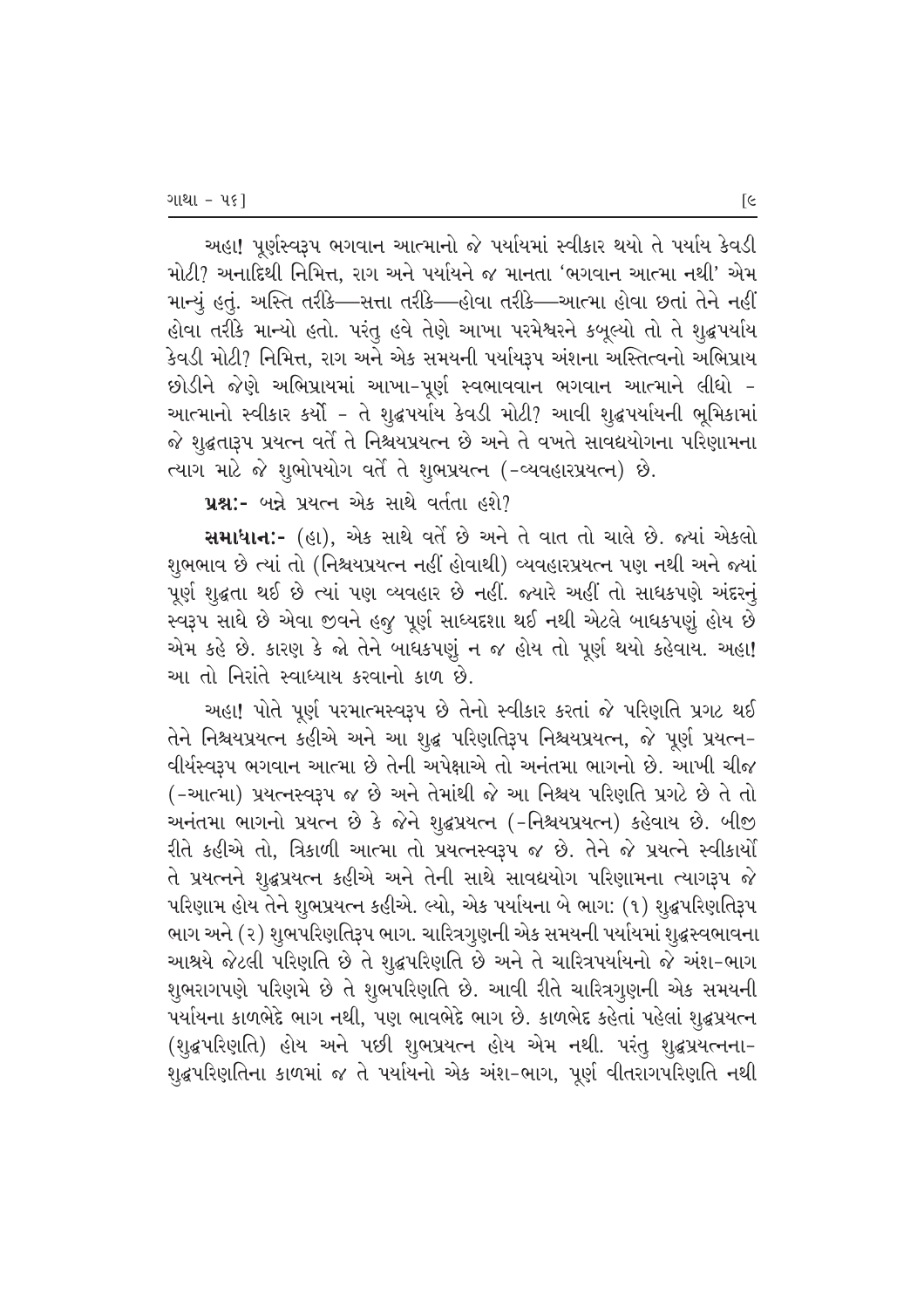તેથી, સાવદ્યથી બચવારૂપે હોય છે કે જે શુભપ્રયત્ન છે. આવો જ સહજસ્વભાવ છે  $\ell$ ે હ્યુઓને ! આવી વાત (સર્વજ્ઞ સિવાય) બીજે ક્યાં હોય?

'આથી જ, પ્રયત્નપરાયણને હિંસાપરિણતિનો અભાવ હોવાથી અહિંસાવ્રત હોય છે.'

જુઓ! ભાષા આવી લીધી છે કે 'પ્રયત્નપરાયણને' અર્થાત વ્યવહાર પ્રયત્નપરાયણને અહિંસાવ્રત હોય છે. કેમ કે રાગની મંદતારૂપ પ્રયત્ન વિના તીવ્રરાગનો-સાવદ્યનો ત્યાગ થતો નથી. આ કારણે જ જેને હિંસાના પરિણામના ત્યાગરૂપ પ્રયત્ન વર્તે છે તે પ્રયત્નપરાયણને અહિંસાવ્રત હોય છે એમ કહે છે. લ્યો. આ વ્યવહાર અહિંસાવ્રતની વાત કરી. અને છતાં તેમાં પણ કેટલી વાત મૂકી છે!

અહા! જેમ એકડાં વિના મીંડાની શી ગણતરી? (કાંઈ નહીં), વર વિના અણવરની  $B$ મત શું? (કાંઈ નહીં) અને વર વિના જાન કોની? (કોઈની નહીં), કેમ કે વર હોય તો જાન કહેવાય. નહીંતર તો એ માણસોના ટોળાં કહેવાય. તેમ પૂર્ણ સ્વરૂપના આશ્રયે પૂર્ણતાની કબૂલાત થતાં ભગવાન આત્માના શ્રદ્ધા–જ્ઞાનની જે પરિણતિ—દશા પ્રગટ થઈ તેની સાથે સ્વરૂપની રમણતા પણ હોય છે અને તેવી દશાવંતને તે જ કાળે − તે જ ભૂમિકાની સાથે - હિંસાના પરિણામના અભાવરૂપ પ્રયત્નપરિણામ હોય છે કે જેને અહિંસાવ્રત કહેવામાં આવે છે. પણ હવે આ વ્રત શું? પરિણામ શું? દ્રવ્ય શું? અને ગુણ શું? – એ વગેરેનું ભાન ન મળે અને અજ્ઞાની 'અમે વ્રતધારી છીએ' એમ માને છે. શ્રીમદમાં આવે છે ને? કે:

'લહ્યું સ્વરૂપ ન વૃત્તિનું, ગ્રહ્યું વ્રત અભિમાન;  $u$ ે નહીં પરમાર્થને, લેવા લૌકિક માન' ... (આત્મસિદ્ધિ ગા.૨૮) પ્રશ્ન:- વ્યવહાર સાધન ને નિશ્ચય સાધ્ય – એમ નથી આવતું?

સમાધાન:- એ તો વ્યવહારથી 'વ્યવહાર સાધનની અસ્તિ છે' એમ બતાવ્યું છે. `ખરેખર સાધ્ય−નિશ્ચય પ્રગટે છે તે તો વ્યવહાર સાધનની અપેક્ષા રાખ્યા વિના પોતાના આત્મદ્રવ્યને આશ્રયે પ્રગટે છે.

પ્રશ્ન:- છતાં પણ 'પંચાસ્તિકાય'માં કહ્યું નથી કે વ્યવહાર સાધન ને નિશ્ચય સાધ્ય? ત્યાં ભેદ—ભિન્ન સાધન-સાધ્ય નથી કહ્યાં? (પંચાસ્તિકાય ગા.૧૬૦)

સમાધાન:- બધુંય કહ્યું છે સાંભળ ને? આ અહિંસાવ્રતના પરિણામ સાધન છે અને નિશ્રય તેનું સાધ્ય છે એમ જે ભિન્ન સાધન-સાધ્ય કહ્યાં છે તે વ્યવહારનું જ્ઞાન કરાવવા કહ્યું છે. નિશ્ચય પરિણતિરૂપ સાધકપણામાં આવો વ્યવહારનો પરિણામ હોય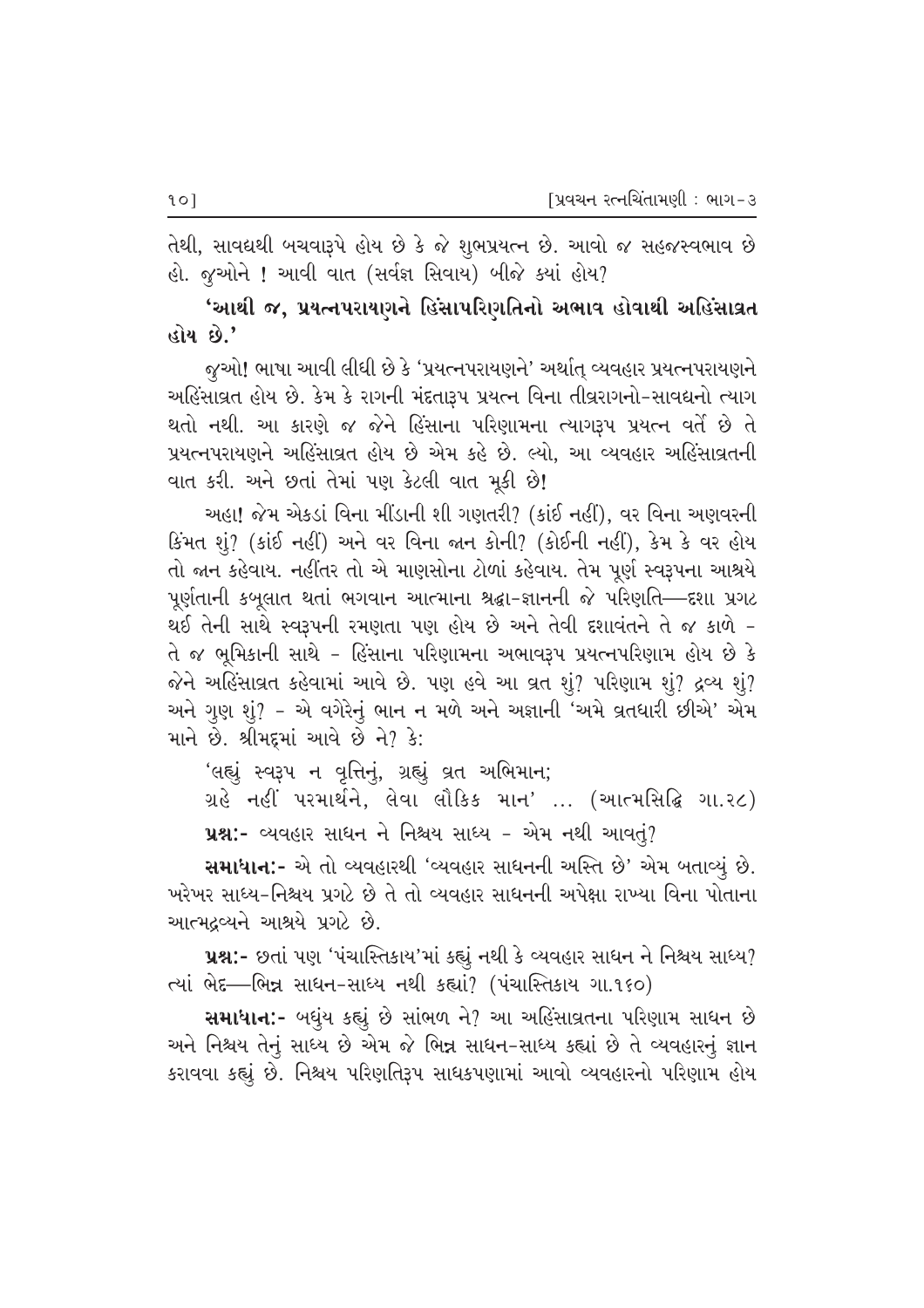છે એમ તેનું જ્ઞાન કરાવ્યું છે. શુદ્ધપરિણતિરૂપ નિશ્ચય સાધન છે તેનો આરોપ આપીને શુભપરિણતિને વ્યવહાર સાધન કહ્યું છે, પરંતુ તે સાધન છે નહીં. નિશ્ચય સાધન અને વ્યવહાર સાધન એમ શાસ્ત્રમાં કહ્યું છે, પણ સાધન બે પ્રકારે છે જ નહીં. (હા), સાધનનું કથન બે પ્રકારે છે. સાધન તો એક નિશ્ચય જ છે અને તે જ (યથાર્થ) સાધન છે. જયારે બીજું વ્યવહાર સાધન, સાધન નથી. છતાં તેને - જે સાધન નથી તેને -વ્યવહારનય સાધન તરીકે કહે છે. કેમ કે સાધકની ભૂમિકામાં એવો શુભભાવ હોય છે એવું જણાવવા વ્યવહારને પણ આરોપથી - ઉપચારથી સાધન તરીકે કહેવામાં આવે  $\hat{e}$ 

અહીં કહ્યું કે હિંસાના પરિણામના ત્યાગરૂપ પ્રયત્નમાં પરાયણને અહિંસાવ્રત હોય છે.

પ્રશ્ન:- મૂનિ નિશ્ચયમાં પ્રયત્નપરાયણ તો છે જ, પરંતુ તેમને વ્યવહાર પ્રયત્નપરાયણ  $"$ પણ કેમ કહ્યાં?

સમાધાન:- મુનિ હિંસાના ભાવનો અભાવ કરવારૂપ પ્રયત્નમાં પરાયણ છે. માટે તેઓ વ્યવહાર પ્રયત્નપરાયણ - વ્યવહારપ્રયત્નમાં તત્પર - છે એમ કહ્યું છે. આ રીતે તેમને હિંસાના પરિણામને છોડવારૂપ – અભાવ કરવારૂપ – વ્યવહારપ્રયત્નપરાયણ કહેવામાં આવે છે.

લ્યો, આ વ્યવહાર અહિંસાવ્રતની વ્યાખ્યા!

#### $\frac{1}{2}$   $\frac{1}{2}$   $\frac{1}{2}$   $\frac{1}{2}$   $\frac{1}{2}$   $\frac{1}{2}$   $\frac{1}{2}$   $\frac{1}{2}$   $\frac{1}{2}$   $\frac{1}{2}$   $\frac{1}{2}$   $\frac{1}{2}$   $\frac{1}{2}$   $\frac{1}{2}$   $\frac{1}{2}$   $\frac{1}{2}$   $\frac{1}{2}$   $\frac{1}{2}$   $\frac{1}{2}$   $\frac{1}{2}$   $\frac{1}{2}$   $\frac{1}{2}$

#### ું આઘારના શ્લોક ઉપરનું પ્રવચન ું

ભગવાનને વિકૃત વેશ પણ નથી અને ઉપધિ-પરિગ્રહ પણ નથી એમ હવે કહે છે.

#### 'જગતમાં વિદિત છે કે જીવોની અહિંસા પરમ બ્રહ્મ છે.'

આ નિશ્ચય અહિંસાની વાત છે. તે અહિંસા આત્માનો પરમ બ્રહ્મ - પરમ શુદ્ધ આત્મધર્મ છે. રાગની ઉત્પત્તિ તે હિંસા છે અને રાગની અનૃત્પત્તિ તે અહિંસા છે. સ્વભાવના આશ્રયે રાગ વિનાની વીતરાગ પરિણતિની ઉત્પત્તિ તે અહિંસા છે અને તે પરમ બ્રહ્મ છે. આ, કહે છે કે, જગતમાં વિદિત છે - પ્રસિદ્ધ છે. કેમ કે अहिंसा परमो धर्म - એમ કહેવાય છે ને? પરંતુ તે કઈ અહિંસા? કે જેવો પૂર્ણાનંદ ભગવાન આત્મા છે તેવો શ્રદ્ધા-જ્ઞાનમાં સ્વીકારીને તેમાં ઠરવું તેનું નામ નિશ્ચય-પરમ અહિંસા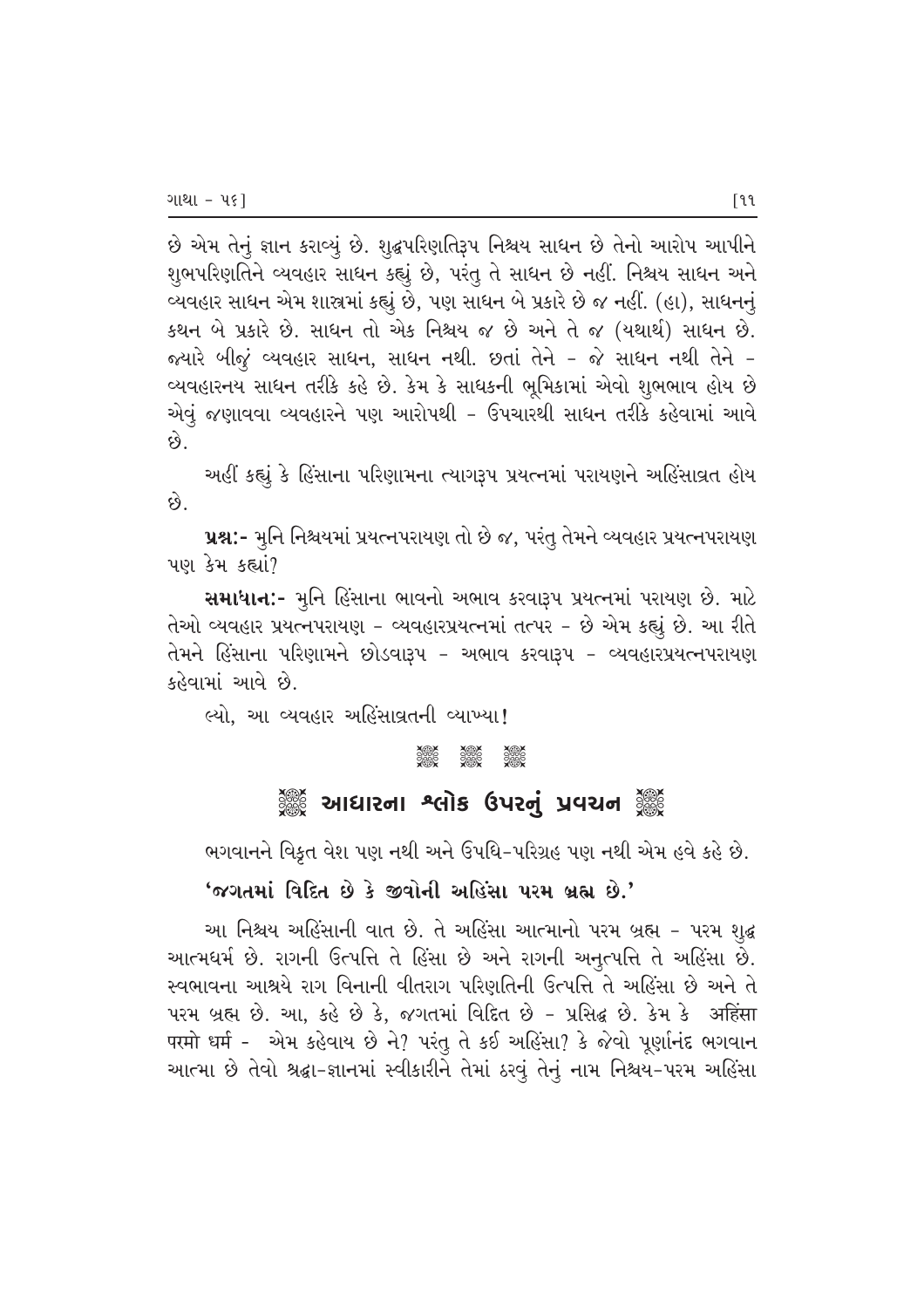છે અને તે પરમ બ્રહ્મ છે. બીજી રીતે કહીએ તો અતીંદ્રિય આનંદની સાથે જે વીતરાગ દશા પ્રગટે તેને અહિંસા ને પરમ બ્રહ્મ કહેવામાં આવે છે.

#### $^{\prime}$ જે આશ્રમની વિધિમાં લેશ પણ આરંભ છે ત્યાં (-તે આશ્રમમાં અર્થાત્ સગ્રંથપણામાં) તે અહિંસા હોતી નથી'.

જે આશ્રમની વિધિમાં લેશ પણ આરંભ છે અર્થાત ગુહસ્થાશ્રમમાં વસ્ત્ર, પાત્ર આદિનો રાગ હોય છે. તેથી ત્યાં રાગ સહિતપણું છે. ભલે સમ્યગ્દષ્ટિ, દષ્ટિ અને સ્થિરતાના અંશની અપેક્ષાએ રાગ સહિત નથી. છતાં પણ તેની પર્યાયમાં હજુ રાગ વર્તે છે એમ આહીં કહે છે. લ્યો, એક બાજુ એમ કહે કે સમ્યગ્દષ્ટિ રાગ, કર્મ અને શરીર રહિત છે; કેમ કે પોતાને રાગાદિ સહિત માનતો નથી. જ્યારે અહીં એમ કહે છે કે પાંચમા ગુણસ્થાનવાળો જીવ પણ સગ્રંથ છે, કારણ કે હજુ તેની ભુમિકામાં રાગ છે. (હા), તેના ત્રિકાળી તત્ત્વમાં અને તેની દષ્ટિમાં ભલે રાગ ન હો તેમ જ પર્યાયનો જેટલો અંશ− ભાગ નિર્મળપણે ઉઘઙ્યો છે તેમાં પણ રાગ નથી. છતાં પણ હજુ ચોથા ને પાંચમા ગુણસ્થાને રાગરૂપ કર્મધારા સાથે છે. અહો! માર્ગ અટપટો છે!

અહા! એક બાજુ પાંચમા ગૃણસ્થાનવાળો આત્મા પોતાને રાગ રહિત અનુભવે છે એમ કહે અને બીજી બાજુ તેને સગ્રંથ કહે, કેમ કે તેની ભૂમિકામાં રાગ છે તેને ગણીને સગ્રંથ કહેવામાં આવે છે. નહીંતર (દષ્ટિ અપેક્ષાએ) તો સમકિતી પણ નિર્ગ્રંથ જ છે. સમકિતી દૃષ્ટિમાં અને જ્ઞાનમાં આત્મા રાગવાળો છે એમ માનતો–જ્ઞણતો નથી. વ્યવહારવાળો આત્મા છે એમ ધર્મી માનતો નથી. છતાં પણ તેની દશામાં થોડો રાગ છે તેને ગણીને સગ્રંથ-રાગવાળો કહેવામાં આવે છે. અહા! એક કોર આત્મા કર્મકુત શરીર અને રાગાદિથી રહિત હોવા છતાં તેનાથી સહિત માનવો તે મિથ્યાત્વ છે એમ કહે અને એક કોર જ્ઞાનીને પૂર્ણ જ્ઞાનધારા પ્રગટી નથી ને હજુ અંદરમાં રાગની કણિકા— વ્યવહારધારા—છે તેથી સગ્રંથ જીવ છે એમ કહે. લ્યો, આવી ભારે-બહ અટપટી વાત છે. એક બોલમાં પણ બીજા ઘણા પ્રકાર પડે છે અને તે શૈલીને તેણે જાણવી જોઈએ એમ કહે છે.

અહીં કહે છે કે જે આશ્રમની વિધિમાં-રીતમાં લેશ પણ આરંભ છે − રાગ છે તે આશ્રમમાં અર્થાત્ સગ્રંથપણામાં—ગૃહસ્થાશ્રમના ચોથા અને પાંચમા ગૃણસ્થાનમાં પણ—આ અહિંસા હોતી નથી. કેમ કે ત્યાં હજૂ રાગ છે - આરંભ છે. અહા ! રાગ તે આરંભ છે અને સમકિતીને આરંભ-પરિગ્રહનો દષ્ટિમાં ત્યાગ છે કે આરંભ-પરિગ્રહ મારા નથી. છતાં પણ તેની પર્યાયની નિર્મળધારા ઓછી છે તેથી સાથે એક રાગધારા પણ હોય છે અને તે આરંભધારા છે એમ કહે છે. જૂઓ, આરંભ અને પરિગ્રહથી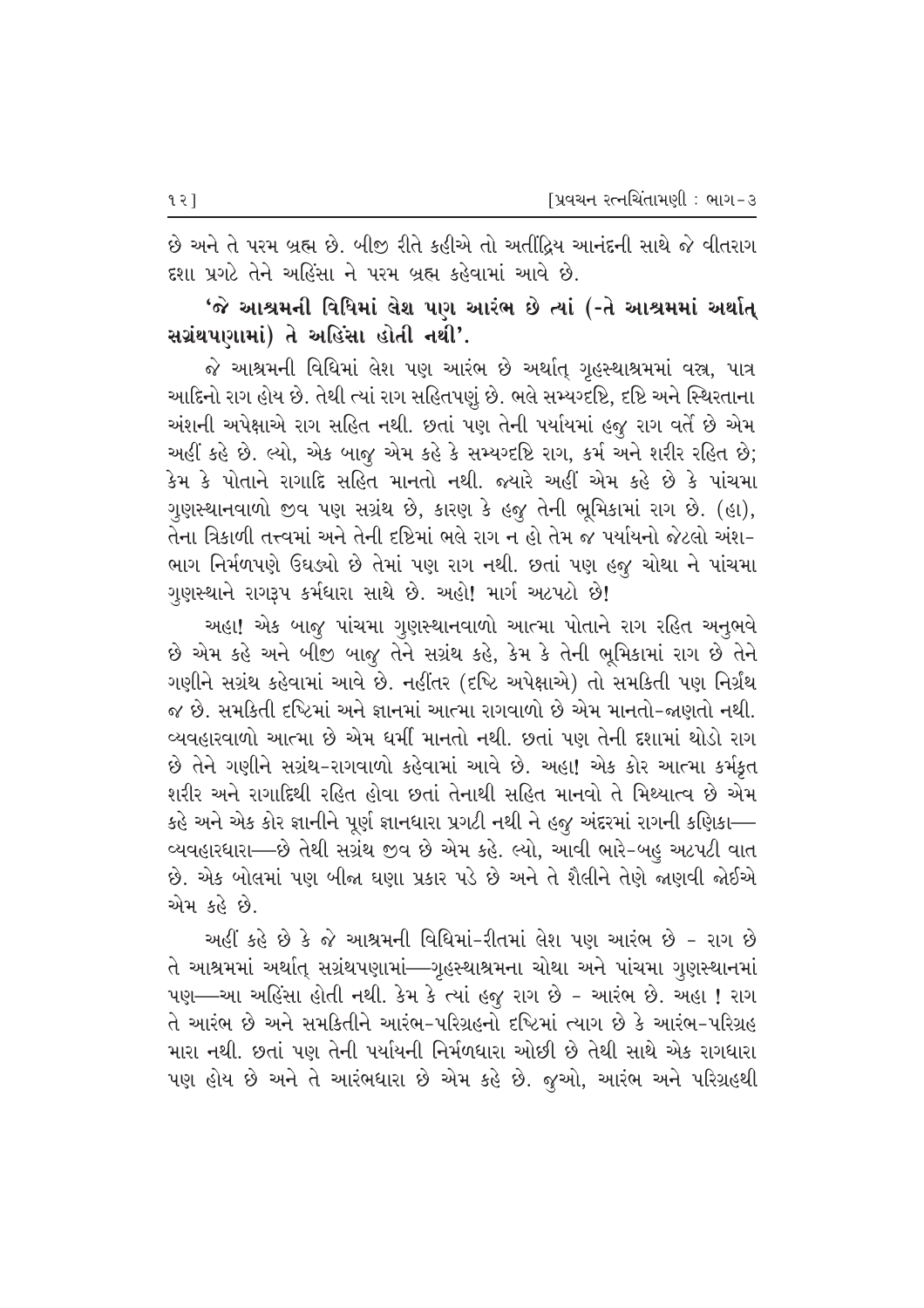નિવૃત્તિનો અર્થ આ છે કે રાગરૂપી આરંભ અને પરિગ્રહથી નિવર્તવું. આ જ (ખરો) આરંભ-પરિગ્રહનો ત્યાગ છે. આ સિવાય કોઈ બહારથી પ્રવૃત્તિ છોડે તો તેણે આરંભ છોડ્યો છે જ ક્યાં? કેમ કે આરંભદ્દશા ને અનારંભદ્દશા કોને કહેવી તેનું તો તેને ભાન નથી તેમ જ અનારંભદશા પ્રગટ્યા વિના આરંભનો ત્યાગ ક્યાંથી આવે ? જેમાં રાગ નથી—વિકલ્પનો અભાવ છે —એવો જે પૂર્ણ પરમાત્મસ્વભાવ છે તેનો અર્થાત આનારંભી ને અપરિગ્રહી જે આત્મચીજ છે તેનો આશ્રય લેતાં પર્યાયમાં અનારંભપણં ને અપરિગ્રહપણું પ્રગટે તેને આરંભ-પરિગ્રહનો ત્યાગ કહે છે. હવે કહે છે કે સમકિતીને ચોથા ગૃણસ્થાને અને શ્રાવકને પાંચમા ગૃણસ્થાને આવો ત્યાગ દષ્ટિમાં ને જ્ઞાનમાં હોવા છતાં પર્યાયમાં જેટલો રાગ બાકી રહ્યો છે તેટલો આરંભ છે અને જ્યાં રાગ (-આરંભ) છે ત્યાં પૂર્ણ અહિંસા હોતી નથી.

'માટે તેની સિદ્ધિને અર્થે, (હે નમિનાથ પ્રભુ!) પરમ કરૃણાવંત એવા આપશ્રીએ બન્ને ગ્રંથને છોડ્યા (-દ્રવ્ય તેમ જ ભાવ બન્ને પ્રકારના પરિગ્રહને તજી  $\mathsf{G}$ ર્ચાંથપણું અંગીકૃત કર્યું), વિકૃત વેશ તથા પરિગ્રહમાં રત ન થયા.'

હે ભગવાન! નમિનાથ પ્રભ્! આપ પરમ કરૃણાવંત−અહિંસાવાન છો. કેમ કે આપે અહિંસાની સિદ્ધિને માટે રાગને છોડ્યો છે. જુઓ, ભગવાનની અહિંસા આ છે કે તેમણે ગૃહસ્થાશ્રમનો રાગ છોડ્યો અને તેને અહીંયા ભગવાનની પરમ કરૃણા કહેવામાં આવે છે. જો કોઈ રાગને ન છોડે તો તેનું નામ આત્મા પ્રત્યે હજુ એટલી અકરૂણા છે. પરંતુ ભગવાને તો વસ્ત્ર, પાત્ર તેમ જ તેનો રાગ પણ છોડ્યો હતો અને એવું અપરિગ્રહપણું ને અનારંભપણું અંગીકાર કર્યું હતું. આમ બન્ને ગ્રંથને છોડ્યા તે તેમની પરમ કરૂણા છે. નિમિત્તરૂપ દ્રવ્યગ્રંથ એટલે વસ્ત્ર, પાત્ર આદિ અને ભાવગ્રંથ એટલે રાગાદિ. તે બ<del>ન્</del>ને છોડવા એ પરમ કરૂણા છે. આમાં કોના ઉપર કરુણા કરી? પોતાના ઉપર. જુઓ તો ેખરા! આ પોતાની પૂર્ણ કરૃણા!

'કરૂણા હમ પાવત હૈ તુમકી, વહ બાત રહી સુગુરૂ ગમકી;

 $n$   $\mathcal{A}$   $\mathcal{A}$   $\mathcal{A}$   $\mathcal{B}$   $\mathcal{B}$   $\mathcal{B}$   $\mathcal{B}$   $\mathcal{B}$   $\mathcal{B}$   $\mathcal{B}$   $\mathcal{B}$   $\mathcal{B}$   $\mathcal{B}$   $\mathcal{B}$   $\mathcal{B}$   $\mathcal{B}$   $\mathcal{B}$   $\mathcal{B}$   $\mathcal{B}$   $\mathcal{B}$   $\mathcal{B}$   $\mathcal{B}$   $\mathcal{B}$   $\mathcal{B}$  પહેલાં પણ પોતાની ઉપર કરૂણા તો હતી જ એટલે કે દષ્ટિ ને જ્ઞાન તો સમ્યક્ થયા હતા જ, પરંતુ હવે પોતાની ઉપર પરમ કરૂણા થઈ એટલે કે ગૃહસ્થાશ્રમનો રાગ હતો તેને પણ છોડી દીધો. લ્યો, આનું નામ મુનિપણું છે એમ કહે છે. અજ્ઞાની વસ્ર સહિત નિર્ગ્રંથ મુનિપણું માને છે, પણ ભગવાન! વસ્તુના સ્વરૂપમાં આ (ઊંઘી માન્યતા) ન ચાલે.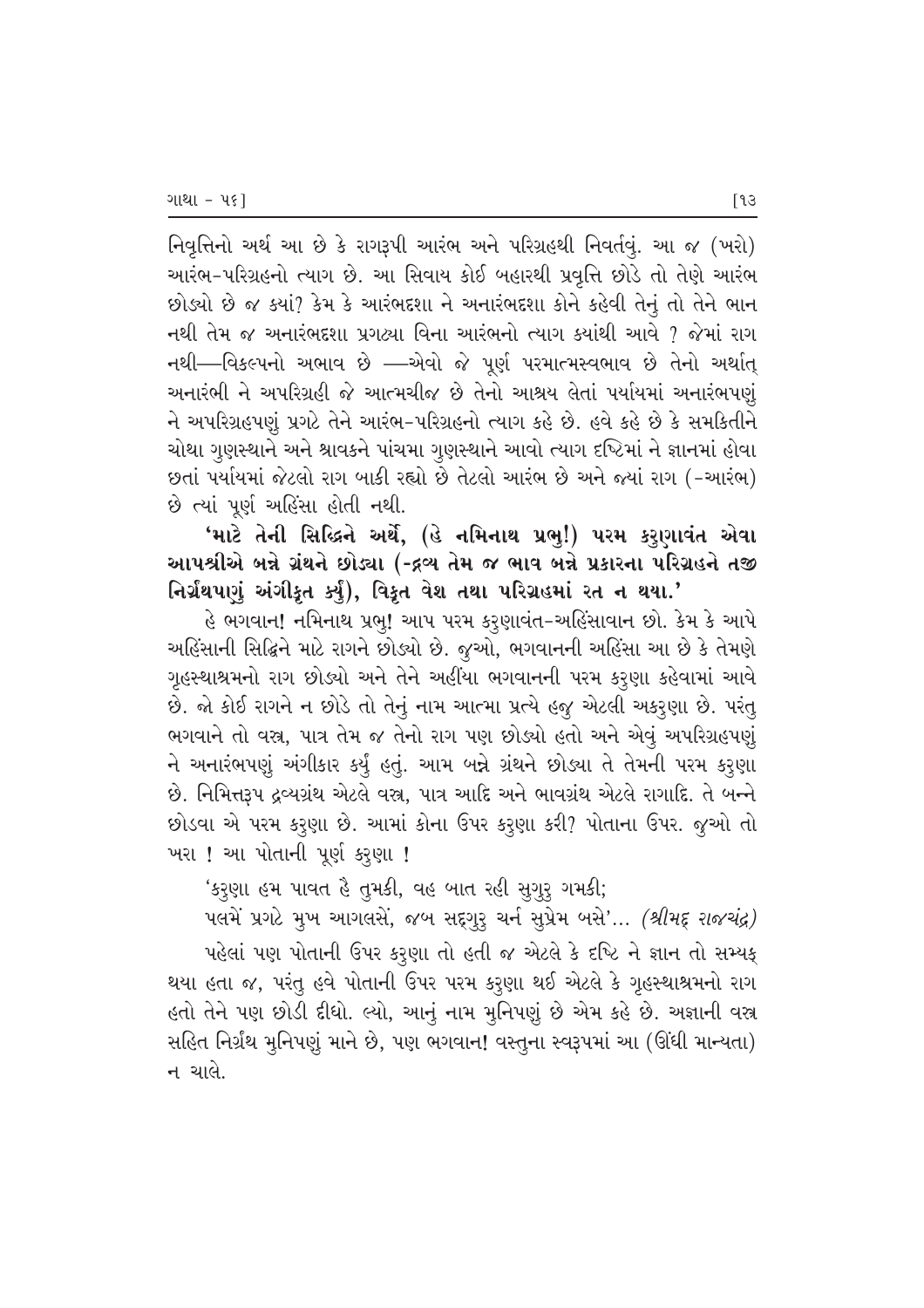આહા ! અવિકાર, અકષાય, વીતરાગ સ્વભાવી અને મહા અનારંભી પ્રભુ આત્મા અંદર પડ્યો છે. તેનો આશ્રય લેતાં જેટલું અનારંભીપણું પ્રગટે તેટલી અહિંસા છે અને જેટલો રાગ બાકી રહે તેટલી હિંસા છે. ભગવાન ! આપે તો બાહ્યગ્રંથ એવા વસ્ર. પાત્ર આદિ અને અભ્યંતરગ્રંથ એવા રાગાદિ—બન્નેને છોઙ્યા. આ આપની નિજ આત્મા ઉપર બહુ-પરમ કરૂણા છે. કહો, આ પરમ કરૂણા છે. લ્યો, ભગવાનને આત્માની દયા પ્રગટી એમ કહે છે. ભગવાનને સમ્યગ્દર્શન-જ્ઞાનરૂપ દયા તો પ્રગટી હતી જ, હવે રાગના ત્યાગરૂપ પણ (ચારિત્ર અપેક્ષાએ પણ) આત્માની કરૃણા−દૃયા પ્રગટી એમ કહે છે. જેમને નિમિત્ત-ગ્રંથમાં (બાહ્યગ્રંથમાં) વસ્રનો ધાગો પણ ન રહે અને અંદરમાં (અંતરંગ ગ્રંથમાં) રાગનો કણ પણ ન રહે તે પરમ નિર્ગ્રંથ છે અને તેમને અહીંયા પરમ કરૂણાવંત કહેવામાં આવે છે. આ વસ્તુ તો જુઓ!

આહા ! પરમ બ્રહ્મ એવો ભગવાન આત્મા ત્રિકાળ અહિંસાસ્વરૂપ જ છે. આ પરમ બ્રહ્મ ભગવાન આત્માનું હોવાપણું જે દષ્ટિએ અને જ્ઞાને સ્વીકાર્યું તે અહિંસાદષ્ટિ ને અહિંસાજ્ઞાન છે. તેમ જ તેનો જેટલો આશ્રય (ચારિત્રમાં) સ્વીકાર્યો તેટલો (ચારિત્રનો) અહિંસાભાવ પણ છે. પરંતુ તે વખતે જેટલો પરદ્રવ્યના આશ્રયનો રાગ બાકી રહ્યો તેટલો ત્યાં આરંભ અને હિંસા છે. પ્રભ્! આપે તો રાગ અને રાગના નિમિત્તો એવા વસ્ર, પાત્રાદિ− બન્ને ગ્રંથને છોડ્યા. અહો! આપને આપની ઉપર મોટી કરૂણા છે. લ્યો, કરૂણા આવી હોય છે ! આ સિવાય પરની દયા તો કોણ પાળી શકે છે. કેમ કે (અન્ય જીવ તો) તેના આયુષ્ય પ્રમાણે જીવે છે અને આયુષ્ય ન હોય તો મરણ પામે છે. તેમાં આ જીવનો (કાંઈ) અધિકાર છે નહીં. અર્થાત્ પરને બચાવવાનો પણ અધિકાર નથી અને મારવાનોય અધિકાર તેને નથી. કક્ત પરને મારવાનો ભાવ અને ન મારવાનો ભાવ તેને આવે છે. પરંતુ એવા તે બન્નેય ભાવ રાગ છે અને રાગ તે આરંભ છે. લ્યો, પરની દયા પાળવાનો ભાવ એવો રાગ પણ આરંભ છે એમ કહે છે. અજ્ઞાની કહે છે કે બાહ્યનો આરંભ છોડવો તે દયા કહેવાય. જ્યારે ભગવાન કહે છે કે તેનું નામ હિંસા છે, દયા નહીં. ભાઈ! તને ખબર નથી. દયા તો તેને કહીએ કે આત્મા નિજ સ્વરૂપમાં લીન થઈને નિશ્ચય અનારંભપણે પરિણમે. આત્મા રાગ વિનાના વીતરાગભાવપણે પરિણમે તેને દયા અને આહિંસા કહીએ.

 $3$ ટલાક કહે છે કે, પણ આ તો એકલી નિશ્વયની જ વાતો છે?

પણ ભાઈ! નિશ્ચયની સાથે વ્યવહાર હોય છે એ વાત શું નથી આવતી? (આવે છે), કેમ કે જે પૂર્ણ નથી થયો તેની તો અહીંયા વાત છે. 'શ્રીમદૃ રાજચંદ્ર' પુસ્તકમાં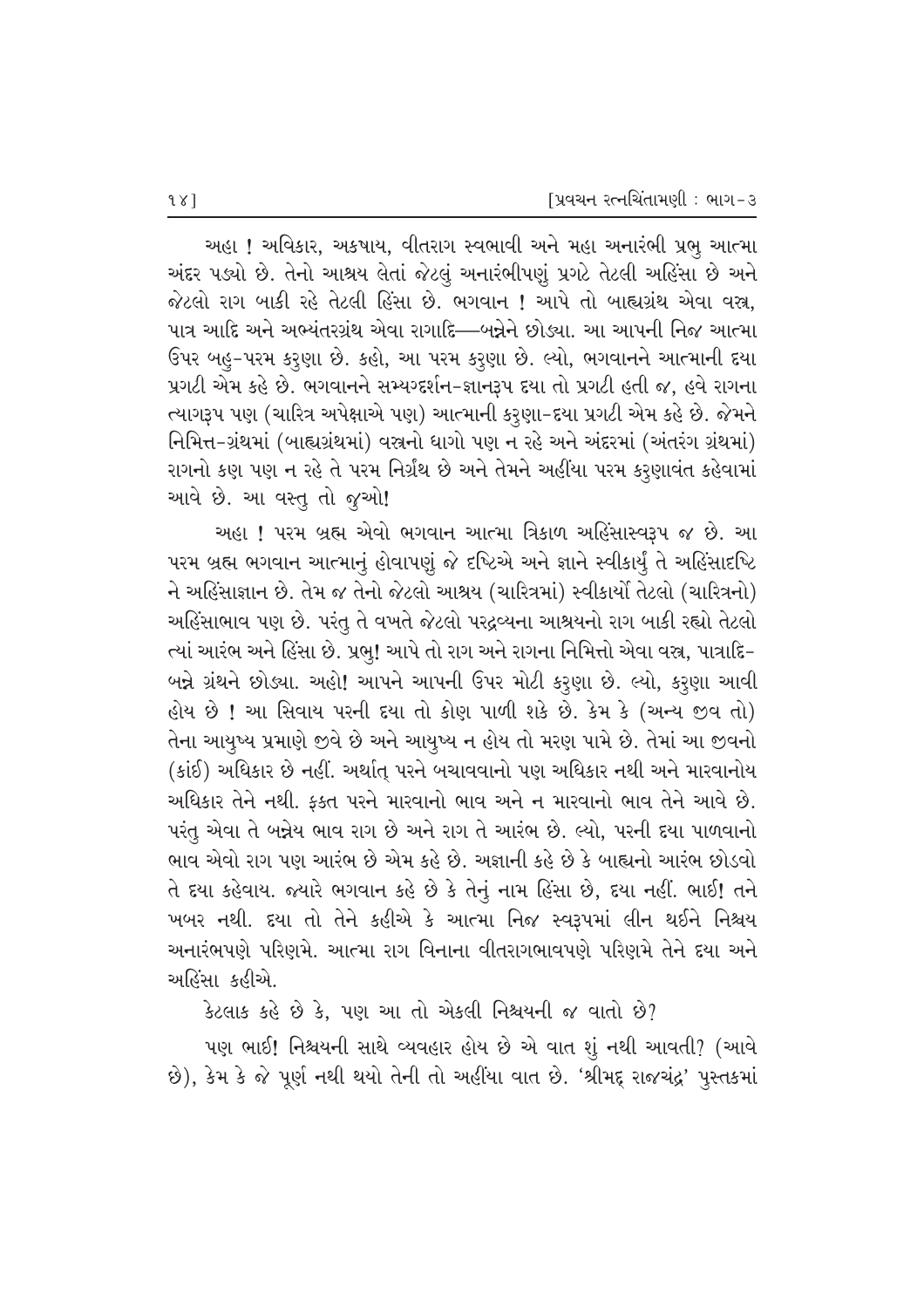એક પત્રમાં આવે છે કે પ્રદેશમાં નિર્ગ્રંથપણે રહેતાં કોટી કોટી વિચાર આવે છે. તો, તે નિર્ગ્રંથપણું એટલે રાગ રહિત દષ્ટિનું નિર્ગ્રંથપણું. રાગના પક્કડ વિનાનું જે સ્વભાવના પક્કડવાળું નિર્ગ્રંથપણું છે તે, પણ છઠ્ઠા ગુણસ્થાનનું નિર્ગ્રંથપણું નહીં. જ્યારે આ નિર્ગ્રંથપણું તો ગૃહસ્થાશ્રમના રાગના અભાવવાળું છે. (અહીંયા જે નિર્ગ્રંથપણાની વાત  $\vartheta$  તે છઠ્ઠા ગુણસ્થાનની છે)

અહીં કહે છે કે વસ્ર આદિનો વેશ છે તે વિકૃત વેશ છે, પણ મુનિનો વેશ નથી. હે ભગવાન! આપ તે વિકૃત વેશ અને ઉપાધિમાં — બાહ્ય પરિગ્રહમાં — લીન ન થયા, પણ ભગવાન આત્મામાં લીન થવા આપે નિર્ગ્રંથપણું પ્રગટ કર્યું અને તેને પરમાર્થ અહિંસાવ્રત કહે છે. તથા તે ભુમિકામાં રાગની મંદતારૂપ સાવદ્યના ત્યાગનો પ્રયત્ન વર્તે છે તેને વ્યવહાર અહિંસાવ્રત કહે છે. લ્યો, આ નિશ્વય અને વ્યવહાર અહિંસાનું સ્વરૂપ છે.

## $\frac{1}{2}$ ેં "લોક - ૭૬ ઉપરનું પ્રવચન ૅું

આ નિયમસારનો વ્યવહારચારિત્ર અધિકાર છે. તેમાં પહેલી (૫૬ મી) ગાથાનો આ કળશ છે. પહેલાં (૫૬ મી ગાથામાં) અહિંસાવ્રતની વ્યાખ્યા થઈ છે તેનો આ કળશ છે.

કેવો છે જૈનધર્મ-વીતરાગધર્મ? કે.

#### $'$ ત્રસઘાતના પરિણામરૂપ અંધકારના નાશનો જે હેતુ છે'

ે ત્રસઘાતના પરિણામરૂપ જે અશુભભાવ છે તે અજ્ઞાન અંધકાર છે, કેમ કે તેમાં જ્ઞાનસ્વભાવનો અભાવ છે. આવા જે ત્રસઘાતના પરિણામ છે — આવો જે અજ્ઞાનરૂપી ध्वांत અંધકાર છે — તેના નાશનો હેતુ જૈનધર્મ છે. એટલે કે જૈનધર્મ અશુભ પરિણામના નાશનું કારણ છે. અશુભપરિણામમાં પણ ત્રસઘાતના પરિણામ અહીંયા લીધા છે, કેમ કે આ અહિંસાવ્રતનો અધિકાર છે ને?

#### 'સકળ લોકના જીવસમુહને જે સુખપ્રદ છે.'

જૈનધર્મ આખી દૃનિયાના–જગતના–લોકના–જીવસમૂહને અર્થાત્ બધા જીવોને સુખપ્રદ છે, સુખ અને શાંતિનો દેનાર છે. લ્યો, વીતરાગભાવ શાંતિ અને સુખનો આપનાર  $\dot{\vartheta}$  એમ કહે છે. અને તેને જ જૈનધર્મ કહીએ.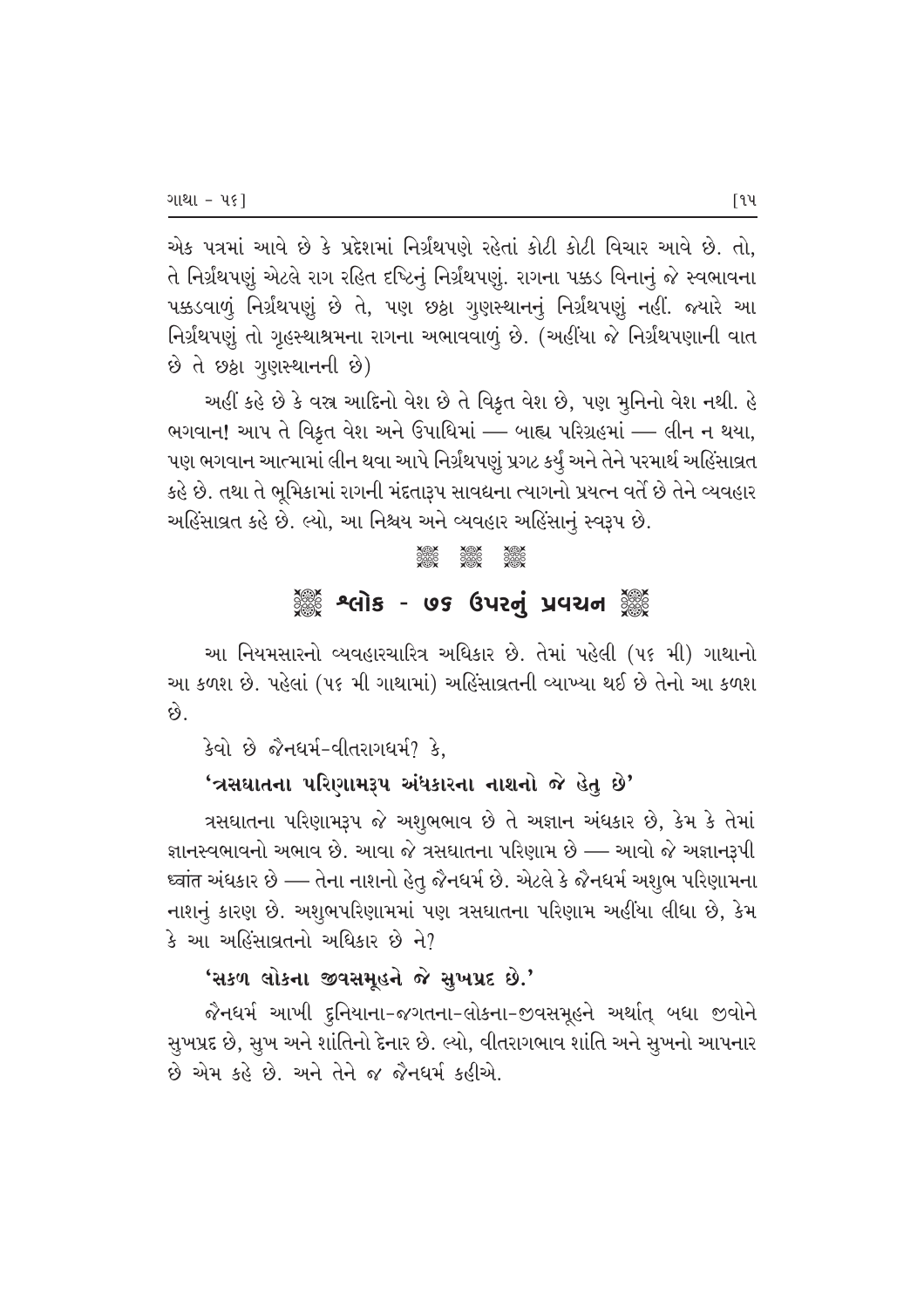#### 'સ્થાવર એકેંદ્રિય જીવોના વિવિધ વધથી જે બહુ દૂર છે.'

પૃથ્વી, પાણી, અગ્નિ, વાયુ અને વનસ્પતિ એવા જે સ્થાવર એકેંદ્રિય જીવો છે તેના વિવિધ વધથી મતલબ કે તેમને અનેક પ્રકારે હણવાથી જૈનધર્મ બહુ દૂર છે. જૈનધર્મ એટલે કે વીતરાગભાવ એકેંદ્રિય જીવોના વધના પરિણામથી તો અતિ દૂર છે. જૂઓ, વધના પરિણામથી જૈનધર્મ અતિ-બહુ દૂર છે એમ કહ્યું છે ને? અર્થાત્ ત્રસ-સ્થાવરના વધના પરિણામ અશુભ છે તેનાથી શુભભાવ દૂર છે અને શુભભાવથી શુદ્ધભાવ દૂર છે. માટે અશુભભાવ તો જૈનધર્મ નથી, પરંતુ શુભભાવ પણ જૈનધર્મ નથી.

#### 'અને સુંદર સુખસાગરનું જે પૂર છે.'

પોતાનો ત્રિકાળી સ્વભાવ જિનસ્વરૂપ છે તેના આશ્રયે પ્રગટ થયેલો વીતરાગભાવ— કે જે જૈનધર્મ છે તે — चारूशर्माब्धिपूरः सुंદર सुખસાગરનું પૂર છે. જુઓ! પરમ આનંદનો પ્રવાહ પરિણામમાં વહે તે જૈનધર્મ છે એમ કહે છે. અહા ! ધર્મ સુંદર સુખસાગરનું પૂર છે. જૈનધર્મ એટલે વર્તમાન નિર્મળ પરિણતિ અને તેની વાત છે હો. (બીજી રીતે કહીએ તો) ત્રિકાળી જીવ તો સુખસાગરનું પૂર છે જ અર્થાત્ જીવનું પરમ સ્વરૂપ તો પરમ આનંદમય છે જ, પરંતુ આ તો જૈનધર્મ એટલે કે વર્તમાન વીતરાગી પરિણામ પણ પરમ સુંદર સુખસાગરનું પૂર છે એમ કહે છે. જેમાં શાંતિ અને સુખ વહે છે, જે શાંતિ અને સુખનું પરિણમન છે તે જૈનધર્મ છે, પણ શુભાશુભરાગનું પરિણમન જૈનધર્મ નથી.

'સમયસાર'ની ૧૫ મી ગાથામાં શુદ્ધપર્યાયને જૈનશાસન કહ્યું છે ને? કેમ કે જૈનધર્મ પર્યાયમાં છે ને? અબદ્ધસ્પૃષ્ટ એવા આત્માને જેણે અંતરમાં જાણ્યો તેને પર્યાયમાં વીતરાગતા ને આનંદ વહે છે અને તેને જૈનશાસન-જૈનધર્મ કહે છે. લ્યો, આ જૈનધર્મની વ્યાખ્યા! ત્રસ-સ્થાવરને ન મારવા. તેની દયા પાળવી તે જૈનધર્મ – એમ તેની વ્યાખ્યા નથી. કેમ કે એકેંદ્રિયને હણવાના અશુભભાવ છે તેનાથી જૈનધર્મ બહ દૂર છે અને તેને નહીં હણવાના શુભપરિણામ છે તેનાથી પણ તે દૂર છે. અહા ! વ્રતના પરિણામથી પણ જૈનધર્મ દૂર છે એમ કહે છે. લ્યો, આ જૈનધર્મ!

'મૂળ મારગ સાંભળો જિનનો રે...' - એમ ('શ્રીમદ્ રાજચંદ્ર'માં) આવે છે ને? તો, આ શુદ્ધતા તે જિનમાર્ગ છે. જિનસ્વરૂપી ભગવાન આત્માને જે પરિણામ વડે અવલંબ્યો તે પરિણામ વીતરાગી છે અને તે જૈનધર્મ છે અર્થાત્ જૈનધર્મ ધર્મીના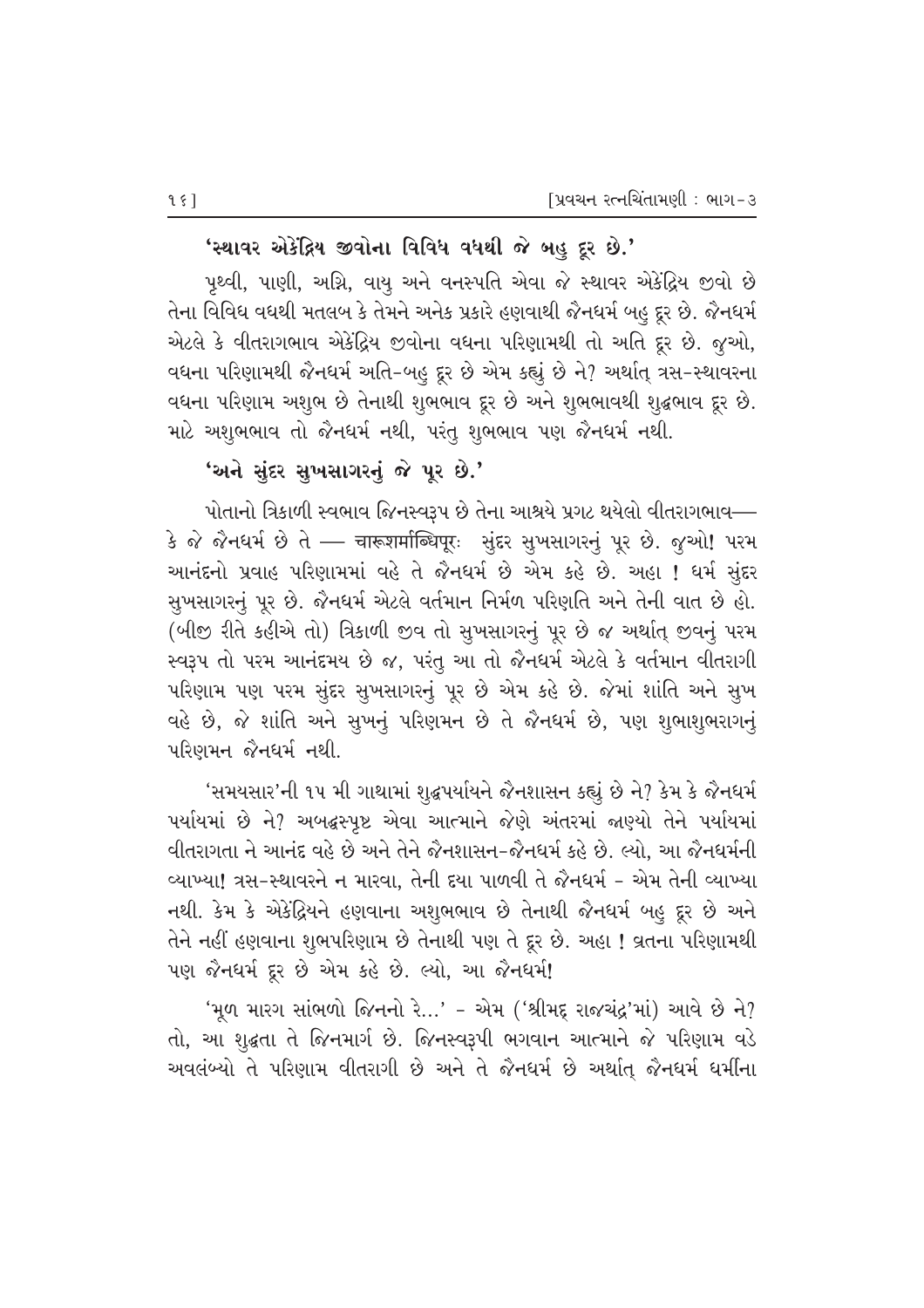પરિણામમાં હોય છે. બહ ઝીણું છે! અહા! ધર્મી જીવે (-સાધકે) ધર્મી એવા ત્રિકાળી આત્માના આશ્રયે જે પરિણામ પ્રગટ કર્યા તે પરિણામ જૈનધર્મ છે. એટલે કે શાંતરસે  $V$ મરિણમવું - અકષાયભાવરૂપે થવું - તે જૈનધર્મ છે એમ અહીં કહે છે. કેમ કે અહીં  $x$ ગટરૂપ જૈનધર્મની વાત છે, પણ ત્રિકાળી (શક્તિરૂપ) જૈનધર્મની વાત નથી.

 $yx$ :- આ તો એકાંત થઈ જાય છે?

સમાધાન:- ભાઈ! સમ્યક એકાંત જ આ છે.

#### $'$ स जयति जिनधर्मः  $d$  જિનધર્મ જયવંત વર્તે છે.'

જુઓ, 'જૈનધર્મ' નહીં, પણ 'જિનધર્મ' એમ કહ્યું છે. અને તે 'जयति - જયવંત વર્તે છે' એમ કહીને મૃનિરાજ પોતાના પરિણામની વાત કરે છે કે તે જિનધર્મનો ભાવ અમારા પરિણામમાં જયવંત વર્તે છે. તે જિનધર્મ ક્યાંક બીજે રહે છે એમ નહીં, પરંત જે સર્વ જીવસમૂહને સુખદાતા છે, ત્રસ ને સ્થાવરના વધના પરિણામથી અતિ દૂર છે અને જે સુખસાગરનું પૂર છે એવો જિનધર્મ, મુનિરાજ કહે છે કે, અમારા પરિણામમાં જયવંત વર્તે છે હો. પૂર્ણ જિનસ્વરૂપ ભગવાન આત્માને અવલંબીને — તેનો આશ્રય લઈને –– તેની સન્મૂખ થઈને –– જે પરિણામ થયા તે પરિણામ અમને વર્તમાન વર્તે છે અને તેથી અમારા પરિણામમાં જિનધર્મ જયવંત વર્તે છે. ત્રસ ને સ્થાવરના વધના પરિણામથી અતિ દૂર એવા અમારા પરિણામ વીતરાગભાવરૂપે વર્તે છે. તે કારણે જૈનશાસન અમારી પાસે છે. જિનધર્મ અમારા પરિણામમાં વર્તે છે એમ મનિરાજ કહે છે. તે ઉપરાંત એમ પણ કહે છે કે તેની અમને ખબર છે. તેથી તો કહે છે ને ? કે જિનધર્મ જયવંત વર્તે છે. આવો ભારે ધર્મ છે!

આહા! ભગવાને કહ્યું અને મેં માત્ર સાંભળ્યું કે આવો જૈનધર્મ હોય એમ અહીં નથી કહ્યું. પરંતુ અહીં તો એમ કહે છે કે જૈનધર્મ અમારા પરિણામમાં વર્તમાન વર્તે છે અને તેથી તે જયવંત છે, જીવતો-જીવંત છે. અહા! મુનિરાજને ધર્મનો મીણો (જોશ) ચડી ગયો છે! તેઓ કહે છે કે અમને ત્રિકાળી વીતરાગસ્વભાવમાંથી પ્રવાહરૂપે જ<mark>ે</mark> 'વીતરાગી પરિણતિ ઉભી થઈ છે તે જૈનધર્મ છે. લ્યો, આવો જૈનધર્મ છે! અને આવા– આવા અનંતા પરિણામનો પીંડ જે જિનસ્વરૂપ છે તે જીવનું સ્વરૂપ છે. (બીજી રીતે કહીએ તો) જૈનધર્મ જે પરિણામમાં વર્તે છે તેવા અનંત-અનંત-અનંત પરિણામ આત્મામાં છે. આવો વીતરાગસ્વરૂપ ત્રિકાળી આત્મા છે તેના આશ્રયે વીતરાગ ધર્મ પ્રગટ્યો છે અને વર્તે છે એમ કહે છે. લ્યો. મને જૈનધર્મ છે કે નહીં તેની પોતાને ખબર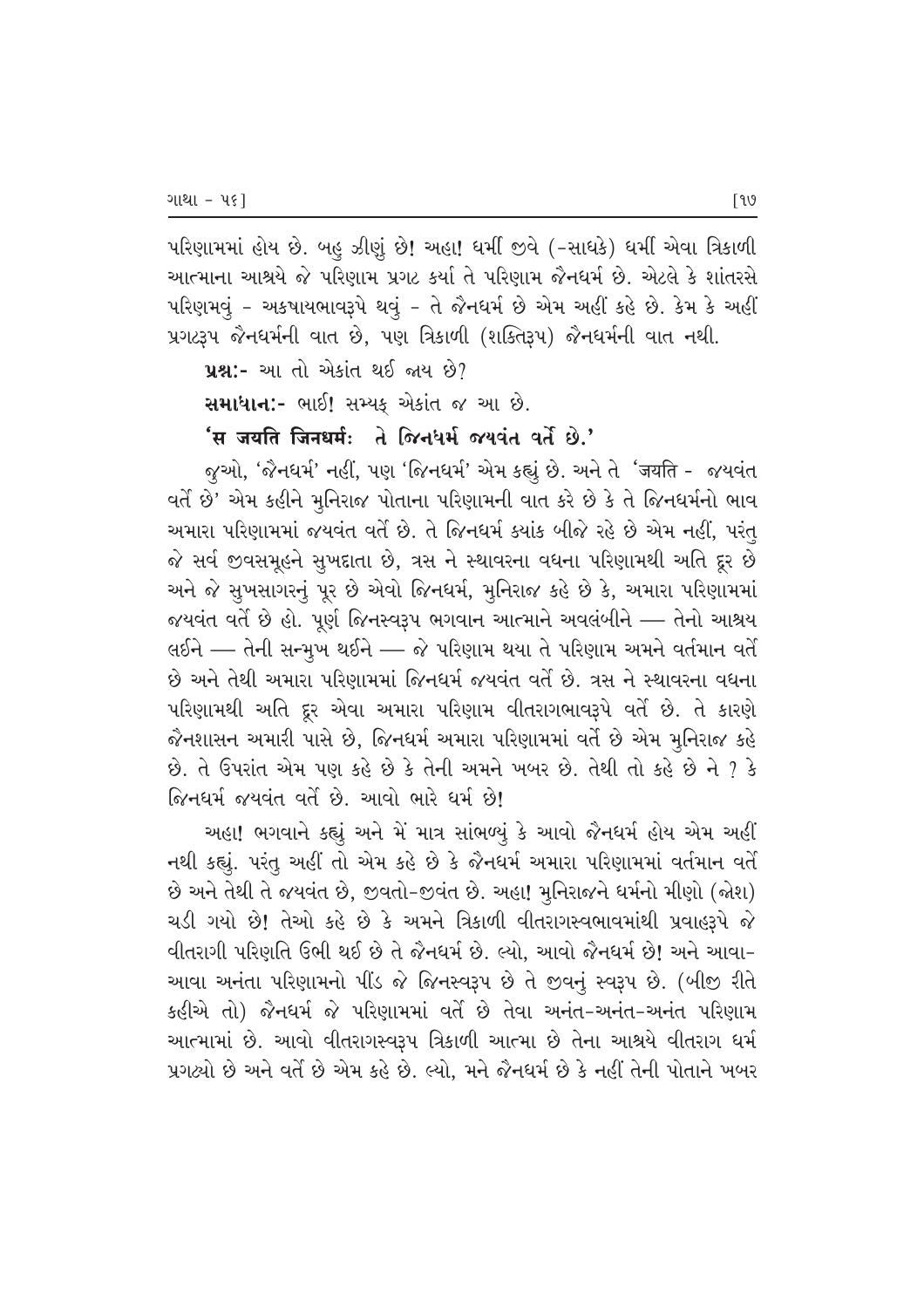પડે છે અર્થાત્ ધર્મ એક વીતરાગ પર્યાય છે અને તે વીતરાગ પર્યાય પોતાને વર્તે છે એવી પોતાને ખબર પડે છે એમ કહે છે. **આ હરખ જમાગ છે!** જેમ લગ્ન પછી હોંશનું જમણ કરે તે હરખ જમણ કહેવાય તેમ આ જૈનધર્મ આત્માના આનંદની હોંશનું ભોજન  $\dot{\vartheta}$  એમ કહે છે. જૂઓ તો ખરા જૈનધર્મની વ્યાખ્યા !

જૈનધર્મ કર્યા રહેતો હશે? - મંદિરમાં કે પુસ્તકમાં?

જેનધર્મ જ્યાંથી પ્રગટે છે ત્યાં રહે છે. ત્રિકાળી ભગવાન આત્મા પૂર્ણ જ્ઞાન, પૂર્ણ આનંદ, પૂર્ણ વીતરાગતા, પૂર્ણ શાંત-શાંત-શાંતરસ સ્વરૂપ છે. ત્યાંથી પ્રગટતો શાંતરસમય એવો અકષાયભાવ (-જૈનધર્મ) આત્મામાં રહે છે અને જયવંત વર્તે છે. આમ કહીને ધન્ય રે મુનિ ધન્ય! કે જેને જૈનધર્મ જયવંત વર્તે છે અને તેણે જીવન જીવી જાણ્યું એમ કહે છે. આપણે સ્તવનમાં પણ આવે છે ને? કે 'જીવી જાણ્યું નેમનાથે જીવન'. (સ્તવનાવલી) તેમ અહીં કહે છે કે 'જીવી જાણ્યું મૂનિએ જીવન જૈનધર્મના  $\mu$ રિણામથી.' આવો ભારે જૈનધર્મ છે.

અહા ! જૈનધર્મ કોઈ સંપ્રદાય કે વાડો નથી, પણ એ તો વસ્તુનું સ્વરૂપ છે. જિનવીતરાગ પરમાત્મસ્વરૂપ આત્માના આશ્રયે વીતરાગતા પ્રગટ થાય તે જૈનધર્મ છે અને તે તો વસ્તુની સ્થિતિ છે. માટે જૈનધર્મ કોઈ પક્ષ કે વાડો નથી. અહીં મુનિરાજે એમ કહ્યું કે જૈનધર્મ (મારી પર્યાયમાં) જયવંત વર્તે છે. તે ક્યાંય બીજે વર્તે છે એમ નથી. મારો ભગવાન આત્મા પ્રસન્ન થઈને મારી પર્યાયમાં આવ્યો છે. મારો ભગવાન આત્મા કૃપા કરીને વીતરાગરૂપ થઈને પરિણામમાં આવ્યો છે, તેથી તે જયવંત વર્તે છે અર્થાત્ મને અનુભવમાં આવે છે. પ્રત્યક્ષ આનંદ ને વીતરાગભાવના વેદનમાં હું છું અને તે જૈનધર્મ છે એમ મુનિરાજ કહે છે.

આવો વીતરાગધર્મ છે તો પછી આ બધું — મંદિર બનાવવા વગેરે શા માટે? ભાઈ! એ બધું તો તે કાળે થવાનું હોય તો તેને લઈને થાય. (હા), તે કાળે જીવને શુભભાવ હોય તો તેને નિમિત્ત કહેવામાં આવે છે. છતાં તે શુભભાવ જૈનધર્મ નથી અને છતાં પણ તે આવે છે. આ વાત ભારે છે! ગજબ છે!

અહો! ત્રિલોકનાથ સર્વજ્ઞ પરમાત્માના સમીપમાં ગણધરો અને સંતો નિજ અંતરના પરિણામમાં વર્તતા હોય છે. આવા તે નિત્યાનંદના અનુભવીને અહીં જૈનધર્મી કહે છે તથા તે (નિજ અંતરના) પરિણામને જૈનધર્મ કહેવાય છે. પણ છકાયની – એકેંદ્રિય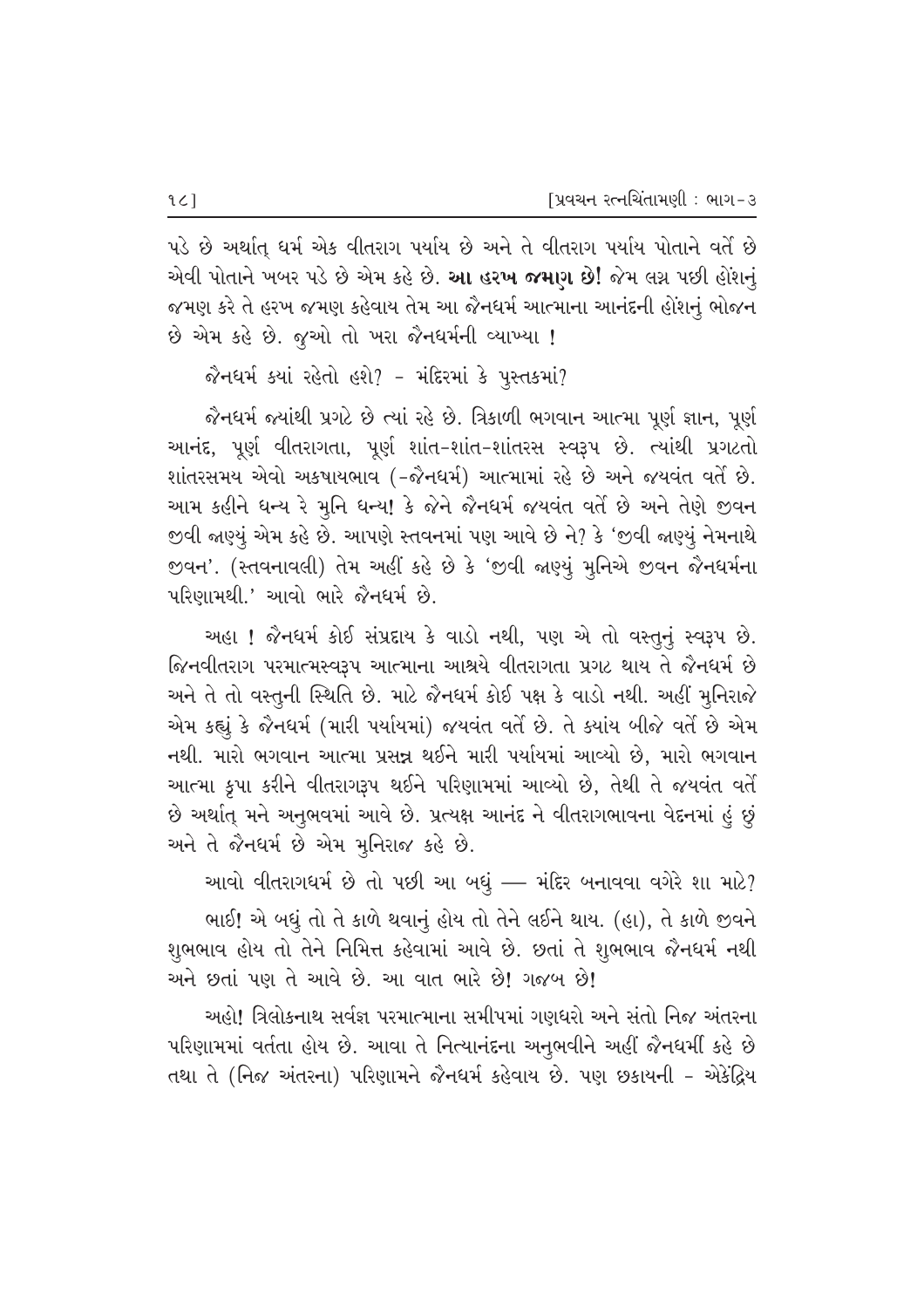ને ત્રસની - દયા પાળવી તે જૈનધર્મ છે એમ નથી. કેમ કે જિનધર્મ તે પરિણામથી દૂર છે. છકાયને હણવાના પરિણામથી તેમ જ તેની દયાના પરિણામથી પણ જૈનધર્મ ..<br>દૂર છે. લ્યો, આવો જ તેનો સહજ સ્વભાવ છે અને આમ જે સ્વીકારે છે તેણે જૈનધર્મ સાંભળ્યો એમ કહીએ, નહીંતર તેણે જૈનધર્મ સાંભળ્યો નથી.

જઆેને ! આ વ્યવહારચારિત્રનો અધિકાર ચાલે છે છતાં તેમાં એમ કહે છે કે અમે વ્યવહારમાં વર્તતા નથી, અમે તો વીતરાગતામાં - નિશ્ચયમાં વર્તીએ છીએ. (હા), વ્યવહારનું જ્ઞાન કરાવ્યું કે સાવદ્યના ત્યાગના પરિણામ હોય તેને અહિંસાવ્રત કહેવાય. છતાં પણ કહે છે કે તેમાં અમે વર્તતા નથી, અમે તો અમારા સ્વભાવમાં વર્તીએ છીએ. અને તેમાં વર્તતા-વર્તતા જે વ્યવહાર હોય તેનું જ્ઞાન થાય છે. અહા ! આવો વીતરાગમાર્ગ જયવંત વર્તે છે. ધન્ય મારગ! જેમ આત્મતત્ત્વ ત્રિકાળ જયવંત છે તેમ આ (વીતરાગ) પરિણામ પણ જયવંત વર્તે છે એમ કહે છે.

 $-$  એ રીતે વ્યવહારચારિત્ર અધિકારની પહેલી ગાથા - ૫૬ મી ગાથા - પૂરી થઈ તથા તેનો આ (૭૬ મો) કલશ પણ પૂરો થયો. એકલું માખણ છે!



|             | પ્રવચન નં. | તારીખ   |
|-------------|------------|---------|
| ગાથા - પ૬ / | NST / 41   | २१-४-७२ |
| શ્લોક - ७૬  | ิน⊋        | २२-४-७२ |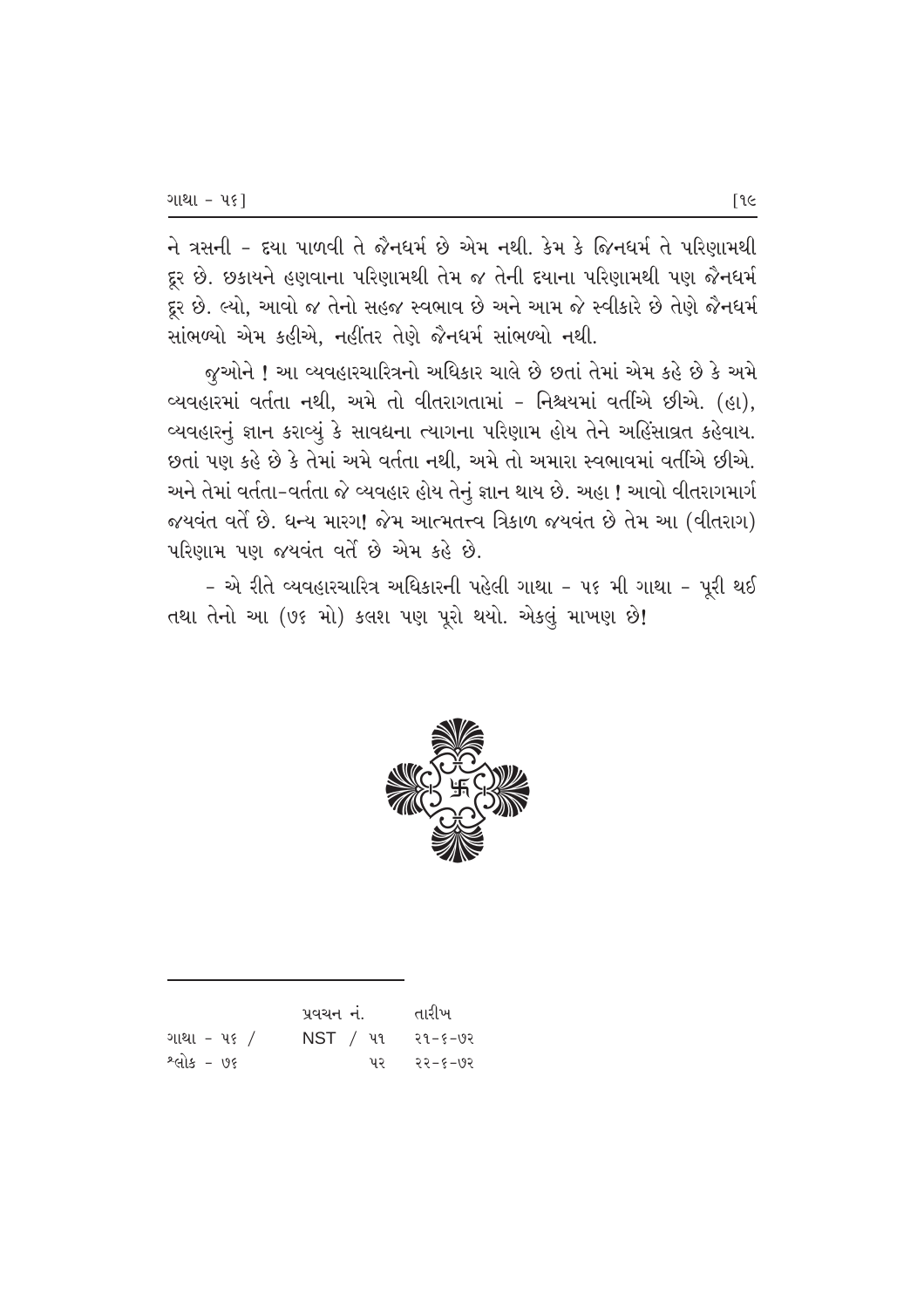ેૢૺ૾ૄૺ ગાથા - ૫૭ ૅુૢૺ

## रागेण व दोसेण व मोहेण व मोसभासपरिणामं । जो पजहदि साहु सया बिदियवदं होइ तस्सेव ।।५७।। रागेण वा द्वेषेण वा मोहेन वा मृषाभाषापरिणामं । यः प्रजहाति साधुः सदा द्वितीयव्रतं भवति तस्यैव ॥५७॥

### વિદ્વેષ-રાગ-વિમોહજનિત મૃષા તણા પરિણામને જે છોડતા મુનિરાજ, તેને સર્વદા વ્રત દ્વિતીય છે. ૫૭.

અन्वयार्थ :- (रागेण वा) रागथी, (द्वेषेण वा) द्वेषथी (मोहेन वा) અथवा भोહथी थता (मृषाभाषापरिणामं) भूषा ભाषाना परिણाभने (यः साधुः) જે साधु (प्रजहाति) છोડे છે, (तस्य एव) तेने જ (सदा) सद्दा (द्वितीयव्रतं) जीन्धूं व्रत (भवति) છे.

ટીકા:- આ, સત્યવ્રતના સ્વરૂપનું કથન છે.

અહીં (એમ કહ્યું છે કે), સત્યનો પ્રતિપક્ષ (અર્થાત્ સત્યથી વિરુદ્ધ પરિણામ) તે મૃષાપરિણામ છે; તે (અસત્ય બોલવાના પરિણામ) રાગથી, દ્વેષથી અથવા મોહથી થાય છે; જે સાધુ-આસન્નભવ્ય જીવ-તે પરિણામને પરિત્યજે છે (-સમસ્ત પ્રકારે છોડે છે), તેને બીજું વ્રત હોય છે.

[ હવે પછમી ગાથાની ટીકા પૂર્ણ કરતાં ટીકાકાર મુનિરાજ શ્લોક કહે છે:]

(शालिनी) व्यक्तं सत्यमच्चैर्जनो वक्ति यः स्वर्गस्त्रीणां भूरिभोगैकभाक् स्यात्  $\mathbf{I}$ अस्मिन् पूज्यः सर्वदा सर्वसद्धिः सत्यात्सत्यं चान्यदस्ति व्रतं किम् ॥७७॥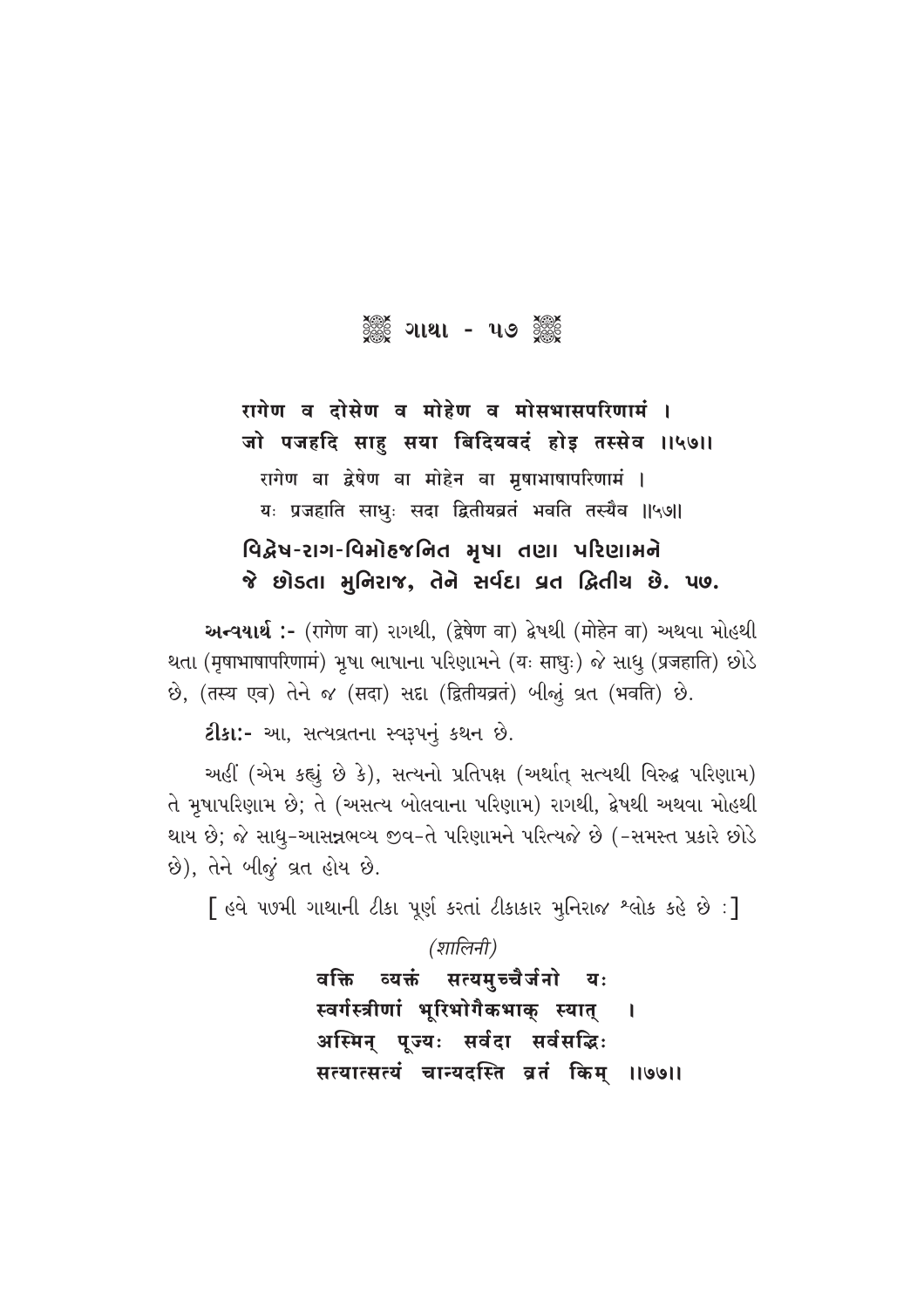(શ્લોકાર્થ:-) જે પુરુષ અતિ સ્પષ્ટપણે સત્ય બોલે છે, તે સ્વર્ગની સ્ત્રીઓના પૃષ્કળ ભોગોનો એક ભાગી થાય છે (અર્થાત્ તે પરલોકમાં અનન્યપણે દેવાંગનાઓના બહુ ભોગોને પામે છે) અને આ લોકમાં સર્વદા સર્વ સત્પુરુષોનો પૂજ્ય બને છે. ખરેખર સત્યથી શું બીજું કોઈ (ચડિયાતું) વ્રત છે ? ૭૭.

#### **COC COC COC**<br>Coco Coco Coco

#### ુઁૢઁ ગાથા - પ૭ ઉપરનું પ્રવચન ૅું

હવે સત્યવ્રતની ગાથા:

'આ, સત્યવ્રતના સ્વરૂપનું કથન છે.

આહીં (એમ કહ્યું છે કે), સત્યનો પ્રતિપક્ષ (અર્થાત્ સત્યથી વિરુદ્ધ પરિણામ) તે મૃષાપરિણામ છે; તે (અસત્ય બોલવાના પરિણામ) રાગથી, **ફેષથી અથવા** મોહથી થાય છે; જે સાધુ—આસન્નભ્ય જીવ — તે પરિણામને પરિત્યજે છે (-સમસ્ત પ્રકારે છોડે છે), તેને બીજું વ્રત હોય છે.'

અહીં અસત્ય ભાષા બોલવાની વાત નથી, પરંતુ અસત્ય બોલવાના પરિણામની 'વાત છે હોં. તે અસત્ય બોલવાના પરિણામ કાં રાગથી. કાં ક્રેષથી અને કાં મિથ્યાભ્રમથી-મોહથી થાય છે. જેનો મોક્ષ નિકટ છે — પૂર્ણ પર્યાયરૂપ મોક્ષનું પરિણમન જેને નિકટ  $\dot{\vartheta}$ —એવો આસન્નભવ્ય જીવ જૂઠું (બોલવાના) પરિણામને છોડે છે. જૂઓ, તે જીવ ભવ્ય તો છે, (તે ઉપરાંત) આસન્નભવ્ય છે એમ કહે છે. ભવ્ય જીવ મોક્ષ પામવાને લાયક તો છે, પરંતુ એ તો પુરૂષાર્થ કરશે ત્યારે મોક્ષ પામશે. જ્યારે આ (સત્યવ્રતવાળો) જીવ તો આસન્નભવ્ય છે - મોક્ષ પામવાની તૈયારીવાળો છે — મોક્ષની બહુ નજીક છે – એમ કહે છે. જુઓ! આ, ભગવાન સર્વજ્ઞનું કહેલું સત્યવ્રતનું સ્વરૂપ!

અહા! કહે છે કે રાગ, દ્વેષ અને મોહથી થતાં (અસત્ય બોલવાના) અશુભ પરિણામને. જેનો મોક્ષ નામ સિદ્ધપદ હવે નિકટ છે એવો આસન્નભવ્ય જવ. પોતામાં વીતરાગ પરિણામે વર્તતો થકો છોડે છે. એટલે કે એવો (-સત્ય બોલવાનો) વિકલ્પ તેને હોય છે. (બીજી રીતે કહીએ તો) મૂષાભાષા બોલવાના પરિણામને છોડવારૂપ પરિણામ તેને હોય છે અને તેને વ્યવહાર સત્યવ્રત કહેવામાં આવે છે. આવું બીજું વ્રત તેને હોય છે.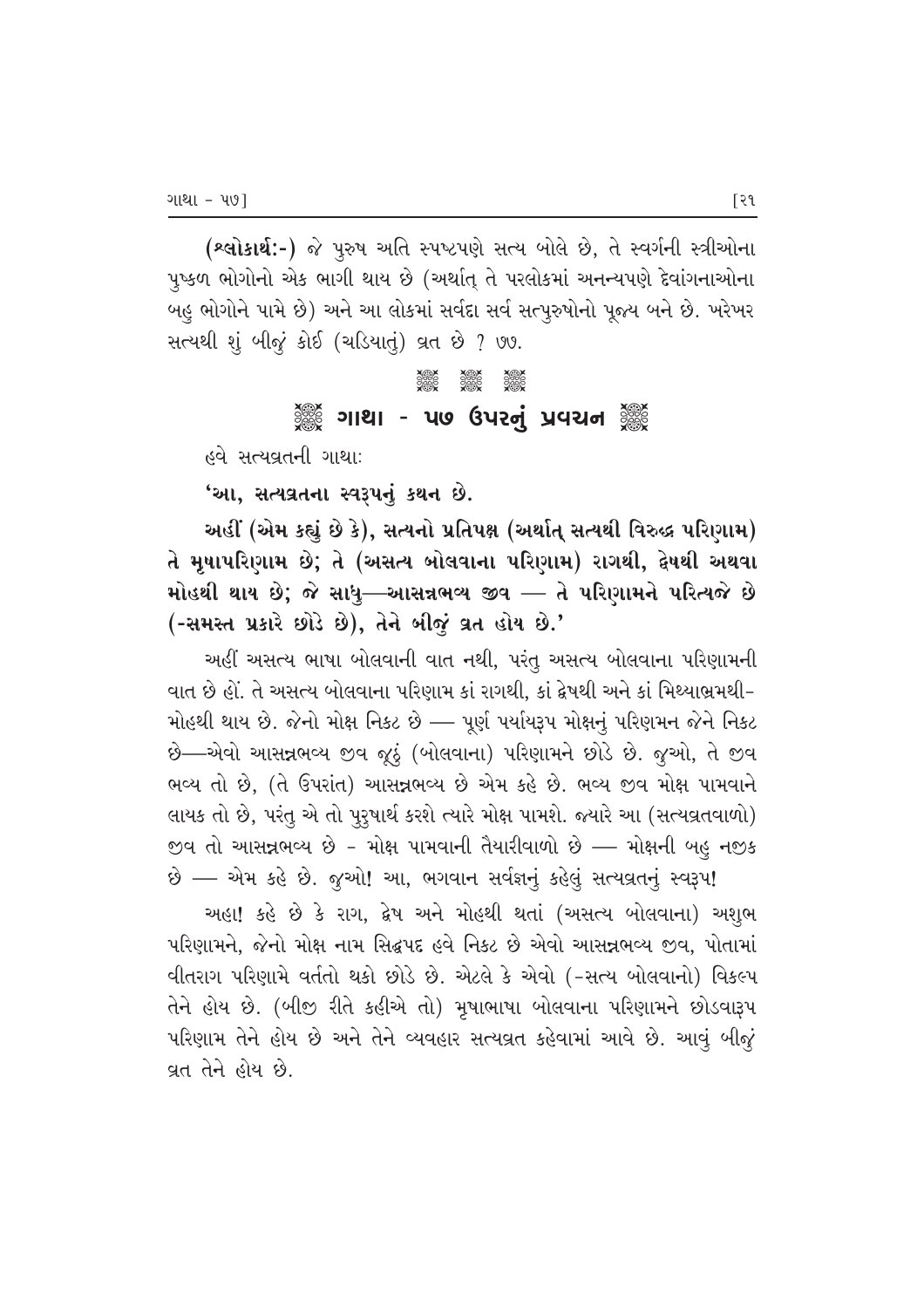જેને અંતરમાં પૂર્ણ વીતરાગસ્વભાવનો ભેટો થયો છે, જેના પરિણામને પૂર્ણ જિનસ્વભાવનો ભેટો થયો છે. જેને પરમ સત્યસ્વરૂપ ત્રિકાળી આત્માનો પરિણામમાં ભેટો થયો છે તેના તે પરિણામ વીતરાગી પરિણામ છે અને તે નિશ્ચય ધર્મ છે. તે (ચારિત્રની) ભુમિકામાં રાગ, દ્વેષ અને મોહથી થતાં જૂઠું બોલવાના પરિણામનો ત્યાગ હોય છે એટલે કે (સત્ય બોલવાનો) શુભવિકલ્પ હોય છે અને તે શુભવિકલ્પને વ્યવહાર સત્યવ્રત કહેવામાં આવે છે.

#### $\frac{1}{2}$   $\frac{1}{2}$   $\frac{1}{2}$   $\frac{1}{2}$   $\frac{1}{2}$   $\frac{1}{2}$   $\frac{1}{2}$   $\frac{1}{2}$   $\frac{1}{2}$   $\frac{1}{2}$   $\frac{1}{2}$   $\frac{1}{2}$   $\frac{1}{2}$   $\frac{1}{2}$   $\frac{1}{2}$   $\frac{1}{2}$   $\frac{1}{2}$   $\frac{1}{2}$   $\frac{1}{2}$   $\frac{1}{2}$   $\frac{1}{2}$   $\frac{1}{2}$

### ેંૢૺ૾ શ્લોક - ૭૭ ઉપરનું પ્રવચન ૅું

'જે પુરૃષ અતિ સ્પષ્ટપણે સત્ય બોલે છે, તે સ્વર્ગની સ્રીઓના પુષ્કળ ભોગોનો એક ભાગી થાય છે (અર્થાત્ તે પરલોકમાં અનન્યપણે દેવાંગનાઓના બહુ ભોગોને પામે છે $)$  .'

જે પુરૂષ અતિ સ્પષ્ટપણે સત્ય બોલે છે એટલે કે જેને સત્ય બોલવાનો ભાવ છે તે સ્વર્ગની સ્રીઓના પુષ્કળ ભોગોનો એક ભાગી થાય છે. જૂઓ, આમ કહીને ખુલાસો  $\,$ કર્યો કે સત્યવ્રતનો જે (શુભ) ભાવ છે એ તો સંયોગ આપનાર છે. તે શુભભાવ છે ને? માટે તેના ફળ તરીકે તો દેવાંગનાઓ આદિનો સંયોગ મળે એવો એ ભાવ છે એમ કહે છે. લ્યો, અહીં ખુલાસો કર્યો છે કે વ્રત તે શુભભાવ છે અને તે શુભભાવથી શુદ્ધતા થાય એમ છે નહીં.

**4%:-** 'શુભભાવથી શૃદ્ધતા થાય' એમ પછી તો કહેશે?

સમાધાન:- એ વાત તો 'પરંપરાએ' કહેશે. કેમ કે વ્યવહારમાં પરંપરાએ કહેવાની  $f$ રીત છે ને? અહીં કહે છે કે જે અતિ સ્પષ્ટપણે સત્ય બોલે છે - જેવું સત્ સ્વરૂપ છે તેવું જ કહે છે - તે સ્વર્ગની સ્રીઓના પૂષ્કળ ભોગોનો ભાગી થાય છે. જૂઓ, અહીંયા 'स्वर्गस्त्रीणां ' એમ કહ્યું છે. પરંતુ તે (સત્યવ્રતવાળો) સ્વર્ગમાંથી મનુષ્યપણામાં આવશે એમ નથી કહ્યું. કેમ કે તે અહીંથી (-મનુષ્યપણામાંથી) સ્વર્ગમાં જાય છે ને? એટલે સ્વર્ગની સ્ત્રીઓની વાત કરી છે. અર્થાત તેને સ્વર્ગનો સંયોગ મળશે અને તે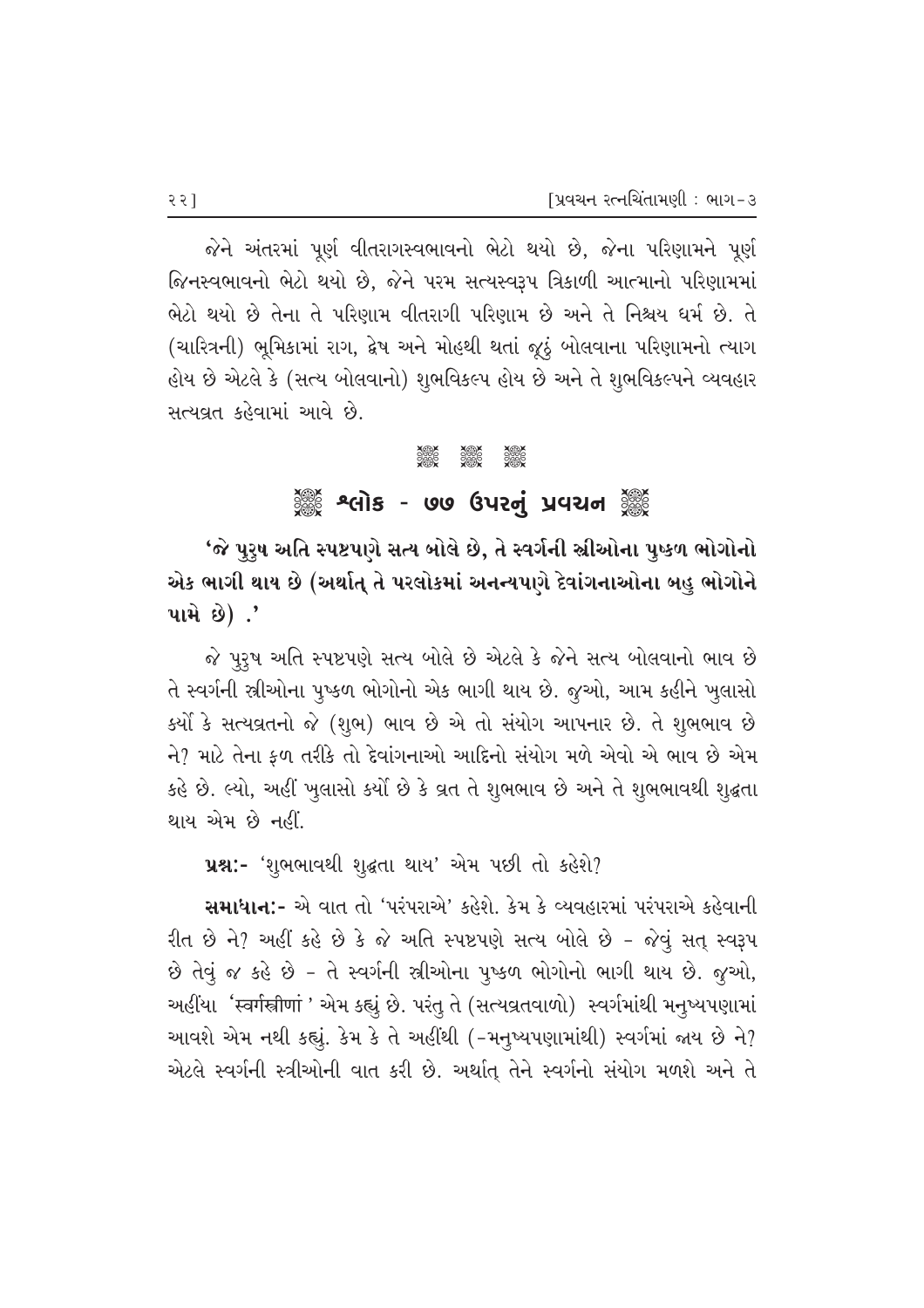ઇંદ્રાણીના ભોગોમાં કષાયના અંગારાથી સળગશે એમ કહે છે. સત્યવ્રતવાળો શુભભાવના ફળ તરીકે છેદ્રાણી-દેવીઓના ભોગને પામશે એટલે કે તેના તરફનો અશુભ ભાવ થશે અને તે ભાવ તો કષાયભાવ છે. (માટે કષાયના અંગારાથી સળગશે.) 'સમયસાર'ની ७४ મી ગાથામાં આવ્યું નથી? કે આસવો દૃ:ખરૂપ છે અને દૃ:ખફળ છે - આસવનું ફળ દુઃખ છે. જે આસવપરિણામ છે તેનાથી પુદ્દગલ કર્મ બંધાય છે, તે પુદ્દગલ કર્મથી સંયોગ મળે છે અને તેની ઉપર લક્ષ જતાં રાગ ઉત્પન્ન થાય છે. (માટે આસ્રવ દૃ:ખફળ છે.) જો કે અહીંયા તો શુભભાવથી દેવાંગનાઓના ભોગની પ્રાપ્તિ થશે એમ વાત કરી છે. કેમ કે (ટીકાકાર પદ્મપ્રભમલધારીદેવ પોતે) મૂનિ છે એટલે સ્વર્ગમાં જ જશે. અહીં કહ્યું કે સત્ય બોલવાના શુભભાવથી પુણ્ય બંધાય છે. તેથી અનુકૂળ સંયોગને આપનાર

એવો જે પુણ્યબંધ છે તેનું તે નિમિત્ત છે અને તે શુભભાવનું ફળ દુઃખ છે. ur:- અહીંયા (શ્લોકમાં) તો સત્યના (-શુભભાવના) વખાણ કર્યા છે કે તેનાથી ચડિયાતું બીજું કોણ છે?

સમાધાન:- એ તો અન્ય વ્રતની અપેક્ષાએ સત્યથી ચડિયાતું બીજું કોણ છે એમ કહે છે. ઈંદોરના કાચના મંદિરમાં એમ લખ્યું છે કે,

> 'ચક્રવર્તીકી સંપદા, ઇંદ્ર સરીખા ભોગ; કાગવીટ સમ માનત હૈ. સમ્યગ્દૃષ્ટિ લોગ.'

માણસની વિષ્ટા તો હજુ ખાતરમાં પણ કામ આવે અને ભૂંડ પણ ખાય. જ્યારે કાગડાની વિષ્ટા ખાતરમાં પણ કામ ન આવે. તો. ધર્મી જીવ જે સંયોગ મળે તે બધાને 'કાગવીટ સમ માનત હૈ' - જાણે કાગડાની વિષ્ટા મળી હોય એમ માને છે. જુઓ, અહીંયા (વ્રતના કળમાં) સ્વર્ગની સ્રીઓ મળે છે એમ કહે છે, તોપણ જ્ઞાની તેને એમ માને છે કે જાણે કાગડાની વિષ્ટા મળી. મારો આનંદ તો મારી પાસે છે અને જેના तरફ જતાં, તે આનંદથી દૂર જવાય તે દુ:ખ છે એમ તે માને છે.

અહા! અહીં તો શુભભાવનું ફળ બતાવવું છે. એટલે એમ કહ્યું કે શુભભાવવાળો સ્વર્ગની સ્રીઓના પુષ્કળ ભોગોનો એક ભાગી થાય છે. નહીંતર ખરેખર તો શુભભાવ દૃ:ખરૂપ જ છે. શુભભાવ વર્તમાન દૃ:ખરૂપ છે અને ભવિષ્યમાં પણ તેનું ફળ દૃ:ખ છે.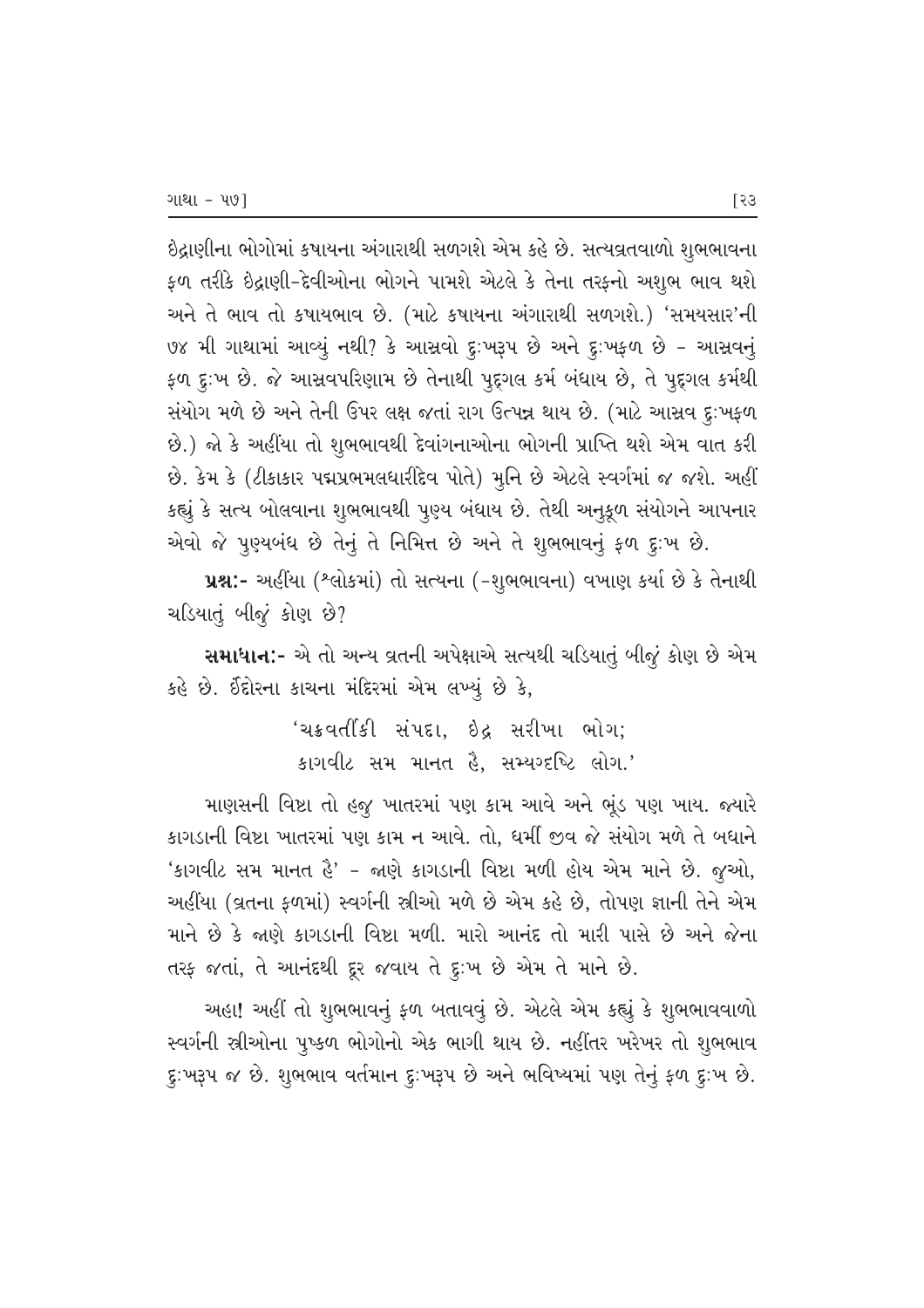કેમ કે તે સંયોગ આપે છે. શુભભાવ ગમે તે સંયોગ આપે, પણ આપે તો સંયોગ જ. જોકે અહીંયા સ્રીનો સંયોગ કહ્યો છે, પરંતુ વીતરાગની વાણી આદિનો સંયોગ આપે તોપણ તે દૃ:ખફળ છે. કેમ? કેમ કે તે સંયોગ ઉપર લક્ષ જશે તો રાગ જ થશે. અરે! શુભરાગ થાય તોપણ તે દૃ:ખ છે. આવી વીતરાગી વાણી છે!

અહા! આ શુભભાવના ફળમાં દુ:ખ છે. તેનાથી વર્તમાનમાં પણ દુ:ખ છે અને પછી પણ દુઃખ થશે. પરંતુ અહીં તો શુભભાવનું ફળ સંયોગ મળે તે છે એમ ફક્ત બતાવવું છે. એટલે તે અપેક્ષાએ વાત કરી છે. બાકી તો શુભભાવથી દેવાંગનાઓનો સંયોગ મળશે તેના ઉપર લક્ષ જશે તો અશુભ રાગ થશે કે જે દૃઃખ છે. અરે! શુભભાવના ફળમાં પુણ્યોદયરૂપે ભગવાનની વાણી મળે, સમવસરણ મળે અને ભગવાન મળે એમ વાત લ્યો તોપણ તેના ઉપર લક્ષ જશે તો શુભરાગ થશે અને તે શુભરાગ દુઃખ છે. બરાબર છે? કે શુભરાગ દુઃખરૂપ છે અને દુઃખફળ છે? (હા.) અરે! આવો વીતરાગભાવ સાંભળવા મળે અને પછી તેની રુચિ થાય તે અલૌકિક વાત છે. બાપા! આ કાંઈ વાત કે વાર્તા નથી.

#### 'અને આ લોકમાં સર્વદા સર્વ સત્પુરૃષોનો પૂજ્ય બને છે.'

સર્વદા = બધા કાળમાં અને સર્વ=બધા. આ લોકમાં પણ બધા ધર્માત્મા-જ્ઞાની પુરૂષો તેનો આદર કરે છે, તેને બહુમાન આપે છે અર્થાતુ સત્પુરૂષોનો તે પુજ્ય બને છે.

#### 'ખરેખર સત્યથી શું બીજું કોઈ (ચડિયાતું) વ્રત છે ?'

અહીંયા વીતરાગભાવની વાત નથી કે સત્યવ્રત તેનાથી ચડિયાતું છે. પણ (અન્ય વ્યવહાર) વ્રતની અપેક્ષાએ વાત છે કે અહિંસા, સત્ય, અચૌર્ય વગેરે વ્રતમાં સત્યવ્રતથી ચડિયાતું બીજું કયું છે? આગળ ૭૮ મા કલશમાં લેશે કે 'વ્રત ક્રમે કરીને મુક્તિરૂપી સ્રીના સુખનું કારણ છે.' પરંતુ એ તો વ્યવહારથી એવા જ કથન આવે ને? આવી વાત આવે ત્યાં અજ્ઞાની કહે કે હાશ! - એમ તેને થઈ જાય.

અહીં કહે છે કે જ્યાં વીતરાગ પરિણામ વર્તતા હોય - શુદ્ધપરિણતિ વર્તતી હોય - તે ભૂમિકામાં જે વ્રતના પરિણામ-ભાવ હોય તેને વ્યવહાર વ્રત કહેવામાં આવે છે.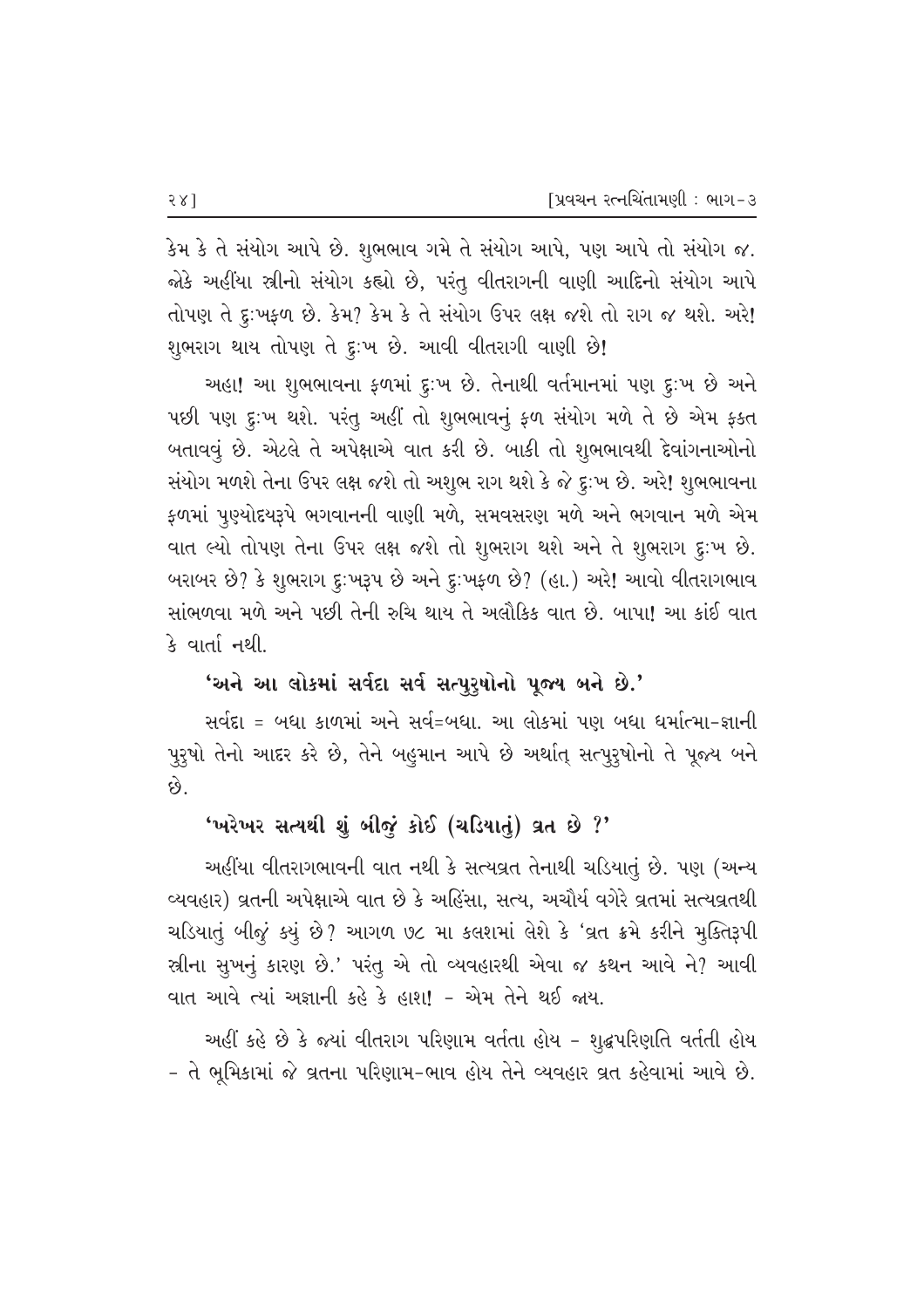પરંતુ જ્યાં દ્રવ્યસ્વભાવનું ભાન અને વીતરાગી નિર્મળ પરિણતિ જ નથી ત્યાં શુભરાગને વ્યવહાર કહેવામાં આવતો નથી. કેમ કે શુભરાગને-વ્યવહારને જાણનાર જાગ્યો નથી તો શુભરાગને વ્યવહાર કહેવો ક્યાંથી? 'હું શુદ્ધ છું અને આ રાગ ભિન્ન છે' એમ ભિન્નતા જાણનાર જાગ્યો નથી અર્થાત્ રાગથી ભિન્ન રહેલી વસ્તુને જાણનાર જે રાગથી ભિન્ન પડેલો ભાવ છે તે જ્યાં જાગ્યો ન હોય ત્યાં વ્યવહાર કહેવો ક્યાંથી? પણ અહીં તો જાગેલાની વાત છે. પૂર્ણાનંદ પૂર્ણસ્વરૂપ પ્રભુ ચૈતન્ય ભગવાન આત્માને જેની દષ્ટિએ અને જ્ઞાનપર્યાયે કબજે કરી લીધો છે તેને અર્થાત્ નિર્વિકલ્પ નિર્દોષ વીતરાગ પર્યાય-દશા જયાં વર્તે છે તેવી ભૂમિકામાં જે વ્રતના ભાવ હોય તેને વ્યવહાર વ્રત કહેવામાં આવે  $\dot{\vartheta}$ . માટે એકલા વ્રતની (-શુભભાવની) આ વાત નથી. અહા! આ ઝીણું છે.



|                     | પ્રવચન નં.         | તારીખ |
|---------------------|--------------------|-------|
| ગાથા – પ $\sqrt{ }$ | $NST / 42 22-5-92$ |       |
| <u> શ્લોક - ७७</u>  |                    |       |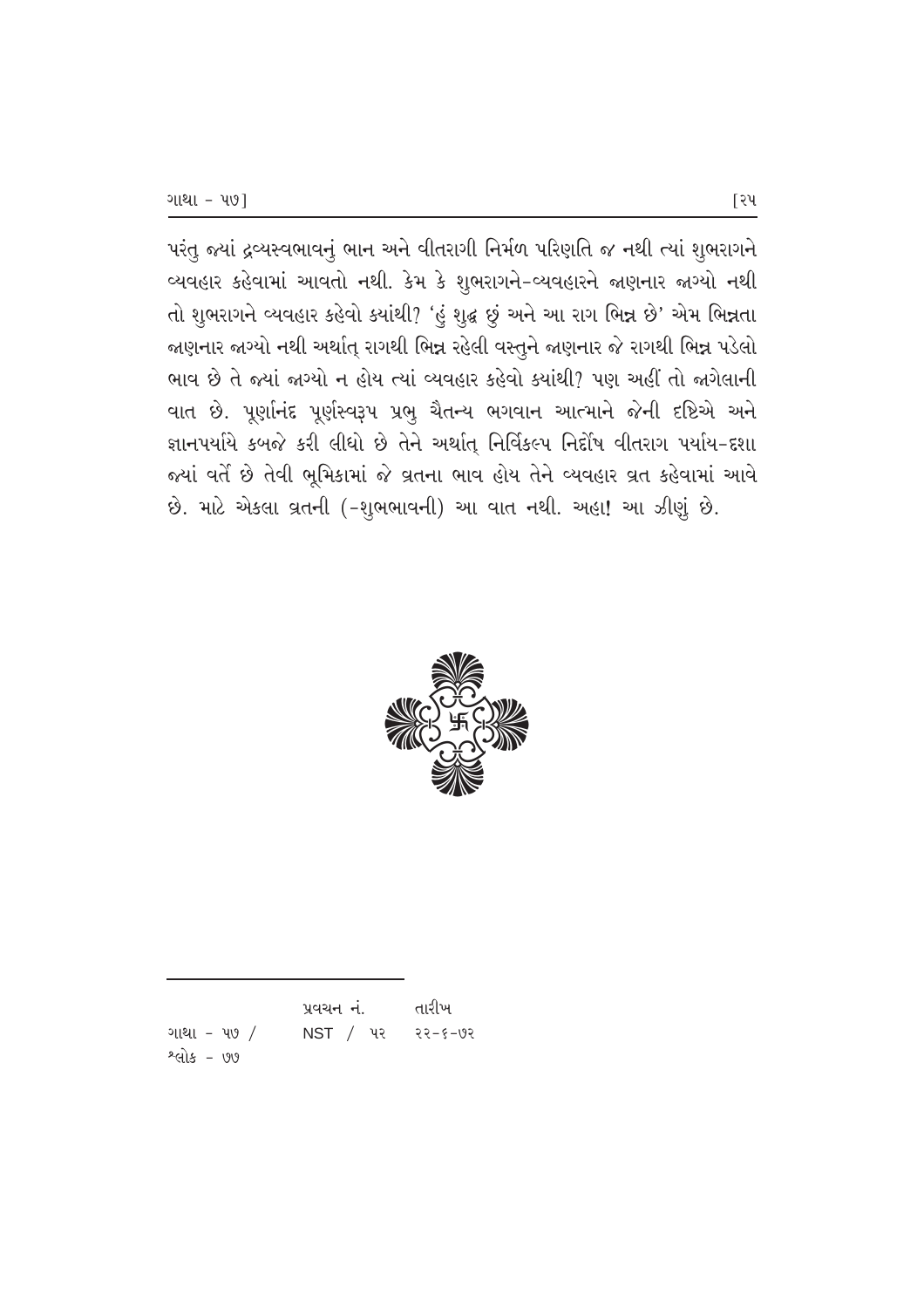## ▒ ગાથા - ૫૮ ▒

गामे वा णयरे वाऽरण्णे वा पेच्छिऊण परमर्त्थं । जो मुयदि गहणभावं तिदियवदं होदि तस्सेव ॥५८॥ ग्रामे वा नगरे वाऽरण्ये वा प्रेक्षयित्वा परमर्थम् । यो मुंचति ग्रहणभावं तृतीयब्रतं भवति तस्यैव ॥५८॥ નગરે, અરણ્યે, ગ્રામમાં કો વસ્તુ પરની દેખીને છોડે ગ્રહણપરિણામ જે, તે પુરુષને વ્રત તૃતીય છે. ૫૮.

અન્વયાર્થ:- (ग्रामे वा) ગ્રામમાં, (नगरे वा) નગરમાં (अरण्ये वा) કે વનમાં (परम् अर्थम्) पारडी वस्तूने (प्रेक्षयित्वा) देणीने (यः) જे (साधु) (ग्रहणभावं) तेने ग्रहवाना ભાવને (मुंचति) છોડે છે, (तस्य एव) तेने જ (तृतीयव्रतं) त्रीજूं व्रत (भवति) છे.

ટીકા:- આ, ત્રીજા વ્રતના સ્વરૂપનું કથન છે.

જેના ફરતી વાડ હોય તે ગ્રામ (ગામડું) છે; જે ચાર દરવાજાથી સુશોભિત હોય તે નગર છે; જે મનુષ્યના સંચાર વિનાનું, વનસ્પતિસમૂહ, વેલીઓ અને ઝાડનાં ઝુંડ વગેરેથી ગીચોગીચ ભરેલું હોય તે અરણ્ય છે. આવાં ગ્રામ, નગર કે અરણ્યમાં બીજાથી તજાયેલી, મુકાયેલી, પડી ગયેલી અથવા ભુલાઈ ગયેલી પરવસ્તુને દેખીને તેના સ્વીકારપરિણામને (અર્થાત તેને પોતાની કરવાના-ગ્રહવાના પરિણામને) જે પરિત્યજે છે, તેને ખરેખર ત્રીજું વ્રત હોય છે.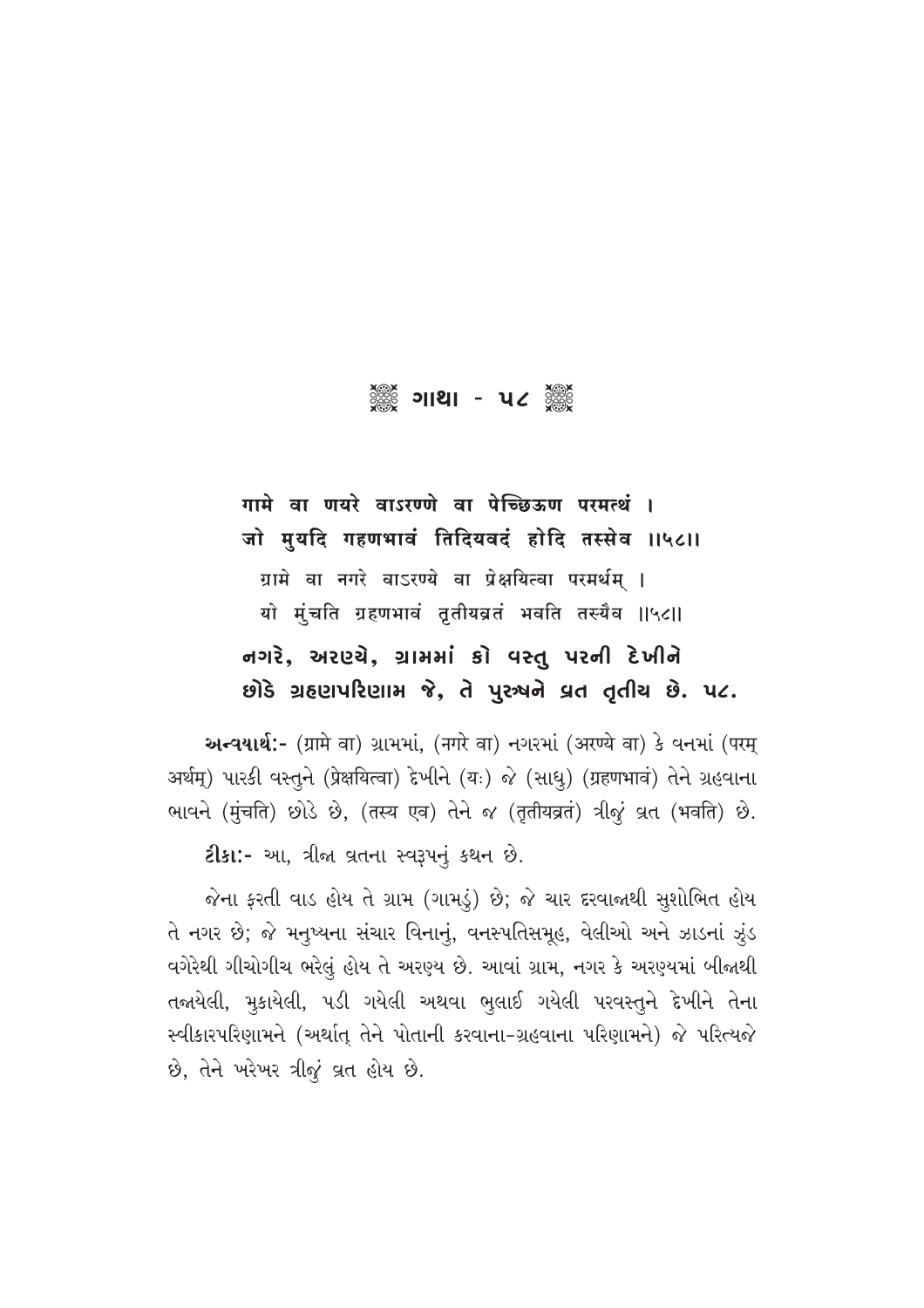$($ હવે ૫૮ મી ગાથાની ટીકા પૂર્ણ કરતાં ટીકાકાર મુનિરાજ ^લોક કહે છે:)

#### *(आर्या)* आकर्षति रत्नानां संचयमुच्चैरचौर्य्यमेतदिह<br>स्वर्गस्त्रीसुखमूलं क्रमेण मुक्त्यंगनायाश्च स्वर्गस्त्रीसुखमूलं क्रमेण मुक्त्यंगनायाश्च ।।७८।।

(શ્લોકાર્થ:-) આ ઉગ્ર અચૌર્ય આ લોકમાં રત્નોના સંચયને આકર્ષે છે અને (પરલોકમાં) સ્વર્ગની સ્ત્રીઓના સુખનું કારણ છે. તેમ જ ક્રમે કરીને મુક્તિરૂપી સ્ત્રીના સૂખનું કારણ છે. ૭૮.

#### C C C

#### ુઁૺૺૺ૾ૢૺ ગાથા - ૫૮ ઉપરનું પ્રવચન ૅુ૾ૺ

 $'$ આ, ત્રીજા વ્રતના સ્વરૂપનું કથન છે.' ,હવે ગ્રામ વગેરેની અલગ–અલગ વ્યાખ્યા કરે છે:  $'$ જેના ફરતી વાડ હોય તે ગ્રામ (ગામડું) છે.'

ગામડું તેને કહેવાય કે જેને થોર આદિની વાડ હોય. ગામડામાં કયાં ગઢ આદિ હોય? ત્યાં તો વાડ હોય. તેથી, થોર આદિની વાડ હોય તેને ગ્રામ-ગામડું કહે છે. આવા ગામમાં કોઈ ચીજ પડેલી હોય — કોઈક તેને ભુલી ગયું હોય, તે પડી ગઈ હોય અથવા પછી લેવા આવશું એમ ધારીને કોઈએ તેને રાખી−મૂકી હોય — તો તેને ગ્રહવાના કે લેવાના પરિણામ મૂનિ છોડી દે છે અને તેનું નામ ત્રીજું વ્રત છે કે જે શુભભાવ છે.

#### $'$ જે ચાર દરવાજાથી સુશોભિત હોય તે નગર છે.'

પૂર્વ, પશ્ચિમ, ઉત્તર અને દક્ષિણ – એમ ચાર બાજૂ જેને ચાર દરવાજા હોય તેને નગર કહેવાય છે. તેમાં પણ બીજાથી તજાયેલી, મુકાયેલી, પડી ગયેલી કે ભુલાઈ ગયેલી  $-1$ પરવસ્તુને દેખીને તેના સ્વીકારપરિણામને છોડે — તેને લેવાના પરિણામને છોડે – તેનું નામ ત્રીજું વ્રત છે. ચારિત્રવંતના આવા પરિણામને ત્રીજું વ્રત કહેવામાં આવે છે.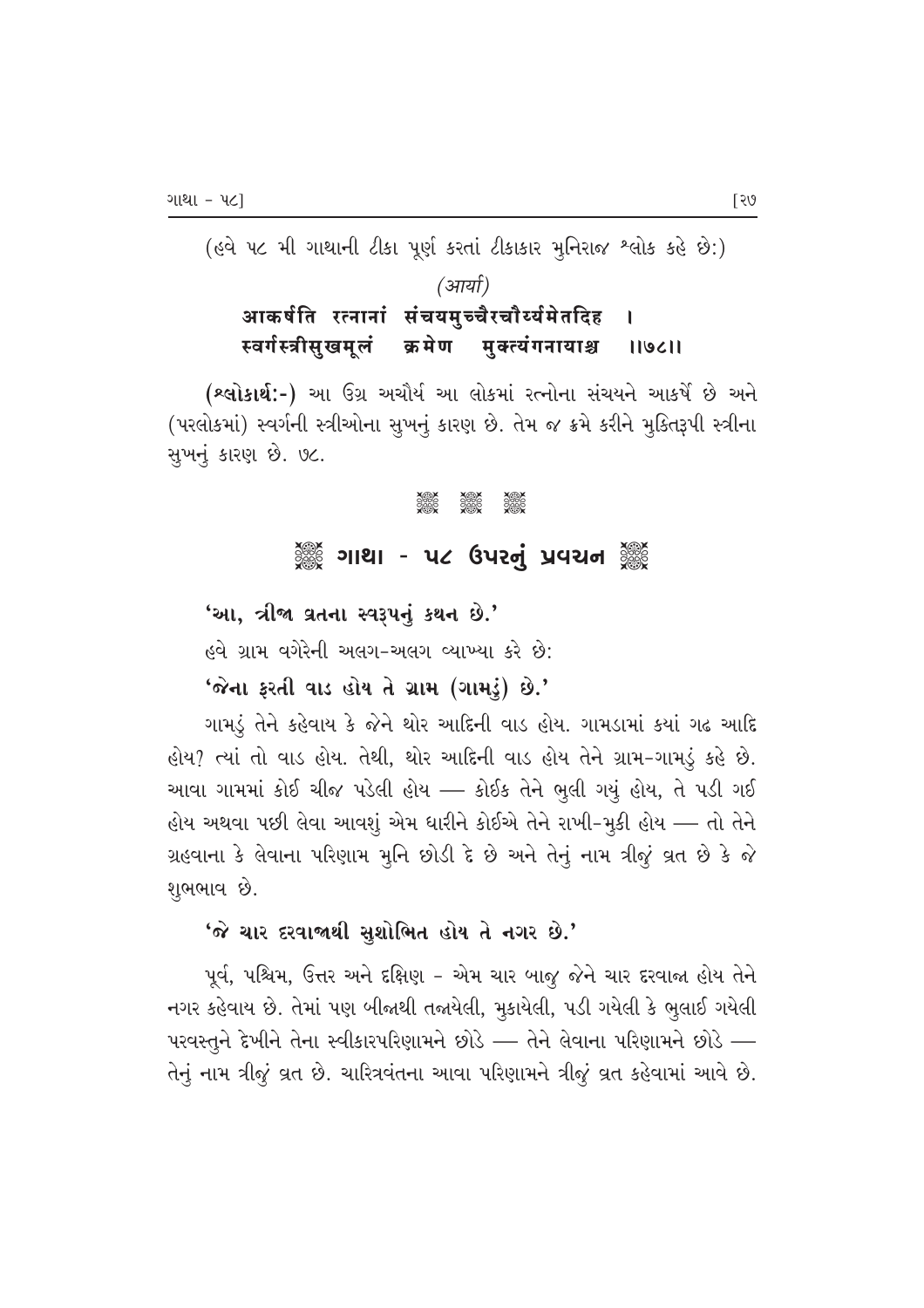હવે અરણ્યની વ્યાખ્યા છે કે અરણ્ય કોને કહેવું:

#### 'જે મનુષ્યના સંચાર વિનાનું, વનસ્પતિસમૂહ, વેલીઓ અને ઝાડનાં ઝુંડ વગેરેથી ગીચોગીચ ભરેલું હોય તે અરણ્ય છે.'

અરણ્યમાં વનસ્પતિનો સમૂહ હોય છે, વેલીઓ હોય છે અને ઝાડનાં મોટાં ઝુંડ પણ હોય છે. કેમ કે વરસાદને લઈને ઝાડનાં ઝૂંડ નજીક−નજીક ઉગ્યા હોય અને માણસનો ત્યાં સંચાર ન હોય એટલે તેને તોડે પણ કોણ? જુઓ, અંદર કહ્યું ને? કે 'મનુષ્યના સંચાર વિનાનું.' તો કહે છે કે મોટું અરણ્ય વનસ્પતિના ઢગલાઓ, વેલીઓ અને ઝાડનાં ઝુંડ વગેરેથી ગીચોગીચ ભરેલું હોય છે. તેને જ અરણ્ય કહેવાય છે. આવા અરણ્યમાં પણ બીજાથી તજાયેલી કોઈ ચીજને - દાગીનો, પૈસા, હીરા, માણેક, કપડું આદિ કોઈપણ ચીજને - ગ્રહવાના પરિણામ મુનિ છોડી દે છે.

'આવાં ગ્રામ, નગર કે અરણ્યમાં બીજાથી તજાયેલી, મુકાયેલી, પડી ગયેલી અથવા ભુલાઈ ગયેલી પરવસ્તુને દેખીને તેના સ્વીકારપરિણામને (અર્થાત્ તેને પોતાની કરવાના - ગ્રહવાના પરિણામને) જે પરિત્યજે છે, તેને ખરેખર ત્રીજું વ્રત હોય છે.**'** 

બીજાથી મૂકાયેલી એટલે કે બીજા કોઈએ ચીજ મૂકી હોય - રાખી હોય - કે અહીંયા કોઈ માણસ નથી એટલે હમણાં રાખીએ અને પછી લઈ જશું તથા પડી ગયેલી એટલે કે ચાલતાં-ચાલતાં કોઈ ચીજ પડી ગઈ હોય.

પણ અરણ્યમાં માણસનો સંચાર તો નથી ને?

વિશેષ સંચાર નથી. પણ કોઈક માણસ અરણ્યમાં આવી ગયો હોય અને ચીજ પડી ગઈ હોય - એમ લેવું. તેવી રીતે અરણ્યમાં ભુલાઈ ગયેલી એટલે કે કોઈક મનુષ્ય અરણ્યમાં આવી ગયો હોય અને તેમાં વસ્તુ ભૂલાઈ ગઈ હોય. જોકે અરણ્ય છે તો મનૃષ્યના સંચાર વિનાનું, છતાં કોઈક માણસ ક્યાંકથી આવ્યો હોય અને વસ્તુ ભૂલી ગયો હોય (તેની વાત છે.) અહીં કહે છે કે અરણ્યમાં ક્યાંક પાંચ-પચીસ હીરા કોઈક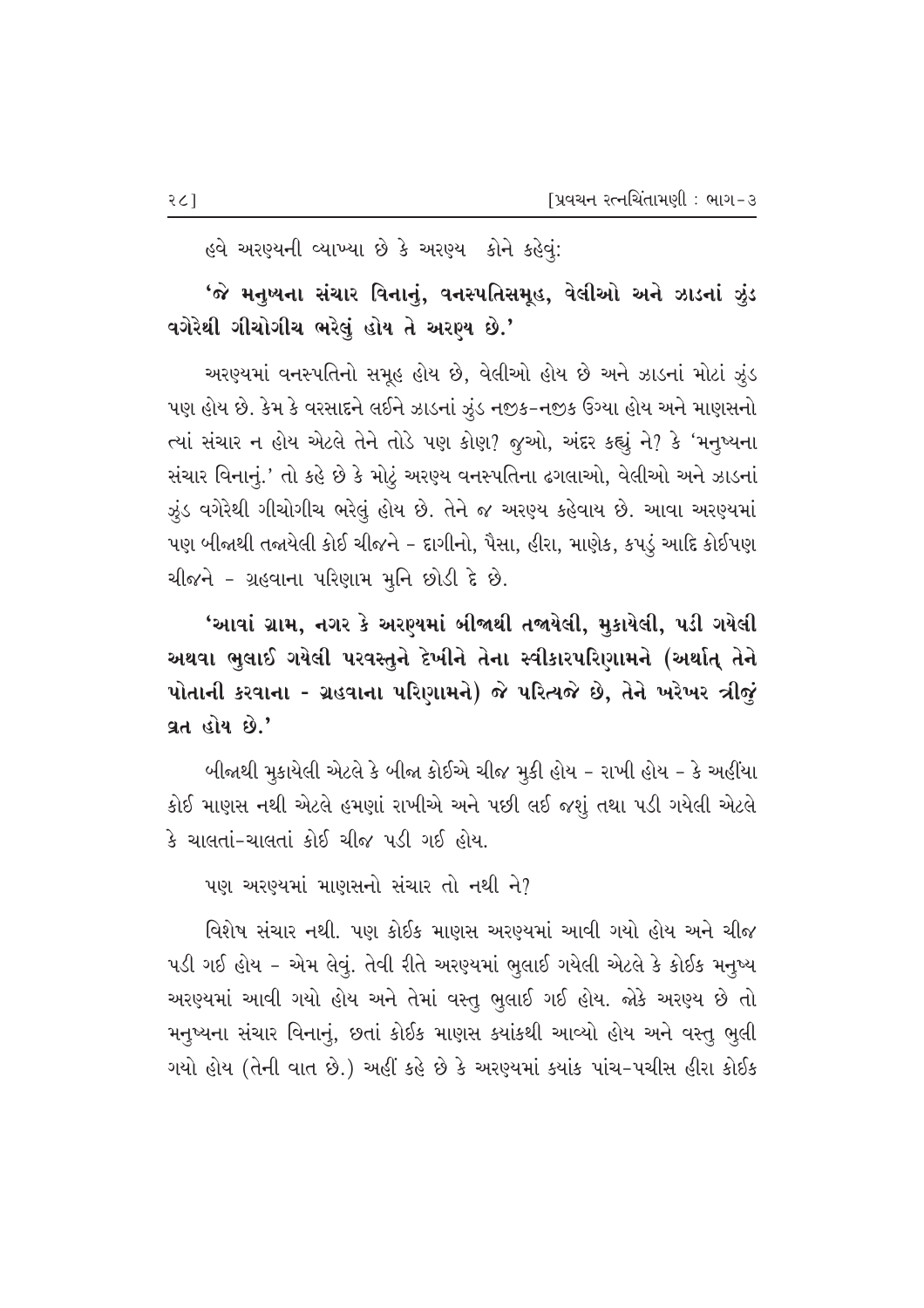ભુલી ગયું હોય અથવા અહીં કોણ આવે છે? માટે પછી લઈ લેશું એમ ધારીને કોઈક હીરા મુકી ગયું હોય તો હીરા પડ્યા દેખાય. મુનિ તેને જોવે, છતાં તેને લેવાના પરિણામને  $\mathcal{E}$  દિવિર

#### માણસનો સંચાર નથી ત્યાં મૂનિ પહોંચી જાય?

(હા.) જુઓ, માણસનો સંચાર નથી ત્યાં મુનિ જાય એમ અહીં કહ્યું છે. અહા! પહેલાં તો એમ કહ્યું કે અરણ્યમાં મનુષ્યનો સંચાર ન હોય અને છતાં ત્યાં કોઈ ચીજ તજાયેલી, મુકાયેલી, પડી ગયેલી અથવા ભુલાઈ ગયેલી હોય એમ કહે છે. હવે, 'ચીજ ભુલાઈ ગયેલી હોય' એમ કહ્યું ત્યાં પશુની વાત તો હોય નહીં, (પણ મનુષ્યની વાત હોય) અને તેમાં (તે અરણ્યમાં) મૂનિ આવી ગયા એમ કહે છે. કેમ કે ત્યારે તો 'પરવસ્તુને દેખીને' એમ કહ્યું છે ને?

કહે છે કે આવાં ગ્રામ, નગર કે અરણ્યમાં બીજાથી તજાયેલી, મૂકાયેલી, પડી ગયેલી કે ભુલાઈ ગયેલી परमत्थं - પરવસ્તુને, પારકી વસ્તુને—હીરા દેખાય તો પણ તેને— લેવાના પરિણામને મૂનિ છોડે છે. અહા! અહીંયા મુનિની વાત છે કે તેઓ 'વસ્તુ છે' એમ જોવે તો છે, છતાં પણ તેને લેવાના પરિણામને છોડે છે. 'લાવને, આ હીરા લઈ જાઉં. પછી કોઈને આપી દઈશ અથવા ધર્માદામાં વાપરીશ અથવા ગૃહસ્થને આપું તો તેનાથી મંદિર બનશે' – એવા પરિણામ મુનિને હોય નહીં. પરંતુ જ્યાં પરવસ્તુને લેવાના પરિણામને જ તેઓ છોડી દે છે ત્યાં પછી 'આ કરશું અને તે કરશું' એ પ્રશ્ન જ ક્યાં રહે છે? તથા જેને વસ્ત્રનો તાણો પણ ન હોય તેને આવા (-પરવસ્તુના) પરિગ્રહ હોય અથવા તો તેઓ પરિગ્રહને પકડે એમ હોઈ શકે નહીં. તેઓ આવા પરિણામને છોડી  $\hat{\epsilon}$  છે એમ ફક્ત અહીં કહ્યું છે એટલે એમ નથી કહેવું કે પરવસ્તુને ગ્રહવાના પરિણામ તેમને આવી જાય છે અને પછી તેને છોડી દે છે. પરંતુ એવા પરિણામ થવા જ દેતા નથી એ વાત અહીં લેવી છે. અહીં કહ્યું કે સમ્યગ્દર્શન સહિત સ્વરૂપની ચારિત્રદશાને મોગ્ય વીતરાગતા - છઠ્ઠા-સાતમા ગુણસ્થાનને યોગ્ય ચારિત્ર - સહિત જે (મુનિ) છે તેને આવા ત્રીજા વ્રતના પરિણામ હોય છે, છતાં છે તે પુણ્યબંધનું કારણ.

**COC COC COC**<br>Coco Coco Coco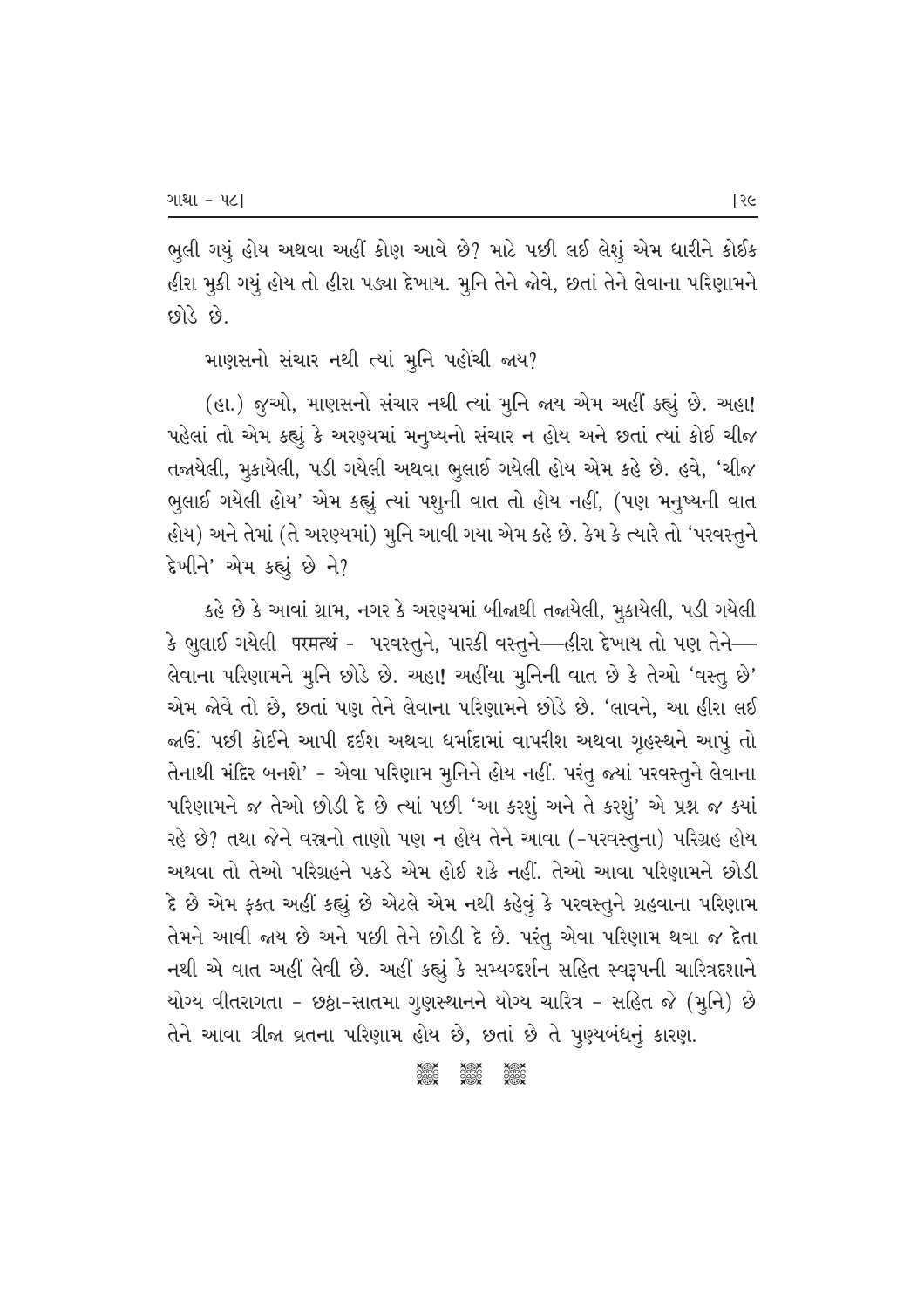# ેં શ્લિમિક - ૭૮ ઉપરનું પ્રવચન ૅં

જૂઓ ને, કેવી વાત કરે છે! કે 'आकर्षति रत्नानां' અર્થાત્ આવા શુભભાવ ચૈતન્યરત્નને આકર્ષે છે એમ નહીં, પણ તે બાહ્યરત્નના ઢગલાને આપે છે એમ કહે  $\hat{\epsilon}$ 

<u>'આ ઉગ્ર અચૌર્ય આ લોકમાં રત્નોના સંચયને આકર્ષે છે અને (પરલોકમાં)</u> સ્વર્ગની સ્રીઓના સુખનું કારણ છે તેમ જ ક્રમે કરીને મુક્તિરૂપી સ્રીના સુખનું કારણ છે.'

ઉગ્ર=ઊંચું. શુભભાવના કળમાં રત્નના ઢગલાં તેની પાસે આવે છે એમ કહે છે. જેણે રત્ન લેવાના પરિણામ છોડ્યા તેને એ શુભભાવના કળમાં બાહ્યમાં રત્નના ઢગલાં મળશે, પણ ચૈતન્યરત્નની પ્રાપ્તિ થશે એમ નહીં બને. અહીં કહ્યું કે અચૌર્યવ્રતના પરિણામ મનુષ્યપણામાં રત્નોના ઢગલાંને આકર્ષે છે - ખેંચે છે. એટલે કે તેની પાસે રત્નોના ઢગલાં આવશે. તથા તે સ્વર્ગની સ્રીઓના સુખનું કારણ છે, પણ આત્માના સુખનું કારણ છે નહીં. કેમ કે વ્રતના પરિણામ શુભરાગ-પુણ્ય છે.

અહા! સમ્યગ્દર્શન-આત્માના અનુભવ સહિત વીતરાગ પરિણતિની ભૂમિકામાં અચૌર્યવ્રતનો જે ભાવ હોય તેનું ફળ આ લોકમાં - મનુષ્યભવમાં - રત્નોના સંચયને <u>આકર્ષે તે છે અને પરલોકમાં—સ્વર્ગમાં—સ્ત્રીઓ મળવામાં નિમિત્ત થાય તે છે.</u> નિશ્ચયના (-આત્માના) ભાન સહિત વ્રતનો શુભરાગ છે ને? અને તેમાં એટલો અશુભરાગ  $n$ ણ ટળ્યો છે ને? એટલે હવે કહે છે કે 'ક્રમે કરીને મૂક્તિરૂપી સ્ત્રીના સૂખનું કારણ છે.'  $($ સમયસારના $)$  મોક્ષ અધિકારમાં પણ આવે છે ને $?$  કે 'ક્રમે ક્રમે મટાડવામાં...' (ગા.30૬/૭) 'ક્રમે-ક્રમે' નો અર્થ એ છે કે અત્યારે શુભભાવથી અશુભભાવ ટળ્યો છે અને પછી તે શુભભાવને પણ ક્રમે-ક્રમે ટાળશે.

જૂઓ, ત્રણ વાત લીધી છે કે અચૌર્યવ્રતનો શુભભાવ (૧) આ ભવમાં રત્નોના સંચયને આકર્ષે છે, (૨) પરલોકમાં સ્વર્ગની સ્ત્રીના સુખનું કારણ છે અને (૩) ક્રમે કરીને મૂક્તિરૂપી સ્ત્રીના સૂખનું કારણ છે. પરંતુ આ મૂનિના વ્રતની વાત છે હોં. કેમ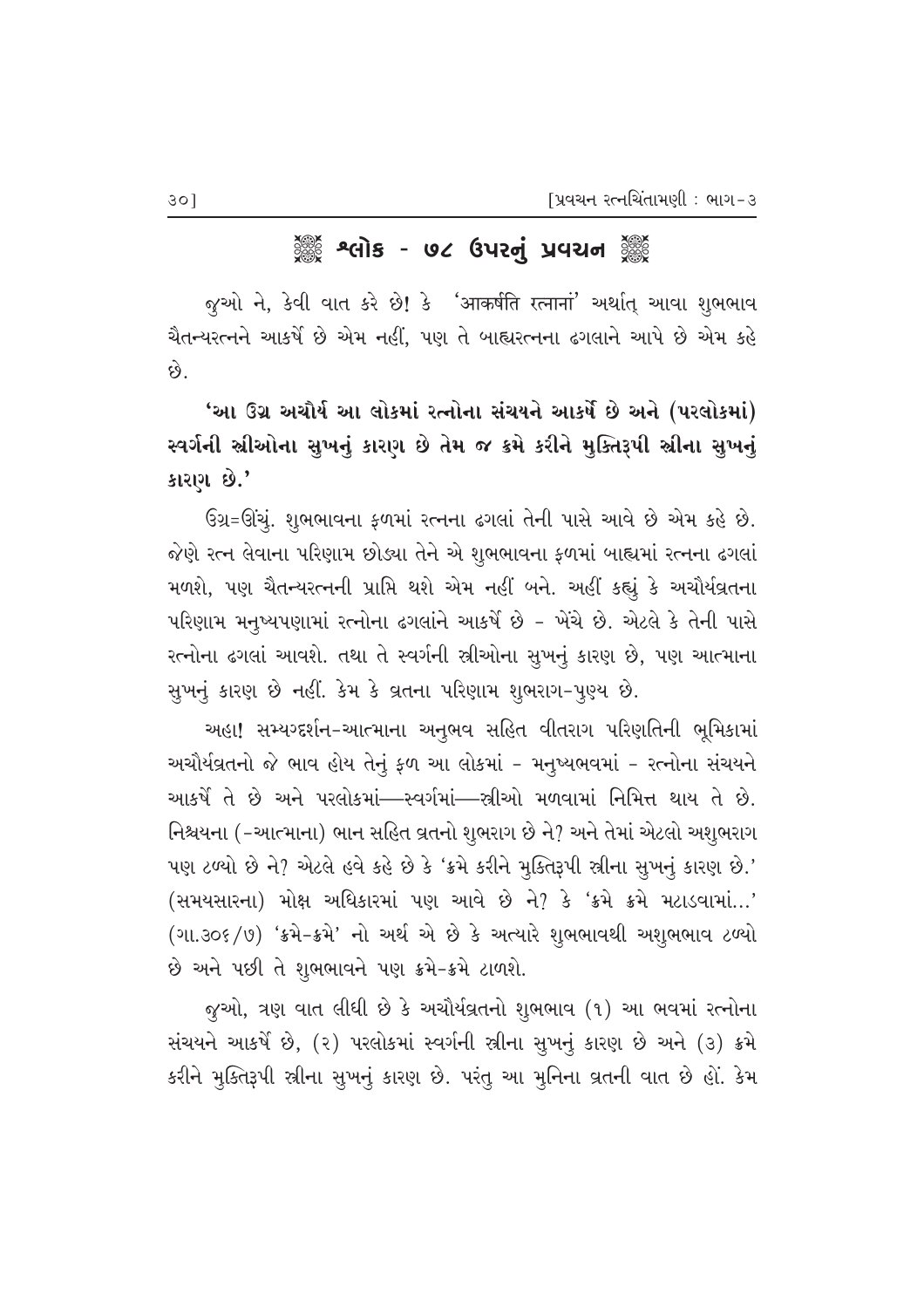$\,$ કે અજ્ઞાનીને તો વ્રત હોય નહીં અને તેથી તેની અહીંયા વાત છે નહીં. અહીંયા તો આત્માના ભાન સહિત ઉગ્ર આનંદની પરિણતિની ભૂમિકામાં મુનિને જે આવા વ્રત હોય છે તેની વાત છે. જ્યારે અજ્ઞાનીને હજુ દષ્ટિ જ મિથ્યા છે ત્યાં વ્રત કેવાં? જ્યાં fasiળી વસ્તુનો સ્વીકાર જ નથી અને સ્વીકાર જ જ્યાં અંશ ને રાગનો છે ત્યાં અર્થાત્ જયાં દષ્ટિ અને ભૂમિકા જ વિપરીત છે ત્યાં વ્રત કેવાં? એવા વ્રત અને તપને તો બાળવ્રત અને બાળતપ કહેવામાં આવે છે. બાળવ્રત અને બાળતપ એટલે મૂર્ખાઈ ભરેલાં વ્રત <u>અને તપા</u>

અહા! કહે છે કે મિથ્યાત્વથી બળેલાને વ્રત કેવાં? અજ્ઞાનીને અંદરમાં મિથ્યાત્વથી આને જૂઠાં ભાવથી મહા કષાય-અગ્નિ સળગી રહી છે. તેથી તેને આવા અચૌર્યવ્રત આદિ કયાંથી હોય? આવા વ્રતના પરિણામ તો, આત્મસ્વભાવના આશ્રયમાં મુનિને વીતરાગ પરિણતિ પ્રગટ થઈ છે પણ પૂર્ણ વીતરાગતા થઈ નથી એટલે હોય છે. અને તે વ્રત ક્રમે ક્રમે મુક્તિનું કારણ છે એટલે કે તે (વ્રતનો) રાગ છૂટીને પૂર્ણ વીતરાગ થશે અને મોક્ષ પામશે...



|                                        | પ્રવચન નં. | તારીખ   |
|----------------------------------------|------------|---------|
| ગાથા - ૫૮ }<br>શ્લોક - ૭૮ <sup>}</sup> | $NST$ / પર | २२-४-७२ |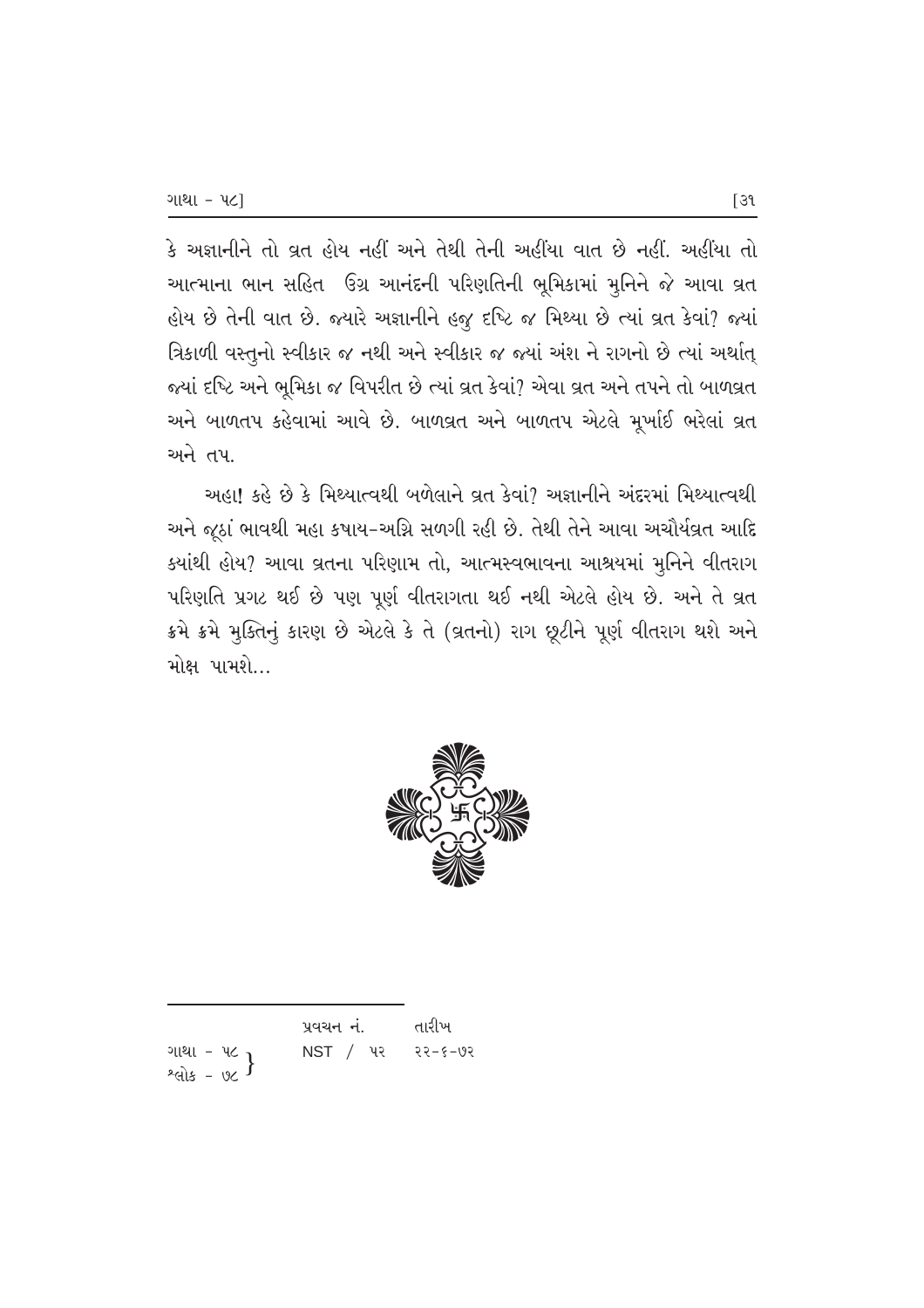# ઁૢૺ૾ૢૺ૾૱**૱**

दद्दण इत्थिरूवं वांछाभावं णियत्तदे तासु  $\mathbf{I}$ मेहणसण्णविवज्जियपरिणामो अहव तुरियवदं ।।५९।। दृष्ट्वा स्त्रीरूपं वांच्छाभावं निवर्तते तास्  $\overline{1}$ मैथुनसंज्ञाविवर्जितपरिणामोऽथवा तु**रीय**ब्रतम् 119811

# સ્ત્રીરૂપ દેખી સ્ત્રી પ્રતિ અભિલાષભાવનિવૃત્તિ જે, વા મિથુનસંજ્ઞારહિત જે પરિણામ તે વ્રત તુર્ચ છે. ૫૯.

અન્વયાર્થ:- (स्त्रीरूपं दृष्ट्वा) स्त्रीઓનું રૂપ દેખીને (तासु) તેમના પ્રત્યે (वांच्छाभावं निवर्तते) वांछालावनी निवृत्ति ते (अथवा) अथवा (मैथुनसंज्ञाविवर्जितपरिणामः) भैथूनसंज्ञारलित જे परिणाम ते (तुरीयव्रतम्) योथुं व्रत છे.

2ીકા :- આ, ચોથા વ્રતના સ્વરૂપનું કથન છે.

સુંદર કામિનીઓનાં મનોહર અંગના નિરીક્ષણ દ્વારા ઊપજતી કુતૂહલતાના-ચિત્તવાંછાના-પરિત્યાગથી, અથવા પુરુષવેદોદય નામનો જે નોકષાયનો તીવ્ર ઉદય તેને લીધે ઊપજતી મૈથુનસંજ્ઞાના પરિત્યાગસ્વરૂપ શુભ પરિણામથી, બ્રહ્મચર્યવ્રત હોય છે.

(હવે ૫૯ મી ગાથાની ટીકા પૂર્ણ કરતાં ટીકાકાર મુનિરાજ શ્લોક કહે છે:)

(मालिनी)

भवति तनुविभूतिः कामिनीनां विभूतिं स्मरसि मनसि कामिंस्त्वं तदा मद्रचः किम  $\mathbf{I}$ स्वस्वरूपं सहजपरमतत्त्वं विहाय ब्रजसि विपुलमोहं हेतुना केन चित्रम् ॥७९॥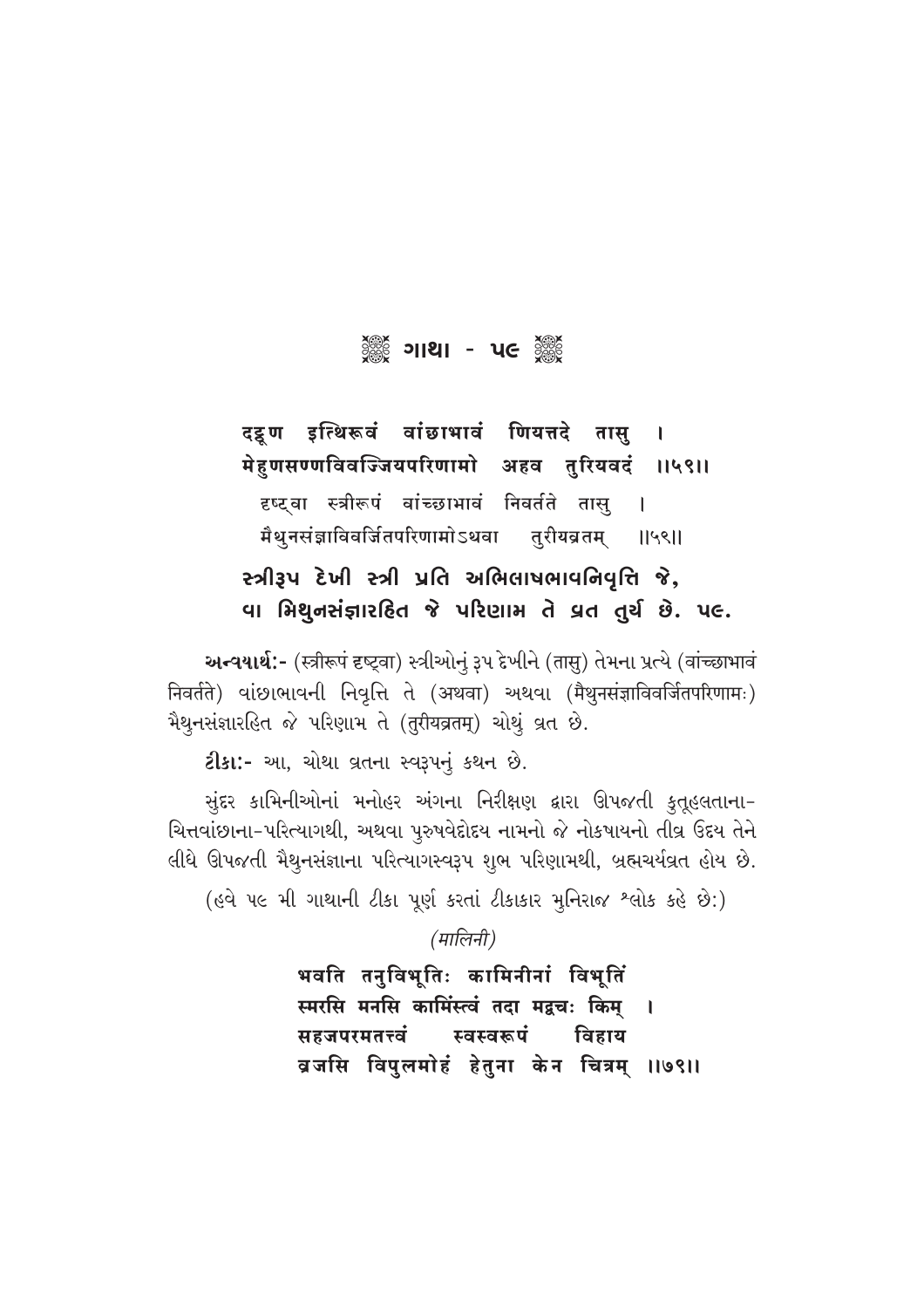(શ્લોકાર્થ:-) કામિનીઓની જે શરીરવિભૂતિ તે વિભૂતિને, હે કામી પુરુષ ! જો તું મનમાં સ્મરે છે, તો મારા વચનથી તને શો લાભ થશે ? અહો ! આશ્ચર્ય થાય છે કે સહજ પરમતત્ત્વને – નિજ સ્વરૂપને – છોડીને તું શા કારણે વિપુલ મોહને પામે $~$ છે !  $~$   $9$ .

#### 3685 3685 3685<br>2682 2682 2692

## ું – 59 કિલોમાં - પલ ઉપરનું પ્રવચન કું

<u>'આ, ચોથા વ્રતના સ્વરૂપનું કથન છે.'</u>

ચોથું વ્રત કોને કહેવાય તે કહે છે.

'સુંદર કામિનીઓનાં મનોહર અંગના નિરીક્ષણ **ફારા ઊપજતી કુતૂહલતાના**-ચિત્તવાંછાના-પરિત્યાગથી, અથવા પુરૃષવેદોદય નામનો જે નોકષાયનો તીવ્ર ઉદય તેને લીધે ઊપજતી મૈથુનસંજ્ઞાના પરિત્યાગસ્વરૂપ શુભ પરિણામથી, બ્રહ્મચર્યવ્રત હોય છે.**'** 

fi-They and the external and the Pality of the Palace Palace Palace Palace Palace Palace Palace Palace Palace અર્થાત સર્વથા ત્યાગ તે ચોથું વ્રત છે. અથવા અંદર પૂરુષવેદનો ઉદય આવતાં તેને લીધે ઊપજતી મૈથુનસંજ્ઞાનો પરિત્યાગ તે ચોથું વ્રત છે. લ્યો, અહીં તો વેદનો ઉદય થતાં પરિણામમાં મૈથુનના ભાવ થવા ન દેવા અને શુભભાવ થાય તેને બ્રહ્મચર્યવ્રત  $\,$ કહ્યું છે. વેદકર્મનો ઉદય હોવા છતાં તેના તરફના જોડાણનો ભાવ છુટીને શુભભાવ રહે તેને ચોથું વ્રત કહેવામાં આવે છે. આ વ્રત, જે સમ્યર્ગ્દર્શન સહિત છે તે મુનિને હોય છે. જુઓ, અહીં વેદનો તીવ્ર ઉદય લીધો છે હો કે વેદનો ઉદય તીવ્ર હોવા છતાં આત્મામાં વિષયવાસનાના પરિત્યાગસ્વરૂપ શુભ પરિણામ થાય તેને અહીંયા બ્રહ્મચર્યવ્રત—ચોથું વ્રત—કહેવામાં આવે છે.

#### C C C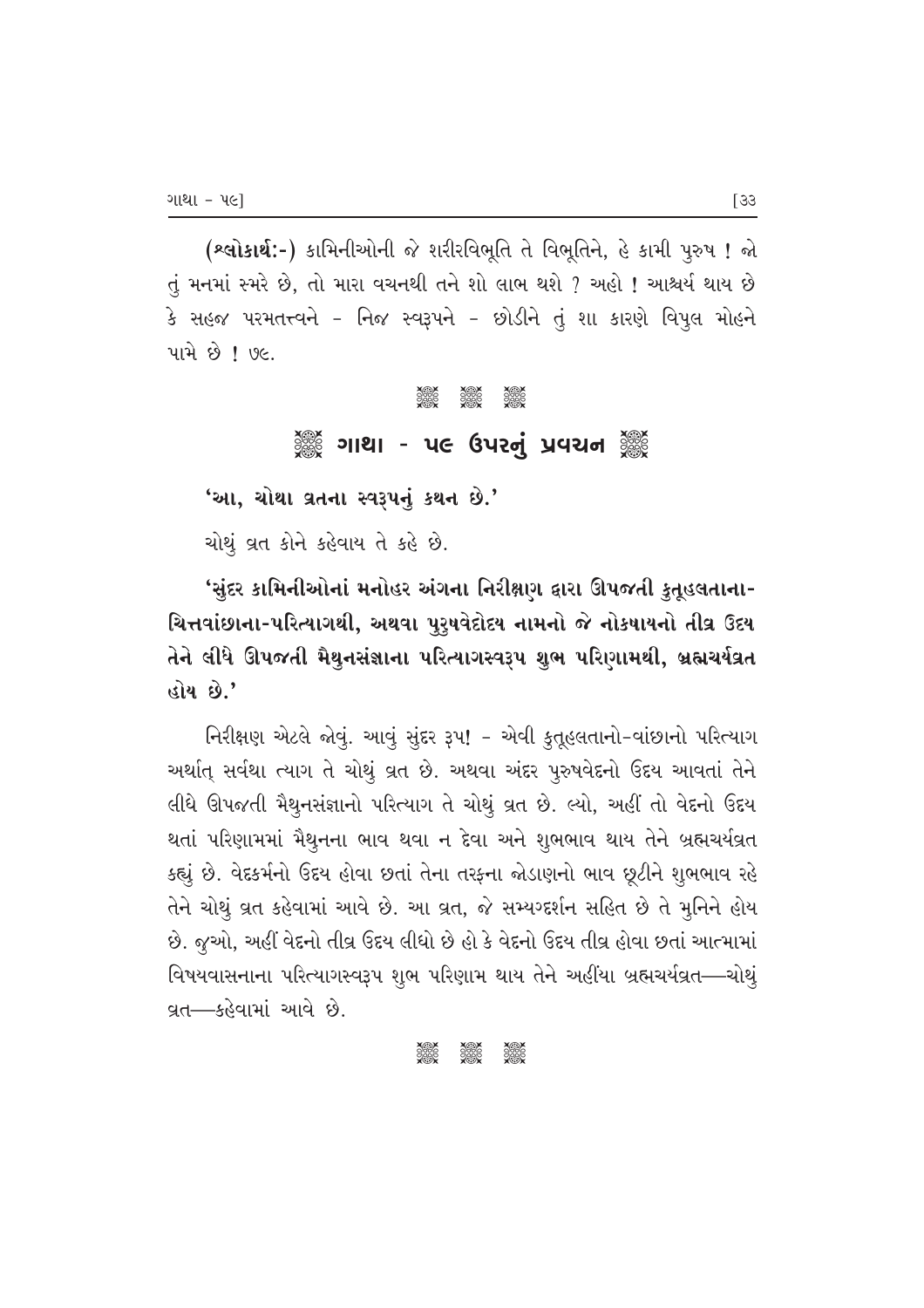# ૿ૢૺૺ૾ૄૺ શ્લોક - ૭૯ ઉપરનું પ્રવચન ૅૢૺ

'કામિનીઓની જે શરીરવિભૂતિ તે વિભૂતિને, હે કામી પુરુષ! જો તું મનમાં સ્મરે છે, તો મારા વચનથી તને શો લાભ થશે?'

સ્રીના શરીરની સુંદરતા આદિ જે વિભૂતિ છે તે તરફ તારૂં વલણ જાય છે - જડ શરીરની સુંદરતા, તેના અંગની મનોજ્ઞતા વગેરે ઉપર તારૂં મન જાય છે – શરીરની વિભૂતિને જો તું યાદ કરે છે - તો મારા વચનથી તને શો લાભ થશે? એટલે કે અંતરસ્વરૂપમાં રમણતાપૂર્વક ચોથા વ્રતરૂપ બ્રહ્મચર્યનો શુભભાવ તને કેમ થશે? - એમ કહે છે.

શરીરની સુંદર વિભૂતિ ઉપર લક્ષ જતાં કુતૂહલતા થાય કે અહાહા! -આવી જેને વાંછા થાય છે તેને અથવા શરીરની વિભૂતિનું મનમાં સ્મરણ કરે કે અહાહા! -આવું સ્મરણ કરનારને મારા વચનથી શો લાભ થશે? એટલે કે તેને જે શુભભાવ થવો જોઈએ તે તો તેણે કર્યો નહીં, પણ અશુભભાવ કર્યો. તેથી મુનિની ભૂમિકાને યોગ્ય ચોથું વ્રત થવું જોઈએ તે કેમ થશે? એમ કહે છે.

# 'અહો! આશ્ચર્ય થાય છે કે સહજ પરમતત્ત્વને—નિજ સ્વરૂપને — છોડીને તું શા કારણે વિપુલ મોહને પામે છે!'

સહજ પરમતત્ત્વ એટલે નિજસ્વરૂપ. જુઓ, પાઠમાં જ છે ને? કે सहज परमतत्त्वं स्वस्वरूपं । કહે છે કે, અહો! સ્વાભાવિક પરમતત્ત્વ એવો જે આનંદ-અમૃતનો સાગર પ્રભૂ આત્મા છે - ત્રિકાળી અતીદ્ભિય આનંદસ્વરૂપ એવું જે પોતાનું પૂર્ણ પરમતત્ત્વ છે - તે સ્વસ્વરૂપ છે, પોતાનું સ્વરૂપ છે. છતાં અરે! આવા આનંદસ્વરૂપ ભગવાન આત્માને રૂચિ-દષ્ટિમાંથી છોડી દઈને તને પરનો પ્રેમ થાય તો, એનો અર્થ એ થયો કે. આત્માના આનંદનો પ્રેમ તને નથી.

અહા! આત્માના સ્વભાવમાં અતીંદ્રિય આનંદરૂપ અમૃત છે કે જેના એક અંશના સ્વાદ આગળ છેદ્રના છેદ્રાસન પણ મરેલાં મીંદડા અને કૂતરાના સડેલા મડદાં જેવા લાગે. આવા નિજ પરમ સ્વરૂપમય આનંદને ભૂલીને, કહે છે કે, તું શા માટે વિપુલ મોહને પામે છે? શા કારણે તને પરનો પ્રેમ થાય છે? બ્રહ્માનંદસ્વરૂપ ભગવાન આત્મા પરમ અતીંદ્રિય આનંદથી ભરેલો પ્રભુ છે. છતાં તેને છોડીને તું શા કારણે પરમાં મોહ કરે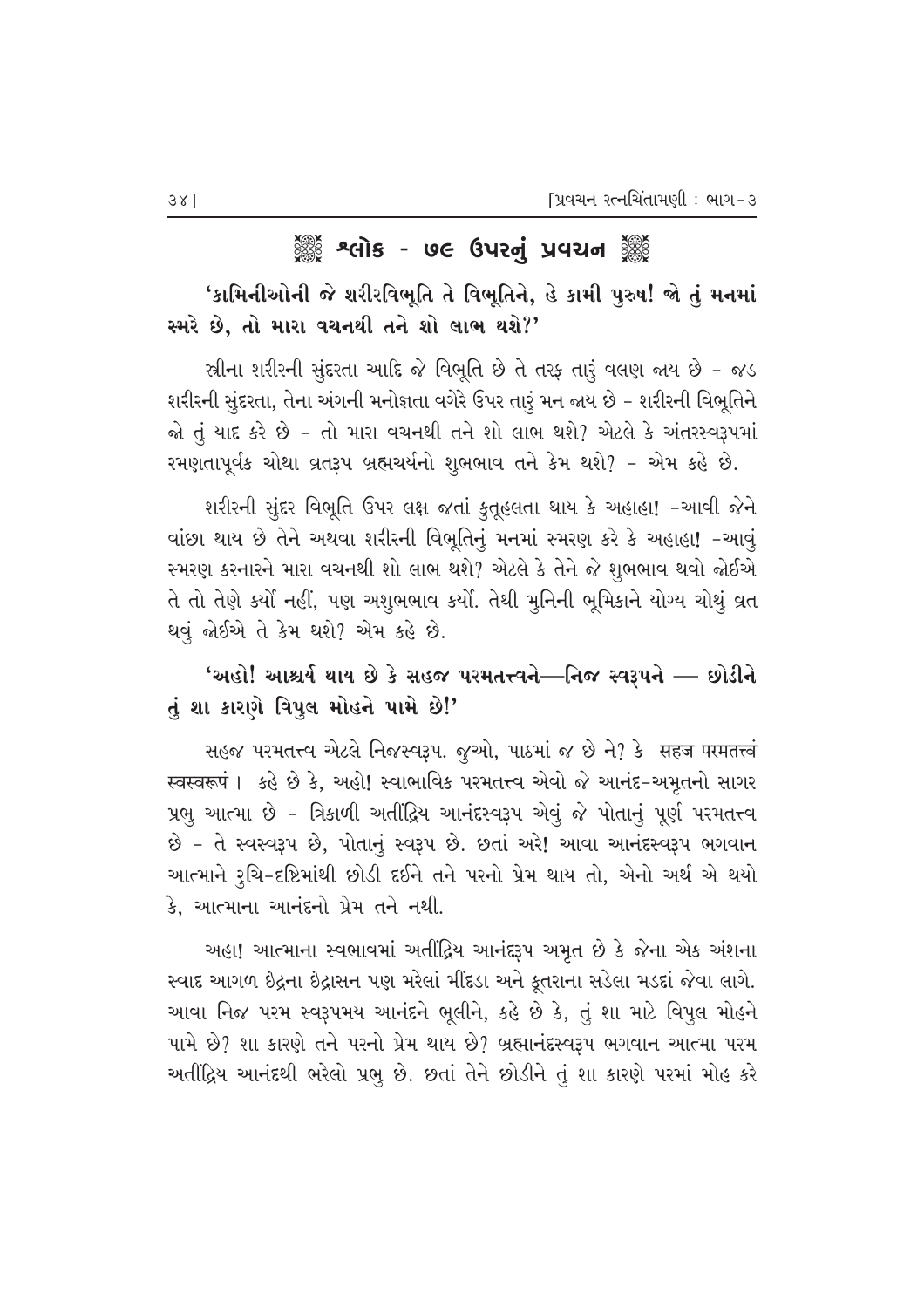છે? શું તારી પાસે આનંદ નથી કે જેથી તું 'પરમાં આનંદ છે' એમ વાંછા કરીને ત્યાં આનંદ શોધવા જા છો? - પરમાં સૂખ મેળવવા જા છો? એમ કહે છે.

 $s$ હે છે કે તું શા કારણે વિપુલ મોહને પામે છે? કારણ કે વ્રતધારીની તો પરમ આનંદમય સ્વરૂપમાં સાવધાની જોઈએ. છતાં તેને સ્થાને તું પરમાં સાવધાની-મોહને ખામે છે તે શા કારણે? શું થયું છે તને? શું તને ભ્રમણાનું ભૂતડું વળગ્યું છે? પરમતત્ત્વ− નિજસ્વરૂપ-સ્વસ્વરૂપ-એવા અતીંદ્રિય આનંદમય ભગવાન આત્માનો આશ્રય અથવા તેનું અવલંબન છોડી દઈને તું પરમાં વિપુલ મોહ કરે છે તો તને આ શું થયું છે? શા કારણે તું વિપુલ મોહને પામે છે? તેનું કારણ આ છે કે તને પરનો પ્રેમ છે, પણ સ્વનો પ્રેમ નથી. અતીંદ્રિય આનંદમય એવું જે પોતાનું ત્રિકાળી સ્વરૂપ છે તેનો તને પ્રેમ નથી એટલે કે તેની રુચિ નથી, તે પોસાતું નથી. આમ કહીને, પોતે (-આત્મા) કે જે પરમાનંદસ્વરૂપ એવો પરમાત્મા છે તેનો અર્થાત્ પોતે અતીંદ્રિય આનંદથી છલોછલ ભરેલું તત્ત્વ છે તેનો જો સ્વીકાર હોય તો પરમાં મોહ થવાનો પ્રસંગ જ રહેતો નથી એમ કહે છે. અને જો પરમાં મોહ થાય છે તો તેને પોતાના પરમાનંદસ્વભાવની દષ્ટિ કે રુચિ જ નથી. તેણે પરમાનંદમય એવા પોતાના નિજસ્વભાવને શ્રદ્ધામાં લીધો જ નથી. મતલબ કે પરમાં—સ્ત્રીનું સુંદર શરીર અને તેના મનોજ્ઞ અંગો દેખીને તેમાં – જો તને કુતુહલતા કે વાંછા થાય છે તો તે પરમાનંદસ્વભાવી આત્માનો ભાવ (-આદર) છોડી દીધો છે, તને પરમાનંદમય આત્મસ્વભાવનો પ્રેમ. દષ્ટિ કે રુચિ નથી. તે તારો અનાદર કરીને પરનો– મોહનો આદર કર્યો છે.

આહા! સહજ પરમતત્ત્વ કહેતાં વસ્તૂ સ્વાભાવિક છે અર્થાત્ તું (આત્મા) સહજસ્વરૂપે રહેલો છો, અતીંદ્રિય જ્ઞાન અને આનંદસ્વભાવવાળું સહજ તત્ત્વ છો. છતાં, આવું જે તારૂં સ્વસ્વરૂપ છે તેનો આદર –– પ્રેમ છોડી દઈને તને આ સુંદર સ્રીના અંગ-ઉપાંગમાં કુતૂહલતા કેમ થાય છે? આત્માની કુતૂહલતા કરીને તેમાં ઠરવું જોઈએ તેને બદલે તને આ પરની કૂતુહલતા કેમ થાય છે? પરમાનંદસ્વરૂપ ભગવાન આત્માની ભાવના થવી જોઈએ તેને બદલે તે વળી આ પરની ભાવના કયાં (કેમ) કરી? શું થયું છે તને? તને મિથ્યાત્વનું ભૂતડું વળગ્યું લાગે છે.

 $'$ મારા વચનથી તને શો લાભ થશે?' એટલે શું?

મુનિનો ભાવ (-આશય) તો વીતરાગ ભાવ બતાવવાનો છે અને તે ભૂમિકામાં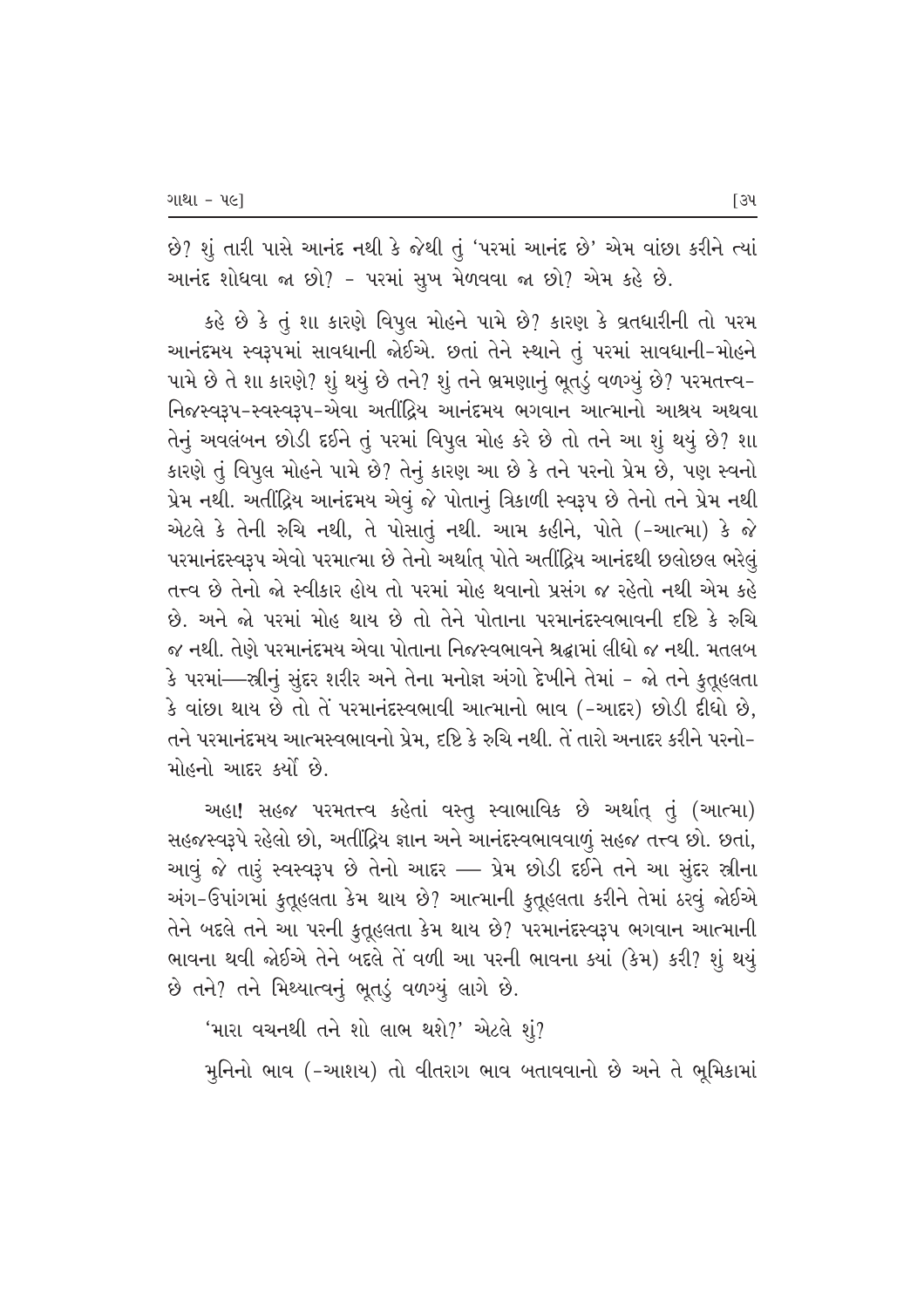અશુભભાવ ટળીને શુભભાવ રહે તે ચોથું વ્રત છે. અર્થાત્ વીતરાગતાની ભૂમિકામાં ચોથું વ્રત હોય એમ બતાવવાનો ભાવ છે. પરંતુ તે વીતરાગતા તો તને છે નહીં, (માટે મારા 'વચનથી તને શો લાભ થશે એમ કહે છે).

અહા! પોતે ભગવાન આત્મા અતીંદ્રિય આનંદસ્વરૂપ છે. નિજ પરમતત્ત્વ અતીંદ્રિય સુખસ્વરૂપ છે. તેથી 'અહાહા! આ તે શું છે? (આત્મા કેવો છે?)' એમ તેની કુતુહલતા કરીને તેમાં લીન થવું જોઈએ, ઠરવું જોઈએ, રહેવું જોઈએ. પરંતુ તેને બદલે તેની કુતૂહલતા છોડી દઈને આ પરની સુંદરતાની કુતૂહલતામાં તું ક્યાં ગયો? - એમ કહે છે. અને જો પરની સુંદરતા—સ્ત્રીની, તેના શરીરની અને તેના શરીરના અંગોપાંગની સુંદરતા—દેખીને તને વાંછા કે કુતૂહલતા થાય છે તો (તેનો અર્થ એ થયો કે) તે તારા ભગવાન આત્માને છોડી દીધો છે. જો તને પરની—સ્ત્રીના અવયવોની — સુંદરતાની કુતૂહલતા કે વાંછા છે તો તું ત્યાં ચાલ્યો ગયો છો અને તારો ભગવાન આત્મા કે જે અતીંદ્રિય આનંદથી ભરેલો છે તેને પ્રભુ! તે છોડી દીધો છે. ભારે વાત!

જેનો મનોહર મધુર અતીંદ્રિય આનંદરસ છે એવો ભગવાન આત્મા સચ્ચિદાનંદસ્વરૂપ છે. સત્=શાશ્વત અને ચિદાનંદ=અતીંદ્રિય જ્ઞાન ને આનંદ. છતાં અરે પ્રભુ! તેને તે છોડી  $f$ દીધો? અરે! તેની તો કુતૂહલતા થવી જોઈએ કે આ શું છે? આ શું છે? આ શું છે? (આત્મા કેવો છે?) અને જો તેનું ભાન થયું હોય તો તેમાં ઠરવાનો ભાવ હોય. પરંતુ તેના બદલે, તારા પ્રભુના ત્રિકાળી આનંદસ્વભાવનો સ્વીકાર નહીં કરતાં તેનો અનાદર કરીને, આ (પરની) કુતૂહલતામાં તારી વૃત્તિ રોકાઈ ગઈ છે તેથી તે અનર્થ કર્યો છે. અરે! નાની વાતમાં (કુતૂહલતામાં) પણ તારા પ્રયોજનને ભૂલી ગયો છો એમ કહે છે. અહા! પોતાના આનંદસ્વભાવનો જો તને દષ્ટિમાં આદર હોય એટલે કે તાર<del>ૂં</del> તત્ત્વ જ જો તારી દષ્ટિમાં હોય. તારો સ્વભાવ જ જો આશ્રય ને અવલંબનમાં હોય તો તને પરની કુતુહુલતા થવાનો પ્રસંગ જ રહેતો નથી. પણ જો પરની સુંદરતાના મોહમાં– કુતૂહલતામાં તું રોકાણો તો તારી સુંદરતા (દષ્ટિમાંથી) છૂટી ગઈ, તારો સુંદર આનંદસ્વભાવ (શ્રદ્ધામાંથી) છુટી ગયો. મતલબ કે આનંદમૂર્તિ એવો આત્મા કે જે સ્વયં પ્રભુ છે તેને તેમ જ તેની સુંદરતાને તે છોડી દીધા છે અને આ (પરની) સુંદરતાને તું વળગ્યો છો. તેથી તને ચોથું વ્રત કેમ હોય? - એમ કહે છે. જુઓ ને! વૈરાગ્યની મસ્તી ચડાવે એવી વાત $\vartheta$  ને?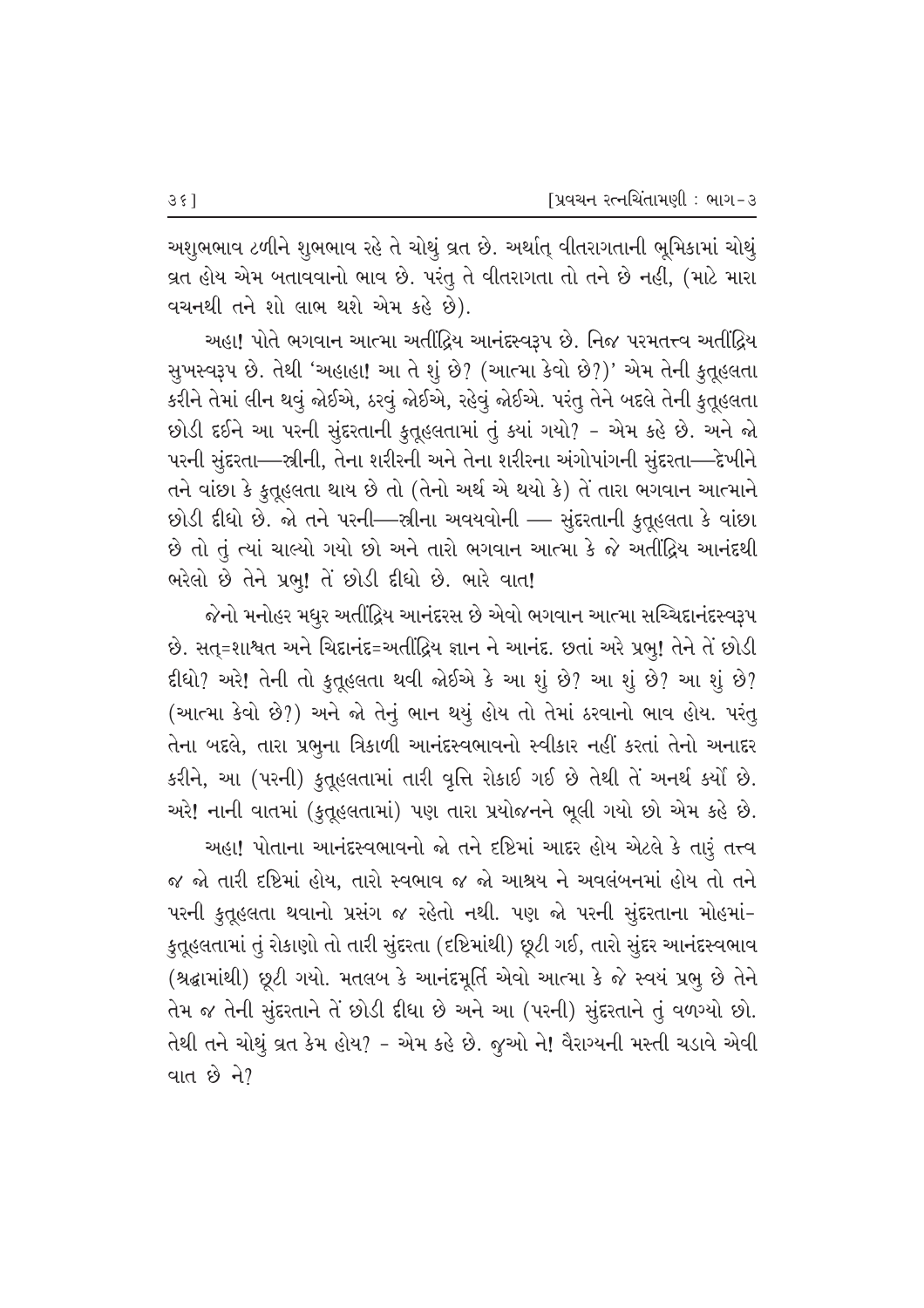કહે છે કે જે આનંદસ્વરૂપ ભગવાન આત્માના પ્રેમમાં પડ્યો છે, તેનો જેણે સ્વીકાર કર્યો છે તેને 'પરમાં આનંદ છે' એવો ભાવ કેમ આવે? 'પરમાં સુખ છે' એવો ભાવ  $\delta$  જે ઝેર છે તે કેમ આવે? એટલે કે અમૃતના સ્વાદીયાને ઝેરના સ્વાદની કુતુહલતા કેમ થાય? (ન જ થાય) એમ કહે છે. ભારે વાત! પણ જો તું પરની કુતૂહલતા કે વાંછાના स्વાદમાં ગયો તો તારા આનંદની સુંદરતાને પ્રભુ! તું ભૂલી ગયો, તારા ભગવાનને તું ભૂલી ગયો. આમ (આ પ્રકારે ચોથા વ્રતની વ્યાખ્યા) કહીને પદ્મપ્રભમલધારીદેવ જીવને જાગૃત કરીને ઊંચો-ઉભો કરે છે કે જાગ રે જાગ નાથ! આનંદ તો તારામાં પડ્યો છે પ્રભ! તું જગીને જોઈશ તો તને તારામાં આનંદ ભાસશે, પણ બહારમાં ક્યાંય ભાસશે નહીં. અરે! ઈંદ્રના ઈંદ્રાસન પણ તને મરેલા કૂતરા ને મીંદડાના સડેલા મડદાં જેવા લાગશે. જુઓ, અહીં તો ચોથા વ્રતની વાત કરી છે, છતાં તેમાં આત્મદષ્ટિને (સમ્યગ્દર્શનને) ભૂલીને અજ્ઞાની અશુભભાવ કરે છે એમ ત્યાંસુધી વાતને લઈ ગયા છે, કેમ કે અજ્ઞાનીને પરની વાંછા થતાં પરનો પ્રેમ થઈ ગયો છે ને! તેથી તેણે વસ્તુને (-આત્માને) દષ્ટિમાંથી છોડી દીધી છે એમ કહે છે.

આહીં કહ્યું કે જેને આત્માનો અતીંદ્રિય આનંદસ્વભાવ રુચ્યો છે, બેઠો છે અર્થાત્ આનંદસ્વભાવની સન્મૂખ જે થયો છે તે જીવને સ્વરૂપમાં સ્થિરતા-ભાવનાવાળું ચારિત્ર ્ણેય છે. અને તે ભુમિકામાં વિષયના ત્યાગરૂપ મહાવ્રતનો વિકલ્પ હોય છે કે જેને શુભભાવરૂપી વ્રત કહે છે. પરંતુ આવા (ચારિત્રવંત) જીવને વ્રત હોય હો. તે સિવાયના અજ્ઞાની બાહ્યથી બ્રહ્મચર્ય પાળે ને સ્રીને છોડે તો તેની અહીંયા વાત નથી (તેને વ્રત હોતા નથી). હજુ તેને સ્વરૂપનો આદર જ આવ્યો નથી, તેથી વ્રતના પરિણામ માટે ચારિત્રની ભૂમિકા જોઈએ તે છે જ નહીં. તે કારણે તેને વ્રતના પરિણામ હોઈ શકે નહીં. ભારે વાત ભાઈ! જૂઓ ને! નાની વાત (વ્રતની વાત) છે તોપણ તેમાં બધી વસ્તુ (વાત) ભરી દીધી છે. હજુ વધારે વાત તો પછી આમાં (ગાથા ૬૦ માં) લેશે.

- એ રીતે ચોથા વ્રતની વાત કરી.

c c c

|                                        | પ્રવચન નં.              | તારીખ |
|----------------------------------------|-------------------------|-------|
| ગાથા - ૫૯ }<br>શ્લોક - ૭૯ <sup>}</sup> | $NST /$ 43 $3 - 5 - 92$ |       |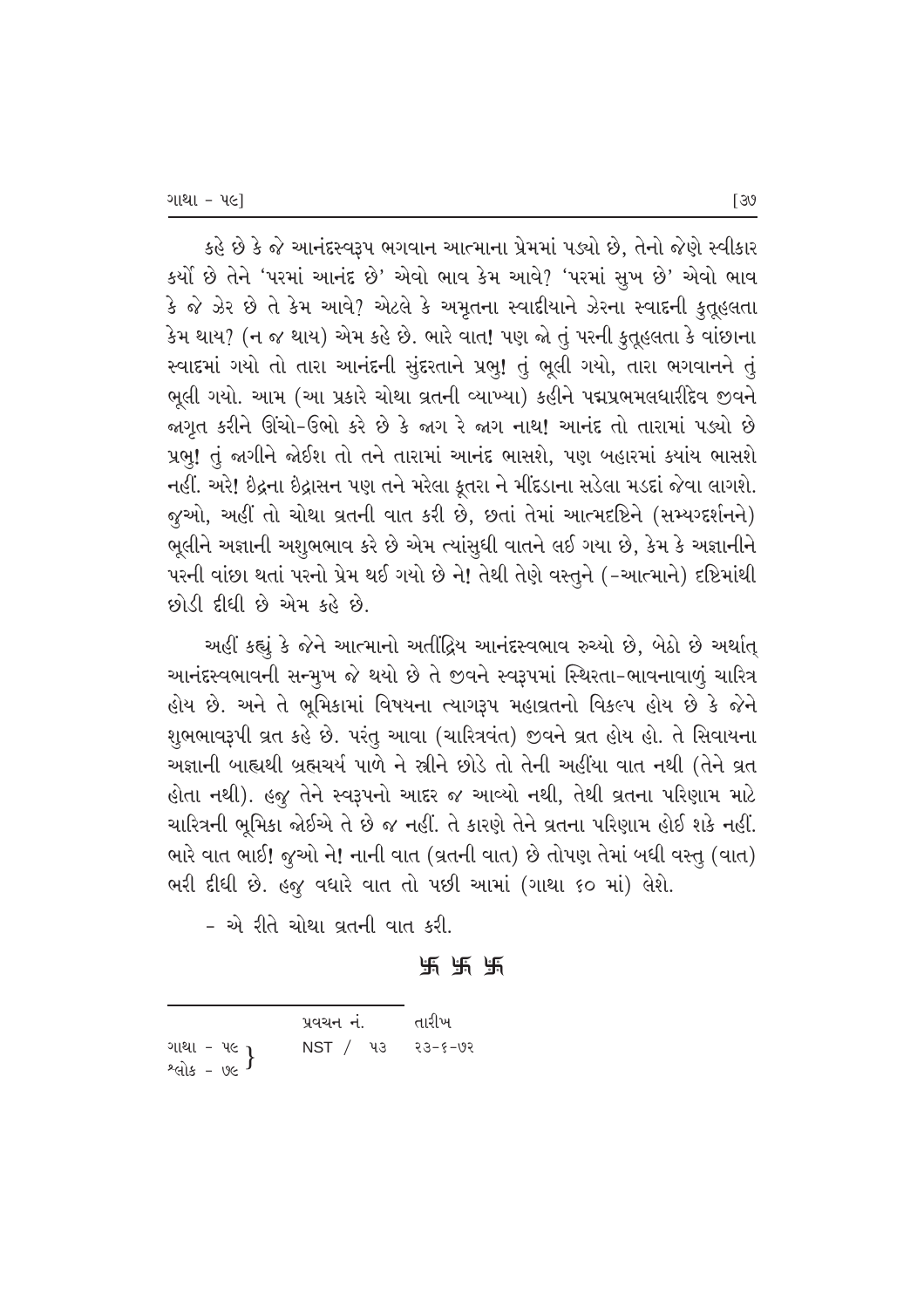# 

#### सब्वेसिं गंथाणं चागो णिरवेक्खभावणापुब्वं  $\mathbf I$ पंचमवदमिदि चारित्तभरं वहंतस्स भणिटं 116011

ग्रन्थानां त्यागो निरपेक्षभावनापूर्वम् सर्वेषां 1 पंचमबतमिति भणितं चारित्रभरं बहतः ॥६०॥

# નિરપેક્ષ ભાવન સહિત સર્વ પરિગ્રહોનો ત્યાગ જે. તે જાણવું વ્રત પાંચમું ચારિત્રભર વહનારને. ૬૦.

અન્વયાર્થ:- (निरपेक्षभावनापूर्वम्) 'નિરપેક્ષ ભાવનાપૂર્વક (અર્થાત્ જે ભાવનામાં परनी અપેક્ષા નથી એવી શૃદ્ધ નિરાલંબન ભાવના સહિત) (सर्वेषां ग्रन्थानां त्यागः) સર્વ પરિગ્રહોનો ત્યાગ (સર્વપરિગ્રહત્યાગસંબંધી શુભભાવ) તે, (चारित्रभरं वहतः) <sup>ર</sup>ચારિત્રભર वहनारने (पंचमव्रतम् इति भणितम्) पांथभं व्रत कहां छे.

ટીકા:- અહીં (આ ગાથામાં) પાંચમા વ્રતનું સ્વરૂપ કહેવામાં આવ્યું છે.

સકળ પરિગ્રહના પરિત્યાગસ્વરૂપ નિજ કારણપરમાત્માના સ્વરૂપમાં અવસ્થિત (સ્થિર રહેલા) પરમસંયમીઓને - પરમ જિનયોગીશ્વરોને - સદાય નિશ્ચયવ્યવહારાત્મક સુંદર ચારિત્રભર વહનારાઓને, બાહ્ય-અભ્યંતર ચોવીશ પ્રકારના પરિગ્રહનો પરિત્યાગ જ 'પરંપરાએ પંચમગતિના હેતુભૂત એવું પાંચમું વ્રત છે.

મૂનિને મૂનિત્વોચિત નિરપેક્ષ શૃદ્ધ પરિણતિની સાથે વર્તતો જે (હઠ વગરનો) સર્વપરિગ્રહત્યાગસંબંધી ૧. શુભોપયોગ તે વ્યવહાર અપરિગ્રહવ્રત કહેવાય છે. શુદ્ધ પરિણતિ ન હોય ત્યાં શુભોપયોગ હઠ સહિત હોય છે; તે શુભોપયોગ તો વ્યવહાર-વ્રત પણ કહેવાતો નથી. (આ પાંચમા વ્રતની માફક અન્ય વ્રતોનું પણ સમજી લેવું.)

ચારિત્રભર = ચારિત્રનો ભાર: ચારિત્રસમહ: ચારિત્રની અતિશયતા.  $\overline{R}$ .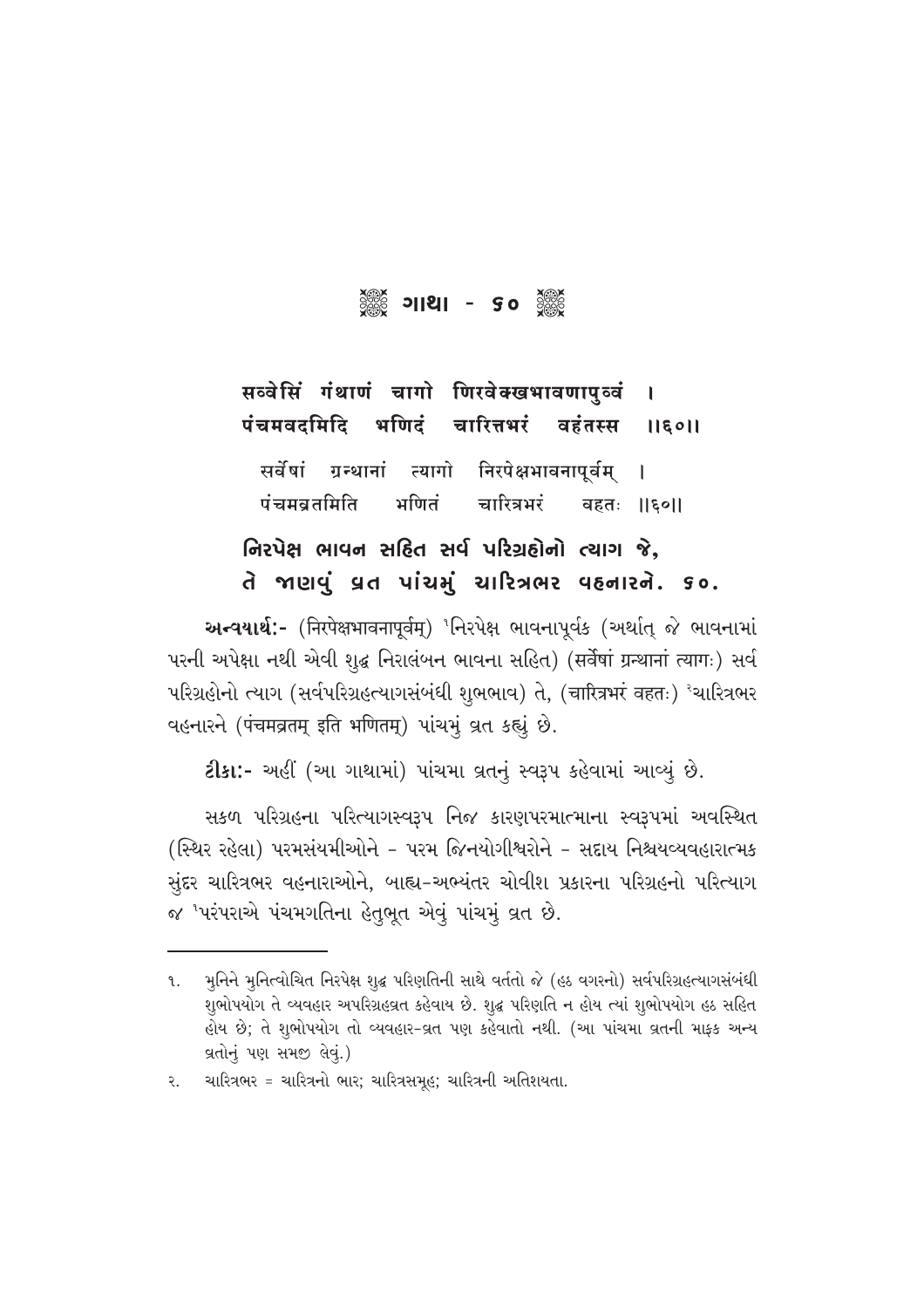એવી રીતે (શ્રીમદ્દભગવત્કુંદકુંદાચાર્યદેવપ્રણીત) શ્રી સમયસારમાં (૨૦૮ મી ગાથા દ્રારા) કહ્યું છે કે :-

## ''मज्झं परिग्गहो जदि तदी अहमजीवदं तु गच्छेज्ज ।

### णादेव अहं जम्हा तम्हा ण परिग्गहो मज्झ ।।''

"(ગાથાર્થ:-) જો પરદ્રવ્ય-પરિગ્રહ મારો હોય તો હું અજીવપણાને પામું. હું તો જ્ઞાતા જ છું તેથી (પરદ્રવ્યરૂપ) પરિગ્રહ મારો નથી.''

વળી (૬૦ મી ગાથાની ટીકા પૂર્ણ કરતાં ટીકાકાર મુનિરાજ શ્લોક કહે છે):-

(हरिणी)

#### भवभीरुत्वाद्भव्यः परिग्रहविग्रहं त्यजतू करोतु निजात्मनि निरुपमसुखावासप्राप्त्यै T स्थितिमविचलां शर्माकारां जगज्जनदर्लभां न च भवति महच्चित्रं चित्रं सतामसतामिदम  $IICOII$

(શ્લોકાર્થ:-) ભવ્ય જીવ ભવભીરુપણાને લીધે પરિગ્રહવિસ્તારને છોડો અને નિરુપમ સુખના \*આવાસની પ્રાપ્તિ અર્થે નિજ આત્મામાં અવિચળ, સુખાકાર (સુખમયી) તથા જગતજનોને દુર્લભ એવી સ્થિતિ (સ્થિરતા) કરો. અને આ (નિજાત્મામાં અચળ સુખાત્મક સ્થિતિ કરવાનું કાર્ય) સત્પુરુષોને કાંઈ મહા આશ્ચર્યની વાત નથી, અસત્પુરુષોને આશ્ચર્યની વાત છે. ૮૦.

#### asse asses<br>Seec

શુભોપયોગરૂપ વ્યવહારવ્રત શુદ્ધોપયોગનો હેતુ છે અને શુદ્ધોપયોગ મોક્ષનો હેતુ છે એમ ૧. ગણીને અહીં ઉપચારથી વ્યવહારવ્રતને મોક્ષનો પરંપરાહેતુ કહેલ છે. ખરેખર તો શુભોપયોગી મુનિને મુનિયોગ્ય શુદ્ધપરિણતિ જ (શુદ્ધાત્મદ્રવ્યને અવલંબતી હોવાથી) વિશેષ શુદ્ધિરૂપ શુદ્ધોપયોગનો હેતુ થાય છે અને તે શુદ્ધોપયોગ મોક્ષનો હેતુ થાય છે. આ રીતે આ શૃદ્ધપરિણતિમાં રહેલા મોક્ષના પરંપરાહેતૃપણાનો આરોપ તેની સાથે રહેલા શૃભોપયોગમાં કરીને વ્યવહારવ્રતને મોક્ષનો પરંપરાહેતુ કહેવામાં આવે છે. જ્યાં શુદ્ધપરિણતિ જ ન હોય ત્યાં વર્તતા શુભોપયોગમાં મોક્ષના પરંપરાહેતુપણાનો આરોપ પણ કરી શકાતો નથી, કેમ કે જ્યાં મોક્ષનો યથાર્થ પરંપરાહેતુ પ્રગટ્યો જ નથી - વિદ્યમાન જ નથી ત્યાં શુભોપયોગમાં આરોપ કોનો કરવો ?

આવાસ = નિવાસસ્થાન: ઘર: રહેઠાણ: આયતન.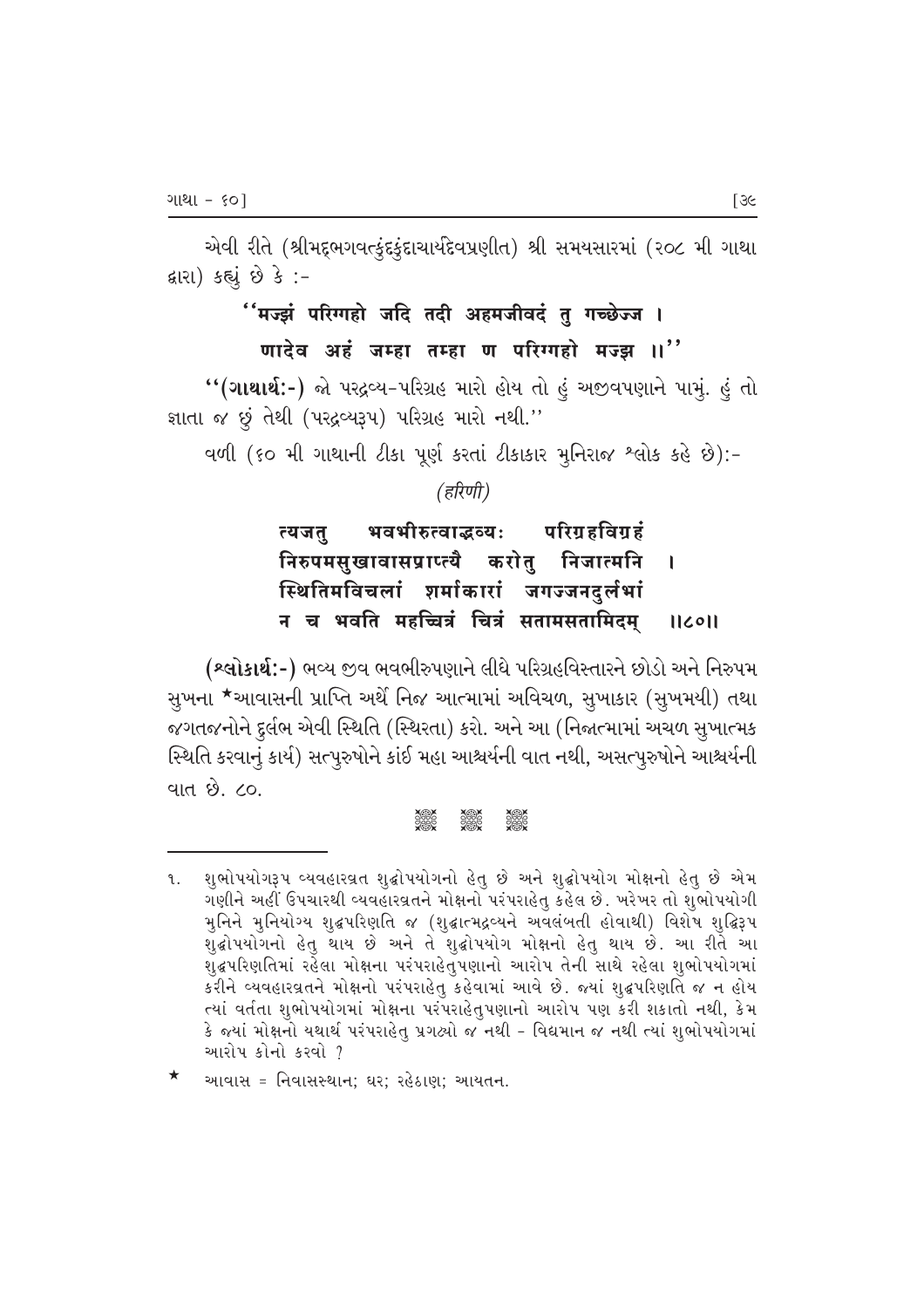### ૈું ગાથા - ૬૦ ઉપરનું પ્રવચન ૅું

અન્વયાર્થ લઈએ. કેમ કે નીચે ફૂટનોટ છે ને? જુઓ, ગાથામાં છે કે 'चारित्तभरं वहंतस्स' અर्थात् यारित्रना लारने वहनारनी આ वात છे.

અન્વયાર્થ:- 'નિરપેક્ષ ભાવનાપૂર્વક (અર્થાત્ જે ભાવનામાં પરની અપેક્ષા નથી એવી શુદ્ધ નિરાલંબન ભાવના સહિત) સર્વ પરિગ્રહોનો ત્યાગ (સર્વપરિગ્રહત્યાગસંબંધી શુભભાવ) તે, ચારિત્રભર વહનારને પાંચમું વ્રત કહ્યું છે.'

લ્યો, પહેલી આ વાત લીધી કે પરમ શુદ્ધ આનંદમય ભગવાન આત્માનું આલંબન જેને છે, જેને તેની ભાવના છે એવા જીવને પાંચમું વ્રત હોય છે.

નીચે (ફૂટનોટ) છે કે: 'મુનિને મુનિત્વોચિત નિરપેક્ષ શુદ્ધ પરિણતિની સાથે વર્તતો જે (હઠ વગરનો) સર્વપરિગ્રહત્યાગસંબંધી શુભોપયોગ તે વ્યવહાર અપરિગ્રહવ્રત કહેવાય છે.'

મુનિત્વોચિત = મુનિત્વ + ઉચિત એટલે કે મુનિપણાને લાયક અને નિરપેક્ષ શુદ્ધ પરિણતિ એટલે કે જેને પરની, નિમિત્તની કે વ્યવહારની અપેક્ષા નથી એવી ભગવાન આત્માની વીતરાગી દશા. સર્વ પરિગ્રહ રહિત એવું ભગવાન આત્માનું ત્રિકાળી સ્વરૂપ છે તેના આશ્રયે પ્રગટેલી શુદ્ધ પરિણતિ તે નિરપેક્ષ શુદ્ધ પરિણતિ છે. જુઓ, એટલે એમ કહે છે કે વ્યવહારનો—રાગની મંદતાનો—ભાવ છે તો શુદ્ધ પરિણતિ પ્રગટે છે એમ નથી અર્થાત્ તેને રાગની અપેક્ષા છે નહીં. ભારે વાત! અહા! શુભોપયોગને એટલે કે શુભરાગને-શુભવિકલ્પને વ્યવહાર વ્રત કહેવાય છે. પણ કયા શુભોપયોગને? કે શુદ્ધ પરિણતિ સાથે વર્તતા શુભોપયોગને. પરંતુ જ્યાં શુદ્ધ પરિણતિ જ નથી, પૂર્ણાનંદમય સમ્યક્ આત્મસ્વરૂપ છે તેનો સ્વીકાર થઈને જ્યાં શુદ્ધ દશા જ જાગી નથી ત્યાં વ્રત હોતા નથી.

(આ સાંભળીને) કેટલાક વળી એમ કહે છે કે જો અજ્ઞાનીને વ્રત હોતા નથી તો પછી તેને ચોથા વ્રતની (-બ્રહ્મચર્યની) બાધા શું કરવા આપો છો? બહારમાં લોકો એમ પણ પૂછે છે કે તમે વ્રતને હેય કહો છો ને વળી બધાને વ્રત આપો છો?

ભાઈ! એ બ્રહ્મચર્યની બાધા (-પ્રતિજ્ઞા) વ્રત નથી. તે વ્રત ક્યાં છે? એ તો અશુભભાવના પરિણામથી બચવાનો એક શુભભાવ છે. એટલી તેની હદ છે. ખરેખર અજ્ઞાનીને વ્રત હોય નહીં. કેમ કે વ્રત તો જેને સમ્યક્ અનુભવ થયો હોય તેને હોય છે. સર્વ પરિગ્રહના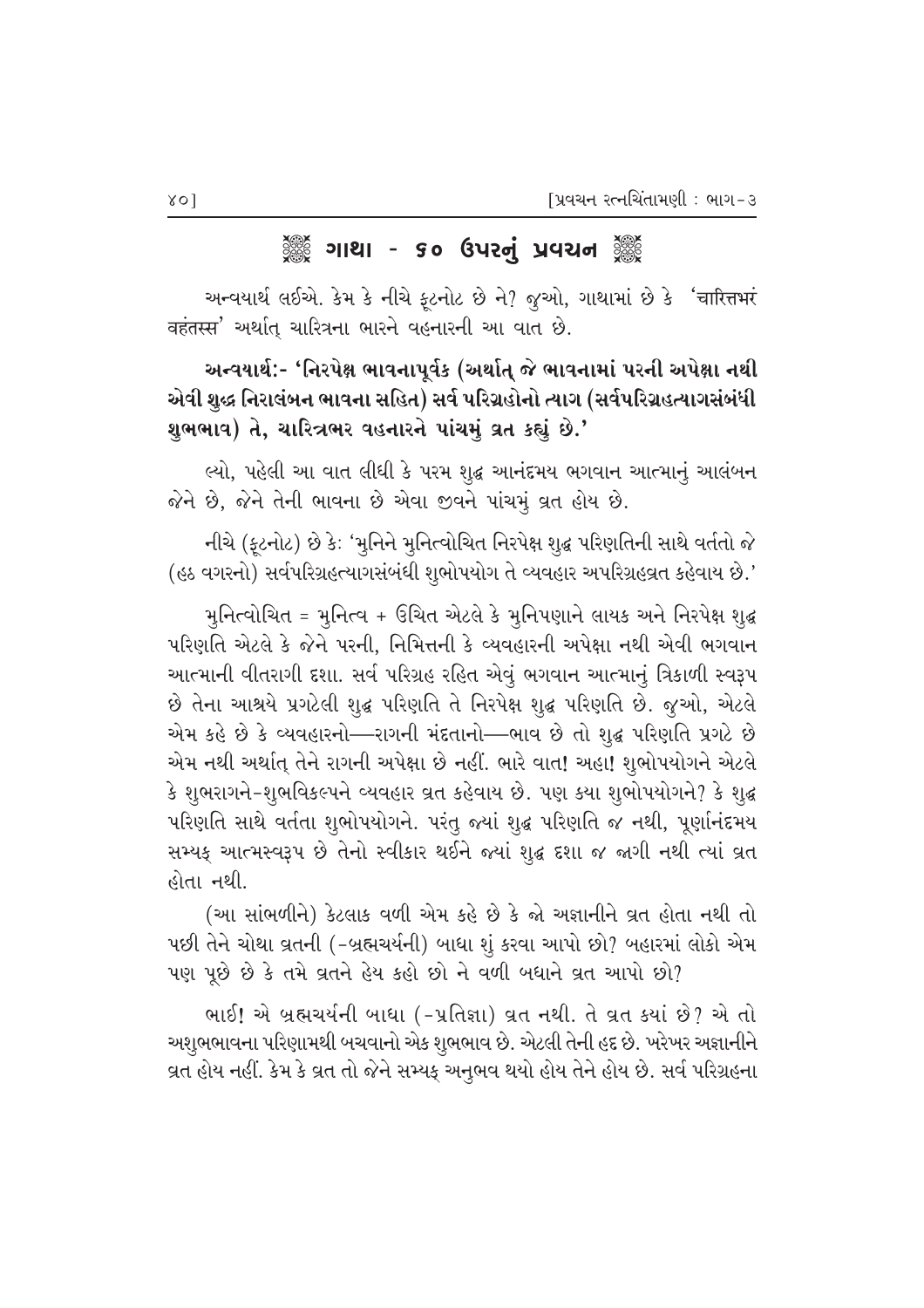ત્યાગસ્વરૂપ એવું નિરપેક્ષ તત્ત્વ ભગવાન આત્મા છે તેનો આશ્રય લેતાં શુદ્ધ પરિણતિ પ્રગટે તે નિશ્ચયવ્રત છે અને તેની સાથે વ્રતનો વિકલ્પ હોય તે વ્યવહારવ્રત છે.

'શૃદ્ધ પરિણતિ ન હોય ત્યાં શૃભોપયોગ હઠ સહિત હોય છે; તે શૃભોપયોગ તો વ્યવહાર– વ્રત પણ કહેવાતો નથી. (આ પાંચમા વ્રતની માફ્ક અન્ય વ્રતોનું પણ સમજી લેવું.)'

જેણે શુદ્ધ સહજસ્વરૂપ પરમાનંદમય પ્રભુ ભગવાન આત્માને દષ્ટિમાં લીધો નથી, જેને નિર્મળ દશા–પરિણતિ થઈ નથી એવા જીવને હઠવાળો શુભભાવ હોય છે, પણ સહજ શુભભાવ હોતો નથી. કેમ કે તેને શુદ્ધ પરિણતિ નથી. અજ્ઞાની હઠથી બ્રહ્મચર્યાદિ શુભભાવ પાળે છે, પણ બ્રહ્માનંદસ્વરૂપ આત્માનો સ્વાદ તેને આવ્યો નથી. તેથી તે વ્યવહાર (-બાહ્યથી) બ્રહ્મચર્ય પાળે છે તો પણ તેને વ્રત કહેવાતું નથી. બાપ્! આ વાત સાંભળવા મળવી તે પણ મહાપૂણ્યનો યોગ હોય ત્યારે સાંભળવા મળે એવી ચીજ છે. તેને એ જાતનો ક્ષયોપશમ હોય, એ જાતનો વિકલ્પ હોય અને એ જાતનું પૂણ્ય હોય ત્યારે આ વાત સાંભળવા મળે $^{\circ}$ 

આહીં કહે છે કે જેમ માલ વિના બારદાન કોનું? (કોઈનું નહીં.) અથવા ખાલી ઘડો હોય તે ઘીનો ઘડો કહેવો કે તેલનો ઘડો કહેવો કે પાણીનો ઘડો કહેવો? પરંતુ અંદર કોઈ માલ તો નથી, તેથી એકલા ઘડાને કોનો કહેવો? (કોઈનો નહીં). તેમ નિશ્ચય શ્¢ પરિણતિ વિના વ્યવહાર કોને કહેવો? પરમ પ્રભુ–પરમેશ્વર એવા પોતાના આત્માનો સ્વીકાર થઈને જ્યાં હજુ શુદ્ધ પરિણતિ થઈ નથી, જ્યાં પરિણતિએ પૂર્ણસ્વભાવને સ્વીકાર્યો નથી ત્યાં શુદ્ધ પરિણતિ વિનાના શુભરાગને વ્યવહાર કહેવાતો નથી. ભારે વાત ભાઈ!

અરે! અજ્ઞાની તો વસ્ત્ર, પાત્ર આદિ છોડે ને નગ્ન થઈ જાય એટલે જાણે બધું થઈ ગયું એમ માને છે. અર્થાત્ મેં (બાહ્ય) પરિગ્રહ છોડ્યો છે તેથી બધું છૂટી ગયું છે અને તેથી હવે આરંભ-પરિગ્રહ છોડવાનું શું કામ છે? એમ તે માને છે. અરે ભાઈ! કોને આરંભ-પરિગ્રહ કહેવો તેની ખબર છે? અજ્ઞાનીને આત્મવસ્તુની પક્કડ નથી, તેથી શુભરાગનો faકલ્પ ઉઠે તેની પક્કડ હોય જ અને તે જ આરંભ-પરિગ્રહ છે. અહા! ત્રિકાળી આનંદભાવરૂપ જ્ઞાયકભાવની પક્કડ (-દષ્ટિ) અજ્ઞાનીને નથી એટલે તેની પક્કડ ક્યાંક તો રહેશે. તો, અજ્ઞાનીને શુભભાવની પક્કડ છે અને તે જ મહા આરંભ ને મહા પરિગ્રહ છે. બીજી રીતે કહીએ તો અજ્ઞાનીએ રાગને પકલ્યો છે, પણ રાગને પોતાથી ભિન્ન રાખ્યો નથી. પરંતુ તે રાગને ભિન્ન રાખે કેવી રીતે? કેમ કે તેણે આત્માને પકલ્યો હોય તો રાગને ભિન્ન રાખે ને?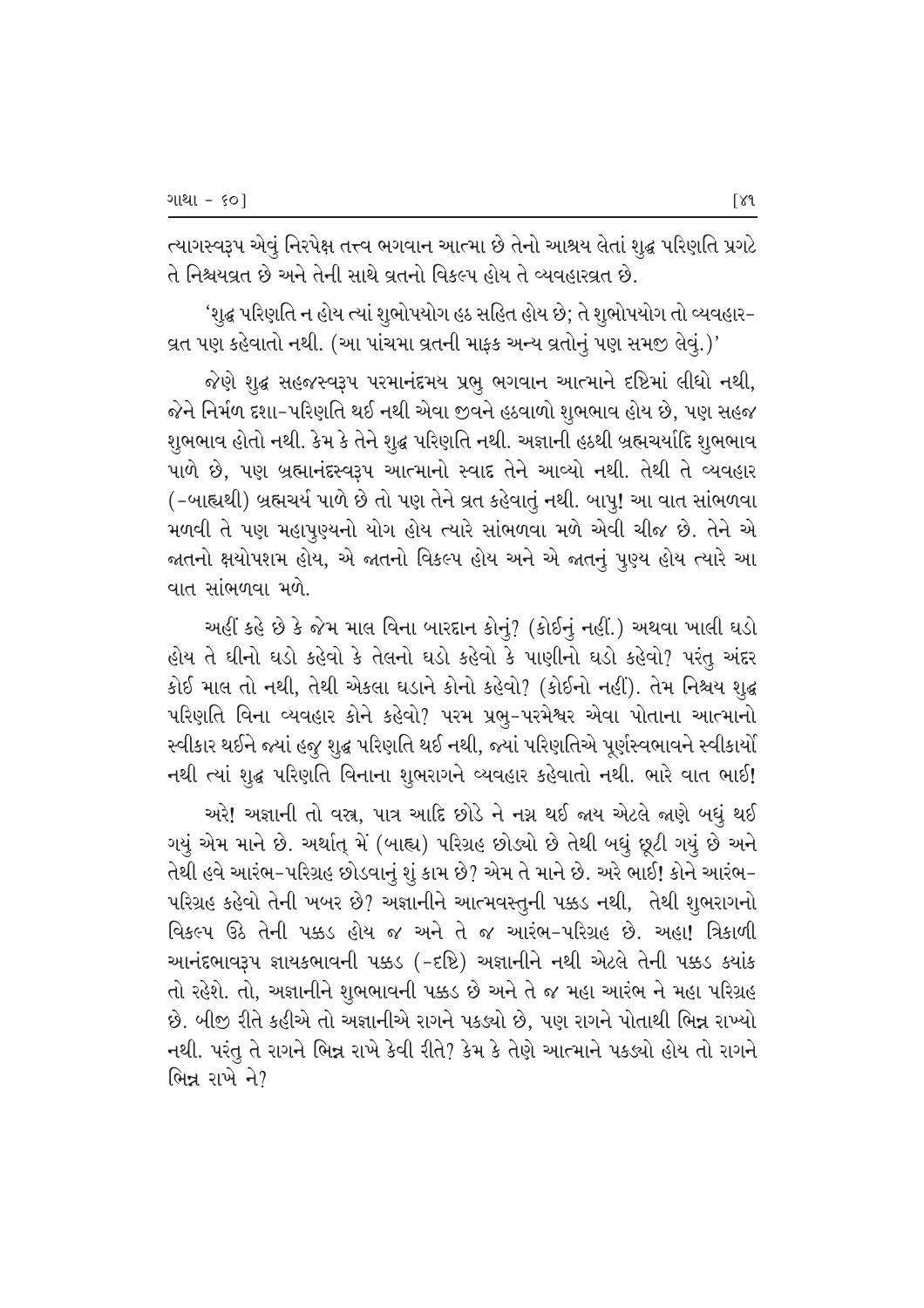શું કહ્યું તે સમજણું?

કે રાગથી ભિન્ન નિરપેક્ષ તત્ત્વ છે તેને પક*હ્યું*–અનૂભવ્યું નથી તે કારણે રાગની પક્કડ હોય જ. તેથી અજ્ઞાની રાગમાં પકડાય ગયેલો (-એકત્વ) જ છે. તે આત્મામાં પકડાયો નથી એટલે રાગમાં પકડાયો છે જ. જ્યારે જ્ઞાની તો રાગની પક્કડથી છૂટી ગયો છે. અને તેને શુભરાગ આવે તેને વ્યવહાર કહેવામાં આવે છે. ભારે વાત ભાઈ! લ્યો, આવી વાતો  $\dot{\mathcal{B}}$ .

અહા! આવી વાતો સાધારણ માણસને એવી લાગે છે કે જાણે આ તો કોઈ ઊંચા દરજ્જાની વાતો હશે! પણ ભાઈ! આ તો હજુ સમ્યગ્દર્શનની—ધર્મના પહેલાં દરજ્જાની —વાત છે. અહીં કહે છે કે પાંચમા વ્રતની માફક બીજા બધા - પહેલાં, બીજા, ત્રીજા ને ચોથા - વ્રત માટે પણ સમજી લેવું કે જો શુદ્ધ પરિણતિ હોય તો અહિંસાવ્રતાદિના વિકલ્પને વ્યવહાર વ્રત કહેવાય. શુદ્ધ સ્વરૂપ ભગવાન આત્માને અવલંબીને જ્યાં શુદ્ધતાનો <u>પ્રવાહ વહેતો હોય તે જ્ઞાનધારાની ભુમિકામાં રાગધારા હોય તેને વ્યવહાર વ્રત કહેવાય.</u> પરંતુ જ્યાં હજુ જ્ઞાનધારા જ પ્રગટી નથી ત્યાં વ્રત હોતાં નથી.

'જ્ઞાનથી મોક્ષ થાય, પણ રાગથી નહીં' – એમ સાંભળીને અજ્ઞાની કહે છે કે 'નહીં, એમ નથી. એ ખોટી વાત છે. જ્ઞાન સાથે સમકિત અને ચારિત્ર પણ જોઈએ. ભગવાને એકલા જ્ઞાનથી મુક્તિ કહી નથી.' અરે સાંભળ ને? જ્ઞાન એટલે જ્ઞાનનું જ્ઞાન, શ્રદ્ધા એટલે જ્ઞાનની શ્રદ્ધા અને ચારિત્ર એટલે જ્ઞાનમાં રમણતા. - તે બધું (શ્રદ્ધા, રમણતા આદિ) જ્ઞાન જ કહેવાય. આ વાત 'ખાણીયા તત્ત્વચર્ચામાં' બહ લીધી છે. અહા! 'જ્ઞાનથી મોક્ષ થાય' તેનો અર્થ એ છે કે આત્મવસ્તુ જ્ઞાનસ્વભાવી છે, તેથી તેનું જ્ઞાન, તેની શ્રદ્ઘા અને તેમાં સ્થિરતા - તે બધું પણ જ્ઞાનમય જ છે, પણ રાગમય નથી. આ, 'જ્ઞાનથી મોક્ષ થાય' કહીને સિદ્ધ કરવું છે. જુઓ, 'સમયસાર'ના પુણ્ય-પાપ અધિકારમાં આવે છે ને?  $\mathrm{\hat{3}}$  – જ્ઞાનથી મોક્ષ થાય છે. (ज्ञानं हि मोक्षहेतुः – ગા.૧૫૧). પણ 'જ્ઞાનથી મોક્ષ થાય છે' તેનો અર્થ શું છે? કે આત્મસન્મુખ થયેલા જ્ઞાન, શ્રદ્ધાન અને સ્થિરતા એ ત્રણેય જ્ઞાન છે અને આ જ્ઞાનથી મોક્ષ થાય છે. પણ જ્ઞાન એટલે (બાહ્યનું) એકલું જાણપણું એમ તેનો અર્થ નથી. તેમ જ 'જ્ઞાનથી મુક્તિ થાય છે' એમ કહેતાં વ્યવહાર વ્રતાદિના રાગથી મુક્તિ થતી નથી, રાગ મુક્તિનું કારણ નથી એ સિદ્ધ થાય છે. અહા! જ્ઞાનસ્વરૂપી-જ્ઞાનસ્વભાવી આત્મવસ્તુ છે તેમાં જ્ઞાનની સાથે શ્રદ્ધા અને આનંદાદિ ગૃણ પણ પડ્યા જ છે. તેથી તેમાં એકાગ્ર થતાં જે શ્રદ્ધા અને આનંદ આદિ પ્રગટે છે તે બધા પણ જ્ઞાનમય જ છે, પરંતુ રાગમય નથી. અને આ જ્ઞાનથી મુક્તિ થાય છે એમ કહેવું છે.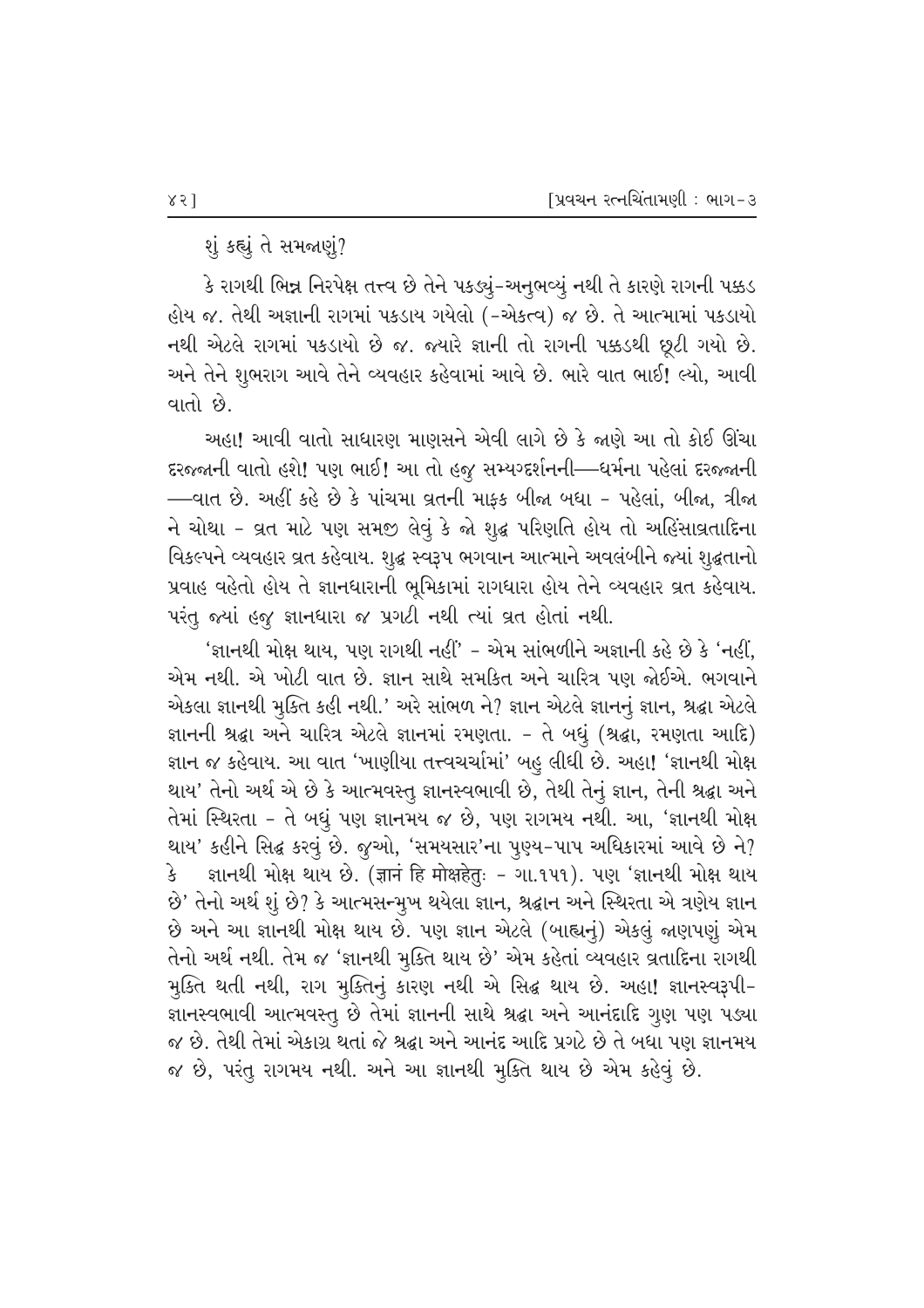$2$ મોતા:- જ્ઞાનીના સર્વભાવો જ્ઞાનમય જ છે એમ ને?

પૂજ્ય ગુરૂદેવશ્રી:- (હા,) જ્ઞાનમય જ છે. તેને તો રાગનુંય જ્ઞાન છે. કેમ કે રાગ મારો છે એવી માન્યતા જ્ઞાનીને ક્યાં છે? દ્રવ્યનું જ્ઞાન, ગુણનું જ્ઞાન, પર્યાયનું જ્ઞાન, રાગનું જ્ઞાન અને નિમિત્તનું પણ જ્ઞાન. આ રીતે જ્ઞાનીને જ્ઞાન...જ્ઞાન...જ્ઞાન જ છે.

આહીં કહ્યું કે જ્યાં શૃદ્ધ પરિણતિ નથી ત્યાં શુભોપયોગને વ્યવહાર વ્રત પણ કહેવાતો નથી. લ્યો, હજુ અજ્ઞાનીને ચોથા ગુણસ્થાનના ઠેકાણાં ન મળે અને પાંચમા ને છઠ્ઠા ગુણસ્થાનના વ્રત લઈને માને છે કે અમને શ્રાવકપણું અને મુનિપણું પ્રગટ થયું છે.

### ટીકા:- અહીં (આ ગાથામાં) પાંચમા વ્રતનું સ્વરૂપ કહેવામાં આવ્યું છે.

જુઓ, પાઠમાં છે ને? કે 'सव्वेसिं गंथाणं चागो'। એટલે તેમાંથી ત્રિકાળી દ્રવ્યની વાત કાઢી કે ત્રિકાળી તત્ત્વ પ્રભુ ભગવાન આત્મા **'સકળ પરિગ્રહના પરિત્યાગસ્વરૂપ'**  $\dot{\vartheta}$ . તથા 'णिरवेक्खभावणापुब्बं' - એમ પણ શબ્દ છે ને? તો તેનો અર્થ અહીં ટીકામાં આ કર્યો કે **'નિજ કારણપરમાત્માના સ્વરૂપમાં અવસ્થિત'** થવું એટલે કે પોતાના પુર્ણાનંદસ્વરૂપ ભગવાન આત્માના સ્વરૂપમાં અવસ્થિત થવું તે ભાવના છે અને આવી અવસ્થિતિપૂર્વક વ્રત હોય એમ કહેવું છે.

અહા! 'णिरवेक्खभावणापुळ्वं - નિરપેક્ષ ભાવનાપૂર્વક' એમ પાઠમાં શબ્દ પડ્યો છે એટલે તેમાંથી આત્માની નિરપેક્ષ ભાવના (-સ્વરૂપમાં અવસ્થિત) એવો અર્થ તો  $\ell$ કામાં કહ્યો, પરંતુ તે પહેલાં તેમાંથી એમ પણ કાઢ્યું કે ત્રિકાળી તત્ત્વ છે તે નિરપેક્ષ  $\dot{\vartheta}$ . 'નિરપેક્ષ ભાવના' કહેતાં એ વીતરાગ પર્યાય થઈ. (તે ઉપરાંત) ત્રિકાળી તત્ત્વ પણ <u>નિરપેક્ષ છે એમ કહે છે. તે નિરપેક્ષ ત્રિકાળી તત્ત્વના સ્વરૂપની ભાવનાને એટલે કે તેમાં</u> અવસ્થિતિને નિરપેક્ષ ભાવના કહેવામાં આવે છે. આ શું કહેવાય છે તે, પ્રથમ તો, હજ્ પાદ રહેવું મૂશ્કેલ છે. આવી ઝીણી વાત છે! અજ્ઞાનીને આ વાત એવી લાગે છે કે શરીરનું કરવાની, વાણી બોલવાની, કે વિકલ્પ વાંચન કરવાની વાત નહીં – કાંઈ કરવાની વાત નહીં અને સીધી આત્માની ભાવનાની વાત?

અહા! અહીંયા પહેલાં ભગવાનને (–આત્માને) સંભારે છે. જેમ કોઈ કામ કરતાં  $\nu$ હેલાં કહે છે ને? કે 'णमो अरिहंताणं'. તેમ અહીંયા 'णमो परम निरपेक्ष परमात्मा' એમ કહે છે. આ રીતે જ્યાં હોય ત્યાં પહેલાં ભગવાનને (–આત્માને) યાદ કરે છે. અરે! અજ્ઞાની તો રાગના અર્થાત્ પુણ્ય−પાપના પ્રેમમાં રચ્યો−પચ્યો હોય છે. તે રાગમાં જ પૂર્ણ અસ્તિ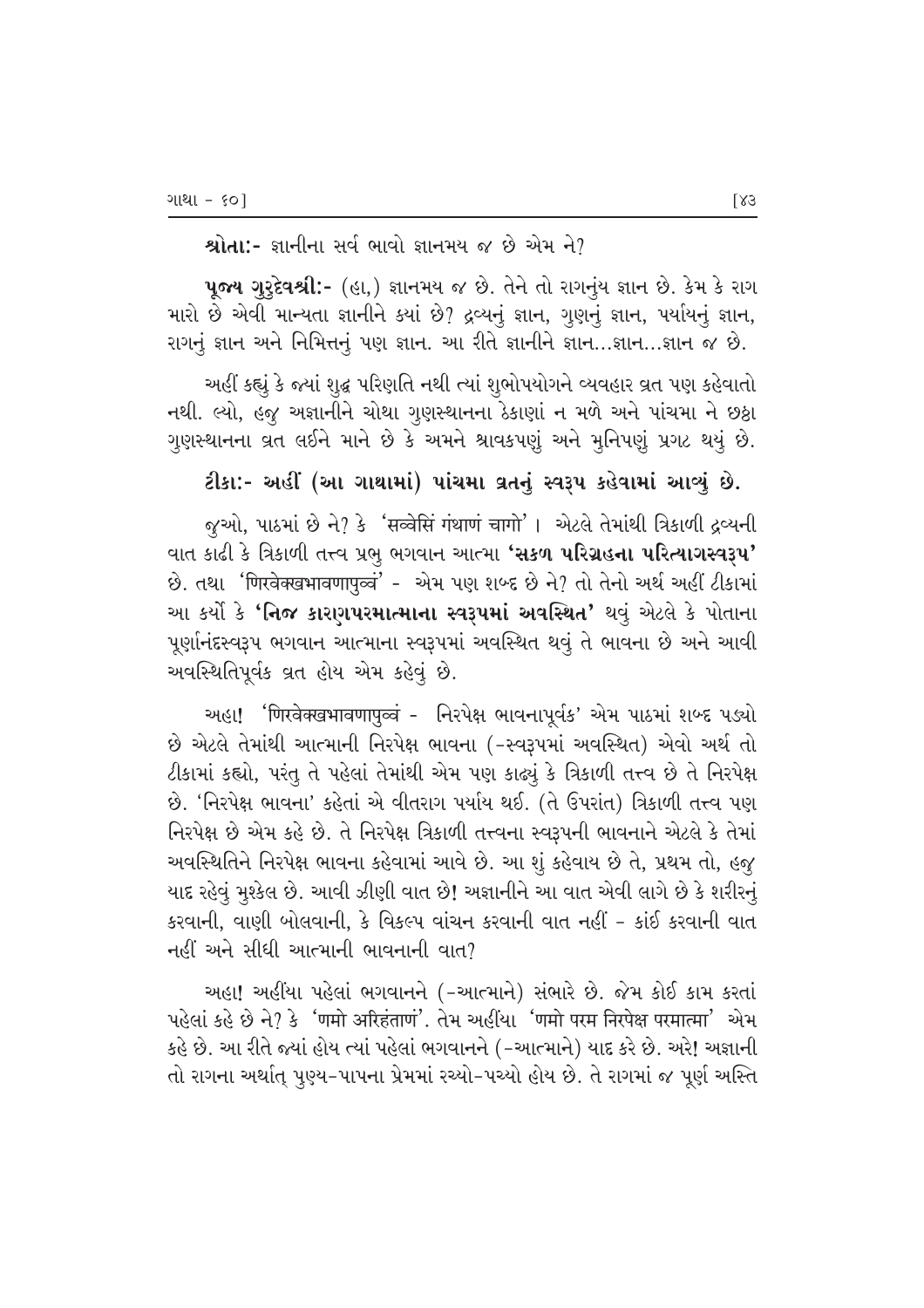માનીને બેઠો છે, એટલે તેને આ ચીજ શું (-કેવી) છે તે વાત કાને પડતાં, જાણે કે આ 'બફમ્' હોય એમ લાગે છે. એટલે કે શું આવી અસ્તિ હશે? એમ તેને થાય છે. \_પણ અહીંયા તો કહે છે કે તારા વિકારી પરિણામની પાછળ મહા નિરપેક્ષ અર્થાત્ સર્વ પરિગ્રહના પરિત્યાગસ્વરૂપ મહા પ્રભ્ આત્મા બિરાજે છે.

જૂઓ, અહીંયા 'सव्वेसिं गंथाणं चागो णिरवेक्खभावणापुव्वं' કહીને પર્યાયની વાત તો લેવી છે, પરંતુ તેમાંથી ત્રિકાળી દ્રવ્યની વાત પણ (મૂનિરાજે) કાઢી છે. એટલે કે 'સર્વ પરિગ્રહના ત્યાગસ્વરૂપ નિરપેક્ષ ભાવના−સ્થિરતા' એમ જે શબ્દો છે તેમાંથી (મુનિરાજે) આ કાઢ્યું કે આત્મા ત્રિકાળી નિરપેક્ષ ભાવ છે. આ રીતે પર્યાયની વાતમાંથી દ્રવ્યની વાત કાઢી છે. અહા! આનંદરૂપ અમૃતથી ભરેલો-ઉછળતો આત્મા છે. એ વાત ૪૭ શક્તિમાં નથી આવતી? કે અનંત શક્તિઓ−અનંત ગુણો ઉછળે છે. એટલે કે પર્યાયમાં અનંત ગુણો પ્રગટ થાય છે. તેથી જ્ઞાન ઉછળે છે તેની સાથે આનંદ પણ ઉછળે છે. <u>આમ ત્યાં આવે છે ને?</u>

આહીં કહે છે કે એક સમયમાં અનંત…અનંત…પવિત્ર ગુણોનો એક પિંડ એવો એ ભગવાન આત્મા પોતે સર્વ પરિગ્રહના ત્યાગસ્વરૂપ છે. આવો નિજ કારણપરમાત્મા છે... જુઓ, 'નિજ કારણપરમાત્મા' કહીને પોતાનો કારણપરમાત્મા કહ્યો છે — કે જે ત્રિકાળી સ્વરૂપ છે, શક્તિનું આખું સત્ત્વ છે, પૂર્ણ-અનંત ગુણોનો એકરૂપ પિંડ છે અને જે અભેદ, એક, નિત્ય–શાશ્વત તત્ત્વ છે. આવા પોતાના સ્વરૂપમાં જે અવસ્થિત છે એટલે કે નિજ કારણપરમાત્માના સ્વરૂપની જેને ભાવના છે – તેમાં જેની એકાગ્રતા છે – તે પરમસંયમી છે. અનાદિથી રાગમાં અને પુણ્યમાં અવસ્થિત હતો તે હવે પોતાના પરમાત્મસ્વરૂપમાં અવસ્થિત છે. અને આવી ભાવના (-અવસ્થિતિ) સહિત જે હોય તેને પાંચમું વ્રત હોય એમ સિદ્ધ કરવું છે. લ્યો, પાઠમાં શબ્દ છે ને? કે 'भावणा'. તો, ભાવના એટલે અવસ્થિત (એમ ટીકામાં અર્થ કર્યો છે.) અવસ્થિત = અવ + સ્થિત= નિશ્ચયે સ્થિત.

આહા! ત્રિકાળી જ્ઞાયક આત્મા આનંદસ્વરૂપ છે. અને એ ચીજ તો સર્વ પરિગ્રહના પરિત્યાગસ્વરૂપ જ છે, તેથી તેને કાંઈ છોડવું પણ નથી તેમ જ કાંઈ ગ્રહવું પણ નથી. આવો નિજ કારણપરમાત્મા... જુઓ, નિજ કારણપરમાત્મા એટલે પોતાનો સ્વભાવ હો. પણ બીજા કોઈ ભગવાન કે ઈશ્વર નહીં. પોતે જ નિજ કારણપરમાત્મા છે અને આવા પૂર્ણસ્વરૂપ પોતાના ભગવાન આત્મામાં અવસ્થિત થવું તેનું નામ મોક્ષનો માર્ગ—સ્વભાવભાવની ભાવના—છે. એટલે કે ત્રિકાળી ભાવની—ત્રિકાળ જ્ઞાયક સ્વભાવી ભગવાન આત્માની—એકાગ્રતા તે ત્રિકાળી ભાવની ભાવના છે.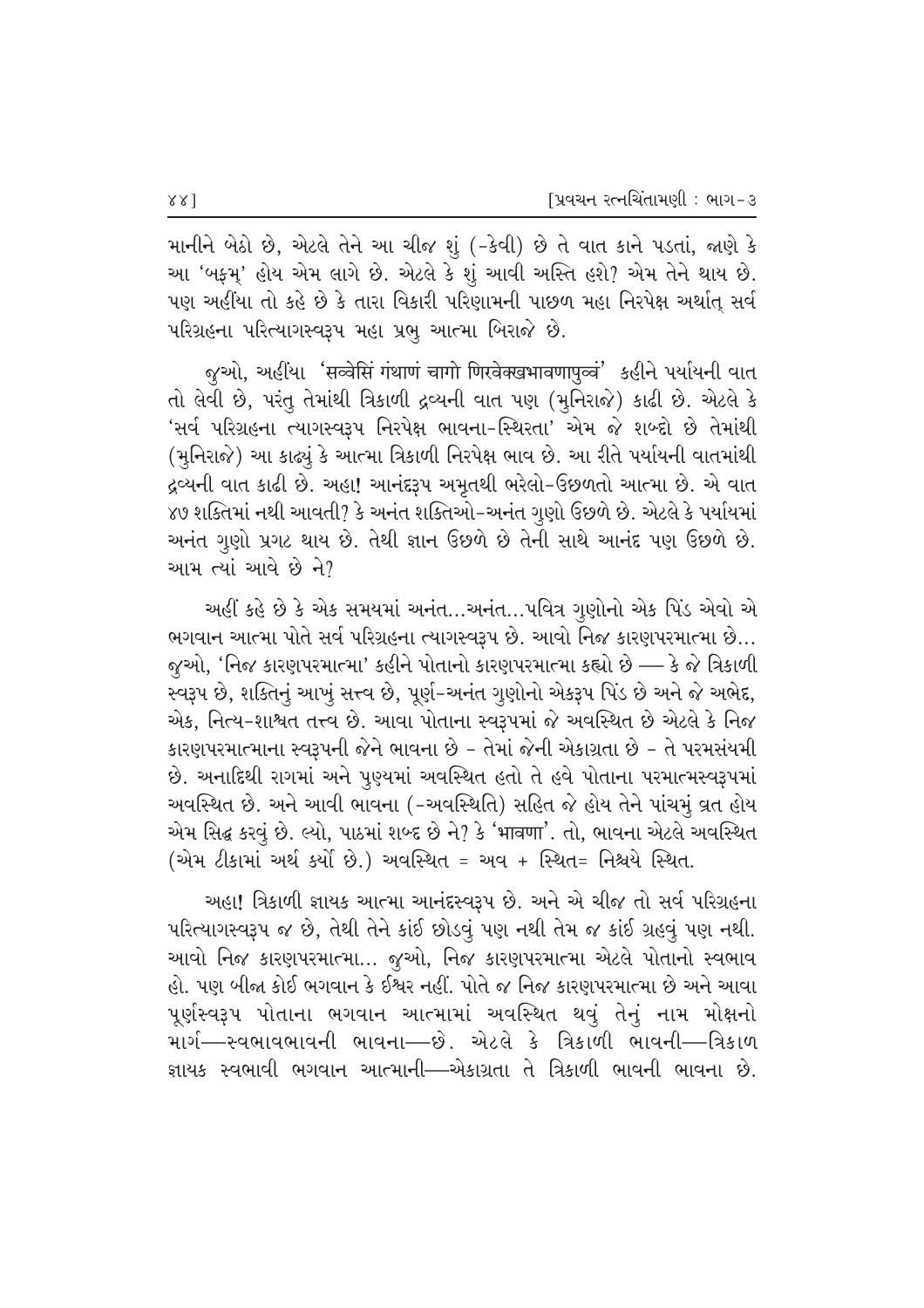ભાવના = એકાગ્રતા. અરે! આવું સ્વરૂપ જેને કાને પણ ન પડે અને આવા સ્વરૂપને જે વિચારણામાં પણ લે નહીં તે અંદરમાં પ્રયોગ કરીને નિજ પરમાત્મામાં પહોંચે કઈ  $f(x)$  ? આવા સ્વરૂપની અંદર જાય શી રીતે? - એમ કહે છે.

કહે છે કે નિજ કારણપરમાત્માના સ્વરૂપમાં અવસ્થિત એટલે કે આત્માનું જે સ્વરૂપ  $\hat{p}$  – આત્માનો જે ભાવ છે – તેમાં સ્થિર રહેલા એવા **'પરમસંયમીઓને'**... દેખો! 'પરમસંયમી' લીધા છે. કેમ કે વર મૂકીને (વિનાની) એકલી જાન કોની? કોઈની નહીં. તેમ ચૈતન્ય ભગવાન આત્મા જ્યાં જગ્યો નથી ત્યાં વ્રતના બધા વિકલ્પો મડદા સમાન છે. તેને વ્રત કહેવાતા નથી. અહા! ભાષા જૂઓને કેવી કરી છે? કે 'પરમસંયમીઓ'.... જેમાં વિકલ્પની તેમ જ ચાર ભાવરૂપ પર્યાયની પણ ગંધ નથી એવા પરમ ભગવાનમાં ( -આત્મામાં) જે અવસ્થિત છે તે પરમસંયમી છે. અહીં તો જો કે આત્માને સર્વ પરિગ્રહના પરિત્યાગસ્વરૂપ કહ્યો છે, તો પણ તેમાં ઔદયિક, ઔપશમિક, ક્ષાયોપશમિક અને ક્ષાયિક−એ ચાર પ્રકારની પર્યાય નથી. તો, એ પર્યાયો રહિત જેનું સ્વરૂપ છે એવી પોતાની ચીજમાં જે અવસ્થિત—નિશ્ચયથી સ્થિર છે તે ચારિત્રપર્યાયવંત પરમસંયમી છે. તે પોતાના સ્વરૂપમાં અવસ્થિત થયો ત્યારે તેની સાથે સ્વરૂપની શ્રદ્ધા પણ આવી, તેનું જ્ઞાન પણ આવ્યું અને ચારિત્ર પણ આવ્યું – ત્રણેય સાથે આવ્યા. કારણ કે સ્વરૂપમાં અવસ્થિત ક્યારે થયો? કે જ્યારે તેની શ્રદ્ધા થઈને જ્ઞાન થયું ત્યારે તેમાં અવસ્થિત થયો-ઠર્યો.

અહા! **'પરમસંયમીઓને—પરમ જિનયોગીશ્વરોને'**…જૂઓ, બીજું વિશેષણ આપ્યું. ટીકામાં પણ છે ને? કે परमसंयमिनां परमजिनयोगीश्वराणां. પરમ+જિન+યોગ+ઈશ્વર એટલે કે જેણે પોતાના પરમાત્મમય નિજ સ્વરૂપમાં જોડાણ કર્યું છે, પોતાના વીતરાગભાવમાં યોગ જોલ્યો છે તે યોગી છે અને તેના પણ જે ઈશ્વર છે તે પરમજિનયોગીશ્વર છે. જો કે સમ્યગ્દષ્ટિએ પણ પોતાના પરમાત્મામાં યોગ જોઙ્યો છે, પરંતુ મૂનિ તો પરમજિનયોગીશ્વર છે એમ કહે છે. આવા મુનિને અર્થાત **'સદાય નિશ્ચયવહારાત્મક સુંદર ચારિત્રભર વહનારાઓને'**…લ્યો. નિશ્રય અને વ્યવહાર-એ બન્ને સાથે લીધા છે. નિશ્રય એટલે 'વસ્તુમાં અવસ્થિત દશારૂપ સમ્યગ્દર્શન-જ્ઞાન-ચારિત્ર અને વ્યવહાર એટલે વિકલ્પ. આવા fi42000 five-yapore align that the chain was charged the education of the field of **'બાહ્ય-અભ્યંતર ચોવીશ પ્રકારના પરિગ્રહનો પરિત્યાગ જ….'**. જુઓ, હવે 'सव्वेसिं गंथाणं चागो' નો અર્થ આવ્યો કે દસ પ્રકારનો બાહ્ય અને ચૌદ પ્રકારનો અભ્યંતર એમ ખધા ચોવીશ પ્રકારના પરિગ્રહનો પરિત્યાગ મૂનિને હોય છે.

અહા! આત્મવસ્તુ તો પરિગ્રહ રહિત છે જ, હવે પરિણામમાં પણ પરિગ્રહનો ત્યાગ થયો એમ કહે છે. આવો સર્વ પરિગ્રહના ત્યાગસ્વરૂપ પરિણામ છે તે **'પરંપરાએ**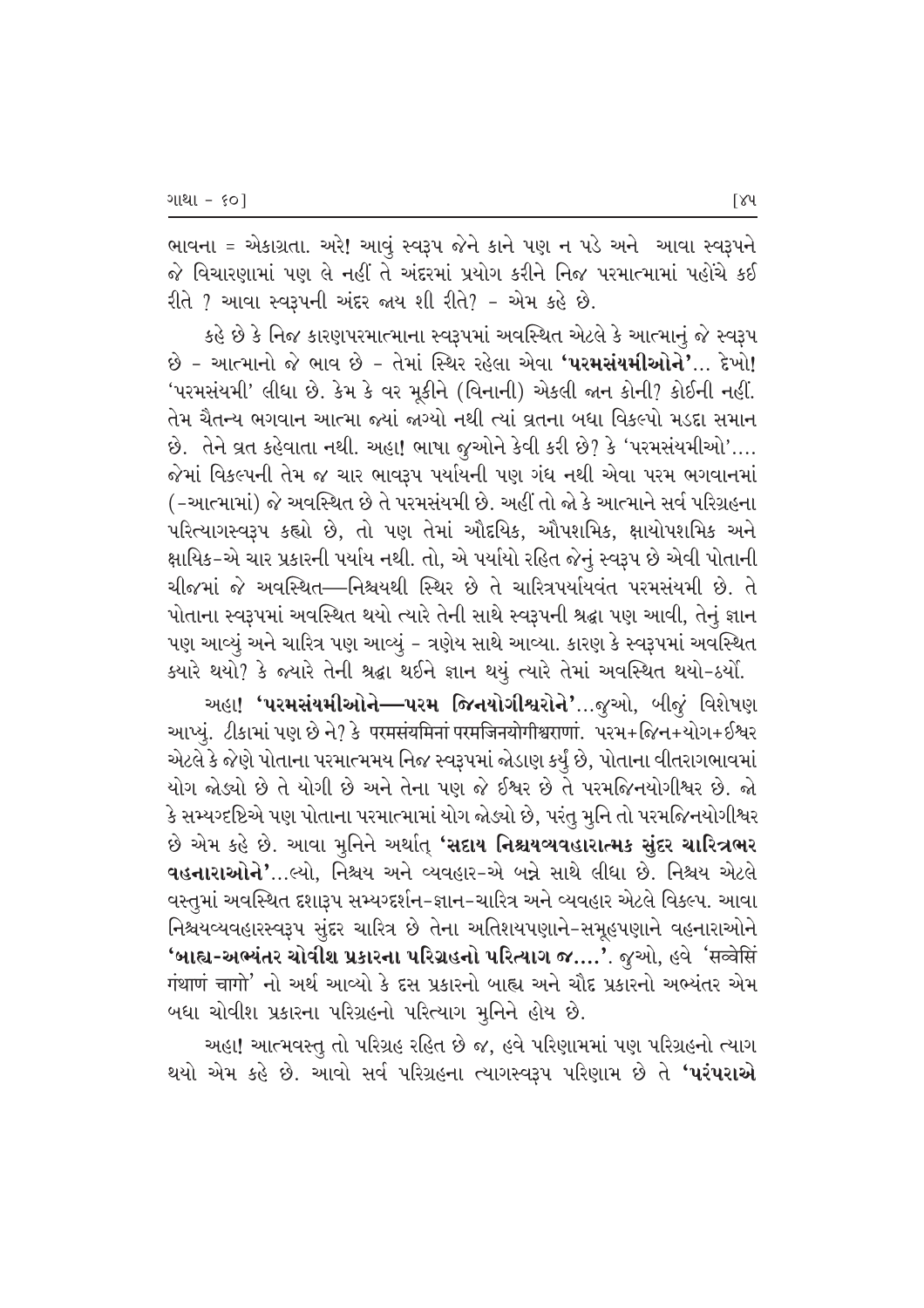**પંચમગતિના હેતુભૂત એવું પાંચમું વ્રત છે'**. લ્યો, વ્રતને પંચમગતિનું પરંપરાએ કારણ કહ્યું છે.

જૂઓ, 'ચારિત્રભર'ની નીચે (ફ્ટનોટમાં) વ્યાખ્યા કરી છે કે ચારિત્રભર એટલે ચારિત્રનો ભાર; ચારિત્રસમૂહ; ચારિત્રની અતિશયતા. ભાર એટલે બોજો એવો અર્થ અહીંયા નથી, પણ ભાર એટલે સમૂહ અને ચારિત્રની અતિશયતા એટલે રમણતાની વિશેષતા. ્સ્વરૂપમાં રમણતાની વિશેષતા તે ચારિત્રભર છે. જેમ ગાડામાં 'ભર' ભરે છે ને? તેમ ચારિત્રનો ભર એટલે શાંતિનો ભાર, શાંતિનો સમૂહ. પોતાના સ્વરૂપમાં એટલો ઠરે કે <u>શાંતિનો સમૂહ પ્રગટ થાય. અને તેના વહનારને સાથે શુભવિકલ્પ હોય તેને ખરેખર</u> વ્રત કહેવાય છે. લ્યો, પરંપરાએ પંચમગતિના હેતુભૂત એવું પાંચમું વ્રત આને કહેવામાં <u>આવે છે.</u>

પ્રશ્ન:- વ્રત બંધના કારણભૂત છે એમ અહીંયા નથી કહ્યું, પરંતુ મોક્ષનું કારણ છે એમ કહ્યું છે?

**સમાધાન:-** પણ આ (-વ્રતને મોક્ષનું કારણ કહ્યું છે તે) તો વ્યવહારથી કહ્યું છે ને? અને તેનો નીચે (ફૂટનોટમાં) ખુલાશો પણ કર્યો છે ને? વ્રતને મોક્ષનું પરંપરાએ કારણ કહ્યું છે તેનો અર્થ એ છે કે વ્રતમાં એટલો અશુભભાવ ટળે છે અને પછી શુભભાવને પણ ટાળશે ત્યારે મોક્ષ થશે. ધર્મી જીવ દષ્ટિ (સમ્યગ્દર્શન) સહિત છે ને? તેથી તેને શુભભાવમાં એટલો (−અંશે) અશુભભાવ ટળ્યો છે. પછી ક્રમે−ક્રમે શુભભાવને પણ ટાળશે. જુઓ, એ વાતનો (નીચે ફૂટનોટમાં) ખુલાશો છે કે :

'શુભોપયોગરૂપ વ્યવહારવ્રત શુદ્ધોપયોગનો હેતુ છે અને શુદ્ધોપયોગ મોક્ષનો હેતુ છે એમ ગણીને અહીં ઉપચારથી વ્યવહારવ્રતને મોક્ષનો પરંપરાહેત્ કહેલ છે.'

હેત્ = નિમિત્ત. ઉપચારથી = વ્યવહારથી.

**શ્રોતા:-** મહા મેહનતથી શોધતાં-શોધતાં વ્રત મોક્ષનું 'પરંપરા' કારણ છે એવો શબ્દ આવ્યો છે (અને આપ કહો છો કે વ્રત મોક્ષનું કારણ નથી)!

**પૂજ્ય ગુરૂદેવશ્રી:-** પણ રાગ કાંઈ મોક્ષનું કારણ થાય? (ન થાય.) એ તો વર્તમાન શુભરાગમાં અશુભરાગનો અભાવ છે અને પછી શુભરાગનો પણ અભાવ કરશે. તે કારણે શુભરાગને મોક્ષનું પરંપરા કારણ કહ્યું છે. રાગ તો વિભાવ-અધર્મ છે. તેથી શું અધર્મ ધર્મનું કારણ થાય? (ના.) લોકોને આકરી લાગે એવી વાત છે ભાઈ! અહા! શુભરાગની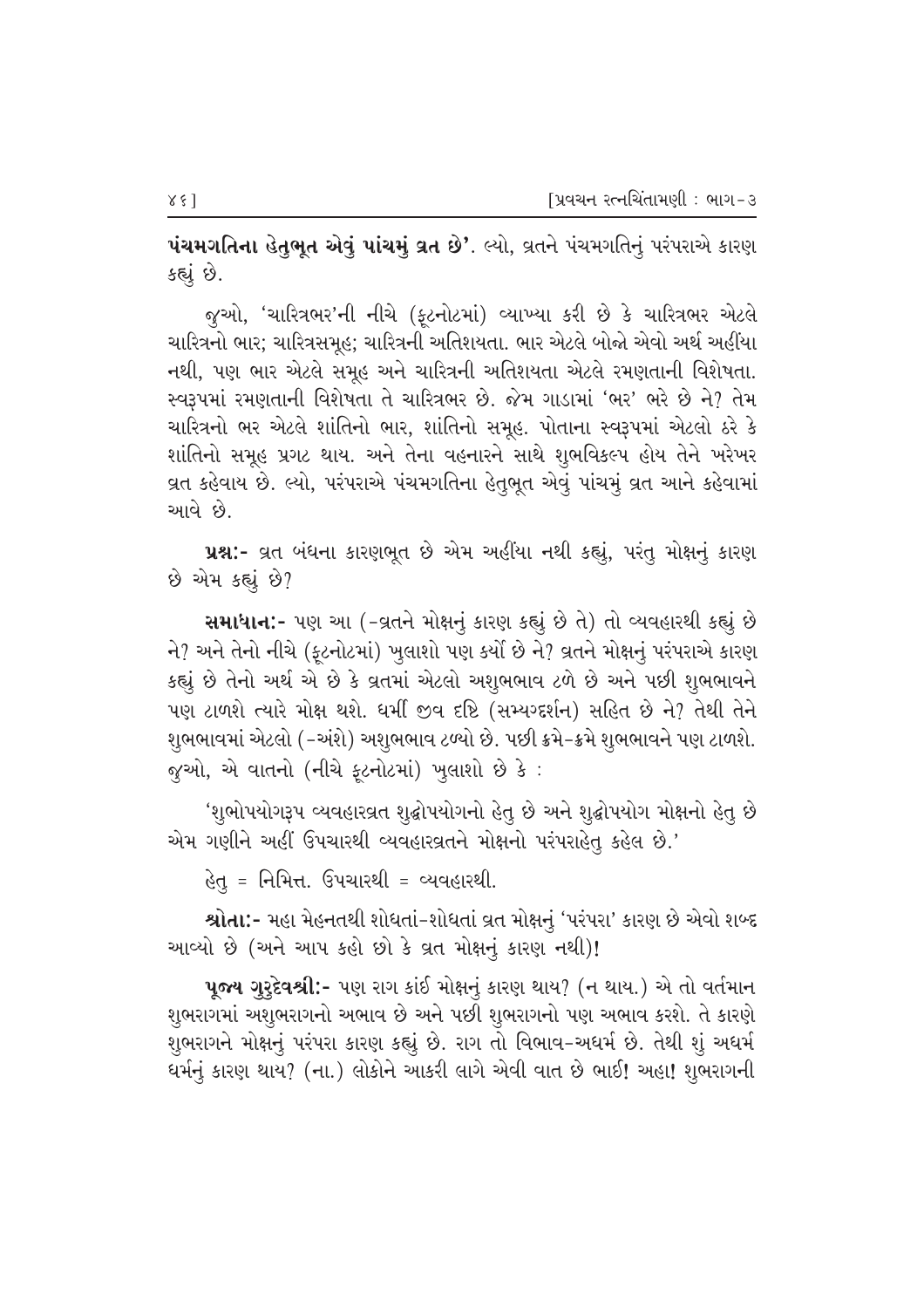મીઠાશ એ જડની-અજ્ઞાનની મીઠાશ છે. શુભરાગનો પ્રેમ ખસવો – તેની મીઠાશ ખસવી – એ ભારે આકરી વાત છે!

અહીંયા એમ કહે છે કે પૂર્ણ ભગવાન આત્મા શુભાશુભભાવ-અજ્ઞાનભાવ રહિત જ્ઞાનસ્વભાવથી ભરેલું તત્ત્વ છે. પોતે આત્મવસ્તુ જ આવી છે. તો, તેનો આશ્રય લઈને જે પરિણતિ પ્રગટે તે મુક્તિનું કારણ છે.

'ખરેખર તો શુભોપયોગી મુનિને મુનિયોગ્ય શૃદ્ધપરિણતિ જ (શૃદ્ધાત્મદ્રવ્યને અવલંબતી હોવાથી) વિશેષ શુદ્ધિરૂપ શુદ્ધોપયોગનો હેતુ થાય છે અને તે શુદ્ધોપયોગ મોક્ષનો હેતૃ થાય છે.'

શું કહ્યું એ? કે શૃદ્ધપરિણતિ શૃદ્ધોપયોગનો હેતુ થાય છે. અર્થાત્ છઠ્ઠે ગુણસ્થાને જે શુદ્ધપરિણતિ છે તે સાતમા ગુણસ્થાનના શુદ્ધોપયોગનો હેતુ થાય છે. વસ્તુ તો એ છે. (-ખરેખર તો આમ છે.) જો કે આ પણ હજુ અપેક્ષિત વાત છે. ખરેખર તો શુદ્ધોપયોગ પ્રગટે છે તેનું મૂળ કારણ દ્રવ્યનો વિશેષ-ઉગ્ર આશ્રય છે. એટલે કે છઠ્ઠે ગુણસ્થાને દ્રવ્યનો જેટલો આશ્રય છે તેના કરતાં સાતમા ગુણસ્થાનમાં વિશેષ આશ્રય છે અને તે કારણે સાતમા ગુણસ્થાને શુદ્ધોપયોગ પ્રગટે છે. પરંતુ વ્યવહારથી વર્ણન કરવું હોય તો છઠે ગુણસ્થાને ત્રણ કષાયના અભાવરૂપ શૃદ્ધપરિણતિ છે તે સાતમા ગુણસ્થાનના શૃદ્ધોપયોગનું કારણ છે એમ કહેવાય છે. ભારે વાત ભાઈ!

અહીં કહે છે કે ખરેખર શુદ્ધપરિણતિ શુદ્ધોપયોગનો હેતુ છે. પરંતુ તે શુદ્ધપરિણતિનો આરોપ શુભભાવમાં દઈને શુભભાવને શુદ્ધોપયોગનો હેતુ કહેલ છે. (બીજી રીતે કહીએ તો) છઠ્ઠે ગુણસ્થાને કષાય રહિત શુદ્ધપરિણતિ છે તે સાતમા ગુણસ્થાનનો હેતુ છે. પરંતુ તે શુદ્ધપરિણતિને હેતુ નહીં બતાવીને અને તે શુદ્ધપરિણતિનો આરોપ શુભરાગમાં આપીને શુભરાગ શુદ્ધોપયોગનો હેતુ છે એમ આરોપ દઈને કહ્યું છે. ખરેખર તો તે શુદ્ધપરિણતિને શૃદ્ધોપયોગનો હેતુ કહેવો તે પણ ઉપચાર છે. કેમ કે તે પર્યાયનો વ્યય થઈને શૃદ્ધોપયોગ પ્રગટે છે. ભારે વાત ભાઈ ! અહા ! છઠ્ઠા ગુણસ્થાનની શૃદ્ધપરિણતિનો વ્યય થઈને સાતમા ગુણસ્થાનનો શુદ્ધોપયોગ -વિશેષ શુદ્ધિ-પ્રગટે છે. તેથી 'શુદ્ધપરિણતિ શુદ્ધોપયોગનું કારણ છે' એમ કહેવું તે પણ ઉપચાર છે. ખરેખર તો શુદ્ધોપયોગનું કારણ ત્રિકાળી દ્રવ્ય છે. પરંતુ હવે જ્યારે શુદ્ધોપયોગનું કારણ કોણ—શુદ્ધપરિણતિ કે શુભપરિણતિ? - એમ તે બે પરિણતિ વચ્ચેની વાત કરવી હોય ત્યારે આ રીતે કહેવાય કે શૃદ્ધપરિણતિ જ શુદ્ધોપયોગનું કારણ છે.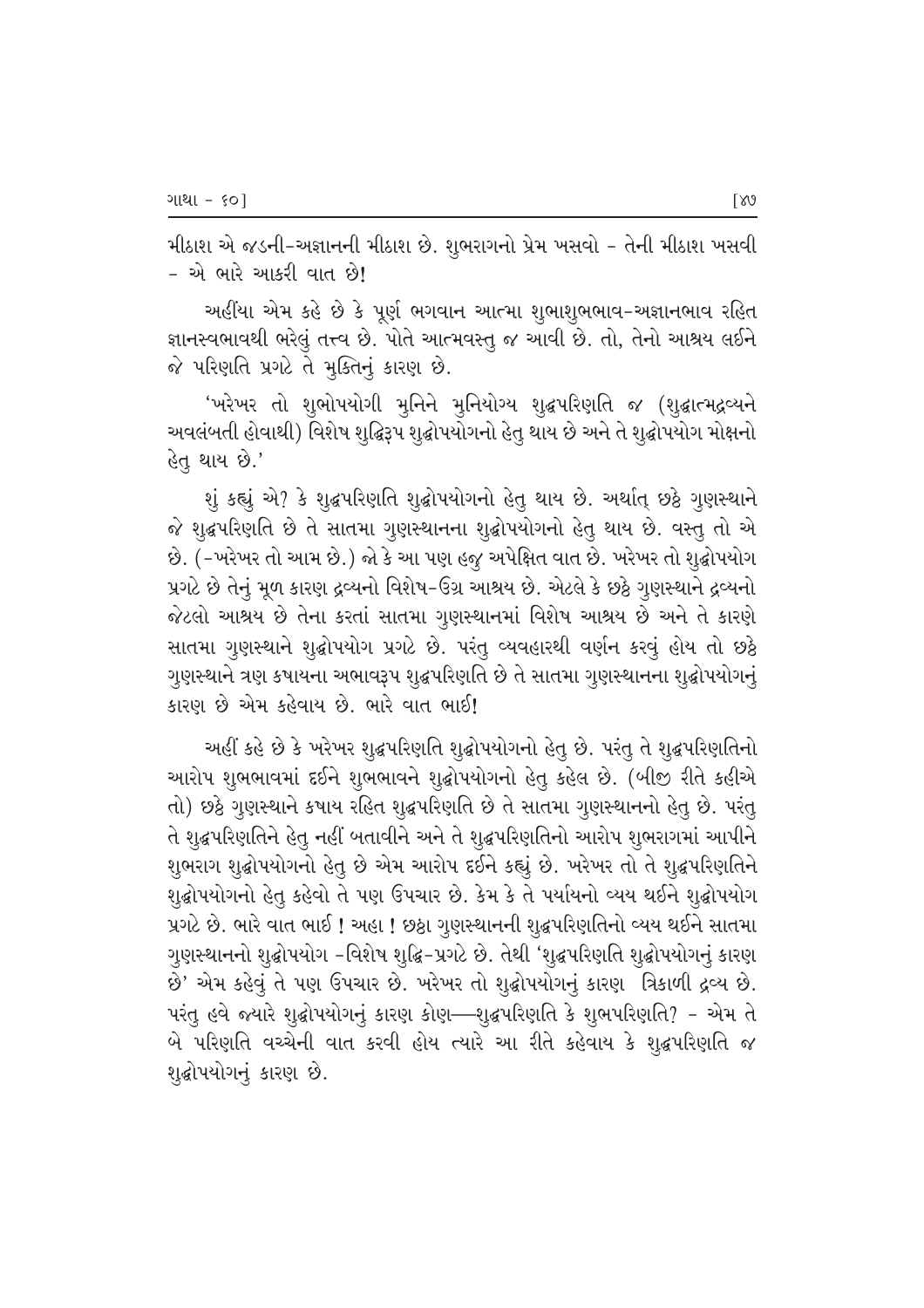અહા! પોતે ભગવાન આત્મા પૂર્ણ શુદ્ધ છે. તેની શુદ્ધપરિણતિ—કે જે નિર્મળ  $\theta$ વીતરાગી નિર્વિકલ્પ દશા છે તે — પછીના શુદ્ધોપયોગનું કારણ છે. કેમ કે પૂર્વપર્યાય તે ઉપાદાન કારણ અને પછીની પર્યાય તે કાર્ય એમ આવે છે ને? શુદ્ધપરિણતિનો વ્યય થઈને શૃદ્ધોપયોગ ઉત્પન્ન થાય છે. માટે શૃદ્ધપરિણતિરૂપ પર્યાય તે ઉપાદાનકારણ છે અને તેના પછી જે શૃદ્ધોપયોગ આવે છે તે ઉપાદેય - તેનું કાર્ય છે. 'સ્વામીકાર્તિકેયાનૂપ્રેક્ષા'માં એમ આવે છે ને? કે पूर्वपरिणामयुक्तं कारणभावेन वर्तते द्रव्यं । उत्तरपरिणामयुक्तं तत् च एव कार्यं भवेत् नियमात् ॥ (ગા.२२२, २३०) જુઓ, એકલા પરિણામ પણ કારણ નહીં અને એકલું દ્રવ્ય પણ કારણ નહીં, પરંતુ 'पूर्वपरिणामयुक्तं कारणभावेन वर्तते द्रव्यं' એમ કહ્યું છે. અર્થાત્ દ્રવ્ય અને પર્યાય—બન્ને ભેગા લઈને કારણ કહ્યું છે.

અહીં કહ્યું કે છઠ્ઠા ગુણસ્થાનની શુદ્ધપરિણતિ સાતમા ગુણસ્થાનના શુદ્ધોપયોગનો હેતુ થાય છે અને તે શૃદ્ધોપયોગ મોક્ષનો હેતુ થાય છે.

'આ રીતે આ શૃદ્ધપરિણતિમાં રહેલા મોક્ષના પરંપરાહેતૃપણાનો આરોપ તેની સાથે <u>રહેલા શૂભોપયોગમાં કરીને વ્યવહારવ્રતને મોક્ષનો પરંપરાહેતૂ કહેવામાં આવે છે.'</u>

લ્યો, શુદ્ધપરિણતિમાં મોક્ષનો પરંપરાહેત્ રહેલો છે એમ કહે છે. કારણ કે મોક્ષનું સીધુ કારણ શુદ્ધોપયોગ છે અને તે શુદ્ધોપયોગનું કારણ શુદ્ધપરિણતિ છે. માટે શુદ્ધપરિણતિ મોક્ષનું પરંપરા કારણ થઈ. શું કહ્યું? કે છઠ્ઠા ગૃણસ્થાનની શુદ્ધપરિણતિ શૃદ્ધોપયોગનું કારણ છે અને શુદ્ધોપયોગ મોક્ષનું કારણ છે. તેથી શુદ્ધપરિણતિ મોક્ષનું પરંપરા કારણ થઈ. અને તે શુદ્ધપરિણતિનો—કે જે મોક્ષનું પરંપરા કારણ છે તેનો—આરોપ શુભોપયોગમાં આપ્યો છે. અર્થાત્ શૃભોપયોગમાં મોક્ષના પરંપરા કારણનો (માત્ર) આરોપ આપ્યો છે. ખરેખર મોક્ષનું યથાર્થ પરંપરા કારણ તો શૃદ્ધપરિણતિ છે.

'જયાં શુદ્ધપરિણતિ જ ન હોય ત્યાં વર્તતા શુભોપયોગમાં મોક્ષના પરંપરાહેતુપણાનો આરોપ પણ કરી શકાતો નથી, કેમ કે જ્યાં મોક્ષનો યથાર્થ પરંપરાહેત્ પ્રગટ્યો જ નથી  $-$  વિદ્યમાન જ નથી ત્યાં શુભોપયોગમાં આરોપ કોનો કરવો?'

અજ્ઞાનીને શુદ્ધપરિણતિ નથી. તેથી જેને મોક્ષનું યથાર્થપણે પરંપરા કારણ કહેવાય તે કારણ પણ નથી. તેથી આરોપ કોનો કરવો? - એમ કહે છે.

#### aces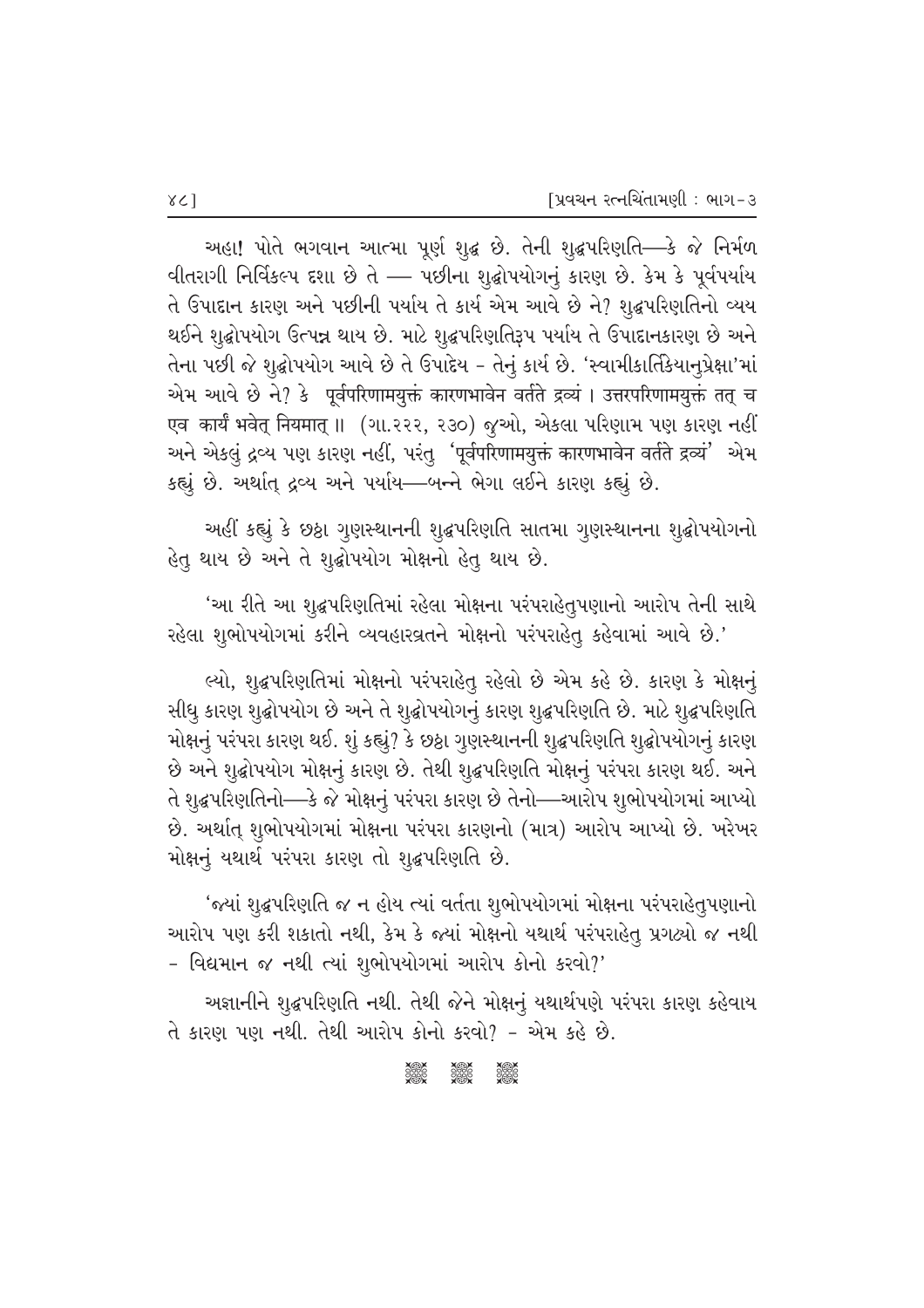## ેૢઁૺ૾ આધારની ગાથા ઉપરનું પ્રવચન ૅું

મુનિને (અંતરંગમાં) ત્રણ કષાયનો અભાવ હોય છે અને બાહ્યમાં વસ્ર-પાત્રાદિનો પરિગ્રહ કે તેનો રાગ હોતો નથી. આવો અપરિગ્રહવ્રતનો શુભોપયોગ-રાગ તેમની અંતર શૃદ્ધપરિણતિ સાથે હોય છે. સર્વ પરિગ્રહ રહિત એવો ભગવાન આત્મા શૃદ્ધ ચૈતન્યદ્રવ્ય છે - વીતરાગસ્વભાવી વસ્તુ છે. હવે તેનો આશ્રય લઈને જે વીતરાગી શુદ્ધપરિણતિ પ્રગટ થઈ તે મુનિપણાની નિશ્ચયદ્દશા છે અને તે ભૂમિકામાં બાહ્ય પરિગ્રહના ત્યાગનો વિકલ્પ− શુભરાગ ઉઠે તેને વ્યવહારવ્રત કહેવામાં આવે છે. છતાં તે વ્રત પણ મારૂં સ્વરૂપ નથી એમ મુનિ જાણે છે. એ જ જૂઓ, હવે કહે છે. જરી ઝીણી વાત છે!

અહીં પરિગ્રહની વ્યાખ્યા છે ને? એટલે આ ગાથાનો આધાર આપે છે.

પરિગ્રહ = પરિ + ગ્રહ = સમસ્ત પ્રકારે જેમાં સ્વપણું રહ્યું છે તે. તેથી ભગવાન આત્માનો પરિગ્રહ અનંત આનંદાદિ છે. જ્ઞાન, આનંદ આદિ સ્વરૂપ તે આત્માનો પરિગ્રહ છે. અને આવો શુદ્ધ ચૈતન્ય આનંદઘન વીતરાગમૂર્તિ પ્રભુ આત્મા એ ધર્મીનું સ્વ છે, ધર્મીનો પરિગ્રહ છે.

્રવ્રતની વાત આગળ પાઠમાં (૬૦ મી ગાથામાં) આવી ગઈ છે. હવે અહીં (સમયસારની ગાથાનો) આધાર આપે છે કે '**જો પરદ્રવ્ય-પરિગ્રહ મારો હોય તો હું**  $\sim$  અજીવપાગાને પામું.' જગ્યો, ન્યાય કેવો આપે છે ? કે, શુભાશુભવિકલ્પરૂપ રાગાદિ પણ જો મારા હોય તો. રાગ મારા સ્વભાવથી ભિન્ન ચીજ છે માટે અચેતન હોવાથી. હું અજીવપણાને પામું. પણ ધર્મીની દષ્ટિમાં સમકિતથી માંડીને (પૂર્ણતા સુધી) એકલો શૃદ્ધ આનંદધામ ચૈતન્ય આત્મા જ હોય છે. એ જ તેની દષ્ટિનો વિષય છે, એ જ તેની ચીજ છે. તેથી આવી તેની દષ્ટિ હોવાથી રાગનો પરિગ્રહ તેને હોતો નથી.

મુનિને પરિગ્રહ રહિતપણું હોય છે અને અત્યારે અહીંયા મુનિની પ્રધાનતાથી વ્યાખ્યા છે કે મુનિ એમ વિચારે છે કે રાગાદિનો કણ કે બાહ્ય રજકણ પણ મારો હોય-થાય તો, તે અજીવ છે તેથી, હું અજીવ થઈ જાઉં. વિકલ્પથી માંડીને પરદ્રવ્ય-પરિગ્રહ જો મારો હોય તો હં અજીવપણાને પામું. અહીંયા અત્યારે નિર્મળ પર્યાય પરદ્રવ્ય છે એ વાત લેવી નથી. પરંતુ મહાવ્રતનો શુભરાગ-વિકલ્પ અચેતન છે, આત્માનું સ્વરૂપ નથી એમ કહેવું છે. મહાવ્રત તે રાગ છે ને? વિકલ્પ છે ને? માટે તે અચેતન છે. તે અચેતન છે એટલે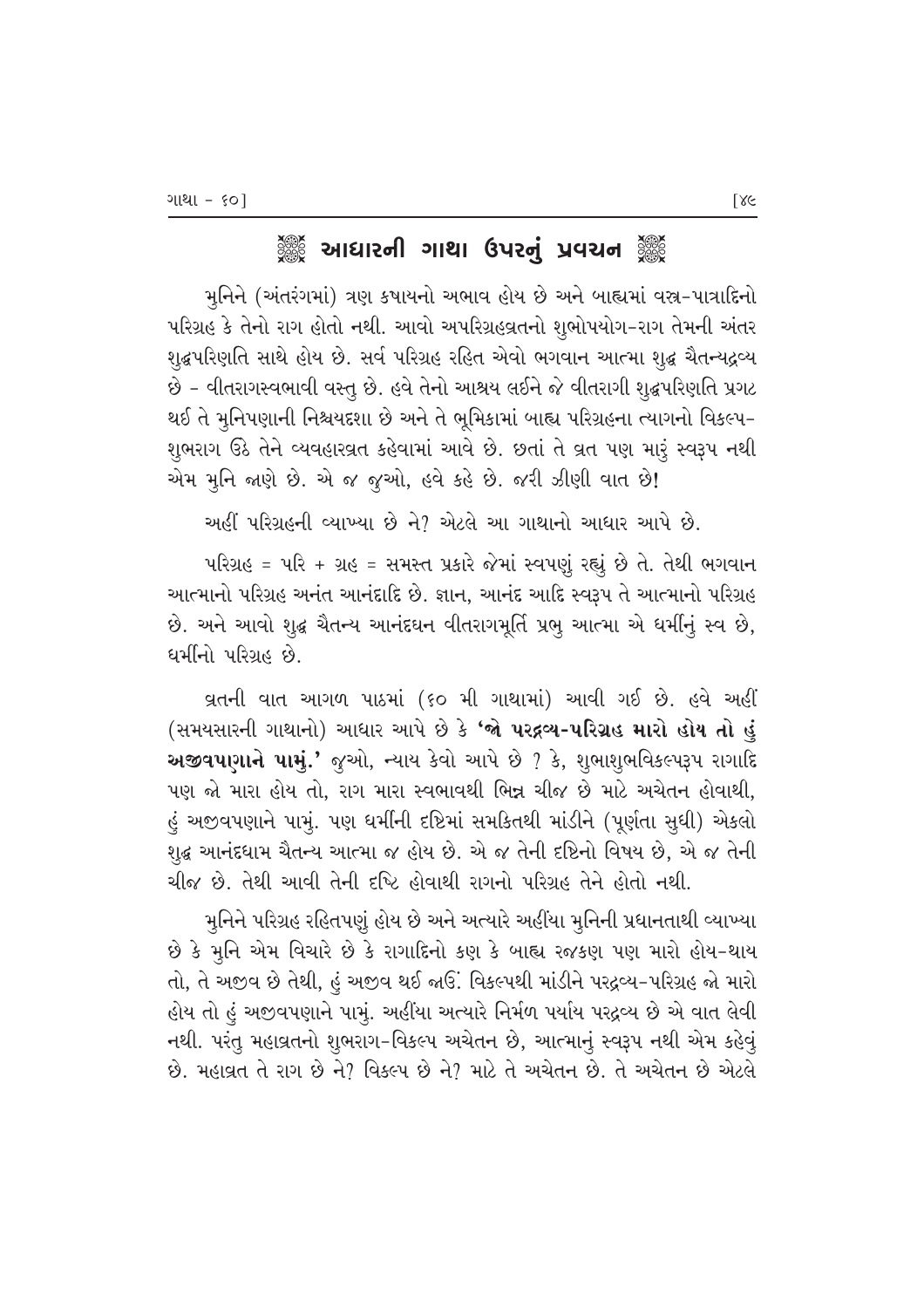કે તેમાં ચેતનપણું—્જ્ઞાન ને આનંદનો અંશ પણ—નથી, તેમાં ચૈતન્યના કિરણનો અંશ પણ નથી.

કહે છે કે જો પરદ્રવ્ય—અચેતનરૂપ રાગ—મારો હોય તો હું અજીવપણાને પામું. પણ હું પ્રભુ ભગવાન આત્મા તો જ્ઞાનાનંદની મૂર્તિ છું, એકલા જ્ઞાન ને આનંદનો પીંડલો છું. તેથી મારામાં મહાવ્રતરૂપ વિકલ્પનો—કે જે ખરેખર તો અચેતન છે તેનો—અભાવ છે. અહા ! મહાવ્રતનો વિકલ્પ પણ અચેતન છે. કેમ કે તે રાગ છે અને રાગ તે અચેતન છે. રાગ પોતે પોતાને જાણતો નથી અને રાગ બીજા દ્વારા જણાય છે, માટે રાગ અચેતન છે. આવા રાગને જો હું મારો માનું તો હું અજીવ થઈ જાઉ<sup>:</sup> એમ કહે છે.

અહા ! અચેતન એવો વિકલ્પ મારો નથી એવું ભાન તો સમ્યગ્દર્શન થયું ત્યારથી જ છે. પરંતુ અહીં તો એમ કહેવું છે કે ચારિત્રવંત કહે છે (કે વિકલ્પ મારો નથી). કારણ  $\,$ કે આ ચારિત્રની વ્યાખ્યા છે ને ? તેમ જ સમયસારના નિર્જરા અધિકારની આ ગાથા  $\hat{P}$  ને ? તો, કહે છે કે હં તો જ્ઞાતા જ છું, વિકલ્પમાત્ર મારો પરિગ્રહ નથી. દયા, દાન, વ્રતનો રાગ પણ મારી વસ્તુ નથી. જો રાગ મારી વસ્તુ હોય તો હું અચેતન થઈ જાઉં. હવે જ્યાં રાગ પણ પોતાનો નથી ત્યાં શરીરાદિ પરદ્રવ્ય તો ક્યાંય દૂર રહી ગયા. આ શરીર માટી-ધૂળ છે અને અજીવપણે થઈને રહેલ પૂદ્દગલ છે. તેથી 'તે મારા છે' એમ જો તું માનતો હો તો તું જડ છો એમ કહે છે. તેમ જ રાગના ભાવને પણ પોતાના માન્યા તો તું અજીવ છો, તે તારા જીવપણાને માન્યું નથી.

અહીં કહે છે કે મૃનિ એમ જાણે છે કે 'હું તો જ્ઞાતા જ છું. તેથી (પરદ્રવ્યરૂપ) <mark>પરિગ્રહ મારો નથી.'</mark> જાણનાર-દેખનાર એવી મારી ચીજ છે. મારામાં રાગાદિ કોઈ ચીજ છે નહીં. લ્યો, આ રીતે આત્માને અંતરમાં અનુભવવો, તેમાં સ્થિરતા કરવી તેનું નામ મુક્તિનો માર્ગ છે, તે સિવાય બીજો કોઈ માર્ગ છે નહીં.

#### C C C

# ે અલોક - ૮૦ ઉપરનું પ્રવચન ૅુ

આ નિયમસારનો વ્યવહારચારિત્ર અધિકાર છે તેમાં ૬૦ મી ગાથાનો આ ૮૦ મો કલશ છે. પંચ મહાવ્રતમાંના પાંચમા વ્રતની વાત ચાલી ને? તો, તેનો આ કલશ છે.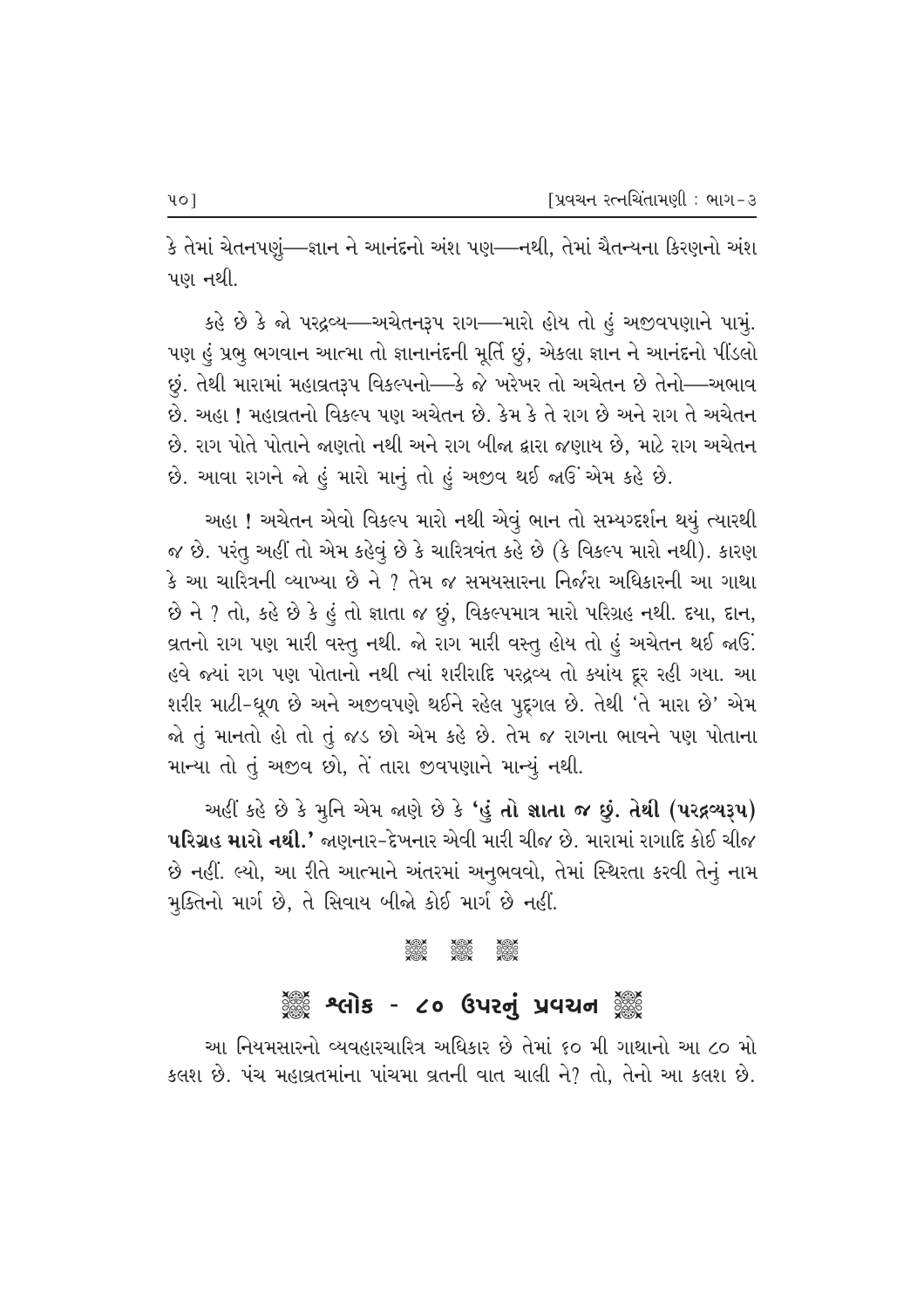'ભવ્ય જીવ ભવભીરુપણાને લીધે પરિગ્રહવિસ્તારને છોડો અને નિરૃપમ સુખના આવાસની પ્રાપ્તિ અર્થે નિજ આત્મામાં અવિચળ, સુખાકાર (સુખમયી) તથા જગતજનોને દુર્લભ એવી સ્થિતિ (સ્થિરતા) કરો'.

વાસ્તવિક મુનિપણાની દશા અને તેનું પાંચમું વ્રત કેવું હોય અર્થાત્ મૂનિને નિશ્ચય અનુભવ સહિત પાંચમું વ્રત કેવું હોય તેની આ વાત છે. જેને નિશ્ચયમાં (શુદ્ધ પરિણતિમાં) પોતાના સ્વભાવનો — કે જે અતીંદ્રિય આનંદમય છે તેનો — અનુભવ થયો છે, તે ઉપરાંત જેને સ્વરૂપની વિશેષ રમણતા થઈ છે એટલે કે વિશેષ શાંતિ અને વીતરાગતા પ્રગટ થયા છે તેને તેની ભુમિકાને યોગ્ય પાંચ મહાવ્રતનો શુભરાગ હોય છે. તેમાં પરિગ્રહના ત્યાગનો જે શુભરાગ છે તેને અહીંયા પાંચમું મહાવ્રત કહે છે.

અહીં કહે છે કે જે ભવ્ય જીવ છે - આત્માની શાંતિ, આનંદ આદિની પૂર્ણ દશા એવી મૂક્તિનો જે અભિલાષી છે - તેને ચાર ગતિના ભવનો ભય હોય છે. મૂનિને ચાર ગતિમાંથી કોઈપણ ગતિમાં-ભવમાં જવાનો ભય હોય છે. ચાર ગતિના પરિભ્રમણનો તેમને ડર હોય છે. સ્વર્ગની ગતિ હોય તોપણ તે કષાયની અગ્નિ છે. તેનાથી - કષાયના અંગારાથી - સ્વર્ગના દેવો પણ બળી રહ્યા છે. માટે કોઈપણ ગતિમાં શાંતિ નથી. તેથી ધર્મીને—સમ્યગ્દષ્ટિને અને મુનિને—ભવભીરુપણું હોય છે. અહીંયા જો કે મુનિની વાત છે એટલે મુનિને ભવભીરુપણું છે એમ કહે છે. કોઈપણ ભવ અને ભવના કારણરૂપ ભાવનો મુનિને ડર હોય છે કે આ નહીં, આ નહીં. અરે! હું તો અતીંદ્રિય આનંદનો સાધક આત્મા છું. અને એવા મને ભવ અને ભવના ભાવનો ડર છે એમ તેઓ જાણે છે. આવા જીવો, કહે છે કે, પરિગ્રહવિસ્તારને છોડો. જુઓ, ભવ્ય જીવ ભવથી ડર્યો છે એમ કહે છે.

વાસ્તવિક જૈનદર્શનનું વીતરાગે કહેલું મુનિપણું કેવું હોય તેની અહીંયા સાચી સમજણ આપે છે. તેમ જ તે મુનિપણું અંગીકાર કરવું કે જે મુક્તિનું તાત્કાલિક કારણ છે એમ ઉપદેશ કરીને વૈરાગ્ય કરાવે છે. તો, કહે છે કે જે સાચા મૂર્નિ છે તેમને તો એક વસ્ત્રનો તાણો પણ ન હોય. તેથી તો કહ્યું ને? કે પરિગ્રહવિસ્તારને છોડો. પરિગ્રહનો જેટલો વિસ્તાર છે તેને છોડો અર્થાત્ પરિગ્રહનો બધોય વિગ્રહ (-વિસ્તાર) છોડો. કેમ કે એક કપડાનો ટુકડો રાખે તોપણ મમત્વ-મૂર્છા-પરિગ્રહ છે અને જ્યાં એવો ભાવ છે ત્યાં મુનિપણું હોતું નથી.

અહીં વ્યવહારથી ઉપદેશ છે ને? એટલે કહે છે કે પરિગ્રહવિસ્તારને છોડો અને ઉપમા વિનાના આત્માના આનંદના નિવાસસ્થાનની પ્રાપ્તિ અર્થે સ્થિરતા કરો. અતીંદ્રિય આનંદનું નિવાસસ્થાન-ઘર આત્મા છે. અતીંદ્રિય આનંદ ક્યાંય બીજે નથી, પણ પોતાનો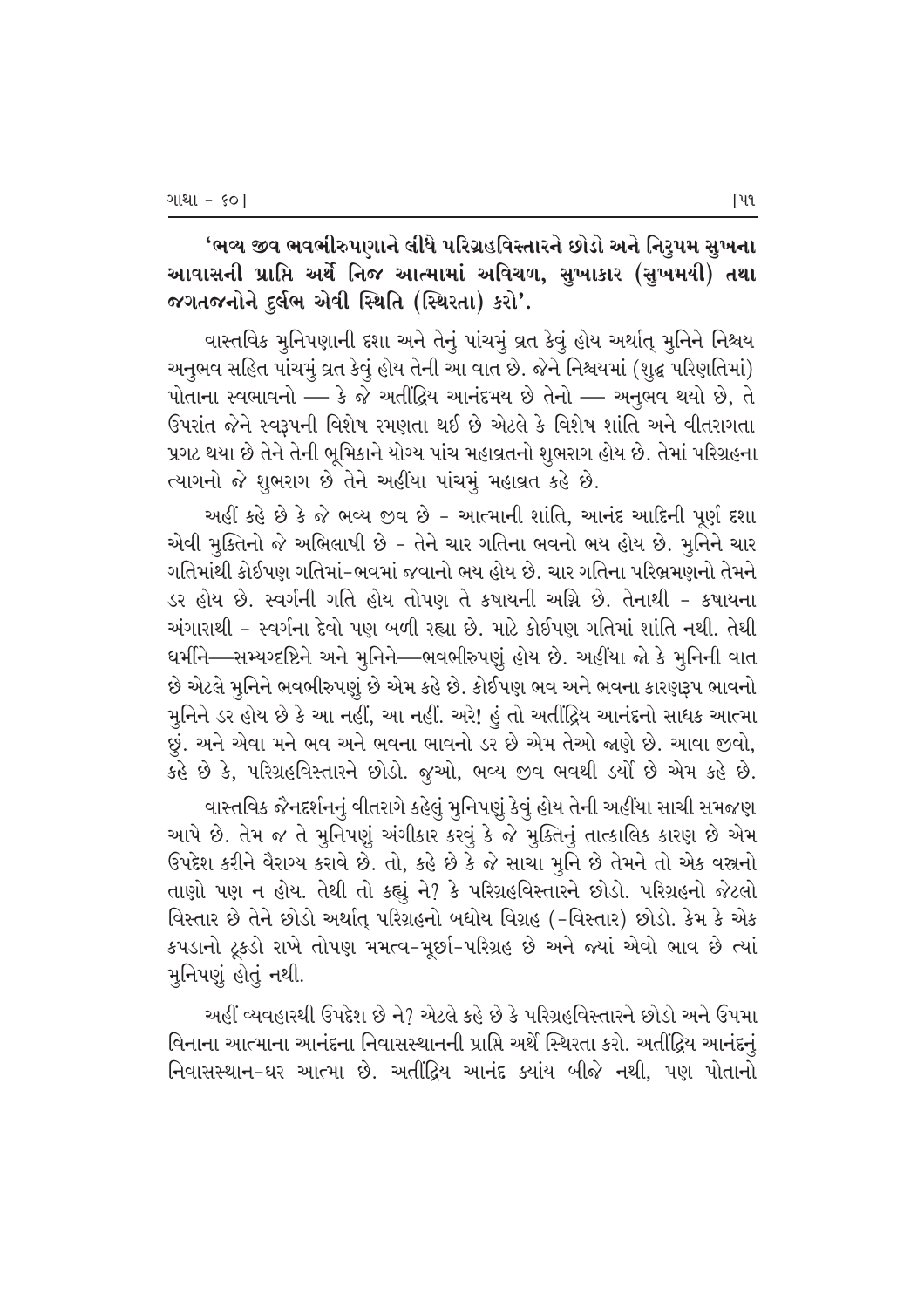સચ્ચિદાનંદ પ્રભુ આત્મા જ શાશ્વત જ્ઞાન અને આનંદનો ભંડાર છે, અતીંદ્રિય આનંદનો દરિયો છે. તેમાં અવિચળ – ચળે નહીં એ રીતે સ્થિર થા એમ કહે છે. જુઓ, આ મુનિપણું! અહા! પ્રભુ આત્મા પુણ્ય-પાપના રાગથી ભિન્ન છે અને પોતાના અતીંદ્રિય આનંદથી અભિન્ન છે. લ્યો, આવું આત્મતત્ત્વ છે. આવા સુખાકાર-સુખમય ભગવાન આત્મામાં સ્થિતિ કરો અને આ મતલબ કે આત્માના અતીંદ્રિય આનંદમાં રહેવું તે સાધારણ પ્રાણીને મહાદુર્લભ છે. જ્યારે મુનિને તો, કહે છે કે, સુલભ છે. લ્યો, જેને આવી સ્થિરતા થઈ હોય તેને જ મૂનિ કહીએ.

અહા! મુનિએ પોતાનો અતીંદ્રિય આનંદ સમ્યગ્દર્શન થતાં અનુભવ્યો હતો એટલે કે પહેલાં સમ્યગ્દર્શન થતાં જાણ્યું હતું કે હું આત્મા છું અને મારામાં અતીંદ્રિય આનંદ છે. હવે તેમાં અવિચળ સ્થિતિ કરીને તેઓ કહે છે કે જગતના સાધારણ પ્રાણીને તે સ્થિતિ દુર્લભ છે. બોધિદુર્લભ ભાવના આવે છે ને ? અર્થાત્ પહેલાં તો સમ્યગ્દર્શન-જ્ઞાન જ દુર્લભ છે. કેમ કે (આત્મા) એ ચીજ છે તેની અજ્ઞાનીને ખબર જ નથી અને બહારથી માની બેઠા છે કે (અમે જ્ઞાની છીએ.) હવે જેને જગતના ભવમાંથી નીકળવું છે તેની તો આવી—આત્માના અનુભવમય—અંતરદશા હોય છે. તેને આત્મામાં અવિચળ સ્થિતિ-સ્થિરતા હોય છે કે જે જગતજનને દુર્લભ છે. આમ કહીને મુનિદશાને યોગ્ય અતીંદ્રિય આનંદમાં મુનિરાજ સ્થિર હોય છે એમ કહે છે. લ્યો, આ મુનિપણું! અરે! અજ્ઞાનીને તો હજુ મુનિપણું શું ચીજ છે, મુનિપણાની દશા શી (-કેવી) છે તેની કાંઈ ખબર ન હોય અને નગ્ન થઈને નીકળી પડે છે. છતાં માને છે કે અમે સાધુ છીએ.

અહા! વસ્તુરૂપ આત્મા છે તે અતીંદ્રિય આનંદનું ઘર-નિવાસસ્થાન-ધામ છે. તો, તેનો તે અનુભવ કર્યો હોય કે આ આત્મા આનંદસ્વરૂપ છે તો હવે તેમાં ઠર અર્થાત્ તેમાં વાસ કર, નિવાસ કર અને તેનું નામ સાધુપણું છે. તથા આવી ચારિત્રદશા વિના મુક્તિ નથી એમ કહે છે.

જ્ઞાની જાણે છે કે રાગ છે એ તો દુઃખરૂપ છે. અરે! વ્રતનો વિકલ્પ પણ દુઃખરૂપ છે. જ્યારે મારો આવાસ તો નિરુપમ સુખમય છે. નિરુપમ અતીંદ્રિય આનંદમય મારો સ્વભાવ છે તે મારૂં ઘર છે અને તેમાં મારો વાસ છે. મારૂં વસવું-મારૂં નિવાસસ્થાન-મારૂં ઘર-મારૂં રહેઠાણ-મારૂં આયતન-નિરુપમ સુખમય છે અર્થાત્ નિરુપમ સુખમય આત્મા મારું આયતન છે અને તેની પ્રાપ્તિ અર્થે એટલે કે મારા નિજાનંદસ્વરૂપ ભગવાન આત્માની પ્રાપ્તિ અર્થે હું તેમાં કરું છું. અહા! શરીરાદિ તો પર છે અને રાગાદિ વિકાર-દૃ:ખ છે. જ્યારે પૂર્ણ અતીંદ્રિય આનંદમય ભગવાન આત્મા મારૂં ઘર છે. તેથી તેની મારી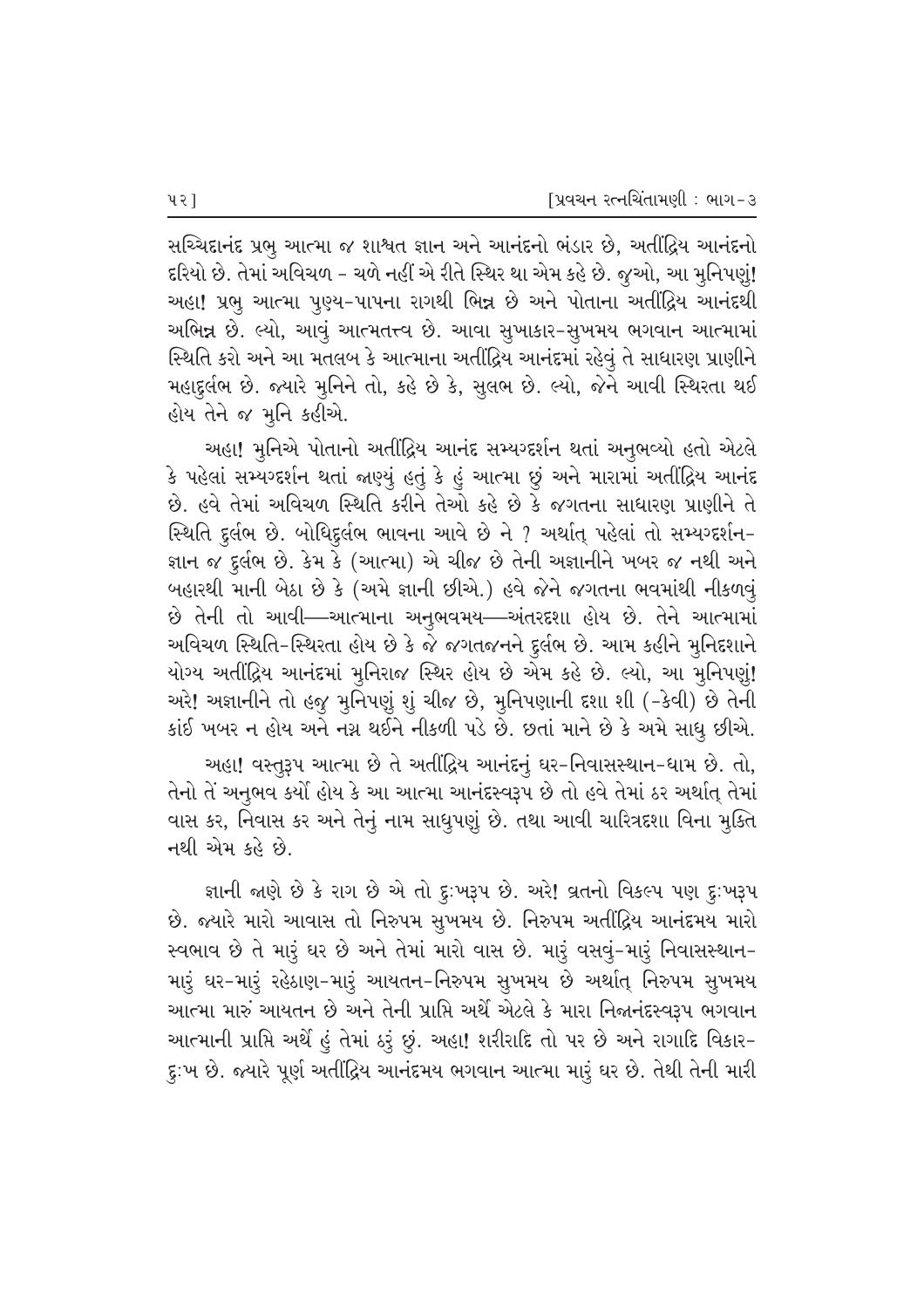પર્યાયમાં પ્રાપ્તિ અર્થે મારી દશા તેના સન્મુખ વળી છે અને રાગ-રજકણથી વિમુખ થઈ છે. લ્યો, આનું નામ પરિગ્રહ રહિતપણું છે.

અહા! હં તો એક નિરુપમ—જેની ઉપમા ન મળે એવા—અતીંદ્રિય આનંદનો આવાસ છું. સચ્ચિદાનંદ = સત્+ચિદ્દ+આનંદ = શાશ્વત જ્ઞાન અને આનંદનો હં આવાસ છું. આ મારૂં નિવાસ-રહેવાનું સ્થાન છે, પણ નિમિત્ત કે વ્યવહારરૂપ રાગ મારૂં રહેવાનું સ્થાન નથી. અરે ! ચૈતન્ય શું છે (તેની જગતને ખબર નથી.) એ તો પૂર્ણાનંદનો નાથ છે. કેવળજ્ઞાનીને જે આનંદ પ્રગટ્યો છે તે પણ તેનાથી તો અનંતમા ભાગનો છે. કેમ  $\hat A$  ફેવળજ્ઞાનીને જે આનંદ પગત્થો છે તે તો પર્યાયનો એક સમયનો આનંદ છે. જ્યારે દ્રવ્યમાં તો તેનાથી અનંત-અનંત ગુણો અપરિમિત સ્વભાવરૂપ અતીંદ્રિય આનંદ પડ્યો છે. અર્થાત્ અતીંદ્રિય આનંદનો કંદ એ દ્રવ્યસ્વભાવ છે અને તે મારો છે-એમ દ્રવ્યસ્વભાવને ધર્મી પોતાની દષ્ટિના વિષયરૂપ કબૂલે છે. ઝીણી વાત છે ભાઈ! અરે! તેણે અનંતકાળમાં અપૂર્વપણું કોઈ દિ' કર્યું નથી તેથી તેને એમ લાગે છે કે શું છે આ? પણ ભાઈ! આ અપૂર્વ ચીજ છે કે જેને પૂર્વે કોઈ દિ' તેણે દષ્ટિમાં લીધી નથી. તેણે બહારની બધી વાત કરી છે કે આમ કરવું ને આમ છોડવું, પણ એ તો બધી મિથ્યાભ્રમની પ્રવૃત્તિ છે.

અહીં જ્ઞાની કહે છે કે મારૂં નિજઘર તો નિરુપમ સુખમય છે, પણ રાગ કે તેના fiful એવી પરિગ્રહવસ્તુ મારો આવાસ-સ્થાન-ઘર-આયતન-રહેઠાણ-નથી. તે મારૂં રહેવાને યોગ્ય રહેઠાણ નથી. એ વાત તો 'સમયસાર'ના નિર્જરા અધિકારમાં પણ આવે છે ને ? કે મારા આત્માને રહેવાનું રહેઠાણ આનંદમય છે. (કલશ-૧૩૮, ગાથા-૨૦૩) લ્યો, રહેનારને રહેઠાણનું સ્થાન તો આત્મા છે એમ કહે છે. આત્મામાં જ્ઞાન, દર્શન વગેરે એવી સંખ્યાએ અનંત શક્તિ છે, તે એક-એક શક્તિનું પણ અનંત-અનંત રૂપ-સ્વરૂપ છે અને આવી અનંત શક્તિનું એકરૂપ તે દ્રવ્ય છે. આવું જે દ્રવ્ય—પૂર્ણ પ્રભુ આત્મા—છે તે મારૂં નિવાસસ્થાન છે એટલે કે મારે રહેવાનું ઘર તો આ છે એમ ધર્મી જાણે છે. ભજનમાં નથી આવતું? કે,

> 'હમ તો કબહું ન નિજ ઘર આયે….(૨)  $n$ યર ઘર ફિરત બહુત દિન બીતે નામ અનેક ઘરાયે... હમ તો...'

> > *(પં. દૌલતરામ*જી).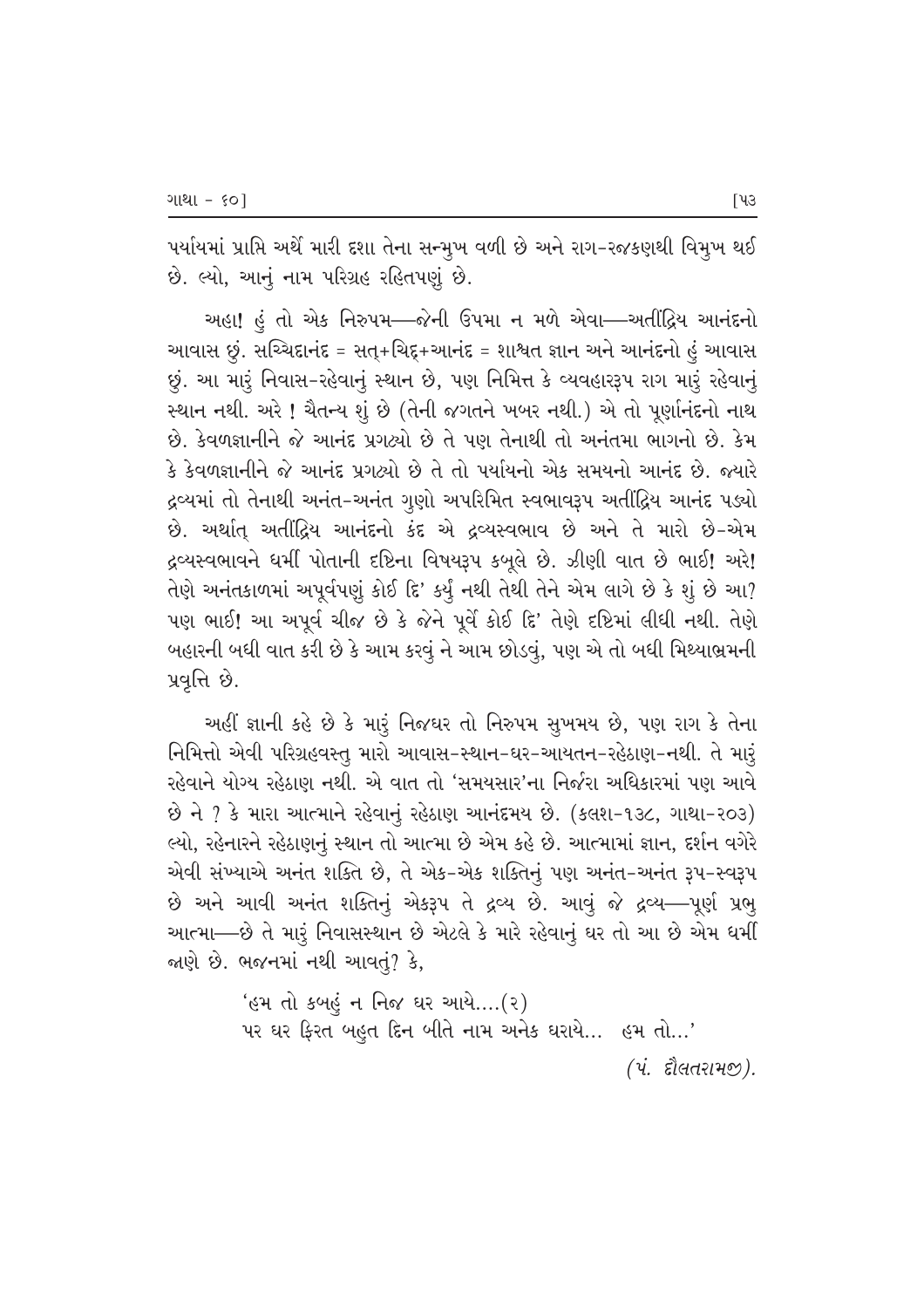હું રાગી છું, પુણ્યવાળો છું, પાપવાળો છું, મેં પુણ્ય કર્યા છે, મેં પાપ કર્યા છે, હું મનુષ્ય છું – એવા નામો તો અનંતવાર ધરાવ્યા છે, પણ તે નિજઘર નહીં. નિજઘર તો આ છે: નિરુપમ આનંદનું ધામ ભગવાન આત્મા. પણ અરે! કેમ બેસે? કેમ કે તેની  $\epsilon$ ષ્ટિ જ અનાદિની અંશ અને રાગ ઉપર છે. અનંત ગુણની પર્યાયનો અંશ—કે જે પ્રગટ વ્યક્ત છે તથા જે રાગ છે તેના ઉપર અનાદિથી તેની રૂચિ અને રમત છે. અરે! (દ્રવ્યલીંગી) સાધુ થઈને નવમી ગ્રૈવેયક ગયો તો પણ તેની જ રૂચિ હતી. 'છઢાળા'માં કહ્યું છે ને? કે,

> 'મુનિવ્રત ધાર અનંત વાર, ગ્રીવક ઉપજાયૌ;  $\hat{A}$  નિજ આતમજ્ઞાન વિના, સુખ લેશ ન પાયૌ….'

> > *(योथी ढाण पह.य)*

એનો અર્થ એ થયો કે સ્વસુખના જ્ઞાન-ભાન વિના એ બધા પાંચ મહાવ્રતાદિ ર૮ મૂળગુણ પણ દુ:ખરૂપ પરિણામ છે. લ્યો, પાંચ મહાવ્રતાદિ ૨૮ મૂળગુણના પરિણામ પણ દુ:ખરૂપ છે એમ કહે છે. કેમ કે તે શુભરાગ છે ને? અહા! 'આતમજ્ઞાન વિના' એટલે કે જે આનંદનું ધામ છે એવા આત્માનું – સ્વજ્ઞેયનું – જ્ઞાન કર્યા વિના આનંદ ન થાય. જયારે પરજ્ઞેયનું જ્ઞાન કરવામાં તો દુઃખ અને પરાધીન—પરાવલંબી જ્ઞાન છે. મારગ આવો છે! વસ્તુની સ્થિતિ આવી છે બાપુ! આ કાંઈ બીજી રીતે કરે તો વસ્તુ મળે એમ નથી. કેમ કે વસ્તુ જ આવી છે.

આહા! એક સમયમાં વસ્તુ આત્મા જ નિરુપમ પૂર્ણાનંદમય પ્રભુ છે કે જેને ઉપમા નથી. અરે! તેના આનંદના એક અંશના સ્વાદને પણ ઉપમા નથી. તેને કોની સાથે મેળવવો? કેમ કે ઈંદ્રના રાગના સુખ પણ ઝેર જેવા છે.

શ્રોતા:- તે (ઈંદ્રના) સુખ જ ક્યાં છે?

પૂ**જ્ય** ગુરૂ**દેવશ્રી:**- પણ લોકો માને છે ને? કે અમે ઈંદ્ર જેવા ભોગ લઈએ છીએ. ધૂળેય તે પરનો ભોગ લેતો નથી. પરવસ્તુનો તો કોઈને પણ ભોગ છે જ નહીં, તેને તો રાગનો ભોગ છે અને તે રાગ ઝેર છે. કેમ કે અમૃતસ્વરૂપ ભગવાન આત્માથી ઊલટો <sub>્ભાવ</sub> છે. છતાં એવા રાગના દાવાનળ જેવા દુઃખમાં પડેલો અજ્ઞાની જીવ એમ માને છે કે અમે સ્વર્ગાદિમાં સુખી છીએ. પણ એ તો તેનો મિથ્યાભ્રમ છે. સુખ-આનંદનું ધામ તો ચૈતન્ય પ્રભુ આત્મા છે.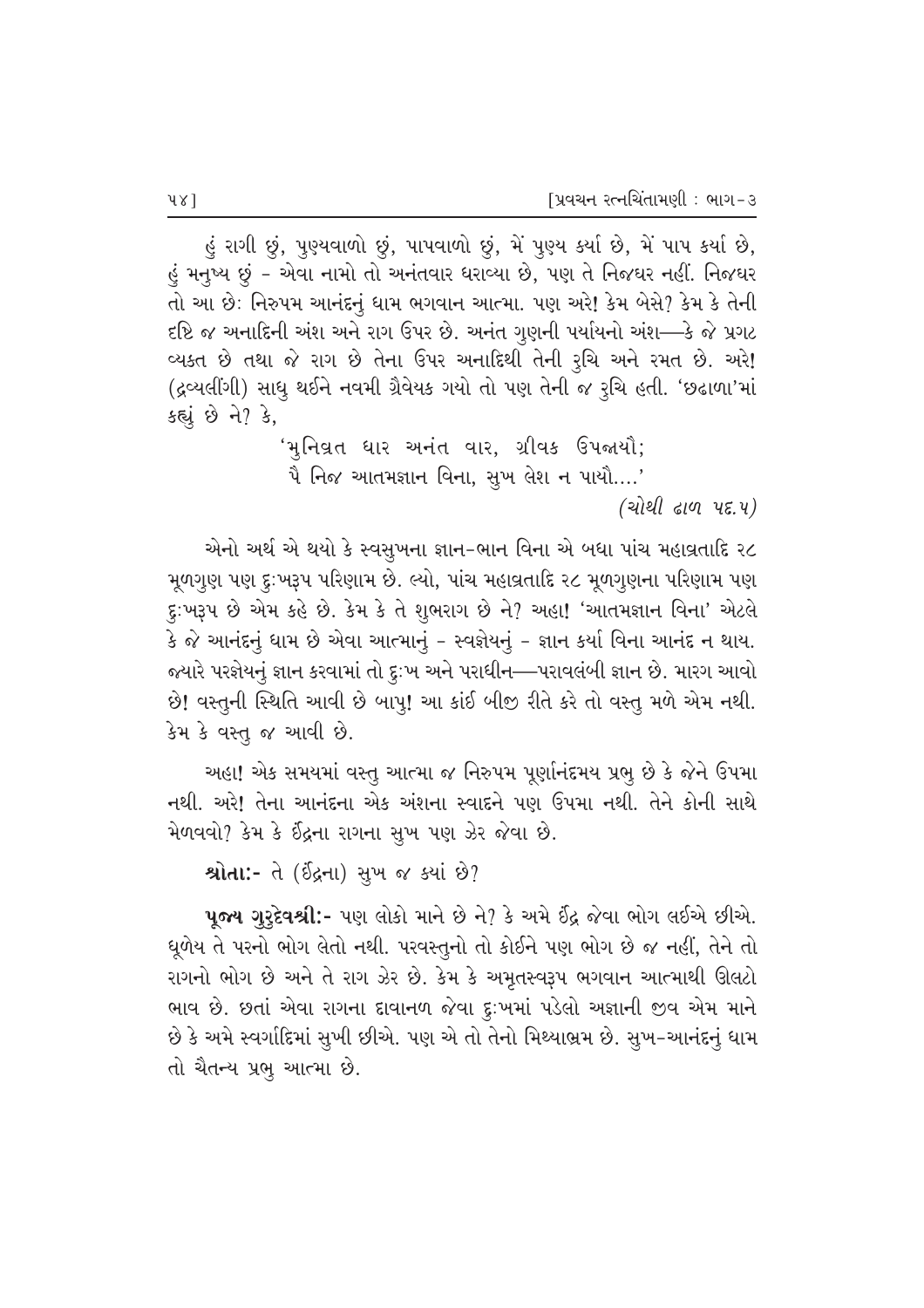જુઓ, ભાષા કેવી કરી છે કે 'નિરુપમ સુખના આવાસની પ્રાપ્તિ અર્થે'.... અર્થાત્ પૂર્ણાનંદના નાથ ભગવાન આત્માની પર્યાયમાં પ્રાપ્તિ માટે સ્થિરતા કરો. ભગવાન! તારા પોતાના પૂર્ણ સ્વરૂપની પ્રાપ્તિ માટે નિજ આત્મામાં અવિચળ સ્થિરતા કરો. લ્યો, 'નિજ આત્મા' કહેતા ત્રણ લોકના નાથ કેવળી ભગવાન પણ નહીં, કેમ કે એ તો પર છે. 'નિજ આત્મા' કહેતા પોતાનો ભગવાન આત્મા. અહા! આત્મા જ એને કહીએ કે જે પૂર્ણ હોય આને જેમાં રાગ પણ હોય નહીં તેમ જ એક સમયની પર્યાય પણ હોય નહીં. આવા નિજ આત્મામાં અવિચળ સ્થિતિ કર. મતલબ કે જેવી ચીજ અવિચળ છે તેવી પર્યાયમાં અવિચળ સ્થિતિ કર એમ કહે છે. આ વાત બાપા! આકરી-મોંધી છે. કારણ કે તેણે તે વાતને કોઈ દિ' જાણી નથી અને બહારના કડાકૂટામાં પડીને વાસ્તવિક તત્ત્વને ભૂલી ગયો છે.

હવે કહે છે કે જગતજનોને દુર્લભ અર્થાત્ સાધારણ પ્રાણીઓને સ્વરૂપની પ્રાપ્તિ અર્થે આત્મામાં સ્થિરતા જોઈએ તે દુર્લભ છે. અહીંયા સ્થિરતાની વાત કરી છે, કેમ કે અહીંયા ચારિત્ર લેવું છે ને? ચારિત્રની વ્યાખ્યા છે ને? અહા! ત્રિકાળી, નિરુપમ આનંદનું ધામ એવો નિજ સ્વભાવ છે તેમય પૂર્ણ ભગવાન આત્મા છે અને તેની પ્રાપ્તિ અર્થે સ્વરૂપમાં અવિચળ સ્થિરતા-રમણતા કર. સ્થિર થવું = ચરવું = રમવું. નિજાનંદસ્વરૂપ ધ્રુવ પ્રભુ આત્મા છે તેમાં રમવું તે ચારિત્ર છે. જો કે રમવું તે પર્યાય છે, છતાં દ્રવ્યમાં રમણતા કરવાની છે કે જે ચારિત્ર પર્યાય છે. તેવી રીતે અનુભવ પણ પર્યાય છે, કાંઈ દ્રવ્ય નથી. અહા! આવી વસ્તુની સ્થિતિ છે તેમ તેના જ્ઞાનમાં અને શ્રદ્ધામાં પ્રથમ આવવી જોઈએ, તો પછી તેને સ્થિરતા થાય એમ કહે છે.

જુઓ, અહીં શું કહે છે? કે પૂર્ણ આનંદનું ધામ - નિવાસસ્થાન એવા ભગવાન આત્મામાં અવિચળ અને સુખાકાર—સુખમયી—આનંદમયી—સ્થિરતા કર અને તેનું નામ ચારિત્ર છે. પૂર્ણ આનંદનું ધામ-નિવાસસ્થાન એવા આત્મામાં અતીંદ્રિય આનંદ સહિત જગતજનોને દુર્લભ એવી સ્થિરતા પર્યાય ક્રારા કરો એટલે કે અતીંદ્રિય આનંદના ધામમાં સુખાકાર-આનંદ સહિત સ્થિરતા કરો એમ કહે છે. આમ કહીને ચારિત્ર સુખનું  $\hat{\epsilon}$ નાર છે એમ કહે છે. રાગ છે તે દુ:ખ દેનાર છે, જ્યારે ભગવાન આત્મામાં સ્થિરતારૂપ ચારિત્રદશા આનંદદાતા-સુખાકાર છે. મતલબ કે ચારિત્રદશામાં સુખનો જ આકાર છે—સુખસ્વરૂપ જ છે. લોકો કહે છે કે ચારિત્ર દુઃખરૂપ છે, કષ્ટદાયક છે એમ 'છઢાળા'માં કહ્યું છે. ('આતમહિતહેતુ વિરાગ જ્ઞાન, તે લખૈં આપકો કષ્ટદાન'. પદ− 6, બીજી ઢાળ) સંવર-નિર્જરાને જે કષ્ટદાયક માને છે તેને મિથ્યાત્વભાવ છે, તેને ચારિત્રના સ્વરૂપની ખબર નથી. કેમ કે ચારિત્ર તો આનંદદાયક છે. જુઓ, અહીં પણ કહ્યું ને? કે સુખાકાર.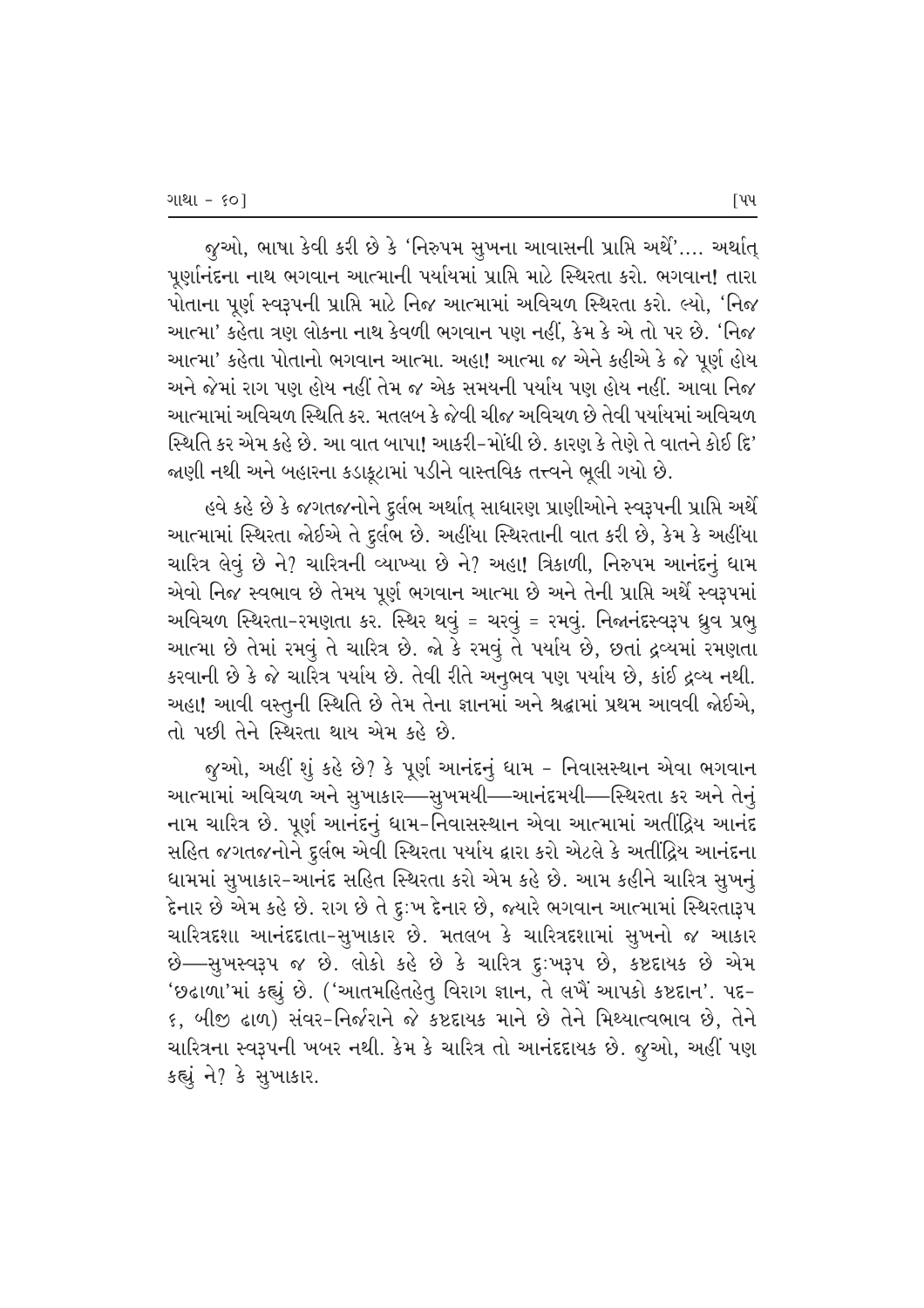કહે છે કે જગતજનોને અર્થાત્ જગતના રાગના રાગીઓને–પ્રેમીઓને તેમ જ પરપદાર્થના પ્રેમીઓને આ સુખમયી સ્થિરતા દુર્લભ છે. પણ સંતોને તો આનંદધામ પ્રભુ આત્માની સુખાકાર સ્થિરતા સુલભ છે. જુઓ, આગળ કહેશે કે 'સત્પુરૃષોને કાંઈ મહા આશ્ચર્યની વાત નથી.' અરે! વસ્તૂની સ્થિતિ આવી છે એવી અજ્ઞાનીને હજુ ખબર પણ નથી. ચારિત્રની વ્યાખ્યા - ચારિત્ર કોને કહેવું તેની પણ તેને ખબર નથી.

જુઓ, શું વાત લીધી? કે નિરુપમ સુખનો આવાસ એવા ભગવાન આત્માની પર્યાયમાં પૂર્ણ પ્રાપ્તિ અર્થે તેમાં સ્થિરતા કર. કેમ કે દ્રવ્ય તો પૂર્ણ છે જ. હવે તેની પર્યાયમાં પૂર્ણ પ્રાપ્તિ અર્થે નિજ આત્મામાં—પોતાના ભગવાન આત્મામાં—ચળે નહીં એવી, સુખાકાર અને જગતને દુર્લભ એવી સ્થિરતા કરો. અને તેનું નામ અર્થાત્ અંદર સ્વરૂપમાં રમણતા થવી, સ્વરૂપમાં ચરવું, આનંદમાં રમવું, આનંદનું ભોજન કરવું તેનું નામ ચારિત્ર છે. આ ચારિત્ર જગતને-અજ્ઞાનીઓને દુર્લભ છે. રાગના રાગીઓને-પ્રેમીઓને સ્વરૂપની દષ્ટિ થવી અને તેમાં સ્થિરતા થવી એ મહા દુર્લભ છે એમ કહે છે.

## 'અને આ (નિજાત્મામાં અચળ સુખાત્મક સ્થિતિ કરવાનું કાર્ય) સતપુરૂષોને કાંઈ મહા આશ્ચર્યની વાત નથી $'...$

વીતરાગી સંતને-મૂનિને અંતર સ્વભાવમાં રહેવું-સ્થિર થવું તે કાંઈ આશ્ચર્યની વાત નથી. કારણ કે એ તો તેમના સ્વભાવની (પરિણતિની) સ્થિતિ જ એવી છે. મૂનિ તો છઠ્ઠે-સાતમે ગુણસ્થાને દિવસમાં હજારો વાર આવે છે, ઝૂલતા હોય છે. એ રીતે એક દિવસમાં હજારો વાર અપ્રમત દશા આવે છે. ઘડીકમાં સાતમું ગુણસ્થાન આવતાં આનંદમાં લીન થઈ જાય છે અને ઘડીકમાં વળી વિકલ્પ ઉઠતાં છઠું ગુણસ્થાન આવી જાય છે. વળી સાતમું ગુણસ્થાન આવે અને વળી પાછું છઠું ગુણસ્થાન આવે. જૂઓ, આ મુનિદશા! જૈનદર્શનના—વાસ્તવિક દર્શનના—સંતો આવા હોય છે.

આહો! જેણે આત્માને, જેમ હથેળીની રેખાને દેખે તેમ, અંદરથી જોયો છે તે મુનિ છે. તેઓએ સમ્યગ્દર્શન અને સમ્યગ્જ્ઞાન થતાં પ્રથમથી જ 'આત્મા આવો છે' એમ દેખ્યું આને જાણ્યું હતું. માટે, તેવા ધર્માત્માને આગળ વધીને સ્વરૂપમાં ઠરવું તે કોઈ આશ્ચર્યની વાત નથી. એ તો તેમનું સ્વરૂપ જ છે. તેમનો ધન્ય અવતાર છે ને! અહા! સચ્ચિદાનંદસ્વરૂપ ભગવાન આત્મા છે. સત્+ચિદ્દ+આનંદ = શાશ્વત જ્ઞાન અને આનંદનો સાગર છે. તેનામાં શરીર, વાણી અને મન તો નથી, પરંતુ દયા, દાન, વ્રતનો રાગ– વિકલ્પ પણ તેના સ્વરૂપમાં નથી. એવી એ ચીજ છે. તો, તે ચીજમાં - વસ્તુ આત્મામાં વસવું, અતીંદ્રિય આનંદમાં ઠરવું તે સત્પુરૃષો માટે કાંઈ આશ્ચર્યકારી વાત નથી. કેમ કે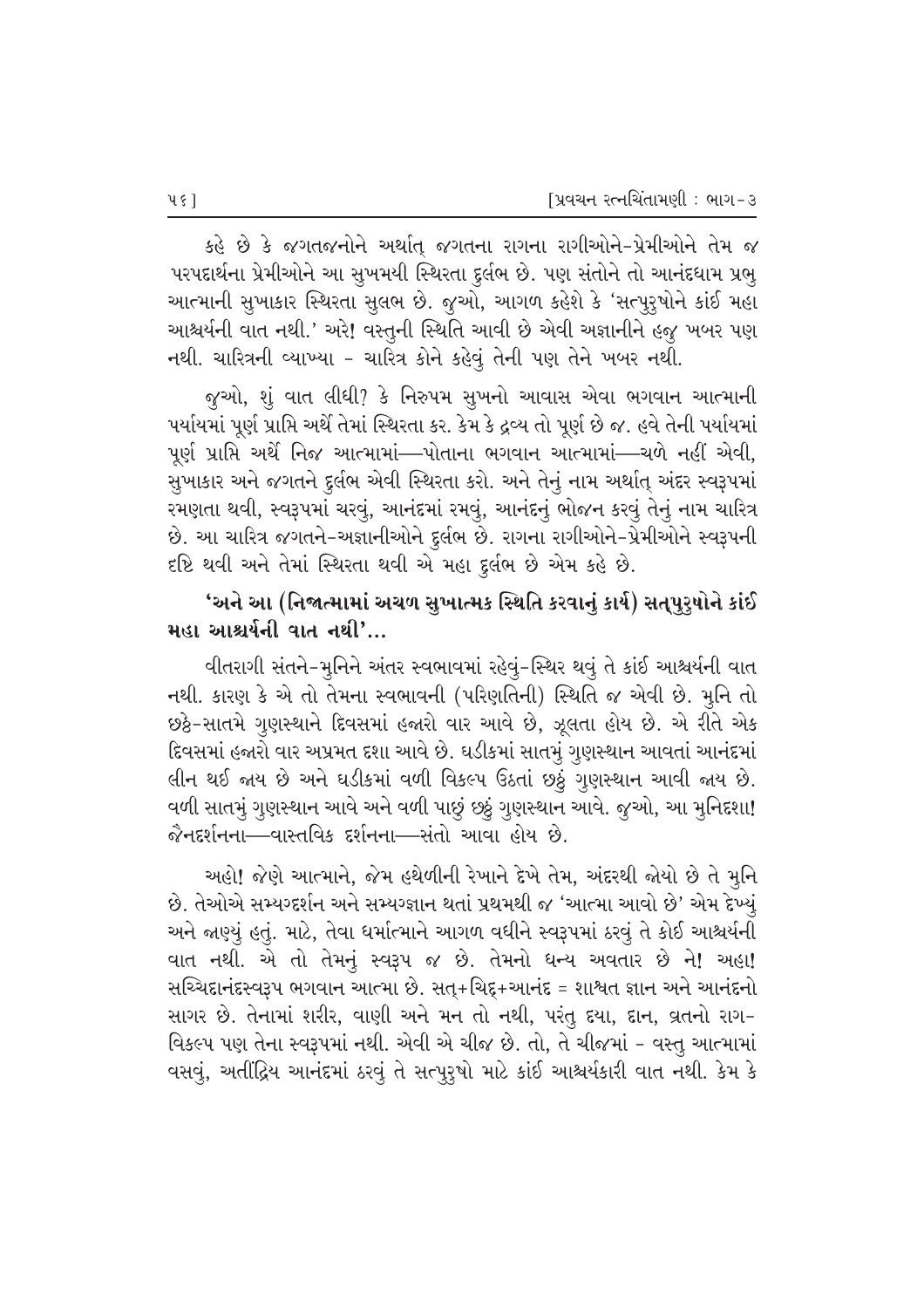એ તો ધર્માત્માની સ્થિતિ જ છે, તેવી જ તેમની દશા છે, એવું જ તેમનું સ્વરૂપ છે. નિજાનંદમાં – આનંદના ધામમાં – રમતા, સુખાત્મક સ્થિરતા કરતા એવા સંતોને આ (સ્વરૂપમાં સ્થિરતા) કરવું તે કાંઈ આશ્ચર્યની વાત નથી. કારણ કે એ તો તેમની સ્થિતિ જ છે. લ્યો, આનું નામ ચારિત્ર અને મુનિપણું.

### *'*અસત્પરષોને આશ્ચર્યની વાત છે.'

જેને આત્મા અતીંદ્રિય આનંદસ્વરૂપ છે – આનંદનો ગાંઠડો છે એવી ખબર નથી અને જેણે પરમાં-ધૂળમાં, પુણ્ય-પાપમાં સુખબુદ્ધિ માની છે એવા અજ્ઞાનીને આત્મામાં ઠરવું તે આશ્ચર્યકારી વાત છે, આશ્ચર્યની વાત છે. અર્થાત્ તેઓ તે (આત્મામાં સ્થિરતા) કરી શકતા નથી. 'આ સત્ શું (કેવું) છે? અને તે સત્**માં સ્થિરતા કેવી હોય?** (કેવી રીતે થાય?)' - એમ અસત્પુરૃષોને આશ્ચર્યની વાત છે. તેમને આશ્ચર્ય લાગે છે કે આ શું છે? અંદર સૂખરૂપ સ્થિરતા થાય તેને ચારિત્ર કહે છે તો શું આવી સ્થિરતા થઈ શકે? શું કહે છે આ? ગપ મારતા લાગે છે. અહીં કહે છે કે ભગવાન! તને ખબર નથી પ્રભુ! પોતાની ચીજ—પૂર્ણાનંદનો નાથ આત્મા—જયાં પોતાને પ્રતીતમાં આવ્યો ત્યાં તેમાં સુખરૂપ દશાથી સ્થિરતા કરવી એ તો સંતોનું સહજ−સ્વાભાવિક આચરણ છે. માટે એ કાંઈ આશ્ચર્યની વાત નથી. પણ અસત્પુરૃષોને તે આશ્ચર્યની વાત છે.

અજ્ઞાની કહે છે કે ચારિત્રમાં કેટલું સહન કરવું પડે! બહુ પરિષહ સહન કરવા પડે. જેમ કે ગરમ પાણી પીવું, ઉઘાડા પગે ચાલવું, રાત્રે આહાર ન કરવો, જોઈને ચાલવું વગેરે. – આવી રીતે ભગવાનનો માર્ગ તો તલવારની ધાર જેવો અર્થાત્ દૃ:ખરૂપ છે, મીણના દાંતે લોઢાના ચણા ચાવવા જેવું છે. બાપ્! તને ખબર નથી હોં. તને સત્પુરૃષોના ચારિત્રની રમતની ખબર નથી. કેમ કે તે તો ચારિત્રને દુઃખરૂપ માન્યું છે, જ્યારે ચારિત્ર તો સુખરૂપ દશા છે. જ્યાં અંદરમાં સ્વરૂપની સમ્યક્ દષ્ટિ થઈ, આનંદમૂર્તિ-આનંદનું ધામ મારી ચીજ  $\dot{\vartheta}$  એમ જ્યાં અનુભવ થયો ત્યાં તેમાં આનંદમય રમણતા થાય એટલે કે આનંદ સહિત - સુખાકાર સ્થિરતા થાય તે ચારિત્ર છે. અને તે તો સંતોની દશા જ છે. લ્યો, આને णमो लोए सव्वसाहणं કહે છે. ગણધરદેવ આવા સાધુને નમસ્કાર કરે છે. ગણધર પાંચ પદ રચે છે ને? તો, ત્યારે તેમાં એમ રચે છે કે —

> णमो लोए सब्ब अरहंताणं, णमो लोए सब्व सिद्धाणं. णमो लोए सब्व आयरियाणं. णमो लोए सब्ब उवज्झायाणं, णमो लोए सब्व साहणं ।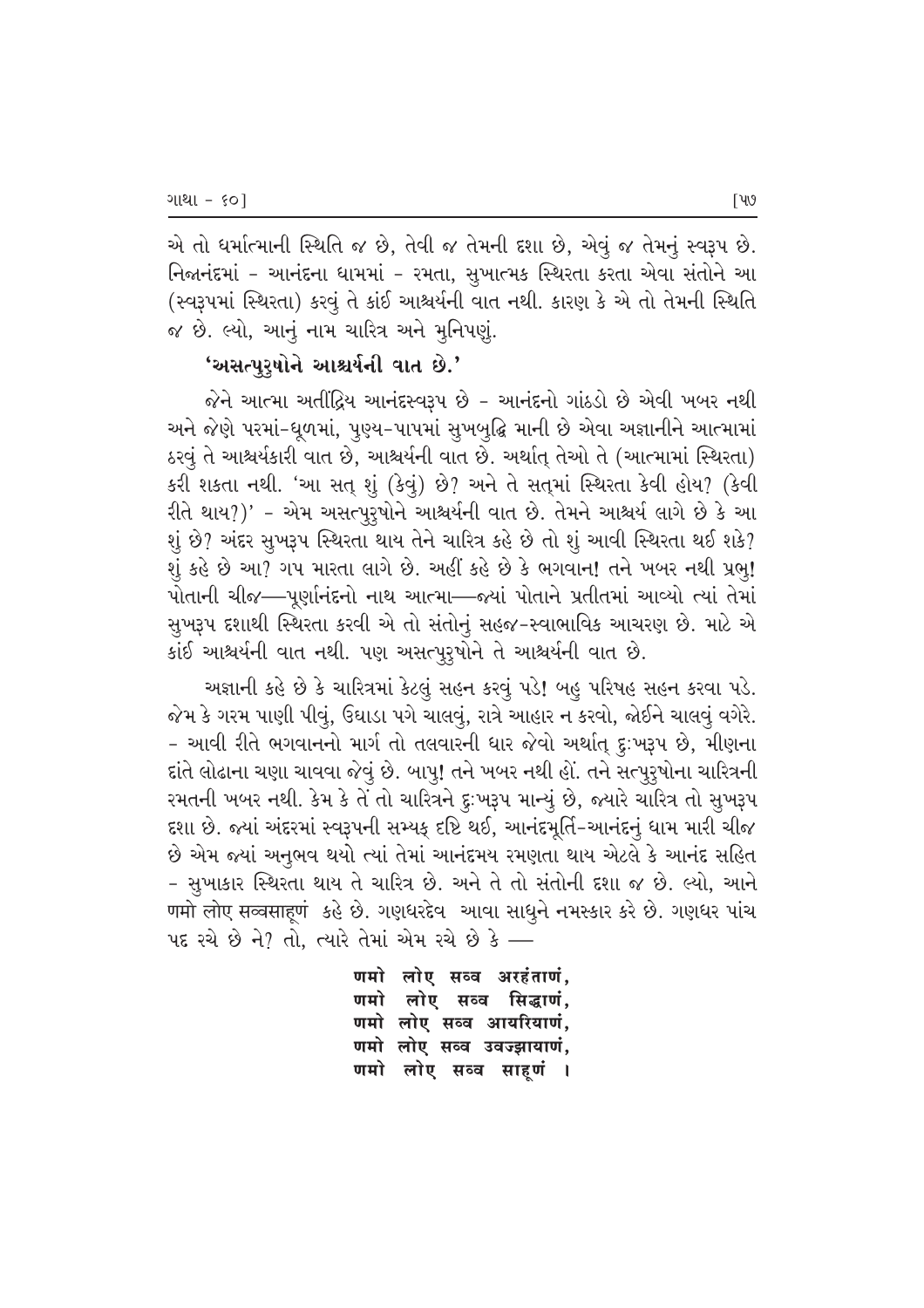- એમ બધાય પદમાં 'लोए सव्व' શબ્દ આવે છે. અહા! તીર્થંકરના વજીર એવા ગણધર જેમને નમસ્કાર કરે તથા જેમને એ નમસ્કાર પહોંચે તેમની સ્થિતિ કેવી હોય? આ સ્થિતિ. પદ્મપ્રભમલધારિદેવ મુનિ કહે છે કે, સત્પુરૂષો માટે કાંઈ આશ્ચર્યની વાત નથી. જુઓ, આમ કહીને મુનિરાજ પોતાની પણ વાત કરે છે. કલશ ૭૬ માં પણ આવ્યું હતું ને? કે 'સુંદર સુખસાગરનું જે પૂર છે તે જિનધર્મ જયવંત વર્તે છે.' - એમ ન્હોતું આવ્યું? એટલે શું કહે છે? કે પ્રભુ આત્મા તો સુંદર સુખસાગરનું પૂર છે જ, પરંતુ હવે પર્યાયમાં પણ આનંદનું પૂર આવ્યું. અને આવો જૈનધર્મ જયવંત વર્તે છે. આમ કહીને પોતાની (ચારિત્ર) દશા પણ જયવંત વર્તે છે એમ કહે છે.

જૂઓ, ૭૬ મા કલશમાં છે ને? કે 'ત્રસઘાતના પરિણામરૂપ અંધકારના નાશનો જે હેતુ છે'. ત્રસઘાતના પરિણામને 'અંધકાર' કહ્યા છે, કેમ કે બન્ને શુભ અને અશુભ પરિણામ અજ્ઞાનરૂપ છે, તેમાં જ્ઞાનનો અંશ નથી. 'અજ્ઞાન' કહીને વિપરીત જ્ઞાન (મિથ્યાત્વ) એમ અહીંયા કહેવું નથી, પણ તેમાં ચૈતન્યસ્વરૂપ ભગવાન આત્માના જ્ઞાનનો અંશ નથી એમ કહેવું છે. તો, અશુભભાવ અજ્ઞાનરૂપ અંધકાર છે અને તેના નાશનો હેતુ જૈનધર્મ છે. તથા 'સુંદર સુખસાગરનું જે પૂર છે'. કોણ ? આ (જૈનધર્મની) પર્યાય. એ પર્યાયમાં આનંદનું પૂર વહે છે એમ કહે છે. અહા! પોતાનું સ્વરૂપ સુખસાગર તો છે જ, પરંતુ જેણે તેનું અવલંબન લીધું તે જીવને પણ સુખસાગરનું પૂર વહે છે એમ કહે છે. કેમ કે એવા (ચારિત્રવંત) જીવની અહીંયા વાત છે ને? અર્થાત્ પર્યાયમાં જેને અતીંદ્રિય આનંદનું પૂર વહે છે તેની અહીંયા વાત છે. તો, આવો જૈનધર્મ જયવંત વર્તે છે. જૂઓ, પાઠમાં છે ને ? કે स जयति जिनधर्मः । મુનિરાજ આમ કહીને પોતાને વીતરાગદરાા વર્તી રહી  $\dot{\vartheta}$  એમ પોકારે છે. એટલે કે આવો જૈનધર્મ અમારી પર્યાયમાં વર્તે છે એમ કહે છે.

આહા! જૈનધર્મ ક્યાંક તો વર્તતો હોવો જોઈએ ને? તો, જૈનધર્મ-જૈનશાસન પર્યાય છે, પણ દ્રવ્ય કે ગુણ નથી. દ્રવ્ય અને ગુણ તો ત્રિકાળ છે અને તે ત્રિકાળીનો આશ્રય લેતાં જે શુદ્ધતા વહે—આનંદ વહે —તે જૈનધર્મ છે. સમ્યગ્દર્શન થતાં પણ આનંદ વહે છે હો, સમ્યગ્દષ્ટિને પણ પર્યાયમાં આનંદ આવે છે હો. અહીં 'સૂખસાગરનું પૂર' કેમ કહ્યું છે? કેમ કે પોતે (ટીકાકાર) મુનિ છે માટે. સમ્યગ્દષ્ટિને હજુ એટલો આનંદ-આનંદનું પૂર નથી, પણ અંશે આનંદ છે. જ્યારે અહીં તો મુનિપણાની વાત લેવી છે ને? (એટલે આનંદનું પૂર કહ્યું છે.) ચોથા ગુણસ્થાન કરતાં પાંચમા ગુણસ્થાને વધારે આનંદ અને તેના કરતાં છઠ્ઠા ગુણસ્થાને વધારે આનંદ હોય છે. તો કહે છે કે આનંદનું પૂર વહે છે. અહા! આવી વસ્તુની સ્થિતિ છે અને તેને આ રીતે જાણ્યા, ઓળખ્યા ને માન્યા વિના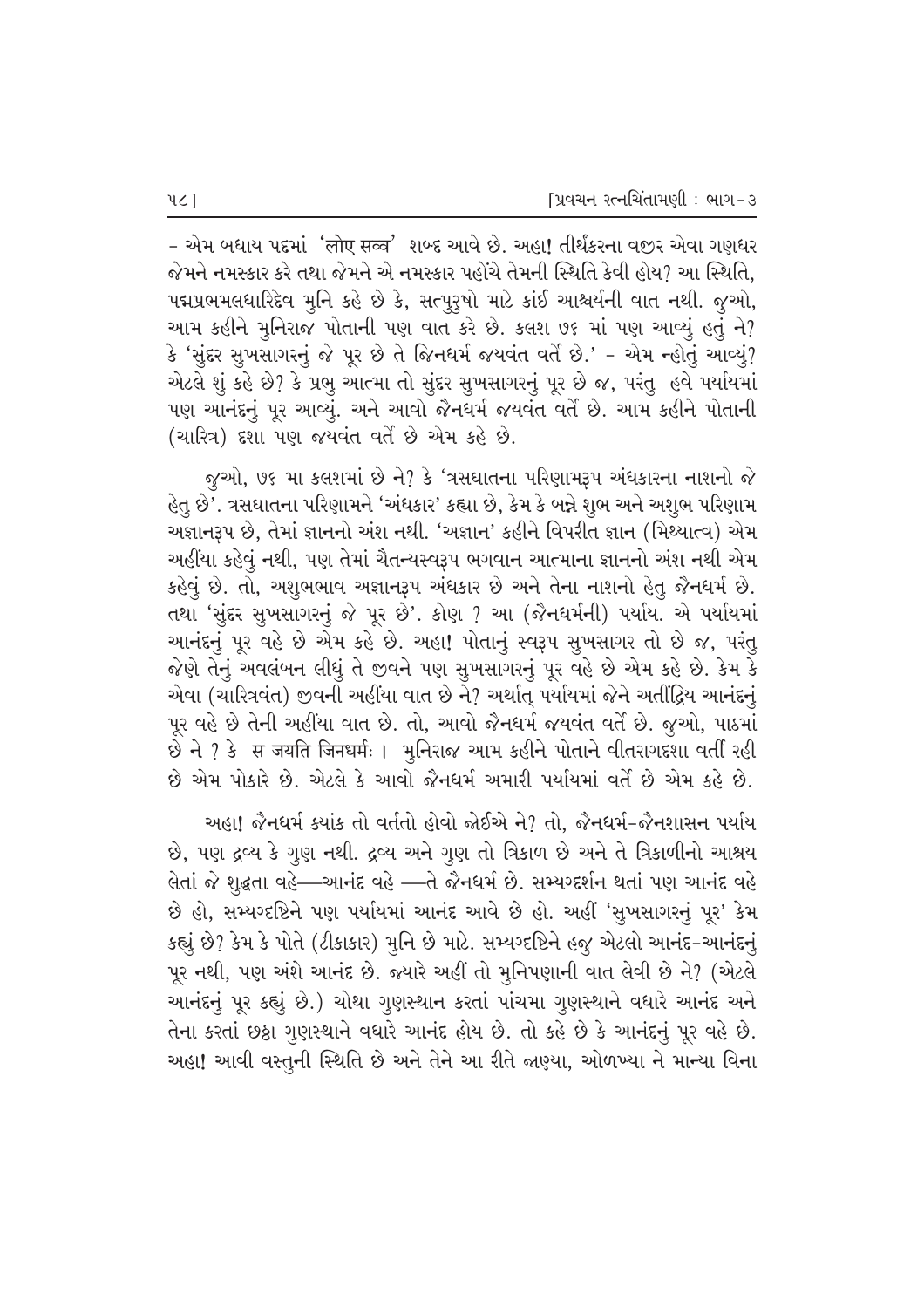તેમાં સ્થિરતા થાય નહીં. લ્યો, આ પદાર્થ (-આત્મા)ની સ્થિતિ, તેનું વાસ્તવિક સ્વરૂપ તથા તેની ચારિત્રપર્યાયની દશા કેવી હોય તેનું વર્ણન છે.

અહા! ગાથામાં પાંચમા મહાવ્રતની—નિર્ગ્રંથદશાની — વાત હતી ને? એટલે કહે છે કે મુનિને નગ્નદશાનો વિકલ્પ હોય છે. સાચા જૈનના મુનિઓ તો અંતરમાં ત્રણ કષાયના અભાવવાળા હોય છે અને બાહ્યમાં તેમની તદ્દન નગ્નદશા હોય છે. જુઓ, તેમને જૈનના મુનિઓ કહેવામાં આવે છે. એટલે કે એકલા નગ્ન પણ નહીં અને ત્રણ કષાયનો અભાવ ·<br>થયો હોય ને શરીરમાં વસ્રાદિ રહે એમ પણ નહીં. આવી મુનિની દશા છે ભાઈ! વીતરાગ પરમેશ્વરની આ આજ્ઞા છે એમ તેણે પહેલાં ઓળખાણ કરીને માનવું જોઈએ.



|                                      | પ્રવચન નં. |    | તારીખ         |
|--------------------------------------|------------|----|---------------|
| ગાથા - ૬૦<br>શ્લોક - ૮૦ <sup>}</sup> | NST / 43   |    | २३-६-७२       |
|                                      | NSS / W    |    | $30 - 5 - 09$ |
|                                      |            | પ૬ | २-७-७१        |
|                                      | NST / W    |    | $-50 - 8 - 8$ |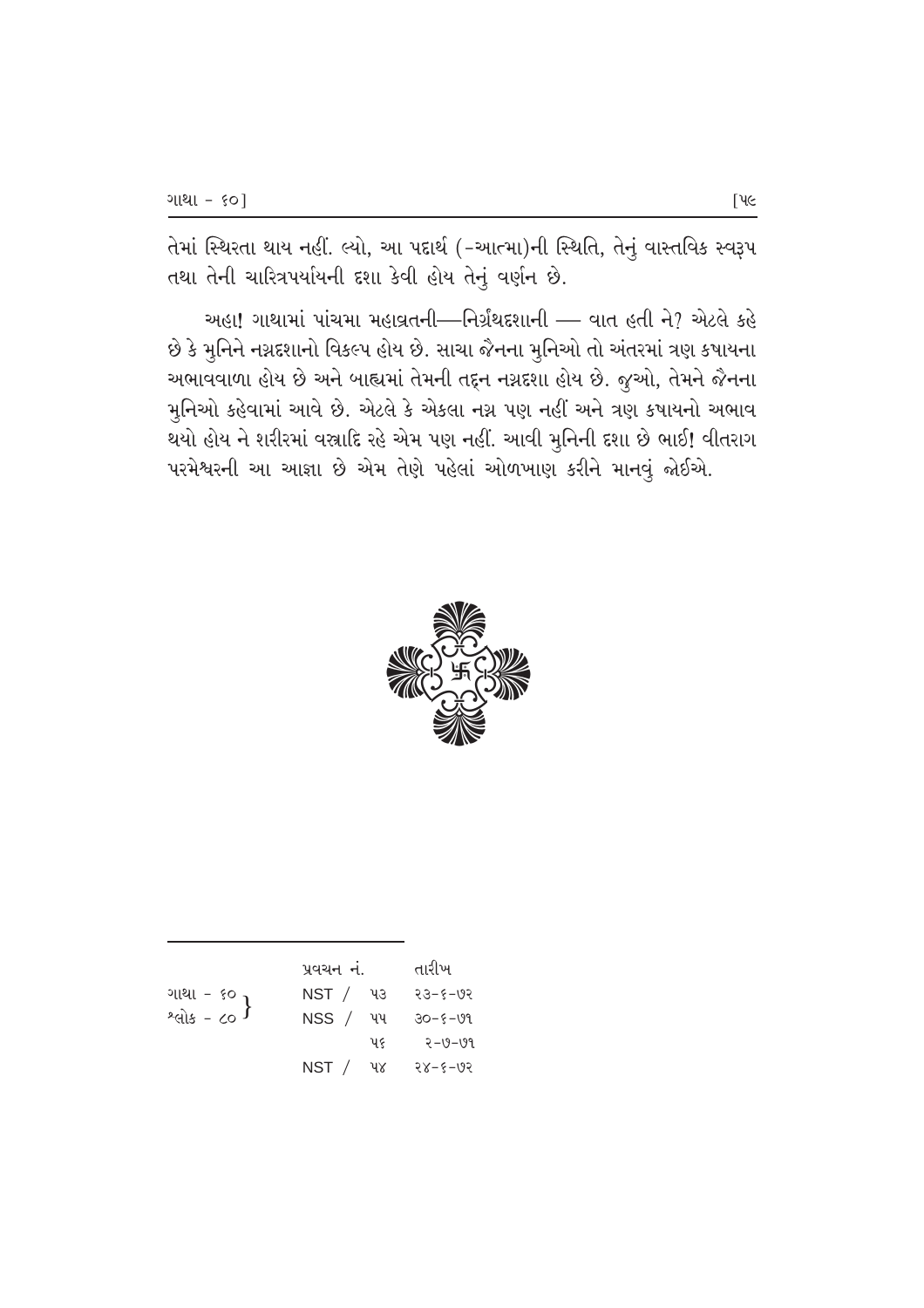# ୁଁ ।।ଥା - ୨९ କୁଁ

## पासुगमग्गेण दिवा अवलोगंतो जुगप्पमाणं हि । गच्छइ पुरदो समणो इरियासमिदी हवे तस्स ।।६१।।

प्रासुकमार्गेण दिवा अवलोकयन् युगप्रमाणं खल् । श्रमणः ईर्यासमितिर्भवेत्तस्य ॥६१॥ गच्छति पुरतः

## અવલોકી માર્ગ ધુરાપ્રમાણ કરે ગમન મુનિરાજ જે દિવસે જ પ્રાસુક માર્ગમાં, ઈર્ચાસમિતિ તેહને. ૬૧.

અન્વયાર્થ:- (श्रमणः) જે શ્રમણ (प्रासुकमार्गेण) પ્રાસુક માર્ગે (दिवा) દિવસે છે, (तस्य) તેને (ईर्यासमितिः) ઈર્યાસમિતિ (भवेत्) હોય છે.

ટીકા:- અહીં (આ ગાથામાં) ઈર્યાસમિતિનું સ્વરૂપ કહ્યું છે.

જે \*પરમસંયમી ગુરૂયાત્રા (ગુરૂ પાસે જવું), દેવયાત્રા (દેવ પાસે જવું) વગેરે પ્રશસ્ત પ્રયોજનનો ઉદ્દેશ રાખીને એક ધોસરા જેટલો માર્ગ જોતો જોતો સ્થાવર તથા જંગમ પ્રાણીઓની પરિરક્ષા (સમસ્ત પ્રકારે રક્ષા) અર્થે દિવસે જ ચાલે છે. તે પરમશ્રમણને ઈર્યાસમિતિ હોય છે. (આ પ્રમાણે) વ્યવહારસમિતિનું સ્વરૂપ કહેવામાં આવ્યું.

હવે નિશ્ચયસમિતિનું સ્વરૂપ કહેવામાં આવે છે: અભેદ-અનુપચાર-રત્નત્રયરૂપી માર્ગે પરમધર્મી એવા (પોતાના) આત્મા પ્રત્યે સમ્યક્ 'ઈતિ' (-ગતિ) અર્થાત્ પરિણતિ તે

<sup>★</sup> પરમસંયમી મુનિને (અર્થાત્ મુનિયોગ્ય શુદ્ધપરિણતિવાળા મુનિને) શુદ્ધપરિણતિની સાથે વર્તતો જે (હઠ વગરનો) ઈર્યાસંબંધી (-ગમનસંબંધી, ચાલવાસંબંધી) શુભોપયોગ તે વ્યવહાર ઈર્યાસમિતિ છે. શૃદ્ધપરિણતિ ન હોય ત્યાં શૃભોપયોગ હઠ સહિત હોય છે; તે શૃભોપયોગ તો વ્યવહાર સમિતિ પણ કહેવાતો નથી. (આ ઈર્યાસમિતિની માફક અન્ય સમિતિઓનું પણ સમજી લેવું.)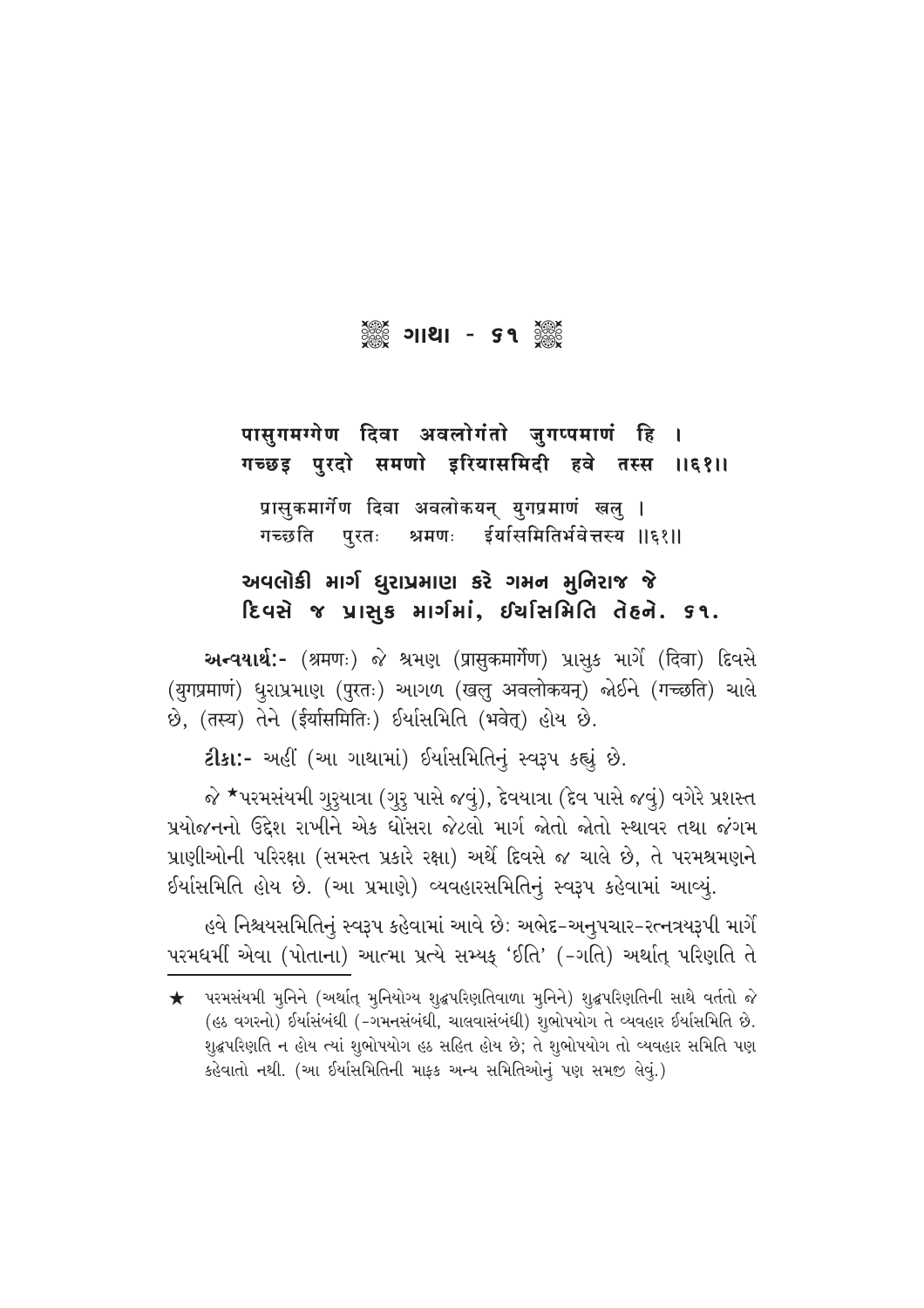સમિતિ છે: અથવા. નિજ પરમતત્ત્વમાં લીન સહજ પરમજ્ઞાનાદિક પરમધર્મોની સંહતિ (-મિલન, સંગઠન) તે સમિતિ છે.

આ પ્રમાણે નિશ્ચય અને વ્યવહારરૂપ સમિતિભેદો જાણીને તેમાં (-તે બેમાંથી) પરમનિશ્ચયસમિતિને ભવ્ય જીવ પ્રાપ્ત કરો.

(હવે ૬૧મી ગાથાની ટીકા પૂર્ણ કરતાં ટીકાકાર મુનિરાજ ચાર શ્લોક કહે છે:)

### (मन्दाक्रांता)

इत्थं बुद्ध्वा परमसमितिं मुक्तिकान्तासखीं यो मुक्त्वा संगं भवभयकरं हेमरामात्मकं च । स्थित्वाऽपूर्वे सहजविलसच्चिच्चमत्कारमात्रे भेदाभावे समयति च यः सर्वदा मुक्त एव ॥८१॥

(શ્લોકાર્થ:-) આ રીતે મુક્તિકાન્તાની (મુક્તિસુંદરીની) સખી પરમસમિતિને જાણીને જે જીવ ભવભયના કરનારા કંચનકામિનીના સંગને છોડીને, અપૂર્વ, સહજ-વિલસતા (સ્વભાવથી પ્રકાશતા), અભેદ ચૈતન્યચમત્કારમાત્રમાં સ્થિત રહી (તેમાં) સમ્યકુ 'ઈતિ' (-ગતિ) કરે છે અર્થાત્ સમ્યકૃપણે પરિણમે છે, તે સર્વદા મૂક્ત જ છે. ૮૧.

(मालिनी)

जयति समितिरेषा शीलमुलं मुनीनां त्रसहतिपरिदरा स्थावराणां हतेर्वा  $\blacksquare$ भवदवपरितापक्ले शजीमू तमाला सकलसुकु तसीत्यानीकसन्तोषदायी ॥८२॥

(શ્લોકાર્થ:-) જે (સમિતિ) મુનિઓને શીલનું (-ચારિત્રનું) મૂળ છે, જે ત્રસ જીવોના ઘાતથી તેમ જ સ્થાવર જીવોના ઘાતથી સમસ્ત પ્રકારે દૂર છે, જે ભવદાવાનળના પરિતાપરૂપી કલેશને શાંત કરનારી તથા સમસ્ત સૂકૃતરૂપી ધાન્યના રાશિને (પોષણ આપીને) સંતોષ દેનારી મેઘમાળા છે. તે આ સમિતિ જયવંત છે. ૮૨.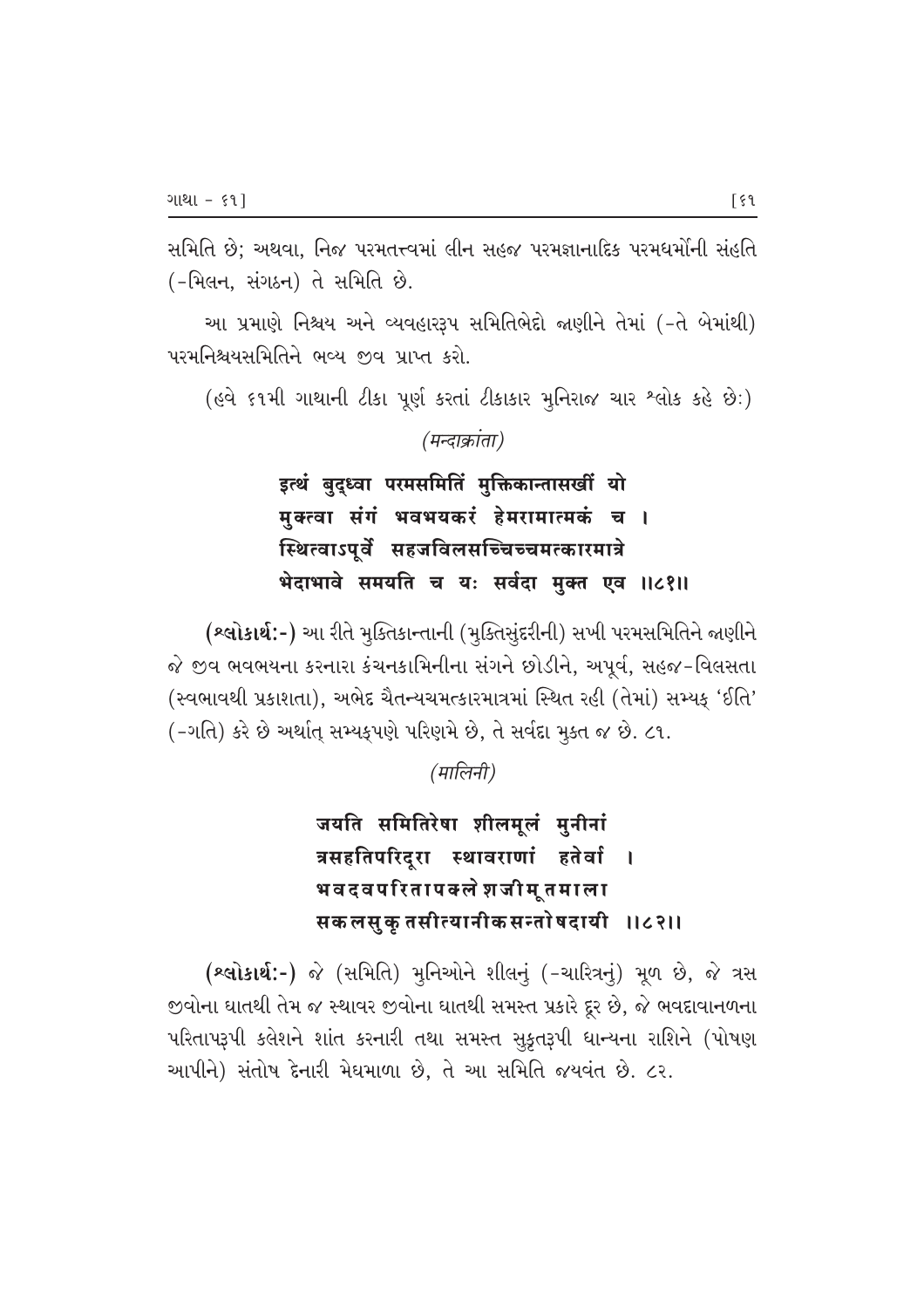## (मालिनी)

# नियतमिह जनानां जन्म जन्मार्णवेऽस्मिन् समितिविरहितानां कामरोगातुराणाम् । मुनिप कुरु ततस्त्वं त्वन्मनोगेहमध्ये ह्यपवरक ममुष्याश्चारुयो षित्सुमुक्तेः ।।८३।।

(શ્લોકાર્થ:-) અહીં (વિશ્વમાં) એ નક્કી છે કે આ જન્માર્ણવમાં (ભવસાગરમાં) સમિતિરહિત કામરોગાતુર (-ઈચ્છારૂપી રોગથી પીડિત) જનોનો જન્મ થાય છે. તેથી હે મુનિ ! તું તારા મનરૂપી ઘરમાં આ સુમુક્તિરૂપી સુંદર સ્ત્રી માટે નિવાસગૃહ (ઓરડો) રાખ (અર્થાત્ તું મુક્તિનું ચિંતવન કર.) ૮૩.

#### (आर्या)

## निश्चयरूपां समितिं सूते यदि मुक्तिभाग्भवेन्मोक्षः । बत न च लभतेऽपायात् संसारमहार्णवे भ्रमति ॥८४॥

(શ્લોકાર્થ:-) જો જીવ નિશ્ચયરૂપ સમિતિને ઉત્પન્ન કરે, તો તે મુક્તિને પામે છે-મોક્ષરૂપ થાય છે. પરંતુ સમિતિના નાશથી (-અભાવથી), અરેરે ! તે મોક્ષ પામતો નથી, પણ સંસારરૂપી મહાસાગરમાં ભમે છે. ૮૪.

#### **Beec**

# ૢૺૺૺૺ૾ૢૺ ગાથા - ૬૧ ઉપરનું પ્રવચન ૢ૾ૺૺ૾ૢૺ

પાંચ મહાવ્રતની વ્યાખ્યા પૂરી થઈ અને હવે સમિતિની વ્યાખ્યા આવી. તેમાં નિશ્ચય અને વ્યવહાર - બન્ને પ્રકારની સમિતિની વ્યાખ્યા લેશે. કેમ કે એકલી વ્યવહારસમિતિ હોય જ નહીં. જેને અંદર આનંદકંદની ધારા - શદ્ધપરિણતિ વહે છે તેને જ વ્યવહારસમિતિ હોય છે. સમિતિ = સમ+ઈતિ = સંગઠન થવું. અનંતગુણની સાથે જેને એકત્વ થયું છે, જેને નિર્મળ નિશ્ચય ધારા વહે છે તેને વ્યવહારસમિતિનો વિકલ્પ હોય છે. અર્થાત્ આત્માના ભાન સહિત મુનિને ઈર્યા આદિ સમિતિ હોય છે. તો, નિશ્ચયસમિતિ સહિત વ્યવહારસમિતિ કેવી હોય તેની હવે વાત છે:

### 'અહીં (આ ગાથામાં) ઈર્યાસમિતિનું સ્વરૂપ કહ્યું છે.'

વ્યવહાર ઈર્યાસમિતિ કોને કહેવી તે અહીંયા કહે છે. જુઓ, અહીંયા આવી ભાષા લીધી છે કે 'પરમસંયમી'. તેનો અર્થ નીચે (ફૂટનોટમાં) છે: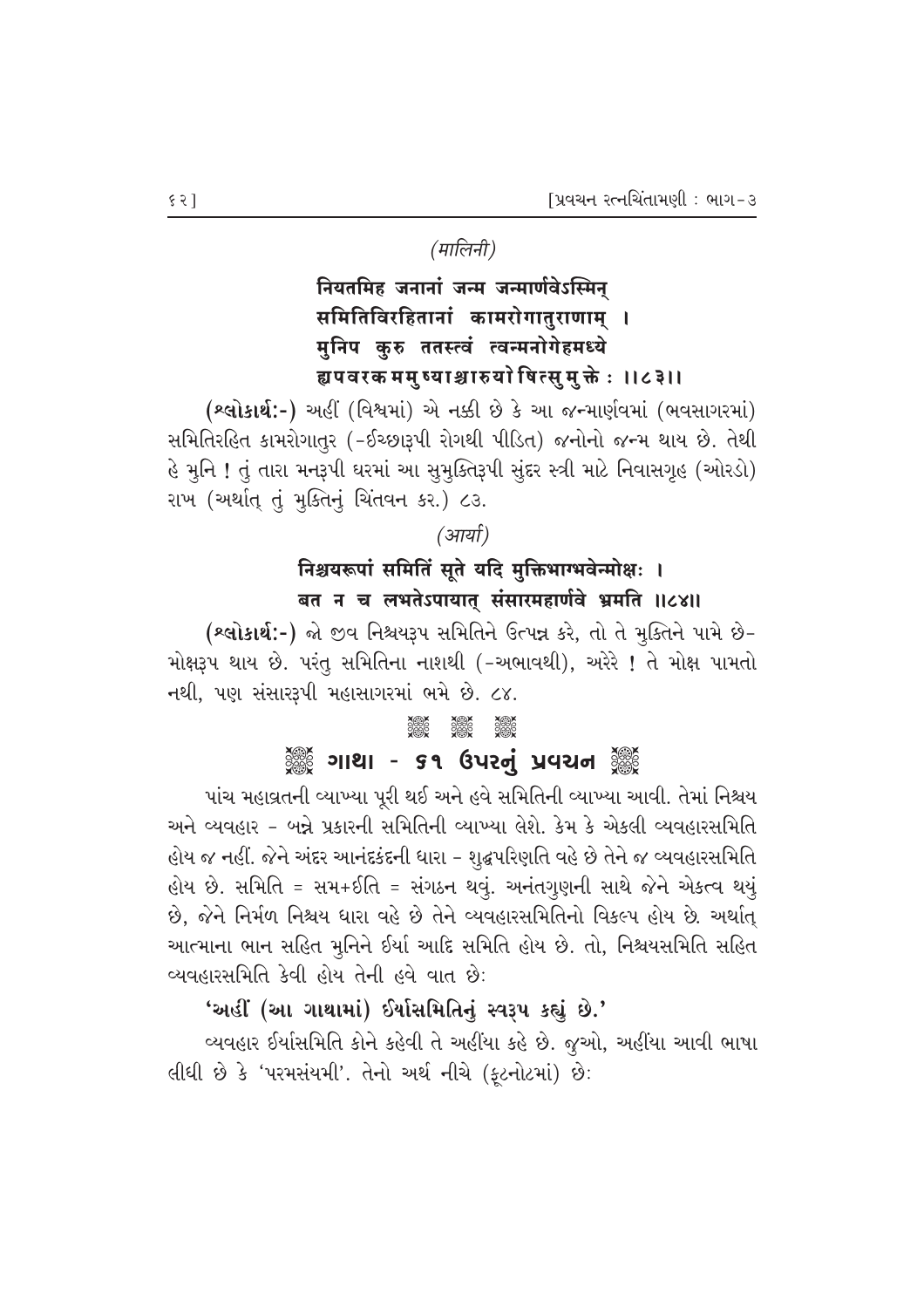'પરમસંયમી મુનિને (અર્થાત્ મુનિયોગ્ય શુદ્ધપરિણતિવાળા મુનિને) શુદ્ધપરિણતિની સાથે વર્તતો જે (હઠ વગરનો) ઈર્યાસંબંધી (-ગમનસંબંધી, ચાલવાસંબંધી) શુભોપયોગ તે વ્યવહાર ઈર્યાસમિતિ છે. શુદ્ધપરિણતિ ન હોય ત્યાં શુભોપયોગ હઠ સહિત હોય છે; તે શુભોપયોગ તો વ્યવહાર સમિતિ પણ કહેવાતો નથી. (આ ઈર્યાસમિતિની માફક અન્ય સમિતિઓનું પણ સમજી લેવું.)'

મુનિને, મુનિયોગ્ય ત્રણ કષાયના અભાવરૂપ વીતરાગધારા–શ્દ્રધારા તો વહે જ છે. તે ઉપરાંત તેની સાથે જોઈને ચાલવાનો હઠ વગરનો સહજ શુભવિકલ્પ-શુભરાગ− શુભોપયોગ પણ હોય છે અને તે વ્યવહારસમિતિ છે. પરંતુ શુદ્ધપરિણતિની સાથે શુભરાગ હોય તો તેને વ્યવહારસમિતિ કહેવામાં આવે છે. નહીંતર જ્યાં શૃદ્ધપરિણતિ જ પ્રગટી નથી - સમ્યગ્દર્શન, જ્ઞાન, શાંતિ, આનંદ આદિ જ્યાં પ્રગટ્યા નથી - ત્યાં તો વ્યવહારસમિતિ પણ કહેવાતી નથી. અંદર આત્માના આનંદની ધારા જ્યાં પ્રગટી ન હોય ત્યાં ઈર્યાસમિતિ આદિનો શુભભાવ હઠ સહિત હોય છે. તેથી તેને વ્યવહારસમિતિ પણ કહેવાતી નથી. નિશ્ચય વિના વ્યવહાર કેવો? માટે જ્યાં આત્માની આનંદધારા અંદર ~પરિણતિમાં-પર્યાયમાં-અવસ્થામાં-વહે છે તે ભુમિકામાં આવો શુભોપયોગનો વિકલ્પ હોય તેને વ્યવહારસમિતિ કહે છે. પરંતુ જ્યાં અંદરમાં આનંદધારા નથી – આત્માના પ્રતીત, જ્ઞાન, અનુભવ અને સ્થિરતા નથી – ત્યાં અજ્ઞાનીના હઠવાળા શુભોપયોગને– શુભભાવને વ્યવહારસમિતિ પણ કહેવાતી નથી. આ રીતે ભાષા, એષણા વગેરે બીજી સમિતિઓનું પણ સમજી લેવું.

અહા! પૂર્ણ આનંદધામ ભગવાન આત્મા જેને વેદનમાં આવ્યો છે, જેને શ્દ્રપરિણતિ પ્રગટ થઈ છે, જેને પ્રચુર સ્વસંવેદન પ્રગટ્યું છે તેને વ્યવહારસમિતિ હોય છે. એ વાત તો 'સમયસાર'ની પાંચમી ગાથામાં આવે છે ને? કે મુનિને પ્રચુર સ્વસંવેદન હોય છે. ચોથા ગુણસ્થાને પ્રચુર સ્વસંવેદન નથી પણ થોડું છે, જ્યારે મુનિને તો પ્રચુર સ્વસંવેદન હોય છે. પ્રચુર=ઘણું, સ્વ=પોતાનું, સમ્=પ્રત્યક્ષ. તો, કહે છે કે મુનિને આનંદના વેદનની સાથે જ્ઞાનનું વેદન પણ હોય છે. અને એવા તે પરમસંયમીને શુભવિકલ્પ ઉઠે તેને વ્યવહારસમિતિ કહેવાય છે.

'જે પરમસંયમી ગુરૂયાત્રા (ગુરુ પાસે જવું), દેવયાત્રા (દેવ પાસે જવું) વગેરે પ્રશસ્ત પ્રયોજનનો ઉદ્દેશ રાખીને એક ધોંસરા જેટલો માર્ગ જોતો જોતો સ્થાવર તથા જંગમ પ્રાણીઓની પરિરક્ષા (સમસ્ત પ્રકારે રક્ષા) અર્થે દિવસે જ ચાલે છે,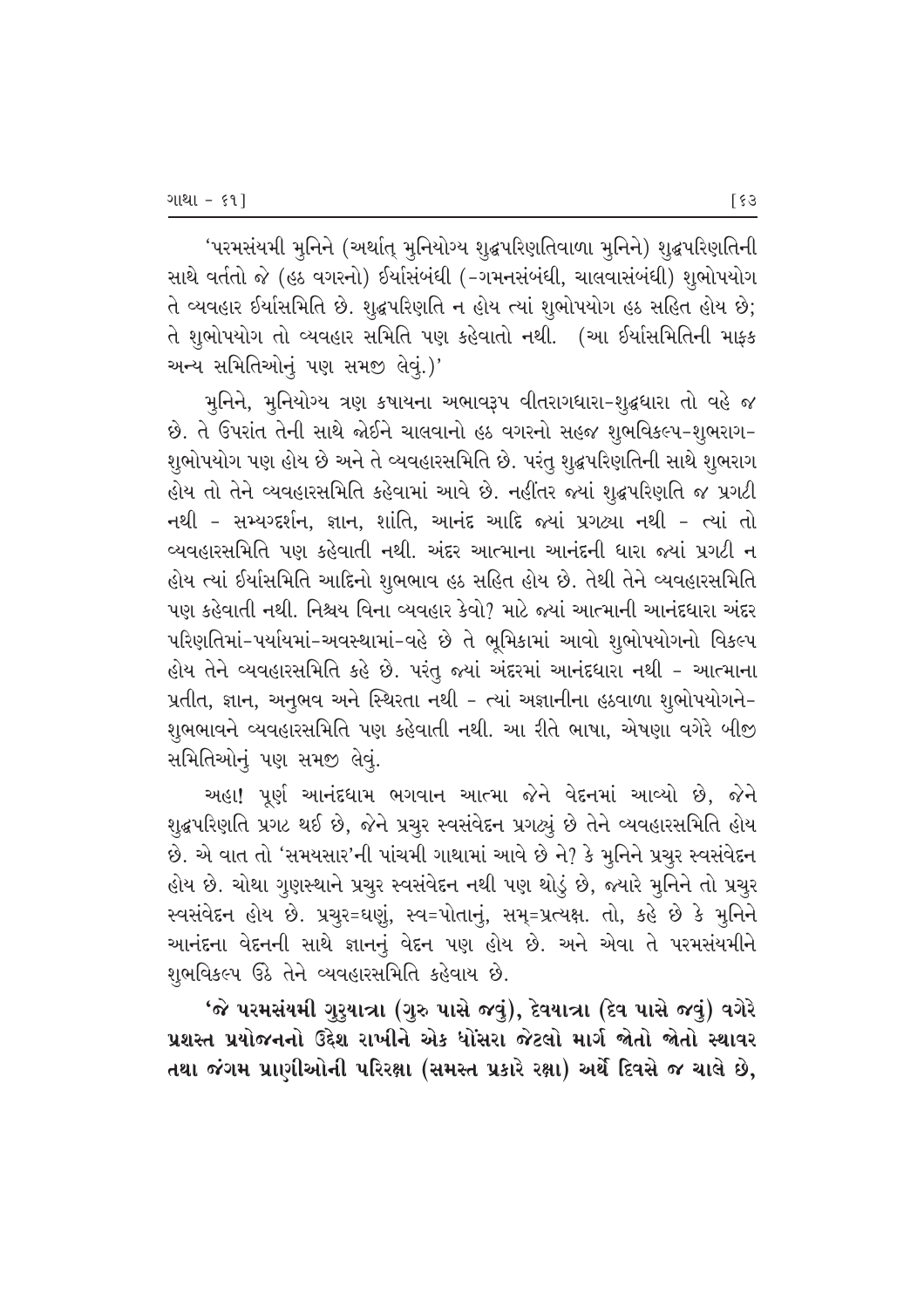તે પરમશ્રમણને ઈર્યાસમિતિ હોય છે. (આ પ્રમાણે) વ્યવહારસમિતિનું સ્વરૂપ કહેવામાં આવ્યું.'

મુનિને પણ ગૃરૃ પાસે જવાનો વિકલ્પ આવે છે. કેમ કે પૂર્ણ વીતરાગતા નથી તેથી તેમને એવો ભાવ આવે છે. તે ઉપરાંત દેવયાત્રા એટલે કે જ્યાં ભગવાન સમવસરણમાં બિરાજમાન હોય ત્યાં જવાનો કે યાત્રા આદિએ જવાનો વિકલ્પ પણ તેમને આવે છે.

પ્રશ્ન:- એક ગામથી બીજે ગામ જવું તે શું છે?

સમાધાન :- હા, (તે પણ ઈર્યાસમિતિ છે.) પરંતુ અહીં તો ગુરૂયાત્રા અને દેવયાત્રા એ બન્નેને મુખ્ય લીધા છે, બીજું બધું ગૌણ છે. અહા! મુનિરાજને મુખ્ય તો ગુરૂયાત્રા અને દેવયાત્રા હોય છે, પણ એક ગામથી બીજે ગામ જવાની મુખ્યતા હોતી નથી. તેથી તો ગુરૂ અને દેવ પાસે જવું તે વાતની મુખ્યતા લઈને પછી 'વગેરે'માં બીજી વાત લઈ લીધી છે, તેમાં બીજી વાત આવી ગઈ છે. જુઓ, 'વગેરે' શબ્દ છે ને? કે गुरूदेवयात्रादि. આમ, પહેલાં આ ગુરૂયાત્રા અને દેવયાત્રા એ બે પ્રકાર રાખીને પછી 'વગેરે' કહેતાં તેમાં બીજા બધા પ્રકાર આવી ગયા. ગુરૂયાત્રા, દેવયાત્રા કહેતાં ગુરૂ ને દેવ પાસે વિનયથી જવું અને 'વગેરે' કહેતાં આહાર લેવા જવું હોય કે બીજી કોઈ રીતે જવું હોય તેની વાત છે. અહા! એક-એક શબ્દમાં પૂરા ભાવ ભરેલા છે.

જૂઓ, અહીં કહે છે કે ગુરૃયાત્રા, દેવયાત્રા વગેરે પ્રશસ્ત પ્રયોજનનો ઉદ્દેશ રાખીને અર્થાત્ ગમનમાં શુભરાગનો હેતુ, પ્રશસ્ત હેતુ હોવો જોઈએ. પણ કોઈ માન કે બીજા હેતુ માટે જવાની (ગમનની) વાત મુનિને હોય નહીં. તેમ જ 'સ્થાવર તથા જંગમ પ્રાણીઓની પરિરક્ષા અર્થે' – એમ કહ્યું છે તે માત્ર વ્યવહારથી શબ્દ (–વાત) છે. ખરેખર તેનો અર્થ એ છે કે બીજાને દુઃખ ન થાય તે માટે આત્મજ્ઞાની-ધ્યાની અને શુદ્ધપરિણતિવાળા મુનિ શુભવિકલ્પના કાળે દિવસે જ ચાલે છે. પણ દૂર જવું હોય એટલે કાંઈ વહેલી સવારના અંધારે જલ્દી ચાલે નહીં, તે મૂનિની ક્રિયા જ નથી.

મૂળ પાઠમાં (-ગાથામાં) તો આ વ્યવહારસમિતિની જ વ્યાખ્યા છે, પરંતુ તેમાંથી મુનિએ (-શ્રી પદ્મપ્રભમલધારિદેવે) નિશ્ચયસમિતિની વાત કાઢી છે. કેમ કે જેને નિશ્ચયસમિતિ હોય તેને જ આવી વ્યવહારસમિતિ હોય છે.

'હવે નિશ્ચયસમિતિનું સ્વરૂપ કહેવામાં આવે છેઃ અભેદ-અનુપચાર-રત્નત્રયરૂપી માર્ગે પરમધર્મી એવા (પોતાના) આત્મા પ્રત્યે સમ્યક્ 'ઇતિ' (-ગતિ) અર્થાત્ પરિણતિ તે સમિતિ છે.'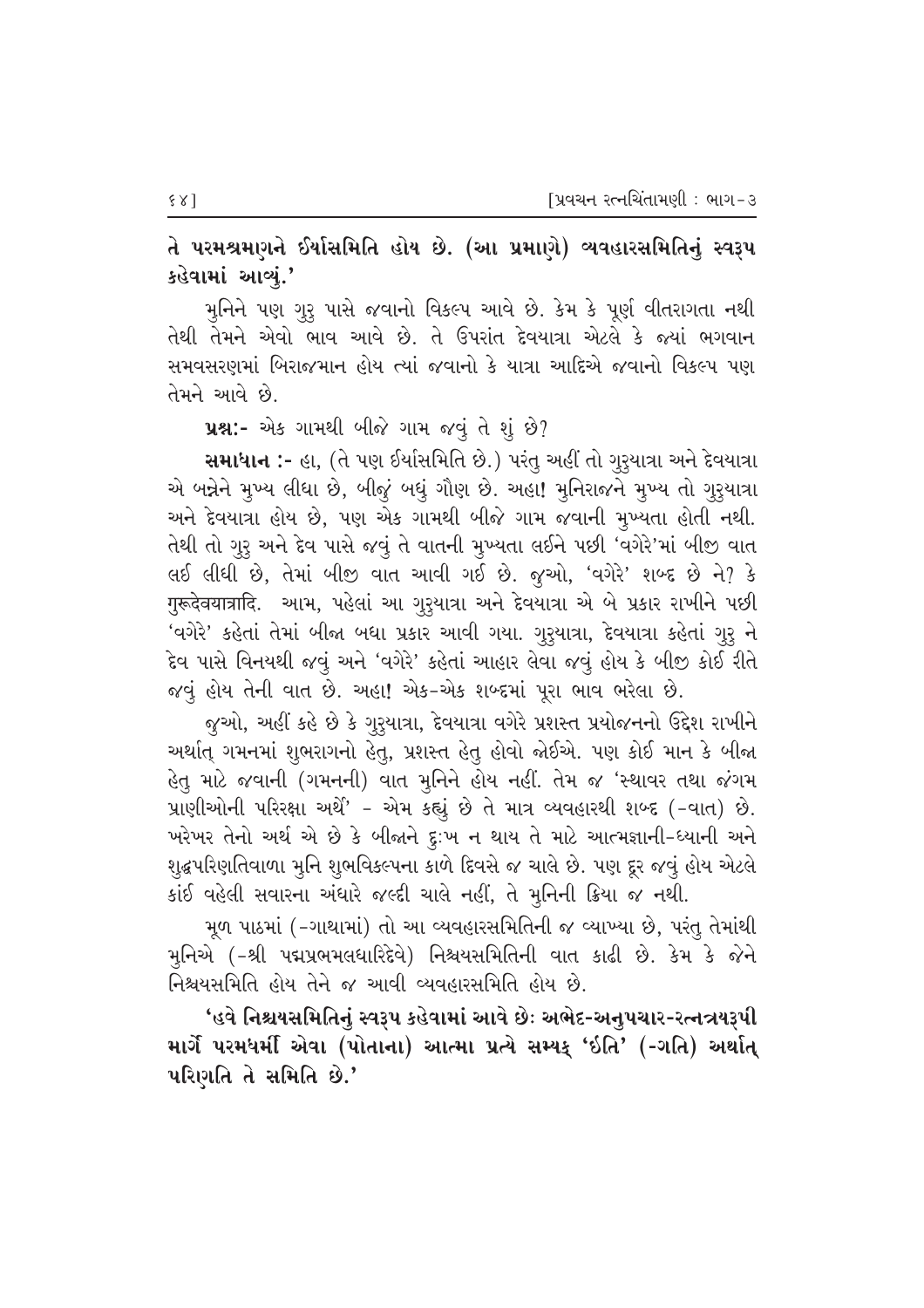અભેદ = ભેદ નહીં, પણ એકરૂપ. અનુપચાર = નિશ્ચય; યથાર્થ. રત્નત્રય = નિર્વિકલ્પ સમ્યગ્દર્શન-જ્ઞાન-ચારિત્ર; પૂર્ણ સ્વભાવની સન્મૂખ થઈને પ્રતીતિ, તેનું જ્ઞાન અને તેમાં રમણતા. નિશ્ચય સમ્યગ્દર્શન, નિશ્ચય સમ્યગ્જ્ઞાન અને નિશ્ચય સમ્યક્સ્થિરતા એ અભેદ− અનુપચાર-રત્નત્રયરૂપી માર્ગ છે. આવા પર્યાયરૂપ રત્નત્રયરૂપી માર્ગે એટલે કે તે ~પરિણતિમાં રહેલા પરમધર્મી એવા પોતાના આત્મા પ્રત્યે સમ્યક્ ગતિ-શૃદ્ધપરિણતિ-શૃદ્ધપરિણમન તેને નિશ્ચયસમિતિ કહે છે. અહા! વ્યવહાર ઈર્યાસમિતિવાળા તો બહારમાં જોઈને ચાલે છે. જ્યારે નિશ્ચય ઈર્યાસમિતિવાળા આત્મામાં જોઈને તેમાં ઠરે છે. આત્મા પૂર્ણ ચિદાનંદસ્વરૂપ છે એમ પોતાના સ્વરૂપને જોઈને તેમાં ઠરવું તે નિશ્ચયસમિતિ છે. આવી નિશ્ચયસમિતિ, પૂર્ણાનંદસ્વરૂપ ભગવાન આત્માને જોઈ-જાણી તથા તેને પ્રતીતમાં લઈને તેમાં સમિતિ - સમ્યક્ પ્રકારે ગતિ-સ્થિરતા કરે છે તેને હોય છે અને આ વાસ્તવિક-ધર્મરૂપ સમિતિ છે. આ ભૂમિકામાં (ચાલવા સંબંધીનો) વિકલ્પ ઉઠે તે વ્યવહારસમિતિ છે. લ્યો, પોતાના આત્મા પ્રત્યે સમ્યક્ ઈતિ−પરિણતિ તે યથાર્થ સમિતિ  $69$  એમ કહે છે.

અહા ! શુદ્ધદ્રવ્યને ધ્યેય બનાવીને પર્યાયમાં શુદ્ધપરિણતિરૂપે થવું તેનું નામ નિશ્ચયસમિતિ કહેવામાં આવે છે કે જે સંવર-નિર્જરાસ્વરૂપ છે. જ્યારે વ્યવહારસમિતિનો શુભરાગ પુણ્ય−આસ્રવસ્વરૂપ છે. આ રીતે, નિશ્ચયસમિતિ આત્માના શુદ્ધ આનંદસ્વરૂપના ~પરિણમનરૂપ છે અર્થાત્ શૃદ્ધ આનંદસ્વરૂપ પ્રત્યે સમ્યક્ ઈતિ—ગતિ—પરિણતિ—– પરિણમન તે નિશ્ચયસમિતિ છે અને તે મોક્ષના નિશ્ચયમાર્ગરૂપ છે. લ્યો, નિશ્ચયસમિતિને અહીંયા મોક્ષમાર્ગ કહે છે. જૂઓ! (મૂળ ગાથામાં) વ્યવહારસમિતિની વાત કરી તો ટીકામાં તેની સાથે નિશ્ચયસમિતિની પણ વાત કરી. કેમ કે નિશ્ચય હોય તો જ વ્યવહાર હોય એમ જણાવવું છે. એટલે કે બન્ને (નિશ્ચય ને વ્યવહાર) સાથે હોય છે, પણ એકલો વ્યવહાર હોય નહીં એમ જણાવવું છે. તેમ જ પૂર્ણ વીતરાગતા નથી થઈ ત્યાંસુધી નિશ્ચય સાથે આવો વિકલ્પ હોય છે એમ પણ જણાવવું છે.

## 'અથવા. નિજ પરમતત્ત્વમાં લીન સહજ પરમજ્ઞાનાદિક પરમધર્મોની સંહતિ (-મિલન, સંગઠન) તે સમિતિ છે.'

જ્ઞાનાદિ અનંત ગૃણમય વસ્તુમાં એકાકાર થઈને ગૃણો સાથે મિલન થવું તેનું નામ સમિતિ કહેવામાં આવે છે. ગુણની પર્યાયનું ગુણ સાથે મિલન કરી દેવું તે સમિતિ છે. પર્યાયનું રાગ સાથે મિલન થતાં ખંડ-ખંડપણું થાય છે. હવે તે પર્યાયને સહજ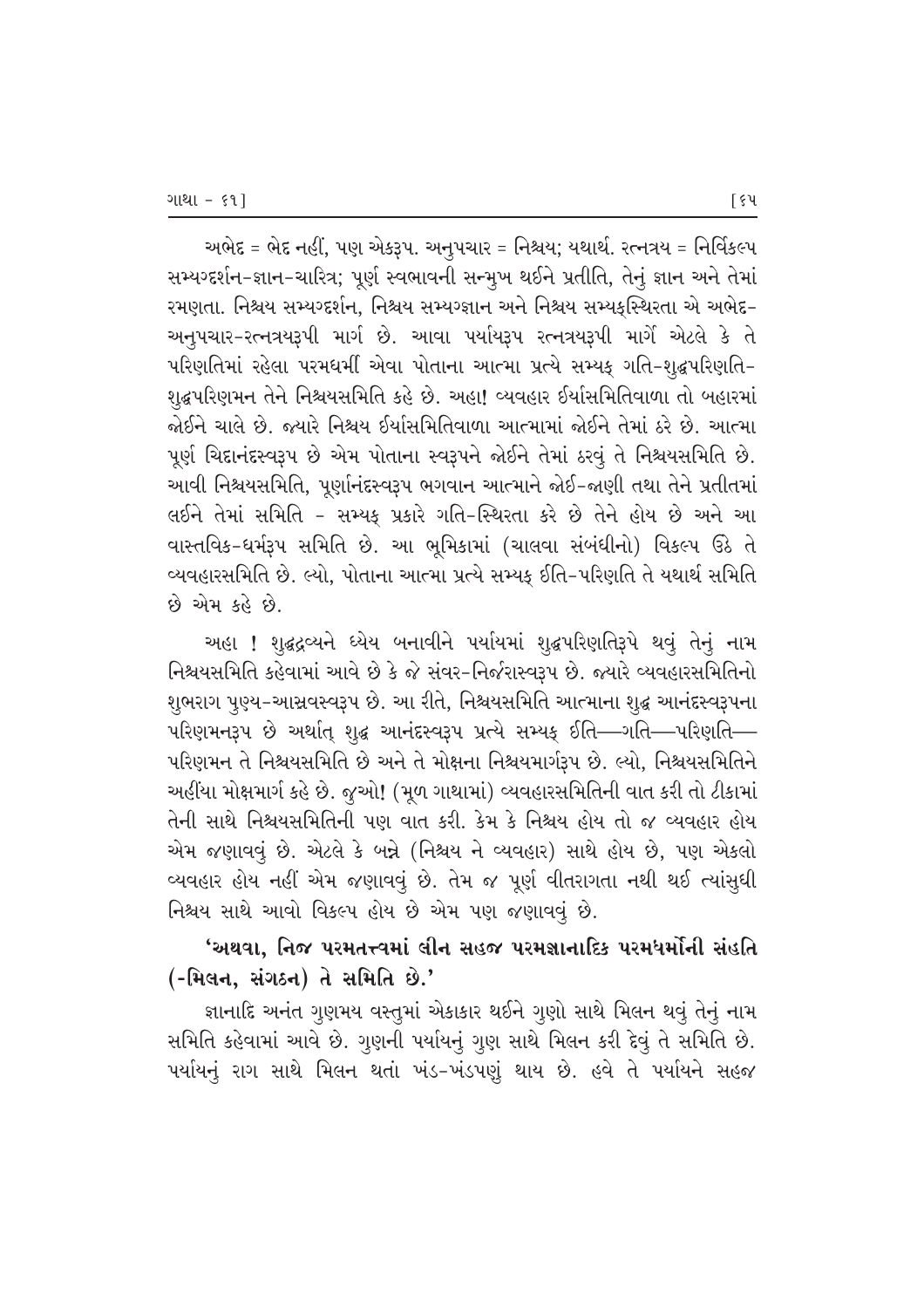પરમજ્ઞાનાદિક અનંત ગૃણો સાથે મિલાવી દેવી તે સમિતિ છે. અનંત ગૃણોમાં અંતર એકાગ્ર થવું તેનું નામ સમિતિ કહેવામાં આવે છે. અરે! પણ અત્યારે તો આ મૂળ નિશ્ચયસમિતિરૂપી 'વર' પડ્યો રહ્યો છે અને અજ્ઞાનીએ વ્યવહારસમિતિરૂપી 'જાન' જોડી हीधी છે. પરંતુ વર ન હોય તો જાન કેવી? વર વિના અણવર કેવો? વર વિના અણવર  $s$ હેવો કોને? એમ જેને નિશ્ચયસમિતિ ન હોય તેને વ્યવહારસમિતિ કેવી?

આહા! જેને આત્માના અંતર આનંદસ્વભાવના ભાનનં અને સ્થિરતાનં પરિણમન  $\dot{\vartheta}$  તેને ચાલવા આદિનો વિકલ્પ હોય તો વ્યવહારસમિતિ કહેવામાં આવે છે. પરંતુ તે વ્યવહારસમિતિથી મોક્ષ થાય નહીં. જેમ કે લગ્ન વખતે વરઘોડો ચડ્યો હોય ત્યારે ઘોડા  $6$ પર વર સાથે નાના છોકરાને પણ બેસાડે. પરંતુ તેની સાથે કાંઈ કન્યા પરણે નહીં–  $_2$ રા ફરે નહીં. તેમ વ્યવહારસમિતિ એ નાના છોકરા સમાન છે. તેની સાથે કાંઈ (મોક્ષરૂપી) કન્યા ફેરા ફરે નહીં. તે વ્યવહારસમિતિરૂપ પૂણ્યરાગ-વિકલ્પ તો બંધનું કારણ છે, જ્યારે સ્વભાવના આશ્રયે થયેલા આ નિશ્રયસમિતિના અબંધપરિણામ – વીતરાગી સમ્યગ્દર્શન, વીતરાગી જ્ઞાન ને વીતરાગી સ્થિરતા - મોક્ષનું કારણ છે.

આહા ! નિશ્ચયસમિતિ એટલે શુદ્ધ પૂર્ણાનંદ એવી અભેદ અનુપચાર ચીજની પરિણતિ. અને તેની અત્યારે અહીંયા વાત છે. કહે છે કે જ્ઞાયકભાવ, ધ્રૂવભાવ, આનંદભાવ એ અભેદ અનુપચાર ત્રિકાળી વસ્તુ છે. તેને અવલંબે પ્રગટ થતાં અંતરના fi40, નિર્વિકલ્પ, અભેદ, અનુપચાર માર્ગમાં પોતાના આત્માની ગતિ-પરિણતિ તે સમિતિ છે. સમિતિ એટલે સમ્યફ ગતિ-ચાલવું એમ તેનો અર્થ છે ને? તો, અંદર આત્મામાં ગતિ કરવી, શુદ્ધ વીતરાગી પરિણતિ કરવી તેનું નામ નિશ્ચયસમિતિ છે. અથવા નિજ પરમતત્ત્વ એવા સામાન્ય-એકરૂપ-અભેદ ધ્રુવમાં લીન અનંત ગૃણો-ધર્મો છે તેની અંદર એકતા કરવી તે સમિતિ છે. જોકે વસ્તુ તરીકે તો અનંત ગુણોની એકતા છે જ, પરંતુ હવે પર્યાયનું અનંત ગુણોની સાથે મિલન-સંગઠન થવું તે સમિતિ છે એમ કહે છે. બીજી રીતે કહીએ તો, અનંત ગુણોની સાથે નિર્મળ પર્યાયનું એકત્વ થવું તેનું નામ સમિતિ કહેવામાં આવે છે. લ્યો, આ, સમિતિની વ્યાખ્યા! આ નિશ્ચયસમિતિ એક જ છે. (તેના ભેદ નથી, કેમ કે નિશ્ચયથી પાંચે સમિતિનું સ્વરૂપ આવું જ છે.)

 $s$ ે છે કે નિજ પરમતત્ત્વમાં લીન…

પ્રશ્ન:- 'નિજ પરમતત્ત્વ' કોને કહેવું?

સમાધાન :- ત્રિકાળી તત્ત્વને નિજ પરમતત્ત્વ કહેવું. આ પરમતત્ત્વ ત્રિકાળી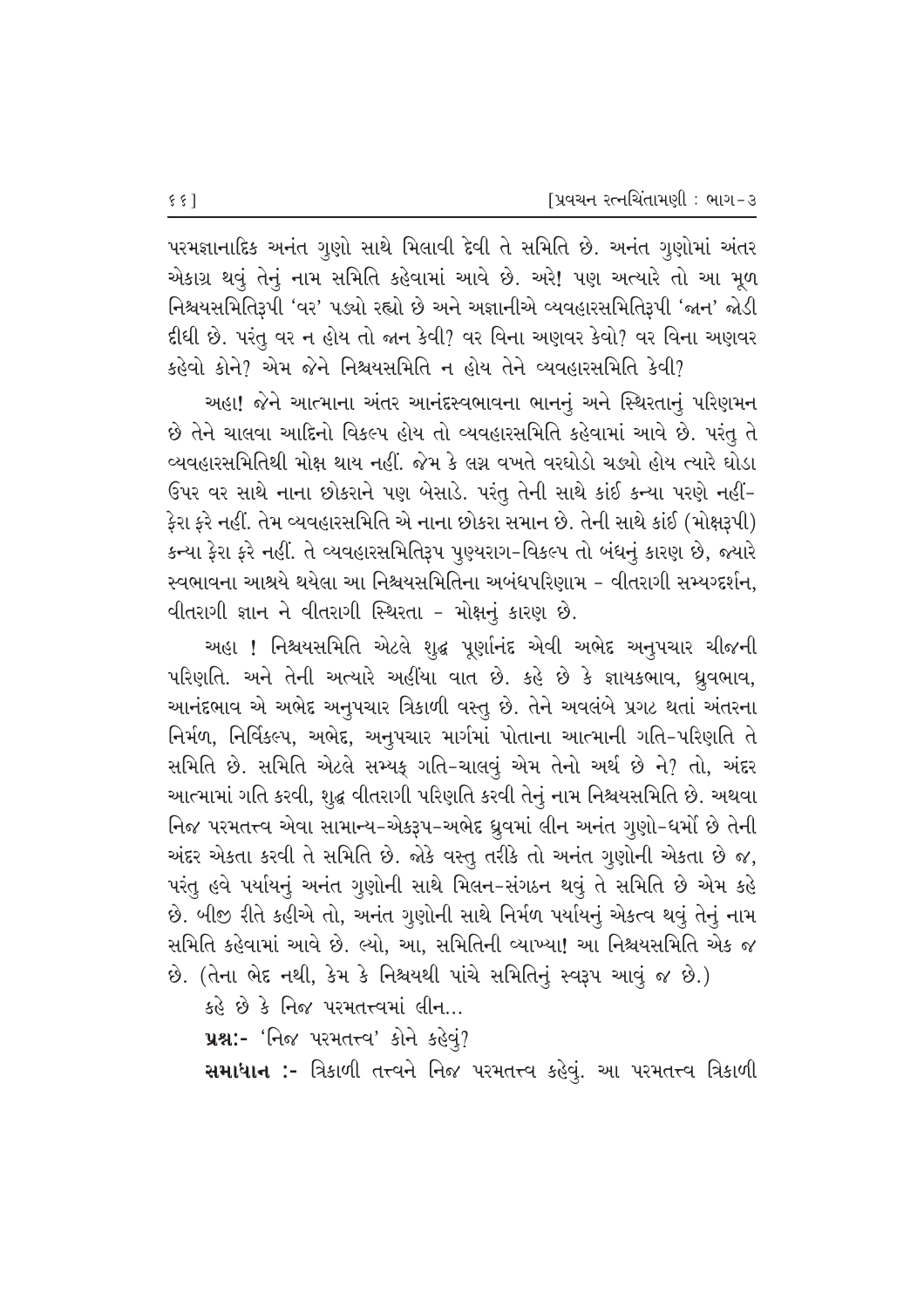અવિનાશી, ધ્રુવ છે. જ્યારે સંવર, નિર્જરા, મોક્ષ આદિ બધા નવ પર્યાયો નાશવાન છે. એ વાત શુદ્ધભાવ અધિકારમાં લીધી છે કે પુણ્ય, પાપ, આસ્રવ, બંધ, સંવર, નિર્જરા ને મોક્ષરૂપ પર્યાય છે તે નાશવાન છે. લ્યો, કેવળજ્ઞાનની પર્યાય પણ નાશવાન છે એમ કહે છે. કેમ કે તે એક સમય રહે છે પણ કાંઈ ઘ્રુવ નથી. પહેલાં સમયનું કેવળજ્ઞાન વ્યય થઈ જાય છે અને બીજા સમયે બીજું થાય છે. આમ, તે કેવળજ્ઞાનાદિ નવ પર્યાય (-તત્ત્વ) નાશવાન છે. જુઓ, ૩૮ મી ગાથાનો ૫૪ મો કલશ છે: 'સર્વ તત્ત્વોમાં જે એક સાર છે' એટલે કે અહીં જેને નિજ પરમતત્ત્વ કહ્યું છે તે એક જ સર્વ તત્ત્વોમાં સાર છે. તથા 'જે સમસ્ત નાશ પામવાયોગ્ય ભાવોથી દૂર છે'. બધા પર્યાયો નાશવાન છે અને તેનાથી ધ્રુવ આત્મા દૂર છે. અરે! કેવળજ્ઞાનની એક સમયની પર્યાયથી પણ ક્રુવ આત્મા દૂર છે. આ ૫૪ મા કલશ પહેલાંની ૩૮ મી ગાથાની ટીકામાં પણ કહ્યું છે કે, 'જીવાદિ સાત તત્ત્વોનો સમૂહ પરદ્રવ્ય હોવાને લીધે ખરેખર ઉપાદેય નથી.' મતલબ કે એ બધા—સંવર, નિર્જરા, મોક્ષાદિ પર્યાયો - પરદવ્ય છે.

 $\mathbf{R}$ ોતા:- મોક્ષ પણ પર $\mathcal{C}$ ધ્ય $\mathcal{V}$ 

**4જય ગુરૂદેવશ્રી:-** (હા), તે પરદ્રવ્ય છે - ત્રિકાળી સ્વદ્રવ્યની અપેક્ષાએ તે પરદ્રવ્ય છે. આવી વાતો છે! જો કે પરની અપેક્ષાએ તે પર્યાય પોતાની છે, પણ ત્રિકાળી દ્રવ્યની અપેક્ષાએ તે એક સમયની પર્યાય પરદ્રવ્ય છે. એ વાતનો ૫૦ મી ગાથામાં પણ ખુલાસો  $\,$ કર્યો છે ને? કે પર્યાય પરદ્રવ્ય, પરભાવ હોવાથી હેય છે. – આમ ૫૦ મી ગાથામાં કહ્યું છે.

 $\mathbf{A}$ ોતા:- મોક્ષ હેય છે?

પૂજ્ય ગુરૂદેવશ્રી:- (હા), મોક્ષ હેય છે. ઉપાદેય તો ત્રિકાળી નિજતત્ત્વ છે. અત્યારે (પંચમકાળમાં) મોક્ષ તો છે નહીં, સંવર-નિર્જરા હોય, છતાં તેપણ હેય છે. કેમ? કેમ કે.

(૧) તે (સંવર-નિર્જરા) આશ્રય કરવાલાયક નથી. અને જો તે પર્યાયનો આશ્રય કરવા જાય તો વિકલ્પ ઉઠે છે. તથા

(૨) તે પર્યાયમાંથી બીજી પર્યાય આવતી નથી.

માટે પર્યાયને પરદ્રવ્ય કહીને ત્રિકાળી સ્વદ્રવ્યનો આશ્રય લેવાનું કહેવામાં આવે છે. તે ત્રિકાળી સ્વદ્રવ્યના આશ્રયથી જ નવી શૃદ્ધ પર્યાય પ્રગટે છે. ઝીણી વાત છે! અહા!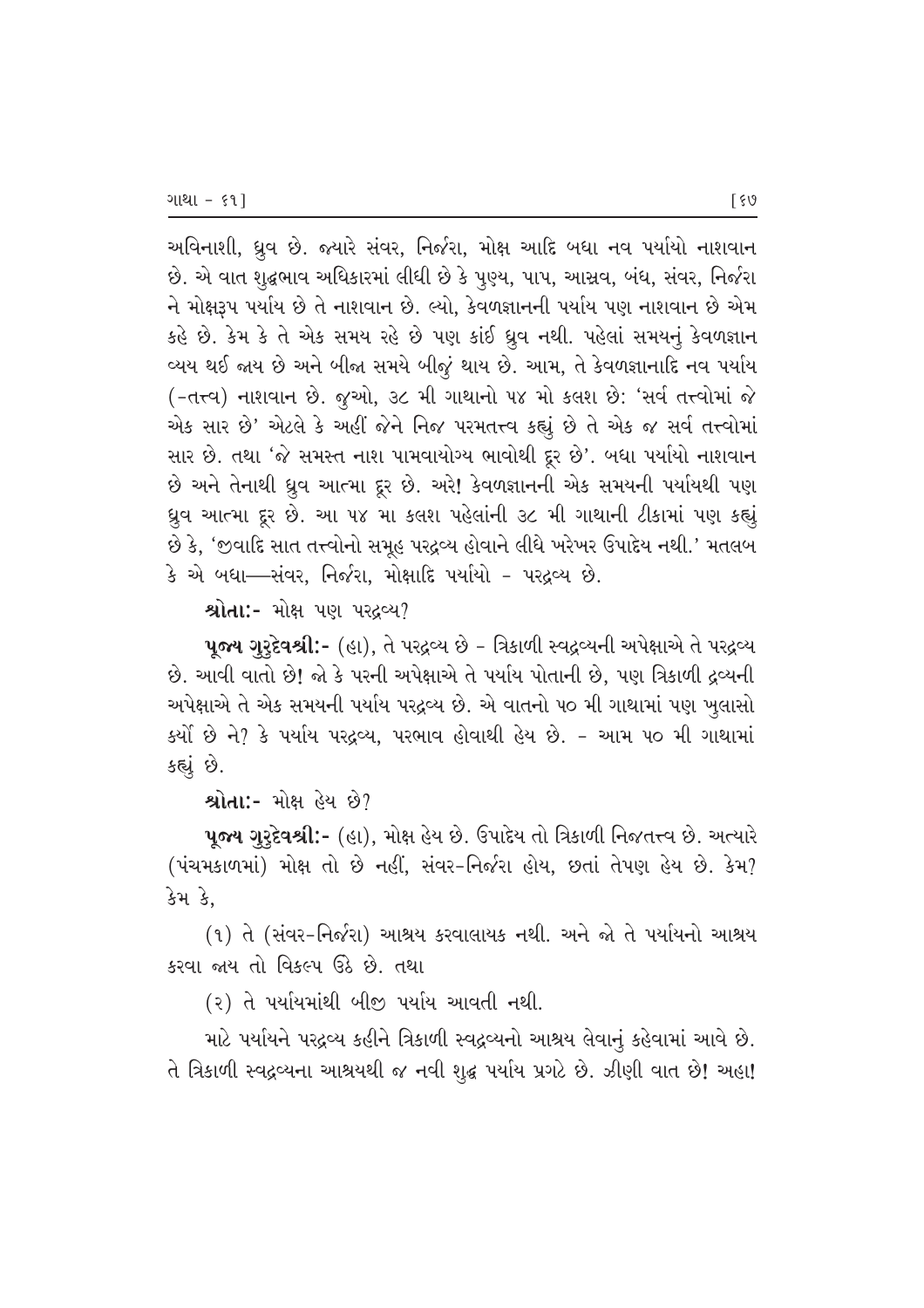અહીં તો મુદ્દાની રકમની એટલે કે ધ્રુવ આત્માની વાતો છે. તો કહે છે કે, તે ધ્રુવને જે ધ્યેય બનાવે છે તેને ઉપાદેય ધ્રુવ છે પણ પર્યાય નહીં. અરે! ચાહે તો સંવર-નિર્જરાની પર્યાય હો તો પણ ઉપાદેય નથી. અરેરે! અત્યારે બહારમાં તો મુદ્દાની રકમ પડી રહી છે અને ઉપરની-વ્યાજની વાતો ચાલે છે. અજ્ઞાનીને પૂંજી અર્થાત્ પૂર્ણાનંદસ્વરૂપ અખંડ આત્મા—કે જે ધ્રૂવદ્રવ્ય છે તે — દષ્ટિમાં છે નહીં અને વ્યાજમાં (-શુભભાવમાં) રોકાઈ ગયો છે.

અહીં કહે છે કે પરમજ્ઞાનાદિક એ પરમધર્મો છે. કેમ કે તેમને આત્માએ ધારી રાખ્યા છે. તો વસ્તુમાં જ્ઞાન, દર્શન, ચારિત્ર આદિ એવા-એવા અનંત-અનંત ધર્મો છે તે ધર્મોની સંહતિ થવી—તેની સાથે મિલન થવું — તેમાં એકત્વ થવું — તે નિશ્ચયસમિતિ છે. ગુણની પર્યાય રાગ સાથે એકત્વ થતાં ખંડ-ખંડપણું થાય છે. હવે તે પર્યાયનું અંદર અનંત ગૃણોમાં એકત્વ થવું – સ્વસન્મૂખ થઈને તે પર્યાયને અનંત ગુણોમાં એકત્વ કરવી - તે સમિતિ છે. ગુણની પર્યાય રાગમાં-પૂણ્યમાં એકત્વ થતાં સ્વથી ભિન્ન રહેતી હતી, તે હવે ગુણોમાં એકત્વ થતાં સ્વથી અભિન્ન થઈ.

'આ પ્રમાણે નિશ્ચય અને વ્યવહારરૂપ સમિતિભેદો જાણીને તેમાં (-તે બેમાંથી) પરમનિશ્ચયસમિતિને ભવ્ય જીવ પ્રાપ્ત કરો.'

જોયું? નિશ્ચય અને વ્યવહારરૂપ સમિતિના ભેદો જાણીને-એમ કહ્યું છે. અર્થાત્ તેણે નિશ્ચય અને વ્યવહારના ભેદો બરાબર જાણવા જોઈએ કે આવું તેમનું સ્વરૂપ છે. પછી તેમાંથી પરમનિશ્ચયસમિતિને પ્રાપ્ત કરો એમ ઉપદેશ છે. વ્યવહારસમિતિ ભલે વચ્ચે આવે. છતાંપણ પ્રાપ્ત તો નિશ્ચયસમિતિને કરો એમ ઉપદેશ છે.

### asse උදහස<br>පිදිවිදි පැවරි ૾ૢૺૢ૾ૺ શ્લોક - ૮૧ ઉપરનું પ્રવચન ૢ૾ૺૢ

'આ રીતે મુક્તિકાન્તાની (મુક્તિસુંદરીની) સખી પરમસમિતિને જાણીને જે જીવ ભવભયના કરનારા કંચનકામિનીના સંગને છોડીને, અપૂર્વ, સહજ-વિલસતા (સ્વભાવથી પ્રકાશતા), અભેદ ચૈતન્યચમત્કારમાત્રમાં સ્થિત રહી (તેમાં) સમ્યક્ 'ઈતિ' (-ગતિ) કરે છે અર્થાત્ સમ્યક્**પણે પરિણમે છે, તે સર્વદા** મુકત જ છે.'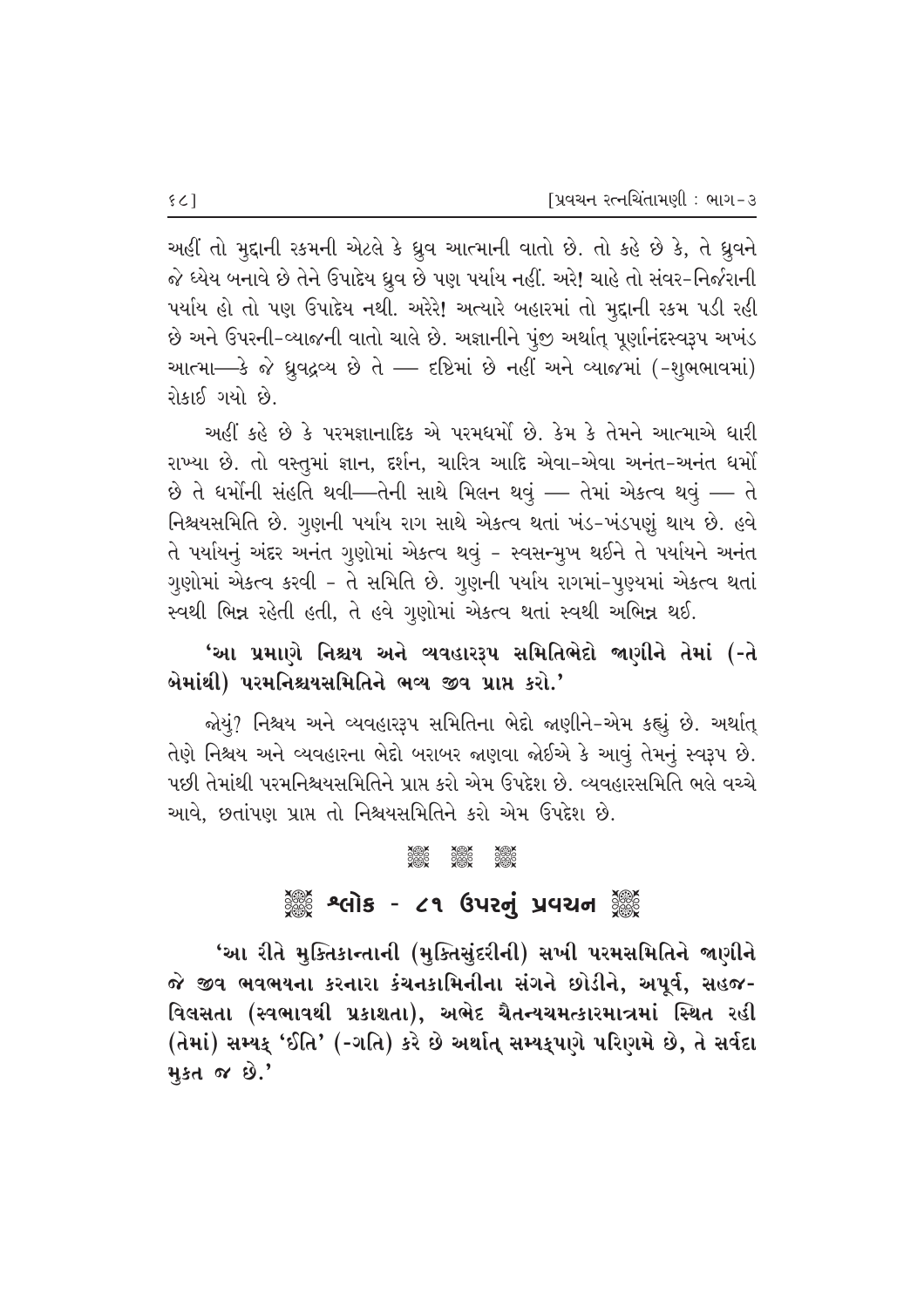પૂર્ણ નિરૂપદ્રવ-કલ્યાણરૂપ પરિણતિ તે પૂર્ણ શીવપદ છે. તેની સખી-બહેનપણી તે પરમસમિતિ છે. તો કહે છે કે, પૂર્ણ અતીંદ્રિય પરમ આનંદદશામય એવી મૂક્તિરૂપી કાંતાની સખી પરમસમિતિ છે એમ જાણીને અંતર સ્વરૂપમાં ગતિ કરવી, સ્વભાવનું પરિણમન કરવું. અહા! ત્રિકાળી શુદ્ધ સ્વભાવનું પરિણમન થવું, તેની ગતિ થવી તે સમિતિ છે. આવી સમિતિને પહેલા જાણીને જે જીવ ભવ અને ભયના કરનારા કંચનકામિનીના સંગને છોડીને...જુઓ, પાઠમાં છે ને? કે हेमरामात्मकं. હેમ=કંચન=સોનું ને રામા=કામિની=સ્રી. જે જીવ સોનું ને સ્રીસ્વરૂપ સંગને છોડીને એટલે કે અસંગતત્ત્વ એવા ભગવાન આત્માના સંગને પામીને અપૂર્વ, સ્વાભાવિક વિલસતા, અભેદ ચૈતન્યચમત્કારમાત્રમાં સ્થિત રહી તેમાં ગતિ કરે છે તે સર્વદા મુક્ત જ છે.

લ્યો, આત્માનો ત્રણ કાળ ને ત્રણ લોકને જાણે એવો ગુણરૂપ ચૈતન્યચમત્કાર સ્વભાવ છે એમ કહે છે. એવા તે ત્રિકાળી શુદ્ધ ચૈતન્યચમત્કાર સ્વભાવમાં સ્થિત રહીને તેમાં સમ્યક ઈતિ કરવી - શુદ્ધ વીતરાગપરિણતિ પ્રગટ કરવી એટલે કે અતીંદ્રિય આનંદની ધારા પરિણમે તેને સમિતિ કહેવામાં આવે છે અને આ સમિતિ મૂક્તિરૂપી સ્રીની સખી-બહેનપણી છે.

સમિતિ=સમૃ+ઈતિ=સમ્યક્+ઈતિ(-ગતિ)=સમ્યક્ પ્રકારે ગતિ કરવી—પરિણમવું. આનંદસ્વરૂપ ભગવાન આત્મા અંદર પોતાની દશામાં આનંદ ને શાંતિરૂપે સમ્યક્પણે ગતિ કરે-પરિણમે તે સમિતિ છે અને તે (સમિતિવંત) આત્મા મુક્ત જ છે. જુઓ, આ શૈલી શ્રી અમૃતચંદ્રાચાર્યની ટીકામાં આવે છે કે 'स हि मुक्त एव ।' (કલશ ૧૯૮, સમયસાર). તેમ અહીં પણ શ્રી અમૃતચંદ્રાચાર્યની શૈલી શ્રી પદ્મપ્રભમલધારીદેવે લગભગ વાપરી છે. તેથી આમ કહ્યું કે 'सर्वदा मुक्त एव ।' પૂર્ણ શુદ્ધ ધ્રુવસ્વરૂપ આત્માનું અંદર પરિણતિમાં નિર્મળ ગતિરૂપે (-પર્યાયરૂપે) પરિણમવું તે સમિતિ છે કે જે મુક્તિરૂપી સ્રીની સખી છે. આવું પરિણમન છે તે મુક્ત જ છે એટલે કે તે જીવ મુક્ત જ છે. અહા! જુઓ તો ખરા! વ્યવહારસમિતિની વાત ચાલે છે તોપણ તેમાં આ વાત કરી કે વિકલ્પરૂપ વ્યવહારસમિતિથી પણ તે મુક્ત છે.

'તે સર્વદા મૂક્ત જ છે' એટલે?

કે ત્રિકાળી ચૈતન્ય આત્મા મુક્તસ્વરૂપ છે, આત્માની પૂર્ણ પરિણતિ મુકત છે અને તેની સખી—કે જે શુદ્ધ ઘ્રુવ આત્માનું શુદ્ધપણે પરિણમન થવું એવી સમિતિ છે તે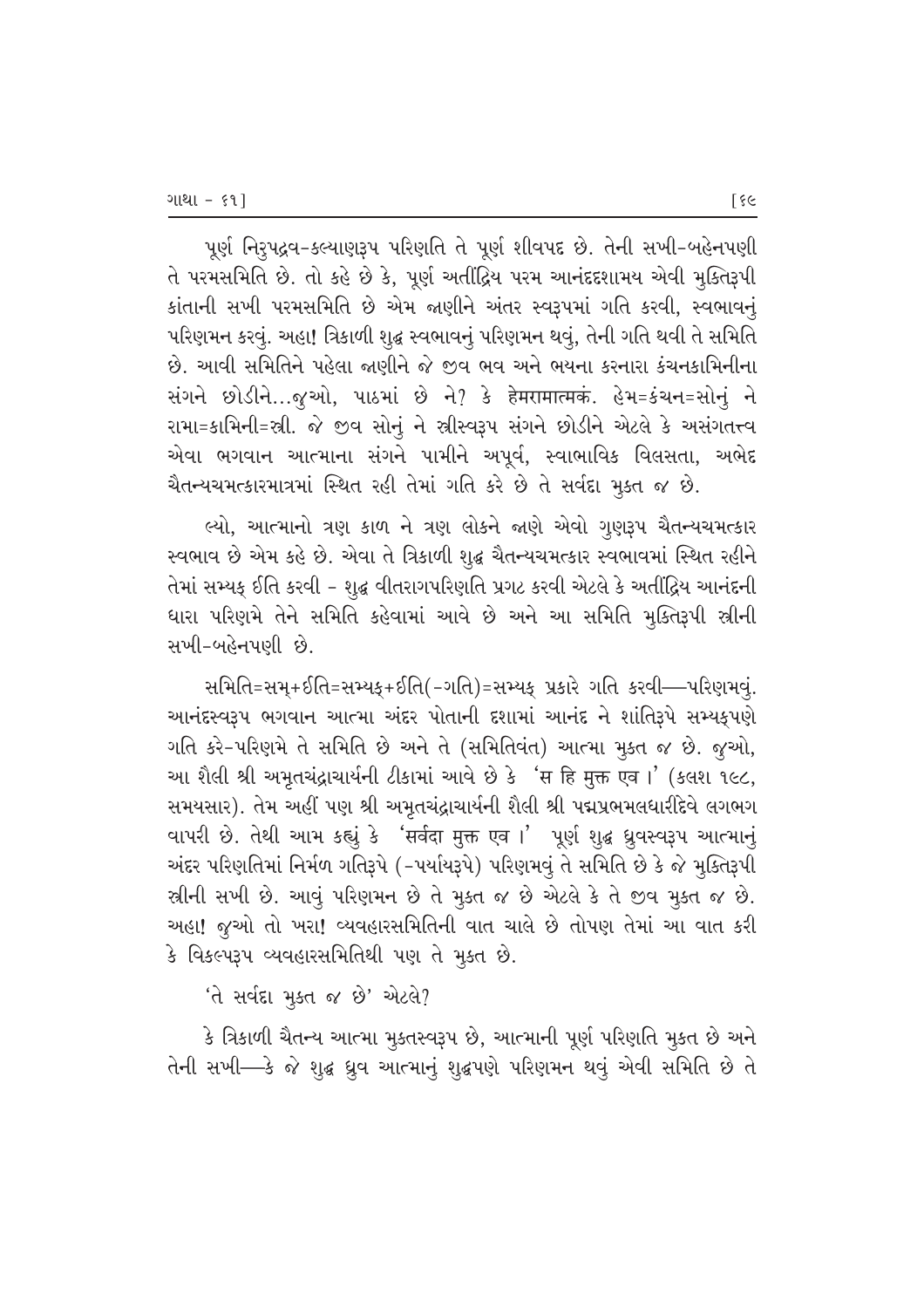સમિતિ —પણ મુક્ત છે. આ રીતે, જેમ આત્મા મુકતસ્વરૂપ છે, તેની પૂર્ણ પર્યાય મુક્ત છે તેમ મૂક્તિની સખી એવી આ સમિતિ અર્થાત્ સમિતિવંત જીવ પણ મૂક્ત છે.

અહા! ભગવાન આત્મા મૂક્તસ્વરૂપ-અબંધસ્વરૂપ જ છે. જ્ઞાનભાવ, આનંદભાવ આદિ અનંત ગુણના એકરૂપ ધ્રુવ ચૈતન્ય વસ્તુ છે તે મુકત જ છે. એ મુકતરૂપની પૂર્ણ મુકતપર્યાય થાય અર્થાત્ આનંદ આદિ બધા ગુણોની પૂર્ણ પરિણતિરૂપ પૂર્ણ મુક્તિ થાય તેની સખી તે સમિતિ છે. મતલબ કે મૂકતસ્વરૂપ આત્માના શુદ્ધ પરિણમનની ગતિ એવી સમિતિ તે મુક્તિની સખી છે. આવી વાત છે! અહો! વસ્તુ અંદરમાં છે પણ બહારમાં છે નહીં. અરે! તે વિકલ્પમાં પણ નથી તો પછી શરીર ને વાણીમાં તો ક્યાંથી હોય? આવી ચીજ છે.

જૂઓને, અહીં 'ચૈતન્યચમત્કાર' શબ્દ વાપર્યો છે ને? તેનો અર્થ એ છે કે તેની શક્તિમાં અનંત-અનંત કેવળજ્ઞાનની પર્યાયના પૂર પડ્યા છે. સ્વભાવને ક્ષેત્રની મોટપની જરૂર નથી. તો આવા અભેદ ચૈતન્યચમત્કારમાત્રમાં સ્થિત રહી તેમાં પરિણમે તે સર્વદા મુક્ત જ છે. એ વાત તો 'પ્રવચનસાર'ની છેલ્રી પાંચ ગાથાઓમાં પણ કહી છે ને? કે મૂક્ત છે. ('સાક્ષાત્ શ્રમણને મોક્ષતત્ત્વ જાણવું' - ગા.૨૭૨.) પૂર્ણ મુકતસ્વરૂપ ભગવાન આત્માને દષ્ટિમાં લઈને જેણે શુદ્ધ પરિણમન પ્રગટ કર્યું તે મુક્ત  $\hat{M}$   $\hat{M}$ 

અહા! શબ્દ 'સમિતિ' છે ને? એટલે કે સમ્યક ગતિ-ગમન-પરિણમન કરવું, જોઈને ચાલવું. અંદર પૂર્ણાનંદ મુક્તસ્વરૂપ ત્રિકાળી ભગવાન આત્માને જોઈને પરિણમવું તે સમિતિ છે. મહા સ્વભાવી નિજ પરમાત્માને જોઈને-જાણીને તેની ગતિમાં (પર્યાયમાં) ધ્રુવનું પરિણમન કરવું—શુદ્ધ વીતરાગ પરિણતિપણે પરિણમવું — તે સર્વથા મુકતદશાની સખી એવી સમિતિ છે અને તે જીવ પોતે સર્વદા મુક્ત જ છે. ભારે વાત! જુઓ, વાત ચાલે છે વ્યવહારચારિત્ર અધિકારમાં વ્યવહારસમિતિની. (છતાં નિશ્ચયસમિતિની વાત કરે છે.) કેમ કે વ્યવહારસમિતિ કોને હોય? કે નિશ્ચયસમિતિવાળા જીવને વિકલ્પ હોય તેને વ્યવહારસમિતિ કહેવામાં આવે છે.

અહા! ત્રિકાળી પૂર્ણાનંદ પ્રભૂ આત્મા અનંત શક્તિના એકરૂપપણે છે કે જેની એક-એક શક્તિમાં અનંત-અનંત સામર્થ્ય છે. આવો ત્રિકાળી મૂકતસ્વભાવ છે તેની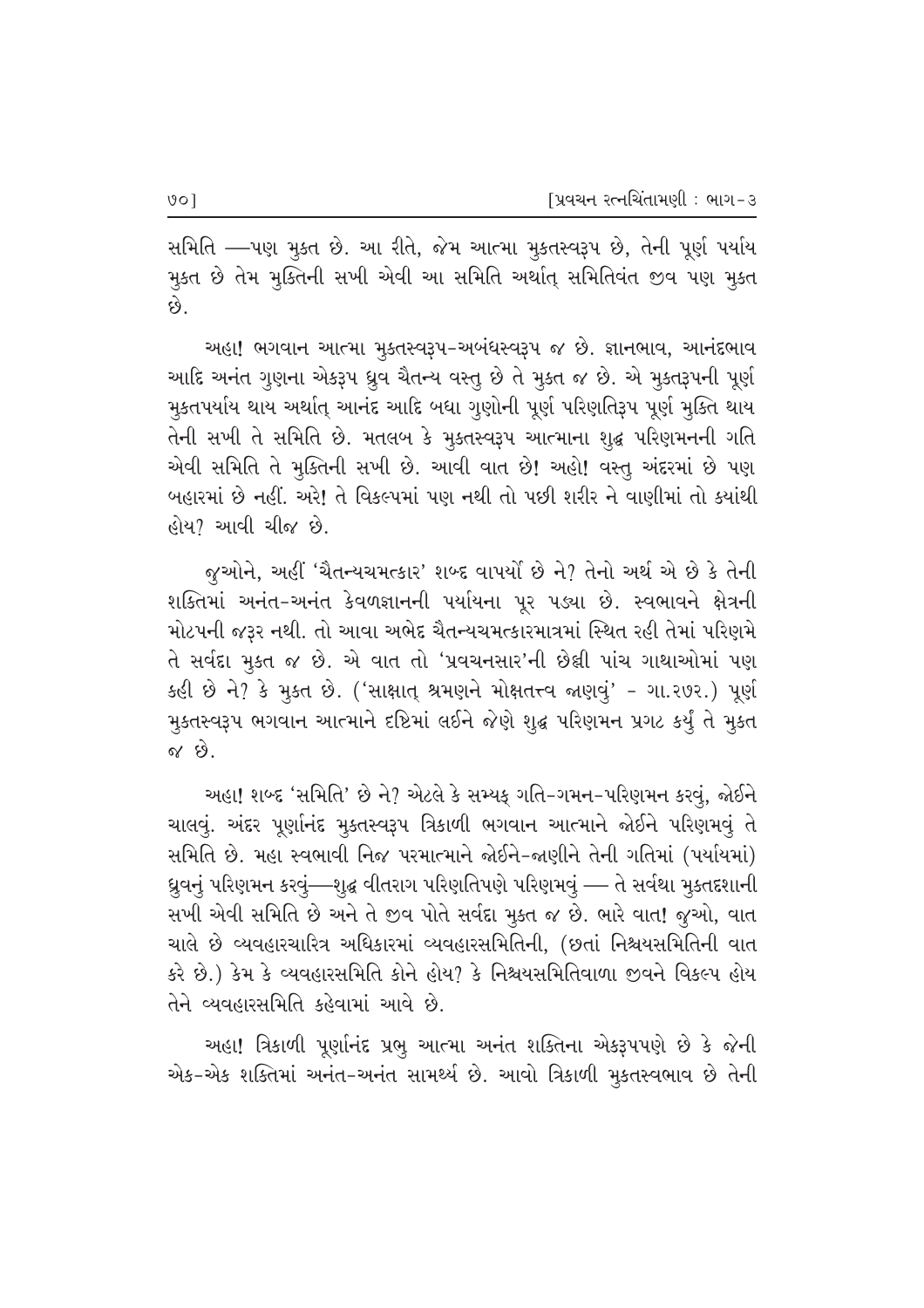પૂર્ણ મુક્તદશાને પ્રાપ્ત કરવામાં તેની સખી−બહેનપણી એવી સમિતિ કારણ છે. તે સમિતિ, પૂર્ણાનંદસ્વરૂપ આત્માની નિર્મળ વીતરાગપણે ગતિ-પરિણતિ થવી તે છે. fielse water and fieldse with fieldsen whit in the sola-theral છે એટલે કે સમ્+ઈતિ - સમ્યફ પ્રકારે શુદ્ધતાનું પરિણમન થવું એવી જે આ સમિતિ છે તે સર્વદા મૂકત જ છે. લ્યો, સમિતિ એટલે આત્માને જોઈને ચાલવું. આત્માને જોઈને ચાલવું એટલે આત્મા અખંડાનંદ પ્રભુ છે એમ તેને જોઈને પરિણમન કરવું. કહો, આવું તો (પોતાના માનેલા) પૌષધ-પ્રતિક્રમણમાં સાંભળ્યું પણ નહીં હોય? અરે! ભગવાને ભગવાનને સાંભળ્યો નહીં !

અહા! નિશ્ચયસમિતિનું પરિણમન તો, કહે છે કે, ચૈતન્યચમત્કારમય ધ્રુવનું અવલંબન લઈને સમ્યક્પણે-શૃદ્ધપણે પરિણમવું તે છે. બીજી રીતે કહીએ તો, જેવું સ્વરૂપ છે તેવું પરિણમવું તે સમિતિ છે. લ્યો, આ નિશ્ચયસમિતિ. તે સિવાય બહારમાં જોઈને ચાલવાનો રાગ તો પૂર્ણપણે વિકલ્પ-વ્યવહારસમિતિ છે. તે વ્યવહારસમિતિ આત્મવસ્તુમાં અને ધર્મીની પર્યાયમાં પણ નથી. એ તો પરમાં જાય છે. (હા), તે વ્યવહારસમિતિનું જ્ઞાન જ્ઞાનીને હોય છે. જૂઓ, આ સંતોની સમિતિ !

ઈર્યાસમિતિ એટલે જોઈને ચાલવું. તો, શું જોઈને ચાલવું? જોઈને ચાલવું એટલે  $\Sigma$ ે જોઈને ચાલવું એટલે ભગવાન આત્માને – કે જે પૂર્ણ ચૈતન્યચમત્કારમાત્ર છે તેને – જોઈને તેનું પરિણમન કરવું. પરંતુ, 'એ આત્મા પૂર્ણસ્વરૂપ છે' એવો દષ્ટિમાં સ્વીકાર થવો તે અપૂર્વ ચીજ છે હો. અરે ! એ જ ચીજ છે. (-એ જ કરવાનું છે.) આનાદિકાળથી એક સમયની પર્યાયનો જ તેને અભ્યાસ છે, જે પ્રગટ છે તેની જ રમત રમે છે. તેથી, ભગવાન આત્માના—્કે જે આખો પૂર્ણસ્વરૂપ મહાપ્રભૂ ચૈતન્યચમત્કારમાત્ર વસ્ત્ છે તેના — સ્વભાવ સન્મુખની દષ્ટિ અનાદિથી નથી એટલે, આત્મચીજનું માહાત્મ્ય તેને કેમ આવે? અરેરે ! ચૈતન્યમહાપ્રભૂ પૂર્ણાનંદસ્વરૂપ હોવા છતાં અજ્ઞાનીને તેની સન્મુખતા નથી, તેનો સ્વીકાર નથી. એટલે કે અજ્ઞાનીને ત્રિકાળી ભગવાન આત્માનો અસ્વીકાર છે. તેની વિમુખતામાં (અસ્વીકારમાં) તેને નિમિત્ત, રાગ અને પર્યાય-એક અંશ તેનો સ્વીકાર છે. પરંતુ હવે આવો જે અંદરમાં પૂર્ણસ્વરૂપ મહાપ્રભુ ચૈતન્યચમત્કાર ભગવાન આત્મા છે તેને પર્યાય દ્વારા અવલંબે તો તેનું પરિણમન શુદ્ધ થાય અર્થાત્ જેવો પોતે છે તેવું શુદ્ધ પરિણમન થાય અને તે આત્માની ગતિ છે, મતિ છે, ફળ ે, મુક્તદશા છે.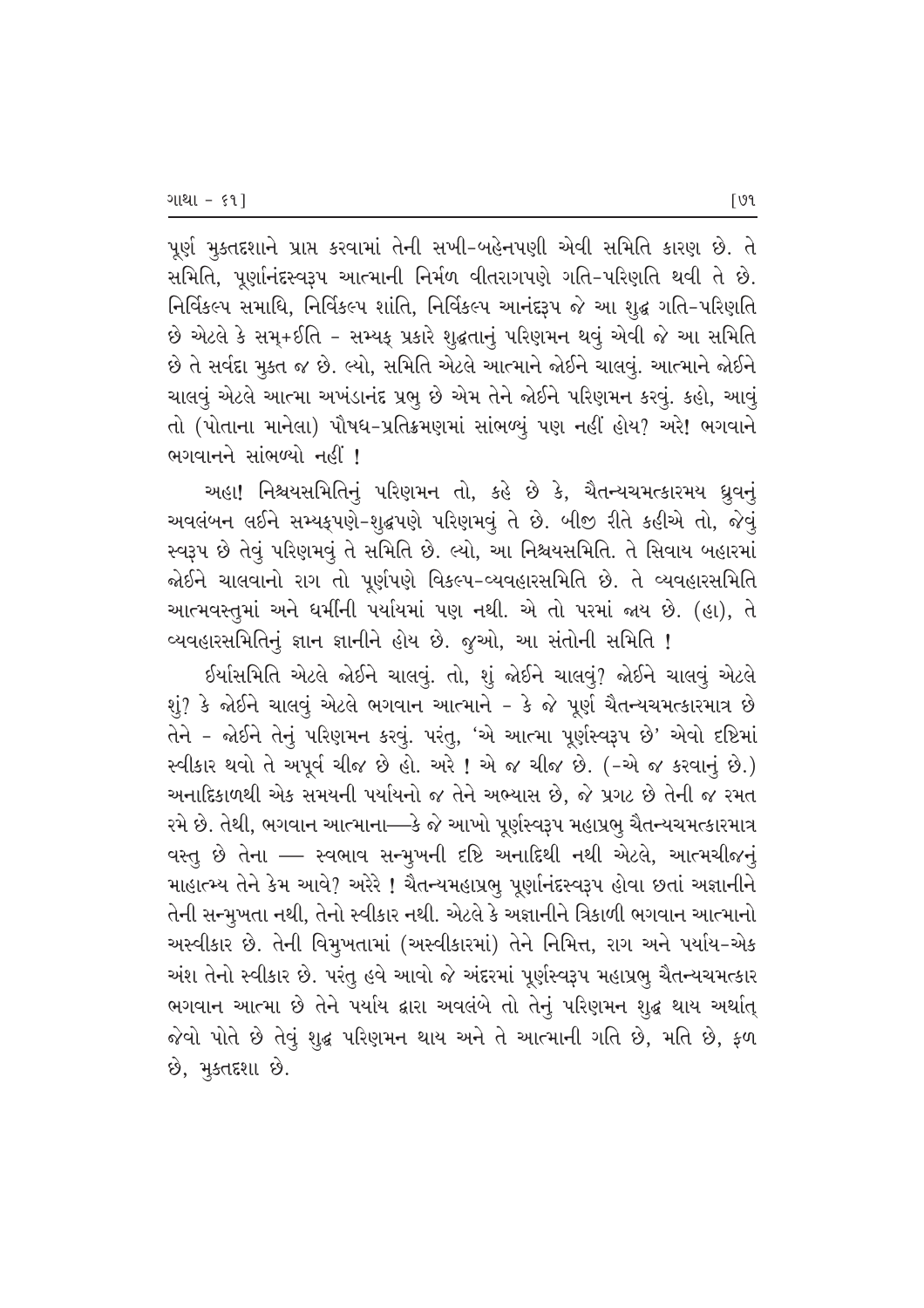અહા! આખી દુનિયા ગમે તેવી હો, તે તેની પાસે રહી. ભગવાન આત્મા તો પૂર્ણ ચૈતન્યચમત્કારમય છે એમ અહીં કહે છે. તે ચૈતન્યચમત્કારની સાથે આનંદચમત્કાર. શ્રદ્ધાચમત્કાર, વીર્યચમત્કાર વગેરે એવા અનંત-અનંત ગુણના પણ ચમત્કારસ્વરૂપ તે ભગવાન આત્મા છે. તો તેને જોઈને, માનીને સમ્ ઈતિ—જેવું સ્વરૂપ છે તેવું પરિણમન કરવું તેનું નામ મુક્તિકાન્તાની સખી એવી સમિતિ છે. મુક્તિનું કારણ એવી એ સમિતિ મુક્તિની સખી છે અને મુક્તિએ તેનો હાથ ઝાલ્યો છે તેથી તેની મુક્તિ થવાની જ છે. લ્યો, સમિતિ આને કહેવાય. જુઓ, આમાં વ્યવહારસમિતિના વિકલ્પની વાત પણ લીધી નથી. હવે આવી જેને હજુ ખબર પણ નથી કે સમિતિ કોને કહેવાય? સમિતિ કેવી રીતે પરિણમે? ક્યાંથી પરિણમે? સમિતિ પરિણમે તો શું સ્થિતિ હોય? અને કોને મુક્તિનું કારણ-મુક્તિની સખી કહેવાય? - તેને સમિતિ ક્યાંથી પ્રગટે? વાતો ભારે છે! આ અમૃતથી ભરેલા મોટા કલશ છે હો.

#### **DESCRIPTION** 1925 1925<br>2926 292

# ૾ૢૺૺ૾ૢૺ શ્લોક - ૮૨ ઉપરનું પ્રવચન ૢ૾ૺૺ૾

### 'જે (સમિતિ) મુનિઓને શીલનું (-ચારિત્રનું) મૂળ છે.'

જે સમિતિ = ઉપર (શ્લોક ૮૧ માં) કહી તે નિશ્ચયસમિતિ. પૂર્ણસ્વરૂપ ભગવાન આત્માનું—કે જે શુદ્ધ ધ્રુવ ચૈતન્ય છે તેનું — પરિણમન, તેની ગતિ તે નિશ્ચયસમિતિ છે. જ્યારે વ્યવહાર ઈર્યાસમિતિ એટલે જોઈને ચાલવાનો વિકલ્પ અને એ બહારની વાત છે, પણ કાંઈ નિશ્ચયસમિતિ નથી. તેમ જ એ તો શુભ વિકલ્પને સમિતિનો આરોપ આપ્યો છે. યથાર્થ ઈર્યાસમિતિ તેને કહીએ કે જોઈને ચાલવું. એટલે કે સામાન્ય અખંડ અભેદરૂપ ચીજ જે ત્રિકાળી ધ્રુવ ચૈતન્યચમત્કાર છે તેને સ્વીકારીને—જોઈને ને શ્રદ્ધા કરીને—તેમાં પરિણમન કરવું તેનું નામ ભગવાન ઈર્યાસમિતિ કહે છે.

અહા! કેવળી ભગવાનને જે અનંત-અનંત કેવળજ્ઞાન ને અનંત-અનંત આનંદાદિ પ્રગટ્યા છે એ પર્યાય છે. એવી-એવી અનંત કેવળજ્ઞાન પર્યાય ને અનંત આનંદ પર્યાય આદિનો અંદરમાં જે ધ્રુવ સમુદાય છે - જ્ઞાન ને આનંદાદિના સમુદાયનો જે પીંડ છે - તે ચૈતન્યચમત્કાર છે. આવા ચૈતન્યચમત્કારનો સ્વીકાર-સત્કાર તે સમિતિ છે. પરંતુ તેના તરફ જ્યારે પર્યાય વળે ત્યારે તેનો સ્વીકાર ને સત્કાર કર્યો એમ કહેવામાં આવે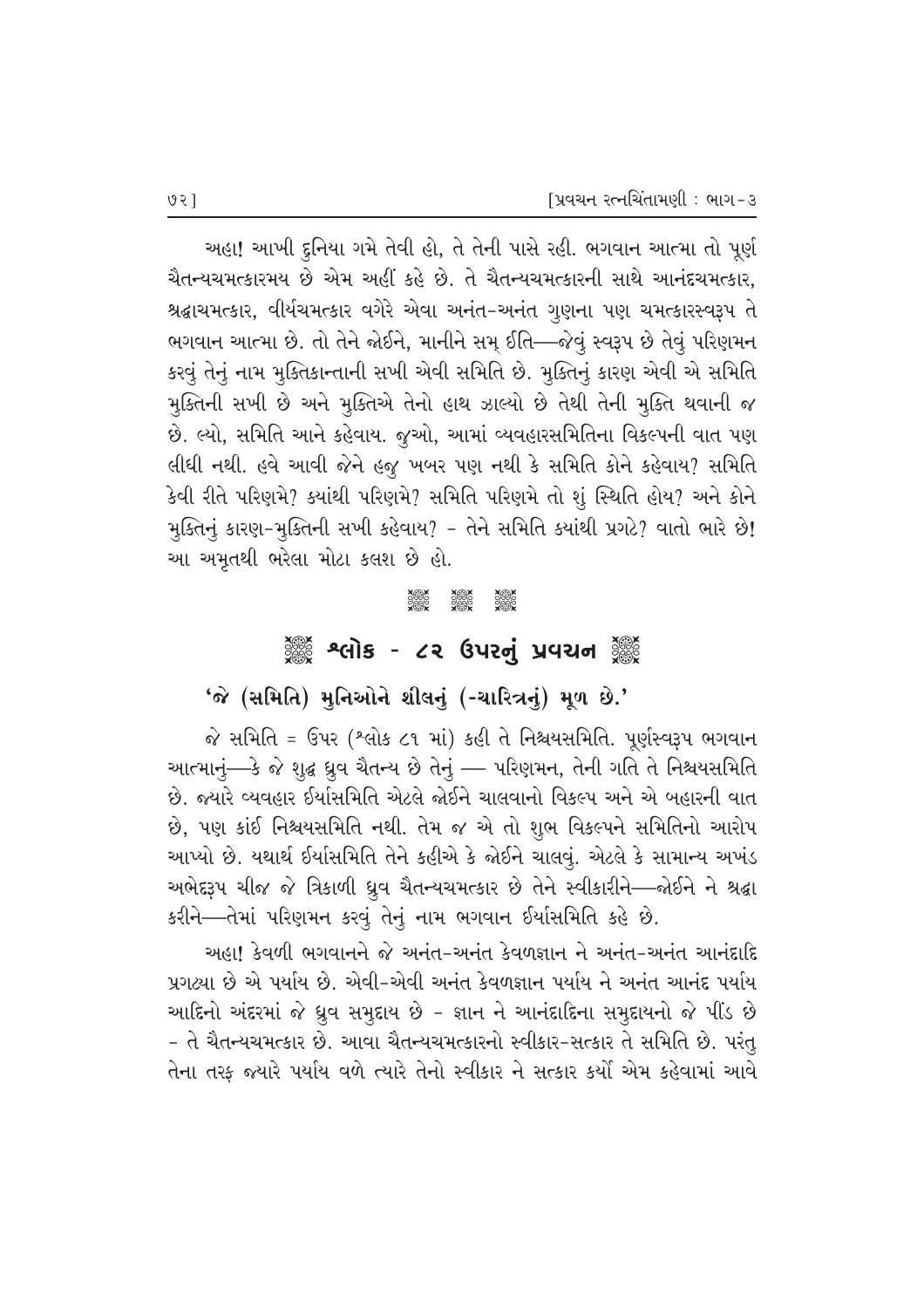છે. અહા ! આ તો નિજ લક્ષ્મીની વાત ચાલે છે. તે સિવાય બહારમાં ધૂળમાંય નિજ લક્ષ્મી નથી. તેથી તો અહીં કહ્યું ને? કે કંચન ને કામિનીનો સંગ છોડ. (શ્લોક ૮૧) કેમ કે તે ભવભયના કરનારા છે.

અહીં કહે છે કે ભગવાન આત્મા એક સેકંડના અસંખ્યમા ભાગમાં પૂર્ણ ધ્રૂવ છે. અનંત-અનંત પર્યાયનો એકરૂપ પીંડ એવો એક-એક ગુણ છે અને એવા અનંત ગુણનું એક્રમ તે ધ્રુવ છે. આવો ચૈતન્યચમત્કાર ભગવાન આત્મા છે તેને જોવો-જાણવો સ્વીકારવો અને તેમાં ઠરવું તેનું નામ યથાર્થ ઈર્યાસમિતિ કહેવામાં આવે છે. ગજબ વાત છે! અરે! લોકોને પરમ સત્ય શું છે તે વાત બેસવી કઠણ પડે છે. એકલી વ્યવહારની જ વાત તેઓ જાણે છે. માટે અહીં નિશ્ચયસમિતિની વાત લીધી છે. અહા! વ્યવહાર ઈર્યાસમિતિનો રાગ-વિકલ્પ ઉઠે છે એ બંધનું કારણ છે. જ્યારે વસ્તુ એવી (બંધસ્વરૂપ) નથી. વસ્તુ તો અબંધસ્વરૂપ ભગવાન છે. જુઓ ને! કેવી શૈલી કરી છે!

**પ્રશ્ન:-** તો પછી બાહ્યસમિતિની ચર્ચા શા માટે?

સમાધાન:- એ તો એવો (-જોઈને ચાલવાનો) વિકલ્પ હોય છે તેમ તેને જણાવવા માટે છે. પરંતુ વિકલ્પને જાણીને આદરવો નહીં. તે સમયે શરીરની ગતિ થાય તે પણ કાંઈ આત્માની ગતિ નથી, જડની ગતિ છે. તેમ જ બાહ્યમાં જોવું એ પણ પરનું જોવું છે અને પરને જોવાનો ભાવ પરાવલંબી જ્ઞાન છે. (માટે તેને પણ આદરવો નહીં.) અરે! વસ્તુ સ્થિતિ આવી છે - સત્યનું સ્વરૂપ આવું છે ત્યાં બીજું શું થાય?

અહા! સમિતિ એટલે સમ્+ઈતિ=સમ્યક્ પ્રકારે ઈતિ-ગતિ. એટલે કે ત્રિકાળી ભગવાન આત્માનું જેવું પૂર્ણ આનંદ ને પૂર્ણ ચૈતન્યસ્વભાવના સામર્થ્યરૂપ તત્ત્વ છે તેવું - જેવો તેનો ચૈતન્યચમત્કાર છે તેવું - પરિણમન થવું. બીજી રીતે કહીએ તો, સત્ જે વસ્તુ છે તેનું આખું સત્ત્વ એટલે તેનો પૂર્ણ સ્વભાવ. તે પૂર્ણ સ્વભાવમાં અપૂર્ણતા પણ ન હોય ને વિપરીતતા પણ ન હોય. તો, આવો જેનો ત્રિકાળ અબદ્ધ-મુક્તસ્વભાવ છે તેને ચૈતન્ય કહીએ. તે ચૈતન્યને અંદર જોવો. તેને જાણીને તેનો સ્વીકાર કરવો અને તેનો સ્વીકાર કરીને તેમાં ઠરવું અર્થાત્ જેવું ત્રિકાળી ધ્રુવનું શુદ્ધ સ્વરૂપ છે તેવું શુદ્ધરૂપે સમ્યક્ પરિણમન થવું—વીતરાગી દશા થવી — આનંદની દશારૂપે પરિણમન થવું — તેને સમિતિ કહેવામાં આવે છે. આ નિશ્ચયસમિતિ વિના તેના બધાય વ્યવહાર થોથા છે એમ બતાવવા માટે આ નિશ્ચયસમિતિ વર્ણવે છે. નહીંતર આ અધિકાર તો વ્યવહારસમિતિનો છે, વ્યવહારચારિત્રનો છે.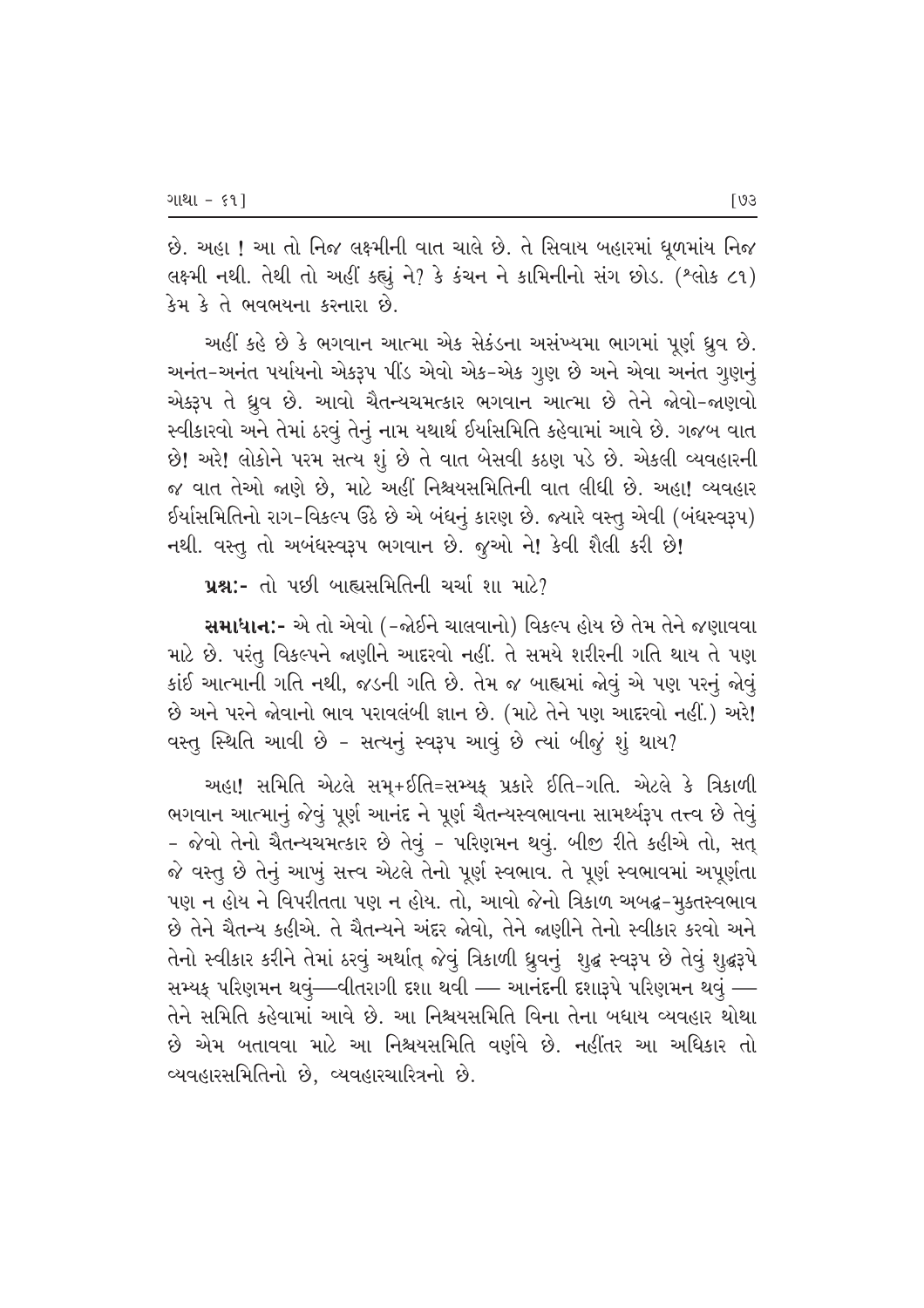**પ્રશ્ન:-** વ્યવહારસમિતિથી જીવદયા તો પળાય?

સમાધાન:- વ્યવહારસમિતિથી જ઼વદયા પળાતી જ નથી. તેનાથી જ઼વદયા પળાય છે તે વાત જ ખોટી છે. કેમ કે પરજીવની દયા તો પરના કારણે પળાય છે. (પરજીવનું જીવવું તો તેના કારણે છે). તે પરજીવના આયુષ્યની સ્થિતિ હોય તો તે જીવે છે, પણ આ જીવનો (બચાવવાનો) ભાવ થયો કે તેને બચાવું માટે તે બીજો જીવ બચે છે એમ  $\dot{\vartheta}$  નહીં. આવી વાત છે ભગવાન!

42:- મૂનિ પ્રમાદથી ગમે તેમ ચાલે તો?

સમાધાન:- પણ મુનિ પ્રમાદપૂર્વક ચાલે જ નહીં ને! પ્રમાદપૂર્વક ચાલતા જ નથી ને! તેમને પ્રમાદ હોય જ નહીં. જ્યાં અપ્રમતદશા પ્રગટ થઈ છે—અપ્રમત પરિણતિ  $\mu$ રિણમી છે—ત્યાં પ્રમાદ કેવો? આવી વાત છે! આકરૂં કામ છે.

અહા! ઈર્યા સમિતિ એટલે જોઈને ચાલવું, ભાષા સમિતિ એટલે વિચારીને બોલવું  $\alpha$ ગેરે એવો બધો રાગ-વિકલ્પ જ પોતે પ્રમાદદશા છે. કેમ કે ત્યારે છઠું (પ્રમત્ત) ગણસ્થાન હોય છે. હવે એ પ્રમાદને વ્યવહાર—માત્ર વ્યવહાર જ હો — ક્યારે કહેવાય તે અહીંયા સિદ્ધ કરવું છે કે જ્યારે પૂર્ણાનંદનો નાથ અંતરસ્વરૂપ ભગવાન આત્મા અપ્રમતપણે આશ્રયમાં આવ્યો ત્યારે વ્યવહાર હોય છે. પોતાનું સ્વરૂપ જ અપ્રમત એટલે કે મૂક્ત છે. તો અંદરમાં મૂક્તસ્વરૂપપણે રહેલા એ અબદ્ધસ્વભાવનો આશ્રય લઈને જે અબદ્ધ પરિણામે પરિણમે છે તેને નિશ્ચયસમિતિ હોય છે. અને તે ભૂમિકામાં વિકલ્પ હોય તેને વ્યવહારસમિતિ કહેવામાં આવે છે. પરંતુ આવી નિશ્ચયસમિતિ જેને હોય તેને વ્યવહારસમિતિ હોય હોં ! ભારે વાત !

જૂઓ, આ શરીરનો એક રજકણ પણ આમ ચાલે છે કે આમ થાય છે તે તેના (શરીરના) પોતાના કારણે છે. પણ આત્માના કારણે બીલકુલ નહીં. આ શરીર તો અનંત પરમાણુનો પીંડ-દળ છે. તે અનંત પરમાણુમાંના પ્રત્યેક પરમાણુ પોતાના સ્વકાળે જે પર્યાયે પરિણમે છે તે પોતાથી પરિણમે છે, પણ આત્માને લઈને નહીં. (હા), આત્માને વિકલ્પ આવે કે જોઈને ચાલું, પરંતુ એ કારણે શરીરની ગતિ સરખી થાય એમ નથી. આવી વાતો છે બાપુ!

'उत्पादव्ययध्रौव्ययुक्तं सत्' नो અर्थ शूं थयो ? કે प्रत्येક પરમાણૂ અને પ્રત્યેક આત્મા પોતાની વર્તમાન અવસ્થાપણે ઉપજે છે—ઉત્પાદ, પૂર્વની અવસ્થાએ નાશ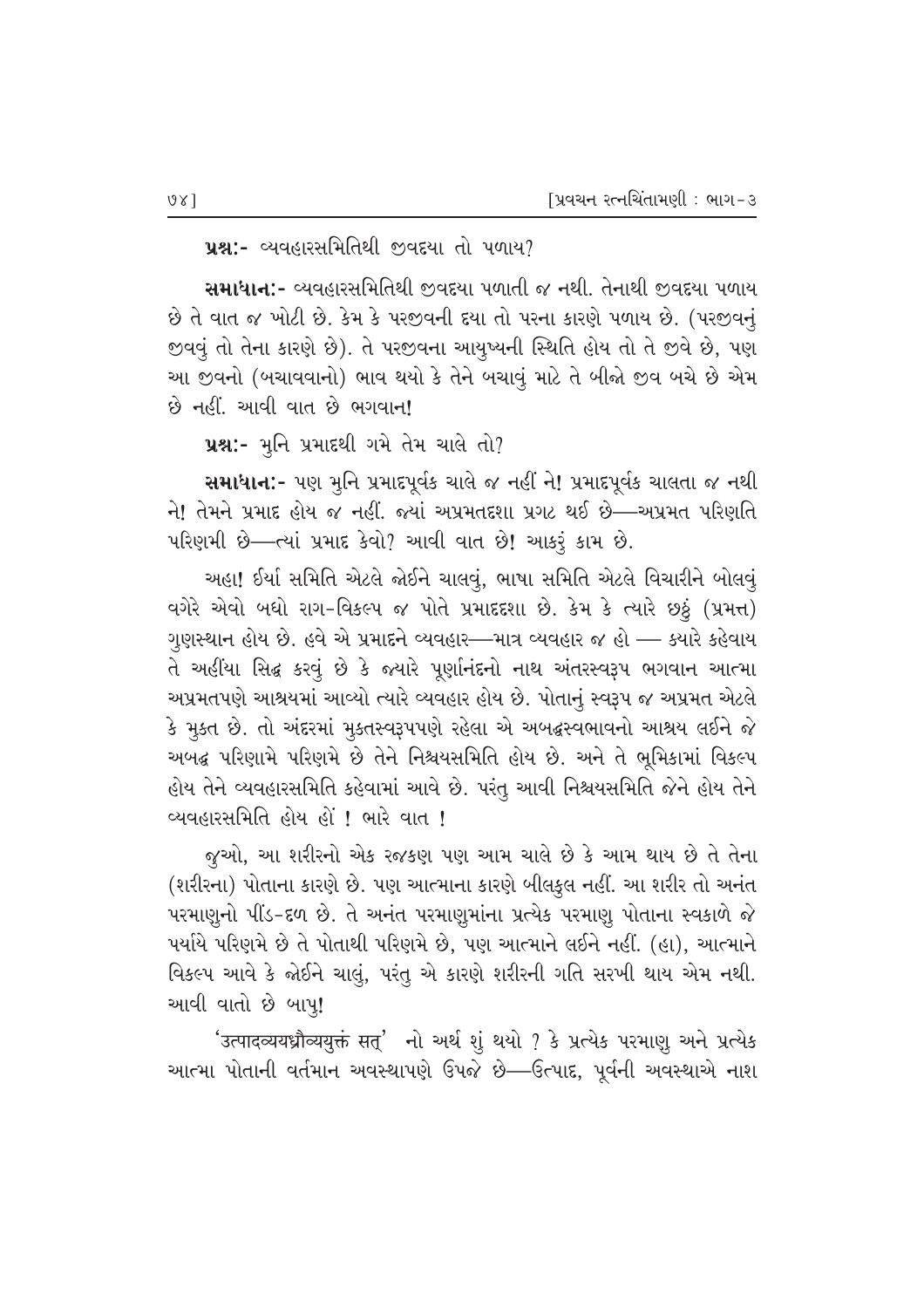~પામે છે—વ્યય અને દ્રવ્યપણે ટકી રહે છે—ઘ્રૌવ્ય. આ ત્રણપણે નિરંતર—સમયે– સમયે જડ ને ચેતન છે. તેમાં તેને કોઈ વિશ્રામ નથી. હવે કહે છે કે, આ શરીરની પર્યાય થાય છે તે શરીરના કારણે થાય છે. જીવને ઈચ્છા થાય કે જોઈને ચાલું, છતાં શરીરના પગનો ભાગ, જોઈને ચાલવાનો વિકલ્પ છે માટે ગતિ કરે છે એમ નથી. કેમ કે પગના અનંત પરમાણુ પોતાના ઉત્પાદ-વ્યય ને ધ્રૌવ્ય સહિત છે. તેથી તેનાથી તેની ગતિ થાય છે. તેમાં જીવના વિકલ્પનો બિલકુલ અધિકાર નથી. આવું છે ભાઈ**!** 

ભાઈ! નવ તત્ત્વો સિદ્ધ કરવા પડશે કે નહીં? (હા.) તો. અજીવતત્ત્વ અજીવપણે <u>છે એમ ક્યારે સિદ્ધ થશે? કે જ્યારે એ અજીવતત્ત્વ પોતે પોતાની પર્યાયપણે સમયે–</u> સમયે—નિરંતર ઉપજે, પૂર્વની પર્યાયપણે વ્યય થાય અને પોતે ધ્રૌવ્ય રહે ત્યારે. આવું <u>અજીવતત્ત્વ છે તે પોતાના કારણે પોતાની પર્યાયને પામે છે. આત્માના વિકલ્પના</u> કારણે નહીં.

અહા! (૧) આત્માને વ્યવહારસમિતિનો વિકલ્પ આવે માટે શરીરની ગતિ થાય એમ પણ નથી અને (૨) શરીરની ગતિપર્યાય થાય માટે અહીં જીવને વ્યવહારસમિતિનો વિકલ્પ આવે એમ પણ નથી. તેમ જ (૩) વ્યવહારસમિતિનો વિકલ્પ આવે માટે fi–∂•ÆfiEfis cflP #PE ~a –z]. #–P (4) fi–∂•ÆfiEfis cflP E⁄SP¶ ¤•'q⁄TÆfiEfis–⁄P વિકલ્પ આવે એમ પણ નથી.

જુઓ, અસ્તિ-નાસ્તિરૂપ અનેકાંત છે ને? તેથી,

(૧) સ્વભાવની અસ્તિમાં વિભાવની નાસ્તિ અને

(૨) વિભાવની અસ્તિમાં સ્વભાવની નાસ્તિ. તથા

(૩) વિભાવની અસ્તિમાં શરીરપર્યાયની નાસ્તિ અને

(૪) શરીરપર્યાયની અસ્તિમાં વિભાવની નાસ્તિ.

લ્યો, વસ્તુનું સ્વરૂપ જ આવું અનેકાંતમય છે. એ વસ્તુ પોતે જ આ રીતે પોકારે છે, એ પોતે ચીજ જ આવી છે.

આહા! જડ ને ચેતનરૂપ અનંત તત્ત્વો છે ને? તો. તે અનંત તત્ત્વો અનંતપણે રહીને ~⁄Ps⁄~aP ~ATaEP cflP, ~⁄Ps⁄–] #–˜s 's›E⁄– ~•⁄›•P ~ATaEP cflP. œP sEP #–˜s ~¡¶⁄z› કહો તો તે અનંત પદાર્થનો સ્વીકાર કર્યો ક્યારે કહેવાય? કે એ અનંત પદાર્થ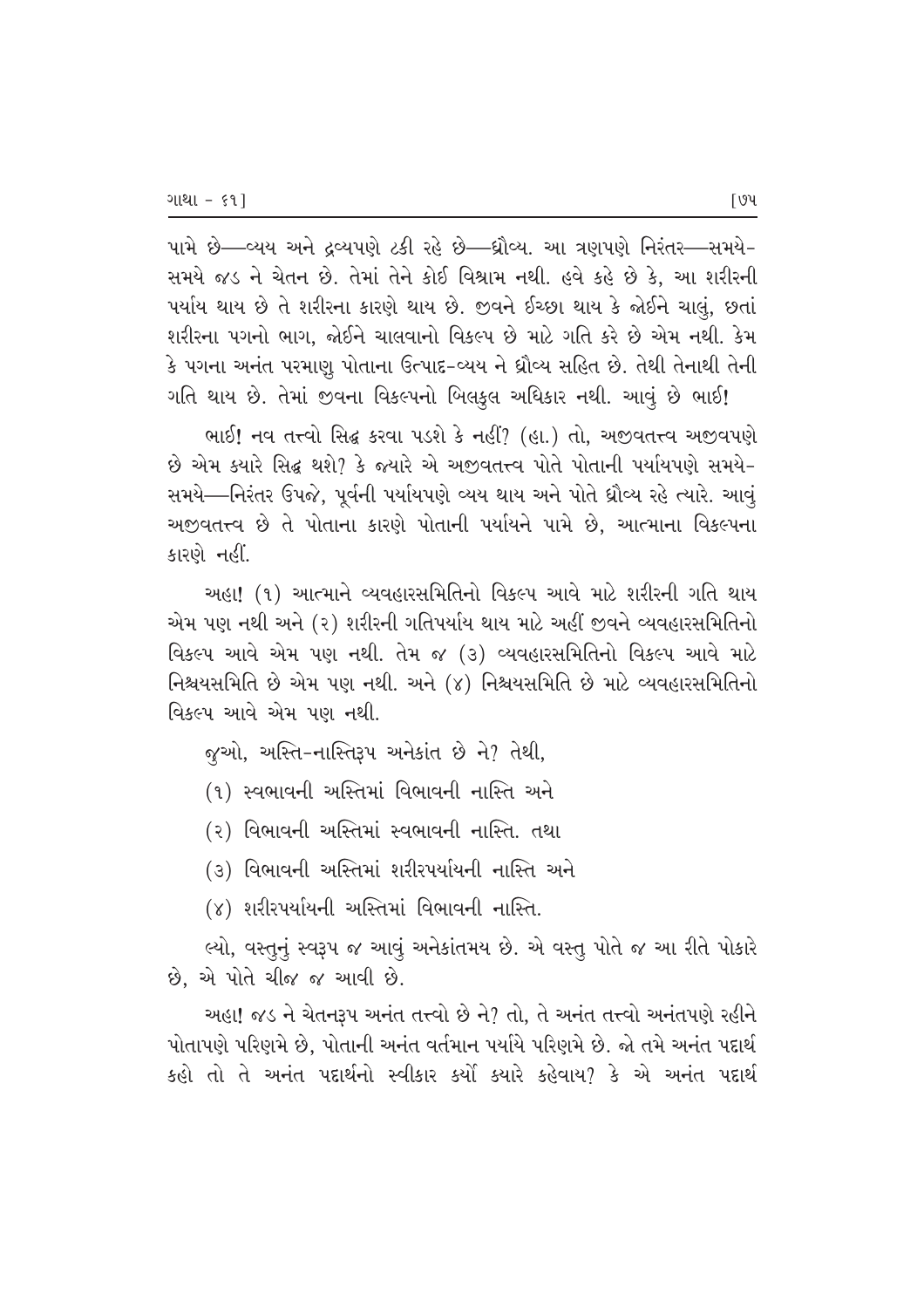ભિન્ન-ભિન્ન રહીને પરિણમે છે એમ માનો ત્યારે. અને જો તેઓ ભિન્ન-ભિન્ન પરિણમે  $\dot{\vartheta}$  તો. તેઓ અનંતપણે રહે છે કે એકપણે થાય છે? માટે અનંત પદાર્થ અનંતપણે રહીને તેમની પોતાની પર્યાયના ઉત્પાદ-વ્યય કરે છે. બીજી રીતે કહીએ તો, અનંત પદાર્થમાં સમયે-સમયે નિરંતર પ્રવાહરૂપે તેમના પોતાના ઉત્પાદ-વ્યય થયા કરે છે અને <u>પોતાન</u>ં ધ્રોવ્યપણું રહે છે. આમ માને ત્યારે તો તેણે તે અનંત પદાર્થને અનંત તરીકે સ્વીકાર્યા કહેવાય. એટલે કે પદાર્થોના ભિન્ન–ભિન્નપણાનો—અનંતપણાનો સ્વીકાર કર્યો કહેવાય. પરંતુ તે અનંત પદાર્થમાંથી એક પણ પદાર્થની પર્યાય મારાથી થઈ છે એમ કોઈ કહે-માને તો તેણે તે અનંત પદાર્થનો ભૂક્કો વાળ્યો—તેણે અનંત પદાર્થ માન્યા નહીં. બરાબર છે ને? અહા! વસ્ત્-ચીજનું સ્વરૂપ તો આવું છે. પણ શું થાય? (અજ્ઞાની તેને સ્વીકારતો નથી.)

અહા! અનંત આત્માઓ અને અનંત રજકણો એક જ સમયમાં ઉત્પાદ-વ્યય ને ધ્રૌવ્ય યુકત સત છે. અર્થાત તેમનું હોવાપણું પોતાની વર્તમાન પરિણતિ-પર્યાયથી  $6$ ત્પન્નરૂપ છે, પૂર્વની પર્યાયથી વ્યયરૂપ છે અને ધ્રૌવ્યની અપેક્ષાએ સદશપણે કાયમ છે. આવું સમયે-સમયે દ્રવ્યનું સ્વરૂપ છે. હવે આવું સ્વરૂપ છે તેમાં, કહે છે કે, પરમાણૂ ગતિ કરે ત્યારે આત્માનો વિકલ્પ તે ગતિમાં કાંઈ મદદ કરે કે આત્માનો ઉત્પાદ પરમાણુમાં કાંઈ ઉત્પાદ કરે એમ નથી. અહાહા! જૂઓને, કેવી વાત કરે છે!

અહીં (શ્લોકમાં) કહે છે કે સમિતિ મુનિઓને શીલનું મુળ છે. શીલ=ચારિત્ર, સ્વરૂપની રમણતા. ચારિત્ર=ચરવું, રમવું, સ્થિર થવું. પૂર્ણાનંદનો નાથ ભગવાન આત્મામાં રમવું, આત્મા આત્મારામમાં રમતે ચડે તેને ચારિત્ર કહે છે. બીજી રીતે કહીએ તો પૂર્ણાનંદસ્વરૂપમાં ચરવું-તેને અનુભવવો તે ચારિત્ર છે. જેમ ઢોર ઘાસને ચરે છે ને? તેમ પૂર્ણાનંદસ્વરૂપ ભગવાન આત્માના આનંદને ચરવો-અનુભવવો તેનું નામ ચારિત્ર છે કે જે મુક્તિનું કારણ છે. તે ચારિત્રનું મૂળ આ સમિતિ છે. પૂર્ણસ્વરૂપ ભગવાન આત્મામાં રમત—અંદરમાં રમણતા—તે ચારિત્ર છે અને તે ચારિત્રનું મૂળ આ ઈર્યાસમિતિ છે. અર્થાત્ અંતરના સ્વરૂપને જોઈને તેમાં રમવું તે સમિતિ છે અને તે સમિતિ ચારિત્રનું મૂળ છે, ચારિત્રનો ભાગ છે, ચારિત્રને સહાયક દશા છે. આ વિકલ્પરૂપ સમિતિની વાત નથી હો. લ્યો, આ, ('સમિતિ મુનિઓને શીલનું મૂળ છે' - એ) શબ્દોની આટલી વ્યાખ્યા છે. અહા! આ કાંઈ કથા નથી કે શબ્દથી તુરત જ પૂરૃં પડી જાય. (-વાત પૂર્ણ થઈ જાય.) આ તો મૂળની—અંદરના ગર્ભની—વાત છે.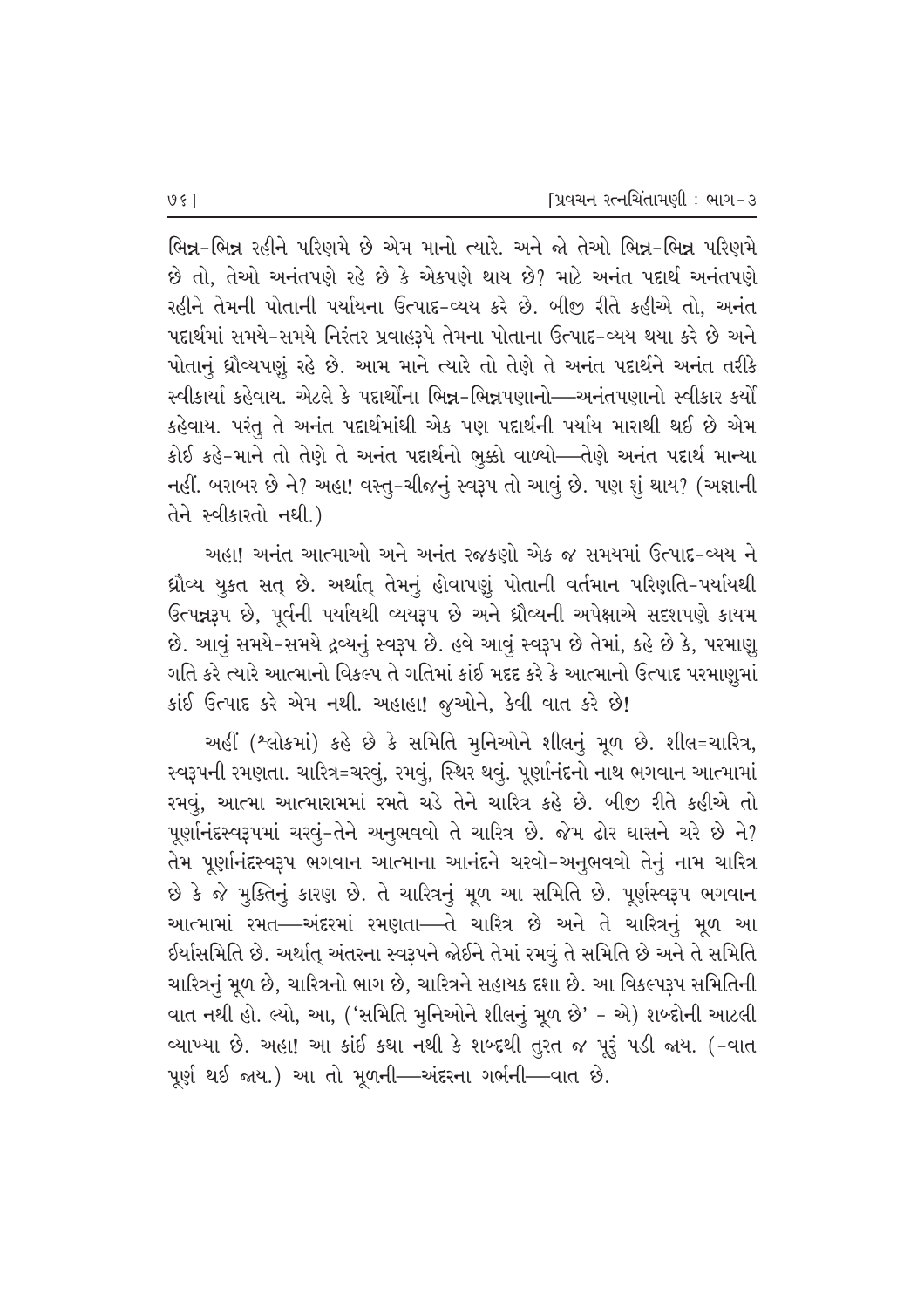ભગવાન આત્માના પૂર્ણસ્વરૂપને અંદરમાં જોવું-જાણવું અને તેમાં ઠરવું તે કાંઈ ઓછી વાત છે? કારણ કે એક સમયની પ્રગટ અવસ્થા-પર્યાયની જ રમત તેણે અનંતવાર vર્યાયમાં કરી છે. અહા! અવસ્થા પ્રગટ છે, જ્યારે વસ્તુ-આખું દ્રવ્ય અપ્રગટ-અવ્યક્ત છે. હવે જ્યાં પૂર્ણ દ્રવ્યનો અંતરમાં સ્વીકાર થઈને, તેની સન્મૂખ થઈને, પરિણમન થાય છે ત્યાં, કહે છે કે, ઈર્યાસમિતિ છે અને તે સમિતિએ જોયું (-જાણ્યું) કે આત્મા આવો છે. આમ, તે સમિતિ આત્માને જોઈને પરિણમે છે. આવી તે ઈર્યાસમિતિ ચારિત્ર-શીલનું મૂળ છે, મૂક્તિની સખી છે. જુઓ, આમ કહીને અહીં એમ કહેવા માગે છે કે વ્યવહારસમિતિનો વિકલ્પ આવે તે ચારિત્રનું મૂળ નથી, પણ ચારિત્રનો દોષ છે. ભારે વાતુ ભાઈ! અહા! આ તો સત્યનું સત્પણું આવું છે એમ સિદ્ધ કરવું છે.

અરે! એણે સત્ય સાંભળ્યું નથી હોં. તેની ચીજ એવો પૂર્ણાનંદનો નાથ ભગવાન આત્મા અંદર ડોલી રહ્યો છે. તેની એક-એક શક્તિ પૂર્ણ છે અને એવી અનંત શક્તિના સામર્થ્યવાળું તે એક પૂર્ણ તત્ત્વ છે. માટે તેની સન્મૂખ થઈને, તેનો આશ્રય કરીને, તેનું 'અવલંબન લઈને, કહે છે કે, તેનો સ્વીકાર કરવો. અનાદિથી તે પર્યાય અને રાગની સન્મુખ હતો તેથી સ્વભાવથી વિમુખ હતો. પરંતુ હવે એ પર્યાય અને રાગથી વિમુખપણું કરીને ત્રિકાળી સ્વભાવનું સન્મુખપણું કર્યું તો તેને ત્રિકાળી ચીજનો સ્વીકાર થયો અને  $'$ તે છે' એમ માન્યું. પહેલાં અજ્ઞાનદશામાં 'તે છે' એમ માન્યું નહોતું. કેમ કે આવો ભગવાન આત્મા છે એમ ક્યારે માન્યું કહેવાય? કે જ્યારે 'આ જ્ઞેય આવું પૂર્ણ છે' એવું તેના જ્ઞાનમાં જ્ઞેય તરીકે જણાય ત્યારે 'આ છે' એમ આત્માની માન્યતા થાય. તે સિવાય 'આત્મા છે, આત્મા છે' એમ (માત્ર ભાષા બોલવાથી તેની માન્યતા ન થાય.) આત્મા છે તે કેવો છે? કેમ છે? તે શેમાં બેઠો છે ? તેના ભાન વિના 'તે છે' એવી માન્યતા કેમ થાય? શેમાં થાય ?

આહા! પહેલાં શ્રદ્ધા અને જ્ઞાનમાં સ્વીકાર આવે છે કે આ આત્મચીજ આવી છે - ભગવાન આત્મા પૂર્ણાનંદ ચૈતન્યચમત્કાર છે. પછી તેની રમતમાં ચડવારૂપ ચારિત્રમાં સ્વીકાર આવે છે. બીજી રીતે કહીએ તો, જેને 'આ આત્મા પૂર્ણ છે' એવો પ્રથમ અંદર જ્ઞાનમાં ભાસ થયો છે — ત્રિકાળી ભાવનું ભાસન-ભાન થયું છે—તેને પછી, 'આ આત્મા પૂર્ણ છે' એમ પ્રતીત થાય છે. અને પછી એ ત્રિકાળી ભાવમાં ભાન અને પ્રતીત સહિત રમણતા કરે તો તેને ચારિત્ર થાય છે.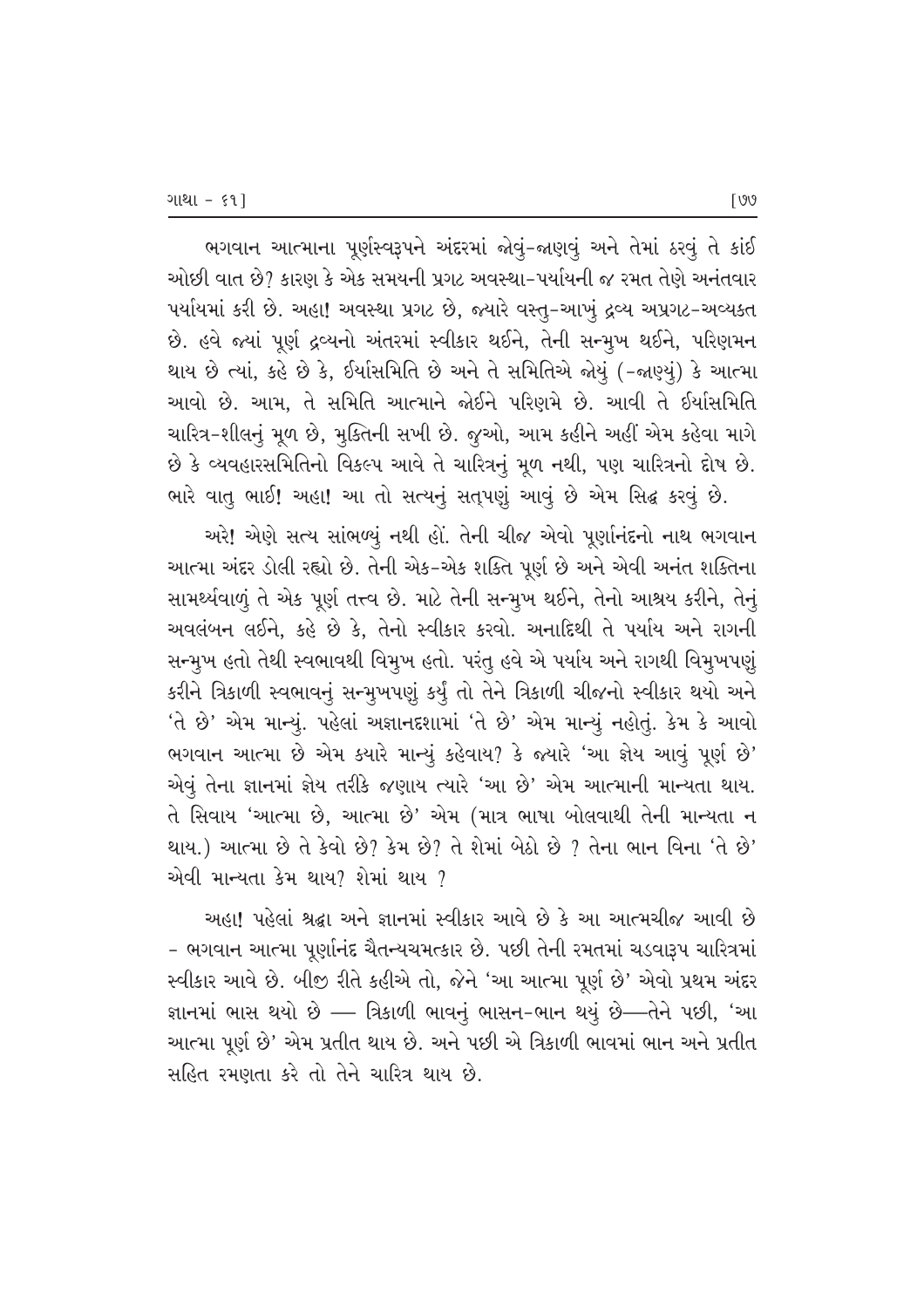જુઓ, વ્યવહાર ઈર્યાસમિતિને રચે તે વીર્યને તો નપુંસક કહ્યું છે. કેમ કે આત્મામાં aિકાળી વીર્યગૂણ છે તેનું કાર્ય તેને કહીએ કે જે આનંદાદિ અનંત ગૃણની નિર્મળતાને રચે. લ્યો, તેને જ વીર્ય કહીએ. પણ રાગને રચે તેને વીર્ય ન કહીએ, નપુંસકતા કહીએ. એ વાત તો ૪૭ શક્તિમાં છે ને? કે આત્મસ્વરૂપની રચના કરનારને વીર્ય કહીએ. અત્યારે મગજમાં-લક્ષમાં શું આવ્યું? કે વ્યવહાર ઈર્યાસમિતિનો વિકલ્પ છે તે વાસ્તવિક વીર્યના સામર્થ્યનું કાર્ય જ નથી. ગજબ વાત છે ને! કારણ કે સર્વજ્ઞ પ્રભુ એમ કહે છે કે વીર્ય તો એને કહીએ કે જે પોતાના અનંત ગુણનું નિર્મળપણું રચે, શૃદ્ધપણાની પર્યાયમાં રચના કરે, વીતરાગી નિર્દોષ દશાને રચે અર્થાત આ નિશ્રયસમિતિપણે પરિણમે તેને વીર્ય કહીએ. પણ રાગ-વિકલ્પ ઉઠે છે તેરૂપે થાય તે વીર્ય જ નહીં, તે તો નપુંસક વીર્ય છે. તે વિકલ્પ દોષ છે ને? અરે! વ્યવહાર ઈર્યાસમિતિનો વિકલ્પ પણ દોષ છે ભાઈ! કારણ કે તેનાથી પણ વૃત્તિ ઉઠે છે, તે કાંઈ નિર્વિકલ્પ વસ્તુ નથી. તેવી રીતે પંચ મહાવ્રતના પરિણામનો વિકલ્પ પણ પ્રમાદ અને દોષ છે.

 $\hat{\mathbf{v}}$ ે ત્રસ જીવોના ઘાતથી તેમ જ સ્થાવર જીવોના ઘાતથી સમસ્ત પ્રકારે દૂર  $\omega'$ .

એ સમિતિ ત્રસ અને સ્થાવરના ઘાતથી તો દૂર વર્તે છે, પરંતુ તેને બચાવવાના વિકલ્પથી પણ દૂર વર્તે છે એમ અહીં કહે છે. મતલબ કે આ છકાયના જીવ છે તેને ન મારૂં એવો વિકલ્પ જ તેમાં નથી. એ વિકલ્પ તો શુભરાગ છે. માટે તે વિકલ્પથી ભગવાન આત્માની સમિતિ —– અંતરના આનંદસ્વરૂપને જોઈ-જાણી, માની અને ઠરવું એવી સમિતિ—દૂર છે.

#### $'$ જે ભવદાવાનળના પરિતાપરૂપી કલેશને શાંત કરનારી....'

અહોહો! એ રાગ ભવરૂપી દાવાનળ, કલેશ છે. અર્થાત્ ભવમાં તો રાગરૂપી દાવાનળ  $R$ ળગે છે, રાગનો અંગારો સળગે છે. અરે! વ્યવહારસમિતિ—કે જે વિકલ્પ છે તે—  $\,$ પણ રાગનો અંગારો છે. 'રાગ આગ' એમ 'છઢાળા'માં આવે છે ને?

'યહ રાગ-આગ દહૈ સદા, તાતે સમામૂત સેઈયે'. *(છઠ્ઠી ઢાળ, પદ ૧૫)* 

'છઢાળા'માં પણ ઘણું નાખ્યું છે હો. અહીં કહે છે કે રાગથી ભિન્ન ભગવાન આત્મા અમૃતસ્વરૂપ નિરાકૂળ આનંદકંદ છે. માટે તે તરફની દશાના પરિણમનને આનંદ કહીએ. તે સિવાયનો ચાહે તો શુભરાગ હો તોપણ દાહ-આગ છે. આ વ્યવહાર ઈર્યાસમિતિનો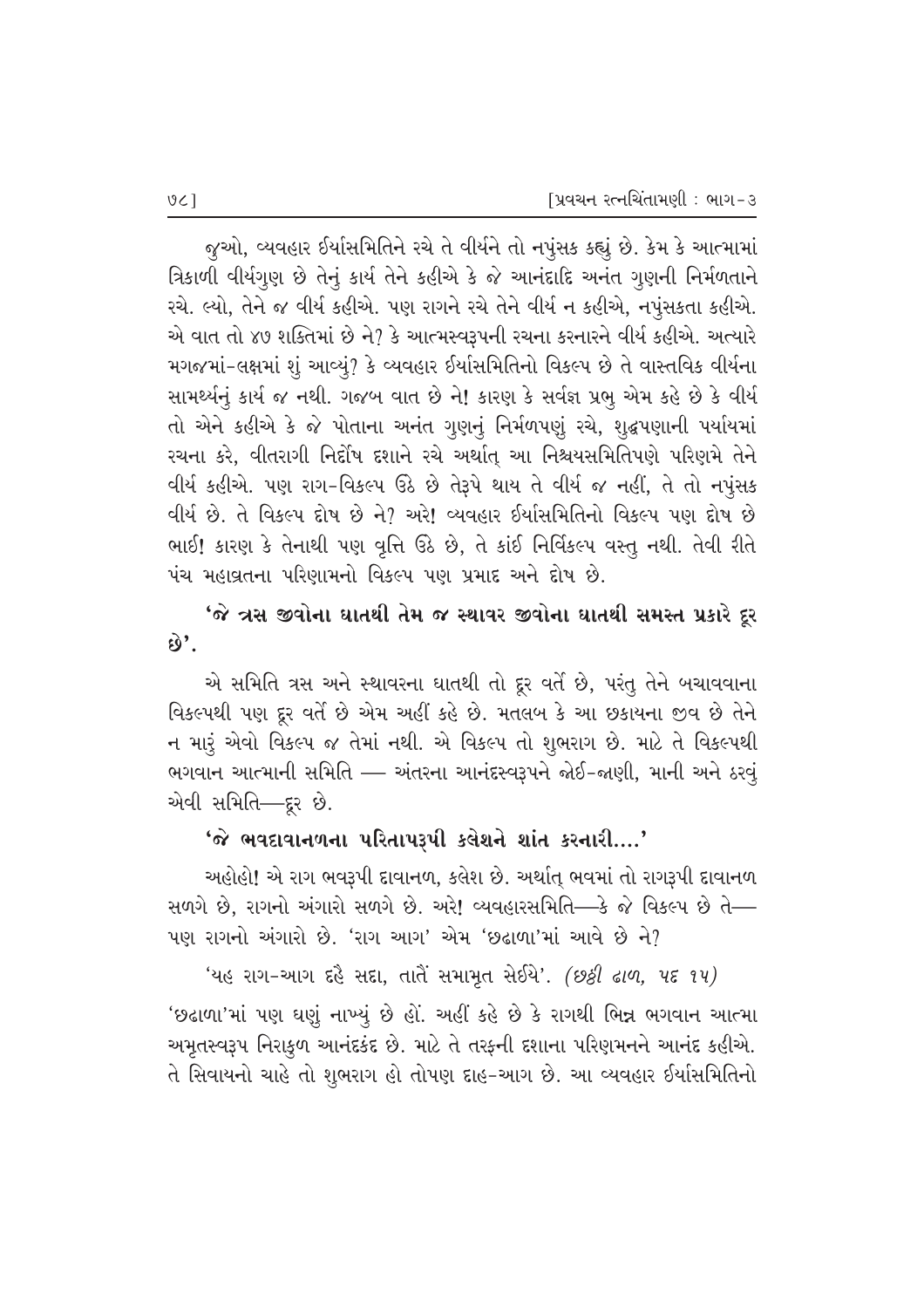વિકલ્પ છે તે પણ, કહે છે કે, રાગ હોવાથી દાહ-અગ્નિ છે. કષાયની ભકી છે. અરે! જગતને હજુ તત્ત્વ શું છે, ધર્મ જેના આશ્રયે થાય તે કેવડો ને કેવો છે તેની પણ ખબર નથી અને તેને ધર્મ થઈ જાય એમ કેમ બને?

અહા! ધર્મ તો પર્યાય છે. પણ તે ધર્મ જેના આશ્રયે થાય તે કેવો છે? કે તે તો ત્રિકાળી દ્રવ્ય ને ગુણ છે. માટે ત્રિકાળી દ્રવ્ય-ગુણના ભાન વિના ધર્મરૂપ દ્રવ્યનું પરિણમન થાય શી રીતે? એટલે કે સ્વાશ્રય વિના શૃદ્ધ પરિણમન થાય જ નહીં. તે વિના ઈર્યા, ભાષા આદિ સમિતિ વડે ગમે તે પરઢવ્યનો આશ્રય લે તોપણ વિકલ્પ થશે. પરાશ્રય ભાવ થશે, રાગ થશે, કષાય થશે, સમામૃતથી વિરૂદ્ધભાવ થશે. અરે! જગતને આ બેસવૃં કઠણ છે હોં. જેને પ્રવૃત્તિના પરિણામનો રસ છે તેને 'નિવૃત્તસ્વભાવથી વિરૂદ્ધ રાગ તે દૃ:ખ છે' એમ બેસવું કઠણ છે. લ્યો, વ્યવહાર પંચ મહાવ્રત અને પાંચ સમિતિનો વિકલ્પ અંગારો છે, દાવાનળ છે; જ્યારે ભગવાન આત્મા અકષાયસ્વરૂપ પ્રભુ છે એમ કહે છે. તે જિનસ્વરૂપ વીતરાગી અમૃતથી ભરેલા એવા ભગવાન આત્માની સામું જોઈને તેનો સ્વીકાર કરીને તેમ જ તેની શ્રદ્ધા કરીને તેમાં ઠરે છે તેને ભવદાવાનળના કલેશને શાંત કરનારી સમિતિ હોય છે. જૂઓ, આમ કહીને એ નિશ્ચયસમિતિ તો રાગને ઓલવનારી છે. પણ રાગને ઉત્પન્ન કરનારી નથી એમ ભાઈ! કહે છે. અહા! શાંતસ્વરૂપ ભગવાન આત્મા શાંતરસ-અકષાયરસમય એવં જિનતત્ત્વ છે. આવા આત્માનો આશ્રય લેતાં જે સમિતિ પ્રગટ થાય તે તો, કહે છે કે, ભવદાવાનળને શાંત કરનારી છે. રાગરૂપી ઉદયભાવના—કે જે ભવદાવાનળ છે. સંસારનો દાવાનળ છે તેના—કલેશને આ સમિતિ  $\mathfrak{so}$  Russ bile

 $\mathbf{u}$ શ્ન:- શુભરાગ પણ દાવાનળ છે?

**સમાધાન:-** હા, તે પણ દાવાનળ છે. તેથી તો 'છઢાળા'માં કહ્યું ને? કે 'યહ રાગ-આગ દહૈ સદા.' તો, ત્યાં રાગ એટલે બન્ને શુભ અને અશુભરાગ. અરે! લોકો વિચારતા નથી અને પોતાની (દષ્ટિની) પક્કડ રાખીને તે પ્રમાણે શાસ્રોના અર્થ કરે છે. તેથી તેમને સાચું સૂઝતું નથી, જેમ છે તેમ સૂઝતું નથી તેમ જ શાસ્રના અર્થનો અનર્થ થઈ જાય  $\dot{\mathcal{B}}$ 

 $x^2$  અજ્ઞાની રાગમાં આનંદ માને છે. પણ ત્યાં આનંદ છે ક્યાં? એ તો દૃ:ખરૂપ છે. શુભરાગ હોય તોપણ દૃઃખરૂપ છે, અગ્નિ છે. આત્માના અમૃતસ્વરૂપથી તે વિરૂદ્ધભાવ છે. અતીંદ્રિય આનંદનો નાથ ભગવાન આત્માથી શુભભાવ ઉલટો છે, માટે દૃઃખરૂપ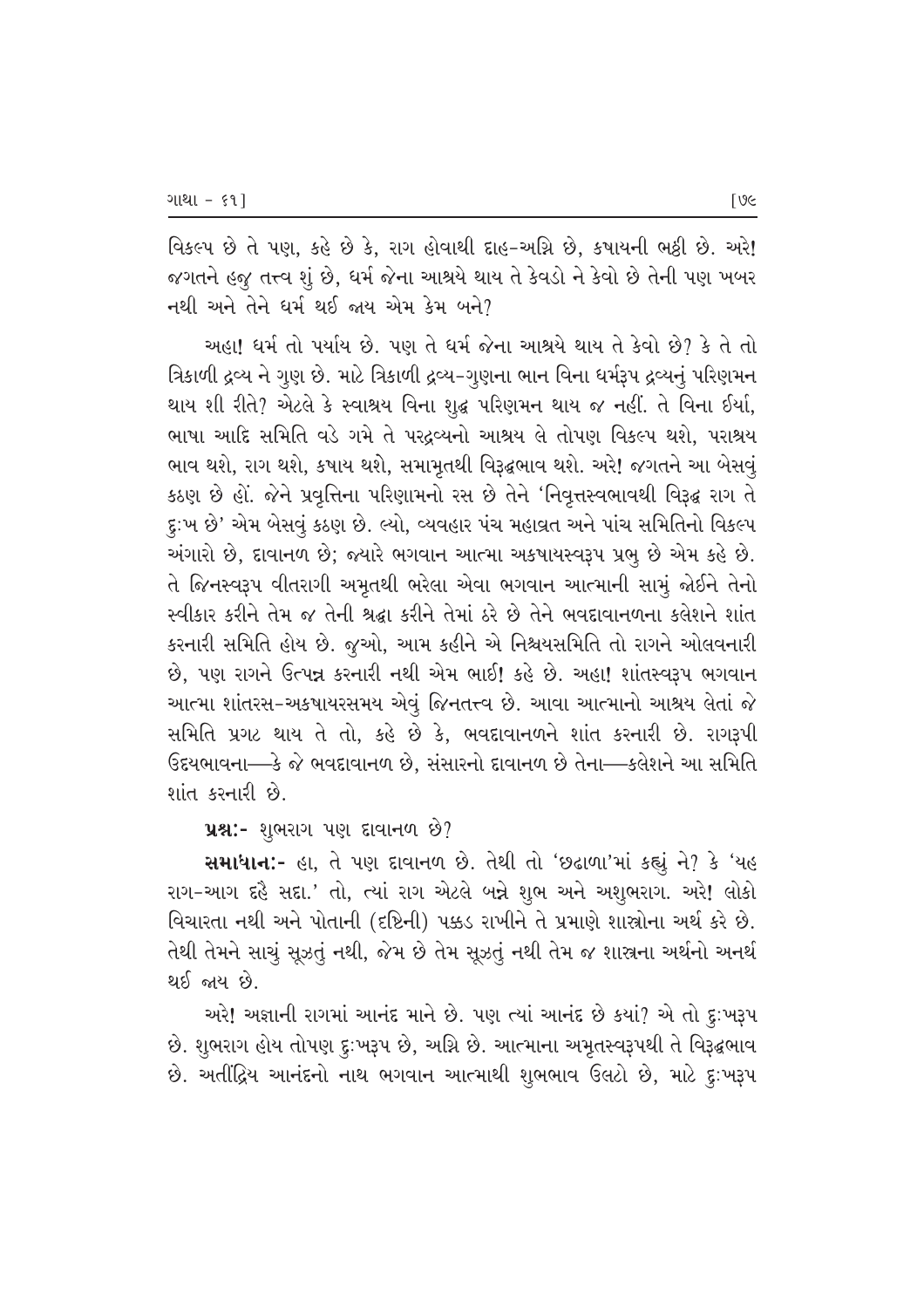છે. તેને, અહીં એમ કહે છે કે, સમિતિ ઓલવનાર છે, પણ ઉત્પન્ન કરનાર નથી. લ્યો, અહીં તો આમ કહેવું છે.

uશ:- અંતરમાં આવું શીલ (-ચારિત્ર) પ્રગટ્યું અને સમિતિ પ્રગટ થઈ-શુદ્ધ ગતિ થઈ-તો તે રાગને-વ્યવહારને ઉત્પન્ન કરે ને?

સમાધાન:- ના. રાગ-વિકારની પરિણતિ સ્વતંત્ર ઉત્પન્ન થાય છે અને આ સમિતિ તો રાગને ઠારનારી છે.

## 'તથા સમસ્ત સુકૃતરૂપી ધાન્યના રાશિને (પોષણ આપીને) સંતોષ દેનારી મેઘમાળા છે.'

સુકૃત એટલે જે કર્તવ્ય (-કાર્ય) નિશ્ચય-શુદ્ધ છે એવી સમ્યગ્દર્શન-જ્ઞાન-ચારિત્ર આદિરૂપ નિર્મળ પરિણતિ. 'णियमेण य जं कज्जं तं णियमं णाणदंसणचरित्तं' એવો પાઠ આ નિયમસારની ત્રીજ઼ ગાથામાં છે. તેનો અર્થ એ છે કે નિયમથી જે કરવાલાયક છે તે અર્થાત નિશ્ચય સમ્યગ્દર્શન-જ્ઞાન-ચારિત્ર. અને તે નિર્વિકારી નિર્મળ નિર્વિકલ્પ વીતરાગી સમ્યગ્દર્શન-જ્ઞાન-ચારિત્ર અંદરમાં સૂકૃત છે, કર્તવ્ય છે. અહા! 'णियमेण य जं कज्जं तं णियमं णाणदंसणचरित्तं' એटले અंतरना सभ्यग्दर्शन-ज्ञान-यारित्र હो, पણ આ વ્યવહાર સમકિત, જ્ઞાન અને ચારિત્ર નહીં. તો, નિયમથી જે કરવાલાયક છે તે णाणदंसणचरित्तं છે. પૂર્ણાનંદસ્વભાવી પ્રભૂ આત્માની શ્રદ્ધા, તેનું જ્ઞાન અને તેની નિર્મળ વીતરાગી પરિણતિ નિશ્ચયથી કરવાલાયક છે. લ્યો, આ નિયમ નિયમથી કરવાલાયક છે. विवरीयपरिहरत्थं व्यवहाररत्नत्रय-डे के विडल्प३प छे ते-विपरीत छे अने तेने છોડવા માટે भणिदं खलु सारमिदि वयणं ખરેખર 'સાર' એવું વચન કહ્યું છે.

uશ:- નિયમનો 'સાર' એમ કેમ કહ્યું?

સમાધાન:- રત્નત્રયથી વિપરીતના પરિહાર અર્થે એટલે કે વ્યવહારરત્નત્રયનો વિકલ્પ છે તેના અભાવ અર્થે 'સાર' શબ્દ કહેવામાં આવ્યો છે. જૂઓ ને! અંદરમાં એક-એક શબ્દ કેવો પડ્યો છે!

જૂઓ, જેમ સમય એટલે આનંદસ્વરૂપ એવો પ્રભુ આત્મા અને સાર એટલે કર્મના નિમિત્તથી થતા પૂણ્ય-પાપના વિકાર રહિત. એટલે કે પૂણ્ય-પાપના વિકાર રહિત એવો પૂર્ણાનંદના સ્વભાવવાળો ભગવાન આત્મા છે તેને સમયસાર કહેવાય છે. તેવી રીતે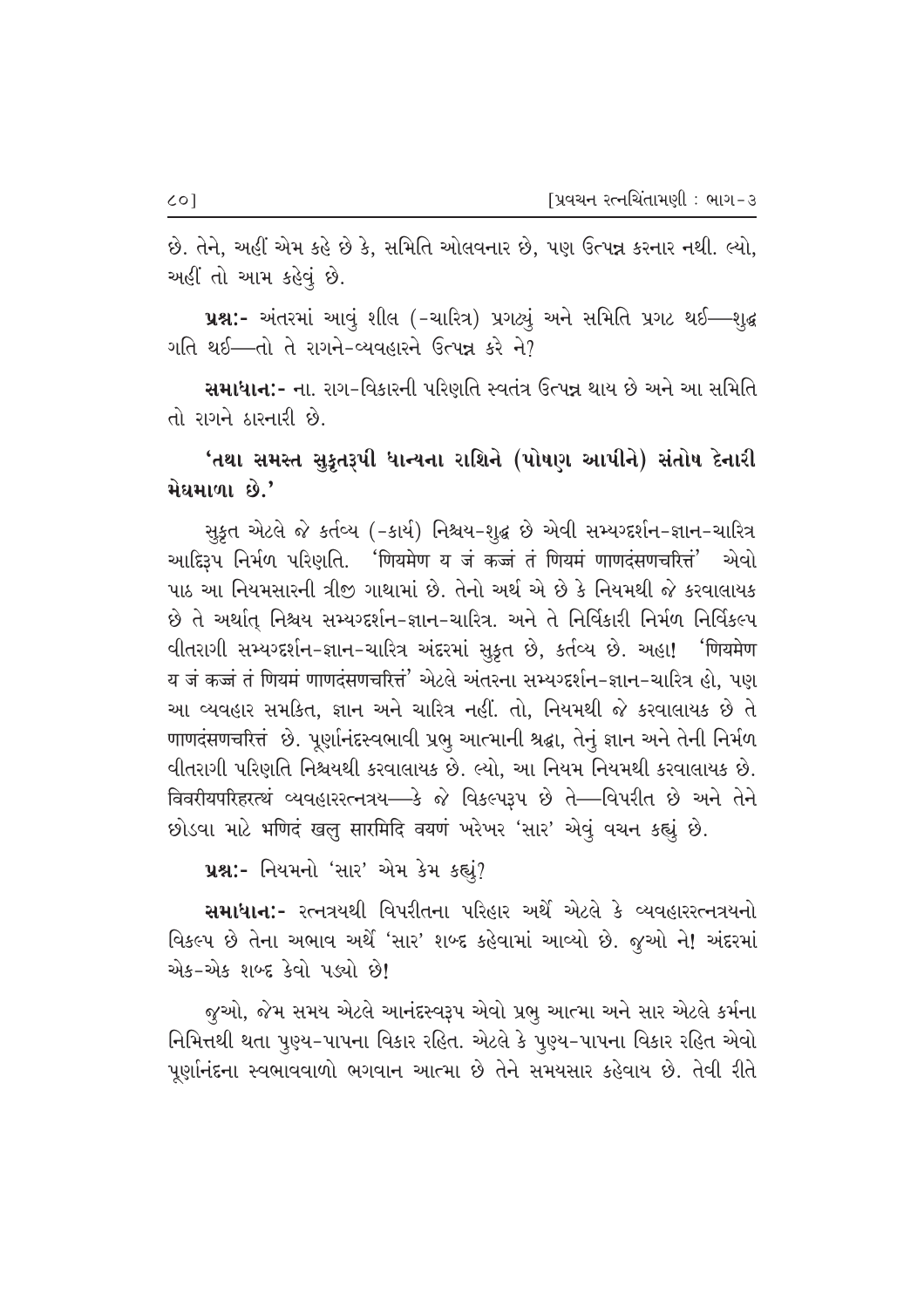આ નિયમસાર એટલે વસ્તુ જે પૂર્ણાનંદસ્વરૂપ ત્રિકાળી પ્રભુ ભગવાન આત્મા છે તેની અંતર સન્મૂખ થઈને તેને જાણીને અને તેની પ્રતીત કરીને તેમાં ઠરવું તે. નિયમથી કરવાલાયક કર્તવ્ય કોઈ હોય તો તે આ છે, તેમ જ એ સુકૃત છે. અહીં પણ 'સુકૃત' શબ્દ છે ને? તો, કહે છે કે એ સૂકૃતરૂપી ધાન્યના રાશિને-ઢગલાને એટલે કે આનંદ, શાંતિ, જ્ઞાન, દર્શન આદિ અનંત ગૃણની નિર્મળ પરિણતિને સંતોષ દેનારી મેઘમાળા તે ઈર્યાસમિતિ છે. લ્યો, અનંત-અનંત ગુણોના પીંડ પ્રભુ આત્માની પરિણતિમાં અનંત ગુણની નિર્મળદશા પ્રગટ થઈ તે પર્યાયમાં જાણે કે ધાન્યનો રાશિ પાક્યો એમ કહે છે. તે નિર્મળદશારૂપી ધાન્યનો પાક થયો તેને પોષનારી મેઘમાળા આ ઈર્યાસમિતિ છે. જૂઓ તો ખરા! (કેવી ઉપમા આપી છે!) જેમ ધાન્ય ઉગ્યા હોય અને વરસાદની-મેઘની ધારા પડે તો ધાન્યને પુષ્ટિ આપનારી છે તેમ અંદરમાં જોઈને પરિણમન કરવું એવી ઈર્યાસમિતિ અનંત ગુણની પરિણતિને સંતોષ દેનારી છે. અહો! મુનિને કહેવા (વર્ણવા) માટે શબ્દો ઓછા પડે છે! અરે! આવું હજુ કાને પડવું પણ મુશ્કેલ છે!

#### $'$ તે આ સમિતિ જયવંત છે.'

આમ કહીને શું કહેવા માગે છે? શું બતાવે છે? કે આવી સમિતિ પોતાનામાં છે, તેની હયાતી છે એમ બતાવે છે. તેમ જ 'આ' કહીને કોઈક બીજા જીવમાં સમિતિ જયવંત છે એમ નહીં, પરંતુ આ રીતે મારામાં જ મારી શુદ્ધ પરિણતિની ધારા વહે છે અને તે જયવંત વર્તે છે એમ પદ્મપ્રભમલધારીદેવ કહે છે. અહા! શું રચના! સિદ્ઘાંતની આ રચના એકલા આત્માને ઉપાડીને (-મુખ્ય રાખીને) રચી છે!

'તે આ સમિતિ...' જુઓ, 'આ' શબ્દ પડ્યો છે. અને 'આ' શબ્દ પ્રત્યક્ષપણાને બતાવે છે. તેથી કહે છે કે મારી પાસે સમિતિ જયવંતપણે વર્તે છે, અસ્તિપણે વર્તે છે તેમ જ તેની મને ખબર પણ છે. પાઠ પણ છે ને? કે 'जयति समिति.' તો. 'जयति' નો અર્થ આ છે કે મારી પાસે સમિતિની પરિણતિ છે તે જયવંત વર્તે છે. મારામાં ધાન્ય પાકયા છે તેને સંતોષ દેનારી જે મેઘમાળા મારામાં વર્તે છે તે જયવંત વર્તે છે. અર્થાત્ ઘ્રુવ ભગવાન આત્માનું શુદ્ધ પરિણમન છે—અનંત ગુણની નિર્મળધારા છે—તેને આ સમિતિ મેઘમાળા સમાન છે અને તે સમિતિ જયવંત વર્તે છે. જૂઓ તો ખરા શૈલી! એ તો પહેલાં પણ કહ્યું છે ને? કે 'જિનધર્મ જયવંત વર્તે છે.' - એમ નથી કહ્યું ભાઈ? ૫૬ મી ગાથાના (૭૬ મા) શ્લોકમાં 'તે જિનધર્મ જયવંત વર્તે છે' એમ કહ્યું હતું. એટલે એમ કહે છે કે અમારો જિનધર્મ અમારી પર્યાયમાં વર્તે છે.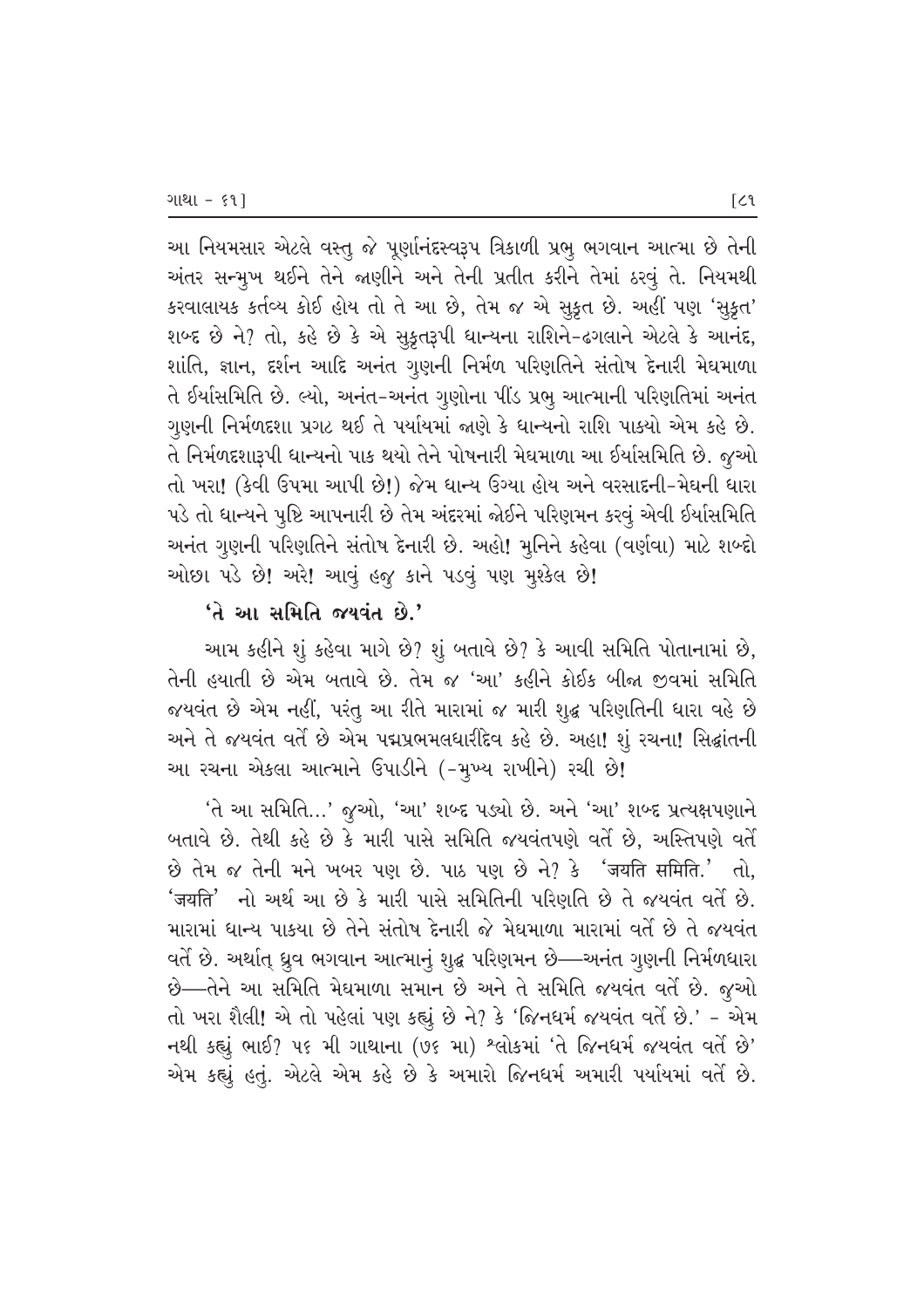જૈનધર્મની પર્યાય કાંઈ બહારમાં રહેતી નથી, પરંતુ અમારી ખાતરીમાં (-શ્રદ્ધામાં), અમારા ભાનમાં (-જ્ઞાનમાં) અને અમારી દશામાં (-ચારિત્રમાં) જૈનધર્મ રહે છે-વર્તે છે. જૈનધર્મ-જૈનશાસન કોઈ દ્રવ્ય કે ગુણ નથી તેમ જ અન્ય પરમાં પણ તે નથી. તે તો આત્માની વીતરાગી પર્યાય છે. માટે જૈનશાસન કાંઈ આત્માની પર્યાયથી બહાર ન હોય. એ વાત તો 'સમયસાર'ની ૧૫ મી ગાથામાં આવી છે ને? કે અબદ્ધસ્પષ્ટ, અનન્ય, નિયત, અવિશેષ અને અસંયૂક્ત એવા પૂર્ણાનંદસ્વરૂપ ભગવાન આત્માનો જ્યાં તેની અંતર સન્મુખ થઈને અનુભવ કર્યો ત્યાં જે દશા પ્રગટી તેને જૈનશાસન કહે છે. આમ, શુદ્ધપર્યાયને જૈનશાસન કહે છે, પણ દ્રવ્ય-ગુણને નહીં. જો કે ગુણરૂપ જૈનપણું તો સ્વભાવરૂપે છે જ, પરંતુ આ તો પ્રગટેલા જૈનશાસનની વાત છે.

આ જૈનધર્મ કોઈ સંપ્રદાય નથી, (પરંતુ વસ્તુનું સ્વરૂપ છે.) અહા ! વસ્તુ જ જિનસ્વરૂપ છે. જિન એટલે ત્રિકાળી વીતરાગસ્વભાવ. કહ્યું છે ને? કે 'જિન સો હી  $\hat{\alpha}$  આતમા'. તો, તેનો અંતર આશ્રય કરતા, તેની અંતર એકાગ્રતા થતા જે વીતરાગધારા પ્રગટ થાય તે જૈનધર્મ-જૈનશાસન છે. અને એ તો વસ્તુની સ્થિતિ છે. પણ કાંઈ સંપ્રદાયની વાત નથી કે અમારામાં આમ કહ્યું છે અને તમારામાં આમ કહ્યું છે. અરે! જૈનધર્મની વાતો અને ભાવ બીજે ક્યાં છે બાપા? જૈનધર્મ શું ચીજ છે (તેની લોકોને `ખબર નથી.) અહા! વીતરાગ માર્ગ અનેકાંતરૂપ છે એટલે કાંઈ બીજા બધાને એકસાથે ભેગા મેળવીને તેને કર્યો છે એમ નથી. બીજા બધાના અનેક મત છે તેને ભેગા કરીને જૈનધર્મ બનાવ્યો છે એમ નથી. પણ અનેકાંત એટલે જેમાં અનંત ધર્મો-ગૃણ છે તે. તો, કહે છે કે અનંત ગુણોનું એકરૂપ એવો આત્મા જિનસ્વરૂપ છે. અને તેનો આશ્રય કરતા સમ્યગ્દર્શન-જ્ઞાન-ચારિત્રની વીતરાગપર્યાય પ્રગટ થાય તેનું નામ જૈનશાસન છે. આ રીતે વીતરાગપર્યાય તે જૈનશાસન છે અને વસ્ત્ તે જિનસ્વરૂપ છે, પણ વચ્ચે રાગ આવે તે જૈનશાસન નથી એમ સિદ્ધ કરવું છે.

> આવો માર્ગ વીતરાગનો, ભાખ્યો શ્રી વીતરાગ; સમવસરણની મધ્યમાં. શ્રી સીમંઘર ભગવાન.

ત્રિલોકનાથ પરમાત્મા શ્રી સીમંધરભગવાન મહાવિદેહમાં સર્વજ્ઞપદે બિરાજે છે અને ત્યાં સમવસરણમાં આ માર્ગને ભગવાન કહે છે—કે જેને ઈંદ્રો સાંભળે છે અને ગણધરો ઝીલે છે.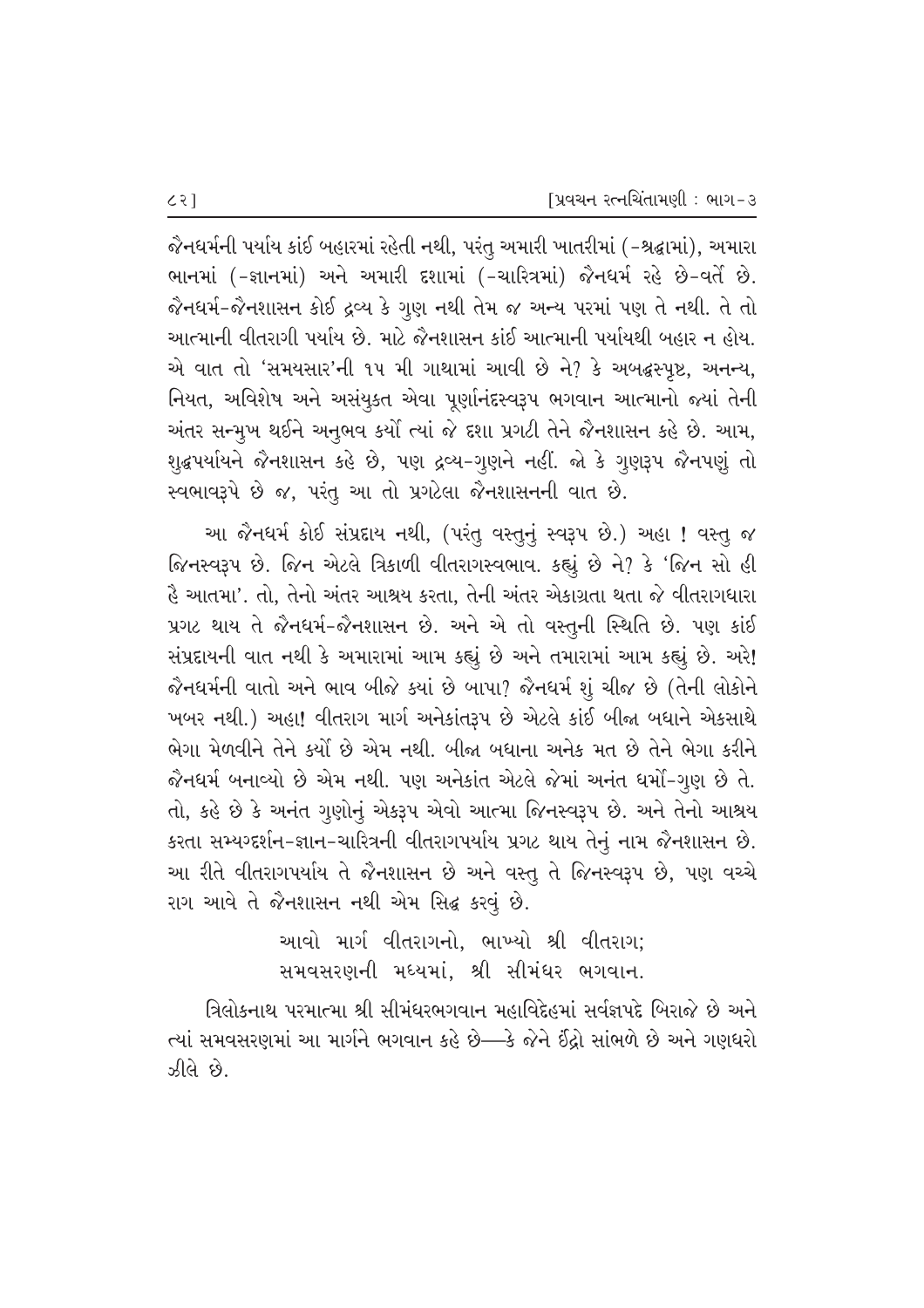આહો! અનાદિથી આત્માને રાગવડે મારી નાખ્યો હતો, પણ હવે અનંતગુણનો પીંડ એવા જીવને જેણે પર્યાયમાં જીવતો પ્રગટ કર્યો તેનો અવતાર ધન્ય રે ધન્ય છે, તેણે જન્મને સફળ કર્યો છે, આ સમિતિએ તેના જીવનને જીવતું કર્યું છે. તે વાત તો એક  $S$ કલશમાં ભાઈ! આવે છે ને? કે જીવનું મરણ થતું હતું.... જીવ મરતો હતો.... (આધાર ગોતવા માટે શાસ્ત્ર ઉઘાડતા એ જ કલશ આવ્યો.) લ્યો, (હં) વિચારતો હતો કે ક્યાં (એ વાત) હશે ત્યાં એ જ કલશ આવ્યો. જૂઓ, કુદરત પણ સામે છે ને ! 'સમયસાર કલશ ટીકા'નો ૨૮ મો કલશ છે. તેમાં કહે છે કે: 'જેમ ઢાંકેલો નિધિ પ્રગટ કરવામાં આવે છે તેમ જીવદ્રવ્ય પ્રગટ જ છે, પરંતુ કર્મસંયોગથી ઢંકાયેલું હોવાથી મરણને પ્રાપ્ત થઈ રહ્યું હતું.' એટલે કે કર્મના સંગે ઉત્પન્ન થયેલો રાગ હું છું એમ જે માને છે તેણે આવા વીતરાગી સ્વભાવનો અનાદર કર્યો છે અને તે જ જીવનું મરણ છે. 'જીવદ્રવ્ય પ્રગટ જ છે' કહેતાં પૂર્ણ જ્ઞાયકસ્વભાવી પ્રભુ આત્માનું—અનંત ગુણરૂપ જીવનું—જીવન aિકાળ રહેનાર છે. અર્થાત્ તે ત્રિકાળ જીવતું તત્ત્વ છે. જેમ કે શ્રી સીમંધરસ્વામીને 'જવંતસ્વામી' કહ્યા છે. તેઓ જીવતા (વિદ્યમાન) છે, જ્યારે મહાવીરભગવાન આદિ મોક્ષ ગયા છે. માટે બયાનામાં શ્રી સીમંધરભગવાનને જીવતા સ્વામી (-જીવંતસ્વામી) કહ્યા છે. બયાનામાં ૫૧૬ વર્ષ પહેલાંની શ્રી સીમંધરભગવાનની એક પ્રતિમા પધરાવેલી  $\dot{\vartheta}$ . તેમાં લખેલું છે કે 'જીવંતસ્વામી' અર્થાત્ જીવતા સ્વામી, જીવતા ભગવાન.

અહા! શ્રી સીમંઘરપરમાત્મા આયુષ્ય સહિત છે તોપણ અંદરમાં જીવનમૂક્ત છે આને તેમને જીવંતસ્વામી કહ્યા છે. તેમ આ પૂર્ણાનંદસ્વરૂપ ભગવાન આત્માનો જ્યાં સ્વીકાર થયો ત્યાં તે જીવતો સ્વામી છે તેમ જણાય છે. પરંતુ જ્યાંસુધી તેનો સ્વીકાર નહોતો ત્યાંસુધી રાગનો સ્વીકાર હતો અને ત્યારે આત્માનું મરણ થતું હતું.

#### 'આત્માના મરણ'નો અર્થ?

 $\,$ કે આવો આત્મા છે તેનો સ્વીકાર ન કરવો. એટલે કે આવો આત્મા નથી, હું આત્મા નથી એમ સ્વીકારવું તેને આત્માનું મરણ કહેવાય છે. હું તો એક સમયની પર્યાય આને રાગ જેટલો છું એમ જેણે માન્યું છે તેણે ચૈતન્ય આત્માની ત્રિકાળી જીવનજયોતનું મરણ કર્યું છે, હિંસા કરી છે. આવી વાત છે!

અહા! કહે છે કે નિધિ તો હતી જ, પરંતુ હવે જોવામાં આવી કે 'ઓહો આ નિધિ!' તેમ જીવદ્રવ્ય પ્રગટ જ છે. કેમ કે વસ્તૂ છે તે હોવાપણે છે, તેનું અસ્તિત્વ છે, તેની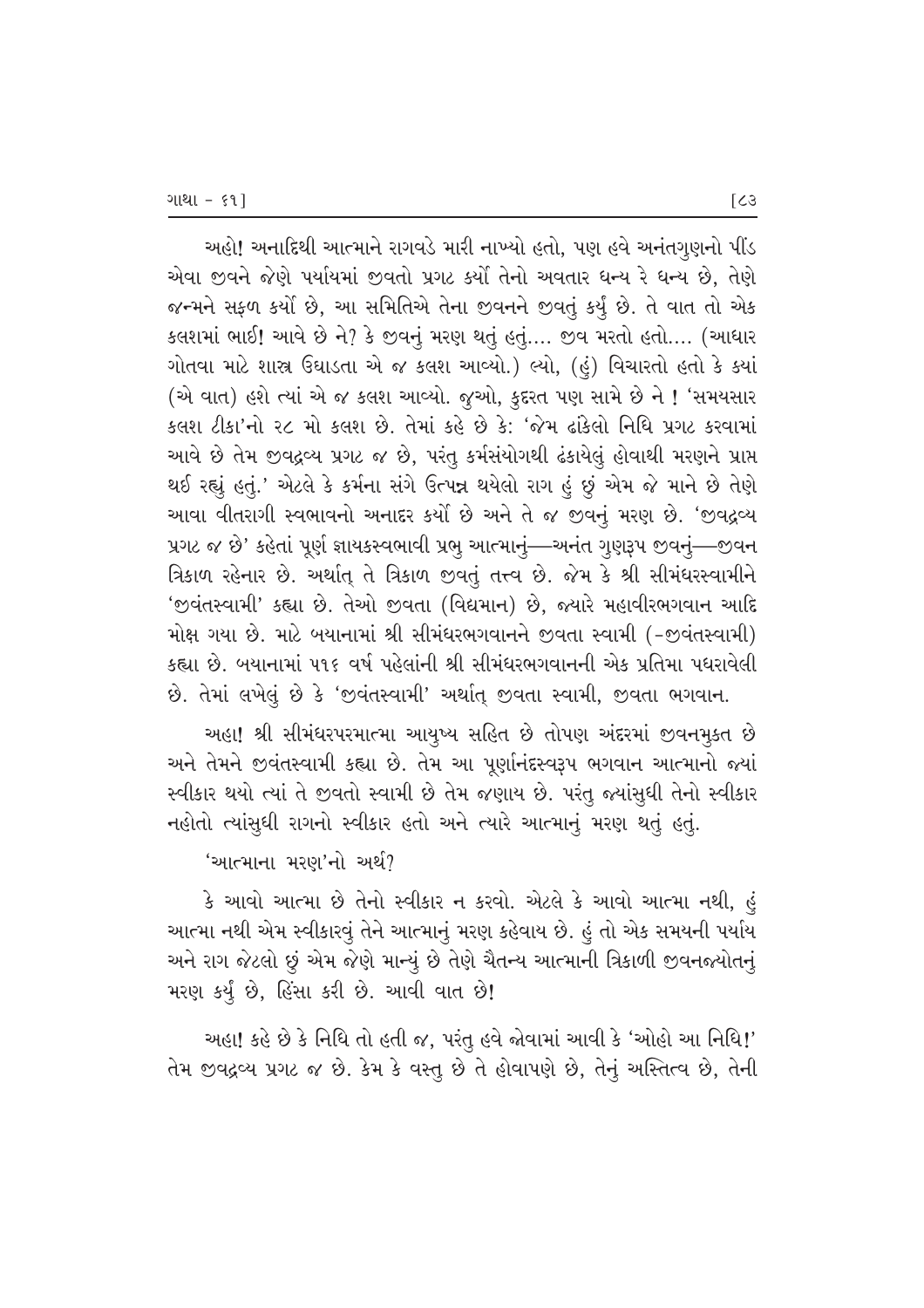સત્તા છે. એક સમયની પર્યાયના પ્રગટ અંશની પાછળ આખું હોવાપણું છે એ મોટું તત્ત્વ છે, મહાપ્રભુ છે. પરંતુ કર્મના સંગે પડેલો-ચડેલો જીવ આત્માના આ અસંગતત્ત્વને ભૂલી ગયો છે ને તેથી તે મરણને પ્રાપ્ત થઈ રહ્યું હતું. 'તે ભ્રાન્તિ પરમગુરૂ શ્રી તીર્થંકરનો ઉપદેશ સાંભળતાં મટે છે.' ત્રિલોકનાથ સર્વજ્ઞદેવ તીર્થંકરની વાણીમાં જીવ આવો (જ્ઞાનમય) છે એમ બતાવ્યું છે. એ તીર્થંકર વીતરાગની તેમ જ દિગંબર સંતોની વાણી સિવાય ત્રણકાળ ત્રણલોકમાં ક્યાંય આત્માને બતાવનાર કોઈ છે નહીં, બીજે ક્યાંય આ વાત છે નહીં. આવી વાત છે! જુઓ તો ખરા શૈલી!

જૂઓ, અહીં કહ્યું કે આવો આત્મા પ્રગટરૂપ વસ્તુ છે. એક સમયમાં તેનો જ્ઞાનસ્વભાવ અનંત-અપરિમિત છે, દર્શનસ્વભાવ અનંત-અપરિમિત છે, આનંદસ્વભાવ અનંત-અપરિમિત છે—એમ એક-એક કરીને અનંત ગુણોનું અનંત-અપરિમિતપણું છે. આવો અનંત ગુણોનો પીંડલો પ્રભુ આત્મા ધ્રુવપણે પ્રગટ છે. છતાં જ્યારે તેનો સ્વીકાર નહોતો ત્યારે તેનું મરણ થતું હતું. જ્યાંસુધી તેની દષ્ટિ એક સમયના અંશ ઉપર અને રાગ ઉપર હતી કે આ પુણ્ય મેં કર્યા છે અને પુણ્ય મારૂં છે, ત્યાંસુધી તે (રાગ) ઉપરની દષ્ટિથી આવા આત્મતત્ત્વનું મરણ કર્યું હતું. અર્થાત્ આત્માનો નકાર કર્યો કે આત્મા હું નહીં, હું આવડો નહીં તે જ તેનું (-આત્માનું) મરણ હતું. આવી વાત છે ભગવાન! હવે મરણ થતું હતું તે ભ્રાંતિ પરમગુરૂ શ્રી તીર્થંકરનો ઉપદેશ સાંભળવાથી મટે છે. ત્રિલોકનાથ ભગવાનની વાણીમાં એમ આવે છે કે 'તું પૂર્ણ પરમાત્મા છો'. આમ કહીને ભાઈ! જુઓ, જિનનો ઉપદેશ આવો આવ્યો હતો એમ કહે છે. પરંતુ જિનનો ઉપદેશ બીજા પ્રકારે હોય જ કેમ? 'પ્રભુ! તું પૂર્ણ છો હોં. પ્રભુ! તારામાં અનંત-અનંત ગૃણની પૂર્ણતા પડી છે, पूर्ण इदम् છો. તારામાં વિપરીતતા પણ નહીં અને અપૂર્ણતા પણ નહીં. આવું તારૂં પૂર્ણ સ્વરૂપ છે.' - આવું (આત્માનું પૂર્ણસ્વરૂપ) વીતરાગની વાણીમાં જ આવે હોં.

(પ્રવચન દસ મીનીટ વધારે ચાલ્યું.) પૂજ્ય ગુરૂદેવશ્રી કહે: કેટલો સમય થયો? અહીં તો આનંદમાં કેટલો સમય થયો તે પણ કાંઈ ખબર પડી નહીં. લ્યો. નવ ને દશ મીનીટ <u>થઈ ગઈ....</u>

#### ခ်မိုးမိုင် asse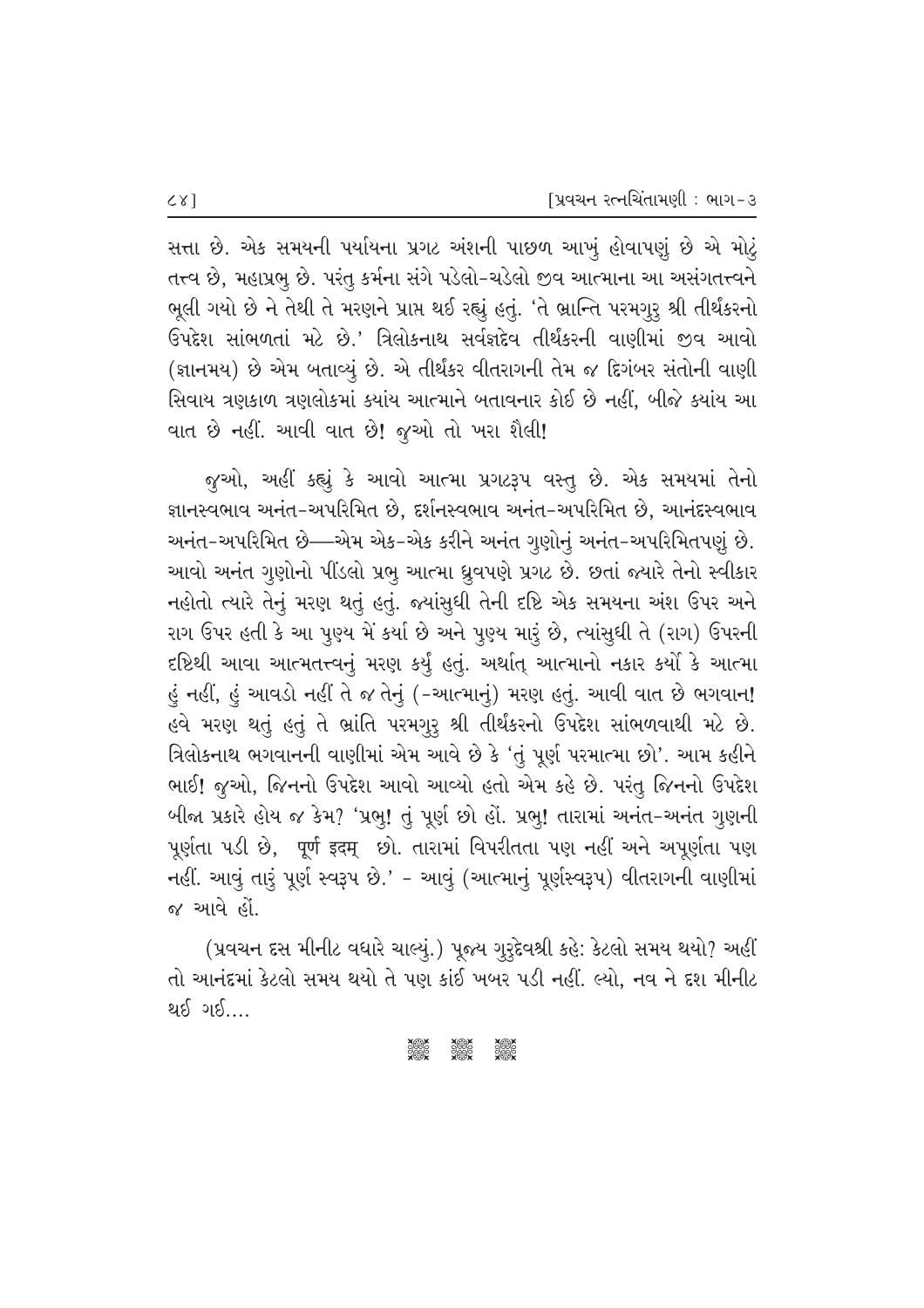# ૾ૢૺૺૺ૾ૢૺ શ્લોક - ૮૩ ઉપરનું પ્રવચન ૢૺૺૺ૾

### 'અહીં (વિશ્વમાં) એ નક્કી છે કે આ જન્માર્ણવમાં (ભવસાગરમાં) સમિતિરહિત કામરોગાતૂર (-ઇચ્છારૂપી રોગથી પીડિત) જનોનો જન્મ થાય છે.'

આ ભવસાગરમાં અર્થાત ૮૪ લાખ યોનિના અવતારમાં જે સમિતિરહિત— આત્માના આનંદસ્વરૂપની પરિણતિ રહિત—ઇચ્છારૂપી રોગથી પીડિત છે તે અવતરે છે. જેને આનંદસ્વરૂપ આત્માના અનંત ગુણની પરિણતિની શુદ્ધતા નથી અને જેને ઇચ્છારૂપી રોગ છે એવા મનુષ્યોનો આ જગતમાં અવતાર થાય છે. પોતાનું શુદ્ધ ધ્રુવ ચિદ્દાનંદમય સ્વરૂપ છે તે અનંત ગુણમાં એકતારૂપ પરિણતિ તે સમિતિ છે અને તેનાથી રહિત જીવને ઇચ્છારૂપી રોગ હોય છે. જૂઓ, બે વાત કરી કે,

- (૧) અનંત ગુણનો પીંડ એવા આત્માના અનંત ગુણમાં એકતારૂપ પરિણતિથી—સમિતિથી—જે રહિત છે અને
- (૨) ઇચ્છારૂપી રોગથી જે પીડિત છે

એવા જનોનો-જીવોનો ચોરાશી લાખ યોનિમાં જન્મ-અવતાર થાય છે.

અહા! પોતાનો આનંદસ્વભાવ છે, આત્માનું સ્વરૂપ સૂખ-આનંદમય છે. છતાં, તેના આનંદની દશાના પરિણમન રહિત જે છે અર્થાત્ મૂક્તિનું કારણ એવી ભગવાન આત્માની અંતર પવિત્ર શુદ્ધ સમિતિનું પરિણમન જેને નથી એટલે કે જે વીતરાગભાવ રહિત છે અને રાગભાવ સહિત છે તેનો આ જગતની અંદર જન્મ થાય છે. – આમ પદ્મપ્રભમલધારીદેવ કહે છે, જગતને જ્ઞહેર કરે છે. જુઓ, રાગભાવ સહિત અને વીતરાગભાવ રહિત –એમ કહીને તેમણે અસ્તિ-નાસ્તિ કરી છે.

અહા! આત્મા શુદ્ધ ચિદ્દઘન, આનંદઘન વસ્તુ છે. અતીંદ્રિય આનંદનો કંદ આત્મા છે. આવા આનંદઘન આત્માની પ્રગટ પરિણતિમાં શુદ્ધપણે પરિણમવું તે સમિતિ છે. હવે બે વાત લે છે કે, આ જગતની અંદર (૧) આવી સમિતિથી જે રહિત છે - શુદ્ધ આનંદસ્વરૂપ ભગવાન આત્માના આનંદની પરિણતિથી જે અંદરમાં રહિત છે - શુદ્ધ આત્મસ્વભાવ પ્રત્યે ગતિરૂપી પરિણતિથી જે રહિત છે અને (૨) જે કામરોગથી -ઇચ્છારૂપી રોગથી — પીડિત છે તે અવતાર લે છે. બીજી રીતે કહીએ તો, આનંદસ્વરૂપ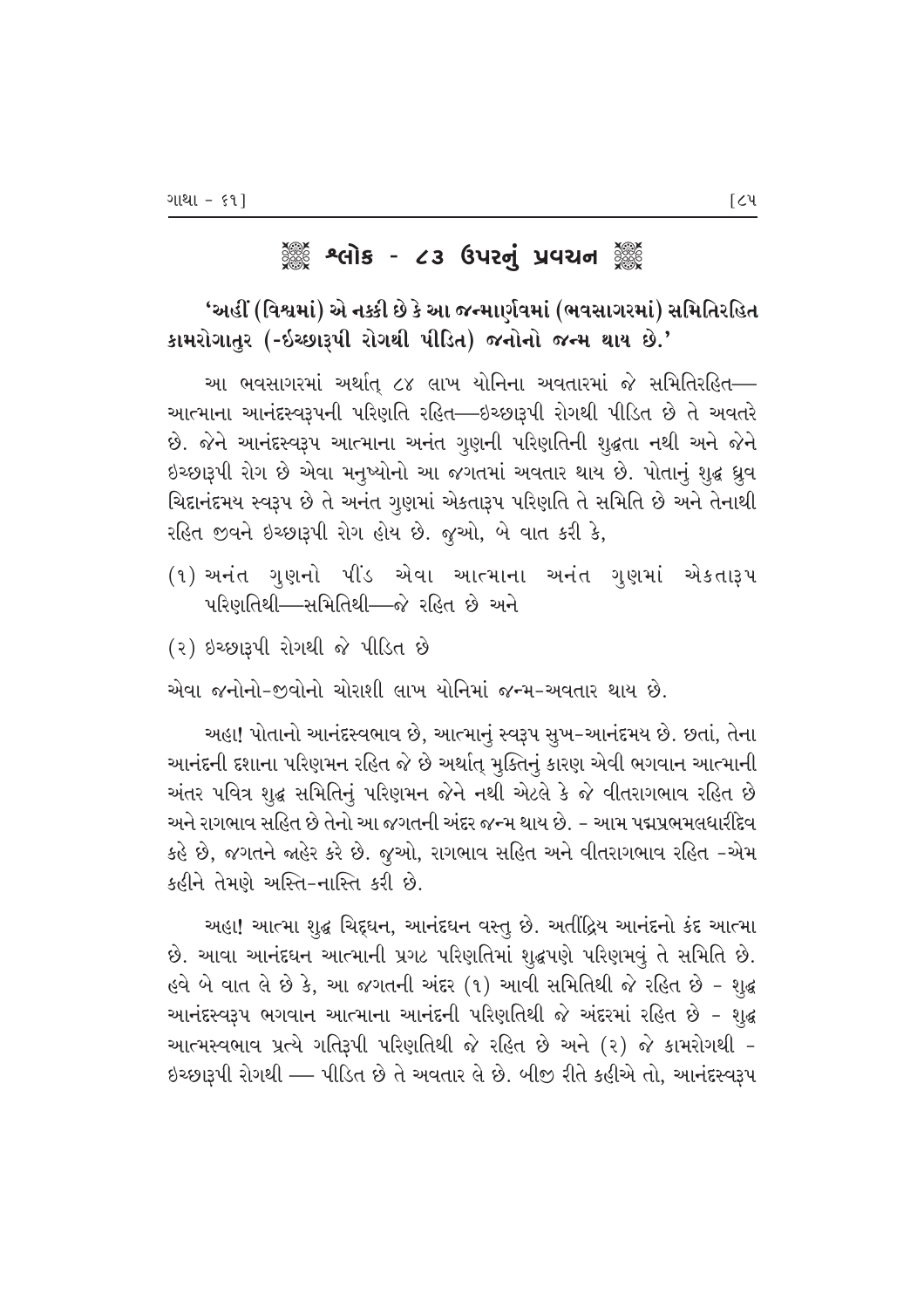ભગવાન આત્માની દષ્ટિ, તેનું જ્ઞાન અને તેની રમણતા એવી જે શુદ્ધ આનંદમય  $n-1$ મરિણતિરૂપ સમિતિ છે તેનાથી જે રહિત છે અને ઇચ્છારોગથી જે પીડિત છે – તેનો અર્થ એ છે કે જે અંતરમાં વીતરાગી પરિણતિથી રહિત છે ને જે રાગની ઇચ્છાથી પીડિત  $\dot{\vartheta}$  એવા જીવો ચોરાશી લાખ યોનિમાં અવતરે છે એમ કહે છે. એકદમ મુદદાની રકમ  $(-q<sub>l</sub>ct)$  મૂકી છે.

કહે છે કે ભગવાન આત્માનો સ્વભાવ તો ભવ અને ભવના ભાવથી રહિત છે. આવા નિત્યાનંદ પ્રભુ આત્માના નિજ સ્વરૂપની સમિતિનો—ગતિનો—્શુદ્ધ વીતરાગી પરિણતિનો —જેને અભાવ છે અને જે ઇચ્છારૂપી રોગથી—તે પછી ચાહે તો ગમે તે ઇચ્છા હો તેનાથી—પીડિત છે એવા જીવો ચોરાશી લાખ યોનિમાં અવતરે છે.

એક માણસ મુંબઈમાં કોઈને કહેતો હતો કે આ મહારાજ એમ કહે છે કે તમે બધા દુ:ખી છો. પણ મને તો કાંઈ દુ:ખ લાગતું નથી. કેમ કે હું તો બે-પાંચ હજાર કમાઉં છું અને પુત્રાદિ બધું *ડીક* છે.

બાપ્! તને દૃઃખની ખબર નથી. આનંદમૂર્તિ ભગવાન આત્માથી વિરૂદ્ઘ જેટલાય શુભ કે અશુભભાવ છે તે બધાય દુઃખમય છે. પણ તે દુઃખની અજ્ઞાનીને ખબર નથી. દુઃખ નથી પ્રતિકુળ સંયોગમાં કે દૃઃખ નથી સ્વભાવમાં. દૃઃખ તો સ્વભાવથી વિપરીત દશા છે. રાગ એટલે કે પૂણ્ય-પાપના ભાવ તે દુઃખ છે. આ રીતે રાગ તે દુઃખ છે, પણ સંયોગી ચીજ દુ:ખરૂપ નથી, એ તો જ્ઞેય છે. તેમ જ અજ્ઞાનીને પણ પરનું વેદન નથી. કેમ કે પરનું વેદન કોઈને હોય જ નહીં. અજ્ઞાનીને પણ વેદન તો રાગ અને ક્રેષનું હોય છે. આહા! પરચીજ છે એ તો જ્ઞેય છે—જ્ઞાનમાં જણાવાલાયક છે. બસ, એટલી વાત છે. જયારે આનંદમૂર્તિ આત્મા જ્ઞાતા છે. હવે (તે બન્નેની) વચમાં, આનંદમૂર્તિ આત્માને ભૂલીને આજ્ઞાની જે કાંઈ પુણ્ય-પાપના ભાવ ઉઠાવે છે અને પુણ્ય-પાપમાં મને ઠીક-અઠીક છે એવો પર્યાયબુદ્ધિભાવ-રાગબુદ્ધિભાવ-મિથ્યાત્વભાવ કરે છે તે જ દુઃખ છે. અજ્ઞાનીની પર્યાયમાં ઊંઘી દશા—વિપરીત માન્યતા અને રાગ-દ્વેષ—છે તે જ દુઃખ છે. અરે! વાસ્તવિક તત્ત્વની એને અનંતકાળમાં ખબર જ પડી નથી અને ભાન વિના ઓઘે–ઓઘે  $\mathfrak{p}$ વન ગાળ્યા છે.

આહો! નરક, નિગોદ, એકેંદ્રિય આદિ ૮૪ લાખ યોનિના અવતાર છે. આવા જન્માર્ણવમાં એટલે કે ચોરાશી લાખ યોનિના અવતાર તે જન્મરૂપી મોટો દરિયો છે અને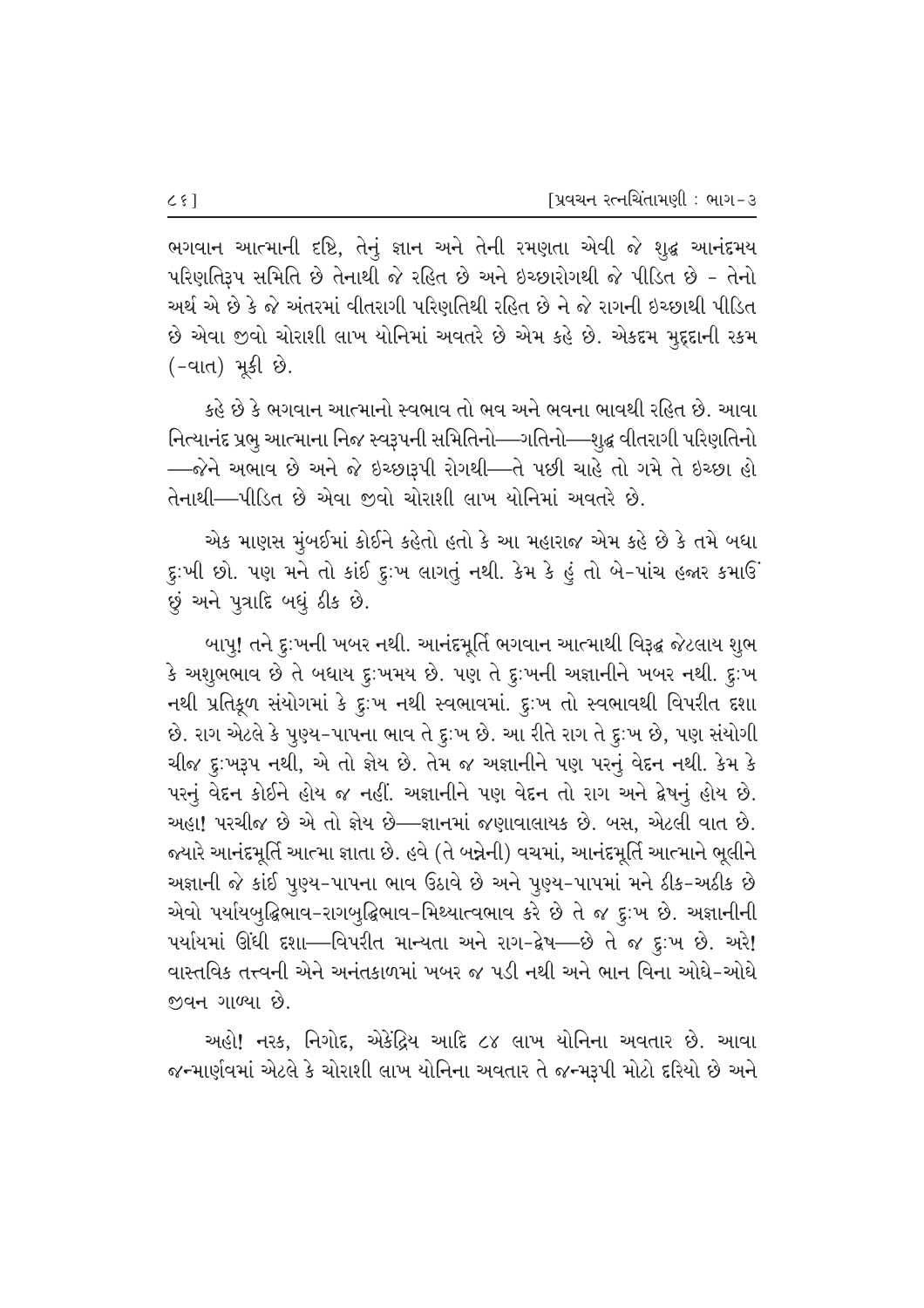તેમાં આનંદસ્વરૂપ આત્માના સન્મુખની—શુદ્ધ સમ્યગ્દર્શન-જ્ઞાન-ચારિત્રની—વીતરાગી પરિણતિ રહિત જે છે અને જે બાહ્ય પદાર્થોની ઇચ્છાની પીડાથી સહિત છે તે જન્મને પામે છે. તેને જન્મ મળે છે.

'તેથી હે મુનિ! તું તારા મનરૂપી ઘરમાં આ સુમુક્તિરૂપી સુંદર સ્રી માટે નિવાસગૃહ (ઓરડો) રાખ (અર્થાત્ તું મુક્તિનું ચિંતવન કર)'.

આ ટીકા કરનાર પદ્મપ્રભમલધારીદેવ મૂનિ છે ને? તો, મુનિરાજ મૂનિને કહે છે કે હે સંત!…

**પ્રશ્ન:-** આ શાસ્ર શ્રાવક માટે છે કે મુનિ માટે?

સમાધાન:- આ શાસ્ર બધાને માટે છે. જો કે મુખ્યપણે તો મૂનિને ઉદ્દેશીને છે, છતાં બધાયને-ચારેયને (ચારે તીર્થને) માટે છે. જેમ ચાર દિકરાઓમાંથી મોટા દિકરાને કાંઈક કહેતા તે વાત બીજા ત્રણેયને પણ લાગૂ પડે છે તેમ અહીંયા મુખ્યપણે મૂનિનો અધિકાર છે (એટલે મુખ્યપણે તેમને ઉદ્દેશીને વાત છે.) મુનિનો જેટલો અધિકાર છે તેટલો બધોય મુનિરાજને પૂર્ણપણે લાગૃ પડે છે, જ્યારે શ્રાવકને અંશે લાગૃ પડે છે. માટે શ્રાવકને પણ અહીં કહે છે કે ભાઈ! ચોરાશી લાખ યોનિના જન્માર્ણવમાં રખડતા પ્રભુ! પુણ્ય-પાપના રાગ રહિત અને વીતરાગી આનંદ સહિત તારું પૂર્ણાનંદ શુદ્ધ ચૈતન્યઘનસ્વરૂપ છે તેની દષ્ટિ અને તેનું જ્ઞાન જો તને નથી તો તને ઇચ્છા છે. એટલે કે કાંઈક મેળવું, કાંઈક કરૂં, પુણ્ય કરૂં, દયા પાળું, વ્રત કરૂં, પાપ કરૂં વગેરે પ્રકારે શુભાશુભ રાગનું કર્તૃત્વ તારી પાસે છે તે ઇચ્છા છે. અને તે ઇચ્છાના દુ:ખથી તું પીડિત છો. આવી વાત છે બાપ્! અરે! લોકોને મૂળ વાત હાથ આવી જ નથી અને માત્ર ઉપરની વાતમાં રોકાયા છે.

હવે કહે છે કે ભાઈ! તું તારી અંતર જ્ઞાનપરિણતિમાં સુમુક્તિરૂપી સ્રીને માટે ઓરડો રાખ, શૃદ્ધપરિણતિ પ્રગટ કર. કેમ કે બન્ને પુણ્ય ને પાપરૂપ વિભાવ પરિણમન દુઃખરૂપ છે. મન=જ્ઞાનની દશા અને સુમુક્તિરૂપી સુંદર સ્રી=પૂર્ણ આનંદદશા, પૂર્ણ શુદ્ધપરિણતિ. પૂર્ણ આનંદદશા—પૂર્ણ શુદ્ધતા—પ્રગટ થવી તેનું નામ મુક્તિ છે અને તે સુમુક્તિ સુંદર સ્રી સમાન છે. અહા! આ બધી માંસ અને હાડકાવાળી સ્રીઓના સંગમાં રહીને તો તું પીડિત છો, દુ:ખી છો. માટે હવે આ સુમૂક્તિરૂપી સુંદર સ્રી માટે એટલે કે તારી પૂર્ણ શુદ્ધ પરિણતિરૂપ મુક્તિ છે તે રૂપી સ્રી માટે નિવાસગૃહ-રહેવાનો ઓરડો રાખ, પૂર્ણ શુદ્ધ પરિણતિરૂપી સ્ત્રી માટે અવકાશ રાખ એમ કહે છે.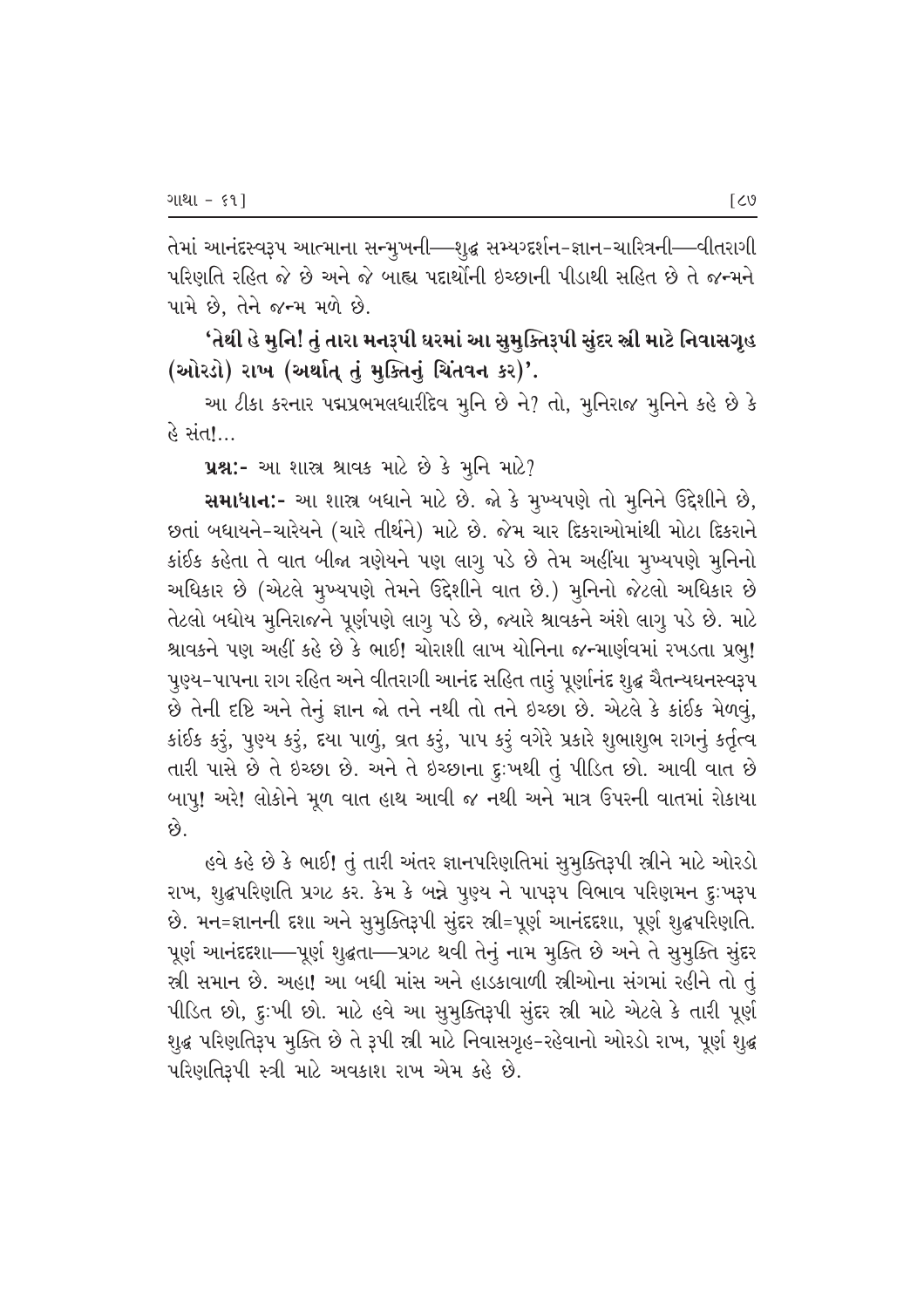અહા! સંસારને જન્માર્ણવ કહ્યો ને? તો. તે ચોરાશી લાખ યોનિના અવતારમાં રખડતા પ્રાણીને આ વીતરાગી પરિણતિ હોતી નથી. આનંદનું ધામ એવા ચૈતન્ય પ્રભૂ આત્માની સન્મૂખના દષ્ટિ, જ્ઞાન ને રમણતાની પરિણતિ રહિત અને પરસન્મૂખ એવા રાગની વિભાવ પરિણતિ સહિત જીવ સંસારમાં જન્મને પામે છે-અવતાર ધારણ કરે છે. માટે હવે, કહે છે કે, સુમૂક્તિરૂપ તારી પરિણતિને માટે શુદ્ધપર્યાય પ્રગટ કર. 'મોક્ષ કહ્યો flo શૃદ્ધતા' - એમ આવે છે ને? મતલબ કે પોતાની શૃદ્ધ અને આનંદમય પૂર્ણ દશા તે મૂક્તિ (મોક્ષ) છે, પરંતુ મોક્ષ એટલે કોઈ બીજી ચીજ નથી.

અહા! પોતાની પૂર્ણ શૃદ્ધ આનંદદશાનું નામ મૂક્તિ અને વિકારદશાનું નામ સંસાર છે, પણ મુક્તિ કે સંસાર કોઈ બાહ્ય ચીજમાં નથી. મુક્તિ અને સંસાર જીવની પર્યાયથી દૂર રહેતા નથી, પણ જીવની પર્યાયમાં રહે છે. બીજી રીતે કહીએ તો ત્રિકાળ આનંદનું ધામ એવા ભગવાન આત્મા ઉપર દષ્ટિ નહીં અને પુણ્ય-પાપ તેમ જ તેના કળ ઉપર દષ્ટિ એવો જે મિથ્યાત્વભાવ છે તથા તે સહિતનો જે રાગ-દ્વેષભાવ છે તે સંસાર છે અને તે સંસાર કાંઈ પર્યાયથી દૂર નથી. આ રીતે સંસાર જીવની પર્યાયથી દૂર ન હોય. તેવી રીતે મુક્તિ પણ જીવની પર્યાયથી દૂર ન હોય.

પ્રશ્ન:- સ્રી, પુત્રાદિ સંસાર નથી?

સમાધાન:- નહીં. કેમ કે જો આ શરીર, સ્રી, કુટુંબ, લક્ષ્મી, મકાન આદિ સંસાર હોય તો, ધ્યાન રાખો, દેહ છૂટતાં તે બધું છૂટી જાય છે-અહીં પડ્યું રહે છે. એટલે, સંસાર છૂટી ગયો તેથી, તેની મુક્તિ થઈ જવી જોઈએ. (પણ એમ તો બનતું નથી.) માટે તે સ્રી, પુત્રાદિ સંસાર જ નથી, પણ જીવની પર્યાયમાં મિથ્યાત્વ ને રાગ-દ્વેષનો ઉદયભાવ છે તે संसरणम् इति સંસાર છે. ત્રિકાળી સ્વભાવમાંથી ખસી જઈને વિકારની કબુલાતમાં આવ્યો (-હું વિકારી છું એવી કબુલાત કરી) તે ભાવને સંસાર કહે છે. અને દેહ છૂટતાં સ્રી, પુત્રાદિ બધું છૂટી જાય છે તોપણ આ વિકારને સાથે લઈને બીજા ભવમાં જાય છે. આમ ભગવાન! તારી સંસારની પરિણતિ પણ તારો ભાવ-તારી દશા છે, મોક્ષનો માર્ગ પણ તારી અપૂર્ણ નિર્મળદશા છે અને મૂક્તિ પણ તારી પૂર્ણ શુદ્ધદશા છે. - આ બધું (સંસાર, મોક્ષમાર્ગ ને મોક્ષ) તારામાં જ છે. બરાબર ? લ્યો, કારખાના આદિ સંસાર નથી એમ કહે છે. કેમ કે એ તો પરચીજ છે. પોતાના ધ્ર્વ શ્¢ આનંદધામમય પૂર્ણ સ્વરૂપમાંથી અનાદિથી ખસીને (संसरणम् = ખસવું) દયા, દાન, વ્રત, ભક્તિ ને હિંસા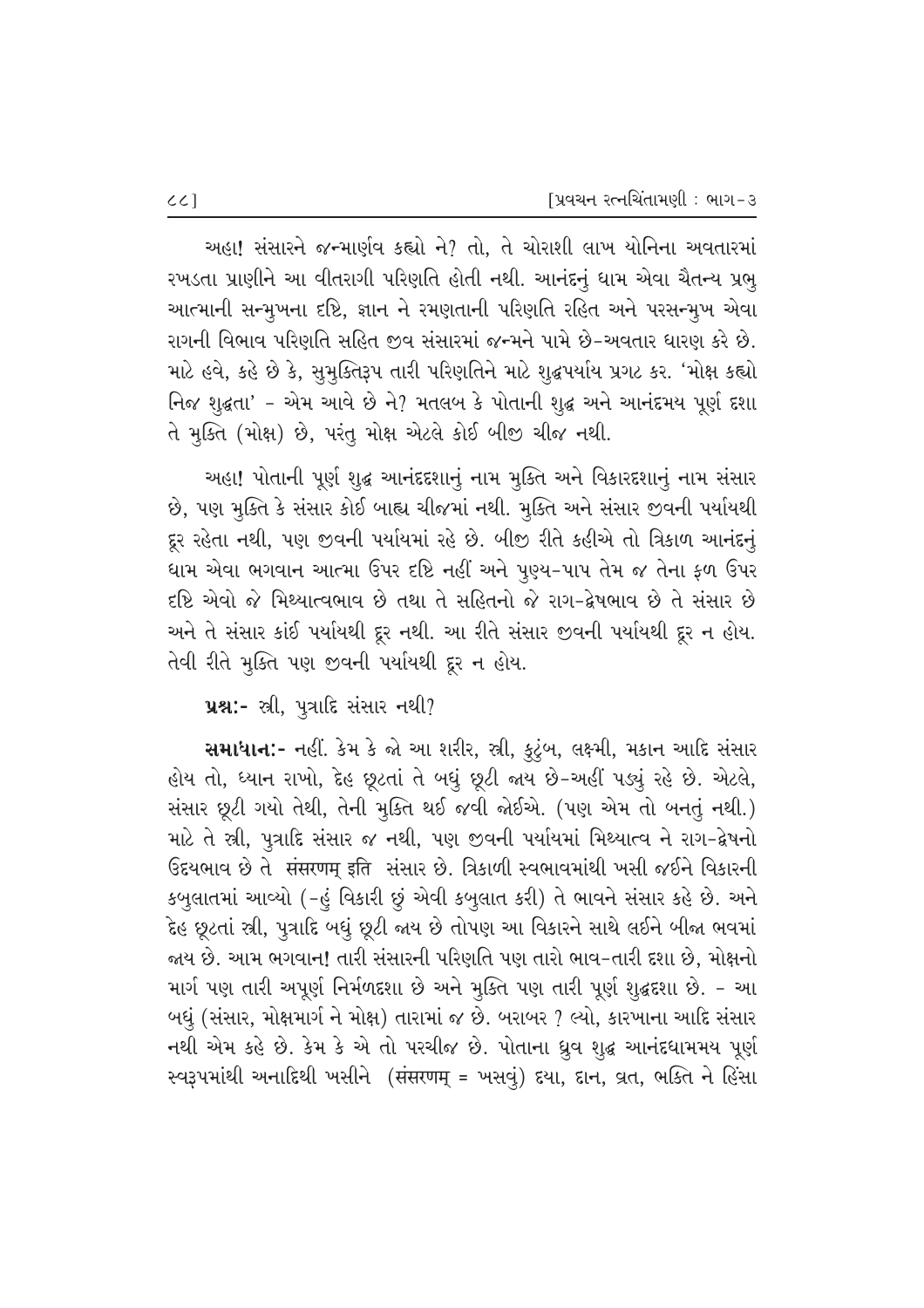વગેરે પુણ્ય-પાપના વિકારી પરિણામ મારા, પણ આ ત્રિકાળી આત્મા હું નહીં-એવો જે મિથ્યાભાવ છે તે સંસાર છે. અરેરે! સંસાર કોને કહેવો તેની પણ તેને ખબર નથી!

 $^{\prime}$ પદ્મનંદિ પંચવિંશતિ'માં દાખલો આપ્યો છે ને? કે શરીરમાં મેલ હોય તે અરીસામાં  $\,$  દેખાય છે. તેથી કોઈ અરીસાને ઘસવા માંડે તો શું મેલ નીકળે? ન નીકળે. તેનાથી તો અરીસો ઘસાય જાય, પણ મેલ નીકળે નહીં. (નિશ્રય પંચાશત્ શ્લોક ૨૬). તેમ સંસારરૂપી મેલ અંદર પોતાની દશામાં છે. છતાં અજ્ઞાની સ્રી, પુત્ર, વેપાર આદિને છોડી દઉ*ં*તો સંસાર છૂટી જશે તેમ માને છે. પરંતુ એવી રીતે સંસાર ન છૂટે. કેમ કે પરમાં તેનો સંસાર  $\,$ ક્યાં હતો? સંસાર તો તેની પર્યાયમાં છે. અહા! આનંદનું ધામ પ્રભૂ ભગવાન આત્મા તો એક-એક (દરેક) ગુણથી પૂર્ણ છે. તે એક-એક ગુણમાં પણ અનંત સામર્થ્ય છે. આવા આનંતગુણના સામર્થ્યસ્વરૂપ આત્મવસ્તુની પ્રતીતિ−વિશ્વાસથી ખસી જઈને અલ્પજ્ઞદશામાં તેમ જ પુણ્યાદિ રાગભાવમાં પોતાપણાની માન્યતા તે જ મિથ્યાત્વભાવ છે. અને જાહેર थाव કે મિથ્યાત્વભાવ જ સંસાર છે. 'સમયસાર નાટક'માં પણ લખ્યું છે કે જાહેર થાવ કે મિથ્યાત્વ તે સંસાર-આસ્રવ છે. (મોક્ષદ્વાર).

જુઓ ને! અહીં પણ શું કહે છે? કે જન્માર્ણવ અર્થાત્ આ બહારના ચોરાશી લાખ <u>યોનિના અવતાર કરવા તે સંસાર નથી. પરંતુ</u> તેનો મિથ્યાત્વભાવ તે સંસાર છે અને તે જન્મ-મરણનું કારણ છે. ભવ (-શરીર) આદિ તો સંયોગ છે. જ્યારે તેનો મિથ્યાત્વભાવ તે સંસાર-ઉદયભાવ છે અને તે સંસાર સ્વભાવભાવમાં નથી. ત્રિકાળ આનંદમૂર્તિ પ્રભુ ભગવાન આત્મામાં - કે જે પરમ પારિણામિક જ્ઞાયકભાવ સ્વરૂપ વસ્તૂ છે તેમાં - સંસાર કયાં છે? કેમ કે પોતે આત્મા તો મુક્તસ્વરૂપ છે, અબદ્ધસ્પૃષ્ટ જ છે. આવા આત્મામાંથી ખસીને હું પાપ ને પુણ્યવાળો છું, પાપની ને પુણ્યની ક્રિયાવાળો છું એટલે કે હું રાગ સહિત છું એવી મિથ્યા માન્યતા તે સંસાર છે. એ વાત તો શ્રી અમૃતચંદ્રાચાર્યે  $'$ પુરૃષાર્થસિદ્ધિ-ઉપાય'ની ૧૪ મી ગાથામાં કહી છે ને? કે,

> ण्वमयं कर्मकृतैर्भावैरसमाहितोऽपि युक्त इव । प्रतिभाति बालिशानां प्रतिभासः स खलु भवबीजम् ॥

એ રીતે આ ભગવાન આત્મા કર્મકૃત-કર્મના નિમિત્તથી થયેલા દયા, દાન આદિ પુણ્ય-પાપના રાગભાવથી અને શરીરાદિ ભાવોથી અર્થાત્ આસ્રવ અને અજીવભાવોથી અસંયુકત-જુદો છે. અહા! નવ તત્ત્વ છે ને? તો, દયા, દાન, વ્રત, પૂજા, ભક્તિ, કામ,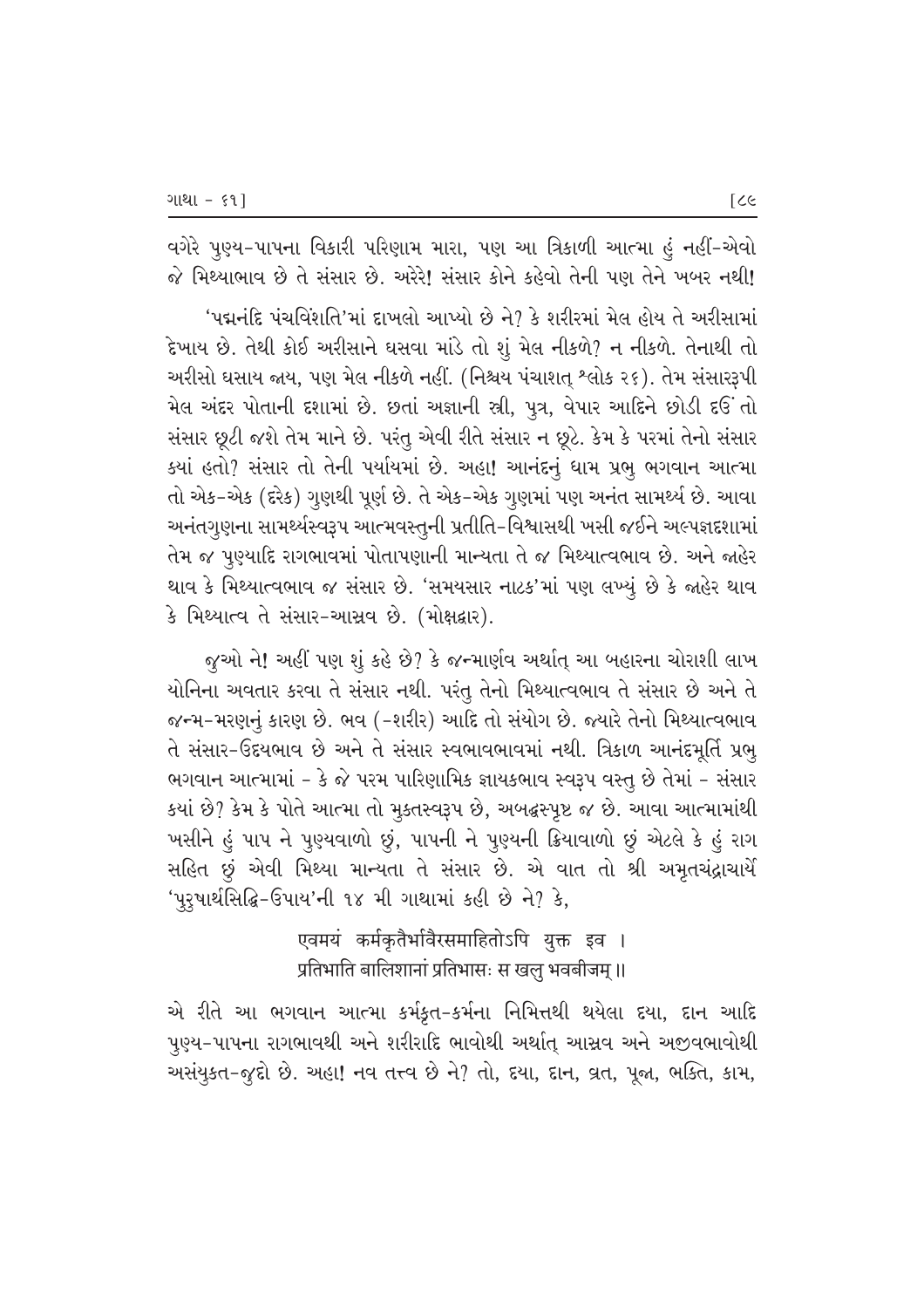ક્રોધ આદિ ભાવ આસવતત્ત્વ છે અને શરીર, કર્મ, લક્ષ્મી આદિ અજીવતત્ત્વ છે. એ આસવતત્ત્વથી અને અજીવતત્ત્વથી આત્મા, પાઠ છે કે, असमाहितः -સમાહિત નથી, યુકત નથી. છતાં, યુक्त इव प्रतिभाति એવો પ્રતિભાસ થાય છે કે હું રાગ અને શરીર સહિત છું. બસ, તે જ મિથ્યાત્વ છે, સંસાર-ભવનું બીજ છે. અરેરે! તેણે મૂળચીજને જોઈ નહીં ને સાંભળી પણ નહીં હોં. તે વિના રાગની મંદતા - દયા, વ્રત, ભક્તિ, પૂજા આદિ-કરી, પરંતુ એ તો 'મૂળ સાજું ને ઉપરથી માત્ર પાંદડા તોહ્યા' એના જેવું છે. ફરીને તે ઝાડ પંદર દિવસે પાછુ પાંગરી જશે.

અહા! ભગવાન સર્વજ્ઞ પરમાત્મા પરમેશ્વર ઈંદ્રો અને ગણધરોની સમક્ષમાં એમ જાહેર કરે છે કે તારો પ્રભૂ ને તારો સ્વભાવ પુણ્ય-પાપના વિકલ્પરૂપ આસ્રવથી ને શરીર, કર્મરૂપ અજીવથી असमाहितः -સહિત નથી. છતાં તને युक्त इव प्रतिभाति તેનાથી હં સહિત છું એવો અંતરમાં ભાસ થાય છે તે ભવનું બીજ-મિથ્યાત્વ છે. અરે! એણે મૃદૃદાની વાત સાંભળી નહીં હોં. અને જ્યારે સાંભળવામાં આવી ત્યારે 'તે નિશ્ચય છે-નિશ્ચય છે' એમ કહીને કાઢી નાખી. (-લક્ષમાં લીધી નહીં) -આ, મૂળમાં ભૂલ છે.

અહીં કહે છે કે ભગવાન આત્માને જન્માર્ણવમાં ઉત્પત્તિનું કારણ મિથ્યાત્વભાવ છે. અર્થાત્ મિથ્યાત્વથી ચોરાશી લાખ યોનિના અવતારમાં તે રખડે છે. અને તે, અરે પ્રભુ! શુદ્ધ પવિત્ર ભગવાન આત્માના શ્રદ્ધા, જ્ઞાન અને રમણતામય વીતરાગી પરિણતિથી-સમિતિથી રહિત ઇચ્છાથી સહિત છે. બસ, તે ઇચ્છા જ દૃ:ખનું મૂળ છે. 'ક્યા ઇચ્છત? ખોવત સબે! હૈ ઇચ્છા દૃઃખ મૂલ'. (-શ્રીમદૃ રાજચંદ્ર, હાથનોંધ-૧) 'આમ કરૂં, તેમ કરૂં' એવી ઇચ્છા મિથ્યાદષ્ટિને હોય છે. અને આવા ઇચ્છારોગથી પીડિત તે જનોનો જન્મ થાય છે - એવા જીવોને ભવમાં અવતરવું પડે છે.

અરે ! જેનું ફળ ભવ છે, જે અનંત-અનંત ભવનું કારણ છે તે મિથ્યાત્વ છે. આ અનંત-અનંત ભવની ડાંગ માથે પડી છે તોપણ તેને ત્રાસ નથી કે અરેરે! હું ક્યાં જઈશ? મારૂં શું થશે? દુનિયાની વાત દુનિયા જાણે તેમ જ દુનિયાને આ વાત બેસે કે ન બેસે તેની સાથે મારે કાંઈ સંબંધ નથી. હવે તેને એમ તો થવું જોઈએ કે અહો! હં અનાદિકાળથી રહેલો છું અને અનંતકાળ રહીશ. તો, ભવિષ્યમાં હું ક્યાં રહીશ? જો રાગ અને શરીર સહિત પોતાને માન્યો તો તેમાં રહીશ એટલે કે સંસારમાં રખડતો રહીશ. લ્યો, આવું ધર્મનું ભારે સ્વરૂપ છે કે જે હજુ સાંભળવા મળવું પણ કઠણ (મુશ્કેલ) છે.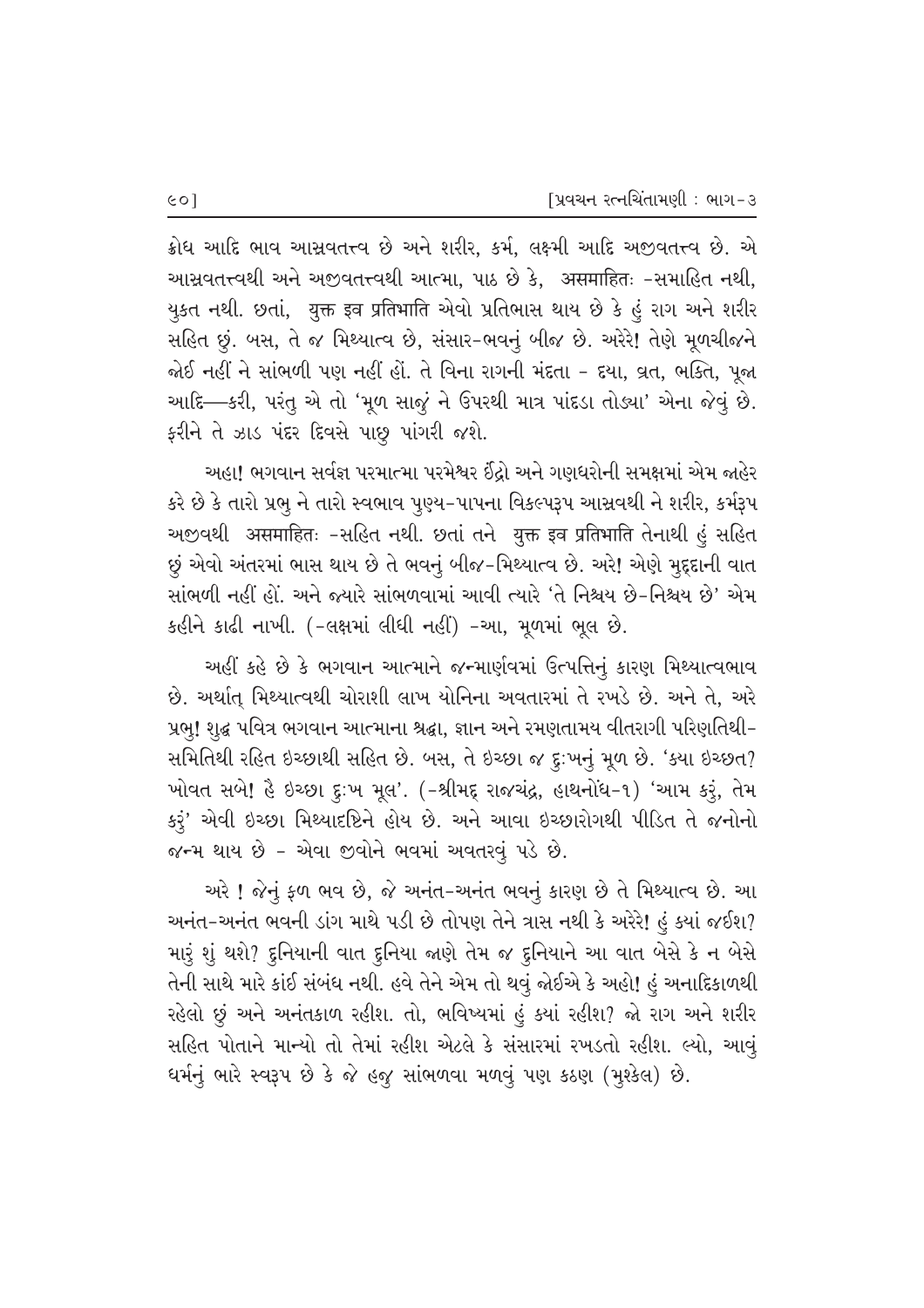અહીં કહે છે કે ભાઈ! એ ચોરાશી લાખ યોનિના અવતારનું કારણ મિથ્યાત્વભાવ છે.

ue:- એ મિથ્યાત્વભાવ એટલે શું?

સમાધાન:- ભગવાન આત્મા પૂર્ણ શુદ્ધતા ને આનંદનું ધામ છે. તે તત્ત્વ પુણ્ય-પાપના ભાવરૂપ રાગ અને શરીર, કર્મ આદિ અજીવતત્ત્વથી જુદું છે. અર્થાત્ આસવતત્ત્વથી અને અજીવતત્ત્વથી જ્ઞાયકતત્ત્વ-ચૈતન્યતત્ત્વ ભિન્ન છે, અસમાહિત છે-સહિત નથી. છતાંપણ તેને સહિતપણું ભાસે છે એ જ મિથ્યાત્વભાવ છે. અને એવો જીવ—શૃદ્ધપરિણતિથી રહિત ઇચ્છાથી પીડિત એવો પ્રાણી—ચાર ગતિમાં અવતાર ધારણ કરે છે. આવી વાતો છે ભગવાન! અરે! (સમયસારના) કર્તાકર્મ અધિકારની ૭૨ મી ગાથામાં આત્માને 'ભગવાન' તરીકે જ બોલાવ્યો છે ને? આચાર્યે તેને એમ કહીને બોલાવ્યો છે કે 'ભગવાન આત્મા'...

 $342$ 

કેમ કે આત્મા તો અજ઼વ અને આસવ રહિત જ છે. તેથી તે ભગવાન જ છે. એટલે કે આનંદ અને જ્ઞાનસ્વરૂપી આત્મા છે અને તેને જ 'ભગવાન આત્મા' કહીએ. નહીંતર શું પુણ્યના પરિણામને આત્મા કહીએ? (ના.) કેમ કે એ તો આસવ છે.

પ્રશ્ન:- પૃણ્યથી થોડો તો લાભ થાય ને?

સમાધાન:- હા. લાભ થાય રખડવાનો. 'પ્રવચનસાર'માં તો ભાઈ! એવા શબ્દ છે કે જે કોઈ પુણ્ય-પાપમાં વિશેષતા માને છે તે ઘોર સંસારમાં રખડશે. જુઓ, પ્રવચનસાર, ७७ ગાથા: 'अथ पुण्यपापयोरविशेषत्वं निश्चिन्वन्नुपसंहरति ७वे पु७्थ અने पापनुं અવિશેષપણું નિશ્ચિત કરતા થકા ઉપસંહાર કરે છે.' અવિશેષ કહેતાં બન્ને પુણ્ય અને પાપ સરખા છે, બન્નેમાં સામાન્યપણું છે.

> ण हि मण्णदि जो एवं णत्थि विसेसो ति पुण्णपावाणं  $\overline{1}$ हिंडदि घोरमपारं संसारं मोहसंछण्णो  $\overline{11}$

પુણ્ય ને પાપમાં विशेषः नास्ति તફાવત નથી એમ જે માનતો નથી એટલે કે પુણ્ય ને પાપમાં તફાવત છે- ફેર છે અર્થાત્ પુણ્ય ઠીક છે એમ જે માને છે તે મોહાચ્છાદિત વર્તતો થકો ઘોર અપાર સંસારમાં हिण्डति પરિભ્રમણ કરે છે. લ્યો, આ પ્રવચનસાર-વીતરાગની વાણીનો સાર. અરે! મિથ્યાત્વ શું છે તેની અજ્ઞાનીને ખબર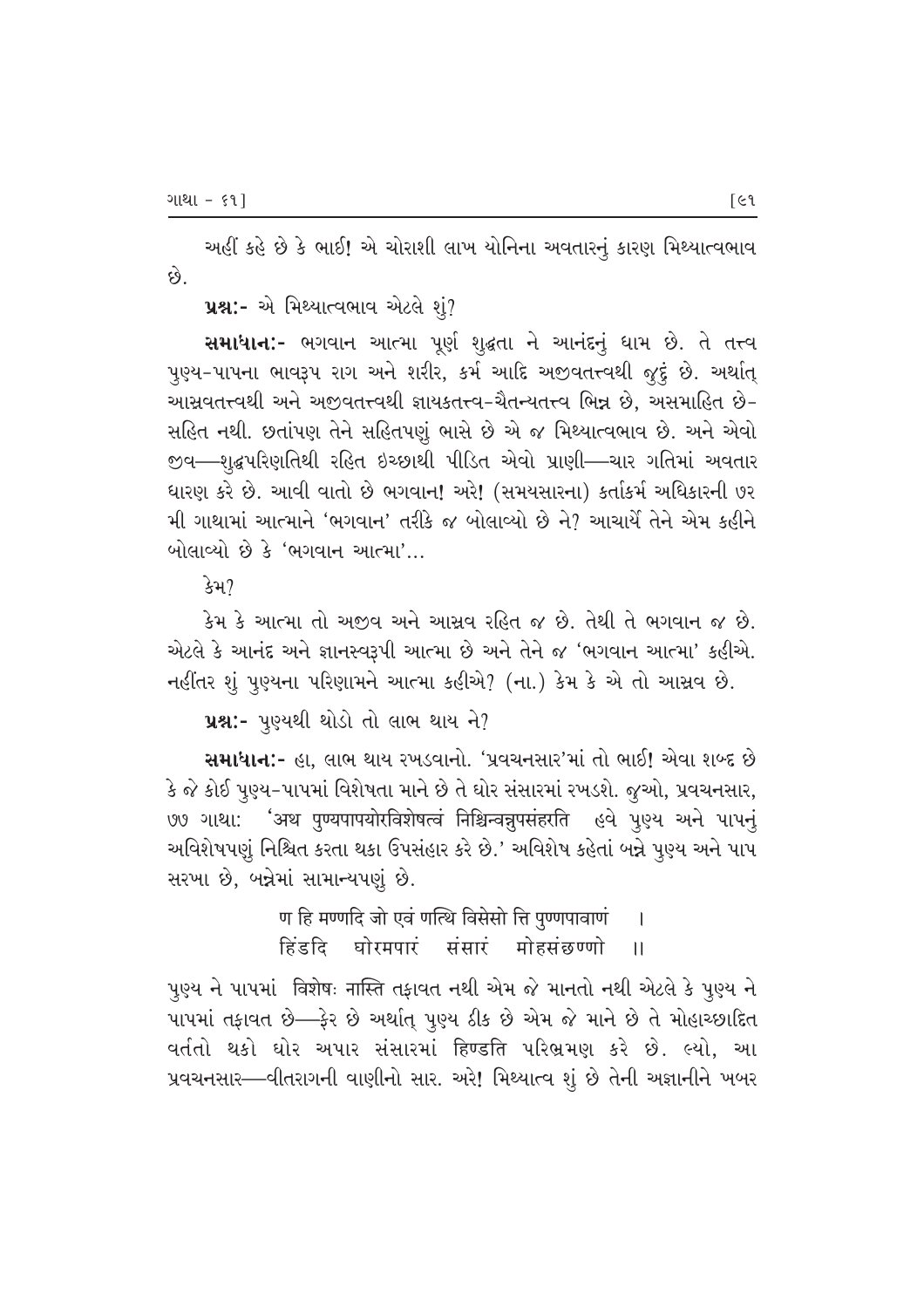નથી. એ તો હજુ વ્યવહાર કરશું તો નિશ્ચય થશે એમ માને છે. પણ વ્યવહાર એટલે રાગ. તેથી, રાગ કરશું તો નિશ્ચય (-વીતરાગતા) થશે, આસ્રવ કરશું તો આત્માનો સંવર થશે એમ તે માને છે. પરંતુ એ શ્રદ્ધા જ મિથ્યા છે. આત્મા રાગ સહિત છે અને રાગ કરવાલાયક છે એવી માન્યતા જ મિથ્યાત્વ છે.

પ્રશ્ન:- પણ તેના (૫૨) વિના ચાલે નહીં ને?

સમાધાન:- અરે! પર વિના જ આત્માને ચાલે છે. (હા), તેના વિના મને ચાલે નહીં એમ તેણે માન્યું છે. તેથી એવી માન્યતા વિના તેણે અનાદિથી ચલાવ્યું નથી. આવો પ્રશ્ન વિક્રમ સંવત ૨૦૧૦ ની સાલમાં બોટાદમાં થયો હતો કે મહારાજ! તમે પૈસાને ધૂળ-જડ છે એમ કહો છો, પરંતુ તેના વિના કાંઈ ચાલે છે ? ત્યારે કહેલું કે જૂઓ ભાઈ! સાંભળો. આ એક આંગળીએ બીજી આંગળી વિના શું ચલાવ્યું નથી? (હા, ચલાવ્યું છે. કેમ કે નહીંતર તો,) આ આંગળી તૂટી જ્ઞય તો બીજી આંગળી પણ ન રહે. તેમ આત્માએ પરદ્રવ્યના અભાવથી જ ચલાવ્યું છે. આત્મા સ્વદ્રવ્યથી છે અને પરદ્રવ્યથી નથી. તેથી આત્માનું ટકવું જ પરદ્રવ્યના અભાવરૂપે છે. છતાંપણ અજ્ઞાની માને છે કે પરદ્રવ્યના અભાવમાં હું કેમ રહી શકું? પરંતુ એ તો તેની મિથ્યા માન્યતા છે. બીજી રીતે કહીએ તો, ભગવાન આત્મા સ્વદ્રવ્યથી અસ્તિ છે ને પરદ્રવ્યથી નાસ્તિ છે. તેથી પરદ્રવ્યના અભાવરૂપે જ ટકી રહ્યો છે. તેનું અસ્તિત્વ આ રીતે જ ટકી રહ્યું છે. છતાંપણ અજ્ઞાનીને એમ થઈ ગયું છે કે મને પૈસા વિના ચાલે નહીં. પરંતુ એ તો તેની મિથ્યા માન્યતાએ ઘર ઘાલ્યું છે. -આ મૂળ ચીજ (-વાત) છે અને આ મૂળ ચીજ ઉપર દુનિયાનું લક્ષ જ ગયું નથી.

<u>અહા! અજ્ઞાની બહારમાં ને બહારમાં પંડિતાઈની મોટી વાતો કરે છે કે ભગવાને</u> વ્યવહારથી લાભ કહ્યો છે અને (છઢાળામાં પણ) વ્યવહારને નિયતનો હેત-કારણ કહ્યો છે. ભાઈ! ભગવાને વ્યવહારની વાતો કહીને વ્યવહારનું જ્ઞાન કરાવ્યું છે. છતાં એ રાગ સહિત આત્મા છે એમ જે માને છે તે રાગથી આત્માને લાભ માને છે. કેમ કે આત્માને રાગ સહિત માને કે આત્માને રાગથી લાભ માને તે બન્ને એક જ વાત થઈ અને તે મિથ્યા વાત છે. હવે, (છઢાળા, ત્રીજી ઢાળ, પદ-૨માં) 'હેતુ નિયતકો હોઈ' એમ જે કહ્યું છે તે નિમિત્તનું જ્ઞાન કરાવ્યું છે કે એ ભૂમિકામાં એવો મંદરાગ હોય છે. બસ, 'રાગ હોય છે' એટલું જ કહેવું છે. પણ રાગથી આત્મામાં લાભ થાય એમ નથી કહેવું. કેમ કે નહીંતર તો પરસ્પર વિરૂદ્ધ વચન થાય. (પુરૂષાર્થસિદ્ધિ-ઉપાયમાં) આત્માને રાગ સહિત માનવો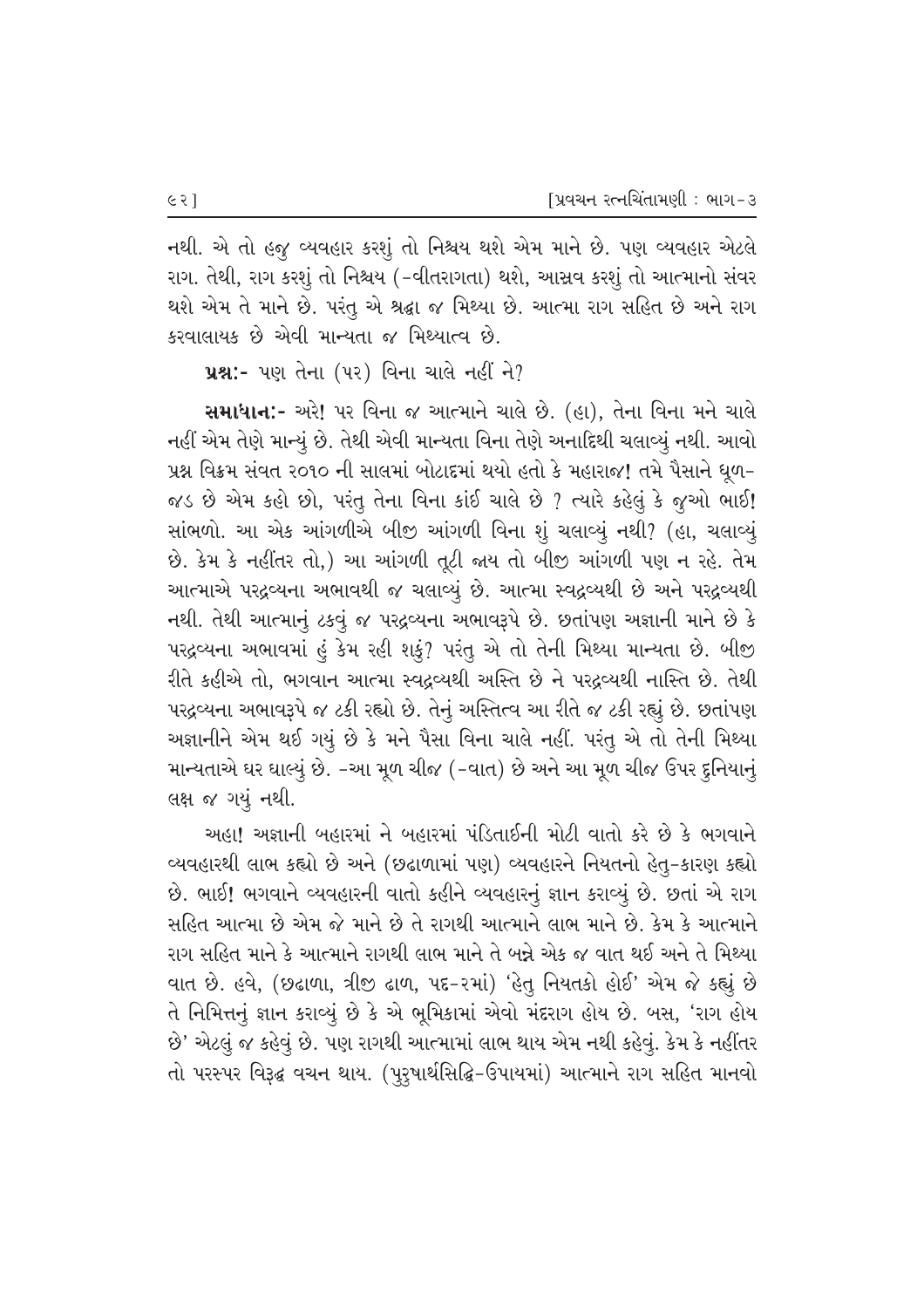તેને મિથ્યાત્વ કહ્યું છે અને જો વળી અહીં (છઢાળામાં) એમ કહે કે રાગની મંદતાથી આત્માને લાભ થાય, તો એ પરસ્પર વિરૂદ્ધ વચન થયું. પરંતુ વીતરાગના વચન એવા ન હોય. વીતરાગના વચન તો પૂર્વાપર વિરોધ રહિત હોય છે.

આહા! એક બાજુ (પુરૂષાર્થસિદ્ધિ-ઉપાયમાં) ભગવાન એમ કહે કે જીવને રાગ સહિત માનવો તે મિથ્યાત્વ છે અને જો બીજી બાજુ (છઢાળામાં) એમ કહે કે જીવને રાગથી લાભ થાય એટલે કે જે આત્મામાં નથી તેનાથી આત્માને લાભ થાય, તો એ વિરૂદ્ઘ વચન થયું. પણ સર્વજ્ઞ ત્રિલોકનાથની વાણીમાં ક્યાંય પરસ્પર વિરોધ હોય નહીં. તો, અહીં કહ્યું કે રાગથી જીવને લાભ થાય અર્થાત્ જે આત્મામાં નથી તેનાથી આત્માને લાભ થાય તેવી દષ્ટિ જ મિથ્યા છે. અરે! મૂળ વાતની હજુ અજ્ઞાનીને ખબર નથી. નિશ્ચય શ્રદ્ધાની વાત તો પછી, પરંતુ હજુ વ્યવહાર શ્રદ્ધા પણ નથી.

આહીં 'પ્રવચનસાર'માં ભગવાન કુંદકુંદાચાર્યનું વચન છે કે જે શુભ અને અશુભ એ બે ભાવમાં તફાવત-ફેર-વિશેષ-માને છે અર્થાત્ એક્રરૂપ નથી માનતો તે ઘોર સંસારમાં રખડશે.

પ્રશ્ન:- શૃદ્ધ ઘી ન મળે તો વેજીટેબલથી ચલાવી લેવાય!

સમાધાન:- પણ એ વેજીટેબલ, ઘી જ નથી. એ તો બીજી ચીજ-તેલ છે અને તેને ઘી નામ આપ્યું છે. તેમ રાગની મંદતા રત્નત્રય નથી, માત્ર તેને વ્યવહારરત્નત્રયનું નામ આપ્યું છે. બીજી રીતે કહીએ તો, વ્યવહારરત્નત્રય ધર્મ નથી (-રાગની મંદતા એ સાચા રત્નત્રય નથી), પરંતુ નિશ્ચયરત્નત્રય—સ્વભાવના દષ્ટિ, જ્ઞાન અને રમણતા— પ્રગટ થયા છે તેનો રાગની મંદતામાં ફક્ત વ્યવહાર તરીકે આરોપ આપ્યો છે. નહીંતર તે રાગની મંદતા રત્નત્રય કે દિ' હતી? તે કાંઈ રત્નત્રય નથી, એ તો અધર્મ છે. તો પછી એ અધર્મ શું ધર્મનું કારણ થાય?

આવો વીતરાગનો માર્ગ હોય? – એમ અજ્ઞાનીને થાય છે. પણ ભાઈ! ત્રણલોકના નાથ સર્વજ્ઞ પરમેશ્વર એકાવતારી ઇેદ્રોની સમક્ષ વાણી વરસાવે છે તો તે વાણી-કથા કેવી હશે? શકેંદ્ર ત્રણ જ્ઞાનના ધણી, ક્ષાયિક સમકિતી અને એકાવતારી છે. તેમને પોતાને પણ `ખબર છે કે હવે મારે એક જ ભવ છે. તેવી રીતે તેમની સ્રી (ઇંદ્રાણી) પણ એકાવતારી− એક ભવે મોક્ષ જનારી છે. આ રીતે બન્ને પતિ-પત્ની એકાવતારી છે અને તેઓ ભગવાન  $\mu$ સે વાણી સાંભળવા આવે છે. તો, તે વાણી-કથા કેવી હશે? તે વાર્તા કેવી હશે? 'તું રાગ, પુણ્ય અને વ્યવહાર કરજે, તેનાથી તારૂં કલ્યાણ થશે.' - શું તે વાણી-કથા આવી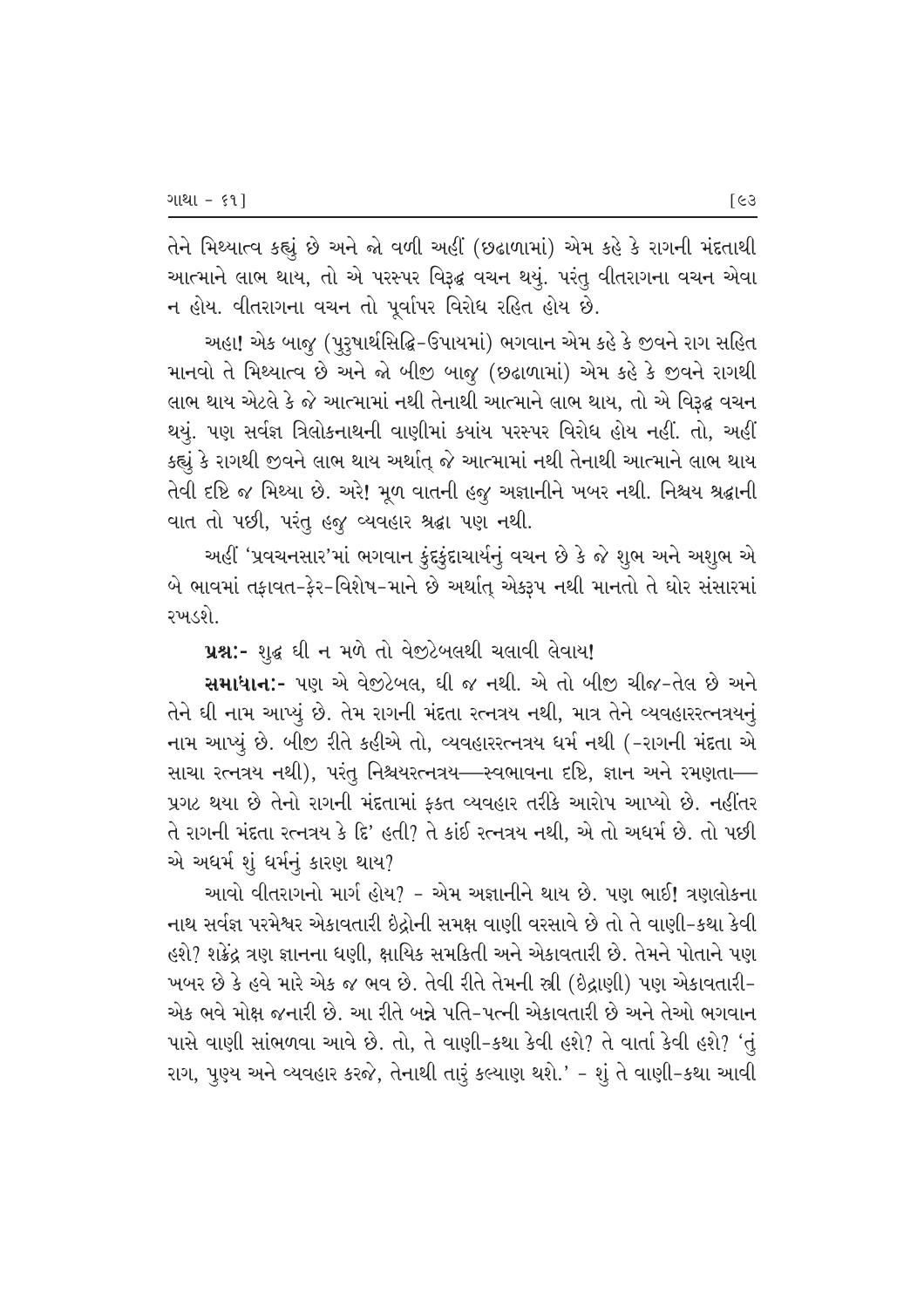હશે? (ના.) 'તું રાગરૂપ નથી, ત્રણકાળમાં તું રાગ સહિત છો જ નહીં. તું તો ચિદાનંદ ધ્રુવ આનંદસ્વરૂપ ચૈતન્યમૂર્તિ છો. આવા આત્માને રાગ સહિત માનવો એટલે કે આત્માને વ્યવહાર સહિત માનવો તે જ મિથ્યાત્વ-ભવનું બીજ છે.' -આવી ભગવાનની વાણી હોય. લ્યો, વ્યવહાર કહો કે રાગ કહો કે આસવ કહો—એક જ છે એમ કહે છે. (હા), વચ્ચે વ્યવહાર હોય છે ખરો. તેથી તેને જણાવે પણ છે. જ્યાં નિશ્ચય હોય ત્યાં ભૂમિકાના પ્રમાણમાં રાગની મંદતા-વ્યવહાર હોય છે. પણ તે આશ્રય કરવાલાયક છે અને તેનાથી લાભ થાય છે તે બીલકૂલ જૂઠી વાત છે.

તે કેટલા ટકા જૂઠી વાત છે?

તે સોએ સો ટકા જૂઠી વાત છે.

અહીં કહે છે કે અરે મુનિ! ભગવાન! તું તારી પરિણતિમાં પૂર્ણ મુક્તિને માટે સ્થાન રાખ—શુદ્ધ પરિણતિ પ્રગટ કર. કેમ કે તે (-શુદ્ધ પરિણતિ) જ પૂર્ણ મુક્તિનું સ્થાનfield. 29. 226 & Play 26 & Play Chiler & P. G. 2011 2012 Play 2011 And જુઓ, આ વ્યવહાર ઈર્યાસમિતિનો અધિકાર ચાલે છે, છતાં તેમાંથી નિશ્ચયની વાત કાઢી છે. આહા! આ વ્યવહારચારિત્રનો અધિકાર છે તેમાં કહે છે કે એ વ્યવહારચારિત્ર કોને કહેવાય? કે જેને અંદરમાં રાગ રહિત આનંદસ્વરૂપ ભગવાન આત્માનું ભાન-જ્ઞાન થયું  $\dot{\vartheta}$  અને રમણતા થઈ છે તેની રાગની મંદતારૂપ ઈર્યાસમિતિને વ્યવહારચારિત્ર કહેવામાં આવે છે. -આમ વાત છે અને એ કહેવા માટે અહીંયા વાત કરે છે. બાકી અત્યારે તો મૂળ વાતમાં મોટી ગરબડ ચાલે છે.

અહા! મુક્તિમાં પૂર્ણ શુદ્ધ ચૈતન્યઘન ભગવાન આત્માના આનંદનો અનંતમો ભાગ  $~$ પ્રગટ થાય છે. અર્થાત્ મુક્તિના આનંદથી અનંત−અનંત ગુણો આનંદ ધ્રુવસતના સત્ત્વમાં પડ્યો છે. ધ્રુવસતનું સત્ત્વ—ધ્રુવનો ભાવ—અનંત-અનંત આનંદમય છે. માટે, આવા આનંત-અનંત આનંદસ્વરૂપની દષ્ટિ કર. પર્યાયદષ્ટિ છોડ, રાગદષ્ટિ છોડ, વ્યવહારદષ્ટિ છોડ. નિમિત્તદષ્ટિ છોડ અને આવા સ્વભાવની દષ્ટિ કરી તેની પરિણતિ કર કે જે સુમુક્તિરૂપી સુંદર સ્રીનું ઘર-નિવાસગૃહ છે. આ રીતે, મુકિતરૂપી સુંદર સ્રી માટે નિવાસગૃહ રાખ એટલે કે તું પૂર્ણાનંદની પ્રાપ્તિ માટે પરિણતિ કર. આટલું રાખ (-કર) બાપા! તે સિવાય વ્યવહાર ઈર્યાસમિતિનો વિકલ્પ ઉઠે તે બંધનું કારણ છે. (હા), મોક્ષમાર્ગમાં વચ્ચે તે આવે ખરો, પણ તે વિકલ્પ મુક્તિનું કારણ નથી. ભારે વાત!

 $\frac{1}{2}$   $\frac{1}{2}$   $\frac{1}{2}$   $\frac{1}{2}$   $\frac{1}{2}$   $\frac{1}{2}$   $\frac{1}{2}$   $\frac{1}{2}$   $\frac{1}{2}$   $\frac{1}{2}$   $\frac{1}{2}$   $\frac{1}{2}$   $\frac{1}{2}$   $\frac{1}{2}$   $\frac{1}{2}$   $\frac{1}{2}$   $\frac{1}{2}$   $\frac{1}{2}$   $\frac{1}{2}$   $\frac{1}{2}$   $\frac{1}{2}$   $\frac{1}{2}$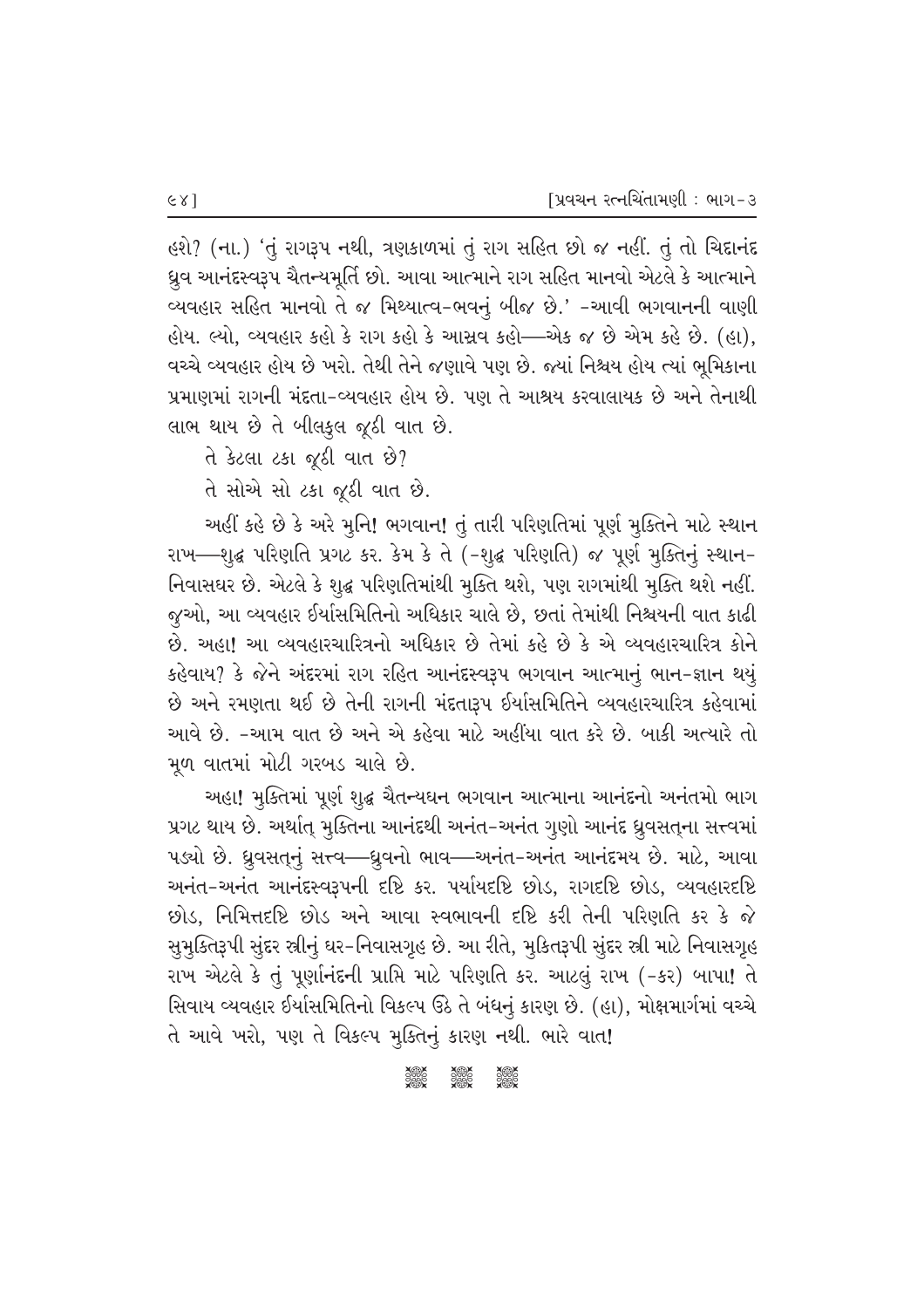## ેં કહે કર્યોક - ૮૪ ઉપરનું પ્રવચન ૅં

દિગંબર મુનિઓના કથન તો જુઓ! કેવળીના પેટ ખોલીને મુકયા છે! દિગંબર સંતોએ વીતરાગ માર્ગને ખુક્ષો મુકી દીધો છે. જુઓ ને! આ છે તો વ્યવહારચારિત્રનો અધિકાર, છતાં તેમાં નિશ્ચયચારિત્રની વાત કરી છે. તો, કહે છે કે વ્યવહારચારિત્ર ક્યારે કહેવાય? કે નિશ્ચયસમિતિરૂપ આનંદની પરિણતિ હોય તો વ્યવહારચારિત્ર કહેવાય. અને એ સિદ્ધ કરવા માટે અહીં (નિશ્ચયચારિત્રની) વાત કરે છે. નહીંતર એકલા વ્યવહારને તો વ્યવહારાભાસ કહેવામાં આવે છે.

અહા! નિશ્ચયસમિતિ કહેતાં આનંદાદિ પૂર્ણ શુદ્ધ અનંત ગુણોની શુદ્ધ પરિણતિ. અરે! સમ્યગ્દર્શન થતાં જ જેટલા ગુણો છે તે બધા અંશે વ્યક્ત થાય છે અને આ નિશ્ચય સમ્યગ્દર્શન જ (યથાર્થ) સમ્યગ્દર્શન છે, જ્યારે વ્યવહાર સમ્યગ્દર્શન (યથાર્થ) સમ્યગ્દર્શન નથી, આરોપીત છે. કહે છે કે પૂર્ણ અનંત ગુણોના પીંડ પ્રભુ આત્માને જ્યાં દષ્ટિએ સ્વીકારમાં લીધો, જ્ઞાનની વર્તમાન પર્યાયે પૂર્ણ નિજ પરમાત્માને આદર્યો એટલે કે તેની સન્મુખ થઈ ત્યાં નિશ્ચય સમ્યગ્દર્શન થતાં જેટલા અનંત-અનંત ગુણો છે તે દરેકનો નિર્મળ અંશ વ્યક્ત-પ્રગટ થાય છે અને તેને સમકિત કહે છે. હવે અહીં ચારિત્રની વાત છે કે જે આનંદમૂર્તિ આત્મામાં ચરે-રમે છે, જે નિત્યાનંદ ભોજી છે અર્થાત્ જેને આનંદરૂપી અમૃતના ભોજન હોય છે તે મુનિ છે. અહા! મુનિ તો નિત્ય અતીંદ્રિય આનંદના ભોજી -અનૃભવી છે, પણ રાગના ભોજી નથી. કેમ કે રાગ દુઃખરૂપ છે. (હા), પર્યાયમાં વ્યવહાર -રાગ છે એમ તેઓ જાણે, છતાંપણ તે દૃ:ખરૂપ છે. એ વાત તો સમયસારના બંધ અધિકારના માંગલિકના પહેલા કલશમાં આવે છે ને? કે 'નિત્યાનંદભોજ'.

એમ કહીને શું કહે છે?

કે નિત્યાનંદભોજી એટલે નિત્ય અતીંદિય આનંદનો અનભવી-ભોગવટો કરનાર અને તેને સમકિતી કહીએ. જ્યારે આનંદ, શાંતિ આદિ શક્તિની ઘણી જ વિશેષ વ્યક્તતાના આનુભવીને મુનિ કહીએ. બીજી રીતે કહીએ તો, આનંદાદિ જેટલા અનંત ગુણ છે તેટલા બધાય ગુણોનો અંશ પર્યાયમાં પ્રગટ વ્યક્ત થાય તેને જે અનુભવે તેનું નામ સમકિતી. જયારે આનંદ આદિ અનંત ગૃણની વિશેષ દશા પ્રગટ થાય તેનું નામ ચારિત્ર છે અને તે સહિત હોય તે મુનિ છે. બાપુ! મુનિ એટલે કાંઈ નાગા થઈને ફરે તે નહીં તેમ જ પંચ મહાવ્રતના વિકલ્પના પણ ઠેકાણા ન મળે તે કાંઈ મુનિ નથી.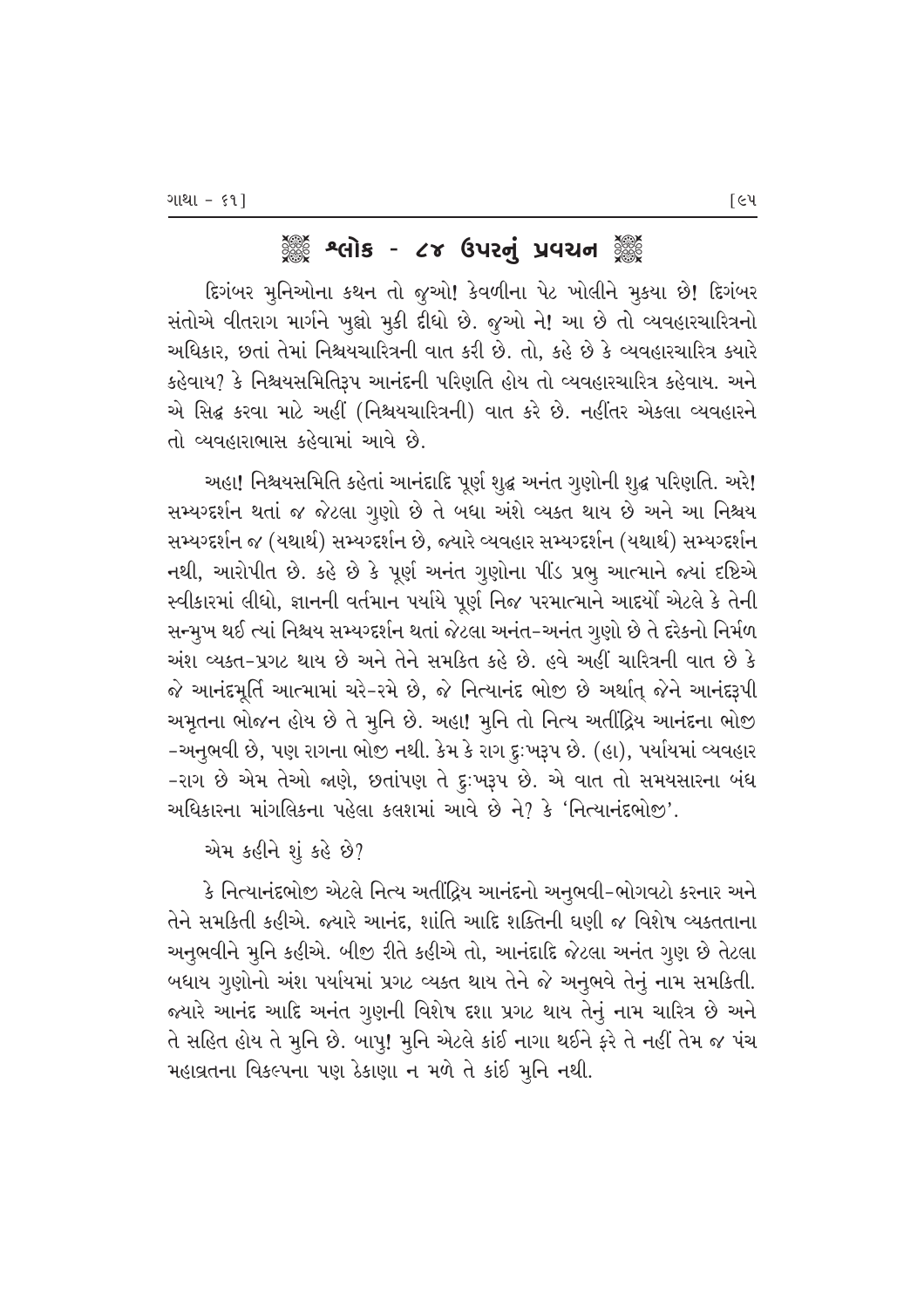'જો જીવ નિશ્ચયરૂપ સમિતિને ઉત્પન્ન કરે, તો તે મુક્તિને પામે છે—મોક્ષરૂપ થાય છે.'

જૂઓ, 'નિશ્ચયરૂપ સમિતિને ઉત્પન્ન કરે'-એમ કહીને પર્યાયની વાત લીધી છે. વસ્તૂ તો પૂર્ણ સમિતિસ્વરૂપ છે જ, પણ હવે જો અંતર્મુખ થઈને અંતરમાં જેટલા ગુણો છે તે બધાને શક્તિપણામાંથી પર્યાયમાં વ્યક્ત-પ્રગટ દશારૂપ કરે તો તે વીતરાગ પરિણતિમય નિશ્ચયસમિતિ છે. અને આવી નિશ્ચયસમિતિ ઉત્પન્ન કરે તો મુક્તિને-મોક્ષને પામે. લ્યો, નિશ્ચયસમિતિવાળો મોક્ષને પામે છે. પણ જેને વચ્ચે વ્યવહાર ઈર્યાસમિતિ આદિ આવે છે તે મુક્તિને પામે છે એમ નથી. (હા), વ્યવહારસમિતિ વચ્ચે આવે છે-હોય છે તેથી ન્નણવાલાયક છે. પણ આદરવાલાયક નથી.

શ્રોતા:- જ્ઞાની પાપને પણ જાણે?

પૂજ્ય ગૃરૃદેવશ્રી:- (હા), પાપને પણ જાણે. પૂણ્ય ને પાપ-બન્નેને જાણે. અરે! પુણ્ય-પાપ જ નહીં, એ તો કોઈપણ પરપદાર્થને પણ જાણે. શું તે વસ્તુ નથી ? શું વ્યવહારનયનો વિષય નથી? (છે.) માટે દેવ-શાસ્ર-ગુરૂ આદિ પરપદાર્થ પણ જાણવાલાયક છે ને? પરંતુ તે જાણવાલાયક છે, આદરવાલાયક નહીં.

અહા! વ્યવહારનય છે ને? (હા). તો, વ્યવહારનય વિષયી છે તેથી તેનો વિષય પણ હોય કે નહીં? (હા). જેમ નિશ્ચયનય વિષયી છે અને તેનો વિષય છે તેમ વ્યવહારનય વિષયી છે અને તેનો વિષય પણ છે. શું તેનો વિષય નથી? (છે). રાગાદિ વ્યવહારનયનો વિષય છે, પરંતુ તે આશ્રય કરવાલાયક નથી, ધર્મસ્વરૂપ નથી. બીજે (સમયસાર ગાથા ૧૨ ની ટીકામાં) આવે છે ને? કે જૈનમતને પ્રવર્તાવવા ચાહતા હો તો વ્યવહારનય અને નિશ્ચયનયને ન છોડો. એટલે કે વ્યવહારનય નથી જ એમ ન માનો. કેમ કે જો વ્યવહારનય નથી તો પર્યાય પણ નથી અને તેથી મોક્ષમાર્ગ પણ નથી. અરે! મોક્ષમાર્ગ પોતે વ્યવહારનયનો વિષય છે. (તેથી વ્યવહારનય જ ન હોય તો, મોક્ષમાર્ગ પણ નહીં રહે.)

ભિન્ન સાધન-સાધ્યનો અર્થશું છે?

તે ભિન્ન સાધન વ્યવહારસાધન છે. પણ નિશ્ચયસાધન નથી. તેમ જ પોતાનં નિશ્ચયસાધન પોતે કરે ત્યારે રાગની મંદતાને વ્યવહારસાધનનો આરોપ અપાય છે. આવી વાત છે. જુઓ ને! એ વાત તો અહીં કહે છે. અહા! વાત ચાલે છે વ્યવહાર ઈર્યાસમિતિની, છતાં તેમાં નિશ્ચયસમિતિની વાત કરે છે તથા આ નિશ્ચયસમિતિની વાતમાં વ્યવહારસમિતિની વાત સંભારતા પણ નથી. તો. કહે છે કે નિશ્ચય ઈર્યાસમિતિનો અર્થ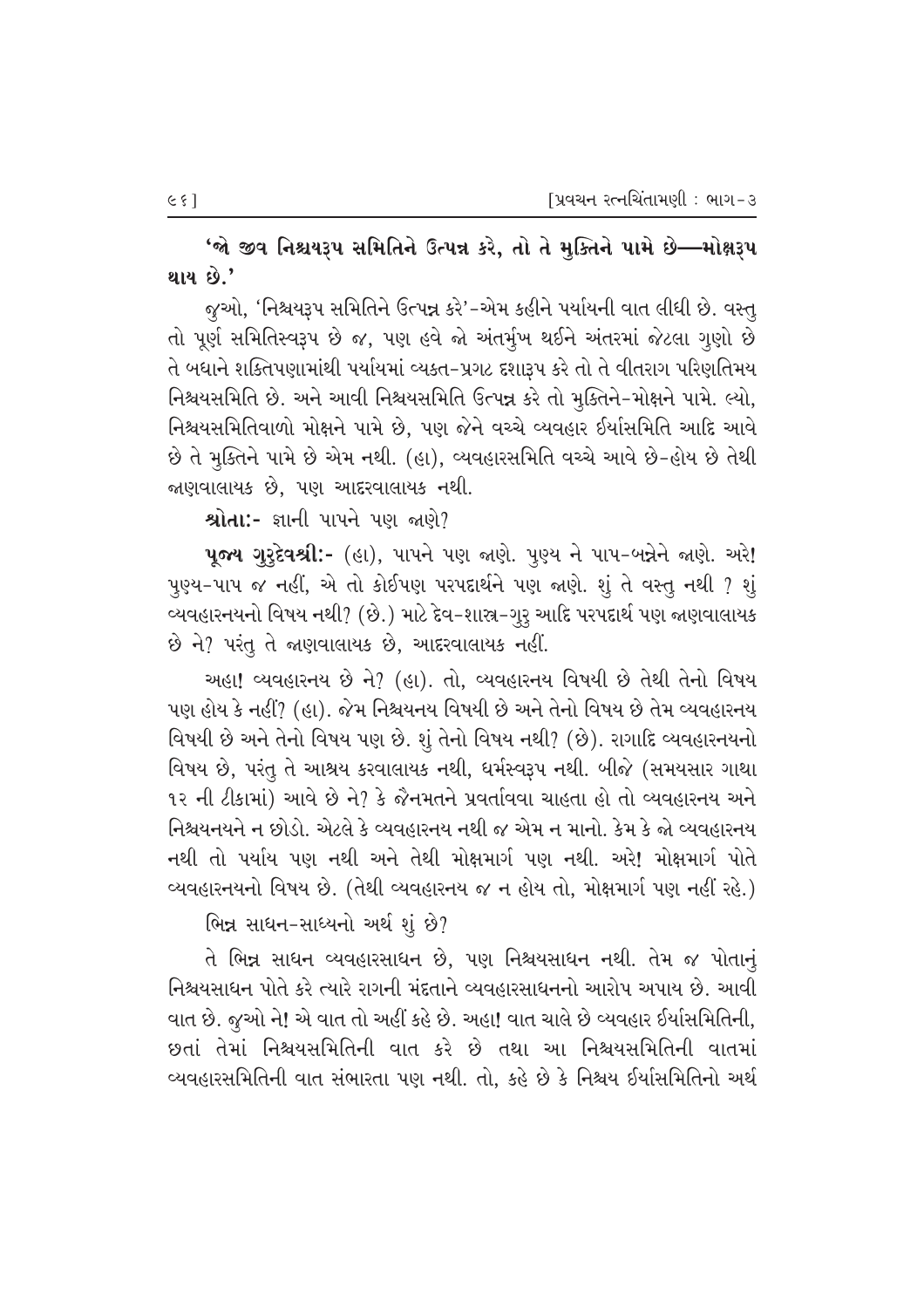એ છે કે પૂર્ણસ્વરૂપ ધ્રુવ ચૈતન્યને જોઈને પરિણમવું. જોઈને ચાલવાનો વિકલ્પ વ્યવહાર ઈર્યાસમિતિ છે. જ્યારે ચાલવાની ક્રિયા જડની છે, તેથી તે વ્યવહારસમિતિ પણ નથી. વ્યવહારસમિતિ તો શુભવિકલ્પ-શુભરાગ ઉઠે તે છે. બસ, તે વ્યવહારસમિતિ છે.

<u>અહા! અહીંયા અત્યારે ચાલવાની ક્રિયાની વાત નથી. કેમ કે એ તો વ્યવહારસમિતિ</u> પણ નથી, એ તો જડની પર્યાય છે. પરંતુ ચાલવા વખતે અશુભભાવ ન થાય અને શુભભાવ થાય તેને વ્યવહાર ઈર્યાસમિતિ કહે છે. પણ તે વ્યવહાર ઈર્યાસમિતિ કોને હોય? કે જેને આનંદના પરિણમનરૂપ નિશ્ચયસમિતિ હોય તેને વ્યવહારસમિતિ હોય. લ્યો. આવી શરત છે! ભગવાન થવાનો માર્ગ આવો મોંઘો છે. જો કે તે છે સરળ. પણ તેના સમજણમાં ને ખ્યાલમાં નથી કે આ વસ્તૂ શું છે. (માટે મોંઘો લાગે છે.) અરે! અજ્ઞાનીને વસ્તુ સ્વરૂપનું મહાત્મ્ય જ આવતું નથી. તેને તો રાગની મંદતા અને બહારની પ્રવૃત્તિ — બસ, તેનું જ મહાત્મ્ય છે. પણ અહીં કહે છે કે મહાપ્રભૂમય આત્મચીજ અનંત ગુણનો સાહેબો છે કે જેમાં અનંતા કેવળજ્ઞાન અને આનંદ પડ્યા છે. આવી ચીજની અંદર શુદ્ધ પરિણતિ કરે તો તે મુક્તિને પામે.

'પરંતુ સમિતિના નાશથી (-અભાવથી), અરેરે! તે મોક્ષ પામતો નથી, પણ સંસારરૂપી મહાસાગરમાં ભમે છે.'

પણ જેને આવી સમિતિ નથી અર્થાત્ શૃદ્ધ આનંદનું ધામ એવા આત્માની પરિણતિનો જેને અભાવ છે તે बत -અરેરે! ખેદ છે કે મોક્ષ પામતો નથી. 'बत' કહીને મુનિરાજ ખેદ કરે છે કે ભલે અજ્ઞાનીને વ્યવહાર ઈર્યાસમિતિ (-રાગ) હો, પરંતુ આવી નિશ્ચયસમિતિના ભાન વિના—તેની પરિણતિ વિના—તે મુક્તિ પામતો નથી. ભારે કામ ભાઈ $\mathsf{I}$ 

હવે કહે છે કે અરેરે! તે મોક્ષ તો પામતો નથી, પરંતુ સંસારરૂપી મહાસાગરમાં ભમે છે. જૂઓ, આવી અસ્તિ-નાસ્તિ તે અનેકાંત છે. અહા! જેને નિર્વિકલ્પ અભેદ પૂર્ણાનંદ પ્રભૂ આત્માની દષ્ટિ કે તેના અનુભવરૂપ શુદ્ધ પરિણતિ નથી અને જેને એકલા વ્યવહારસમિતિના (-રાગના) જ પરિણામ છે તે મુક્તિ પામતો નથી. પરંતુ ઘોર સંસારમાં રખડે છે. લ્યો, વ્યવહારસમિતિનું ફળ સંસાર છે એમ કહે છે. કેમ કે વ્યવહારસમિતિ રાગ છે ને? અરે! મુનિને પણ વ્યવહારસમિતિનું ફળ સંસાર છે હોં. જો કે મુનિને ્યવહારસમિતિનો આદર નથી. તો પણ વિકલ્પના કાળમાં એવો ભાવ આવ્યા વિના રહેતો નથી અને તેનું ફળ બંધ છે, સંસાર છે. એટલે કે જેટલો રાગ ઉઠે તે બધો સંસાર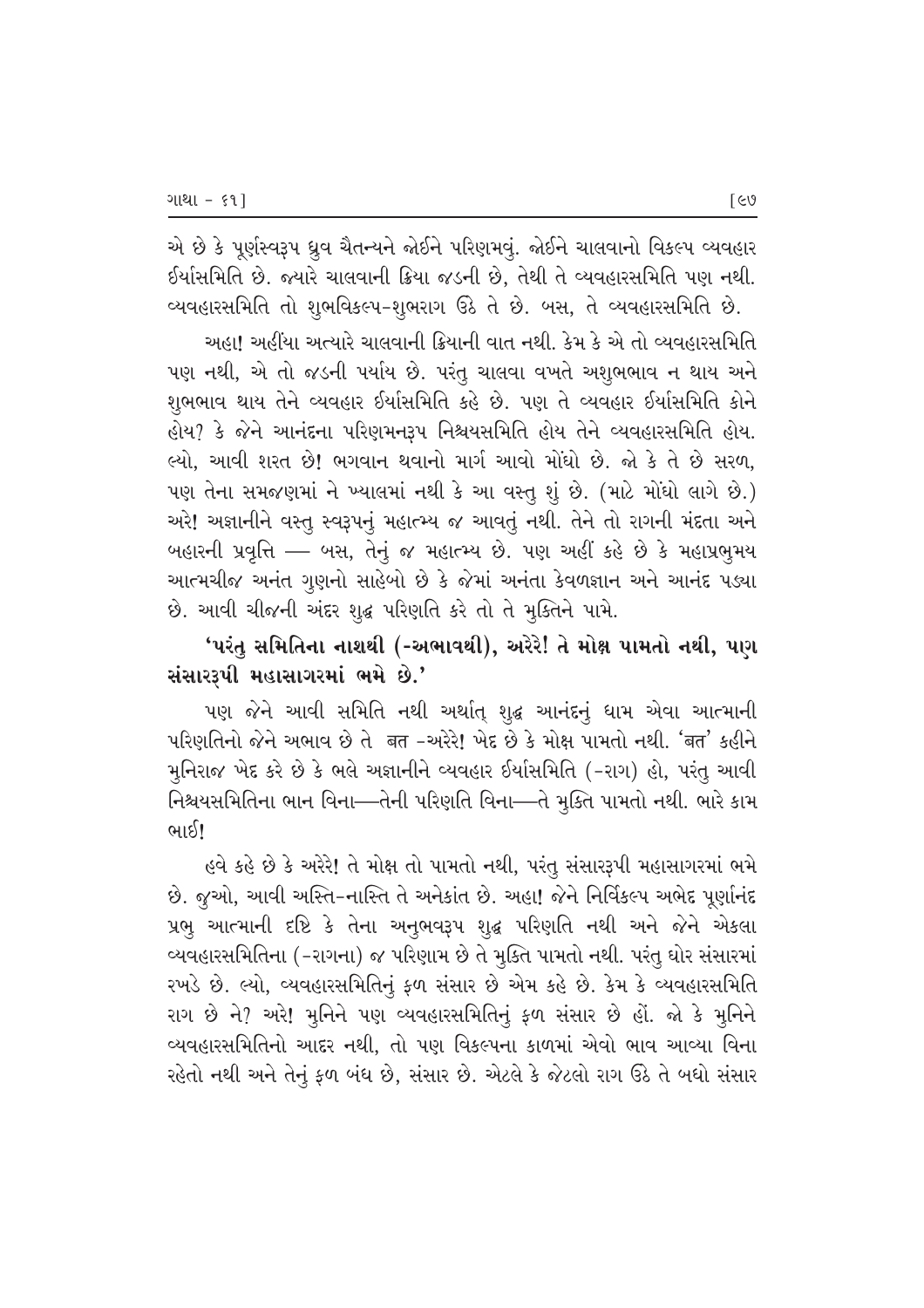છે. રાગનું ફળ કર્મબંધન છે અને કર્મબંધનનું ફળ સંયોગ છે, પણ તેમાં કાંઈ સ્વભાવનું  $$0, 10.$ 

 $x^2$  and weare the same softar in the sole of the sole and the sole and when લાખ યોનિમાં અવતાર થશે એમ કહે છે. અહા! એક સમયમાં પૂર્ણ પ્રભુ આત્માને જ્ઞેય કરીને જ્યાં હજુ તેનું-સ્વનું જ્ઞાન થયું નથી ત્યાં નિશ્ચયસમિતિના ભાવ વિના—તેની પરિણતિ વિના—એકલી વ્યવહાર ઈર્યાસમિતિ આદિ તો, કહે છે કે, સંસાર છે. રાગ (-વ્યવહારસમિતિ) પોતે સંસાર છે અને તેના ફળમાં પુણ્યબંધ થઈને દેવાદિ ગતિ મળે છે તે પણ સંસાર છે.

- એ ૮૪ મો <sup>શ્</sup>લોક થયો, જેમાં ઈર્યાસમિતિની વાત થઈ. હવે ભાષાસમિતિની વાત કરે છે.



|                                                                         | પ્રવચન નં. |     | તારીખ   |
|-------------------------------------------------------------------------|------------|-----|---------|
| ગાથા – ૬૧ ( NST / ૫૪ - ૨૪–૬–૭૨ ( શોક – ૮૧ થી ૮૪ )<br>શ્લોક – ૮૧ થી ૮૪ ) |            |     |         |
|                                                                         |            |     |         |
|                                                                         |            | प ६ | २७-४-७२ |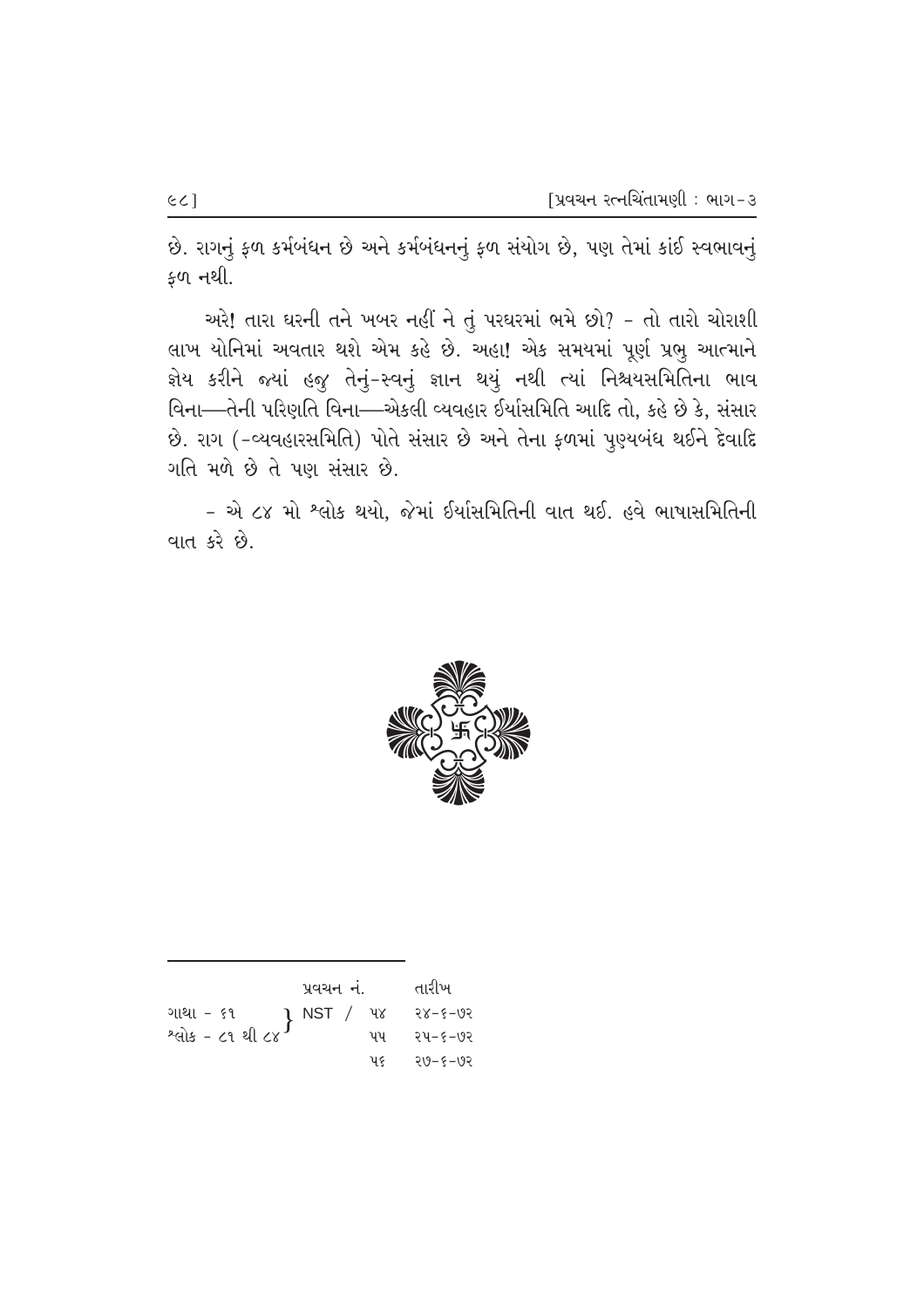# ગ્રેં ક્ષિરે કર ક્ષિરે

### पेसुण्णहासकक्कसपरणिंदप्पप्पसंसियं वयणं । परिचत्ता सपरहिदं भासासमिदी वदंतस्स ॥६२॥

पैशून्यहास्यकर्कशपरनिन्दात्मप्रशंसितं वचनम् ।<br>परित्यज्य स्वपरहितं भाषासमितिर्वदतः । –<br>भाषासमितिर्वदतः ॥६२॥

### **નિજસ્તવન, પરનિંદા, પિશુનતા, હાસ્ય, કર્કશ વચનને**  $\mathcal{B}$  $\mathcal{B}$  and  $\mathcal{B}$  and  $\mathcal{B}$  and  $\mathcal{B}$  and  $\mathcal{B}$  and  $\mathcal{B}$  are set  $\mathcal{B}$

આ न्यथार्थ:- (पैशून्यहास्यकर्कशपरनिन्दात्मप्रशंसितं वचनम्) पैशून्य (ચાડી), હાસ્ય, sर्डश ભાષા, પરનિંદા અને આત્મપ્રશંસારૂપ વચનો (परित्यज्य) પરિત્યાગીને (स्वपरहितं वदतः) જે સ્વપરહિતરૂપ વચનો બોલે છે. તેને (भाषासमितिः) ભાષાસમિતિ હોય છે.

**ટીકા:-** અહીં ભાષાસમિતિનું સ્વરૂપ કહ્યું છે.

ચાડીખોર માણસના મૂખમાંથી નીકળેલાં અને રાજાના કાનની નિકટ પહોંચેલાં, કોઈ એક પુરુષ, કોઈ એક કુટુંબ કે કોઈ એક ગામને મહા વિપત્તિના કારણભૂત એવાં વચનો તે પૈશુન્ય છે. ક્યાંક ક્યારેક કાંઈક પરજનોના વિકૃત રૂપને અવલોકીને અથવા સાંભળીને હાસ્ય નામના નોકષાયથી ઉત્પન્ન થતું, જરાક શુભ સાથે મિશ્રિત હોવા છતાં અશુભ કર્મનું કારણ, પુરુષના મુખના વિકાર સાથે સંબંધવાળું, તે હાસ્યકર્મ છે. કાનના છિદ્રની નજીક પહોંચવામાત્રથી જે બીજાઓને અપ્રીતિ ઉપજાવે છે તે કર્કશ વચનો છે. બીજાનાં fi'સિમાન-અવિદ્યમાન દ્રુષણપૂર્વકનાં વચનો (અર્થાત્ પરના સાચા તેમ જ જૂઠા દોષો કહેનારાં વચનો) તે પરનિંદા છે. પોતાના વિદ્યમાન-અવિદ્યમાન ગુણોની સ્તુતિ તે આત્મપ્રશંસા છે.—આ બધાં અપ્રશસ્ત વચનો પરિત્યાગીને સ્વ તેમ જ પરને શુભ અને શદ્ધ પરિણતિના કારણભુત વચનો તે ભાષાસમિતિ છે.

એવી રીતે (આચાર્યવર) શ્રી ગુણભદ્રસ્વામીએ (આત્માનુશાસનમાં ૨૨૬ મા<sup>. શ્</sup>લોક ક્રારા) કહ્યું છે કે:-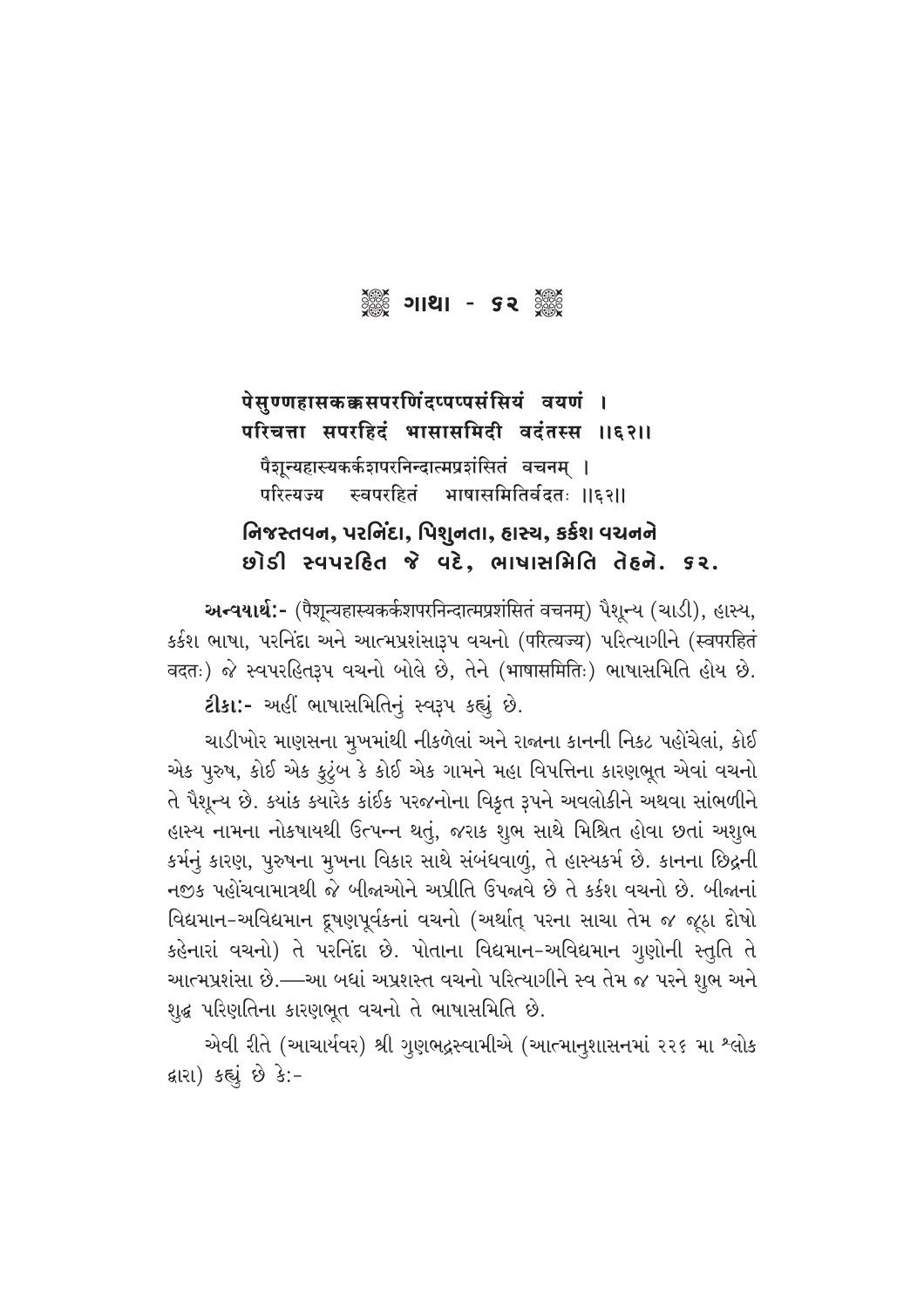(मालिनी)

''समधिगतसमस्ताः सर्वसावद्यदुराः स्वहितनिहितचित्ताः शांतसर्वप्रचाराः । सर्वसंकल्पमुक्ताः स्वपरसफलजल्पाः कथमिह न विमुक्तेर्भाजनं ते विमुक्ताः ॥''

"(શ્લોકાર્થ:-) જેમણે બધું (વસ્તુસ્વરૂપ) જાણી લીધું છે, જેઓ સર્વ સાવદ્યથી દૂર છે, જેમણે સ્વહિતમાં ચિત્તને સ્થાપ્યું છે, જેમને સર્વ \*પ્રચાર શાંત થયો છે, જેમની ભાષા સ્વપરને સફળ (હિતરૂપ) છે, જેઓ સર્વ સંકલ્પ રહિત છે, તે વિમુક્ત પૂરુષો આ લોકમાં વિમૂક્તિનું ભાજન કેમ ન હોય ? (અર્થાત્ આવા મુનિજનો અવશ્ય મોક્ષનાં પાત્ર છે.)"

વળી (૬૨ મી ગાથાની ટીકા પૂર્ણ કરતાં ટીકાકાર મુનિરાજ શ્લોક કહે છે):-

(अनुष्टभू)

## परब्रह्मण्यनुष्ठाननिरतानां मनीषिणाम् । अन्तरैरप्यलं जल्पैः बहिर्जल्पैश्च किं पुनः ॥८५॥

(શ્લોકાર્થ:-) પરબ્રહ્મના અનુષ્ઠાનમાં નિરત (અર્થાત્ પરમાત્માના આચરણમાં લીન) એવા ડાહ્યા પુરૂષોને - મુનિજનોને અંતર્જલ્પથી (-વિકલ્પરૂપ અંતરંગ ઉત્થાનથી) પણ બસ થાઓ, બહિર્જલ્પની (-ભાષા બોલવાની) તો વાત જ શી ? ૮૫.

#### **Seek**

## ૈું ગાથા - ૬૨ ઉપરનું પ્રવચન ૅું

#### 'અહીં ભાષાસમિતિનું સ્વરૂપ કહ્યું છે.'

આ બીજી ભાષાસમિતિની વ્યાખ્યા છે. વ્યવહાર ભાષાસમિતિની અર્થાત્ ભાષા બોલવાનો જે વિકલ્પ ઉઠે છે તેની આ વાત છે. વ્યવહાર ભાષાસમિતિ એટલે શુભરાગ-વિકલ્પ.

 $\bigstar$  પ્રચાર = વહીવટ; કામ માથે લેવું તે. આરંભ; બાહ્ય પ્રવૃત્તિ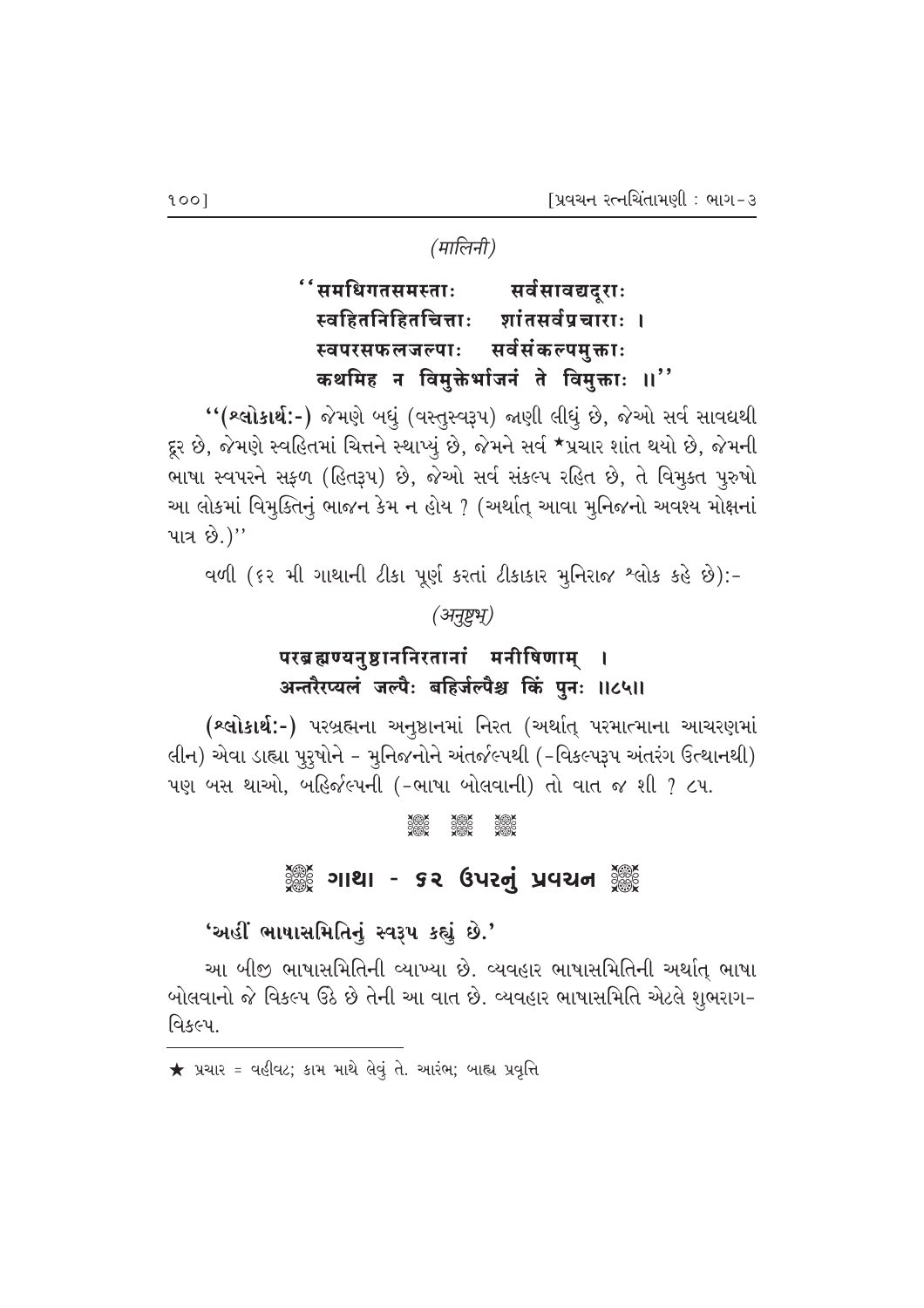'ચાડીખોર માણસના મુખમાંથી નીકળેલાં અને રાજાના કાનની નિકટ પહોંચેલાં, કોઈ એક પુરુષ, કોઈ એક કુટુંબ કે કોઈ એક ગામને મહા વિપત્તિના કારણભૂત એવાં વચનો તે પૈશૂન્ય છે.'

કોઈ એક પુરૂષની, કોઈ એક કુટુંબની કે કોઈ એક ગામની વિરૂદ્ધ રાજા પાસે કે બીજા પાસે ચાડી કરવી તે પૈશૂન્ય છે અને તેને છોડીને બોલવું તે ભાષાસમિતિ છે એમ કહેવું છે. આત્મજ્ઞાની-ધ્યાની ધર્માત્મા મુનિને વ્યવહાર ભાષાસમિતિમાં આવી ભાષા ન હોય કે અમારો અનાદર કરીશ તો તારૂં સત્યાનાશ થઈ જશે. -આવી વાણી ન હોય.

## 'ક્યાંક ક્યારેક કાંઈક પરજનોના વિકૃત રૂપને અવલોકીને અથવા સાંભળીને હાસ્ય નામના નોકષાયથી ઉત્પન્ન થતું, જરાક શુભ સાથે મિશ્રિત હોવા છતાં અશુભ કર્મનું કારણ, પુરૂષના મુખના વિકાર સાથે સંબંધવાળું, તે હાસ્યકર્મ છે.'

ક્યારેક=કોઈ વખતે. બીજાનું સહજ રૂપ હોય તેનાથી સ્હેજ ફેરફાર દેખીને એટલે કે કોઈ પુરૂષે ઘોડાનું, હાથીનું કે સ્રી વગેરેનું રૂપ ધારણ કર્યું હોય અથવા કોઈ સ્રીએ પુરૂષ વગેરેનું રૂપ ધારણ કર્યું હોય તો એવું રૂપ અવલોકીને અથવા સાંભળીને હાસ્ય થાય છે. આવા હાસ્યને મુનિ છોડી દે છે. 'ઓહો! તમે તો આવા હો!' -એમ કહીને લોકો બીજાની મશ્કરી કરે છે ને? (પણ મુનિરાજ એવી મશ્કરી ન કરે.) તેમને એવી ભાષા જ ન હોય. તેમને વિચારીને (બોલાયેલી) સ્વ-પરના હિતવાળી ભાષા હોય એમ કહે છે. આ રીતે મુનિરાજ પૈશુન્ય અને મશ્કરી ન કરે. એટલે કે કોઈ માણસને, કોઈ કુટુંબને કે કોઈ ગામને નુકશાન થાય તેવું બોલે નહીં અને હાસ્ય પણ ન કરે.

પ્રશ્ન:- મૂનિ કયાં રાજા પાસે ચાડી કરવા જાય છે (કે જેથી અહીંયા ના પાડે છે?) સમાધાન:- અહીંયા રાજા પાસે જવાની વાત નથી. (અર્થાત્ મૃનિરાજ રાજા પાસે ચાડી કરવા જાય છે અને તેની અહીંયા ના પાડે છે એમ વાત નથી.) પણ પૈશુન્ય વચન જ ન બોલવા એમ કહે છે. બાકી મુનિરાજ રાજા પાસે કે બીજે ક્યાંય ચાડી કરવા જાય જ નહીં, કેમ કે તેનો નિષેધ જ છે. અહીં મુનિને કહે છે કે બીજાને— કોઈ પુરૂષને, કોઈ કુટુંબને કે કોઈ ગામને નુકશાન થાય તેવું બોલવું નહીં તેમ જ હાસ્ય-મશ્કરી થાય એવું બોલવું નહીં. જો કે મુનિરાજ આવું કરે (ચાડી કરવા જાય કે હાસ્ય કરે) એ પ્રશ્ન જ અહીંયા નથી. આ તો ધર્માત્મા મુનિરાજ પૈશુન્યવાળું વચન ન બોલે અને હાસ્ય ન કરે એમ વાત છે. તથા પૈશૂન્ય અને હાસ્યની વ્યાખ્યા કરે છે કે પૈશૂન્ય ને હાસ્ય કોને કહેવા. અહીં એક સામાન્ય કથન છે અને આ વાત બધાને (શ્રાવકાદિને) માટે પણ છે.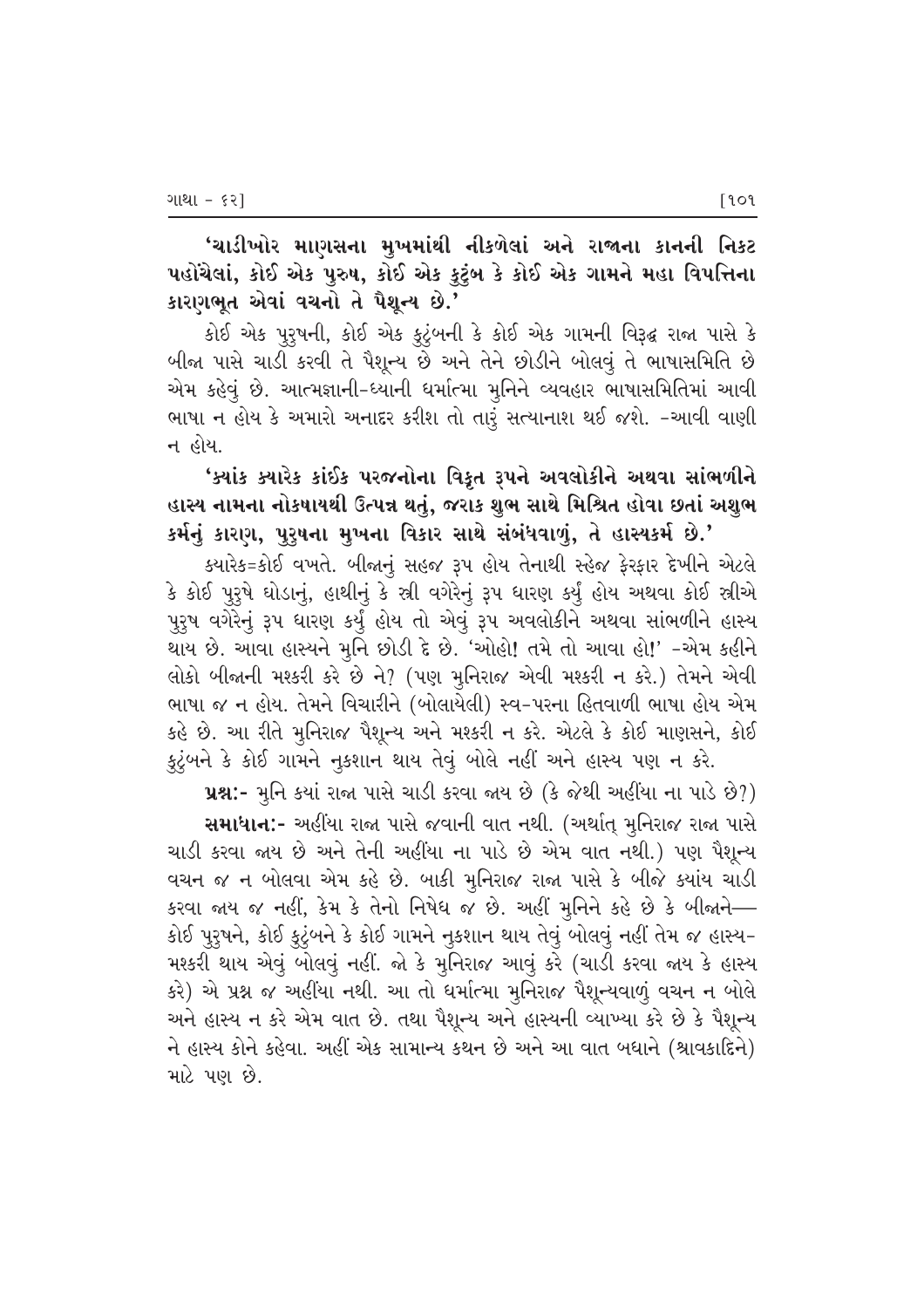તો કહ્યું કે, ધર્માત્મા મુનિને ભાષાસમિતિમાં પૈશૂન્ય અને હાસ્ય-મશ્કરીવાળા વચનો હોઈ શકે નહીં. -એવા વચનો મુનિ બોલે જ નહીં. જેને નિશ્ચયસમિતિ હોય તેને જ આવી વ્યવહારસમિતિ હોય અને તે વ્યવહારસમિતિનું અહીં વર્ણન કરે છે.

# 'કાનના છિદ્રની નજીક પહોંચવામાત્રથી જે બીજાઓને અપ્રીતિ ઉપજવે છે તે કર્કશ વચનો છે.'

કર્કશ શબ્દો પણ ધર્મી-ધર્માત્મા મૂનિ બોલે નહીં. અહીંયા ભાષા બોલવાની વાત નથી, કેમ કે આત્મા કાંઈ ભાષા બોલી શકતો નથી. ભાષા તો ભાષાના કારણે નીકળે છે. પરંતુ બોલવાના ભાવમાં કર્કશ વચન બોલવાનો વિકલ્પ-ભાવ મુનિને હોય નહીં એમ કહે છે.

'બીજાનાં વિદ્યમાન-અવિદ્યમાન દૂષણપૂર્વકનાં વચનો (અર્થાત્ પરના સાચા તેમ જ જૂઠા દોષો કહેનારાં વચનો) તે પરનિંદા છે.'

બીજાનાં હોવાવાળા તથા ન હોવાવાળા અવગુણો કહેનારાં વચનો તે પરનિંદા છે. અને એવાં વચનો બોલવાનો ભાવ મુનિને હોય નહીં.

'પોતાના વિદ્યમાન-અવિદ્યમાન ગુણોની સ્તુતિ તે આત્મપ્રશંસા છે.'

પોતાના હયાતીવાળા તથા ન હયાતીવાળા ગુણોની સ્તુતિ તે આત્મપ્રશંસા છે અને એવી વાણી મૂનિ બોલે નહીં.

**પ્રશ્ન:-** એવી વાણી મૂનિ ન બોલે, પણ શ્રાવક બોલે - એમ ને?

**સમાધાન:-** શ્રાવક પણ એવી વાણી બોલે નહીં.

'આ બધાં અપ્રશસ્ત વચનો પરિત્યાગીને સ્વ તેમ જ પરને શુભ અને શુદ્ધ પરિણતિના કારણભૂત વચનો તે ભાષાસમિતિ છે.'

અહીં ભાષા જુઓ! બન્ને-વ્યવહારની (શુભપરિણતિની) અને નિશ્ચયની (શુદ્ધ પરિણતિની) વાત કરી છે. મૂનિને એવી ભાષાસમિતિ હોય કે જે પોતાને પણ શુભ અને શુદ્ધપરિણતિમાં કારણભૂત થાય તથા બીજાને પણ શુભ અને શુદ્ધપરિણતિમાં કારણભૂત થાય. ભલે શુદ્ધ અને શુભ પરિણતિને કરે બીજો જીવ સ્વયં પોતે, છતાં પણ તેને શુદ્ધ પરિણતિ થાય તેમ જ શુભભાવ થાય તેવી ભાષા — એવાં વચનો મુનિના હોય છે. ભારે ઝીણું મુક્યું!

અહા! ભાષાસમિતિનું નિશ્ચય સ્વરૂપ તો એ છે કે પરમ સત્ય એવા ભગવાન આત્મામાં એકત્વ થવું. અર્થાત્ નિશ્ચય ભાષાસમિતિ તો તેને કહીએ કે પોતાના આત્મામાં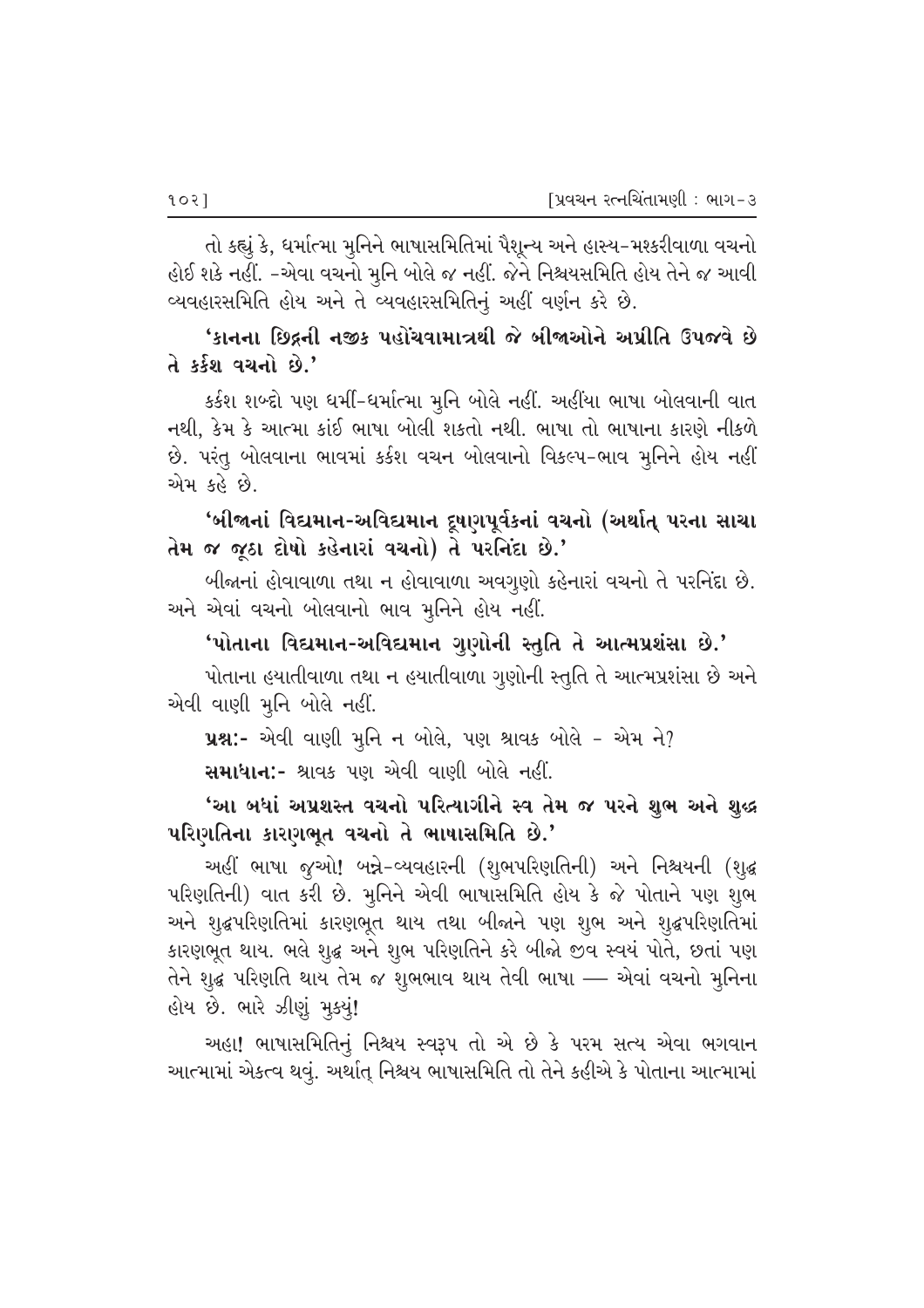જ્ઞાનાદિ અનંત ગુણોની સંખ્યા છે તે બધા અનંત ગુણોની વર્તમાન પર્યાય, પોતાના પરમ જ્ઞાનાદિ અનંત ગુણો સાથે એકત્વ થાય—સંહતિ પામે — મિલન પામે. આત્માનું સતુસ્વરૂપ છે તેની અંદર–સતુરૂપ આત્મવસ્તૂ છે તેમાં – ત્રણકાળના સમયથી પણ અનંતગૂણા જ્ઞાન, દર્શન, આનંદ આદિ અનંત ગૃણો છે. આવા અનંતાનંત ગૃણોની અંદર એકાગ્ર થવું તેનું નામ નિશ્ચય-સત્ય ભાષાસમિતિ છે. બીજી રીતે કહીએ તો અનંત ગૃણો સતુરૂપે છે તેના સત્પણાની અંદર તે ગુણોની પર્યાયની એકતા થવી - એક સમયની પર્યાય અનંત ગુણો સાથે એકત્વ થાય - તે પરમ સત્ય ભાષાસમિતિ છે. આવી નિશ્ચય ભાષાસમિતિવાળાને (સત્ય બોલવાનો) શુભભાવ હોય તેને વ્યવહાર ભાષાસમિતિ કહે છે. આવું ઝીણું તત્ત્વ છે, આમ વાત છે. અરે! વસ્તુસ્થિતિ જ આવી છે. ભાઈ! વીતરાગ

તત્ત્વ એવું છે કે લોકોને તેનો ખ્યાલ આવવો મુશ્કલે પડે. એવું એ તત્ત્વ છે. જુઓ ને! શું કહે છે? કે જે વિકલ્પ છે તે તો પોતે પોતાને જાણતો નથી તેમ જ પરને પણ જાણતો નથી. તે પર (-આત્મા) વડે જણાય છે. માટે એવા વિકલ્પ દ્વારા નિજસ્વરૂપમાં એકાગ્રતા ન થાય. પણ તેની એક સમયની જ્ઞાનની પર્યાય દ્વારા— ચાહે તો તે પર્યાય એક સમયની સમ્યક્ મતિની હો કે શ્રુતની હો, પણ તે દ્વારા— નિજસ્વરૂપમાં એકાગ્રતા થાય. અહા! આવી એક સમયની સમ્યક મતિ કે શ્રુતની પર્યાય જેવી અન્ય ગુણોની અનંતી પર્યાય વર્તમાન એક સમયમાં આત્મામાં હોય અર્થાત્ એક સમયની સમ્યફ મતિ કે શ્રુતની પર્યાયથી (સંખ્યાએ) અનંતગુણી પોતાના અન્ય ગુણોની વર્તમાન પર્યાય હોય, છતાં તે એક સમયની જ્ઞાનપર્યાય, તેનાથી (સંખ્યાએ) અનંતગૃણી બીજા અનંત ગૃણોની પર્યાયને જાણે છે. તેમ જ અનંત ગૃણોમાં એકાગ્ર થઈને ગૃણોને પણ જાણે છે. ઝીણી વાત છે ભાઈ! વીતરાગ મારગ આવો ઝીણો ને સૂક્ષ્મ છે. અરે! લોકોએ તેને સ્થૂળ કરીને માન્યો છે, પણ તે એવા સ્વરૂપે નથી.

અહા! આ, નિશ્ચય-સત્ય ભાષાસમિતિની વાત છે ને? તો કહે છે કે, જેનું એક સમયનું સત્યપણું છે એવી મતિ-શ્રુતજ્ઞાનપર્યાયની ત્રણકાળના સમયથી અનંતગુણા એવા અનંતાનંત ગૃણો સાથે એકતા થતાં વીતરાગતા થાય તેને ભાષાની નિશ્ચય-સત્ય સમિતિ કહેવામાં આવે છે. અહો! દ્રવ્યને અને તેના ત્રણકાળના સમયથી અનંતગૃણા એવા અનંતાનંત ગુણોને એક સમયની જ્ઞાનપર્યાય, તે અનંત ગુણોમાં એકત્વ થઈને જાણે તો તે એક સમયની જ્ઞાનપર્યાયનું સત્પણું કેટલું મોટું? સત્ એવા ભગવાન આત્મામાં ત્રણકાળના સમયથી અનંતગૃણા એવા અનંતાનંત ગૃણો સતુરૂપે છે. આવા અનંતાનંત ગુણોને એક સમયની પર્યાય જાણે તે અહા! ગજબ વાત છે! તો, તે એક સમયની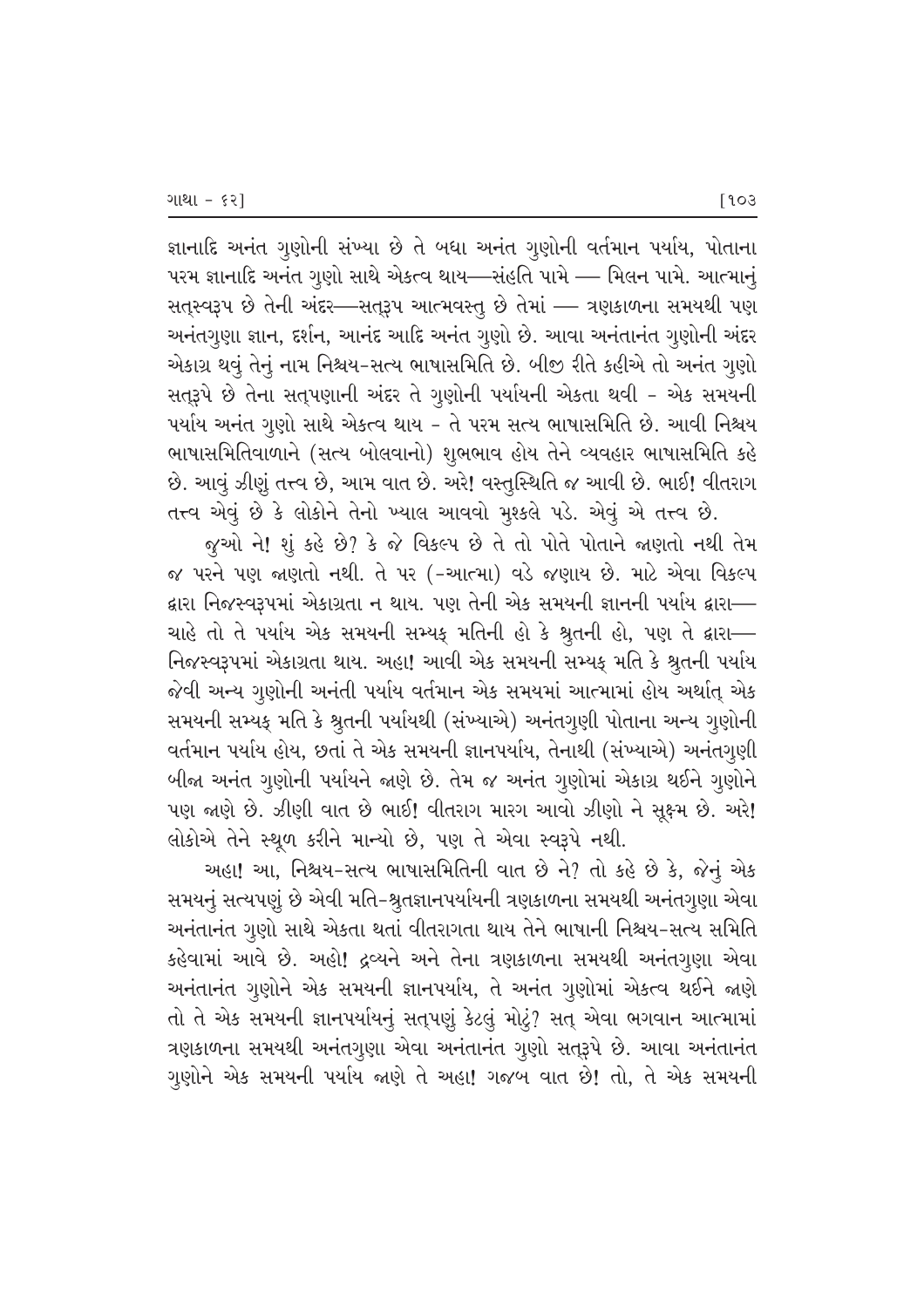પર્યાયને- કે જે ત્રણ-કાળના સમયથી અનંતગુણા એવા અનંત ગુણોમાં એકત્વ થાય છે તેને - સત્ય ભાષાસમિતિ કહેવામાં આવે છે. ઝીણો મારગ છે!

કહે છે કે પોતાના અનંતાનંત ગૃણો સતુરૂપે છે તેનો સ્વીકાર વિકલ્પ દ્વારા થઈ શકે નહીં. કારણ કે વિકલ્પ જાણનાર નથી. અરે! શુભરાગરૂપ વિકલ્પ હો તો પણ તેનામાં જાણવાની તાકાત નથી, જાણવાની તાકાત તો જ્ઞાનની પર્યાયમાં છે. આ જ્ઞાનની એક પર્યાય આટલા મોટા સતનો સ્વીકાર કરીને—તેને જાણીને—પોતાના અનંત ગણોમાં એકત્વને પામે તેમ જ એવી રીતે બીજા બધાય અનંત ગૃણોની એક સમયની દરેક પર્યાય પણ તે અનંત ગૃણોમાં એકત્વને પામે તેને સત્ય ભાષાસમિતિ કહે છે. અને તેના (એવી સમિતિવાળા મુનિરાજના) વચનો શુભ ને શુદ્ધ પરિણતિમાં કારણભૂત થાય છે એમ કહે છે. જુઓ, (શુભ ને શુદ્ધ પરિણતિમાં કારણભૂત થાય) એવો વ્યવહાર મુનિનો હોય અર્થાત મૂનિને વિકલ્પ પણ આવો હોય એમ કહે છે. અહીંયા અશુભભાવની વાત નથી, કેમ કે નિશ્ચય (-શૃદ્ધ) અને વ્યવહાર (-શૃભ પરિણતિ) - એ બે જણાવવા છે ને!

અહા! કહે છે કે અનંતાનંત ગુણના સત્પણામાં એકત્વ થઈ સત્ની પરિણતિપણે— નિશ્ચય શૃદ્ધ પરિણતિપણે—પરિણમવું તે નિશ્ચય ભાષાસમિતિ છે. અને વિકલ્પના કાળમાં કર્કશાદિ ન બોલવાનો શુભ વિકલ્પ થાય તે વ્યવહાર ભાષાસમિતિ છે. પણ આવી નિશ્ચય સમિતિ જેને હોય તેને આ વ્યવહાર સમિતિ હોય હો. બાકી આ નિશ્ચય સમિતિના ભાન વિનાના એકલા વ્યવહાર-વિકલ્પને વ્યવહાર જ કહેતા નથી. જૂઓ, પોતે મુનિરાજે પહેલાં અર્થ કર્યો હતો ને? ભાઈ! એ વાત આવી ગઈ છે ને? કે 'સહજ પરમજ્ઞાનાદિક પરમધર્મોની સંહતિ (-મિલન, સંગઠન) તે સમિતિ છે'. (ગાથા ૬૧ ની ટીકા). તો, તેમાં એ કહેવા માગે છે કે પાંચે સમિતિનું (નિશ્ચય) સ્વરૂપ આ રીતે છે કે રાગમાં એકત્વ હતું તેથી પોતાના ગુણો સાથેનું સંગઠન તુટતું હતું, તે હવે (ગુણોમાં એકત્વ થઈને) ગુણો સાથે સંગઠન કર્યું તે સમિતિ છે. વર્તમાન એક સમયની એક પર્યાયે અથવા અનંતી પર્યાયે પરમ સત્તસ્વરૂપ અનંત ગુણોની સાથે એકત્વ-સંગઠન કર્યું તેનું નામ નિશ્ચય સમિતિ છે. અરે! આ નિશ્ચય સમિતિની તો ખબર પણ ન મળે અને માત્ર ભાષા બોલીને અજ્ઞાની માને છે કે અમે સમિતિ પાળીએ છીએ અને તે અમારો સંવર છે. પરંતુ ધૂળમાંય તેને સંવર કે સમિતિ નથી.

જુઓ, 'સ્વ તેમ જ પરને શુભ અને શુદ્ધ પરિણતિના કારણભૂત' – એમ બે વાત લીધી છે ને? અર્થાત્ પોતાને (સમિતિવાળાને) પણ શુદ્ધ પરિણતિ અને શુભ વિકલ્પ થાય તથા બીજાને પણ શુદ્ધ પરિણતિ સહિત શુભ વિકલ્પ થાય એવું વચન સમિતિવાળાનું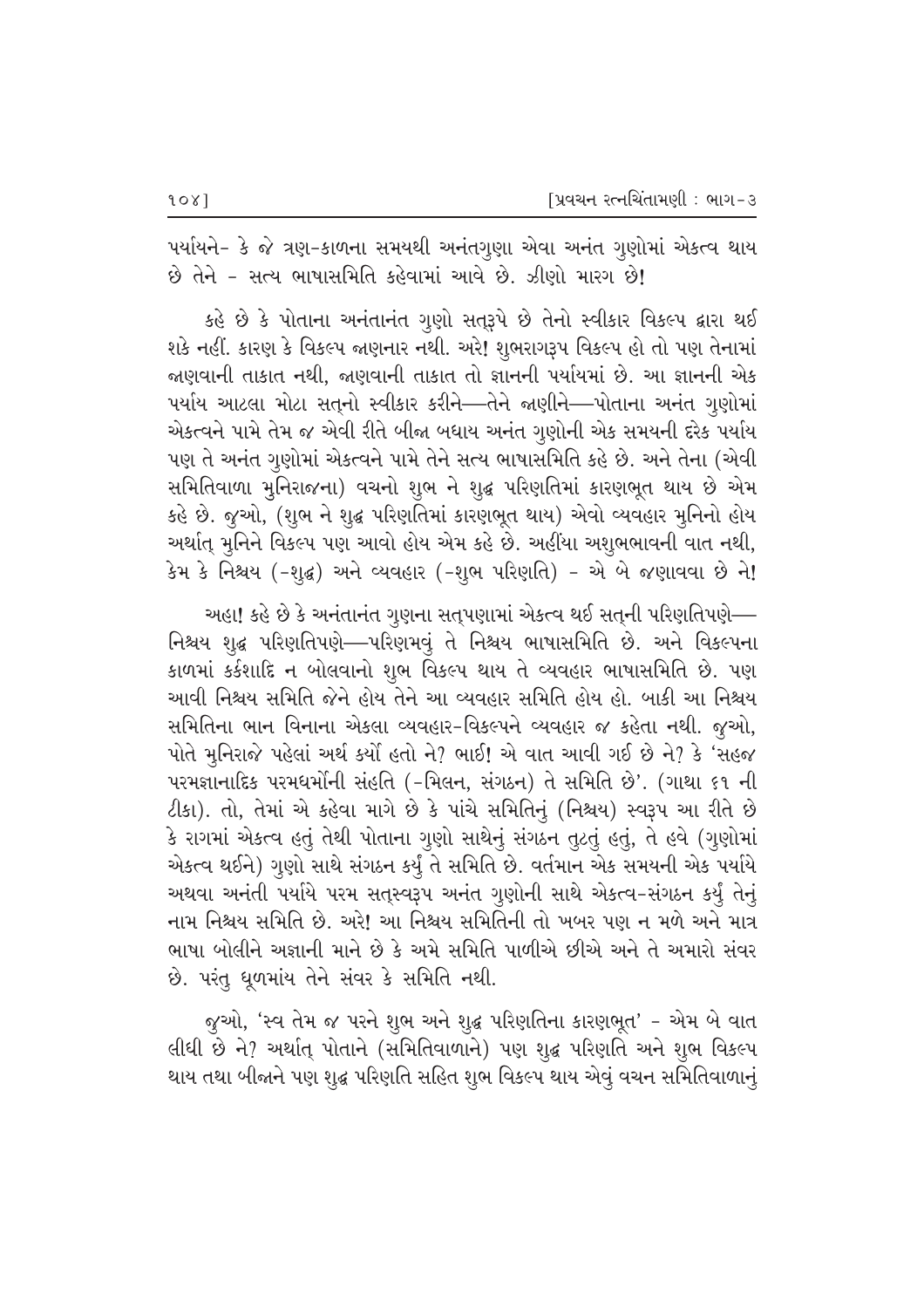હોય એમ કહે છે. જોકે તે વચન તો જડ છે, (તેથી તે કાંઈ સમિતિ નથી.) પરંતુ મુનિરાજની પરિણતિના શુભભાવને અને શુદ્ધભાવને સમિતિ કહેવામાં આવે છે. કારણભૂત એટલે કે નિમિત્તભૂત.

> ටුදිසිටි<br>උදවුද ටුපිට්ට්<br>පුලුගුල ටයයට<br>පියිසුව

# <sup>ૢૺૺૺૺ</sup>ૺ૾ૢૺ આધારના શ્લોક ઉપરનું પ્રવચન ૢ૾ૺૺ૾

## 'જેમાગે બધું (વસ્તુસ્વરૂપ) જાણી લીધું છે,'

જેણે પોતાની જ્ઞાનપર્યાયમાં આ બધું જાણી લીધું છે, જેના જ્ઞાનમાં આ રીતે બધું જાણવામાં આવી ગયું છે.

અહા! એક જીવદ્રવ્યના ત્રણકાળના સમયથી પણ અનંતગૃણા ગૃણો છે એ ગજબ વાત છે ને! એનો અર્થ એ થયો કે (સંખ્યા અપેક્ષાએ) ત્રણકાળ ક્યાંય નાનો થઈ ગયો— ગુણના અનંતમા ભાગનો થઈ ગયો અને ગુણ મોટા થઈ ગયા. આવો એ પરમ સતુસ્વરૂપ પ્રભુ આત્મા છે.

જૂઓ ભાઈ! 'સમયસાર'ની ચોથી ગાથામાં આવે છે ને? કે सुदपरिचिदाणुभूदा... રાગ-વિકલ્પ કરવો અને તેને વેદ્દવો-ભોગવવો એવી અજ્ઞાનની વાત-બંધકથા તો અનંત વાર અનંત-બધા-સર્વ-સમસ્ત-જીવોએ સાંભળી છે, તેમના પરિચયમાં આવી છે અને તેમને વેદવામાં પણ આવી છે. હવે, 'બધા જીવોએ રાગ કરવો અને ભોગવવો એવી બંધકથા અનંત વાર સાંભળી છે' એવું ત્યાં પાઠમાં લખ્યું છે તેનો અર્થ એ થયો કે કેટલાક નિગોદના જીવોએ—કે જેઓ હજુ તો કોઈ દિ' ત્રસ પણ થયા નથી તેમણે— પણ બંધકથા સાંભળી છે એમ ત્યાં કહ્યું છે. બીજી રીતે કહીએ તો, નિગોદના બધા જીવોમાંથી કોઈ જીવો તો ગયા અનંત કાળમાં હજુ ત્રસ પણ થયા નથી. છતાં ત્યાં ચોથી ગાથામાં પાઠ તો એવો લીધો છે કે રાગ કરવો અને ભોગવવો એવી અજ્ઞાનની વાત બધા જીવોએ અનંત વાર સાંભળી છે. - એમ ત્યાં કહ્યું છે.

પરંતુ બધા એકેંદ્રિય જીવે ક્યાં એવી વાત સાંભળી છે?

પણ તે એકંદ્રિયને રાગનું એકત્વરૂપ પરિણમન છે એ જ બંધકથાનું સાંભળવું છે, તેનો પરિચય છે અને તેનો અનુભવ છે. ઝીણી વાત છે. ભાઈ! ભગવાનનો મારગ બહુ ઝીણો છે.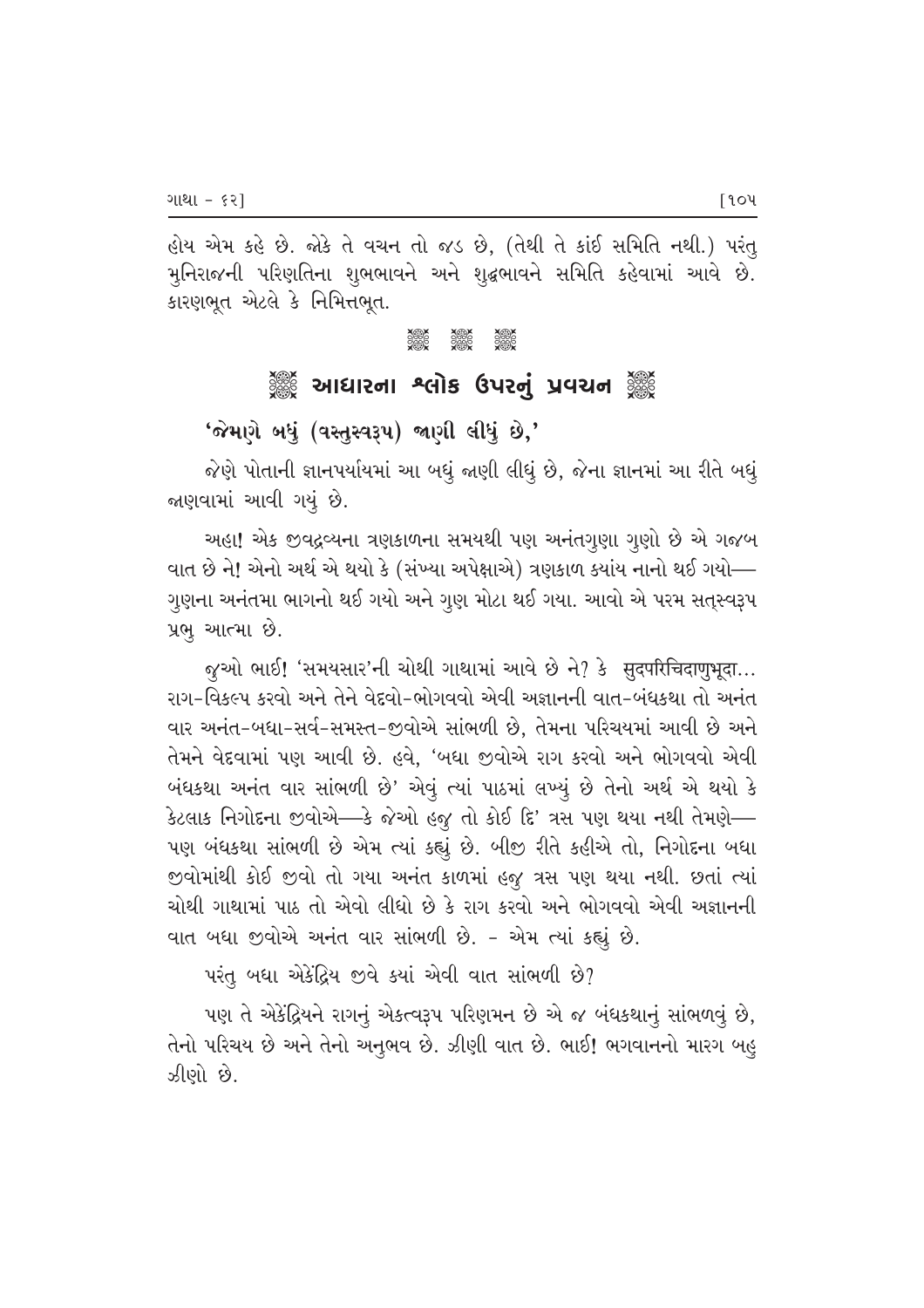અહા! ચોથી ગાથામાં એમ આવ્યું છે કે સમસ્ત જીવોએ રાગનો ભાવ-વિભાવ-વિકલ્પ, તે પછી શુભ હો કે અશુભ, અનુભવ્યો છે. કેમ કે એકેંદ્રિયમાં પણ નિરંતર શુભ અને અશુભ વિકલ્પ થયા કરે છે. શું કહ્યું? કે અનંતા નિગોદના જીવને - કે જે હજુ ત્રસ પણ થયા નથી તે જીવોને – પણ ક્ષણમાં શુભભાવ અને ક્ષણમાં અશુભભાવ એમ નિરંતર શુભાશુભભાવ થાય છે. તેથી તે શુભાશુભભાવરૂપ રાગને કરવો એવું તેણે — એકેંદ્રિયના જીવે પણ—સાંભળ્યું છે એમ ચોથી ગાથામાં ભગવાને કહ્યું છે. તે શુભાશુભભાવમય રાગનું વેદન તેને છે મતલબ કે રાગની કથા સાંભળવાનું ફળ જે રાગનું વેદન છે તે એકેંદ્રિય જીવને છે એટલે તેણે રાગની કથા સાંભળી છે. પણ રાગથી ભિન્ન આત્માની કથા સાંભળી નથી એમ કહેવામાં આવે છે. આ તો માર્ગ બાપા! વીતરાગનો છે.

આ ભાષાસમિતિની વાત ચાલે છે ને? તો, કહે છે કે સાચી ભાષાસમિતિ તેને કહીએ કે એક આત્મામાં જે અનંત ગુણ સત્પણે છે...

તે અનંત ગુણ કેટલા છે?

કે ત્રણકાળના સમયથી પણ અનંતગૂણા ગુણ સતુપણે છે. એક સેકંડમાં અસંખ્ય સમય જાય. એવા ત્રણકાળના સમયથી (સંખ્યાએ) અનંતગુણા ગુણ એક જીવમાં સત્પણે છે. આવા અનંત ગુણના સતુને જ્ઞાનની એક સમયની પર્યાય—કે જે વર્તમાન સત્ છે તે—સ્વીકારે છે. એટલે કે ત્રણકાળના સમયથી અનંતગુણા જે અનંતાનંત ગૃણ છે તેને એક સમયની પર્યાય—કે જે ત્રણકાળના સમયથી અનંતમા ભાગની છે તે — એક સમયમાં સ્વીકારે છે. આ રીતે, ત્રણકાળના સમયથી અનંતમા ભાગની એક સમયની પર્યાય, ભગવાન આત્માના ત્રણકાળના સમયથી અનંતગુણા સતરૂપ ગુણોનો સ્વીકાર કરીને તેમાં એકાગ્ર થાય તેને નિશ્ચય ભાષાસમિતિ કહીએ. અને આવી નિશ્ચય સમિતિ જ્યાં હોય ત્યાં વિકલ્પ ઉઠે તેને વ્યવહારસમિતિ કહે છે.

ue:- વ્યવહાર ઈર્યાસમિતિ એટલે જોઈને ચાલવું એમ નહીં?

સમાધાન:- (ના), ચાલવું એ તો વ્યવહાર ઈર્યાસમિતિમાં પણ નથી. વ્યવહાર ઈર્યાસમિતિમાં તો બીજા જીવને દુ:ખ ન થાય એવો ફક્ત વિકલ્પ હોય છે. જ્યારે ચાલવાની ક્રિયા-ગતિ તો જડની છે. તેથી એ વ્યવહારસમિતિ પણ નથી. સમિતિ કાંઈ જડમાં ન હોય. આ વાતો તો બાપા! પરમ સત્ય છે.

જે સતરૂપ વર્તમાન જ્ઞાનનો અંશ છે.... સમ્યક જ્ઞાનરૂપ સત હો. કેમ કે અહીંયા સમ્યક સતૃની વાત છે ને? તો, સમ્યક સત્ર એવી એક સમયની મતિ-શ્રુતની પર્યાય,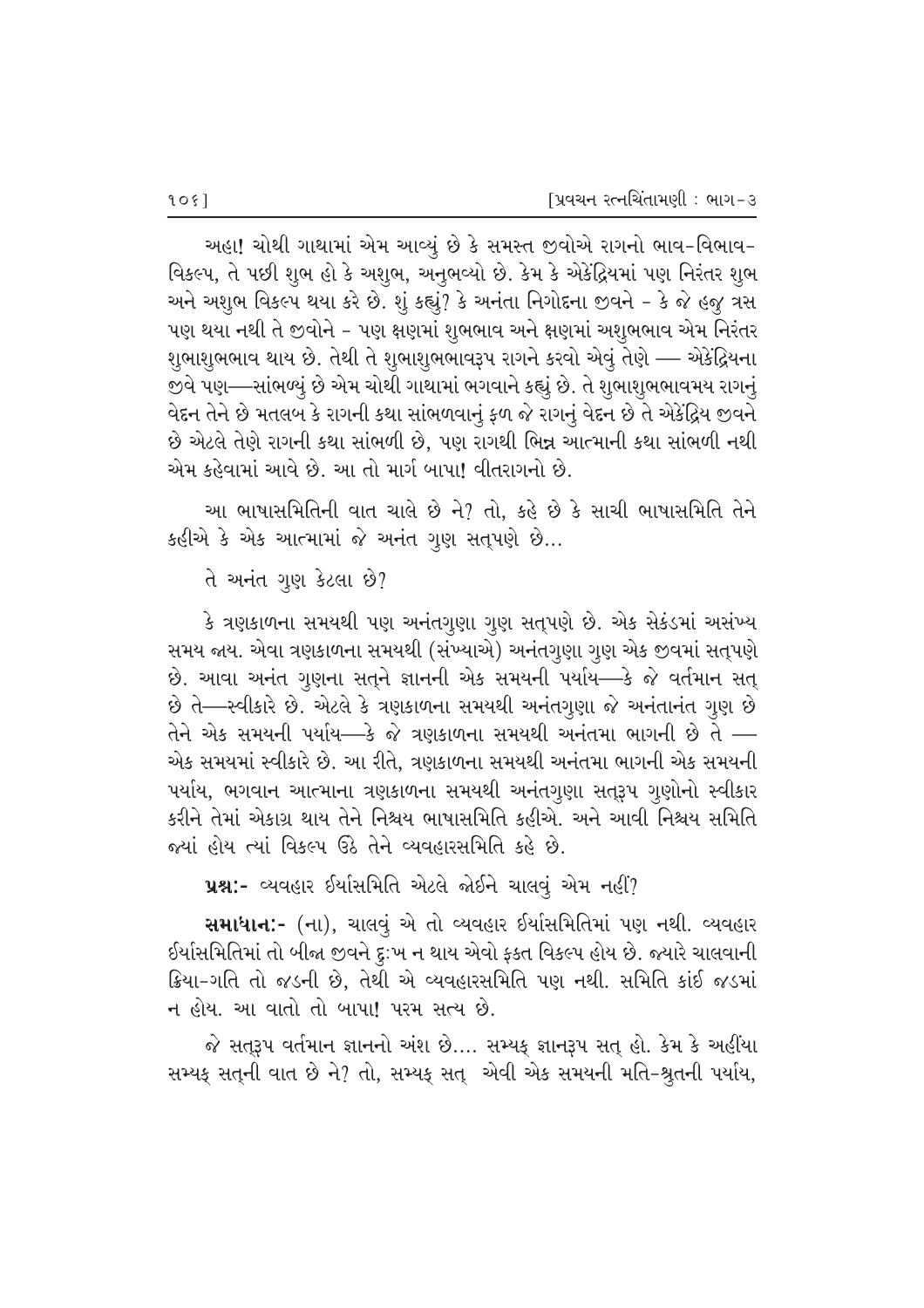<u>પોતાના એક સમય કરતા સંખ્યાએ અનંતગૂણા એવા સતુરૂપ ગૂણો છે તેમાં એકત્વ</u> થાય—પરમ સત્**સ્વરૂપ પ્રભુ આત્મામાં એકત્વ થાય — અને** વીતરાગતા પ્રગટે તેને અહીંયા સાચી ભાષાસમિતિ કહેવામાં આવે છે. તે જીવને ભલે ભાષા ન હોય તોપણ, ્ભાષાનું ફળ જે ભાવ છે તે ભાવ છે તેથી, વ્યવહાર ભાષાસમિતિ પણ છે. જેમ બધા એકેંદ્રિય જીવે રાગની કથા સાંભળી નથી, પણ રાગનું વેદન છે માટે રાગની કથા સાંભળી છે એમ ભાઈ! (સમયસારની ચોથી ગાથામાં) કહ્યું તેમ અહીંયા પણ ભાષાસમિતિમાં ભાષા બોલવાની વાત નથી, પરંતુ ભાવની વાત છે. અહા! એક સમયમાં ભગવાન આત્મા પૂર્ણાનંદ પ્રભુ છે. તેમાં ત્રણકાળના સમયથી અનંતગુણા ગુણ છે. પણ ત્રણકાળના સમયથી અનંતગુણા ગુણ કોને કહે? (તે કેટલી મોટી સંખ્યા છે!) છતાં તે ગુણોને ત્રણકાળના સમયથી અનંતમા ભાગની એક સમયની પર્યાય—પર્યાય એક સમયની છે  $\hat{H}$ ? — સ્વીકારીને તેમાં એકાગ્ર થાય છે.

બીજી રીતે કહીએ તો.

 $(1)$  ત્રણકાળના સમય છે તેનાથી એક સમયની પર્યાયનો કાળ અનંતમા ભાગનો છે અને (૨) ત્રણકાળના સમય છે તેનાથી સંખ્યાએ અનંતગુણા ગુણ આત્મામાં છે. છતાં તે અનંતા ગૃણોને સ્વીકારીને એક સમયની પર્યાય તેમાં એકાગ્ર થાય છે — કે જેને સમિતિ કહેવામાં આવે છે. લ્યો, આવું તો કોઈ દિ' સાંભળ્યું પણ નહીં હોય કે વીતરાગ શું કહે છે. અને તે મૂળ વાત મુકીને બધા અજ્ઞાની ઉપર-ઉપરથી વાત  $\overrightarrow{3}$   $\overrightarrow{6}$ 

અહીંયા કહે છે કે ત્રણલોકના નાથ ભગવાનની વાણીમાં નિશ્વયસમિતિ આ રીતે આવી છે કે નિગોદ સિવાયના કોઈપણ ભવ કરી શકે નહીં એવા જે નિગોદના અનંત જીવ છે તે એક-એક જીવમાં પણ ત્રણકાળના સમયથી અનંતગૂણા અનંત ગુણ છે. આવા અનંત ગુણમાં, વર્તમાન સત્**રૂપ પર્યાય તેને સ્વીકારીને અંતર એકાગ્ર** થાય તેને નિશ્ચયસમિતિ—ધર્મમય સમિતિ—શ્દ્ધ પરિણતિરૂપ સમિતિ—કહેવામાં આવે છે. ભારે કામ! બધા જીવોએ અનંતાનંત ભવ કર્યા છે એમ જે કહેવામાં આવે છે એ તો મિથ્યાત્વની અનંતાનંત ભવ કરાવવાની શક્તિ છે તેથી વ્યવહારે કહેવામાં આવે છે. નહીંતર તો જેટલી સંસારી જીવની સંખ્યા છે તેના અનંતમા ભાગના જીવોએ જ નિગોદ સિવાયના અનંતાનંત ભવ કર્યા છે. બીજા જીવો તો નિગોદમાં જ એમ ને એમ અનાદિથી સદાય પડ્યા છે.

અહીં કહ્યું કે '**જેમાગે બધું વસ્તુસ્વરૂપ જાણી લીધું છે.'** - મુનિએ તેમ જ સમકિતીએ તેમની એક સમયની જ્ઞાનપર્યાયમાં ત્રણકાળના સમયથી પણ અનંતગુણા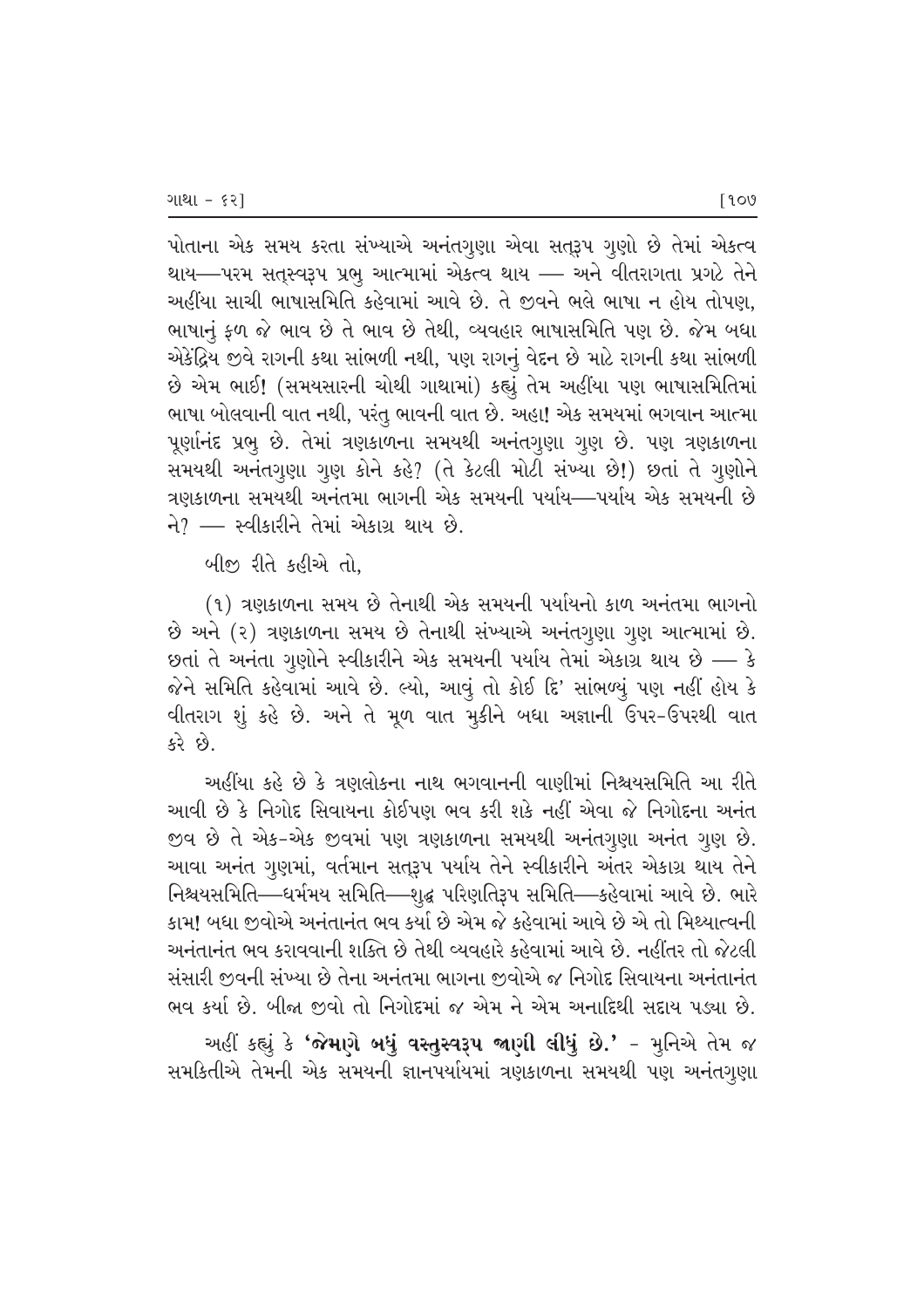એવા પોતાના અનંતાનંત ગુણોને જાણી લીધા છે. સમ્યગ્દષ્ટિએ પણ જાણી લીધા છે હો. અર્થાત્ આ તો હજુ મતિ-શ્રુતજ્ઞાનની—ચોથા ગુણસ્થાનની—વાત છે. અહા! આત્માને જાણ્યો ત્યાં સમ્યગ્જ્ઞાન- થતાં સાથે અનંતા ગુણ પણ જાણવામાં આવી ગયા. કેમ કે તે સમ્યગ્જ્ઞાન છે ને? સત્યજ્ઞાન છે ને?

અહા! સમ્યગ્દર્શન એટલે સતદર્શન, પ્રશસ્તદર્શન, પ્રશંસનીય દર્શન. તો, પ્રશંસનીય દર્શન એટલે શું? તે પ્રશંસનીય દર્શન કાંઈ એવા વિકલ્પરૂપ નથી કે આ દેવ-ગુરૂ-ધર્મ સાચા અને ભગવાન કહે તે સાચું. કેમ કે એ વિકલ્પ તો રાગ છે. પરંતુ ત્રણકાળના સમયનો અંત નથી તેનાથી પણ અનંતગૂણા એવા અનંત ગૃણની સન્મૂખતાવાળી પર્યાય તે પ્રશંસનીય દર્શન છે. અને તે પર્યાય વિકલ્પવાળી હોય જ નહીં. અહા! ત્રણકાળના સમયનો અંત નથી અને તેનાથી પણ અનંતગુણા ગુણ!!! અહો! આવા અનંત ગુણની સન્મુખતાવાળી પર્યાય વિકલ્પવાળી હોય જ નહીં.

ભાઈ! હું બીજું શું કહું છું તે સમજાય છે?

કે અનંત ગુણની સન્મુખતાવાળી પર્યાય વિકલ્પવાળી હોય જ નહીં, પરંતુ નિર્વિકલ્પ અને અનંત સામર્થ્યવાળી હોય. આવા અનંત-અનંત ગૃણમય પરમસત્ પરમાત્મા.... દરેક (આત્મા) પોતે જ ભગવાન (પરમાત્મા) છે હોં. તો, આવા અનંત-અનંત ગુણમય સતરૂપ પ્રભૂ આત્મા બિરાજે છે - આવું જે સતુનું સ્વરૂપ છે - તેના અંતરમાં જે વર્તમાન જ્ઞાનપર્યાય, શ્રદ્ધાપર્યાય એકાગ્ર થાય તે પર્યાય નિર્વિકલ્પ થઈને જ એકાગ્ર થાય. રાગવાળી પર્યાય અંતરમાં એકાગ્ર થઈ શકે નહીં, કારણ કે રાગમાં જાણવાની તાકાત નથી. જૂઓ, અહીં કલશમાં તો, 'તે બધું જાણે છે' એમ કહ્યું છે. એનો અર્થ એ થયો કે જાણવાની તાકાત તેની મતિ-શ્રુતજ્ઞાનની પર્યાયમાં છે. આ, ચોથા ગુણસ્થાનની વાત છે હોં. મુનિદશામાં છઠ્ઠે-સાતમે ગુણસ્થાને સ્થિરતા વધારે છે, જ્યારે ચોથા ગુણસ્થાને સ્થિરતા

ઓછી છે. પણ જાણવામાં ફેર નથી. આ ઝીણું પડે તો પણ મારગ આવો છે! અહીં પ્રભુ કહે છે કે એક સમયમાં પર ઉપરનું લક્ષ સમેટીને-છોડીને જ્યારે પર્યાય પરમ સતસ્વભાવ તરક આવે છે ત્યારે તે પર્યાયની તાકાત અનંતી થઈ જાય છે. ચોથા ગુણસ્થાને પણ મતિજ્ઞાનની, શ્રુતજ્ઞાનની ને શ્રદ્ધાની પર્યાય અનંતગૃણી તાકાતવાળી છે હોં. કેમ કે તે પર્યાય ત્રણકાળના સમયથી અનંતગુણા ગુણને સ્વીકારીને તેમાં એકાગ્ર થઈ છે. આવી વાતો છે બાપુ! ભગવાન! સમ્યગ્દર્શન કાંઈ લોકો માને એવી સાધારણ ચીજ નથી. સમ્યફદર્શન એટલે સત્ દર્શન, સત્ એવું જે ભગવાન આત્માનું પૂર્ણસ્વરૂપ છે તેનું દર્શન. ગુણો સત્3઼પે છે ને? ઘ્રુવરૂપે છે ને? તો, તે ત્રણકાળના સમયથી અનંતગુણા એવા પરમસત્3઼પ અનંતાનંત ગુણોનું દર્શન તે સમ્યગ્દર્શન છે.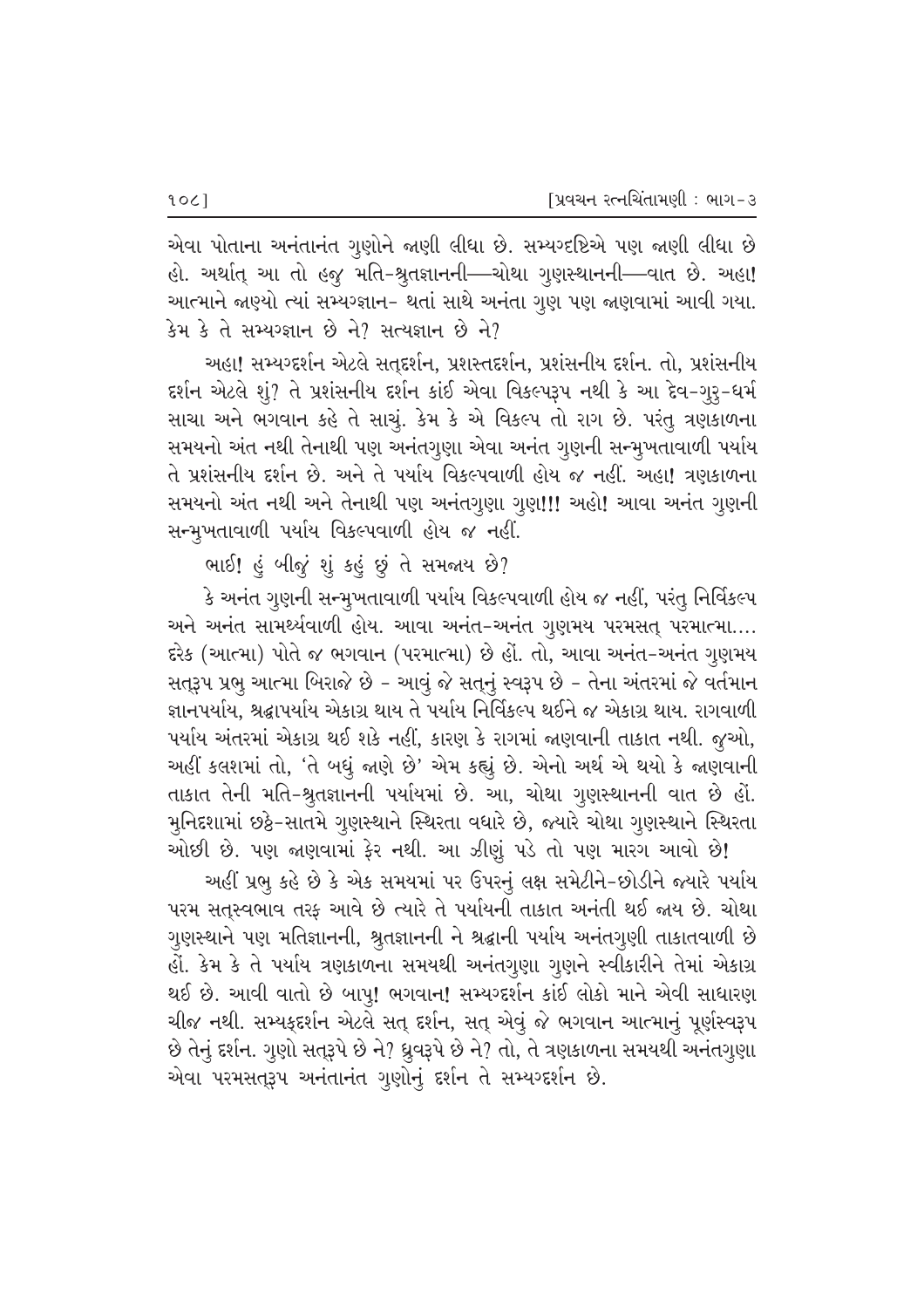અહા! उत्पादव्ययध्रौव्ययुक्तं सत् । અને सद्द्रव्यलक्षणम् । (तत्त्वार्थसूत्र અધ્યાય− પ, સૂત્ર ૩૦,૨૯) તો, ઉત્પાદ-વ્યય-ધ્રૌવ્યમાંથી ધ્રુવમાં જે આવા અનંત ગુણ છે તેને ઉત્પાદ-વ્યયરૂપ પર્યાય સ્વીકારે છે. કેમ કે સ્વીકાર તો પર્યાય કરે છે ને? જ્યારે ધ્ર્રવ તો છે તે છે. તથા તે ઉત્પાદ-વ્યયરૂપ પર્યાય પણ સતુ છે અને ધ્રૌવ્ય પણ સતુ છે.  $a$ રણેય સત્ છે. પરંતુ તેમાંથી સતુરૂપ ઉત્પાદ પર્યાય ક્યારે 'યથાર્થ સત્' થઈ કહેવાય? કે જ્યારે ત્રિકાળી અનંત ગૃણોના પીંડ પ્રભૂ આત્માના ત્રણકાળના સમયથી પણ અનંત-ગુણા ગૃણ છે તે બધાને એક સમયની પર્યાય ગળી ગઈ ત્યારે. એટલે કે આવા આખા તત્ત્વને અંદર પ્રતીતમાં–જ્ઞાનમાં લઈ લીધો ત્યારે પર્યાય 'યથાર્થ સત્' થઈ એમ કહેવાય  $\dot{\vartheta}$ . અને આવી નિર્મળ-વીતરાગી પર્યાયનું — કે જે ત્રિકાળી અનંત ગૃણોમાં એકાગ્ર થઈ છે તેનું—નામ સમિતિ કહેવામાં આવે છે. હવે આવી વાત અજ્ઞાનીએ સાંભળી પણ ન હોય અને જોઈને ચાલવું તે સમિતિ છે એમ માને છે. પણ ધૂળેય તે સમિતિ નથી. કેમ કે ચાલવાની ક્રિયા તો જડની છે - જડની ઉત્પાદ પર્યાય છે. તે આત્માનો  $6$ ત્પાદ ક્યાં છે? માટે જોઈને ચાલે કોણ સાંભળ ને? (હા), તેને શુભવિકલ્પ આવે કે કોઈને દુઃખ ન થાય એમ ચાલું. પરંતુ તે વિકલ્પ-શુભરાગ પુણ્યબંધનું કારણ છે. તે શુભવિકલ્પરૂપ વ્યવહાર કોને હોય? કે જેને આવી નિશ્ચયસમિતિ પ્રગટી હોય તેને.

એક વાર મોટી સંખ્યાની વાત નીકળતા ત્રણ મોટી સંખ્યા કહી હતી:

- $(1)$  એક શરીરમાં ૫,૬૮,૯૯,૫૮૪ રોગ છે. (ભગવતી આરાધના ગા. ૧૦૬૦/૬૧)
- (૨) આકાશમાં એક સૂર્ય ને એક ચંદ્રની સાથે ૬૬,૯૭૫ ક્રોડાક્રોડી તારા છે. અને
- (3) બ્રહ્મદત્ત ચક્રવર્તીને અહીંના એક શ્વાસ જેટલા કાળના ફળમાં સાતમી નરકનું 11, 48, EV4 4 rell 4 rel 5: 4 rel 8.

બ્રહ્મદત્ત ચક્રવર્તીનું ૭૦૦ વર્ષનું આયષ્ય હતું. તેમાં તેણે જે બાહ્યનું-કલ્પનાનું સુખ ભોગવ્યું તેના ફળમાં તેને સાતમી નરકનું ૩૩ સાગરનું આયુષ્ય મળ્યું. તેનો અર્થ એ થયો કે અહીંયા ૭૦૦ વર્ષમાં જે શ્વાસ થયા તેમાંથી એક શ્વાસ જેટલા કાળના ફળમાં સાતમી નરકનું ૧૧,૫૬,૯૭૫ પલ્યોપમનું દુઃખ મળ્યું. જ્યારે આત્મામાં ત્રણકાળના સમય કરતાં અનંતગુણા ગૃણ છે. તેમ જ તે અનંત ગૃણની એક સમયની પર્યાય પણ ત્રણકાળના સમય કરતાં અનંતગુણી છે.

શું કહ્યું એ?

 $\,$ કે એક જીવદ્રવ્યના એક ગુણની વર્તમાનમાં એક પર્યાય હોય ને? (હા.) તો, અનંત ગુણની અનંત પર્યાય છે. તે કેટલી પર્યાય છે? કે ત્રણકાળના સમય કરતા તે પર્યાયની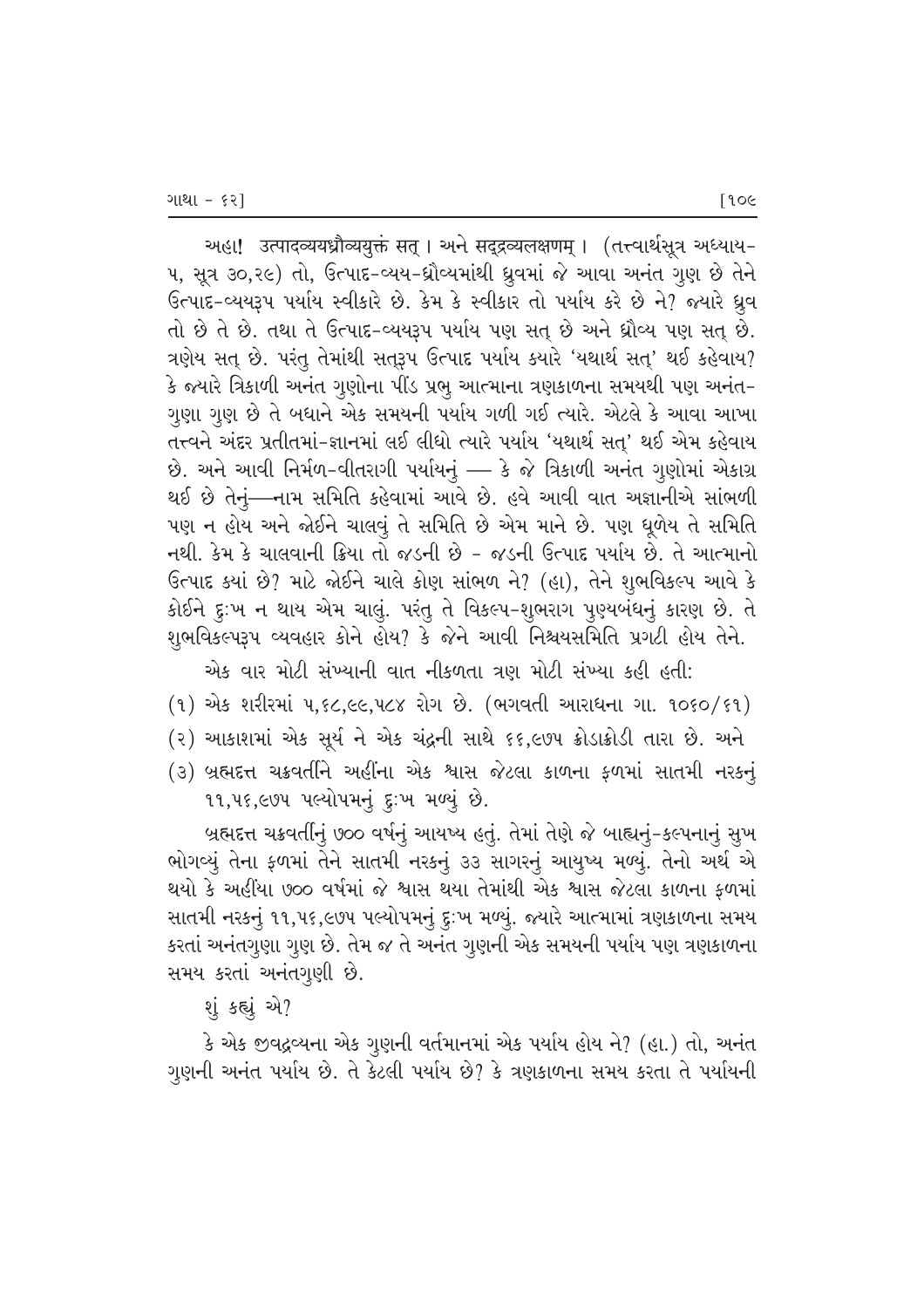સંખ્યા અનંતગુણી છે. (અર્થાત્ ગુણ જેટલી પર્યાય છે.) લ્યો, આત્મા આવડો મોટો મહાત્મા, પ્રભુ છે. છતાંપણ અરેરે! આત્માની તેને ખબર નથી. તેણે આત્માને કાં એક અંશમાં, કાં પુણ્યની ક્રિયામાં અને કાં દેહમાં કે તેની ક્રિયામાં માની લીધો છે. પરંતુ એ તો મિથ્યાભ્રમ છે.

અહા! વસ્તુસ્વભાવ અમાપ છે. પણ જેને 'સ્વભાવ' કહીએ તેનું માપ શું? સ્વભાવ એટલે સ્વરૂપ, પોતાનું સત્ત્વ. તો, સત્ એવા પ્રભુ આત્માનું જે સત્ત્વ છે, તેની જે શક્તિ છે, તેનો જે ગુણ છે તેનું શું કહેવું? એ તો અપાર-અમાપ છે. તે ગુણોની સામર્થ્યતા તો અમાપ છે, પરંતુ તે ગુણોની સંખ્યા પણ અમાપ છે. આકાશના જેટલા-અમાપ પ્રદેશ છે તેનાથી અનંતગુણા એક જીવમાં ગુણ છે. અલોક…અલોક…અલોક… એમ આકાશ ચાલ્યું જ જાય છે. શું તેનો ક્યાંય અંત છે? (ના). તો, તેના પ્રદેશોની સંખ્યા છે તેના કરતાં એક જીવમાં અનંતગુણા ગુણ છે. લ્યો, આ તો ભગવાન સર્વજ્ઞે જેને આત્મા કહ્યો છે તે આત્મા આવો અનંત ગુણમય છે એમ કહે છે. જો કે સર્વજ્ઞ સિવાય બીજા બધા અજ્ઞાની પણ 'આત્મા...આત્મા' તો કરે છે, પરંતુ સર્વજ્ઞે કહેલા આવા આત્મા સિવાય બીજા બધા કહે છે તે આત્મા સાચો છે નહીં. વેદાંતમત પણ આત્માની વાતો કરે છે ને? કે આત્મા નિરંજન, નિરાકાર છે અને તેનો નિર્વિકલ્પ અનુભવ થાય. પરંતુ તે બધી માત્ર વાતો છે. કેમ કે તેને આત્મા કોણ છે તેની ખબર ક્યાં છે? વિક્રમ સંવત ૧૯૬૪ માં વડોદરામાં જોયેલા 'સતિ અનસૂયા' નાટકમાં પણ આવતું હતું ને? કે બેટા! શૃદ્ધોસિ-શૃદ્ધ છો; બુદ્ધોસિ-બુદ્ધ છો, જ્ઞાનનો પીંડ છો; ઉદ્દાસીનોસિ-ઉદાસીન છો, તારી ચીજ પરથી ભિન્ન-ઉદાસ છે; નિર્વિકલ્પોસિ-નિર્વિકલ્પ છો, વસ્તૂ અભેદ-નિર્વિકલ્પ છે. જુઓ, પહેલાં આવા સંસ્કાર બાળકને નાટકમાં પણ અપાતા. જયારે અત્યારે મોટી ઉમરવાળાને પણ એટલી ખબર નથી કે શુદ્ધ-બુદ્ધ કોને કહે છે. 'શ્રીમદ્ર'માં પણ આવે છે ને? કે,

'શુદ્ધ બુદ્ધ ચૈતન્યઘન, સ્વયંજયોતિ સુખધામ;

બીજું કહિયે કેટલું? કર વિચાર તો પામ.' (આત્મસિદ્ધિ ગા. ૧૧૭) આ ગાથામાં બહુ સરસ કહ્યું છે. 'શુદ્ધ' એટલે પરમાત્મસ્વરૂપ આત્મા અનંત ગુણોથી શુદ્ધ છે. 'બુદ્ધ' એટલે આત્મા એકલો જ્ઞાનનો પુંજ છે. 'ચૈતન્યઘન' એટલે આત્મા અસંખ્ય પ્રદેશી છે. જુઓ, 'ચૈતન્યઘન' કહીને તેમાં અસંખ્ય પ્રદેશની વાત કરી છે. કારણ કે તે અસંખ્ય પ્રદેશની વાત સર્વજ્ઞ સિવાય બીજે ક્યાંય (બીજા કોઈ મતમાં) હોય નહીં. 'સ્વયંજયોતિ' એટલે આત્મા ઝળહળ ચૈતન્યજયોતિ છે કે જે પોતે પોતાથી બળે (જાણે) છે, તેને કોઈ પરની અપેક્ષા નથી. અને 'સુખધામ' એટલે આત્મા અતીંદ્રિય આનંદનું ખેતર–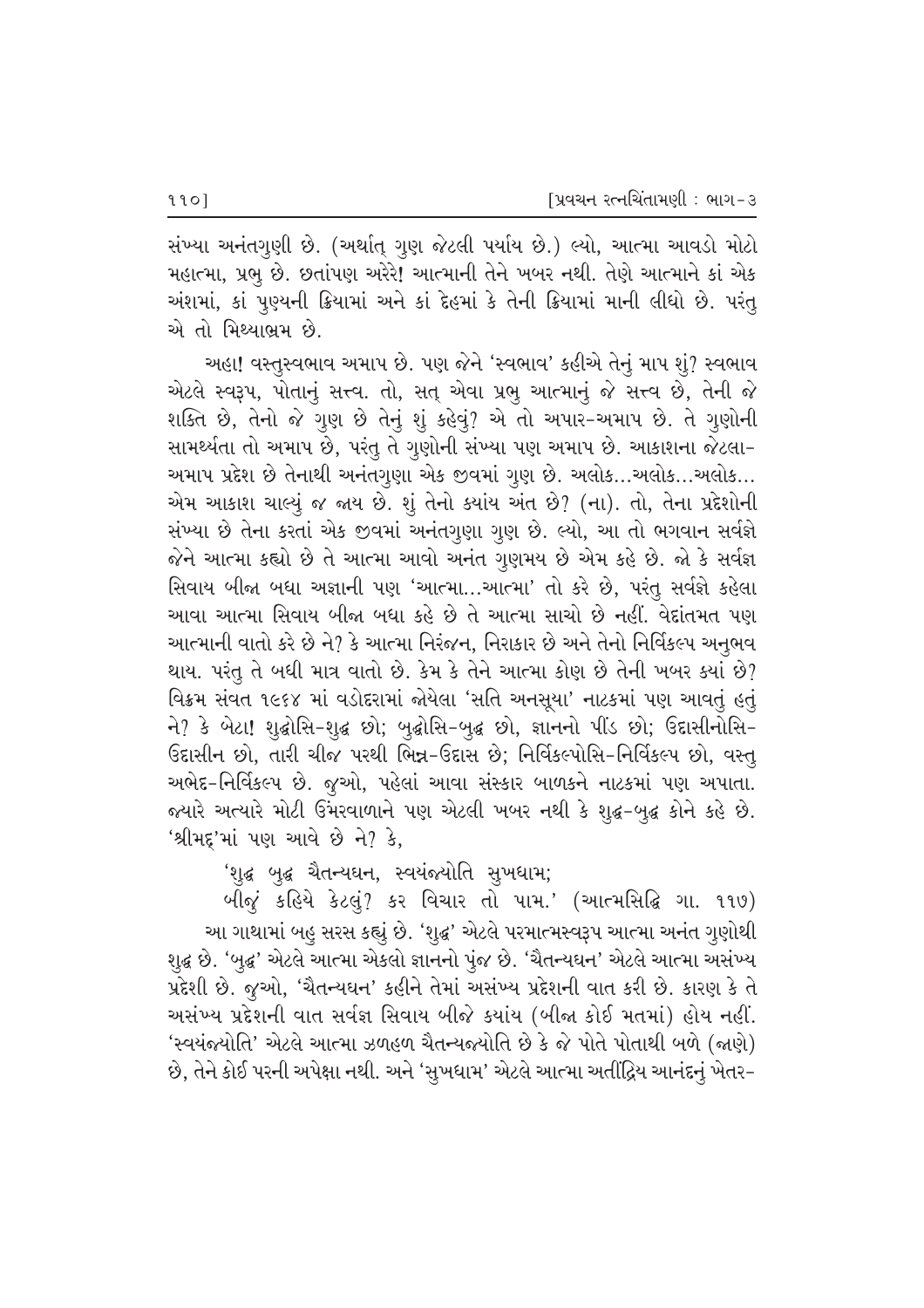ધામ છે. પ્રભુ! તારામાં તો અતીંદ્રિય આનંદ પાકે હોં. -આવો તું છો, પણ રાગ અને (કર્મનો)  $\,$  ઉદય પાકે એ તું નથી. આવો વીતરાગ મારગ છે બાપુ! અહા! જેની ગંભીરતાનો પાર ન મળે એવી ભગવાનની વાણી છૂટતા તેને ગણધરો અને ઈંદ્રો પણ સ્વીકારે કે 'સત્ છે પ્રભુ!'  $\vec{a}$  त्वमेव सच्चं જે રીતે આપ આત્માના અનંત ગુણોનું સત્સ્વરૂપ કહો છો તે રીતે જ છે પ્રભૂ! −આમ અંતર સ્વભાવના સ્વીકારપૂર્વક તેઓ કહે છે. આ રીતે જેને ગણધરો સ્વીકારે અને જેને એકાવતારી ઈંદ્રો પણ સાંભળવા આવે તેમ જ સ્વીકારે તે સર્વજ્ઞ ત્રિલોકનાથની વાતો કેવી હશે બાપ્! એ ધર્મકથા ભાઈ! જૂદી (અલૌકિક) છે.

અહીં કહ્યું કે સમ્યગ્દષ્ટિની અને મુનિની વર્તમાન પર્યાયમાં બધું−આખું તત્ત્વ જણાઈ ગયું છે. એટલે કે જેણે એક આત્માને જાણ્યો તેણે બીજા બધા આત્માઓ અને બીજા બધા દ્રવ્યો આવા છે તેમ જાણી લીધું. કારણ કે એક પરમાણુમાં પણ, જેટલી સંખ્યાએ આત્મામાં ગુણો કહ્યા છે તેટલી સંખ્યાએ ગુણો છે. ફક્ત તફાવત એટલો છે કે તેમાં આ ચૈતન્ય, આનંદ આદિ ગૃણો નથી, પણ જડના ગૃણો છે. અર્થાત્ આત્મામાં ચૈતન્ય, આનંદ આદિ ગૃણો છે, જ્યારે પરમાણૂમાં જડ ગૃણો છે. છતાં તે જડ ગૃણો પણ આત્માના ગુણોની સંખ્યા જેટલાં જ છે. જીવના જેટલા — આકાશના પ્રદેશોની સંખ્યા કરતા અનંતગુણા—ગુણો છે તેટલા જ ગુણો પરમાણુમાં છે. સંખ્યામાં ફેર નથી. મતલબ  $\,$ કે એક પરમાણુમાં પણ આકાશના પ્રદેશોની સંખ્યા કરતા અનંતગુણા ગૃણો છે. કેમ કે ગુણને (રહેવા માટે) મોટા ક્ષેત્રની જરૂર નથી. જુઓ, પરમાણુનું ક્ષેત્ર તો આવડું− એક પ્રદેશી છે અને આકાશનું ક્ષેત્ર તેનાથી અનંતગણું મોટું છે. છતાં તે આકાશના પ્રદેશોની સંખ્યા કરતા એક પરમાણુમાં અનંતગુણા ગુણો છે. તો, આવું વસ્તુસ્વરૂપ જેણે અંતરમાં-સમ્યગ્જ્ઞાનમાં જાણી લીધું તેને મુનિ અને સમકિતી-ધર્મી કહીએ.

 $'$ જેઓ સર્વ સાવદાથી દૂર છે.' - જેઓ પાપના પરિણામથી અંદરમાં વેગળા થઈ ગયા છે.

#### $'$ જેમાગે સ્વહિતમાં ચિત્તને સ્થાપ્યું છે.'

ચિત્ત એટલે અહીંયા મનની વાત નથી. પણ ચિત્તને એટલે કે જ્ઞાનની પર્યાયને જેમણે પરમાત્માના (-આત્માના) અનંત-અનંત સ્વભાવ-ગૃણોમાં સ્થાપી છે. જેને અંતરમાં આવા અનંતા ગુણોના સત્**પણાનું ભાસન થઈ ગયું છે – જેની પર્યાયમાં** ગુણોનું સત્પણું ભાસ્યું છે - તેને સમકિતી કહીએ અને આગળ વધીને સ્થિરતા કરે તેને સાધુ કહીએ.

'જેમને સર્વ પ્રચાર શાંત થયો છે.'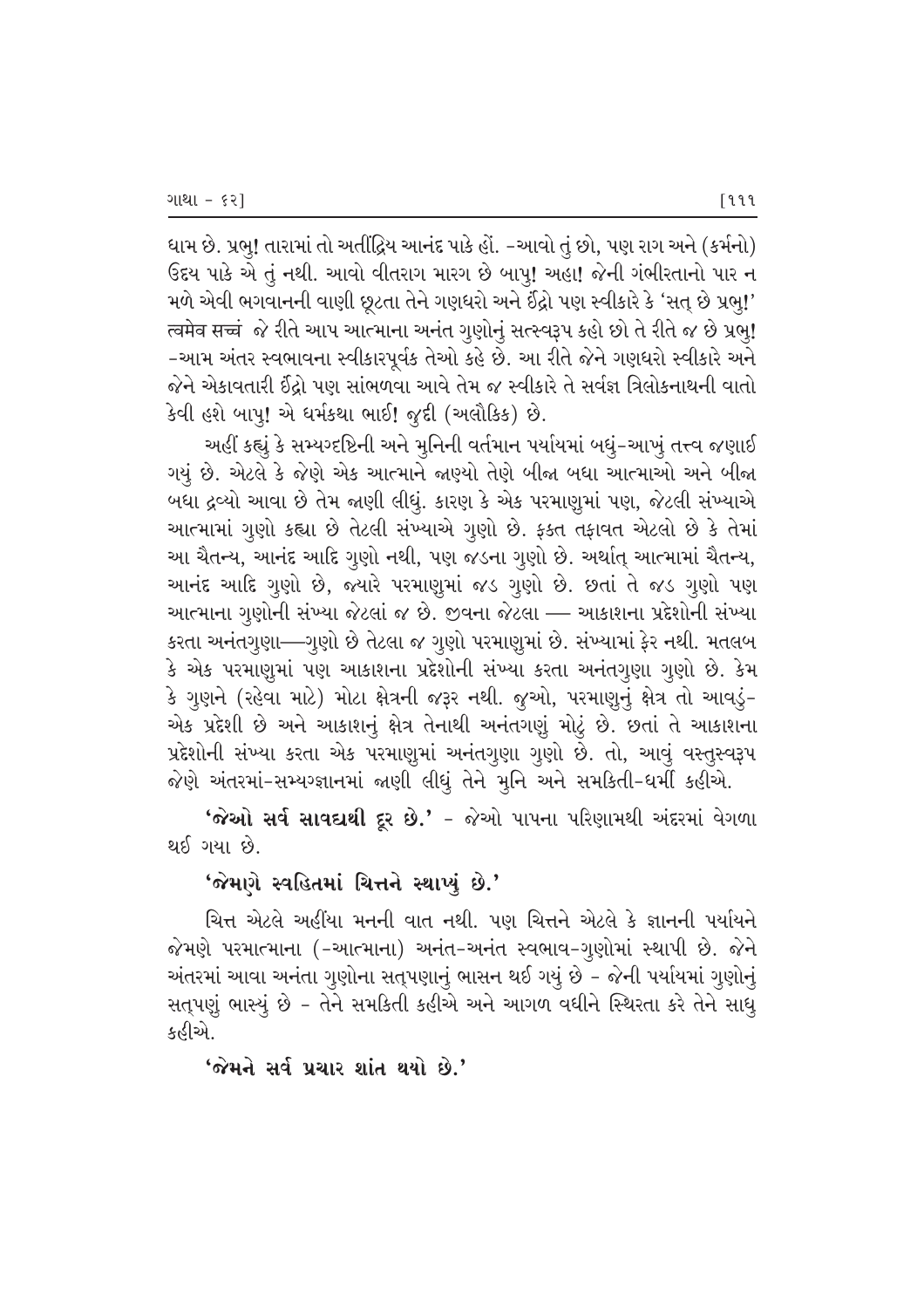$\frac{1}{2}$  કહ્યું? કે મેં પાંચ લાખ રૂપિયા આપ્યા છે, તમારા નામની આ પાઠશાળા બનાવી  $\dot{\vartheta}$ , તમારા નામે પાઠશાળા ચલાવીએ છીએ તેમ જ તમારી હયાતીમાં તે બનાવી છે, માટે એક ક્લાક તો તમારે ત્યાં ધ્યાન આપવું પડશે. આટલું કામ તમારે કરવું પડશે હોં. - એમ આવું કામ મુનિને માથે હોય નહીં. આવી ભાષા (વાત) પ્રવચનસારમાં (ગાથા ૨૨૧માં) પણ છે. વહીવટ કહેતા આટલા છોકરાઓ ભણે છે તેનું ધ્યાન રાખવૃં વગેરે વહીવટ મુનિને હોય નહીં. અરે! માત્ર ધ્યાન રાખવાનો વહીવટ પણ મુનિને ન હોય. કામ માથે લેવું કહેતા તમારે અહીં એક ક્લાક તો ઉપદેશ દેવો પડશે વગેરે આવું કામ પણ મૂનિને માથે હોય નહીં. તેઓ અકષાયભાવમાં ઠર્યા છે ને? માટે તેમને આવો વિકલ્પ ઉઠવાનો અવકાશ નથી.

# $'$ જેમની ભાષા સ્વપરને સફળ (હિતરૂપ) છે.'

મુનિ પોતાને પણ શૃદ્ધ અને શૃભ પરિણતિ થાય એવું કહે તેમ જ પરને પણ સ્વનો આશ્રય થઈને શદ્ધપણું કેમ પ્રગટે અને તે ભુમિકામાં પરના આશ્રયે કેવો શુભ વિકલ્પ હોય (તે જણાવતો) ઉપદેશ આપે છે. લ્યો, સ્વનો આશ્રય કરાવે એવું મુનિની ભાષામાં આવે છે માટે તે સ્વપરને હિતરૂપ છે એમ કહે છે. વીતરાગી સંતોનો ઉપદેશ એવો હોય કે જેનાથી વીતરાગતા — સ્વનો આશ્રય — પ્રગટ થાય. એવી વાણી (-વાત) તેમની ભાષામાં આવે છે. એટલે કે બીજાને ઉપદેશમાં પણ આમ કહે છે. અહા! મુનિરાજના ભાવમાં શુદ્ધ પરિણતિ છે ને? તેથી બીજાને પણ સ્વના આશ્રયે શુદ્ધ પરિણતિ થાય એવું બતાવે છે. મતલબ કે પરના આશ્રયે રાગ થાય અને સ્વના આશ્રયે નિર્મળતા થાય એવું બતાવતો મુનિરાજનો ઉપદેશ હોય છે.

# $'$ જેઓ સર્વસંકલ્પ રહિત છે.'

જયાં સંકલ્પ-વિકલ્પ નથી અર્થાત્ જ્યાં રાગની ઉત્પત્તિ નથી એવા એકલા આનંદકંદ વીતરાગી બિંબ પ્રભૂ આત્માની અંતરમાં મૂનિ એકત્વ થયા ત્યાં, તે કારણે, વીતરાગતા જ ઉત્પન્ન થઈ. તેથી હવે સંકલ્પ ઉત્પન્ન થવાનો અવકાશ નથી. અરે! વ્યવહારસમિતિનો વિકલ્પ પણ ઉઠવાનો અવકાશ નથી એમ કહે છે. (કદાચ) વિકલ્પ, વિકલ્પને કારણે પ્રગટ થાવ, પણ નિશ્ચય પરિણતિમાં તેનો પ્રગટવાનો અવકાશ નથી. અહા! મુનિધર્મ અને સમ્યક્**ધર્મ એટલે જ્યાં વીતરાગતા પ્રસિદ્ધપણાને** પામી છે. નિજસ્વરૂપ તો વીતરાગરૂપ છે જ. પરંતુ આ તો પર્યાયમાં વીતરાગપણાની પ્રસિદ્ધિ થઈ - વીતરાગતા પ્રસિદ્ધિને પામી – તે મુનિધર્મ અને સમ્યક્ધર્મ છે એમ કહે છે. તેથી હવે તેમને સંકલ્પ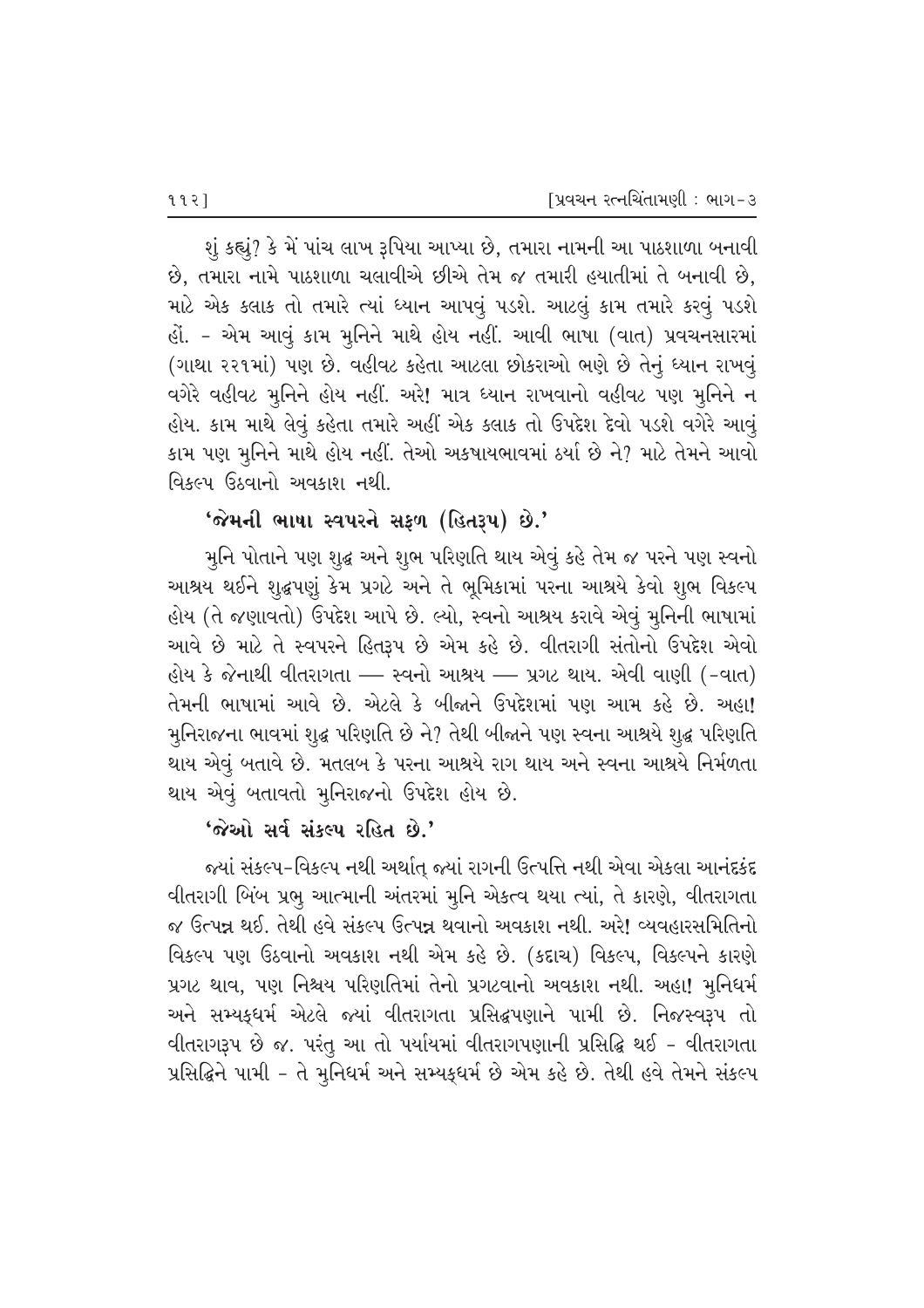ઉત્પન્ન થવાનો અવકાશ નથી. એટલે કે એ વીતરાગભાવમાં વ્યવહારસમિતિનો વિકલ્પ ઉત્પન્ન થાય એમ બનતું નથી. (કદાચ) પરના લક્ષે વિકલ્પ થાય, તો પણ એ મુનિ કે ધર્મીના સ્વરૂપમાં નથી. ભારે વાત ભાઈ!

## 'તે વિમુક્ત પુરૃષો આ લોકમાં વિમુક્તિનું ભાજન કેમ ન હોય ?'

જેને અંતર સ્વરૂપમાં લીનતા-નિર્વિકલ્પતા-વીતરાગતા-જામી છે મતલબ કે એવી મુનિદશા જેને થઈ છે તે અરે! પૂર્ણાનંદરૂપ મુક્તિદશાનું ભાજન કેમ ન હોય? અરે ! તેને મુક્તિ કેમ ન હોય? તેને મુક્તિ હોય જ, અલ્પકાળમાં તે સિદ્ધપદને પામવાના છે. જેમ બીજ ઉગી તે પૂનમ થવાની જ છે, બીજ પૂનમ થયા વિના રહે જ નહીં તેમ જેણે પૂર્ણાનંદ ભગવાન આત્માનો સમ્યક્સતની (સમ્યગ્દર્શનની) પર્યાયમાં સ્વીકાર કરીને તેનો અનુભવ કર્યો તેમ જ તેમાં જ સ્થિર થયા એટલે કે સંકલ્પનો જ્યાં અવકાશ નથી એવી મુનિદશા જેને થઈ તેને અરે! મુક્તિ કેમ ન હોય? અર્થાત્ તેની મુક્તિ જ હોય, અલ્પકાળમાં કેવળજ્ઞાન પામીને તે મૂક્તિને પ્રાપ્ત કરશે એમ કહે છે. મૂક્તિના કારણો-બીજ પ્રગટ્યાં છે, તેથી તે બીજના ફળ તરીકે તેમને કેવળજ્ઞાન ને મુક્તિ થશે… થશે…ને થશે જ….લ્યો. સાધકદશામાં વચ્ચે જે વ્યવહારસમિતિનો વિકલ્પ આવે છે તેની અહીંયા વાત જ કરી નથી. અહીં તો નિશ્ચયસમિતિની જ વાત કરી છે. કારણ કે વ્યવહાર-વિકલ્પ આવે છે તે જ્ઞણવાલાયક છે, પણ આદરવાલાયક નથી. અરે! આવી વાત જગતને બેસવી ભારે કઠણ છે.

#### '(અર્થાત્ આવા મુનિજનો અવશ્ય મોક્ષનાં પાત્ર છે).'

નિશ્ચયસમિતિ જેને હોય તે જ મૂનિ છે અને તેની પર્યાયમાં મોક્ષ આવશે એવા એ પાત્ર છે. તેઓ (મુનિદશારૂપી) વાસણ-થાળી સહિત બેઠા છે તો તેમાં મૂક્તિરૂપી લાડવા આવશે જ. એટલે કે જેણે આવી દશા પ્રગટ કરી છે તેને પૂર્ણ મુક્તિરૂપી લાડવા હવે આવ્યે છૂટકો છે. અહીં તો આવી વાત છે ભગવાન! આ તો ધર્મની વાત છે.

અહા! (સાધક દષ્ટિ અપેક્ષાએ તો) મૂકત જ છે, પણ હજૂ પૂર્ણ (સર્વ અપેક્ષાએ) મુક્તિ થઈ નથી. માટે 'તેની મુક્તિ થશે' એમ કહ્યું છે. તેને હજુ અલ્પ રાગ છે, તે સાધકદશામાં છે, છતાં સાધક છે તેની મૂક્તિ થશે જ એમ કહે છે. અહા! મૂનિ પણ સાધક છે અને તેમને દષ્ટિ(દર્શન)-જ્ઞાન-સ્થિરતા એ ત્રણેય છે. છતાંપણ હજુ સ્થિરતા ઓછી છે એટલે ત્રણકષાયના અભાવ જેટલી મુક્તિ છે પણ સર્વથા મુક્તિ નથી. છતાં 'પ્રવચનસાર'ની છેલ્રી પાંચ ગાથાઓમાં એમ કહ્યું છે કે તેઓ તો મોક્ષસ્વરૂપ જ થઈ ગયા છે. અહા! આયુષ્ય હોવા છતાં તેરમે ગુણસ્થાને જેમને કેવળજ્ઞાન થયું છે તે કેવળીને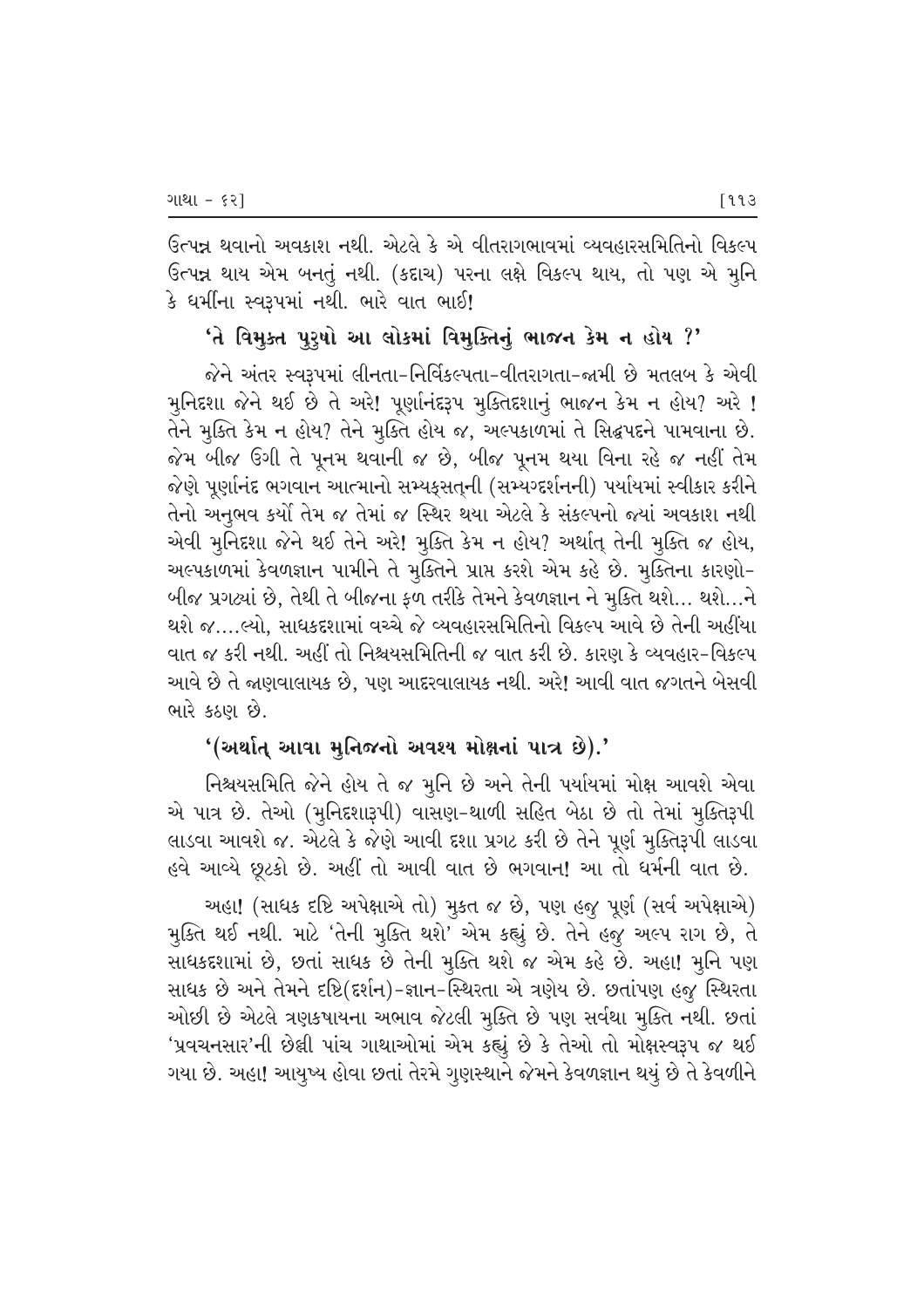'જીવનમુક્ત' કહેવાય છે. તેમ જેમને અંદરમાં મુનિને યોગ્ય રમણતા છે તે તો મુક્તિનું ભાજન જ છે. અને તે ભાજનમાં હવે મુક્તિ આવશે....આવશે....અને આવશે જ….એમ અહીં કહે છે. આ જુઓ ને! 'ભાજન કેમ ન હોય?' એમ કહ્યું છે. શું એક-એક કલશ છે!

> ටුදිසිටි<br>ඉදිදිුල ටුපිටිටි ටුපිටිටි<br>පිළිබද

# ૈું કે શ્લોક - ૮૫ ઉપરનું પ્રવચન ૅું

# 'પરબ્રહ્મના અનુષ્ઠાનમાં નિરત (અર્થાત્ પરમાત્માના આચરણમાં લીન) એવા ડાહ્યા પુરૂષોને-મુનિજનોને અંતર્જલ્પથી (-વિકલ્પરૂપ અંતરંગ ઉત્થાનથી) પણ બસ થાઓ, બહિર્જલ્પની (-ભાષા બોલવાની) તો વાત જ શી?'

કહે છે કે મુનિઓ, ધર્માત્મા તો પરમબ્રહ્મ એવા પોતાના પરમાત્માના આચરણમાં લીન છે. પરમબ્રહ્મસ્વરૂપ-પરમાનંદસ્વરૂપ ધ્રૂવ એવા નિજ ભગવાન-પરમાત્માના આચરણમાં મુનિઓ નિરત અર્થાત્ લીન છે. જુઓ, અહીંયા વ્યવહારસમિતિના વિકલ્પની વાત કરી નથી. અરે! પરમ સત્યની વાત જ લોકોને સાંભળવા મળતી નથી. એટલે પછી લોકો બહારના ઢસરડામાં—મિથ્યાત્વને પોષવામાં — ચાલ્યા ગયા છે.

અહા! ખરેખર તો સમ્યક્ સતનું પોષણ થવું જોઈએ. અને એ તો જ્યાં પૂર્ણાનંદસ્વરૂપ આત્માનો સ્વીકાર થઈને તેનાં પ્રતીત ને અનૃભવ થયા હોય ત્યાં થાય છે. અર્થાત્ જ્યારે શૃદ્ધ પરિણતિ પ્રગટે ત્યારે શૃદ્ધતાનું પોષણ થાય. પરંતુ અજ્ઞાનીને ભાન પણ નથી કે શુદ્ધતા શું છે અને તે કેમ પ્રગટે. એ તો આ વ્યવહાર...વ્યવહાર કરો (તેનાથી કલ્યાણ થઈ જશે એમ માને છે.) પણ ભાઈ! અનાદિથી એ વ્યવહાર કરી-કરીને તેમાં તું પડ્યો છો. અરે! નિગોદમાં પણ શુભભાવ થાય છે. કોઈ જીવ અનાદિથી નિગોદમાં હોય તો પણ તેને નિરંતર શુભ….અશુભ….શુભ….અશુભ….એમ ભાવ થયા કરે છે. શાસ્રમાં પાઠ છે કે એકંદ્રિય પણ એક ક્ષણમાં સાતા બાંધે અને બીજા ક્ષણે અશાતા બાંધે. તો. શાતા બાંધે ત્યારે શુભ પરિણામ હોય અને અશાતા બાંધે ત્યારે અશુભ પરિણામ હોય. આ રીતે એકંદ્રિય અભવ્ય જીવને પણ આવા બન્ને-શુભ ને અશુભ ભાવ હોય છે હોં. તે કારણે એ શુભભાવ નવી ચીજ ક્યાં છે? વિકાર-કર્મધારા તો અનાદિથી અજ્ઞાનીને ચાલે જ છે, માટે એ શુભભાવ કાંઈ નવી ચીજ નથી. પરંતુ તેનાથી રહિત આત્માના અંતર ભાનમાં શૃદ્ધતા પ્રગટે તે અપૂર્વ અને નવીન છે. તથા ત્યારથી તેને ધર્મની-વીતરાગતાની શરૂઆત થાય છે.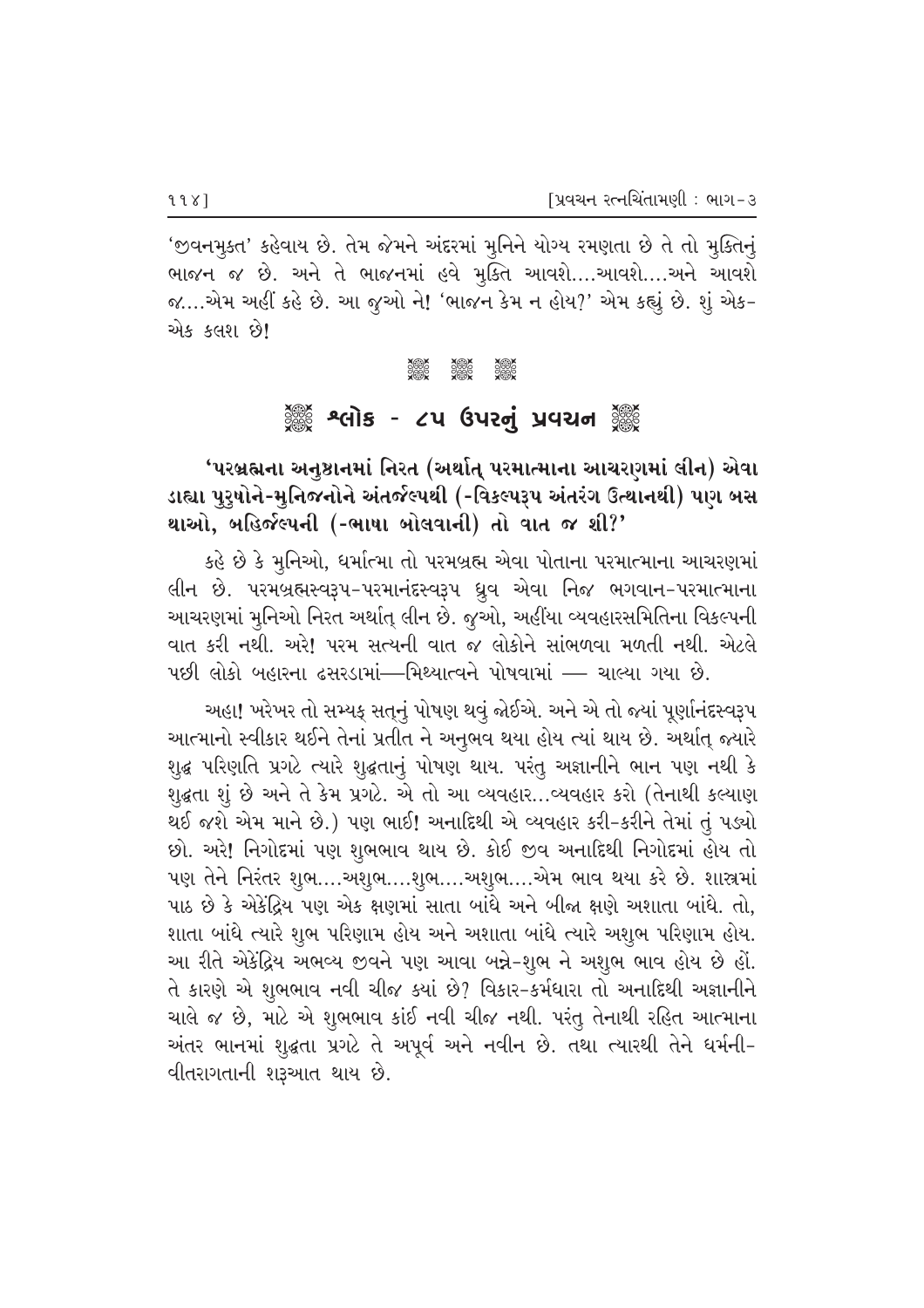અહીં કહે છે કે અનંત ગુણોના પીંડ પૂર્ણાનંદ પ્રભૂ આત્માના અનુષ્ઠાનમાં-આચરણમાં મુનિ લીન છે. લ્યો, આત્માનું અનુષ્ઠાન હો, પણ વિકલ્પનું અનુષ્ઠાન નહીં. આવા ડાહ્યા પુરુષોને.......જુઓ, ડાહ્યા પુરુષો એને કહીએ કે જે પોતાના અનંત ગુણના પીંડમાં —અંદરમાં—રમે છે. રાગમાં રમે તે ડાહ્યા પુરૂષો નથી, પણ આતમરામમાં-નિજપદમાં રમે તે ડાહ્યા પુરુષો છે. અને તેને અર્થાત્ મુનિજનોને અંતર્જલ્પથી પણ બસ થાઓ. અંતરમાં શુભવિકલ્પનું-વૃત્તિનું ઉત્થાન થાય તેનાથી પણ બસ થાવ. તેનું (-અંતરના વિકલ્પનું) શું કામ છે? अलम् - અંતરના વિકલ્પથી સંતોને બસ થાવ. અને તો પછી બહિર્જલ્પની વાત જ શી? જ્યાં અંતરનો વિકલ્પ પણ ઉઠતો નથી ત્યાં ભાષા બોલવાની તો વાત જ શી કરવી? -એમ કહે છે. એટલે કે એ તો હોય જ નહીં.

અહા! આનંદઘન આત્માના અનુષ્ઠાનમાં લીન છે તેને અંતર ને બાહ્ય વિકલ્પથી શું પ્રયોજન છે? વિકલ્પથી શું કામ છે? અર્થાત્ તેને વિકલ્પ હોય જ નહીં. લ્યો, આને મુનિપણું કહીએ, તેને મોક્ષમાર્ગ કહીએ અને તેને અલ્પકાળમાં મોક્ષમાં જનારા કહીએ…



|                                               | પ્રવચન નં. |     | તારીખ   |
|-----------------------------------------------|------------|-----|---------|
| ગાથા - ૬૨ <b>}</b><br>શ્લોક - ૮૫ <sup>}</sup> | NST / 4    |     | २७–४–७२ |
|                                               |            | પા9 | २८-६-७२ |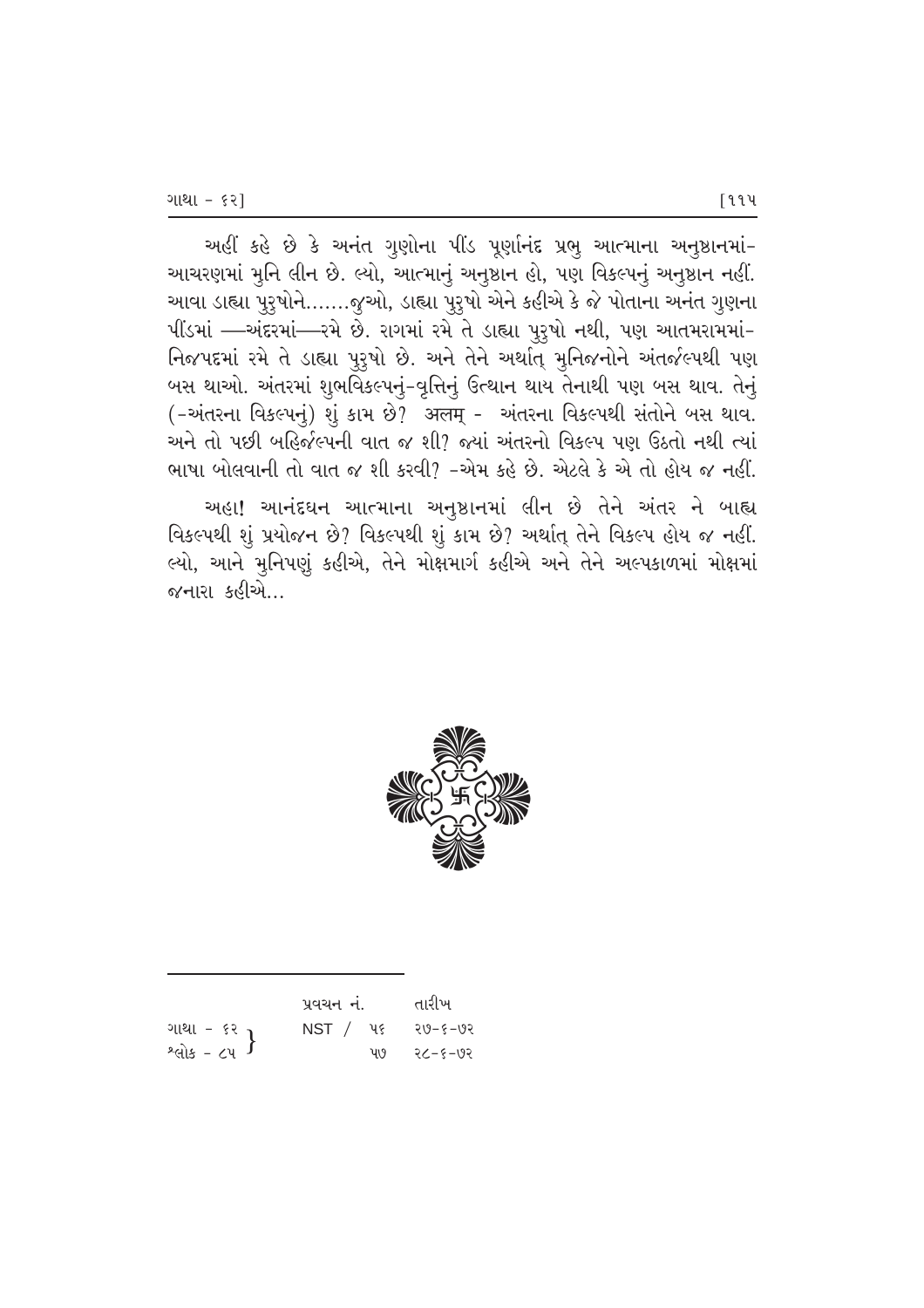# 

कदकारिदाणुमोदणरहिदं तह पासुगं पसत्थं च । परेण भत्तं समभुत्ती एसणासमिदी ॥६३॥ दिण्णं कृतकारितानुमोदनरहितं तथा प्रासुकं प्रशस्तं च  $\mathsf{I}$ दत्तं परेण भक्तं संभुक्तिः एषणासमितिः  $||\xi||$ અનુમનન-કૃત-કારિતવિહીન, પ્રશસ્ત, પ્રાસુક અશનને

#### $-$ uzɛत्तने भूनि ४े ग्रहे, એषણસમિતિ તેहने. **S3.**

**અન્વયાર્થ:-** (परेण दत्तं) પર વડે દેવામાં આવેલું, (कृतकारितानुमोदनरहितं) કૃત-કારિત-અનુમોદન રહિત, (तथा प्रासुकं) પાસ્\$ (प्रशस्तं च) અને \*પ્રશસ્ત (भक्तं) ભોજન કરવારૂપ (संभुक्तिः) જે સમ્યક આહારગ્રહણ (एषणासमितिः) તે એષણાસમિતિ છે.

ટીકા:- અહીં એષણાસમિતિનું સ્વરૂપ કહ્યું છે. તે આ પ્રમાણે-

મન, વચન અને કાયામાંના પ્રત્યેકને કૃત, કારિત અને અનુમોદના સહિત ગણીને તેમના નવ ભેદો થાય છે; તેમનાથી સંયુક્ત અન્ન નવ કોટિએ વિશુદ્ધ નથી એમ (શાસ્ત્રમાં) કહ્યું છે; અતિપ્રશસ્ત એટલે મનોહર (અન્ન); હરિતકાયમય સુક્ષ્મ પ્રાણીઓના સંચારને અગોચર તે પ્રાસુક (અન્ન)-એમ (શાસ્ત્રમાં) કહ્યું છે. +પ્રતિગ્રહ, ઉચ્ચ સ્થાન, પાદપ્રક્ષાલન, અર્ચન, પ્રણામ, યોગશૃદ્ધિ (મન-વચન-કાયાની શૃદ્ધિ) અને ભિક્ષાશૃદ્ધિ-

 $\bigstar$  પ્રશસ્ત = સારું; શાસ્ત્રમાં પ્રશંસેલું; જે વ્યવહારે પ્રમાદાદિનું કે રોગાદિનું નિમિત્ત ન હોય એવું.

<sup>+</sup> પ્રતિગ્રહ = 'આહારપાણી શુદ્ધ છે, તિષ્ઠ, તિષ્ઠ, તિષ્ઠ, (-ઊભા રહો, ઊભા રહો, ઊભા રહો,)' એમ કહીને આહારગ્રહણની વિનતિ કરવી તે; કૃપા કરવા માટે વિનતિ; આદરસન્માન, (આમ પ્રતિગ્રહ કરવામાં આવતાં, જો મુનિ કૃપા કરી ઊભા રહે તો દાતાના સાત ગુણોથી યુક્ત શ્રાવક તેમને પોતાના ઘરમાં લઈ જઈ, ઉચ્ચ સ્થાને બિરાજમાન કરી, પગ ધોઈને, પૂજન કરે છે અને પ્રણામ કરે છે. પછી મન-વચન-કાયાથી શૃદ્ધિપૂર્વક શૃદ્ધ ભિક્ષા દે છે.)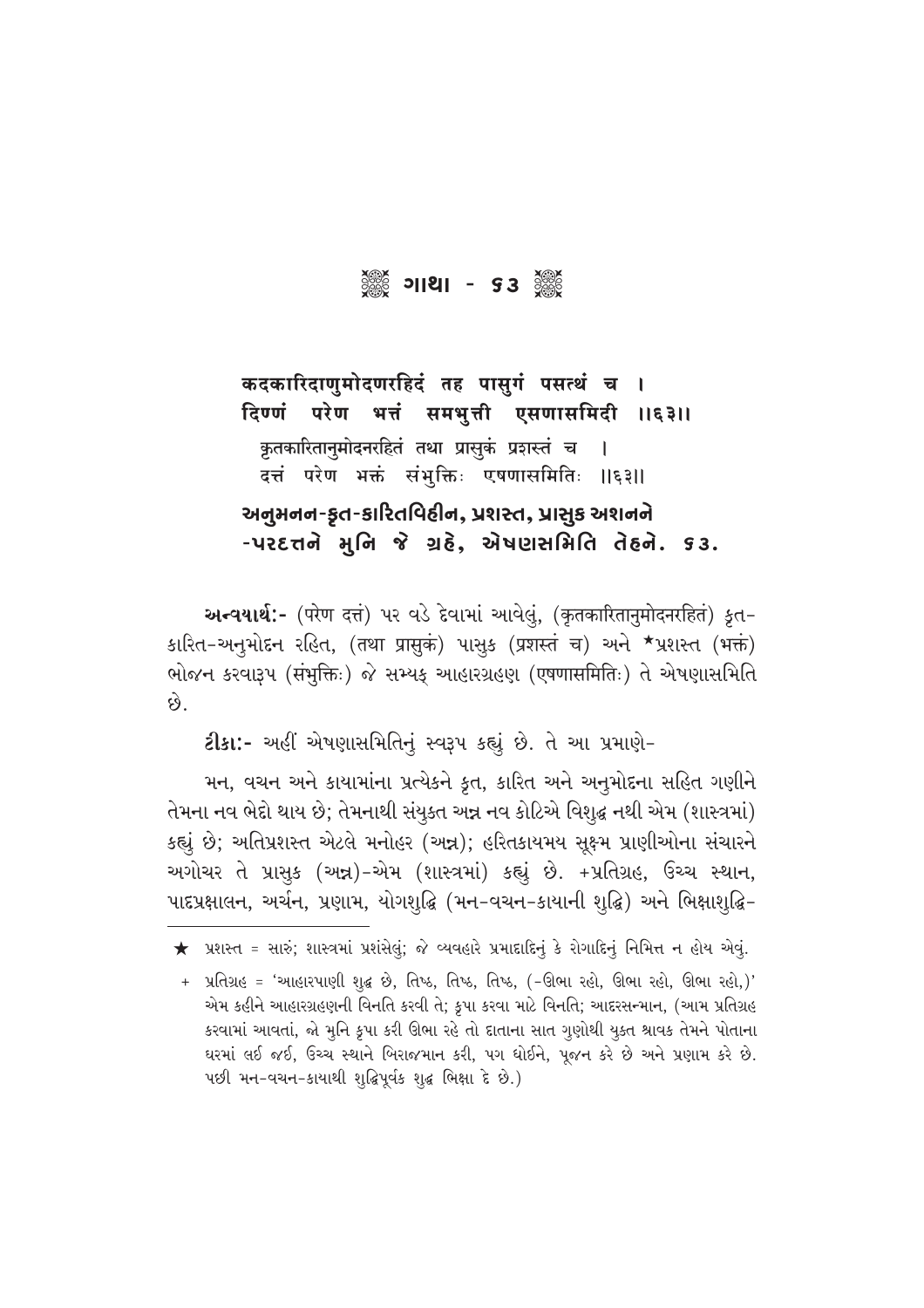એ નવવિધ પુણ્યથી (નવધા ભક્તિથી) આદર કરીને, શ્રદ્ધા, શક્તિ, અલુબ્ધતા, ભક્તિ, જ્ઞાન, દયા અને ક્ષમા-એ (દાતાના) સાત ગૃણો સહિત શૃદ્ધ યોગ્ય-આચારવાળા ઉપાસક વડે દેવામાં આવેલું (નવ કોટિએ શુદ્ધ, પ્રશસ્ત અને પ્રાસુક) ભોજન જે પરમ તપોધન લે છે, તેને એષણાસમિતિ હોય છે. આમ વ્યવહારસમિતિનો ક્રમ છે.

હવે નિશ્ચયથી એમ છે કે-જીવને પરમાર્થે અશન નથી: છ પ્રકારનં અશન વ્યવહારથી સંસારીઓને જ હોય છે.

એવી રીતે શ્રી \*સમયસારમાં (?) કહ્યું છે કે -

# <u> ''णोकम्मकम्महारो लेप्पाहारो य कवलमाहारो ।</u> उज्ज मणो वि य कमसो आहारो छव्विहो णेयो ॥"

"(ગાથાર્થ:-) નોકર્મ-આહાર, કર્મ-આહાર, લેપ-આહાર, કવલ-આહાર, ઓજ-આહાર અને મન-આહાર - એમ આહાર ક્રમશ: છ પ્રકારનો જાણવો.''

- અશુદ્ધ જીવોના વિભાવધર્મ વિષે વ્યવહારનયનું આ (અવતરણ કરેલી ગાથામાં) કિદ્દાહરણ છે.

હવે (શ્રી પ્રવચનસારની ૨૨૭મી ગાથા દ્વારા) નિશ્ચયનું ઉદાહરણ કહેવામાં આવે છે. તે આ પ્રમાણે :-

# ''जस्स अणेसणमप्पा तं पि तवो तप्पडिच्छगा समणा । अण्णं भिक्खमणेसणमध ते समणा अणाहारा ॥''

"(ગાથાર્થ:-) જેનો આત્મા એષણારહિત છે (અર્થાત્ જે અનશનસ્વભાવી આત્માને જાણતો હોવાને લીધે સ્વભાવથી આહારની ઈચ્છા રહિત છે) તેને તે પણ તપ છે; (વળી) તેને પ્રાપ્ત કરવા માટે (-અનશનસ્વભાવી આત્માને પરિપૂર્ણપણે પ્રાપ્ત કરવા માટે) પ્રયત્ન કરનારા એવા જે શ્રમણો તેમને અન્ય (-સ્વરૂપથી જાદી એવી) ભિક્ષા એષણા વિના (-એષણાદોષ રહિત) હોય છે; તેથી તે શ્રમણો અનાહારી છે.''

એવી રીતે (આચાર્યવર) શ્રી ગુણભદ્રસ્વામીએ (આત્માનુશાસનમાં ૨૨૫ મા શ્લોક ક્રારા) કહ્યું છે કે:-

 $\bigstar$  અહીં ઉદ્ભૃત કરેલી ગાથા સમયસારમાં નથી પરંતુ પ્રવચનસારમાં (પ્રથમ અધિકારની ર૦મી ગાથાની તાત્પર્યવૃત્તિ ટીકામાં) અવતરણરૂપે છે.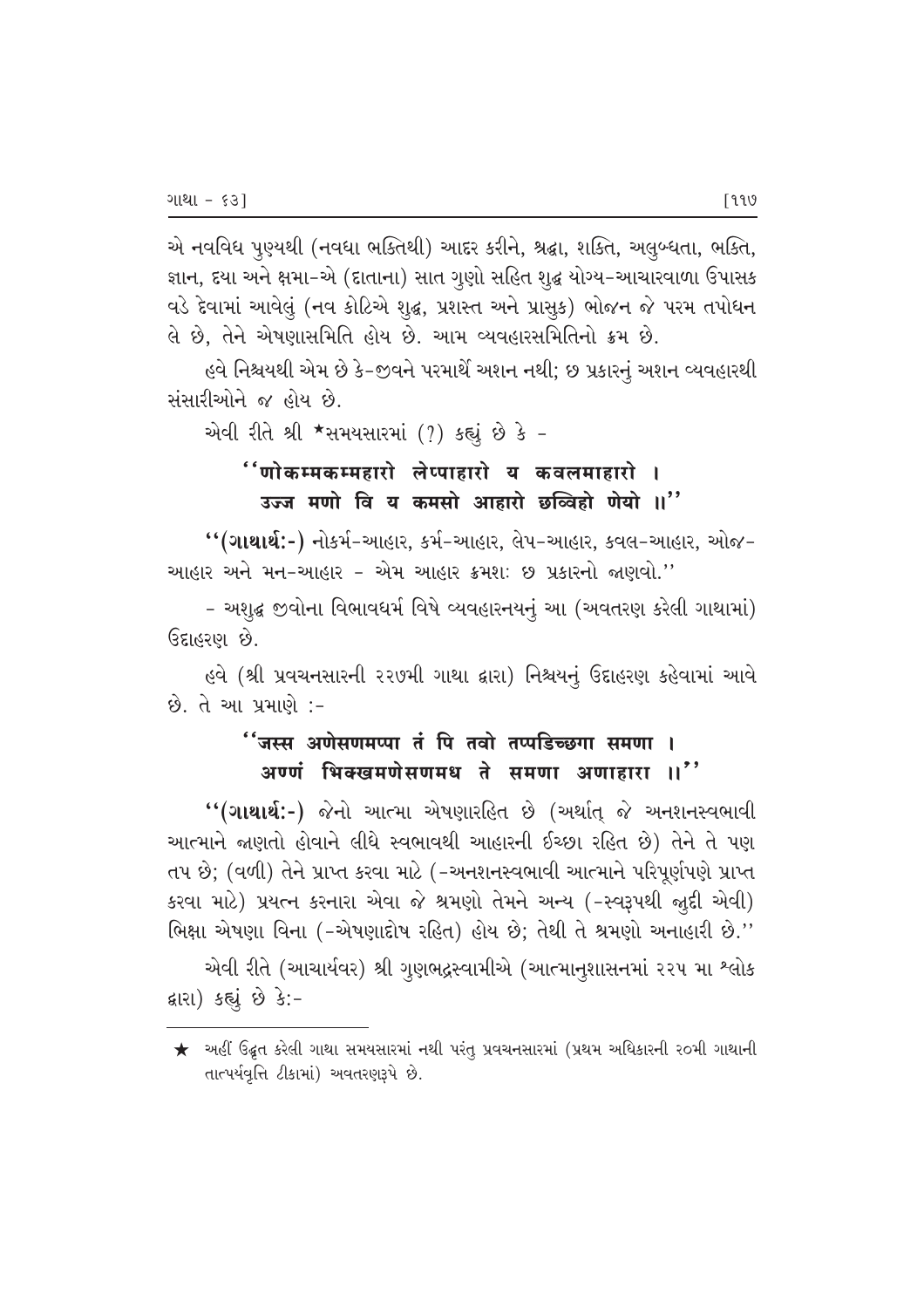*(मालिनी)* 

 $"$ यमनियमनितान्तः शान्तबाह्यान्तरात्मा परिणमितसमाधिः सर्वसत्त्वानुकम्पी । विहितहितमिताशी क्लेशजालं समूलं दहति निहतनिद्रो निश्चिताध्यात्मसारः ।।''

"(શ્લોકાર્થ:-) જેણે અધ્યાત્મના સારનો નિશ્ચય કર્યો છે, જે અત્યંત યમનિયમ સહિત છે, જેનો આત્મા બહારથી અને અંદરથી શાંત થયો છે. જેને સમાધિ પરિણમી છે, જેને સર્વ જીવો પ્રત્યે અનુકંપા છે, જે વિહિત (-શાસ્ત્રાજ્ઞા મુજબનું) \*હિત-મિત ભોજન કરનાર છે, જેણે નિદ્રાનો નાશ કર્યો છે, તે (મૂનિ) કલેશજાળને સમૂળગી બાળી નાખે $\hat{P}$ .''

વળી (૬૩મી ગાથાની ટીકા પૂર્ણ કરતાં ટીકાકાર મુનિરાજ શ્લોક કહે છે) :-

*(शालिनी)* 

<u>भु</u>क्त्वा भक्तं भक्तहस्ताग्रदत्तं ध्यात्वात्मानं पूर्णबोधप्रकाश**म्** । तप्त्वा चैवं सत्तपः सत्तपस्वी प्राप्नोतीद्धां मुक्तिवारांगनां सः ॥८६॥

(શ્લોકાર્થઃ-) ભક્તના હસ્તાગ્રથી (-હાથની આંગળીઓથી) દેવામાં આવેલું ભોજન લઈને, પૂર્ણ જ્ઞાનપ્રકાશવાળા આત્માનું ધ્યાન કરીને, એ રીતે સત્ તપને (-સમ્યફ તપને) તપીને, તે સત્ તપસ્વી (-સાચો તપસ્વી) દેદીપ્યમાન મુક્તિવારાંગનાને (-મૂક્તિરૂપી સ્ત્રીને) પ્રાપ્ત કરે છે. ૮૬.

#### **COC COC COC**<br>Coc Coc Coc

# ે આથા - ૬૩ ઉપરનું પ્રવચન ૅુ

# 'અહીં એષણાસમિતિનું સ્વરૂપ કહ્યું છે. તે આ પ્રમાણે-'

મૃનિદૃશામાં આહાર લેવાના વિકલ્પની વૃત્તિ છે તે વ્યવહાર એષણાસમિતિ છે અને તે સમિતિ કેવી હોય તેનું અહીં વર્ણન છે. નિશ્ચય એષણાસમિતિ તો પોતાના આત્માને <u>શોધીને નિર્મળ પરિણતિરૂપ પરિણમન કરવું તે છે. ત્રણકાળના સમયથી પણ અનંતગુણા</u>

 $\bigstar$  હિત-મિત = હિતકર અને માપસર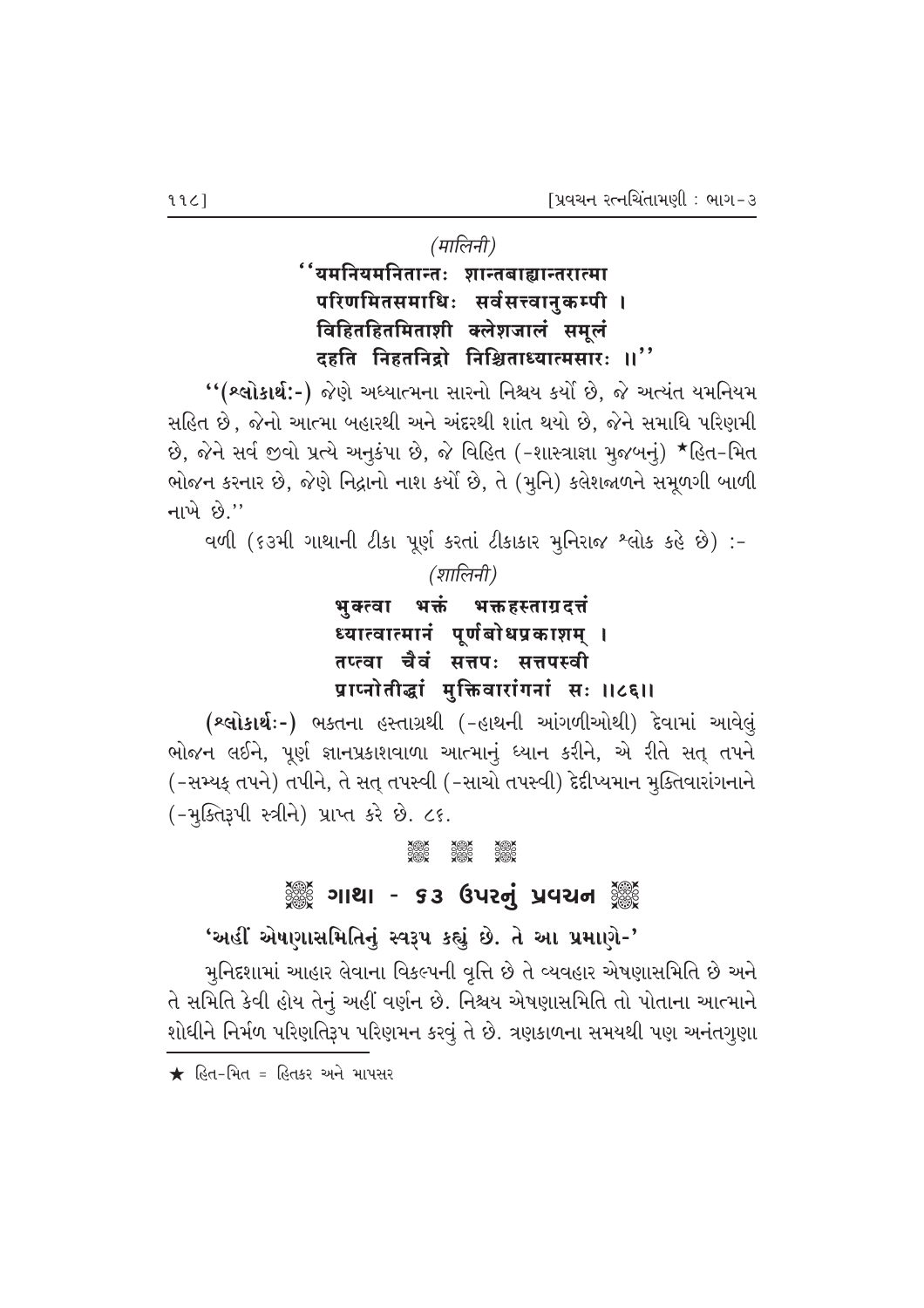એવા અનંત ગુણોનું જે એકરૂપ સ્વરૂપ છે તેને અંતરમાં શોધીને (એષણા = શોધવું) પ્રતીતમાં અને અનુભવમાં લેવું તેને નિશ્ચય એષણાસમિતિ કહે છે. પોતાના પરમ આનંદ આદિ અનંત ગુણોના પીંડ પ્રભુ આત્માને શોધીને તેમાં એકાગ્ર થવું તે નિર્વિકલ્પ નિશ્ચય એષણાસમિતિ છે. આ નિશ્ચય એષણાસમિતિ તે ખરી એષણાસમિતિ છે. તે નિશ્ચય એષણાસમિતિની વાત અહીંયા પ્રવચનસારની ગાથાનો આધાર આપીને કરશે. (તે પહેલાં) નિશ્ચય એષણાસમિતિવાળાને વ્યવહાર એષણાસમિતિ કેવી હોય તેનું આ વર્ણન છે.

'મન, વચન અને કાયામાંના પ્રત્યેકને કૃત, કારિત અને અનુમોદના સહિત ગણીને તેમના નવ ભેદો થાય છે; તેમનાથી સંયુક્ત અન્ન નવ કોટિએ વિશુદ્ધ નથી એમ (શાસ્ત્રમાં) કહ્યું છે.'

મન, વચન અને કાયા તથા કરવું, કરાવવું ને અનુમોદવું –એ નવ કોટિથી સંયુક્ત અન્ન મુનિને હોઈ શકે નહીં. કેમ કે તેમનાથી સહિત અર્થાત્ મન-વચન-કાયાથી કરેલું −કરાવેલું-અનુમોદેલું એવું અન્ન નવ કોટિએ શુદ્ધ નથી.

વિક્રમ સંવત ૧૯૬૮ માં એક ગુલાબચંદજી નામના (સ્થાનકવાસી) સાધુ બોટાદમાં મળેલા. તે કહે: 'સાધુ માટે ઉપાશ્રય કર્યો હોય (-બનાવ્યો હોય) અને તે ઉપાશ્રય જો સાધુ વાપરે તો તે સાધુ નહીં.' મને તો હજુ નવ દીક્ષિત થવાની — દીક્ષા લેવાની— ભાવના હતી ત્યાં આવું સાંભળ્યું. મનમાં થયું: આ શું? હીરાચંદજી મહારાજ જેવા સાધુ ઉપાશ્રય વાપરે છે અને આ ગુલાબચંદજી કહે છે કે સાધુ માટે કરેલો ઉપાશ્રય વાપરે તે સાધુ નહીં-આ શું છે? પછી તો મનમાં આ પ્રશ્ન ઘોળાયો. તેથી દીક્ષા લીધા પહેલાં વિક્રમ સંવત ૧૯૬૯ ના વૈશાખ મહિનામાં અમારા (સંપ્રદાયના) ગુરૂ હીરાચંદજી મહારાજને રાણપુરમાં મેં આ ઉપાશ્રય-મકાન વિષેનો પ્રશ્ન સીધો કર્યોઃ 'સાધુ-મુનિ માટે કોઈએ મકાન - ઉપાશ્રય કર્યો હોય, કરાવ્યો હોય કે કરેલો હોય અને તે મકાન-ઉપાશ્રય સાધ્-મૂનિ વાપરે તો તેમાં મન, વચન, કાયા અને કરવું, કરાવવું, અનુમોદના – એ નવ  $\hat{\mathcal{B}}$ િમાંથી કઈ કોટિ તૂટે?' - મારો આ પ્રશ્ન હતો. કેમ કે હું તો દરવખતે ઝીણવટથી કામ લેતો ને?

આમારા સંપ્રદાયના ગુરૂ હિરાચંદજી મહારાજને સાચા દેવ-શાસ્ર-ગુરૂ કોને કહેવા તેની શ્રદ્ધાની પણ ખબર નહીં તેમ જ તેમને તત્ત્વની પણ બહુ ખબર નહીં. અર્થાત્ તેમની દષ્ટિ મિથ્યા-ખોટી હતી. છતાં ભદ્ધિક હતા. તેમની પ૮ વર્ષની ઉમર હતી અને ૪૬ વર્ષની દીક્ષા હતી. છતાંપણ તેમના માટે કરેલો, કરાવેલો કે અનુમોદેલો આહાર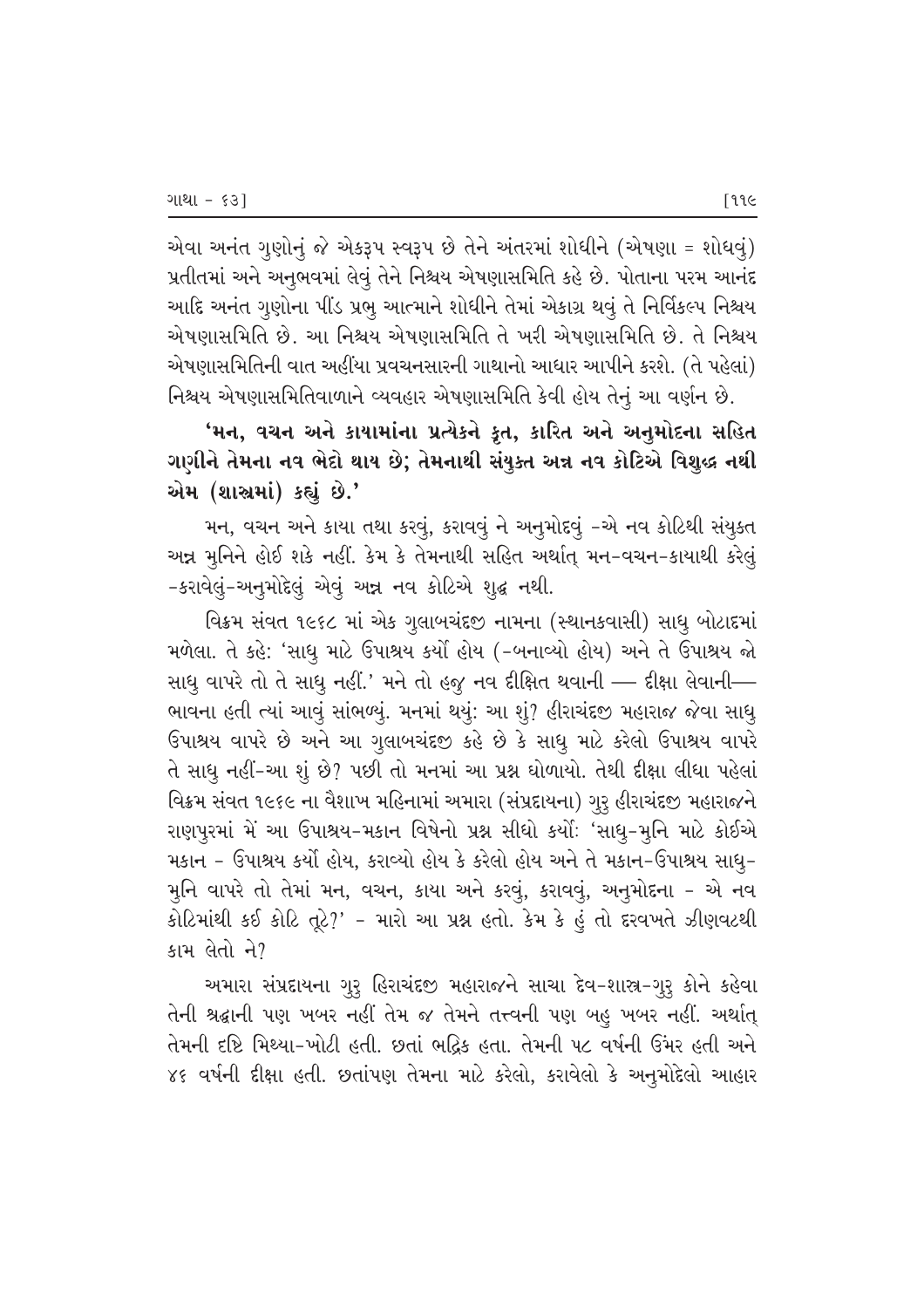કે પાણીનું એક બિંદુ પણ લેતા નહીં. આહાર અને પાણી બહુ ચોક્આ-નિર્દોષ લેતા. પણ સાધૂ માટે કરેલો ઉપાશ્રય વાપરતા. આહાર લેવા જાય અને કેરીનો રસ હોય તો  $\mu$ છે: 'અંદર ગોટલી છે?' જવાબ મળે: 'મહારાજ! ખબર નથી'. તો કહે: 'તેને અડશો નહીં.' પછી રસ લે નહીં, છોડી દે. કેમ કે ગોટલી એકેંદ્રિય જીવ છે ને? આવા નિર્દોષ આહાર-પાણી તેઓ લેતા. તેમની આહાર-પાણી લેવાની ક્રિયા એવી આકરી હતી કે પોતે આહાર-પાણી કરે નહીં, કરાવે નહીં અને અનુમોદે પણ નહીં. તો, તેમણે જવાબ આપ્યો: 'તેમાં નવ કોટિ ક્યાં તૂટે છે? જેમ કે તમારા ભાઈ ખુશાલભાઈએ મકાન કરાવ્યું હોય અને તમે વાપરો તો તેમાં કરવું, કરાવવું કે અનુમોદન ક્યાં આવ્યું?' -એમ તેમણે કહ્યું. મને (મનમાં) થયું: મને અંદર બેસતું નથી. કારણ કે સાધુ મકાન વાપરે છે તે અનુમોદન જ છે.

કોઈએ સાધુ માટે કરેલા આહાર-પાણીને ભલે સાધુએ કર્યા નથી, કરાવ્યા નથી તેમ જ 'આ ઠીક કર્યું' એમ અનુમોદ્યા પણ નથી, છતાંપણ તે આહાર-પાણી સાધ<del>્</del> લે છે તો તેનો અર્થ જ એ છે કે તેની (સાધુની) અનુમોદના છે. તેથી તેની નવ કોટિમાંથી અનુમોદના કોટિ તૂટી જાય છે. સાધુ બાહ્યથી અનુમોદતા નથી માટે તેને પોતાના માટે કરેલા આહાર-પાણી ખપે એમ નથી. કેમ કે તે આહાર-પાણીને વાપરે છે તે અનુમોદના જ છે. કોઈએ મુનિને માટે આહારાદિ બનાવ્યા હોય તેને મુનિએ કર્યા નથી અને કરાવ્યા પણ નથી. પરંતુ પોતાના માટે આહાર કે પાણી બન્યા હોય તેને ફક્ત લે છે તો પણ `ખરેખર અનુમોદના છે. તેથી નવ કોટિમાંની ત્રણ—મન-વચન-કાયાથી અનુમોદના— કોટિ તૂટી જાય છે. (માટે પોતાના માટે કરેલા આહાર-પાણી સાધુ લે) એ મારગ નથી. જુઓ, અહીં ભગવાન શું કહે છે? કે પોતે મુનિએ આહાર કરેલો (બનાવ્યો) હોય, કરાવેલો હોય કે પોતાના માટે કરેલો આહાર લેતા હોય તો તે આહાર નવ કોટિએ શુદ્ધ નથી. અને તે આહાર લેનાર નિર્દોષ આહાર લેતા નથી. બીજી રીતે કહીએ તો. જો પોતાના માટે કરેલો આહાર મુનિ વાપરે તો અનુમોદના કોટિ તૂટી જાય છે અને એક કોટિ તૂટી તો બધી કોટિ પણ તૂટી જાય છે. તેથી પોતાના માટે કરેલો આહાર, નવ કોટિના ત્યાગવાળો આહાર છે જ નહીં. આ તો વીતરાગ માર્ગ છે ભાઈ! આ કાંઈ કોઈનો પક્ષ નથી.

આમને એક વિદ્વાન ક્ષૂક્ષકે પ્રશ્ન કરેલો: 'વિકારી પરિણામને પૂદ્દગલપરિણામ કેમ કહ્યા?' તેમને કહ્યું : 'વિકારી પરિણામમાં જેનું અવલંબન છે તેના તે પરિણામ છે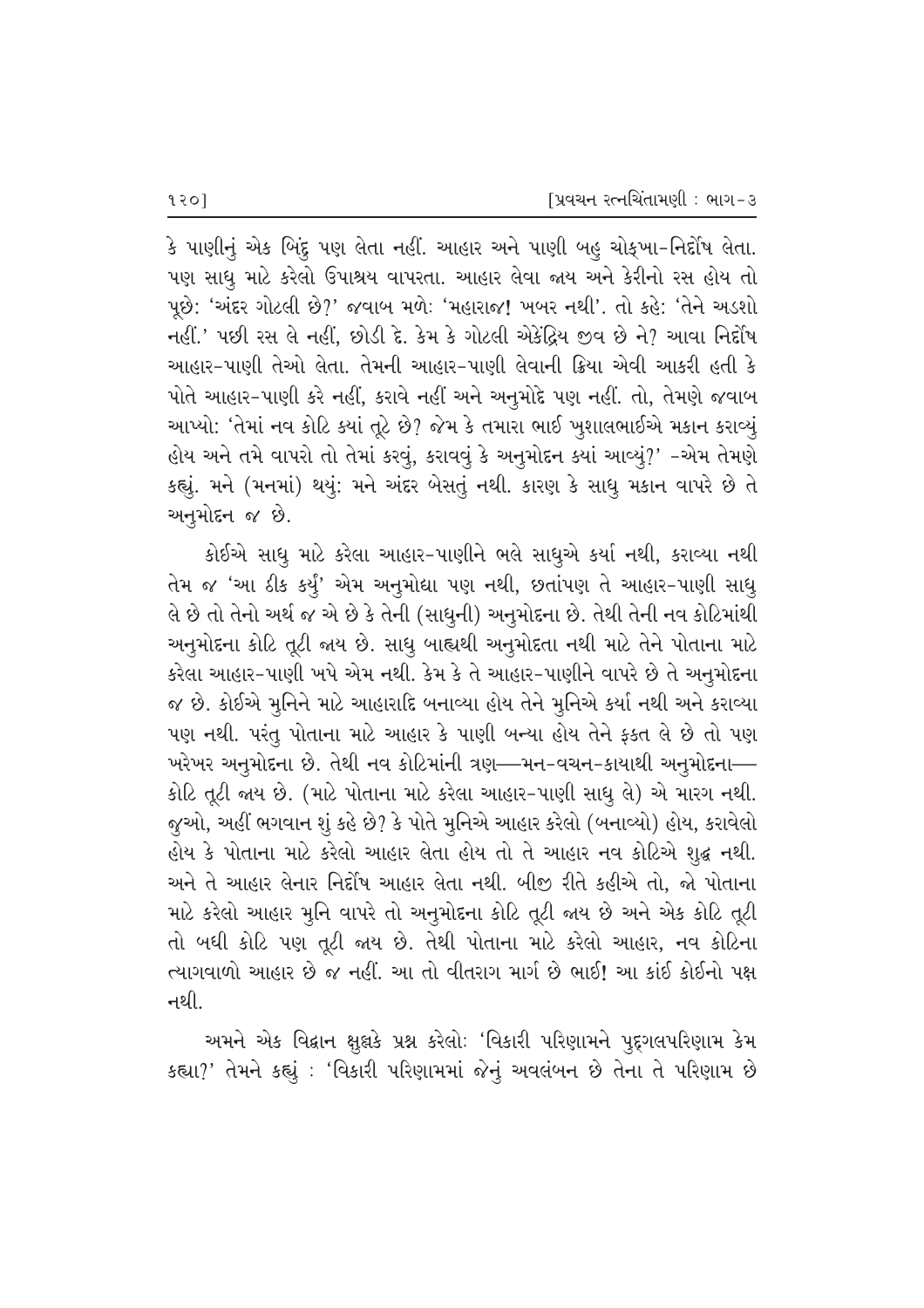એમ ગણીને તેને પુદ્દગલના પરિણામ કહ્યા છે, પણ આત્માના નહીં.' પછી તેમણે એ પ્રશ્ન કર્યો : 'ઉદ્દેશીક આહારનો ખૂલાશો જો આપના તરફથી થઈ જાય તો બહુ સંપ થાય.' તેમનો કહેવાનો હેતુ એ હતો કે ગૃહસ્થો સાધુ માટે આહારાદિ કરે (-બનાવે) અને તેને સાધુ લે તેમાં વાંધો નથી ને? કેમ કે એ તો ગૃહસ્થે કરેલો છે ને? અમે કહ્યું: 'કહો, ઉદ્દેશીક આહારનો શું ખુલાશો કરીએ? સાધુ અને ક્ષુક્ષક માટે ગૃહસ્થો આહાર બનાવે છે - ચોકા કરે છે અને તેને સાધુ-ક્ષુક્ષક લે છે. તેથી અમે કોઈને ભાવક્ષુક્ષક તો માનતા નથી, પરંતુ અત્યારે કોઈ દ્રવ્યલીંગી ક્ષૂક્ષક છે એમ પણ માનતા નથી. મારગ એવો નથી બાપા! (કે સત્યથી વિપરીત વ્યાખ્યા થાય.) અરે! ભગવાન (હાજર) નથી માટે ઉદ્દેશીક આહારની અન્ય પ્રકારે વ્યાખ્યા થાય એમ ન હોય. ભગવાનનો વિરહ છે માટે બીજો મારગ છે એમ નથી.'

અહા! કોઈ પણ સાધુ કે ક્ષુલ્નક પોતાના માટે કરેલો આહાર લે છે તો તે જૈનદર્શનના વ્યવહારથી તદ્દન-બીલકુલ વિરૃદ્ધ છે. તે દ્રવ્યલીંગી સાધુ પણ નથી અને દ્રવ્યલીંગી ક્ષુક્ષક પણ નથી. બાપુ! મારગ આ છે. આ વ્યક્તિગતની વાત નથી. પરંતુ આ તો બાપુ! વીતરાગ માર્ગ છે. આ માર્ગ કાંઈ (બીજી રીતે) માનનારા બહુ ઝાઝા હોય માટે બીજો થઈ જાય એમ નથી તેમ જ પળાય નહીં માટે માર્ગ બીજો કરવો તેમ પણ હોઈ શકે નહીં – તેમ બની શકે જ નહીં. બાપ્! માર્ગ તો આવો છે ભગવાન! અરે ભાઈ! વ્યવહાર ક્ષૂક્ષકપણું પાળી શકાય તેવી સ્થિતિ જ અત્યારે નથી. અહા! હજુ જેનો વ્યવહાર સાચો છે તેનો નિશ્ચય જૂઠો પણ હોઈ શકે અને સાચો પણ હોઈ શકે. પરંતુ ભાઈ! જેનો વ્યવહાર જ જૂઠો છે તેનો નિશ્ચય તો જૂઠો છે જ. લ્યો, આવી વસ્તુની સ્થિતિ છે.

અહીં કહે છે કે પોતાના માટે કરેલો આહાર મુનિ લે તો તેની નવ કોટિ વિશુદ્ધ નથી, તેનો આહાર શૃદ્ધ જ નથી. આવી વાત છે. મારગ તો આવો છે બાપ્! અરે! ઊંચું નામ ધરાવીને નીચી દશા કરવી (-નીચલી દશાના કાર્ય કરવા) એ તો જગતમાં મહા પાપ છે. તે કરતાં તો, 'અમારી ઊંચી દશા નથી બાપુ! અમે તો અવિરતી સમ્યગ્દષ્ટિ છીએ' (તેમ માનવું-કહેવું), જેથી (પ્રતિજ્ઞાભંગનું) પાપ નથી લાગતું. પરંતુ મોટું નામ 'ધરાવીને જો (પ્રતિજ્ઞા) તોડી નાખે તો મહાપાપ છે. જેમ કે ઉપવાસનું નામ ધરાવીને એક કણ પણ ખાય તો મહાપાપ છે, તે મહાપાપી છે. અને 'મને ઉપવાસ નથી, હં એક ટંક ખાવ છું' એમ (એકટાણું કરીને) એક ટંક ખાય તો પ્રતિજ્ઞાભંગ વગરનો એટલો શુભભાવ છે.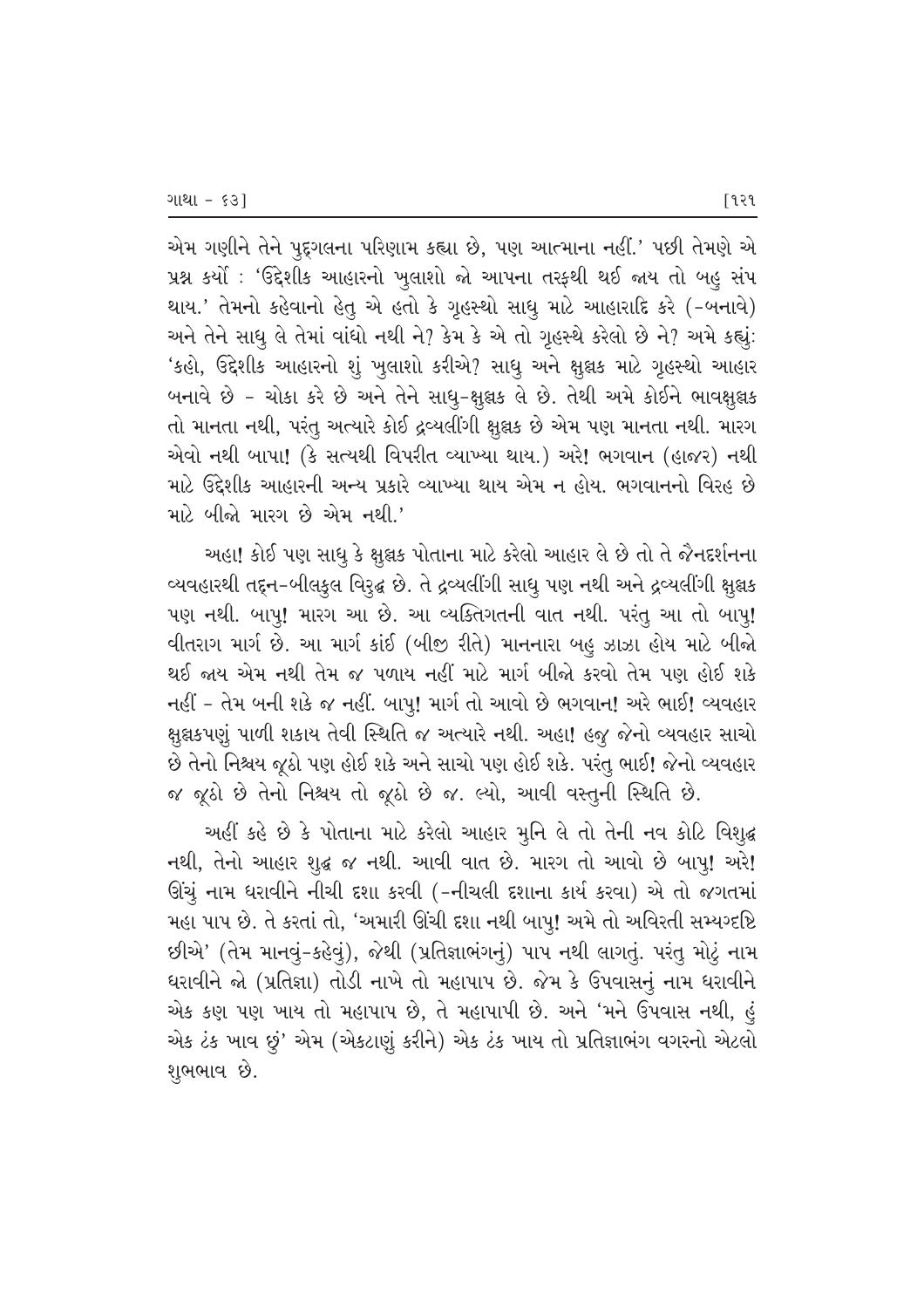'અતિપ્રશસ્ત એટલે મનોહર (અન્ન); હરિતકાયમય સૂક્ષ્મ પ્રાણીઓના સંચારને અગોચર તે પ્રાસુક (અન્ન)- એમ (શાસ્રમાં) કહ્યું છે.'

આહાર (૧) નવ કોટિએ શૃદ્ધ-નિર્દોષ હોવો જોઈએ.

- (૨) રોગ અને પ્રમાદાદિમાં નિમિત્ત ન હોય એવો હોવો જોઈએ. અને
- (૩) એકેંદ્રિય જીવનો પણ અંદરમાં સંચાર ન હોય એવો હોવો જોઈએ.

આવા આહારને શાસ્ત્રમાં પ્રાસુક આહાર કહ્યો છે અને આવો આહાર મૂનિને હોય છે. -આ વ્યવહાર એષણાસમિતિની વાત છે હોં. નિશ્વયસમિતિમાં તો પ્રભુ આત્મા <u>અણાહારી છે એટલે અંદરમાં અણાહારીમય પરિણમન છે તે નિશ્ચય એષણાસમિતિ છે.</u> અને એ વાત પછી આવશે. પ્રવચનસારની ૨૨૭ મી ગાથાનો આધાર આપીને તેમાં કહેશે કે નિશ્ચય એષણાસમિતિ આને કહીએ. જ્યારે આ તો વ્યવહાર એષણાસમિતિની વાત ચાલે છે કે જેને નિશ્ચય એષણાસમિતિ હોય તેને આવી વ્યવહાર એષણાસમિતિ હોય છે. પરંતુ જેને હજુ વ્યવહાર એષણાસમિતિના પણ ઠેકાણા નથી તેને નિશ્ચય એષણાસમિતિ હોતી નથી.

- $(1)$  'પ્રતિગ્રહ' સાધુ આહાર માટે આવે એટલે ગૃહસ્થ એમ કહે કે આહાર-પાણી શુદ્ધ છે વગેરે તે. (પડગાહન કરવું.)
- $(3)$  'ઉચ્ચસ્થાન' ગૃહસ્થ મુનિને ઉચ્ચસ્થાન આપે.
- $(3)$  'પાદપ્રક્ષાલન' ગુહસ્થ મુનિના પગ ધોવે.
- $(8)$  'અર્ચન' ગૃહસ્થ મૃનિની પૂજા કરે.
- $(4)$  'uvalu' ગૃહસ્થ મુનિને પ્રણામ કરે.
- $(6,9,2)$  'યોગશુદ્ધિ (મન-વચન-કાયાની શુદ્ધિ)' દેનારના મન-વચન-કાયમાં શ્જાહિ હોય.
- $($ ) 'ભિક્ષાશુદ્ધિ' આહાર શુદ્ધ હોય.

'-એ નવવિધ પુણ્યથી (નવધા ભક્તિથી) આદર કરીને' - આવી નવધા ભક્તિથી જે આદર કરે તેની પાસેથી મુનિ આહાર લે. પણ આવી નવધા ભક્તિ ન હોય તો મૂનિ આહાર લે નહીં.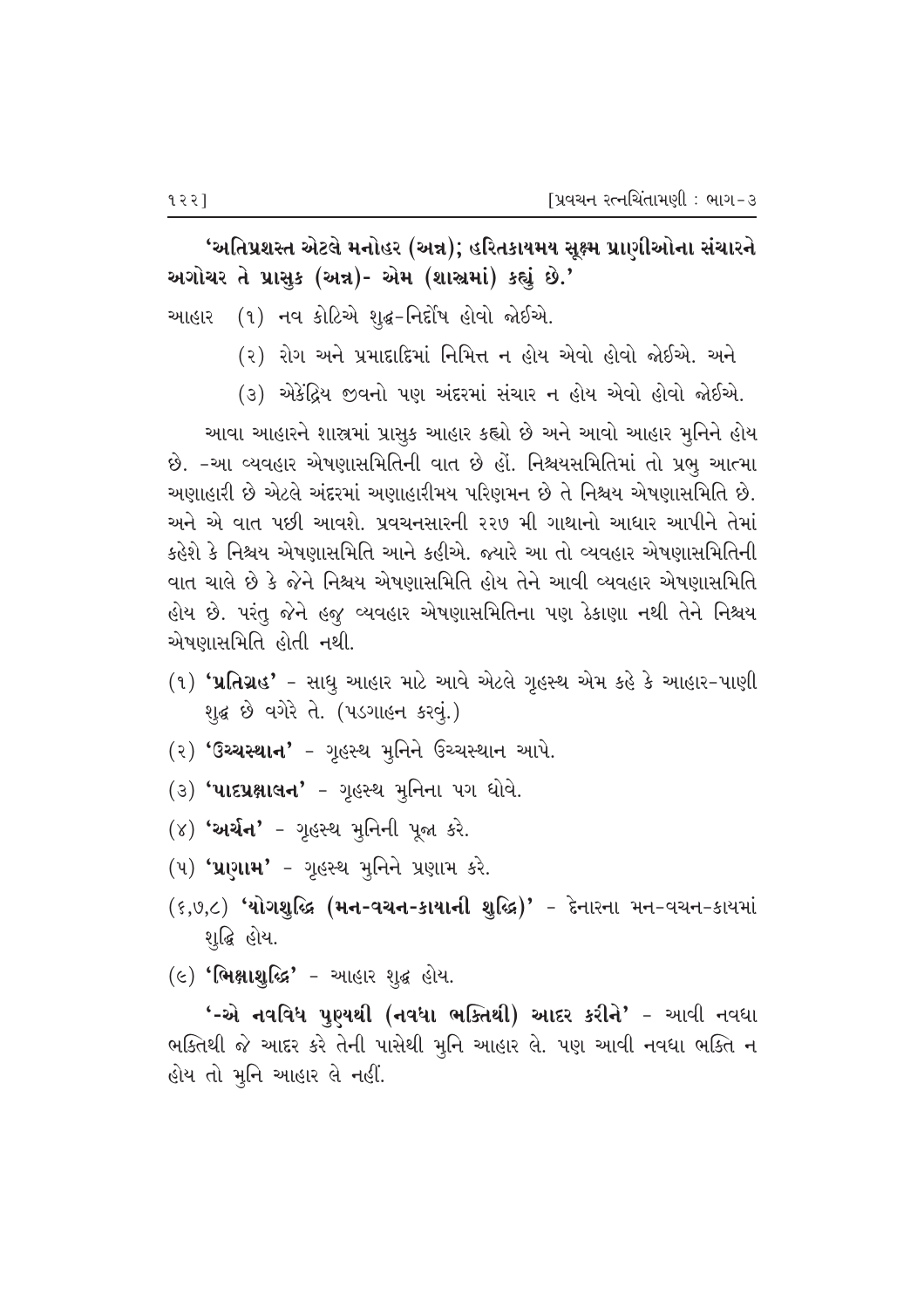હવે, આહાર લેનાર મુનિ આવી રીતે આહાર લે છે તો, આહાર દેનાર આવા હોય એમ વાત કરે છે. અર્થાત્ હવે દેનારના-દાતારના ગૃણની વાત છે:

- (૧) 'શ્રદ્ધા' દાતારમાં શ્રદ્ધા ગુણ હોવો જોઈએ, દેનારને યથાર્થ શ્રદ્ધા હોવી જોઈએ. અને તો તે દેનાર (આહાર આપવા માટે) પાત્ર કહેવાય.
- $(2)$  'શક્તિ' દાતારમાં શક્તિ હોય.
- $(3)$  **'અલુબ્ધતા'** દાતારમાં લુબ્ધતા ન હોય.
- $(\gamma)$  'ભક્તિ' દાતાર ભક્તિવાળો હોય.
- (૫) 'જ્ઞાન' દાતારને (આપવાયોગ્ય) વસ્તુનું બરાબર જ્ઞાન હોય. એટલે કે કેવી વસ્તુ <u>દેવાય, કેવી રીતે દેવાય વગેરેનું જ્ઞાન દાતારને હોય.</u>
- $(5)$  ' $541'$   $55174$   $5417$   $919$   $199$
- $(9)$   $'$ ક્ષમા' દાતારને ક્ષમા હોય.

બહુ આકરૂં કામ છે બાપુ! અત્યારે તો આ બધી વસ્તુ (ગુણો) લુપ્ત થઈ ગઈ છે.

પ્રશ્ન:- મૂનિને કેવી રીતે ખબર પડે કે દાતાર પાસે શ્રદ્ધા, ભક્તિ વગેરે ગુણો છે કે નહીં?

 $R$  and  $R$  . We are  $\mu$  and  $\mu$  and  $\mu$  and  $\mu$ 

 $x$ 2:- પણ એ શ્રદ્ધા આદિ ગુણો તો દાતાર પાસે છે?

Rulla:- ભલે તે ગૃણો દાતાર પાસે હોય. છતાંપણ તેમને ખબર તો પડે ને  $\hat{\mathcal{S}}$  આ દાતાર કોણ છે? તેમને બધો ખ્યાલ આવે. ખ્યાલ ન આવે એમ હોય? (ન હોય).

'એ (દાતાના) સાત ગુણો સહિત શુદ્ધ યોગ્ય-આચારવાળા ઉપાસક વડે દેવામાં આવેલું (નવ કોટિએ શુદ્ધ, પ્રશસ્ત અને પ્રાસુક) ભોજન જે પરમ તપોધન તે છે, તેને એષણાસમિતિ હોય છે. આમ વ્યવહારસમિતિનો ક્રમ છે.'

લ્યો. આવી વ્યવહારસમિતિની વાત છે. અહા! જેને અંદરમાં વાસ્તવિક સમિતિ— ત્રણ કષાયના અભાવરૂપ વીતરાગ દશા—પ્રગટી છે તેને વ્યવહાર એષણાસમિતિનો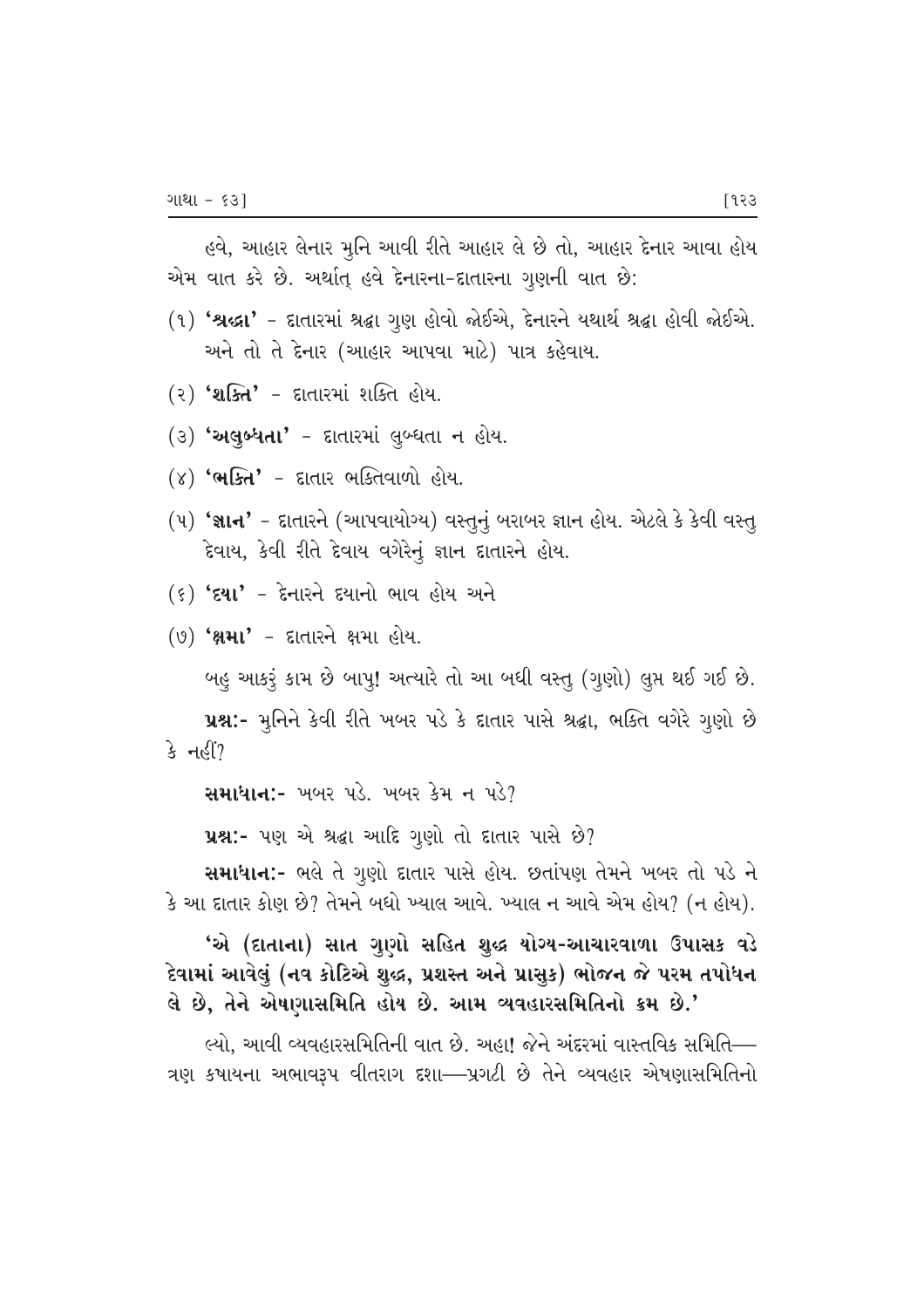આવો વિકલ્પ હોય છે. પણ તેનાથી બીજો (વિરૂદ્ધ) વિકલ્પ અર્થાત્ પોતાના માટે કરેલા આહારાદિ લેવાનો વિકલ્પ ન હોય. અને જો તે (પોતાના માટે કરેલા આહારાદિ લેવાનો વિકલ્પ) હોય તો તેને વ્યવહાર એષણાસમિતિ રહેતી નથી. તેમ જ તેથી સાચી નિશ્ચયસમિતિ પણ રહેતી નથી. આવી વાત છે બાપુ! તેણે શ્રદ્ધામાં ને જ્ઞાનમાં તો લેવું  $-$ પડશે ને કે માર્ગ આવો છે? પણ માર્ગ પ્રાપ્ત ન થયો હોય માટે બીજું ખતવવૃં (-બીજી રીતે માનવું) એમ ન હોય.

પરંતુ મુનિ શું કરે? કેમ કે અત્યારે આવો કાળ છે અને જો ઉદ્દેશીક આહાર ન તે તો શરીર ટકે શી રીતે? માટે ગૃહસ્થે આહાર કરી દેવો જોઈએ અને મુનિ પોતાના માટે કરેલો આહાર લે. - આમ અજ્ઞાની કહે છે. પણ ભાઈ! આવો માર્ગ કોણે કહ્યો? (જો પાળી ન શકાય તો) તેને કોણે કહ્યું હતું કે તું મુનિપણું લે? તેમ જ સમજ્યા વિના મુનિપણું લીધું છે તો, એ તો અજ્ઞાન છે. પોતાની દશા–પરિણામની યોગ્યતા અને દ્રવ્ય-ક્ષેત્ર-કાળ-ભાવનું નિમિત્તપણું કેવું છે તેનું જ્ઞાન નથી અને મુનિપણું લઈ લીધું છે તો, એ તો મિથ્યાત્વભાવ છે.

અહીં એમ કહ્યું કે (૧) તપોધન નિર્દોષ વસ્તુ હોય તો લે. પણ આહારાદિ કરે (-બનાવે) નહીં, કરાવે નહીં અને કર્તાને અનુમોદે પણ નહીં એટલે કે તેઓ પોતાના માટે કરેલું કાંઈ લે જ નહીં. અને તે પણ (૨) પ્રમાદ ને રોગાદિનું કારણ ન થાય એવો આહાર હોય. તથા તે પણ (૩) આવી ભક્તિવાળો ને દાતાના ગુણવાળો દાતાર આહાર દે તો મુનિ લે. તે સિવાય મિથ્યાદષ્ટિ-અજ્ઞાની અભક્તિથી આહાર દે અને મુનિ લે એમ ન હોય. ભલે આહાર દેનારા મિથ્યાદષ્ટિ હોય, છતાંપણ વ્યવહારે તો તેના શ્રદ્ઘા આદિ યથાર્થ હોય એમ અહીં કહે છે.

# 'હવે નિશ્ચયથી એમ છે કે-જીવને પરમાર્થે અશન નથી; છ પ્રકારનું અશન વ્યવહારથી સંસારીઓને જ હોય છે.'

આહાર લેવો તે વસ્તુ (-એવું કાર્ય) આત્મામાં છે જ નહીં. તેમ જ નિર્દોષ આહાર તેવાનો વિકલ્પ પણ વસ્તૂ આત્મામાં નથી.

ධිශිර් ධිශීවර් ධිශිර්රි<br>C C C C C C C C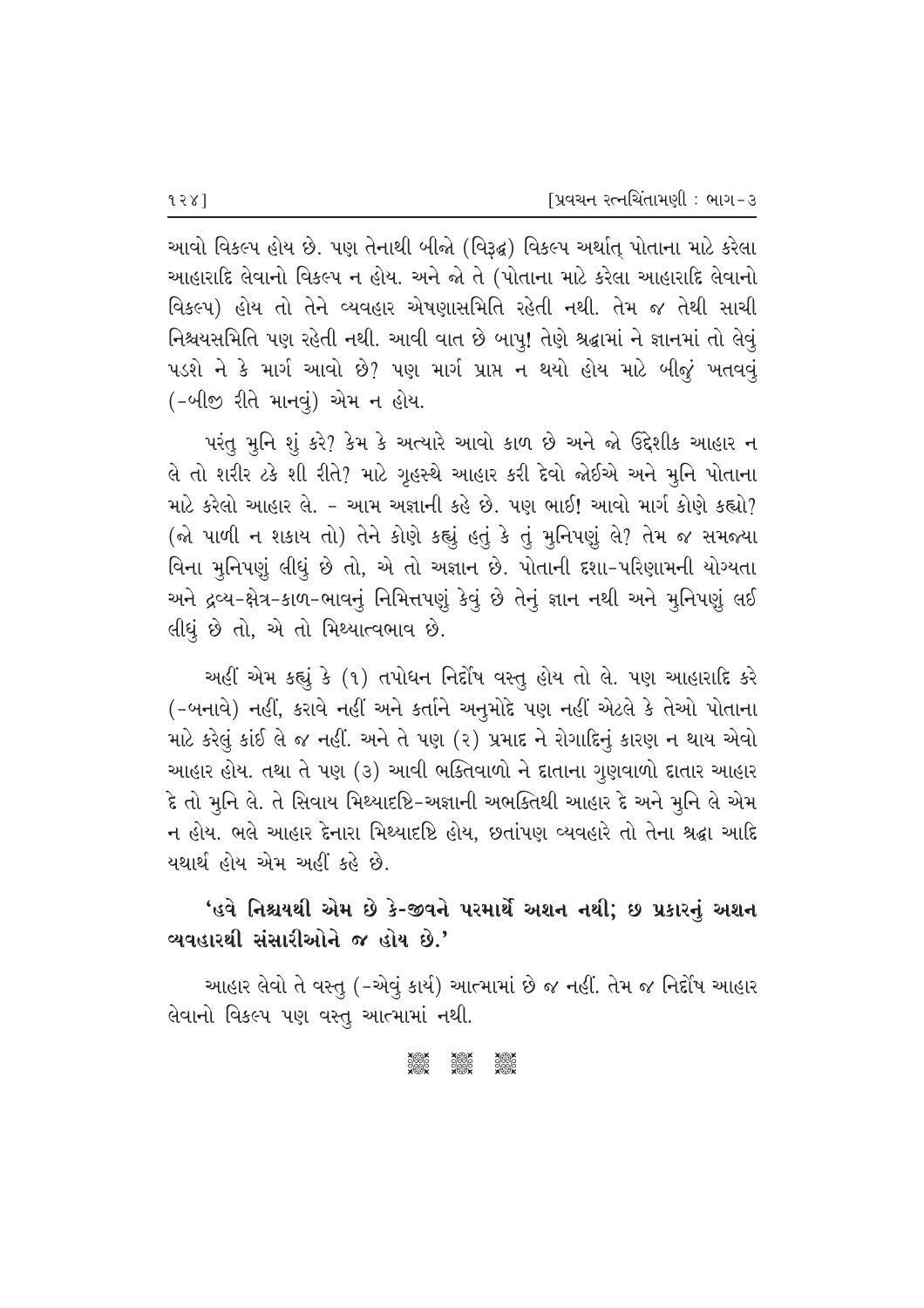# ે આઘારની ગાથા ઉપરનું પ્રવચન ૅું

''નોકર્મ-આહાર, કર્મ-આહાર, લેપ-આહાર, કવલ-આહાર, ઓજ-આહાર અને મન-આહાર—એમ આહાર ક્રમશઃ છ પ્રકારનો જાણવો.''

(૧) નોકર્મ-આહાર એટલે સાધારણ રજકણ આવે તે.

(૨) કર્મ-આહાર એટલે આઠ કર્મના રજકણ આવે તે.

(૩) લેપ-આહાર એટલે શરીરની ઉપર ચોપડે તે.

(४) કવલ-આહાર એટલે કોળીયારૂપ આહાર.

(૫) ઓજ-આહાર એટલે પંખી પોતાના બચ્ચાને પોષે તે.

(૬) મન-આહાર એટલે દેવને આહારની ઈચ્છા થાય તે. દેવને મન-આહાર હોય

 $\hat{e}_3$ 

'- અશુદ્ધ જીવોના વિભાવધર્મ વિષે વ્યવહારનયનું આ (અવતરણ કરેલી ગાથામાં) ઉદાહરણ છે.'

- આ, વ્યવહારે અશૃદ્ધ જીવની વ્યાખ્યા કરી.

#### C C C

# ે આઘારની ગાથા ઉપરનું પ્રવચન ૅું

'હવે (શ્રી પ્રવચનસારની ૨૨૭ મી ગાથા **ફારા) નિશ્ચયનું ઉદાહરણ કહેવામાં** આવે છે. તે આ પ્રમાણે $'$  :-

લ્યો. હવે નિશ્ચયસમિતિની વાત કરે છે.

# ''જેનો આત્મા એષણારહિત છે (અર્થાત્ જે અનશનસ્વભાવી આત્માને જાણતો હોવાને લીધે સ્વભાવથી આહારની ઈચ્છા રહિત છે) તેને તે પણ તપ છે.''

આહાર તો પુદૃગલ-જડ છે. તેથી આહાર લેવો કે છોડવો એ જડની ક્રિયા છે. તે ક્રિયા આત્મામાં નથી. ભગવાન આત્મા આહારની ઈચ્છા અને આહાર વિનાનો છે. અર્થાત્ આત્મા અશનસ્વભાવી નથી, પણ અનશનસ્વભાવી છે અને આવું અશન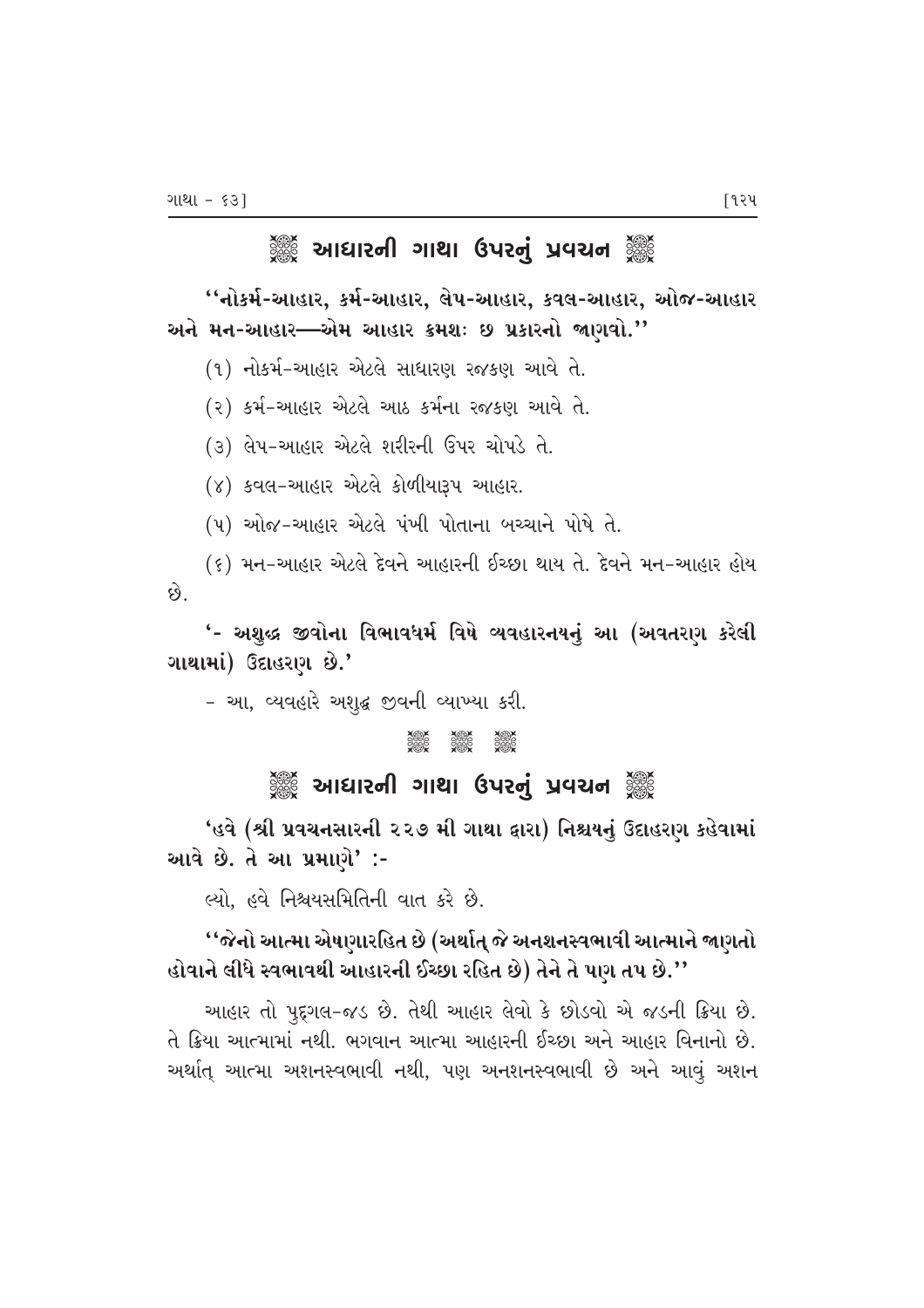વિનાના સ્વભાવવાળો આત્મા જાણે છે. એટલે કે સમ્યગ્દષ્ટિ આત્માને આવો જાણે છે  $\,$ કે આત્મા આહાર લે કે મૂકે તેવું આત્મામાં જ નથી. તથા તે ધર્મીના સ્વભાવમાં આહારની ઈચ્છા છે જ નહીં. સમકિતીને આહારની ઈચ્છારૂપ અસ્થિરતા ઉપજે છે એ વ્યવહારથી છે. નિશ્ચયથી આહારની ઈચ્છા હોતી નથી.

'સમયસાર'ના નિર્જરા અધિકારમાં ચાર બોલ આવે છે ને? કે આહાર, પાણી, પુણ્ય અને પાપ – એ ચારની ઈચ્છા સમકિતીને છે જ નહીં. (ગાથા ૨૧૦ થી ૨૧૩). એ તો પૃર્ણાનંદ પ્રભુ આત્માની અંદરમાં એકાગ્રતા કરવાની ભાવનાવાળો જીવ છે. માટે તેને આ આહારાદિની ઈચ્છા હોતી જ નથી. (કદાચ અસ્થિરતારૂપ) ઈચ્છા થાય છે તોપણ તેના ધર્મી જ્ઞાતા છે. પણ ઈચ્છાની ઈચ્છા નથી. તેમ જ ઈચ્છા વડે આહાર લઉં છું એવી વૃત્તિ પણ નથી. કેમ કે પરને લે કોણ અને છોડે કોણ? માટે એવી વૃત્તિ જ જ્ઞાનીને નથી. આવી ચીજ છે બાપુ! અહીં કહ્યું કે મુનિને અશન વિનાની મારી ચીજ છે; આહાર, પાણી તેમ જ તેની ઈચ્છા વિનાનો મારો આત્મા છે એવું અંદરમાં ભાન છે તેને જ તપ કહેવામાં આવે છે તથા તે જ તેમનું સાધકપણું ને મુનિપણું છે.

અહા! ભગવાન આત્મા આહાર અને આહારની ઈચ્છા વિનાનો છે. એ વાત 'પુરૃષાર્થસિદ્ધિ-ઉપાય'ની ૧૪ મી ગાથામાં આવે છે ને? કે શરીર, આહાર અને રાગ સહિત આત્મા નથી. છતાં આત્માને તેનાથી સહિત માને તો મિથ્યાત્વ છે. તો, તે 'વાત અહીં કહે છે કે અશન-આહારના ભાવવાળો અને અશનવાળો ભગવાન આત્મા છે જ નહીં. આનંદનું ધામ ભગવાન આત્મા તો અણાહારી છે, શુદ્ધ અખંડ આનંદાદિ ગુણોનો પીંડ પ્રભૂ છે. વીતરાગી ભાવના પરિણમનવાળો આત્મા છે. તેથી તે આત્માને આહાર લેવો કે આહારની ઈચ્છા થવી તે કાંઈ છે જ નહીં. તે બન્ને ચીજથી (-આહાર અને તેની ઈચ્છાથી) આત્મવસ્તુ રહિત છે. અને આવું અર્થાત્ ઈચ્છા અને અશનના રજકણોથી—કે જે અસણં, પાણં, ખાઈમં અને સાઈમં (ભોજન, પાન, ખાદિમ અને સ્વાદિમ) છે તેનાથી —્ભગવાન આત્મા રહિત છે તથા અનંત-અનંત ગુણના પરિણમન સહિત છે એવું અંતરમાં પરિણમન થાય તેને જ અહીંયા તપ કહેવામાં આવે છે.

<u>પંચ કલ્યાણકમાં તપ કલ્યાણક આવે છે ને? તે તપ એટલે મુનિપણું. તેથી તપ</u> કલ્યાણક એટલે મુનિપણાનું કલ્યાણક. ભગવાન આત્મા અસણં, પાણં, ખાઈમં ને સાઈમં −એ ચાર ચીજથી તેમ જ તે ચાર ચીજની ઈચ્છાથી પણ રહિત છે એવું પરિણમન થવું તેને અહીંયા તપ-મુનિ કલ્યાણક કહેવામાં આવે છે. બીજી રીતે કહીએ તો પોતાનું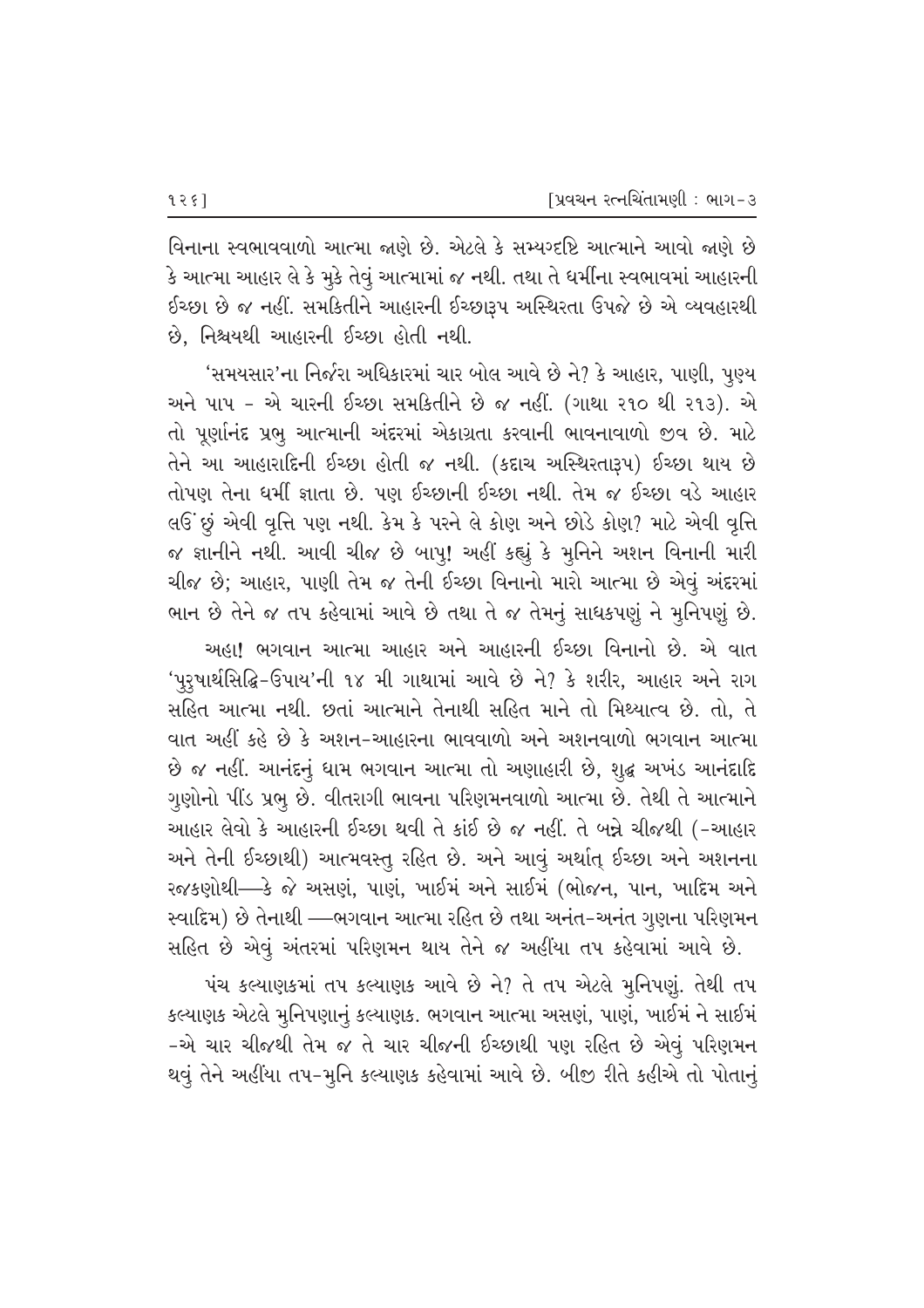સ્વરૂપ અનંત આનંદાદિથી સહિત છે ને રાગ તેમ જ અશનથી રહિત છે. આવું અંદરમાં પરિણમન થાય તેને જ અહીંયા મુનિપણું ને તપ કહેવામાં આવે છે. જે વંદનીક છે તે આ મુનિપણાની અંતર્દશા છે—કે જે અશનના રજકણ તેમ જ અશનની ઈચ્છા-રાગ વિનાની છે. આહાર લેવાની વૃત્તિ કાંઈ વંદનીક છે? (ના.) કેમ કે એ તો રાગ છે. તેમ જ આહાર પણ કાંઈ વંદનીક છે? (ના.) કેમ કે એ તો અજીવ છે. તો, અહીં કહ્યું કે ઈચ્છા અને આહાર વિનાની એવી પોતાની ચીજને જેણે દષ્ટિ, જ્ઞાન ને રમણતામાં f al flP so dell state in the sensy that in the sole in the set of the set of the set of the set of the set of  $\dot{\vartheta}$ . ભારે વાત ભાઈ!

આહા! મુનિ આહાર લઈ શકતા નથી. કારણ કે આહાર જડ છે. તથા આહારની ઈચ્છા થવી તે રાગ છે. તે રાગ વ્યવહાર એષણાસમિતિ છે, પણ કાંઈ આત્માનું સ્વરૂપ  $\,$ કે આત્માનો ગૃણ નથી. માટે તે આહાર ને આહાર લેવાનો વિકલ્પ કાંઈ મુનિપણું નથી. મુનિપણું તો અંદરમાં આહાર અને તેની ઈચ્છા વિનાની જે ચીજ છે તેનો અનુભવ થવો તે છે. એટલે કે આત્મા શાંતિ, આનંદ આદિ અનંત ગુણ-સ્વભાવ સહિત છે અને રાગ તથા અશન રહિત છે એવો અંતરમાં અનૂભવ થવો તેનું નામ અહીંયા તપ ને મુનિપણું કહેવામાં આવે છે. પરંતુ વ્યવહાર એષણાસમિતિ પણ, કહે છે કે, મુનિપણું નથી. તેનો અહીંયા નિષેધ કરવો છે. (હા), મુનિની ભૂમિકામાં તે હોય, પણ તે મૂનિપણું નથી. કેમ કે એ વ્યવહાર એષણાસમિતિ દોષરૂપ છે. આવી વાત છે. લ્યો, નિર્દોષ આહાર લેવાની વૃત્તિ પણ રાગ છે, દોષ છે, પણ મુનિપણું નથી એમ કહે છે. આવો મારગ  $\dot{\vartheta}$  બાપ્! આ તો વીતરાગ સર્વજ્ઞનું કહેલું તત્ત્વ છે — જે બીજે ક્યાંય છે નહીં. સર્વજ્ઞ સિવાય બીજા કોઈ માર્ગમાં આ વાત છે નહીં.

કહે છે કે ત્રણકાળના સમયથી અનંતગુણા ગુણ એક જીવના છે અને તે અનંત ગુણોને ધરનાર એક દ્રવ્ય છે. અર્થાત્ ગુણ તે આધેય છે અને દ્રવ્ય તે આધાર છે. તો, આવા ભગવાન આત્માને જેણે દષ્ટિમાં લીધો તેણે અશન અને અશનની ઈચ્છા વિનાની આત્મચીજ છે એમ જોયું. અને આવી — આત્મા અશન ને તેની ઈચ્છા વિનાનો છે તેમ જોનારની—નિરૂઈચ્છક (-નિર્વિકલ્પ) દશાને તપ અને મુનિપણું કહેવામાં આવે છે. અરે! ભગવાનની વાતનો એક ભાવ પણ જો બરાબર સમજે તો બધા ભાવ બરાબર સમજી જાય. પરંતુ જેના એકપણ ભાવ સમજવાના ઠેકાણા ન મળે તેના કોઈ ઠેકાણા નથી. તેને બીજા ભાવોનું જ્ઞાન છે એમ કહેવું તે પણ યથાર્થ નથી. જો એક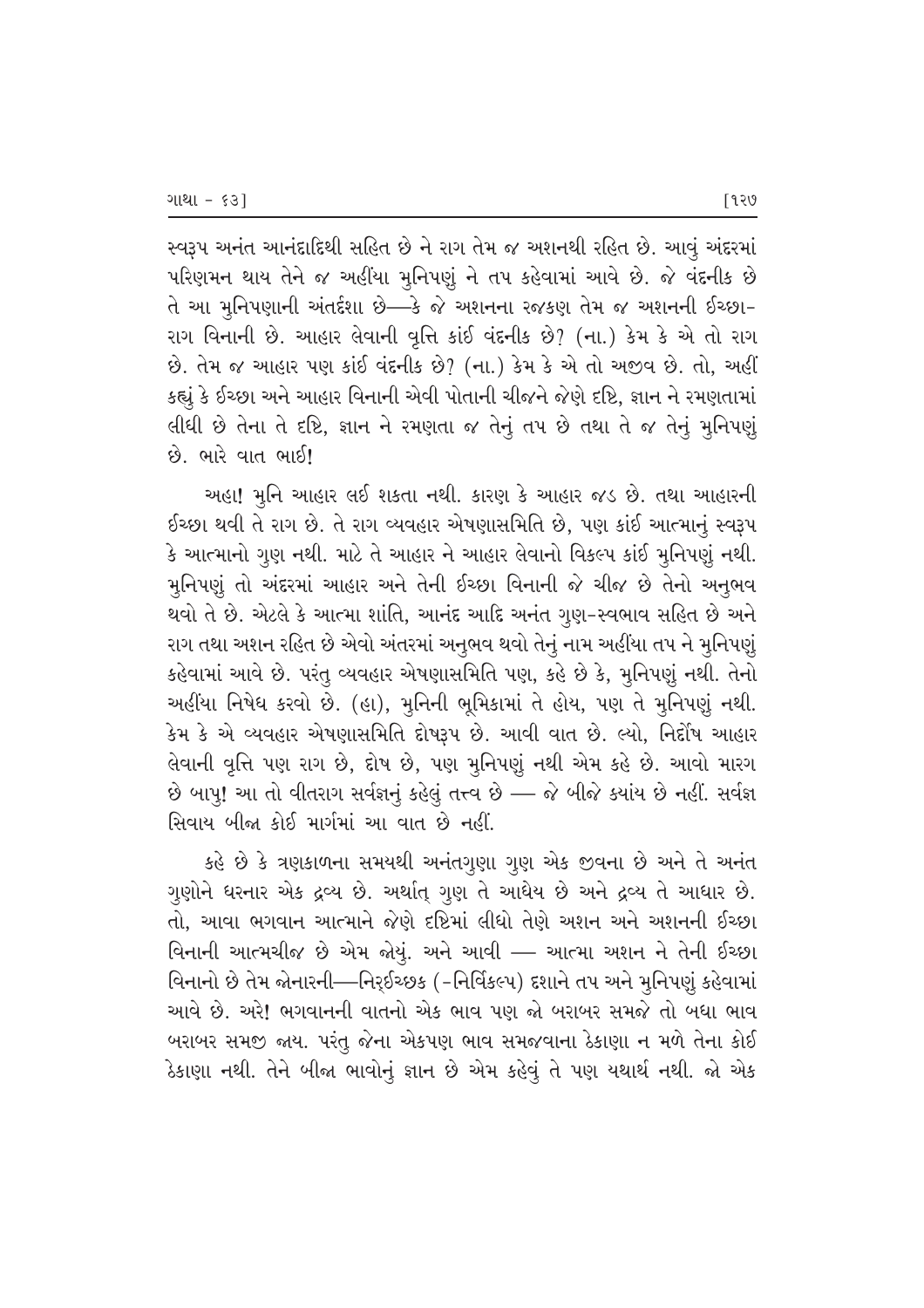ભાવને આ રીતે જાણે અર્થાત્ આ રીતે વસ્તુનું સ્વરૂપ છે તેમ જાણે તો બધી વાત तेना ખ्याલમાં આવી જાય. કેમ કે एकम् जानहि सर्वम् जानहि । (एको भावस्तत्त्वतो येन बुद्धः सर्वे भावास्तत्त्वतस्तेन बुद्धाः । प्रवयनसार गा. ४૯). એક ભावने काशे तो બધા ભાવને જાણે એમ જયસેનાચાર્યની ટીકામાં ભાઈ! આવે છે ને? દ્રવ્યનો કે ગુણનો કે પર્યાયનો – કોઈપણ એક ભાવ જેવો છે તેવો બરાબર જાણે તો તેને બધા ભાવોનું શું સ્વરૂપ છે તે ખ્યાલમાં આવી જાય.

અહા! બીજાઓએ (અજ્ઞાનીઓએ) પણ મુનિપણું કેવું છે તે શ્રદ્ધામાં લેવું જોઈએ ને? તો, કેવું મૂનિપણું શ્રદ્ધામાં લેવું જોઈએ? કે અહીં કહે છે તેવું. બીજી રીતે કહીએ તો, નવ તત્ત્વની શ્રદ્ધામાં સંવર-નિર્જરાની શ્રદ્ધા પણ આવે છે ને? (હા.) તો, ઘણા (-ઉત્કૃષ્ટ) સંવર-નિર્જરાના ધરનારા મુનિ છે. માટે, કહે છે કે, નવ તત્ત્વની શ્રદ્ધા કરવી હોય તો મૂનિ કેવા છે (તે તેણે જાણવું જોઈએ.) અને તેઓ અહીં કહ્યા છે એવા હોય તો સાચા મુનિ છે. સમકિતી તેમને શ્રદ્ધે છે, પણ તેઓ ગોટાળાવાળા હોય તો શ્રદ્ધે નહીં. સમકિતીને નવ તત્ત્વની શ્રદ્ધા તો યથાર્થ જોઈએ ને? તો, જે સંવર-નિર્જરા તત્ત્વવાળા મુનિ છે તે આવા હોય એટલે કે તેમને અશન અને અશનની ઈચ્છા વિનાના તત્ત્વના અનુભવમાં સ્થિરતા હોય અને તે યથાર્થ મુનિપણું છે એમ સમકિતી શ્રદ્ધા કરે છે. લ્યો. સમકિતીને નવ તત્ત્વની શ્રદ્ધામાં આવા સંવર-નિર્જરાની અર્થાત આવા મુનિપણાની શ્રદ્ધા હોય છે. પણ આનાથી (-સાચા મુનિપણાથી) જો કોઈ વિરૂદ્ધ હોય તો તે મુનિ નથી અને તેથી તેની સમકિતીને શ્રદ્ધા હોતી નથી. આવો મારગ છે.

શાસ્ત્ર તો એમ કહે છે કે જેને વસ્ત્રનો એક ધાગો પણ લેવાની વૃત્તિ છે અને જે વસ્ત્ર રાખે છે તેને જે મુનિ માને છે; મુનિ છે એમ મનાવે છે અને તે માન્યતાને રૂડી જાણે છે તે બધાય નિગોદમાં જશે. 'અષ્ટપાહુડ'માં સૂત્રપાહુડ (ગાથા ૧૮)આમ કહે છે. આ શ્રી કુંદકુંદદેવનું વચન છે.

એક માત્ર ધાગો રાખવાની વૃત્તિ હોય તેને મુનિ માને તો નિગોદમાં જશે?

હા, નિગોદમાં જશે. કેમ કે તે (માન્યતાવાળો) મિથ્યાદષ્ટિ છે. તેને નવે તત્ત્વની ભૂલ છે.

(૧) મુનિને વસ્ર-પાત્રનો સંયોગ હોય જ નહીં. માટે મુનિને કેટલો અજીવનો સંયોગ હોય તેની તેને ખબર નથી.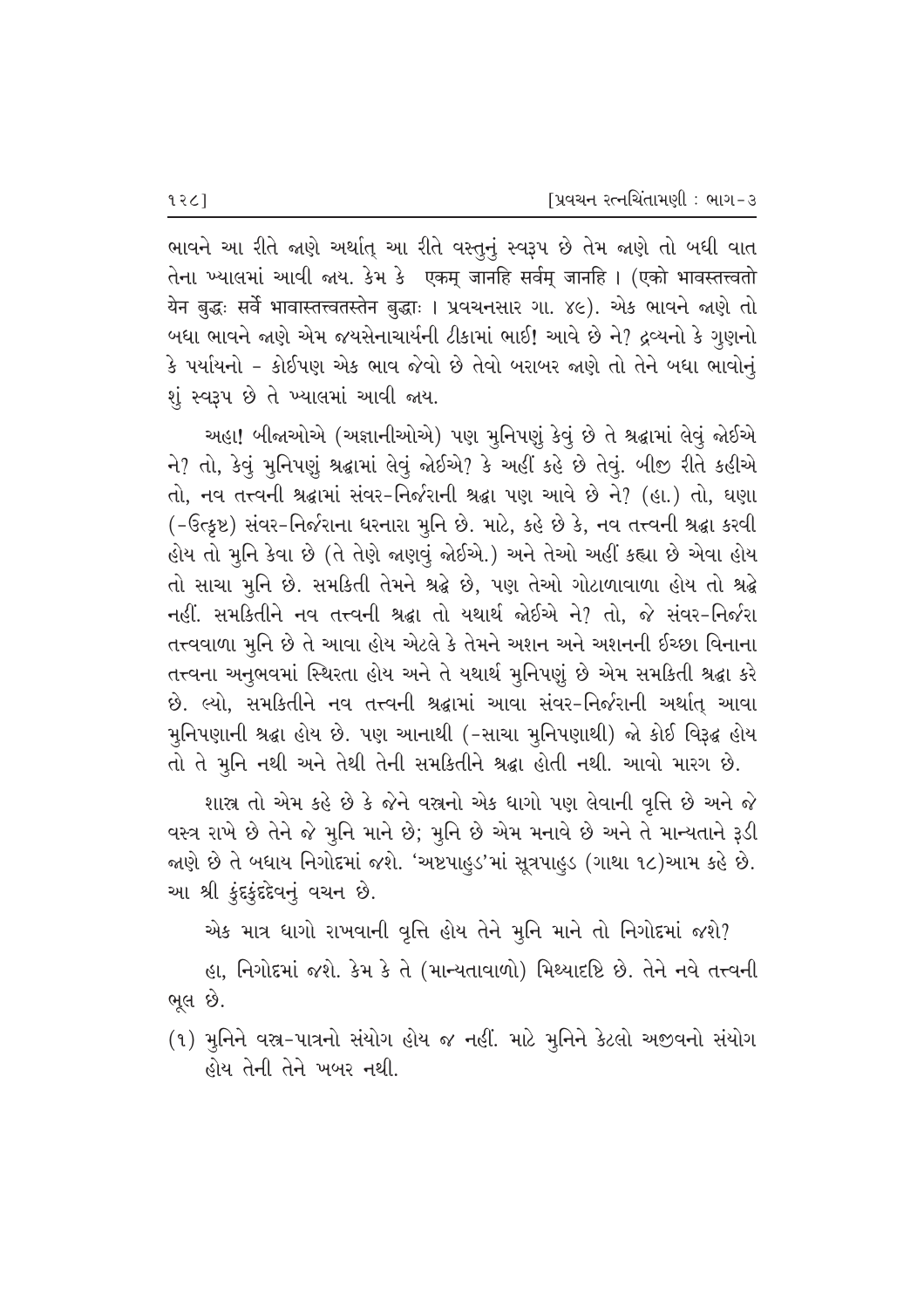- (૨) મુનિ હોય તેને વસ્ત્ર-પાત્ર લેવાની વૃત્તિ જ ન હોય. માટે મુનિને એવો આસ્રવ ન હોય. પણ તેની તેને ખબર નથી.
- (૩) મુનિને એટલો ઉગ્ર સંવર હોય કે તેમને આહાર-પાણી સિવાય વસ્ર-પાત્ર લેવાની વૃત્તિનો આસ્રવ હોય જ નહીં. -આવી સંવરદશા તેમને હોય છે. પણ તેની તેને ખબર નથી.

આમ, અજીવતત્ત્વમાં ભૂલ, આસવતત્ત્વમાં ભૂલ ને સંવરતત્ત્વમાં પણ ભૂલ છે. અને તેથી બધામાં—નવે તત્ત્વમાં તેની ભૂલ છે. આવી જરી ઝીણી વાત છે. जाइ णिग्गोदम् - એમ વિના કારણ કહી દીધું છે એમ નથી. અર્થાત્ 'ચીભડાના ચોરને ફાંસીની સજા' એમ કાંઈ નથી. એ મોટો ગુનેગાર છે. મૂળમાં ભૂલ છે, નવે તત્ત્વની તેને ભૂલ છે.

અહા! જેને મુનિપણાની સંવરદશા હોય તેને વસ્ત્ર-પાત્ર લેવાની વૃત્તિ હોઈ શકે જ નહીં અને જેને વસ્ત્ર-પાત્ર લેવાની વૃત્તિ હોય તેને મુનિપણાની સંવરદશા હોઈ શકે જ નહીં. છતાં વસ્ર-પાત્રવાળાને મુનિ માને છે તો તેની એક-એક (દરેક) તત્ત્વમાં ભૂલ છે. આવી વાત છે ભાઈ! શું આ કાંઈ કોઈનો કલ્પેલો માર્ગ છે? (ના.) આ તો વીતરાગનો મારગ છે, વસ્તુસ્વરૂપ આવું છે.

દિગંબર સાધુ પાત્ર રાખે?

દિગંબર સાધુ પાત્ર રાખે જ નહીં. તેઓ પાણીનું કમંડળ રાખે છે. છતાંપણ તે પાણી પીવા માટે નથી. પીવા માટે તે પાણી હોઈ શકે જ નહીં. એ શૌચ માટે છે અને તે પણ અપવાદિક ઉપકરણ છે. -આમ 'પ્રવચનસાર'માં (ગાથા રરપમાં) છે ને? અરે! ગુરૂની વાણી સાંભળે તે પણ અપવાદિક ઉપકરણ છે.

વાણી સાંભળવી તે પણ અપવાદિક ઉપકરણ?

હા, કેમ કે વાણી પરવસ્તુ છે ને? તેમ જ સાંભળવું તે પણ વિકલ્પ છે. જ્યારે ઉત્સર્ગમાર્ગમાં તે વિકલ્પ પણ નથી અને તેની (ઉત્સર્ગ માર્ગની) અહીંયા વાત કરે છે. આકરી વાત છે બાપા! વીતરાગ માર્ગ આવો છે.

અહા! ભગવાન આત્મા એવો છે કે ઈચ્છા-આસવતત્ત્વ ને અશન-અજીવતત્ત્વ વિનાનો છે. તેના ગૃણોની પરિણતિ તે (મૂનિની) ભૂમિકાને યોગ્ય—જોઈએ તેટલી —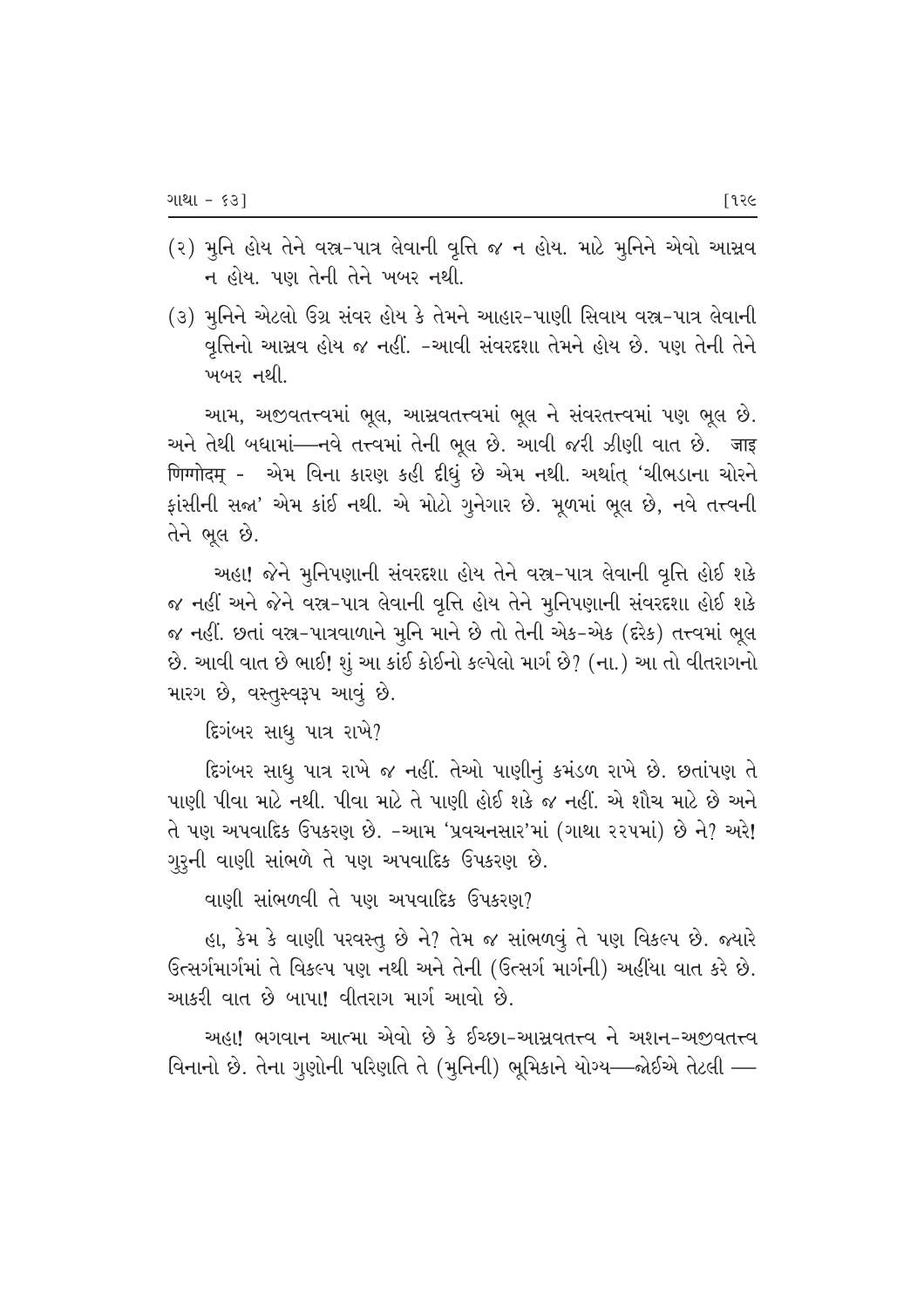શુદ્ધ થાય તેને મુનિપણું ને તપ કહેવામાં આવે છે અને આ રીતે મુનિને માને તો યથાર્થ છે. આ સિવાય આનાથી વિપરીત માને તો તેની દષ્ટિ વિપરીત છે. શાસ્રમાં આવે છે ને? કે સાધુને કુસાધુ માને તો મિથ્યાત્વ, કુસાધુને સાધુ માને તો મિથ્યાત્વ. તો એ શું કહ્યું? શું એ માત્ર વાત જ છે? (ના, તેનો ઊંડો મર્મ છે.)

અહીં કહ્યું કે જેનો ભગવાન આત્મા એષણા રહિત છે એટલે કે અનશનસ્વભાવી આત્માને જાણતો હોવાથી 'આહાર લેવો' તેવી વૃત્તિ અને આહાર તે બન્ને વિનાનો જે આત્મા છે તેને તપ છે.

'(વળી) તેને પ્રાપ્ત કરવા માટે (-અનશનસ્વભાવી આત્માને પરિપૂર્ણપણે પ્રાપ્ત કરવા માટે) પ્રયત્ન કરનારા એવા જે શ્રમણો તેમને અન્ય (-સ્વરૂપથી જુદી એવી) ભિક્ષા એષણા વિના (-એષણાદોષ રહિત) હોય છે; તેથી તે શ્રમણો અનાહારી છે.'

આહાર ને ઈચ્છા વિનાનું જ મારૂં તત્ત્વ છે એવો સ્વીકાર તો ધર્મીને પણ દષ્ટિમાં, જ્ઞાનમાં વર્તે છે. પણ હવે તે ઉપરાંત તેને પૂર્ણપણે પ્રાપ્ત કરવા માટે અંદર આનંદસ્વરૂપ આત્મામાં પ્રયત્ન કરનારા શ્રમણોને આહારાદિ એષણાદોષ રહિત હોય છે અને તેથી તે શ્રમણો અનાહારી છે એમ કહે છે. (જૂઓ, અનાહારીપણું બે રીતે કહ્યું:)

- (૧) એક રીતે અનાહારી એટલે (મૂનિનો) આત્મા આહાર ને તેની ઈચ્છા વિનાનો છે, તેથી મુનિ અનાહારી છે. અને
- (૨) બીજી રીતે અનાહારી એટલે મુનિ જે આહાર લે છે તે નિર્દોષ ૪૬ દોષ રહિત અને એષણાસમિતિ સહિત — લે છે. તેથી તે અપેક્ષાએ મુનિને અનાહારી કહેવામાં આવે છે. -આ ચરણાનુયોગનું કથન છે.

શું કહ્યું એ?

કે (૧) આત્મવસ્તુ પોતે જ અનાહારી - આહાર ને તેની ઈચ્છા વિનાની - છે એવો (મુનિને) અનુભવ છે, (તેથી મુનિ અનાહારી છે.) અને (૨) તેઓ જે આહાર લે છે તે એષણાદોષ રહિત હોય છે. માટે તેમને ચરણાનુયોગની અપેક્ષાએ અનાહારી કહેવામાં આવે છે.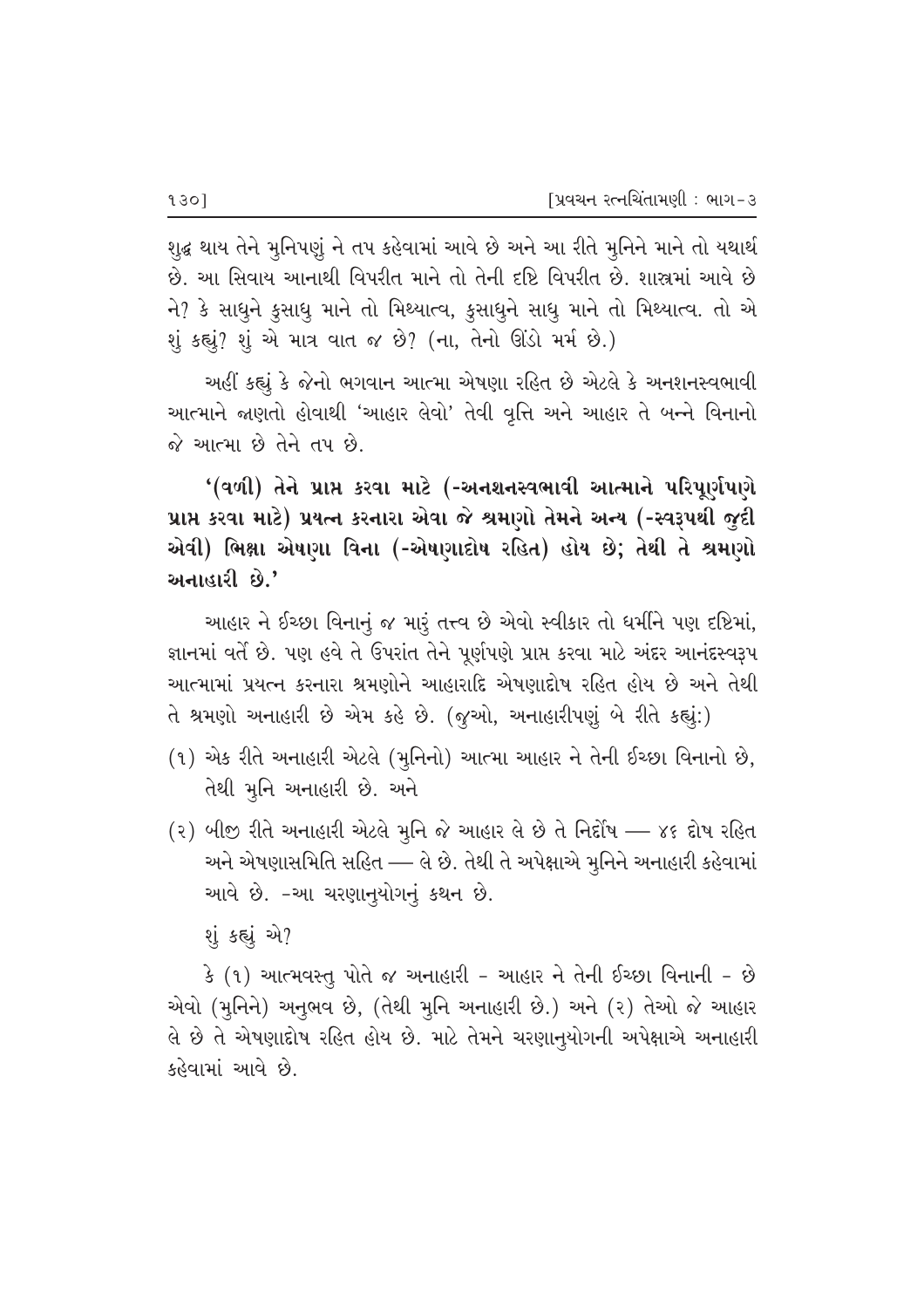અહા! નિશ્ચયથી અનાહારી તો એ છે કે જેને નિર્દોષ આહાર લેવાના વિકલ્પ સહિત fiel the whish and the last when where the four the fear and the fear whith the fearly and the section of the s <u>પહેલાં આવું અનાહારીપણું સિદ્ધ કર્યું</u> છે.

શું કહ્યું એ?

કે પહેલાં તો, એષણા—નિર્દોષ આહાર લેવાની ઈચ્છા-વૃત્તિ ને અશન વિનાનો આત્મા છે એવું જેને આત્માનું ભાન વર્તે છે તે (મૂનિ) અનાહારી છે એમ કહ્યું. પછી ખીજી રીતે (અનાહારીપણું એમ) કહ્યું કે જેને ચરણાનુયોગની વિધિ પ્રમાણે એષણાસમિતિ સહિત નિર્દોષ આહાર-પાણી લેવાની વૃત્તિ છે અને જે એ રીતે આહારાદિ લે છે તેને ચરણાનુયોગની અપેક્ષાએ અનાહારી કહેવામાં આવે છે. તેને એષણાની (-આહારની) વૃત્તિ હોવા છતાંપણ, નિર્દોષ આહાર લેવાની વૃત્તિ છે તેથી, વ્યવહારે અનાહારી કહેવામાં આવે છે. ભારે વાત ભાઈ! આ, પ્રવચનસારમાં ચરણાનૃયોગનો અધિકાર છે તેની ગાથા છે ને? એટલે ચરણાનુયોગની અપેક્ષાએ પણ અનાહારીપણાની વાત કરી છે.

તો, કહ્યું કે : (૧) આહાર ને આહાર લેવાની ઈચ્છા વિનાનો આત્મા છે એવો અનુભવ જેને વર્તે છે તે (મૂનિ) અનાહારી છે. તેમ જ (૨) પોતાના માટે કરેલા, કરાવેલા કે પોતાની અનુમોદનાવાળા આહાર રહિત નિર્દોષ આહાર એષણાસમિતિની શુદ્ધિપૂર્વક લેવાનો જેને વિકલ્પ-વૃત્તિ છે તેને ચરણાનુયોગની અપેક્ષાએ અનાહારી કહેવામાં આવે છે.

#### **COOL COOL**<br>Cool Cool Cool

# ે આઘારના શ્લોક ઉપરનું પ્રવચન ૅું

 $'$ જેણે અધ્યાત્મના સારનો નિશ્ચય કર્યો છે.......'

મુનિ કેવા છે? કે જેણે અધ્યાત્મના સારનો અર્થાત્ આનંદકંદ, અનાકુળ શાંતિનો  $-$ પીંડ પ્રભૂ આત્માનો સમ્યગ્દર્શનમાં નિશ્ચય કર્યો છે.

 $'$ જે અત્યંત યમનિયમ સહિત છે.......'

(મુનિ) અત્યંત યમનિયમની જે વિધિ છે તે સહિત છે.

 $'$ જેનો આત્મા બહારથી અને અંદરથી શાંત થયો છે.......'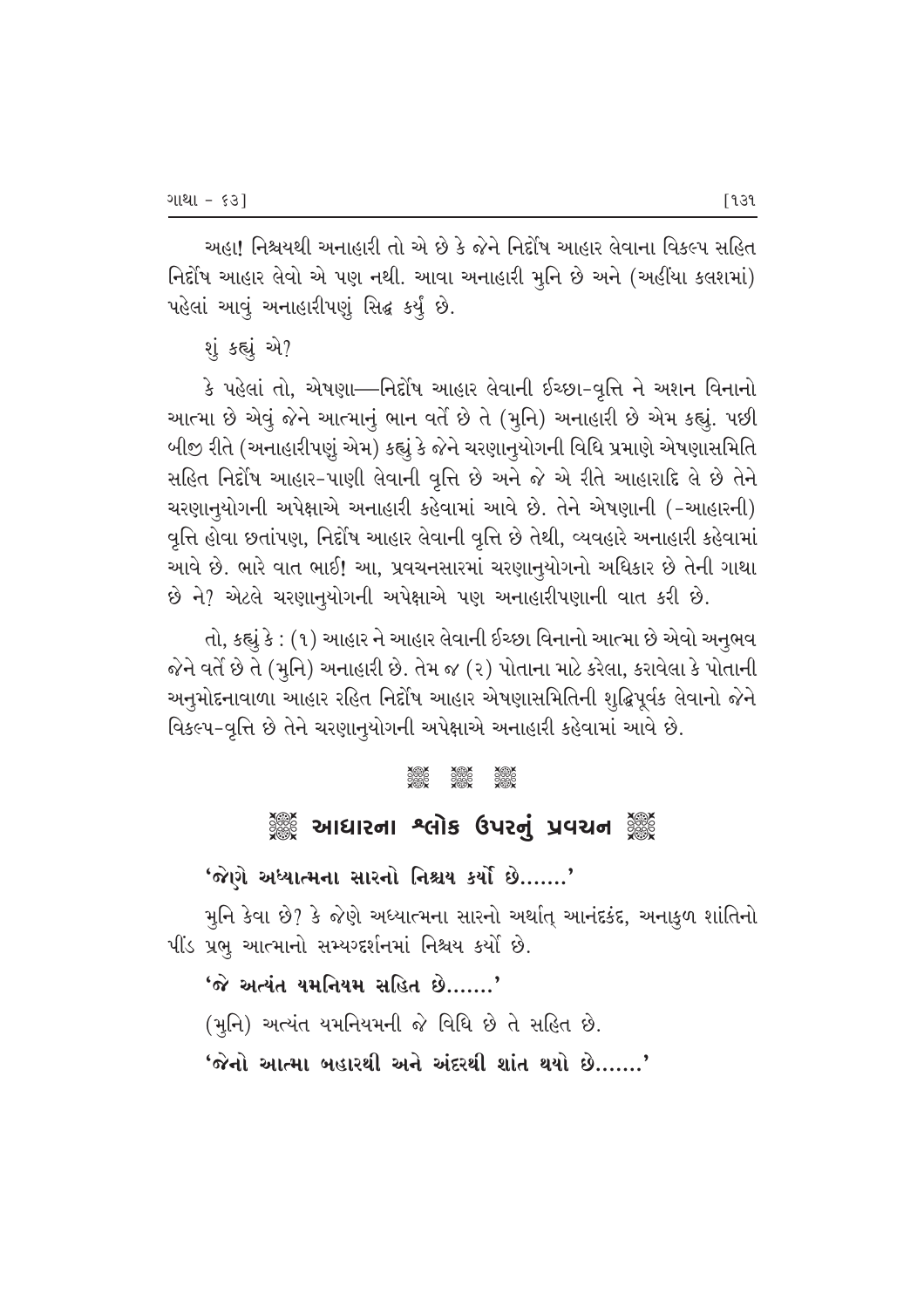શાંત…શાંત…કહેતા (મુનિને) અંદરમાં પણ અકષાય પરિણમન છે અને બહારમાં− વાણીમાં તેમ જ શરીરમાં - પણ શાંતપણું દેખાય છે, ઠરી ગયેલા દેખાય છે. અહો! તેઓ તો ઉપશમરસમાં - અકષાયરસમાં જામી ગયા છે. તેમને મુનિ કહીએ કે જેમને ગણધરનો નમસ્કાર પહોચે. જુઓ, ગણધર પણ શાસ્ર રચતી વખતે નમસ્કારમંત્રમાં આમ કહે છે કે णमो लोए सव्वसाहणं । હે સંત! તારા ચરણમાં મારો નમસ્કાર. જો કે ગણધરથી બીજા સાધૂ નાના છે એટલે ગણધર તેમને બહારમાં વ્યવહારે નમસ્કાર ન કરે. પરંતુ તેઓ નમસ્કારમંત્રની રચના કરે છે તેમાં સાધુને નમસ્કાર આવી જાય છે. તો, જેને ચાર જ્ઞાન પ્રગટ્યા છે, બાર અંગની રચના જેમણે અંતર્મૂર્હતમાં કરી છે તેવી જેની તાકાત છે તથા જે તીર્થંકરના વજ઼ર-દીવાન છે એવા ગણધરનો નમસ્કાર જેને પહોંચે કે णमो लोए सव्वसाहूणं । હે સંત! તારા ચરણમાં મારો નમસ્કાર હો, તે સાધુપદ કેવું હોય? અહીં કહ્યું છે તેવું. અહા ! તીર્થંકર ધર્મરાજ્ય છે અને ગણધર તેમના દીવાન-વજીર છે. છતાં तेઓ જ્યારે શાસ્ત્રની રચના કરે છે ત્યારે णमो लोए सव्व आयरियाणं - એમ કહે છે. તો. એ આચાર્ય કેવા હશે કે જેમને ગણધરનો નમસ્કાર પહોંચે છે. ગણધર નમસ્કાર કરે છે*.* તેઓ આવા છે – કે જેમનું અનાહારી પરિણમન છે, જેમની વીતરાગી દશા છે અને જેમને આહાર લેવાના રાગનો કણ ઉભો થાય છે તો નિર્દોષ આહાર લેવાની વૃત્તિ છે. એવા અંતરમાં રમણતાવાળા (સાધુ કે આચાર્ય) બહારથી અને અંદરથી શાંત થયા છે.

#### $'$ જેને સમાધિ પરિણમી છે.....'

સમાધિ એટલે આ બાવા સમાધિ ચડાવે તે?

ના, તે નહીં. એ બધા હઠવાળા અજ્ઞાનીઓ છે. આધિ, વ્યાધિ ને ઉપાધિ રહિત આનંદની રમણતામાં શાંતરસથી જામી જવું –– અનાકુળ આનંદની સમાધિ જામી જાય—તેને સમાધિ કહીએ. આધિ = મનના પુણ્ય-પાપરૂપ વિકલ્પો, વ્યાધિ = શરીરનો રોગ, ઉપાધિ = સંયોગ. એ ત્રણેથી રહિત પરિણતિનું નામ સમાધિ છે. તો, કહે છે કે, સહજાત્મસ્વરૂપ પરમાનંદની મૂર્તિ એવા આત્માને - પણ સર્વજ્ઞે કહ્યો તેવો આત્મા હો -અનુભવમાં લઈને મુનિ સમાધિરૂપે પરિણમ્યા છે.

સામાયિકના પાઠમાં આવતા 'લોગસ્સસૂત્ર' માં આવે છે કે 'સમાહિવરમુત્તમં દિંતુ'. ભક્ત પોતાની ભાવના સિદ્ધ ભગવાનને કહે છે કે હે પરમાત્મા! સમાધિના ઉત્તમ વર-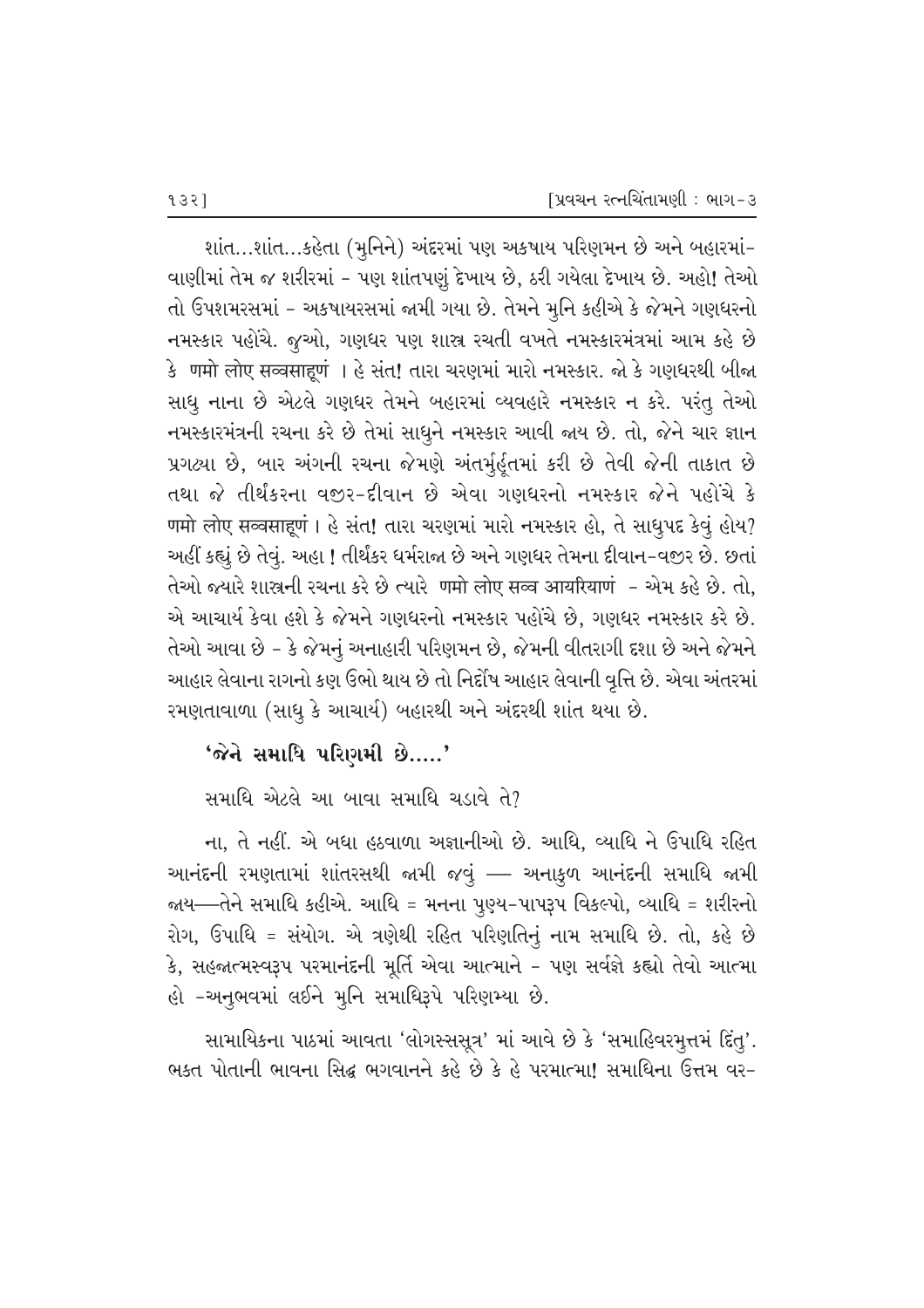ફળ અર્થાત્ અતીંદ્રિય આનંદદશા અમને ધ્યો. એટલે કે આપને અંદર દશામાં જે આનંદ છે તે આપો. -એમ પ્રાર્થના-વિનંતી કરતા ભગવાનને કહે છે.

અહીં કહ્યું કે મૂનિને વીતરાગભાવરૂપ સમાધિ જામી ગઈ છે. જ્યારે પંચ મહાવ્રતનો વિકલ્પ-રાગ તો અસમાધિ-આકુળતા છે. અરે! ૨૮ મુળગુણ પણ આકુળતા છે. આવો ભગવાનનો મારગ છે! અહા! મુનિરાજ શાંત...શાંત...શાંત...થઈ ગયા છે, તેમની નિર્વિકલ્પ આનંદની પરિણતિ ગાઢ થઈ ગઈ છે તથા તેમને અનાકૂળ સમાધિ જામી ગઈ છે. જેમ દરિયો મધ્યબિંદુમાંથી ઉછળતા કાંઠે ભરતી આવે છે તેમ આત્માના મધ્યબિંદુમાં અનંત ગુણ પડ્યા છે તેના ઉપર મુનિની દષ્ટિનું જોર છે, તેથી પર્યાયમાં આનંદમય સમાધિનો પ્રવાહ આવે છે. લ્યો, આવું સાધુપણું હોય છે. અરે! પણ અજ્ઞાની તો મુંડાવીને લુગડાં ફેરવ્યા એટલે સાધુ થઈ ગયા એમ માને છે. પરંતુ ધુળેય તે સાધુ નથી સાંભળ ને!

> 'મનુષ હોના મુશ્કેલ હૈ, સાધુ કહાંસે હોય; સાધુ હઆ તો સિદ્ધ હઆ, કરણી રહી ન કોય.'

જેમની નિર્વિકલ્પ સમાધિ આનંદમાં જામી ગઈ છે તે સિદ્ધ (સમાન) છે અને એવા સાધુને ભગવાન 'સાધુ' કહે છે. સમ્યગ્દષ્ટિ પણ આવા સાધુને 'સાધુ' તરીકે માને છે.

'જેને સર્વ જીવો પ્રત્યે અનુકંપા છે......'

બધા પ્રત્યે મૂનિને અરાગી-અકષાયી અનુકંપા પરિણમી છે, પ્રગટી છે. કોઈપણ જીવ પ્રત્યે 'આ ઠીક છે ને આ અઠીક છે' એવો ભાવ છે નહીં. બધા જીવો તેમને જ્ઞેય તરીકે જાણવામાં છે. અહીં સર્વ જીવો લીધા છે ને? તો, એકંદ્રિય—લીલોતરીનો એક કણ હોય કે મોટું નારિયેળ હોય (નારિયેળ એકંદ્રિય જીવ છે) તે બધા — પ્રત્યે પણ તેમને અકષાયી અનૂકંપા છે. તે કોઈ પ્રત્યે તેમને મારવાનો કે ઉગારવાનો-બચાવવાનો વિકલ્પ છે નહીં. અહા! આ (-અનુકંપા) તો પોતાના આત્માને માટે છે, બાકી બીજા સુખી થાવ કે ન થાવ તે તેને આધીન છે.

'જે વિહિત (-શાસ્રાજ્ઞા મુજબનું) હિત-મિત ભોજન કરનાર છે......'

વિહિત = શાસ્રાજ્ઞા મુજબનું, ભગવાને કહેલું; હિત = પ્રમાદ-રાગાદિ ન થાય એવું અને મિત = મર્યાદાવાળું. —આવું ભોજન તેઓ (મુનિ) કરે છે.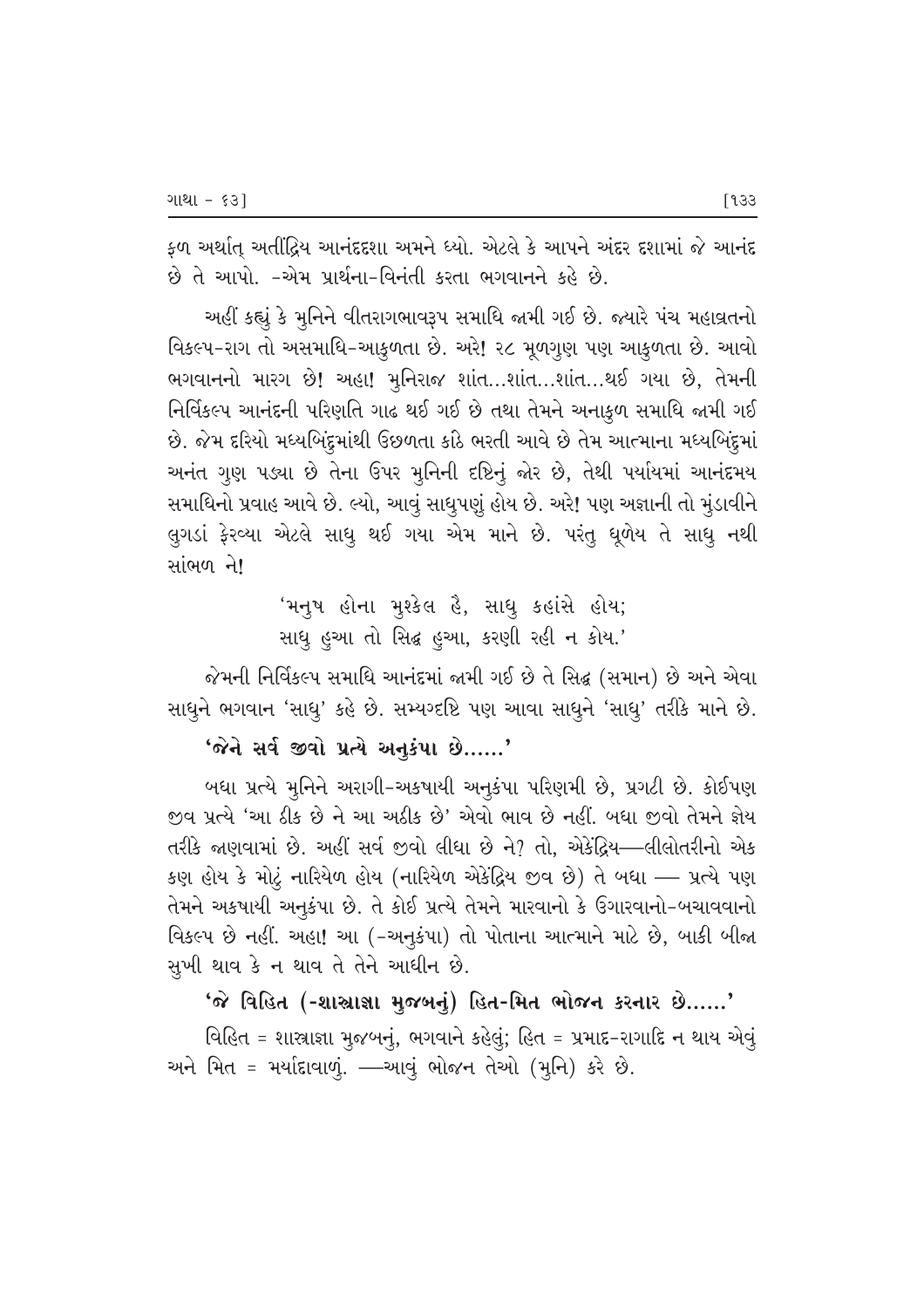## 'જેણે નિદ્રાનો નાશ કર્યો છે……'

મુનિને (બહુ) નિદ્રા ન હોય. છઠ્ઠા ગુણસ્થાનમાં માત્ર ૦ાા સેકંડની નિદ્રા હોય. 'છઢાળા'માં આવે છે ને? કે 'ભૂમાહિં પિછલી રયનિમેં કછુ શયન એકાસન કરન.' (છઠ્ઠી ढाળ પદ ૫.) બસ, મુનિ એક કરવટ (-૫ડખે) સૂવે અને તે પણ ૦॥ સેકંડની અંદર નિદ્રા હોય. છઠું ગુણસ્થાન જ ૦III સેકંડની મુદતવાળું છે. તેથી, જરી એટલી (૦III સેકંડ) નિદ્રા આવી જાય છે. પરંતુ તેનાથી વધારે નિદ્રા તેમને ન હોય. જો વધારે નિદ્રા તેમને હોય (આવી જાય) તો મુનિપણું રહેતું નથી એમ કહે છે.

# 'તે (મુનિ) કલેશજાળને સમુળગી બાળી નાખે છે'.

આવી આનંદની-ધ્યાનની ધારા જેમને અંદરથી પ્રગટી છે તે મુનિરાજ કલેશજ્ઞળને બાળીને રાખ કરી નાખે છે. લ્યો, આવાને મૂનિ કહીએ, તેમને એષણાસમિતિથી આહાર લેનાર કહીએ ને તેમને તપસ્વી-મુનિ કહેવામાં આવે છે.

#### **Jest**  $\frac{8}{3}$ 3880

# ૈું કે શ્લોક - ૮૬ ઉપરનું પ્રવચન ૅું

'ભક્તના હસ્તાગ્રથી (-હાથની આંગળીઓથી) દેવામાં આવેલું ભોજન લઇને $\ldots'$ 

મુનિની એષણાસમિતિની વાત ચાલે છે ને ? તો કહે છે કે મુનિને આહાર દેવામાં આવે છે તેને લઈને…..મુનિને એષણાસમિતિનો-આહાર લેવાનો વિકલ્પ હોય છે. એટલે કહે છે કે આહાર લઈને-ભોગવીને….. બસ, એટલું કહીને વ્યવહારની વાત કરી. હવે કહે છે કે.

#### 'પૂર્ણ જ્ઞાનપ્રકાશવાળા આત્માનું ધ્યાન કરીને……'

નિત્ય, પૂર્ણ જ્ઞાનસ્વરૂપી ભગવાન આત્માનું ધ્યાન કરીને......લ્યો, 'નિત્ય, પૂર્ણ જ્ઞાનસ્વરૂપી આત્મા' - એ ધ્રુવ છે અને 'તેનું ધ્યાન કરીને' -એ પર્યાય છે.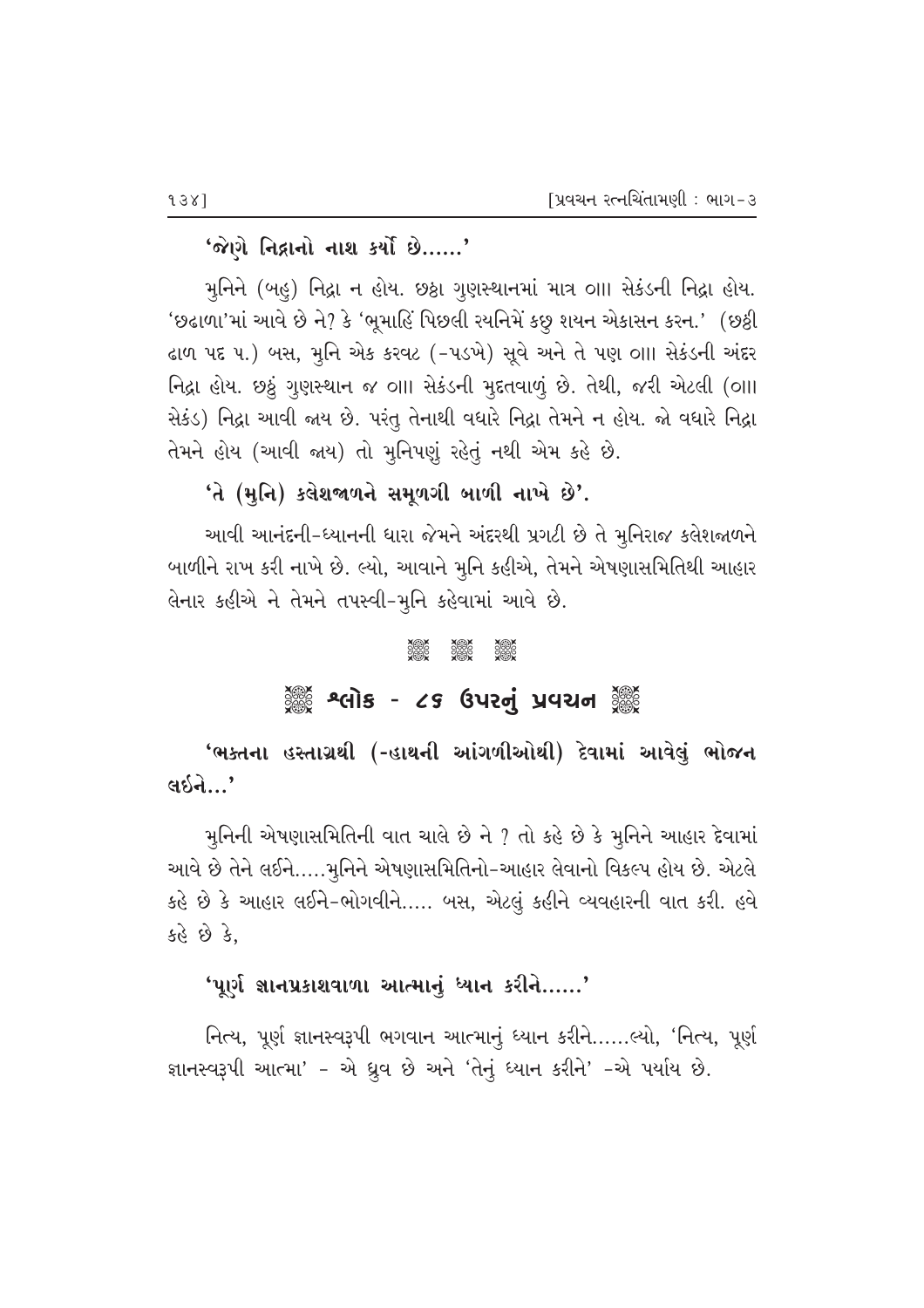## <u>'એ રીતે સત તપને (-સમ્યક તપને) તપીને……'</u>

જોયું? સત્ તપ આ છે કે પૂર્ણ જ્ઞાનસ્વરૂપ ભગવાન આત્મામાં તેનું ધ્યાન કરીને લીન થવું. પૂર્ણસ્વરૂપને ધ્યેય બનાવીને તેના ધ્યાનમાં લીન થવું તે સત્ તપ સાચું તપ અને સાચું મુનિપણું છે એમ કહે છે. પૂર્ણ જ્ઞાનપ્રકાશ જ જેનો સ્વભાવ છે એવા આત્માને દષ્ટિમાં લઈને અને તેનું ધ્યાન કરીને તેમાં લીનતા કરવી તે સમ્યક્ તપ છે. આ વ્યવહાર એષણાસમિતિનો વિકલ્પ છે તે સમ્યક્ તપ નથી, કેમ કે એ તો વ્યવહાર (-રાગ) છે. પરંતુ અંદરમાં એકાગ્ર થવું તે સમ્યક્ તપ છે અને તે શુદ્ધ એષણાસમિતિ છે. બીજી રીતે કહીએ તો, પૂર્ણ જ્ઞાનપ્રકાશસ્વરૂપ ભગવાન આત્મામાં લીન થવું – તેના તરફના વલણવાળી એકાગ્રતાની દશા કરવી – તેને અહીંયા નિશ્ચય એષણાસમિતિ અથવા સત્ – સાચું તપ અને સાચું મૂનિપણું કહેવામાં આવે છે. લ્યો, આનું નામ સમ્યક્ તપ અને સાચું મુનિપણું છે. પણ પંચ મહાવ્રતનો વિકલ્પ કે વ્યવહાર એષણાસમિતિ સાચું તપ કે સાચું મુનિપણું નથી એમ કહે છે.

# 'તે સત્ તપસ્વી (-સાચો તપસ્વી) દેદીપ્યમાન મુક્તિવારાંગનાને (-મુક્તિરૂપી સ્રીને) પ્રાપ્ત કરે છે.'

ભાષા તો જૃઓ! આવી ભાષા બીજે ક્યાંય મળે એવી નથી. પરમ સત્ એવા પૂર્ણ જ્ઞાનસ્વરૂપ ભગવાન આત્માને શોધીને, પકડીને તેમાં લીન થાય તે જ સાચો તપસ્વી છે એટલે કે સાચા મુનિ છે. આ સાચું તપસ્વીપણું, સાચું મુનિપણું છે. સત્ તપસ્વી-તપનો કરનાર તેને કહીએ કે જે પૂર્ણ જ્ઞાનઘનસ્વરૂપ જ્ઞાનપ્રકાશની મૂર્તિ પ્રભુ આત્માના ધ્યાનમાં લીન થાય. લ્યો, આનું નામ સાચું તપ, સાચું મુનિપણું ને સાચી દીક્ષા છે. ભારે વાત!

**પ્રશ્ન:-** આવું જાણ્યા પહેલાં દીક્ષા લઈ લે તો વાંધો શું?

**સમાધાન:**- પણ દીક્ષા કોને કહેવી, દીક્ષાની દશા શું – તે જાણ્યા પહેલાં દીક્ષા  $\mathcal{S}$ d $\mathcal{O}$ 

**પ્રશ્ન:-** એ તો પછી (-દીક્ષા લીધા પછી) શીખી-જાણી લેશે?

સમાધાન:- પછી શું શીખી લેશે? કેમ કે હજુ જે પહેલું શીખવાનું છે તે તો શીખ્યો નથી. અહીં કહે છે કે પૂર્ણ જ્ઞાનપ્રકાશનો પુંજ એવો પ્રભૂ આત્મા એક સમયમાં નિત્ય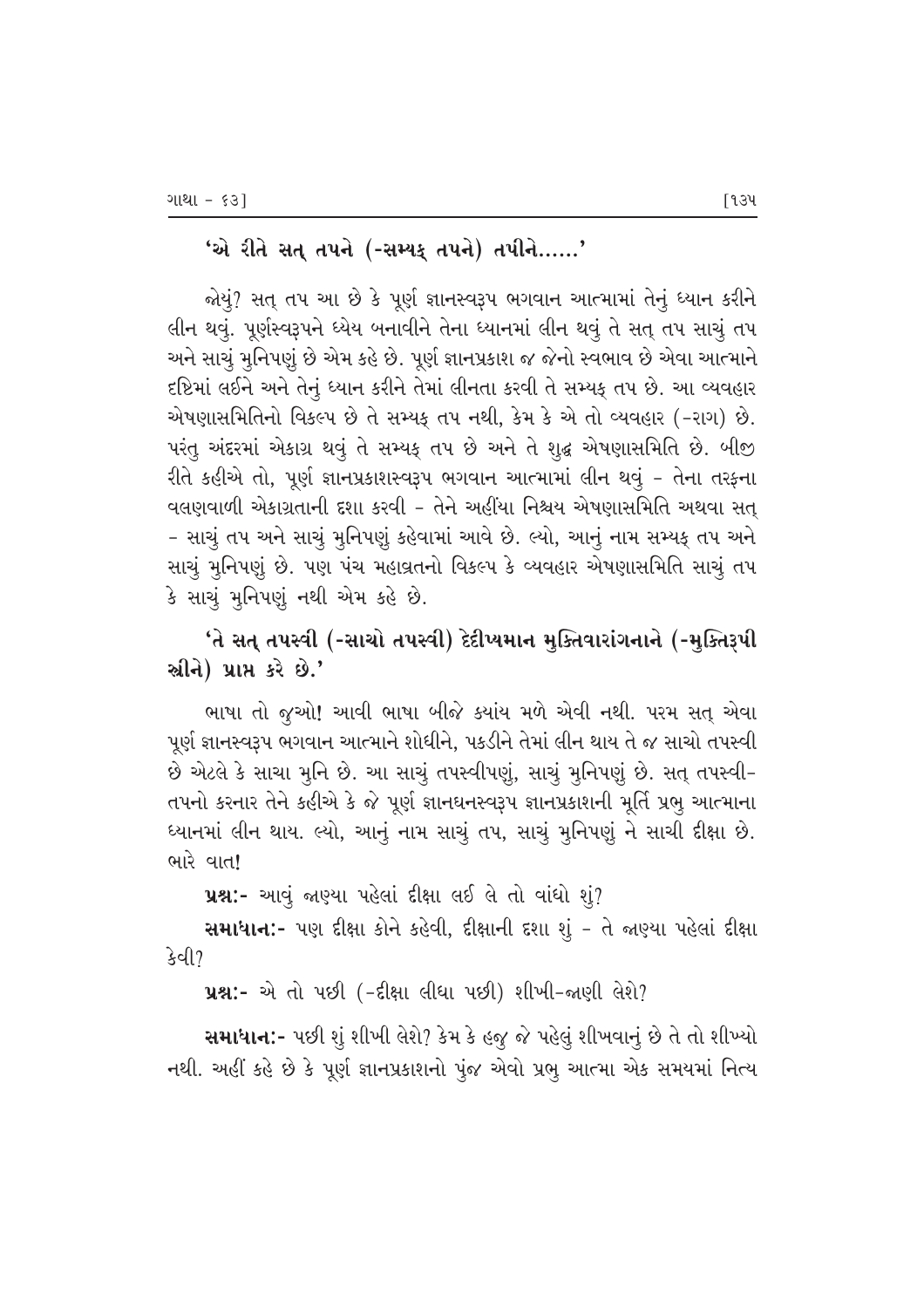ધ્રુવ છે. પરિપૂર્ણ જ્ઞાનપ્રકાશ, આનંદ આદિની તે પૂર્ણ મૂર્તિ છે. તો, જેને તેની અંતર્દ્દષ્ટિ થઈ નથી - તેનું સમ્યગ્દર્શન થયું નથી - તેને સ્વરૂપનું ધ્યાન (-મુનિદ્દશા) હોઈ શકે નહીં. પરંતુ એવા સ્વરૂપના ધ્યાનમાં જેને લીનતા થઈ છે એટલે કે શુદ્ધ અને પૂર્ણ જ્ઞાનઘન એવા ધ્રુવ ચૈતન્ય આત્માને શોધીને તેમાં જે લીન થયો છે અને જેને નિર્વિકલ્પ વીતરાગી દશા પ્રગટ થઈ છે તેને સાચું મુનિપણું હોય છે અને તેને સાચો તપસ્વી-સાચા તપનો કરનાર કહીએ એમ કહે છે. અંદર પણ છે ને? કે 'પૂર્ણ જ્ઞાનપ્રકાશવાળા આત્માનું ધ્યાન  $S(3, 2)$ - ગજબ વાત કરી છે ને! ટૂંકી પણ ગજબ વાત છે!

આહા! એક સમયમાં ઘ્રુવ ભગવાન આત્મા પૂર્ણ વસ્તુ છે અને તેનું ધ્યાન સમ્યગ્દષ્ટિ કરે છે. પરંતુ મતિ-શ્રુતજ્ઞાનની પર્યાયનું પણ ધ્યાન તે કરે નહીં એમ કહે છે. સમ્યગ્દષ્ટિને પૂર્ણસ્વરૂપને અવલંબે આનંદની દશા સહિત સમ્યક્ મતિ અને શ્રુતજ્ઞાન પ્રગટ્યા છે તેનુંય ધ્યાન હોય નહિ એમ કહે છે. કેમ કે ધ્યાન તો પૂર્ણ જ્ઞાનપ્રકાશની મૂર્તિ નિત્યાનંદ ઘ્રુવ આત્માનું હોય છે અને તેમાં લીનતા હોય છે. તો, કહ્યું કે સમ્યક્દષ્ટિએ 'આવો આત્મા છે' એમ શોધીને તેમાં દષ્ટિ તો કરી હતી, પણ હવે તેમાં નિર્વિકલ્પ ઉગ્ર પુરૂષાર્થ વડે લીનતા કરે છે અર્થાત્ શાંતિની-ચારિત્રની- વીતરાગતાની જાગૃતિ કરે છે. અને તેને સાચા સંત, સાચા મૃનિ, સાચા તપના કરનાર તપસ્વી કહેવાય છે. કહો, મહિના-મહિનાના (બાહ્યથી) ઉપવાસ કરે એટલે તપસ્વી થઈ ગયા એમ નથી. પરંતુ સતુ એવા પૂર્ણ શુદ્ધ ચૈતન્ય ભગવાન આત્માને દષ્ટિમાં લઈને તેમાં લીન થઈ જવું તે સતુ તપ છે અને તે તપનો કરનાર સત્ તપસ્વી છે. આ સિવાય –– આવા ભાન વિના –– કોઈ ઉપવાસાદિ કરે તો તે બધી લાંઘણ છે. તે ઉપવાસ નથી પણ અપવાસ-માઠો વાસ છે. કેમ કે રાગમાં ને પુણ્યની ક્રિયામાં તે વસ્યો છે. માટે તે માઠો વાસ છે.

અહા! પૂર્ણ આનંદઘન ભગવાન આત્મામાં દરબાર ભર્યો છે. તેના એક-એક ગુણ પરિપૂર્ણ છે. આવા અનંત ગુણોનું પરિપૂર્ણપણું – અનંત ગુણોનું દરબારપણું – તેમાં ભર્યું છે. જો કે અહીંયા તો સમુચય (અભેદ) લીધું છે કે 'જ્ઞાનપ્રકાશવાળા આત્માનું'.... છતાંપણ તે જ્ઞાનપ્રકાશમાં પરિપૂર્ણ પ્રકાશવાળા અનંત ગુણો પ*ઙ*યા છે (-આવી જાય છે.) આવો તે આત્મા છે. પણ તે પર્યાયવાળો નથી, રાગવાળો નથી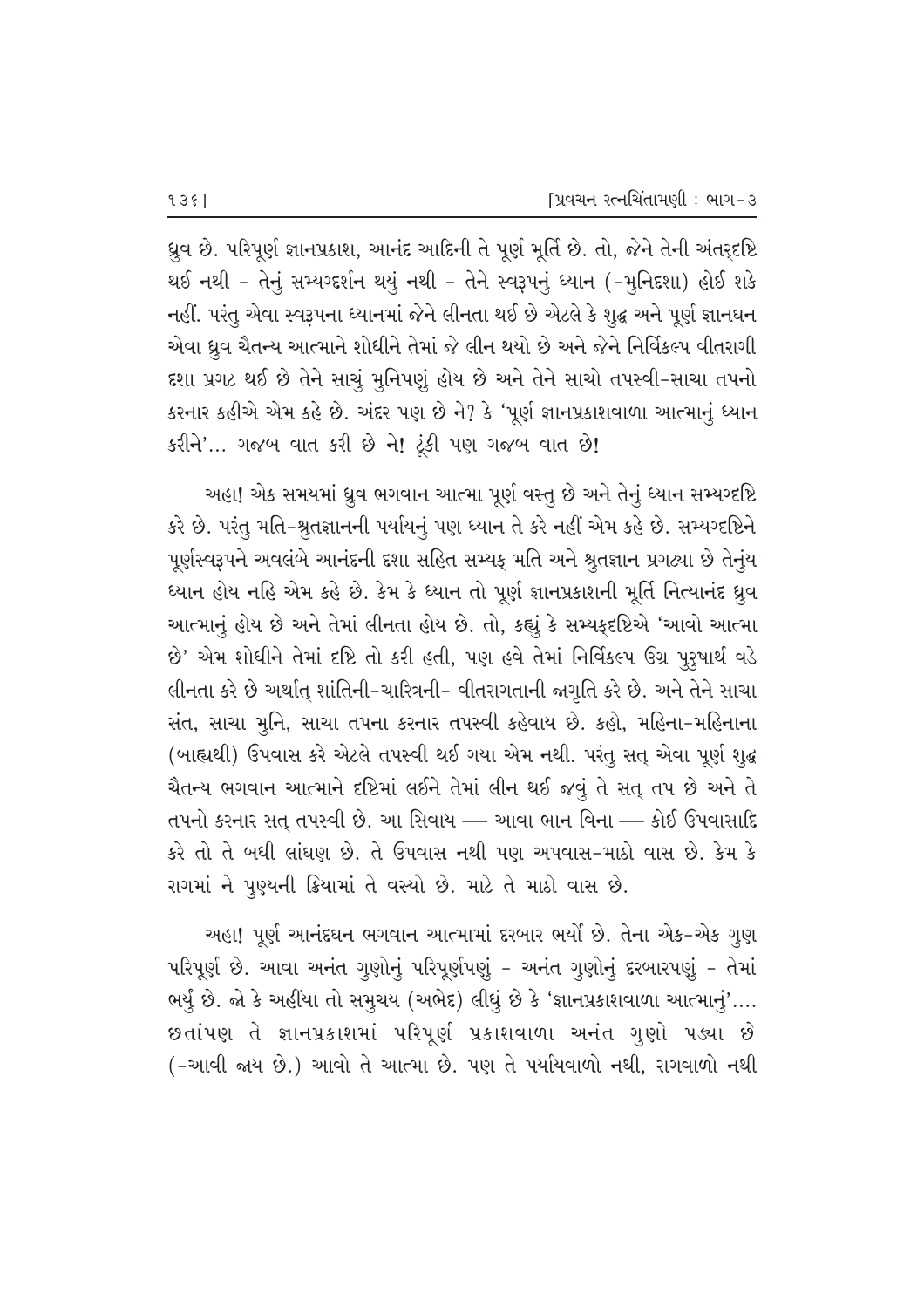અને વ્યવહાર એષણાના વિકલ્પવાળો પણ નથી એમ કહે છે. અહા! પૂર્ણ... પૂર્ણ... પૂર્ણ... આનંદપ્રકાશ, જ્ઞાનપ્રકાશ, શ્રદ્ધાપ્રકાશ વગેરે આવી જે પૂર્ણ શક્તિઓ છે -સતનું સત્ત્વ છે - સતુનો સ્વભાવ છે - સતુનો ત્રિકાળી ભાવ-ગુણ છે - તેનાથી પરિપૂર્ણ વસ્તુ છે. તે પરિપૂર્ણ વસ્તુ-સતુનું જે ધ્યાન કરે છે અને તેમાં લીન થાય છે તેને વીતરાગ દશા પ્રગટ થાય છે તથા તેને સાચું તપ ને મુનિપણું કહેવામાં આવે છે. લ્યો, મુનિપણું આવું હોય એમ કહે છે. ભારે ભાઈ!

અહા! શ્રી કુંદકુંદાચાર્ય, શ્રી અમૃતચંદ્રાચાર્ય આદિ બધા આચાર્યો હતા. જ્યારે આ ટીકા કરનાર શ્રી પદ્મપ્રભમલધારીદેવ મુનિ-ભાવલીંગી સંત છે અને તેઓ પોતે કહે છે કે મુનિપણું આવું હોય હોં. મુનિ-સાચા સંત એને કહીએ કે જેની અંતરમાં-શુદ્ધોપયોગમાં રમણતા છે. અર્થાત્ જેને શૃદ્ધોપયોગ હોય તેને મૂનિ કહીએ. પંચ મહાવ્રતનો વિકલ્પ શુભોપયોગરૂપ હોવાથી મુનિપણું નથી. એ તો વ્યવહારમાં (-શુભભાવમાં) જાય છે. આ રીતે કહ્યું કે, ધ્રુવમાં શૃદ્ધોપયોગની રમત જામી જાય તેને તપ કહીએ. તે તપ કરનારને તપસ્વી કહીએ, મુનિ કહીએ અને તપને મુનિપણું કહીએ.

ue:- भूनिराજ शास्त्र रथना वणते तो व्यवहारमां हरी ने?

સમાધાન:- શાસ્ત્ર રચના વખતે ભલે વ્યવહારનો (-શુભરાગનો) વિકલ્પ છે. છતાં, મુનિરાજ કહે છે કે, તે વિકલ્પ વખતે પણ હું તો એવો ને એવો (વીતરાગી) છું. શાસ્ત્ર લખવાનો વિકલ્પ છે તે પણ હું નથી, હું તો તેના નિષેધમાં છું. હું તો પૂર્ણ જ્ઞાનપ્રકાશમાં લીન છૂં, અર્થાત્ મારી જ્ઞાનમાં લીનતા છે તે હું છું અને તે મુનિપણું છે. જ્યારે આ શાસ્ત્ર રચનાનો વિકલ્પ ઉક્ષ્યો છે તે મુનિપણું નથી. એ તો રાગ છે. અરે! વીતરાગ સર્વજ્ઞનો પંથ—અંદરમાંથી વીતરાગી દશાનો પ્રવાહ વહ્યો તે—તો જુઓ!

કહે છે કે જિનસ્વરૂપી પ્રભુ આત્મા પોતે જ છે. વીતરાગસ્વરૂપે જ ભગવાન આત્મા છે. આવા વીતરાગી ઘનમાં જે લીન થાય છે તેને શક્તિમાંથી વીતરાગતા વ્યક્ત-પ્રગટ થાય છે. અને તે વીતરાગતા પ્રગટ થઈ તે તપ છે, મુનિપણું છે. જો કે સાથે એષણાસમિતિનો વિકલ્પ હોય છે, છતાં તે વિકલ્પ મુનિપણું નથી એમ કહે છે.

અહીં કહે છે કે આવો પૂર્ણાનંદ પ્રભુ ભગવાન આત્મા છે તેમાં જેમની શુદ્ધોપયોગરૂપ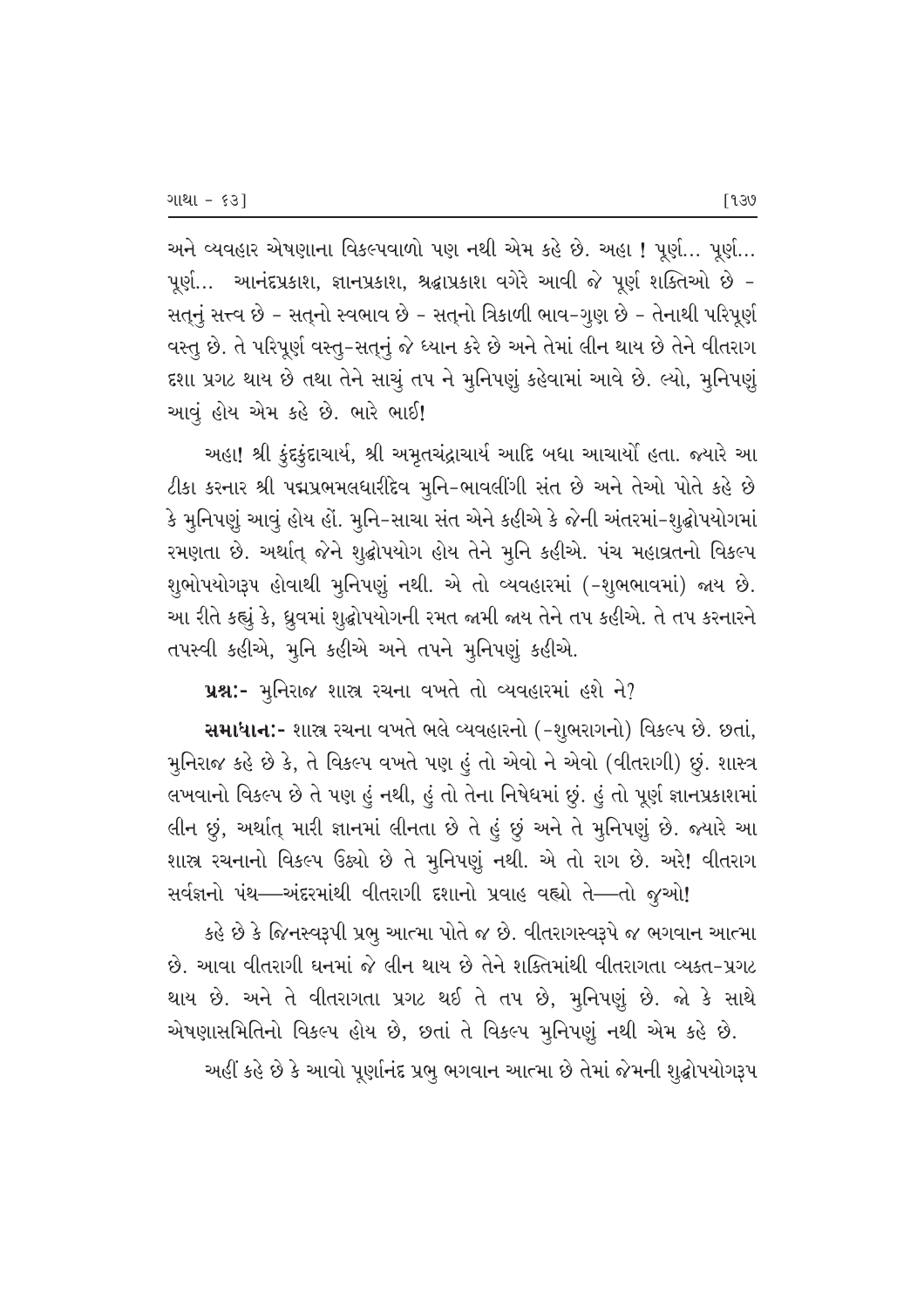લીનતા જામી છે એવા મુનિ... ભલે (તેમને છઠે ગુણસ્થાને) વિકલ્પ હોય છે, છતાંપણ તે વખતે શૃદ્ધ પરિણતિ અંદર જામેલી હોય છે. તો એવા તે મૂનિ... દેદીપ્યમાન મૂક્તિ વારાંગનાને પ્રાપ્ત કરે છે. જુઓ, પહેલાં 'પૂર્ણ જ્ઞાનપ્રકાશવાળો આત્મા' -એમ કહ્યું હતું ને? (એ દ્રવ્યની વાત કરી.) હવે, મુનિ પોતાની પર્યાયમાં દેદીપ્યમાન મૂક્તિને પ્રાપ્ત કરે છે એમ કહે છે. (એ પર્યાયની વાત કરી.) અહો! સંતોના માર્ગ તો જુઓ! અરે! અજ્ઞાનીને સંતપણું તો પ્રગટ્યું નહીં, પરંતુ સંતપણું કેવું હોય તે પણ જાણ્યું નહીં.

અહા! કહ્યું કે આનંદદશાની પૂર્ણ પ્રાપ્તિ તે મુક્તિ છે. અને આવી તેની પરિણતિરૂપી સી છે તેને મુનિ પ્રાપ્ત કરે છે. હવે, જેમ બહારની સ્રી તેના પતિને છોડે નહીં તેમ, તે પૂર્ણાનંદની પ્રાપ્તિરૂપ પરિણતિ પણ દ્રવ્યને છોડશે નહીં.

- એ ૮૬ મો કલશ થયો. હવે ગાથા ૬૪. આદાનનિક્ષેપણસમિતિની વાત.



|                           | પ્રવચન નં.                 | તારીખ             |
|---------------------------|----------------------------|-------------------|
| ગાથા - ૬૩<br>શ્લોક - ૮૬ } | $NST /$ $VC$ $26 - 5 - 02$ |                   |
|                           |                            | <b>46 30-8-02</b> |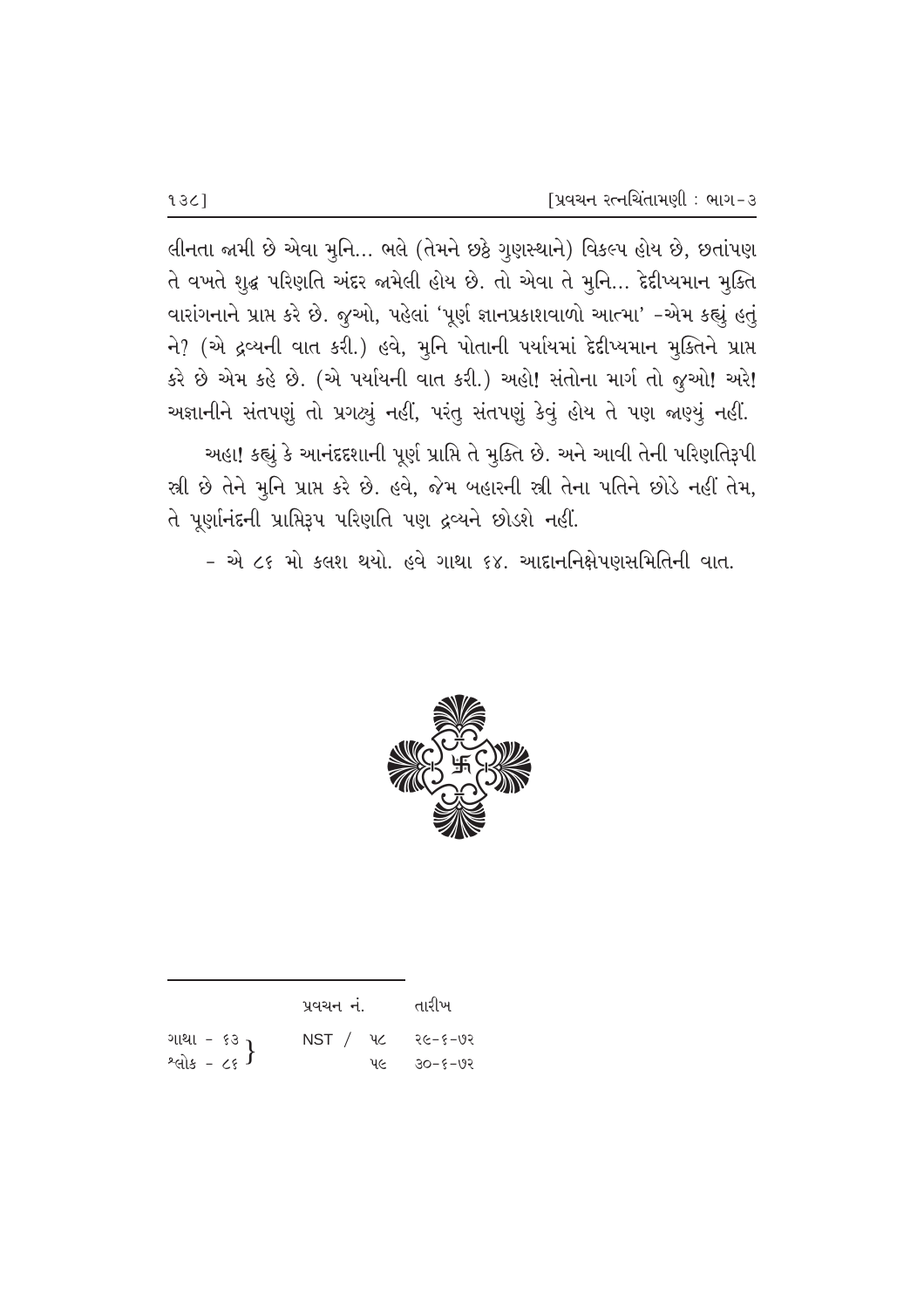▒ ગાથા - ૬૪ ▒

## पोत्थइकमंडलाइं गहणविसग्गेसु पयतपरिणामो । आदावणणिक्खेवणसमिदी होदि त्ति णिद्दिहा ॥६४॥

पस्तककमण्डलादिग्रहणविसर्गयोः प्रयत्नपरिणामः L आदाननिक्षेपणसमितिर्भवतीति निर्दिष्टा  $||\xi$ s $||$ 

# શાસ્ત્રાદિ ગ્રહતાં-મૂકતાં મુનિના પ્રચત પરિણામને આદાનનિક્ષેપણ સમિતિ કઠેલ છે આગમ વિષે. ૬૪.

અन्ययार्थ:- (पुस्तककमण्डलादिग्रहणविसर्गयोः) पुस्तक्ष, क्ष्मंडण वगेरे लेवा-भूक्ष्वा संબंधी (प्रयत्नपरिणामः) प्रयत्नपरिशाभ ते (आदाननिक्षेपणसमितिः) આદાનનિક્ષેપણસમિતિ (भवति) છે (इति निर्दिष्टा) એમ કહ્યું છે.

2ીકા:- અહીં આદાનનિક્ષેપણસમિતિનું સ્વરૂપ કહ્યું છે.

આ, 'અપહૃતસંયમીઓને સંયમજ્ઞાનાદિકના ઉપકરણો લેતી-મૂકતી વખતે ઉત્પન્ન થતી સમિતિનો પ્રકાર કહ્યો છે. <sup>ર</sup>ઉપેક્ષાસંયમીઓને પુસ્તક, કમંડળ વગેરે હોતાં નથી; તે પરમજિનમુનિઓ એકાંતે (-સર્વથા) નિસ્પુહ હોય છે તેથી જ તેઓ બાહ્ય ઉપકરણ રહિત હોય છે. અભ્યંતર ઉપકરણભૂત, નિજ પરમતત્ત્વને પ્રકાશવામાં ચતુર એવું જે નિરૂપાધિસ્વરૂપ સહજ જ્ઞાન તેના સિવાય બીજું કંઈ તેમને ઉપાદેય નથી. અપહૃતસંયમધરોને પરમાગમના અર્થનું ફરીફરીને પ્રત્યભિજ્ઞાન થવામાં કારણભૂત એવું પુસ્તક તે જ્ઞાનનું

૨. ઉપેક્ષાસંયમી = ઉપેક્ષાસંયમવાળા મૂનિ. (ઉત્સર્ગ, નિશ્ચયનય, સર્વપરિત્યાગ, ઉપેક્ષાસંયમ, વીતરાગચારિત્ર અને શુદ્ધોપયોગ-એ બધાં એકાર્થ છે.)

૧. અપહૃતસંયમી = અપહૃતસંયમવાળા મૃનિ. [અપવાદ, વ્યવહારનય, એકદેશપરિત્યાગ, અપહૃતસંયમ (હીણો-ઓછપવાળો સંયમ), સરાગચારિત્ર અને શુભોપયોગ-એ બધાં એકાર્થ છે.]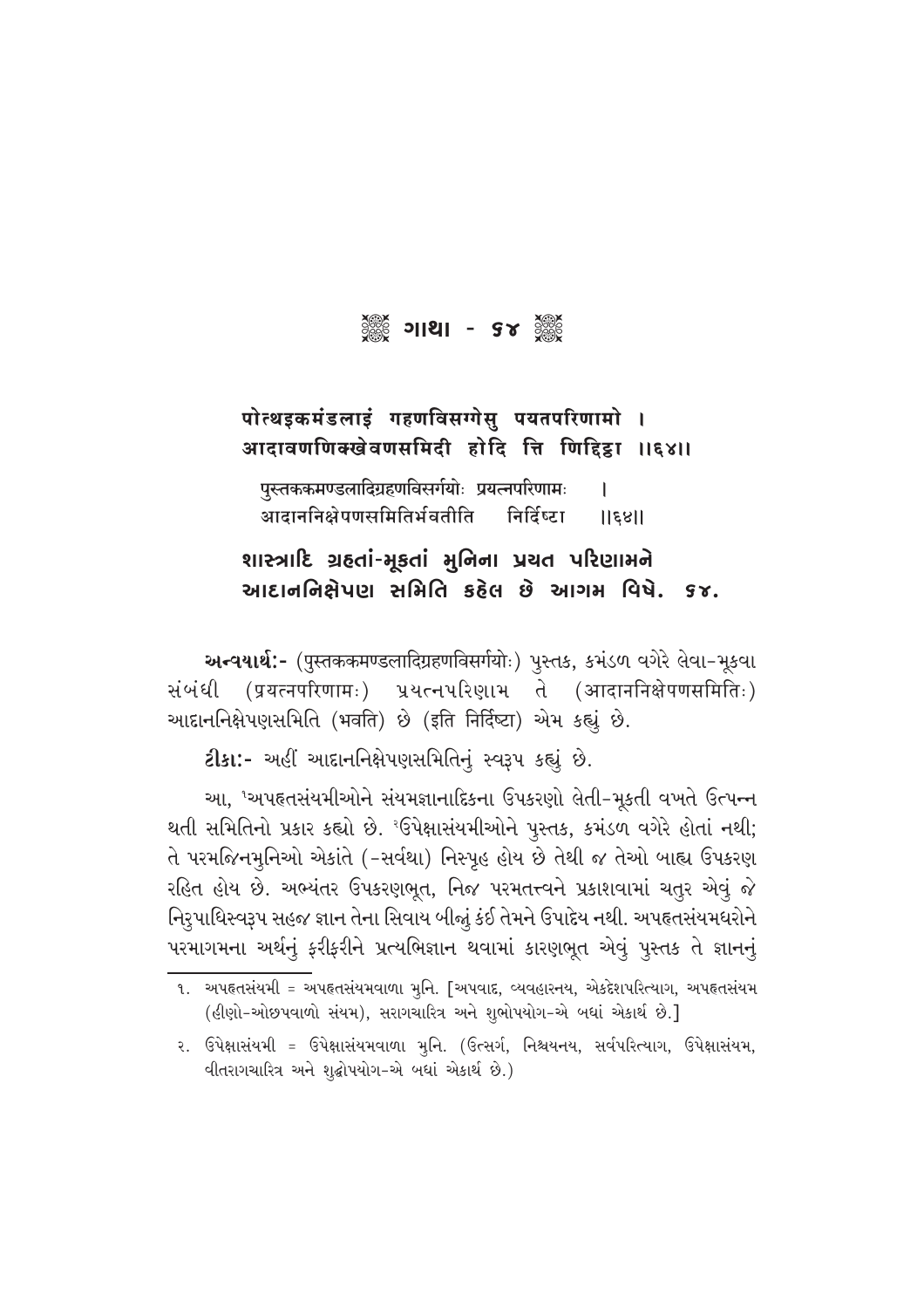ઉપકરણ છે; શૌચનું ઉપકરણ કાયવિશુદ્ધિના હેતુભૂત કમંડળ છે; સંયમનું ઉપકરણ-હેતુ પીંછી છે. આ ઉપકરણોને લેતી-મૂકતી વખતે ઉદ્દભવતી પ્રયત્નપરિણામરૂપ વિશુદ્ધિ તે જ આદાનનિક્ષેપણસમિતિ છે એમ (શાસ્ત્રમાં) કહ્યું છે.

(હવે ૬૪ મી ગાથાની ટીકા પૂર્ણ કરતાં ટીકાકાર મૂનિરાજ શ્લોક કહે છે:)

(मालिनी)

# समितिषु समितीयं राजते सोत्तमानां परमजिनमुनीनां संहतौ क्षांतिमैत्री । त्वमपि कुरु मनःपंकेरुहे भव्य नित्यं भवसि हि परमश्रीकामिनीकांतकांतः ॥८७॥

(શ્લોકાર્થ:-) ઉત્તમ પરમજિનમુનિઓની આ સમિતિ સમિતિઓમાં શોભે છે. તેના સંગમાં ક્ષાંતિ અને મૈત્રી હોય છે (અર્થાત્ આ સમિતિયૂક્ત મૂનિને ધીરજ-સહનશીલતા-ક્ષમા અને મૈત્રીભાવ હોય છે). હે ભવ્ય! તું પણ મન-કમળમાં સદા તે સમિતિ ધારણ કર, કે જેથી તું પરમશ્રીરૂપી કામિનીનો પ્રિય કાન્ત થઈશ (અર્થાત્ મુક્તિલક્ષ્મીને વરીશ). ૮૭.

#### asse asse<br>Seec

# ૢૺૺૺૺૢ૾ ગાથા - ૬૪ ઉપરનું પ્રવચન ૢ૾ૺ૿ૢ

શ્વેતાંબરમાં 'આયાનભંડમતનિક્ષેપણસમિતિ' એમ આવે છે, જ્યારે અહીંયા 'આદાનનિક્ષેપણસમિતિ' છે. (આદાન = લેવું; નિક્ષેપણ = મૂકવું.) કેમ કે સાધુને-મુનિને વસ્ત-પાત્રાદિ હોતાં જ નથી. તો પછી તેઓ વસ્ત-પાત્રાદિને લે કે મૂકે ક્યાંથી? માટે, આ 'આદાનનિક્ષેપણસમિતિ' શબ્દ યથાર્થ છે. અરે! શ્વેતાંબરમાં આખી સમિતિનો, નામમાં પણ, ફેર છે. અહા! વસ્ત્ર-પાત્ર રાખે અને પોતાને મૂનિ માને તો તે મિથ્યાદષ્ટિ છે. આકરૂં કામ ભાઈ!

અહીંયા મુનિને વસ્ર-પાત્રાદિ સિવાયના મોરપીંછી આદિ ઉપકરણ હોય તેની વાત છે. તેથી જુઓ પાઠમાં છે ને? કે 'पोत्थइकमंडलाइं गहणविसगोसु - શાસ્રાદિ ગ્રહતાં-મૂકતાં.' પાઠમાં 'पोत्थइ' શબ્દ છે, તેનો અર્થ હરિગીતમાં 'શાસ્ર' કર્યો છે અને તેને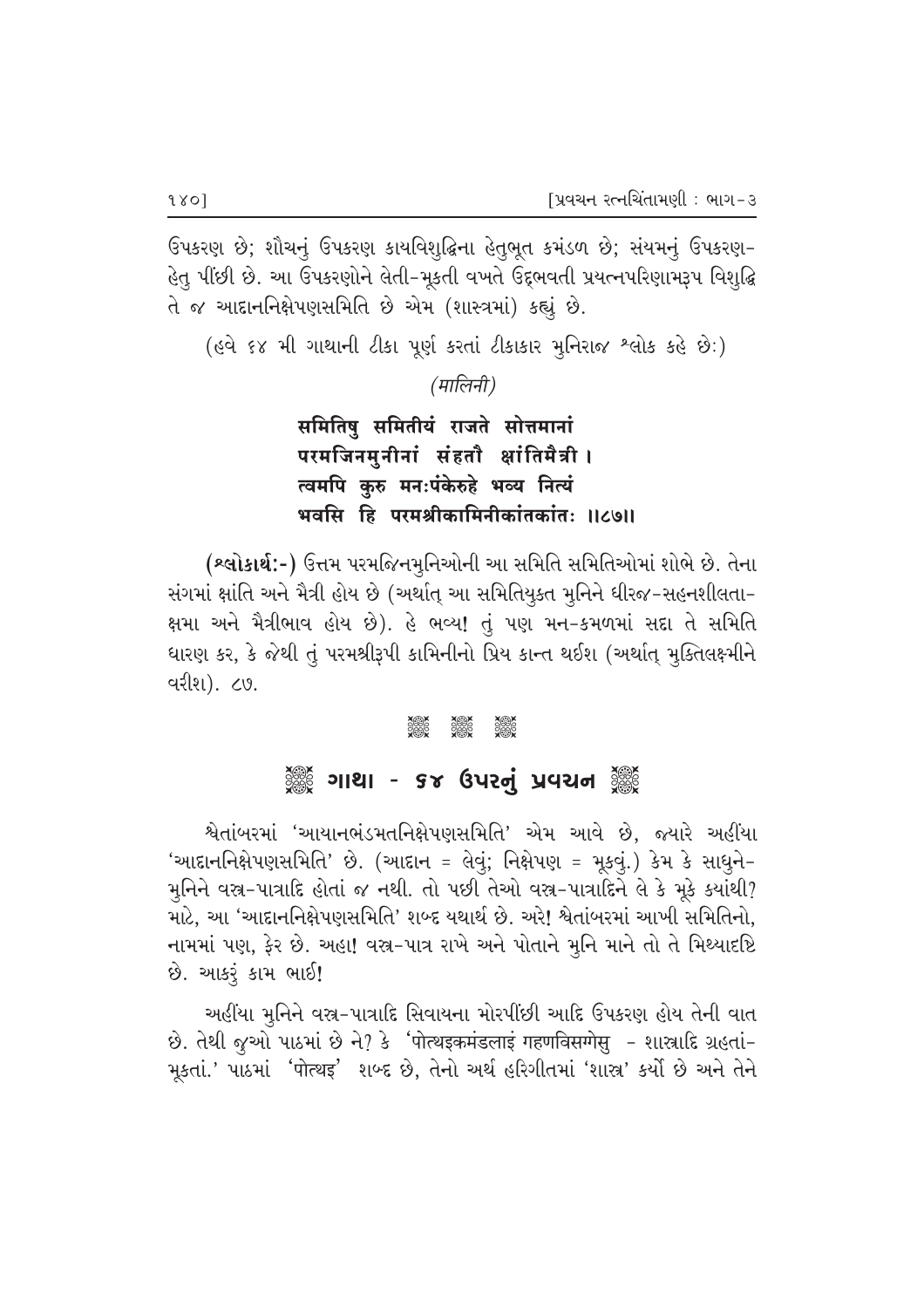ગ્રહતાં-મૂકતાં એમ કહ્યું છે. પણ વસ્ર-પાત્ર ગ્રહતાં-મૂકતાં એમ કહ્યું નથી, (કેમ કે તે મુનિને હોતાં જ નથી.) અહા! દિગંબર અને શ્વેતાંબરની મુનિદશામાં મોટો ફેર છે - ઉગમણા અને આથમણા જેટલો ફેર છે. હવે આવું છે તેમાં તે બન્નેને સરખા કઈ રીતે માનવા? સમન્વય કઈ રીતે કરવો? (હા,) દિગંબર પણ છે અને શ્વેતાંબર પણ છે—એમ બન્ને છે એટલો સમન્વય છે. પરંતુ તે બન્ને સરખા છે એવો સમન્વય નથી. ખરેખર કોઈ વ્યક્તિ પ્રત્યે વિરોધ-વૈર ન હોય. છતાં વસ્તુની સ્થિતિ જેવી છે તેનાથી વિરૂદ્ધ જો કોઈ માનતો હોય તો તેની દષ્ટિ ખોટી છે એમ તેણે માનવું (-જાણવું) જોઈએ.

જૂઓ ને! શ્રી કુંદકુંદાચાર્યની સીધી ભાષા શું છે? કે **'શાસ્રાદિ ગ્રહતાં-મુકતાં** મુનિના પ્રયત પરિણામને' —્યુભરાગરૂપ વિકલ્પને 'આદાનનિક્ષેપણ સમિતિ કહેલ છે આગમ વિષે'. જુઓ, કહે છે કે ભગવાનના આગમમાં — ભગવાનની વાણીમાંથી બનેલા આગમમાં — તો આ આવ્યું છે કે મૃનિ માત્ર 'શાસ્રાદિ ગ્રહતાં-મૂકતાં'. પણ વસ-પાત્રાદિ લેવાં કે મૂકવાં એ મુનિને ત્રણકાળમાં હોઈ શકે નહીં. જો વસ્તનો એક ધાગો રાખે અને પોતાને મુનિ માને કે મનાવે તો 'जाइ णिग्गोदम्'। (નિગોદમાં જશે). આમ 'અષ્ટપાહડ'માં (સૂત્રપાહડ ગા.૧૮ માં) છે. લ્યો, દિગંબર અને શ્વેતાંબર સરખા થાય —તે બન્નેનો સમન્વય થાય — એવું બને નહીં એમ કહે છે. કેમ કે સત્ય માર્ગનું સ્વરૂપ જ આવું છે ત્યાં બીજું શું થાય? જ્યાં ત્રણ કષાય રહિત મુનિપણાની વીતરાગી દશા અંદર પ્રગટી છે ત્યાં તેને વસ્ત્ર-પાત્ર લેવાનો વિકલ્પ જ ન હોય અને એવો સંયોગ પણ ન જ હોય. અર્થાત્ મૃનિને વસ્ત્ર-પાત્રાદિના સંયોગનો પણ અભાવ હોય છે અને વસ્ર-પાત્રાદિને લેવાના વિકલ્પનો પણ અભાવ હોય છે. - આ, વસ્તુની મર્યાદા છે. પણ શું થાય? (લોકો અન્ય રીતે માને છે.) કોઈ (અજ્ઞાની પોતાના માનેલા) પક્ષમાં ચડી જાય અને બીજી રીતે માને તો તે સ્વતંત્ર છે. બાકી માર્ગ તો આ છે. હવે, પહેલા <u>શબ્દાર્થ-અન્વયાર્થ કરીએ :</u>

'પુસ્તક, કમંડળ વગેરે લેવા-મૂકવા સંબંધી પ્રયત્નપરિણામ તે આદાન-નિક્ષેપણસમિતિ છે એમ કહ્યું છે.' 'વગેરે' કહેતાં મુનિને લગતી વસ્તુ એવી પીંછી લેવી, પણ વસ્રાદિ નહીં. અને 'णिद्दिष्टा-निर्दिष्टा' અર્થાત્ ભગવાનના આગમમાં આમ કહ્યું છે. તે સિવાયના બીજા (અજ્ઞાનીના બનાવેલા) આગમમાં એમ કહ્યું હોય કે વસ્ત્ર-પાત્ર લેવાં-મૂકવાં તે આદાનનિક્ષેપણસમિતિ છે, તો તે ભગવાનના આગમ નથી પણ કલ્પિત બનાવેલા છે.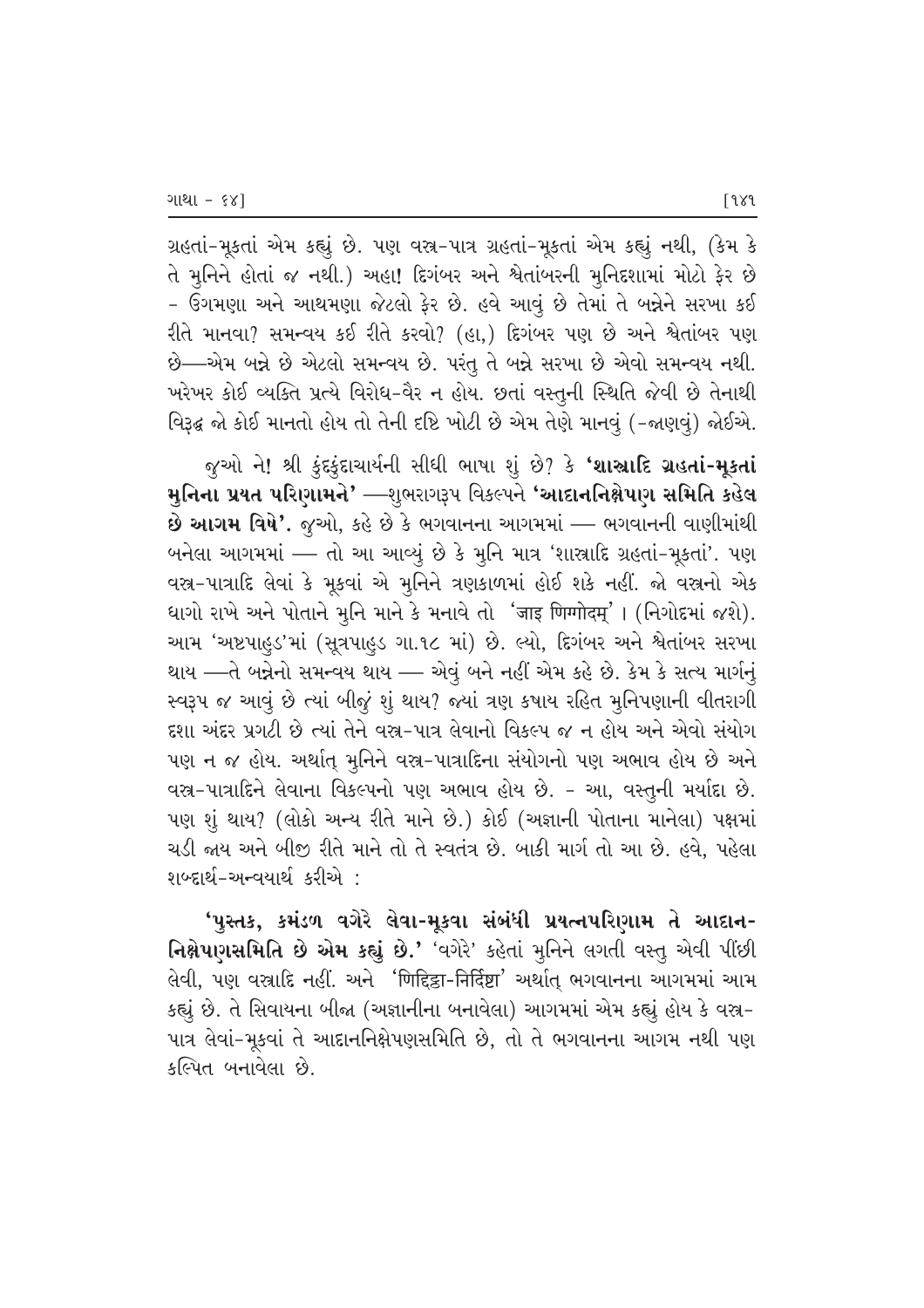#### પ્રશ્ન:- પ્રયત્નપરિણામ એટલે?

સમાધાન:- શુભપરિણામ—શુભરાગ—શુભભાવ. અહીંયા (બાહ્ય) ક્રિયાની વાત નથી.

'ટીકા:- અહીં આદાનનિક્ષેપણસમિતિનું સ્વરૂપ કહ્યું છે. આ, અપહ્નસંયમીઓને સંયમજ્ઞાનાદિકના ઉપકરણો લેતી-મૂકતી વખતે ઉત્પન્ન થતી સમિતિનો પ્રકાર કહ્યો છે.'

અપહૃતસંયમી એટલે વ્યવહારસંયમી. આ સંયમીને નિશ્ચય સમ્યગ્દર્શન અને નિશ્ચય સમ્યગ્જ્ઞાન તો છે, પણ છઠ્ઠા ગુણસ્થાનની દશા છે. તેથી તે શુભોપયોગીને અપહૃતસંયમી કહ્યા છે. મતલબ કે જેમાં લેવા-મૂકવાનો વિકલ્પ ઉઠે છે એવા છઠ્ઠા ગૃણસ્થાનની ભૂમિકાવાળાને અપહૃતસંયમી કહ્યા છે. જુઓ, નીચે ફૂટનોટ છે:

'અપહ્તસંયમી = અપહ્તસંયમવાળા મૃનિ. [અપવાદ, વ્યવહારનય, એકદેશપરિત્યાગ, અપહૃતસંયમ (હીણો-ઓછપવાળો સંયમ), સરાગચારિત્ર અને શુભોપયોગ - એ બધાં એકાર્થ છે.]'

અપહૃતસંયમી એટલે 'અપવાદી મુનિ'. અપવાદી મુનિનો અર્થ એ છે કે જેને છઠ્ઠા ગુણસ્થાનનો શુભરાગવાળો ભાવ છે તે. અર્થાત્ જે છઠ્ઠા ગુણસ્થાનમાં છે અને જેને વિકલ્પ ઉઠ્યો છે તે અપવાદી મુનિ છે. જોકે તેમને નિશ્ચય સમ્યગ્દર્શન, સમ્યગ્જ્ઞાન અને સ્વરૂપનો અનુભવ છે તથા ત્રણ કષાયનો અભાવ પણ છે. પરંતુ સંયમના બે પ્રકાર પાડતાં તેમને છઠ્ઠા ગુણસ્થાનને યોગ્ય શુભરાગ ઉઠ્યો છે. તેથી, ત્રણ કષાયનો અભાવ છે તોપણ હજુ શુભરાગ છે તેથી, અપહૃતસંયમી—અપવાદી મૂનિ—કહેવામાં આવે છે. તેઓ 'વ્યવહાર રત્નત્રયવાળા' મુનિ છે. આ ફૂટનોટના શબ્દો તો ભાઈ! પ્રવચનસારમાં છે ને? ત્રીજા 'ચરણાનુયોગ ચૂલિકા' અધિકારની ૨૩૦ મી ગાથા છે તેની શ્રી જયસેનાચાર્યકૃત સંસ્કૃત ટીકાના આ શબ્દો છે. જૂઓ તો એક શૈલી!

અહા! મુનિને સમ્યગ્દર્શન એટલે કે પૂર્ણ આનંદકંદ પ્રભુ આત્માનો અનુભવ થઈને સમ્યક્ પ્રતીતિ થઈ છે અને આત્માનું સ્વસંવેદન જ્ઞાન પણ થયું છે. તે ઉપરાંત છઠ્ઠા ગુણસ્થાનને યોગ્ય સ્વરૂપની સ્થિરતા પણ થઈ છે. પરંતુ તેમને સંજ્વલનનો વિકલ્પ ઉઠે છે કે આ લઉં ને મૂકું. તો, તેવી વૃત્તિવાળા મુનિને અપવાદી મુનિ, વ્યવહારનયવાળા મૂનિ કહ્યા છે. તેમને નિશ્ચય (સમ્યગ્દર્શન-જ્ઞાન-ચારિત્ર) તો છે, પણ શૃદ્ધોપયોગ નથી. તેથી રાગવાળા તે મુનિને વ્યવહારી મુનિ કહ્યા છે. પરંતુ જેને અંતરમાં સમ્યગ્દર્શન,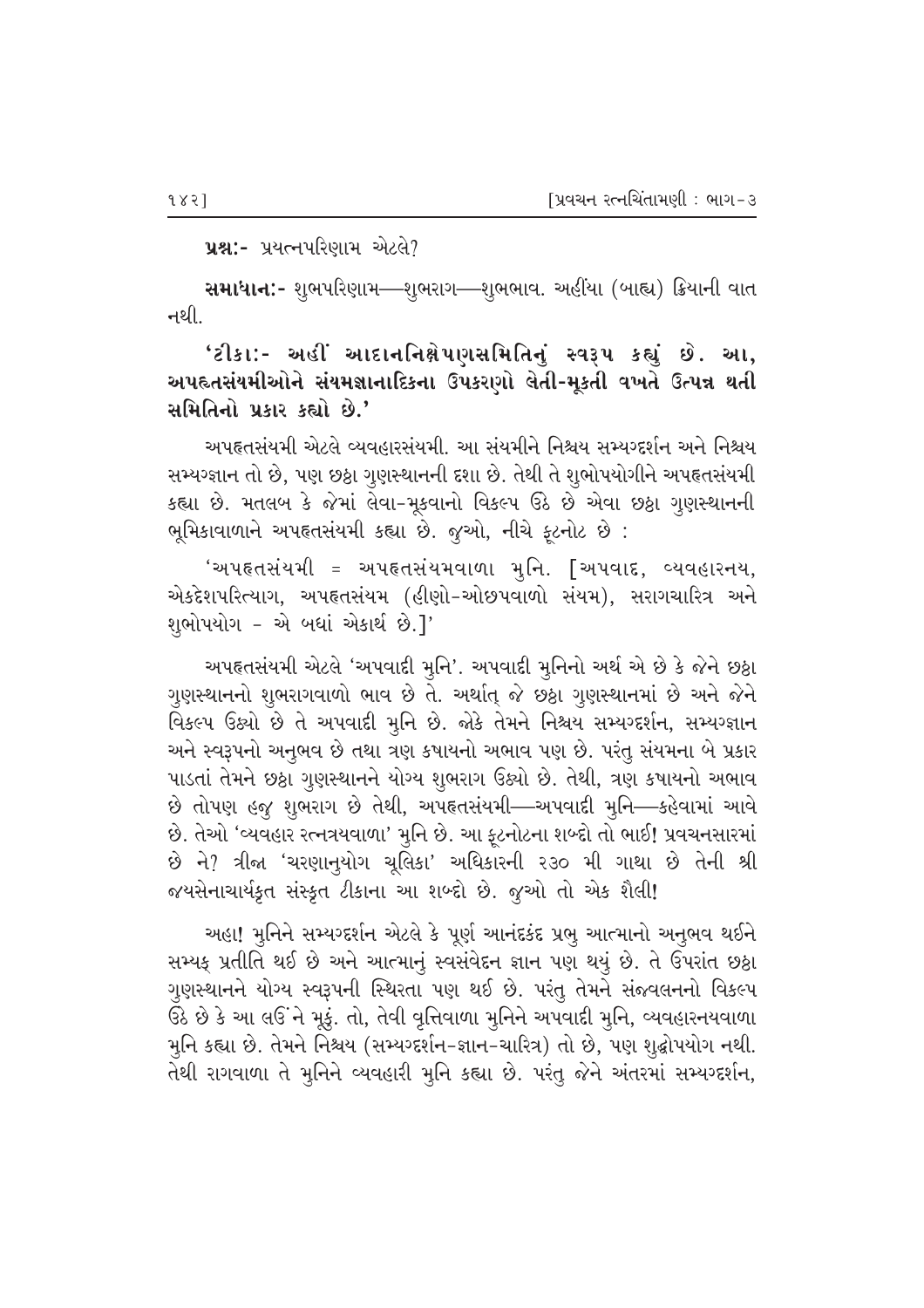જ્ઞાન અને ચારિત્રની દશા નથી તેને તો વ્યવહારી મુનિ પણ કહેતાં નથી. અહા **!** મુનિદ્દશાની આ એક વાત તો જુઓ! કેટલી નિર્મળ-સ્પષ્ટ છે! આમાં ક્યાંય (શંકા– સંદેહ રહે એવું નથી.) કહે છે કે જેમણે પૂર્ણ જ્ઞાનપ્રકાશની મૂર્તિ ધ્રુવ ચૈતન્ય ભગવાન આત્માને દષ્ટિમાં લઈને અનુભવ્યો છે અને જેમને નિર્વિકલ્પ આનંદનો સ્વાદ આવ્યો છે અર્થાત્ જેમને સમ્યગ્દર્શન થયું છે, સમ્યક્ સ્વસંવેદન—સ્વનું પ્રત્યક્ષ જ્ઞાન—થયું છે અને સ્વરૂપની ત્રણ કષાયના અભાવવાળી સ્થિરતા પણ છે તેમને (તે સાધુને) શુભવિકલ્પ ઉઠે છે તો અપવાદી સાધુ, વ્યવહારનયવાળા સાધુ કહેવાય છે. લ્યો, આ વ્યવહારી સાધ<del>્</del> છે.

પ્રશ્ન:- દ્રવ્યલીંગી નગ્ન દિગંબર સાધુ એ વ્યવહારી મુનિ નહીં?

સમાધાન:- નહીં. અરે! વસ્તુસ્થિતિ જ આવી છે એમાં બીજું શું થાય? આ તેવા-મૂકવાની વૃત્તિના સમયની વાત છે. મતલબ કે વ્યવહારસમિતિનો રાગ છે તે સમયની આ વાત છે.

અહીં કહે છે કે મુનિને યોગ્ય શૃદ્ધોપયોગ—કે જે સાતમા ગુણસ્થાને હોય છે તે— સહિત મૃનિને નિશ્ચય સાધુ કહીએ અને જેમને અંતરમાં નિશ્ચય (રત્નત્રય) તો છે, પણ મુનિને યોગ્ય શુદ્ધોપયોગનો અભાવ છે તેમને અપવાદી મુનિ, વ્યવહારનયવાળા મુનિ કહીએ. કેમ કે શુભવિકલ્પ અપવાદ છે અને દોષ છે. તેમને 'એકદેશપરિત્યાગી' પણ કહીએ. કારણ કે તેમને અત્યારે શુદ્ધોપયોગ નથી. જોકે તેમને રાગની અશુભતા (-અશુભરાગ) ટળી છે, પણ શુભરાગ ટળ્યો નથી અને શુભરાગ આવ્યો છે. માટે તેમને એકદેશપરિત્યાગી મૃનિ કહેવાય છે. તેમને 'અપહૃતસંયમી અર્થાત્ હીણા-ઓછપવાળા સંયમી' પણ કહેવાય છે. તેમને 'સરાગચારિત્રવાળા' પણ કહીએ. પરંતુ આવા મુનિને હોં. એટલે કે જેમને છઠ્ઠા ગુણસ્થાનમાં લેવા–મૂકવાનો શુભવિકલ્પ ઉઠ્યો છે તેમને સરાગચારિત્રવાળા કહીએ. તેમને જોકે અંદરમાં ત્રણ કષાયના અભાવવાળું ચારિત્ર તો છે, પણ તેઓ શૃદ્ધોપયોગમાં ઠર્યા નથી. માટે તેમને સરાગચારિત્રવાળા કહીએ. તેઓ સરાગચારિત્રવાળા છે એટલે તેમને એકલો શુભરાગ જ છે એમ નથી.

'પ્રવચનસાર'ની પ્રથમ પાંચ ગાથામાં એમ કહ્યું છે કે આચાર્ય, ઉપાધ્યાય અને મુનિ પરમ શુદ્ધોપયોગી જ હોય છે. (તેમણે પરમ શુદ્ધ ઉપયોગભૂમિકાને પ્રાપ્ત કરી છે.) અર્થાત પરમ શૃદ્ધોપયોગને જ ગ્રહણ કર્યો છે, પણ વ્યવહારને ગ્રહણ કર્યો નથી. છતાં વચ્ચે વ્યવહાર આવી જાય છે તે અપવાદ માર્ગ છે. તેમ જ 'મોક્ષમાર્ગ પ્રકાશક'માં પણ એમ લીધું છે કે મૃનિ એટલે જેમણે શૃદ્ધોપયોગ ગ્રહણ કર્યો છે . ('શૃદ્ધોપયોગરૂપ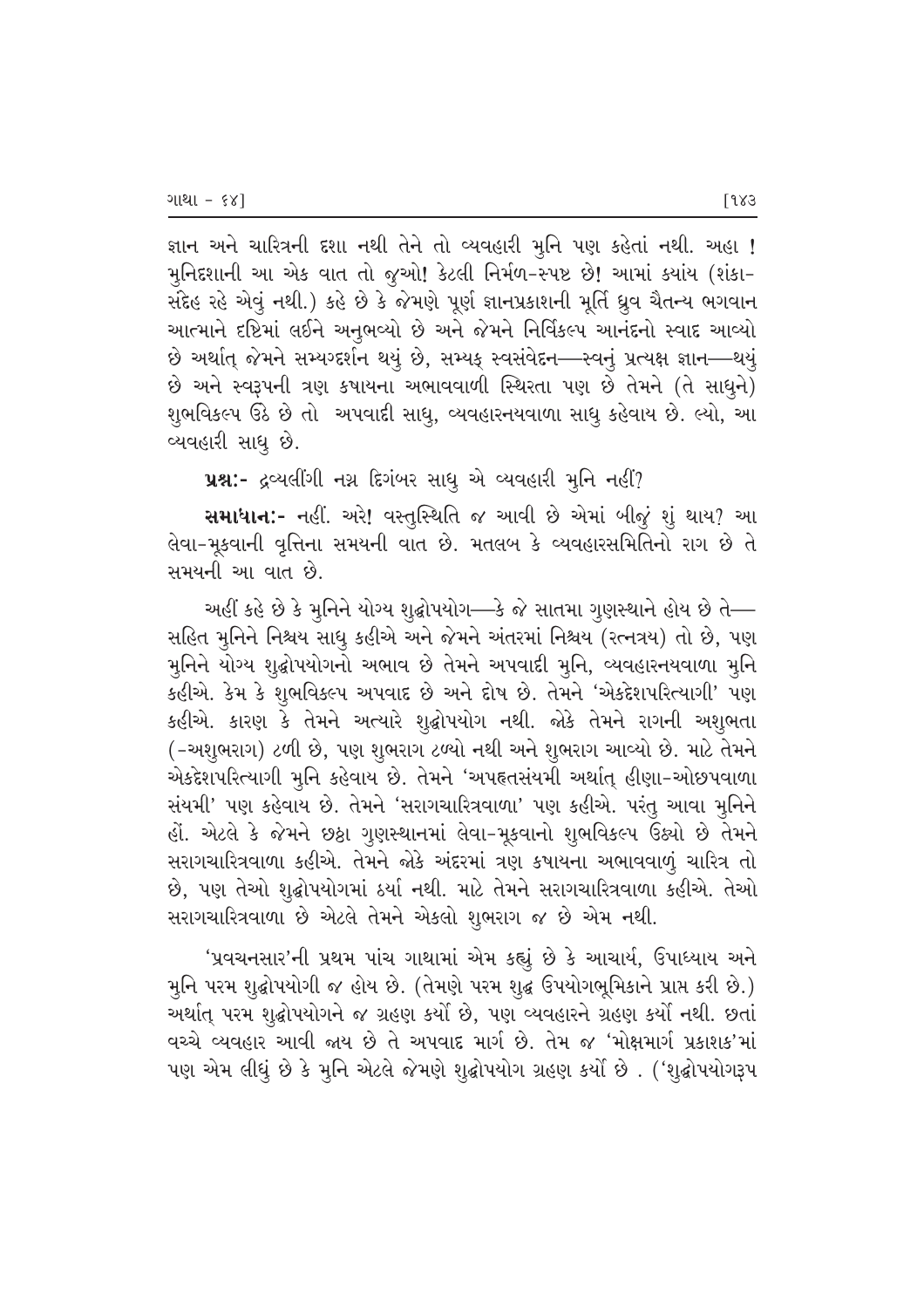મુનિધર્મ' - પ્રથમ અધિકાર). - આવું મુનિપણું હોય છે. આ સિવાય મુનિ નામ ધરાવે એટલે કાંઈ મુનિ ન થઈ જાય. તેમ જ કોઈ નગ્ન થયો હોય અને ૨૮ મૂળગુણનો વિકલ્પ હોય તો પણ મુનિ નથી. તે વ્યવહારે પણ મુનિ નથી, કારણ કે વ્યવહાર મુનિ તો એને કહીએ કે જેને અંતરમાં અતીંદ્રિય આનંદનો ઉગ્ર સ્વાદ—તે સ્વાદને માટે સમયસારની પાંચમી ગાથામાં કહ્યું છે કે પ્રચુર સ્વસંવેદન — પ્રગટ્યો છે અને જે અત્યારે શૂભોપયોગમાં છે.

અહા! શ્રી 'સમયસાર'ની પાંચમી ગાથામાં શ્રી ફુંદફુંદાચાર્ય કહે છે કે અમને પ્રચુર સ્વસંવેદન પ્રગટ્યું છે તે અમારો નિજવૈભવ છે અને તેનાથી અમે સમયસાર કહીશું. ચોથે ગુણસ્થાને આનંદનું સંવેદન છે, પણ પ્રચુર નથી. પાંચમે ગુણસ્થાને ચોથા ગુણસ્થાનથી વિશેષ આનંદનું સંવેદન છે અને છઠ્ઠે ગુણસ્થાને તો પાંચમા ગુણસ્થાનથી પણ વિશેષ આનંદનું સંવેદન છે. ત્યાં અતીંદ્રિય આનંદની શક્તિમાંથી પર્યાયમાં ઘણી જ વ્યક્તતા —પ્રગટતા—થઈ છે. પરંતુ તેઓ (-મુનિરાજ) અત્યારે શુભોપયોગમાં છે, તેથી તેમને સરાગચારિત્રવાળા કહ્યા છે. પણ સરાગચારિત્રવાળા છે એટલે તેમને એકલો શુભરાગ જ છે એમ નથી. તેમને અંદરમાં સમ્યક્દર્શન-જ્ઞાન-ચારિત્ર તો છે, પણ અત્યારે તેઓ શુદ્ધોપયોગમાં નથી. તેથી, રાગના વિકલ્પ સહિત જે છે તેમને, સરાગચારિત્રવાળા કહ્યા છે. એ સરાગચારિત્રવાળા 'શુભોપયોગી' છે અર્થાત્ સરાગચારિત્રવાળા કહો કે શુભોપયોગી કહો - એક જ છે. કેમ કે લેવું-મૂકવું એ શુભરાગ છે ને? આવા શુભોપયોગી મુનિ સાસવી છે, અપવાદી છે.

કહે છે કે આવા અપહૃતસંયમીઓને સંયમ, જ્ઞાન, આદિના ઉપકરણો લેતી-મૂકતી વખતે ઉત્પન્ન થતી વ્યવહારસમિતિનો આ પ્રકાર છે. જુઓ! જેમને અંદરમાં સમ્યગ્દર્શન અને જ્ઞાન સાથે સંયમ છે અર્થાત્ સંયમ = સમ્ + યમ = સમ્યગ્દર્શનપૂર્વક જેમને અંદરમાં સ્થિરતા-લીનતા છે તેમની આ વાત છે. અહા! કેટલી ચોક઼્ખી વાત છે! આમાં ક્યાંય જરા પણ આડું-અવળું કરે તો તેનું ઘર જાય એવું છે. (-તેની માન્યતા ખોટી થાય.)

ue:- જે આવો વ્યવહાર-શુભોપયોગ-પાળે છે તે શુભોપયોગી મુનિ છે ને?

સમાધાન:- ભાઈ! તે (દ્રવ્યલીંગી મુનિની) અહીંયા વાત નથી. આ તો જેમને અંદરમાં નિશ્ચય દર્શન. જ્ઞાન અને સંયમ છે તેમને આવી સમિતિનો વિકલ્પ ઉઠે છે તો 'શુભોપયોગી મુનિ' કહે છે અને વિકલ્પને વ્યવહારસમિતિ કહે છે એમ કહેવું છે.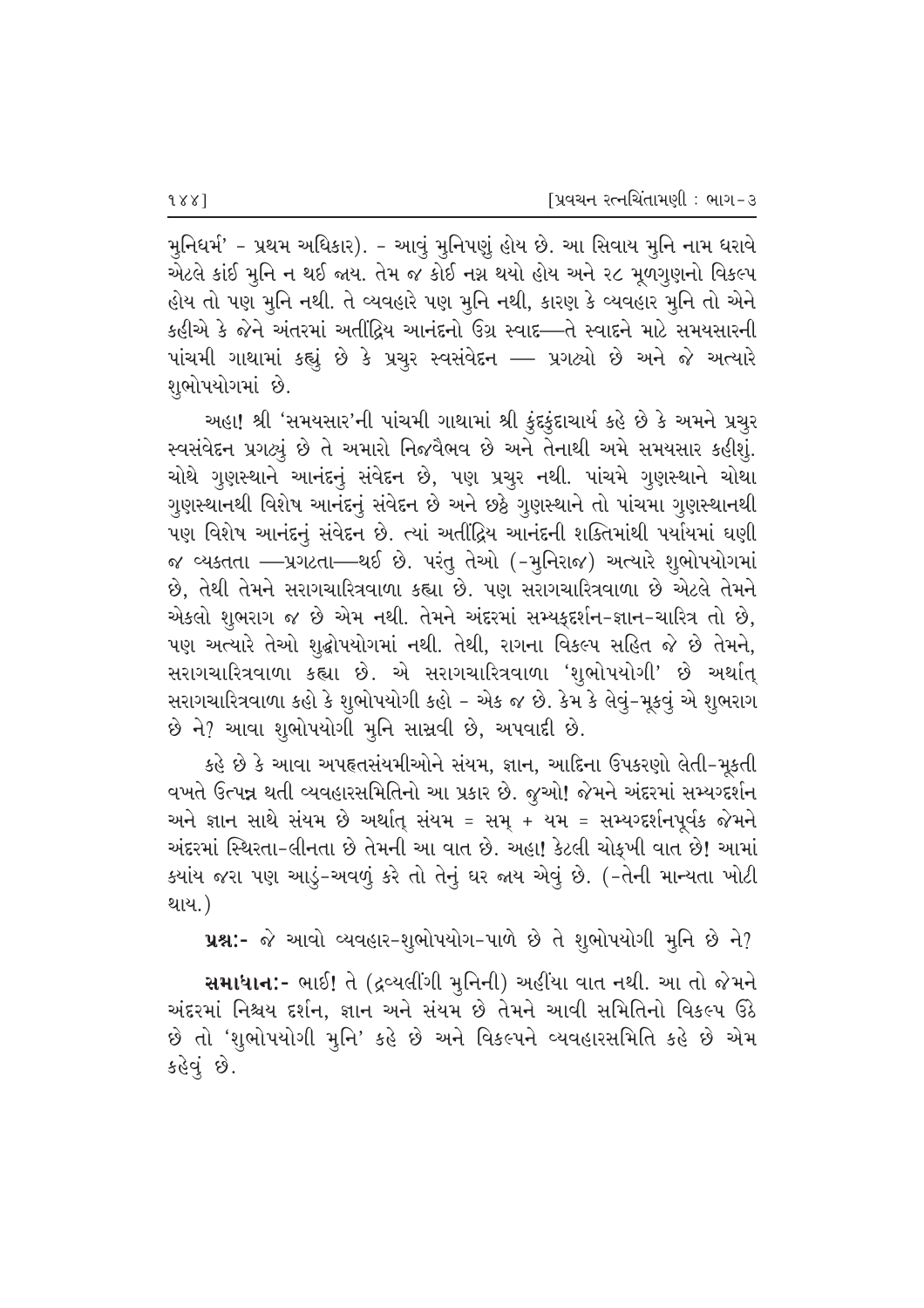હવે, છઠ્ઠા ગુણસ્થાનવાળાની વાત કરતાં પહેલાં નિશ્ચય સમિતિની—સાતમા ગુણસ્થાનવાળાની — વાત કરે છે. નીચે ફૂટનોટ છે:

'ઉપેક્ષાસંયમી = ઉપેક્ષાસંયમવાળા મુનિ. (ઉત્સર્ગ, નિશ્ચયનય, સર્વપરિત્યાગ, ઉપેક્ષાસંયમ, વીતરાગચારિત્ર અને શુદ્ધોપયોગ—એ બધાં એકાર્થ છે.)'

- (૧) પહેલાં (ઉપર કહ્યા તે અપહૃતસંયમી) અપવાદી મુનિ છે, જ્યારે આ ઉપેક્ષાસંયમી ઉત્સર્ગમૂનિ છે.
- (૨) પહેલાં (ઉપર કહ્યા તે અપહૃતસંયમી) છઠ્ઠા ગુણસ્થાનની ભૂમિકાના વિકલ્પવાળા વ્યવહારનયવાળા મુનિ છે, જ્યારે આ ઉપેક્ષાસંયમી નિશ્ચયનયવાળા મુનિ છે. અહા! જેનો ઉપયોગ અંદર ઠરી ગયો છે - જે શૃદ્ધોપયોગમાં રમે છે - તેને નિશ્ચયનયના સાધુ કહીએ. લ્યો, આ, છઠ્ઠા ને સાતમા ગુણસ્થાન વચ્ચેની રમતની વાતો છે.
- (૩) અપહૃતસંયમીને છઠ્ઠા ગૃણસ્થાનના શુભરાગમાં અશુભરાગનો ત્યાગ છે, પણ શુભરાગનો ત્યાગ નથી અર્થાત્ તેમને હજુ રાગનો અંશે ત્યાગ છે. તેથી તેમને એકદેશપરિત્યાગ મુનિ કહ્યા છે. જ્યારે ઉપેક્ષાસંયમીને સર્વ રાગનો ત્યાગ છે, તેથી તેમને સર્વપરિત્યાગ મુનિ કહ્યા છે. તેઓ તો શુભરાગનો પણ ત્યાગ કરીને શુદ્ધોપયોગમાં રમે છે. માટે તેમને સર્વપરિત્યાગ મુનિ કહ્યા છે.
- (૪) અપહૃતસંયમીને અપહૃતસંયમવાળા કહેવાય છે, જ્યારે આ ઉપેક્ષાસંયમીને ઉપેક્ષા-સંયમવાળા કહેવાય છે. તેમને કાંઈ અપેક્ષા રહી નથી. સર્વથી ઉપેક્ષા થઈ ગઈ છે. અરે! શુભરાગની પણ અપેક્ષા રહી નથી. તેથી તેમને જુઓ ને! 'ઉપેક્ષાસંયમ' કહ્યો છે ને? અહા! ત્યાં રાગાદિ સર્વની ઉપેક્ષા છે, પણ કોઈ અપેક્ષા રહી નથી. માટે ઉપેક્ષાસંયમ છે. જ્યારે છઠ્ઠે ગુણસ્થાને રાગની થોડી અપેક્ષા રહી છે (-શુભરાગ રહ્યો છે), તેથી તે—અપેક્ષા રહે તે—ઉત્સર્ગ માર્ગ નથી. ગજબ વાત છે ને! સંતોની કથની ગજબ છે. અહા! અનાદિ સનાતન વીતરાગ પંથનો પ્રવાહ આ છે. આમાં કાંઈપણ ફેરફાર કે ઓછું-વત્તું કરશે તો માર્ગ નહીં રહે. આવો માર્ગ છે! આવી વાત છે.
- (૫) અપહૃતસંયમીને સરાગચારિત્રવાળા કહેવાય છે, જ્યારે ઉપેક્ષાસંયમીને વીતરાગચારિત્રવાળા કહેવાય છે. તથા
- (૬) અપહૃતસંયમીને શુભોપયોગી કહેવાય છે, જ્યારે ઉપેક્ષાસંયમીને શુદ્ધોપયોગી કહેવાય છે.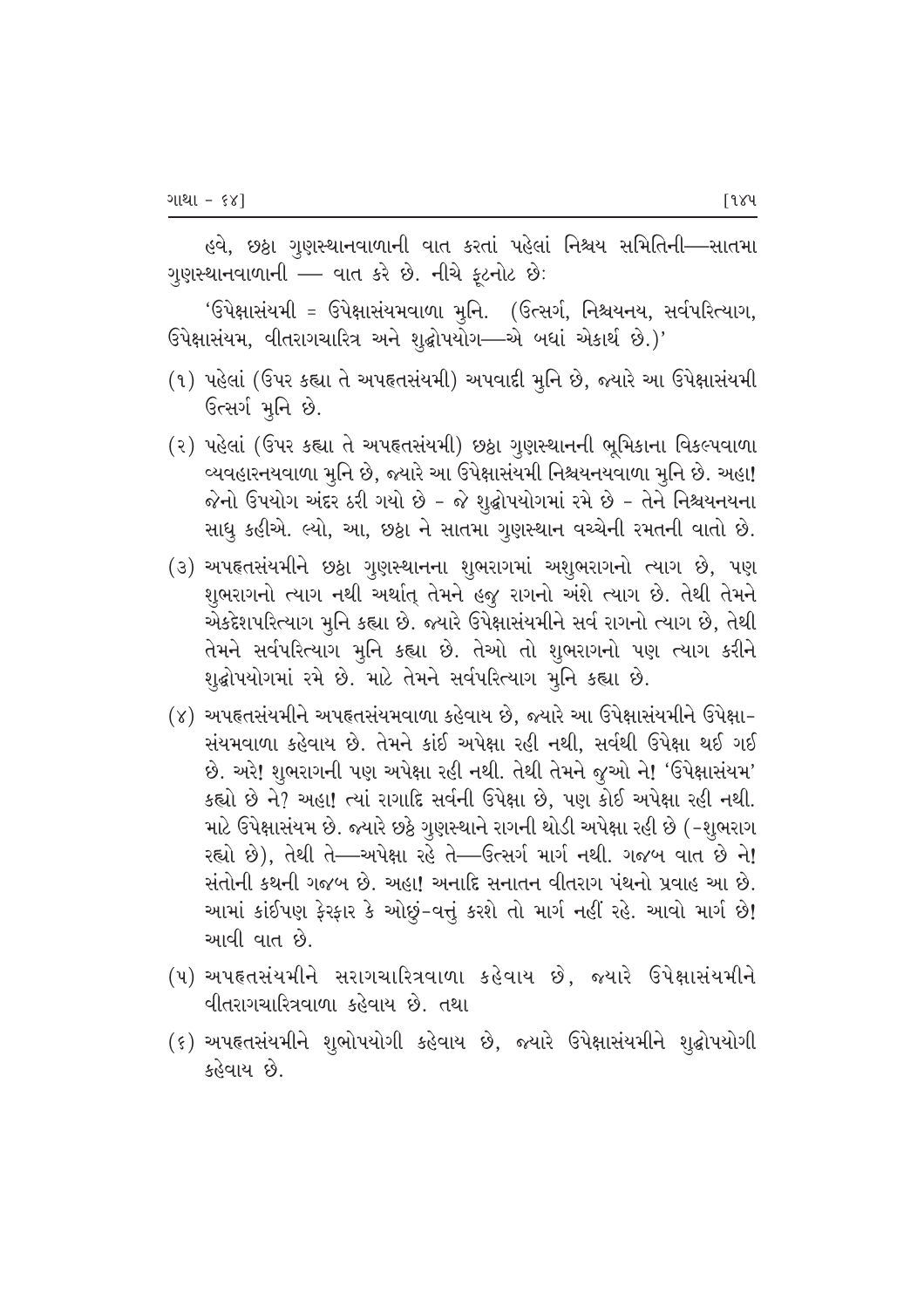%તાંબરમત તો સાધુને ચૌદ ઉપકરણ ઠરાવે છે. પણ તે બધું ગપેગપ (-કલ્પના) છે. સ્થવીરકલ્પી સાધુ હોય કે જિનકલ્પી સાધુ હોય, તેમને વસ્ર-પાત્રનો ત્યાગ જ હોય છે. કેમ કે મુનિ જ એને કહીએ કે જેમને વસ્ત્રનો ધાગો કે પાત્ર નથી, પણ નગ્નદશા છે; તેમ જ ૨૮ મૂળગુણનો વિકલ્પ તથા તેની સાથે સર્વ સંયમ ને શુદ્ધજ્ઞાન અંદરમાં  $\,$ વર્તે છે. હવે કહે છે કે, જો તેમને આવો—શાસ્રાદિ લેવા-મૂકવાનો — વિકલ્પ ઉઠે છે તો વ્યવહારી સાધુ, આસવવાળા સાધુ, શુભોપયોગી સાધુ, અપહૃતસંયમી સાધુ કે એકદેશત્યાગી સાધુ કહેવાય છે અને જે મૃનિ અંદર શૃદ્ધોપયોગમાં વર્તે છે તેમને નિશ્ચયનયવાળા સાધુ, ઉત્સગી સાધુ, વીતરાગી સાધુ કે સર્વદેશત્યાગી સાધુ કહેવાય છે. જુઓ, આવું સાધુપણું છે!

અહા! જે ગ્રંથમાંથી નીકળી ગયા છે (-જેમને પરિગ્રહ છૂટી ગયો છે) તેમને નિર્ગ્રંથ કહીએ અને અંતરમાં પરિગ્રહની મમતા હોયા વિના બાહ્યમાં પરિગ્રહ રહે એમ બને નહીં અર્થાત્ પરિગ્રહની મૂર્છાનો ભાવ અંતરમાં ન હોય ને બાહ્યમાં વસ્તુ (પરિગ્રહ) રહે એમ બને નહીં. માટે જ્યાંસુધી પરિગ્રહનું મન-વચન-કાયથી કરવું-કરાવવું-અનુમોદન ન છૂટે ત્યાંસુઘી મુનિપણું આવે નહીં. આ વિષે 'મોક્ષમાર્ગ પ્રકાશક'માં બહુ સરસ કહ્યું છે. ત્યાં પ્રશ્ન કર્યો છે કે મૂનિને પરિગ્રહ છે, પણ તેની મમતા નથી. તેના ઉત્તરમાં (પં. ટોડરમલજીએ) કહ્યું કે પરિગ્રહની મમતા તો સમ્યગ્દર્શનમાં પણ નથી કે રાગ મારો છે આને વસ્ત્ર મારાં છે. જ્યારે અહીં મુનિપણામાં તો સ્થિરતા પ્રગટી છે. તે અંદર સ્થિરતામાં એટલી વીતરાગતા હોય છે કે મુનિને વિકલ્પ ઉઠે છે તે મર્યાદિત હોય છે. (-પાંચમો આધિકાર, શ્વેતાંબરમત નિરાકરણ પ્રકરણ.) આહાર લેવો, જ્ઞાન અને સંયમના ઉપકરણ તેવા-મૂકવા વગેરેનો બસ—ફક્ત એટલો—વિકલ્પ મુનિને હોય છે. મૂનિને એટલી મર્યાદાનો જ આસ્રવ હોય છે. જો તેથી વધારે આસ્રવ કોઈને હોય અને તેને મૃનિ માને તો તે જીવને મુનિના આસ્રવનું પણ ભાન નથી, મુનિના સંવરનું પણ ભાન નથી ને મુનિને અજીવનો સંયોગ કેટલો ઘટી ગયો છે તેનું પણ ભાન નથી. તે નવે તત્ત્વની <u>શ્રદ્ધા</u>થી વિરુદ્ધ છે. અહીં તો એવી વાત છે ભાઈ!

કોઈને વસ્ત્ર–પાત્રનો સંયોગ હોવા છતાં જો મુનિપણું માને તો તેને

(૧) મુનિને અજીવનો કેટલો સંયોગ રહ્યો હોય તેની ખબર નથી,

(૨) મુનિને આસ્રવરૂપ વિકલ્પ કેટલી મર્યાદાનો હોય તેની ખબર નથી,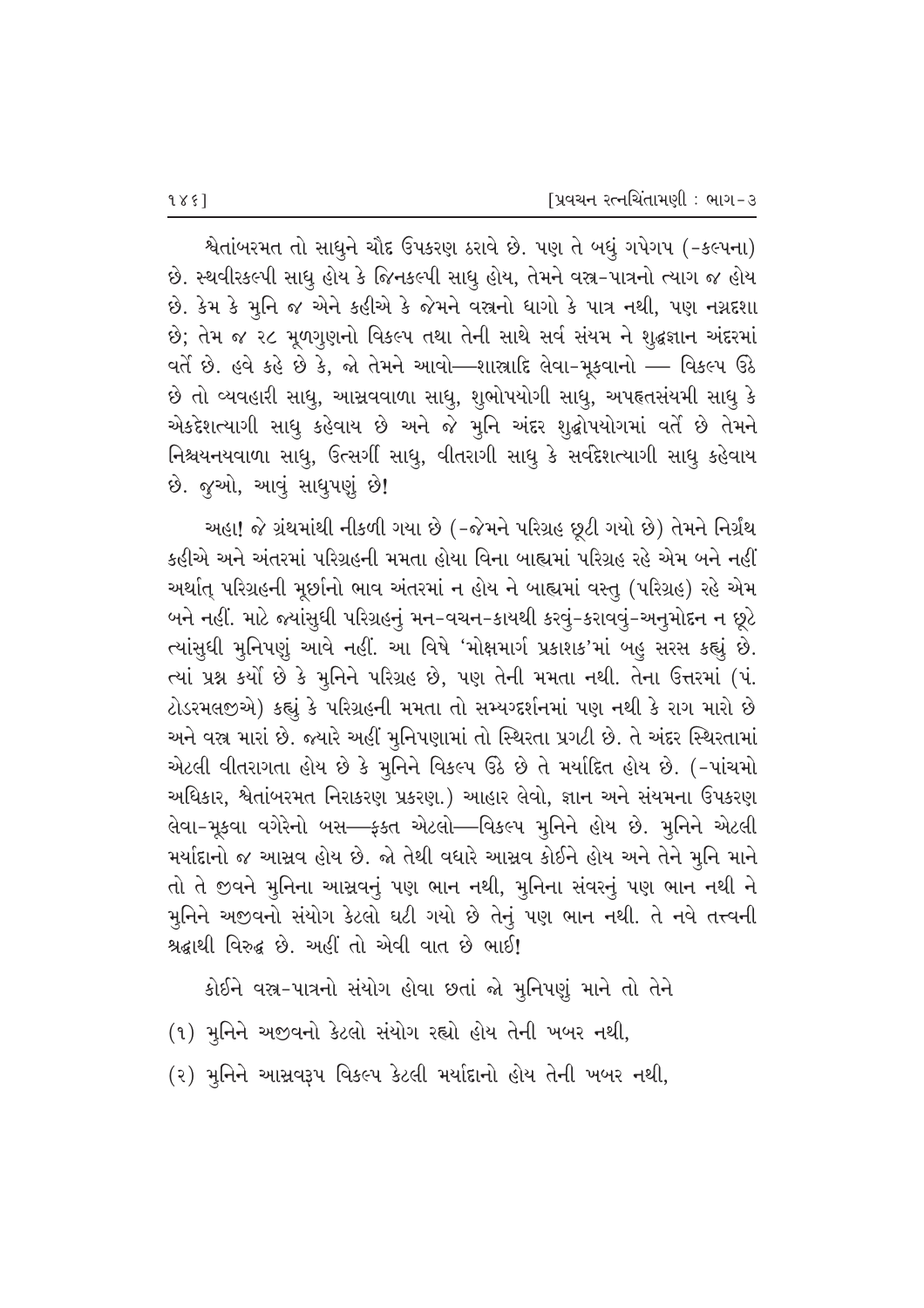- (૩) મુનિને સંવરની કેટલી ઉગ્ર દશા હોય તેની ખબર નથી,
- (४) મુનિને નિર્જરા કેવા પ્રકારની હોય તેની ખબર નથી અને તેને
- (૫) મુનિએ દ્રવ્યનો (-જીવનો) કેટલો આશ્રય લીધો છે તેની પણ ખબર નથી.

આવી વાત છે! શું એ વાત કાંઈ શ્રી કુંદકુંદાચાર્યે એમ જ (-વિના પ્રયોજને) કહી દીધી છે કે મૂનિ વસ્ત્રનો ધાગો રાખે તો નિગોદમાં જશે? તે કાંઈ એમ ને એમ કહી દીધું નથી. તેની (વસ્ર સહિત મુનિપણું માનનારની) તો નવે તત્ત્વમાં મોટી ભૂલ છે અને તે તો મિથ્યાત્વભાવ છે. માટે તે 'નિગોદમાં જશે' એમ કહ્યું છે. મિથ્યાત્વનું ફળ નિગોદ જ છે. (સમયસારના પરિશિષ્ટમાં અનેકાંતના) ૧૪ બોલમાં એકાંતવાદી મિથ્યાદષ્ટિને 'પશુ' કહ્યો છે ને? કે એકાંત માનનારો (મિથ્યાદષ્ટિ) તો પશુગતિમાં અવતરશે. આવો માર્ગ છે બાપ્! આ કાંઈ કોઈ વ્યક્તિ માટે વાત નથી, પરંતુ વસ્તુનું સ્વરૂપ આવું છે. વસ્તુ આમ પોકારી રહી છે એમ અહીં કહે છે.

## 'ઉપેક્ષાસંયમીઓને પુસ્તક, કમંડળ વગેરે હોતાં નથી; તે પરમજિનમુનિઓ એકાંતે (-સર્વથા) નિસ્પૃહ હોય છે તેથી જ તેઓ બાહ્ય ઉપકરાગ રહિત હોય છે.'

અપહૃતસંયમવાળાને શુભભાવ હોય છે. તેથી શુભભાવનું નિમિત્ત (એવા પુસ્તક, કમંડળ વગેરે) પણ હોય છે. જ્યારે ઉપેક્ષાસંયમવાળા પરમજિનમુનિઓને એકાંતે-સર્વથા શુભરાગનો ત્યાગ હોય છે. તેથી બાહ્ય ઉપકરણોનો પણ તેમને ત્યાગ હોય છે.

મુનિને છઠું-સાતમું ગુણસ્થાન (દિવસમાં) હજારો વાર આવે છે. એક અંતર્મુહૂર્તમાં પણ છઠું-સાતમું ગુણસ્થાન અનેક વાર આવે છે. કારણ કે છઠ્ઠા ગુણસ્થાનની સ્થિતિ -મુદત જ પોણી સેકંડની અંદર છે અને સાતમા ગુણસ્થાનની સ્થિતિ તેનાથી અડધી છે. મુનિ તે બે ગુણસ્થાનોમાં આવ-જા કર્યા કરે છે. પણ જ્યારે છઠ્ઠા ગુણસ્થાનમાં હોય છે અર્થાત્ વિકલ્પ ઉઠે છે ત્યારે તેમને વ્યવહારી સાધુ કહેવાય છે અને વિકલ્પનો અભાવ થઈને જ્યારે (સાતમા ગુણસ્થાનમાં) શુદ્ધોપયોગમાં સ્થિર થાય છે ત્યારે તેમને નિશ્ચય સાધુ, સર્વત્યાગી સાધુ કે ઉપેક્ષા સંયમવાળા સાધુ કહેવાય છે. એટલે કે તેમને બધી ઉપેક્ષા થઈ ગઈ છે, અંદરમાં ઠર્યા છે. આ વાત શ્રી 'પ્રવચનસાર'ના ત્રીજા અધિકારમાં પણ ભાઈ! આવે છે ને? કે અપવાદ માર્ગ અને ઉત્સર્ગ માર્ગ. (ગાથા ૨૨૨) તથા શ્રી 'પ્રવચનસાર'માં એ પણ કહ્યું છે ને? કે મૂનિને શરીર છે તે—કે જે સદાય સાથે છે તે— ઉપકરણ છે, મૂનિ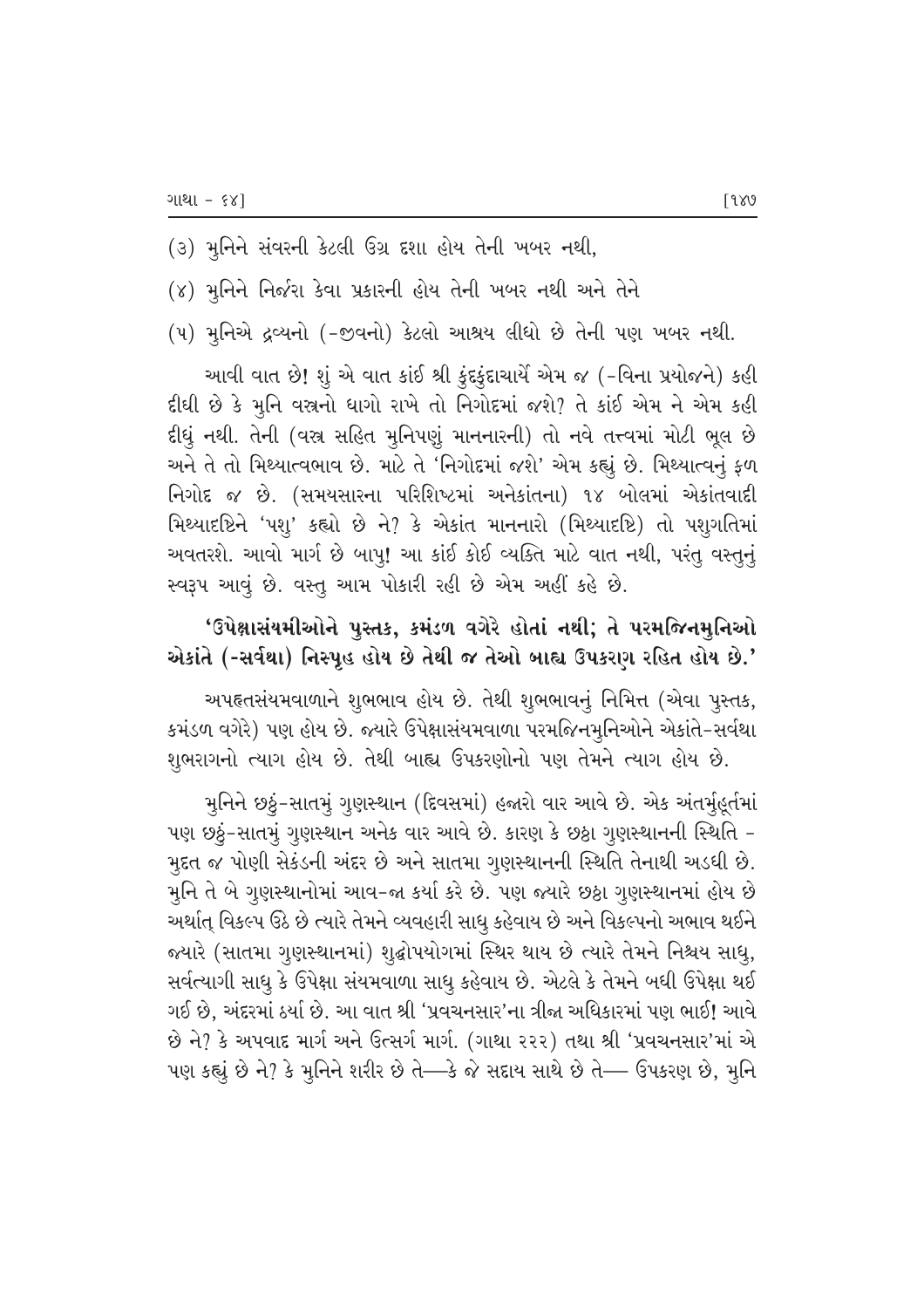ગુરૂની વાણી સાંભળે તે પણ ઉપકરણ છે તેમ જ મૂનિ વિનય કરે તે પણ ઉપકરણ છે. છતાં પણ તેની સ્પૂહા નથી. (ગાથા ૨૨૫ તથા ૨૨૬) કેમ કે તે (વાણી સાંભળવી, વિનય કરવો વગેરે) વિકલ્પ છે ને? આવો માર્ગ છે. અહા! નિર્મળતાની ધારામાં આવો (વિનયનો કે વાણી સાંભળવાનો) વિકલ્પ ઉઠે તે, કહે છે કે, મલિનતા છે હોં. અને તે સાસ્રવી સાધ્ છે હોં. જ્યારે સાતમા ગુણસ્થાનવાળા નિરાસ્રવી સાધુ છે. આવી પ્રવચનસારમાં મૂળ ગાથા છે. (ગાથા ૨૪૫) ગજબ વાત છે! લ્યો, આવું સત્ય છે. અહા! સત્ય તે સત્ય જ છે. સત્યને કાંઈ આડું-અવળું કરવાની જરૂર નથી.

અહીં કહે છે કે પરમજિનમુનિઓ — જિન વીતરાગસ્વરૂપ આત્મામાં અંદર ઠરી ગયેલા મુનિઓ—શુદ્ધોપયોગમાં રમનારા મુનિઓ—સર્વથા નિસ્પૃહ હોય છે અને તેથી બાહ્ય ઉપકરણ રહિત હોય છે અર્થાત્ તેમને વાણી સાંભળવી, વિનય કરવો વગેરે એવા ઉપકરણ હોય નહીં તથા જ્ઞાન ને સંયમના નિમિત્તરૂપ જે (જડ) ઉપકરણ છે તે પણ હોય નહીં. તેમને કાંઈ (-કોઈ ઉપકરણ) ન હોય. (હા), હવે પછી, તેમને અભ્યંતર ઉપકરણ હોય એમ કહેશે હોં. જ્યારે અપહૃતસંયમીને છઠ્ઠા ગુણસ્થાને સાચા જ્ઞાન ને સંયમ હોવા છતાં શુભ વિકલ્પ ઉઠે છે, શુભરાગરૂપ અલ્પ સ્પૃહા રહી ગઈ છે, જ્ઞાન અને સંયમના ઉપકરણો લેવા-મૂકવાની વૃત્તિ હોય છે. તેથી, કહે છે કે, તેઓ સર્વથા નિસ્પૃહ નથી. આવી વાત છે. અરે! આ તો વસ્તુનું સ્વરૂપ જ આવું છે. આ દિગંબર ધર્મ એ કોઈ સંપ્રદાય નથી. પણ વસ્તુની મર્યાદાની સ્થિતિનું વર્ણન છે. તો, અહીં વસ્તુની મર્યાદાના વર્ણનમાં મુનિની ભૂમિકામાં મલિનતાનો અંશ કેટલો હોય અને મલિનતા ટળીને નિર્મળતા કેટલી હોય તેનું વર્ણન છે.

# 'અભ્યંતર ઉપકરણભૂત, નિજ પરમતત્ત્વને પ્રકાશવામાં ચતુર એવું જે નિરુપાધિસ્વરૂપ સહજ જ્ઞાન તેના સિવાય બીજું કંઈ તેમને ઉપાદેય નથી.'

સહજ જ્ઞાન = ત્રિકાળી સ્વાભાવિક જ્ઞાન. જુઓ, હવે કહે છે કે અભ્યંતર ઉપકરણભૂત સહજ જ્ઞાન છે અને તે મુનિનું ઉપકરણ છે. પૂર્ણાનંદસ્વરૂપ અખંડ અભેદ એવા નિજ પરમતત્ત્વને પ્રકાશવામાં ચતુર એવું જે આ નિરૂપાધિસ્વરૂપ સ્વાભાવિક જ્ઞાન છે - જે પૂર્ણ જ્ઞાનાનંદસ્વરૂપ છે - તે એક જ મૂનિને ઉપાદેય છે. તે સિવાય વર્તમાન પર્યાય પણ ઉપાદેય નથી. અરે! આવી વસ્તુની સ્થિતિ છે એમ પહેલાં નક્કી-નિર્ણય તો કરે? પરંતુ જેને દેવ-ગુરૂ કેવા હોય, શાસ્ત્રના કથન કેવા હોય તેના નિર્ણયના પણ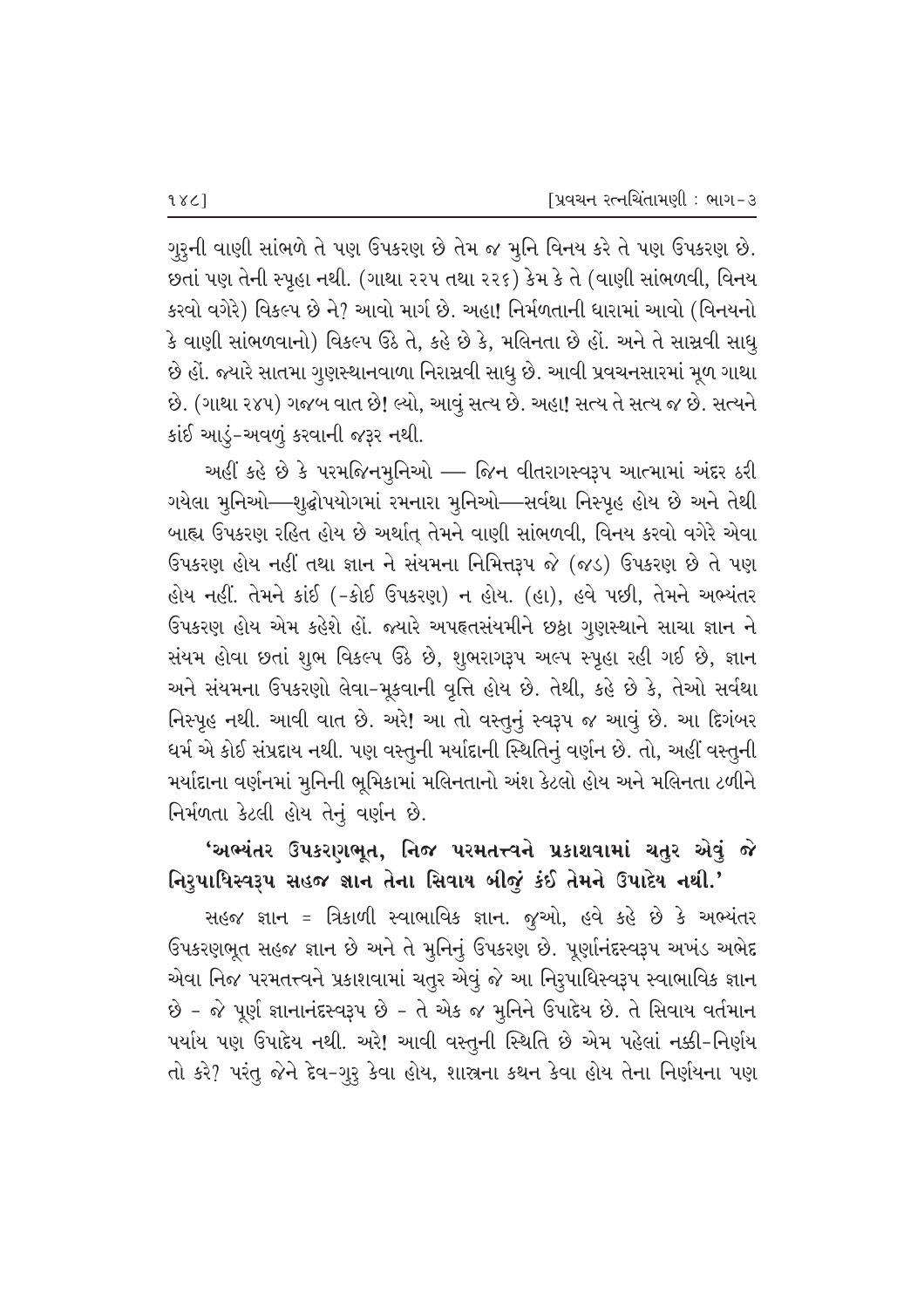ઠેકાણા નથી તેને દેવ-શાસ્ત્ર-ગુરૂની શ્રદ્ધા જ ક્યાં છે? અહા! દિગંબર સંતોની વાણી -કથની તો જુઓ! તે વસ્તુનું સ્વરૂપ જ વર્ણવે છે.

અહીં કહે છે કે પૂર્ણ જ્ઞાનઘન-ચિદ્દઘન એવું જે પૂર્ણ શક્તિરૂપ સત્ત્વ છે તે જ ધર્મીજીવનું (મૂનિનું) ઉપકરણ છે. મૂનિની સમીપમાં સહજભાવ પડ્યો છે અને તે મુનિનું ઉપકરણ છે. અહા! પૂર્ણ જ્ઞાનસ્વરૂપ, પૂર્ણ આનંદસ્વરૂપ, પૂર્ણ ધ્રુવસ્વરૂપ એવા આત્માના સમીપમાં મૂનિના પરિણામ વર્તે છે, પણ કાંઈ બહાર રહેતા નથી. તેમને શૃદ્ધોપયોગમાં એકલો સ્વનો આશ્રય હોય છે. જ્યારે શુભરાગમાં પરાશ્રય હોય છે, કેમ કે વિકલ્પ બહારને લક્ષે ઉત્પન્ન થાય છે.

અહીં માત્ર 'સહજ જ્ઞાન' કહ્યું છે, પણ તેની સાથે ત્રિકાળી સહજ આનંદ, ત્રિકાળી સહજ સ્થિરતા-શાંતિ-ચારિત્ર વગેરે પણ લઈ લેવા. અને તે સિવાય બીજું કાંઈ મુનિને ઉપાદેય નથી એમ કહે છે. અહા! ઉપકરણ તો ઉપાદેય નથી. ઉપકરણ સંબંધીનો રાગ તો ઉપાદેય નથી, પરંતુ નિર્મળ પર્યાય પ્રગટી છે તે પણ મુનિને ઉપાદેય નથી. તેઓ તો ધ્રુવસ્વરૂપને જ ઉપાદેય કરીને અંદર સ્વરૂપમાં પડ્યા છે. જૂઓ, આ સાતમા ગુણસ્થાનની દશા! આવી દશા મૂનિને દિવસમાં હજારો વાર આવે છે. એક અંતર્મહુર્તમાં અનેક વાર સાતમું ગૃણસ્થાન મૃનિને આવે એવો ધવલમાં પાઠ છે. અહો! મૃનિ પરમેશ્વર પદમાં ભળ્યા છે ને? મુનિની દશા તો જુઓ!

'અપહ્તસંયમધરોને પરમાગમના અર્થનું ફરીફરીને પ્રત્યભિજ્ઞાન થવામાં કારણભૂત એવું પુસ્તક તે જ્ઞાનનું ઉપકરણ છે.'

અપહૃતસંયમધરને—કે જે શુભ વિકલ્પમાં આવ્યા છે તેમને — પણ છે તો શુદ્ધ ચૈતન્ય આનંદકંદ આત્માના શ્રદ્ધા, જ્ઞાન અને સંયમ. અર્થાત્ તેમને પણ સંયમ-સ્થિરતા દશા તો છે, પરંતુ તેમને સાતમા ગુણસ્થાનની શુદ્ધોપયોગ દશા નથી. એટલે તેઓ શુભ વિકલ્પમાં છે અને ત્યારે તેમને જ્ઞાનને ફેરવવાનું (-જ્ઞાનના અભ્યાસનું) નિમિત્ત એવું પુસ્તક હોય તે ઉપકરણ છે. લ્યો, શાસ્ર પણ શુભ વિકલ્પનું નિમિત્ત છે તથા શાસ્રનું ભણવું અને વાંચવું એ પણ શુભ વિકલ્પ છે એમ કહે છે. શાસ્ર ભણવામાં લક્ષ જાય એ વિકલ્પ છે, તેમાંથી કાંઈ શાંતિ કે સ્થિરતા આવતી નથી. શાંતિ કે સ્થિરતા તો અંદર ધ્રુવનો આશ્રય કરે તેમાંથી આવે છે.

આ રીતે કહ્યું કે શૃદ્ધોપયોગવાળાને નિશ્ચય ઉપકરણ આત્મા છે અર્થાત્ તેનો (-શુદ્ધોપયોગનો) આશ્રય આત્મા છે. જ્યારે શુભ વિકલ્પવાળાને જ્ઞાનનું ઉપકરણ એવું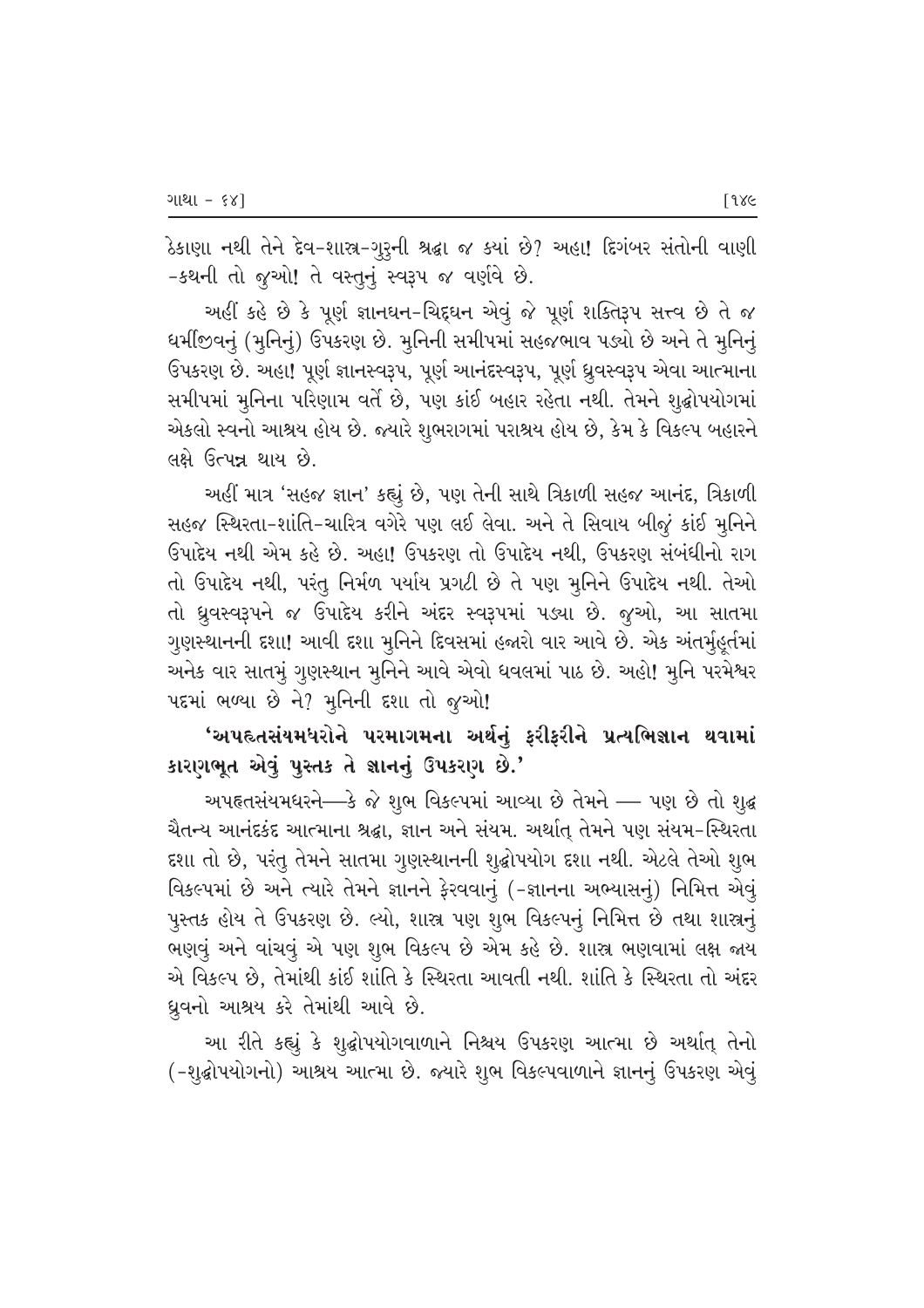શાસ્ર નિમિત્તરૂપે હોય છે. લ્યો, સાધુ જ્ઞાનના ઉપકરણ તરીકે શાસ્ર ભણે તો પણ, કહે છે કે, વ્યવહારી સાધુ છે. અહા! આવો માર્ગ છે!

અરે! આવા દશાવંત સાધુ ક્યાં છે? (ક્યાં નજરે પડે છે?) અને સ્રીઓને તો આવું સાધુપણું હોય જ નહીં, કેમ કે સ્ત્રીને છઠું ગુણસ્થાન હોય જ નહીં. બાપુ! આ તો વસ્તુની સ્થિતિ છે. ભગવાન! આ વાત કાંઈ માત્ર તારા માટે જ નથી તેમ જ તારો અનાદર કરવા માટે પણ નથી. અરે! વસ્તુની સ્થિતિ જ આવી છે ને પ્રભુ? અને વસ્તુના સ્વભાવમાં આવી સ્થિતિ છે ત્યાં બીજું કેમ મનાય? 'મોક્ષમાર્ગ પ્રકાશક'માં (પાંચમા તથા છઠ્ઠા અધિકારમાં) પં. ટોડરમલજીએ લખ્યું નથી? કે હંસ દેખાતા નથી તેથી કાંઈ બગલાને/કાગડાને હંસ મનાય? (ન મનાય.) મારગ બાપા ! આવો છે ભાઈ! તેની શ્રદ્ધામાં આવું યથાર્થ સ્વરૂપ આવવું જોઈએ. એટલે કે તે નિર્ગ્રંથપણાને જ મુનિપણું માને, પણ તે સિવાય બીજી રીતે મૂનિપણું માને નહીં.

અહા! આ તો વીતરાગ માર્ગ છે. શું આ કાંઈ કોઈના પક્ષનો માર્ગ છે? (ના.) તો, કહે છે કે વીતરાગ ત્રિલોકનાથ સર્વજ્ઞના જ્ઞાનમાં એમ આવ્યું છે કે મુનિદશાની ભૂમિકામાં આવી જ ભૂમિકા હોય (-પાંચ મહાવ્રતાદિનો વિકલ્પ જ હોય.) માટે જો તેનું યથાર્થ જ્ઞાન નહીં કરે તો જ્ઞાન વિપરીત થઈ જશે. અહો! સાધુપણું કોને કહે? બાપ! અત્યારે તો વ્યવહાર ક્રિયાના પણ ક્યાં ઠેકાણાં છે? કેમ કે સાધને માટે કરેલા ચોકાના આહાર-પાણી સાધુ લે છે. તેથી એ તો બિલકુલ ઉદ્દેશીક આહાર-પાણી છે. અરે! છાપામાં (-જૈન પત્રિકાઓમાં) લખાણ આવે છે કે 'મહારાજને આહાર દેવાનો લાભ લેવા માટે ચોકા કરવા આવજો.' અરર! શું આવા લખાણ જૈનદર્શનના છાપાઓમાં હોય? એક બાજુ જૈનના છાપા કહેવા અને બીજી બાજુ તેમાં આવા ગોટાળા નાખવા?  $(-$ િવિપરીતતા લખવી ?) પણ લોકોને ભાન ક્યાં છે?

આમારા (સંપ્રદાયના ગુરૂ) હીરાચંદજી મહારાજ સવારના ચાર-પાંચ ગાઉનો વિહાર કરીને (કોઈ ગામ નજીક) આવ્યા હોય તો પહેલાં ગામમાં ન જ્રય. પણ ગામ બહાર કોઈ નેરૂં (-પાણી વગરનું વોકળું) હોય ત્યાં સંતાઈને બેસે અને અડધો કલાક-કલાક સ્વાધ્યાય કરે. પછી ૯-૩૦/૧૦ વાગે ત્યારે ગામમાં જાય. એટલે પછી ગામમાં કોઈ શ્રાવક ચપટી ચોખા કે પાણીનું બિંદુ પણ સાધુ માટે બનાવે નહીં. ત્યારબાદ તેઓ ચાર− <u>પાંચ ઘરેથી આહાર લે. અને પાણી ન મળે તો તેને ઠેકાણે છાસ લે. જો તેમને ખબર</u>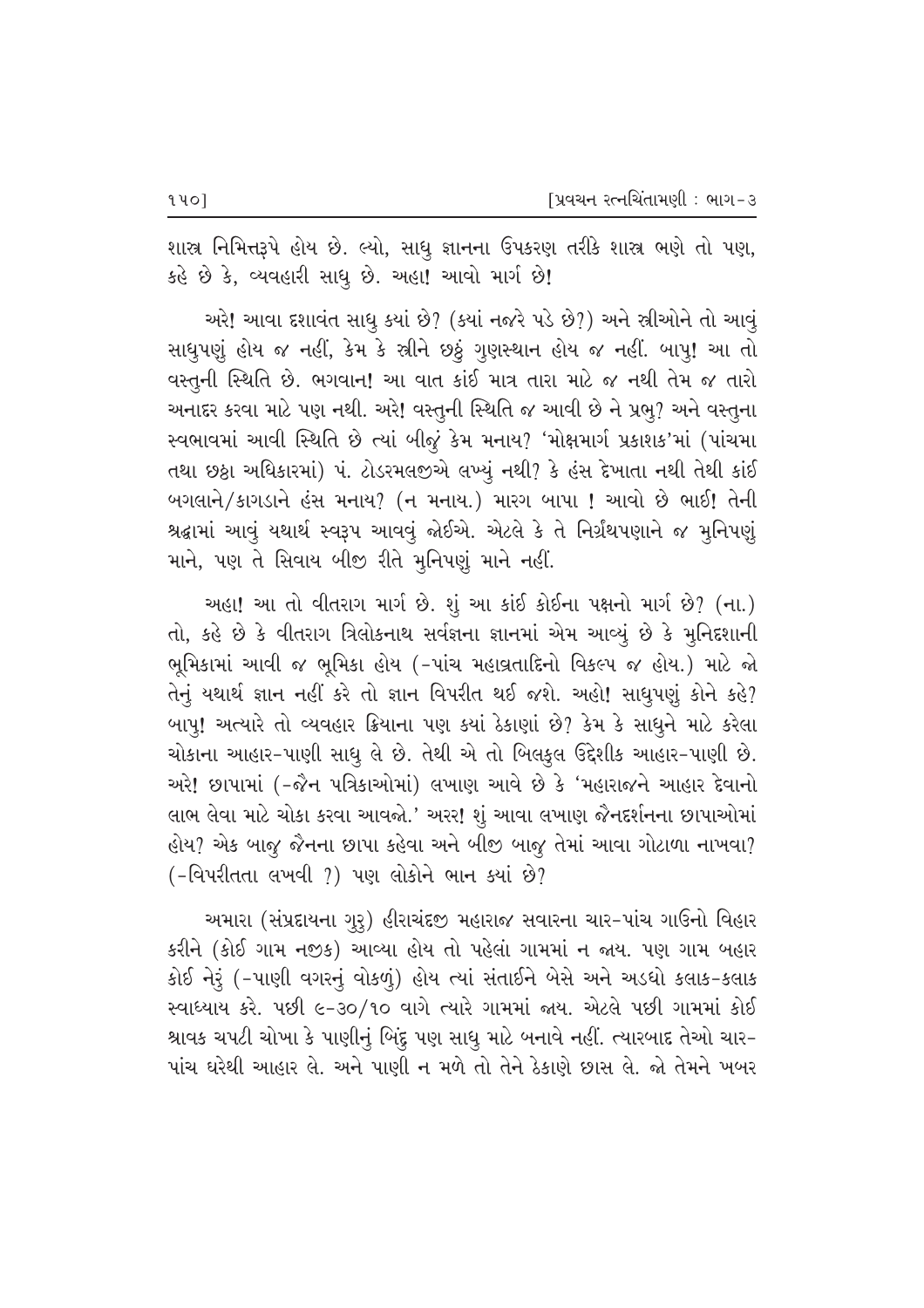પડે કે સાધુને માટે પાણી બનાવ્યું છે તો બિલકુલ લે નહીં. આવી બહુ સખત ક્રિયા તેમની હતી. ગામડામાં હીરાચંદજી મહારાજ જાય ત્યારે લોકો તો રાડ નાખે હો. તેઓ ગામડામાં જાય ત્યારે પહેલાં વ્યાખ્યાનમાં એ ઉપદેશ આપે કે સાધ માટે આહાર-પાણી બનાવીને સાધુને આપે તો તે ગર્ભમાં ગળશે. જો કે તેમને વસ્તુની—તત્ત્વની કે તેની દષ્ટિની ખબર નહોતી. જ્યારે અહીં તો દિગંબર સાધૂની ક્રિયાના પણ ઠેકાણા નથી. અમારી પણ સંપ્રદાયમાં સખત ક્રિયા હતી. કેમ કે એ વખતે એવું માન્યું હતું કે સાધુ આવા જ હોય. તેથી જેવું માન્યું હતું તેવું કર્યું હતું. પણ એ સાધુપણું જ નહોતું એમ ક્યાં ખબર હતી.

અહીં જૂઓ તો ખરા! મુનિરાજે કેવી ટીકા કરી છે! તેઓ કહે છે કે મુનિને અભ્યંતર ઉપકરણભૂત નિજ ભગવાન આત્મા છે અને અપહૃતસંયમીઓને ફરીફરીને શાસ્ત્ર ભણવામાં—પર્યટન કરવામાં—સ્વાધ્યાય કરવામાં—કારણભૂત એવું પુસ્તક તે જ્ઞાનનું ઉપકરણ છે.

## 'શૌચનું ઉપકરણ કાયવિશુદ્ધિના હેતુભૂત કમંડળ છે; સંયમનું ઉપકરણ-હેત<del>્</del>  $\mathbf{u}$  isole  $\mathbf{e}$ .

છઠ્ઠે ગૃણસ્થાને સાચા સંતને આવી જાતના ઉપકરણનો વિકલ્પ હોય છે. બસ.

## 'આ ઉપકરણોને લેતી-મૂક્તી વખતે ઉદ્દભવતી પ્રયત્નપરિણામરૂપ વિશુદ્ધિ તે જ આદાનનિક્ષેપણસમિતિ છે એમ (શાસ્ત્રમાં) કહ્યું છે.' વિશુદ્ધિ = શુભભાવ.

આ, વ્યવહારસમિતિની વાત છે અર્થાત્ આ (જીવના) પરિણામની વાત છે, પણ બહારની (−જડક્રિયાની) વાત નથી. એ ઉપકરણ પર વસ્તૂ છે, જડ છે અને એ જડની ક્રિયા જીવ ક્યાં કરી શકે છે? પરની સત્તાવાળી ચીજને લેવી કે મૂકવી એ કાંઈ જીવ કરી શકતો નથી. માટે એ જડની ક્રિયા કરવાનો પ્રશ્ન જ ક્યાં છે? આ તો મુનિને ફક્ત વિકલ્પ હોય છે કે જતનાથી ઉપકરણ લેવું-મૂકવું. બસ, એ વિકલ્પને વ્યવહારસમિતિ કહે છે. જ્યારે બહારની ક્રિયા—પર વસ્તુ લેવી કે મૂકવી તે—તો જડની ક્રિયા છે. તે જડની ક્રિયા આત્મા શુભભાવવડે પણ કરી શકતો નથી. કારણ કે તે જડ ઉપકરણનું લેવું-મૂકવું જડના કારણે છે. આત્માને વિકલ્પ આવ્યો માટે આત્મા તે જડ ઉપકરણને લઈ શકે છે કે મૂકી શકે છે એમ છે જ નહીં. આવી વાત છે !

અહા! અહીં વ્યવહારસમિતિમાં અજીવની વાત નથી. પરંતુ વ્યવહારસમિતિનો શુભરાગ છે તેને આવા અજીવ ઉપકરણ નિમિત્ત તરીકે હોય છે એટલી, બસ, વાત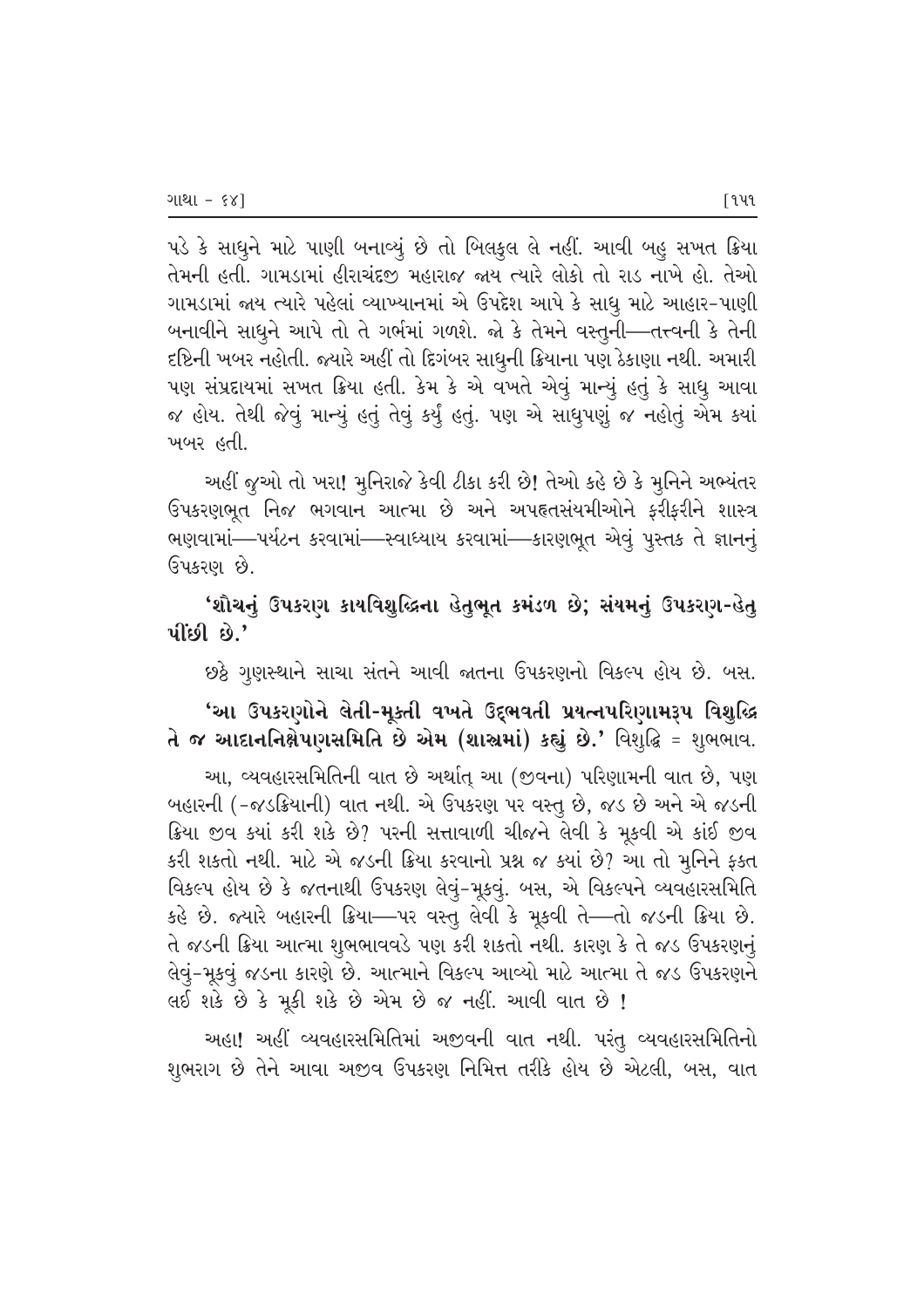કરવી છે. અહા! મારગ તો જે હોય તે જ હોય ને બાપા? તે બીજો કેમ હોય? આ ભગવાનનો કહેલો માર્ગ છે કે જેને ગણધરો અનુભવે છે અને ઈંદ્રો પણ કબૂલે છે. શું આ કાંઈ કોઈ બે-પાંચ માણસો માને એવો માર્ગ છે? (ના.)

અહીં કહે છે કે જ્યારે મુનિરાજ શૃદ્ધાત્માની અનુભવદશામાંથી - શૃદ્ધોપયોગમાંથી-ખસી જાય ત્યારે શુભભાવ આવે છે. અને ત્યારે તેમને જ્ઞાન ફેરવવાનું કારણ એવું ઉપકરણ નિમિત્તરૂપે હોય છે. જો કે છે તો એ વ્યવહારસમિતિનો વિકલ્પ પણ બંધનું કારણ, (છતાં તે આવે છે.) તો, એ શુભરાગ ઉત્પન્ન થાય તેને આદાનનિક્ષેપણ સમિતિ કહે છે. ગજબ વાત કરે છે ને!

શ્વેતાંબર અને દિગંબર વચ્ચે બાપા! મોટો ફેર છે, હજારો બોલનો મૂળમાં ફેર છે. તે (તફાવતવાળા) બોલ મેં લખ્યા છે. કેમ કે મેં તો બન્ને (-દિગંબર અને શ્વેતાંબરના) શાસ્ત્રો જોયા છે ને? શ્વેતાંબરના પણ કરોડો શ્લોક જોયા છે. તેઓ સાધુને માટે વસ્ત્ર-પાત્ર ગ્રાહ્ય માને છે અને કહે છે કે અમારા સાધુને વસ્ત્ર-પાત્ર હોય જ. પણ મૂર્છા ન રાખે. પરંતુ ભાઈ! વસ્ત-પાત્ર રહ્યા છે તે જ મૂર્છા છે (એમ બતાવે છે.) માટે વસ્ત-પાત્ર રાખવા પણ મૂછી ન રાખવી એ પરસ્પર વિરૂદ્ધ વાત છે. અહા! શ્વેતાંબરમાં ઘણો ફેર (-ઘણી વિપરીતતા) છે ભાઈ! બાપા! એ તો મજૂર જેવો માર્ગ છે. આ કોઈ વ્યક્તિ માટેની વાત નથી, પણ આવું વસ્તુનું સ્વરૂપ છે એમ કહેવું છે. ભાઈ! શું થાય? દુનિયાને સારૂં લાગે કે ન લાગે, (સત્ય તો આ છે.)

કદાચ દુનિયાને આ વાત સારી ન લાગે, પણ તેથી કરીને સત્ય છે તે શું બદલી જાય? દિગંબરમતમાં 'આયાનભંડમતનિક્ષેપણ સમિતિ' એવું નામ નથી, પણ 'આદાનનિક્ષેપણસમિતિ' એવું નામ છે. કેમ કે ભંડમત એટલે કે વાસણ મૂનિને ક્યાં હતા? તેથી 'આયાનભંડમતનિક્ષેપણસમિતિ' - એ શ્વેતાંબરની શૈલીની ભાષા છે. પણ સનાતન માર્ગમાં એવી ભાષા (કે સમિતિ) છે જ નહીં. સનાતન માર્ગમાં (દિગંબરમતમાં) તો 'આદાનનિક્ષેપણસમિતિ' એ, બસ, એક ભાષા છે. તથા તેમાં (-તે સમિતિમાં) પુસ્તક આદિ નિમિત્ત તરીકે હોય છે. જ્યારે શ્વેતાંબરમાં સાધુને વસ્ર-પાત્ર હોય જ એમ કહે છે. અરે! વસ્ત્ર-પાત્રવાળા મુનિ જ નથી. પોતે વસ્ત્ર-પાત્ર રાખે અને પોતાને મૂનિ માને તો મિથ્યાદષ્ટિ છે. આકરૂં કામ છે ભાઈ!

#### **Jeep 3885**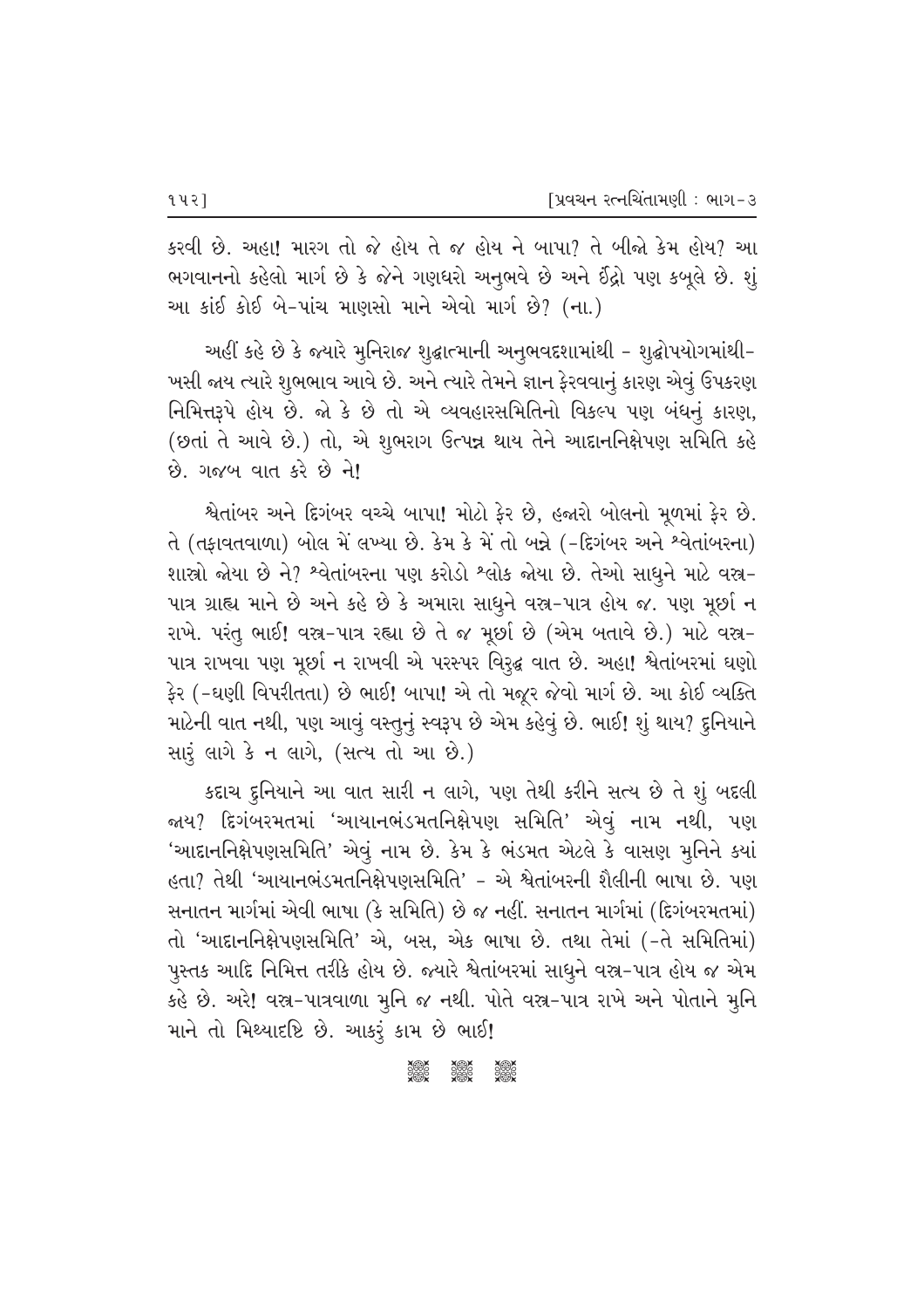# ૈું કે શ્લોક - ૮૭ ઉપરનું પ્રવચન ૅું

#### 'ઉત્તમ પરમજિનમુનિઓની આ સમિતિ સમિતિઓમાં શોભે છે.'

જૂઓ, ઉત્તમ પરમજિનમુનિઓની તો આ (આદાનનિક્ષેપણ) સમિતિ છે. તથા બધી સમિતિઓમાં આ સમિતિ શોભે છે એમ કહે છે.

## 'તેના સંગમાં ક્ષાંતિ અને મૈત્રી હોય છે (અર્થાત્ આ સમિતિયુક્ત મુનિને ધીરજ-સહનશીલતા-ક્ષમા અને મૈત્રીભાવ હોય છે.)'

ક્ષાંતિ=ક્ષમા. જેને આવી સમિતિ હોય તેને ધીરજ એટલે કે સહનશીલતા એટલે કે ક્ષમા તેમ જ મૈત્રીભાવ હોય છે. અહા! મુનિને ધીરજ હોય. અર્થાત્ તેઓ ઉતાવળા ન હોય પણ શાંત હોય. લ્યો, વીતરાગ પરમાત્મા જેને મુનિપણું કહે છે તે આવું છે. અહા! જેને અંતરમાં આત્માનૃભવ છે, તે ઉપરાંત જેને સંયમ અને સ્થિરતા પણ છે તથા આવી સમિતિનો ભાવ (વિકલ્પ) જેને છે તેને સાથે ક્ષમા અને મૈત્રીભાવ પણ હોય છે એમ કહે છે.

## 'હે ભવ્ય! તું પણ મન-કમળમાં સદા તે સમિતિ ધારણ કર, કે જેથી તું પરમશ્રીરૂપી કામિનીનો પ્રિય કાન્ત થઈશ (અર્થાત્ મુક્તિલક્ષ્મીને વરીશ).'

હે ભવ્ય! આવી સમિતિને તું ધારણ કર. અહીં તો મૂનિની વાત છે ને? એટલે સમિતિને ધારણ કરવાનું કહ્યું છે અને મૂનિની વાત કરીને બીજાને સમજાવે છે કે મુનિપણું આવું હોય છે. આ સિવાય જો કોઈ બીજી રીતે મુનિપણું માને તો તેની ગુરુની શ્રદ્ધામાં ભૂલ છે અને દેવની શ્રદ્ધામાં પણ ભૂલ છે. કેમ કે દેવે (-ભગવાને) બીજી રીતે મુનિપણું કહ્યું છે એમ તે માને છે. તથા તેની શાસ્ત્રની શ્રદ્ધામાં પણ ભૂલ છે. કારણ કે શાસ્ત્રે બીજી રીતે મુનિપણું કહ્યું નથી, છતાં શાસ્રમાં બીજી રીતે મુનિપણું કહ્યું છે એમ તે માને છે. આ રીતે તેની દેવ-શાસ્ર-ગુરૂની - ત્રણેયની શ્રદ્ધામાં ભૂલ છે.

અહીં કહે છે કે આ સમિતિને ધારણ કર, કે જેથી તારી અતીન્દ્રિય પરમાનંદરૂપી મુકતદશાનો-પરિણતિનો પ્રિયકાન્ત થઈશ. પછી તે પરિણતિ તને એક સમય પણ છોડશે નહીં.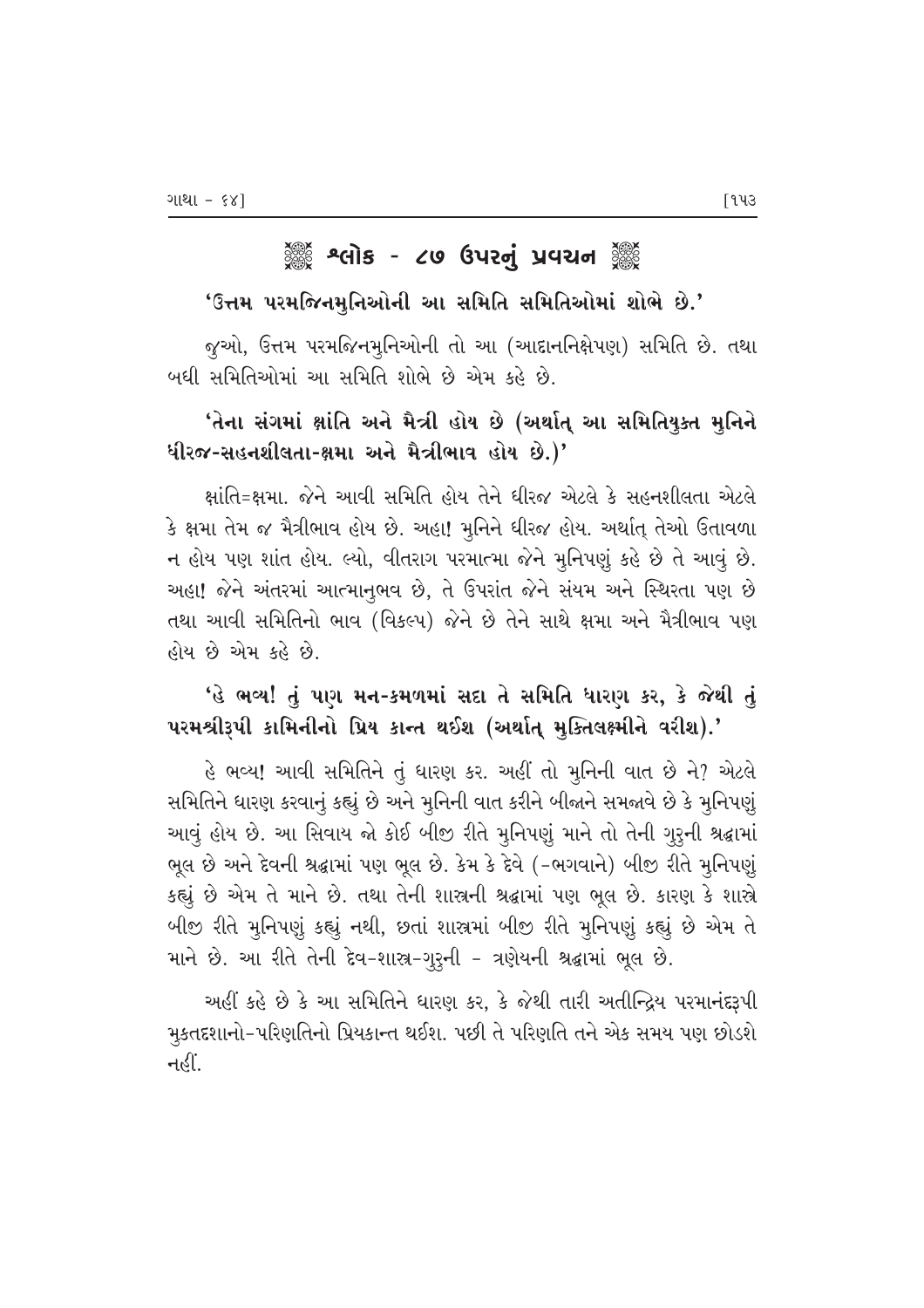ue:- મુનિને વિકલ્પ આવે તે અપવાદ માર્ગ છે?

સમાધાન:- (હા.)

- મુનિને વિકલ્પ આવે તે અપવાદ માર્ગ છે અને વિકલ્પ વિનાની દશા  $(9)$ તે ઉત્સર્ગ માર્ગ છે.
- મુનિને વિકલ્પ આવે તે વ્યવહારનય છે અને અંદર સ્થિરતા થાય તે  $(5)$ નિશ્ચયનય છે.
- મુનિને વિકલ્પ આવે તે અપહૃતસંયમ છે અને અંદર સ્થિરતા થાય તે  $(\mathcal{E})$ ઉપેક્ષાસંયમ છે.
- મુનિને વિકલ્પ આવે તે શુભોપયોગ છે અને અંદર સ્થિરતા થાય તે  $(\lambda)$ શૃદ્ધોપયોગ છે.
- મુનિને વિકલ્પ આવે તે એકદેશપરિત્યાગ છે અને અંદર સ્થિરતા થાય  $(\mathfrak{y})$ તે સર્વદેશપરિત્યાગ છે.

અરે! લોકોને ખબર પણ નથી કે વીતરાગનો મારગ શું છે! એ તો જે કુળમાં જન્મ્યા ते भारो धर्म એમ માને છે. થઈ રહ્યું, (કુળધર્મમાં જ અટકી જાય છે.)



|                             | પ્રવચન નં.                 | તારીખ |
|-----------------------------|----------------------------|-------|
|                             | $NST /$ 4 $6$ 30- $5 - 93$ |       |
| ગાથા - ૬૪ }<br>શ્લોક - ૮૭ } | $NSS / SO 6 - 9 - 99$      |       |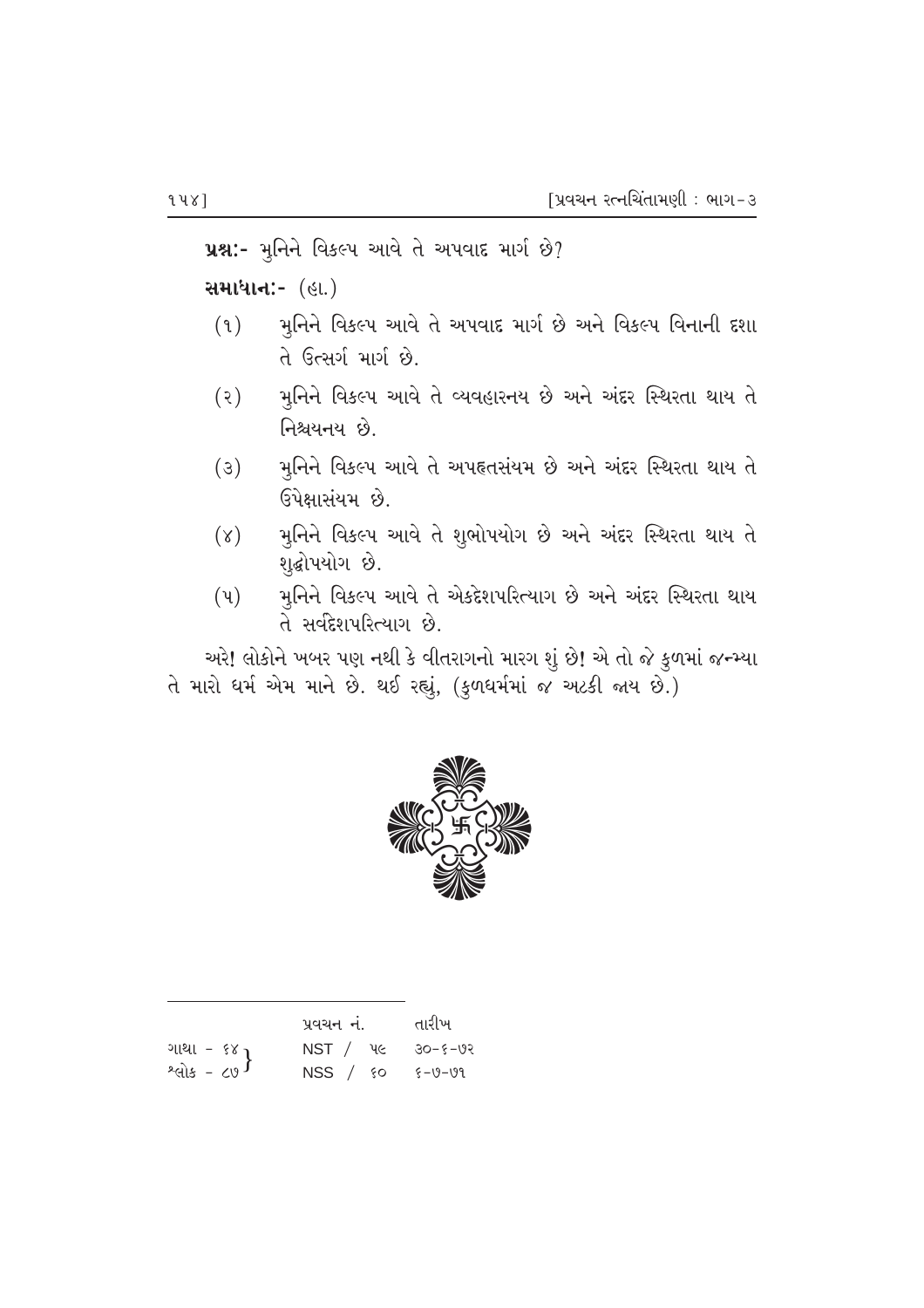# C U⁄z⁄ - 65 C

पासुगभूमिपदेसे गूढे रहिए परोपरोहेण ।<br>उच्चारादिच्चागो पइट्ठासमिदी हवे तस्स । उच्चारादिच्चागो पडद्रासमिदी हवे तस्स ॥६५॥ प्रासुकभूमिप्रदेशे गूढे रहिते परोपरोधेन |<br>उच्चारादित्यागः प्रतिष्ठासमितिर्भवेत्तस्य | प्रतिष्ठासमितिर्भवेत्तस्य ॥६५॥  $\delta$  ભૂમિ પ્રાસુક, ગૂઢ ને ઉપરોધ જ્યાં પરનો નહીં, મળત્યાગ ત્યાં કરનારને સમિતિ પ્રતિષ્ઠાપન તણી. કપ.

આન્વયાર્થ:- (परोपरोधेन रहिते) જેને પરના ઉપરોધ વિનાના (-બીજાથી રોકવામાં न આવે એવા), (गूढे) ગુઢ અને (प्रासुकभूमिप्रदेशे) પ્રાસુક ભૂમિપ્રદેશમાં (उच्चारादित्यागः) भणाहिनो त्याग होय, (तस्य) तेने (प्रतिष्ठासमितिः) प्रतिष्ठापन सभिति (भवेत्) होय  $\hat{\omega}$ .

**ટીકા:-** આ, મુનિઓને કાયમળાદિત્યાગના સ્થાનની શુદ્ધિનું કથન છે.

શ્∉નિશ્ચયથી જીવને દેહનો અભાવ હોવાથી અન્નગ્રહણરૂપ પરિણતિ નથી. વ્યવહારથી  $($ જીવને) દેહ છે; તેથી તેને જ દેહ હોતાં આહારગ્રહણ છે; આહારગ્રહણને લીધે Hળમૂત્રાદિક સંભવે છે જ. તેથી જ સંયમીઓને મળમૂત્રાદિકના ઉત્સર્ગનું (-ત્યાગનું) સ્થાન જંતુરહિત અને પરના ઉપરોધ રહિત હોય છે. તે સ્થાને શરીરધર્મ કરીને પછી જે પરમસંયમી તે સ્થાનથી ઉત્તર દિશામાં કેટલાંક પગલાં જઈને ઉત્તરમૂખે ઊભા રહીને, કાયકર્મોનો (-શરીરની ક્રિયાઓનો), સંસારના કારણભૂત હોય એવા પરિણામનો તથા સંસારના નિમિત્તભૂત મનનો ઉત્સર્ગ કરીને, નિજ આત્માને અવ્યગ્ર (-એકાગ્ર) થઈને ધ્યાવે છે અથવા ફરીફરીને કલેવરનું (-શરીરનું) પણ અશ્¤િયણું સર્વ તરફથી ભાવે છે,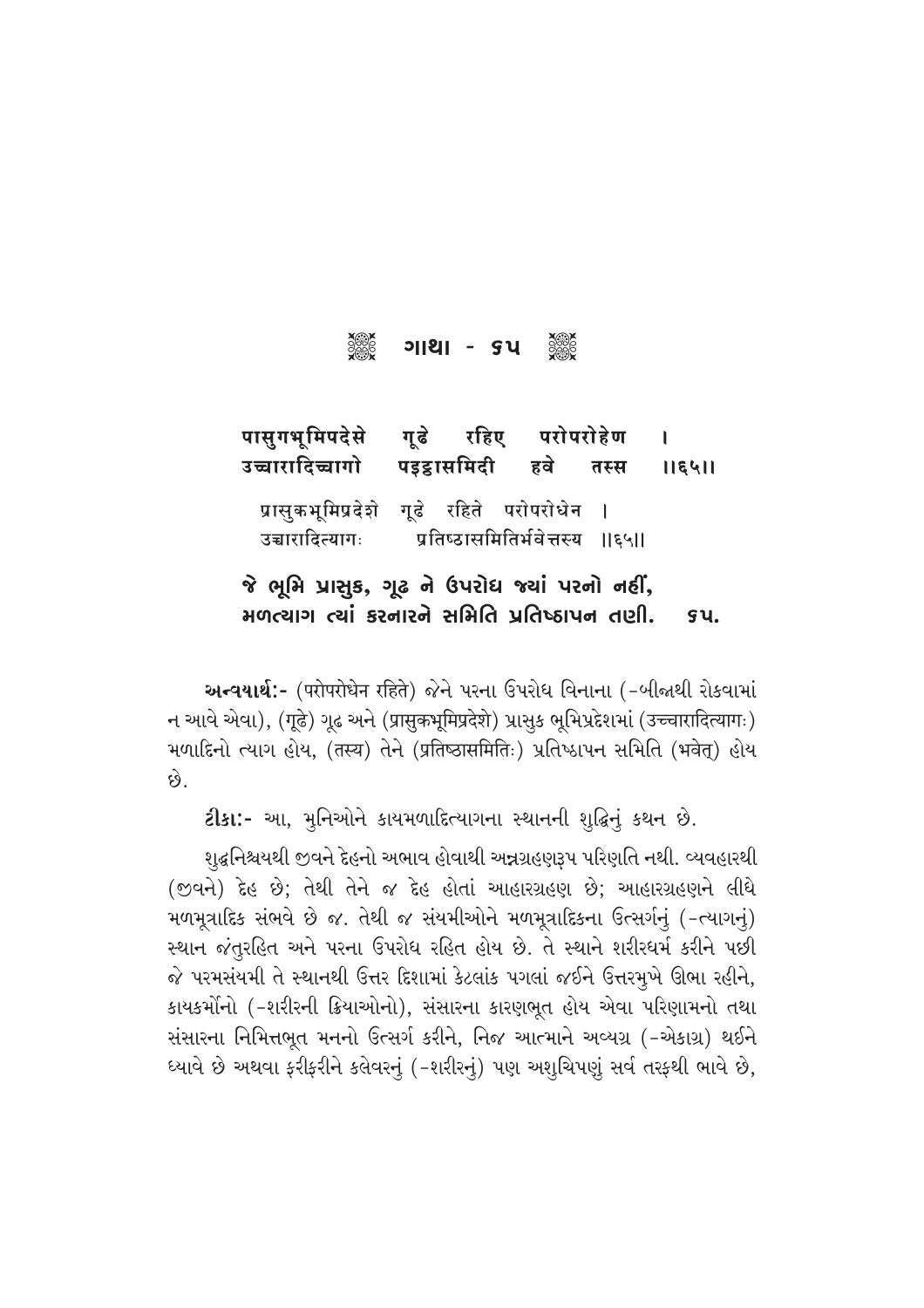તેને ખરેખર પ્રતિષ્ઠાપનસમિતિ હોય છે. બીજા સ્વચ્છંદવૃત્તિવાળા યતિનામધારીઓને કોઈ સમિતિ હોતી નથી.

(હવે ૬૫મી ગાથાની ટીકા પૂર્ણ કરતાં ટીકાકાર મુનિરાજ ત્રણ શ્લોક કહે છે:) (मालिनी)

# समितिरिह यतीनां मुक्तिसाम्राज्यमूलं जिनमतकुशलानां स्वात्मचिंतापराणाम् । मधुसखनिशितास्त्रव्रातसंभिन्नचेतः सहितमुनिगणानां नैव सा गोचरा स्यात् ॥८८॥

(શ્લોકાર્થ:-) જિનમતમાં કુશળ અને સ્વાત્મચિંતનમાં પરાયણ એવા યતિઓને આ સમિતિ મુક્તિસામ્રાજ્યનું મૂળ છે. કામદેવના તીક્ષ્ણ અસ્ત્રસમૂહથી ભેદાયેલા हृदयवाणा भुनिगણोने ते (समिति) गोयर नथी क होती. ८८.

(हरिणी)

# समितिसमितिं बुद्धवा मुक्त्यङ्गनाभिमतामिमां भवभवभयध्वान्तप्रध्वंसपूर्णशशिप्रभाम् । मुनिप तव सद्दीक्षाकान्तासखीमधुना मृदा जिनमततपःसिद्धं यायाः फलं किमपि ध्रुवम् ॥८९॥

(શ્લોકાર્થ:-) હે મુનિ ! સમિતિઓમાંની આ સમિતિને-કે જે મુક્તિરૂપી સ્ત્રીને વહાલી છે, જે ભવભવના ભયરૂપી અંધકારને નષ્ટ કરવા માટે પૂર્ણ ચંદ્રની પ્રભા સમાન છે તથા તારી સત્-દીક્ષારૂપી કાન્તાની (-સાચી દીક્ષારૂપી પ્રિય સ્ત્રીની) સખી છે તેને-હવે પ્રમોદથી જાણીને, જિનમતકથિત તપથી સિદ્ધ થતા એવા કોઈ (અનુપમ) ઘ્રુવ ફળને તું પામીશ. ૮૯.

(द्रुतविलंबित)

समितिसंहतितः फलमुत्तमं सपदि याति मुनिः परमार्थतः । च मनोवचसामपि गोचरं किमपि केवलसौख्यसुधामयम् ॥९०॥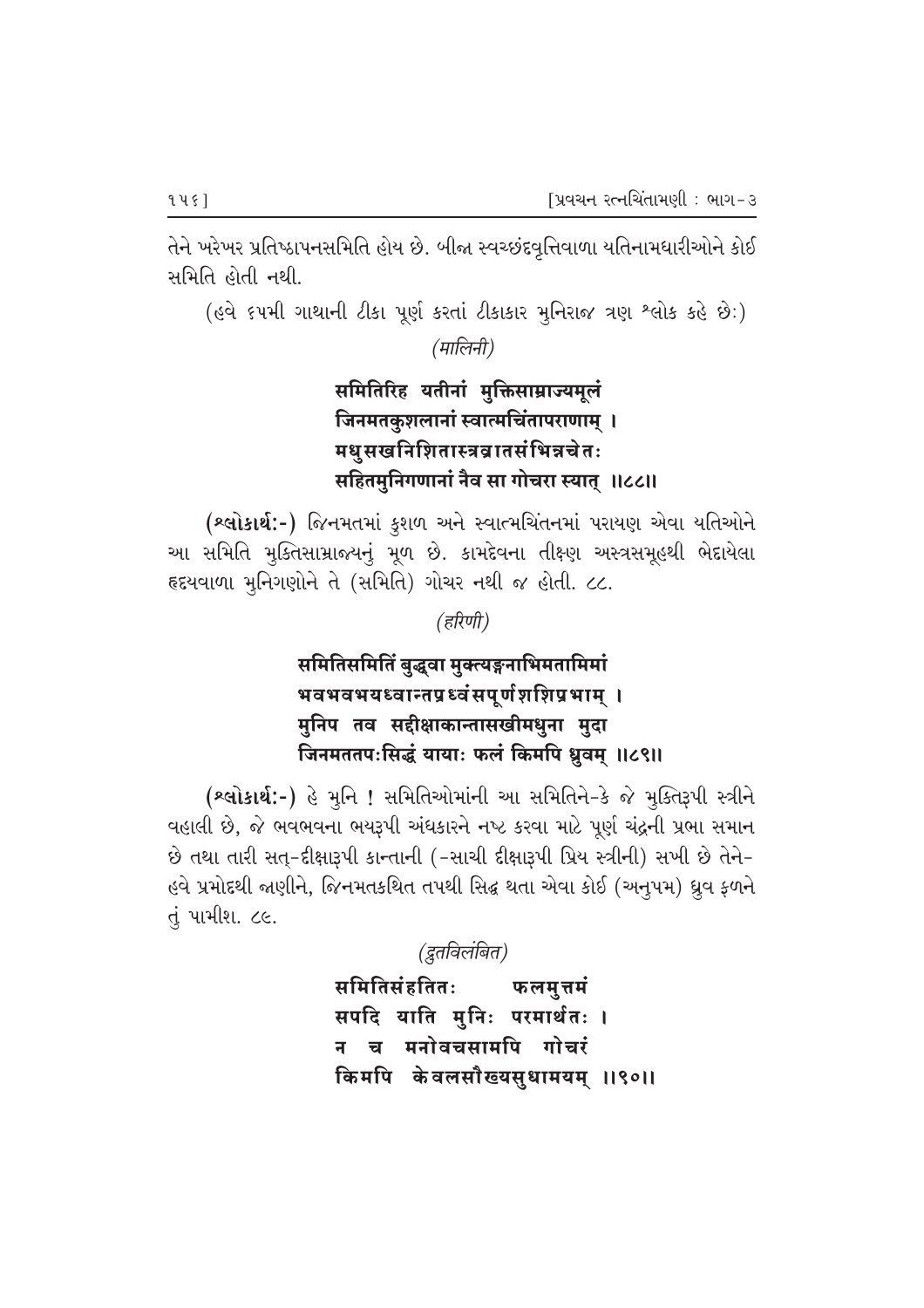(શ્લોકાર્થ:-) સમિતિની સંગતિ દ્વારા ખરેખર મુનિ મન-વાણીને પણ અગોચર (-મનથી અચિંત્ય અને વાણીથી અકથ્ય) એવું કોઈ કેવળસૂખામૃતમય ઉત્તમ ફળ શીઘ્ર પામે છે. ૯૦.

ිසිමිරි<br>පසුඉල

## ૈું ગાથા - ૬૫ ઉપરનું પ્રવચન ૈું ૈ

'આ, મુનિઓને કાયમળાદિત્યાગના સ્થાનની શુદ્ધિનું કથન છે.'

આ, કાયમળાદિત્યાગના અર્થાત્ દિશા-જંગલ જવું આદિના સ્થાનની શુદ્ધિનું કથન છે.

#### 'શુદ્ધનિશ્ચયથી જીવને દેહનો અભાવ હોવાથી અન્નગ્રહણરૂપ પરિણતિ નથી.'

જૂઓ, મૂળ-પહેલી વાત આ કરે છે કે શુદ્ધનિશ્ચયથી આત્માને દેહ છે નહીં. તેથી અન્ન ગ્રહવાનો વિકલ્પ પણ આત્માને છે નહીં. આત્મામાં તેવો વિકલ્પ છે જ નહીં. વસ્તુની શુદ્ધદષ્ટિ અને શુદ્ધપરિણતિમાં અન્ન લેવાનો વિકલ્પ જ નથી. 'જીવને અન્નગ્રહણરૂપ પરિણતિ નથી' એમ કહેતાં અન્નગ્રહણ કરવાનો વિકલ્પ જ વસ્તુમાં (જીવદ્રવ્યમાં) ક્યાં છે? એમ કહે છે.

મળમૂત્રાદિના ત્યાગના કાળમાં પાંચમી સમિતિરૂપ શુભરાગ વ્યવહારથી જીવને હોય છે. પણ નિશ્ચયદષ્ટિમાં તો એ રાગ જીવને છે નહીં. કેમ કે શુદ્ધનિશ્ચયથી જીવને દેહ જ નથી તો પછી મળમૂત્રનો ત્યાગ કરવો એ પણ છે નહીં. જડદેહ રહિત જેને જ્ઞાનવિગ્રહ છે – જેને જ્ઞાન ને આનંદરૂપ શરીર છે – એવા શુદ્ધસ્વરૂપ આત્માને આ જડ શરીર જ નથી તો પછી 'એ શરીરના મળમૂત્રને ત્યાગવા છે' એવા વિકલ્પરૂપ પરિણતિ પણ ખરેખર તેને નથી. જુઓ, આ વાત ચાલે છે પાંચમી સમિતિની અર્થાત્ કાયાના મળમૂત્રના ત્યાગની. તેથી આ વાત જેને એવા વિકલ્પનો કાળ હોય તેના માટે છે. છતાં અહીં પ્રથમ વસ્તુસ્થિતિની વાત કરે છે કે વસ્તુસ્થિતિમાં — જીવના સ્વભાવમાં — મળમૂત્રના ત્યાગનો વિકલ્પ જ નથી.

અંતરમાં ચિદાનંદ ભગવાન આત્મા પરમ અતીંદ્રિય આનંદની કાતળી છે અને તેના રસને ચૂસે તે મુનિ છે. અહા! મુનિ તો અતીંદ્રિય આનંદના ચૂસનારા છે. જેમ લોકો શેરડીનો રસ ચૂસે છે ને? તેમ ખરેખર મુનિ-સંત તો અતીંદ્રિય આનંદરસકંદ પ્રભુ ભગવાન આત્મામાં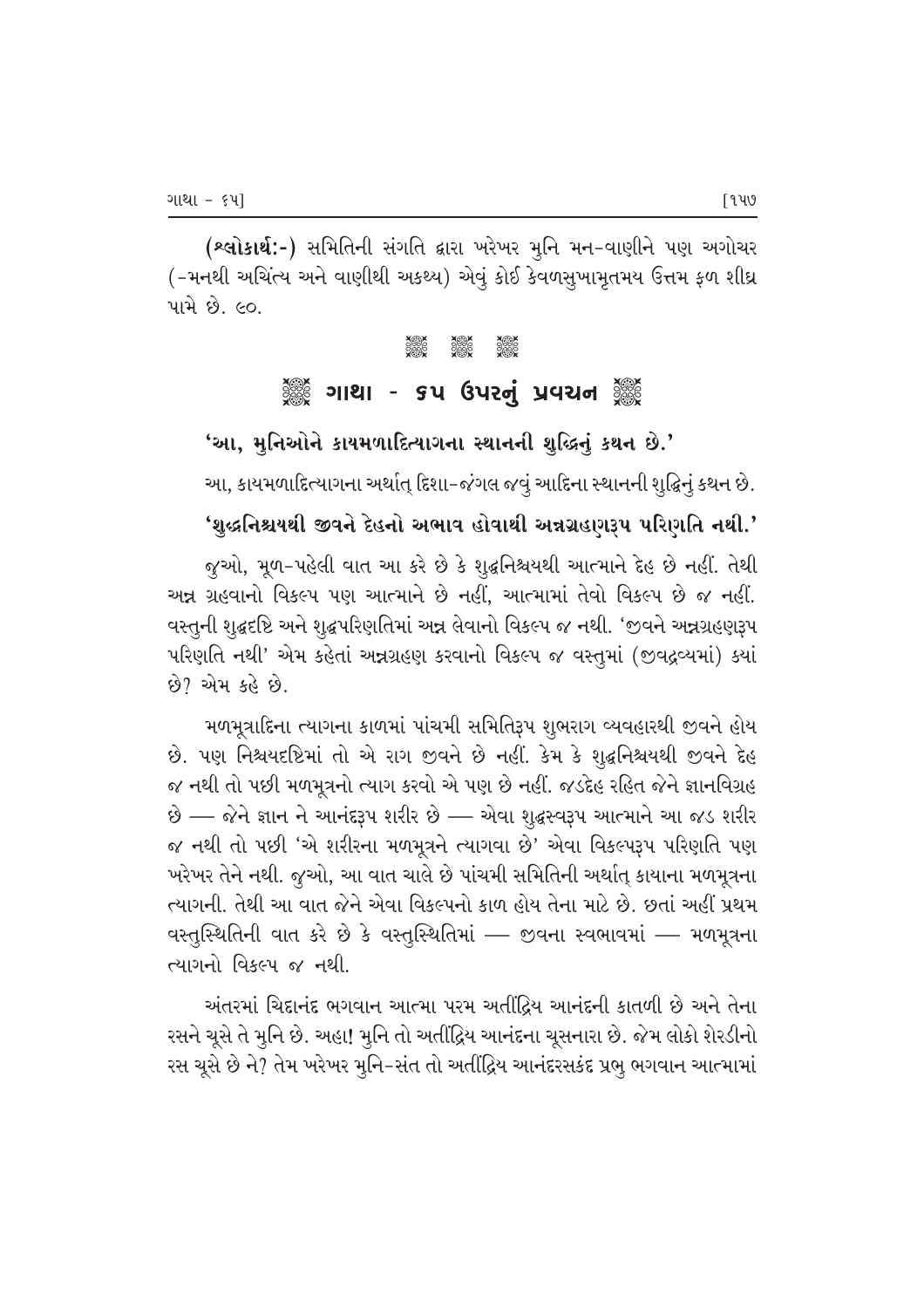એકાગ્ર થઈને તેના આનંદરસને ચૂસે છે. તેમને નિશ્ચય અંતર્**સ્વભાવની દષ્ટિ અને પરિ**ણતિ છે તેમાં અન્નગ્રહણના વિકલ્પનો અભાવ છે અર્થાત્ મુનિને વ્યવહારનો અભાવ છે એમ કહે છે. લ્યો. આ વાત સૌથી પહેલાં સિદ્ધ કરે છે. આવી ચીજ છે! ભારે વાત ભાઈ!

આહા! અંદરમાં જેણે રાગનો મળ-મેલ છોડી દીધો છે તેને, કહે છે કે, મળમૂત્રનો ત્યાગ શું? (એટલે કે તેને મળમૂત્રના ત્યાગનો વિકલ્પ કેમ હોય?) જેણે અંદરમાં ગ્રહવાયોગ્ય પૂર્ણાનંદસ્વરૂપ ચૈતન્યને ગ્રહણ કરીને શૃદ્ધપરિણતિ પ્રગટ કરી છે તેને દેહ જ નથી તો પછી દેહના મળમૂત્રના ત્યાગનો વિકલ્પ તેની શૃદ્ધપરિણતિમાં હોય એમ કેમ બને? (ન જ બને.) એટલે કે તે પ્રકારના વિકલ્પનો તેને અભાવ છે. -આમ કહીને એ વાત સિદ્ધ કરે છે કે નિશ્ચય સમ્યગ્દષ્ટિવંત મુનિને મળમૂત્રાદિના ત્યાગનો વિકલ્પ આવે છે તેનો પોતાની શુદ્ધપરિણતિમાં અભાવ છે. એવો વિકલ્પ એ વ્યવહાર છે અને તેનું વસ્તુની અંતર પરિણતિમાં ગ્રહણ નથી. નિર્મળાનંદ પ્રભૂ આત્મા શુદ્ધ આનંદઘન છે અને એકલા જ્ઞાનનો પુંજ છે. તેને ચૂસવામાં જે એકાગ્ર છે તે મૃનિની પરિણતિમાં આવા વ્યવહારના વિકલ્પનો અભાવ છે. ભારે કામ! બાપુ! તારો મારગ તો આવો છે. અંદરનો ઉત્સર્ગરૂપ ધોખમાર્ગ એટલે કે શુદ્ધ ચૈતન્યમાં આરૂઢ થતાં નિર્મળ પરિણતિ વહે તે માર્ગ તારો છે. અને તેમાં આ વ્યવહારના શુભ વિકલ્પનો અભાવ છે એમ કહે છે.

એક વાર સંપ્રદાયના એક આચાર્યને અહીંના કેટલાક શાસ્રો આપ્યા. તેમણે વાંચ્યા. પછી તેમણે એમ કહ્યું કે અમે તો વ્યવહારમાં પડ્યા છીએ. આમાં અમને તો (કાંઈ સમજ પડતી નથી.) પરંતુ વ્યવહાર પણ કહેવો કોને? કે જેને અંદરમાં શુદ્ધ ચૈતન્યનું નિર્મળ વીતરાગી પરિણમન થયું છે તેને જે વિકલ્પ આવે તેને વ્યવહાર કહેવાય છે. છતાં સાધક જીવના નિશ્ચય પરિણમનમાં એ વ્યવહાર છે જ નહીં.

પ્રશ્ન:- સમ્યક્ વ્યવહાર એટલે?

સમાધાન:- નિશ્ચય સહિતના વ્યવહારને સમ્યક્ વ્યવહાર કહે છે. તે સિવાય એકલો વ્યવહાર (-શુભભાવ) હોય તે વ્યવહાર છે જ નહીં. અહીં કહે છે કે નિશ્ચય પરિણતિમાં fi'Q¶º~t¶~ ¤•'q⁄T–⁄P #«⁄' cflP. QP¶E QP¶ sP T⁄U cflP. #TP! Ï•⁄˜ |E]ª''-Ƶ•§"fik¶ પણ અંદરમાં રાગથી મૂક્ત છે તો મૂનિની દશા ઘણી જ વીતરાગ પરિણતિએ પરિણમી છે, તેથી તેમને સંજ્વલનના રાગનો જે મંદ ઉદય છે તેનો પણ નિશ્રય પરિણતિમાં ત્યાગ  $\dot{\mathcal{B}}$ , વીતરાગની વાત આવી  $\dot{\mathcal{B}}$  બાપા!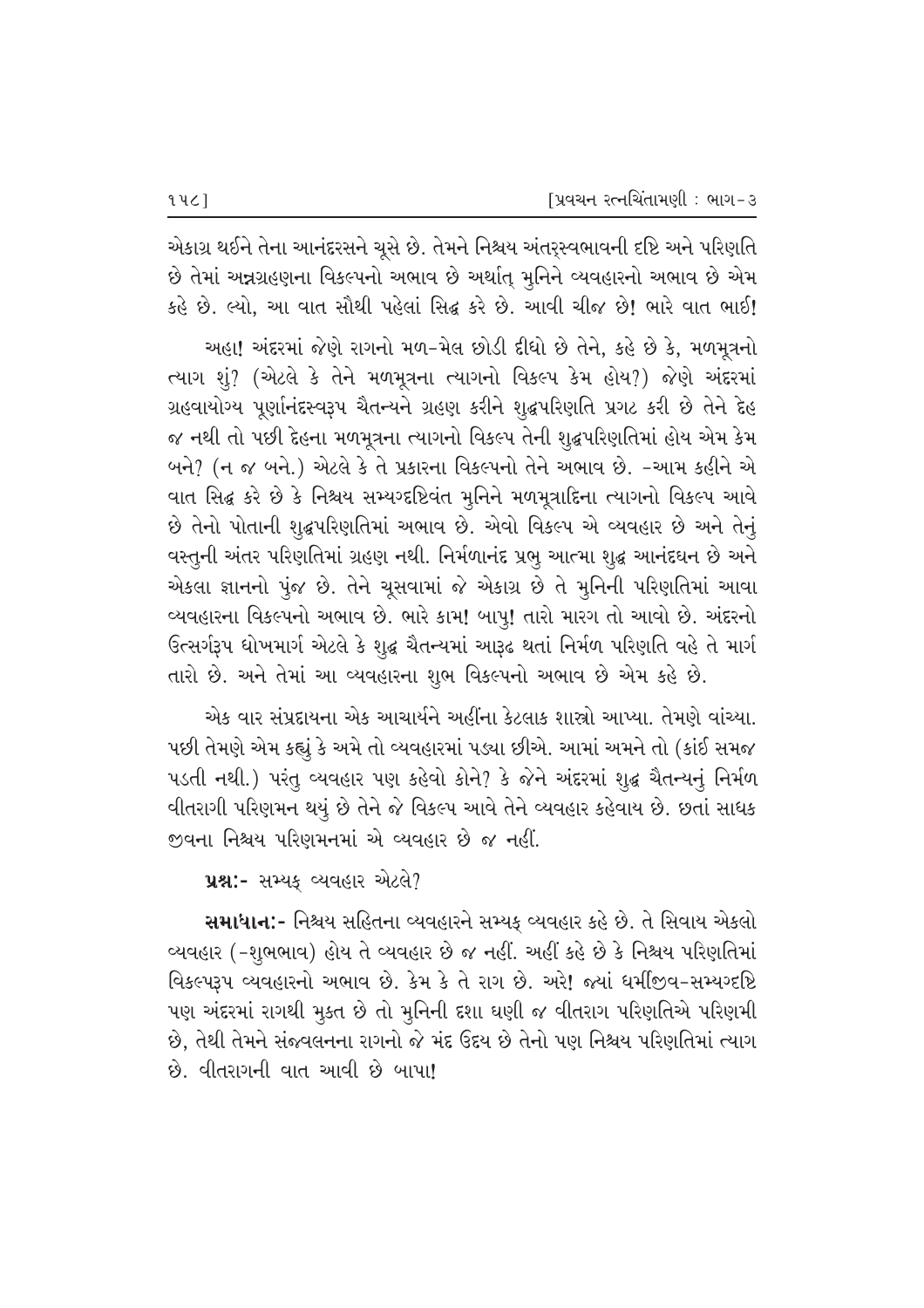અહા! આત્મા વીતરાગી પીંડમય પ્રભુ છે. બનારસીદાસજીના 'નાટક સમયસાર' માં આવે છે ને? કે 'જિનપદ નાંહી શરીરકો, જિનપદ ચૈતન્યમાંહી'. (જીવદ્વાર, પદ-29) શરીરાદિ એ જિનપદ નથી, રાગાદિ પણ જિનપદ નથી. જિનપદ તો ચૈતન્યમાં છે. જ્ઞાન, આનંદ અને વીતરાગી સ્વભાવમય એ જિનપદ ચૈતન્યમાં છે. આવા જિનપદનો જેને અનુભવ વર્તે છે તે સમકિતી છે. તે ઉપરાંત જેને ઉગ્ર આનંદમય પ્રચુર સ્વસંવેદનદશા પ્રગટી છે તે મુનિ છે. તેમને, કહે છે કે, અન્નગ્રહણની પરિણતિનો અભાવ છે. એટલે કે તેઓ રાગથી ભિન્ન રહે છે.

#### $'$ વ્યવહારથી (જીવને) દેહ છે; તેથી તેને જ દેહ હોતાં આહારગ્રહણ છે.'

જીવને (–મુનિને) નિમિત્ત તરીકે સંયોગી ચીજ એવો દેહ છે. નિમિત્તરૂપે દેહ છે તેથી આહારગ્રહણનો વિકલ્પ હોય છે. 'આહારગ્રહણ છે'નો અર્થ એ છે કે મૃનિને આહારગ્રહણનો fasau હોય છે. - એટલું કહેવું છે. આહારગ્રહણ તો આહારને (-પુદૃગલને) કારણે થઈ જાય છે, પણ તે વખતે આહારગ્રહવાનો વિકલ્પ હોય છે એમ કહેવું છે.

'આહારગ્રહણને લીધે મળમૂત્રાદિક સંભવે છે જ.' આહાર કર્યા<sup>ે</sup> એટલે પછી મળમૂત્રાદિ હોય જ. મળમૂત્રાદિ = વિષ્ટા, પેશાબ, થૂંક આદિ.

# 'તેથી જ સંયમીઓને મળમૂત્રાદિકના ઉત્સર્ગનું (-ત્યાગનું) સ્થાન જંતુરહિત અને પરના ઉપરોધ રહિત હોય છે.'

જયાં વનસ્પતિ આદિ એકેંદ્રિય જીવ પણ ન હોય અને 'આટલા ક્ષેત્રમાં કોઈએ ન આવવું' – એમ કોઈની આજ્ઞાથી વિરુદ્ધ ન હોય અર્થાત્ કોઈનો વિરોધ ન હોય ત્યાં મુનિ મળમૂત્રાદિનો ત્યાગ કરે. અત્યારે જૂઓ ને! ચારે બાજૂ લીલોતરી ઉગી છે ને ? તે એકેંદ્રિય જીવ છે. તેના એક-એક કટકામાં અસંખ્ય જીવ છે. જે પહેલાં-તાજાં અંકુરા ઉગે-ફુટે તેમાં તો અનંત જીવ હોય છે. પણ પછી તેમાં પ્રત્યેક જીવ થઈ જાય છે. તો, આવા જીવજંતુવાળી જમીન ઉપર મુનિ મળમૂત્રનો ત્યાગ ન કરે.

\_પાંચમી સમિતિના વિકલ્પમાં જ એ જાતની મર્યાદા હોય છે કે જંતુવાળી જમીન ઉપર મળમૂત્ર માટે બેસવું નહીં. -એ મુનિને હોય જ નહીં. જ્યાં અંકુરા ઉગ્યા ન હોય, લીલોતરી પણ ન હોય અને જ્યાં કીડી કે કંથવા આદિ જીવજંતુના ઘર ન હોય એવી ચોકૃખી જમીન જોઈને મુનિ મળમૂત્રનો ત્યાગ કરે. કેમ કે મુનિ તો છકાયની હિંસાના ત્યાગી છે ને ? આ <u>વ્યવહારસમિતિના વિકલ્પની વાત છે હોં.</u>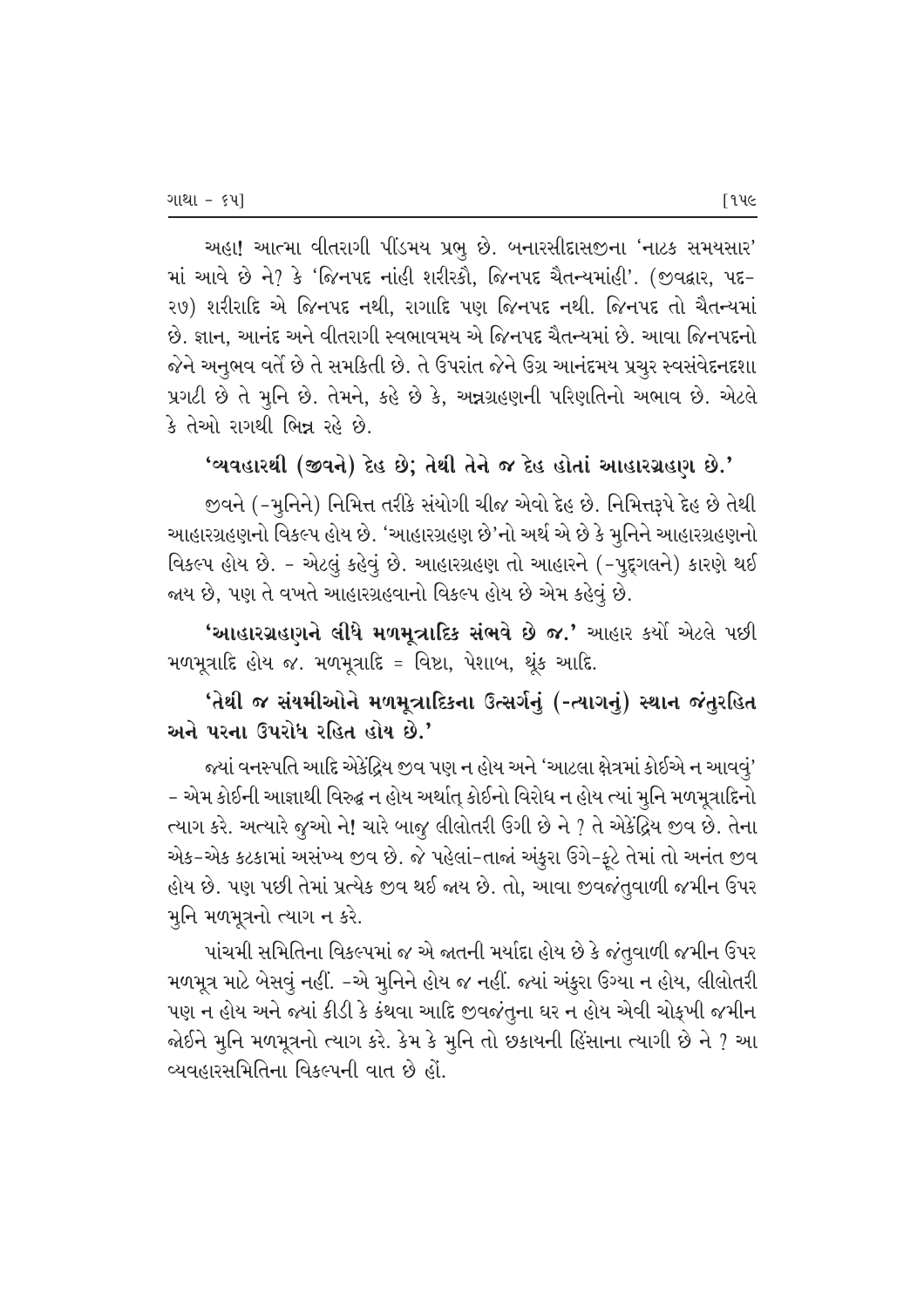<u>અહા! આ વનસ્પતિ એકેંદિય જીવ છે. તેના એક-એક કટકામાં અસંખ્ય જીવ છે.</u> રાયના ટ્રકડા જેવડી લીલી વનસ્પતિ લ્યો તો તેમાં અસંખ્ય શરીર છે અને તે એક-એક શરીરમાં એક-એક જીવ છે. જ્યારે નવા ઉગતા અંકુરામાં તો એક શરીરમાં અનંત જીવ છે અને એવા અસંખ્ય શરીરનો એક અંકુરો હોય છે. વીતરાગના માર્ગમાં આ રીતે આટલા જ્ઞેયો છે અને તેને જાણનાર જ્ઞાન પણ તેટલું મોટું છે એમ કહે છે. સમજાય છે  $s$ iઈ? તે એકેંદ્રિય જીવની દયા પાળવી કે નહીં તેનો અહીં પ્રશ્ન નથી. (કેમ કે આત્મા પરની દયા પાળી શકતો નથી.) પણ આ તો આટલા બધા જે જીવ અને જડરૂપ જ્ઞેયો છે તેને જાણનાર જ્ઞાન પણ એટલું મોટું છે એમ કહેવું છે.

અહીં કહે છે કે મૃનિને મળમૂત્રાદિના ત્યાગનો વિકલ્પ હોય છે. પણ જ્યાં જીવની સ્થિતિ હોય એવી જીવજંતુવાળી જમીનમાં મળમૂત્રાદિનો ત્યાગ ન કરે. આ તો બાપા! વીતરાગ મારગ છે. ભાઈ! સર્વજ્ઞ પરમેશ્વરે એક સમયમાં ત્રણ કાળ અને ત્રણ લોક જોયા છે. તો તે પર્યાયની તાકાત કેટલી ? અને એવા સર્વજ્ઞદેવે ઈચ્છા વિના ૐધ્વનિ-દિવ્યધ્વનિ દ્વારા આ કહ્યું છે કે મુનિઓનો માર્ગ તો આવો હોય છે.

જુઓ, અન્વયાર્થમાં પહેલો શબ્દ છે ને? કે 'परोपरोधेन रहिते' એટલે કે કોઈએ નકાર કર્યો હોય કે આ ઠેકાણે (-જગ્યાએ) તમારે ન આવવું, મળમૂત્ર ન કરવા તો ત્યાં મૃનિ ન જાય, મળમૂત્રનો ત્યાગ ન કરે. જંગલમાં કોઈએ તારની વાડથી જમીનને બાંધી દીધી હોય કે આટલી જમીન અમારી છે અને ત્યાંથી સાધુ નીકળતા હોય ત્યારે મળમૂત્રના ત્યાગનો પ્રસંગ હોય તો મૃનિ ત્યાં (-તે જમીન ઉપર) મળમૂત્રનો ત્યાગ ન કરે. અહા! સાચા મુનિ તો જંગલમાં વસતા હોય છે. તેમને આત્મધ્યાનના આનંદમાં એટલી મસ્તી ચડી ગઈ હોય છે કે જ્યાં મનુષ્યનો પગરવ હોય ત્યાં તેમનું સ્થાન ન હોય. આવા એકાંત સ્થાનમાં પણ, કહે છે કે, મળમૂત્રનો ત્યાગ કરવો હોય તો જ્યાં જંતુરહિત અને પરના ઉપરોધ રહિત જમીન હોય ત્યાં મળમૂત્રનો ત્યાગ કરે. આવો છકાયની જતનાનો વિકલ્પ મુનિને હોય છે. ગજબ વાત છે!

 $'$ તે સ્થાને શરીરધર્મ કરીને…' જોયું? મળમૂત્રને ત્યાગવા—જંગલ-પેશાબ જવું—-એ શરીરનો ધર્મ-સ્વભાવ છે, પણ જીવનો ધર્મ નથી એમ કહે છે. તો, એ શરીરધર્મ  $\mathcal{A}$ રીને $\Box$ 

'પછી જે પરમસંયમી તે સ્થાનથી ઉત્તર દિશામાં કેટલાંક પગલાં જઈને ઉત્તરમુખે ઊભા રહીને, કાયકર્મોનો (-શરીરની ક્રિયાઓનો), ....... ઉત્સર્ગ કરીને...'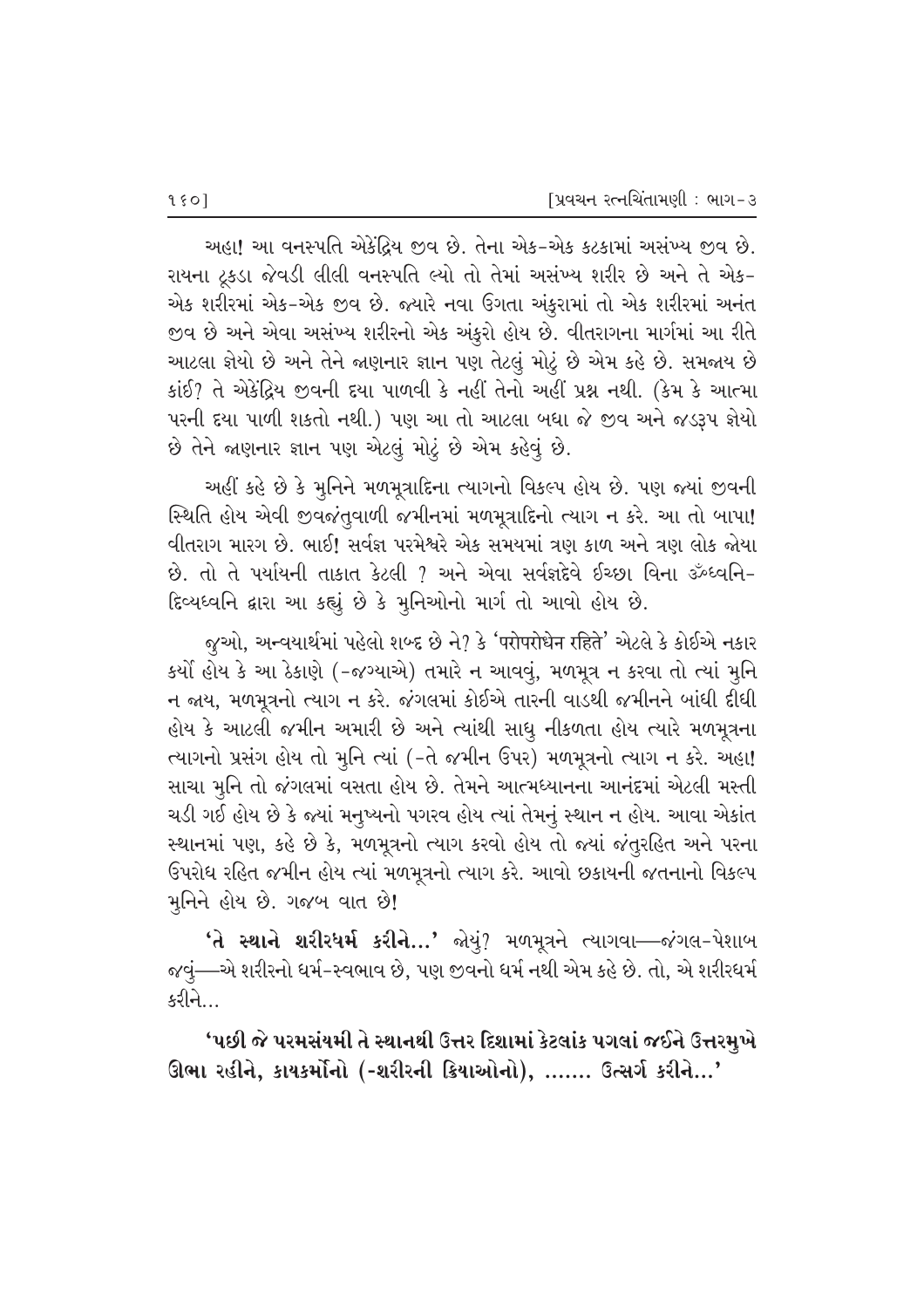પ્રશ્ન:- મુનિરાજ ઉત્તર દિશામાં શું કામ જાય?

સમાધાન:- પૂર્વ અને ઉત્તર એ વિશેષ દિશા છે ને? તો, અહીં ઉત્તર દિશા વિશેષ ગણી છે.

uશ:- આવી ક્રિયા આવશ્યક છે?

સમાધાન:- આવશ્યક નહીં, પણ આવી ક્રિયા હોય છે. પછી તો મૂનિ તે ક્રિયાને પણ લક્ષમાંથી છોડી દે છે. શરીરની આ પ્રકારની ક્રિયા થાય ત્યારે તેઓ જાણે કે આ ક્રિયા થાય છે. તેમ જ તે વખતે વ્યવહારસમિતિનો વિકલ્પ હોય તેને પણ તેઓ જાણે કે આ વિકલ્પ છે. (પછી તેને પણ છોડી દે છે.) આવી વાત છે! આ તો સર્વજ્ઞનો કહેલો પંથ છે. આ કાંઈ કોઈ આલી-દુઆલીનો કહેલો પંથ નથી. તેથી વીતરાગ મારગ સમજવો બાપા! (દુર્લભ છે.) 'કાયકર્મોનો ઉત્સર્ગ કરીને' એટલે કે આત્મધ્યાન વખતે શરીરની ક્રિયાનું લક્ષ છૂટી જાય છે એમ કહે છે. અને

# 'સંસારના કારણભૂત હોય એવા પરિણામનો… ઉત્સર્ગ કરીને…'

ભાષા જુઓ! અહો! આમ કરવું, આમ છોડવું એવો રાગ છે - જે વ્યવહારસમિતિ છે - તે પણ સંસારના કારણભૂત પરિણામ છે એમ કહે છે. કેમ કે એ શુભ વિકલ્પ છે ને? જીવજંતવાળી જગ્યાએ મળમત્રનો ત્યાગ ન કરવો એવો વિકલ્પ છે તે પણ રાગ છે, સંસાર છે, સંસારનું કારણ છે. 'સંસારના કારણભૂત હોય એવા પરિણામ' કહેતાં મુનિને વ્યવહારસમિતિનો વિકલ્પ ઉઠે છે તે સંસારનું કારણ છે, કેમ કે તેમને બીજું કાંઈ સંસારનું કારણ છે નહીં. (અશુભ વિકલ્પ તેમને હોતો નથી.) અર્થાત્ શુભભાવરૂપ ઉદયભાવ તેમને હોય છે તે જ સંસાર છે, સંસારનું કારણ છે.

અહા! ભગવાન આત્માનું સ્વરૂપ તો સંસારના કારણ રહિત છે. આવો શુદ્ધ આનંદઘન પ્રભુ આત્મા જેની નિર્મળાનંદ દશામાં-પરિણતિમાં વર્તે છે તે મુનિને, કહે છે કે, આવી સમિતિનો વિકલ્પ આવે તે સંસારનું કારણ છે અને તે વિકલ્પને મુનિ છોડી દે છે. લ્યો, અહીં તો વ્યવહાર એષણાસમિતિનો વિકલ્પ—નિર્દોષ આહાર-પાણી લેવાની વૃત્તિ અને વ્યવહાર પ્રતિષ્ઠાપનસમિતિનો વિકલ્પ—નિર્દોષપણે મળમૂત્ર ત્યાગ કરવાની વૃત્તિ પણ સંસારનું કારણ છે એમ કહે છે. અરે! અજ્ઞાનીને હજુ વ્યવહારસમિતિ કોને કહેવાય અને નિર્દોષ આહાર-પાણી કેમ લેવાય તેની સમજણના પણ ઠેકાણા નથી (અને પોતાને મુનિ માને છે.)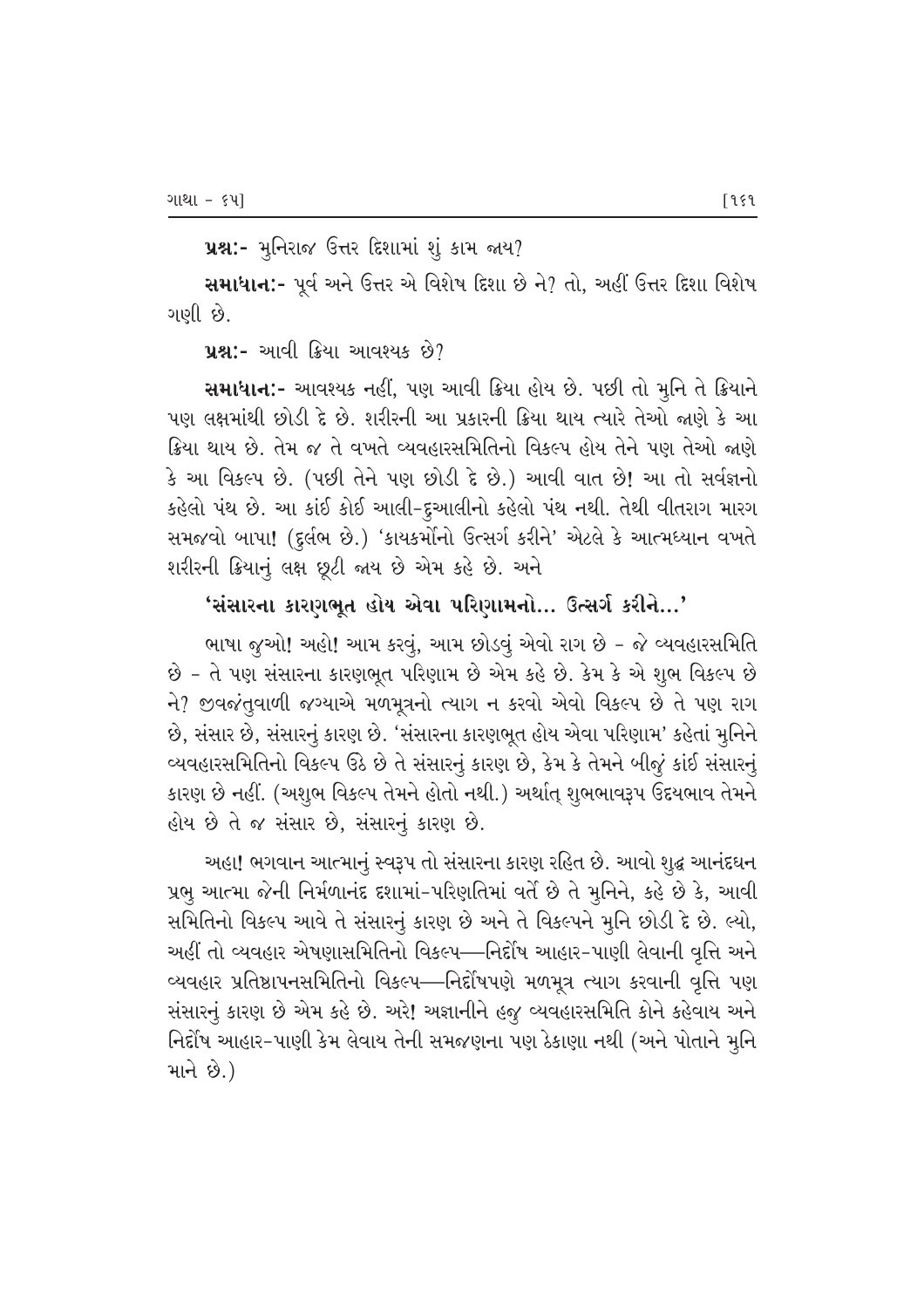કહે છે કે વીતરાગસ્વભાવમાં આરૂઢ થયેલા આત્માને આ વ્યવહારસમિતિનો રાગ સંસારનું કારણ છે. ધન્ય રે માર્ગ!

પ્રશ્ન:- વ્યવહારસમિતિનો રાગ કરવો તો પડે ને?

સમાધાન:- ભાઈ! મુનિને વ્યવહારસમિતિનો રાગ આવે છે, કરવો પડતો નથી. તેઓ તે રાગના પણ કર્તા નથી. અહીં વ્યવહારસમિતિના રાગની વાત છે હોં. પણ બહારની જડક્રિયાની વાત નથી. કેમ કે બહારની જડક્રિયા જીવ કે દિ' કરે છે? તો, કહ્યું કે વ્યવહારસમિતિનો રાગ આવે તેના કર્તા મૂનિ નથી. તેઓ તો, 'રાગ આવે તે સંસારનું કારણ છે' એમ જાણીને અંદર સ્વભાવમાં ઠરે છે. હવે જ્યાં મુનિનો વ્યવહારસમિતિનો વિકલ્પ સંસારનું કારણ છે ત્યાં અજ્ઞાનીના આર્તધ્યાન, રૌદ્રધ્યાન, રળવું, ખાવું, ભોગના ભાવ વગેરે પાપ તો મહાસંસારનું કારણ છે.

અહીં કહે છે કે આત્માના જ્ઞાની-ધ્યાની, આત્મામાં રમનારા એવા મૂનિઓને-સંતોને પણ, શરીર નિમિત્તસંબંધમાં છે તેથી, મળમૂત્રના ત્યાગનો પ્રસંગ હોય છે અર્થાત્ એવો વિકલ્પ આવે છે. છતાંપણ મુનિ તે બધો શરીરધર્મ કરીને સંસારનું કારણ એવો વ્યવહારસમિતિનો વિકલ્પ છોડી દે છે.

**'તથા સંસારના નિમિત્તભૂત મનનો ઉત્સર્ગ કરીને…'** મનનો સંબંધ કરે છે ત્યાં રાગ ઉત્પન્ન થાય છે કે જે સંસારનું કારણ છે. (માટે મૂનિ મનનો પણ ઉત્સર્ગ કરે છે.) મનનો સંબંધ કરવો તે સંસાર છે અને ભગવાન આત્માનો સંબંધ કરવો તે મોક્ષનો માર્ગ છે. અહા! સંત તો અંતર સ્વભાવમાં શાંતરસથી-વીતરાગરસથી જામી ગયા છે. શ્લોકમાં પણ આવ્યું ન હોતું? કે મૂનિને ધીરજ-સહનશીલતા-ક્ષમા અને મૈત્રીભાવ હોય છે. (નિયમસાર શ્લોક - ૮૭). મુનિરાજને ધીરજ કહેતાં ઘણો જ શાંતરસ પ્રગટ્યો છે, ઘણી જ સહનશીલતા છે, ઘણી જ ક્ષાંતિ નામ ક્ષમા પ્રગટી છે અને બધા જીવો પ્રત્યે મૈત્રીભાવ છે. આવા મુનિને મળમૂત્રના ત્યાગ કરવારૂપ દેહક્રિયા વખતે વિકલ્પ હોય છે. પરંતુ પછી મનના સંબંધે થયેલા તે વિકલ્પને છોડી દે છે.

જુઓ, ભાષા શું છે? કે **'સંસારના નિમિત્તભૂત મનનો ઉત્સર્ગ કરીને'** અર્થાત્ અહીં છાતીમાં જડમન છે તેના સંબંધમાં આવતા રાગ થાય છે અને તે રાગ સંસારનું કારણ છે. (માટે તેનો મૂનિ ઉત્સર્ગ કરે છે.) અહા! વાણી જડ, શરીર જડ અને ખીલેલી પાંખડીવાળા કમળના આકારે છાતીમાં દ્રવ્યમન છે તે પણ જડ છે. વાણી, શરીર અને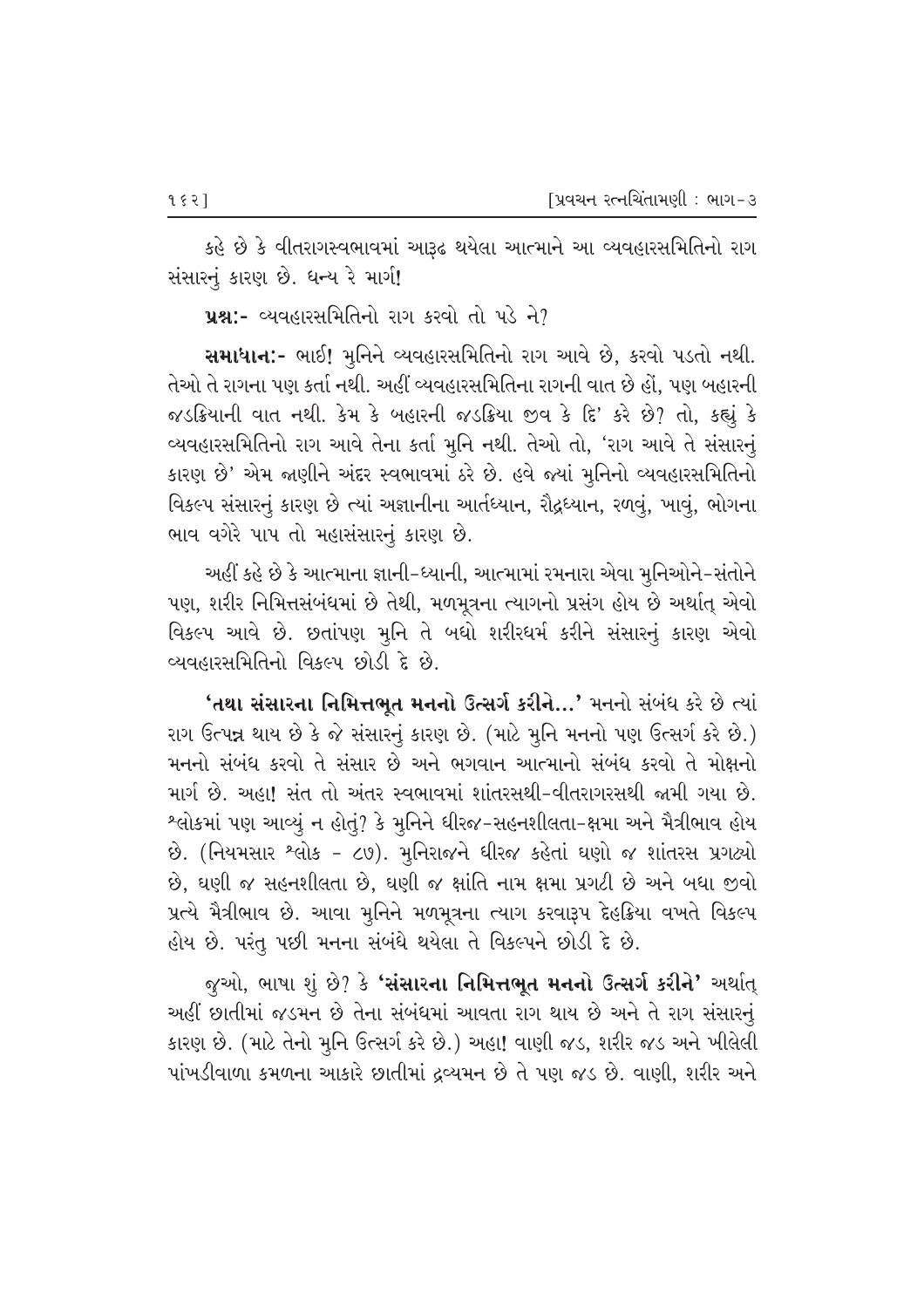મન—એ ત્રણેય જડના ચોસલા છે અને અજીવ થઈને રહ્યા છે. જ્યારે તેનાથી ભિન્ન  $v$ ોતે ભગવાન આત્મા છે. તો કહે છે કે, મનનો સંબંધ થતા રાગ થાય છે – પછી ભલે તે શુભરાગ હો. અને તે રાગ સંસારનું કારણ છે. લ્યો, અહીં વ્યવહારસમિતિની વાતમાં પણ આ જ વાત કહે છે કે મળમુત્રનો ત્યાગ જોઈને કરવો વગેરે વ્યવહારસમિતિના વિકલ્પ 'વખતે મનનો સંબંધ થાય છે. રાગનો સંબંધ થાય છે. જ્યારે ભગવાન આત્મા તો મનના સંબંધ વિનાની ચીજ છે. હવે આવી ચીજ જેને દષ્ટિમાં-સમ્યગ્દર્શનમાં આવી છે તથા તે ઉપરાંત જેને રાગના અભાવસ્વરૂપ શુદ્ધપરિણતિ પ્રગટ થઈ છે તે મુનિને વ્યવહારસમિતિનો વિકલ્પ આવે છે ખરો. કેમ કે હજુ શરીર છે તેથી મળમૂત્રના ત્યાગનો વિકલ્પ હોય છે. પરંતુ પછી તે વિકલ્પને મૂનિ છોડી દે છે. અહા! આ માર્ગ કાયરને ઝીલવો કે સાંભળવો પણ કઠણ પડે એવો છે. કહ્યું છે ને? કે,

> વચનામૃત વીતરાગના, પરમ શાંતરસમૂળ; ઓમધ જે ભવરોગના, કાયરને પ્રતિકુળ  $....$

ભગવાનની વાણી શાંત…શાંત…શાંત હોય છે. તે વીતરાગતાને બતાવનારી - ગ્રહણ કરાવનારી છે અને રાગને છોડાવનારી છે. (હા), વીતરાગની વાણી રાગને જણાવનારી છે કે આવો રાગ આ ભૂમિકામાં હોય છે. તેથી તું પણ 'આવો રાગ અહીં હોય છે' એમ ૂ જણનાર રહે. છતાંપણ તે રાગ છોડવાલાયક છે. આદરવાલાયક નથી. અરે! વ્યવહારસમિતિ <u>પણ આદરવાલાયક નથી એમ વાણી કહે છે.</u>

ભાઈ! તારો સ્વભાવ વીતરાગમૂર્તિ છે ને? પ્રભુ! રાગથી રહિત નિષ્ક્રિય અકષાયસ્વભાવનો તું પીંડ છો. આવા અકષાયસ્વભાવનો આશ્રય લઈને જેણે પ્રથમ સમકિતને યોગ્ય અને પછી મુનિને યોગ્ય અકષાયસ્વભાવની નિર્મળદૃશા પ્રગટ કરી છે તેણે સંસારના નિમિત્તભૂત મનનો સંબંધ ઉત્સર્ગ કરવા - છોડી દેવા જેવો છે. લ્યો, આહીંયા જડમનને સંસારનું નિમિત્ત અને તેના સંબંધે જે પરિણામ થાય તે સંસારનું મૂળ કારણ છે એમ કહ્યું છે. અર્થાત્ જડમન છે તે સંસારનું નિમિત્ત છે અને તેનો સંબંધ કરતા જે પરિણામ થાય તે સંસારનું મૂળ કારણ છે એમ કહે છે. જુઓ, ઉપર કહ્યું ને? કે 'સંસારના કારણભુત હોય એવા પરિણામનો તથા સંસારના નિમિત્તભુત મનનો'...− આમ કહ્યું ને ભાઈ? એટલે કે વ્યવહારસમિતિનો શુભવિકલ્પ-વિકાર સંસારનું કારણ છે અને તે વિકલ્પમાં મનનો સંબંધ—મન નિમિત્ત—હોવાથી મન સંસારનું નિમિત્ત છે. બીજી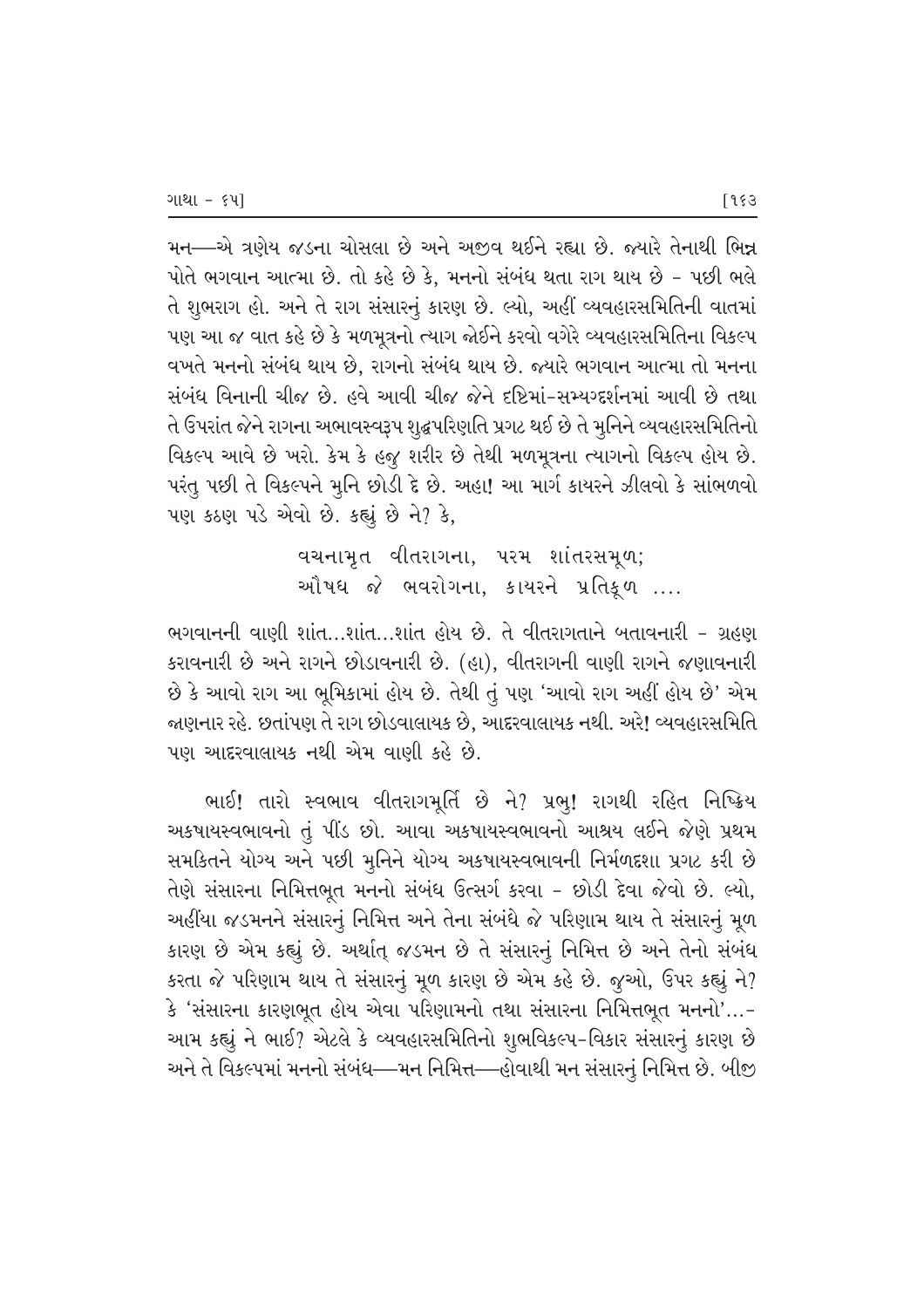રીતે કહીએ તો, સંસારનું નિમિત્ત તે જડમન અને સંસારનું ઉપાદાન-મૂળ કારણ તે પોતાના વિકારી પરિણામ. તે બન્નેને—સંસારના નિમિત્તભૂત એવા મનને તથા સંસારના કારણભૂત એવા વિકારી પરિણામને—મુનિ લક્ષમાંથી છોડી દે છે.

અહા! જેની દષ્ટિમાં અપૂર્ણતા તેમ જ વિપરીતતા પણ નથી, અરે! આ વ્યવહારસમિતિનો વિકલ્પ ઉઠે તે પણ જેની દષ્ટિમાં નથી, પણ જેની દષ્ટિમાં 'નિર્મળાનંદ પ્રભુ ચૈતન્ય ભગવાન આત્મા—પરિપૂર્ણ પરમાત્મા—હં છું' એમ તરવરે છે એવા મુનિની વાત કરતા અહીં કહે છે કે, આવી મુનિપણાની સ્થિતિમાં પણ શરીરનો સંબંધ હોવાથી મળમૂત્ર ઉત્પન્ન થવાનો તેમ જ તેના ત્યાગનો પ્રસંગ બને છે. અને ત્યારે - મળમૂત્રના ત્યાગ વખતે - જે વિકલ્પ ઉઠે છે તે સંસારનું કારણ છે. તે વિકલ્પમાં-પરિણામમાં મનનો સંબંધ હોય છે, મન નિમિત્ત હોય છે. હવે કહે છે કે, મુનિરાજ

- (૧) વ્યવહારસમિતિના શુભપરિણામ સમયે પેશાબ કે વિષ્ટા નીકળવી એવી જે કાયાની જડરૂપ ક્રિયા છે તેને છોડી દે છે. અર્થાત્ મુનિરાજ શરીરની ક્રિયાનું લક્ષ છોડી દે છે.
- (૨) સંસારનું મૂળ કારણ એવા વ્યવહારસમિતિના પરિણામને છોડી દે છે અને
- (૩) વ્યવહારસમિતિના શુભપરિણામનું નિમિત્ત એવું જડમન છે તેનો પણ સંબંધ છોડી ે છે.

લ્યો, આ, મુનિની વાત ચાલે છે.

**પ્રશ્ન:-** મુનિ મનનો સંબંધ છોડી દે? તો તો તેઓ વીતરાગ થઈ જાય?

સમાધાન:- સાંભળ ને! જેટલો મનનો સંબંધ છૂટ્યો છે તેટલા વીતરાગ જ છે. આવું મુનિપણું છે. અરે! સમ્યગ્દર્શન પણ શું (કેવું) છે બાપા ! કે તેમાં સમકિતીને પૂર્ણાનંદનો નાથ દષ્ટિમાં આવ્યો છે અને તેને, કહે છે કે, વ્યવહારની – દયા,દાન, વ્રતાદિની — શુભક્રિયાના પરિણામનો પણ ત્યાગ વર્તે છે. કેમ કે એ રાગનો સ્વભાવમાં અભાવ છે. (હવે જ્યારે સમકિતીની દશા આવી છે) ત્યારે અહીં તો મુનિની વાત ચાલે છે કે જેઓ અતીંદ્રિય આનંદમાં ઝૂલે છે. તેઓ, કહે છે કે, સંસારનું કારણ એવા પરિણામનો ત્યાગ કરે છે અને કાયોત્સર્ગ કરે છે એટલે કે કાયાનું લક્ષ છોડીને સ્વરૂપમાં સ્થિર થાય છે. લ્યો, આને અહીંયા કાયોત્સર્ગ કહેવામાં આવે છે. તથા તેઓ મનનો પણ ઉત્સર્ગ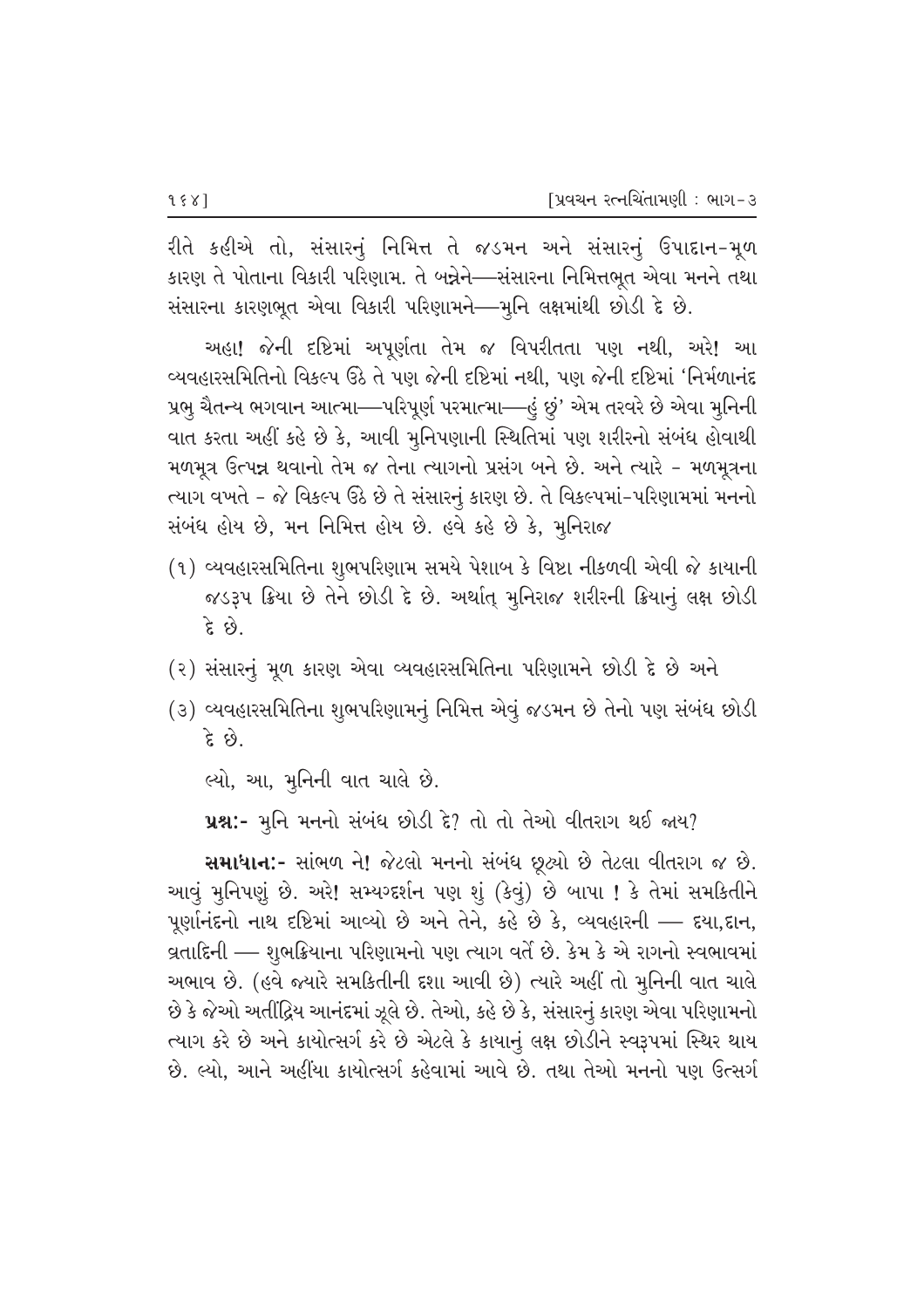કરે છે, મનના સંબંધનો ત્યાગ કરે છે અર્થાત્ મનનો સંગ છોડે છે, ધ્યાનમાં લીન થઈને મનને પણ છોડી દે છે. - આ નાસ્તિથી વાત કરી. હવે પછી તેઓ શું કરે છે તે  $\hat{g}$ 

 $'$ નિજ આત્માને અવ્યગ્ર(-એકાગ્ર) થઈને ધ્યાવે છે'. - આ અસ્તિથી વાત કરી. જંગલ અને પેશાબ કર્યા પછી મુનિ પોતાના આનંદસ્વરૂપ આત્માને ધ્યાનમાં લઈને અવ્યગ્રપણે-એકાગ્રપણે તેનું ધ્યાન કરે છે. એટલે કે આત્માને ધ્યેય બનાવીને તેમાં સ્થિર થાય છે. લ્યો, વ્યવહારસમિતિના વિકલ્પ પછી મૂનિનું આ કર્તવ્ય છે કે કાયક્રિયાન<del>ું</del> લક્ષ, વિકલ્પ અને મનનો સંગ છોડીને અંદર ધ્યાનમાં જવું. - એમ અહીં કહે છે. અરે! શ્વેતાંબરે તો આખી - એક-એક વાત જ ફેરવી નાખી છે. વીતરાગનો જે પરંપરા માર્ગ  $\alpha$ ેલો તે બધોય ફેરવી નાખ્યો છે. અરે ! બધા શાસ્રો જ નવા-કલ્પિત બનાવ્યા ને?

અહીં કહે છે કે મુનિને વ્યવહારથી શરીર છે, તેથી અન્નગ્રહણ છે અને તેથી જંગલ−  $\dot{\theta}$ શાબ પણ છે. તે જંગલ-પેશાબના ત્યાગ વખતે જે વિકલ્પ ઊઠે છે તે વિકલ્પ પણ સ્વરૂપમાં છે નહીં. માટે એવો વિકલ્પ પણ બંધનું-સંસારનું કારણ છે. અર્થાત મનનો સંગ કરીને જે પરિણામ ઉત્પન્ન થાય છે તે બંધનું કારણ છે. તે કારણે તેને છોડીને મૂનિ નિજ આત્માને ધ્યાવે છે. જુઓ, 'મુનિ નિજ આત્માને ધ્યાવે છે' એમ અહીં કહ્યું છે. પરંતુ ભગવાનને કે અરિહંતને ધ્યાવે છે એમ નથી કહ્યું. કેમ કે એ ભગવાન ને અરિહંત તો પર છે અને પરનું ધ્યાન કરે ત્યાં તો રાગ થાય છે.

<u>અહા ! મિથ્યાદષ્ટિને ક્યાં કાંઈ છે? નિશ્ચય પણ ક્યાં છે અને વ્યવહાર પણ ક્યાં</u> છે? જ્યારે અહીં તો જેને સ્વરૂપના દષ્ટિ, ભાન અને અનુભવ પ્રગટ્યા છે તથા સ્વસંવેદનની—પ્રત્યક્ષ આનંદની — ઉગ્રતા જેની દશામાં વર્તે છે એવા મુનિની વાત છે અને તેઓ જ સાચા મુનિ છે. તો, કહે છે કે મુનિ નિજ આત્માને અવ્યગ્ર થઈને ધ્યાવે છે. જોયું ? 'અવ્યગ્ર થઈને' કહેતાં વ્યવહારસમિતિનો વિકલ્પ છે તે વ્યગ્રતા છે અને તેને છોડી દઈને ચિદાનંદ ભગવાન આત્મામાં અવ્યગ્ર–એકાગ્ર થઈને આત્માને ધ્યાવે છે. લ્યો. આ નિર્વિકલ્પ ધ્યાન! અહા! વ્યવહારસમિતિની વાત કરે છે તોપણ તેમાં આ (નિશ્ચયની) વાત કરી. કેમ કે નિશ્ચય વિના વ્યવહાર કેવો? અને (નિશ્ચય સહિત વ્યવહાર હોવા) છતાંપણ વ્યવહારનો નિશ્ચયમાં અભાવ છે એમ અહીં સિદ્ધ કરે છે. શુદ્ધ પરિણતિમાં શુભરાગનો અભાવ છે, છતાંપણ મૂનિને શુભરાગ થાય છે અને તોપણ તેને છોડી દઈને તેઓ નિજસ્વરૂપના ધ્યાનમાં લીન થાય છે એમ અહીં કહે છે.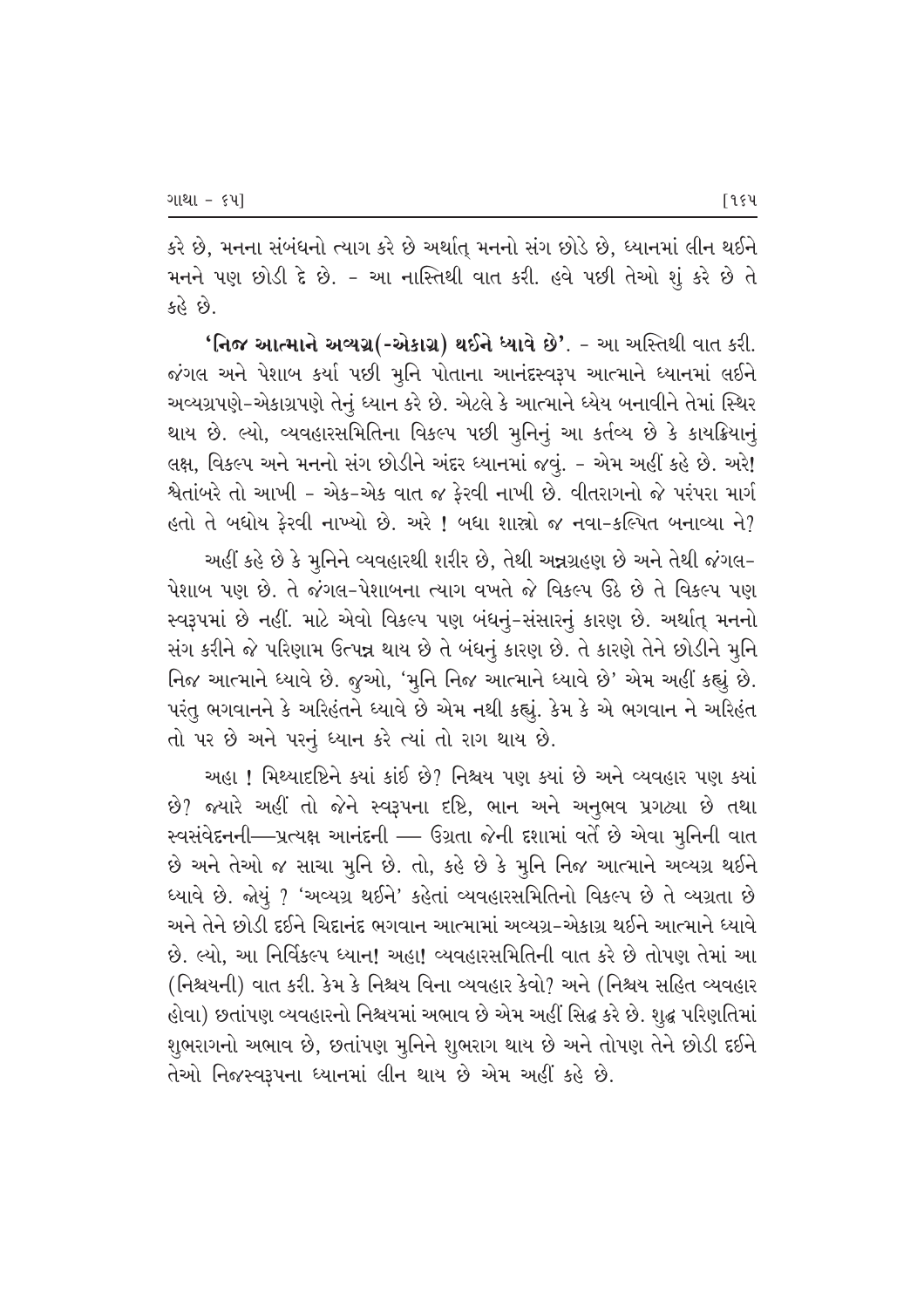આ માર્ગ છે બાપા! અરે! આ રીત છે એમ ભાઈ! પહેલાં જાણ તો ખરો! પરંતુ હજુ  $\gamma$ ના આ માર્ગને કે રીતને જાણવાના પણ ઠેકાણા નથી, જેની શ્રદ્ધાના પણ ઠેકાણા નથી (તે માર્ગને કે રીતને કેવી રીતે પ્રાપ્ત કરશે?) આ તો હજુ વ્યવહાર શ્રદ્ધા છે હોં, પરલક્ષી જ્ઞાન છે હોં. પરંતૂ જેના પરલક્ષી જ્ઞાનમાં પણ યથાર્થતા નથી તેને સ્વલક્ષી જ્ઞાનની યથાર્થતા આવે જ નહીં. અહા! પરલક્ષી જ્ઞાનમાં પણ હજુ જેને યથાર્થતા આવી નથી એટલે કે વ્યવહારથી લાભ થાય એમ જે જાણે છે તેનું તો એ પરલક્ષી જ્ઞાન પણ ખોટું છે. પરંતુ જે પરલક્ષી જ્ઞાનમાં યથાર્થપણું આવ્યું છે એટલે કે રાગથી-વ્યવહારથી લાભ નથી અને સમકિતી વ્યવહારથી મુકત છે વગેરે આવું જ્ઞાન સમકિત થવા પહેલાં થયું છે તે પણ હજુ પરલક્ષી જ્ઞાન છે, પણ સમ્યગ્જ્ઞાન નથી. સમ્યગ્જ્ઞાન તો, તે પરલક્ષી જ્ઞાનનું પણ લક્ષ છોડી દઈને સ્વચૈતન્યનું લક્ષ કરતાં જે જ્ઞાનની દશા પ્રગટે તેને કહેવામાં આવે છે.

અહીં કહે છે કે મુનિરાજ 'મારો પૂર્ણ પ્રભૂ હું છું, હું જ ભગવાન છું' એમ, આવો વિકલ્પ નહીં હોં, આત્માને ધ્યાનમાં લઈને પોતાના પૂર્ણ મહિમાવંત ભગવાનસ્વરૂપ સ્વભાવમાં એકાગ્ર થાય છે, તેને ધ્યાવે છે, તેને ધાવે છે એટલે કે આનંદનો સ્વાદ વે છે. જેમ બાળક માતાને ધાવે છે ત્યારે દૂધ પીવે છે ને ? તેમ મુનિરાજ અતીંદ્રિય આનંદનો નાથ એવા ભગવાન આત્મામાં એકાગ્ર થઈને તેને ધાવે છે ત્યારે આનંદ પીવે છે, નિર્વિકલ્પ આનંદનો સ્વાદ લે છે. ભારે કામ ભાઈ! અરે! (આવું સાંભળી) કાયરના તો કાળજાં કંપી ઉઠે છે કે આવું થઈ શકશે? આવું થઈ શકતું હશે? (હા ભાઈ!) આવું ધ્યાન કરીને અનંતા જીવો મોક્ષ ગયા છે.

'અથવા ફરીફરીને કલેવરનું (-શરીરનું) પણ અશુચિપણું સર્વ તરફથી ભાવે છે.' મુનિ કાં આત્માનું ધ્યાન કરે કાં એવો વિચાર-વિકલ્પ કરે કે અહો! આ શરીરમાં તો માંસ, હાડકાં, વિષ્ટા, પેશાબ, ચામડાં ભરેલા છે. એ રીતે શરીરનું અને શરીરના દરેક અવયવનું અશ્ચિપણું છે એમ ભાવના કરે. તેઓ શુભ વિકલ્પથી આ શરીરનું-કલેવરનું અશ્Ωિયણું ભાવે કે આ શરીર તો માંસ, હાડકાં, લોહી, પરું અને વીર્યનો પીંડ છે. જ્યારે ભગવાન આત્મા તો અતીંદ્રિય આનંદ આદિ ગુણોનો પીંડ છે. -આમ આ આત્મા શુચિ છે ને શરીર અશુચિ છે. 'સમયસારજી'ની ૭૨ મી ગાથામાં આવે છે ને? કે, (૧) પુણ્ય− પાપના પરિણામ અશુચિ છે. જુઓ, દયા, દાન, વ્રત, ભક્તિના પુણ્ય પરિણામ—શુભ વિકલ્પ પણ અશુચિ છે એમ ત્યાં આવે છે. તે ઉપરાંત ત્યાં એમ પણ કહ્યું છે કે, (૨) પૂણ્ય-પાપના પરિણામ વિપરીત એટલે કે જડ છે. દયા, દાન કે મૂનિને વ્રતનો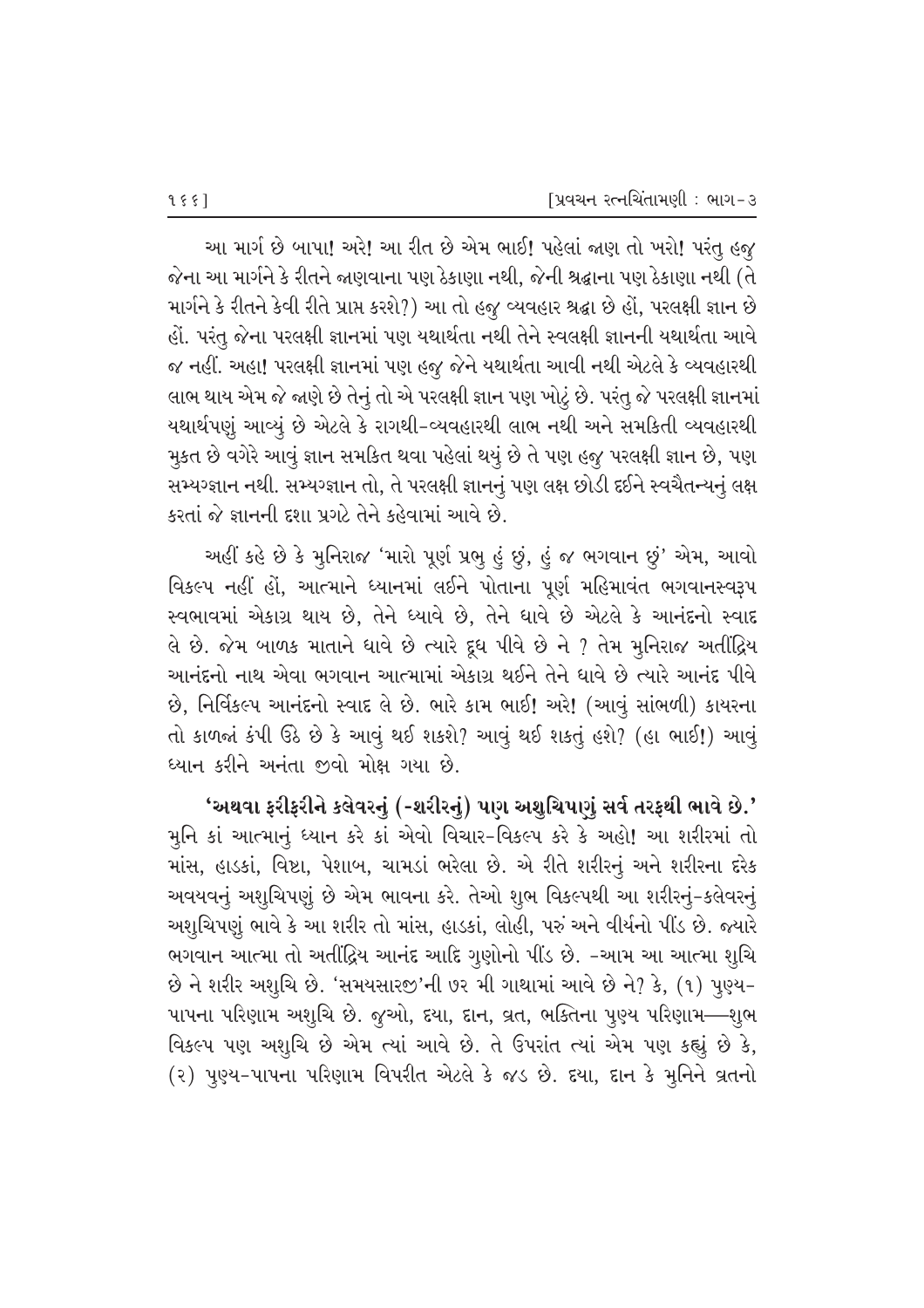વિકલ્પ ઉઠે તે પણ અચેતન-જડ છે. કેમ કે રાગમાં જાણવાની શક્તિ નથી. તથા (૩) તે પૂણ્ય-પાપના પરિણામ દુઃખકારણ છે. લ્યો, શુભરાગ પણ દુઃખકારણ છે એમ ત્યાં કહ્યું છે. જ્યારે ભગવાન આત્મા (૧) અશૃચિની સામે શૃચિ છે, (૨) જડની-રાગની સામે ચૈતન્યસ્વરૂપ છે અને (૩) દુ:ખકારણની સામે અનાકુળ આનંદસ્વરૂપ છે. આવું ભેદજ્ઞાન કરીને મુનિરાજ આત્માને ધ્યાવે છે. પણ જો તેઓ આત્મામાં સ્થિર ન રહી શકતા હોય તો કલેવરનું-શરીરનું અશુચિપણું ભાવે છે એમ અહીં કહે છે.

અહા! આ શરીર-કલેવર તો અશૃચિ છે. તેમાં એકલા મળ, મૂત્ર, વીર્ય, આંતરડા, ચરબી વગેરે ભર્યા છે અને ઉપરથી ગારની જેમ ચામડી લપેટી છે અર્થાત્ અંદર ચામડામાં માંસ, મળ, મૂત્ર આદિ ભર્યા છે. આ રીતે શરીરની અશુચિનો મુનિ વિચાર કરે છે. બાર ભાવનામાં એક અશુચિ ભાવના પણ આવે છે ને? તો, અહીં કહે છે કે શુચિસ્વરૂપ આત્માની એકાગ્રતા કરવા પહેલાં આવી ભાવના કર કે હું તો શૂચિ, ઉજ્જવળ, નિર્મળ છું, જ્યારે આ શરીર અશૃચિ છે. તે મારૃં નથી, છતાંપણ તે સંબંધમાં છે અને તોપણ તે અશૃચિ છે.

અરે! અજ્ઞાનીને તો, જરા સુંવાળું માખણ જેવું શરીર હોય તો જાણે શું કરી નાખું ! એમ થાય છે. પણ બાપુ! પ્રભુ! એ તો માંસ અને હાડકા ઉપર ચામડાની ગાર છે. જેમ શેરડીનો છોલ ઉપરથી કાઢી નાખે તેમ આ શરીર ઉપરની શેરડીના છોલ જેટલી ચામડી કાઢી નાખે તો આ શરીર થુંકવા જેવું પણ ન દેખાય. તું શરીરને સારૂં, રૂપાળું, સુંવાળું કહે છે, પણ તે બધું સમજવા જેવું છે. જ્યારે રાગની છાલ ઉખેડીને જોઈશ તો ભગવાન આત્મા એકલો આનંદકંદમય દેખાશે. બાપુ! મારગ તો આવો છે. વીતરાગ માર્ગ એટલે કે આત્માનો માર્ગ કોઈ અલૌકિક છે. દુનિયાએ તેને બહારથી માન્યો છે-કલ્પ્યો છે, પણ તે એવો માર્ગ નથી. અરે! જેનાથી આખો સંસાર ઉડી જાય અને મુક્તદશાના અનંત આનંદની પ્રાપ્તિ થાય એ માર્ગ તો બાપા! કોઈ અલૌકિક જ હોય ને? લૌકિક (અજ્ઞાની) સાથે તેનો મેળ કોઈ દિ' થાય નહીં.

અહીં જોયું? શું કહ્યું? કે મુનિરાજ કલેવરનું સર્વ તરફથી-ચારેય બાજુથી-અશુચિપણું ભાવે છે. હવે અસ્તિ-નાસ્તિ કરે છે કે.

'તેને ખરેખર પ્રતિષ્ઠાપનસમિતિ હોય છે. બીજા સ્વચ્છંદવૃત્તિવાળા યતિનામધારીઓને કોઈ સમિતિ હોતી નથી'. આવા સંતને પ્રતિષ્ઠાપનસમિતિ એટલે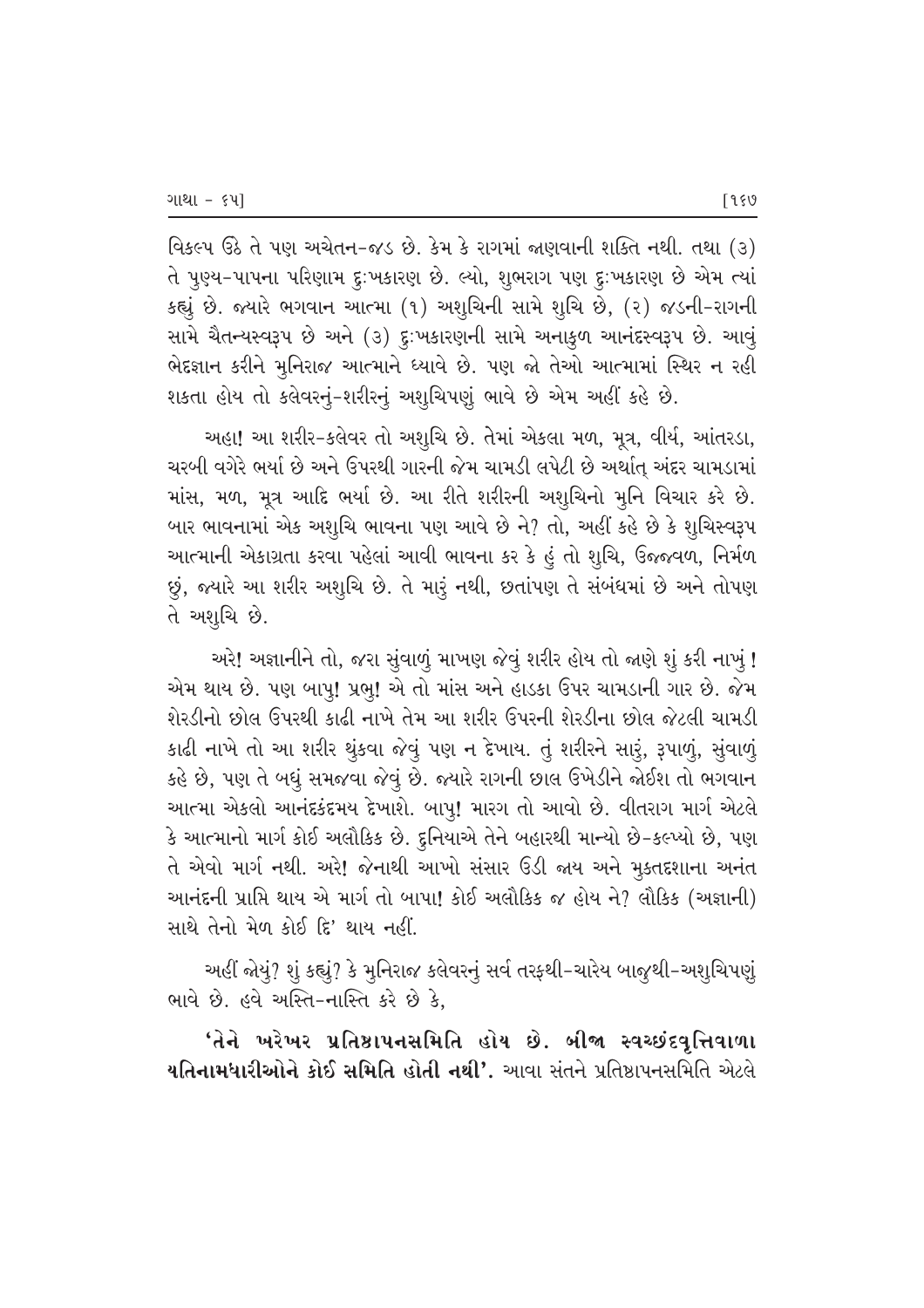કે મળમૂત્રાદિ છોડવાની સમિતિ હોય છે. પણ વીતરાગમાર્ગને છોડી દઈને પોતાની કલ્પનાના માર્ગમાં પઙ્યા છે તેવા સ્વચ્છંદવૃત્તિવાળા યતિ-સાધુનામધારીઓને એકેય સમિતિ હોતી નથી. લ્યો, શ્રી કુંદકુંદાચાર્ય પોતે આ વાત કહે છે. કેમ કે પાઠમાં *'*पइठ्ठासमिदी हवे तस्स' - એમ છે ને? તો, તેમાંથી ટીકાકાર મુનિરાજે અસ્તિ-નાસ્તિ કાઢી કે ઉપર કહ્યા પ્રમાણેના મૃનિને સમિતિ હોય છે, પણ બીજ્ઞ સ્વચ્છંદીઓને કોઈ સમિતિ હોતી નથી. જુઓ, આવું મુનિપણું હોય છે, પરંતુ કોઈ ગૃહસ્થાશ્રમમાં હોય અને કપડાં પહેર્યા હોય તેને મૂનિપણું આવે એમ ત્રણકાળમાં બને નહીં. -આમ અહીં કહે છે. કોઈ વસ્ત્ર-પાત્ર રાખે અને મુનિપણું માને તો મિથ્યાદષ્ટિ છે. આકરું કામ ભાઈ!

 $\mu$ શ્ન:- અપવાદ માર્ગ તો હોય ને?

સમાધાન:- અપવાદ વિકલ્પનો હોય. (અપવાદ માર્ગ ૨૮ મૂળગૃણના વિકલ્પરૂપ હોય, પણ વસ્ર-પાત્ર સહિત ન હોય.) તેમ જ ઉત્સર્ગ વિના અપવાદ માર્ગ હોય જ નહીં. તે માટે આ કથન છે કે મૂનિને અંદરમાં નિશ્રય સમ્યગ્દર્શન અને નિશ્ચય સંયમ તો પ્રગટ્યા છે, પરંતુ ચારિત્રની પૂર્ણતા થવી જોઈએ તે નથી. તેથી વિકલ્પ ઉઠે છે અને તેને અપવાદી સંયમ કહેવામાં આવે છે.

પ્રશ:- મૂનિને ગમે તેવું નિમિત્ત હોય ને?

સમાધાન:- (ના,) મુનિને ગમે તેવું નિમિત્ત ન હોય. મુનિને અહીં કહ્યું છે એટલું જ નિમિત્ત હોય. તે સિવાય બીજૂં નિમિત્ત ન હોય. આદાન-નિક્ષેપણસમિતિમાં પીંછી, પુસ્તક અને કમંડળ લેવા કે મૂકવાનો વિકલ્પ-શુભરાગ મુનિને હોય છે. તેથી બહારમાં (નિમિત્ત તરીકે) તે જ હોય, પણ બીજી વસ્તુ હોય નહીં. માર્ગ તો આવો છે, સત્ય તો આ છે, વસ્તુનું સ્વરૂપ તો આ છે ભાઈ! તેમાં વાદવિવાદ કરવા જેવો નથી. કોની સાથે વાદવિવાદ કરવો $\overline{?}$ 

અહા! સ્વચ્છંદવૃત્તિવાળા એટલે કે રાગ વિનાની ચીજ ભગવાન આત્મા છે તે જેની દષ્ટિમાં આવ્યો નથી, તેને જેણે અનુભવમાં લીધો નથી અને જે રાગથી જ બધું (નિશ્ચય) થાય એમ માનીને બેઠો છે તે. અને તેની જે બધી વ્યવહારની ક્રિયાઓ છે તે સ્વચ્છંદની ક્રિયાઓ છે.

આમ કેમ કહ્યું? (અજ્ઞાનીની ક્રિયાને વ્યવહાર ન કહેતાં સ્વચ્છંદ ક્રિયા કેમ કહી?) કેમ કે વ્યવહાર તો ધર્મીજીવને—કે જેને આત્મ-અનુભવ ને આનંદસ્વરૂપનું ભાન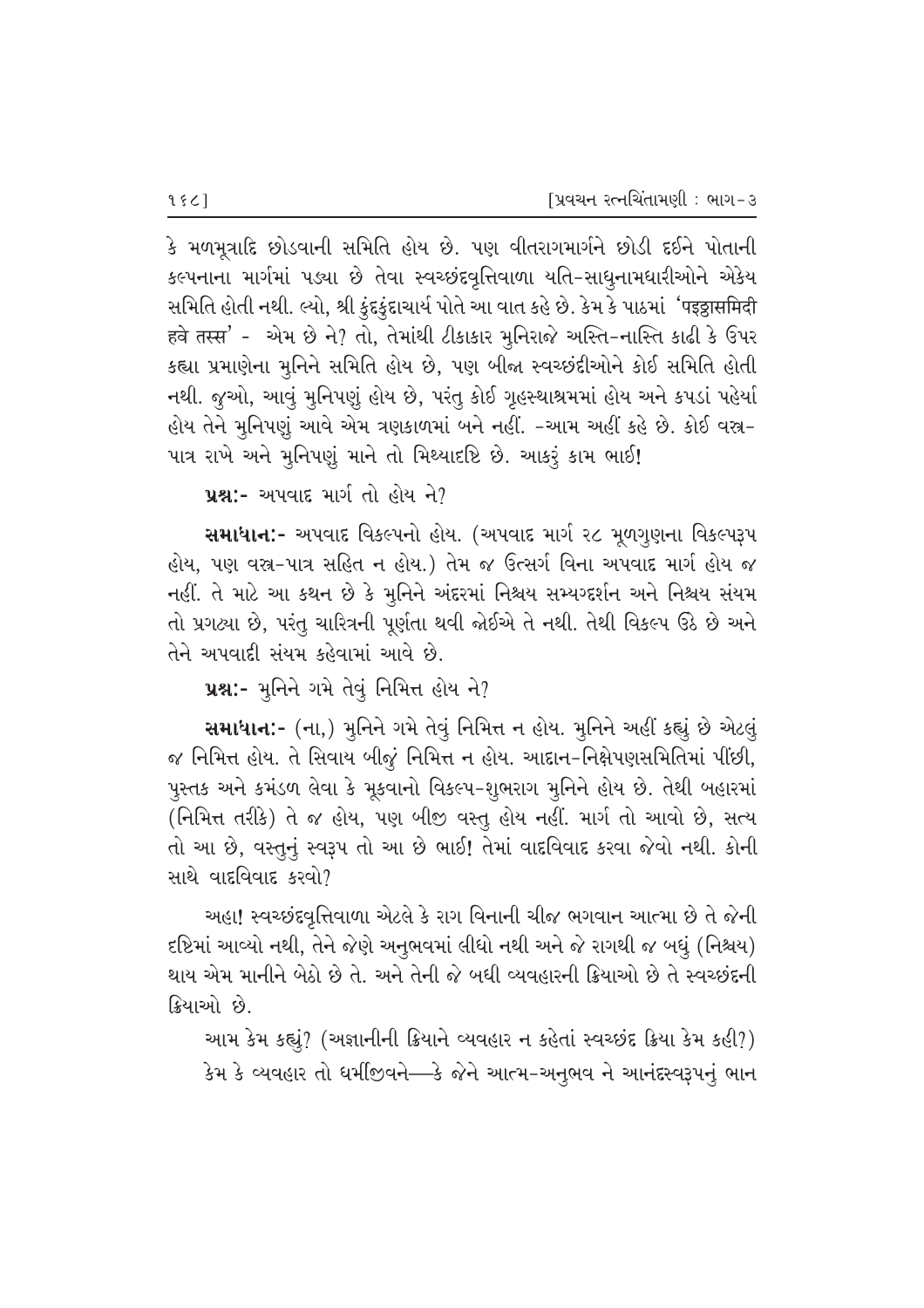છે તેને—જે વૃત્તિ-શુભભાવ વર્તે છે તેને કહેવામાં આવે છે. તે સિવાય જેને આત્મદર્શન, આત્મજ્ઞાન અને આત્મ-અનુભવ નથી તેની વૃત્તિઓ તો પૂર્ણપણે સ્વચ્છંદ છે અર્થાત્ યતિનામધારીને તો સ્વચ્છંદવૃત્તિ જ છે. લ્યો, ભાઈ! અહીં તો આમ કહે છે. અહા! જેમને રાગની ક્રિયા વિનાની ચીજ એવો નિર્વિકલ્પ ચૈતન્ય ભગવાન આત્મા છે તેનો અનુભવ− સ્વીકાર થયો નથી, જેને અંતરૂમૂખ થઈને પૂર્ણાનંદસ્વભાવની પ્રતીતિ થઈ નથી, જેમના ધ્યાનમાં આત્મદ્રવ્ય આવ્યું નથી, જેમને ભગવાન આત્મા ભાસ્યો નથી, જેમને પરમાનંદની મૂર્તિ એવા પ્રભૂ આત્માનો દષ્ટિ–સમ્યગ્દર્શનમાં ને સમ્યગ્જ્ઞાનમાં સાક્ષાત્કાર થયો નથી અને જેઓ એકલા ક્રિયાકાંડમાં — શુભ રાગમાં — વર્તે છે તેઓ સ્વચ્છંદવૃત્તિવાળા, વ્યવહારાભાસવાળા છે. તેમને, કહે છે કે, આવી સમિતિનો શુભવિકલ્પ હોય તોપણ એ બધી સ્વચ્છંદવૃત્તિ છે, પણ વ્યવહારસમિતિ નથી.

પ્ર**શ્ન:**- યતિનામધારી એટલે?

Rullel:- કે નામનિક્ષેપે યતિ. જે ૨૮ મૂળગુણ પાળે છે અને લોકો જેને કહે કે આ યતિ છે તે. પણ વાસ્તવિક યતિ નહીં. એક બહુરૂપી હતો. તેણે સાધુનો વેષ લીધો. તેણે સાધુ-મુનિનો વેષ એવો કર્યો કે રાજા ખુશ થઈ ગયો અને પૈસા આપવા લાગ્યો. બહુરૂપીએ પૈસા ન લીધા અને કહે કે પૈસા નહીં લઉં. કેમ કે હું (અત્યારે) સાધુ છું. માટે અમારે પૈસા ન ખપે. લ્યો, હવે સાધુના વેષવાળો (બહુરૂપી) પણ એમ કહે કે અમને પરિગ્રહ ખપે નહીં. (તોપછી સાચા સાધુની તો શું વાત જ કરવી?) રાવણની પણ વાત <u>આવે છે ને? રાવણ કહે કે સીતાજી પ્રસન્ન થતા નથી તો શું કરવું? ત્યારે કોઈએ રાવણને</u> કહ્યું કે રામનો વેષ પહેરો. કેમ કે સીતાજી સમ્યગ્દષ્ટિ અને મહા બ્રહ્મચારી સતિ છે. ઉપરથી <u>ઇે</u>ઢ ઉતરે તોપણ તેમને રામચંઢજ઼ સિવાય બીજાનો વિકલ્પ ન આવે. એક પતિના વિકલ્પ સિવાય બીજાનો વિકલ્પ ન હોય. રાવણ કહે કે ભાઈ! તમે મને ભલામણ કરો છો કે રામનો વેષ પહેરીને જાવ, સીતાજી પ્રસન્ન થશે. પણ જ્યાં હું રામનો વેષ પહેરૂં છું, રામનું રૂપ ધારણ કરૂં છું અને સીતાજી પાસે જઈ છું ત્યાં મને સીતાજી માતારૂપે દેખાય છે. અહા! તોપછી જો સાક્ષાત રામ થાઉં તો તેની શું વાત કરવી? તેમ કહે છે કે 'નિજપદ રમે સો રામ કહીએ.' (જે નિજપદમાં રમે છે તેને રામ કહેવાય છે.)

જુઓ ને, અહીં શું કહે છે? કે જે નિજ આત્માને ધ્યાવે છે તેને ખરેખર સમિતિ હોય છે, પણ સ્વચ્છંદવૃત્તિવાળા અજ્ઞાનીઓને સમિતિ હોતી નથી. આમ કહીને એકલી વ્યવહારસમિતિવાળા યતિનામધારીઓને ઉખેડી નાખ્યા છે (-નિષેધ કર્યો છે).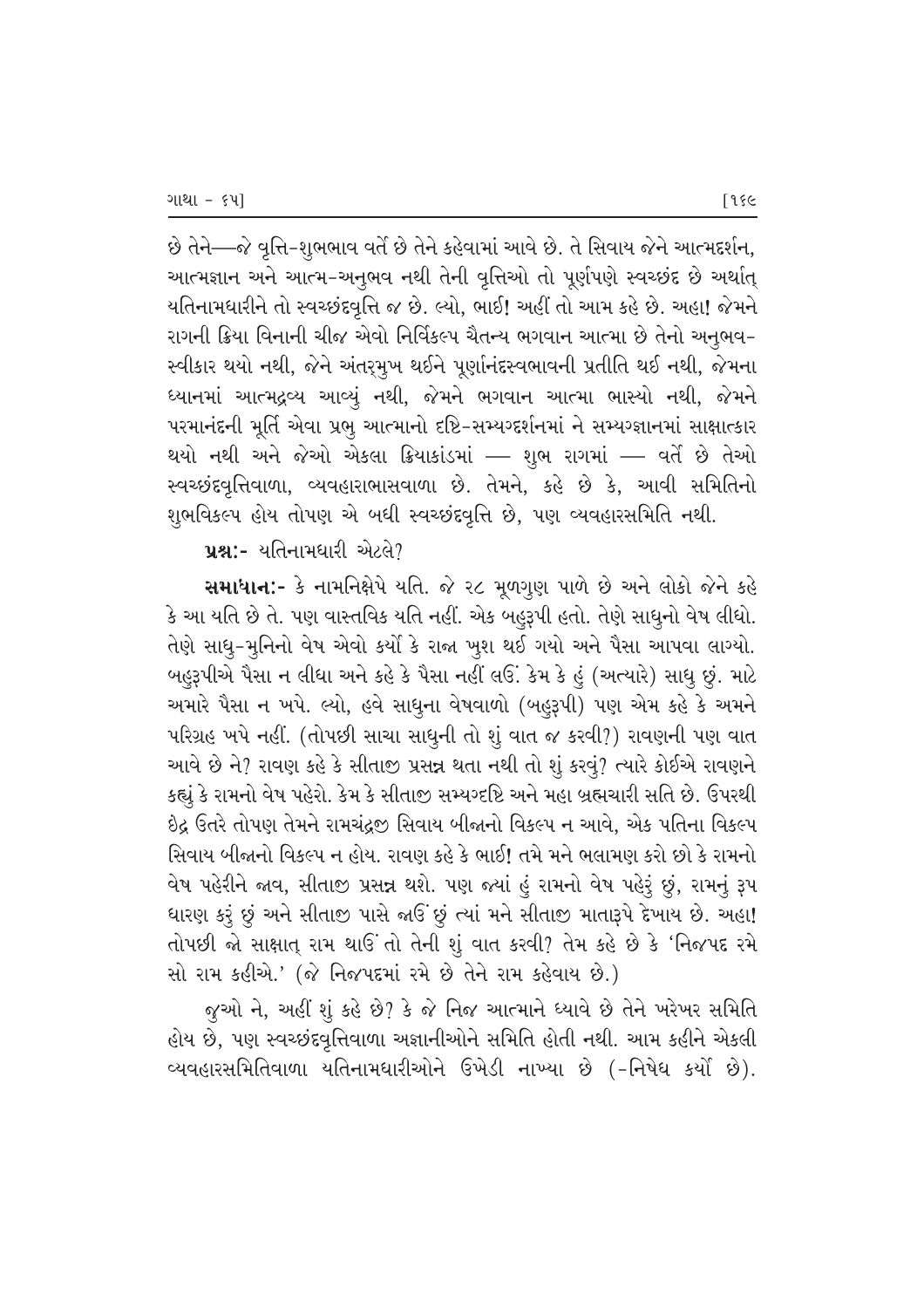દ્રવ્યલીંગીઓ ભલે તદ્દન નગ્ન હોય અને તેમને પંચ મહાવ્રતનો વિકલ્પ પણ ભલે હોય, છતાંપણ તેઓ બધા સ્વચ્છંદવૃત્તિવાળા છે. કેમ કે તેમને અંદરમાંથી ભગવાન આત્મા જાગ્યો નથી. વ્યવહારને જાણનાર જાગ્યા વિના વ્યવહારની બધી વૃત્તિઓને સ્વચ્છંદવૃત્તિ કહી છે.

#### **ී**ශාර්<br>පියල් ප්රමා

# ૺૺૺૺૺૺૺૺૺૺ*૱*લોક - ૮૮ ઉપરનું પ્રવચન ૺૺૺૺૺ

'જિનમતમાં કુશળ અને સ્વાત્મચિંતનમાં પરાયણ એવા યતિઓને આ સમિતિ મુક્તિ સામ્રાજ્યનું મૂળ છે.' ભાષા જુઓ! શું કહે છે? કે 'જિનમતમાં કુશળ' અર્થાત્ વીતરાગી દષ્ટિ અને વીતરાગી ભાવમાં કુશળ. અહા! જિનમત કાંઈ સંપ્રદાય નથી, (પણ વસ્તુનું સ્વરૂપ છે.) તો, વીતરાગી-અકષાયસ્વરૂપ વસ્તુ ભગવાન આત્મા છે તેમાં નિપૂણતા જેને પર્યાયમાં પ્રગટ થઈ છે તેને જિનમતમાં કુશળ કહેવામાં આવે છે.

મુનિરાજ શામાં કુશળ છે?

મુનિ જિનમતમાં - વીતરાગી ભાવમાં - કુશળ છે એમ અહીં કહે છે. તથા તેઓ સ્વાત્મચિંતનમાં પરાયણ છે એટલે કે પૂર્ણાનંદમય જ્ઞાયક એવા પોતાના આત્મામાં એકાગ્ર થવા માટે પરાયણ-તત્પર છે. અહીં ચિંતન એટલે એકાગ્રતા છે. આવા યતિઓને — સ્વરૂપની યતના-જતના કરનારાઓને....

પણ મુનિએ સ્વરૂપની યતના-જતના શી રીતે કરી?

મુનિએ વીતરાગભાવમાં કુશળતા દ્વારા સ્વરૂપની યતના-જતના કરી છે. અહા! કહે છે કે સમ્યગ્દર્શન-જ્ઞાન-ચારિત્રરૂપ દશા જેને પ્રગટી છે અને તેમાં જે કુશળ છે તથા આત્મામાં એકાગ્રતા કરવા જે તત્પર છે એવા યતિઓને આ (નિશ્ચય) સમિતિ મૂક્તિરૂપી સામ્રાજ્યનું મૂળ કારણ છે. લ્યો, મુક્તિરૂપી સામ્રાજ્યનું કારણ આ સમિતિ છે એમ કહે છે. પરંતુ આ એક જ સમિતિ કારણ છે હોં, વ્યવહારસમિતિ નહીં. અહીં તો વ્યવહારસમિતિની વાત પણ કરી નથી.

અહા! શ્રી પદ્મપ્રભમલધારીદેવ મુનિ-ભાવલીંગી સંત છે. તેઓ અહીં કહે છે કે જેને જિનમતમાં — આત્માના વીતરાગસ્વરૂપમાં — કુશળતા પર્યાયમાં પ્રગટી છે અર્થાત્ સમ્યગ્દર્શન-જ્ઞાન-શાંતિ જેને પ્રગટ્યાં છે અને તેમાં જે નિપૂણ છે તથા જે પોતાના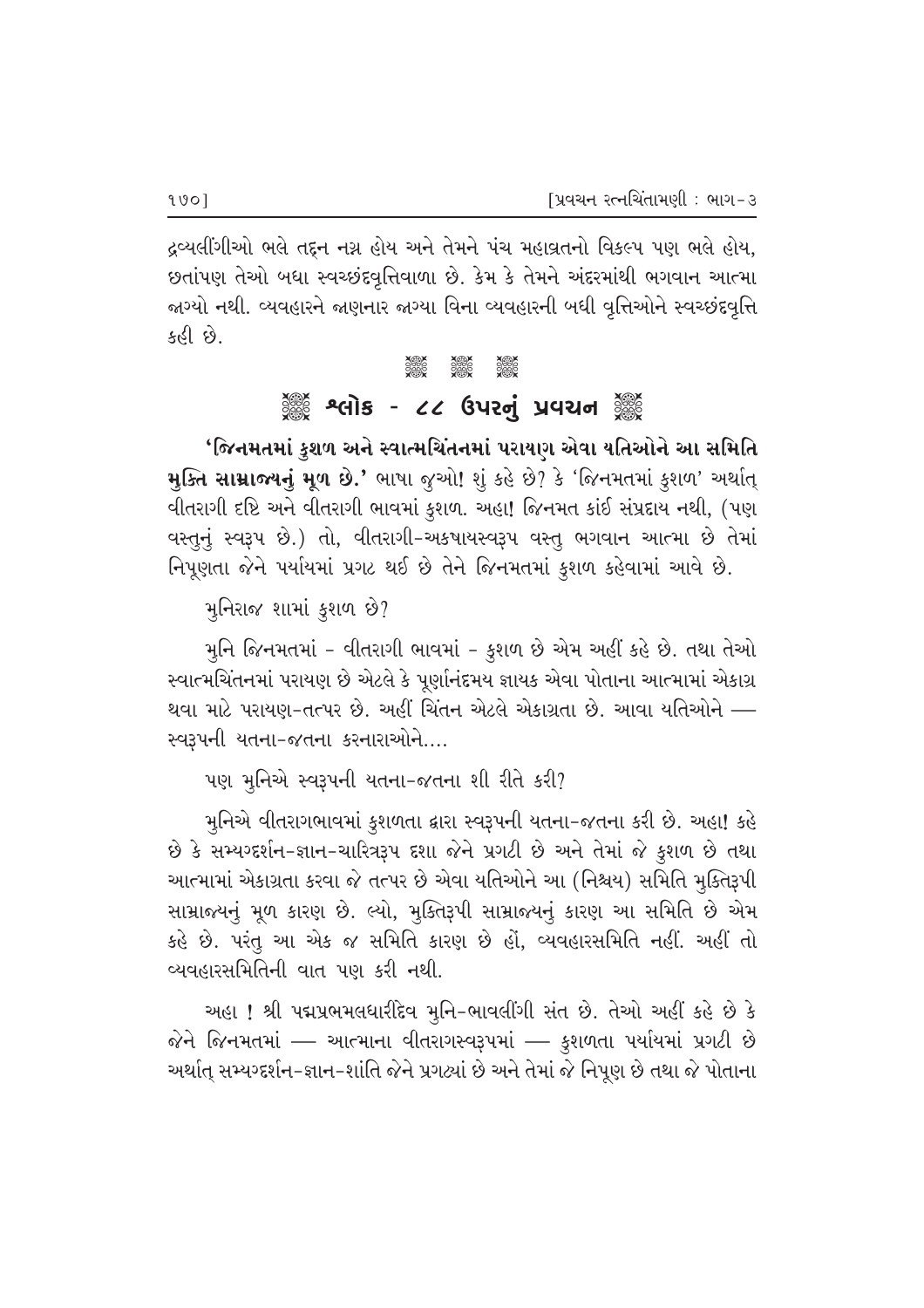સ્વરૂપના ધ્યાનમાં પરાયણ છે પણ રાગાદિ કે વ્યવહારસમિતિમાં પરાયણ નથી તેને આ નિશ્ચયસમિતિ મૂક્તિનું કારણ છે. જુઓ, મુનિ રાગાદિક કે વ્યવહારસમિતિમાં પરાયણ નથી એમ કહે છે. કેમ કે મુનિ રાગ-વ્યવહારથી તો મુક્ત છે. (હા), તેમને વ્યવહારસમિતિનો રાગ હોય છે -આવી જાય છે, પણ તે બંધનું કારણ છે. તો, કહ્યું કે અબંધસ્વરૂપી આત્મા જેના ભાનમાં નથી તેની વ્યવહારસમિતિ તો સ્વચ્છંદવૃત્તિમાં ગણવામાં આવે છે. પણ જેને આત્માનું ધ્યાન વર્તે છે તેની નિશ્ચયસમિતિ મુક્તિરાજનું મૂળ છે.

'કામદેવના તીક્ષ્ગ અસ્રસમૂહથી ભેદાયેલા હૃદયવાળા મુનિગણોને તે (સમિતિ) ગોચર નથી જ હોતી'. કામદેવના તીકરણ અસ્તરમૂહથી ભેદાયેલા હૃદયવાળા એટલે કે એકલી ઈચ્છામાં જ જોડાયેલા; ઈચ્છા વિનાની ચીજ એવા આત્માના દષ્ટિ અને અનુભવ વિનાના. અહા ! સમ્યગ્દર્શન અને જ્ઞાનમાં એકલો આત્મા તરવરતો હોય છે. પરંતુ આવા સમ્યગ્દર્શન અને જ્ઞાન જેને નથી તે અજ્ઞાની ઈચ્છામાં—કામદેવના તીકૃણ અસ્રસમૂહની ધારામાં — વર્તે છે એમ અહીં કહે છે. આવા અજ્ઞાનીને કહે છે કે, ભાઈ! રાગની ભાવનાથી તારૂં હૃદય ભેદાય ગયું છે હોં. પૂર્ણાનંદનો નાથ વીતરાગી ભગવાન આત્માને પડખે તો તું ચડ્યો નથી અને આ રાગના પડખે તું ચડ્યો છો તો તારું હૃદય કામદેવના તીક્ષ્ણ અસ્ત્રસમૂહથી ભેદાય ગયું છે. તેથી તને આવી નિશ્ચયસમિતિ હોતી નથી. ભલે તું દ્રવ્યલીંગી થઈને બહારમાં વસ્તત્યાગી હોય અને પાંચ મહાવ્રતાદિ ૨૮ મૂળગુણ પાળતો હોય, તોપણ તને આ સમિતિ હોતી નથી.

લોકોને આ એવું લાગે છે કે શું મુનિનું સ્વરૂપ આવું છે? (અર્થાત્ આ તો બહુ ઊંચી વાત છે.) પણ બાપા! મુનિનું સ્વરૂપ આવું જ છે ને ભાઈ! જૂઓ ને? અહીં તો રાગની ક્રિયા વિનાના અક્રિયસ્વરૂપ શુદ્ધ ચૈતન્ય આનંદઘન આત્માનો અનુભવ જેને નથી તે બધા દ્રવ્યલીંગી યતિઓના પંચ મહાવ્રતના પરિણામને સ્વચ્છંદમાં નાખ્યા છે. કેમ કે ભગવાનની આજ્ઞાનો નિશ્ચય સહિતનો વ્યવહાર તેમને છે નહીં. તેમનો વ્યવહાર તો તેમનો પોતાનો ધારેલો (-માનેલો) છે અને તેથી સ્વચ્છંદ છે. અહો! સંતોની વાણી પણ (કોઈ અલૌકિક) छे ने।

શ્રીમદ્દજીએ કહ્યું છે ને? કે શ્વેતાંબરની મોળાશને લઈને રસ ઠંડાતો ગયો અને દિગંબરોના તીવ્ર વચનોને લઈને રહસ્ય કઈંક સમજી શકાય છે કે આવી વસ્તુ છે. વિપરીત દષ્ટિ થયા પછી જ્યારથી શ્વેતાંબર પંથ નીકળ્યો છે ત્યારથી તેઓ મોળું-ઢીલું (-વિપરીત) કરતા ગયા છે, બધામાં અપવાદ માનવા લાગ્યા છે. જેમ કે મૂનિને વસ્ત-પાત્ર ખપે,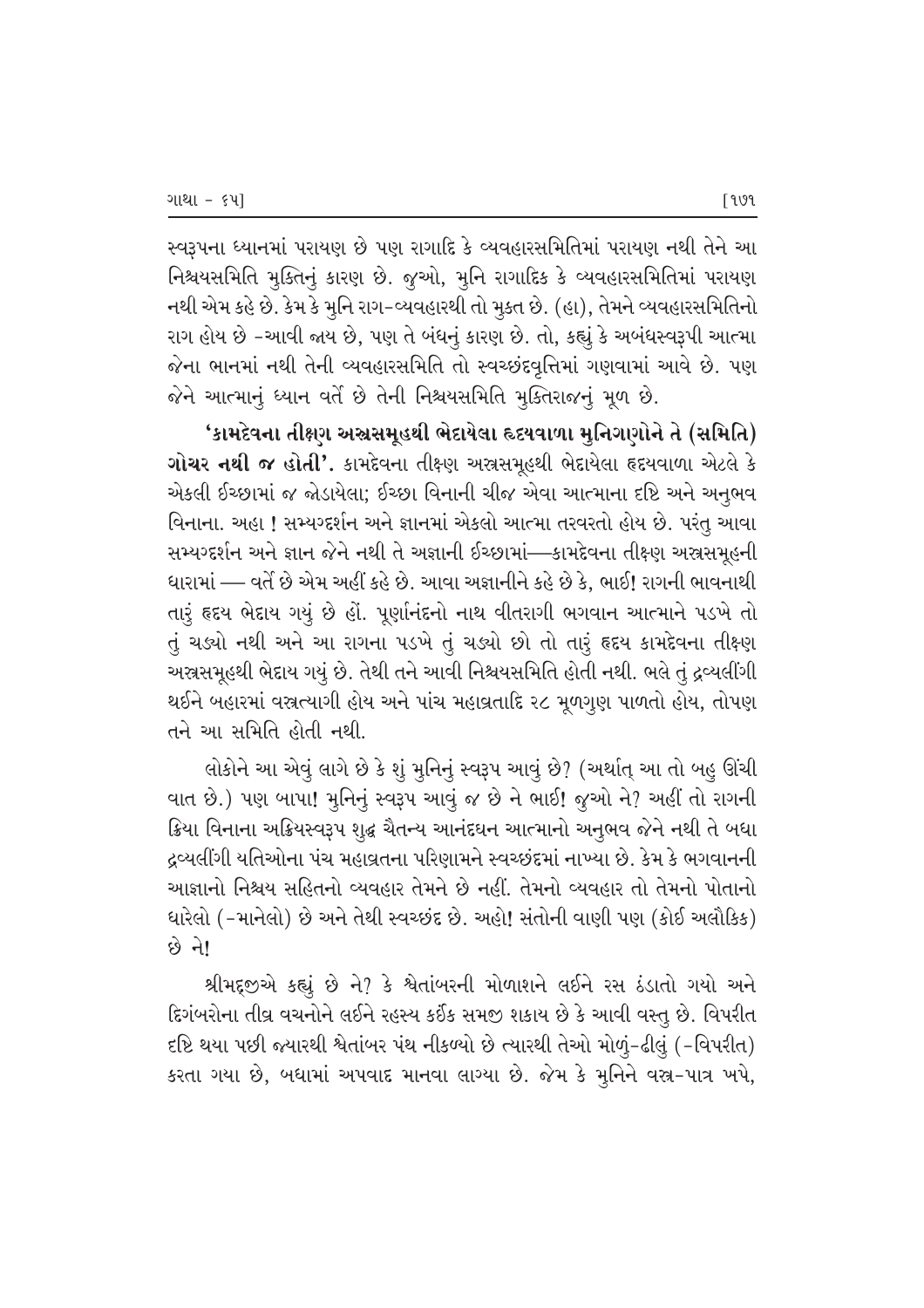$\delta$ ે મુનિ દ્રવ્યાનુયોગમાં નિપૂણ હોય તે સદ્દોષ આધાકર્મી — પોતાના માટે કરેલો— આહાર લે તેમાં વાંધો નથી. -આ બધી ગપેગપ વાતો છે. ધૂળેય મૃનિને વસ્ર-પાત્ર ખપે નહીં સાંભળ ને! તેમ જ જો મુનિ દ્રવ્યાનુયોગમાં નિપૂણ ન હોય તો મુનિ કઈ રીતે હોય? અરે! જે સાચા મહાન સંત હોય તેને પોતાના માટે કરેલો આહાર લેવાનો વિકલ્પ જ ન હોય. જો પોતાના માટે કરેલો આહાર લેવાનો વિકલ્પ હોય તો તે ભોગનો જ કામી છે. 'भोगनिमित्तं' -એમ (સમયસારના) બંધ અધિકારમાં (ગાથા-૨૭૫માં) આવે છે ને? અર્થાત્ તેનો (-દ્રવ્યલીંગીનો) રાગ ભોગને માટે જ છે, પણ અતીંદ્રિય આનંદના ભોગને માટે નથી. રાગ વિનાનો ચૈતન્ય આત્મા તેને ભાનમાં આવ્યો નથી. તેથી તેના પંચ <u>મહાવ્રતાદિના બધા પરિણામ ભોગને માટે છે એમ કહે છે. કેવળીના કેડાયત દિગંબર</u> મુનિઓની-સંતોની વાત ગજબ છે! જે મારગ કેવળીએ પ્રરૂપ્યો છે તે જ મારગ દિગંબર મુનિઓએ-સંતોએ કહ્યો છે. આવી વાત બીજે ક્યાંય નથી. અહીં કહ્યું કે અજ્ઞાનીને વ્યવહારસમિતિ પણ ગમ્ય નથી અર્થાત્ વ્યવહારસમિતિનું પણ ભાન નથી. કેમ કે જ્યાં નિશ્ચય નથી ત્યાં વ્યવહારનું પણ ભાન હોતું નથી.

#### $\frac{1}{\sqrt{2}}$

# ે અલોક - ૮૯ ઉપરનું પ્રવચન ૅુ

 $'$ હે મુનિ! સમિતિઓમાંની આ સમિતિને - કે જે મુક્તિરૂપી સ્રીને વહાલી  $\dot{\mathbf{B}},\dots$ ,' સમિતિઓમાંની આ સમિતિ = પાંચમી પ્રતિષ્ઠાપનસમિતિ. અંદર શૃદ્ધ પરિણમનરૂપ સમિતિ છે તે મુક્તિરૂપી સ્રીને વહાલી છે એટલે કે નિશ્ચયસમિતિથી <u>મુ</u>ક્તિ થાય છે. શૃદ્ધસ્વભાવના અંતર આશ્રયથી શૃદ્ધ પરિણતિરૂપ નિશ્ચયસમિતિ પ્રગટે તે નિશ્ચયસમિતિની આ વાત છે હોં. તો, કહે છે કે પૂર્ણ શુદ્ધસ્વભાવનું ગ્રહણ અને રાગાદિનો ત્યાગ -એવી જે સમિતિ છે તે મૂક્તિરૂપી સ્રીને વહાલી છે એટલે કે તેનાથી મૂક્તિ પ્રાપ્ત થાય છે.

'જે ભવભવના ભયરૂપી અંધકારને નષ્ટ કરવા માટે પૂર્ણ ચંદ્રની પ્રભા સમાન  $\dot{\mathbf{B}}....'$  ભવભવનો ભય = રાગાદિભાવ. રાગાદિભાવરૂપ અજ્ઞાન-અંધકારને નષ્ટ કરવા માટે નિશ્ચયસમિતિ પૂર્ણ ચંદ્રની પ્રભા સમાન છે.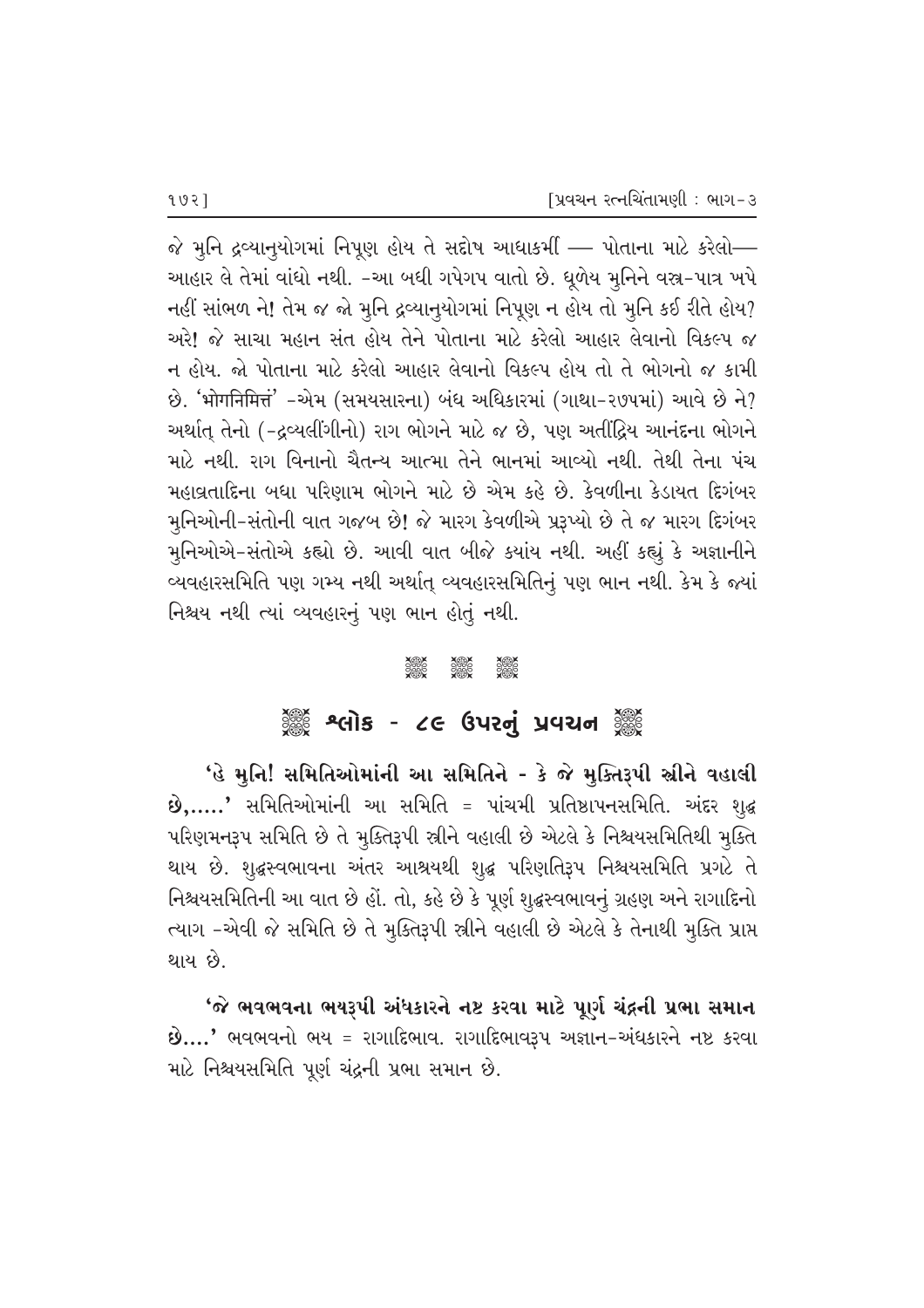'તથા તારી સત્-દીક્ષારૂપી કાન્તાની (-સાચી દીક્ષારૂપી પ્રિય સ્રીની) સખી  $\dot{\mathbf{B}}$ .....' સત્-દીક્ષા = સાચી દીક્ષા. વીતરાગસ્વભાવનો આશ્રય લઈને જેણે વીતરાગી ~પરિણતિ પ્રગટ કરી છે તેને સત્-સાચી દીક્ષા હોય છે. લ્યો, આ બધા (દ્રવ્યલીંગી) વ્યવહાર દીક્ષા અંગીકાર કરે છે તે સાચી દીક્ષા નથી એમ કહે છે. અહીં કહ્યું કે આ નિશ્ચયસમિતિ સત્−દીક્ષારૂપી કાન્તાની સખી છે.

 $'$ તેને હવે પ્રમોદથી જાણીને,' -અંતરમાં આનંદસ્વરૂપ આત્માના પરિણમનરૂપ આવી પાંચમી સમિતિ છે તેને પ્રમોદથી જાણીને.

 $'$ જિનમતકથિત તપથી સિદ્ધ થતા એવા કોઈ (અનુપમ) ધ્રુવ ફળને તું પામીશ.' જિનમતકથિત તપ = વીતરાગે કહેલું એવું મુનિપણું. સર્વજ્ઞ પરમેશ્વરે કહેલું એવું વીતરાગી દશારૂપ મુનિપણું છે તેનાથી સિદ્ધ થતા એવા અનૂપમ ધ્રૂવ ફળને તું પામીશ એટલે કે તું મૂક્તિને પામીશ એમ કહે છે. અહા! પદ્મપ્રભમલધારીદેવની ભાષા તો જૂઓ!

```
\muશ્ન:- આ શ્લોકમાં વ્યવહારસમિતિની વાત છે?
```
સમાધાન:- (ના), નિશ્ચિયસમિતિની વાત છે. વ્યવહારસમિતિની વાત ભલે (ગાથામાં) ચાલે છે. પણ તે વ્યવહારસમિતિની વાતમાંથી નિશ્ચયસમિતિની વાત કાઢી 'છે કે આવી નિશ્ચયસમિતિવાળાને જ વ્યવહારસમિતિ હોય છે અને તોપણ નિશ્ચયસમિતિ છે તે જ મૂક્તિનું કારણ છે એમ અહીં બતાવવું છે. તો, કહ્યું કે અંતરમાં પૂર્ણસ્વરૂપ આત્માના શ્રદ્ધા, જ્ઞાન ને રમણતા તે જિનમતકથિત મુનિપણું છે અને એવા મુનિપણાથી તું મોક્ષદશાને પામીશ....

#### C C C

# ેં શ્લોક - ૯૦ ઉપરનું પ્રવચન ૅં

 $\cdot$ સમિતિની સંગતિ દ્વારા $\cdot$  .... એટલે કે શુદ્ધ વીતરાગી પરિણતિરૂપ સમિતિના સંબંધ દ્વારા 'ખરેખર મુનિ મન-વાણીને પણ અગોચર (-મનથી અચિંત્ય અને વાણીથી અકથ્ય) એવું કોઈ કેવળસુખામૃતમય ઉત્તમ ફળ શીઘ્ર પામે છે.' અર્થાત્ મોક્ષને પામે છે. અહા ! મુનિએ પોતાના પૂર્ણ સ્વભાવની વીતરાગ નિર્વિકલ્પ પરિણતિ છે તેની સાથે સંગતિ કરી છે – સંબંધ કર્યો છે. અને એવા મુનિ કેવળસુખરૂપી અમૃતમય એવી મુક્તિને શીઘ્ર પામે છે અર્થાત્ અલ્પ કાળમાં મૂનિની મૂક્તિ થાય છે.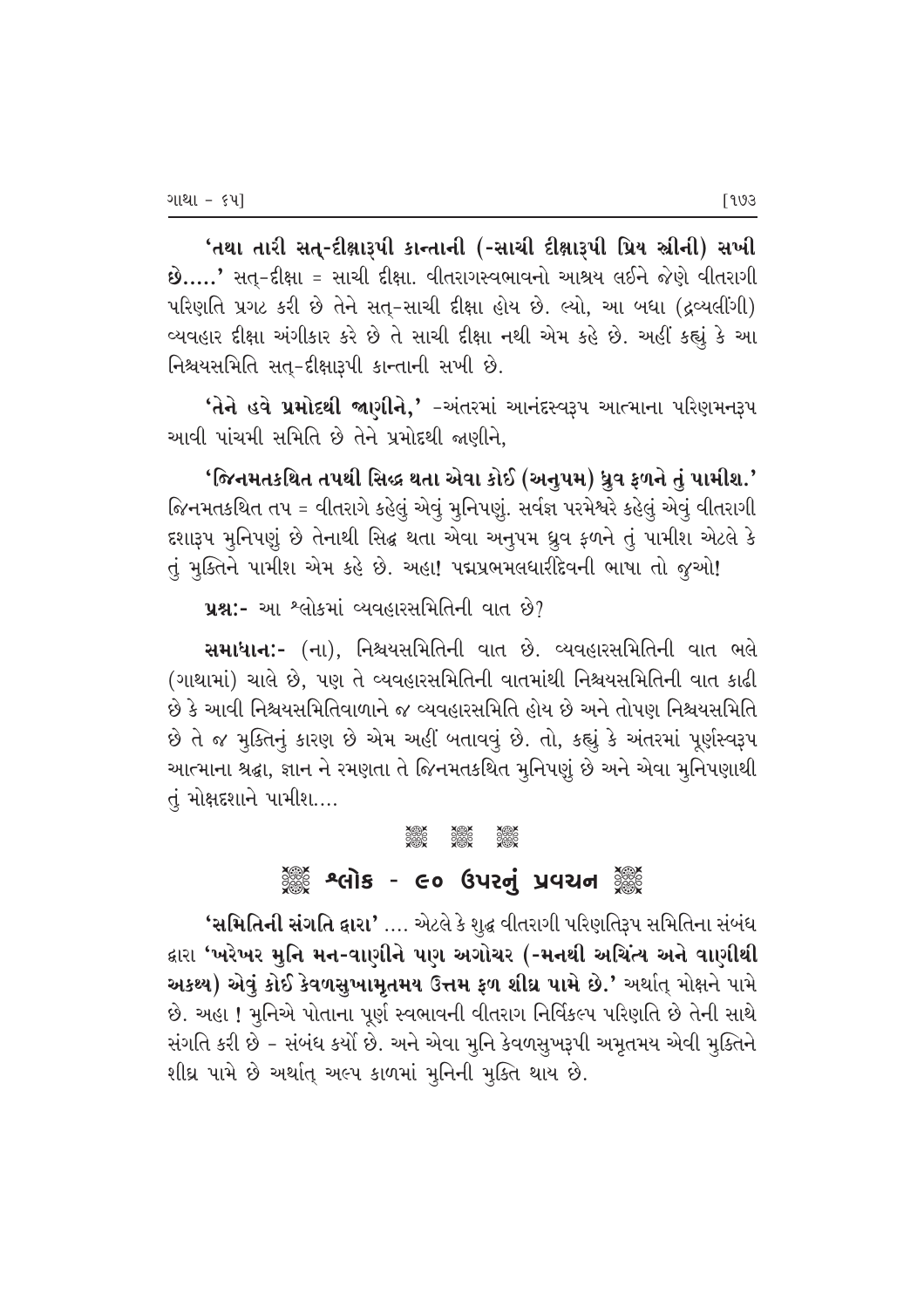uશ:- અહીં 'શીઘ્ર પામે છે' એમ કહ્યું છે, તો 'ક્રમ' ક્યાં રહ્યો? ક્રમબદ્ધ ક્યાં રહ્યું? સમાધાન:- ભાઈ! એનો અર્થ એ છે કે તેને ક્રમબદ્ધમાં અલ્પકાળે જ મુક્તિ થવાનો પ્રસંગ છે.

- આ રીતે પાંચ સમિતિનું વર્ણન કર્યું.

હવે મન-વચન-કાયાની ત્રણ ગુપ્તિનું વર્ણન કરે છે. અહા! આ તો અલૌકિક વાતો છે ભાઈ! બહારની (વ્યવહારની) સાધારણ વાત કરતાં-કરતાં પણ મુનિરાજ વાતને નિશ્ચયમાં લઈ જાય છે.



|                              | પ્રવચન નં.     | તારીખ        |
|------------------------------|----------------|--------------|
| ગાથા - ૬૫                    | $NSS /$ so     | 8–७–७१       |
| $Pdis - CC$                  | NST / <i>6</i> | २–७–७२       |
| $2e$ is - ce                 | / ६१           | $3 - 0 - 02$ |
| $2$ cils - co $\overline{J}$ |                |              |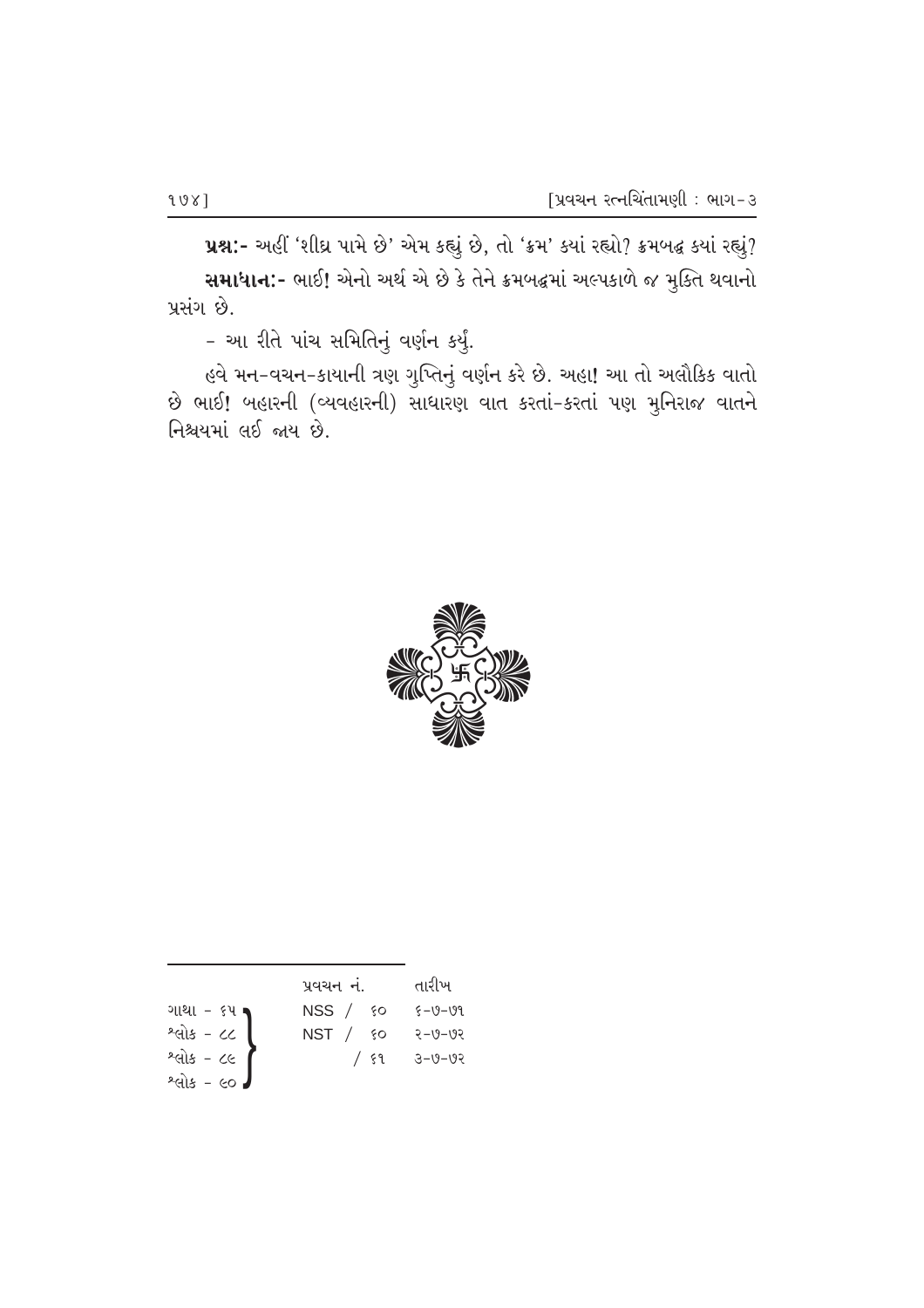C U⁄z⁄ - 66 C

## कालुस्समोहसण्णारागद्दोसाइअसुहभावाणं । परिहारो मणुगुत्ती ववहारणयेण परिकहियं ॥६६॥

कालुष्यमो हसंज्ञारागद्वेषाद्यशुभभावानाम् । परिहारो मनोगुप्तिः व्यवहारनयेन परिकथिता ॥६६॥

કાલુષ્ય, સંજ્ઞા, મોહ, રાગ, દ્વેષ આદિ અશુભના  $\nu$ રિહારને મનગૃપ્તિ છે ભાખેલ નય વ્યવહારમાં. ૬૬.

અन्वयार्थ:- (कालुष्यमोहसंज्ञारागद्वेषाद्यशुभभावानाम्) કલુષતા, મોહ, સંજ્ઞા, રાગ, द्वेष वगेरे અशुભ ભાવોના (परिहारः) પरिહारने (व्यवहारनयेन) વ્યવહારનયથી (मनोगुप्तिः) મનોગૃપ્તિ (परिकथिता) કહેલ છે.

ટીકા:- આ, વ્યવહાર \*મનોગુપ્તિના સ્વરૂપનું કથન છે.

ક્રોધ, માન, માયા અને લોભ નામના ચાર કષાયોથી ક્ષુબ્ધ થયેલું ચિત્ત તે કલુષતા છે. દર્શનમોહ અને ચારિત્રમોહ એવા (બે) ભેદોને લીધે મોહ બે પ્રકારે છે. આહારસંજ્ઞા, ભયસંજ્ઞા, મૈથુનસંજ્ઞા અને પરિગ્રહસંજ્ઞા એવા (ચાર) ભેદોને લીધે સંજ્ઞા ચાર પ્રકારે છે. પ્રશસ્ત રાગ અને અપ્રશસ્ત રાગ એવા (બે) ભેદને લીધે રાગ બે પ્રકારનો છે. અસહ્ય જનો પ્રત્યે અથવા અસહ્ય પદાર્થસમૂહો પ્રત્યે વૈરનો પરિણામ તે દ્વેષ છે. -ઈત્યાદિ

 $\bigstar$  મૂનિને મૂનિત્વોચિત શૃદ્ધપરિણતિની સાથે વર્તતો જે (હઠ વગરનો) મન-આશ્રિત, વચન-આશ્રિત કે કાય-આશ્રિત શૃભોપયોગ તેને વ્યવહાર ગૃપ્તિ કહેવામાં આવે છે, કારણ કે શૃભોપયોગમાં મન, વચન કે કાય સાથે અશુભોપયોગરૂપ જોડાણ નથી. શુદ્ધપરિણતિ ન હોય ત્યાં શુભોપયોગ હઠ સહિત હોય છે. તે શુભોપયોગ તો વ્યવહારગુપ્તિ પણ કહેવાતો નથી.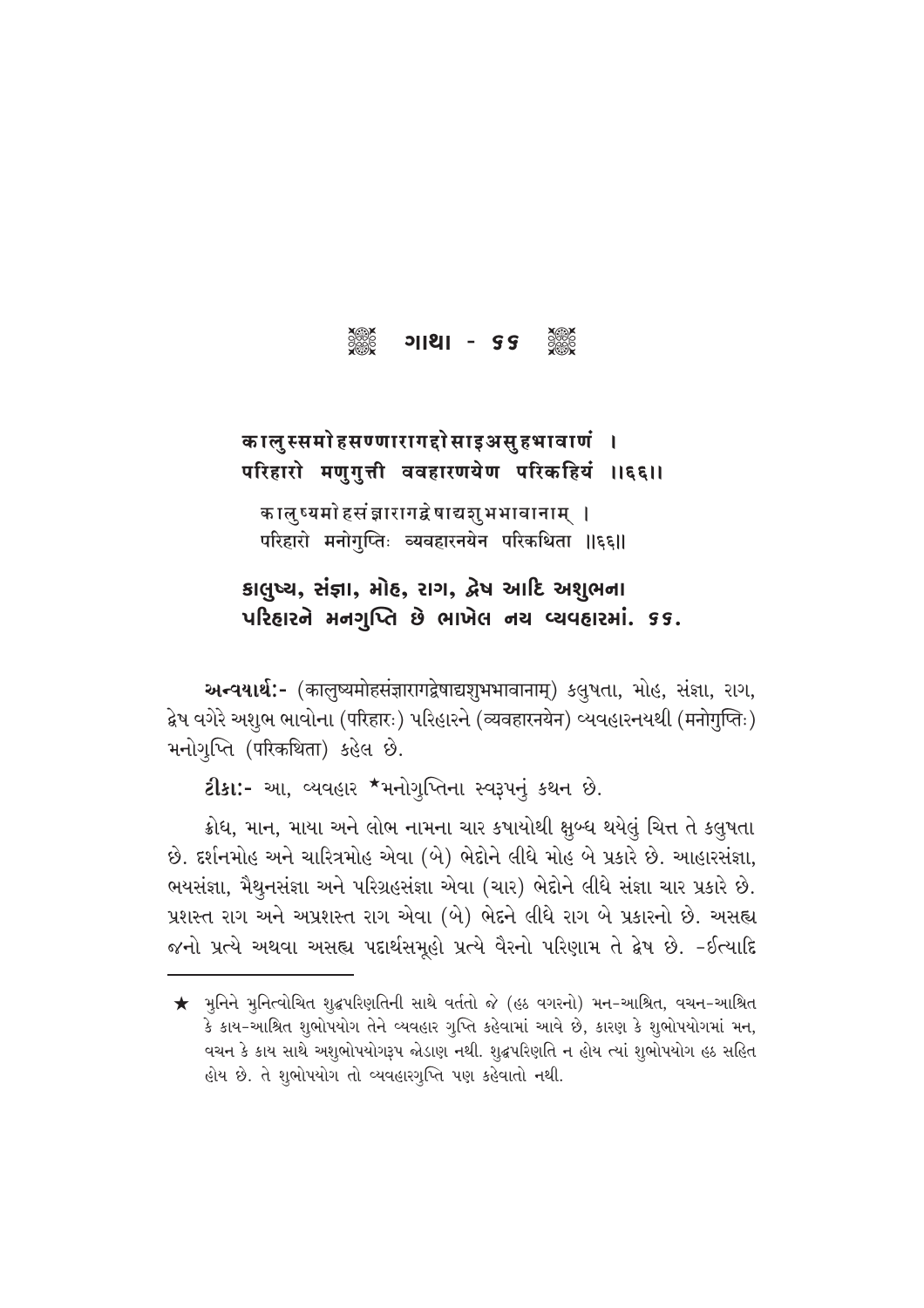\*અશુભપરિણામપ્રત્યયોનો પરિહાર જ (અર્થાત્ અશુભપરિણામરૂપ ભાવપાપાસ્રવોનો त्याग ४) व्यवहारनयना अलिप्रायथी भनोगृप्ति છે.

(હવે ૬૬મી ગાથાની ટીકા પૂર્ણ કરતાં ટીકાકાર મૂનિરાજ શ્લોક કહે છે:)

(वसंततिलका)

# गुप्तिर्भविष्यति सदा परमागमार्थ-चिंतासनाथमनसो विजितेन्द्रियस्य । बाह्यान्तरङ्गपरिषङ्गविवर्जि तस्य श्रीमज्जिनेन्दचरणस्मरणान्वितस्य ॥९१॥

(શ્લોકાર્થ:-) જેનું મન પરમાગમના અર્થોના ચિંતનયુક્ત છે, જે વિજિતેદ્રિય છે (અર્થાત જેણે ઈંદ્રિયોને વિશેષપણે જીતી છે), જે બાહ્ય તેમ જ અભ્યંતર સંગ રહિત છે અને જે શ્રીજિનેંદ્રચરણના સ્મરણથી સંયુક્ત છે, તેને સદ્દા ગૃપ્તિ હોય છે. ૯૧.

#### **Sept JAN** asses<br>Sesse

## ૾ૢૺૢ૾ૺ ગાથા - ૬૬ ઉપરનું પ્રવચન ૢ૾ૺૢ

'આ, વ્યવહાર મનોગૃપ્તિના સ્વરૂપનું કથન છે.' નીચે ફૂટનોટ છે તેનો ખુલાસો બે-ત્રણ વાર આગળ આવી ગયો છે. જૂઓ, પાના નં. ૧૧૨, ૧૧૭ અને ૧૧૯ (નિયમસાર શાસ્ત્ર).

'ક્રોધ, માન, માયા અને લોભ નામના ચાર કષાયોથી ક્ષુબ્ધ થયેલું ચિત્ત તે કલુષતા છે.' - આવા અશુભભાવને સ્વરૂપના દષ્ટિ અને અનુભવપૂર્વક તેમ જ ત્રણ કષાયના અભાવરૂપના અંતરના ચારિત્રપૂર્વક મૂનિરાજ છોડે છે એમ કહેવું છે.

'દર્શનમોહ અને ચારિત્રમોહ એવા (બે) ભેદોને લીધે મોહ બે પ્રકારે છે.' મોહને પણ મુનિરાજ છોડે છે અર્થાત્ તેનો પરિહાર કરે છે. જૂઓ, ગાથામાં એમ છે ने ? डे 'परिहारो'.

ભાવપાપાસવો તેમ જ ભાવપુણ્યાસવો સંસારનાં કારણો છે.)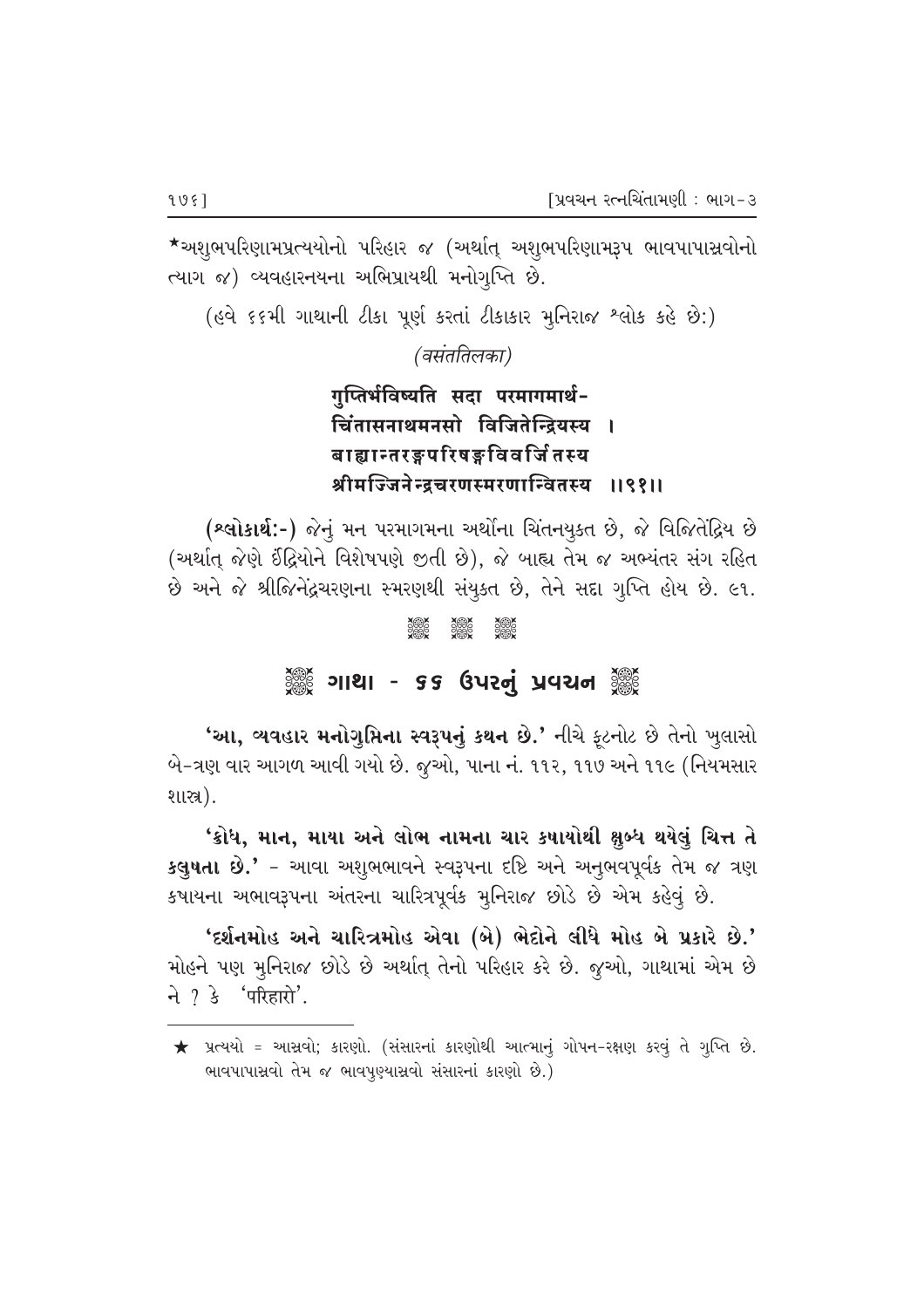'આહારસંજ્ઞા, ભયસંજ્ઞા, મૈથુનસંજ્ઞા અને પરિગ્રહસંજ્ઞા એવા (ચાર) ભેદોને લીધે સંજ્ઞા ચાર પ્રકારે છે.' - આવા સંજ્ઞાના અશુભ પરિણામને પણ મુનિરાજ છોડે છે. અહા! મુનિ આહાર કરે-લે તે આહારસંજ્ઞા નથી. કેમ કે આહારસંજ્ઞા તો આહારની ગૃદ્ધિ હોય તેને કહે છે. મૂનિ પોતાને વ્યવહાર મનોગૃપ્તિ છે તેમાં આહારની ગૃદ્ધિ છોડે છે. (તેથી તેમને આહારસંજ્ઞા છે નહીં.) આહાર લેવો-ખાવો તે આહારસંજ્ઞા છે એમ નથી. કારણ કે નહીંતર તો, મુનિ આહાર લે તે આહારસંજ્ઞા થઈ અને તે તો અશુભભાવ છે. (પરંતુ મુનિને અશુભભાવ હોતો નથી.) માટે આહાર લેવો તે આહારસંજ્ઞા નથી, પણ આહારની ગૃદ્ધિ તે આહારસંજ્ઞા છે અને તેવા અશુભભાવને મુનિ છોડે છે.

ઘણા અજ્ઞાની એમ કહે છે કે મુનિ આહાર લે છે તેથી તેમને આહારસંજ્ઞા છે. પરંતુ અહીં તેની ના પાડે છે કે એમ નથી. કેમ કે આહારસંજ્ઞાની એવી વ્યાખ્યા જ નથી. આહારસંજ્ઞા તો ગૃદ્ધિ થઈને (-સહિત) આહાર લે તેને કહે છે અર્થાત્ આહારમાં ગૃદ્ધિ હોય તેવા અશુભભાવને આહારસંજ્ઞા કહે છે. આ રીતે આહારસંજ્ઞા એ અશુભભાવ છે અને તેને મૂનિ છોડે છે. પણ મૂનિ આહાર લે તે શુભભાવ છે અને તે તો મૂનિને હોય છે. બીજી રીતે કહીએ તો, અશુભભાવરૂપ આહારસંજ્ઞા છે તેને મૂનિ છોડે છે, પણ આહારનો શુભભાવ તો તેમને હોય છે. આહાર માટે ભલે તેઓ ગોચરી કરે છે, છતાંપણ તે શુભભાવ-શુભવિકલ્પ છે અને તે તેમને હોય છે. (જ્યારે આહારસંજ્ઞાનો અશુભભાવ તેમને હોતો નથી.) આ રીતે મુનિને આહારસંજ્ઞા નથી એમ અહીં કહેવું કરે

ue:- મૂનિ આહાર તો ગ્રહણ કરે છે ને?

સમાધાન:- મૂનિ આહાર ગ્રહણ કરતા નથી. તેઓ તો આહાર આવે તેને જાણે છે. તેમને આહારનો ભાવ આવે તે શુભભાવ છે. જ્યારે આ આહારસંજ્ઞા આદિ બધા ભાવ અશુભભાવ છે કે જેને તેઓ છોડે છે. જુઓ ને! એ જ વાત અંદરમાં છે ને? કે 'ઈત્યાદિ અશુભપરિણામપ્રત્યયોનો પરિહાર...'

અહીં કહે છે કે આહારસંજ્ઞા આદિ ચારેય સંજ્ઞા અશુભ છે, તેમાં શુભભાવ હોતો નથી અને તેને મુનિ છોડે છે અર્થાત્ આહારસંજ્ઞા આદિ બધા અશુભપરિણામનો મુનિને પરિહાર છે, પણ શુભભાવનો નહીં. કારણ કે શુભભાવ-વ્યવહાર તો તેમને છે. તેમ જ અહીં વ્યવહાર મનોગુપ્તિની વાત લેવી છે ને? તો, વ્યવહાર મનોગુપ્તિમાં અશુભ પરિણામનો ત્યાગ છે, પણ શુભપરિણામનો નહીં.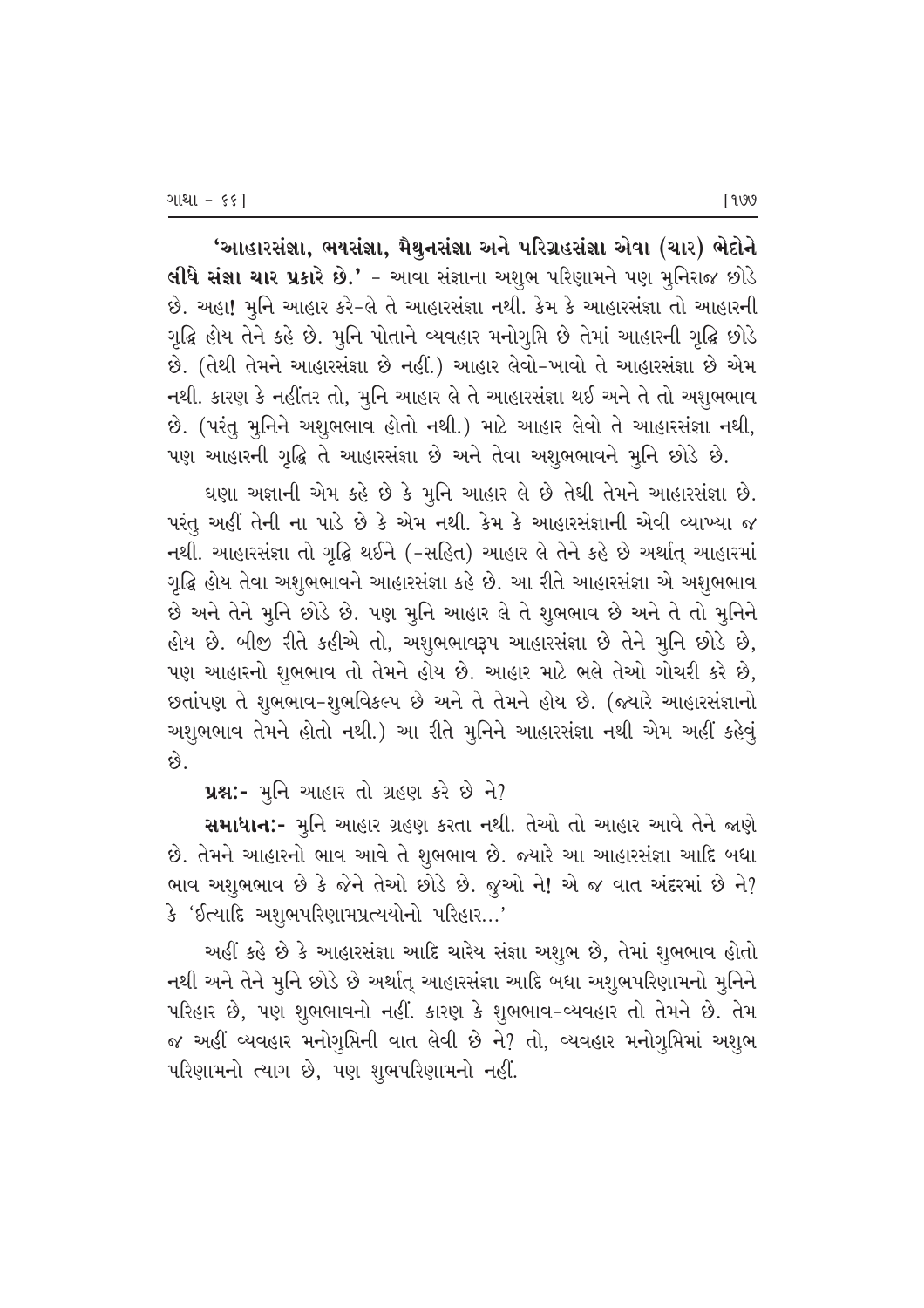અહા! અત્યારે આ મોટી ચર્ચા ચાલે છે કે જુઓ! મુનિ આહાર લે છે એટલે તેમને આહારસંજ્ઞા હોય છે. ભાઈ! તે ખોટી વાત છે, બિલકુલ એમ નથી. કેમ કે આહાર લેવાનો ભાવ તે આહારસંજ્ઞા નથી, પરંતુ આહારની ગૃદ્ધિ તે આહારસંજ્ઞા છે અને તે મુનિને હોતી નથી. તથા આહાર સિવાય બીજી ત્રણ સંજ્ઞા હોવાનો — ભય, મૈથુન અને પરિગ્રહમાં ગૃદ્ધિ હોવાનો — પ્રશ્ન જ નથી. કેમ કે એ બધા અશુભભાવ હોવાથી મુનિને છે જ નહીં. આમ, આ આહારસંજ્ઞા આદિ ચારેય સંજ્ઞા અશુભભાવમાં જાય છે અને મુનિ આહાર લે તે અશુભભાવ નથી, પણ શુભભાવ છે. (તેથી મુનિ આહાર લે તોપણ તેમને આહારસંજ્ઞા નથી.) ભલે મુનિને આહાર લેવાનો ભાવ છે તો આસ્રવ. છતાંપણ તે શુભભાવ છે, અશુભભાવ નહીં. જૂઓ ભાઈ! મૂનિને આહાર લેવાનો વિકલ્પ હોય તે પુણ્યાસ્રવ છે, પણ આહારસંજ્ઞા નથી – આહારસંજ્ઞાનો અશુભભાવ નથી એમ અહીં કહે છે.

'પ્રશસ્ત રાગ અને અપ્રશસ્ત રાગ એવા (બે) ભેદને લીધે રાગ બે પ્રકારનો  $\hat{\omega}$ ,

'અસહ્ય જનો પ્રત્યે' એટલે કે આકરા માણસો અને તેના વચનો વગેરે પ્રત્યે 'અથવા અસહ્ય પદાર્થસમૂહો પ્રત્યે વૈરનો પરિણામ તે દ્વેષ છે.'

'-ઈત્યાદિ અશુભપરિણામપ્રત્યયોનો પરિહાર જ (અર્થાત્ અશુભપરિણામરૂપ ભાવપાપાસ્રવોનો ત્યાગ જ) વ્યવહારનયના અભિપ્રાયથી મનોગુપ્તિ છે.' જુઓ, કહે છે કે (ઉપર કહ્યા) તે બધા અશુભપરિણામપ્રત્યયોનો-આસ્રવોનો પરિહાર જ વ્યવહારના અભિપ્રાયથી મનોગુપ્તિ છે.

નીચે ફૂટનોટમાં લખ્યું છે કે 'પ્રત્યયો = આસ્રવો; કારણો. (સંસારનાં કારણોથી આત્માનું ગોપન-રક્ષણ કરવું તે ગુપ્તિ છે. ભાવપાપાસ્રવો તેમ જ ભાવપુણ્યાસ્રવો સંસારનાં કારણો છે.)' અહા ! શુભપરિણામ પણ પ્રત્યય-આસ્રવ છે.

પ્રશ્ન:- ભાવપુણ્યાસ્રવના ત્યાગની વાત ટીકામાં નથી લીધી, તોપછી અહીં ફટનોટમાં કેમ લીધી છે?

સમાધાન:- ટીકામાં વ્યવહારગૃપ્તિની વાત છે ને? અને વ્યવહારગૃપ્તિમાં શુભ પરિણામનો ત્યાગ હોતો નથી, પણ અશુભ પરિણામનો ત્યાગ હોય છે. તેથી ટીકામાં અશુભ પરિણામના ત્યાગની વાત - એટલી જ વાત લીધી છે. (પરંતુ ભાવપુણ્યાસ્રવના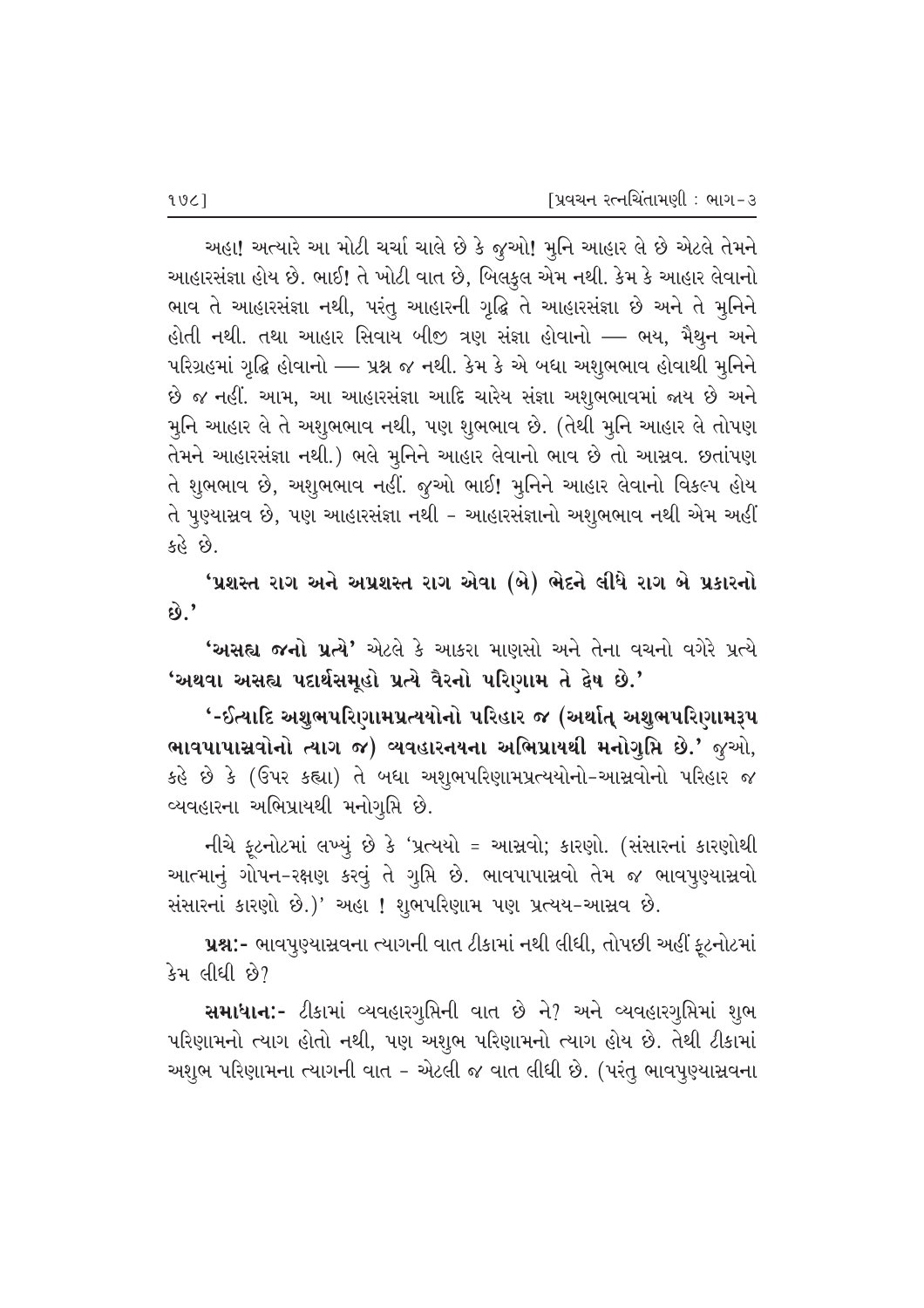ત્યાગની વાત લીધી નથી.) અહા! છે તો શુભ પરિણામ પણ આસ્રવ. પરંતુ અહીંયા ટીકામાં વ્યવહાર મનોગુપ્તિની વ્યાખ્યા છે તેથી અશુભ પરિણામના ત્યાગની વાત કરી, પણ ભાવપુણ્યાસ્રવના ત્યાગની વાત ન કરી. જ્યારે ફૂટનોટમાં 'અશુભ પરિણામરૂપ આસવ' એમ ટીકામાં કહ્યું તો તેની સાથે શુભ પરિણામરૂપ આસવ પણ છે એ સિદ્ધ કરવું છે. જુઓ, ટીકામાં પાઠ એવો છે કે 'અશુભપરિણામપ્રત્યયો' અર્થાત્ અશુભપરિણામરૂપ આસ્રવ. તો, તેમાંથી ફૂટનોટમાં એ કાઢ્યું કે શુભપરિણામરૂપ આસ્રવ. આવી ભારે વાત छे।

અહા! જ્યારે અશુભપરિણામપ્રત્યયો છે તો તેનો અર્થ એમ થયો કે શુભપરિણામપ્રત્યયો પણ છે અને એવો શુભભાવ હજુ અહીં મનોગુપ્તિમાં છે. કેમ કે વ્યવહાર મનોગુમિની વાત છે ને!

ue:- અહીં શુભ-અશુભ-બન્ને ભાવના ત્યાગની વાત છે?

સમાધાન:- ના, અહીં વ્યવહાર મનોગુપ્તિમાં તો એક (-માત્ર) અશુભભાવના ત્યાગની વાત છે. બન્ને શુભ અને અશુભ પરિણામ જોકે સંસારના કારણ છે, છતાંપણ અહીં વ્યવહાર મનોગુપ્તિની વાત કરવી છે ને? તેથી વ્યવહાર મનોગુપ્તિમાં એકલા અશુભભાવના ત્યાગની વાત કરી છે. જ્યારે નિશ્ચય મનોગુપ્તિમાં તો બન્ને શુભાશુભ ભાવનો ત્યાગ હોય છે. પણ તે વાત અત્યારે નથી. જુઓ ને? એક વ્યવહાર મનોગૃપ્તિની વાતમાં પણ કેટલી સ્પષ્ટતા કરી છે!

અહા! ફૂટનોટમાં ખુલાસો કર્યો છે કે અશુભ પરિણામ પણ આસ્રવ છે અને શુભ પરિણામ પણ આસવ છે. બીજી રીતે કહીએ તો, ફૂટનોટમાં એ સમજાવ્યું છે કે જ્યારે ટીકામાં અશુભપરિણામપ્રત્યય કહ્યા તો તેનો અર્થ એ થયો કે શુભપરિણામપ્રત્યય પણ છે. તે બન્ને શુભાશુભભાવ આસવ છે અને સંસારના કારણ છે. જોકે અહીં ટીકામાં માત્ર અશુભ પરિણામના - એકના જ ત્યાગની વાત છે. નીચે ફટનોટમાં જે અર્થ કર્યો છે તે વાત એટલે કે બન્ને શુભ-અશુભભાવના ત્યાગની વાત ટીકામાં નથી. ટીકામાં ભાવપાપાસવના ત્યાગની જ - એટલી જ વાત છે. કેમ કે પૂણ્યાસવનો વિકલ્પ તો મુનિને હોય છે. કારણ કે તેમને વ્યવહાર મનોગુપ્તિ છે ને?

અહા! જેને નિશ્ચયનું (-આત્માનું) ભાન છે, જેને અંતર સ્વરૂપની વીતરાગતા છે એવા જીવને (-મુનિને) આવી વ્યવહાર મનોગુપ્તિ હોય છે. પરંતુ અજ્ઞાનીને — એકલા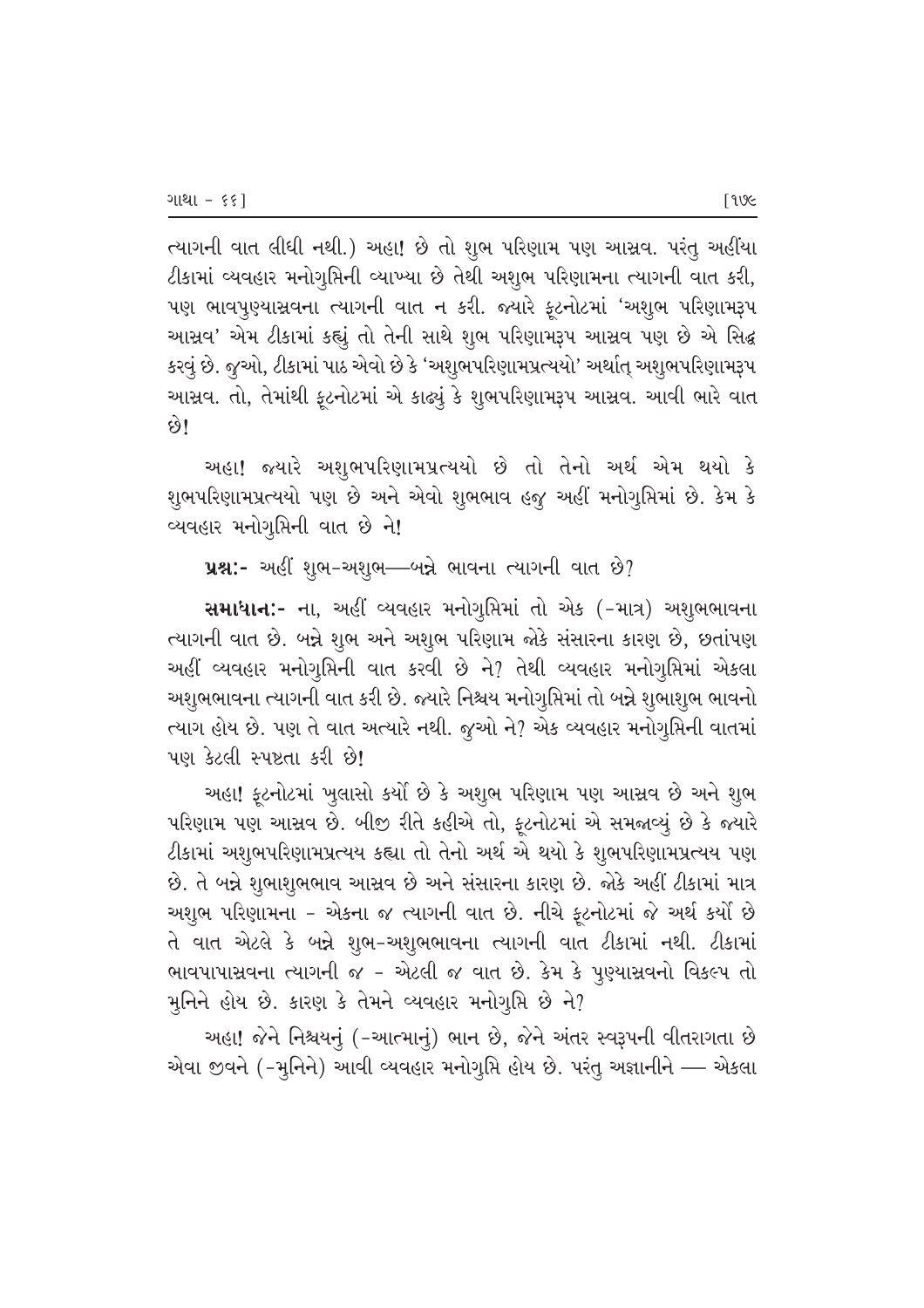વ્યવહાર ક્રિયાકાંડીને — આવી વ્યવહાર મનોગુપ્તિ હોય છે એમ વાત અહીં છે જ નહીં. અંતરમાં નિર્વિકલ્પ આનંદસ્વરૂપ આત્માનો આશ્રય લઈને જેણે નિર્વિકલ્પ શૃદ્ધ પરિણતિ પ્રગટ કરી છે તેને તે ભૂમિકામાં અશુભ પરિણામના ત્યાગરૂપ શુભભાવવાળી મનોગુપ્તિ હોય છે. તેને અશુભભાવનો ત્યાગ છે, પણ હજુ શુભભાવ હોય છે અને જેટલો શુભભાવ છે એટલો આસ્રવ પણ છે. આ રીતે, અશુભભાવના ત્યાગરૂપ શુભ વિકલ્પ હોય તેને વ્યવહાર મનોગુપ્તિ કહેવામાં આવે છે. જેને અંદરમાં મૂળ વસ્તુભૂત નિશ્ચયનો (સ્વનો) આશ્રય છે, નિશ્ચયના અવલંબે વીતરાગ શુદ્ધ પરિણતિ પ્રગટી છે તેને અશુભભાવનો ત્યાગ હોય છે અને તેને વ્યવહાર મનોગૃપ્તિ કહેવામાં આવે છે. તે સિવાય જેને સમ્યક્ આત્મ-અનૂભવ, આત્મદષ્ટિ અને આત્મ-અવલંબને પ્રગટ થતી વીતરાગતા છે જ નહીં તેને તો વ્યવહાર મનોગુમિ પણ હોઈ શકે નહીં. શરત ભારે છે! પણ વસ્તુ જ એવી છે!

જુઓ, આહારસંજ્ઞારૂપી અશુભ પરિણામનો ત્યાગ એમ અહીંયા કહ્યું છે, એટલે તેનો અર્થ એ છે કે આહારસંજ્ઞાને જ અશુભ પરિણામ કહ્યા છે. પણ આહાર લેવો તે અશુભ પરિણામ છે એમ નથી. તીર્થંકર પણ કેવળજ્ઞાન થયું ન હોય અને છદ્મસ્થ હોય તો કવલાહાર લે છે. કેમ કે તેઓ ત્યારે છદ્મસ્થ છે ને? પછી કેવળજ્ઞાન થતાં કવલાહાર હોય નહીં. તો કહ્યું કે જ્યારે તીર્થંકર પણ છદ્મસ્થપણે છઠ્ઠા-સાતમા ગૃણસ્થાને ઝૂલતા હોય ત્યારે છઠ્ઠે ગુણસ્થાને વિકલ્પ ઉઠે છે અને આહાર લે છે. તે આહાર લેવાનો ભાવ શુભ છે, પુણ્યાસ્રવ છે. કેમ કે તેમાં ગૃદ્ધિપણાનો ત્યાગ છે. આ રીતે અશુભ પરિણતિનો ત્યાગ છે તેને વ્યવહાર મનોગૃપ્તિ કહે છે. આવી વાત છે ભાઈ! અહીં તો ભગવાનનો માર્ગ છે. તેમાં એક-એક વાતનો જવાબ દીધો છે. પણ જેવું માર્ગનું સ્પષ્ટ સ્વરૂપ છે એવું તેણે જાણવું જોઈએ ને?

અહા! ભયસંજ્ઞા, મૈથુનસંજ્ઞા અને પરિગ્રહસંજ્ઞા - એ ત્રણેય સંજ્ઞા તો અશુભભાવ છે જ, તેવી રીતે આહારસંજ્ઞા પણ અશુભભાવ છે. આ રીતે આ ચારેય સંજ્ઞા અશુભભાવ છે અને તેને મુનિ છોડે છે. હવે કહે છે કે મુનિ આહારસંજ્ઞા આદિના અશુભભાવને છોડે છે તેથી આહાર લેવાનો ભાવ છે તેને પણ છોડે છે એમ નથી. કેમ કે આહાર લેવાનો ભાવ શુભ છે. લ્યો, મુનિને આહાર લેવાની વૃત્તિ છે તે આહારસંજ્ઞા નથી. કેમ કે મુનિને આહાર લેવાનો ભાવ તો ભાઈ! હોય છે, પણ આહારસંજ્ઞાના અશુભભાવનો ત્યાગ હોય છે. અહો! મુનિરાજના ભાવ તો જુઓ! અહા! આહારસંજ્ઞા અશુભભાવ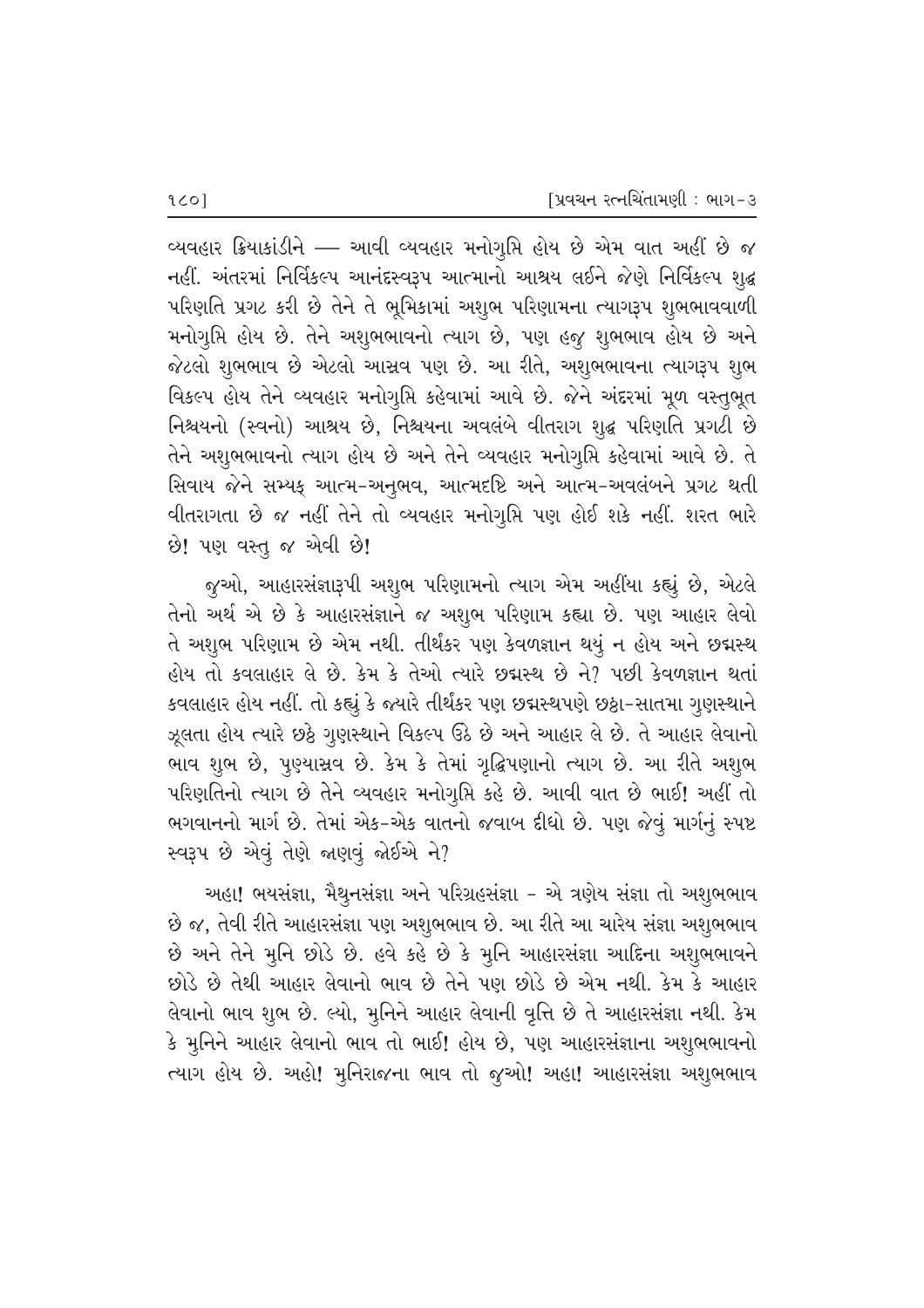છે, જ્યારે મુનિને આહાર લેવાની વૃત્તિ છે તે સંયમના હેતુથી હોવાથી શુભભાવ છે, પુણ્યાસ્રવ છે. ભલે તે આહાર લેવાની વૃત્તિ આત્માનું સ્વરૂપ નથી, સંવર-નિર્જરા નથી, છતાં પણ છઠ્ઠા ગુણસ્થાનવાળા તીર્થંકરને કે ગણધરને કે મુનિને હોય છે અને તે શુભાસ્રવ છે. તેથી (આહારસંજ્ઞા અશુભભાવ છે અને આહાર લેવાની વૃત્તિ શુભભાવ છે તેથી) આહાર લેવાની વૃત્તિ આહારસંજ્ઞા નથી.

ue:- ભયસંજ્ઞામાં આ વાત કેવી રીતે લાગુ પડે?

સમાધાન:- મુનિને ભય છે જ નહીં, તેનો તો ત્યાગ જ છે. કેમ કે ભય પોતે જ અશુભભાવ છે. (માટે તે હોવાનો પ્રશ્ન જ નથી). જ્યારે આહારસંજ્ઞાની વાત લઈએ તો, મુનિને આહાર લેવાનો ભાવ છે, કેમ કે તે શુભભાવ છે. પણ આહારસંજ્ઞાનો ત્યાગ છે, કેમ કે તે અશુભભાવ છે. અહા! આહારસંજ્ઞા જૂદી છે અને આહાર લેવાનો ભાવ જૂદો છે. કારણ કે આહાર લેવાના ભાવમાં ગુદ્ધિપણું નથી અને તે પુણ્યાસ્રવ છે. (જ્યારે આહારસંજ્ઞામાં ગૃદ્ધિપણું છે અને તે પાપાસ્રવ છે.) તેથી મુનિ આહારની ગૃદ્ધિ-આહારસંજ્ઞાને છોડે છે. તેવી રીતે ભયસંજ્ઞા આદિને પણ મુનિ છોડે છે, કેમ કે તે પણ અશુભ જ છે. આમ ચારેય સંજ્ઞા અશુભભાવ છે અને તેને મૂનિ છોડે છે. અહીં એટલું સ્પષ્ટ કરવું છે કે આહારસંજ્ઞા એટલે આહાર લેવાનો ભાવ એમ નથી. પરંતુ આહાર પ્રત્યે ગૃદ્ધિપણું તે આહારસંજ્ઞા છે. જરીક ઝીણી વાત છે.

અહા! મુનિનો આહાર લેવાનો ભાવ જેમ શુભભાવ છે તેમ વળી ભયસંજ્ઞા આદિમાં અશુભભાવ ઉપરાંત શુભભાવ પણ છે એમ તો છે જ નહીં, એ પ્રશ્ન તો અહીં છે જ નહીં. કેમ કે સંજ્ઞામાં અશુભભાવ સિવાય બીજો ભાવ છે જ નહીં. ચારેય સંજ્ઞામાં અશુભભાવ જ છે અને તેનો મુનિને ત્યાગ હોય છે. જ્યારે આહાર લેવાની વૃત્તિ તેમને હોય તે જૂદી ચીજ છે (-શુભભાવરૂપ છે) અને તેના ત્યાગની વાત અહીંયા નથી. અહીંયા ફક્ત આહાર લેવા પ્રત્યે ગૃદ્ધિની વૃત્તિના — કે જે અશુભભાવરૂપ આહારસંજ્ઞા છે તેના— ત્યાગની વાત છે. આમ, ચારેય સંજ્ઞા પાપાસ્રવ પરિણામ છે અને મનોગૃપ્તિમાં તે પાપાસવનો ત્યાગ હોય છે. પણ પુણ્યાસવનો ત્યાગ હોતો નથી. કેમ કે આ મનોગુપ્તિ વ્યવહાર છે અને વ્યવહાર છે તેથી શુભવિકલ્પરૂપ છે.

જૂઓ, આમાં તો ચોખ્ખી વાત છે કે આત્માનો નિશ્ચય અનુભવ અને સમ્યફદર્શન સહિત તેમ જ નિર્વિકલ્પ વીતરાગી પરિણતિ સહિત મુનિ છે તેને અશુભભાવના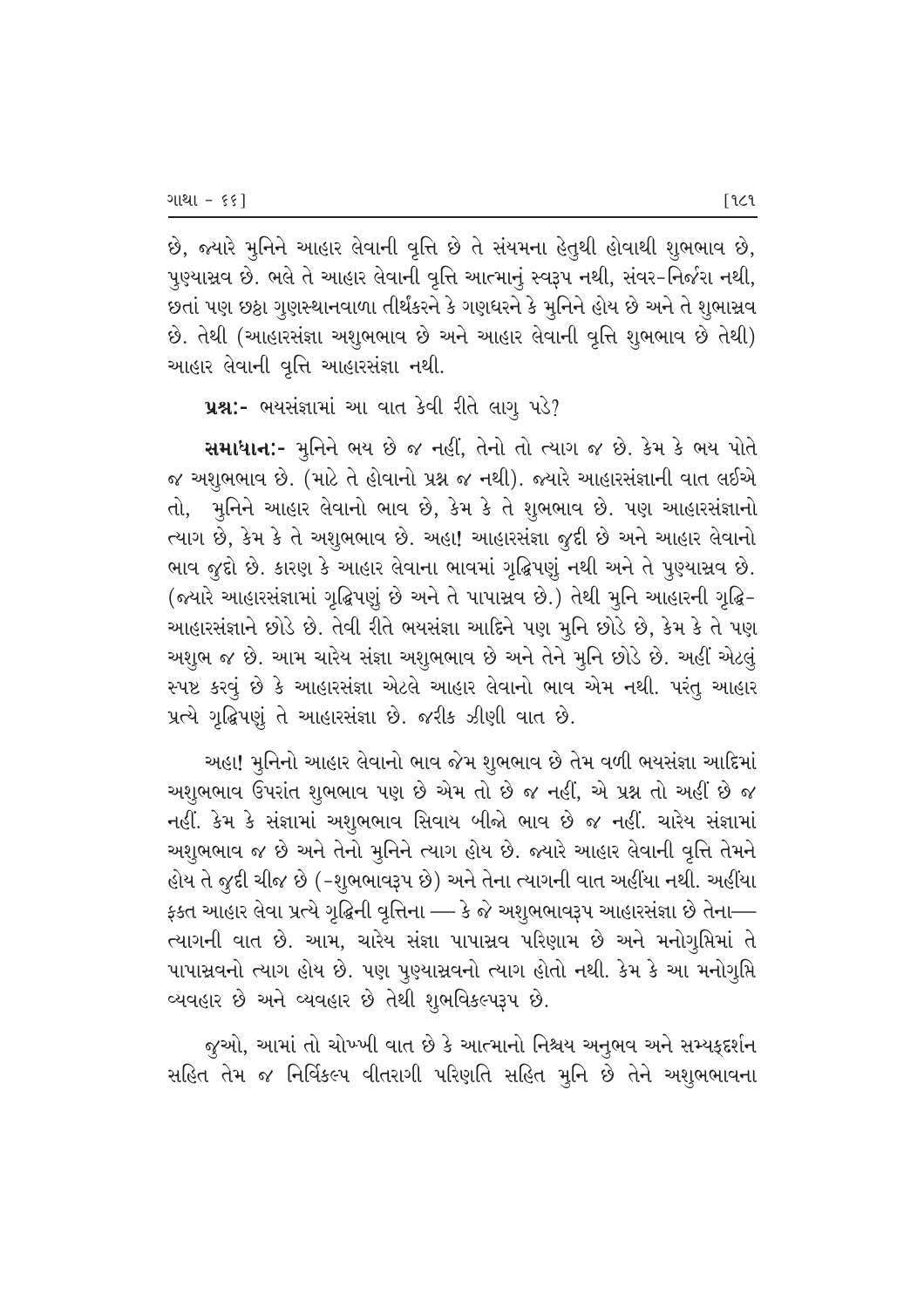ત્યાગપૂર્વક શુભભાવ હોય છે અને તેને વ્યવહાર મનોગુપ્તિ કહે છે. તે ઉપરાંત અહીં ખૂબી શું છે? કે ટીકામાં 'અશુભપરિણામપ્રત્યયો' કહ્યા તો તેમાંથી ફટનોટમાં એમ કાઢ્યું કે શુભપરિણામપ્રત્યયો પણ છે અર્થાત્ શુભપરિણામ પણ આસ્રવ છે. પરંતુ તેનો વ્યવહાર મનોગુપ્તિમાં મુનિને પરિહાર નથી. ભાઈ! અહીં ટીકામાં એમ સમજાવવું નથી કે બન્ને શુભ અને અશુભભાવ આસ્રવ છે તેનો ત્યાગ વ્યવહાર મનોગૃપ્તિમાં છે. -એમ નથી કહેવું. આ તો ફક્ત 'અશુભપરિણામપ્રત્યય' એવો શબ્દ ટીકામાં આવ્યો તેથી તેમાંથી અર્થ કાઢ્યો કે શુભપરિણામ પણ આસવ છે.

અહા! અહીં વ્યવહાર મનોગુપ્તિમાં ભાવપુણ્યાસ્રવનું ગોપન થાય છે એમ નથી કહેવું. પરંતુ અહીં તો એટલી વ્યાખ્યા છે કે ભાવપુણ્યાસ્રવ તેમ જ ભાવપાપાસ્રવ સંસારના કારણ છે. આમ પુણ્યાસ્રવ પણ સંસારનું કારણ છે એ વાત સમજાવી છે.

ue:- અમારે બધી જગ્યાએ સમજવું જ (-સમજણ જ કરવી)?

સમાધાન:- આત્મા જ્ઞાનસ્વરૂપ છે. તેથી તેના માટે (ભાગે) સમજવું જ આવે. તે સિવાય બીજું શું આવે? જ્ઞાની, વ્યવહાર મનોગુપ્તિમાં અશુભભાવનો ત્યાગ છે એમ જાણે અને તે વ્યવહાર મનોગૂમિનો શુભરાગ બંધનું કારણ છે એમ પણ જાણે તથા નિર્વિકલ્પધારા-જ્ઞાનધારા વર્તે છે તે મોક્ષનું કારણ છે એમ પણ જાણે. -આમ આવા ભાવો હોય છે તેને આત્મા (જ્ઞાની) જાણે છે.

અહા! મુનિની આહાર લેવાની વૃત્તિ અશુભભાવ નથી, છતાંપણ તે છે તો રાગધારા-કર્મધારા. તીર્થંકર જ્યારે મૃનિપણે છદ્મસ્થ હોય ત્યારે તેમને પણ આહાર લેવાની વૃત્તિ હોય છે. પરંતુ તે વૃત્તિ અશુભભાવ છે એમ નથી, તે શુભભાવ છે. 'મોક્ષમાર્ગપ્રકાશક'માં આ વાત આવે છે ને? કે મૂનિને અશુભભાવનો ત્યાગ જ છે, તેમને અશુભભાવ હોય જ નહીં. કદાચ ધર્મના લોભી—ધર્મ સમજવાના કામી—કોઈ જીવ આવે અને શુભરાગ હોય તો ઉપદેશ આપે છે. બસ. તો, તે ઉપદેશ દેવાનો વિકલ્પ—સમજાવવાનો ભાવ— શુભરાગ છે, પુણ્યાસ્રવ છે. તે શુભરાગ પણ પોતાના કારણે આવે છે હો. તેને (ધર્મના લોભી જીવને) સમજાવે છે માટે શુભરાગ આવે છે એમ નથી.

અહીં કહ્યું કે અશુભપરિણામનો - ભાવપાપાસ્રવનો - ત્યાગ તે વ્યવહાર મનોગૃપ્તિ છે. પણ ભાવપુણ્યાસ્રવનો ત્યાગ તે વ્યવહારનયના અભિપ્રાયથી મનોગુપ્તિ છે એમ નથી.

> ခွဲမိမိခဲ့ ခြွမ်းမိုင်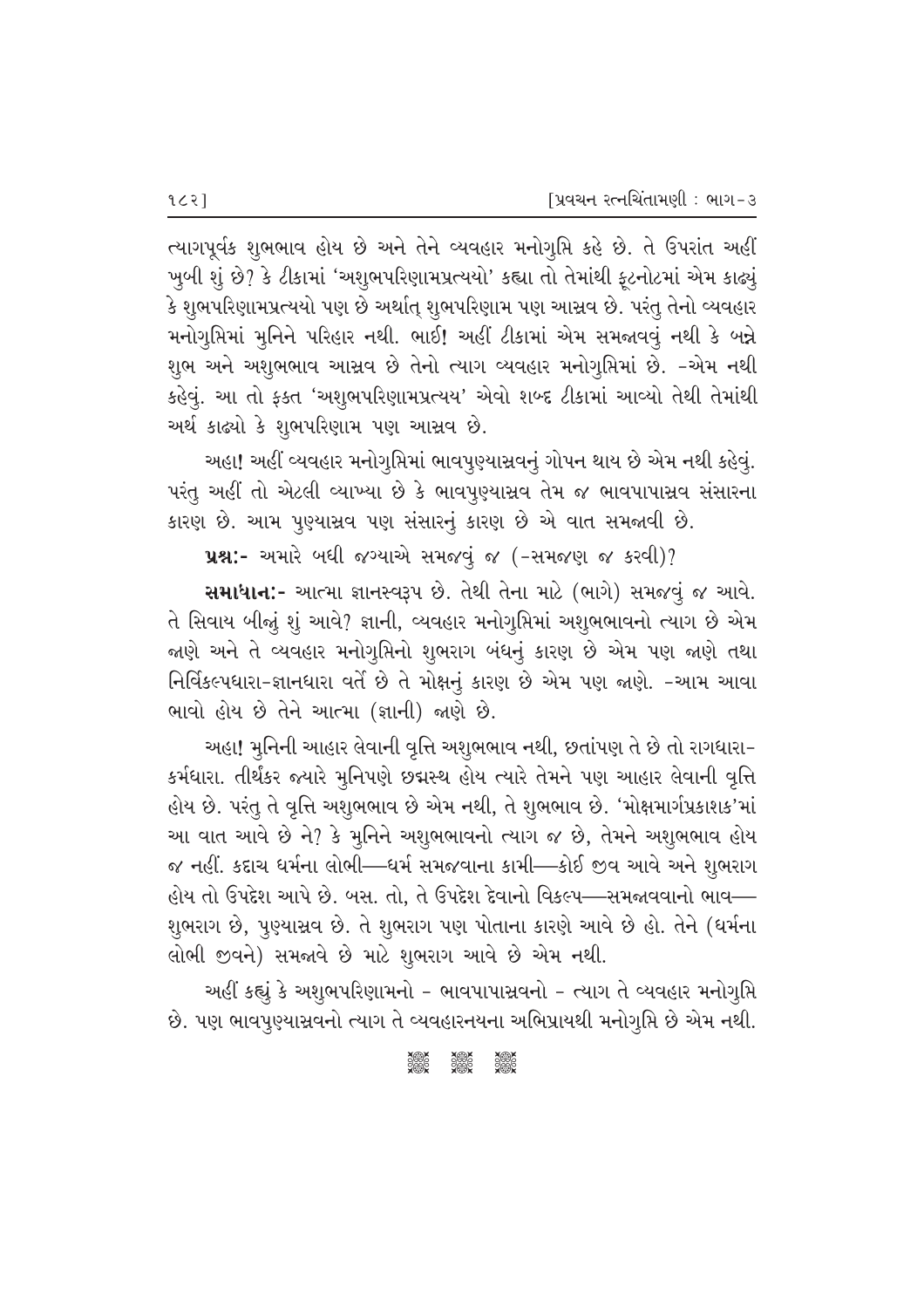# 

**'જેનું મન પરમાગમના અર્થોના ચિંતનયુક્ત છે……'** - મૂનિને આવો વિકલ્પ હોય છે કે જેમાં અશુભભાવનો ત્યાગ છે.

'જે વિજિતેંદ્રિય છે (અર્થાત્ જેણે ઇંદ્રિયોને વિશેષપણે જીતી છે), જે બાહ્ય તેમ જ અભ્યંતર સંગ રહિત છે......' - મુનિને બાહ્યમાં વસ્ર-પાત્ર આદિનો સંગ નથી અને અંદરમાં-અભ્યંતરમાં રાગનો પણ સંગ નથી.

'અને જે શ્રીજિનેંદ્રચરણના સ્મરણથી સંયુક્ત છે, તેને સદા ગુપ્તિ હોય છે.' મુનિ તદ્દન વીતરાગ ભાવના સ્મરણમાં છે તે નિશ્ચય મનોગુપ્તિ છે અને સ્વરૂપના ભાન સહિતની સ્થિરતાની સાથે જિનેંદ્રના સ્મરણનો વિકલ્પ છે તે વ્યવહાર મનોગૃપ્તિ છે. વ્યવહાર મનોગૃપ્તિમાં માત્ર અશુભભાવ છૂટ્યો છે, જ્યારે નિશ્ચય-પરમાર્થ મનોગૃપ્તિમાં બન્ને શુભ ને અશુભભાવ છૂટીને મુનિરાજ વીતરાગ પરિણતિરૂપે પરિણમે છે. લ્યો, આ પરમાર્થ-નિશ્ચય મનોગુપ્તિ છે કે જે મોક્ષનું કારણ છે.

ગાથા ૬૬ની ટીકામાં 'અશુભપરિણામપ્રત્યયો' એવો શબ્દ લીધો છે. તેથી નીચે ફ્ટનોટમાં ખૂલાશો કર્યો કે અશુભ પરિણામની સાથે શુભપરિણામ પણ આસ્રવ છે, બંધનું જ કારણ છે. -આમ સ્પષ્ટ કર્યું છે. પણ તેથી શુભપરિણામનો ત્યાગ તે વ્યવહાર મનોગૃપ્તિ છે એમ લેવું નહીં. કેમ કે અશુભપરિણામનો ત્યાગ તે વ્યવહાર મનોગુપ્તિ છે. જ્યારે બન્ને શુભ-અશુભભાવનો ત્યાગ તે નિશ્ચય મનોગૃપ્તિ છે. અને તે વાત આગળ કહેશે. નિશ્ચય મનોગુપ્તિ, નિશ્ચય વચનગુપ્તિ અને નિશ્ચય કાયગુપ્તિ - એમ ત્રણેય નિશ્ચય ગુપ્તિની વાત આગળ (ગાથા ૬૯ ને ૭૦માં) લેશે. અહા! એક-એક વાત જેવી છે તેવી જાણવી જોઈએ. તેમાં જો કાંઈ પણ ગરબડ કરશે તો ચાલશે નહીં.

અંતરમાં જેટલી વીતરાગભાવની નિર્વિકલ્પ દશા પ્રગટે તેટલી જ સાચી ગુપ્તિ છે અને તે જ મોક્ષનું કારણ છે. જ્યારે તે ભૂમિકામાં અશુભભાવનો ત્યાગ અને શુભભાવનો વિકલ્પ હોય તેને વ્યવહાર ગૃપ્તિ કહેવામાં આવે છે કે જે આસ્રવ છે. વ્યવહાર મનોગૃપ્તિમાં આત્માનું અશુભભાવથી ગોપન હોય છે પણ શુભભાવથી નહીં. તેથી, માત્ર અશુભભાવથી જ ગોપન હોય છે તે કારણે, તે વ્યવહાર મનોગુપ્તિ છે. પરંતુ મુનિને યોગ્ય વીતરાગી દશા જેને હોય તેને જ વ્યવહાર મનોગુપ્તિ હોય હોં. તે સિવાય જેને અંતરમાં ચૈતન્યનો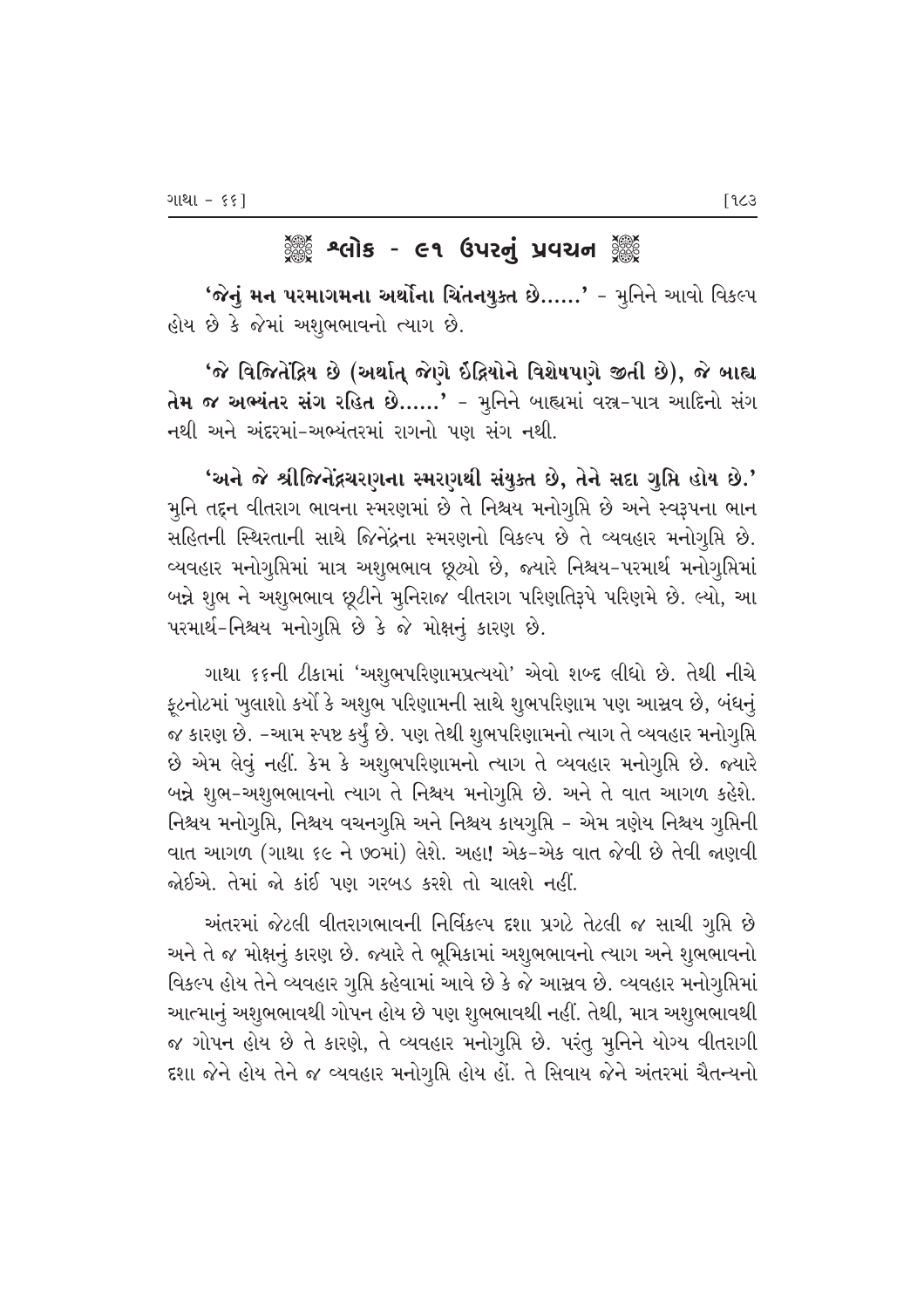આશ્રય બીલકુલ નથી અને એકલી વ્યવહાર મનોગુમિનો શુભભાવ છે અર્થાત્ અશુભભાવનો ત્યાગ છે તેને તો વ્યવહારે પણ મનોગૃપ્તિ કહેવામાં આવતી નથી. ભારે વાતો ભાઈ! આ તો વીતરાગ મારગ છે ભાઈ! અહા! પોતે વીતરાગસ્વરૂપ આત્મા જ છે અર્થાત્ આત્મા વીતરાગસ્વરૂપ જ છે. તો વીતરાગના માર્ગ દ્વારા અંતરમાં (-આત્મામાં) જવું એ કોઈ અલૌકિક દશા છે. અલૌકિક આશ્ચર્ય છે.

અહા! દશાને પલટાવવા દિશા પલટાવવી. એટલે? કે દશાને સમ્યક કરવા તેની દિશા પલટાવવી. એટલે કે પર્યાય, રાગ અને નિમિત્ત તરફની (એકપણાની) બુદ્ધિને પલટાવી ત્રિકાળી જ્ઞાયક તરફ બૃદ્ધિ કરવી તે દશા પલટાવવા માટે દિશા ફેરવી (−પલટાવી) છે. જુઓ ને! સમ્ય∘દષ્ટિની દિશા પ્રથમ ફરી જાય છે. અને દિશા ફરતા દશા પણ ફરી જાય છે. (અજ્ઞાનીની દષ્ટિ પર્યાય, રાગ અને નિમિત્ત ઉપર હોય છે,) પણ ધર્મીની દષ્ટિ પર્યાય. રાગ કે નિમિત્ત ઉપર હોતી નથી. તેની દષ્ટિ તો ત્રિકાળી ઢવ્યસ્વભાવ ઉપર હોય છે. તેથી દિશા ફરતા દશા પણ ફરી ગઈ છે અને સમ્યગ્દર્શન-જ્ઞાન-ચારિત્ર ઉત્પન્ન થયા છે. લ્યો, આમ વાત છે.

- એ મનોગુપ્તિની વ્યાખ્યા થઈ. હવે વચનગુપ્તિની વાત કરશે. આ બધા <u>વ્યવહારચારિત્રના ભેદ છે હોં.</u>

જેને નિશ્ચયચારિત્ર હોય તેને એ ભૂમિકામાં આવો શુભભાવ હોય છે અને તેને વ્યવહારચારિત્ર કહે છે અર્થાત્ જેને નિશ્ચયચારિત્ર હોય તેને જ આવું વ્યવહારચારિત્ર હોય એમ કહે છે. પરંતુ જેને અંદરમાં નિશ્ચયચારિત્ર નથી તેને તો વ્યવહારચારિત્ર— મનોગૃપ્તિ કે વચનગૃપ્તિ આદિ — પણ હોઈ શકે જ નહીં. નિશ્ચય વિના વ્યવહાર કેવો? ઝીણી વાતો છે બાપા! અહા! વીતરાગ મારગને જણવો તે અલૌકિક વાત છે. અહીંયા એકલી વ્યવહાર મનોગૃપ્તિની વ્યાખ્યા કરી છે તેથી કરીને જેને અંતરમાં આત્મ-અનુભવ અને વીતરાગદશા નથી તેને (−દ્રવ્યલીંગીને) પણ આ વ્યવહાર મનોગૃપ્તિ હોય છે એમ નથી કહેવું. કેમ કે દ્રવ્યલીંગી મિથ્યાદષ્ટિને—કે જે અનાદિનો અજ્ઞાની છે તેને—વ્યવહાર  $\delta$ વો? મિથ્યાદષ્ટિ નવમી ગ્રવૈયકે ગયો, 'મુનિવ્રતધાર અનંત બૈર ગ્રવૈયક ઉપજાયો', તોપણ તેને વ્યવહારચારિત્ર નથી. કેમ કે વસ્તુ (નિશ્ચયચારિત્ર) નથી ને? આવી વાત છે.

અહા! છઠ્ઠા ગુણસ્થાને ત્રણ કષાયના અભાવપૂર્વકની શૃદ્ધપરિણતિ છે તે સાતમા ગુણસ્થાનના શુદ્ધોપયોગનું કારણ છે. છતાં મુનિના શુભોપયોગને વ્યવહારથી-આરોપથી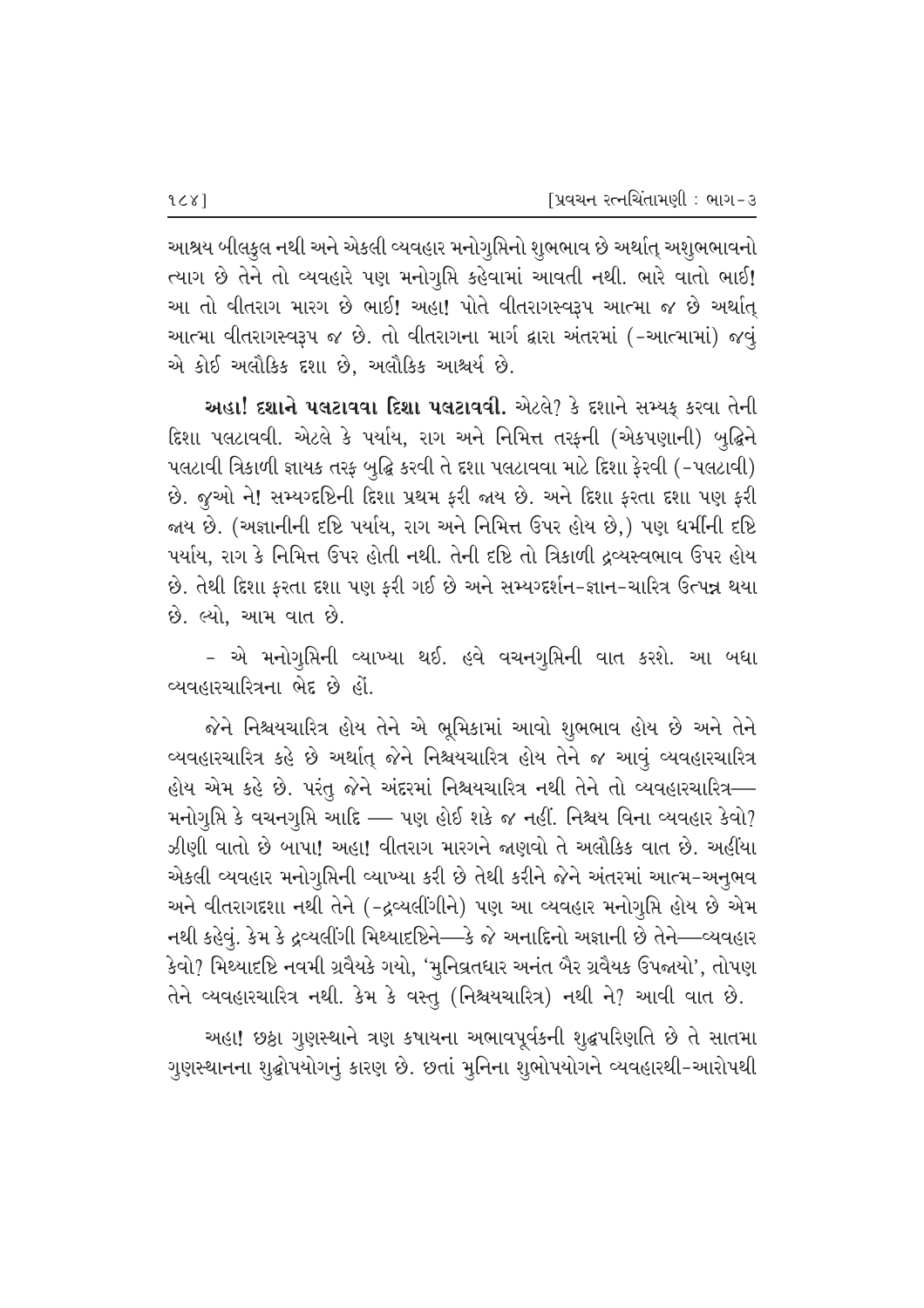સાતમા ગુણસ્થાનના શુદ્ધોપયોગનું કારણ કહેવામાં આવે છે. સાતમા ગુણસ્થાને શુદ્ધતા વધી ગઈ છે તેનું કારણ છઠ્ઠા ગુણસ્થાનની શુદ્ધ પરિણતિ છે એટલે કે શુદ્ધોપયોગનું કારણ શુદ્ધ પરિણતિ છે તે યથાર્થ છે. છતાંપણ શુદ્ધપરિણતિ સાથે જે શુભોપયોગ છે તેને આરોપથી શૃદ્ધોપયોગનું કારણ કહ્યું છે. બીજી રીતે કહીએ તો, જો કે શૃદ્ધોપયોગનું `ખરૂં કારણ તો શૃદ્ધ પરિણતિ છે. છતાંપણ શૃદ્ધ પરિણતિને સ્થાને શૃભ પરિણતિને કારણ કહીને શુદ્ધોપયોગનું કારણ શુભોપયોગ છે એમ વ્યવહારે કહ્યું છે.

આહા! ખરેખર તો છઠ્ઠા ગુણસ્થાને શુદ્ધ પરિણતિ-નિર્મળ વીતરાગદશા છે તે જ સાતમા ગુણસ્થાનના શુદ્ધોપયોગનું કારણ છે. જો કે નિશ્ચયથી તો આ પણ અર્થાત્ શૃદ્ધપરિણતિને શૃદ્ધોપયોગનું કારણ કહેવું તે પણ વ્યવહાર છે. કેમ કે સાતમા ગૃણસ્થાને શુદ્ધોપયોગ પ્રગટે છે તેનું ખરેખર કારણ તો દ્રવ્યનો ઉગ્ર આશ્રય છે. ત્રિકાળી દ્રવ્યનો ઉગ્ર આશ્રય લેતાં શુદ્ધોપયોગ થાય છે. માટે, શુદ્ધોપયોગ પહેલાં શુદ્ધપરિણતિ હતી તેને શૃદ્ધોપયોગનું કારણ કહેવું એટલે કે એક પર્યાયને બીજી પર્યાયનું કારણ કહેવું તે પણ વ્યવહાર છે. પહેલાંની પર્યાયનો તો અભાવ થઈ જાય છે. તેથી પહેલાંની પર્યાયને બીજી પર્યાયનું કારણ કહેવું તે પણ વ્યવહાર છે. છતાંપણ સાતમા ગુણસ્થાને fiese શુદ્ધોપયોગ દશા પ્રગટે છે તેનું કારણ શુદ્ધપરિણતિને ગણવામાં આવે છે. તેમ જ તેનો આરોપ શુભભાવમાં નાખીને શુભભાવને પણ શુદ્ધોપયોગનું કારણ વ્યવહારથી કહેવામાં આવે છે. નહીંતર ખરેખર તો શૃદ્ધોપયોગનું કારણ શૃદ્ધદ્રવ્ય છે. કારણ કે જ્યારે કારણપરમાત્માનો ઉગ્ર આશ્રય લે છે ત્યારે શૃદ્ધોપયોગ થાય છે. આવી વાત $\hat{\mathcal{B}}$ .

આહા! સાચો−નિશ્રય મોક્ષનો માર્ગ મોક્ષનું કારણ છે એમ કહેવું તે પણ એક વ્યવહાર છે. કેમ? કેમ કે નિશ્ચય મોક્ષમાર્ગનો અભાવ થઈને મોક્ષદશા પ્રગટ થાય છે. તેથી. નિશ્ચય મોક્ષમાર્ગ મોક્ષનું કારણ નથી, પણ ત્રિકાળી કારણપરમાત્મા મોક્ષદશાનું કારણ છે અર્થાત્ મોક્ષદશાનું કારણ ખરેખર તો દ્રવ્ય છે. આ રીતે જ્યારે રાગને મોક્ષનું વ્યવહારકારણ કહીએ ત્યારે શુદ્ધપરિણતિને નિશ્ચયકારણ કહેવાય અને જ્યારે શુદ્ધપરિણતિને મોક્ષનું વ્યવહારકારણ કહીએ ત્યારે ત્રિકાળી દ્રવ્યને નિશ્ચયકારણ કહેવાય. આવી વાત છે!

(१) જ્યારે નિમિત્તને વ્યવહાર કહીએ ત્યારે પોતાની રાગાદિ પરિણતિને, તે સ્વની છે એમ ગણીને, નિશ્ચય કહીએ.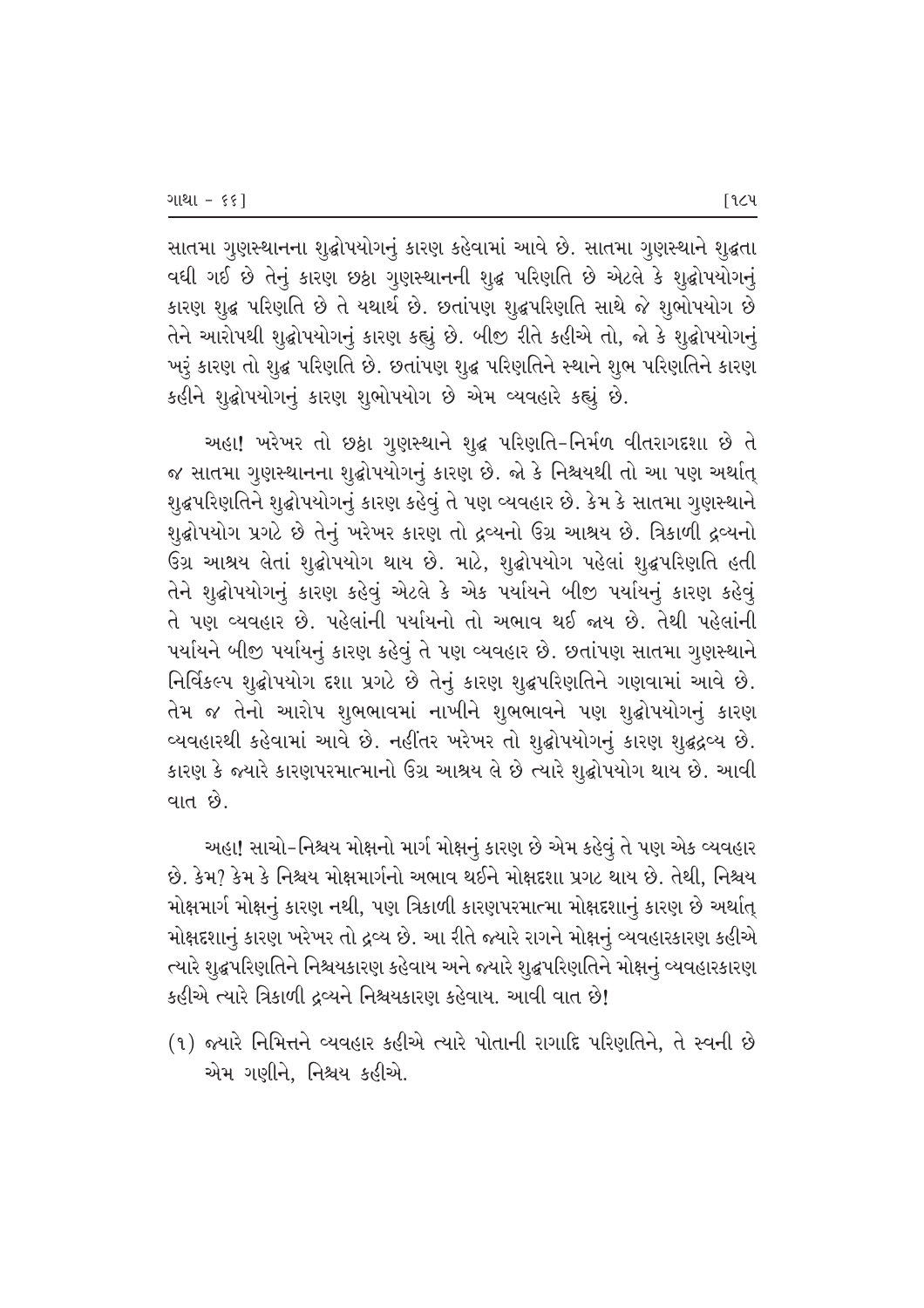- (૨) જ્યારે શુભપરિણતિને (-રાગાદિને) વ્યવહાર કહીએ ત્યારે શુદ્ધપરિણતિને નિશ્ચય કહીએ. અને
- (3) જ્યારે શુદ્ધપરિણતિને વ્યવહાર કહીએ ત્યારે દ્રવ્યને નિશ્ચય કહીએ.

આવું છે! આ તો બાપા! વીતરાગનો મારગ છે. આ કાંઈ આલી-દૃઆલીનો માર્ગ નથી. કેવળજ્ઞાનથી કસાયેલો અર્થાત્ કેવળજ્ઞાનથી સિદ્ધ થઈને આવેલો આ માર્ગ અલૌકિક  $\hat{\Theta}$ .

અહા! આ નિયમસારમાં તો એમ જ કહ્યું છે કે મોક્ષનું કારણ દ્રવ્ય−કારણપરમાત્મા જ છે. ત્રિકાળી પૂર્ણ કારણશક્તિ ભગવાન આત્મામાં પડી જ છે. તેથી તેને કારણજીવ કહો કે કારણપરમાત્મા કહો - એક જ છે. તો, તે કારણપરમાત્મા મોક્ષના પર્યાયનું કારણ છે. બીજી રીતે કહીએ તો, કાર્યજીવ એટલે મોક્ષપર્યાય અને તેનું કારણ ખરેખર તો કારણજીવ એટલે કે ત્રિકાળી દ્રવ્ય છે. પરંતુ જ્યારે વ્યવહારથી (-પર્યાયથી) વાત તેવી હોય ત્યારે શૃદ્ધપરિણતિને નિશ્ચયકારણ કહીએ અને રાગને વ્યવહારકારણ કહીએ. પછી જ્યારે 'રાગ જીવનો છે' એમ લેવું હોય ત્યારે રાગને નિશ્ચય કહીએ અને કર્મના <u>નિમિત્તપણાને વ્યવહાર કહીએ. 'પ્રવચનસારજ</u>'ની ૧૮૯મી ગાથામાં આવે છે ને ? કે શુભરાગ નિશ્ચયથી આત્માનો છે. - એમ ત્યાં કહ્યું છે. કેમ કે રાગ આત્માની પર્યાયમાં  $\Theta$  ને?

અહા! રાગ પોતાનામાં છે તેથી તે અપેક્ષાએ તેને નિશ્રય કહ્યો અને તેમાં નિમિત્ત કર્મ છે તેથી તેને વ્યવહાર કહ્યો. પરંતુ જ્યારે શુભરાગને વ્યવહાર કહેવો હોય ત્યારે fiese શુદ્ધપરિણતિને નિશ્ચય કહીએ અને શુભરાગને વ્યવહાર કહીએ. અથવા તો રાગથી ભેદ કરીને જ્યારે તેનાથી ભિન્ન અનુભવ થાય ત્યારે રાગને વ્યવહાર કહીએ અને શ્α્રપરિણતિને નિશ્ચય કહીએ. તથા જ્યારે નિશ્ચય મોક્ષમાર્ગને (-શ્α્રપરિણતિને) વ્યવહાર કહીએ ત્યારે ત્રિકાળી દ્રવ્યને નિશ્ચય કહીએ. લ્યો, આવા ભેદ છે! જુઓ, 'પરમાર્થવચનિકા'માં એમ કહ્યું છે કે નિશ્ચય નિર્વિકલ્પ મોક્ષમાર્ગ સાધવો તે વ્યવહાર છે. નિર્વિકલ્પ મોક્ષમાર્ગ—સમ્યગ્દર્શન-જ્ઞાન-ચારિત્રરૂપ વીતરાગી દશા—પણ વ્યવહાર છે હોં. કેમ કે તે પર્યાય છે અને પર્યાય તે વ્યવહાર છે. પોતાનામાં ને પોતાનામાં ભેદ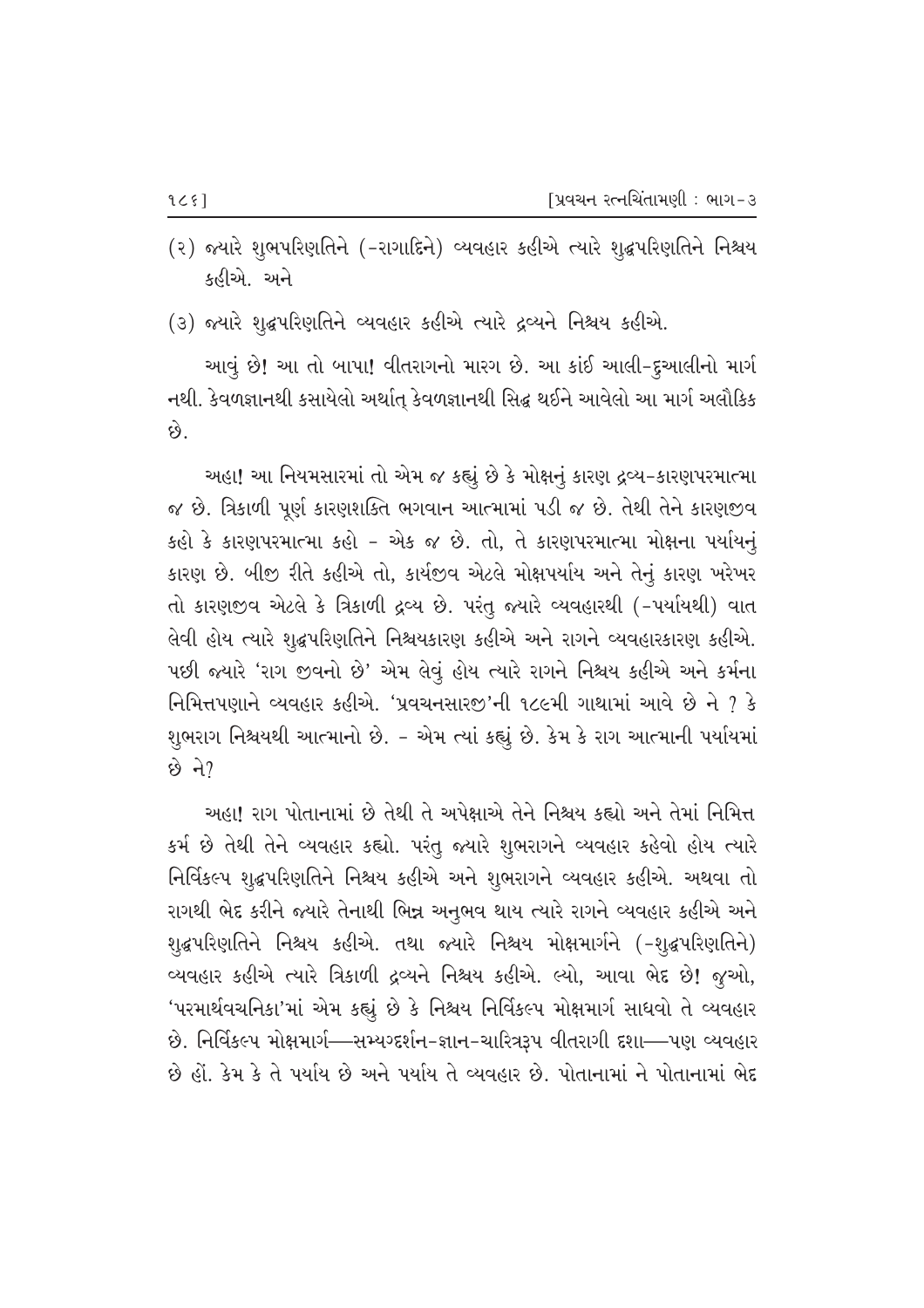પડ્યો માટે પર્યાય તે વ્યવહાર છે. તેથી મોક્ષમાર્ગ પણ વ્યવહાર છે. અરે! સિદ્ધપર્યાય પણ વ્યવહાર છે, કારણ કે તે પર્યાય છે. જ્યારે ત્રિકાળી દ્રવ્ય તે નિશ્ચય છે. અહા! વસ્તુસ્થિતિ જ આવી છે, વસ્તુની મર્યાદા જ આવી છે અને તેનું આ બધું વર્ણન છે. પણ આ કાંઈ કલ્પિત કહેવામાં આવ્યું નથી.

'પ્રવચનસાર'માં તો શુભરાગ-વિકારને પણ નિશ્ચયનય-શૃદ્ધનય કહ્યો છે. (ગાથા 1૮૯). જુઓ ભાઈ! ત્યાં એવું કહ્યું છે. અને તે જ 'પ્રવચનસાર'ની ૯૪મી ગાથામાં શૃદ્ધતાને વ્યવહાર કહ્યો છે. તો તે કઈ અપેક્ષાએ છે તે સમજવું જોઈએ. ગાથા ૯૪માં કહ્યું છે કે રાગાદિ તે મનુષ્યવ્યવહાર છે અને શુદ્ધતા તે આત્મવ્યવહાર છે. ત્રિકાળી આનંદકંદ શૃદ્ધસ્વરૂપ પ્રભુ આત્માને આશ્રયે સમ્યગ્દર્શન-જ્ઞાન-ચારિત્રની દશા પ્રગટે તેને આત્મવ્યવહાર કહેવામાં આવ્યો છે. પણ રાગને આત્મવ્યવહાર કહેવામાં આવ્યો નથી. અજ્ઞાનીને એમ થાય છે કે આમાં કેટલું યાદ રાખવું? પણ ભાઈ! આ તો વસ્તુનું સ્વરૂપ જ આવું છે. અરે! તત્ત્વ કેવું છે? કેમ છે? ભગવાન કેવી રીતે કહે છે? -એમ તત્ત્વને શોધવા માટે અજ્ઞાનીએ મહેનત જ કરી નથી. અજ્ઞાની તો ભગવાને વ્યવહારથી આમ કહ્યું છે અને નિશ્ચયથી આમ કહ્યું છે એમ (ઓઘે-ઓઘે માને છે), પણ તેમણે કઈ અપેક્ષાએ કહ્યું છે તે સમજતો નથી.

અહીં કહ્યું કે ત્રિકાળી દ્રવ્યના આશ્રયે સમ્યગ્દર્શન-જ્ઞાન-ચારિત્રની પરિણતિ પ્રગટે તેને નિશ્ચય કહીએ તો ત્યારે જે શુભવિકલ્પ હોય તેને વ્યવહાર કહીએ. પરંતુ જેને નિશ્ચય પ્રગટ્યો છે એવા જીવના શુભવિકલ્પને વ્યવહાર કહીએ હોં. તે સિવાય કોઈને એકલો વ્યવહાર મનોગૃપ્તિ આદિનો શુભવિકલ્પ હોય તો તે વ્યવહાર પણ નથી. મિથ્યાદષ્ટિએ રાગમાં જ સર્વસ્વ માન્યું છે અર્થાત્ તે રાગથી ભિન્ન પડ્યો જ નથી, તો તેના રાગને વ્યવહાર કેમ કહેવો? અહા! આ તો પરમાત્મા ત્રિલોકનાથ તીર્થંકરની પેઢી છે. તે પેઢી ઉપર બેસી વેપાર કરવો તે આકરૂં કામ છે. શું કરોડ-અબજોપતિનો મુનિમ પચીસ રૂપિયાના પગારવાળો ઘાંચી હશે? (ના.) તેને તો અબજોપતિ કોને કહેવો, અબજમાં શું આવે તેની ખબર પણ ન હોય. એ તો સો રૂપિયા જેવી નાની ગણતરી કરતો હોય. એમ જેણે એક સમયમાં ત્રણકાળ ને ત્રણલોક જોયા-જાણ્યા છે એવા વીતરાગ પરમાત્માની આ પેઢી છે. તો તેના મુનિમ કેવા હોય? (પરમાત્માની પેઢીના મુનિમ જેવા) મૂનિને ઉપદેશનો વિકલ્પ ઉઠ્યો છે તો કહે છે કે આવો મારગ ભગવાન કહે છે. અહા! તે વિકલ્પ પણ પુણ્યાસવ છે, પણ સંવર-નિર્જરાનું કારણ નથી.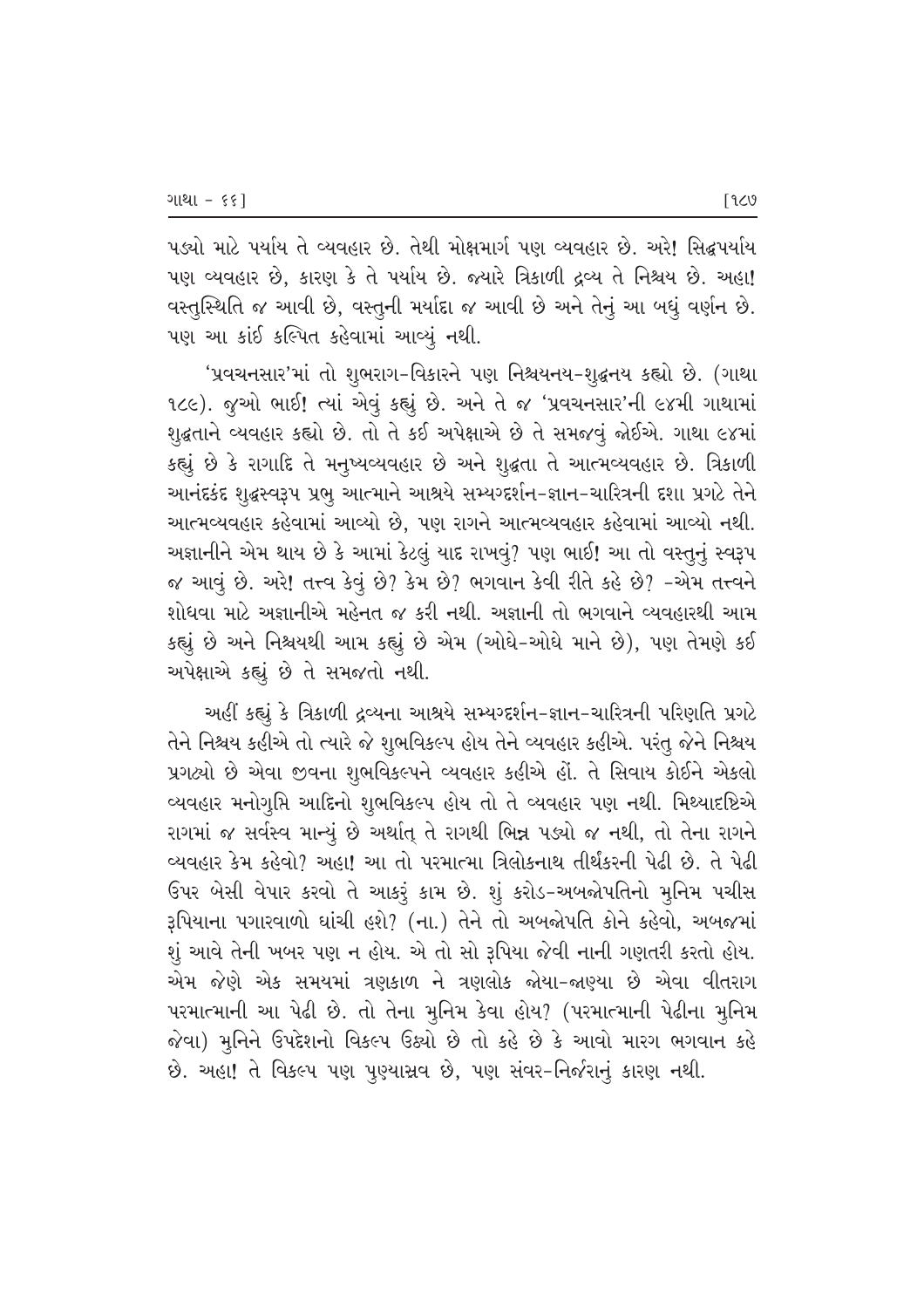$\,$ પ્રશ્ન:- કાપડમાંથી કોટ થાય તે દરજીની મરજી ઉપર છે ને?

સમાધાન:- તે વાત ખોટી છે બાપ્! બીલકુલ ખોટી વાત છે. કોટ પર્યાય થવાના પૂર્વકાળમાં તેનું ઉપાદાન હોય તો કોટ થાય છે અર્થાત્ પૂર્વ પર્યાય કારણ છે અને ઉત્તર પર્યાય—કોટ થવો તે—કાર્ય છે. પણ દરજીથી કોટ થાય તે વાતમાં કાંઈ માલ નથી. કાપડ અનંત પરમાણૂનો સ્કંધ છે અને તે પરમાણૂ સ્વતંત્ર છે. તેથી તે સ્કંધ જ્યારે કોટને યોગ્ય પૂર્વ પર્યાયરૂપે પરિણમ્યો હોય ત્યારે ઉત્તર પર્યાય કોટપણે થાય છે. માટે કોટની પૂર્વ પર્યાય કોટનું કારણ છે. તે પૂર્વ પર્યાય આવ્યા વિના કોટ થાય એમ બને નહીં. બાકી દરજીની મરજી હતી માટે કોટ થયો એમ નથી. તે વાત બીલકુલ જૂઠ છે. પરમાણુમાં કોટરૂપ પર્યાય થવાનો ઉત્પાદકાળ હોય તે પહેલા કોટના કારણરૂપ એક પૂર્વ પર્યાય હોય છે. તેથી તે પૂર્વ પર્યાય ઉત્તર પર્યાયનું કારણ છે. -આમ શાસ્રમાં પાઠ છે. અર્થાત્ પછીની પર્યાયનું કારણ પહેલાની પર્યાય છે. પણ દરજી કે અન્ય પર્યાય તેનું કારણ નથી. પૂર્વ પર્યાય થવાનો સ્વકાળ ન આવ્યો હોય અને ઉત્તર પર્યાયરૂપ કાર્ય થાય એમ ત્રણકાળમાં બને નહીં. કોઈ અન્યથી પર્યાય થાય અને કોઈ અન્ય પર્યાયને અટકાવે તો પર્યાય અટકી જાય એમ વસ્તુસ્વરૂપમાં છે જ નહીં.

પ્રશ્ન:- દરજીની મરજી વિના કોટ ક્યાંથી થાય?

સમાધાન:- દરછની મરછ દરછ પાસે રહી. તેની મરછનો પર્યાય તેની પાસે રહે છે. તે ક્યાં અહીં કોટમાં કામ કરે છે? એ કોટ પરમાણુની શક્તિથી થાય છે. અહા! પરના કામ કોણ કરે? એ વાત તો અહીં ચાલે છે કે તે (અજ્ઞાની) રાગ કરે, પણ રાગને લઈને પરમાં કાંઈ થાય એમ છે નહીં. કામ બહુ ઝીણું છે બાપા! અનંત દ્રવ્યને અનંતપણે રાખીને વાત થવી જોઈએ. જો એક દ્રવ્ય બીજા દ્રવ્યનું કાર્ય કરે તો અનંત દ્રવ્ય રહ્યા નહીં. દરજીનું દ્રવ્ય (-આત્મા) જુદું, તેના શરીરનું દ્રવ્ય જુદું અને કાપડનું દ્રવ્ય પણ જુદું. અરે! તે કાપડના એક-એક પરમાણુ પણ ભિન્ન-ભિન્ન છે. કાપડના સ્કંધમાં રહેલ એક-એક પરમાણુ સ્વતંત્રપણે પોતાના સ્વચતુષ્ટયમાં રહેલો છે. આવી નિશ્ચયથી વસ્તુની સ્થિતિ છે. છતાં નિમિત્તથી એવું કથન કરવામાં આવે કે દરજીએ કોટ કર્યો. પણ એ અસદ્દભૂત વ્યવહારનું કથન છે.

શ્રી સમયસારજીની ૩૭૨મી ગાથામાં કહ્યું છે કે કુંભાર ઘડાનો કર્તા બીલકુલ નથી. ઘડારૂપ પર્યાયના ઉત્પાદનો કરનાર તે સ્કંધ-પરમાણુ છે. કેમ કે પરમાણુથી તે ઉત્પાદ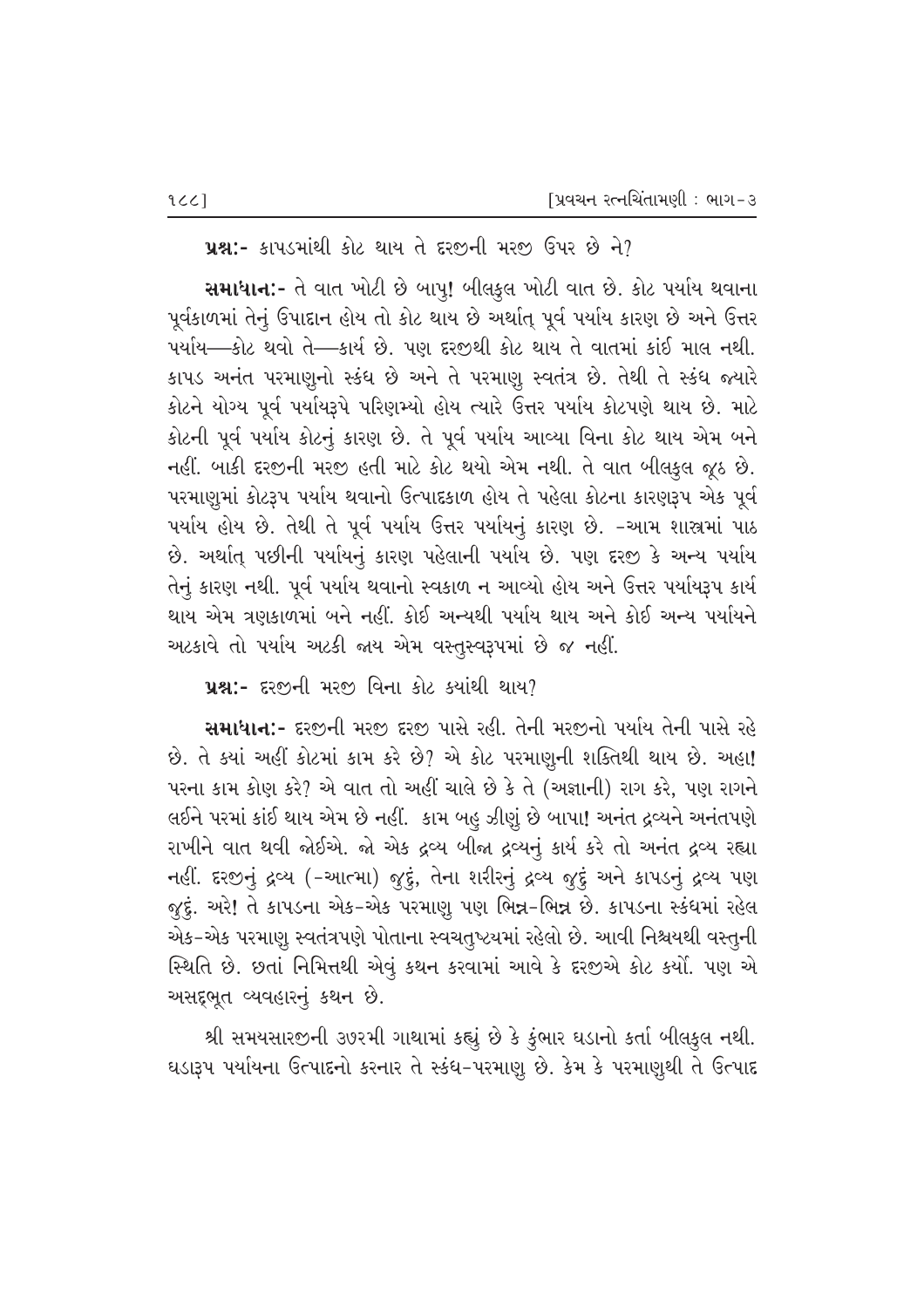થયો છે, કુંભારથી નહીં. તેમ જ એક ઉત્પાદના બે કારણ હોઈ શકે નહીં. આ તો બાપા! <u>અલૌકિક વાતો છે!</u>

 $yx$ :-  $\dot{\xi}$ ભાર ઘડાને હાથ તો લગાડે છે ને?

સમાધાન:- ફુંભાર ઘડાને હાથ લગાડતો જ નથી, એ તો રાગ-વિકલ્પ કરે છે. ખરેખર તો હાથ પોતાના કારણે આમથી તેમ થાય છે, કુંભારથી નહીં. તથા હાથ પણ ઘડાને અડે છે ક્યાં? કેમ કે દરેક દ્રવ્ય પોતાના અનંતગૃણને-ધર્મને સ્પર્શે છે, ચૂંબે છે, આલિંગન કરે છે, તોપણ પરદ્રવ્યને અડતું નથી. દ્રવ્યો પરસ્પર આલિંગન કરે એમ ત્રણકાળમાં બનતું નથી. અર્થાત્ એક દ્રવ્ય બીજા દ્રવ્યને અડતું નથી. -આમ સમયસારની  $|A|$ જી ગાથામાં છે. બાપ્! વીતરાગના તત્ત્વજ્ઞાનની વાત આવી ઝીણી છે. આ વાત બીજા કોઈ સાથે મેળ ખાય એવી નથી. જ્યાં જૈનના વાડા સાથે આ વાતનો મેળ ખાતો નથી ત્યાં અન્યમતમાં તો આ વાત હોય જ ક<u>્યાં</u>?

આહા ! ભગવાને જે કહ્યું તેના ભાવને જે સમજનાર-ધારનાર છે, જેણે ઇંદ્રિયોને જીતી છે, અશુભમનથી પાછા વળવું એ પણ જેને નથી અર્થાત્ શુભરાગ પણ જેને નથી તેવા મૂનિને સાચી (-નિશ્રય) ગુપ્તિ હોય છે.- આમ નિશ્ચયગ્રૂપ્તિની વાત છે. આ (૬૬મી) ગાથામાં વ્યવહારગુમિની વાત છે, જ્યારે હવે નિશ્ચય ગુપ્તિની વાત છે.



|                                         | પ્રવચન નં.                | તારીખ |
|-----------------------------------------|---------------------------|-------|
| ગાથા - ૬૬ 1                             | $NST /$ $$1$ $3 - 9 - 92$ |       |
| $^{2}$ cils - $\epsilon$ 9 <sup>}</sup> |                           |       |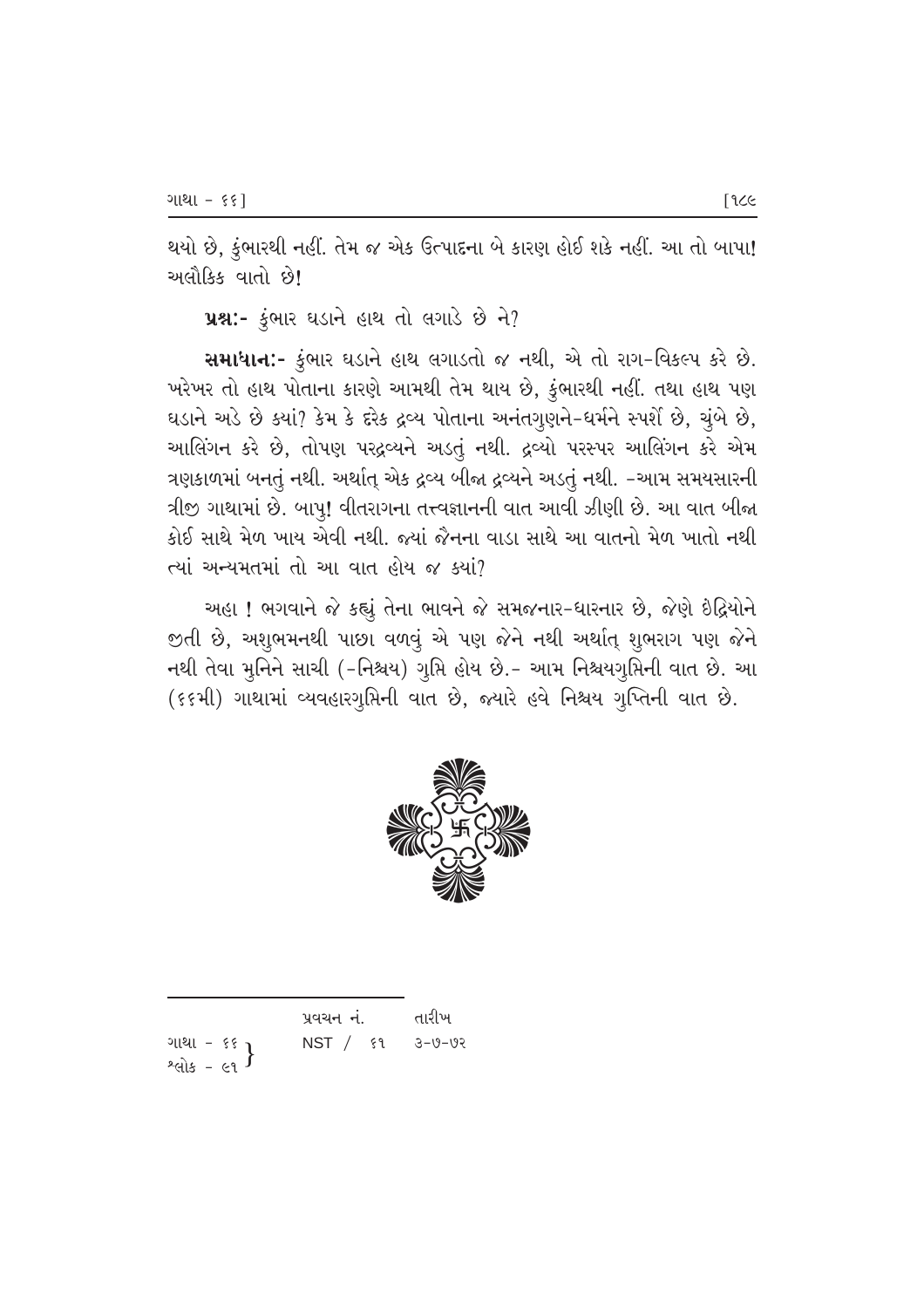#### **Seep** ୁଞ୍ଚି ଓ ୨୮ ||ଆ|

## थीराजचोरभत्तकहादिवयणस्स पावहेउस्स । परिहारो वयगुत्ती अलियादिणियत्तिवयणं वा ॥६७॥

स्त्रीराजचौरभक्तकथादिवचनस्य पापहेतोः **।** परिहारो वाग्गुप्तिरलीकादिनिवृत्तिवचनं वा ॥६७॥

# સ્ત્રી-રાજ-ભોજન-ચોરકથની હેતુ છે જે પાપની તસુ ત્યાગ, વા અલીકાદિનો જે ત્યાગ, ગુપ્તિ વચનની. કહ.

**અન્વયાર્થ:-** (पापहेतोः) પાપનાં હેતુભૂત એવાં (स्त्रीराजचौरभक्तकथादिवचनस्य) स्त्रीक्ष्था, राજકથा, ચોરકથા, ભક્તકથા ઈત્યાદિરૂપ વચનોનો (परिहारः) પરિહાર (वा) અથવા (अलीकादिनिवृत्तिवचनं) અસત્યાદિકની નિવૃત્તિવાળાં વચનો (वागुप्तिः) તે વચનગૃપ્તિ છે.

2ીકા:- અહીં વચનગુપ્તિનું સ્વરૂપ કહ્યું છે.

જેમને કામ અતિ વૃદ્ધિ પામ્યો હોય એવા કામી જનો વડે કરવામાં આવતી અને સાંભળવામાં આવતી એવી જે સ્ત્રીઓની સંયોગવિયોગજનિત વિવિધ વચનરચના (સ્ત્રીઓ સંબંધી વાત) તે જ સ્ત્રીકથા છે; રાજાઓનું યુદ્ધહેતુક કથન (અર્થાત્ રાજાઓ વડે કરવામાં આવતાં યુદ્ધાદિકનું કથન) તે રાજકથાપ્રપંચ છે; ચોરોનું ચોરપ્રયોગકથન તે ચોરકથાવિધાન છે (અર્થાત્ ચોરો વડે કરવામાં આવતા ચોરીના પ્રયોગોની વાત તે ચોરકથા છે); અતિ વૃદ્ધિ પામેલી ભોજનની પ્રીતિ વડે મેંદાની પૂરી ને ખાંડ, દહીં-ખાંડ, સાકર ઈત્યાદિ અનેક પ્રકારનાં અશન-પાનની પ્રશંસા તે ભક્તકથા (ભોજનકથા)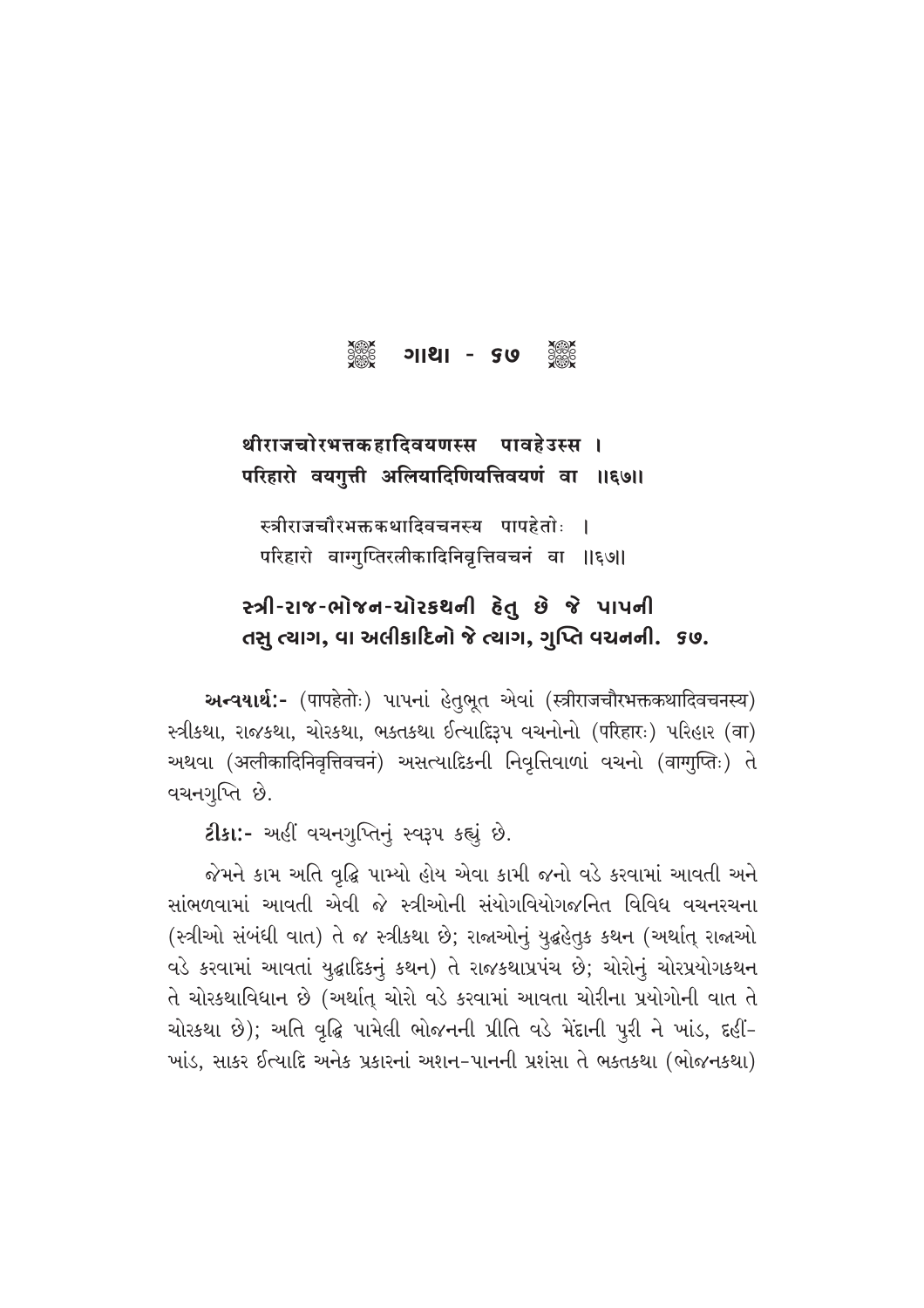છે.-આ બધી કથાઓનો પરિહાર તે વચનગુપ્તિ છે. અસત્યની નિવૃત્તિ પણ વચનગુપ્તિ છે. અથવા (અસત્ય ઉપરાંત) બીજાં અપ્રશસ્ત વચનોની નિવૃત્તિ તે જ વચનગૃપ્તિ  $\hat{e}$ 

એવી રીતે (આચાર્યવર) શ્રી પૂજ્યપાદસ્વામીએ (સમાધિતંત્રમાં ૧૭મા શ્લોક દ્વારા)  $s$ હ્યું છે કે :-

#### *(b|‹µ√‹>·∆)*

# "एवं त्यक्त्वा बहिर्वाचं त्यजेदन्तरशेषतः । एष योग: समासेन प्रदीप: परमात्मन: ॥''

" (શ્લોકાર્થ:-) એ રીતે બહિર્વચનોને ત્યાગીને અંતર્વચનોને અશેષતઃ (સંપૂર્ણપણે) ત્યાગવાં.-આ, સંક્ષેપથી યોગ (અર્થાત્ સમાધિ) છે—કે જે યોગ પરમાત્માનો પ્રદીપ  $\dot{\vartheta}$  (અર્થાત્ પરમાત્માને પ્રકાશનાર દીવો છે)."

વળી (આ ૬૭ મી ગાથાની ટીકા પૂર્ણ કરતાં ટીકાકાર મુનિરાજ શ્લોક કહે છે):-

*(मंदाक्रांता)* 

त्यक्त्वा वाचं भवभयकरीं भव्यजीवः समस्तां ध्यात्वा शृद्धं सहजविलसच्चिच्चमत्कारमेकम् । पश्चान्मक्तिं सहजमहिमानन्दसौख्याकरीं तां प्राप्नोत्युच्चैः प्रहतदुरितध्वांतसंघातरूपः ॥९२॥

(શ્લોકાર્થ:-) ભવ્યજીવ ભવભયની કરનારી સમસ્ત વાણીને છોડી શુદ્ધ સહજ-વિલસતા ચૈતન્યચમત્કારનું એકનું ધ્યાન કરીને, પછી, પાપરૂપી તિમિરસમૂહને નષ્ટ કરીને સહજમહિમાવંત આનંદસૌખ્યની ખાણરૂપ એવી તે મૂક્તિને અતિશયપણે પ્રાપ્ત કરે છે. ૯૨.

#### **C C C C**<br>C C C C C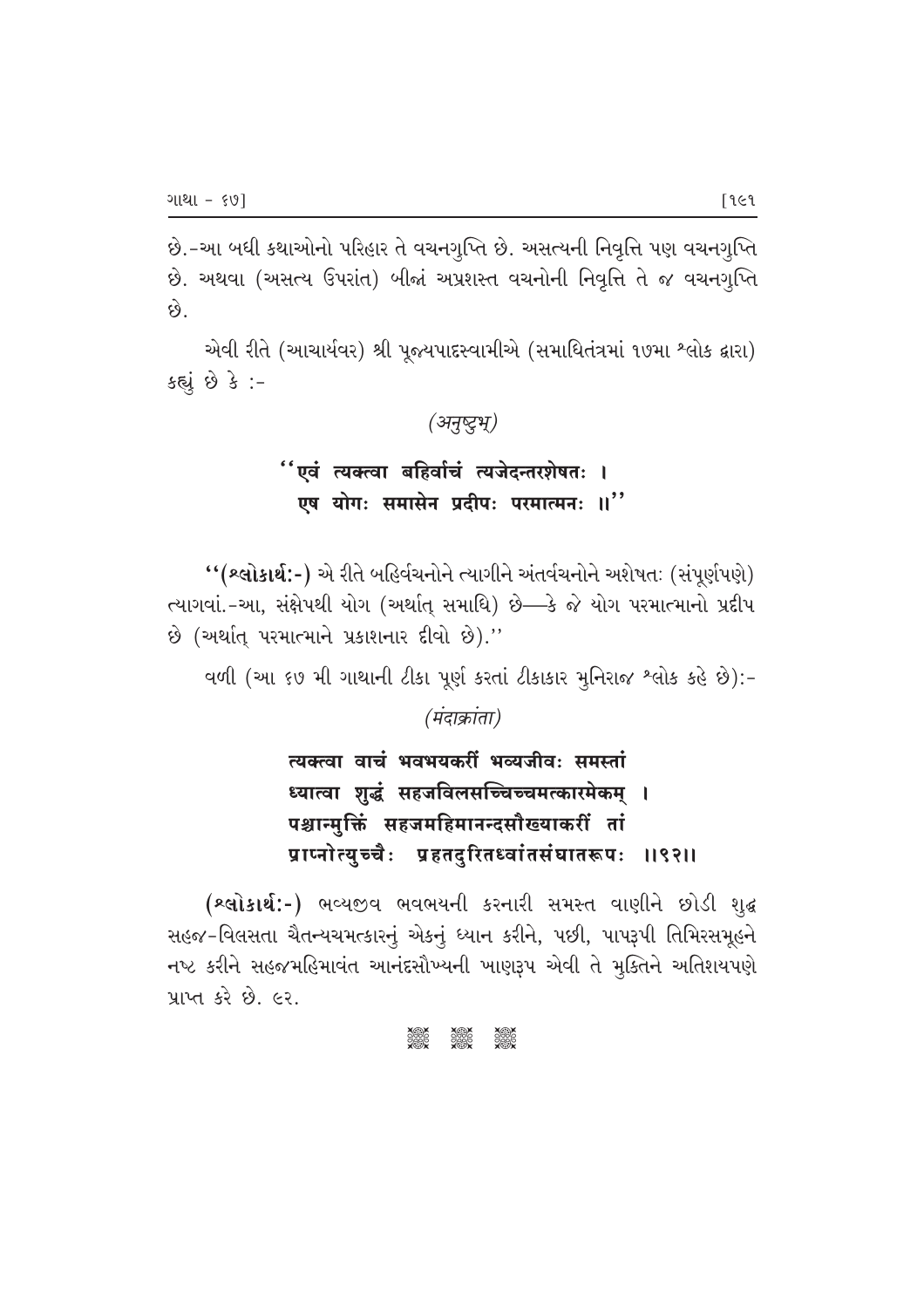#### ૈું ગાથા - ૬૭ ઉપરનું પ્રવચન ૅું

'અહીં વચનગૃપ્તિનું સ્વરૂપ કહ્યું છે.' - આ વ્યવહાર વચનગૃપ્તિની વાત છે હોં, શુભરાગની વાત છે. નિશ્ચયગૃપ્તિની વાત પછી આગળ આવશે.

'જેમને કામ અતિ વૃદ્ધિ પામ્યો હોય એવા કામી જનો વડે કરવામાં આવતી અને સાંભળવામાં આવતી એવી જે સ્રીઓની સંયોગવિયોગજનિત વિવિધ **વચનરચના (-સ્રીઓ સંબંધી વાત) તે જ સ્રીકથા છે.'** જેને કામની વાસના અતિ વૃદ્ધિ પામી છે તેવા કામી જનો વડે કહેવામાં અને સાંભળવામાં આવતી સ્રીઓના સંબંધવાળી તથા વિયોગવાળી કથા તે સ્રીકથા છે. તે સ્રીકથાનો મૂનિને ત્યાગ હોય છે અને તેને વ્યવહાર વચનગૃપ્તિ કહે છે. ગુહસ્થને સ્રીકથાનો એકદેશ ત્યાગ હોય છે, જયારે મુનિને સર્વદેશ (-સર્વથા) ત્યાગ હોય છે. કેમ કે મુનિ સર્વવિરતિ છે ને?

'રાજાઓનું યુદ્ધહેતુક કથન (અર્થાત્ રાજાઓ વડે કરવામાં આવતાં યુદ્ધાદિકનું ક**થન) તે રાજકથાપ્રપંચ છે.'** – આ રાજાએ શત્રુને આમ માર્યા અને આણે આમ કર્યું - એ બધી રાજકથા છે અને તે પાપકથા છે. (તેનો મુનિને ત્યાગ હોય છે.)

'ચોરોનું ચોરપ્રયોગકથન તે ચોરકથાવિધાન છે (અર્થાત્ ચોરો વડે કરવામાં આવતા ચોરીના પ્રયોગોની વાત તે ચોરકથા છે)'. -આવી રીતે ચોરી થાય, આવું કરવાથી ચોરી થાય વગેરે કથા તે ચોરકથા છે અને તે અશુભભાવ છે. આ ભાવનો મુનિને ત્યાગ હોય છે. એ વાત તો સામાયિકમાં પણ આવે છે ને? કે સ્રીકથા, રાજકથા વગેરેનો ત્યાગ જ્યારે સમકિતી સામાયિકમાં હોય ત્યારે હોય છે. પોતાના સ્વરૂપના આનંદના વેદનમાં જ્યારે સમકિતી હોય ત્યારે તેને આ વિકથાનો ભાવ હોતો નથી. અહા! સમકિતીને પણ શુદ્ધોપયોગ હોય છે.

અંદર સમ્યગ્દર્શન થતાં આત્માના આનંદનું ભાન તો થયું છે, પણ હવે જ્યારે અંદર એકાગ્રતાનો પ્રયોગ કરે છે ત્યારે શુદ્ધોપયોગ થાય છે. સામાયિકનો અર્થ જ એ છે કે અંતરમાં વીતરાગભાવે જોડાવું, સમતાભાવરૂપ ઉપયોગ. તે સામાયિક કાળે સમકિતીને શૃદ્ધોપયોગ થાય છે. લ્યો, ચોથે ગુણસ્થાને પણ સમકિતી શૃદ્ધોપયોગને પ્રાપ્ત કરે છે એમ કહે છે. પાંચમે ગુણસ્થાને પણ સામાયિકના કાળે શુદ્ધોપયોગ હોય છે. અને ત્યારે તેને પણ આ ચાર પ્રકારની પાપકથા હોતી નથી.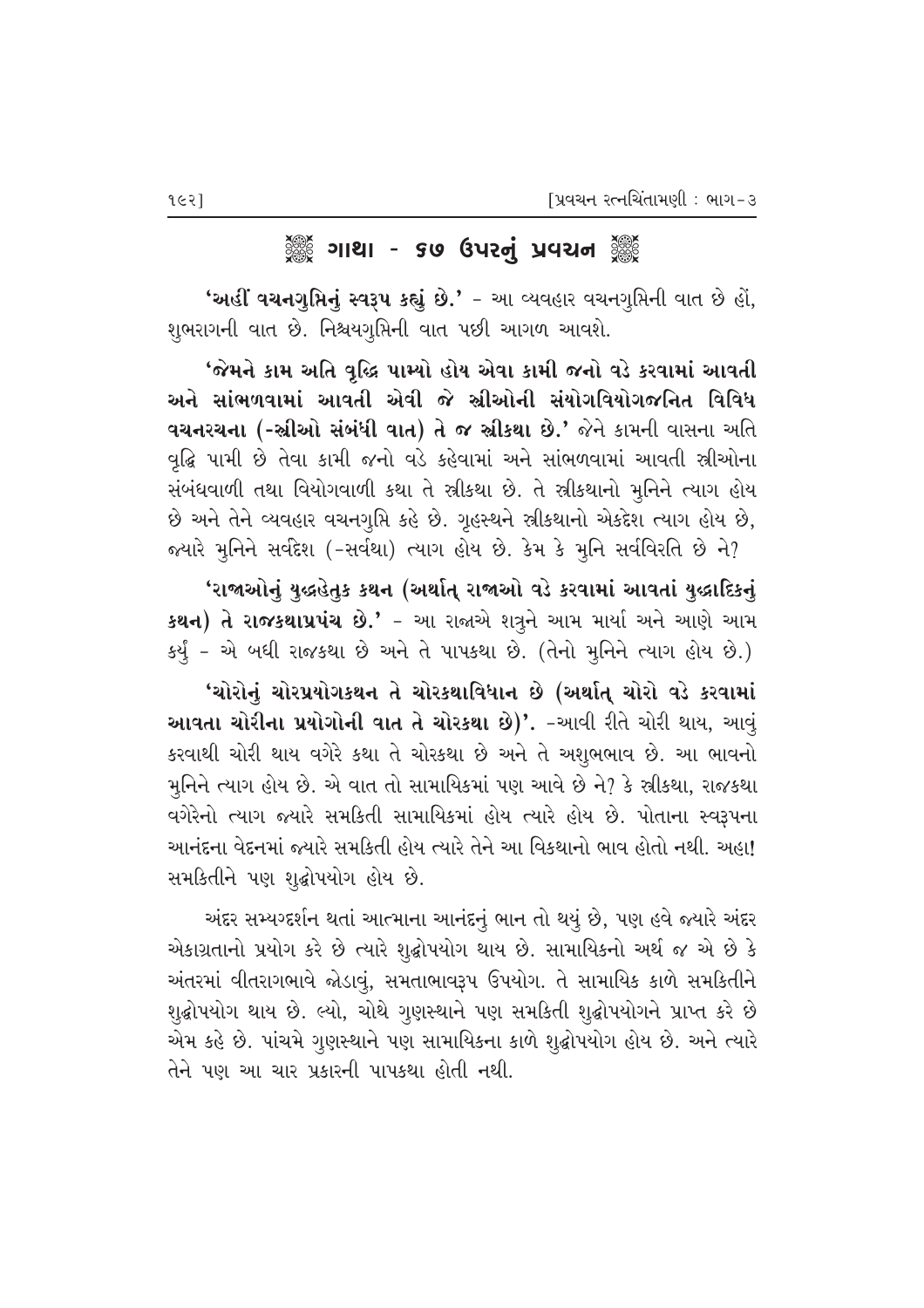'અતિ વૃદ્ધિ પામેલી ભોજનની પ્રીતિ વડે મેંદાની પુરી ને ખાંડ, દહીં-ખાંડ, સાકર ઈત્યાદિ અનેક પ્રકારનાં અશન-પાનની પ્રશંસા તે ભક્તકથા (ભોજનકથા) **છે.'** - ગૃદ્ધિથી વાત કરવી કે આવી પૂરી હતી, આજે બહ સારૃં ભોજન હતું વગેરે ભોજનકથા તે વિકથા છે. ભાઈ! એ તો ધૂળ છે સાંભળ ને! તેમાં શું છે? એ તો પાપકથા છે. જૂઓ, પ્રીતિ વડે આહારની પ્રશંસા કરવી તે પાપકથા છે. તે સિવાય આહારન<del>ું</del> જાણપણું કરે તે જુદી વાત છે. તેથી તો 'પ્રીતિ વડે' એવો શબ્દ છે. મુનિઓ (આહારની) બધી વાત કરે કે આહાર આવો હોય અને તેવો હોય. પણ તેઓ આહારની વાત કરે તે કાંઈ વિકથા નથી, એ તો આહારનું જ્ઞાન કરાવે છે. પરંતુ કોઈ પ્રીતિ વડે-ગૃદ્ધિથી <u>આહારની વાત કરે તો તેને અહીંયા પાપકથા કહેવામાં આવે છે.</u>

સંવત ૧૯૮૮ માં એક પ્રશ્ન થયો હતો કે તમે સ્રીકથાને વિકથા કહો છો, પરંતુ ભગવાને તો 'પ્રશ્નવ્યાકરણ અંગ'માં સ્રીના અંગ-ઉપાંગ અંગે બધી વાત કરી છે? ભાઈ! એ જૂદી વાત છે બાપા! ભગવાને જે વાત કરી છે તે જાણવા-જ્ઞાન કરવા માટે કહી છે. જ્યારે રાગની ગૃદ્ધિથી સ્ત્રીકથા કરવામાં આવે તેને અહીંયા વિકથા કહેવામાં આવે છે. શાસ્રમાં સ્રી અંગેની કથા કહી છે તે પ્રીતિથી કહી નથી, એ તો જણવા માટે કહી છે. માટે તે વિકથા નથી. જ્યારે અહીંયા તો પ્રેમ અને ગુદ્ધિથી દૃનિયાને રાજી કરવા <u>સ્ત્રીની વાત કરે તેને વિકથા-પાપકથા કહે છે. માટે ભગવાનની વાત-કથામાં અને</u> આજ્ઞાનીની વાત-કથામાં ફેર છે. સ્ત્રીનું સ્વરૂપ આવું છે તેમ ફક્ત જણાવવું અને તેને રાગની ગૃદ્ધિ-પ્રેમથી જણાવવું તેમાં ફેર છે. આવી ભારે વાતો છે! અહા! અમારે તો એક-એક વાતની બહુ ચર્ચા થયેલી છે. શ્રી જિનસેનાચાર્યની વાત આવે છે ને? કે તેઓએ સ્ત્રીની કથા એવી કરવા માંડી કે સાંભળનારના વીર્ય છૂટી ગયા, પણ પોતે તો એમ  $-$ ને એમ રહ્યા. માટે માત્ર વાત કરે તેથી શું? જો અંદરમાં રાગની ગૃદ્ધિ હોય તો તેને વિકથા કહેવાય. આ રીતે માત્ર બોલવું તે વિકથા નથી, પણ તેની સાથે અંદરમાં ગૃદ્ધિનો ભાવ થવો તે વિકથા છે.

'આ બધી કથાઓનો પરિહાર તે વચનગુપ્તિ છે.' – લ્યો, આને વચનગુપ્તિ કહે છે.

'અસત્યની નિવૃત્તિ પણ વચનગુપ્તિ છે. અથવા (અસત્ય ઉપરાંત) બીજાં અપ્રશસ્ત વચનોની નિવૃત્તિ તે જ વચનગૃપ્તિ છે.' – ઉપર કહી એટલી વિકથા જ નહીં, તે સિવાયના બીજા ગમે તેવા અસત્ય તેમ જ અપ્રશસ્ત વચનોની નિવૃત્તિ પણ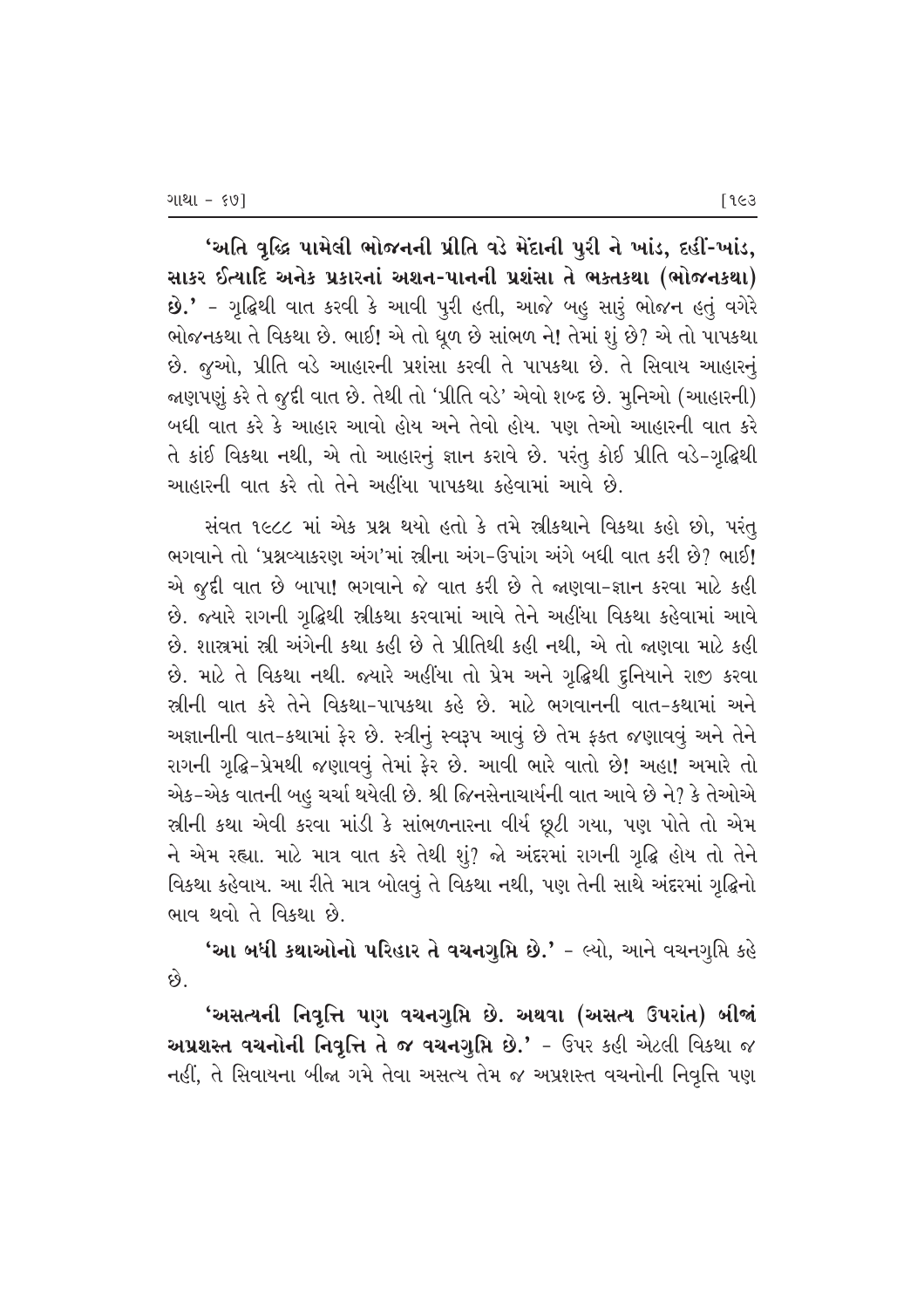વચનગુપ્તિ છે. ધર્માત્માને (-મુનિને) આવા અશુભભાવનો ત્યાગ હોય છે અને તેઓ શુભભાવમાં વર્તતા હોય છે તેને વ્યવહાર વચનગૃપ્તિ કહેવામાં આવે છે. નિર્વિકલ્પદષ્ટિ, અનુભવ અને ચારિત્રદશા જેને છે અર્થાત્ નિશ્ચયગુપ્તિ જેને છે તેના વિકથાના-અશુભભાવના-ત્યાગરૂપ શુભભાવને વ્યવહાર વચનગુપ્તિ કહેવામાં આવે છે. તે સિવાય અજ્ઞાનીને વ્યવહાર વચનગૃપ્તિ પણ હોતી નથી.

#### $\frac{8}{2000}$

# ે આઘારના શ્લોક ઉપરનું પ્રવચન ૅુ

'એ રીતે બહિર્વચનોને ત્યાગીને અંતર્વચનોને અશેષતઃ (સંપાર્ગપાગે) ત્યાગવાં'. આ નિશ્ચય વચનગૃપ્તિની વાત છે. અંતરજલ્પ-વિકલ્પને પણ સર્વથા—બધી રીતે— પૂર્ણ રીતે—છોડીને ભગવાન આત્મા આનંદસ્વરૂપ છે તેમાં પરિણતિને જોડી દે ને? મફતનો આ બહારમાં ક્યાં જોડાયો? - એમ કહે છે.

'-આ, સંક્ષેપથી યોગ (અર્થાત્ સમાધિ) છે' - આ સંક્ષેપથી સમાધિ છે. 'લોગસ્સ સૂત્ર' માં આવતું નથી? કે समाहिवरमुत्तमं दिंतु । આધિ – મનના સંકલ્પથી રહિત, વ્યાધિ—શરીરની વ્યાધિ(રોગ)થી રહિત અને ઉપાધિ — બહારના સંયોગથી રહિત આત્માની અંતરંગ શાંતિ તે સમાધિ છે.

'-કે જે યોગ પરમાત્માનો પ્રદીપ છે (અર્થાત્ પરમાત્માને પ્રકાશનાર દીવો છે).' - મનનો સંગ છોડવો, વાણીનો સંગ છોડવો અને સ્વભાવનો સંગ કરવો અર્થાત્ શુદ્ધ આનંદનું ધામ ભગવાન આત્માનો સંગ કરવો તે પરમાત્માનો પ્રદીપ છે. બીજી રીતે કહીએ તો આનંદસ્વરૂપ આત્મામાં જોડાણ કરવું એટલે કે અસંગનો સંગ કરવારૂપ યોગ - સ્વરૂપની એકાગ્રતા - તે પરમાત્માનો પ્રદીપ છે અર્થાત અંદરમાં પરમાત્માને પ્રકાશનાર દીવો છે. અહા! સમ્યગ્જ્ઞાનના નેત્ર દ્વારા અને સમાધિ દ્વારા આત્માને જોવો તે પરમાત્માને પ્રકાશનાર દીવો છે. તે સિવાય પૂણ્ય-પાપના વિકલ્પ કાંઈ પરમાત્માને પ્રકાશનાર નથી. વાણીનો યોગ તે વિકલ્પ છે અને તે પણ કાંઈ આત્માને પ્રકાશવામાં કારણ નથી એમ કહે છે. જુઓ, વચનગુપ્તિમાં આ વાત કરી કે ગમે તેવો સ્વાધ્યાય કે ઉપદેશ આપે તો પણ તે વિકલ્પ છે. જ્યારે આત્મામાં જોડાણ કરવું તે પરમાત્માને પ્રકાશનાર યોગ છે, કે જેને અહીં શાંતિ અને સમાધિ કહે છે.

> $\frac{1}{2}$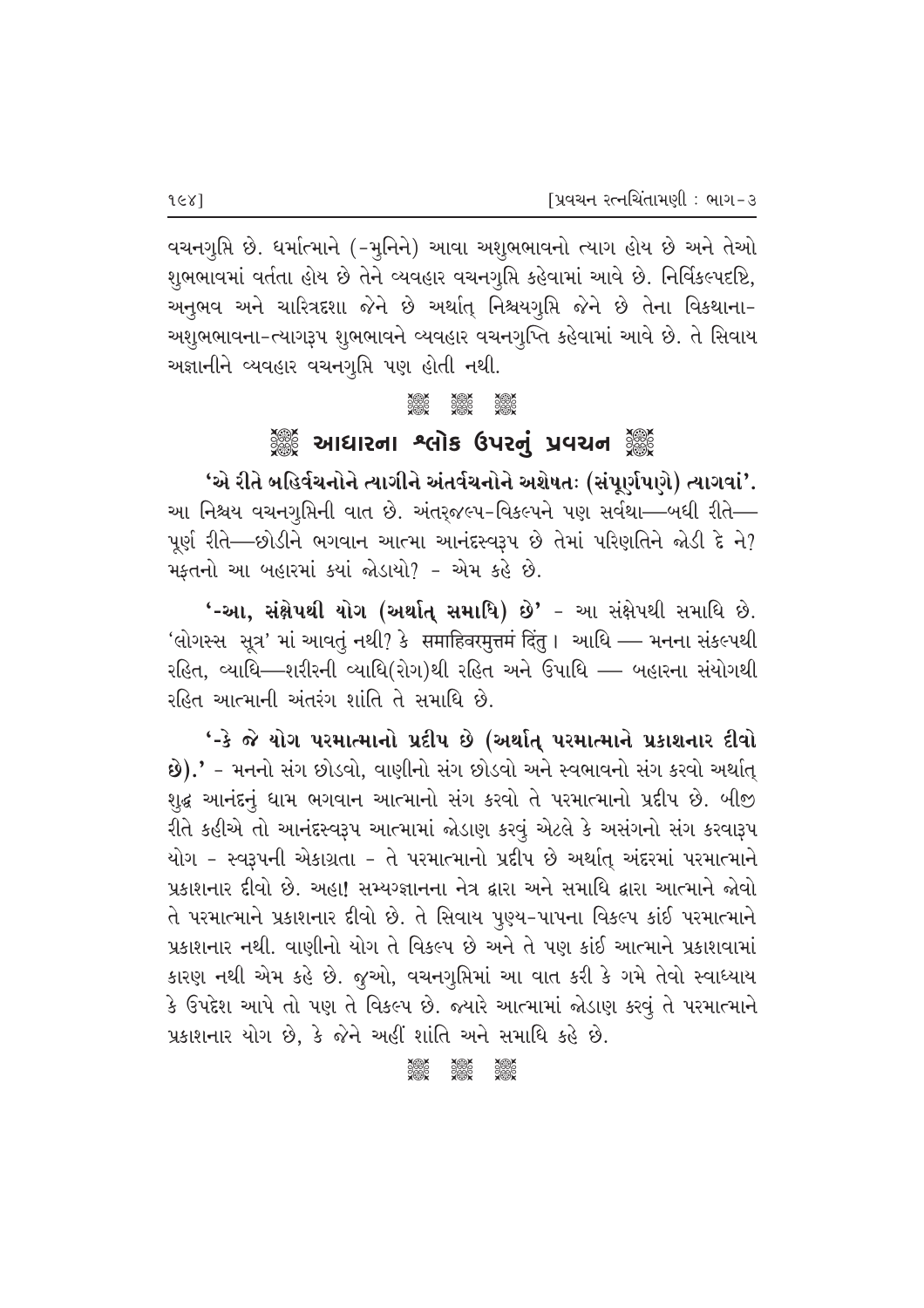# ેં કહે કર્યોક - ૯૨ ઉપરનું પ્રવચન ૅં

આજે ભગવાન મહાવીરસ્વામીની દિવ્યધ્વનિ છૂટવાનો દિવસ છે. ભગવાન મહાવીર પરમાત્માને વૈશાખ સુદ દસમે ચાર જ્ઞાનનો નાશ થઈને કેવળજ્ઞાન ઉત્પન્ન થયું, પણ વાણી ન નીકળી. કેમ કે તીર્થંકરની વાણી નીકળે અને ધર્મ પામનારા ન હોય એમ બને નહીં. જ્યારે તેમણે તીર્થંકર નામકર્મ બાંધ્યું હતું — તેમને બંધાણું હતું — ત્યારે તેમના ભાવમાં એમ હતું કે 'હં પૂર્ણ થાઉં' અથવા 'બધા જીવ ધર્મ પામે.' તેથી તેમની-તીર્થંકરની વાણી નીકળે ત્યારે ધર્મ પામનારા હોય જ. આવો વાણી અને શ્રોતાનો સંબંધ છે. તો, વૈશાખ સુદ દસમે ધર્મ પામનારામાં મુખ્ય જે ગણધર છે તે નહોતા એટલે વાણી ન નીકળી. (ખરેખર તો) વાણી નીકળવાનો કાળ જ નહોતો એટલે વાણી ન નીકળી. તેમાં આજે - સિદ્ધાંતની શ્રાવણ વદ એકમે - ઇંદ ગૌતમ ગણધરને લાવ્યા અને ૬૬ દિવસે વાણી છૂટી. ગણધર આવ્યા માટે વાણી છૂટી એમ કહેવું તે નિમિત્તથી કથન છે. યથાર્થમાં તો વાણી નીકળવાનો તે વખતે કાળ હતો માટે વાણી છૂ*ટી* છે. સિદ્ધાંતશાસ્ર 'ધવલ'માં આવે છે કે છેદ્ર ગૌતમને પહેલાં કેમ ન લાવ્યા? તેના જવાબમાં ત્યાં કહ્યું છે કે ભાઈ! વાણી નીકળવાનો અને ગૌતમને સમજવાનો કાળ નહોતો— કાળલબ્ધિ નહોતી—માટે ઇેદ્ર ગૌતમને પહેલાં ન લાવ્યા. આજે શ્રાવણ વદ એકમે ગૌતમ આવ્યા અને ભગવાનના મુખમાંથી દિવ્યધ્વનિ નીકળી.

- $(1)$  તે વાણીમાં આવેલ સિદ્ધાંતના અર્થના કરનારા ભગવાન મહાવીર છે, માટે ભગવાન મહાવીર તે દ્રવ્ય-વસ્તૂ છે.
- (२) રાજગૃહી નગરી પાસે પાંચ પર્વત છે તેમાં એક વિપુલાચલ પર્વત છે. તે પર્વત ઉપરથી ભગવાનની વાણી નીકળી, માટે વિપુલાચલ પર્વત તે ક્ષેત્ર છે.
- $(3)$  આજે શ્રાવણ વદ એકમે દિવ્યધ્વનિ નીકળી. માટે શ્રાવણ વદ એકમ તે કાળ $\Theta$ .
- (४) મહાવીર પ્રભૂ છે તો કેવળજ્ઞાની, પણ તેમણે ભાવશ્રૃતની પ્રરૂપણા કરી. કેમ કે ગણધર ભાવશ્રુતને પામે છે તો તેને નિમિત્ત પણ ભાવશ્રુત છે. માટે ભાવશ્રુત તે ભાવ $\omega$ .

આ રીતે અર્થના કરનારા ભગવાન મહાવીર પરમાત્માએ વિપૂલાચલ પર્વત ઉપરથી આજે શ્રાવણ વદ એકમે ભાવશ્રુતની પ્રરૂપણા કરી અને તે પછી દ્રવ્યશ્રુતની રચના કરનારા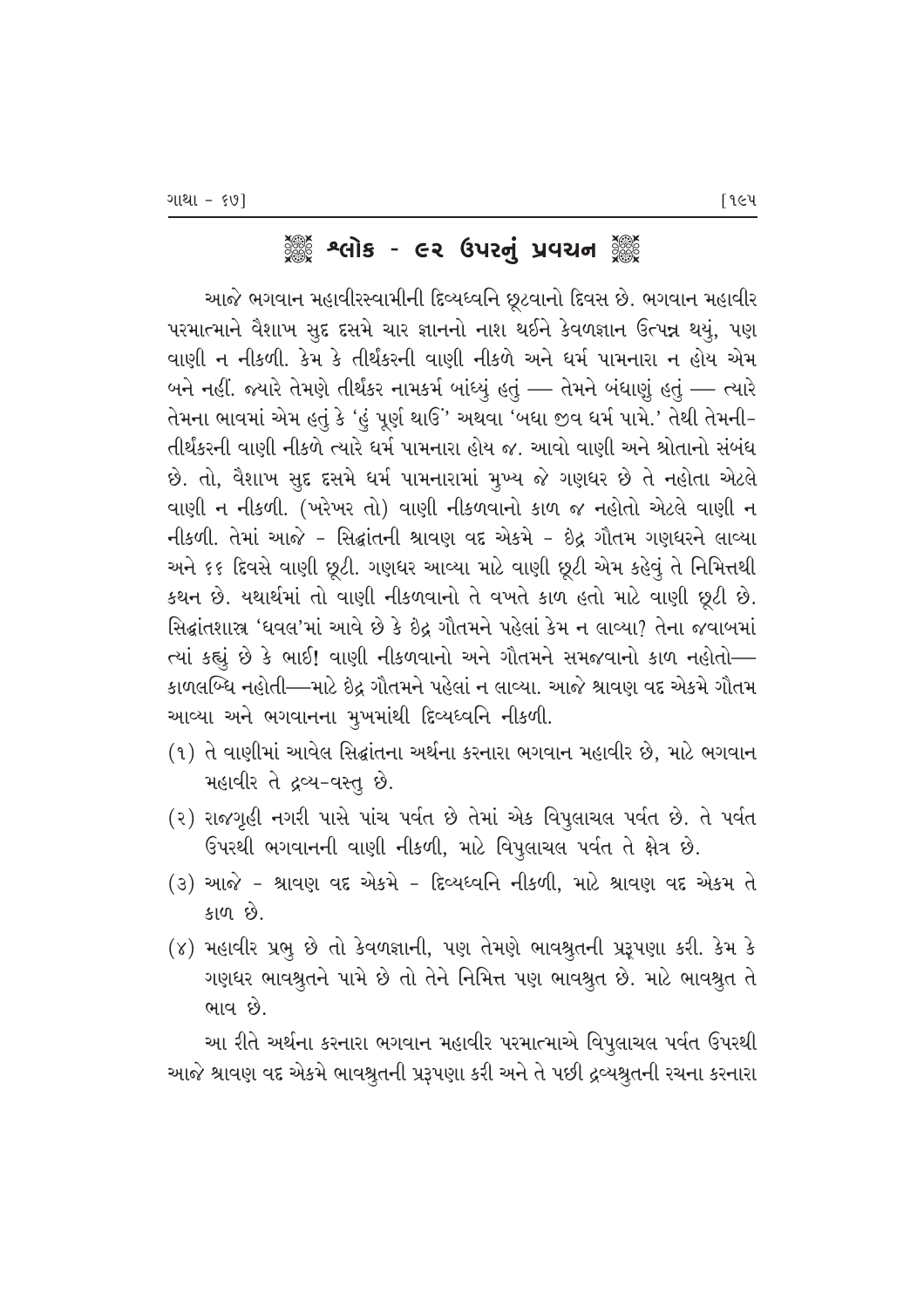ગણધર હતા. તેમણે અંતર્મુહુર્તમાં દ્રવ્યશ્રુતની—બાર અંગની—રચના કરી. તે રચનાનો દિવસ પણ આજે છે. (૧) ભગવાનની દિવ્યધ્વનિ નીકળી, (૨) ગણધરે સાંભળી અને (૩) ગણધરે બાર અંગની રચના કરી તે આજનો શ્રાવણ વદ એકમનો દિવસ છે.

સિદ્ધાંતની આજે શ્રાવણ વદ એકમ છે. અમાસ એટલે અડધો માસ અને પૂનમ એટલે પૂર્ણ માસ-મહિનો. તેથી સિદ્ધાંત પ્રમાણે વદ પહેલા આવે અને સુદ પછી આવે. તો આ શ્રાવણ મહિનાના પહેલા દિવસે-વદ એકમે ભગવાનની દિવ્યધ્વનિ નીકળી અને ગણધરે ભાવશ્રુતના પરિણમનપૂર્વક દ્રવ્યશ્રુતની રચના કરી. ભગવાનની વાણીમાં ભાવશ્રુતરૂપ અર્થ આવ્યો અને તેમાંથી ભાવશ્રુતરૂપે પરિણમેલા ગણધરદેવે દ્રવ્યશ્રુતની રચના કરી. આમ, અર્થના કર્તા ભગવાન છે અને દ્રવ્યશ્રુતના કર્તા ગણધરદેવ છે.

અહા! ભગવાનને કેવળજ્ઞાન થયું છતાં ગણધર — કે જે મુખ્ય શ્રોતા છે તે — નહોતા એટલે વાણી નીકળી નહીં. પછી ૬૬ દિવસ દિવ્યધ્વનિ બંધ હતી તે આજે છૂટી. તેથી આજે દિવ્યધ્વનિ છૂટવાનો દિવસ છે. તે વખતે તો - જ્યારે દિવ્યધ્વનિ છૂટી ત્યારે તો - ઇંદ્રો ને ગણધરો પણ વિપુલાચલ પર્વત ઉપર હતા. અજ્ઞાની કહે છે કે જુઓ, ગણધર નહોતા માટે વાણી ન નીકળી ને ગણધર નિમિત્ત થયા એટલે વાણી નીકળી. પરંતુ એમ નથી. ગણધર નહોતા એટલે વાણી નીકળી નહીં એમ (માત્ર) વ્યવહારથી કહેવાય છે. વાણી તો વાણીના કાળે જ નીકળી હતી. તેમાં ગણધર (માત્ર) નિમિત્ત હતા. તો, મહાવીર ભગવાને કહેલા સિદ્ધાંતોને સંતોએ શાસ્ત્રરૂપે રચ્યા છે અને તેમાંનું આ એક નિયમસાર સિદ્ધાંતશાસ્ર છે. નિયમસાર એટલે શુદ્ધ મોક્ષનો માર્ગ. નિયમનો અર્થ મોક્ષમાર્ગ થાય છે. આનંદસ્વરૂપ શુદ્ધ ચૈતન્યસ્વભાવી આત્માના અંતર અનુભવમાં સમ્યગ્દર્શન, જ્ઞાન ને સ્વરૂપની રમણતા પ્રગટ થાય તે મોક્ષનો માર્ગ છે અને તેનું ફળ મોક્ષ છે. આ બન્નેની — માર્ગ અને માર્ગના ફળની—વ્યાખ્યા આ નિયમસારમાં છે. આ વાત બીજી ગાથામાં આવી ગઈ છે કે માર્ગ અને માર્ગના ફળનું વ્યાખ્યાન જિનશાસનમાં છે.

અહીં આ ૬૭ મી ગાથામાં વચનગૃપ્તિની વાત ચાલે છે. લ્યો, આજના દિવસે ભગવાનની વાણી છૂટી હતી તો તેમાં વચનગુપ્તિ કોને કહેવી તે વાત પણ આવી હતી. કહે છે કે **'ભવ્યજીવ ભવભયની કરનારી સમસ્ત વાણીને છોડી'**… પહેલાં એ વાત લીધી કે જે ભવ્યજીવ - પાત્રજીવ છે અર્થાત્ આત્માની શાંતિરૂપ મોક્ષમાર્ગને પામવા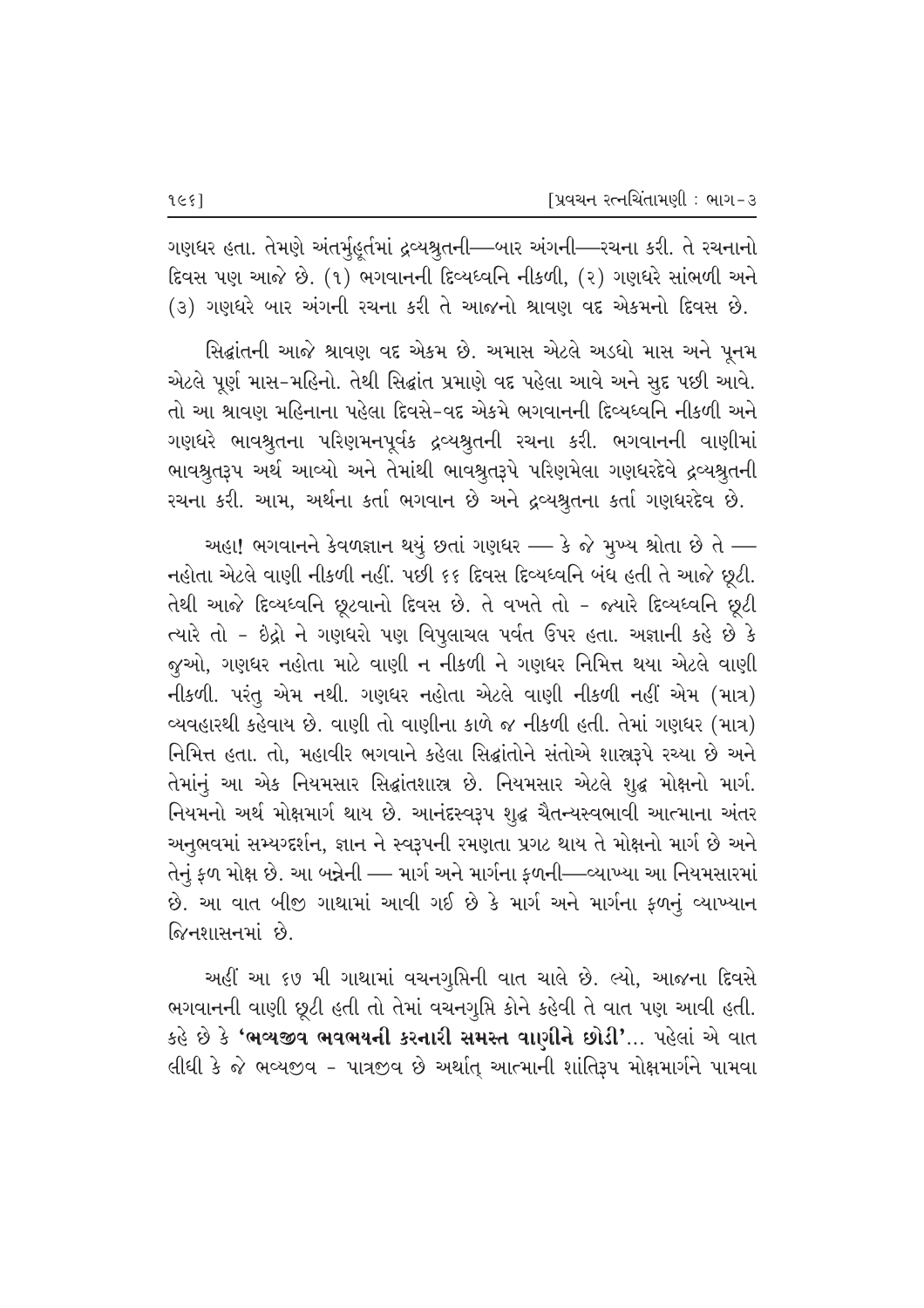જે લાયક છે તેણે ભવભયની કરનારી સમસ્ત વાણી છોડવી. જો કે વાણી તો જડ છે, પરંતુ તે વખતે બોલવાનો વિકલ્પ છે તે ભવભયને કરનાર દશા છે અને તેને છોડવો. લ્યો, અંદર (શ્લોકમાં) ભાષા તો એમ છે કે 'વાણીને છોડી.....' પણ તેનો અર્થ એ  $\dot{\vartheta}$  કે વાણી બોલવાના ભાવને—કે જે વિકલ્પ-રાગ છે તેને—છોડવો. તે સિવાય વાણીને શં છોડવી હતી? કેમ કે એ તો જડ છે. તે પણ છદ્મસ્થને વાણી બોલવાનો વિકલ્પ હોય હોં, કેવળીને નહીં. કેવળીને તો કાંઈ વિકલ્પ કે રાગ હોય નહીં. તેમને તો ઈચ્છા વિના દિવ્યધ્વનિ-વાણી નીકળે છે. પરંતુ જે છદ્મસ્થ રાગી છે તેને વાણી નીકળે છે તેમાં રાગના પરિણામનું નિમિત્તપણું છે અને તે પરિણામ છોડવા એમ કહે છે. જૂઓ, છદ્મસ્થને (-મૂનિરાજને) વ્યાખ્યાન કરવા સમયે વાણી બોલવાનો શુભરાગ હોય છે એમ કહે છે. કેમ કે તે સમયે વચનગુપ્તિ છે ને ? અને તેની તો અહીં વાત ચાલે છે.

અહા! પદ્મપ્રભમલધારીદેવ મુનિની એક રચના તો જૂઓ! તેઓ કહે છે કે વાણી બોલવાનો રાગ ભવભયનો કરનાર છે. અર્થાત્ પોતાને-મૃનિને ઉપદેશ દેવા સમયે શુભરાગ છે તે પણ ભવભયનું કારણ છે એમ કહે છે. અજ્ઞાની કહે છે કે ઉપદેશ દેવાથી ઉપદેશકને નિર્જરા થાય છે. અને બીજો જીવ ધર્મ પામે છે તેથી તેને લાભ થાય છે. જ્યારે અહીં કહે છે કે તે બધી વાત ખોટી છે. કેમ કે છદ્મસ્થને ઉપદેશ દેવાની વાણી બોલતા વખતે રાગ થાય છે. (માટે તેનાથી નિર્જરા થતી નથી.) અહા! મુનિની અને અજ્ઞાનીની વાતમાં  $3$ ટલો આંતરો છે?

'શુદ્ધ સહજ-વિલસતા ચૈતન્યચમત્કારનું એકનું ધ્યાન કરીને'... હવે કહે છે કે અસત્ય વાણી બોલવામાં અશુભરાગ થાય એ તો ઠીક (-એ તો છોડવા યોગ્ય છે જ), પરંતુ ધર્મની વાણી કહેવામાં શુભરાગ-વિકલ્પ થાય તેને પણ છોડીને શુદ્ધપણે સ્વાભાવિક વિલસતા ભગવાન આત્માનું ધ્યાન કર. અહા! અંદરમાં ભગવાન આત્મા શુદ્ધપણે સહજ વિલસતો — સ્વાભાવિક ખીલતો — ચૈતન્યચમત્કારમય પ્રભુ છે. અર્થાત ભગવાન આત્મામાં તો ચૈતન્યચમત્કાર ભરેલો છે. આવા ચૈતન્યચમત્કારમય આત્મતત્ત્વનું એકનું જ ધ્યાન કર.

કહે છે કે વાણી બોલવાના રાગને છોડી સહજ વીતરાગતારૂપે વિલસતા પ્રભ<u>ૂ</u> આત્માનું ધ્યાન કર. અતીંદ્રિય આનંદનો સાગર, ચૈતન્યચમત્કારમૂર્તિ, પ્રભુ આત્મા પોતે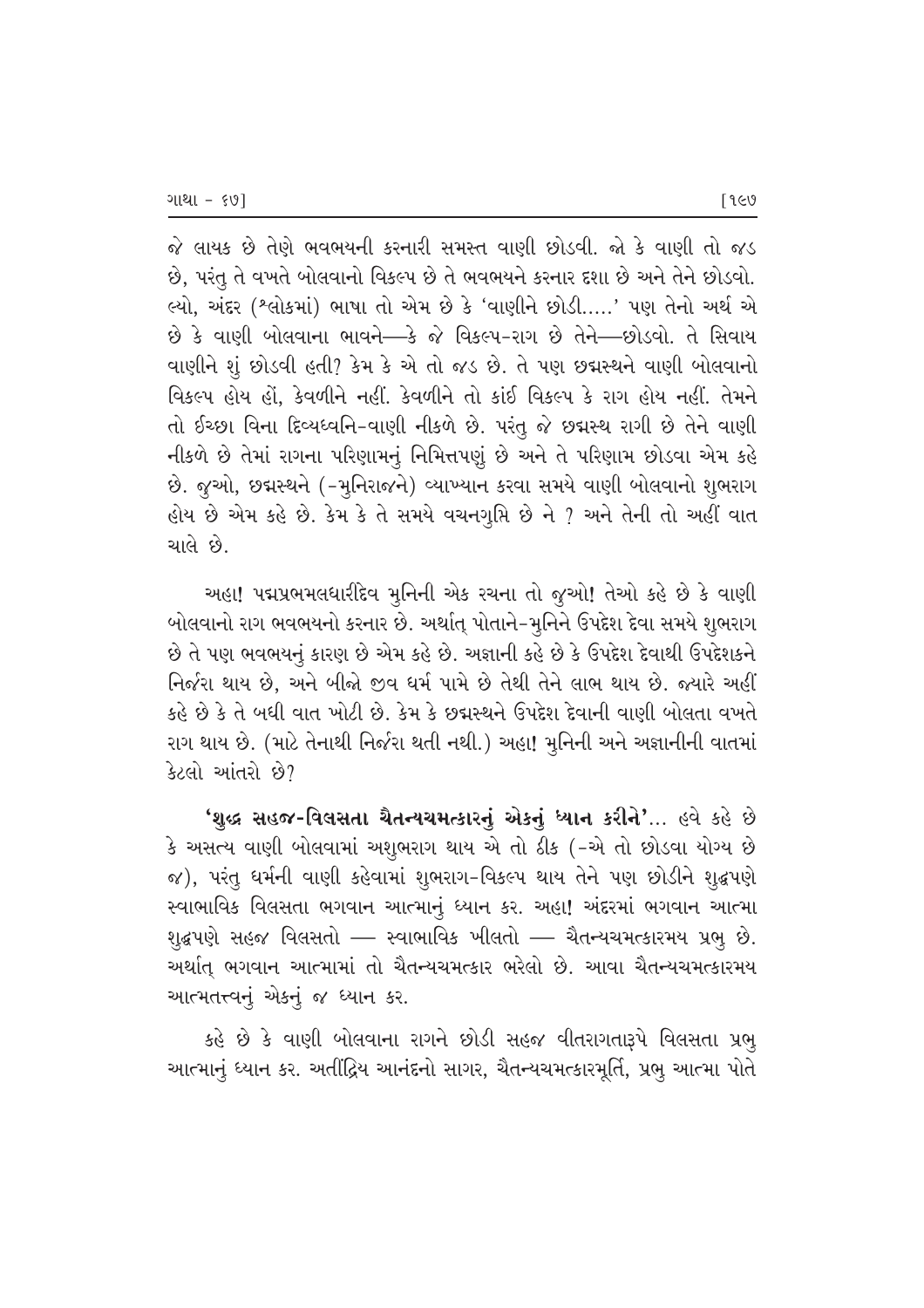છે તેનું એકનું ધ્યાન કર. જુઓ, એક આત્માનું જ ધ્યાન કર એમ કહે છે, પણ તેના દ્રવ્ય-ગુણ-પર્યાયના ભેદનું કે બીજાં ભગવાનનું ધ્યાન કર એમ નથી કહ્યું. કેમ કે બીજાં ભગવાન પરવસ્તુ છે. તેથી તેમનું ધ્યાન કરવા જતાં તો વિકલ્પ-રાગ ઉઠે છે. જુઓ, આહીં 'એક' શબ્દ વાપર્યો છે. અર્થાત્ આત્મા વસ્તુ છે, તેમાં તેના ગુણ છે અને તેની દશા છે એવા ભેદ નહીં, પરંતુ એકરૂપ ચૈતન્યબિંબ પ્રભૂ આત્મા છે તેનું એકનું ધ્યાન કર. લ્યો, આ મોક્ષમાર્ગ છે. આ નિયમસાર છે ને? (એટલે અહીં મોક્ષમાર્ગની વ્યાખ્યા કરી.) અહા! આ ઇંદ્રિયોના વિષયોમાં તો કલ્પેલો આનંદ છે, કલ્પેલું સૂખ છે. એ તો (ખરેખર) દુ:ખ છે, ઝેર છે. જ્યારે અંતરમાં ભગવાન આત્મા અતીંદ્વિય આનંદસ્વરૂપ છે, અતીદ્વિય સુખામૃતનો રસકંદ છે. આવા આત્માનું એકનું જ ધ્યાન કર અને તે ધ્યાનને અહીંયા સમ્યગ્દર્શન-જ્ઞાન-ચારિત્ર કહે છે. 'શુદ્ધ સહજ-વિલસતા ચૈતન્યચમત્કારનું એકનું' - એ દ્રવ્ય છે, વસ્તુ છે અને 'ધ્યાન કરીને' - તે પર્યાય છે.

જેણે આત્માનું હિત કરવું હોય અને આ ચાર ગતિના દૃ:ખ ટાળવા હોય તેણે શું કરવું તે અહીં કહે છે. તો કહે છે કે, ભગવાન આત્મા સ્વાભાવિક વિલસતો ચૈતન્યચમત્કારમય પ્રભુ છે. તે એકસ્વરૂપ-એકરૂપ છે અને તેનું ધ્યાન કર. સમ્યગ્દર્શનમાં પણ, સમ્યગ્જ્ઞાનમાં પણ તેમ જ સમ્યગ્ચારિત્રમાં પણ આત્માને ધ્યેય-વિષય બનાવીને તેનું ધ્યાન કર. લ્યો, વીતરાગનો આવો મારગ છે! અહા! વિપુલાચલ પર્વત ઉપર છેદ્રો ને ગણધરોની સમક્ષ ભગવાનની વાણી — દિવ્યધ્વનિ — છૂટી હતી ત્યારે તેમાં આ આવ્યું હતું કે ભગવાન! તારૂં સ્વરૂપ તો સહજ ચૈતન્યચમત્કારમય છે. આવી ચીજ તું છો. માટે તેનું ધ્યાન કર, તેને ધ્યેય–વિષય બનાવ અને રાગ ને પરરૂપ વિષય લક્ષમાંથી છોડી દે. ચૈતન્યસ્વરૂપ ભગવાન આત્મા એકલા અમૃત સમાન શાંતિના રસથી ભરેલો સમુદ્ર છે. છતાં અરે ! લોકોએ તેને પામર તરીકે કલ્પ્યો છે. જેમ મૃગની નાભિમાં કસ્તૂરી ્ણેવા છતાં મુગને તેની કિંમત નથી તેમ પરમાત્મા કહે છે કે તારા સ્વભાવમાં અતીંદ્રિય આનંદની કસ્તુરી પડી છે છતાં તેને ન માનતાં તું આનંદને બહારમાં ગોતે છે. વિષયમાં સુખ છે, આબરૂમાં સુખ છે, પૈસામાં સુખ છે - એમ બહારમાં તું સુખને ગોતે છે, પરંતુ તે બહારનું સુખ તો ઝેર છે. પણ અરે! આ વાત કેમ બેસે? કેમ કે અજ્ઞાની પૈસા આદિ વધતાં સૂખ વધ્યું એમ માને છે. ભાઈ! પૈસા વધે તેમાં શું થયું? એ તો દૃઃખના fiમિત્ત વધ્યા. પૈસા તો જડ-માટી-ધૂળ છે. શું ધૂળમાં સુખ હોય? તેના ઉપર લક્ષ જાય તો રાગ ને આકુળતા થાય. ભારે વાત ભાઈ!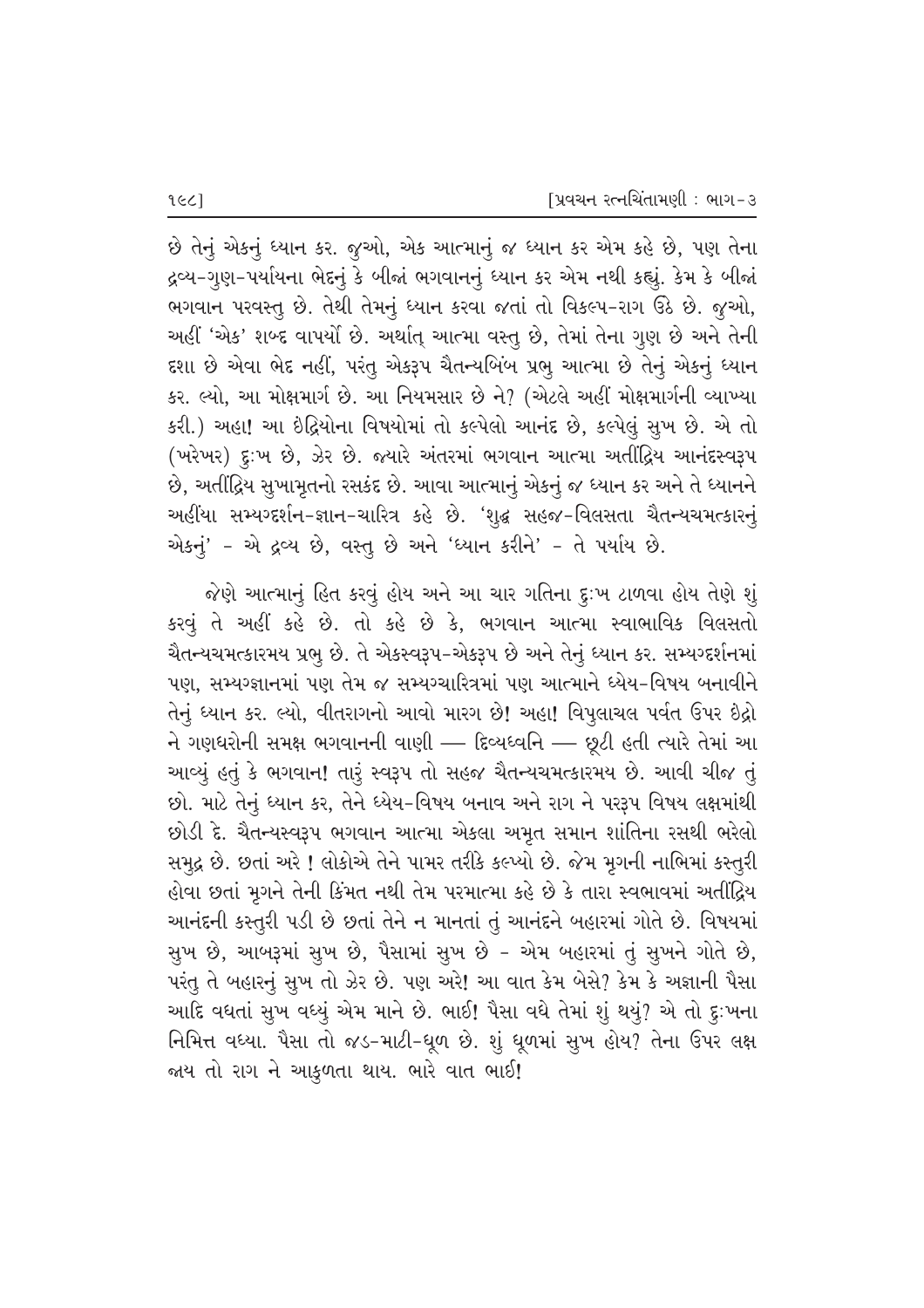અહીં કહે છે કે ત્રણલોકના નાથ તીર્થંકરદેવ પરમાત્મા સમવસરણમાં સાક્ષાત<del>્</del> બિરાજતા હોય અને તેનું લક્ષ કરે ને ધ્યાન કરવા જાય તો રાગ જ થાય. કારણ કે પરદ્રવ્ય ઉપર લક્ષ જાય ત્યાં રાગ જ થાય. પરદ્રવ્યના લક્ષે ને ધ્યાને ધર્મ થાય નહીં, પરંતુ અખંડાનંદમય ચૈતન્યમૂર્તિ પ્રભૂ આત્મા અંદર છે તેનું ધ્યાન કરવાથી શાંતિ ને આનંદ પ્રગટ થાય તેને ધર્મ થયો એમ કહેવાય છે. હવે કહે છે કે એક આત્માનું ધ્યાન કરવાથી શું ફળ આવે? કે,

'પાપરૂપી તિમિરસમુહને નષ્ટ કરીને સહજમહિમાવંત આનંદસૌખ્યની ખાણરૂપ એવી તે મૃક્તિને અતિશયપણે પ્રાપ્ત કરે છે.' −આ રીતે માર્ગ ને માર્ગનું ફળ − બન્નેની વાત કરે છે. 'પાપ' શબ્દે અહીં પુણ્ય ને પાપરૂપ બન્ને ભાવને પાપ કહ્યા છે. અંદરમાં ભગવાન આત્મા અતીંદ્રિય આનંદામૃતથી ડોલતો પ્રભુ છે, નાથ છે. માટે કહે છે કે, અરે! તેને પકડ ને ! તેને ધ્યાનમાં લે ને? તેનું ધ્યાન રાખ ને ? તેનું ધ્યાન કર ને? તો તને શાંતિ થશે અને તેના ફળમાં પૂણ્ય–પાપરૂપ અંધકાર નાશ થઈ મૂક્તિ થશે. ભાષા જુઓ ! કહે છે કે પુણ્ય-પાપના ભાવ અજ્ઞાન-અંધકાર છે, કાંઈ ચૈતન્યચમત્કારમય નથી. અહીં સામ-સામે વાત કરવી છે ને? તેથી કહે છે કે ભગવાન આત્મા ચૈતન્યચમત્કારના નુરનું પૂર છે, જ્યારે પુણ્ય-પાપ તિમિર છે, અજ્ઞાન-અંધકાર છે. આ, પૂણ્ય-પાપના ભાવની વાત છે હોં, પણ તેના ફળની-સંયોગની વાત નથી. શુભ-અશુભભાવ—રાગ, કહે છે કે, પાપ છે, અંધકાર છે. જ્યારે ભગવાન આત્મા ચૈતન્યચમત્કારનું નુર છે અને તેનું ધ્યાન કરવાથી, તેનો આશ્રય કરવાથી, તેનું અવલંબન લેવાથી જે સમ્યગ્દર્શન-જ્ઞાન-ચારિત્રમય વીતરાગી દશા થાય તે પુણ્ય-પાપના અંધકારનો નાશ કરનાર  $\hat{\vartheta}$ .

અસંખ્ય પ્રકારના પુણ્ય-પાપના વિકલ્પો છે તે — સત્ય વાણી બોલવાનો રાગ  $u$ ણ – અંધકાર અર્થાત્ તિમિર છે એમ અહીં કહે છે. કેમ કે તે વિકલ્પ છે ને ? અરે! ધર્મ કરવાનો તો હજુ પછી રહ્યો, પણ આ એક-એક બોલ સમજવામાં પણ અજ્ઞાનીને વાંધા પડે છે કે આ શું કહે છે. અજ્ઞાનીના હજુ ધર્મ સમજવાના પણ ઠેકાણા નથી અને માને છે કે ધર્મ થઈ ગયો. અરે! એમ ને એમ જિંદગી ચાલી જાય છે. અહીં કહ્યું કે 'સહજમહિમાવંત આનંદસૌખ્યની ખાણરૂપ એવી તે મૂક્તિને' - આ મૂક્તિના faશેષણ છે. જ્યારે 'શૃદ્ધ સહજ-વિલસતા ચૈતન્યચમત્કાર' - એ દ્રવ્યના વિશેષણ હતા. અને તેનું ધ્યાન તે પર્યાય છે તેમ જ મૂક્તિ પણ પર્યાય છે. અંતરંગ સ્વરૂપને ધ્યાનમાં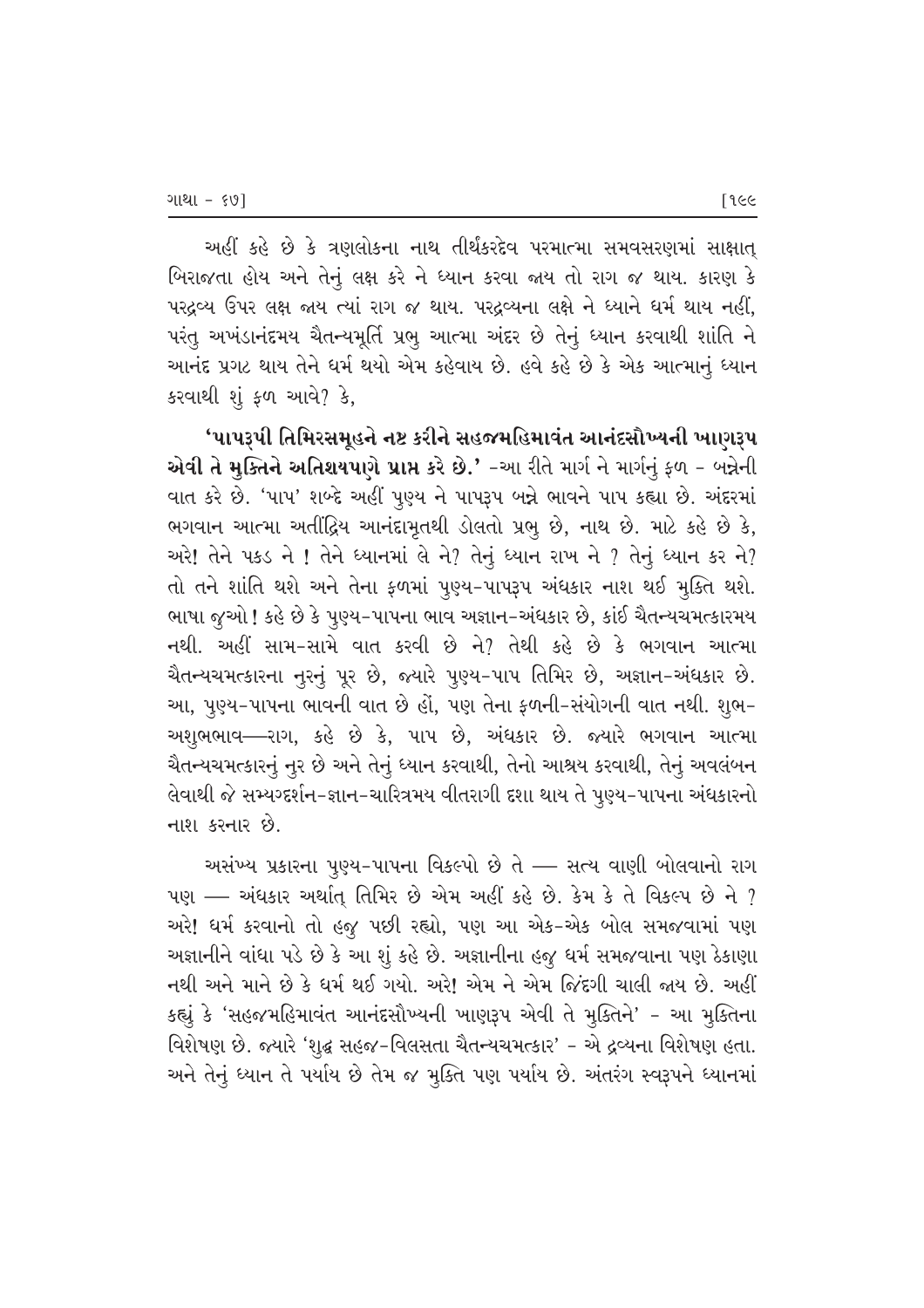લેવાથી તેના ફળમાં સહજમહિમાવંત મુક્તિ મળે છે. અહા! મુક્તિનો-સિદ્ધપદનો સહજ મહિમા છે અને તે આનંદસૂખની ખાણ છે. અજ્ઞાની 'લોગસ્સ'માં શબ્દો બોલે છે કે 'सिद्धा सिद्धिं मम् दिसंतु । હે સિદ્ધ ભગવાન! અમને સિદ્ધપદ દેખાડો' અર્થાત્ અમને કેવળજ્ઞાન થાવ એવી માગણી કરે છે. પરંતુ તેના અર્થને કાંઈ સમજતો નથી. એને તો 'તુંબડીમાં કાંકરા' જેવું છે. હજુ જો અર્થની ખબર નથી તો ભાવનું ભાસન થવું કેમ બને? અજ્ઞાની તો સામાયિકનો પાઠ બોલે એટલે માને કે થઈ ગયો ધર્મ. ધૂળમાંય તેમાં ધર્મ થતો નથી. અહા! જૈન નામ ધરાવે છે તોપણ તેને કાંઈ ભાન નથી.

જેનું અંતરસ્વરૂપ પરમાત્મમય છે એવા અખંડાનંદમય પ્રભૂ આત્માને જેણે ધ્યાનમાં લઈને પકડ્યો છે તે સહજમહિમાવંત, આનંદ-સુખની ખાણ એવી મુક્તિને અતિશયપણે એટલે કે ખાસ પ્રાપ્ત કરે છે અર્થાત્ તેની મુક્તિ જ હોય, પણ બીજું કાંઈ તેને મળે એમ હોય નહીં. હવે તેને ગતિ મળે એમ હોય નહીં એમ કહે છે. મોક્ષના માર્ગે જાય તો મોક્ષ જ મળે; મોક્ષ જ આવે. ભગવાન આત્મા મુક્તસ્વરૂપ છે અને તેનું ધ્યાન કરવાથી પર્યાયમાં મૂક્તિ પ્રગટ થાય છે. લ્યો, આ મોક્ષમાર્ગની ક્રિયા. અજ્ઞાનીને આ ક્રિયાની સૂઝ પડે નહીં એટલે 'યાત્રા વગેરે કરો ધર્મ થઈ જશે' એમ માને છે. અરે! ધર્મને નામે - ધર્મ શું ચીજ છે તેની ખબર નથી તેથી - અનાદિથી છેતરાણો છે ને?

- એ ૬૭ મી ગાથા પૂર્ણ થઈ. હવે ૬૮ મી ગાથામાં કાયગુપ્તિની વ્યાખ્યા છે.



|                                               | પ્રવચન નં.                             | તારીખ             |
|-----------------------------------------------|----------------------------------------|-------------------|
| ગાથા - <sup>૬૭</sup> }<br>શ્લોક - ૯૨ <b>}</b> | $NST /$ $$1$                           | $50 - 0 - 5$      |
|                                               | $NSS / \mathfrak{sl}$ $\zeta - 0 - 01$ |                   |
|                                               |                                        | $$2$ $$6 - 0 - 0$ |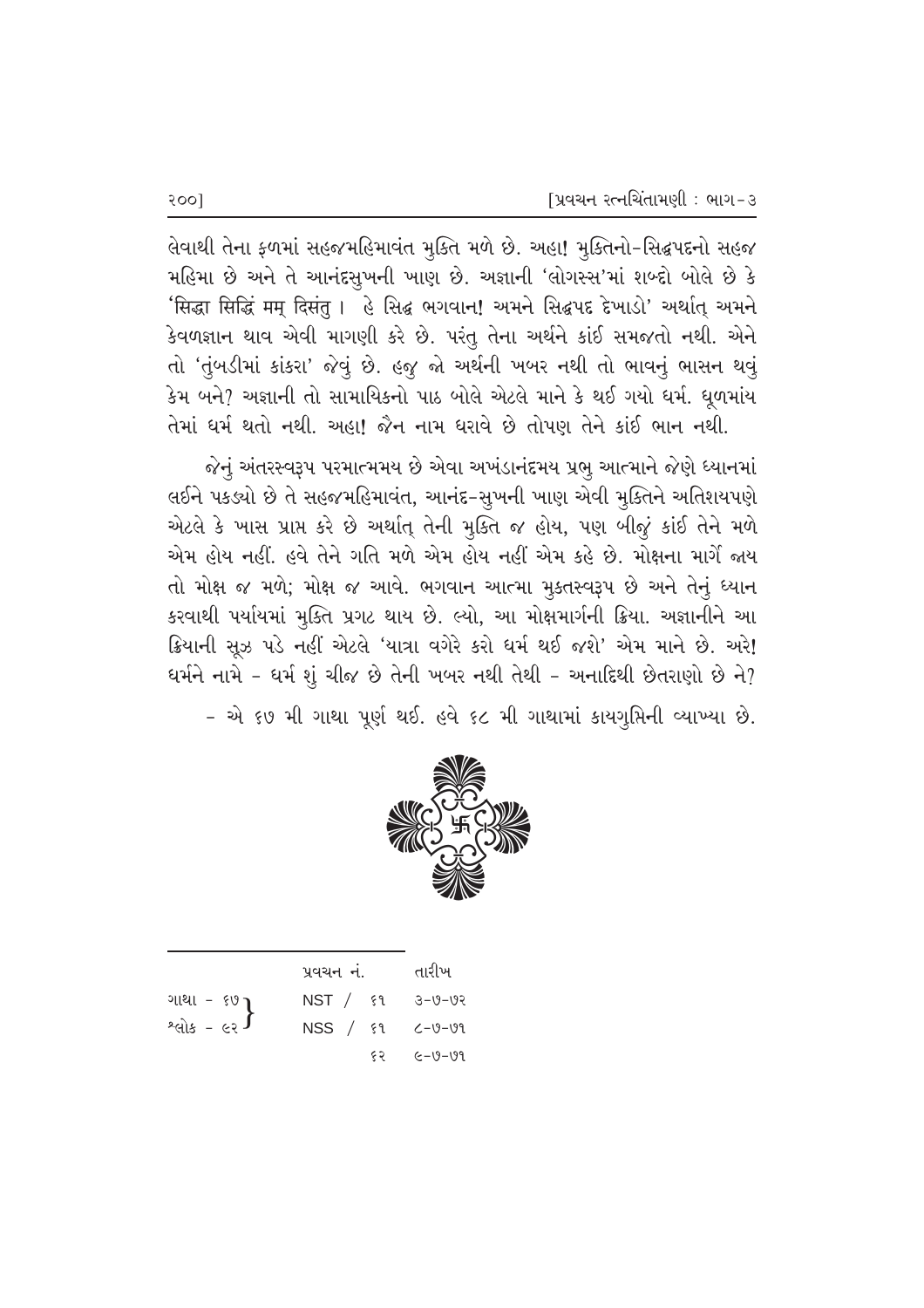# C U⁄z⁄ - 68 C

## बंधणछेदणमारणआकुंचण तह पसारणादीया । कायकिरियाणियत्ती णिद्दिडा कायगुत्ति त्ति ॥६८॥

बंधनछेदनमारणाकुंचनानि तथा प्रसारणादीनि ।<br>कायक्रियानिवृत्तिः निर्दिष्टा कायगुप्तिरिति ॥ कायक्रियानिवृत्तिः निर्दिष्टा कायगुप्तिरिति ||६८||

## 'વધ, બંધ ને છેદનમચી, વિસ્તરણ-સંકોચનમચી  $i$ દિયાદિ કાયક્રિયા તણી નિવૃત્તિ તનગુપ્તિ કહી. ૬૮.

અन्ययार्थ:- (बंधनछेदनमारणाकुंचनानि) બंधन, છેદન, મારણ (-મારી નાખવું), આકુંચન (-સંકોચવું) (तथा) તથા (प्रसारणादीनि) પ્રસારણ (-વિસ્તારવું) ઈત્યાદિ (कायक्रियानिवृत्तिः) કાયક્રિયાઓની નિવૃત્તિને (कायगुप्तिः इति निर्दिष्टा) કાયગૂપ્તિ કહી છે.

 $2$ [3]:- અહીં કાયગૃપ્તિનું સ્વરૂપ કહ્યું છે.

કોઈ પુરુષને બંધનનું અંતરંગ નિમિત્ત કર્મ છે, બંધનનો બહિરંગ હેતુ કોઈનો કાયવ્યાપાર છે; છેદનનું પણ અંતરંગ કારણ કર્મોદય છે, બહિરંગ કારણ પ્રમત્ત જીવની કાયક્રિયા છે; મારણનો પણ અંતરંગ હેત્ આંતરિક (નિકટ) સંબંધનો (આયુષ્યનો) ક્ષય છે, બહિરંગ કારણ કોઈની કાયવિકૃતિ છે; આકુંચન, પ્રસારણ વગેરેનો હેત્ સંકોચવિસ્તારાદિકના હેતુભૂત સમુદૃઘાત છે. -આ કાયક્રિયાઓની નિવૃત્તિ તે કાયગૃપ્તિ છે.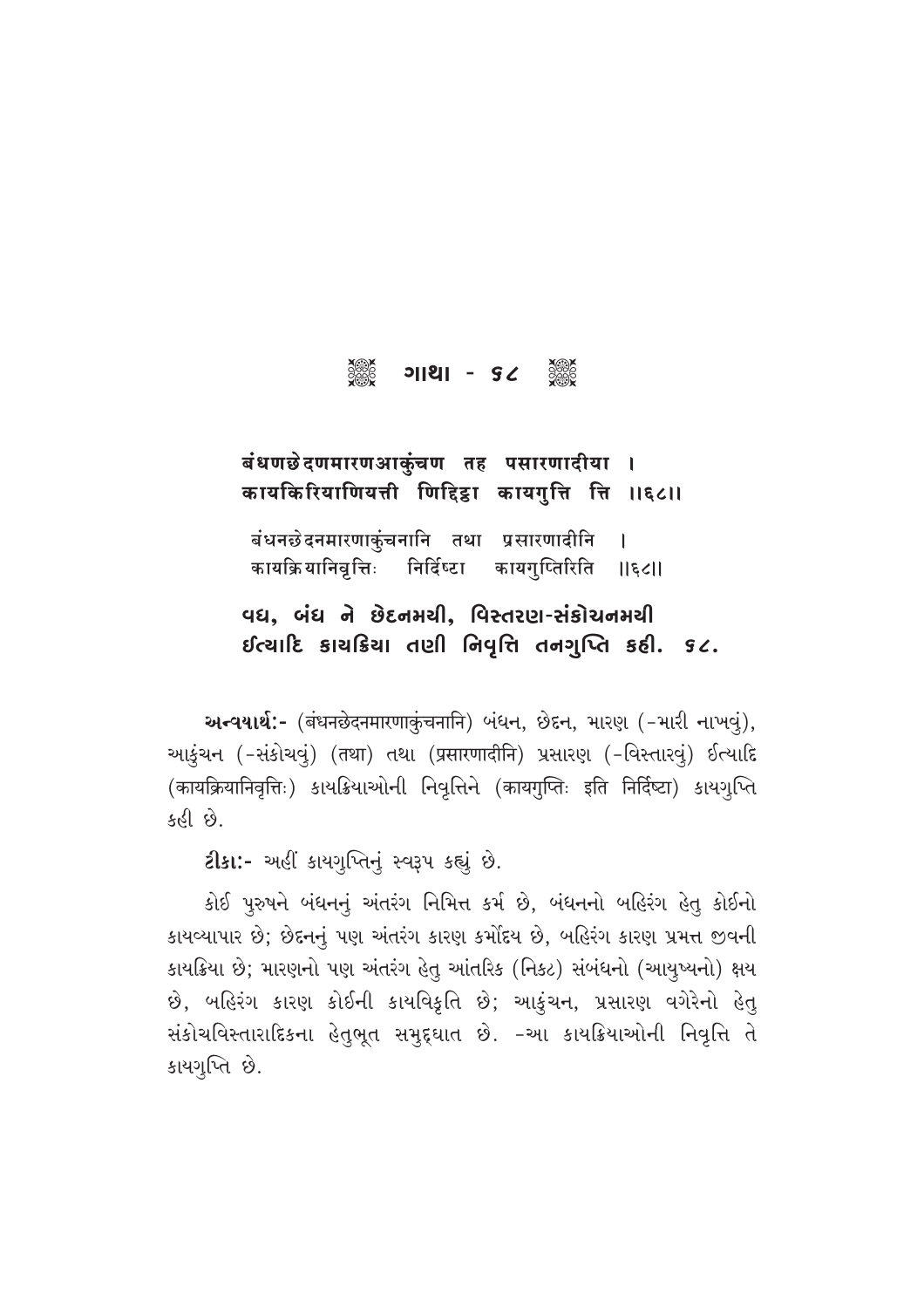२०२]

(હવે ૬૮ મી ગાથાની ટીકા પૂર્ણ કરતાં ટીકાકાર મુનિરાજ શ્લોક કહે છે:)

(अनुष्टुभू)

मुक्त्वा कायविकारं यः शुद्धात्मानं मुहुर्मुहुः । संभावयति तस्यैव सफलं जन्म संसुतौ ॥९३॥

(શ્લોકાર્થ:-) કાયવિકારને છોડીને જે ફરીફરીને શુદ્ધાત્માની સંભાવના (સમ્યક્ ભાવના) કરે છે, તેનો જ જન્મ સંસારમાં સફળ છે. ૯૩.

#### **See Jess**

### ૈું ગાથા - ૬૮ ઉપરનું પ્રવચન ૅું

'અહીં કાયગુપ્તિનું સ્વરૂપ કહ્યું છે.'

'કોઈ પુરૂષને બંધનનું અંતરંગ નિમિત્ત કર્મ છે.' જુઓ ભાઈ! અહીં અંતરંગ કારણની (-નિમિત્તની) વાત આવી છે. ૫૩ મી ગાથામાં તેની વાત આવી ગઈ છે અને અહીં પણ આવી છે. કોઈ પુરૂષ અન્ય પુરૂષને બાંધે તો તેમાં અંતરંગ કારણ તેનું કર્મ છે. તે પુરૂષને કર્મ છે (કર્મનો એવો ઉદય છે) માટે કોઈ બાંધે છે. તેથી અંતરંગ કારણ કર્મ છે.

'બંધનનો બહિરંગ હેતુ કોઈનો કાયવ્યાપાર છે.' બીજો પુરૂષ તેને બાંધે છે ને? માટે બીજા પુરૂષનો કાયવ્યાપાર બાહ્ય નિમિત્ત છે. આ રીતે બીજો પુરૂષ તેને ઝાડ સાથે બાંધે, દોરડાથી બાંધે, લોઢાના સળીયાથી બાંધે વગેરે બંધન કરે તેમાં મૂળ કારણ— ખરું નિમિત્ત — તો અંદર અશાતા કર્મ છે તે છે અને બાહ્યમાં નિમિત્ત બીજાના કાયનો વ્યાપાર છે.

'છેદનનું પાગ અંતરંગ કારણ કર્મોદય છે'. કોઈ અન્ય તેને છેદે, શરીરના કટકા કરે, કાન કે નાક આદિ કાપે તેમાં અંતરંગ કારણ -નિમિત્ત કર્મોદય છે, અશાતાનો ઉદય છે.

'બહિરંગ કારણ પ્રમત્ત જીવની કાયક્રિયા છે.' ભાષા જુઓ! કે પ્રમત્ત જીવની કાયક્રિયા બહિરંગ કારણ છે. પ્રમત્ત મૂનિ (છઠ્ઠા ગૃણસ્થાનવાળા મૂનિ) ચાલતા હોય ત્યારે કદાચ કોઈ જીવ છેદાઈ જાય તો તેમની કાયક્રિયા છેદનમાં બાહ્ય નિમિત્ત કહેવામાં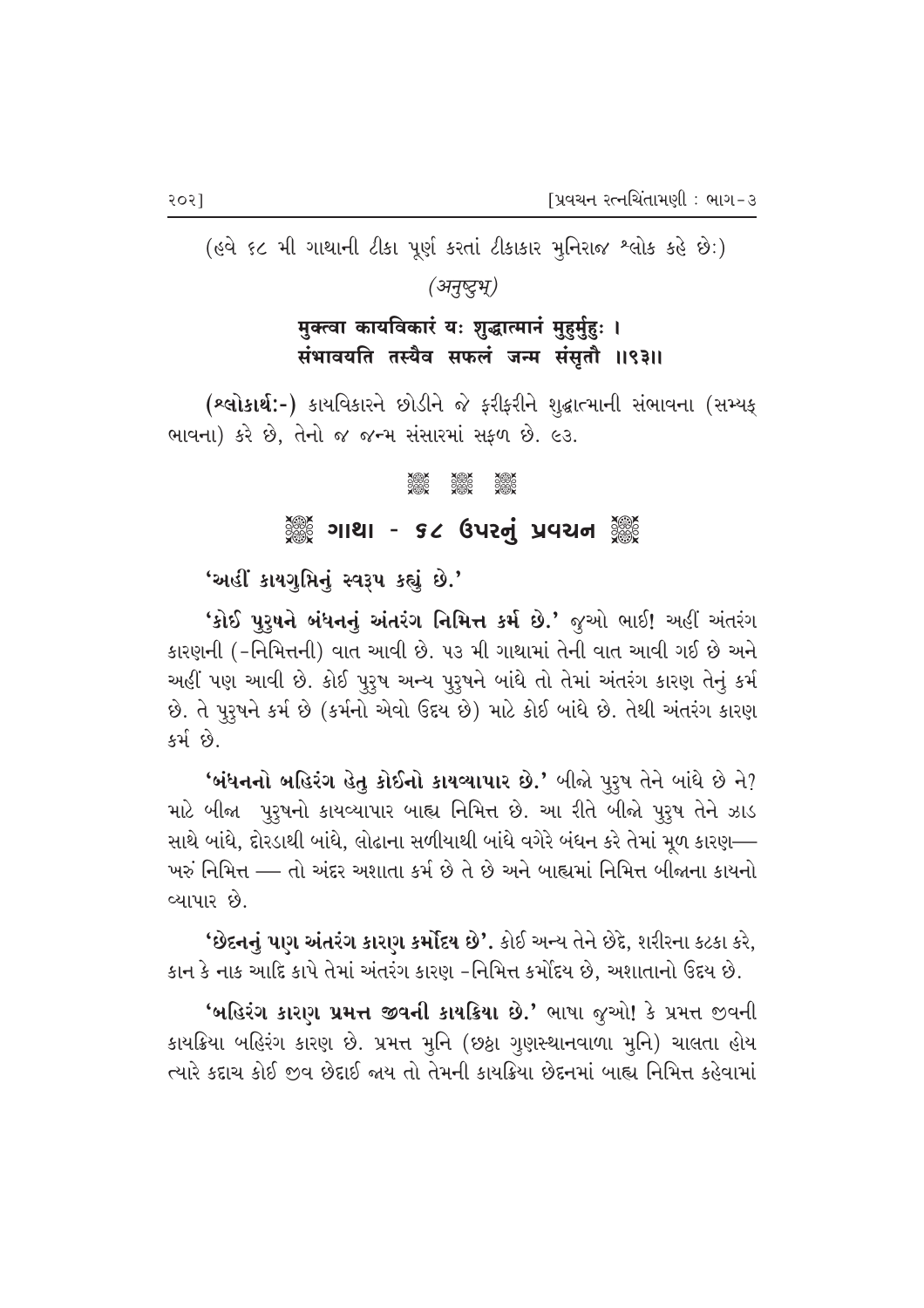આવે છે. તેમને પાપ લાગે કે નહીં તે પ્રશ્ન અહીંયા અત્યારે નથી. અહીંયા તો, બીજ<mark>ો</mark> જીવ છેદાઈ છે તેમાં બાહ્ય નિમિત્ત કોણ છે તેની વાત છે. તો કહે છે કે. પ્રમત્ત દશાવાળા જીવને ચાલવાનો વિકલ્પ હોય છે. પ્રમત્ત દશામાં જ જીવને ચાલવાનો રાગ હોય ને ? અપ્રમત્તદશામાં તો તે અંદરમાં સ્થિર હોય છે. એટલે પહેલાં ગુણસ્થાનથી પ્રમત્તગુણસ્થાન (છઠ્ઠા ગુણસ્થાન) સુધી તેની કાયાનો વ્યાપાર છેદનમાં બાહ્ય નિમિત્ત છે.

<u>'મારણનો પણ અંતરંગ હેતુ આંતરિક (નિકટ) સંબંધનો (આયુષ્યનો) ક્ષય</u>  $9.'$  મરણનો અંતરંગ હેતુ અંદરમાં આયુષ્યનો ક્ષય છે. આયુષ્ય પૂર્ણ થતાં મરણ થાય છે. તે સિવાય બાહ્ય કારણથી કોઈ મારી શકે એમ નથી.

 $\cdot$ બહિરંગ કારણ કોઈની કાયવિકૃતિ છે.' કાયાનો વ્યાપાર નિમિત્ત થતાં કોઈ મરી જાય તો કાયાનો વ્યાપાર બાહ્ય નિમિત્ત છે. આયુષ્ય પૂર્ણ થાય તે અંતરંગ કારણ  $(-$ નિમિત્ત) છે અને કાયાનો વ્યાપાર તે બાહ્ય નિમિત્ત છે.

'આકુંચન, પ્રસારણ વગેરેનો હેતુ સંકોચવિસ્તારાદિકના હેતુભૂત સમુદ્દઘાત  $\dot{\mathbf{B}}$ .' -આત્માના પ્રદેશ બહાર નીકળે ત્યારે સમુદ્દઘાત થાય છે ને? તો તે આકુંચન, પ્રસારણ વગેરેનું કારણ છે.

'આ કાયક્રિયાઓની નિવૃત્તિ તે કાયગુપ્તિ છે.' -આ બધાથી નિવૃત્ત થવું અને આત્માના અંતર્**ધ્યાનમાં જવું તેનું નામ કાયગુ**પ્તિ કહેવામાં આવે છે. અહા! આવી કાયગૃપ્તિ અત્યારે કોઈ કરી શકે કે ન કરી શકે તે પ્રશ્ન પછી, પરંતુ પહેલાં સમજે તો ખરો કે કાયગૃપ્તિ કોને કહેવી. તો, કહ્યું કે, કાયાના વ્યાપારને તથા વિકલ્પને છોડવો અને અંદર આનંદસ્વરૂપ આત્માના ધ્યાનમાં આવવું તેને કાયગૃપ્તિ કહેવામાં આવે છે.

#### C C C

### ું કે શ્લોક - ૯૩ ઉપરનું પ્રવચન યું

'કાયવિકારને છોડીને જે ફરીફરીને શુદ્ધાત્માની સંભાવના (સમ્યક્ ભાવના)  $S^{2}$  છે, તેનો જ જન્મ સંસારમાં સફળ છે.' લ્યો, કાયવિકારને એટલે કે (કાયસંબંધીના) વિકલ્પને છોડીને જે જીવ શૃદ્ધ ચૈતન્યસ્વરૂપ આનંદમૂર્તિ પ્રભૂ આત્માની ભાવના કરે છે અર્થાત તેમાં એકાગ્ર થાય છે તેનો જન્મ સફળ છે. તે સિવાયના બીજા બધાના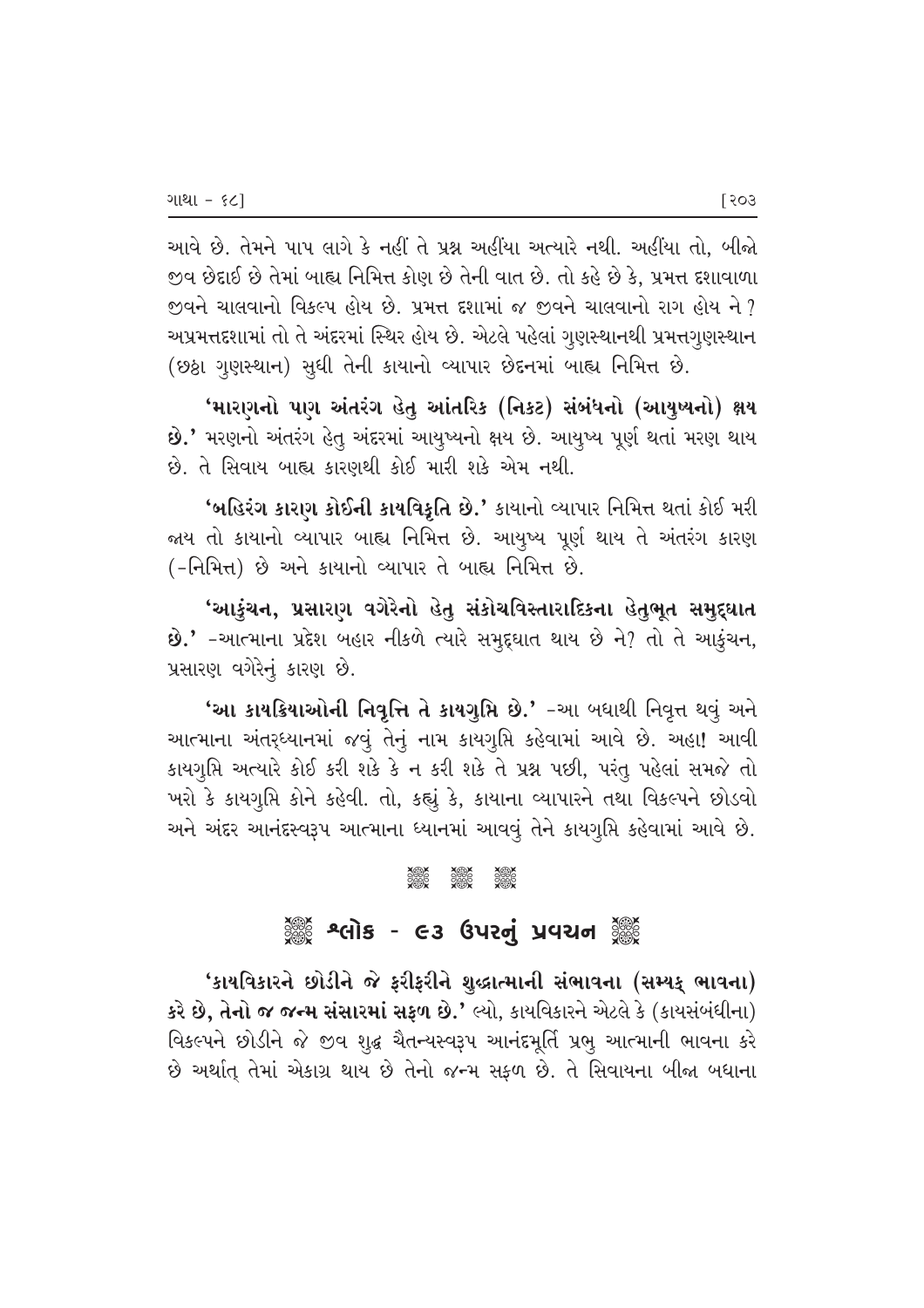જન્મ નિરર્થક છે. બીજા જે જીવો જન્મ્યા છે તે તો મરશે અને વળી પાછા જનમશે. માટે તેમનો જન્મ નિરર્થક છે એમ કહે છે.

ચૈતન્યવસ્તુ ભગવાન આત્માની અંતરમાં યથાર્થ એકાગ્રતા કરવી તેને સંભાવના-સમ્યક ભાવના કહેવામાં આવે છે અને જે જીવ આવી ભાવના કરે છે તેનો જ જન્મ સંસારમાં સફળ છે એટલે કે તેણે જન્મીને ફરી જનમવું ન પડે એવું કાર્ય કર્યું છે. આ, કાયગૃપ્તિની વાત છે ને? તેથી કહે છે કે હવે તેને શરીર જ નહીં મળે, તેનો જન્મ જ નહીં થાય. અંદર વસ્તુ ભગવાન આત્મા પૂર્ણાનંદસ્વરૂપ છે તેનું જેણે ધ્યાન કર્યું -વર્તમાન ધ્યાનની દશાદ્વારા જેણે આત્માને વિષય બનાવ્યો - તેને હવે જન્મ કેવા? તેને આ મળેલો જન્મ સફળ છે અને હવે ફરીને તેને કાયા મળશે નહીં એમ કહે છે. લ્યો, કાયગુપ્તિમાં આ વાત કરી કે તેનો જ જન્મ સંસારમાં સફળ છે.

પહેલાં (ગાથા ૬૬ અને ૬૭ માં) વ્યવહાર મનોગૃપ્તિ અને વ્યવહાર વચનગૃપ્તિની વાત હતી. (આ ગાથા ૬૮માં વ્યવહાર કાયગુપ્તિની વાત છે અને) હવે (ગાથા ૬૯માં) નિશ્ચય મનોગૃપ્તિ અને નિશ્વય વચનગૃપ્તિની વાત કહેશે.



|                                               | પ્રવચન નં.                | તારીખ |
|-----------------------------------------------|---------------------------|-------|
| ગાથા - ૬૮ <b>ા</b><br>શ્લોક - ૯૩ <sup>}</sup> | $NSS /$ $52$ $6 - 0 - 01$ |       |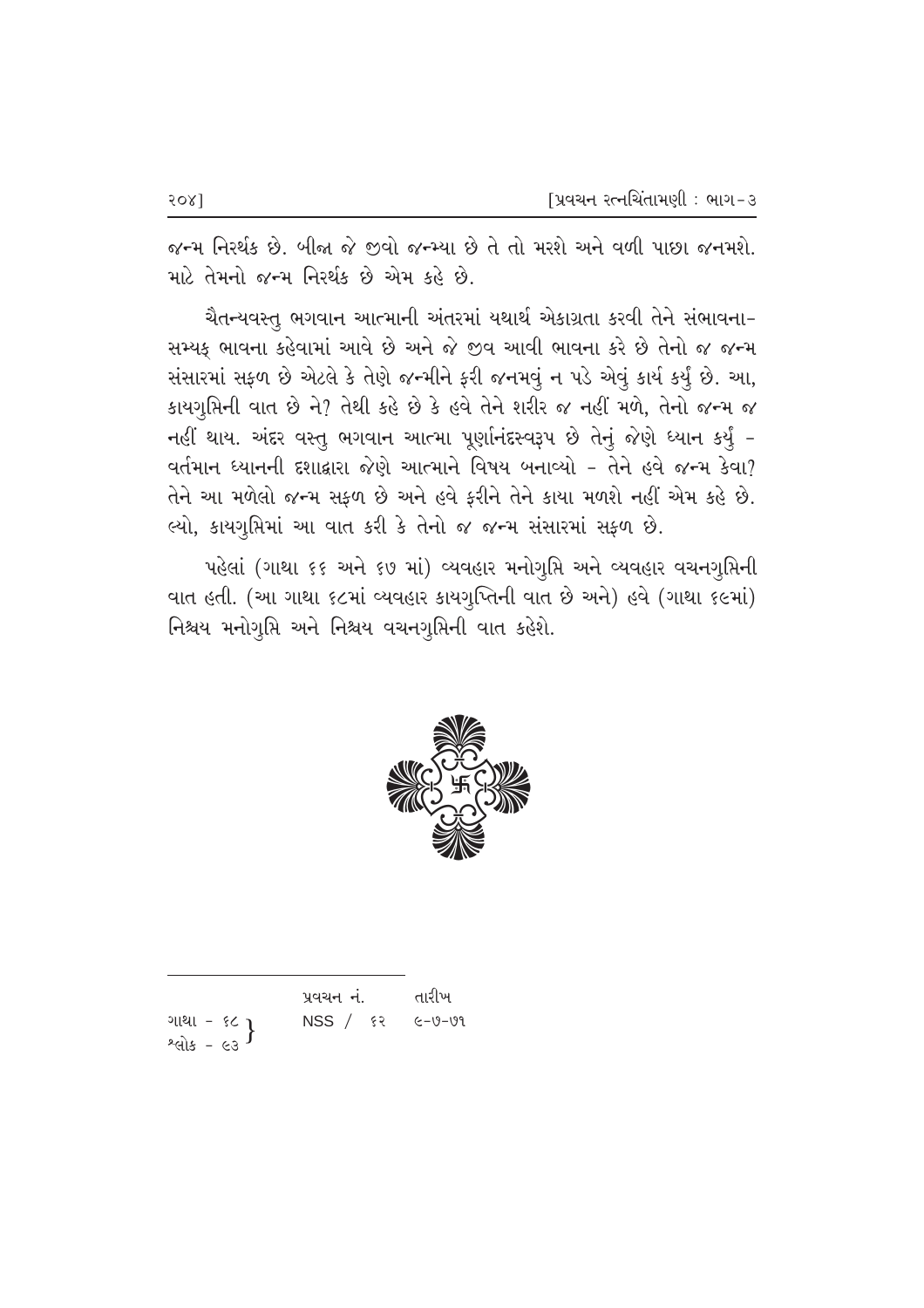# ૂ<br>કહ્યું ગાથા - ૬૯ ઁૢ

### जा रायादिणियत्ती मणस्स जाणीहि तं मणोगुत्ती । अलियादिणियत्तिं वा मोणं वा होड़ वड़गुत्ती ॥६९॥

या रागादिनिवृत्तिर्मनसो जानीहि तां मनोगुप्तिम् । अलीकादिनिवृत्तिर्वा मौनं वा भवति वाग्गुप्तिः ॥६९॥

### મનમાંથી જે રાગાદિની નિવૃત્તિ તે મનગુપ્તિ છે; અલીકાદિની નિવૃત્તિ અથવા મોન વાચાગૃપ્તિ છે. ૬૯.

અન્વયાર્થ:- (मनसः) भनभांथी (या) જે (रागादिनिवृत्तिः) રાગાદિની નિવૃત્તિ (ताम्) तेने (मनोगुप्तिम्) भनोगृप्ति (जानीहि) काष्टा. (अलीकादिनिवृत्तिः) असत्यादिनी निवृत्ति (वा) અथवा (मौनं वा) भौन (वागुप्तिः भवति) ते वयनगृप्ति છे.

2ીકા:- આ, નિશ્ચયનયથી મનોગુપ્તિની અને વચનગુપ્તિની સૂચના છે.

સકળ મોહરાગદ્વેષના અભાવને લીધે અખંડ અદ્વૈત પરમચિદ્રૂપમાં સમ્યક્પણે અવસ્થિત રહેવું તે જ નિશ્ચયમનોગૃપ્તિ છે. હે શિષ્ય ! તું તેને ખરેખર અચલિત મનોગૃપ્તિ જાણ.

સમસ્ત અસત્ય ભાષાનો પરિહાર અથવા મૌનવ્રત તે વચનગૃપ્તિ છે. મૂર્તદ્રવ્યને ચેતનાનો અભાવ હોવાને લીધે અને અમૂર્તદ્રવ્ય ઈંદ્રિયજ્ઞાનથી અગોચર હોવાને લીધે બન્ને પ્રત્યે વચનપ્રવૃત્તિ થતી નથી. આ રીતે નિશ્ચયવચનગુપ્તિનું સ્વરૂપ કહેવામાં આવ્યું.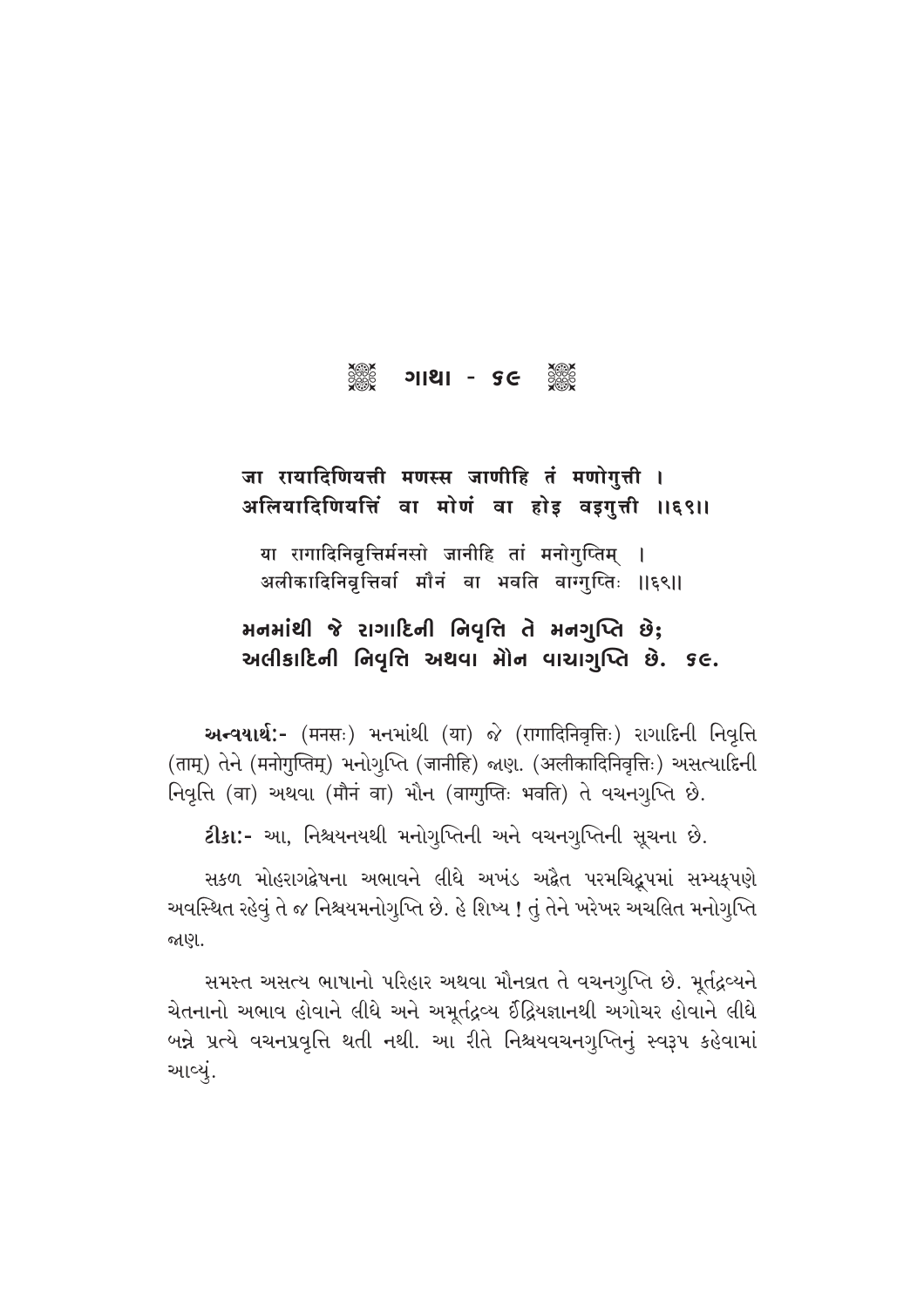(હવે ૬૯ મી ગાથાની ટીકા પૂર્ણ કરતાં ટીકાકાર મુનિરાજ શ્લોક કહે છે.) (शार्दुलविक्रीडित)

> शस्ताशस्तमनोवचस्समुदयं त्यक्त्वात्मनिष्ठापरः शुद्धाशुद्धनयातिरिक्तमनघं चिन्मात्रचिन्तामणिम् प्राप्यानंतचतुष्टयात्मकतया सार्धं स्थितां सर्वदा जीवन्मुक्तिमुपैति योगितिलकः पापाटवीपावकः 119811

(શ્લોકાર્થ:-) પાપરૂપી અટવીને બાળવામાં અગ્નિ સમાન એવો યોગિતિલક (મુનિશિરોમણિ) પ્રશસ્ત-અપ્રશસ્ત મનવાણીના સમુદાયને છોડીને આત્મનિષ્ઠામાં પરાયણ રહેતો થકો, શુદ્ધનય અને અશુદ્ધનયથી રહિત એવા અનઘ (-નિર્દોષ) ચૈતન્યમાત્ર ચિંતામણિને પ્રાપ્ત કરીને, અનંતચતુષ્ટયાત્મકપણા સાથે સર્વદા સ્થિત એવી જીવન્મુક્તિને <u>પામે છે. ૯૪.</u>

#### **Jean**

### ૈું ગાથા - ૬૯ ઉપરનું પ્રવચન ૈું

# 'આ, નિશ્ચયનયથી મનોગુપ્તિની અને વચનગુપ્તિની સૂચના છે.'

નિશ્ચયનયથી એટલે કે સાચી દષ્ટિથી. તો આ, સાચી દષ્ટિથી મનોગુપ્તિની અને વચનગુપ્તિની વ્યાખ્યા છે. જ્યારે પહેલાં (ગાથા ૬૬ ને ૬૭ માં) વ્યવહાર મનોગુપ્તિની અને વચનગુમિની વાત હતી. તે વ્યવહારગુમિ વિકલ્પરૂપ હતી, પણ સાચી ગુમિ નહોતી. જુઓ, આ વ્યવહારચારિત્ર અધિકારમાં નિશ્ચયગુપ્તિની વાત કરે છે અને તેમ કહીને નિશ્ચય વિના વ્યવહાર કેવો? - તે વાતને સિદ્ધ કરે છે. અશુભભાવથી છૂટવું અને શુભવિકલ્પમાં આવવું તે વ્યવહારગુપ્તિ છે અને શુભવિકલ્પથી પણ છૂટીને સ્વરૂપમાં આવવું તે નિશ્ચયગૃપ્તિ છે.

'સકળ મોહરાગદ્વેષના અભાવને લીધે અખંડ અદ્વૈત પરમચિદ્રપમાં સમ્યક્પણે અવસ્થિત રહેવું તે જ નિશ્ચયમનોગુમિ છે.' પહેલાં વ્યવહાર મનોગુમિની વ્યાખ્યામાં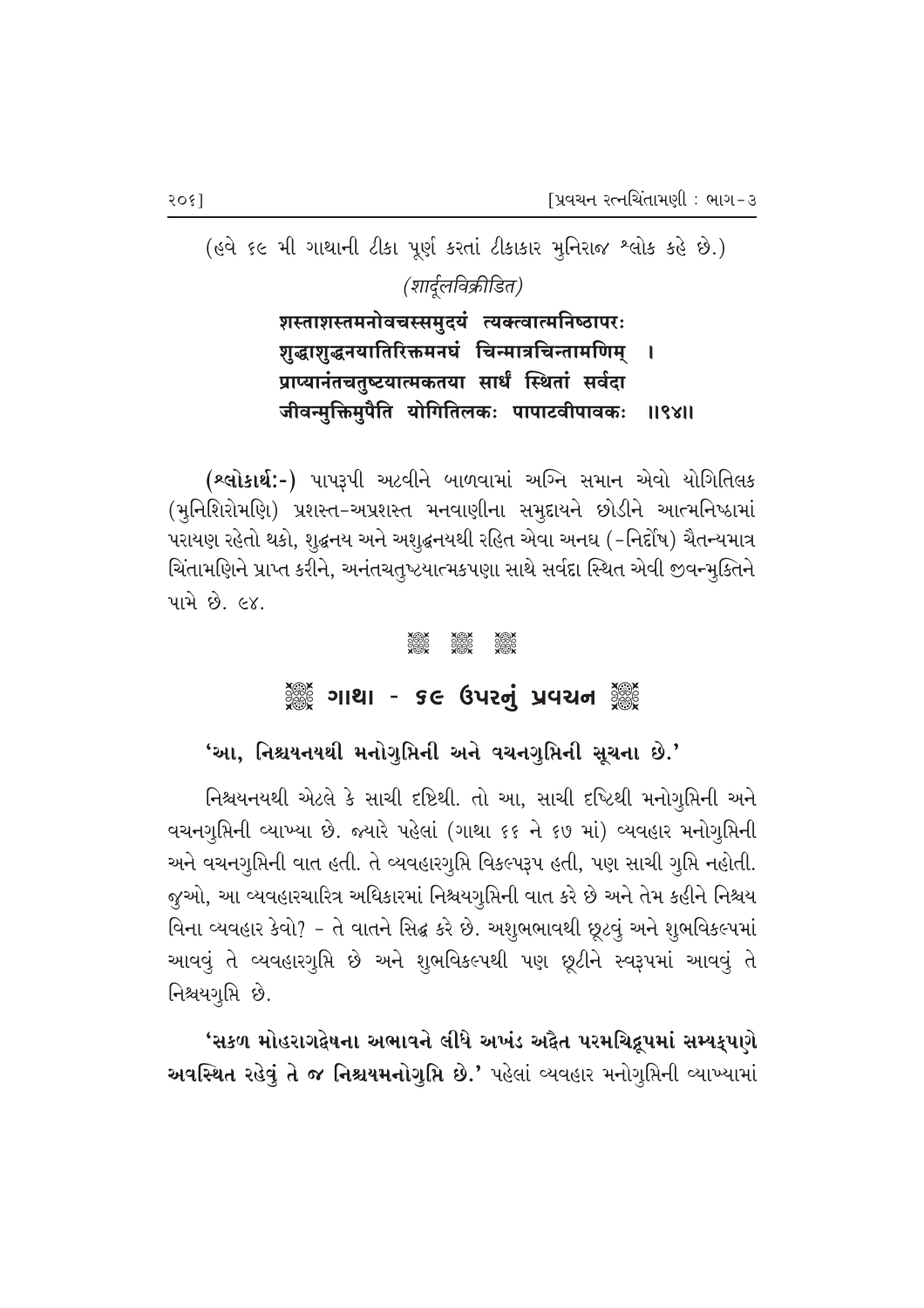એમ આવ્યું હતું કે સમ્યગ્દર્શન, સમ્યગ્જ્ઞાન અને સમ્યકુશાંતિની ભૂમિકામાં અશુભભાવથી હઠીને શુભભાવમાં આવવું તે વ્યવહાર મનોગુપ્તિ છે. જ્યારે અહીં કહે છે કે શુભ અને અશુભ બન્ને વિકલ્પથી હઠીને અંદરમાં જવું તે નિશ્ચય મનોગૃપ્તિ છે. જુઓ, શબ્દ છે ને? કે 'સકળ મોહરાગદ્વેષના અભાવને લીધે'.... અર્થાત્ વ્યવહાર મનોગુપ્તિમાં મુનિને શુભરાગ હતો, પણ આ નિશ્ચય મનોગુપ્તિમાં તો સકળ મોહરાગદ્વેષનો અભાવ છે. જેણે મોહ એટલે મિથ્યાત્વભાવ છોડ્યો છે અને રાગ-દ્વેષના વિકલ્પને પણ છોડ્યા છે તથા જે અખંડ અદ્વૈત ભગવાન આત્મામાં સ્થિર રહે છે તેને નિશ્ચય મનોગમિ હોય છે. લ્યો, કહે છે કે, આત્મા અખંડ અદ્વૈત છે અર્થાત્ તેમાં બેપણું - ભેદ જ નથી. બધા થઈને એક આત્મા છે એમ નહીં, પણ જેમાં ગુણ-ગુણીનો ભેદ પણ નથી, જેમાં દ્વૈતપણું નથી અને જે એકરૂપ છે એવો આત્મા અખંડ અદ્વૈત છે. તથા તે પરમચિદ્રૂપ—પરમ જ્ઞાનસ્વભાવરૂપ પ્રભુ છે. આવા અંદરના અખંડ અદ્વેત ચિદ્રૂપ આત્મામાં યથાર્થપણે સ્થિર રહેવું તે જ નિશ્ચય મનોગુપ્તિ છે. લ્યો, આનું નામ સાચી મનોગુપ્તિ અને ધર્મ છે.

કોઈ કહે કે આ તો બધી કેવળી થયેલાની વાતો છે? પણ ભાઈ! આ ક્યાં કેવળી થયેલાની વાતો છે? આ તો મુનિદશાની વાતો છે. કેવળી થવાના ઉપાયરૂપ મુનિમાર્ગ છે તેની દશા આવી હોય એમ મુનિદશાની વાત છે. તેણે પહેલાં શ્રદ્ધામાં તો લેવું પડશે ને? કે સાચું સાધુપણું કેવું હોય? સાચું-સત્ય મુનિપણું કેવું હોય? અરે! અજ્ઞાનીને તો કાંઈ ભાન ન હોય અને થઈ જાય સાધુ. ભાઈ! વસ્તુસ્વરૂપના ભાન વિના એવા સાધુપણામાં તો નુકશાન છે. જ્યારે આ તો તારા અહિતના નાશની વાતો છે.

અહીં કહે છે કે ભગવાન આત્માનો પોતાનો સ્વભાવ શુદ્ધ આનંદમય અખંડ અદ્વૈત અને પરમજ્ઞાનરૂપ છે. આત્મા તો પરમજ્ઞાનરૂપ જ છે, તેનું સ્વરૂપ જાણવાના સ્વભાવમય જ છે. તેમાં સમ્યક્ પ્રકારે સ્થિર રહેવું તે નિશ્ચય મનોગુપ્તિ છે.

હવે કહે છે કે 'હે શિષ્ય! તું તેને ખરેખર અચલિત મનોગુપ્તિ જાણ.' મૂળ ગાથાના બીજા પદમાં 'जाणीहि' શબ્દ છે ને? એટલે તેમાંથી ટીકાકારે એમ કાઢ્યું કે 'હે શિષ્ય!' .... શ્રી કુંદકુંદાચાર્ય પોતે કહે છે કે 'जाणीहि तं मणोगुत्ती ।' - આમ તું જાણ કે આને મનોગુપ્તિ કહેવાય. એટલે કે જેને મનસંબંધી વિકલ્પ નથી અને જેને અંદરમાં અખંડ, અભેદ, ચિદ્રુપમાં લીનતા છે તેને સાચી મનોગૃપ્તિ છે એમ કહેવામાં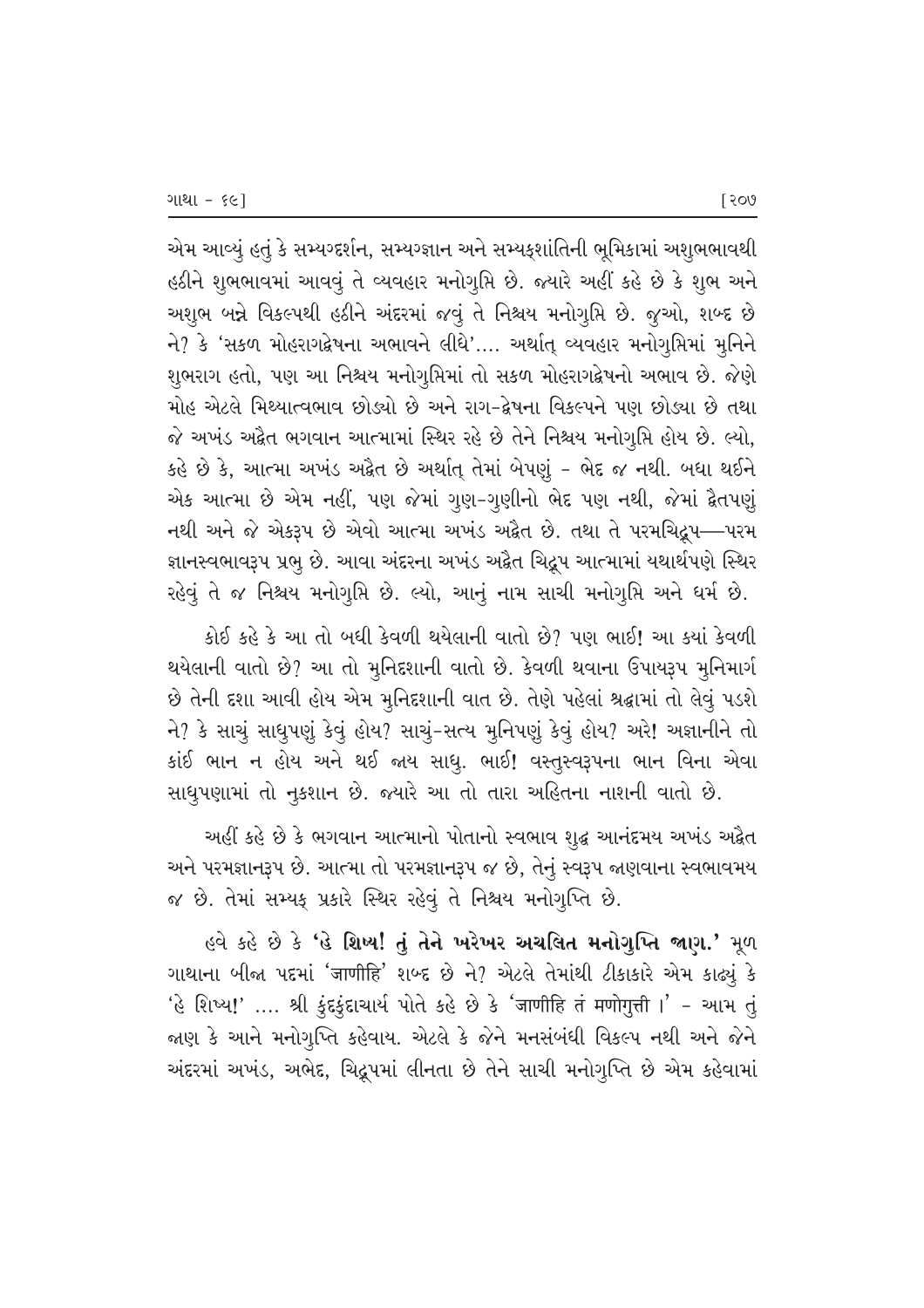આવે છે. 'जाणीहि-જાણ' એમ કહ્યું તો તેઓ (-આચાર્ય) કોઈને કહે છે ને? તેથી તેનો અર્થ એ થયો કે શ્રી કુંદકુંદાચાર્ય શિષ્યને કહે છે કે અંદર આત્માના આનંદમાં ઠરતાં મનસંબંધી શુભવિકલ્પ પણ ન રહે તેને અચલિત મનોગુપ્તિ કહે છે એમ તું જાણ. લ્યો, તે જ ધર્મ ને મોક્ષનો માર્ગ છે. અજ્ઞાનીને તો આ વાતમાં લુખુ લસ (કંટાળા જેવું) લાગે એવું છે.

વીતરાગ મૂર્તિ ભગવાન આત્માની અંદર રાગ નથી. આવું ચૈતન્યસ્વરૂપ છે તેનું વિકલ્પ છોડીને ધ્યાન કરવું તેનું નામ નિશ્ચય મનોગુપ્તિ કહેવામાં આવે છે.

આવી વાત અજ્ઞાનીએ કોઈ દિ' સાંભળી નથી અને વિચારમાં પણ લીધી નથી, તેથી તેનો પ્રયોગ પણ કર્યો નથી. વીતરાગ મારગ બહુ અલૌકિક છે! પરમેશ્વર ત્રિલોકનાથ પરમાત્માએ કહેલો આ વીતરાગ મારગ કોઈ જુદી જાતનો છે.

અત્યારે તો બીજે બહ ગરબડ ચાલે છે અને લોકોએ બહારમાં ધર્મ માની લીધો છે. પણ બાપા! તેમાં તો કાળ જાય છે. પ્રભૂ! આ તો વસ્તુનું સ્વરૂપ જ આવું છે કે અખંડ અદ્વૈત પરમચિદ્રુપ આત્માની અંદર સ્થિતિ કરવી - આસન લગાવી દેવું -તે મનોગુપ્તિ છે અને તેણે હે શિષ્ય! મનની ગુપ્તિ કરી એમ તું જાણ.

લ્યો, નિશ્ચય મનોગુપ્તિની વાતમાં એમ આવ્યું કે તું જાણ. અર્થાત્ મનોગુપ્તિ આને કહેવાય એમ નિશ્ચય મનોગુપ્તિનું જ્ઞાન તને હોવું જોઈએ.

 $x^2 + y^2 - 6$ વે આવું જ્ઞાન કરીએ તો અમારે ધંધા ક્યારે કરવા? રળવું ક્યારે?

 $R$ માધાન :- ધૂળમાંય તું રળતો નથી તથા તેમાં કાંઈ સૂખ નથી સાંભળ ને? એ બધા તો હેરાન થવાના પાપના રસ્તા છે.

ખરેખર તો બન્ને પુણ્ય ને પાપ 'પાપ' છે અને તેને રસ્તે દોરાતાં ચાર ગતિના દુઃખ મળે છે. જ્યારે અહીં તો મોક્ષના માર્ગની વ્યાખ્યા છે.

– એ નિશ્ચય–સાચી મનોગુપ્તિની વાત કરી. હવે સાચી વચનગુપ્તિની – વાણીની ગુપ્તિની વાત કરે છે :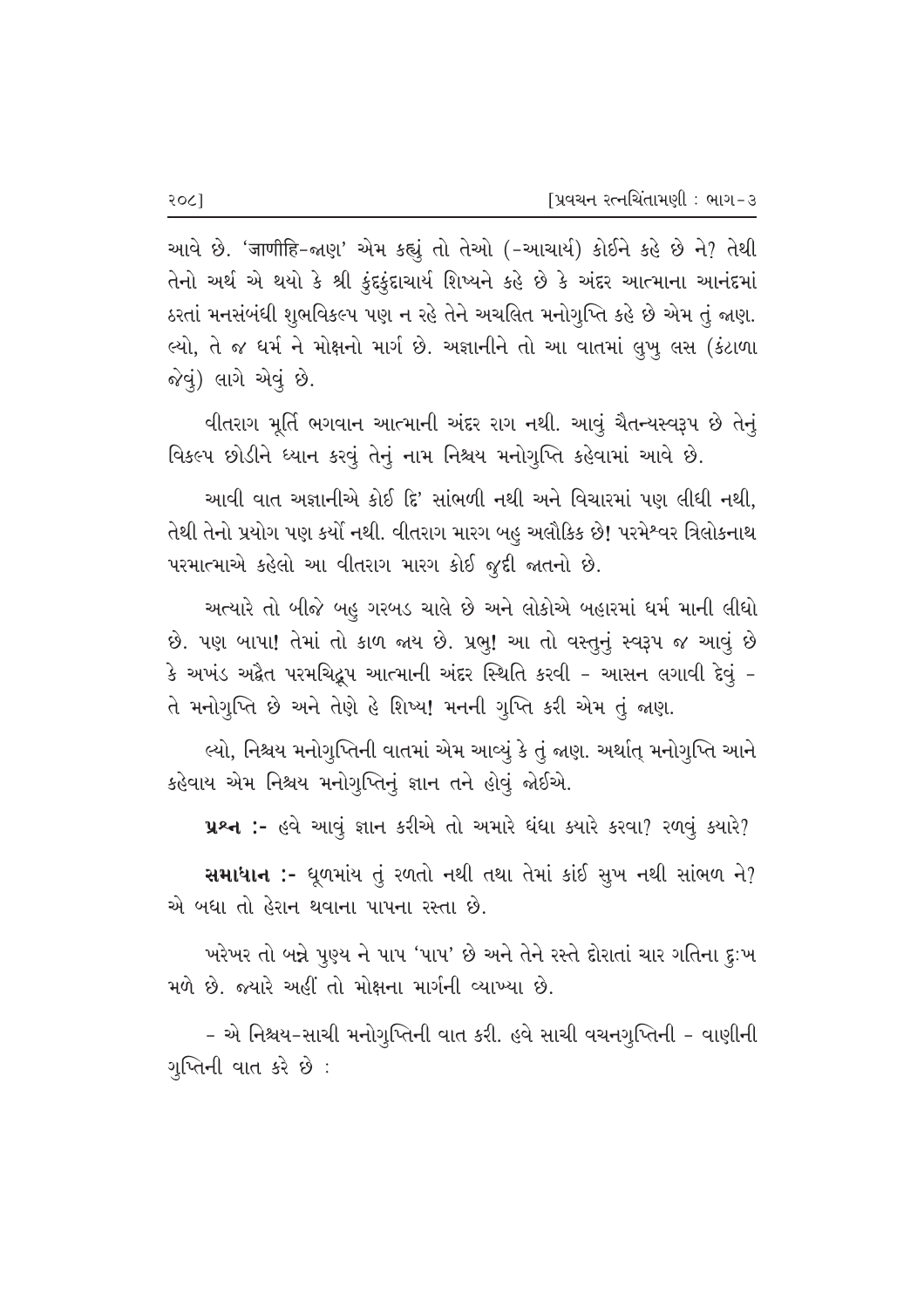'સમસ્ત અસત્ય ભાષાનો પરિહાર અથવા મૌનવ્રત તે વચનગુપ્તિ છે. મુર્તદ્રવ્યને ચેતનાનો અભાવ હોવાને લીધે અને અમુર્તદ્રવ્ય ઈંદ્રિયજ્ઞાનથી અગોચર હોવાને લીધે બન્ને પ્રત્યે વચનપ્રવૃત્તિ થતી નથી.' અહીં 'સમાધિશતક'ની શૈલી લીધી  $\hat{P}$ . કહે છે કે હં કોની સાથે બોલું? કેમ કે શરીરાદિ પુદૃગલ તો જડ છે, તેનામાં ચેતનાનો અભાવ છે. પુદૃગલમાં આત્મા નથી માટે તેનામાં ચેતનાનો અભાવ છે અને અરૂપી આત્મા  $66$ દિયજ્ઞાનથી અગોચર છે. માટે હું કોની સાથે વાત કરૂં? એમ કહે છે. આ, વચન ગોપવવાની રીત છે. અજ્ઞાની કહે છે કે ઉપદેશ દેવાથી લાભ થાય. લોકો ધર્મ સમજે  $\hat{a}$ નો વકતાને લાભ મળે. ભાઈ! તે વાત ખોટી છે. ધુળેય તેમ ન થાય સાંભળ ને? એવી રીતે કોણ પૈસા આપે ને લે? એ પૈસા તો જ્યાં જવાના હોય ત્યાં જાય છે. જડના રજકણો જે ઠેકાણે ગોઠવાવાના હશે ત્યાં ગોઠવાશે. પણ પૈસા આપનારા પૈસા આપે માટે તે વપરાય એમ છે નહીં. તે જડને કોણ વાપરી શકે? આવી વાત છે!

આહીં કહે છે કે આ જડ પુદૃગલમાં ચેતન નથી અને અરૂપી આત્મા ઈંદ્રિયને અગમ્ય છે. માટે તે બન્ને પ્રત્યે વચનપ્રવૃત્તિ કરવાયોગ્ય નથી. જડ શરીરમાં આત્મા (-જ્ઞાન) નથી તો વિકલ્પ શું કરવા? અને અરૂપી આત્મા ઈંદ્રિયથી ગમ્ય-જણાય નહીં, માટે કોની સાથે વાત કરવી? આ રીતે વચનને ગોપવવા અર્થાત્ વિકલ્પ ન કરવા એમ મૂળ તો કહે છે. નહીંતર વચન તો વચન (-જડ) છે (તેને શું ગોપવવા?) આવી અગમ-ગમની વાતો આમાં છે ભાઈ!

 $x^2-$  :- આમારે વાણી સાંભળવી કે ન સાંભળવી ?

સમાધાન :- વાણી સાંભળવાનો ભાવ આવે, પણ છે તે શુભરાગ. વાણી સાંભળવામાં શુભરાગ છે, પણ તે રાગથી કાંઈ જ્ઞાન થતું નથી તેમ જ વાણી સાંભળવાથી પણ જ્ઞાન થતું નથી. જ્ઞાન તો અંદર આત્માના જ્ઞાનસ્વરૂપનો સ્પર્શ કરવાથી અર્થાત્ અનુભવ કરવાથી થાય છે. આવી ભારે વાત છે ભાઈ! વીતરાગ મારગ આવો છે.

### 'આ રીતે નિશ્ચયવચનગુપ્તિનું સ્વરૂપ કહેવામાં આવ્યું**'**.

#### යුගුව දිගිවර් යුගුව<br>පසුව පසුව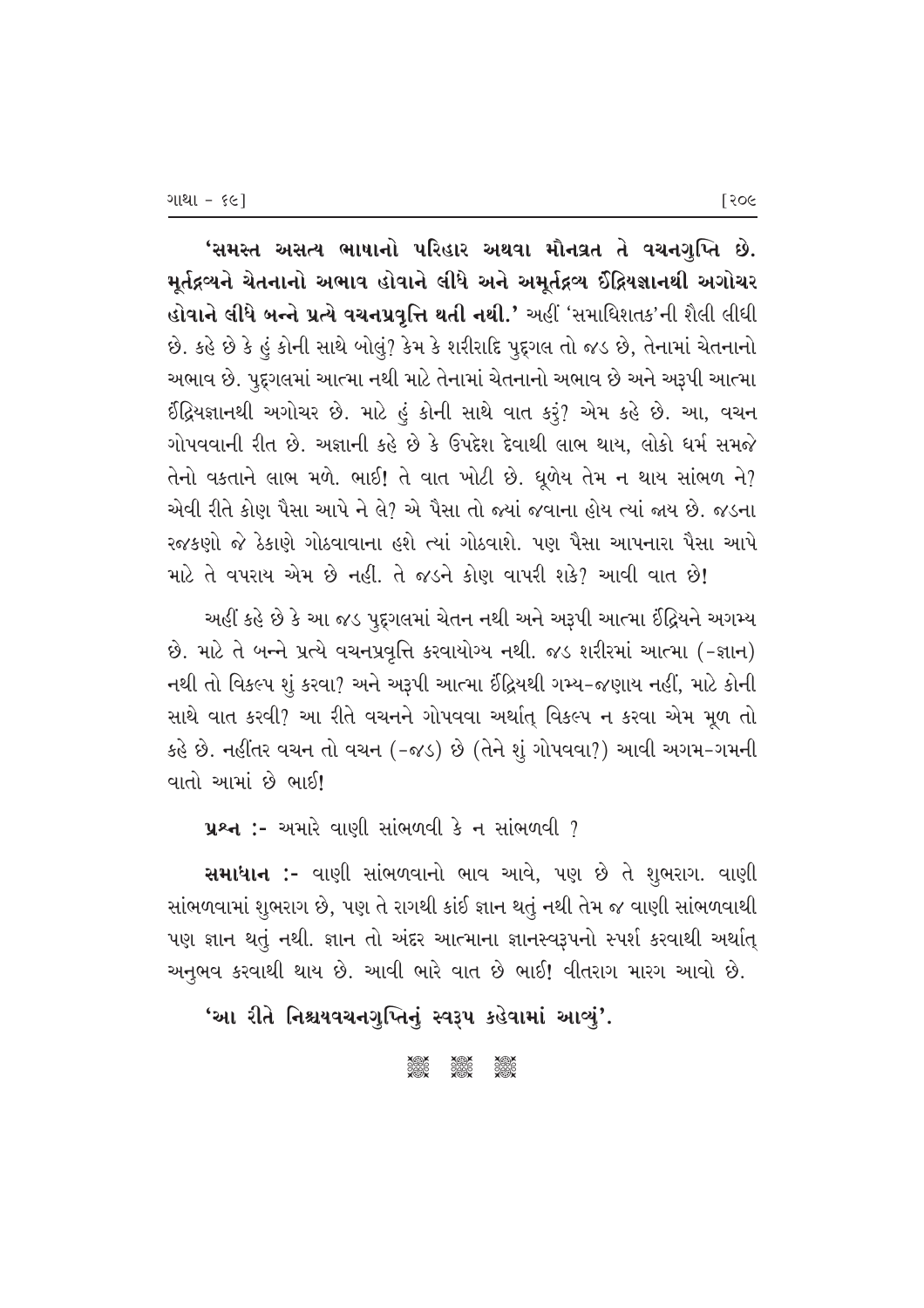## ૺૺૺૺૺૺૺૺૺૺ*૱*લોક - ૯૪ ઉપરનું પ્રવચન ૺૺૺૺૺ

મુનિપણું કેવું હોય? યોગિના તિલક (-મુનિ) કેવા હોય? કે **'પાપરૂપી અટવીને** બાળવામાં અગ્નિ સમાન એવો યોગિતિલક' હોય છે. અહા! મુનિ એને કહીએ કે જે પુણ્ય-પાપના વિકલ્પને બાળવામાં સમર્થ છે. પાપ એટલે પુણ્ય ને પાપ બન્ને હોં. તો, તેને બાળવામાં અગ્નિ સમાન એવો યોગિતિલક **'પ્રશસ્ત-અપ્રશસ્ત મનવાણીના** સમૃદાયને છોડીને...' દેખો, શુભ ને અશુભ એવા મનના વ્યાપારને તેમ જ શુભ-અશુભ એવા વાણીના વ્યાપારને છોડી દઈને...અર્થાત્ મનસંબંધી અને વાણીસંબંધી શુભવિકલ્પને પણ છોડી દઈને - એમ કહે છે.

અહા! પાપરૂપી અટવી એટલે પુણ્ય-પાપના સંકલ્પ-વિકલ્પરૂપી મોટું વન અને તેને બાળવામાં અગ્નિ સમાન મુનિ છે. અહો! સ્વરૂપના અતીંદ્રિય આનંદમાં રહેનાર એવા મુનિશિરોમણિ પુણ્ય-પાપના વનને બાળીને રાખ કરે છે. જૂઓ, અંદર શ્લોકમાં છે ને? મૂનિને 'યોગિતિલક' કહ્યા છે ને? યોગિતિલક અર્થાત્ યોગિમાં પણ શિરોમણિ. તેઓ 'પ્રશસ્ત-અપ્રશસ્ત મનવાણીના સમૃદાયને છોડીને આત્મનિષ્ઠામાં પરાયણ **રહેતો થકો…'** ભાષા દેખો! વ્યવહારચારિત્ર અધિકારમાં પણ વાત કેરવીને આ અધિકાર લીધો છે (-નિશ્ચયચારિત્રની વાત કરી છે.) અહા! મુનિઓની-સંતોની કથન પદ્ધતિ જ જુદી જાતની છે. કહે છે કે 'આત્મનિષ્ઠામાં પરાયણ રહેતો થકો' અર્થાત્ શુદ્ધ ચૈતન્ય આનંદસ્વરૂપ એવા આત્મામાં મુનિ તત્પર છે. લ્યો, મુનિ તો આત્મામાં તત્પર છે એમ કહે છે.

'શુદ્ધનય અને અશુદ્ધનયથી રહિત એવા અનઘ (-નિર્દોષ) ચૈતન્યમાત્ર ચિંતામણિને પ્રાપ્ત કરીને'... શુદ્ધનય એટલે અહીં તે સંબંધી વિકલ્પ લેવો. 'હું શુદ્ધ છું, આનંદ છું' એવો વિકલ્પ તે શૃદ્ધનય અને અશૃદ્ધનય કહેતાં 'રાગ-પર્યાય સ્વભાવમાં છે' એવો વિકલ્પ. આ બન્ને શુદ્ધનય અને અશુદ્ધનયના વિકલ્પથી રહિત એવા અનઘ (નિર્દોષ)... અઘ એટલે પુણ્ય ને પાપ બન્ને હોં. તો, વિકલ્પથી રહિત એવા અનઘ (નિર્દોષ) ચૈતન્યમાત્ર ચિંતામણિને પ્રાપ્ત કરીને... ચૈતન્યસ્વરૂપ ભગવાન આત્મા ચિંતામણિ રત્ન છે. કેમ કે તેમાં જેટલી એકાગ્રતા થાય તેટલા શાંતિ અને આનંદ મળે.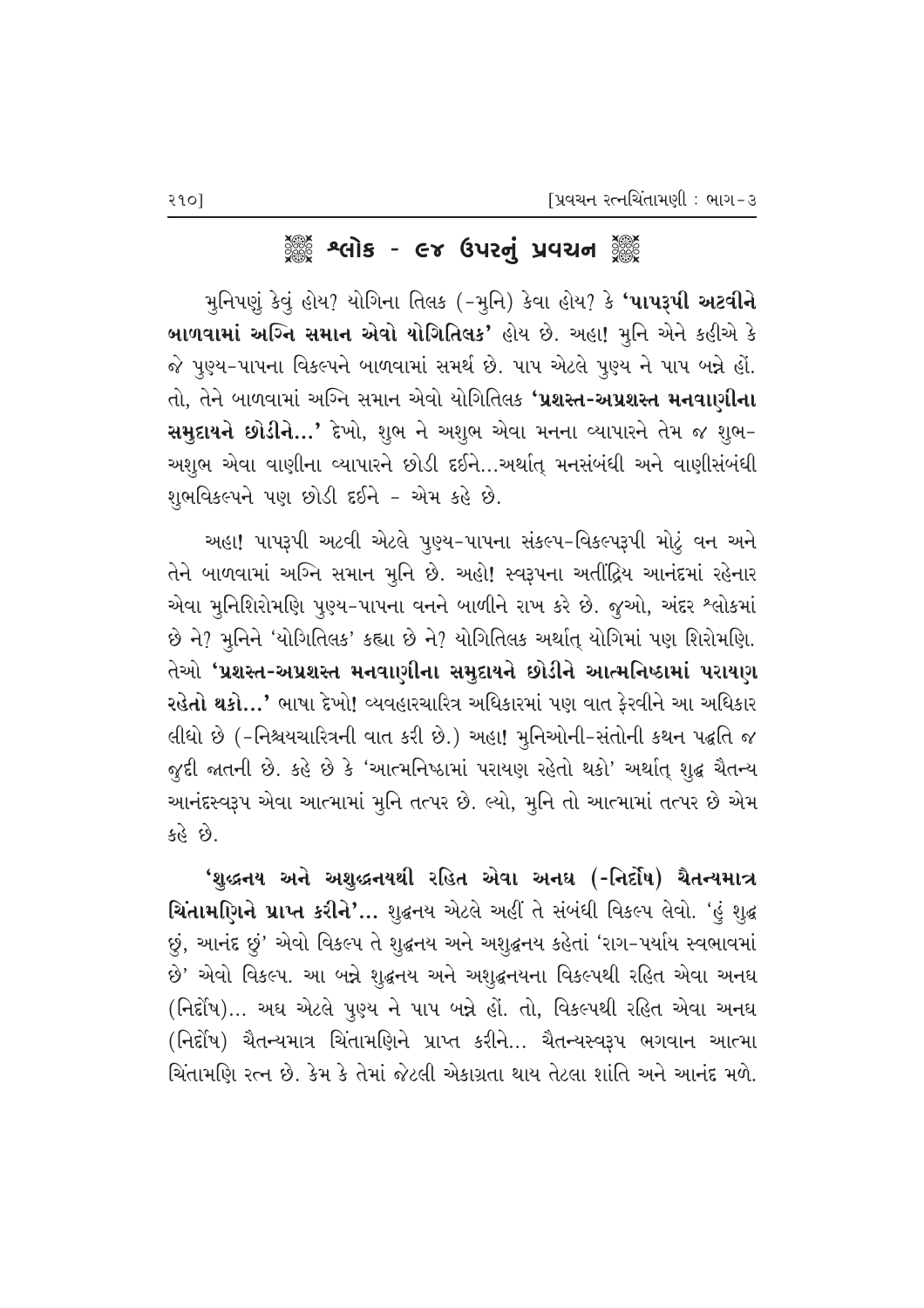અરે! આવો ચિંતામણિરત્ન ભગવાન આત્મા છે તોપણ એને અજ્ઞાનીએ પામર તરીકે માન્યો છે. જે જીવ ઉલ્લસિત થઈને શુભ ને અશુભભાવમાં રોકણો છે તેને આત્મારૂપી ચિંતામણિ-રત્નની કિંમત નથી.

અહીં કહે છે કે આત્મા ચૈતન્યચિંતામણિ છે તેને પ્રાપ્ત કરીને 'અનંતચતુષ્ટયાત્મકપણા સાથે સર્વદા સ્થિત એવી જીવન્મુકિતને પામે છે.' જે જીવ આત્મામાં પરાયણ છે તેને આવી દશા પ્રાપ્ત થાય છે. એટલે કે તે અનંતચતુષ્ટય સાથે સર્વદા સ્થિત એવી જીવન્મુકિતને પામે છે. જીવન્મુકત થઈ ગયો કહેતાં રાગ-વિકલ્પ, વાણી વગેરેથી મુક્ત થઈ ગયો. તો, કહ્યું કે જે આત્માના સ્વભાવનું ધ્યાન કરે છે તે ધ્યાનીને આવી દશા પ્રગટ થાય છે મતલબ કે તેને મુક્તિ મળે છે.

આ રીતે આ કલશમાં મોક્ષનો માર્ગ અને તેનું ફળ મોક્ષ એમ બન્ને વાત છે.



|                             | પ્રવચન નં.                                  | તારીખ |
|-----------------------------|---------------------------------------------|-------|
| ગાથા - ૬૯ }<br>શ્લોક - ૯૪ } | $NSS / \varepsilon$ $\varepsilon$ $-9 - 91$ |       |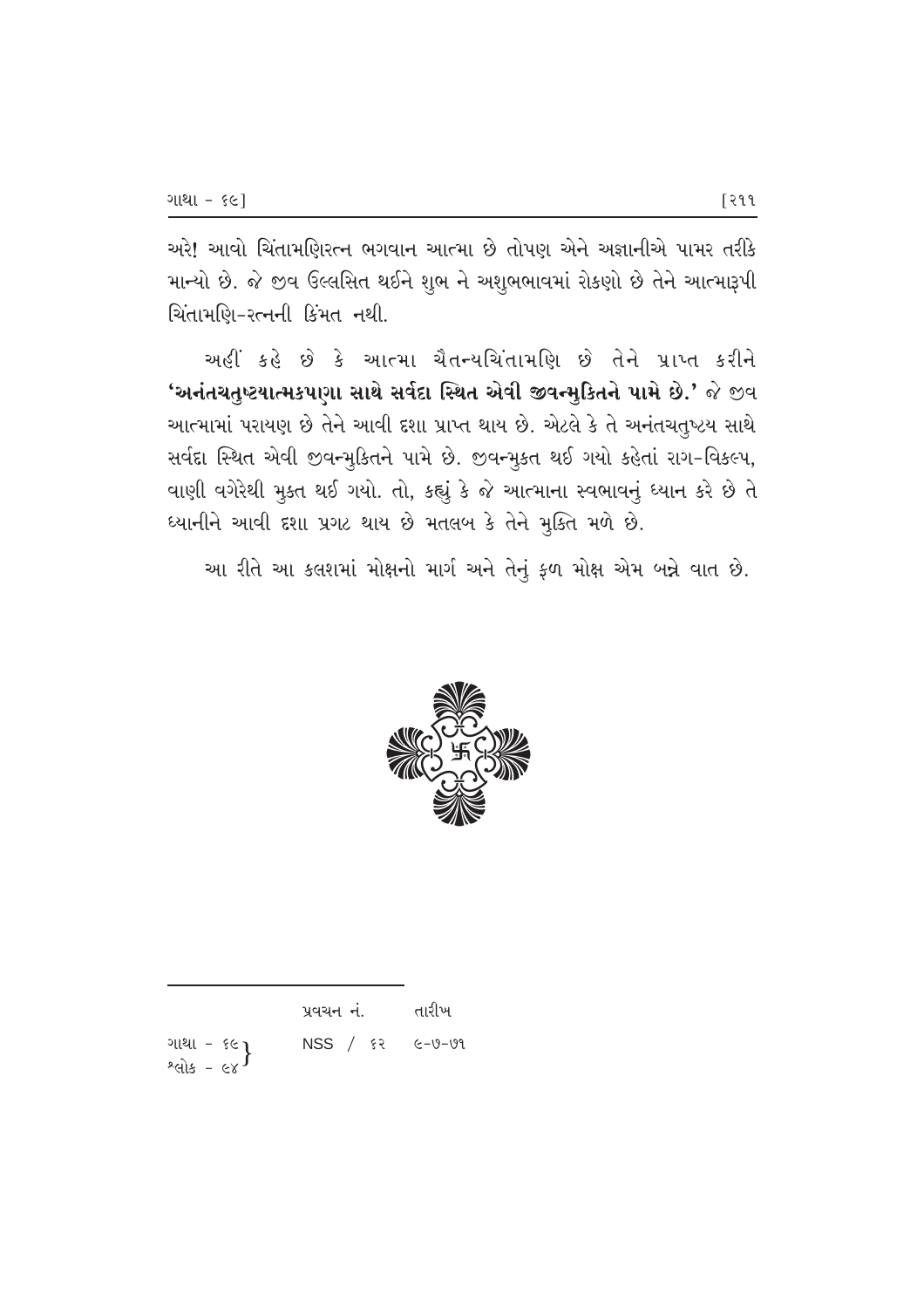#### ၁၆၁၀<br>၁၉၄၁ ୁଞ୍ଚି ୦୦ - ।ଥା।

## कायकिरियाणियत्ती काउस्सग्गो सरीरगे गुत्ती । हिंसाइणियत्ती वा सरीरगुत्ति त्ति णिद्दिडा ॥७०॥

कायक्रियानिवृत्तिः कायोत्सर्गः शरीरके गुप्तिः । हिंसादिनिवृत्तिर्वा शरीरगुप्तिरिति निर्दिष्टा ॥७०॥

જે કાચકર્મનિવૃત્તિ કાર્યોત્સર્ગ તે તનગુપ્તિ છે; હિંસાદિની નિવૃત્તિને વળી કાચગૃપ્તિ કહેલ છે.  $\mathsf{yo}$ .

અન્વયાર્થ:- (कायक्रियानिवृत्तिः) કાયક્રિયાઓની નિવૃત્તિરૂપ (कायोत्सर्गः) કાયોત્સર્ગ (शरीरके गुप्तिः) शरीरसंબंधी गुप्ति छे; (वा) अथवा (हिंसादिनिवृत्तिः) હिंसादिनी निवृत्तिने (शरीरगुप्तिः इति) शरीरगुप्ति (निर्दिष्टा) કહી છે.

ટીકા:- આ, નિશ્ચયશરીરગૃપ્તિના સ્વરૂપનું કથન છે.

સર્વ જનોને કાયાસંબંધી બહુ ક્રિયાઓ હોય છે; તેમની નિવૃત્તિ તે કાયોત્સર્ગ છે; તે જ ગુપ્તિ (અર્થાત્ કાયગુપ્તિ) છે. અથવા પાંચ સ્થાવરોની અને ત્રસોની હિંસાનિવૃત્તિ તે કાયગુપ્તિ છે. જે પરમસંયમધર પરમજિનયોગીશ્વર પોતાના (ચૈતન્યરૂપ) શરીરમાં પોતાના (ચૈતન્યરૂપ) શરીરથી પ્રવેશી ગયા, તેમની અપરિસ્પંદમૂર્તિ જ (-અકંપ દશા જ) નિશ્ચયકાયગૃપ્તિ છે.

એવી રીતે શ્રી તત્ત્વાનુશાસનમાં (શ્લોક દ્વારા) કહ્યું છે કે:-

(अनुष्टुभू)

"उत्सुज्य कायकर्माणि भावं च भवकारणम् । स्वात्मावस्थानमव्यग्रं कायोत्सर्गः स उच्यते ॥"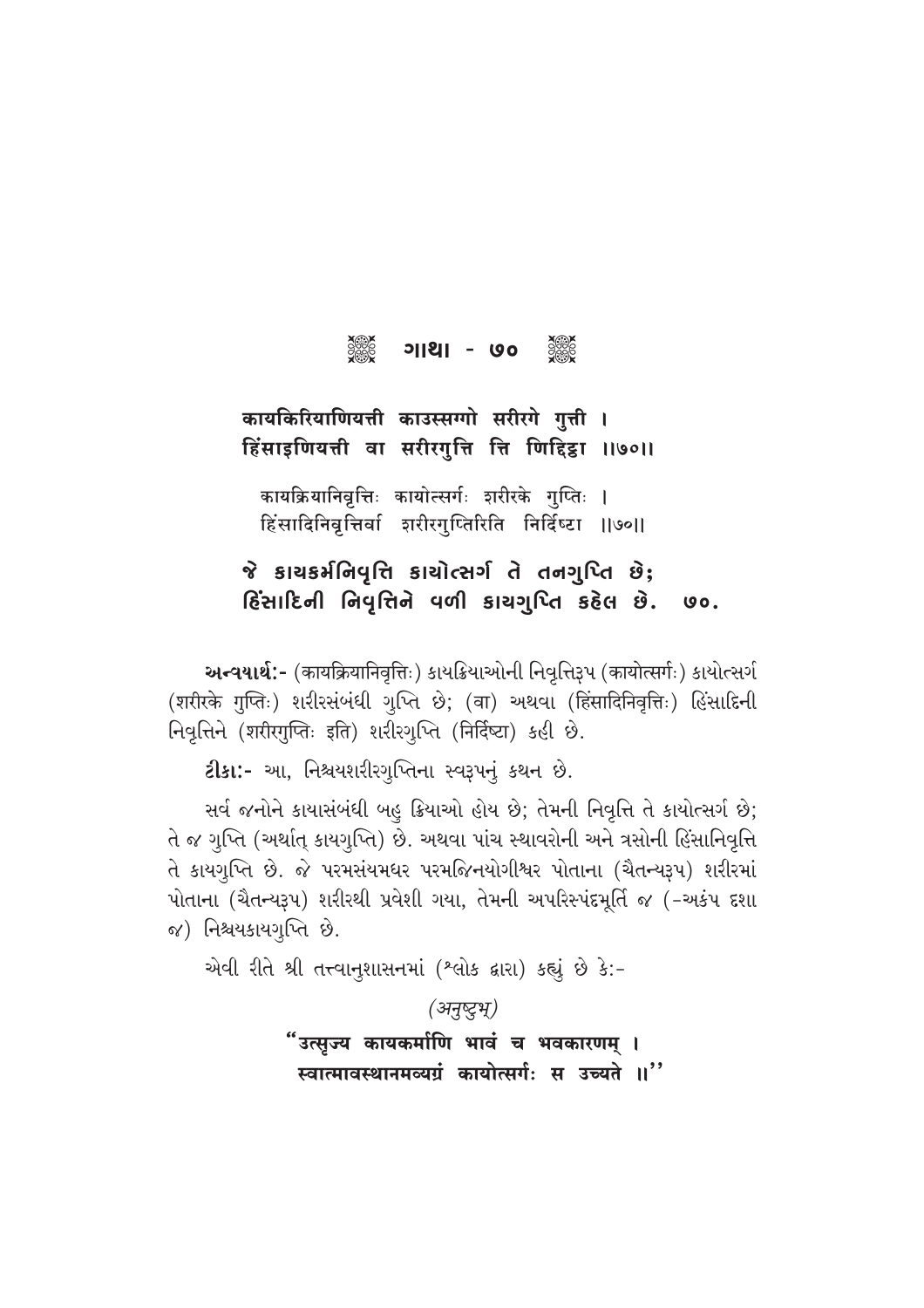''(શ્લોકાર્થ:-) કાયક્રિયાઓને તથા ભવના કારણભૂત (વિકારી) ભાવને છોડીને અવ્યગ્રપણે નિજ આત્મામાં સ્થિત રહેવું, તે કાયોત્સર્ગ કહેવાય છે."

વળી (આ ૭૦ મી ગાથાની ટીકા પૂર્ણ કરતાં ટીકાકાર મુનિરાજ શ્લોક કહે છે):-

(अनुष्टभू)

## अपरिस्पन्दरूपस्य परिस्पन्दात्मिका तनुः । व्यवहाराद्भवेन्मेऽतस्त्यजामि विकृतिं तनोः ॥९५॥

(શ્લોકાર્થ:-) અપરિસ્પંદાત્મક એવા મને પરિસ્પંદાત્મક શરીર વ્યવહારથી છે; તેથી હું શરીરની વિકૃતિને તજું છું. ૯૫.

> **Beec** asas asas<br>Sese Sese

## ▒ ગાથા - ૭૦ ઉપરનું પ્રવચન ▒

વ્યવહારચારિત્રના અધિકારમાં અહીં નિશ્ચયશરીરગૃપ્તિની વ્યાખ્યા છે અર્થાત્ કાયોત્સર્ગ કોને કહેવો તે કહે છે.

## 'આ, નિશ્ચયશરીરગૃપ્તિના સ્વરૂપનું કથન છે.'

'સર્વ જનોને કાયાસંબંધી બહુ ક્રિયાઓ હોય છે; તેમની નિવૃત્તિ તે કાયોત્સર્ગ છે.' આ જડમય દેહ-શરીર છે તે સંબંધી ઘણી પ્રવૃત્તિ હોય છે, તેમની નિવૃત્તિ તે કાયોત્સર્ગ છે. શરીરની ક્રિયા તરફ રાગ-વિકલ્પનું વલણ છે તેનાથી નિવૃત્તિ થવી એ 'શરીરની ક્રિયાથી નિવૃત્તિ' એમ કહેવામાં આવે છે. તો, કહ્યું કે આ શરીર કે જે જડ-અજીવ છે તેની ઘણા પ્રકારની ક્રિયાઓ છે, તેમની નિવૃત્તિ તે કાયોત્સર્ગ છે. એટલે કે અંદરમાં શુભ-અશુભ રાગ થાય તેનાથી નિવૃત્તિ કરીને સ્વરૂપમાં એકાગ્ર થવું એનું નામ નિશ્ચયશરીરગુપ્તિ અથવા કાયોત્સર્ગ કહેવામાં આવે છે.

કાયોત્સર્ગ = કાયાનો ઉત્સર્ગ. આત્મામાં શરીર છે નહિ અને શરીરની ક્રિયા તરફના વલણવાળો ભાવ પણ આત્મામાં છે નહિ. માટે, કાયાની ક્રિયા સંબંધમાં જે વિકલ્પ— શુભ-અશુભ રાગ—થાય એનાથી નિવૃત્તિ કરીને અખંડ આનંદસ્વરૂપ ભગવાન આત્માના અતીંદ્રિય આનંદમાં એકાગ્ર થવું એનું નામ સાચો કાયોત્સર્ગ ભગવાન કહે છે.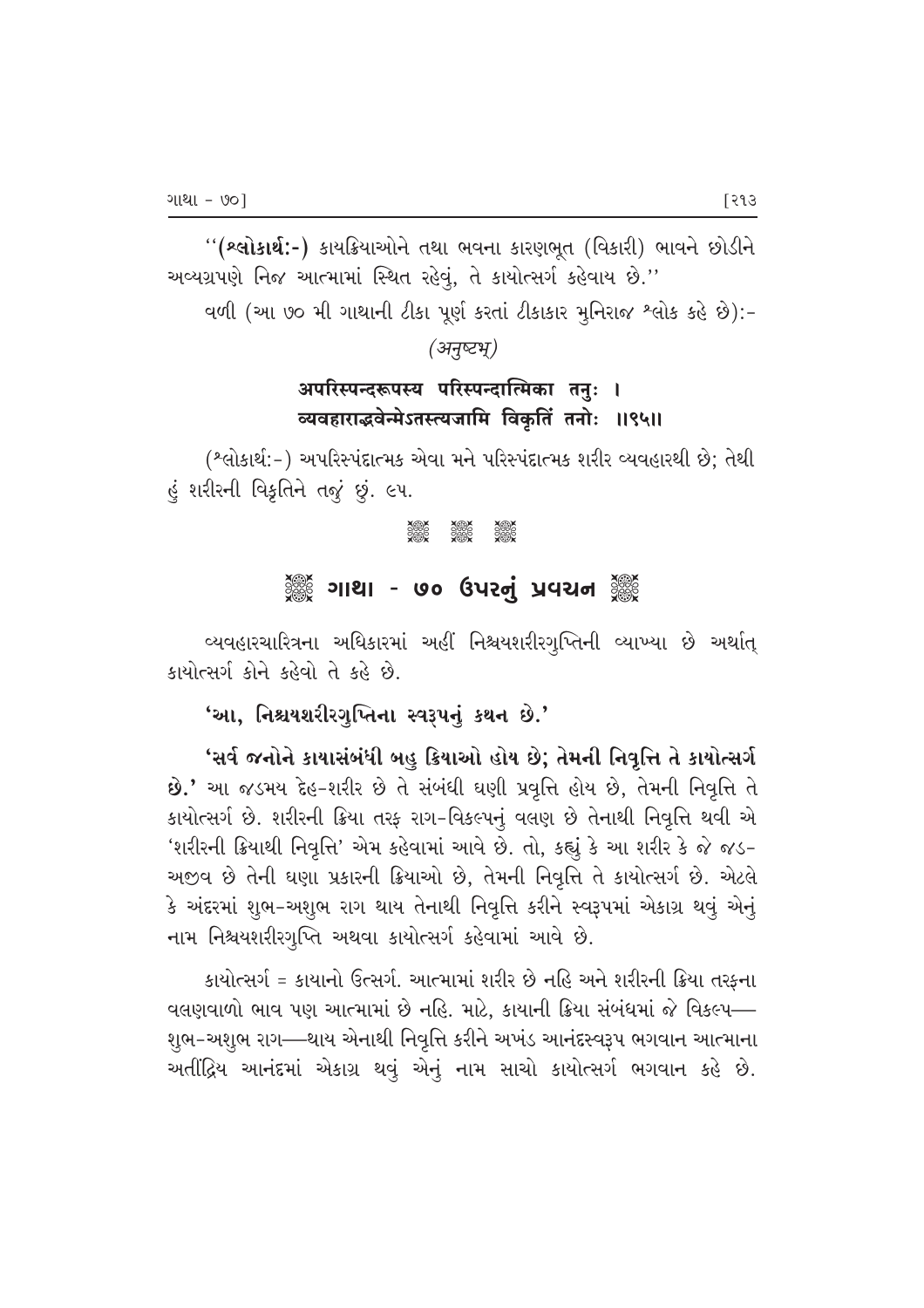'તસ્સસૂત્રી'માં આવે છે ને? કે 'તાવકાય ઠાણેણં મોણેણં ઝાણેણં.' - ધ્યાનમાં કાયા તરફનું, વચન તરફનું અને મન તરફનું પણ વલણ છોડું છું. - આમ ત્રણ વાત આવે છે ને? અર્થાત્ કાયા-વાણી-મન—એ ત્રણેથી હું છૂટું છું. અરે! પણ અજ્ઞાનીને સૂત્રના અર્થ પણ ન આવડતા હોય ને ગાડાં હાંકે રાખે છે. અહીંયા પરમે<sup>શ્</sup>વર ત્રિલોકનાથ પરમાત્મા તીર્થંકરદેવ કહે છે કે કાયોત્સર્ગ તો એને કહીએ કે આત્મા આનંદ-જ્ઞાનસ્વરૂપ છે તેમાં લીન થઈને કાયાની ક્રિયાઓ સંબંધી વિકલ્પની વૃત્તિઓનો અભાવ કરવો. અર્થાત્ સ્વરૂપમાં ઠરીને અતીંદ્રિય આનંદનું વેદન કરવું એનું નામ કાયોત્સર્ગ છે.

 $x^2 +$  :- (કાર્યોત્સર્ગાદિ) બધું જ અંદરના આનંદમાં આવે ?

સમાધાન :- (હા), આનંદમાં જ બધું આવે ને ? ધર્મ કાંઈ દુ:ખરૂપ હોય? માટે આનંદ સિવાય જે કાંઈ કરવામાં આવે તે બધું જૂઠું છે. તેમ જ જીવની ભાવના આનંદ yાપ્તિની છે ને? (માટે આનંદમાં બધું આવી જાય છે.) અહીં કહે છે કે આ શુભ-અશુભ વિકલ્પરૂપ વૃત્તિઓ-રાગ ઉઠે છે તે દૃઃખરૂપ ભાવ છે. અર્થાત્ કાયાની ક્રિયા સંબંધી, મનસંબંધી કે વાણીસંબંધી બન્ને (શુભ-અશુભ) પ્રકારનો રાગ-વિકલ્પ છે તે બધોય દૃ:ખરૂપ છે. તો, એ દૃ:ખરૂપ વિકલ્પ-રાગ છે એનાથી નિવૃત્તિ કરવી અને સ્વરૂપમાં પ્રવૃત્તિ કરવી તે કાયોત્સર્ગ છે.

 $'$ તે જ ગુપ્તિ (અર્થાત્ કાયગુપ્તિ) છે.' - એને જ ભગવાન ગુપ્તિ કહે છે. અહા! સ્વરૂપમાં જામતાં શરીરસંબંધી વિકલ્પનો નાશ થાય એનું નામ પરમાત્મા કાયોત્સર્ગની ગુપ્તિ કહે છે એટલે કે તે કાયોત્સર્ગરૂપી ગુપ્તિ (-કાયગુપ્તિ) છે.

**'અથવા પાંચ સ્થાવરોની અને ત્રસોની હિંસાનિવૃત્તિ તે કાયગુપ્તિ છે.'** પૃથ્વી,  $u$ ણી, અગ્નિ, વાયુ, વનસ્પતિ ને ત્રસ – એ છકાય છે ને? તો, પાંચ સ્થાવર અને એક ત્રસ - એ છકાય તરફની હિંસાની નિવૃત્તિ એનું નામ કાયગુપ્તિ છે. બીજી રીતે કહીએ તો, પર તરફના વલણવાળી હિંસાના ભાવથી છૂટવું અને અંદર આત્મસ્વભાવમાં એકાગ્ર થવું એનું નામ કાયગુપ્તિ છે.

'જે પરમસંયમધર પરમજિનયોગીશ્વર પોતાના (ચૈતન્યરૂપ) શરીરમાં પોતાના (ચૈતન્યરૂપ) શરીરથી પ્રવેશી ગયા, તેમની અપરિસ્પંદમૂર્તિ જ (-અકંપ દશા જ) નિશ્ચયકાયગૃપ્તિ છે.'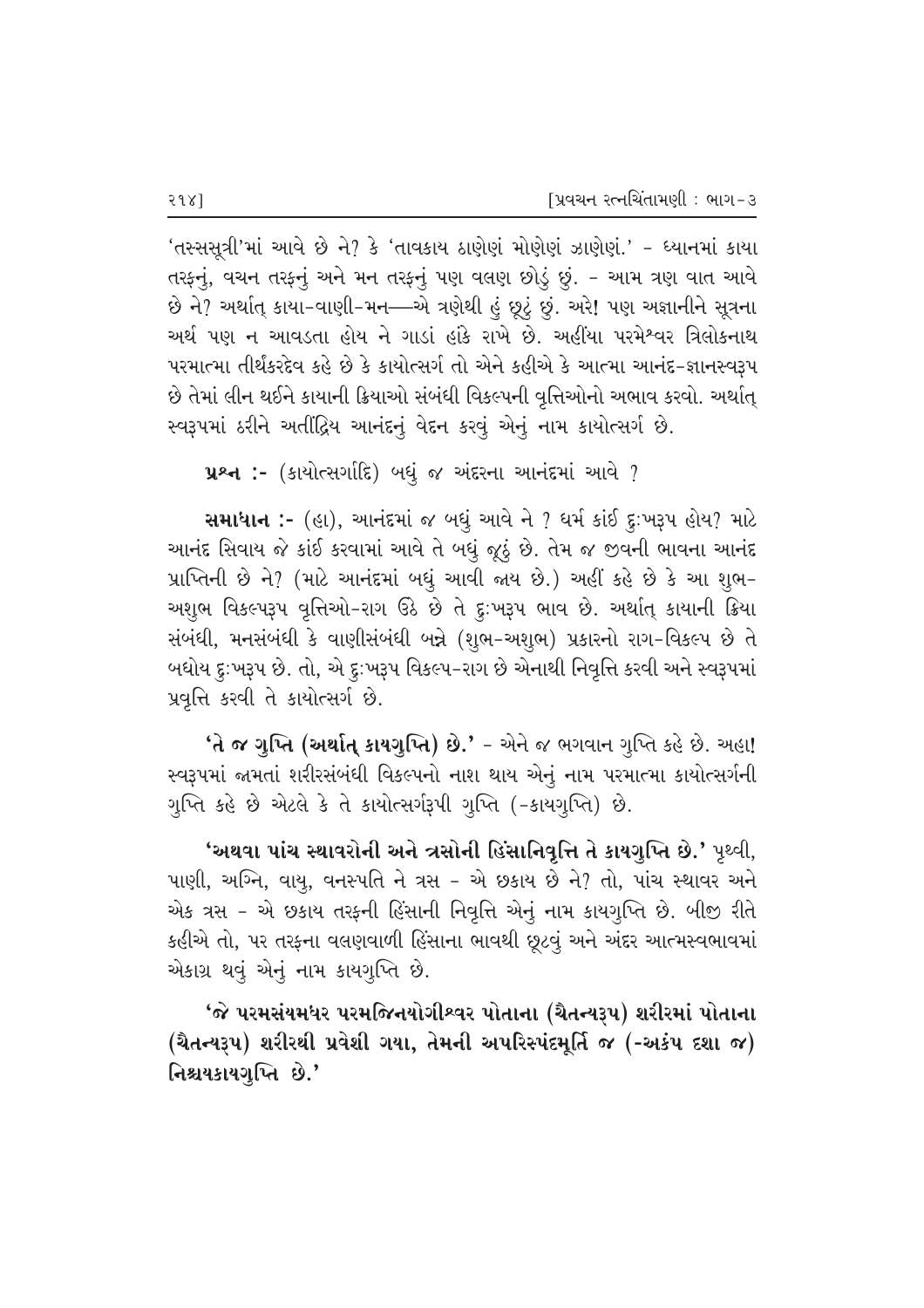અહીંયા મુનિની મુખ્યતાથી વાત લીધી છે ને? તેથી કહે છે કે 'જે પરમસંયમધર'... આત્માના આનંદ સહિત જેને પરમ સંયમદશા પ્રગટી છે એવા પરમસંયમધર… લ્યો. મુનિ એને કહીએ કે જેને છકાયની હિંસાનો વિકલ્પ તેમ જ અવ્રતનો ભાવ પણ છૂટી ગયો છે અને જે નિજ આત્માના અતીંદ્રિય આનંદસ્વરૂપમાં સ્થિર છે. આવા 'પરમસંયમધર પરમજિનયોગીશ્વર'…અહા! પરમ+જિન+યોગીશ્વર એટલે કે જેણે રાગરૂપ વિકલ્પને જુત્યો છે. અર્થાત્ જેઓ રાગને ઉત્પન્ન થવા દેતા નથી, પરંતુ વીતરાગ ભાવનાને ઉત્પન્ન કરે છે તેમને પરમજિનયોગીશ્વર—સંત—મૃનિ કહેવામાં આવે છે. આવા 'પરમસંયમધર પરમજિનયોગીશ્વર પોતાના (ચૈતન્યરૂપ) શરીરમાં પોતાના (ચૈતન્યરૂપ) શરીરથી પ્રવેશી ગયા.'

જુઓ, શું કહે છે? કે આ, શરીરગુપ્તિની વ્યાખ્યા ચાલે છે ને? તો, કહે છે કે આ શરીર છે એ અજીવ-જડ છે અને તેના તરફની પ્રવૃત્તિનો વિકલ્પ છે એ વિકાર છે. એનાથી (શરીરથી ને વિકારથી) આત્મામાં પ્રવેશ થતો નથી. પણ એ શરીરથી અને વિકલ્પ-વિકારની લાગણીઓથી રહિત શુદ્ધ ચૈતન્યસ્વરૂપ નિજ-પોતાનું શરીર છે તેનાથી આત્મામાં પ્રવેશ થાય છે. અહા! આ શરીરગૃપ્તિની વ્યાખ્યા છે ને? એટલે અહીંયા 'નિજ શરીર' લીધું છે (પોતાના ચૈતન્યરૂપ શરીરની વાત લીધી છે) કે આ જડ શરીરસંબંધી પ્રવૃત્તિના વિકલ્પથી−રાગથી છૂટી નિજ શરીરમાં અર્થાત્ વીતરાગ સ્વભાવસ્વરૂપ આત્મામાં—નિજ ચૈતન્યરૂપ શરીર છે તેમાં — પોતાના શરીરથી એટલે કે નિજ ચૈતન્યરૂપ દશાથી (પરમજિનયોગીશ્વર) પ્રવેશી ગયા.

શું કહે છે? કે પૂણ્ય-પાપરૂપ શુભ-અશુભ વિકલ્પ છે એ તો વિકાર છે, કાંઈ આત્મા નથી. આત્મા તો શૃદ્ધ આનંદ અને જ્ઞાનની મૂર્તિ છે. આવું જે પોતાનું સ્વરૂપ છે એ પોતાનું શરીર છે અને તેમાં (પરમજિનયોગીશ્વર) ચૈતન્યરૂપ શરીરથી—નિર્મળ વીતરાગી પરિણતિથી—પ્રવેશી ગયા. અરે! આ ભાષા પણ સમજવી કઠણ છે! અજ્ઞાનીને એમ થાય છે કે આવું બધું કરવા કરતાં એક યાત્રા કરી આવીએ તો કલ્યાણ થઈ જાય લ્યો.  $\nu$ ણ ભાઈ! કલ્યાણની ચીજ (રીત) જૂદી છે. સમજાણું કાંઈ?

અહીંયા સર્વજ્ઞ પરમેશ્વર તીર્થંકરદેવ પરમજિનયોગીશ્વર એવા સંતોની ગુપ્તિનું વર્ણન કરે છે કે (પરમજિનયોગીશ્વર એવા સંત) આ શરીરની—કે જે જડ-માટી છે એની—ક્રિયાઓથી નિવૃત્ત થયા છે. કેમ કે તેઓ શરીર તરફના વલણવાળા વિકલ્પથી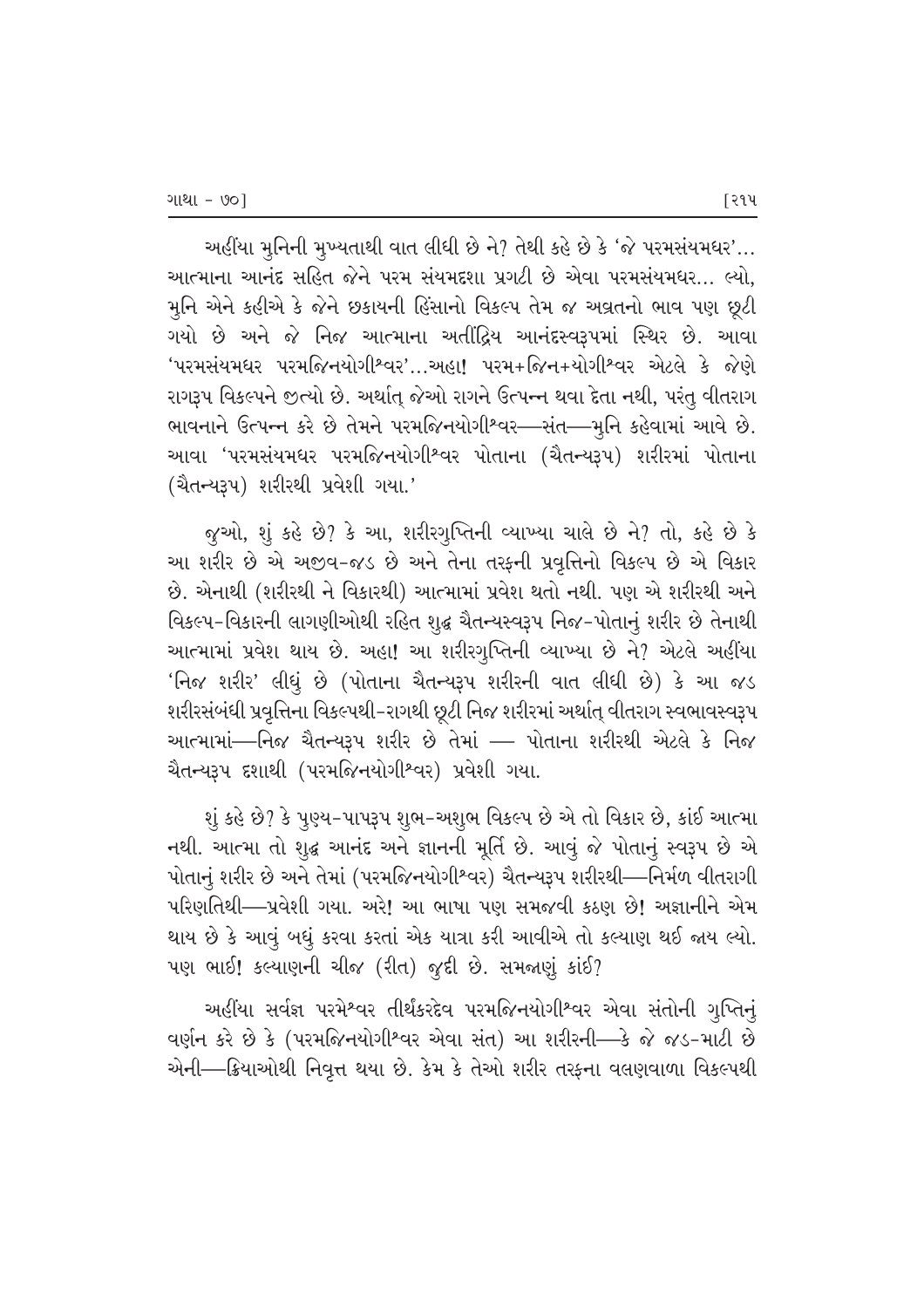નિવૃત્ત થયા છે, તેથી શરીરની ક્રિયાથી નિવૃત્ત થયા છે એમ કહેવામાં આવે છે. તેઓ શરીરની ક્રિયાથી નિવૃત્ત થયા તો ગયા ક્યાં? કે જ્ઞાનાનંદસ્વરૂપ ભગવાન આત્માની અંદર fi40 વીતરાગી પરિણતિથી પ્રવેશ કર્યો. અહા! આવો મારગ છે પ્રભૂનો ભાઈ! અરે! દુનિયા કંઈકનું કંઈક માને છે અને મારગ ક્યાંય (દૂર) રહી ગયો છે.

અહા! ત્રિલોકનાથ પરમાત્મા ઈંદ્રો ને નરેન્દ્રોની સમક્ષમાં આ રીતે શરીરગૃપ્તિનું વર્ણન કરતા હતા કે ભાઈ! આ શરીર છે એ તો માટી-જડ છે. તેથી તેની પ્રવૃત્તિરૂપ ક્રિયા જડથી જડમાં થાય છે. પણ તે વખતે જીવને વિકલ્પ થાય કે 'હું શરીરનું આમ કરૂં ને આમ કરૂં'. તો, આવો પુણ્ય-પાપનો વિકલ્પ છે એ પણ ખરેખર તો કાયા છે-પરકાયા છે. અર્થાત્ આસ્રવતત્ત્વ એ પરકાયા છે એટલે કે પરનો સમૂહ છે, પણ ચૈતન્યરૂપ સ્વશરીર નથી. અહા! ચૈતન્યરૂપ સ્વશરીર તો જ્ઞાન અને આનંદની મૂર્તિ પ્રભુ આત્મા  $\dot{\vartheta}$ . આવા ચૈતન્યરૂપ સ્વશરીરમાં ચૈતન્યરૂપ સ્વશરીર વડે મતલબ કે 'સ્વશરીરમાં' કહેતાં જ્ઞાનમૂર્તિ ચૈતન્ય આત્મદ્રવ્યમાં અને 'સ્વશરીર વડે' કહેતાં જ્ઞાનમય વીતરાગી શુદ્ધ પરિણતિ દ્વારા પ્રવેશ કરવો એનું નામ કાયોત્સર્ગ કહેવામાં આવે છે. લ્યો, કોઈ દિ' આવું સાંભળ્યું પણ નહિ હોય અને માત્ર પાઠ બોલીને 'આ કરી નાખ્યા સામાયિક ને કાયોત્સર્ગ' એમ માન્યું હશે. 'પારસનાથ પરચો પૂરે અને શાંતિનાથ સાતા કરે' એમ અમારા પિતાજી સવારના બોલતા. અહીં કહે છે કે પારસનાથ તો તું છો. આનંદનું ધામ સચ્ચિદાનંદ પ્રભુ એવો આત્મા પારસનાથ છે અને તેમાં નિર્મળ પરિણતિ દ્વારા પ્રવેશ કરવો એટલે કે તેમાં અભેદ થવું તે કાયોત્સર્ગ છે. અહા! આ શું કહે છે તે હજુ પકડાવું પણ અજ્ઞાનીને કઠણ છે.

લ્યો, આનું નામ કાયોત્સર્ગ અને શરીરગુપ્તિ છે કે આ (જડ) શરીર તરફના લક્ષને છોડીને અંદરમાં ચૈતન્યસ્વરૂપ આનંદનું ધામ ભગવાન આત્મા છે તેમાં નિર્મળ વીતરાગ પર્યાય દ્વારા પ્રવેશ કરવો. અરે! અજ્ઞાનીએ કાયોત્સર્ગ તો કોઈ દિવસ કર્યો નથી. પણ કાયોત્સર્ગ કેમ થાય તેની ખબર પણ નથી. એ તો ભગવાન સામે ઉભો રહીને પાઠ <u>બોલે એટલે માની લે કે કાયોત્સર્ગ થઈ ગયો. પણ ભાઈ! એ બધું તો શુભરાગ છે,</u> શુભ વિકલ્પ છે, પુણ્યભાવ છે. એ કાંઈ ધર્મ નથી તેમ જ કાયોત્સર્ગ પણ નથી. અહા! કાયોત્સર્ગ તો એને કહે છે કે કાયાસંબંધી વૃત્તિઓને છોડી દેવી – તેમનો ઉત્સર્ગ કરવો.  $6$ ત્સર્ગ કરવો એટલે કે છોડવું. હવે કહે છે કે એ વૃત્તિઓને છોડી ત્યારે ગયા ક્યાં?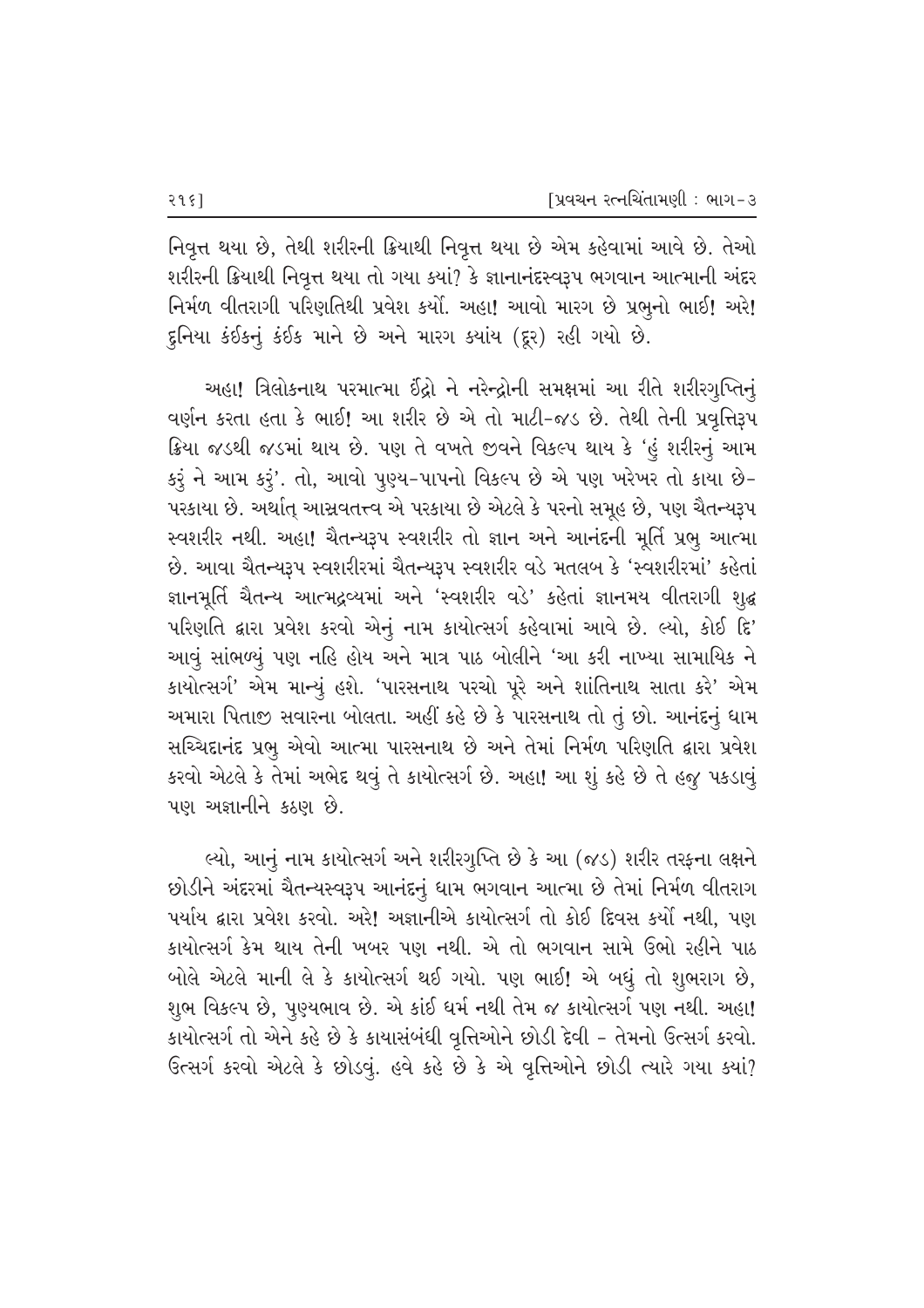કે ચૈતન્યરૂપ આત્મામાં. પણ આ કાયોત્સર્ગની વાત છે એટલે આ વાત કરી કે – એવો અર્થ કર્યો કે - સ્વશરીરમાં સ્વશરીરથી પ્રવેશી ગયા.

અહા! મન-વાણી-દેહ તરફની વિકલ્પ દશા—રાગ—છે એનાથી નિવૃત્ત થવું તે કાયોત્સર્ગ છે. પણ જ્યારે તેનાથી નિવૃત્ત થયા ત્યારે થયું શું? તે ગયા ક્યાં? કે આનંદસ્વરૂપ ચૈતન્યમૂર્તિ પ્રભુ આત્મા છે એની અંદર નિર્મળ પરિણતિ દ્વારા અભેદ થયા. અને આત્મામાં અભેદ થયા એનું નામ કાયોત્સર્ગ કહેવામાં આવે છે.

ભારે વાત ભાઈ! અરે! બહારમાં આવી વાત સાંભળવામાં પણ આવતી નથી. ત્યાં તો 'આમ કરો- સામાયિક. પ્રતિક્રમણ કરો એટલે જાવ થઈ ગયો ધર્મ' એવી વાત સાંભળવા મળે છે. પણ સામાયિક, પ્રતિક્રમણના પાઠમાં શું કહ્યું છે તેમ જ એ બોલવાની ભાષા જડ છે અને તેમાં વિકલ્પ થવો એ રાગ છે એવી કાંઈ અજ્ઞાનીને ખબર નથી. અરે! એણે અનંતકાળ એમ ને એમ - વાસ્તવિક તત્ત્વના ભાન વિના - ગાળ્યો છે અને ચોરાશીના અવતારમાં ગળી ગયો (ડુબી ગયો) છે.

જૂઓ ને! કેવી (સરસ) વાત કરી છે! કે આ શરીર ઉપરનું લક્ષ છોડી દઈને....અહા! આ શરીર જડ છે અને એની ક્રિયા જડક્રિયા હોવાથી તારાથી તેમાં કાંઈ થાય નહિ કે તારાથી તે અટકે એમ પણ બને નહિ. તેથી અહીંયા, શરીર તરફનું લક્ષ છોડ્યું એટલે શરીરની ક્રિયા છોડી એમ કહેવામાં આવ્યું છે. અને શરીર તરફનું લક્ષ છોડ્યું એનો અર્થ એ પણ થયો કે પુણ્ય અને પાપના વિકલ્પનું પણ લક્ષ છોડ્યું. હવે વિકલ્પનું લક્ષ છોડ્યું ત્યારે ગયા ક્યાં? પ્રવેશ ક્યાં કર્યો? (પૂર્વે) શુભ-અશુભ રાગમાં પ્રવેશ હતો અર્થાત રાગમાં એકાકાર હતો એ તો અકાયોત્સર્ગ હતો. મિથ્યાત્વભાવ હતો. પણ હવે રાગમાંથી એકાકારપણું છોડ્યું અને સમ્યક્ભાવ થયો તો પ્રવેશ કયાં કર્યો? કે ભગવાન આત્માના ચૈતન્યશરીરમાં.

અહા! આત્મવસ્તુનું ચૈતન્યરૂપ એ સ્વશરીર છે. તો, જ્ઞાન, આનંદ વગેરે સ્વભાવરૂપ અનાદિનું ચૈતન્યમય નિજ શરીર છે એટલે કે સ્વરૂપ છે તેમાં નિજ શરીરથી - નિજ સ્વરૂપથી - પ્રવેશ કરવો એનું નામ કાયોત્સર્ગ છે. અહા! જૈનના વાડામાં જનમ્યા હોય છતાં સત્ય વાત શું છે એ સાંભળીય નથી. અહીંયા તો, ત્રિલોકનાથ તીર્થંકરની — કે જેઓ સો ઈંદ્રોના પૂજનીક છે અને પૂર્ણાનંદસ્વરૂપ પ્રાપ્ત છે તેમની— વાણીમાં જે આવ્યું તે વાત સંતો કહે છે.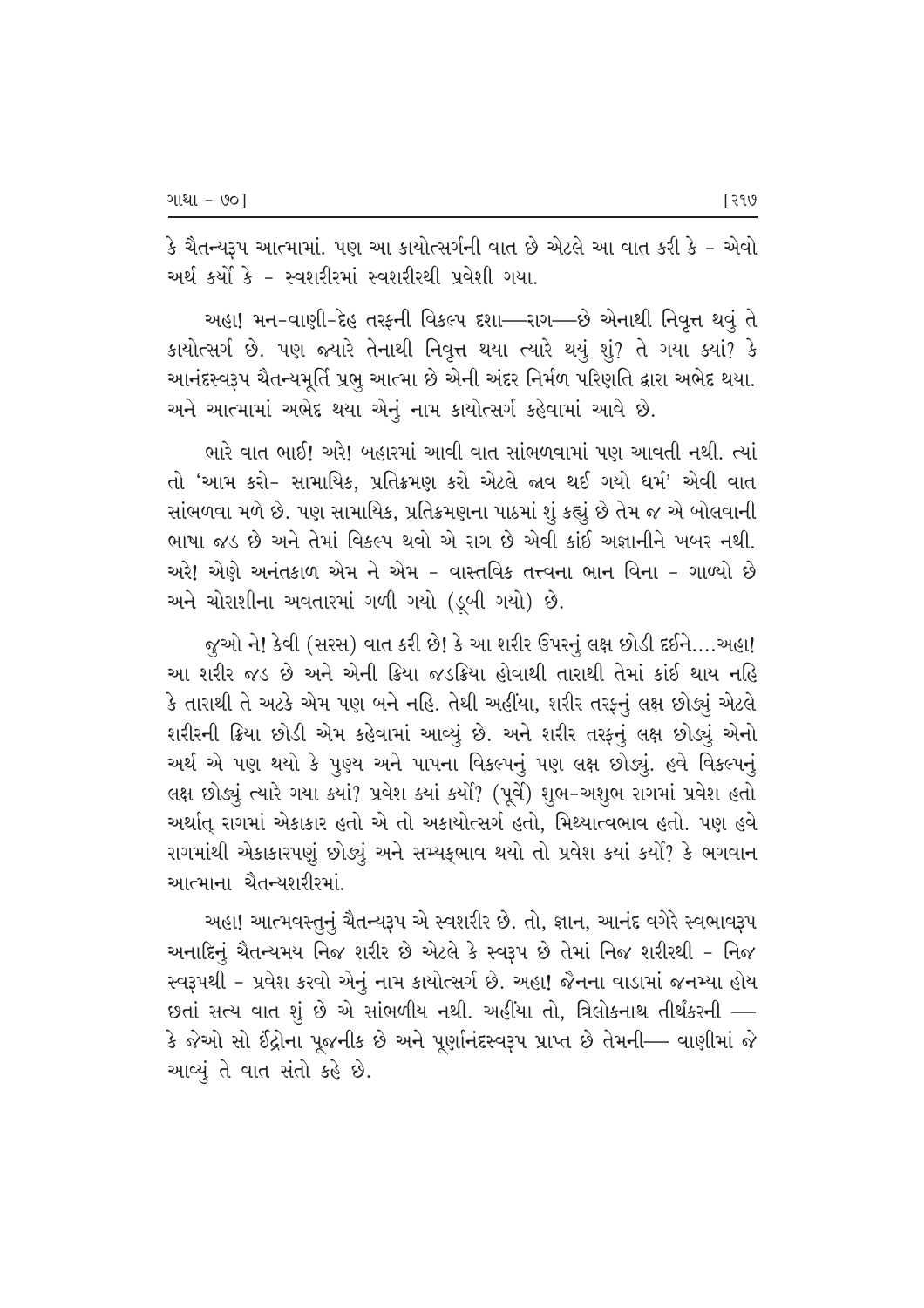<u>જ</u>ૂઓ, અંદર પાઠમાં છે ને? કે 'स्वकीयं वपुः स्वस्य वपुषा विवेश '। स्वकीयं वपुः= પોતાનું શરીર. આનંદ અને જ્ઞાનનું ધામ એવો આત્મા જ પોતાનું શરીર છે. અહા! આત્માને આ જડ શરીર નથી, કેમ કે આ તો માટીનું બનેલું જડ છે. તેવી રીતે પૂણ્ય-પાપના વિકલ્પરૂપ ભાવ ઉઠે એ પણ વિકાર છે, અચેતન છે. એ કાંઈ ચૈતન્યની જાત નથી. તો, એ શરીર અને વિકારથી—પુણ્ય-પાપના રાગથી — રહિત ચૈતન્યજયોતિ સ્વરૂપ ભગવાન આત્મા એક વસ્તુ છે, પદાર્થ છે, તત્ત્વ છે, સત્ત્વ છે. આવું જે નિજ-સ્વકીય શરીર છે તેમાં અર્થાત્ જ્ઞાન અને આનંદનો સાગર એવા આત્મામાં—કે જે स्वકીય શરીર છે એમાં—स्वस्य वपुषा પોતાના શરીરથી विवेश પ્રવેશવું તે કાયોત્સર્ગ છે. મુનિરાજ બહુ સુંદર ટીકા કરે છે!

શ્રોતા :- અપૂર્વ વાત છે!

પૂજ્ય ગુરૃદેવશ્રી :- (હા), વાત તો એવી છે - અપૂર્વ છે. આ તો વીતરાગની વાત છે અને આ વાત ત્રણકાળમાં બીજે ક્યાંય છે નહીં. સર્વજ્ઞ પરમેશ્વર તીર્થંકર સિવાય બીજે ક્યાંય આવું વસ્તુસ્વરૂપ હોઈ શકે નહિ. અહા જુઓ ને! વસ્તુને સિદ્ધ કરવાની એક રીત!

અહા! શરીરની ગુપ્તિ એટલે શરીર તરફના પુણ્ય-પાપના રાગભાવને છોડવો. અને ત્યારે એણે કાયાની ક્રિયાઓ છોડી એમ કહેવામાં આવે છે. હવે (રાગભાવને છોડ્યો) તો ગ્રહ્યું શું? કે ચૈતન્ય ભગવાન આત્માનું—કે જે અંતરમાં જ્ઞાન અને આનંદનો સાગર એવો પ્રભુ છે તેનું—જે નિજ શરીર છે એટલે કે સ્વસ્વરૂપ છે તેને ગ્રહ્યું. અર્થાત્ એ સ્વસ્વરૂપમાં સ્વસ્વરૂપ વડે પ્રવેશ કર્યો - નિર્મળ દશા દ્વારા અંદર એકાકાર થયો. અહા! આનો અર્થ એ થયો કે પૂણ્યના વિકલ્પથી પણ અંતરમાં એકાકાર થવાતું નથી. કેમ કે વિકલ્પથી નિવૃત્ત થાય ત્યારે તો અહીં અંદરમાં પ્રવેશ થાય એમ કહેવું છે. કહો સમજાણું કાંઈ? પહેલાં સમજણ તો કરે કે સત્ય શું છે? પ્રભુનો મારગ શું છે? વીતરાગ શું કહેવા માગે છે? અરે! તેની ખબર ન મળે અને એમ ને એમ (અજ્ઞાનમાં) જિંદગી ચાલી જાય છે! (ક્ષણે-ક્ષણે) આ શરીર મૃત્યુની નજીક જતું જાય છે. તેમ જ આ જીવ પણ જે મુદત લઈને આવ્યો છે તેના છૂટવાની નજીક જતો જાય છે. ખરૂં કે નહિ? અહા! આ ચૈતન્ય આત્મા જીવતી જ્યોત છે. જ્ઞાન-શાંતિ-આનંદ-સ્વચ્છતા-પ્રભુતા વગેરેથી ભરેલો પ્રભૂ આત્મા જીવતી જયોત છે. આવું જે એનું સ્વસ્વરૂપ છે.....સ્વ-સ્વરૂપ કહો કે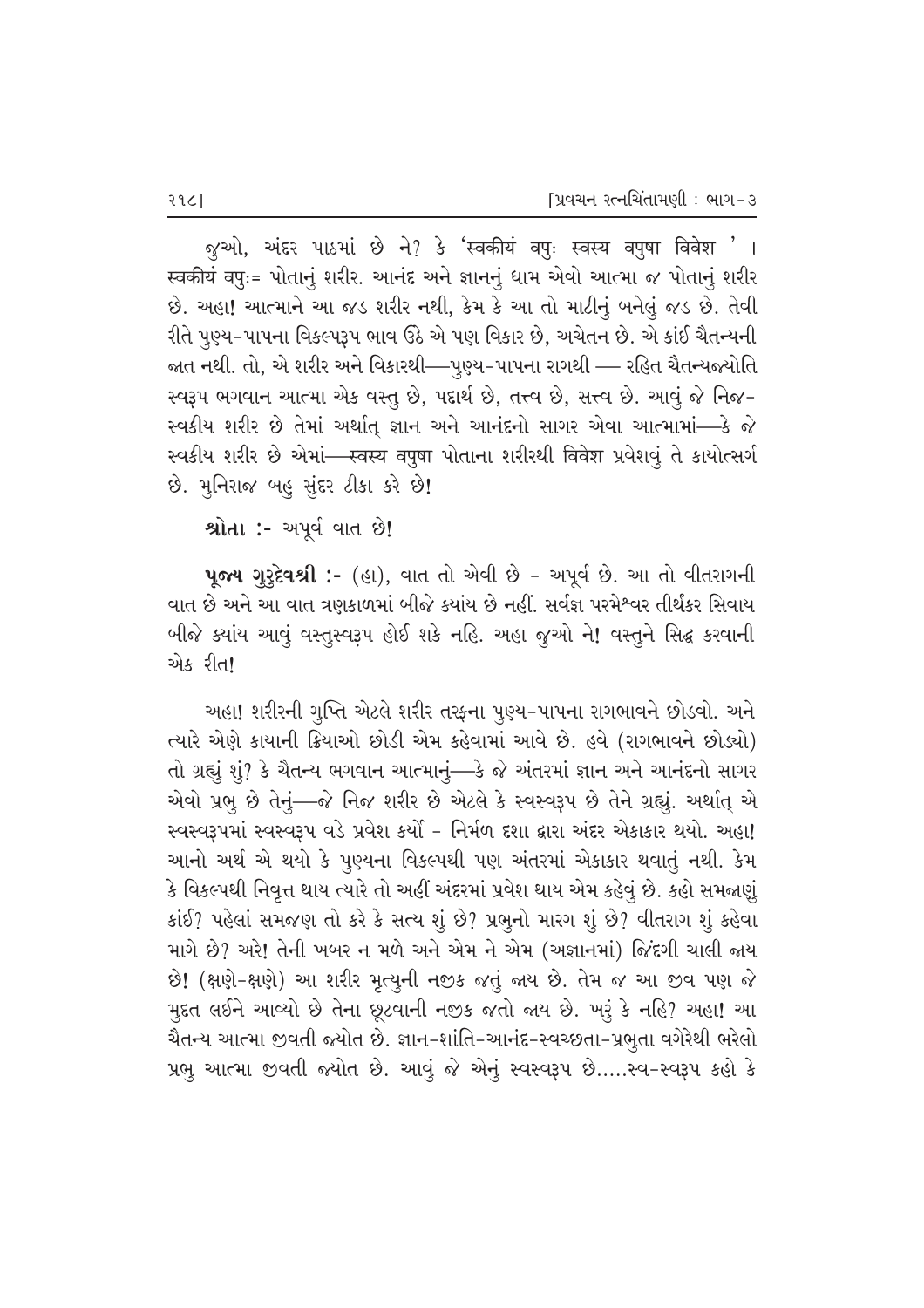સ્વશરીર કહો—એક જ છે. તો, સ્વસ્વરૂપને રાગથી પાછા હઠીને રાગ વિનાની નિર્મળ vર્યાય દ્વારા પકડવો એટલે કે નિર્મળાનંદ પ્રભુ આત્મામાં નિર્મળ દશા દ્વારા પ્રવેશ કરવો એનું નામ શરીરગુપ્તિ અને કાયોત્સર્ગ છે.

 $\mu$ શ્ન :- કાયાની ક્રિયાથી નિવૃત્તિ કરવી કે ન કરવી?

સમાધાન:- કાયાની ક્રિયાથી નિવૃત્તિનો અર્થ આ છે કે એના તરફનું લક્ષ છોડવું. અને ત્યારે કાયાથી નિવૃત્તિ થઈ એમ કહેવામાં આવે છે. તે સિવાય બીજું શું કરવું  $6\sigma$ ું? કેમ કે આત્મામાં કાયાની નિવૃત્તિ (-કાયાનો અભાવ) છે જ. તે ક્યાં આત્મામાં આવી ગઈ છે? પણ 'શરીરથી આમ કરવું' એવા રાગને અને શરીરની ક્રિયાને નિમિત્ત −નૈમિત્તિકસંબંધ છે તેને જેણે છોઙ્યો તેણે કાયાની ક્રિયા છોડી—કાયાની ક્રિયાથી નિવૃત થયો—–એમ કહેવામાં આવે છે. જુઓ ને ! પાઠમાં જ છે ને? કે 'कायकिरियाणियत्ती'.... અહા! શું થાય (-કેટલું કહેવાય)? ભાષાથી કહેતા તો એની રીત પ્રમાણે ભાષામાં આવે.

અહીં કહે છે કે ભગવાન આત્મા…….અરે! પણ તે કોણ છે એની હજુ ખબર વિના ત્યાં (તેમાં) ઠરે ક્યાંથી? અંદર જાય ક્યાંથી? 'હું આત્મા...આત્મા...આત્મા...' એમ કહેવાય છે તો એ શું વસ્તુ છે? એ કઈ ચીજ છે? તેમ જ એમાં શું છે? ખરેખર  $\dot{\vartheta}$  શું? એની ખબર વિના તે અંદરમાં જઈ શકશે નહીં. ભાઈ! જેમ આ જડ વસ્ત્ છે એમ ભગવાન આત્મા પણ વસ્તૂ છે, અને જેમ જડમાં જડની શક્તિઓ છે તેમ ભગવાન આત્મામાં પણ તેની અરૂપી અને ચૈતન્યમય એવી અનંત શક્તિઓ છે. આવી અનંત શક્તિનું એકરૂપ સ્વરૂપ એવા ભગવાન આત્માની અંદર નિર્મળ દશા દ્વારા જવું એને કાયોત્સર્ગ, યોગ તેમ જ ગૃપ્તિ કહેવામાં આવે છે. એનું નામ જ ધર્મ છે.

 ${}$ શ્રીમદૃજીએ એક જગ્યાએ (ભાન વગર માત્ર પાઠ બોલનારની) ટીકા કરી છે કે  $\,$ ક્યો આત્મા વોસરાવવો (–છોડવો) છે અને ક્યો આત્મા ગ્રહણ કરવો છે તેની બોલનારને કાંઈ ખબર-ભાન ન મળે અને 'अप्पाणं वोसिरामि' એમ બોલીને આખો આત્મા વોસરાવી (-છોડી) દે છે. ભાઈ! આત્માને વોસરાવવો છે. પણ કયા આત્માને? પુણ્ય-પાપની લાગણીઓ છે તે અનાત્મા છે. પણ યથાર્થ આત્મા નથી. માટે તેને વોસરાવવો છે—  $\vartheta$ રી $\vartheta$  એને ત્રિકાળ આનંદસ્વરૂપ આત્માને પકડવો છે. તો, 'अप्पाणं वोसिरामि'  $-$ નો અર્થ એ છે કે કાયા, મન અને વાણી તરફનો પુણ્ય-પાપરૂપ વિકલ્પ-રાગ છે તે અશુદ્ધ આત્મા છે, વ્યવહાર આત્મા છે, વિકારી આત્મા છે અને તેને હં છોડું છું. લ્યો,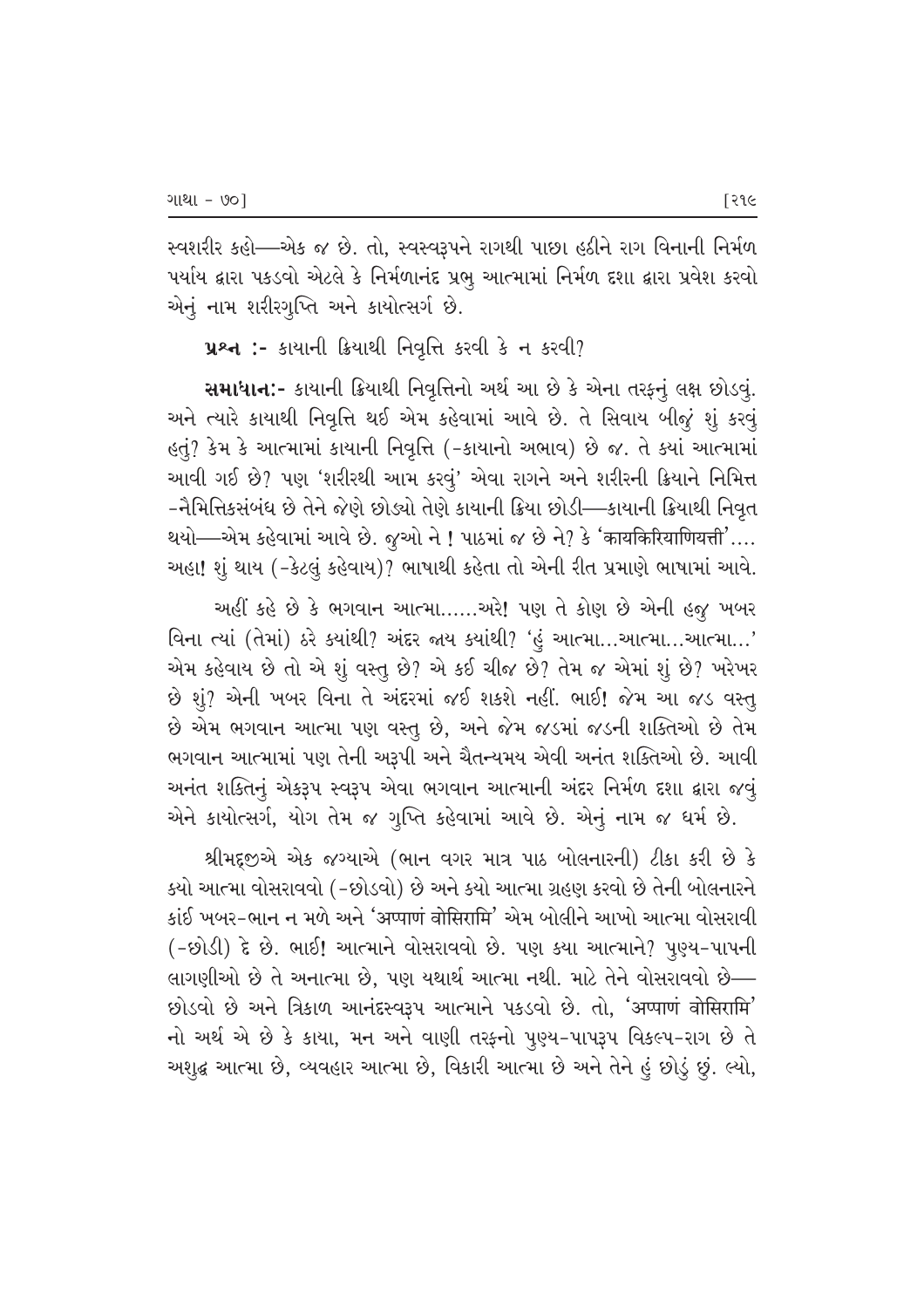અત્યાર સુધી કોઈ દિવસ આ અર્થને ધ્યાનમાં રાખ્યો છે? બહારના વેપારમાં કેટલું ધ્યાન રાખ્યું છે ? તેમાં તો મશગૂલ થઈ જાય—જાણે કે અંદર ડૂબી ગયા! અરે! શરીરને સારૂં ન હોય તોય દુકાને વેપાર કરવા જાય. શરીરને ઠીક ન હોય તો, 'ઝટ રોગ મટી જાય અને ઝટ સારૂં થઈ જાય તો ઠીક, જેથી કામે જઈએ—દૃકાનમાં જોડાઈ જઈએ' એમ અજ્ઞાનીને થાય છે. પણ ભાઈ! એ તો ઘાણીના બળદની જેમ મજૂરી છે.

અહાહા! જૂઓ ને, કેવી (સરસ) વાત કરી છે! અહીંયા ખૂબી તો આ કરી છે  $\hat{B}$  (ધર્માત્મા–મુનિ) પોતાના શરીરમાં પોતાના શરીરથી પ્રવેશી ગયા એમ કહે છે. લ્યો, આવો ધર્માત્માનો કાયોત્સર્ગ કાળ હોય છે. અહા! ભગવાન આત્મા આ (જડ) શરીરથી છૂટ્યો તો ગયો ક્યાં? કે નિજ શરીરમાં. નિજ શરીર શું (કોણ) છે? કે અંદરમાં જ્ઞાન, આનંદ, શાંતિ, સ્વચ્છતા વગેરેનું ધામ પ્રભુ આત્મા છે તે નિજ શરીર છે. અહા! સિદ્ધ  $\alpha$ ગવાનને સિદ્ધપદની દુશાઓ પ્રગટ થઈ છે. એ દુશાઓ આવી કુયાંથી? તે બધી દુશાઓ આત્મામાં ભરી છે તેમાંથી આવી છે. સિદ્ધ ભગવાનને અને અરિહંત ભગવાનને  $\overline{\mathcal{S}}$ વળજ્ઞાન,  $\overline{\mathcal{S}}$ વળદર્શન, અનંત-આનંદ, અનંતવીર્ય વગેરે પ્રગટ્યા છે તે કયાંથી આવ્યા?  $\Sigma$ ્યું તે કાંઈ બહારથી આવે છે? દેહમાંથી આવે છે? વાણીમાંથી કે મનમાંથી કે રાગમાંથી આવે છે? અરે! એક સમયની પર્યાયમાંથી પણ શું તે આવે છે? (ના), કેમ કે પર્યાય એક સમયની છે. એ સિદ્ધપદની દશાઓ તો ધ્રુવ ચૈતન્ય ભગવાન આત્મામાંથી—કે જે એવી-એવી અનંત નિર્મળ પર્યાયોનો પીંડ વસ્તુ છે તેમાંથી—આવે છે. તો, આવા પર્યાયવાન આત્માની અંદર નિર્મળ પર્યાય દ્વારા પહોંચી જવું તેને અહીંયા કાયોત્સર્ગ કહે છે. અહા! આવા શબ્દો કેટલાકે તો આખી જિંદગીમાં સાંભળ્યા પણ નહીં હોય. <u>આવી સ્થિતિ છે!</u>

અહીં તો જન્મ-જરા-મરણના અંત લાવવાની વાતો છે. બાપુ! અનાદિથી તું જન્મ-મરણ કરી રહ્યો છો (અને દુ:ખી છો.) આ ધૂળના શેઠિયા, દેવ વગેરે બધા પણ દુ:ખી છે બિચારા. શું એમ હશે? પૈસાવાળા દૃઃખી હશે? અરે! અહીંયા તો કહે છે કે પર તરફના વલણવાળો વિકાર છે તે દુઃખ અને આકુળતા જ છે. માટે તેને છોડીને એટલે કે શરીર તરફનો આશ્રય ને વલણ છોડીને ભગવાન ચૈતન્યદ્રવ્યમાં નિર્મળ દશા ફ્રારા પ્રવેશવું તેને કાયોત્સર્ગ કહે છે. ખરેખર તો, રાગથી છૂ*ટ*યો એટલે તે સમયે નિર્મળ દશા જ થઈ અને તેને 'નિર્મળ દશા દ્વારા અંદરમાં ગયો' એમ કહેવામાં આવે છે. લ્યો. આ કાયોત્સર્ગની વ્યાખ્યા! અરે! અજ્ઞાની તો બે મીનીટ પાઠ બોલે એટલે માને કે થઈ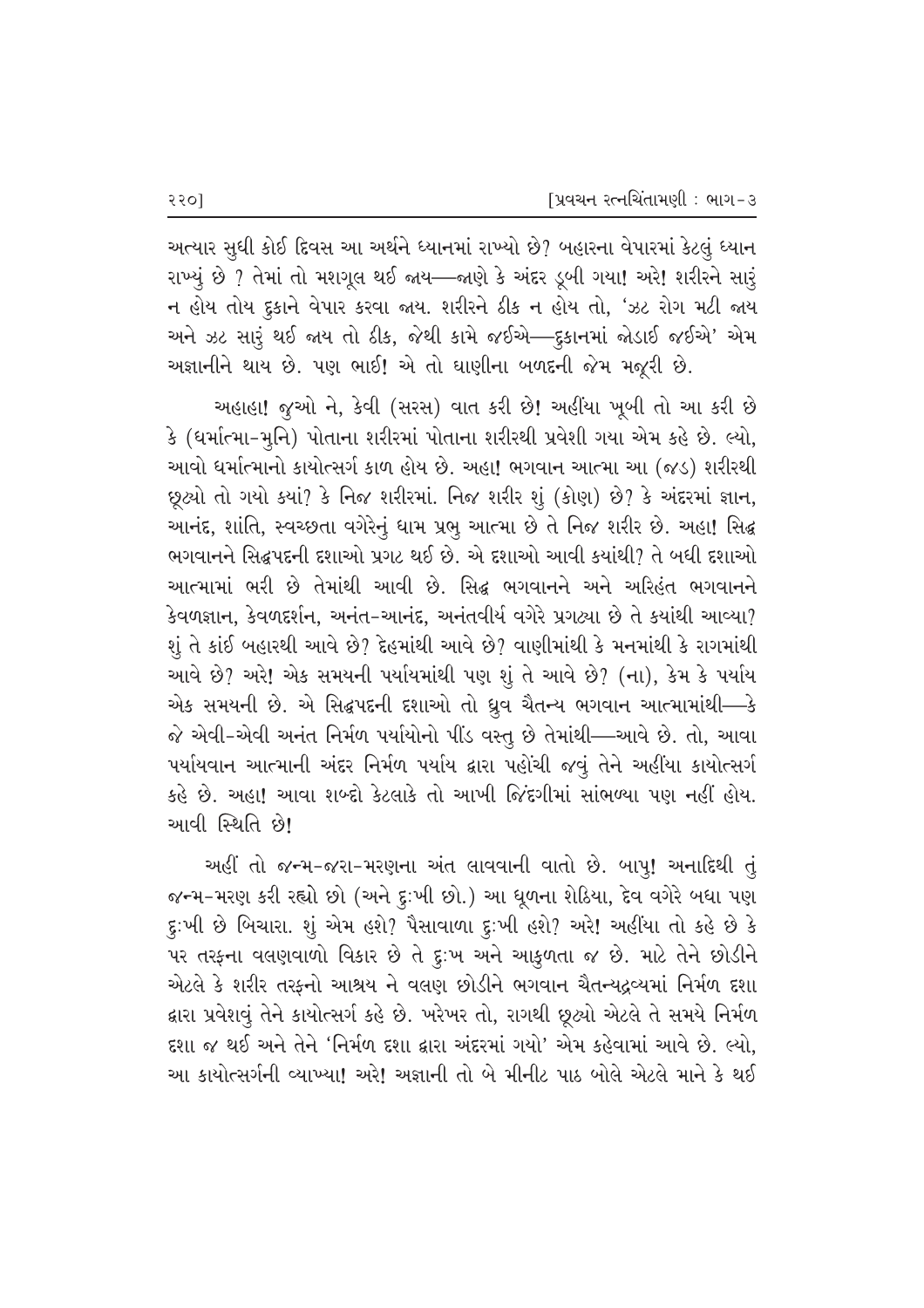ગયો કાયોત્સર્ગ! બાપુ! એક સેકંડનો કાયોત્સર્ગ જન્મ-મરણનો અંત લાવે છે અને એવા કાયોત્સર્ગની અહીંયા વાત છે. અહીં કહ્યું કે, જેમાં જન્મ-મરણ અને જન્મ-મરણના ભાવ નથી એવા આત્મામાં પ્રવેશવું તે કાયોત્સર્ગ છે.

 $\hat{a}$ મની અપરિસ્પંદમર્તિ જ (-અકંપ દશા જ) નિશ્ચયકાયગૃપ્તિ છે.' લ્યો, મુનિરાજ નિજ ભગવાન આત્માના જ્ઞાન અને આનંદસ્વરૂપમાં સ્થિર થાય અને કંપે નહિ તેને શરીરની ગુપ્તિ-નિશ્ચયકાયગુપ્તિ ભગવાન કહે છે. અપરિસ્પંદમૂર્તિ એટલે કે પુણ્ય-~ પાપરૂપ કંપન દશા જ્યાં નથી એવી દશા. અને તે જ નિશ્ચયકાયગુપ્તિ છે.

### C C C

## ું આઘારના શ્લોક ઉપરનું પ્રવચન ું

 $'$ કાયક્રિયાઓને...' - એ જડની ક્રિયા છે અને તે નિમિત્તની વાત કરી છે. કેમ કે કાયાની સાથે નિમિત્ત-નૈમિત્તિકસંબંધ છે ને? એટલે તેની વાત કરી છે. કાયક્રિયા એ નિમિત્ત છે અને વિકાર તે નૈમિત્તિક છે. તો, **'કાયક્રિયાઓને તથા ભવના કારણભુત** (**વિકારી) ભાવને છોડીને….'** દેખો! વિકારી ભાવને ભવનું કારણ કહે છે. અર્થાત્ પુણ્ય-પાપના વિકલ્પ-રાગ તો ભવનું કારણ છે એમ કહે છે. અહા! ભગવાન પરમાત્માની ભક્તિનો ભાવ - એવો શુભભાવ - પણ ભવનું કારણ છે. બાપ્! આ તો વીતરાગ મારગ છે. તેથી એ વીતરાગ માર્ગમાં રાગ હોઈ શકે નહીં. (હા), ભુમિકા પ્રમાણે રાગ હોય તે જણવાલાયક છે. પણ આદરણિય છે એમ છે નહિ.

અહીંયા બે વાત લીધી છે: (૧) કાયક્રિયાઓ અને (૨) ભવના કારણભૂત વિકારી ભાવ. તેમાં જડરૂપ કાયક્રિયાઓ—કે જે નિમિત્તરૂપે છે તે—કાંઈ ભવનું કારણ નથી. ભવનું કારણ તો પુણ્ય-પાપનો વિકલ્પ - શુભ-અશુભ રાગ - છે. માટે તેને છોડીને એટલે કે વિકારી ભાવને છોડીને…….ચાહે તો ભગવાનની ભક્તિનો વિકલ્પ હો કે દયા− દાન-વ્રતનો વિકલ્પ હો, - એ બધાય વિકલ્પ રાગ છે અને રાગ ભવનું કારણ છે. તેથી તેને છોડીને…. અરે! અજ્ઞાની રાડો પાડે છે કે લ્યો, સમકિતીના પૃણ્ય પણ ભવનું  $S$ ારણ? સાંભળ ને ભાઈ! કે તે ભવનું કારણ છે. કારણ કે તે રાગ છે. આવો ભારે મારગ છે બાપા! જેમ 'સર્પ ગયા ને લીસોટા રહ્યા' એમ કહે છે ને? તેમ અત્યારે આવી વાત સાંભળવા મળવી પણ મુશ્કેલ થઈ ગઈ છે અને બહારના ઢસરડા રહી ગયા છે!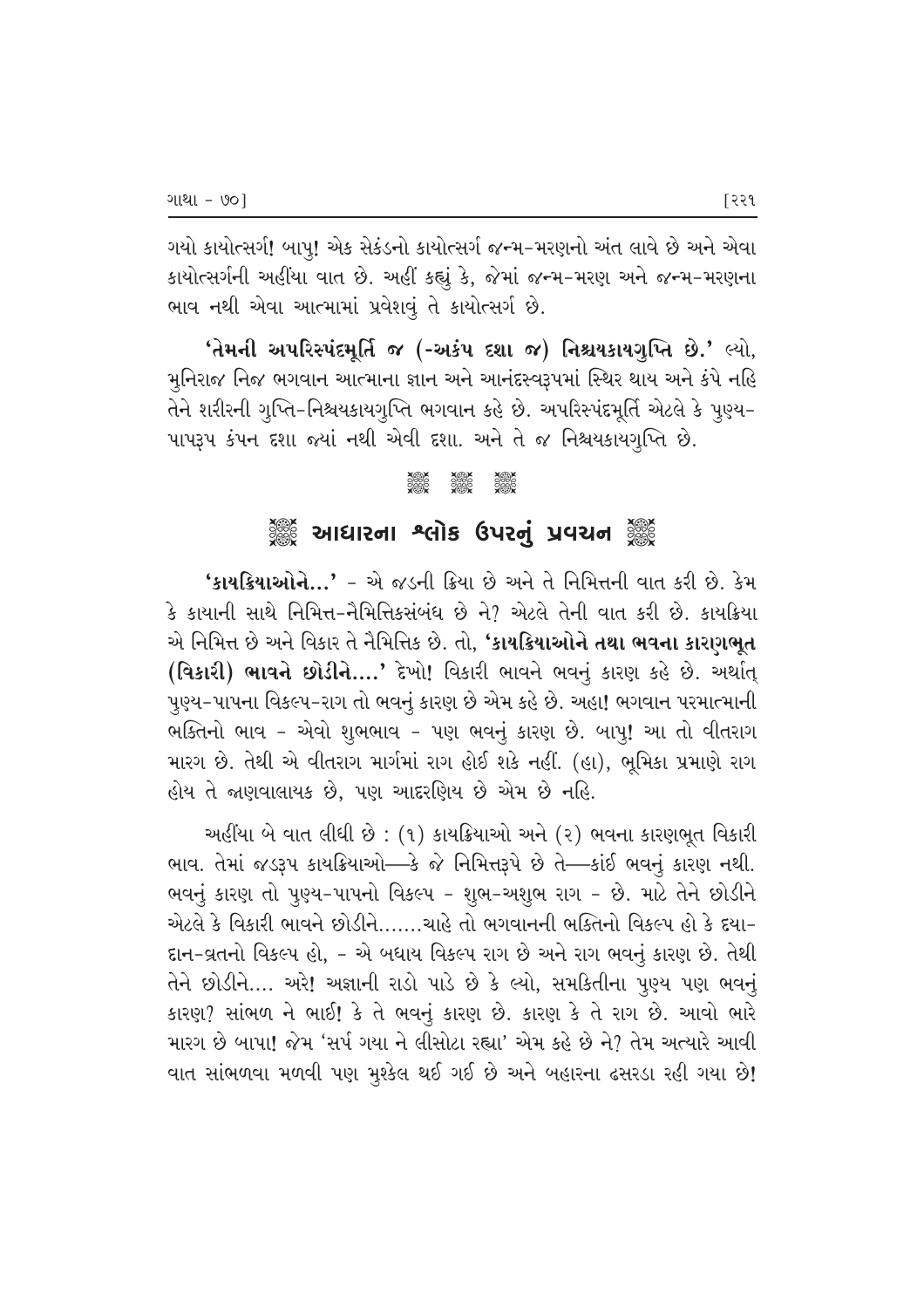આહીં કહે છે કે કાયક્રિયાઓ છે તેનું લક્ષ છોડી દે અને ભવના કારણરૂપ એવા વિકારી ભાવને પણ છોડી દે. આ રીતે કાયક્રિયાનું લક્ષ અને વિકારને છોડીને **'અવ્યગ્રપ**ણે **નિજ આત્મામાં સ્થિત રહેવું, તે કાયોત્સર્ગ કહેવાય છે.'** અવ્યગ્રપણે = આનંદપણે. લ્યો, પુણ્ય-પાપમાં અર્થાત્ શુભ-અશુભભાવમાં તો વ્યગ્રતા છે, અસ્થિરતા છે, કંપન છે, દોષ છે. માટે તેને છોડીને અવ્યગ્રપણે નિજ આત્મામાં સ્થિત રહેવું. જોયું? પાછું એમ નથી કહ્યું કે ભગવાનના આત્મામાં સ્થિત રહેવું. કારણ કે એ ભગવાન તો પર છે. પણ નિજ આત્મામાં સ્થિત રહેવું. અહા! ભગવાન આત્મા અતીંદ્રિય આનંદનું ધામ છે, સ્વભાવનો સાગર છે. આવા નિજ આત્માની અંદર સ્થિર રહેવું તે કાયોત્સર્ગ કહેવાય છે. અને આનું નામ ધર્મ કહો કે સમ્યગ્દર્શન-જ્ઞાન-ચારિત્ર કહો - બધું એક જ છે. કહો. આમ છે કે નહીં અંદર શાસ્ત્રમાં ? પાઠ સામે છે અને પાઠનો તો આ અર્થ થાય  $\dot{\vartheta}$ . વાણિયા નામા મેળવે છે કે નહિ ? દરોરા આવે ત્યારે ચોપડા નથી મેળવતા? મેળવે છે કે નહિ? (હા). વાણિયા વેપારના ચોપડા મેળવે છે, પણ અહીંયા આ (-શાસ્ત્રનો અર્થ અને પોતાનો અભિપ્રાય) મેળવવામાં તેને વખત મળતો નથી.

 $\ast$ ોતા :- ત્યાં લાભ દેખાય છે. અહીં આપ લાભ દેખાડો?

પૂજ્ય ગુરુદેવશ્રી :- ત્યાં ધૂળમાંય લાભ નથી. 'લાભ સવાયા' એમ બારણે લખે છે ને? પણ ખરેખર તો, 'આત્માનું લક્ષ કરે તો લાભ થાય' એમ તેનો અર્થ છે. એકવાર લગભગ ૬૪-૬૫ ની સાલમાં પાલેજમાં અમે એક વેપારી સાથે દિવાળીના નામા લખેલા. (-એકસાથે ચોપડાપૂજન કરેલું.) પણ પછી થયું એવું કે તેનું કાપડ બળી ગયું. લ્યો, સાથે નામા લખેલા તોપણ તેનું કાપડ બળી ગયું. પરંતુ તેમાં સાથે લખેલા નામા શું કરે? પાપનો ઉદય આવે તો, તે નામા પણ પડ્યા રહે. ભાઈ! પૂર્વના પુણ્ય-પાપ પ્રમાણે બહારની ક્રિયાઓ થાય છે ત્યાં તારું જળવ્યું કાંઈ રહેતું નથી. જ્યારે આ - આત્મામાં સ્થિત રહેવું તે - તારાથી જાળવ્યું રહે એવું છે.

આહા! નિજ ભગવાન આત્મા વસ્તૂ છે, પદાર્થ છે. આત્મા પોતે જ સચ્ચિદાનંદ પ્રભૂ છે. તે સત્ નામ શાશ્વત જ્ઞાન ને આનંદસ્વરૂપ પ્રભૂ છે. તો, પુણ્ય-પાપના વિકલ્પને છોડીને તેમાં સ્થિત રહેવું એનું નામ ભગવાન કાયોત્સર્ગ, શરીરગુપ્તિ અને ધર્મ કહે છે.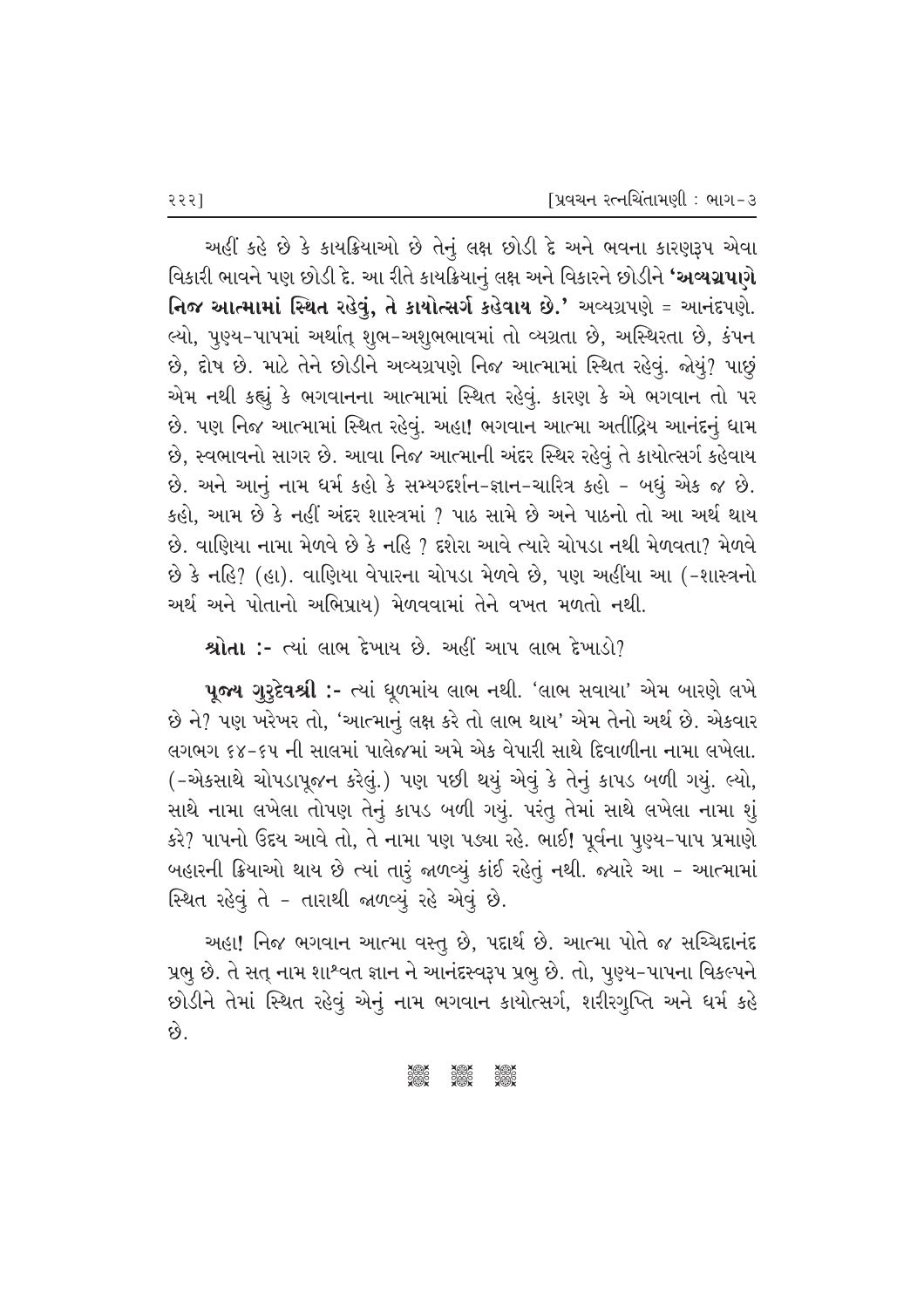## ેૢઁૺ૿ૢ શ્વીક - ૯૫ ઉપરનું પ્રવચન ૅુંૺ

**'અપરિસ્પંદાત્મક એવા મને…'** પોતે (મુનિરાજ પોતાની વાત) કહે છે કે હું તો અંદરમાં પુણ્ય-પાપના રાગથી ભિન્ન અપરિસ્પંદાત્મક છું. એટલે કે પુણ્ય-પાપના વિકલ્પમાં ન આવું એવી હું ચીજ છું. ધ્રુવસ્વરૂપ ચૈતન્યબિંબ એવો હું ભગવાન આત્મા આપરિસ્પંદાત્મક છું અર્થાત્ સ્થિર બિંબ છું. શરીર અને પુણ્ય-પાપ આદિ બધાય કંપનમય છે, પરિસ્પંદ છે, જ્યારે મારૂં નિજ સ્વરૂપ અપરિસ્પંદ છે. મારામાં કંપન નથી, અસ્થિરતા નથી અને પુણ્ય-પાપના વિકલ્પ પણ નથી. હું તો સ્થિરબિંબ, શાંત, આનંદકંદ છું. **'એવા મને પરિસ્પંદાત્મક શરીર વ્યવહારથી છે.'** પરિસ્પંદાત્મક આ પૃણ્ય−પાપ અને શરીરાદિ વ્યવહારથી મારામાં છે. તેઓ નિશ્ચયથી મારામાં છે નહિ. પર્યાયમાં નિમિત્ત− નૈમિત્તિકસંબંધ હોવાથી શરીરાદિ મારામાં છે એમ વ્યવહારથી કહેવામાં આવે, પણ `ખરેખર તો તેઓ મારામાં છે નહીં. વ્યવહારથી કહેવાય એટલે કે છે નહિ એને કહેવું. (નથી તેને કહેવું તે વ્યવહાર છે.) આત્મામાં આ શરીરાદિ છે? ના. છતાં વ્યવહારથી આત્મામાં છે એમ કહેવાય. એટલે કે તે આત્મામાં નથી.

આહા! મારૂં ચૈતન્યરૂપ શરીર અપરિસ્પંદ છે. ધ્રુવ….ધ્રુવ….નિત્યાનંદ અવિનાશી—આદિ-અંત વિનાનું—મારૂં તત્ત્વ છે. આવા મને આ પરિસ્પંદાત્મક વિકાર અને શરીર છે એમ વ્યવહારથી કહેવામાં આવ્યું છે. પરમાર્થે તેઓ મારા છે નહિ. ભારે ભાઈ આવી વાત!

'તેથી હું શરીરની વિકૃતિને તજું છું.' એ પરિસ્પંદાત્મક શરીર અને રાગાદિ વ્યવહારથી મારા છે ને? તો તે વ્યવહારને હું છોડું છું એમ કહે છે. સમજાણું કાંઈ? અહા! મારી ચીજ ભગવાન આત્મા આનંદનું ધામ અને સ્થિર બિંબ છે. એમાં સ્થિર રહીને પરિસ્પંદાત્મક એવા વિકારને અને શરીરને – કે જેઓ વ્યવહારથી મારા કહેવામાં આવે છે તેમને - હું છોડું છું. 'હું શરીરની વિકૃતિને તજું છું' તેનો અર્થ એ છે કે `ખરેખર પુણ્ય-પાપરૂપ બધો ભાવ શરીરની વિકૃતિ છે, પણ આત્માનો ભાવ છે નહિ. માટે તેને હું ત*ું* છું.

લ્યો, એ નિશ્ચયકાયગુપ્તિની વ્યાખ્યા કરી.

**COOL COOL**<br>Cool Cool Cool

|                               | પ્રવચન નં. | તારીખ   |
|-------------------------------|------------|---------|
| $a_{\text{cls}} - \epsilon$ y | NSS / 83   | 90-V-09 |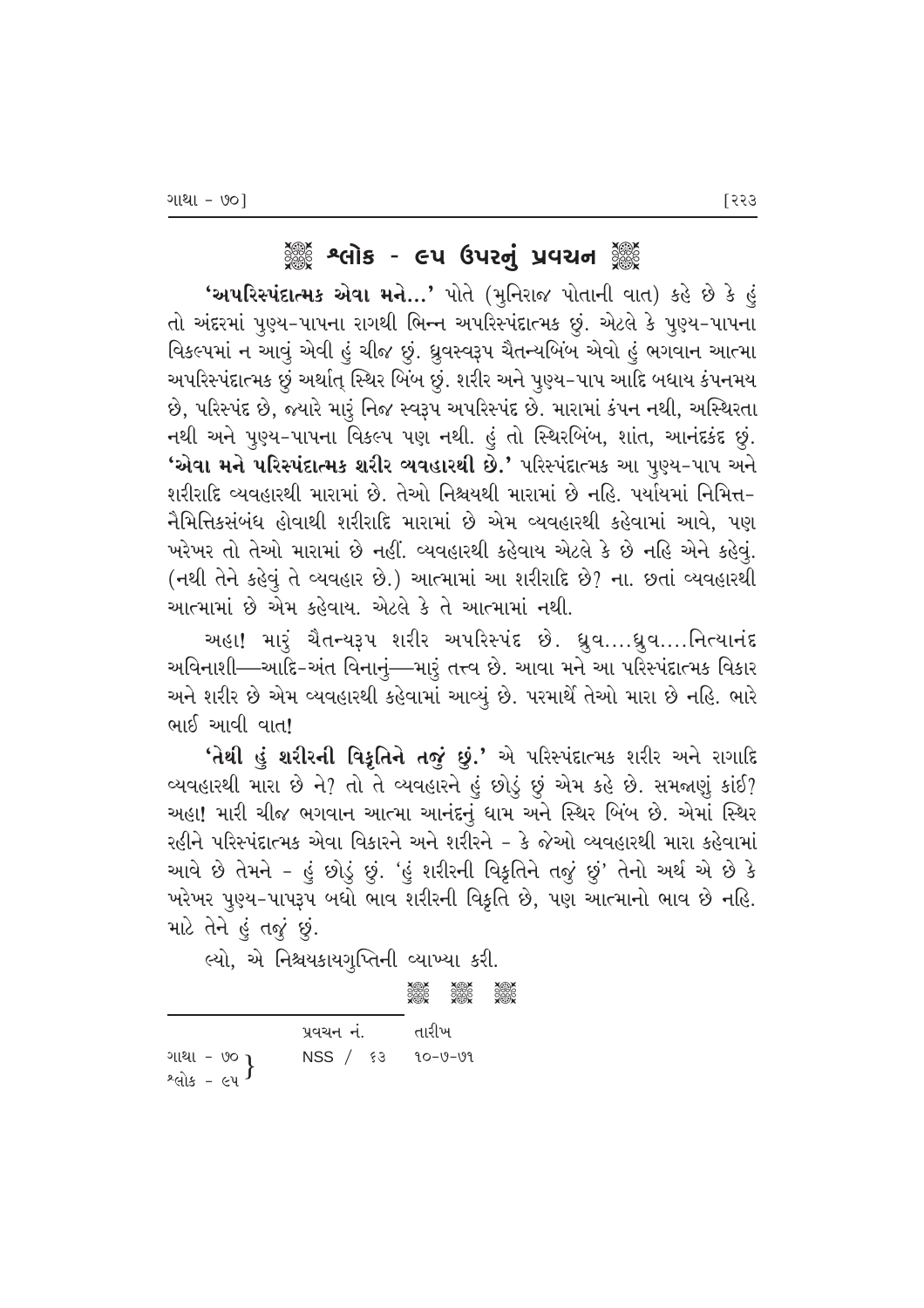# 

#### घणघाइकम्मरहिया केवलणाणाइपरमगुणसहिया चोत्तिसअदिसयजुत्ता अरिहंता एरिसा होंति 119811

घनघातिकर्मरहिताः केवलज्ञानादिपरमगुणसहिताः चतुस्त्रिंशदतिशययुक्ता अर्हन्त ईदृशा भवन्ति ।।७१।।

## ઘનઘાતિકર્મ વિઠીન ને ચોત્રીશ અતિશચ ચુક્ત છે, કેવલ્ચજ્ઞાનાદિક પરમગુણ ચુકત શ્રી અર્દત છે. ૭૧.

અન્વયાર્થ:- (घनघातिकर्मरहिताः) धनधातीकर्म रહित, (केवलज्ञानादिपरमगुणसहिताः) કેવળજ્ઞાનાદિ પરમ ગુણો સહિત અને (चतुस्त्रिंशदतिशययुक्ताः) ચોત્રીશ અતિશય સંયૂકત;-(ईदृशाः) આવા, (अर्हन्तः) અહીતો (भवन्ति) હોય છે.

ટીકા:- આ, ભગવાન અર્હત્ પરમેશ્વરના સ્વરૂપનું કથન છે.

(ભગવંત અહંતો કેવા હોય છે?) (૧) જેઓ આત્મગુણોનાં ઘાતક ઘાતિકર્મો છે અને જેઓ ઘન એટલે કે ઘાટાં છે -એવાં જે જ્ઞાનાવરણ. દર્શનાવરણ. અંતરાય ને મોહનીય કર્મો તેમનાથી રહિત વર્ણવવામાં આવેલા; (૨) જે પૂર્વે વાવેલાં ચાર ઘાતિકર્મોના નાશથી પ્રાપ્ત થાય છે એવાં, ત્રણ લોકને \*પ્રક્ષોભના હેતુભૂત સકળવિમળ (સર્વથા નિર્મળ) કેવળજ્ઞાન, કેવળદર્શન, કેવળશક્તિ ને કેવળસુખ સહિત; તથા (૩) સ્વેદરહિત, મળરહિત ઈત્યાદિ ચોત્રીશ અતિશયગૃણોના રહેઠાણરૂપ; -આવા, ભગવંત અહીતો હોય છે.

 $\bigstar$  પ્રક્ષોભના અર્થ માટે ૮૫ મા પાનાનું પદટિપ્પણ જુઓ.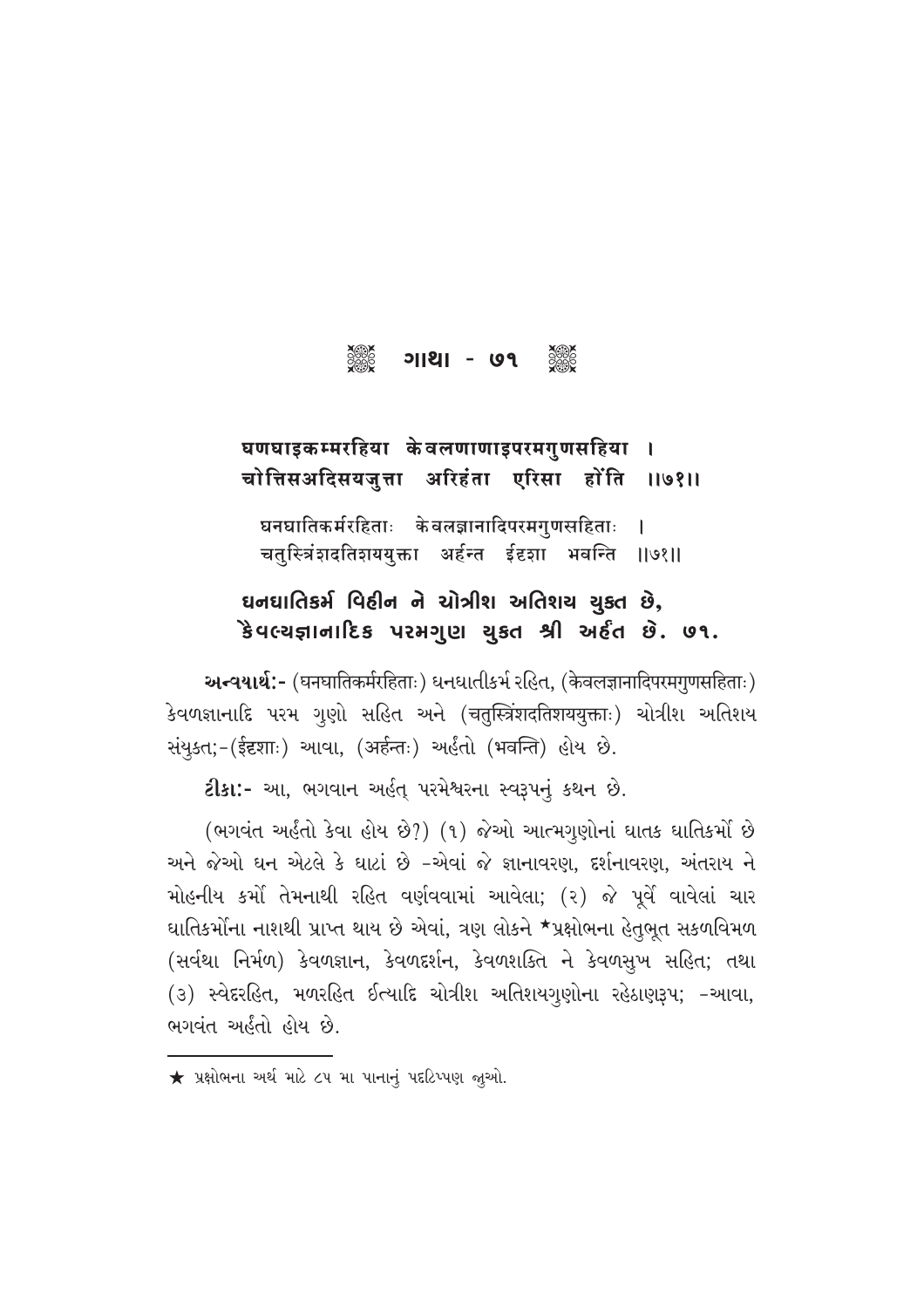(હવે ૭૧મી ગાથાની ટીકા પૂર્ણ કરતાં ટીકાકાર મુનિરાજ પાંચ શ્લોકો કહે છે:)

(मालिनी)

#### जयति विदितगात्रः स्मेरनीरेजनेत्रः सुकृतनिलयगोत्रः पंडिताम्भोजमित्रः । मुनिजनवनचैत्रः कर्मवाहिन्यमित्रः सकलहितचरित्रः श्रीसुसीमासुपुत्रः ॥९६॥

(શ્લોકાર્થ:-) પ્રખ્યાત (અર્થાત્ પરમૌદારિક) જેમનું શરીર છે, પ્રફુલ્લિત કમળ જેવાં જેમનાં નેત્ર છે, પુણ્યનું રહેઠાણ (અર્થાત્ તીર્થંકરપદ) જેમનું ગોત્ર છે, પંડિતરૂપી કમળોને (વિકસાવવા માટે) જેઓ સૂર્ય છે, મુનિજનરૂપી વનને જેઓ ચૈત્ર છે (અર્થાત્ મુનિજનરૂપી વનને ખિલવવામાં જેઓ વસંતઋતુ સમાન છે), કર્મની સેનાના જેઓ શત્રુ છે અને સર્વને હિતરૂપ જેમનું ચરિત્ર છે, તે શ્રી સુસીમા માતાના સુપુત્ર (શ્રી પદ્મપ્રભ તીર્થંકર) જયવંત છે. ૯૬.

(मालिनी)

स्मरकरिमुगराजः पुण्यकंजाह्निराजः सकलगुणसमाजः सर्वकल्पावनीजः । स जयति जिनराजः प्रास्तदुष्कर्मबीजः पदनुतसुरराजस्त्यक्त संसारभूजः ॥९७॥

(શ્લોકાર્થ:-) જેઓ કામદેવરૂપી હાથીને (મારવા) માટે સિંહ છે, જેઓ પુણ્યરૂપી કમળને (વિકસાવવા) માટે ભાનૂ છે, જેઓ સર્વ ગૃણોના સમાજ (-સમૃદાય) છે, જેઓ સર્વ કલ્પિત (-ચિંતિત) દેનાર કલ્પવૃક્ષ છે, જેમણે દૃષ્ટ કર્મના બીજને નષ્ટ કર્યું છે, જેમનાં ચરણમાં સુરેંદ્રો નમે છે અને જેમણે સંસારરૂપી વૃક્ષનો ત્યાગ કર્યો છે, તે જિનરાજ (श्री पद्मप्रल लगवान) જયવંત છે. ૯७.

> (मालिनी) जितरतिपतिचापः सर्वविद्याप्रदीपः परिणतसुखरूपः पापकीनाशरूपः । हतभवपरितापः श्रीपदानम्रभूपः स जयति जितकोपः प्रह्वविद्वत्कलापः ॥९८॥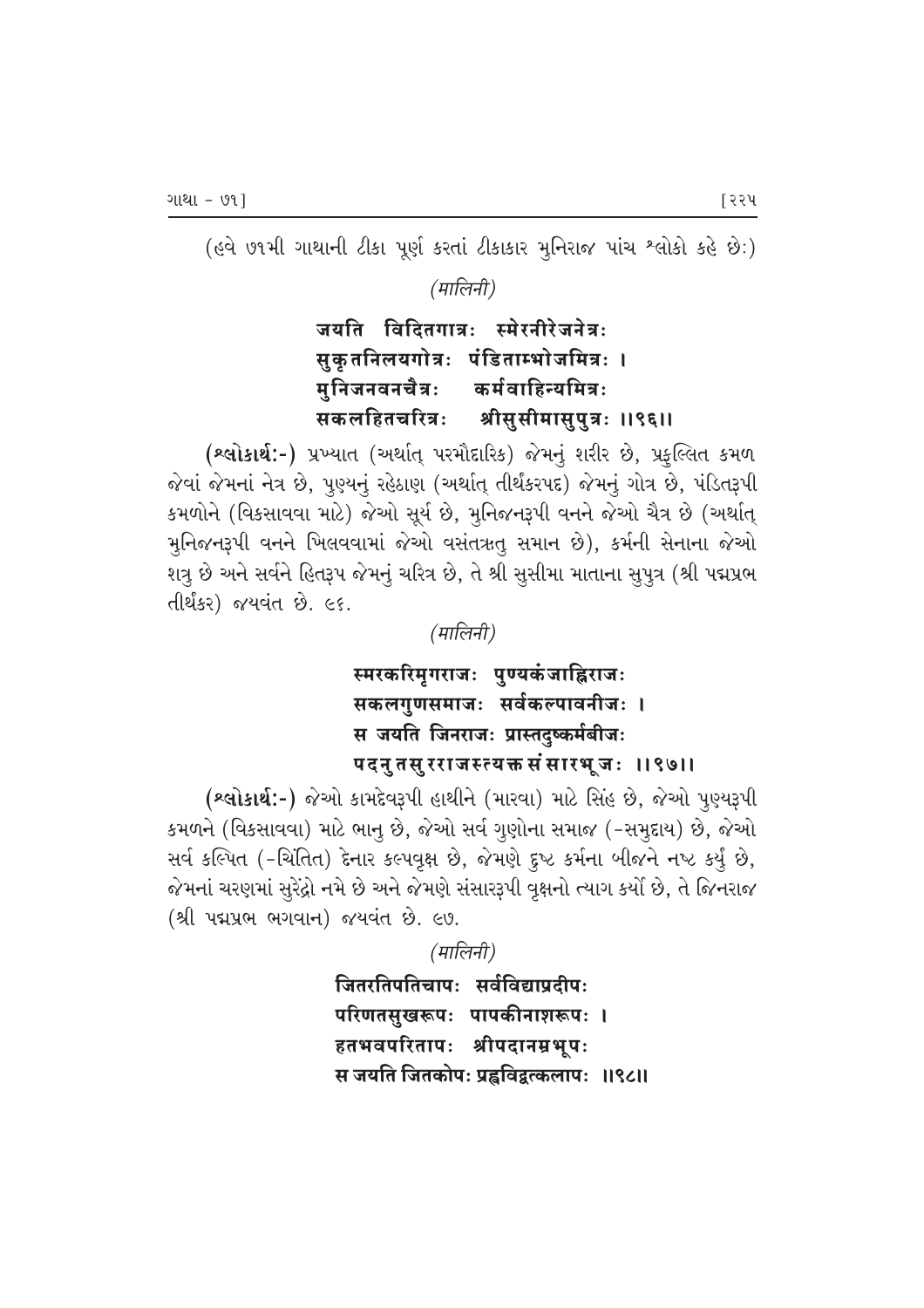(saisie:-) કામદેવનાં બાણને જેમણે જીતી લીધાં છે, સર્વ વિદ્યાઓના જેઓ પ્રદીપ (-પ્રકાશક) છે, સુખરૂપે જેમનું સ્વરૂપ પરિણમ્યું છે, પાપને (મારી નાખવા) માટે જેઓ યમરૂપ છે, ભવના પરિતાપનો જેમણે નાશ કર્યો છે, ભૂપતિઓ જેમના શ્રીપદમાં (-મહિમાયૂક્ત પુનિત ચરણોમાં) નમે છે, ક્રોધને જેમણે જુત્યો છે અને વિદ્વાનોનો સમદાય જેમની આગળ ઢળી પડે છે, તે (શ્રી પદ્મપ્રભનાથ) જયવંત  $\vartheta$ .  $\epsilon$ c.

## *(मालिनी)*

जयति विदितमोक्षः पद्मपत्रायताक्षः प्रजितदुरितकक्षः प्रास्तकंदर्पपक्षः । पदयुगनतयक्षः तत्त्वविज्ञानदक्षः कुतबुधजनशिक्षः प्रोक्तनिर्वाणदीक्षः ॥९९॥

(**શ્લોકાર્થ:-**) પ્રસિદ્ધ જેમનો મોક્ષ છે, પદ્મપત્ર (-કમળનાં પાન) જેવાં દીર્ઘ જેમનાં નેત્ર છે, \*પાપકક્ષાને જેમણે જીતી લીધી છે, કામદેવના પક્ષનો જેમણે નાશ કર્યો છે, યક્ષ જેમના ચરણયુગલમાં નમે છે, તત્ત્વવિજ્ઞાનમાં જેઓ દક્ષ (-ચતુર) છે, બુધજનોને જેમણે શિક્ષા (-શિખામણ) આપી છે અને નિર્વાણદીક્ષા જેઓ ઉચ્ચર્યા છે. તે  $($ શ્રી પદ્મપ્રભ જિનેન્દ્ર) જયવંત છે. ૯૯.

*(मालिनी)* 

**मदननगसुरेशः कान्तकायप्रदेशः** पदविनतयमीशः प्रास्तकीनाशपाशः।<br>दुरघवनहुताशः कीर्तिसंपूरिताशः दूरघवनहुताशः कीर्तिसंपूरिताशः<br>जयति जगदधीशः चारुपद्मप्रभेशः चारुपद्मप्रभेशः ॥१००॥

(શ્લોકાર્થ:-) કામદેવરૂપી પર્વતને માટે (અર્થાત્ તેને તોડી નાખવામાં) જેઓ (વજધર) ઈંદ્ર સમાન છે, કાન્ત (-મનોહર) જેમનો કાયપ્રદેશ છે, મુનિવરો જેમનાં ચરણમાં નમે છે, યમના પાશનો જેમણે નાશ કર્યો છે, દુષ્ટ પાપરૂપી વનને (બાળવા)

 $\bigstar$  કક્ષા = ભૂમિકા; શ્રેણી; સ્થિતિ; પડખું.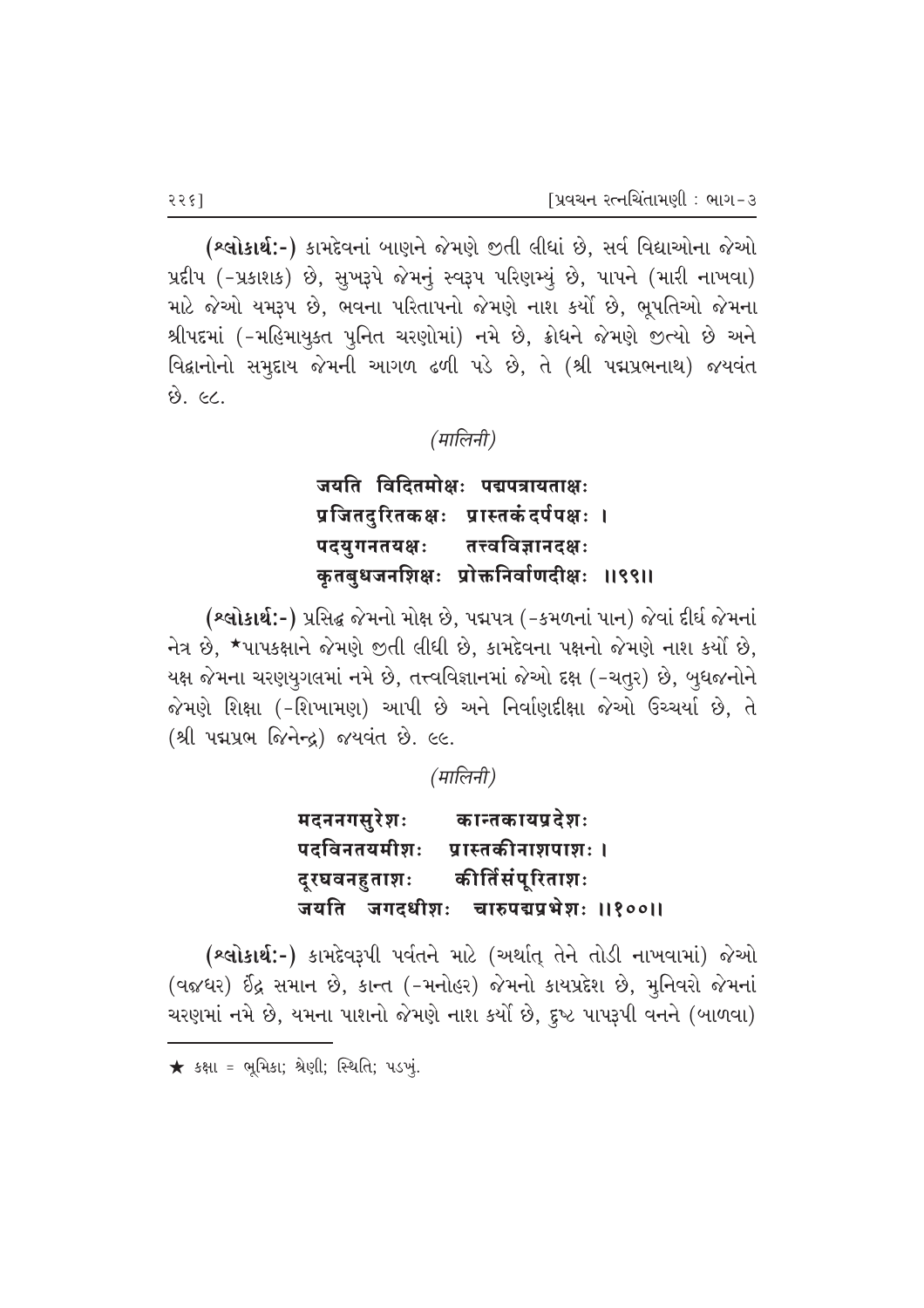માટે જેઓ અગ્નિ છે. સર્વ દિશાઓમાં જેમની કીર્તિ વ્યાપી ગઈ છે અને જગતના જેઓ અધીશ (-નાથ) છે, તે સુંદર પદ્મપ્રભેશ જયવંત છે. ૧૦૦.

#### E CONSTRUCTION

## ે ગાથા - ૭૧ ઉપરનું પ્રવચન ૅુ

, હવે અરિહંત ભગવાનની વ્યાખ્યા કરે છે. <mark>'णमो अरिहंताणं'</mark>ના અરિહંત કેવા હોય તેને ઓળખાવે છે. આ અરિહંત ભગવાન વ્યવહારનયના વિષય છે. કેમ કે પરઢવ્ય  $\dot{\vartheta}$  ને? પાંચે પરમેષ્ઠી આ આત્મા માટે પર છે અને તેમના ઉપર લક્ષ જતાં રાગ જ થાય છે. તેથી વ્યવહારનયના વિષય છે. તે કારણે અહીંયા વ્યવહારચારિત્રના અધિકારમાં  $\hat{d}$ મનો અધિકાર નાખ્યો છે (- $\hat{d}$ મની વાત કરી છે). સમજાણું કાંઈ?

અરિહંત ભગવાન પરદ્રવ્ય છે ને? માટે તેમને આશ્રયે જતાં ધર્મ ન થાય, પણ શુભભાવ-પુણ્ય થાય. જ્યારે નિજ ભગવાનનો—સ્વદ્રવ્યનો—આશ્રય કરતાં એટલે કે તેના અવલંબે જતાં ધર્મ થાય છે.

 $\mu$ શ્ન :- લોકો યાત્રા કરવા જ્ઞય કે ન જાય?

સમાધાન :- અહીંયા લોકો યાત્રા કરવા જાય કે ન જાય એની વાત ક્યાં છે? અહીંયા તો વસ્તૃની સ્થિતિ શું છે તે કહે છે. તેમ જ હજૂ રાગ છે તો યાત્રા કરવા ગયા વિના રહેશે નહીં. પરંતુ અજ્ઞાની 'યાત્રાએ જઈએ એટલે ધર્મ થયો' એમ માની લે છે. પહાડની તળેટીથી ઉપર ગયા અને ઉપરથી નીચે ઉતરી આવ્યા એટલે ધર્મ કરી આવ્યા એમ અજ્ઞાની માને છે. પણ ભાઈ ! તેમાં ધર્મ નથી. અહીં કહે છે કે પંચ પરમેષ્ઠીનો પણ આશ્રય લેતાં રાગ જ થાય છે. કારણ કે તેઓ પરદવ્ય છે ને? તેઓ ક્યાં સ્વદ્રવ્ય છે? અહા! અજ્ઞાની તીર્થક્ષેત્રની યાત્રાએ જઈને કહે છે કે 'શીવપદ અમને દેજો રે મહારાજ'. ભગવાન કહે છે કે તારૂં શીવપદ તારામાં છે. મારી સામે જોવાથી તે નહિ મળે. અહા! ભારે આકરૂં કામ! દુનિયાથી તો અવળું છે!

'આ, ભગવાન અર્હત્ પરમેશ્વરના સ્વરૂપનું કથન છે.' <sup>'</sup>णमो अरिहंताणं' માં જેમને નમસ્કાર કરીએ છીએ તે ભગવાન અરિહંત કેવા છે તેની અહીંયા ઓળખાણ <u>આપે</u> છે.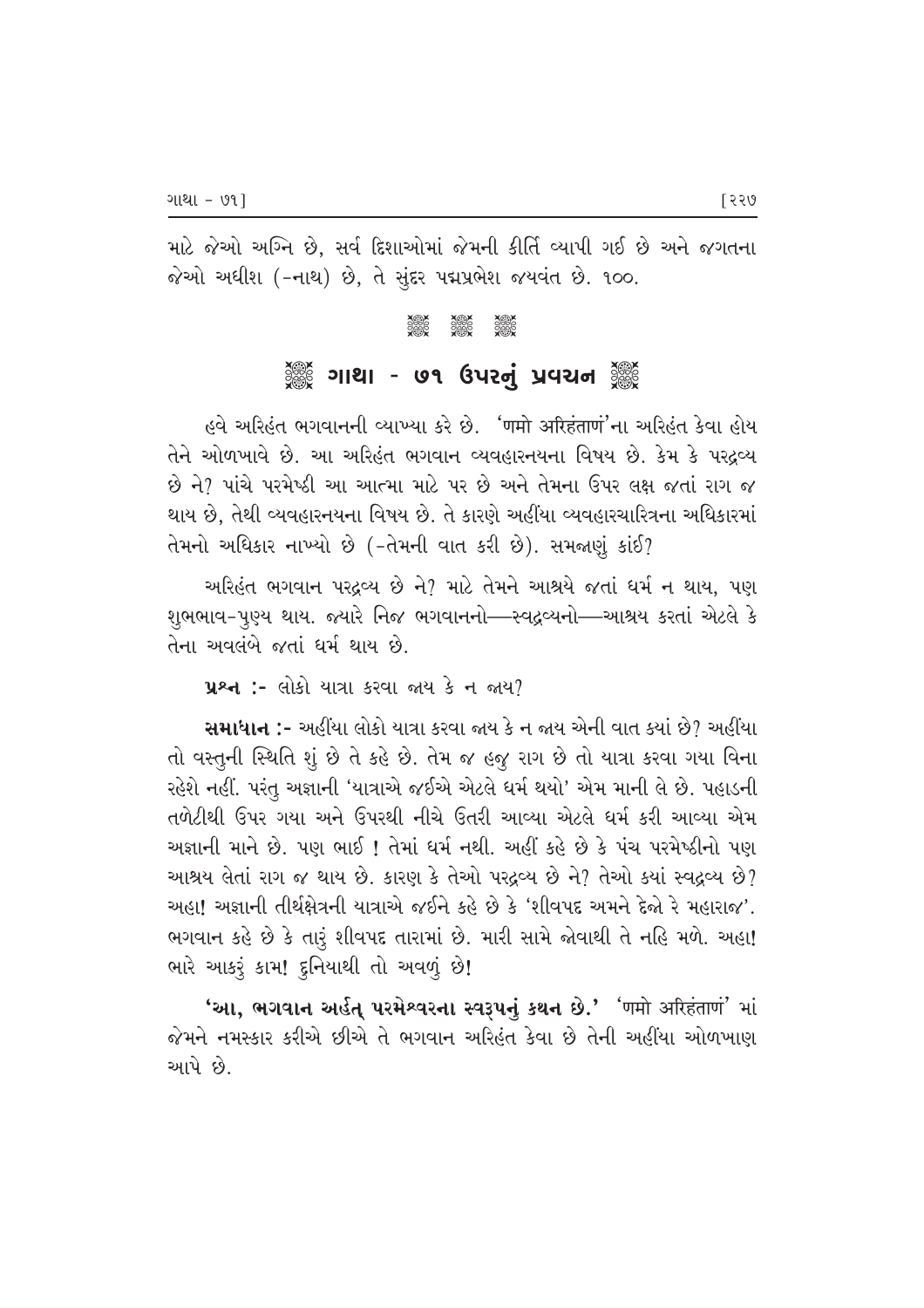'(ભગવંત અર્હતો કેવા હોય છે?) (૧) જેઓ આત્મગુણોનાં ઘાતક ઘાતિકર્મો છે અને જેઓ ઘન એટલે કે ઘાટાં છે - એવાં જે જ્ઞાનાવરણ, દર્શનાવરણ, અંતરાય ને મોહનીય કર્મો તેમનાથી રહિત વર્ણવવામાં આવેલા'…. અરિહંત ભગવાને ચાર ઘાતિકર્મોનો નાશ કર્યો છે. ભગવાન મહાવીર આદિ ૨૪ તીર્થંકરો અત્યારે તો <sup>'</sup>णमो सिद्धाण'માં ભળેલા છે અર્થાત તેઓ તો સિદ્ધ થઈ ગયા છે અને અશરીરી છે. અત્યારે તેઓ કાંઈ અરિહંત નથી. પરંતુ જ્યારે તેઓ અરિહંતપદે બિરાજતા હતા ત્યારે અહીંયા (ભરતક્ષેત્રમાં) હતા અને ત્યારે તેમને જ્ઞાનાવરણીય. દર્શનાવરણીય. મોહનીય ને અંતરાય–એ ચાર ઘાતિકર્મોંનો નાશ થયેલો. અત્યારે અરિહ્નિપણે તો ભગવાન સીમંધરાદિ વીસ વિહરમાન—વિદ્યમાન—તીર્થંકરો મહાવિદેહમાં બિરાજે છે (અને તેમને ચાર ઘાતિકર્મોનો નાશ થયો છે.)

જેઓ આત્મગૃણોનાં નિમિત્તપણે ઘાતક હોવાથી ઘાતિકર્મો છે અને જેઓ ઘન એટલે કે ઘાટાં છે - એવાં જે જ્ઞાનાવરણ, દર્શનાવરણ, અંતરાય ને મોહનીય કર્મો છે તેમનાથી અરિહંતને રહિત કહેવામાં આવ્યા છે. મતલબ કે ભગવાન અરિહંત ચાર કર્મોથી રહિત થઈ ગયા છે. લ્યો, અરિહંત ભગવાન આવા હોય છે. અરે! પણ અજ્ઞાનીને હજ અરિહંત ભગવાન કેવા હોય તેની ખબર ન મળે અને 'અરિહંત ભગવાનનો જય' એમ બોલે રાખે છે.

 $\bm{Y}(\bm{z})$  જે પૂર્વે વાવેલાં ચાર ઘાતિકર્મોના નાશથી પ્રાપ્ત થાય છે એવાં, ત્રણ લોકને પ્રક્ષોભના હેતુભૂત સકળવિમળ (સર્વથા નિર્મળ ) કેવળજ્ઞાન, કેવળદર્શન, કેવળશક્તિ ને કેવળસુખ સહિત'..... 'ત્રણ લોકને પ્રક્ષોભના હેતુભૂત' એટલે કે ભગવાનને (-તીર્થંકરને) જ્યારે કેવળજ્ઞાનાદિ પ્રગટે છે ત્યારે તે બીજા જીવને આનંદનું કારણ થાય છે એમ કહે છે. ભગવાન અરિહંત (-તીર્થંકર) જ્યારે જન્મે કે કેવળજ્ઞાનાદિ પામે ત્યારે ત્રણ લોકમાં - નારકીને પણ - અલ્પ શાતા થાય છે. એવો ભગવાનનો અતિશય*્* છે.

કહે છે કે, ત્રણ લોકને પ્રક્ષોભના હેતુભૂત-નિમિત્તભૂત એવું અને એક સમયમાં ત્રણ કાળ ત્રણ લોકને જાણે એવું સકળવિમળ કેવળજ્ઞાન પરમાત્માને હોય છે. અહા! એક 'ક' અક્ષર બોલે એમાં તો અસંખ્ય સમય જાય છે. જ્યારે ભગવાન એક સમયમાં જ ત્રણ કાળ ત્રણ લોકને જાણે છે. ગત અનંત કાળની અનંત પર્યાય. તેવી રીતે વર્તમાનની પર્યાય અને ભવિષ્યની પર્યાય—આ બધી પર્યાયો સહિત બધા દ્રવ્યોને એક સમયમાં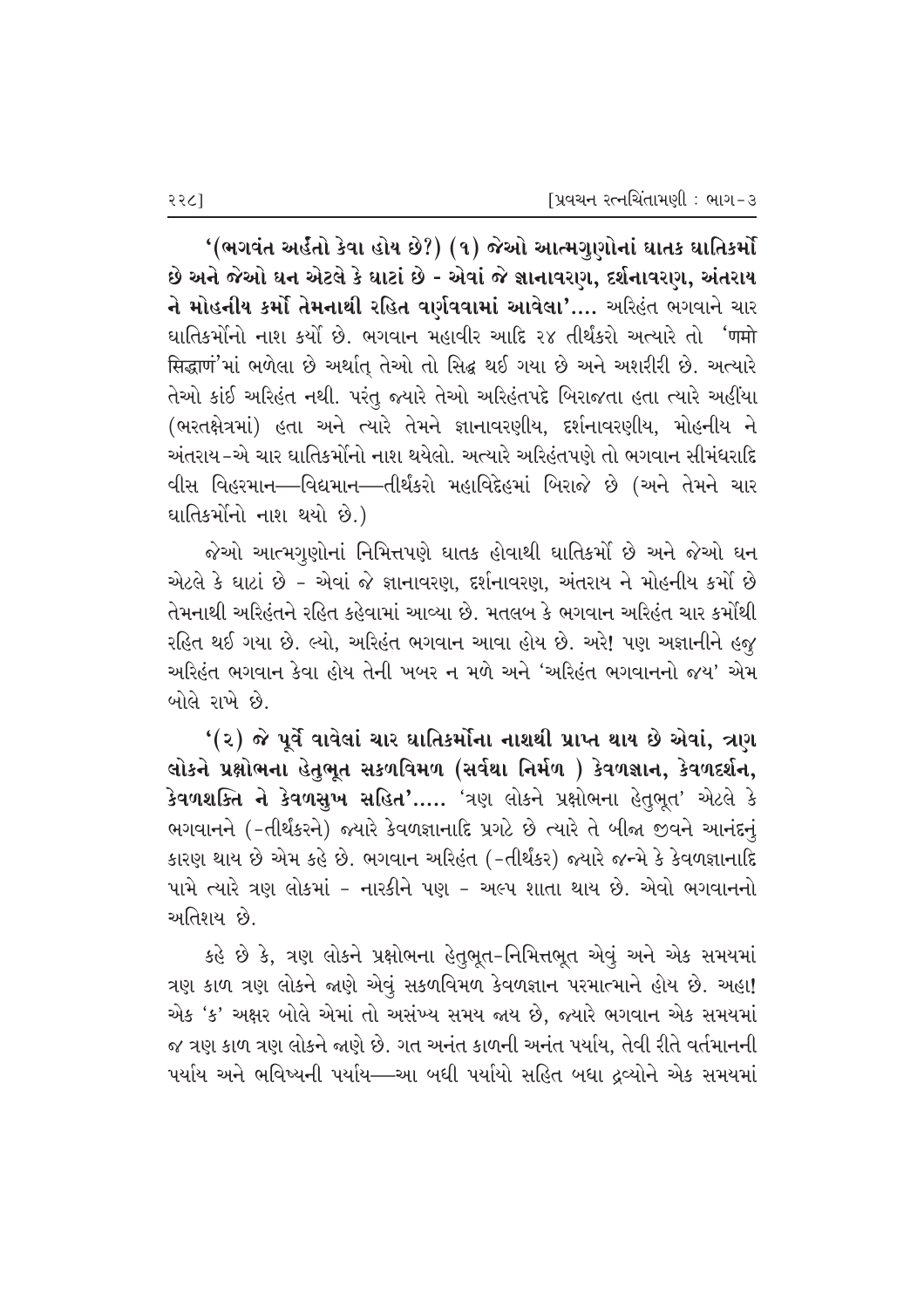ભગવાન જાણે છે. જે કાંઈ થયું છે, થાય છે અને થશે તે બધું જ ભગવાન જાણે છે. ભગવાનના જ્ઞાનથી કાંઈ અજાણ્યું નથી. અહા! જગતમાં આવું જ્ઞાન છે એમ તેની સત્તાનો  $R$ વીકાર કરવો — સમજીને હોં—તે પણ (અલૌકિક વાત છે.) તો કહ્યું કે, અરિહંત ભગવાનને એક સમયમાં ત્રણ કાળ ત્રણ લોક જાણે એવું કેવળજ્ઞાન હોય છે. તેમને આવું કેવળજ્ઞાન થાય ત્યારે જગતમાં - ત્રણ લોકમાં - અલ્પ પ્રક્ષોભ થઈ જાય છે. પ્રક્ષોભ એટલે સુખ (-શાતા). તે વખતે (સ્વર્ગમાં) ખળભળાટ થઈ જાય કે અહો! કોઈ પરમાત્મા થયા છે, કોઈને કેવળજ્ઞાન થયું છે. - એવો નિમિત્ત-નૈમિત્તિકસંબંધ છે. ભગવાનને સકળવિમળ કેવળજ્ઞાન, કેવળદર્શન, કેવળશક્તિ એટલે કે કેવળવીર્ય– આનંતવીર્ય પ્રગટ્યું હોય છે અને કેવળસુખ પણ હોય છે. ભગવાન એકલા (-પૂર્ણ) <u>આનંદ સહિત હોય છે.</u>

**પ્રશ્ન :-** ભગવાનને તો ત્યાં કાંઈ પૈસા. મકાન કે સ્ત્રી નથી. આહાર-પાણી નથી અને આ બધા લોકો ફર્નીચર પાથરીને બેસે છે તે ખુરશી-ટેબલ પણ નથી. - આવું બધું ત્યાં નથી અને છતાં અનંતસૂખ?

સમાધાન :- ભાઈ! બહારમાં કયાં ઘૂળમાં સૂખ હતું? બહારમાં જેટલું લક્ષ જાય  $\frac{1}{2}$ તેટલી તો આકુળતા ને રાગ છે. ભગવાને અંતરની આનંદ દશા — કે જે શક્તિરૂપ હતી તે — પ્રગટ કરી છે. માટે સુખી તો ભગવાન કેવળી છે. તે સિવાયના આ પૈસાવાળા શેઠીયા ને બાદશાહ પણ સુખી નથી એમ કહે છે. અહા! સુખી તો એ છે કે જેને પૂર્ણ <u>આનંદ પ્રગટયો છે. અરે! પણ જ્યાં એવા અસ્તિત્વનો-સત્તાનો સ્વીકાર કરવા જ્ઞય ત્યાં</u> આર્થાત એક સમયના કેવળજ્ઞાન આદિની આવડી મોટી મહાસત્તા છે એમ જયાં સ્વીકારે ત્યાં તેની દષ્ટિ દ્રવ્ય ઉપર જ જાય. અને ત્યારે જ તેનો (કેવળજ્ઞાનનો સાચો) સ્વીકાર <u>થાય છે. ભારે વાત ભાઈ!</u>

અહીં કહ્યું કે ભગવાન કેવળસૂખ સહિત છે. અહા! એમ કહીને અરિહંતને આહાર– ~ પાણી (ક્ષુધા-તુષા)નું દૃ:ખ નથી એમ કહે છે. અહીં તો અરિહંતની વાત છે ને? જે શરીર સહિત છે એની વાત છે ને ? તો, અરિહંતને શરીર છે છતાં આહાર-પાણીનું દુ:ખ નથી. તેમ જ તેઓ આહાર-પાણી લે એમ પણ છે નહીં. તેમને આહાર-પાણી હોતાં જ નથી. તેમને તો અંદરમાં અનંત આનંદ હોય છે. આવા અરિહંત મુખ્યપણે ચાર શક્તિથી (-અનંત ચતુષ્ટયથી) સહિત છે. જો કે તેમને અનંતા ગૃણોનું પરિણમન છે, પણ આ ચાર ગુણ મુખ્ય છે એમ કહેવું છે.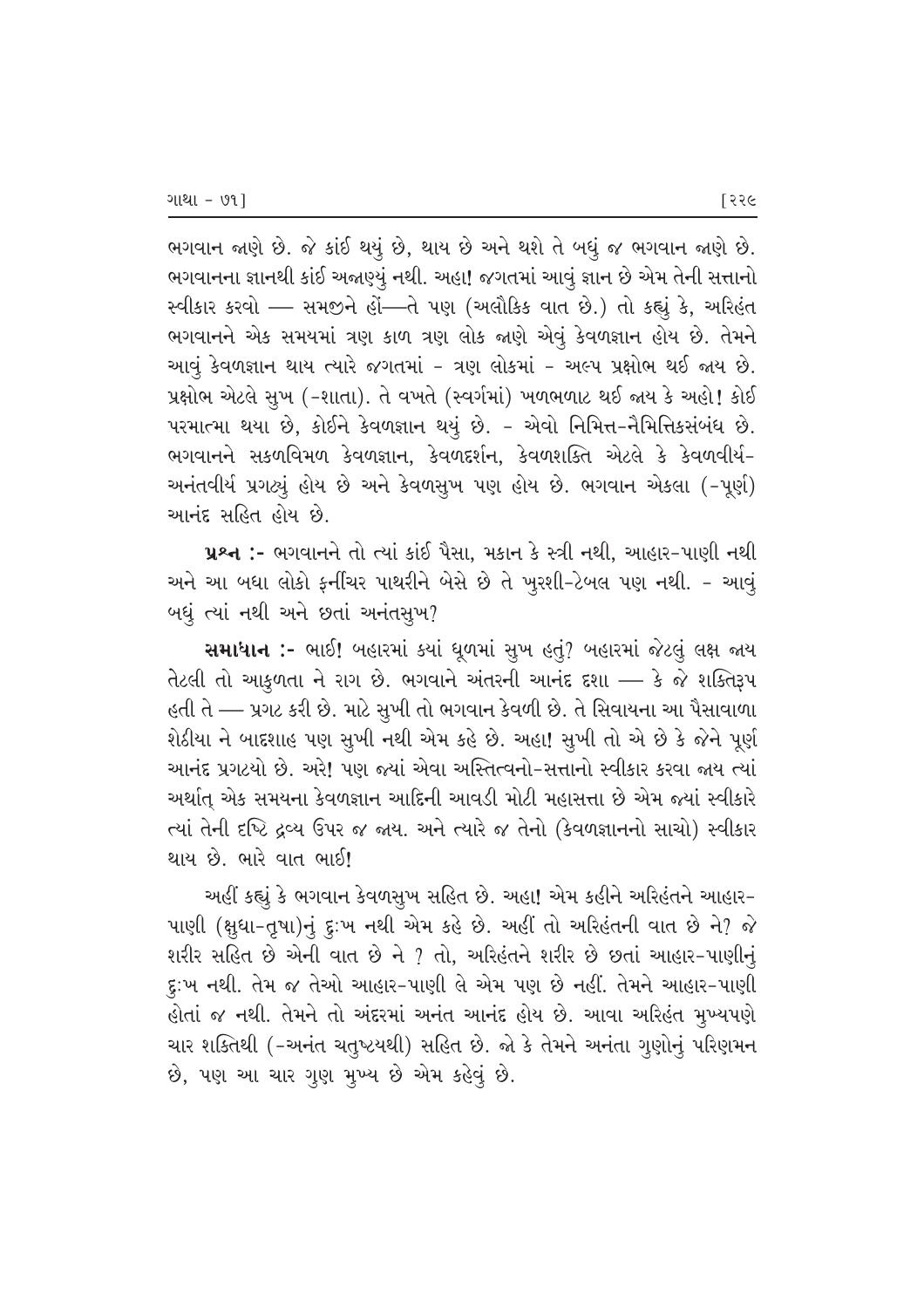$'(3)$  સ્વેદરહિત, મળરહિત ઈત્યાદિ ચોત્રીશ અતિશયગુણોના રહેઠાણરૂપ'... 'સ્વેદરહિત' કહેતા અરિહંત ભગવાનને પરસેવો ન હોય. સ્વેદ એટલે પરસેવો. 'મળરહિત' કહેતા તેમને દિશા–જંગલ (ઝાડો) અને પેશાબ (−મૂત્ર) ન હોય. કેમ કે તેમને આહાર જ નથી ને? ઈત્યાદિ આવા ચોત્રીશ અતિશયગૃણોના રહેઠાણરૂપ અરિહંત છે. - આ વ્યવહારની (-સંયોગની) વાત કરી કે પૃણ્યપ્રકૃતિથી આવો યોગ ભગવાનને હોય જ. જયારે પહેલાં ગુણની વાત કરી તે નિશ્ચયની વાત હતી.

 $'$ -આવા, ભગવંત અર્હતો હોય છે'. લ્યો, આવા ભગવાન અરિહંત હોય છે. જો વાસ્તવિક અરિહંતનું સ્વરૂપ દ્રવ્યથી, ગુણથી અને પર્યાયથી જાણે તો તેને આત્મા સાથે મેળવવાનો પ્રસંગ આવે. અરે પણ! અત્યારે અજ્ઞાનીને એની દરકાર ક્યાં છે? એ તો બસ, 'ભગવાન છે, ભગવાન છે' એમ બોલે રાખે છે. અહા! અહીંયા આ બધું કહીને કોઈ સાધારણ પ્રાણી પોતાને આહાર–પાણી અને શરીરમાં રોગ હોય છતાં અરિહંત મનાવે તો તે અરિહંત નથી એમ બતાવે (-કહે) છે. સમજણું કાંઈ?

#### C C C

# ૈૂ<sup>ૢ</sup> શ્વિમિક - ૯૬ ઉપરનું પ્રવચન ૅૢૢ

(આ શાસ્ત્રની ટીકા કરનાર શ્રી પદ્મપ્રભમલધારીદેવ મૂનિ છે. તેમણે) આ શ્લોકમાં શ્રી પદ્મપ્રભુ ભગવાનને સંભાર્યા છે. કેમ કે પોતે પદ્મપ્રભમલધારીદેવ છે ને? આ શાસ્ત્રની  $\ell$ કા કરનાર શ્રી પદ્મપ્રભમલધારીદેવ વનવાસી દિગંબર મુનિ-સંત હતા. તેઓ આચાર્ય નહોતા, પણ મૂનિ હતા. તો, પોતાના નામના ભગવાન શ્રી પદ્મપ્રભૂ છે તેમને યાદ કરીને સ્તુતિ કરે છે. જો કે અત્યારે તો ભગવાન શ્રી પદ્મપ્રભુ સિદ્ધ થઈ ગયા છે. પણ જયારે તેઓ અરિહંતપદે હતા ત્યારે કેવા હતા ભગવાન? - એમ કહીને સ્તુતિ કરે છે. ચોવીસ તીર્થંકર અત્યારે તો આઠ કર્મોનો નાશ કરીને સિદ્ધ થઈ ગયા છે. અત્યારે તેમને શરીર નથી. પરંતૂ આ તો જ્યારે તેઓ અરિહંત હતા ત્યારની વાત કરે છે ∶

**'પ્રખ્યાત (અર્થાત્ પરમૌદારિક) જેમનું શરીર છે.'** જે કોઈ ભગવાન અરિહંત થાય - કેવળજ્ઞાન પામે - ત્યારે તેમનું શરીર સ્ક**ટીક જેવું પરમ ઔદારિક થઈ જાય**. શરીરના રજકણો જ એવા—રફ્ટીક જેવા—થઈ જાય. પછી તેમને રોગ, આહાર કે પાણી પણ ન હોય. અહા! એ શરીર તરફ નજર નાખતા ભામંડલ હોય તેમાં સાત ભવનું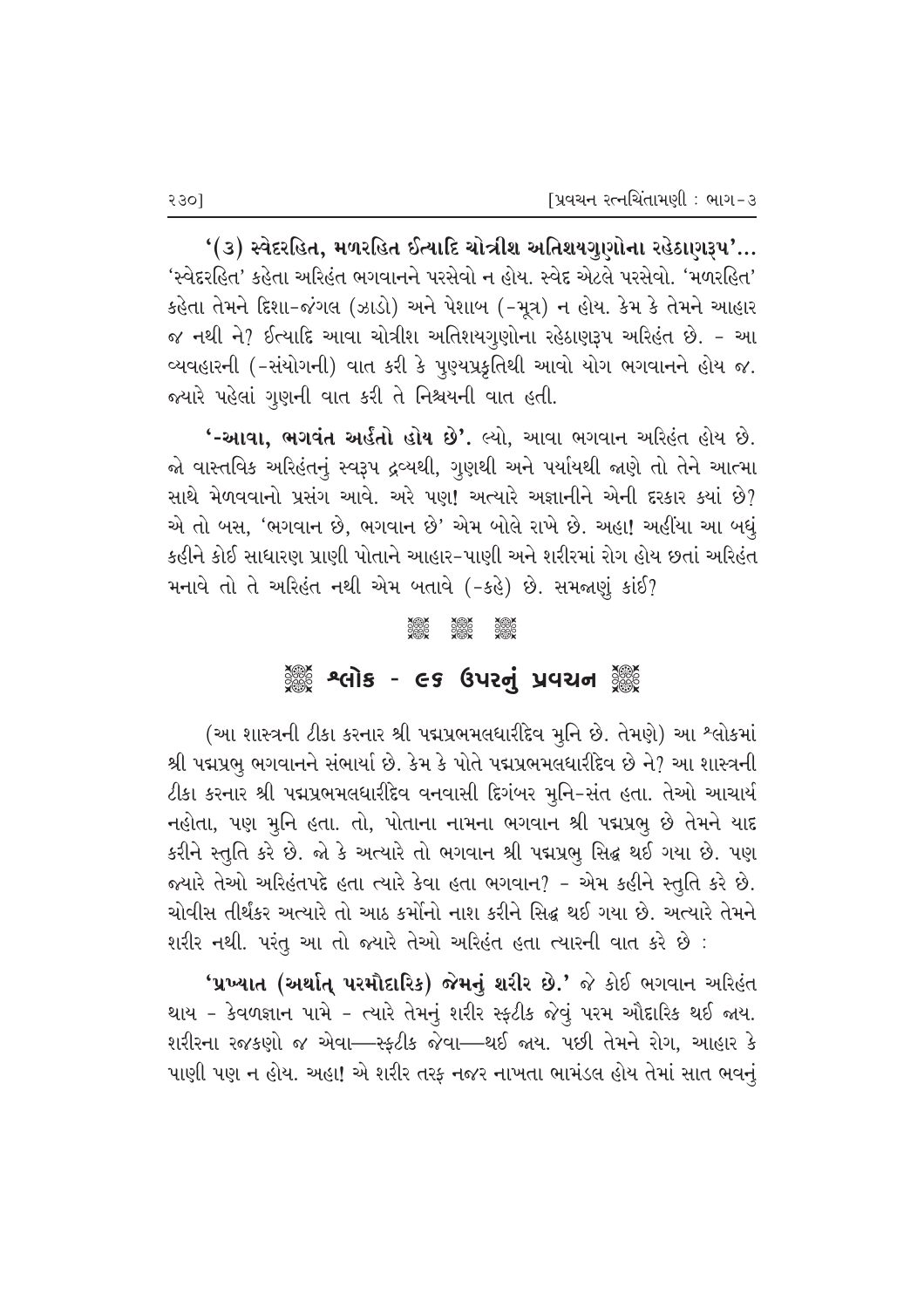ક્ષાન થાય. જેને હજુ ભવ હોય તેને સાત ભવનું જ્ઞાન થાય હોં. નહીંતર જેને હવે ભવ નથી તેને ભૂતકાળના ત્રણ ભવનું અને વર્તમાનના ભવનું જ્ઞાન થાય. આવું પરમ ઔદારિક શરીર ભગવાન અરિહંતને હોય છે. લ્યો, અહીં તો માત્ર એક શ્રી પદ્મપ્રભુનું નામ લીધું છે, છતાં બીજાં બધા અરિહંતોને પણ આવું હોય છે.

**'પ્રફલ્લિત કમળ જેવાં જેમનાં નેત્ર છે.'** તીર્થંકર પુણ્યવંત હોય છે. તેથી જાણે કે પ્રફુલ્લિત-ખીલેલું કમળ હોય એમ મોટી આંખો તેમને હોય છે. સાધારણ પ્રાણી કરતાં તેમનાં નેત્ર સુંદર હોય છે, કેમ કે તીર્થંકરના પુણ્ય તો સર્વોત્ક્રૃષ્ટ છે ને? તો, કહે છે કે ભગવાનની આંખો પ્રફુલ્લિત કમળ જેવી હોય છે અર્થાત્ જાણે કે ખીલેલું કમળ હોય એવી એમની આંખો હોય છે. જો કે તેમને કાંઈ આંખોથી જોવું નથી હોં. કારણ કે તેઓ તો કેવળજ્ઞાની છે અને કેવળજ્ઞાનથી ત્રણ કાળ ત્રણ લોકને જોવે છે. પણ આ તો તેમનું શરીર આવું હોય છે એમ બતાવે છે.

'પુણ્યનું રહેઠાણ (અર્થાત્ તીર્થંકરપદ) જેમનું ગોત્ર છે.' શ્રી પદ્મપ્રભુને તીર્થંકરપદ છે ને? તે પુણ્યનું રહેઠાણ છે એટલે કે સર્વોત્કૃષ્ટ પુણ્યના ફળ તેમની પાસે  $\vartheta$  એમ કહે છે. (પ્રવચનસાર ગાથા ૪૫માં) 'पुण्णफला अरहंता' એમ આવે છે તેનો આ અર્થ છે.

'પંડિતરૂપી કમળોને (વિકસાવવા માટે) જેઓ સૂર્ય છે.' કેવાં છે તીર્થંકર ભગવાન - અરિહંત પરમાત્મા? કે પંડિત કહેતા જે કોઈ ડાહ્યા અને સમજ઼ જીવો છે તેરૂપી કમળોને વિકસાવવા માટે ભગવાન સૂર્ય છે. તે સિવાય જે મૂઢ છે તેને ભગવાન શું કરે? એમ કહે છે. અહા! જેને સમજવાની યોગ્યતા ને પાત્રતા છે એવા પંડિતરૂપી કમળોને વિકસાવવા માટે પરમાત્મા સૂર્ય છે. કહો સમજાણું કાંઈ? જેમ સવારના સૂર્યનું fifted of Pigs and the chief of the chies of the chies the chies of the form of the twist the twist of the twi ેખીલે? (ના). એમ જે પાત્ર જીવ હોય એવા પંડિતરૂપી કમળોને જ પ્રગટ થવા માટે ભગવાન સૂર્ય સમાન છે.

'મુનિજનરૂપી વનને જેઓ ચૈત્ર છે (અર્થાત્ મુનિજનરૂપી વનને ખિલવવામાં  $\hat{\bm{\alpha}}$ ઓ વસંતૠતુ સમાન છે).' ચૈત્ર મહિનામાં વસંતઋતુ હોય છે અને ત્યારે બધા— પાંચેય વર્ણના—ફુલ ખીલી જાય છે. એવી રીતે ભગવાનના કાળે પાત્ર જીવો ખિલી  $6$ ેઠ છે. અહા! મૂનિજનરૂપી વનને ખિલવવામાં અર્થાત્ લાખો સંતો–મૂનિઓ હોય એમને ખિલવવામાં ભગવાન વસંતઋતુ સમાન છે.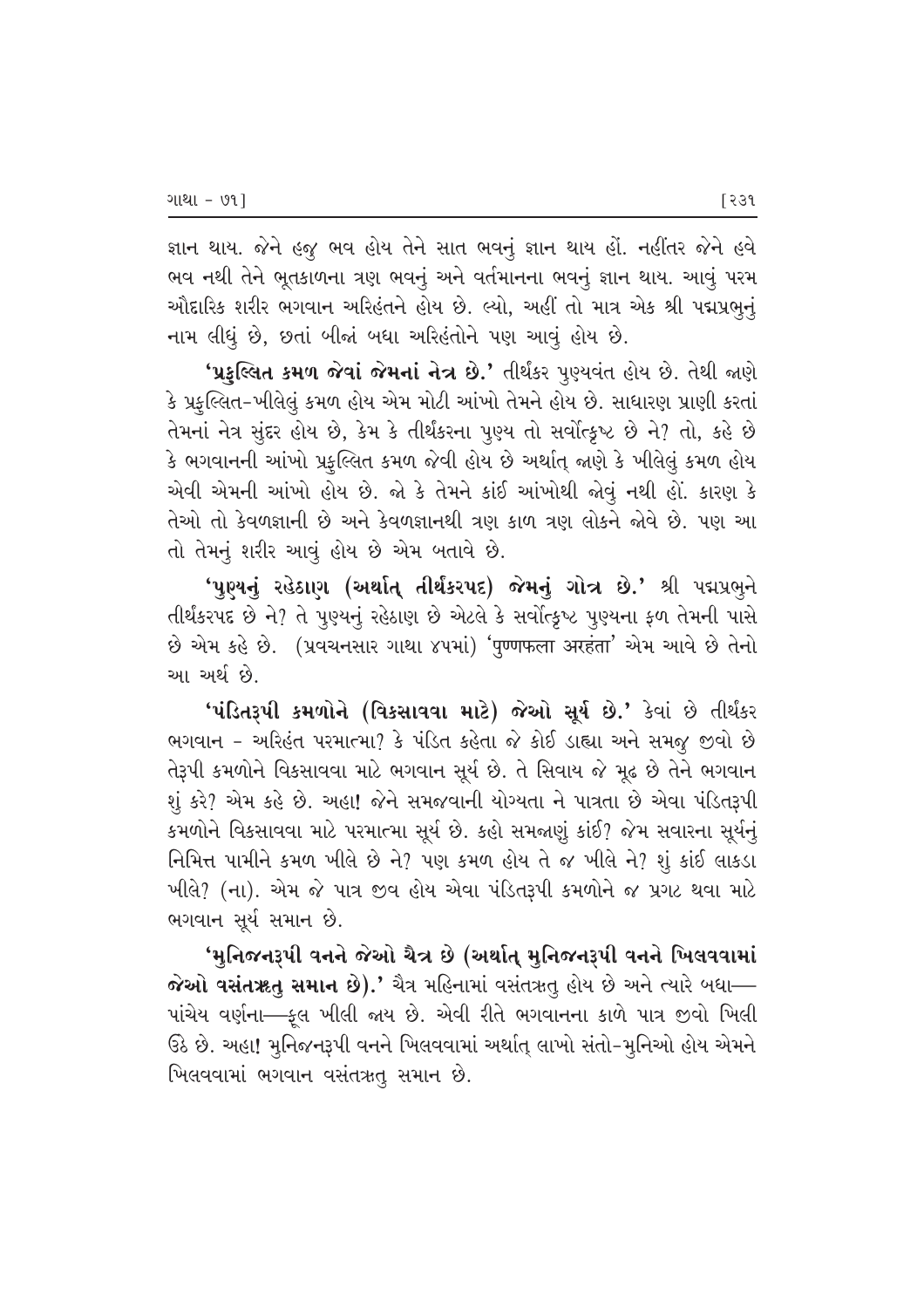**'કર્મની સેનાના જેઓ શત્રુ છે.'** એટલે કે તેમણે ચાર ઘાતિકર્મોને મારી નાખ્યા છે અને મડદા જેવા ચાર અઘાતિકર્મો હવે બાકી રહ્યા છે. ભગવાને ચાર ઘાતિકર્મોને બાળી નાખ્યા છે અને ચાર અઘાતિકર્મો - વેદનીય, આયુ, નામ ને ગોત્ર - બાકી રહી <u>ગયા છે. સિદ્ધભગવાન આઠેય કર્મો રહિત છે, જ્યારે અરિહંતભગવાનને ચાર ઘાતિ કર્મો</u> નાશ પામ્યા છે અને ચાર અઘાતિ કર્મો હજુ બાકી છે.

'અને સર્વને હિતરૂપ જેમનું ચરિત્ર છે.' અહા! ભગવાનનું ચારિત્ર-ચરિત્ર જ એવું છે કે બધાને હિતરૂપ છે. અંદરમાં 'ચરિત્ર' એમ શબ્દ છે ને? 'सकलहितचरित्रः' આર્થાત્ એમનું બધું-આખું વર્તન જ સર્વ જીવને હિતકારી છે.

<mark>ʻતે શ્રી સુસીમા માતાના સુપુત્ર (શ્રી પદ્મપ્રભ તીર્થંકર) જયવંત છે'.</mark> જો કે અત્યારે તો શ્રી પદ્મપ્રભુ મોક્ષમાં પધાર્યા છે, પણ પૂર્વે તેઓ અરિહંતપદે હતા એ દશાને પાદ કરે છે અને કહે છે કે તેઓ જયવંત વર્તે છે. અહા! એમનો કહેલો ભાવ અમારામાં જયવંત વર્તે છે તો ભગવાન પણ જયવંત વર્તે છે એમ કહે છે. આમ કહીને માંગલિક કર્યું છે.

#### AGOS<br>CGOS CGOS CGOS<br>CGOSC CGOSC CGOSC

## ે અલોક - ૯૭ ઉપરનું પ્રવચન ૅુ

આ, નિયમસારનો વ્યવહારચારિત્ર અધિકાર છે. એમાં અરિહંત ભગવાનની વાત ચાલે છે. અરિહંત ભગવાન પર છે ને? માટે (તેઓ વ્યવહારનયના વિષય હોવાથી) વ્યવહારચારિત્ર અધિકારમાં તેમની વાત કરી છે. અરે ! પંચ પરમેષ્ઠી પણ પરદ્રવ્ય છે. માટે વ્યવહારચારિત્ર અધિકારમાં તેમની વાત કરી છે.

 $x^2 + y^2 - z^2 = 2$  with weak of a sign of the sole of the vertex  $\frac{1}{2}$  .

સમાધાન :- પંચ પરમેષ્ઠી ભલે શુદ્ધ છે, પણ આ આત્માથી તો પર છે ને? તેથી એ પંચ પરમેષ્ઠીનું લક્ષ કરવાથી—તેમનો આશ્રય કરવાથી — તો રાગ જ થાય છે, પણ કાંઈ ધર્મ થતો નથી. વ્યવહાર પરાશ્રિત છે અને નિશ્ચય સ્વાશ્રિત છે. તેથી વ્યવહારચારિત્ર અધિકારમાં પંચ પરમેષ્ઠીનો અધિકાર નાખ્યો છે (-તેમની વાત કરી છે.)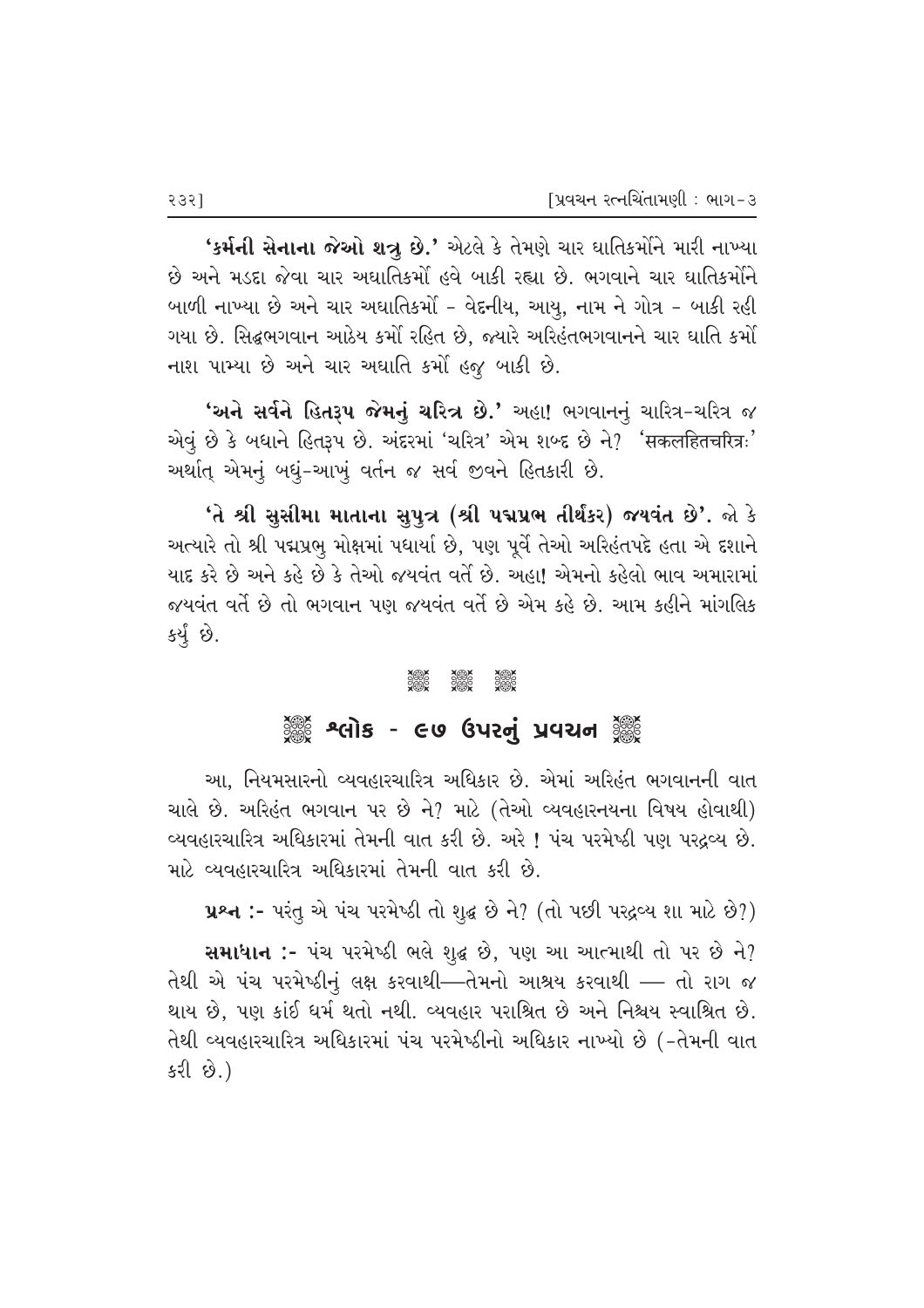भूजः = भू + ज = પૃથ્વીમાં જન્મનાર (જમીનમાં ઉગનાર) = વૃક્ષ. આ શાસ્ત્રના ટીકાકાર પોતે શ્રી પદ્મપ્રભમલધારીદેવ છે. તેથી ચોવીસ તીર્થંકરમાંથી શ્રી પદ્મપ્રભુને — કે જેઓ પોતાના નામે છે એમને — યાદ કર્યા છે અને શ્રી પદ્મપ્રભુને યાદ કરીને તેમની સ્તુતિ કરી છે કે શ્રી પદ્મપ્રભૂ ભગવાન આવા છે. આનો અર્થ એ પણ છે કે હું આત્મા એવો છું.

'જેઓ કામદેવરૂપી હાથીને (મારવા) માટે સિંહ છે.' અંદર શ્લોકમાં 'स्मर' शબ્દ છે ને? 'स्मर' એટલે કામદેવ, ઈચ્છા, પાંચ ઈંદ્રિયના વિષય તરફના વલણવાળી વૃત્તિ. 'करि' એટલે હાથી અને 'मृगराज' એટલે સિંહ. તો, કહે છે કે, કેવા છે प्रભू? કે 'स्मरकरिमृगराजः' - કામદેવરૂપી હાથીને મારવા માટે સિંહ છે. અતીંદ્રિય આનંદસ્વરૂપ ભગવાન આત્માના અતીંદ્રિય આનંદના આશ્રયે (-દ્વારા) જેણે પાંચ ઈંદ્રિયોના વિષયો તરફની વૃત્તિઓને — કે જે વિકલ્પરૂપ છે તેને — હણી નાખી છે એવા એ ભગવાન સિંહ સમાન છે. અને આ ભગવાન આત્મા પણ એવો જ છે એમ કહેવું છે. કેમ કે પોતે (શ્રી પદ્મપ્રભમલધારિદેવે) પોતાનું નામ નાખીને વાત કરી છે ને? અહા! પાંચ ઈંદ્રિયના વિષયો તરફની વૃત્તિઓનો વ્યય કરવા માટે ભગવાન સિંહ સમાન છે. અહીંયા તો ઉપદેશના વાક્યો છે ને? એટલે 'વ્યય કરવા માટે - મારવા માટે' એમ કહ્યું છે. નહીંતર ખરેખર તો જ્ઞાની વિકારનો વ્યય કરતા નથી. કારણ કે તે જ્યાં સ્વરૂપમાં સ્થિર થાય છે ત્યાં વિકાર ઉત્પન્ન થતો જ નથી અને તેને 'વિકારનો વ્યય-નાશ કર્યાં' એમ કહેવામાં આવે છે. શું થાય ? (-બીજી રીતે કેમ કહેવું?) વાતો કરવી ભાષાથી અને વસ્તૂ છે ભાષાતીત! સમજાણું કાંઈ?

અહીં કહ્યું કે કામદેવરૂપી હાથીને મારવા માટે ભગવાન સિંહ સમાન છે અને એવી રીતે આ ભગવાન આત્મા પણ અનીંદ્રિય છે. આ આત્મા અનીંદ્રિયસ્વરૂપ છે એટલે કે જેના આશ્રયે ઈંદ્રિય તરફની વૃત્તિઓ નાશ પામે એવો આ આત્મા છે. આ રીતે અનીંદ્રિયસ્વરૂપ શ્રી પદ્મપ્રભૂ ભગવાન છે અને એવો જ આ આત્મા પણ છે. સમજાણું  $s$ is<sup>2</sup>

'જેઓ પુણ્યરૂપી કમળને (વિકસાવવા) માટે ભાનુ છે'. શ્લોકમાં 'कंज' શબ્દ છે ને? અર્થાત્ પાણીમાં ઉત્પન્ન થયેલું કમળ. કેવા છે પરમાત્મા? કે પુણ્યરૂપી કમળને વિકસાવવા માટે ભાનુ છે. પહેલાં બોલમાં ગુણની વાત કરી અને હવે બીજા બોલમાં પુણ્યની વાત કરે છે - બહારની ઋદ્ધિ બતાવે છે. કહે છે કે ભગવાન પુણ્યરૂપી કમળને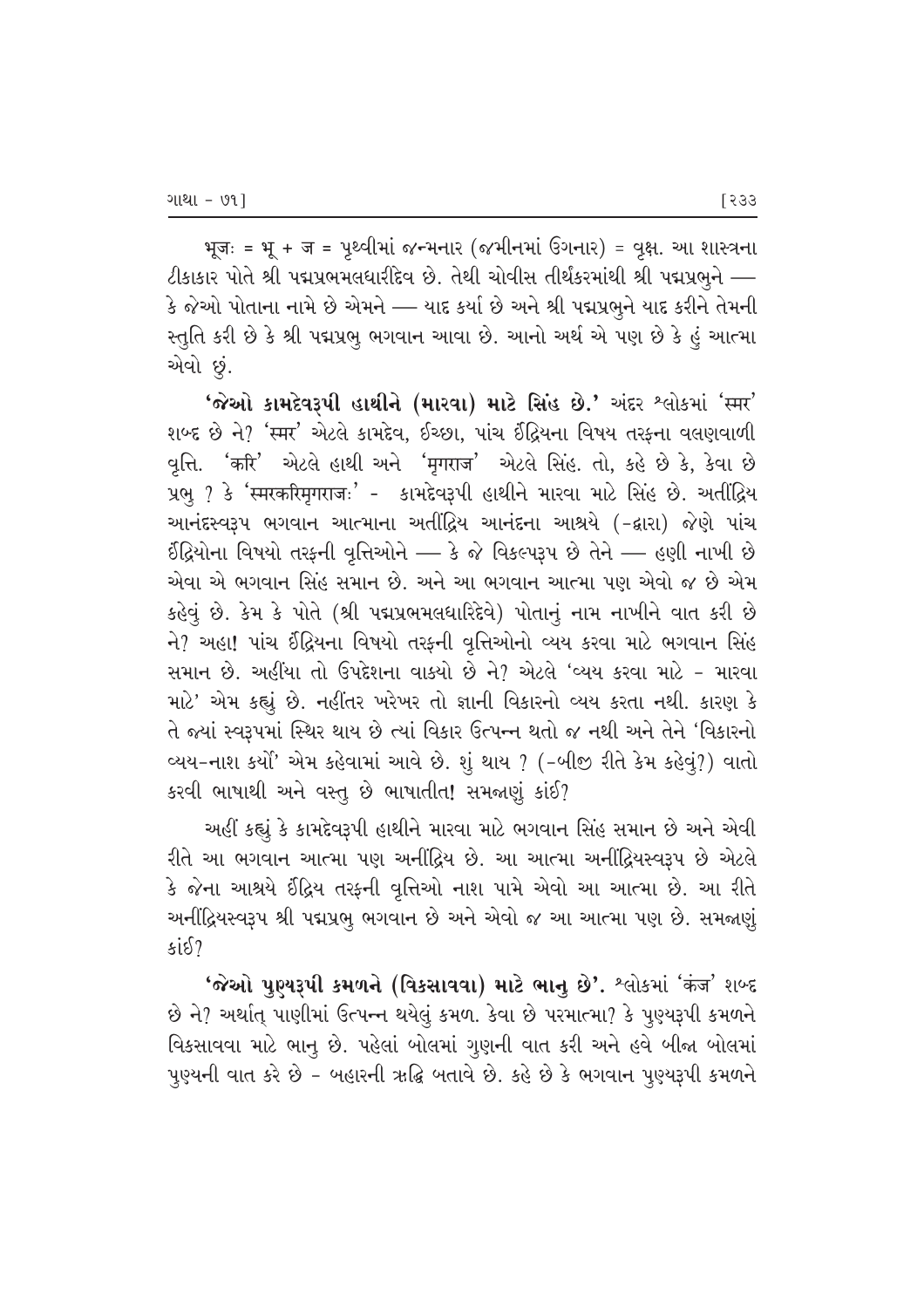વિકસાવવા માટે સૂર્ય છે. એવી રીતે આ આત્માનો આશ્રય લેતાં ઈંદ્રિયો તરફની વૃત્તિઓ નાશ પામે છે અને આત્માના આશ્રયમાં કમી (-ઓછપ) રહી જાય તો એવા પુણ્યનો વિકલ્પ ઉત્પન્ન થાય કે તીર્થંકરપણાને પણ પ્રાપ્ત કરાવે. - એવો એ આત્મા છે.

*હ*વે ત્રીજું પદ : 'सकलगुणसमाज: **જેઓ સર્વ ગુણોના સમાજ (-સમૃદાય)** છે.' પદ્મપ્રભુ ભગવાન સકળ ગુણોના સમાજ છે. લ્યો, આ સમાજ! એવી રીતે આ ભગવાન આત્મા પણ અનંત ગુણોનો સમાજ છે. પોતે જ પ્રભૂ આત્મા અનંત ગુણના પીંડરૂપ સમાજ છે અને એને જ અહીંયા આત્મા કહેવામાં આવે છે. અહા! પરમાત્માને સર્વ ગુણોની પર્યાય પ્રગટ છે. માટે અનંત ગુણરૂપ સમાજ-સમૂદાય પ્રગટ છે, (જ્યારે આત્મામાં તે સમાજ શક્તિરૂપે છે.)

'सर्वकल्पावनीज: જેઓ સર્વ કલ્પિત (-ચિંતિત) દેનાર કલ્પવૃક્ષ છે.' અંદર श्લोકમાં 'अवनीज' શબ્દ છે ને? તો, 'अवनी' એટલે પૃથ્વી અને 'ज' એટલે ઉત્પન્ન થયેલું. તેથી अवनीज = પૃથ્વીમાં ઉત્પન્ન થયેલું = કલ્પવૃક્ષ. કહે છે કે ત્રિલોકનાથ ભગવાન સર્વ ચિંતિત દેનાર કલ્પવૃક્ષ છે અને એવી રીતે આ આત્મા પણ - કે જે અનંત જ્ઞાન, આનંદ સંપન્ન છે તે - સર્વ કલ્પિત (-ચિંતિત) દેનાર કલ્પવૃક્ષ છે. એટલે કે આત્મામાં એકાગ્ર થાય તો એના સર્વ મનોરથ પૂર્ણ થાય એવો આ આત્મા છે. અરે! અજ્ઞાનીએ 'આવો આત્મા છે' એમ સાંભળ્યું પણ નથી અને બહારમાં ભક્તિ, પૂજા, વ્રત ને તપાદિ બધી ક્રિયાઓ કરવા માંડી (-કરવા લાગ્યો) છે. ભાઈ! એ બધા વ્રત ને નિયમાદિ તો વિકલ્પ છે. એ વિકલ્પ ખરેખર તો કર્મનું કર્તવ્ય છે, પણ જીવનું સ્વરૂપ છે નહીં. અહીંયા કહ્યું કે આત્મા કલ્પવૃક્ષ છે એટલે કે પોતાની આનંદાદિની પરિણતિને પ્રગટ કરે એવો આત્મા છે.

'प्रास्ततुष्कर्मबीज: **જેમાગે દુષ્ટ કર્મના બીજને નષ્ટ કર્યું છે.'** ભગવાને કર્મના બીજને તો બાળીને નાશ કર્યું છે.

'पदनुतसुरराज: **જેમનાં ચરણમાં સુરેંદ્રો નમે છે.'** જેમનાં 'पद' = ચરણકમળમાં, 'नुत' = નમે છે, 'सुरराजः' = દેવોના છેદ્રો. સુરેન્દ્રો પણ જેમનાં ચરણકમળમાં નમે છે એવા આ શ્રી પદ્મપ્રભૂ ભગવાન છે. અહીંયા અરિહંતપદની વ્યાખ્યા છે ને? તો એમાં શ્રી પદ્મપ્રભુનું સ્મરણ કર્યું છે અને સાથે સાથે એવું જ સ્વરૂપ મારૂં છે એમ પણ યાદ કર્યું છે.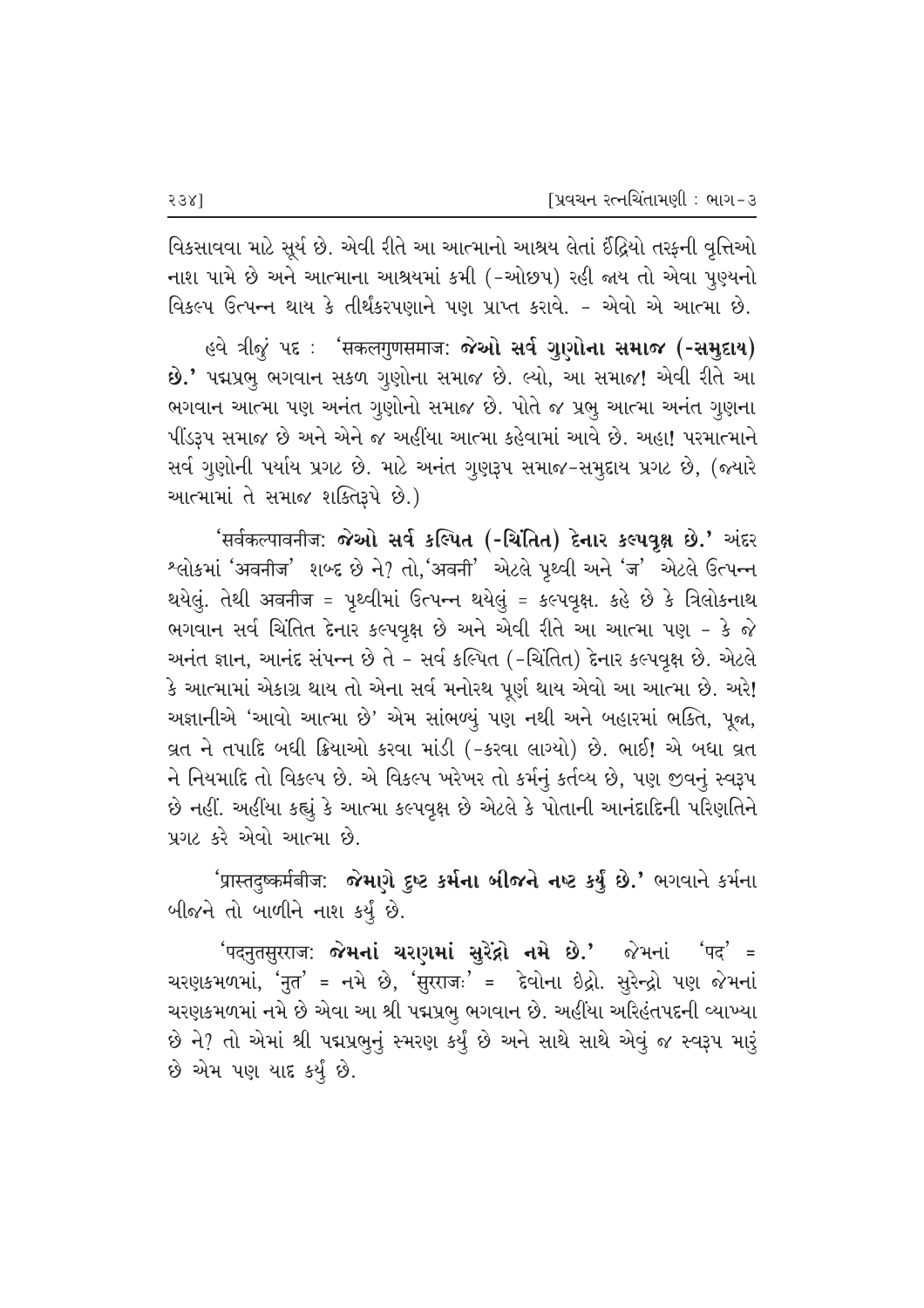Gqे છેલ્લું પદ છે ને? કે 'त्यक्तसंसारभूज: અને જેમાગે સંસારરૂપી વૃક્ષનો ત્યાગ  $\overline{\mathbf{B}}^{\mathbf{a}}$  :  $\overline{\mathbf{B}}^{\mathbf{b}}$  =  $\overline{\mathbf{B}}$   $\overline{\mathbf{B}}$  =  $\overline{\mathbf{B}}$  =  $\overline{\mathbf{B}}$  =  $\overline{\mathbf{B}}$  =  $\overline{\mathbf{B}}$  =  $\overline{\mathbf{B}}$ ઝાડનો ભગવાને નાશ કર્યો છે અને તેવી રીતે આ ભગવાન આત્માનો સ્વભાવ પણ સંસારનો નાશ કરવાવાળો છે. સંસારને ઉત્પન્ન કરે એવો એનો સ્વભાવ જ નથી.

અરે! આત્માનો સ્વભાવ 'સંસારનો નાશ કરનાર છે' એમ કહેવું તે પણ વ્યવહાર છે. પરમાર્થે તો આત્મા રાગના નાશનો કર્તા પણ નથી. એટલે કે આત્માને સંસારfi'Qકારનો નાશકર્તા (નાશ કરનારો) કહેવો તે પણ પરમાર્થ નથી. આત્માનો આનંદસ્વભાવ છે એની અંદર એકાકાર થતાં સંસાર નામ રાગની ઉત્પત્તિ થતી નથી અને તેને 'સંસારનો નાશ કર્યા' એમ કહેવામાં આવે છે. અહા! શબ્દોના અર્થ કરતી વખતે એ કઈ નયનું કથન છે તે ન સમજે તો ગરબડ થાય. સિદ્ઘાંતમાં-ધવલમાં તો એમ કહ્યું છે કે કોઈપણ સૂત્ર કે અર્થ નયવાકય વિના એટલે કે નય વિના હોઈ શકે નહીં. કોઈપણ શાસ્ત્રનો મૂળ શબ્દ કે એનો અર્થ નયવાકય છે. તેથી આ વ્યવહારનયનું વાકય છે કે નિશ્ચયનયનું વાક્ય છે એ તેણે જાણવું જોઈએ. એ જાણ્યા વિના જો અર્થ કરવા જશે તો અર્થનો અનર્થ થઈ જશે.

અહીં કહે છે કે ભગવાને સંસારરૂપી વૃક્ષનો ત્યાગ કર્યો છે. લ્યો, હવે 'સમયસાર'માં (ગાથા ૩૪ માં) એમ કહે છે કે આત્મા રાગનો ત્યાગકર્તા પરમાર્થે નથી, નામમાત્ર છે. ભાઈ! પરિપૂર્ણ અખંડ અભેદ સ્વભાવનો આશ્રય લેતાં એનાથી ઉત્પન્ન થયેલી મોક્ષદશા દ્વારા ભગવાનને સંસારનો નાશ થઈ ગયો છે ને? (માટે તેમણે 'રાગનો ત્યાગ કર્યો' એમ અહીં કહેવામાં આવ્યું છે.)

અરિહંત પરમાત્માને પણ મોક્ષ જ છે હોં. 'પ્રસિદ્ધ જેમનો મોક્ષ છે' - એમ પછી (^લોક ૯૯ માં) કહેશે. કેમ કે અરિહંતને ભાવમોક્ષ થઈ ગયો છે. બધા ગુણો પર્યાયમાં પૂર્ણપણે પરિણમી ગયા છે.

હવે કહે છે કે 'તે જિનરાજ (શ્રી પદ્મપ્રભ ભગવાન) જયવંત છે.' અત્યારે શ્રી પદ્મપ્રભુ ભગવાન તો મોક્ષ પધાર્યા છે. છતાંપણ જાણે કે તેઓ આમ (-પ્રત્યક્ષ) વર્તમાન તીર્થંકરપણે સમવસરણમાં બિરાજતા હોય એ રીતે યાદ કરીને સ્તુતિ કરી છે. એવી રીતે આ આત્મા પણ વર્તમાનમાં પૂર્ણરૂપે વિદ્યમાન-બિરાજમાન છે એમ (જ્ઞાનમાં લઈને) આત્માની સ્તુતિ કરી છે. આમ શ્રી પદ્મપ્રભુ ભગવાનની સ્તુતિ દ્વારા તેમને વંદન કર્યું (અને આત્માની પણ સ્તુતિ કરી.)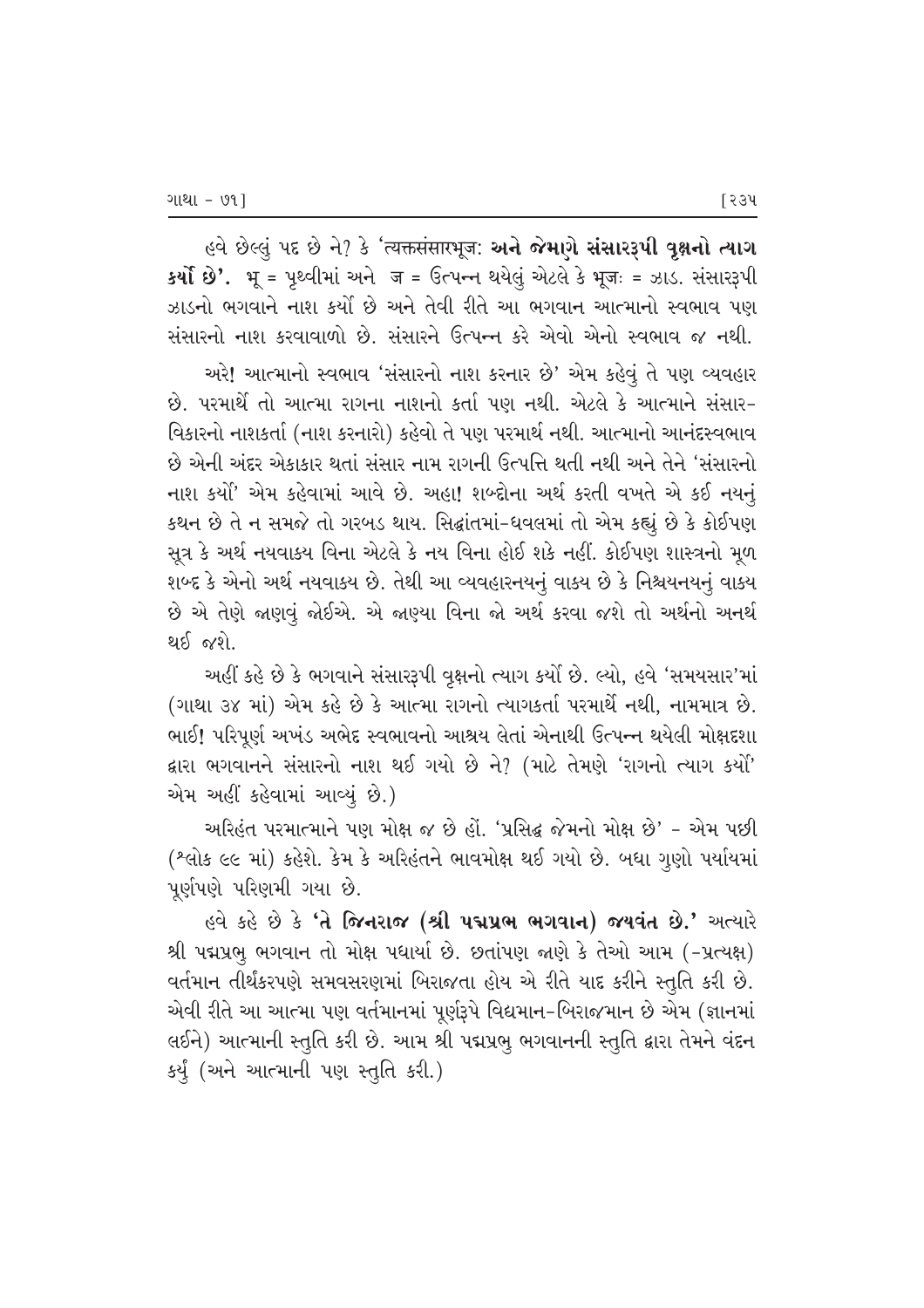જો કે અત્યારે તો પદ્મપ્રભુ ભગવાન મોક્ષમાં છે, સિદ્ધ છે. તેથી અત્યારે તેમના ચરણોમાં સુરેન્દ્રો નમે છે એવું ક્યાં છે? છતાં લ્યો, પાઠમાં તો એવું આવ્યું છે કે તેમનાં ચરણોમાં સુરેન્દ્રો નમે છે? ભાઈ! જ્યારે શ્રી પદ્મપ્રભૂ ભગવાન સમવસરણમાં હતા ત્યારે જે રીતે વિદ્યમાન હતા એ તીર્થંકરદશાને યાદ કરીને સ્તુતિ કરી છે. અને એ રીતે પૂર્ણ તત્ત્વ એવો હું પણ વિદ્યમાન છું, હું પૂર્ણપણે વિદ્યમાન નથી એમ નથી. - આ રીતે (જ્ઞાનમાં લઈને) પોતાના આત્માને પણ યાદ કર્યો છે. અહા! કહે છે કે જેમ તીર્થંકર અત્યારે વિદ્યમાન નથી એમ નથી. પણ તેઓ જાણે કે સાક્ષાત બિરાજે છે એમ યાદ કરીને સ્તુતિ કરૂં છું તેમ ભગવાન આત્મા પણ વર્તમાનમાં એવો ને એવો વિદ્યમાન છે, ધ્રુવ અખંડાનંદ પ્રભૂ છે. અને તેમાં હું એકાગ્ર થાઉં છું કે જે મારા મોક્ષની પ્રસિદ્ધિનું કારણ છે. લ્યો, આ રીતે શ્રી પદ્મપ્રભુ ભગવાનની સ્તુતિ વડે આત્માની સ્તુતિ પણ કરી છે.

અહા! અહીંયા ત્રીજી લાઈનમાં પાઠ તો એમ છે ને? કે 'स जयति' - જયવંત વર્તે છે, જયવંત છે. જેમનાં પગમાં ઈંદ્રો નમે છે એવા ભગવાન જયવંત છે. એનો અર્થ એ છે કે જેમ ભતકાળમાં ભગવાન વિદ્યમાન હતા એવી જ રીતે વર્તમાનમાં પણ જાણે કે તેઓ વિદ્યમાન છે. એવી રીતે, પંચમકાળના મુનિ કહે છે કે, હું પણ અનાદિનો એવો ને એવો વિદ્યમાન ભગવાન આત્મા છું. અને તેની હું સ્તુતિ કરું છું એટલે કે એમાં હું નમું (-ઢળું) છું. આ રીતે શ્રી પદ્મપ્રભુ ભગવાન અરિહંતપદે હતા ત્યારે આવા હતા એમ કહે છે અને તે દશાને યાદ કરીને વિકલ્પથી-વ્યવહારથી સ્તુતિ કરી છે. કેમ કે આ વ્યવહારચારિત્ર અધિકાર છે ને? (અને સાથે-સાથે આત્માની પણ સ્તૃતિ કરી છે.)

#### **See Seek Jeso**

# <sup>ૅ</sup>ૺૺૺ૾૾ ૧૯૦ – ૯૮ ઉપરનું પ્રવચન ૅુ

ચારેય (૯૭, ૯૮, ૯૯ અને ૧૦૦મા) શ્લોકમાં 'કામદેવ' શબ્દ આવે છે.

*'*जितरतिपतिचाप: કામદેવનાં બાણને જેમણે જીતી લીધાં છે.' અર્થાત્ જેમણે અતીંદ્રિય આત્મા પ્રગટ કર્યો છે. પાંચે ઈંદ્રિયોના વિષયો તરફની વૃત્તિ કામબાણ છે હોં. તો, ભગવાનને પાંચે ઈંદ્રિયોના વિષયો તરફની વૃત્તિ હણાઈ ગઈ છે. અહા! આનંદમૂર્તિ પ્રભુ આત્માના અતીંદ્રિય આનંદના પૂર્ણ સ્વાદમાં ભગવાનને કામદેવનાં બાણ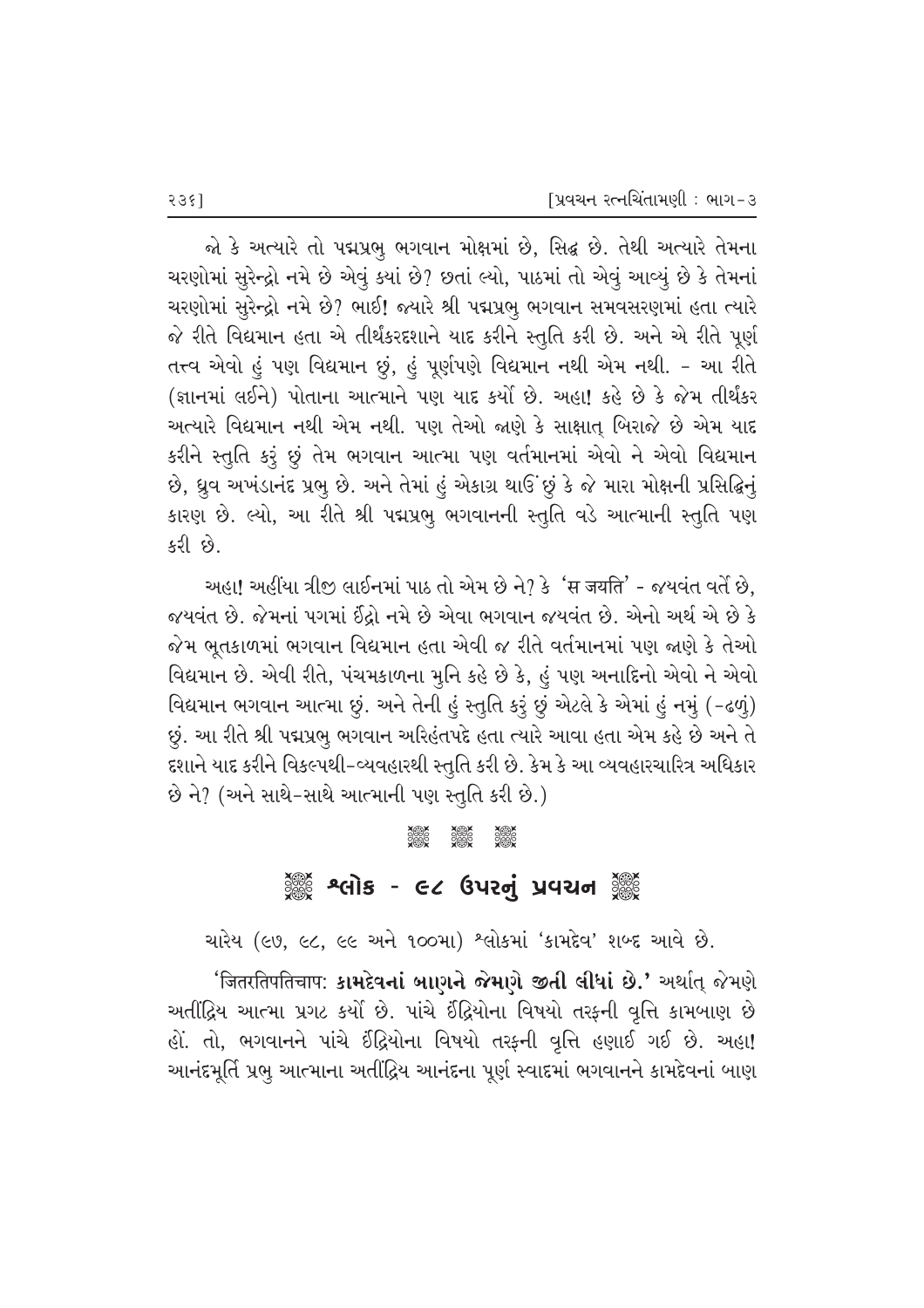વાગતા નથી; પણ તેમણે, કહે છે કે, કામદેવને મારી નાખ્યો છે, જીતી લીધો છે. અતીંદ્રિય આનંદનો નાથ એવા ભગવાન આત્માનું અવલંબન લઈને પર તરફની વૃત્તિઓનો ભગવાને નાશ કરી નાખ્યો છે એટલે કે કામબાણને જીતી લીધાં છે. *'*રતિપતિ' એટલે કામદેવ અને *'*चाप' એટલે બાણ, રતિપતિના ચાપને-બાણને ભગવાને જ઼ત્યા છે. - એ પહેલાં પદનો અર્થ થયો.

 $'$ सर्वविद्याप्रदीप: સર્વ વિદ્યાઓના જેઓ પ્રદીપ (-પ્રકાશક) છે.' ભગવાન કેવળજ્ઞાનને પ્રકાશે છે. જો કે ભગવાન તો શ્રુતજ્ઞાનને પ્રકાશે છે. પણ એ શ્રુતજ્ઞાનમાં આખો-બધો પ્રકાશ (-જ્ઞાન) આવી જાય છે (અને તેથી ભગવાન કેવળજ્ઞાનને પ્રકાશે  $\dot{\vartheta}$  એમ કહેવાય છે.) પરમ દિવસે - અષાઢ વદ એકમે - આવ્યું હતું ને ભાઈ? કે ભગવાન કેવળજ્ઞાનને પ્રકાશતા નથી, પણ ભાવશ્રુતજ્ઞાનને પ્રકાશે છે. 'ધવલ'માં આવે છે કે ભગવાન ભાવશ્રુતજ્ઞાનને પ્રકાશે છે. કેમ કે જેને ભાવશ્રુતજ્ઞાન પ્રગટ થાય છે તેને આ વાણી નિમિત્ત થાય છે. તેથી ભગવાન ભાવશ્રુતજ્ઞાનનો પ્રકાશ કરે છે એમ કહેવામાં આવે છે. નહીંતર કેવળજ્ઞાનને શું (કેવી રીતે) પ્રકાશે? સમજાણું કાંઈ?

આહીં કહે છે કે ભગવાન સર્વ વિદ્યાઓના પ્રકાશક છે એટલે કે ભગવાનની વાણી yકાશતાં -ખરતાં બધો પ્રકાશ થઈ જાય છે, ભાવશ્રુતજ્ઞાનની અંદર કેવળજ્ઞાન કેવું હોય આદિ બધું આવી જાય છે. અહા! શાસ્ત્રમાં ભગવાનની દિવ્યધ્વનિ કેવળજ્ઞાનને પ્રકાશે  $\dot{\vartheta}$  એમ નથી લીધું, પણ ભાવશ્રુતજ્ઞાનને પ્રકાશે છે એમ લીધું છે. ભગવાન અર્થકર્તા છે. 'અર્થકર્તા'નો અર્થ એ છે કે તેઓ ભાવશ્રુતને કહે છે અને તે પછી દ્રવ્યશ્રુતની રચના ગણધર કરે છે, માટે તેઓ સૂત્રકર્તા છે. અહીં કહ્યું કે, સર્વ વિદ્યાઓના ભગવાન  $\overline{x}$ ધ્રીપ =  $x + \overline{x}$ ીપ = વિશેષે દિવો—પ્રકાશ કરનાર છે. લ્યો. સર્વ વિદ્યાઓના જે પ્રકાશક છે તેને (સાચા) પ્રદીપ કહીએ એમ કહે છે. એટલે કે જગતમાં જ્ઞાનાદિરૂપ બધી વિદ્યાઓ છે તેને જે પ્રકાશે તેને (ખરેખર) પ્રદીપ કહીએ એમ કહે છે.

'परिणतसुखरुप: **સુખરૂપે જેમનું સ્વરૂપ પરિણમ્યું છે.'** અનાદિથી પુણ્ય−પાપના વિકારપણે પરિણમન હતું એ દુઃખરૂપે હતું. પણ હવે સુખરૂપે ભગવાનનું સ્વરૂપ પરિણમી ગયું છે. જુઓ, 'સુખ મળ્યું છે કે પ્રાપ્ત થયું છે' - એમ (ભેદથી) નથી કહ્યું. પરંતુ (અભેદથી) 'સુખરૂપે જેમનું સ્વરૂપ પરિણમ્યું છે' - એમ કહ્યું છે. સમજાણું કાંઈ? અહા! અહીંયા સર્વજ્ઞ પરમાત્મા તીર્થંકરદેવ શ્રી પદ્મપ્રભૂને યાદ કરે છે ને? તેથી કહે છે કે ભગવાનની પર્યાયમાં અતીંદ્રિય આનંદરૂપ પરિણમન થઈ ગયું છે. તેઓ આનંદને પ્રાપ્ત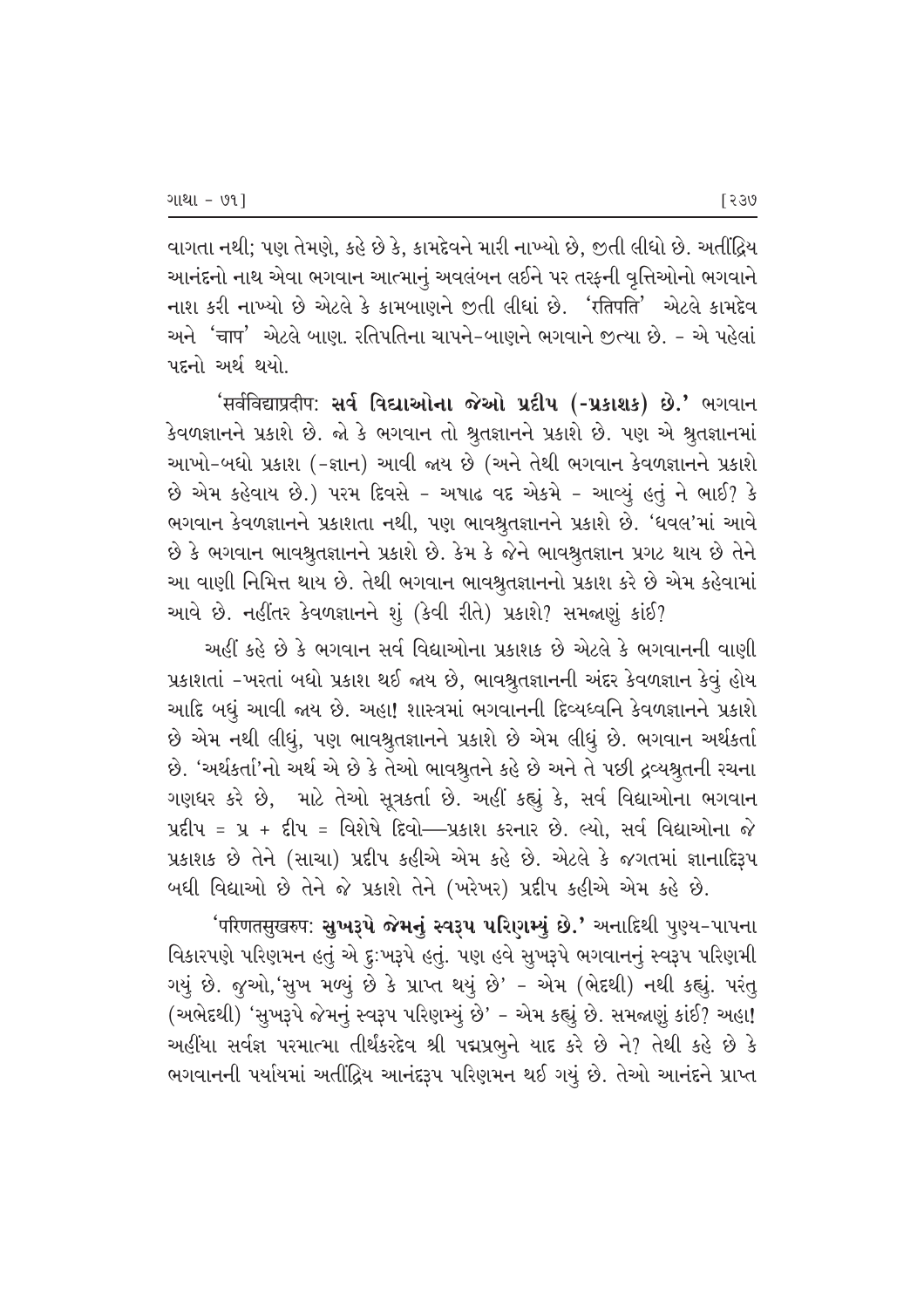કરશે કે આનંદને મેળવશે એવી (ભવિષ્યની કે ભેદની) વાત, કહે છે કે, અહીંયા નથી. પરંતુ તેમને આનંદમય પરિણતિ પરિણમી ગઈ છે. જેવો આત્માનો અતીંદ્રિય આનંદ સ્વભાવ છે એવી જ પરિણતિ તેમને પરિણમી ગઈ છે. અહા! ભગવાનનું સ્વરૂપ સુખરૂપે પરિણમ્યું છે, જ્યારે (અજ્ઞાનીનું) પરિણમન સંસારના દુઃખરૂપે પરિણમ્યું છે. આમ કહીને એ સુખરૂપ પરિણમન શરીર, મન કે વાણીને લઈને થયું નથી એમ કહે છે.

અહા! જેવી રીતે સંસારમાં પૂણ્ય અને પાપના વિકારરૂપે-દૃઃખરૂપે પરિણમન છે તે જીવની દશા-અવસ્થા છે, (તે કાંઈ બીજાને લઈને નથી) તેવી રીતે આ સુખરૂપ પરિણમન પણ જીવની અવસ્થા છે. તે પરિણમન કાંઈ બધાને—લોકાલોકને જાણે છે માટે જીવને સુખરૂપ છે એમ નથી. જો થોડા જ્ઞેયને જાણવાથી (થોડું) સુખ હોય તો  $a$ ણ કાળ અને ત્રણ લોકને જે જાણે તેને કેટલું સુખ હોય?

શ્રોતા :- ઢગલાબંધ સૂખ હોય.

 $\nu$ જય ગુરૃદેવશ્રી :- ખોટી વાત છે. કેમ કે પરને જાણવું એ સુખ જ નથી. અંદર સુખરૂપ-આનંદરૂપ પરિણતિ પ્રગટ થાય તે સૂખ છે. સમજાણું કાંઈ? અહા! સમ્યગ્દર્શનમાં—ધર્મની પહેલી દશામાં — પણ અંશે સુખરૂપ-આનંદરૂપ પરિણતિ પ્રગટ થાય છે, જ્યારે આ અરિહંતને પૂર્ણ આનંદની પરિણતિ પ્રગટ થઈ છે એમ કહે છે. આમ કહીને પોતાની પણ વાત કરે છે કે મૂનિઓને તેમની ભૂમિકાને યોગ્ય અતીંદ્રિય આનંદની પરિણતિરૂપે સ્વરૂપ પરિણમ્યું છે, અતીંદ્રિય આનંદ-સુખરૂપ પરિણતિ છે. અહીં કહ્યું કે અરિહંતને પૂર્ણ સુખ છે. અહીં આમ કહીને આગળ એમ કહેશે કે એ (અરિહંત ભગવાન) જયવંત છે.

 $'$ पापकीनाशरुप: **પાપને (મારી નાખવા) માટે જેઓ યમરૂપ છે.'** कीनाश= યમ. ભગવાન તો પાપના कीनाश છે. અર્થાત્ પાપનો નાશ કરવા માટે યમરૂપ છે. એવી રીતે ભગવાન આત્મા પણ પાપ શબ્દે પુણ્ય ને પાપના વિકલ્પોનો નાશ કરવા માટે યમ સમાન છે. અહા! અતીંદ્રિય આનંદસ્વરૂપ ભગવાન આત્માનો આશ્રય લીધો ત્યાં, કહે છે કે, એ ભગવાન આત્મા તો વિકારનો નાશ કરવા માટે યમ સમાન છે*.* જ્ઞાનીને (સ્વભાવના આશ્રયે) વિકારમાંથી સુખબુદ્ધિ ઉડી ગઈ છે અને તેથી વિકારનો નાશ કરવા માટે આત્માનો સ્વભાવ યમરૂપ છે એમ કહેવામાં આવે છે.

 $^{\prime}$ हतभवपरिताप: ભવના પરિતાપનો જેમાગે નાશ કર્યો છે.' જૂઓ,'ભવના પરિતાપ' કહીને ખૂબી કરી છે કે ચારેય ગતિનો પરિતાપ છે એટલે કે ચારેય ગતિમાં આકુળતા છે એમ કહે છે. અરે! સ્વર્ગમાં પણ પરિતાપ જ છે, ત્યાં સુખ છે નહીં.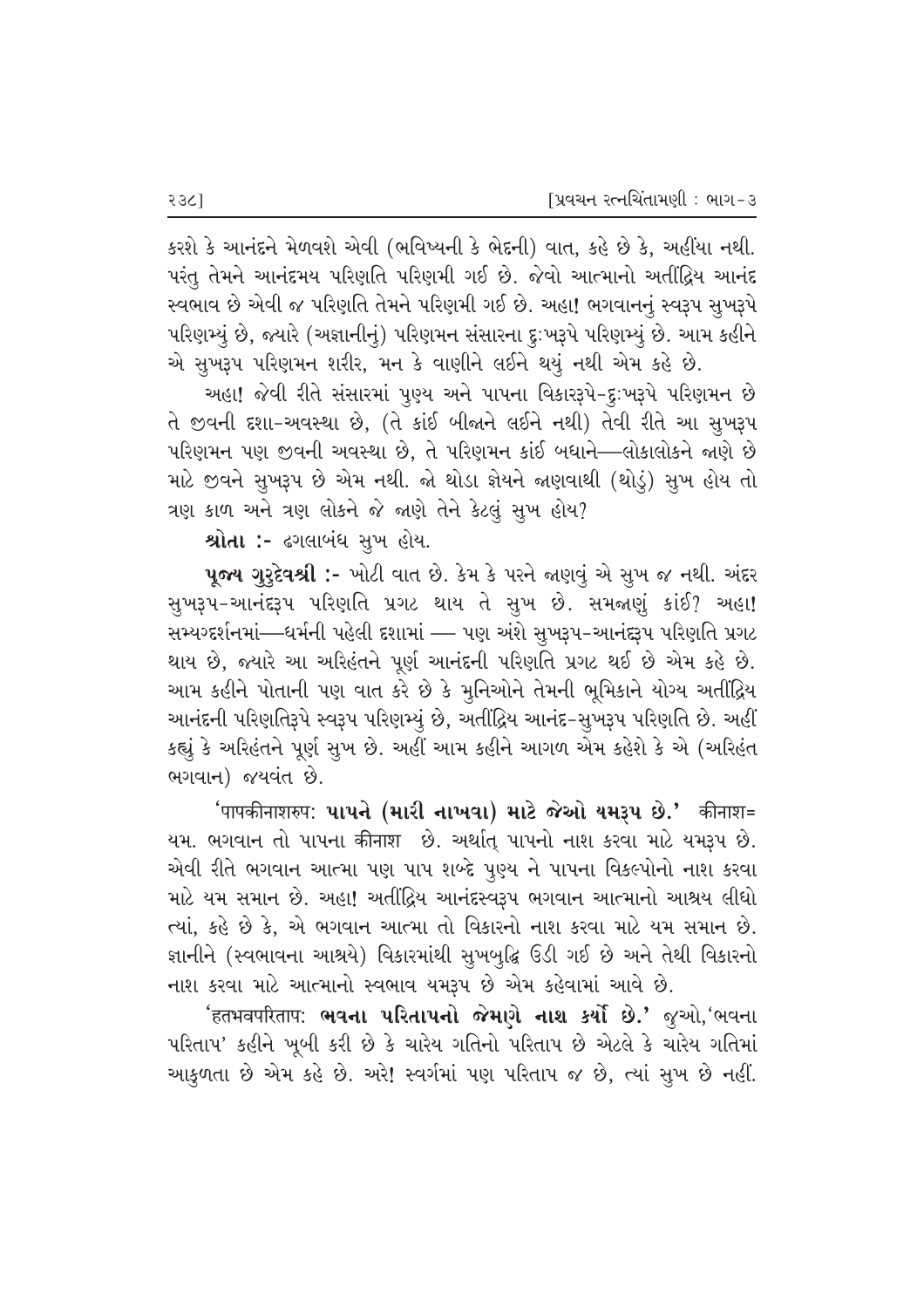પ્રશ્ન :- આ બધા પૈસાવાળા સુખી કહેવાય કે નહીં? 'શેઠ સાહેબ, શેઠ સાહેબ'−  $2\pi$  માણસો કરે તો એમાં જીવને કાંઈક સૂખ તો થતું હશે કે નહીં?

સમાધાન :- ભાઈ! તેમાં તો આકુળતા થાય એમ અહીં કહે છે. અહા! ચારેય ગતિમાં આકુળતા છે એમ અહીંયા તો કહે છે*.* 

<mark>શ્રોતા :-</mark> નોકર 'શેઠ સાહેબ' ન કહે તો આકુળતા થાય. નહીંતર આકુળતા શા માટે થાય $?$  મજા પડે.

પૂજ્ય ગુરૂદેવશ્રી :- ભાઈ! તે માન્યું છે (કે તેમાં મજા છે.) ત્યાં તને સુખની કલ્પના થઈ છે, (પણ સૂખ છે નહીં). જૂઓ ને! શું કહ્યું આ? કે ભવમાં આકુળતા છે. બીજું જોયું? કે ભવનો માત્ર 'તાપ' એમ નથી કહ્યું, પરંતુ 'પરિતાપ' કહ્યો છે. અહા! ચારેય ગતિના ભવોમાં કષાયરૂપી અગ્નિ સળગે છે એમ કહે છે. આ શેઠ, રાજા  $-$ ને દેવાદિ બધા કષાયરૂપી અગ્નિથી સળગે છે. જે આ રૂપિયાવાળા  $(-3)$ પિયાની મમતાવાળા) દેખાય છે, સ્ત્રી-પુત્ર-કુટુંબીવાળા (તેની મમતાવાળા) દેખાય છે તે બધા ભવના પરિતાપવાળા છે હોં. (પણ સખી નથી.) અને આવો જે ભવનો પરિતાપ છે તેને ભગવાને हृत−હુણી નાખ્યો છે. અહા! ભાષા તો એમ જ આવે ને? કે 'હુણી નાખ્યો'. એ સિવાય ઉપદેશમાં શું આવે? 'પરમાત્મપ્રકાશ' માં પણ નથી કહ્યું? કે અરે! અનાદિના (કર્મરૂપી) બંધુને તે મારી નાખ્યો હો. તું બંધુનો મારનાર છો. લ્યો, આત્માને (-જ્ઞાનીને) માટે એમ કહ્યું છે. તારા (કર્મફપી) બંધવને—કે જે તારી સાથે રહેનારો હતો તેને — તે મારી નાખ્યો. તે બિચારો તારી સાથે રહેતો હતો – જ્યાં તું જાય ત્યાં તે સાથે ને સાથે રહેતો હતો. અરે! રસ્તામાંય (-વિગ્રહગતિમાં પણ) સાથે હતો. આ રીતે એક સમય પણ દૂર ન રહે એવો તે મિત્ર હતો. છતાં તેને મારી નાખ્યો! અર્થાત્ ભગવાન આત્મા પોતાના સ્વરૂપમાં આરૂઢ થયો ત્યાં કર્મનો નાશ થઈ ગયો. લ્યો, સ્વરૂપમાં આરૂઢ થવું એ એક જ કર્મના નાશનો ઉપાય છે, કર્મના નાશની ક્રિયા છે.

અહીં કહે છે કે ભવના પરિતાપનો—આકુળતા…આકુળતા…આકુળતાનો— ભગવાને નાશ કર્યો છે. અહા! ભગવાનને વીતરાગ પર્યાયરૂપ પરિણમન કોઈ રાગ, નિમિત્ત  $\,$ કે અનુકૂળ શરીર હતું માટે થયું એમ છે નહીં. પરંતુ અનાદિનો આત્મામાં વીતરાગ સ્વભાવ છે તે વીતરાગ પર્યાયના પરિણમનમાં અનુકૂળ છે અને તેથી વીતરાગ પર્યાય પરિણમી છે.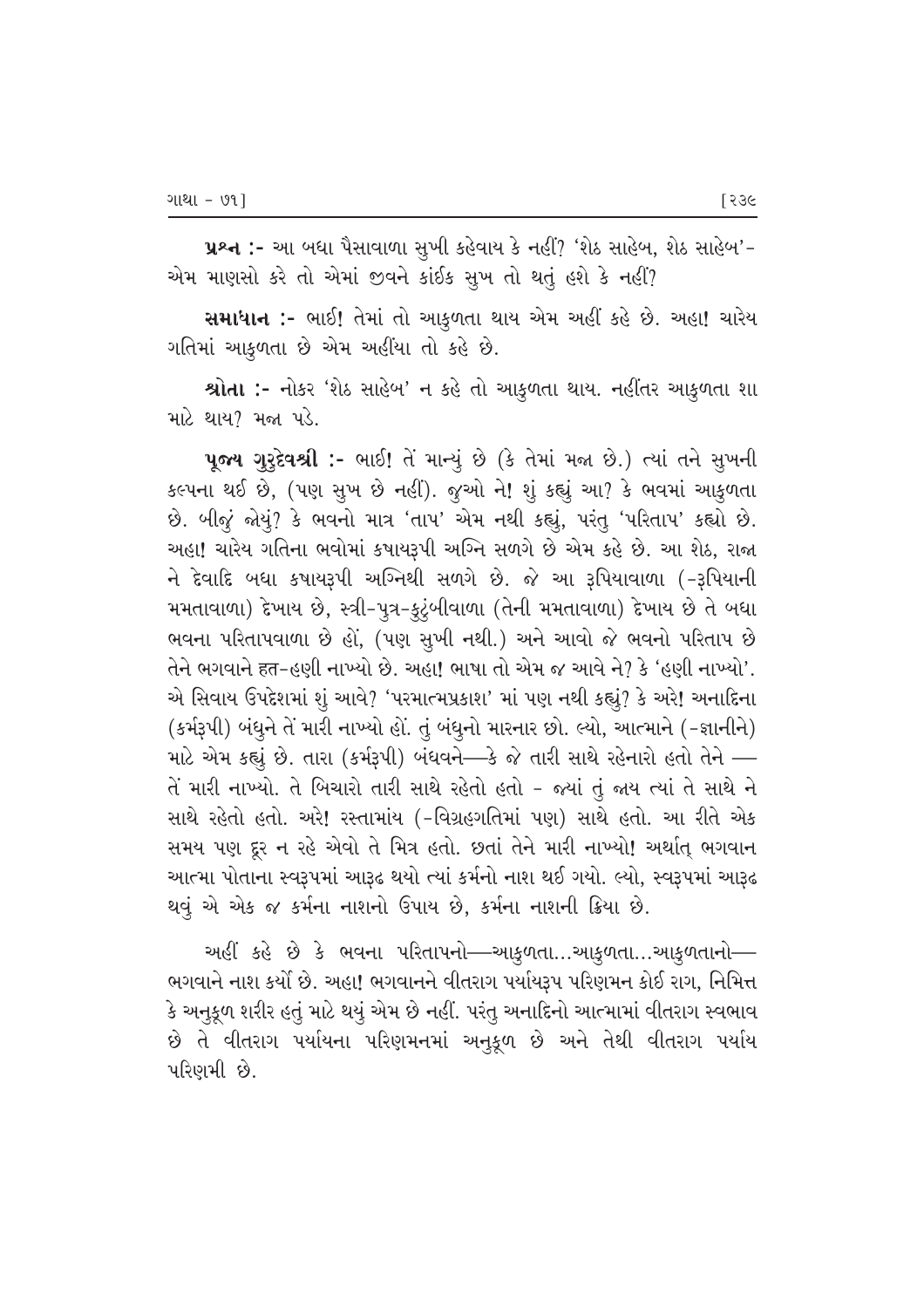$^{\prime}$ श्रीपदानम्रभूप: ભૂપતિઓ જેમના શ્રીપદમાં (-મહિમાયુક્ત પુનિત ચરણોમાં)  $-$ નમે છે.' જોયું? 'શ્રીपद'ની વ્યાખ્યા કરી કે 'મહિમાયૂક્ત પુનિત ચરણો.' અહીંયા 'ચરણ' નથી કહ્યા, પણ 'મહિમાયુક્ત પુનિત ચરણો' - એમ કહ્યું છે. તો કહ્યું કે, ભૂપતિઓ આવીને ભગવાનના શ્રીપદમાં નમે છે.

'जितकोप: **ક્રોધને જેમાગે જીત્યો છે.'** ભગવાને કોપને જીત્યો છે અર્થાત્ તેમને ફેષનો અંશ પણ નથી. અલ્પ પ્રતિકૂળતા હોય તો અજ્ઞાનીને અણગમો થાય છે, પણ એ વાત હવે ભગવાનને રહી નથી.

 $'$ प्रह्वविद्वत्कलाप: વિદ્વાનોનો સમુદાય જેમની આગળ ઢળી પડે છે.' અહા! <u>મોટા વિદ્વાન ને પંડિતોના ટોળાં અરિહંતપદ-સર્વજ્ઞપદ આગળ ઢળી પડે છે. એવી રીતે</u> વિદ્વાનો એટલે કે (મતિજ્ઞાનાદિ) બધી જ્ઞાનની દશા, ગમે તેટલી (શુદ્ધપણે) પ્રગટી હોય તો પણ, સ્વભાવમાં ઢળી પડે છે. - આ રીતે જેવું એ અરિહંતપદ છે તેવું આ આત્મપદ  $69$  એમ કહે છે.

**'स जयति તે (શ્રી પદ્મપ્રભનાથ) જયવંત છે.'** લ્યો, ભગવાન જયવંત છે એમ કહે છે અર્થાત્ આવા ભગવાન જાણે કે સમવસરણમાં સાક્ષાત્ બિરાજતા ન હોય? *–* એમ કહે છે. કારણ કે 'જેમના શ્રીપદમાં ભુપતિઓ નમે છે' એમ કહ્યું તેનો અર્થ શૃં થયો? હવે સિદ્ધદશામાં ભગવાનને પગ ક્યાં છે? સિદ્ધદશામાં પગ (−શરીર) નથી. પરંત જયારે ભગવાન અહીંયા હતા ત્યારની દશા જાણે કે પ્રત્યક્ષ નજરે તરવરે છે એમ કહે છે. એવી રીતે ભગવાન આત્મા—કે જે વર્તમાનમાં પૂર્ણ આનંદમય વિદ્યમાન તત્ત્વ છે તે પણ — દષ્ટિમાં તરવરે છે તેથી જયવંત વર્તે છે. બહારમાં ભગવાન જયવંત વર્તે છે અને (અંદરમાં) વસ્તૂ ભગવાન આત્મા જયવંત વર્તે છે. દષ્ટિ અને જ્ઞાને જે પૂર્ણ વસ્તુને પકડી છે એ વસ્તુ જયવંત વર્તે છે.

#### C C C

# ે અલોક - ૯૯ ઉપરનું પ્રવચન ૅુ

પહેલામાં (શ્લોક ૯૬માં) जयति विदितगात्रः स्मेरनीरेजनेत्रः — એમ બધામાં त्रः હતાં. पछी जीलभां (श्तोर c७भां) स्मरकरिमृगराजः पुण्यकंजाह्निराजः — એभ जधाभां जः *हर्ता*.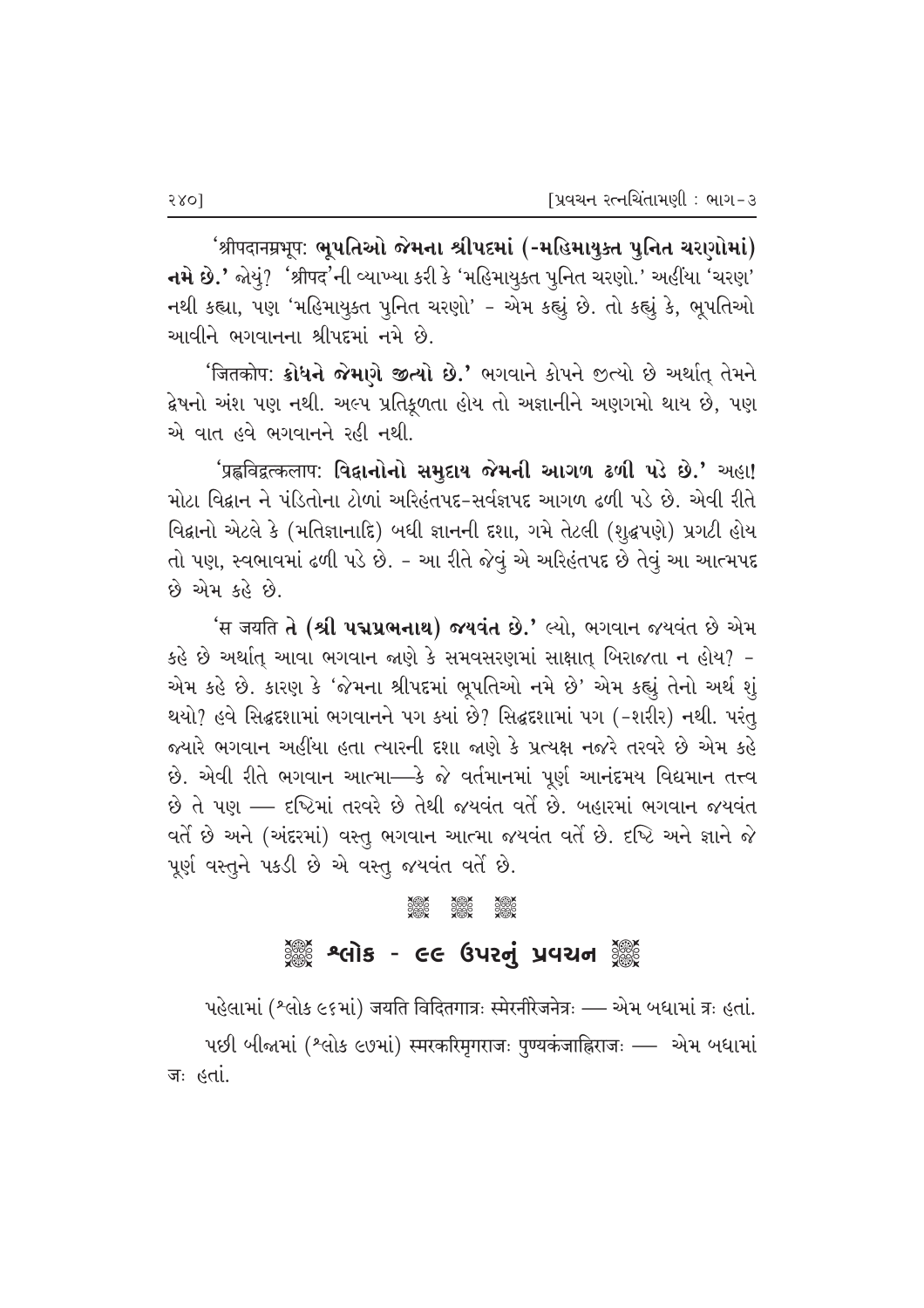પછી ત્રીજામાં (શ્લોક ૯૮માં) जितरतिपतिचापः सर्वविद्याप्रदीपः— એમ બધામાં पः *हतां.* 

અને હવે ચોથામાં (શ્લોક ૯૯માં) जयति विदितमोक्षः पद्मपत्रायताक्षः- એમ બધામાં ક્ષ: છે.

'પ્રસિદ્ધ જેમનો મોક્ષ છે.' સિદ્ધ પ્રસિદ્ધ છે એમ નથી આવતું? 'પ્રસિદ્ધ વિશુદ્ધ સુસિદ્ધ સમૂહ' - એમ (પૂજાની જયમાલામાં) આવે છે ને? અર્થાત્ સિદ્ઘોનો સમૂહ તો પ્રસિદ્ધ છે, અનંત સિદ્ધો પ્રસિદ્ધ છે. એવી રીતે અરિહંતોનો મોક્ષ પણ પ્રસિદ્ધ છે અને એવી રીતે આત્માનો મોક્ષ પણ પ્રસિદ્ધ છે. આત્માને સંસાર રહે નહિ અને તેનો મોક્ષ થાય એ તો. કહે છે કે. પ્રસિદ્ધ છે. અને તેને જ આત્મા કહીએ એમ કહે છે. અહા! સંસારવાળો આત્મા માનવો એ તો મિથ્યાત્વ છે. કેમ કે સંસાર એટલે વિકલ્પ ને આસવ. તેથી સંસારવાળો આત્મા માનતા આસ્રવ સહિત આત્મા માન્યો અને એ તો તત્ત્વની દૃષ્ટિથી વિપરીત છે.

અહીં કહે છે કે'પ્રસિદ્ધ જેમનો મોક્ષ છે.' અર્થાત આત્મામાં પ્રસિદ્ધપણે મોક્ષ -મૂક્તસ્વરૂપ પડ્યું જ છે અને તેથી પર્યાયમાં પ્રસિદ્ધ મોક્ષ થાય એ કોઈ વિશેષતા કે નવીનતા નથી. કેમ કે વસ્તુનું સ્વરૂપ જ એવું છે. લ્યો, કારણ ને કાર્ય-બન્ને એકરૂપ જ છે, શુદ્ધ જ છે. આ જ નિયમસારમાં શ્રી પદ્મપ્રભમલધારિદેવે કહ્યું છે ને? કે કારણ ને કાર્ય - બન્ને શુદ્ધ જ છે. (શ્લોક - ૭૨). 'શુદ્ધ છે' નો અર્થ શું છે? કે ત્રિકાળી સ્વરૂપ (કારણ) તો શુદ્ધ છે જ, પરંતુ તે ત્રિકાળી સ્વરૂપ છે તેનો આશ્રય જેણે લીધો તેને પૂર્ણ શુદ્ધતા (કાર્ય) પ્રગટશે જ, અશુદ્ધતા રહેશે નહીં. માટે કાર્ય પણ શુદ્ધ જ છે. આવું ઝીણું છે! અહા! આ બહારમાં યાત્રા આદિ કરી આવ્યા એટલે થઈ ગયું (-ધર્મ થઈ ગયો) એમ નથી. અહીંયા કહે છે કે આત્મા સમયે સમયે યાત્રા કરનારો (-શુદ્ધરૂપે પરિણમનારો) છે.

અહા! પ્રસિદ્ધ જેમનો મોક્ષ છે મતલબ કે શુદ્ધસ્વરૂપ, પરમાનંદમય આત્માની વિદ્યમાનતા જ્યાં દષ્ટિમાં આવી ત્યાં - પોતે પ્રસિદ્ધ મોક્ષસ્વરૂપ છે એમ પ્રતીતિમાં આવ્યું ત્યાં - પર્યાયમાં પ્રસિદ્ધ મોક્ષ થશે...થશે...ને થશે. એવા આત્માને સંસારની ગંધ પણ નહિ રહે એમ કહે છે. અહા! જેણે આત્મા પકડ્યો -જાણ્યો અથવા 'આત્મા છે' એમ માન્યું તેને પ્રસિદ્ધ મોક્ષ થયા વિના રહેશે નહીં. પણ 'આત્મા છે' એમ માન્યું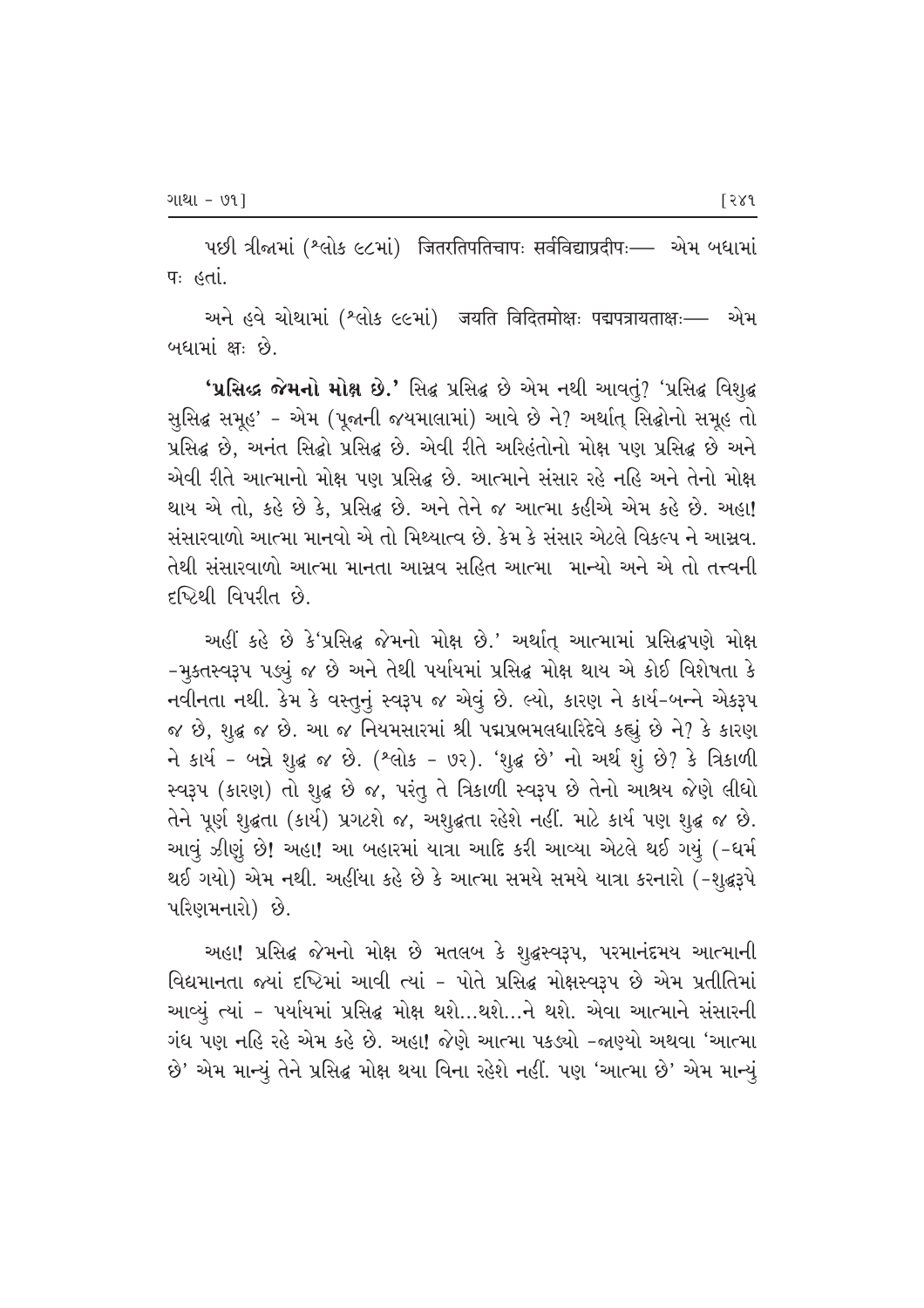$\,$ ક્યારે કહેવાય? કે આત્મા પરિપૂર્ણ ભગવાન છે એમ જ્યારે સમ્યગ્દર્શન ક્રારા માન્યું ત્યારે 'આત્મા છે' એમ માન્યું કહેવાય અને તેનો પ્રસિદ્ધ મોક્ષ થવાનો જ છે. તેને કાંઈ ભગવાનને પૂછવા જવું નહીં પડે કે મારો મોક્ષ કે દિ' થશે? તેનો મોક્ષ તો નક્કી જ છે. અહીં કહ્યું કે અરિહંતોને ભાવમોક્ષ પ્રસિદ્ઘ (-પ્રગટ) થઈ ગયો છે.

**'પદ્મપત્ર (-કમળનાં પાન) જેવાં દીર્ઘ જેમનાં નેત્ર છે.'** જાણે કમળનાં પાન ખીલ્યા હોય એમ પુણ્યવંત પ્રાણીના આંખની શેડ લાંબી ને પાતળી હોય છે. તેથી જાણે ખીલેલું કમળ હોય એવી ભગવાનની આંખ હોય છે. તીર્થંકર પૂર્ણ પૂણ્યના ધણી  $\vartheta$  ને? તો કહ્યું કે, કમળનાં પાન જેવાં દીર્ઘ જેમનાં નેત્ર છે. અહા! જ્યાં અંદરમાં કેવળજ્ઞાનરૂપી દીર્ઘ નેત્ર ખીલી ગયા છે ત્યાં બહારમાં પણ આંખો કમળનાં પાન જેવી હોય છે. અરે! ચક્રવર્તી, બળદેવ આદિ મોટા પુણ્યવંતની પણ આંખો એવી (-મોટી) હોય ત્યાં તીર્થંકરનું તો શું કહેવું ? - આમ, પહેલાં બોલમાં અંદરના ગુણની વાત કરી અને હવે બીજા બોલમાં શરીરની વાત કરી.

*'*प्रजितदुरितकक्ष: **પાપકક્ષાને જેમાગે જીતી લીધી છે.'** 'પાપ' શબ્દે પૂણ્ય ને પાપ - બન્ને હોં અને તેને ભગવાને જીતી લીધા છે એમ કહે છે. પુણ્ય-પાપ એ સંસારનું પડખું છે. એ પડખે અનાદિથી ચડી ગયા હતા, પણ હવે તેનાથી ખસી ગયા છે. અનાદિથી શુભ અને અશુભભાવને પડખે ચડ્યા હતા એ મિથ્યાત્વ ને સંસાર હતો. પરંતુ હવે એ  $~$ પાપકક્ષાને ભગવાને જીતી લીધી છે એમ કહે છે. કક્ષા = ભૂમિકા; શ્રેણી; સ્થિતિ; એક બાજૂનું પડખું. અહા ! સંસારનું પડખું જેમણે જીતી લીધું છે અને જેઓ સ્વભાવને  $u$ ડખે ચડી ગયા છે તે અરિહંત છે. અને જેવા અરિહંત છે એવો જ તું છો એમ પણ કહેવું છે હોં.

'તત્ત્વાનુશાસન'માં પણ આવે છે ને? અરિહંતના ધ્યાનની વાત એક શ્લોકમાં (^લોક ૧૮૮માં) નથી આવતી ? કે શિષ્ય કહે છે કે 'તમો અરિહંતનું ધ્યાન કરો છો તે ફોગટ છે. કેમ કે તમો અરિહંત ક્યાં છો? તમો અરિહંત તો અત્યારે નથી અને છતાં તમે અરિહંતનું ધ્યાન કરો છો? તમારૃં ધ્યાન ખોટું છે.' શ્રીગુરૂ કહે છે કે 'સાંભળને હવે! તને ખબર નથી. અમે અત્યારે અરિહંત (-અરિહંતસ્વરૂપ જ) છીએ. કારણ કે 'આત્મા અરિહંતસ્વરૂપ છે' એમ તેનું ધ્યાન કરતાં શાંતિ વળે છે તો એનો અર્થ જ એ છે કે અમે અંદરમાં અરિહંત છીએ. અંદરમાં સાક્ષાત્ અરિહંતપદ વિના એ શાંતિ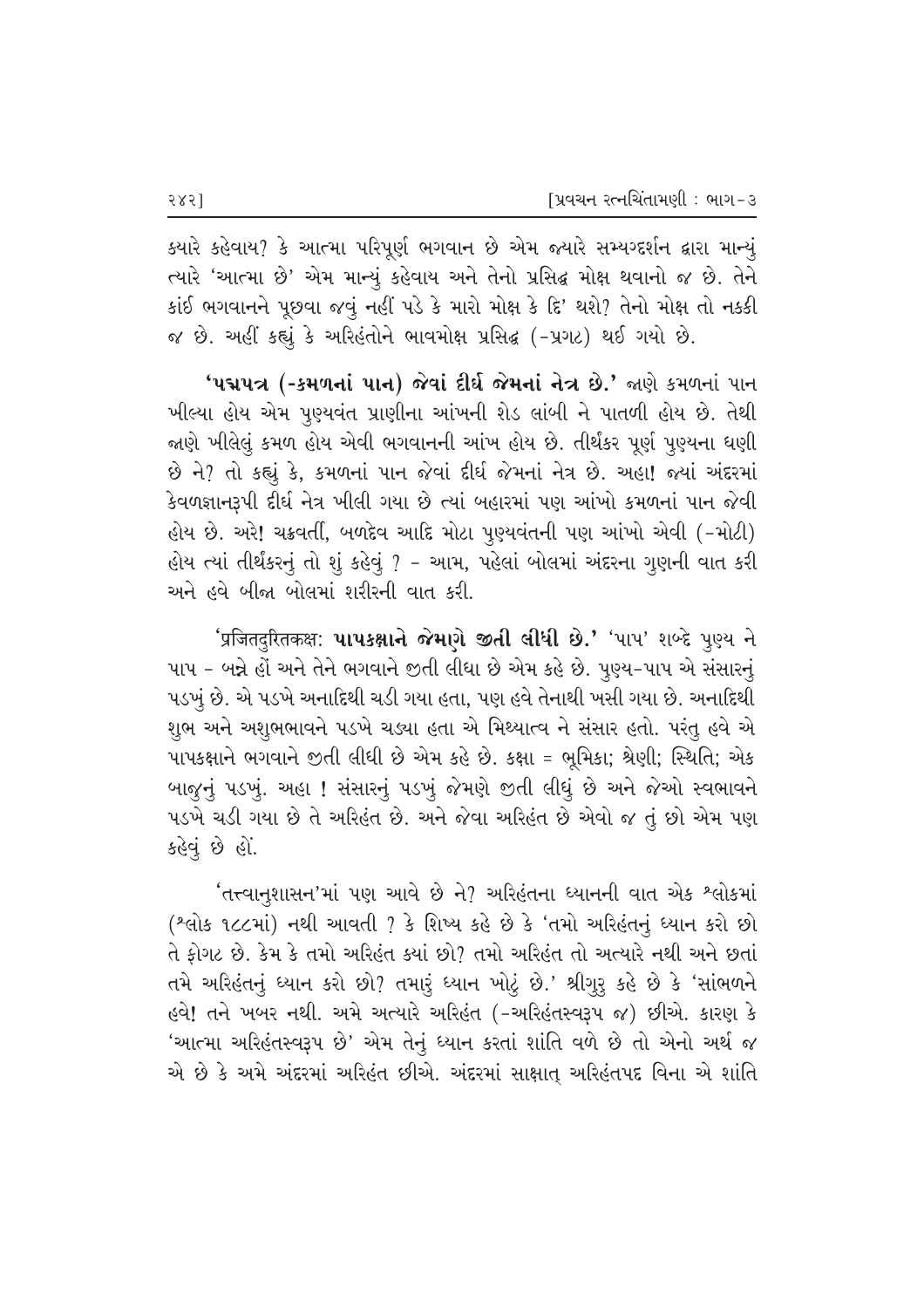$s$ યાંથી આવી? શું અંદરમાં ન હોય અને અરિહંતનું ધ્યાન કરીએ તો શાંતિ આવે? (ન આવે.) માટે અરિહંત—અરે! પાંચેય પદ — અમે છીએ.' લ્યો, આવી ભારે વાત છે!

 $\mu$ શ્ન:- શું આ નાને મોઢે મોટી વાતો છે?

સમાધાન:- ભાઈ ! તને ખબર નથી. અહીં નાનું મોઢું છે જ નહીં. (−આત્મા તુચ્છ છે જ નહીં, એ તો મહાન છે.) જૂઓ ને! અહીં શું કહે છે? કે જે સંસારના પડખેથી ખસી <u>ગયો હોય એને જ આત્મા કહીએ. જેમ ભગવાન સંસારના પડખેથી ખસી ગયા છે તેમ આ</u> આત્મા પણ સંસારના પડખેથી ખસી ગયો છે. અને એને જ આત્મા કહીએ. તે સિવાય જે સંસારના પડખે ઉભા $\Theta$ એ તો અનાત્મા છે. સમજાણું કાંઈ?

અહા! ધર્મીને સમ્યગ્દર્શન થતાં સંસારનું પડખું છુટી ગયું છે અને તેથી તે સંસારથી મુક્ત છે. ધર્મની પહેલી સીઢીવાળો સમ્યગ્દષ્ટિ વ્યવહારથી મુક્ત છે એમ શાસ્ત્રમાં આવે છે ને? તો, વ્યવહારથી મુક્ત કહો કે સંસારથી મુક્ત કહો – એ બધી એક જ વાત છે. સમ્યગ્દષ્ટિ વ્યવહારથી એટલે કે વિકલ્પથી (-સંસારથી) મુક્ત જ છે, કેમ કે તેને સંસારનું પડખું છૂટી ગયું છે. અહા ! જ્યાં પૂર્ણ અતીંદ્રિય આનંદસ્વરૂપ મૂકતસ્વભાવના પડખે ગયો ત્યાં સંસારનું પડખું છૂટી ગયું અને ત્યારે તેણે આત્માનો અનુભવ કર્યો, આત્માને માન્યો એમ કહેવામાં આવે છે. લ્યો, આવો અર્થ છે. અંદર*'प्र*जितदरितकक्षः' એમ છે ને? તો, *'*दुरित'નો અર્થ પાપ છે.

'प्रास्तकंदर्पपक्ष: કામદેવના પક્ષનો જેમાગે નાશ કર્યો છે.' પહેલાં પાપકક્ષાની વાત હતી અને હવે કામદેવના પક્ષની વાત છે. – બન્ને એક જ વાત છે.

'पदयुगनतयक्षः' આમાં, पद-युग-नत-यक्षः એ ચાર શબ્દ છે. **'યક્ષ જેમના** ચરાગયુગલમાં નમે છે.' સમવસરણમાં યક્ષો ચોંસઠ ચામર ઢાળે છે.

પ્રશ્ન :- લોકો વીંઝણા નાખે છે એમ ભગવાનને ગરમી ન થાય ને હવા સારી આવે તે માટે ચામર ઢાળતા હશે $\overline{?}$ 

 $\mathbf{u}_1$ માધાન :- ભગવાનને ગરમી જ ક્યાં થાય છે? ભગવાન તો અનંત આનંદમાં બીરાજે છે. દેવો ચામર ઢાળે છે એ ભક્તિનો ભાવ દેખાડે છે. જૂઓ ને! અહીંયા ગરમી હોય તો પંખો ઢાળે છે ને? કેટલાક તો વળી બહુ ગરમી લાગે ત્યારે હાથમાં પુસ્તક હોય તેનાથી હવા ખાય છે. શું એ ઠીક કહેવાય? (ના.)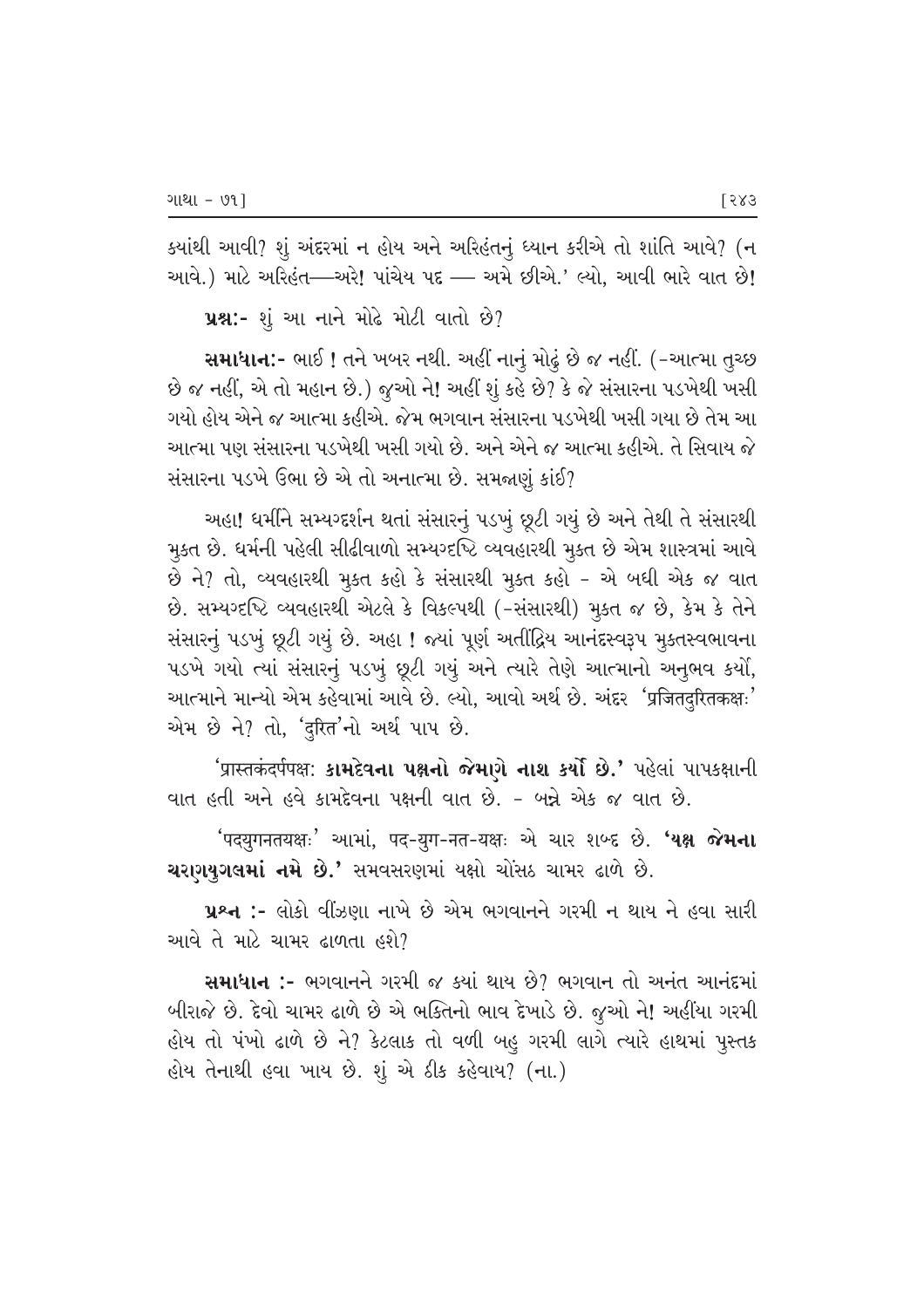**શ્રોતા :-** પણ બહુ ગરમી લાગતી હોય તો શું કરવું?

 $\n$ પૂજ્ય ગૃરૃદેવશ્રી :- સહન કરવી. વાત તો એવી છે ભાઈ! કેટલાક છોકરાઓ પણ હાથમાં નાનું શાસ્ત્ર હોય તેનો કાગળનો પંખો બનાવે અને પવન ખાય છે. ભાઈ! એવું કાર્ય ન કરાય. એ તો શાસ્ત્રની અશાતના કહેવાય. અહીં કહે છે કે યક્ષ ભગવાનના ચરણયુગલમાં નમે છે એટલે કે ચામર ઢાળે છે. એ તો ભગવાનના પૂણ્યને કારણે દેવો- $\delta$ દ્રો આવીને ચામર ઢાળે છે. નહીંતર તેઓ ચામર ઢાળે તેથી ભગવાનને શું લાભ? તેઓ ચામર ઢાળે તેથી ભગવાનને હવા લાગે અને ગરમી ઉડી જાય એવું કાંઈ છે નહીં. કેમ કે ભગવાન તો પૂર્ણ અતીંદ્રિય આનંદમાં બીરાજમાન છે. છતાં ભક્તો ભક્તિના ભાવથી ચામર ઢાળે છે.

 $\hat{\mathcal{A}}$ तत्त्वविज्ञानदक्ष: **તત્ત્વવિજ્ઞાનમાં જેઓ દક્ષ (-ચતુર) છે.'** અરિહંત સર્વજ્ઞ પરમાત્મા જગતમાં જેટલી વિદ્યાઓ અને જ્ઞાન છે તે બધામાં પ્રવીણ છે. જગતમાં કોઈ વળી મંત્રને જાણે છે, કોઈ વળી તંત્રને જાણે છે અને કોઈ વળી વિદ્યા જાણે છે.-એમ હોય છે ને? જ્યારે ભગવાન તો બધાયમાં પ્રવીણ છે. છતાં કાંઈ કરે નહીં હોં. જૂઓ ને! તેથી તો ભગવાન તત્ત્વવિજ્ઞાનમાં ચતુર છે એટલી જ વાત લીધી છે, (પણ કોઈનું કાંઈ કરે એમ વાત લીધી નથી.)

 $\hat{z}$ कृतबुधजनशिक्ष: બૃધજનોને જેમાગે શિક્ષા (-શિખામાગ) આપી છે.' લ્યો, અજ્ઞાનીને – અબૃધને તેમણે શિક્ષા નથી આપી, પણ પાત્ર-રૂડા જીવો છે તેને ભગવાને િશિક્ષા આપી છે એમ કહે છે. એટલે કે જેને શિક્ષા લાગૂ પડે છે (-જે ભગવાનની શિક્ષા પ્રમાણે પરિણમે છે) એ જ્ઞાનીને શિક્ષા આપી છે એમ કહે છે. તો, કહ્યું કે બુધજનોને ભગવાને શિખામણ આપી છે.

```
પ્રશ્ન :- પણ એ બુધજનો (-જ્ઞાનીઓ) તો સમજેલા છે?
```
સમાધાન :- ભાઈ ! સમજેલાને (-જે સમજ્યા છે તેને) સમજ્રવ્યા છે એમ કહેવાય છે. પણ અણસમજેલાને (-જે સમજ્યા નથી તેને) સમજ્રવતા નથી, કેમ કે એ સમજણ કરતો નથી.

 $e$ વે છે $\epsilon$ લું પદ છે : 'प्रोक्तनिर्वाणदीक्ष: નિર્વાણદીક્ષા જેઓ ઉચ્ચર્યા છે.' ભગવાને નિર્વાણની પ્રાપ્તિ થાય એવી દીક્ષા કહી છે. અર્થાત્ જે દીક્ષાથી મોક્ષ થાય એવી દીક્ષા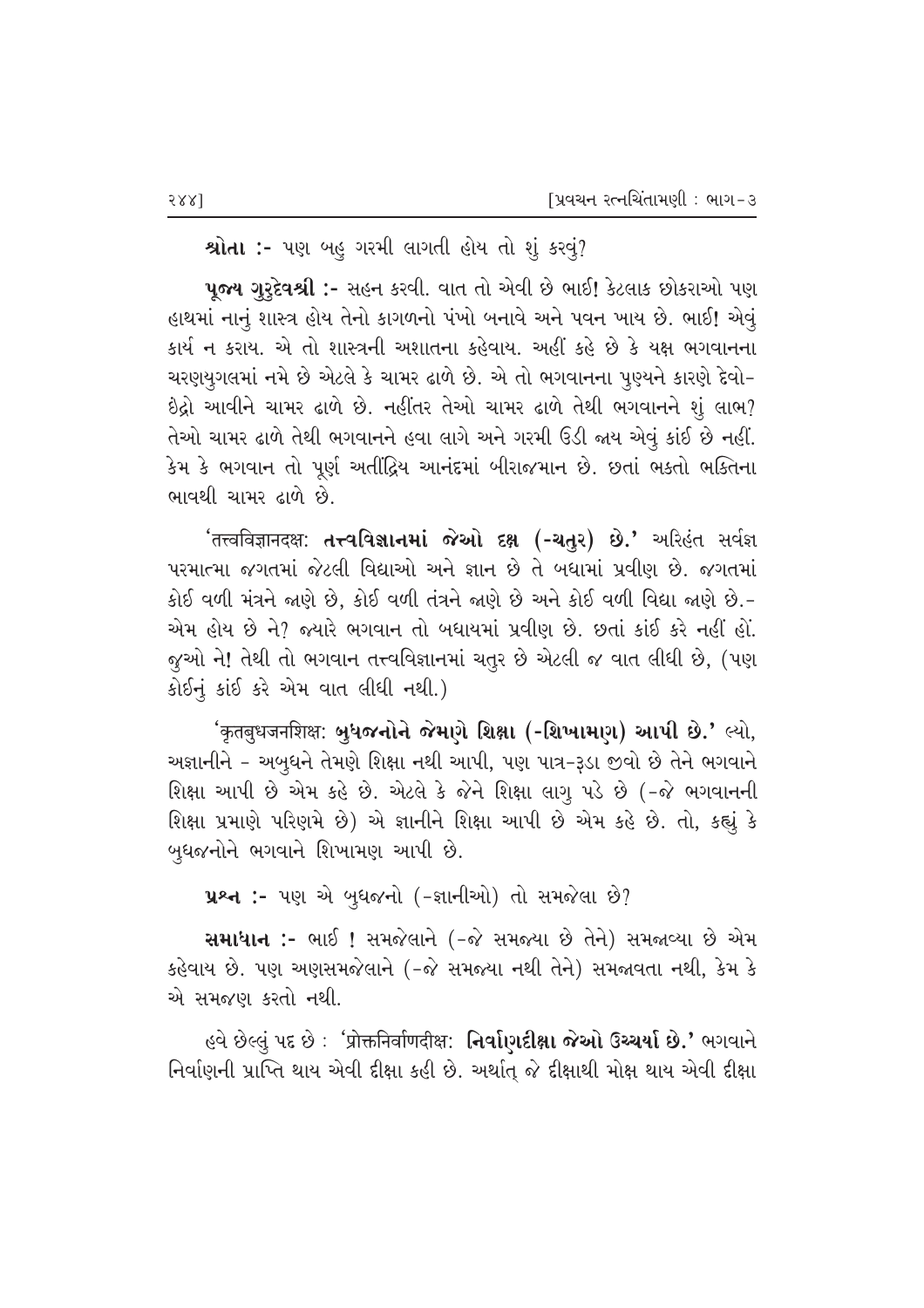ભગવાન ઉચ્ચર્યા છે, પણ સ્વર્ગ મળે કે અનુકૂળતા મળે એવી દીક્ષા કહી નથી એમ કહે છે.

અજ્ઞાની કહે છે કે બે ઘડી જો સાધુપણું આવે—દીક્ષા લે—તો તેના કપાળમાં સ્વર્ગ તો ખરૂં જ (-સ્વર્ગ તો મળશે જ). - આવું ૨૦૦૦ ની સાલમાં રાજકોટમાં સાંભળ્યું હતું. પરંતુ ધૂળમાંય એમ નથી સાંભળને હવે! અહીંયા તો ભગવાન નિર્વાણદીક્ષા ઉચ્ચર્યા છે એમ કહે છે. કારણ કે સ્વર્ગ મળે એ દીક્ષાનું સ્વરૂપ છે જ નહીં. અરેરે! આવી (-સ્વર્ગાદિ મળશે એવી) લાલચ આપીને ક્ર્ગુરૂ બીજાને મુંડે છે. દીક્ષા લેવાથી સ્વર્ગ મળશે અને ત્યાં પછી મજા પડશે, ત્યાં ખાવા-પીવાની (માથાકૂટ) હોય નહીં ને હજારો વર્ષે ખાવા-પીવાની ઈચ્છા થાય - એમ કહીને કુગુરૂ લાલચ આપે છે. પણ ભાઈ! (શુભભાવથી) કદાચ સ્વર્ગ મળે તોય એમાં શું થયું ? અહીં તો પહેલાં કહ્યું કે બધાય ભવ પરિતાપવાળા છે અર્થાત્ કલેશ અને આકુળતાવાળા છે. (શ્લોક ૯૮). તો શું દીક્ષા લઈને તારે ભવમાં (-આકુળતામાં) જવું છે? શું ભવ મળવો એ દીક્ષાનું ફળ હોય? (ના.) અહા! દીક્ષા તો એને કહીએ કે જેનાથી નિર્વાણ પ્રાપ્ત થાય. તેથી અહીં કહ્યું  $\vartheta$  કે ભગવાન નિર્વાણદીક્ષા ઉચ્ચર્યા છે.

વળી અજ્ઞાની કહે છે કે કોઈ પાપમાં જાય એ કરતાં દીક્ષા લે તો થોડાંક પૂણ્ય તો કરશે? અને તેથી ગતિ તો સુધરશે? અહીં કહે છે કે (જો તું આવું માને અને જાણે છે તો) તારા શ્રદ્ધા, જ્ઞાનાદિ બધાં જ ખોટા છે. કેમ કે જે દીક્ષાના ફળમાં તું સ્વર્ગ માગે છે તે સ્વર્ગના કારણમાં તો પૂણ્ય છે. (તેમ જ તને સ્વર્ગની ઈચ્છા છે તો તેનો અર્થ એ થયો કે તને પૂણ્યની ઈચ્છા છે) અને પૂણ્યની ઈચ્છાવાળો તો મિથ્યાદષ્ટિ છે. જ્યારે ધર્મીને તો આત્માના પૂર્ણ સ્વભાવની ભાવના હોય છે અને તેને સાચી દીક્ષા હોય છે. અહા! સમ્યગ્દર્શન-જ્ઞાન સહિત સ્વરૂપની રમણતારૂપ દીક્ષા જેણે ગ્રહણ કરી તેને એ દીક્ષા નિર્વાણનું કારણ છે તથા એ દીક્ષાને સાચી દીક્ષા કહીએ એમ અહીં કહે  $\hat{\mathcal{C}}$ .

અજ્ઞાની કહે છે કે અરે! કોઈ દીક્ષા લેશે એટલે હવે તે પાપથી—ચૂલાની અગ્નિ સળગાવવારૂપ છકાયની હિંસાના આરંભથી—તો છૂટશે? કાંઈક તો બિચારાનું સારૂં થશે?- એવી વાતો અજ્ઞાની કરે છે. પણ ભાઈ! તેનાથી શું સારૂં થશે? શુભભાવથી તો અનાદિનો જે સંસાર છે તે જ રહેશે. અહીં કહે છે કે જેનાથી નિર્વાણ—કેવલજ્ઞાન— મુક્તિ—થાય એવી જે દીક્ષા છે એટલે કે આત્માના શુદ્ધસ્વભાવમાં આચરણરૂપ જે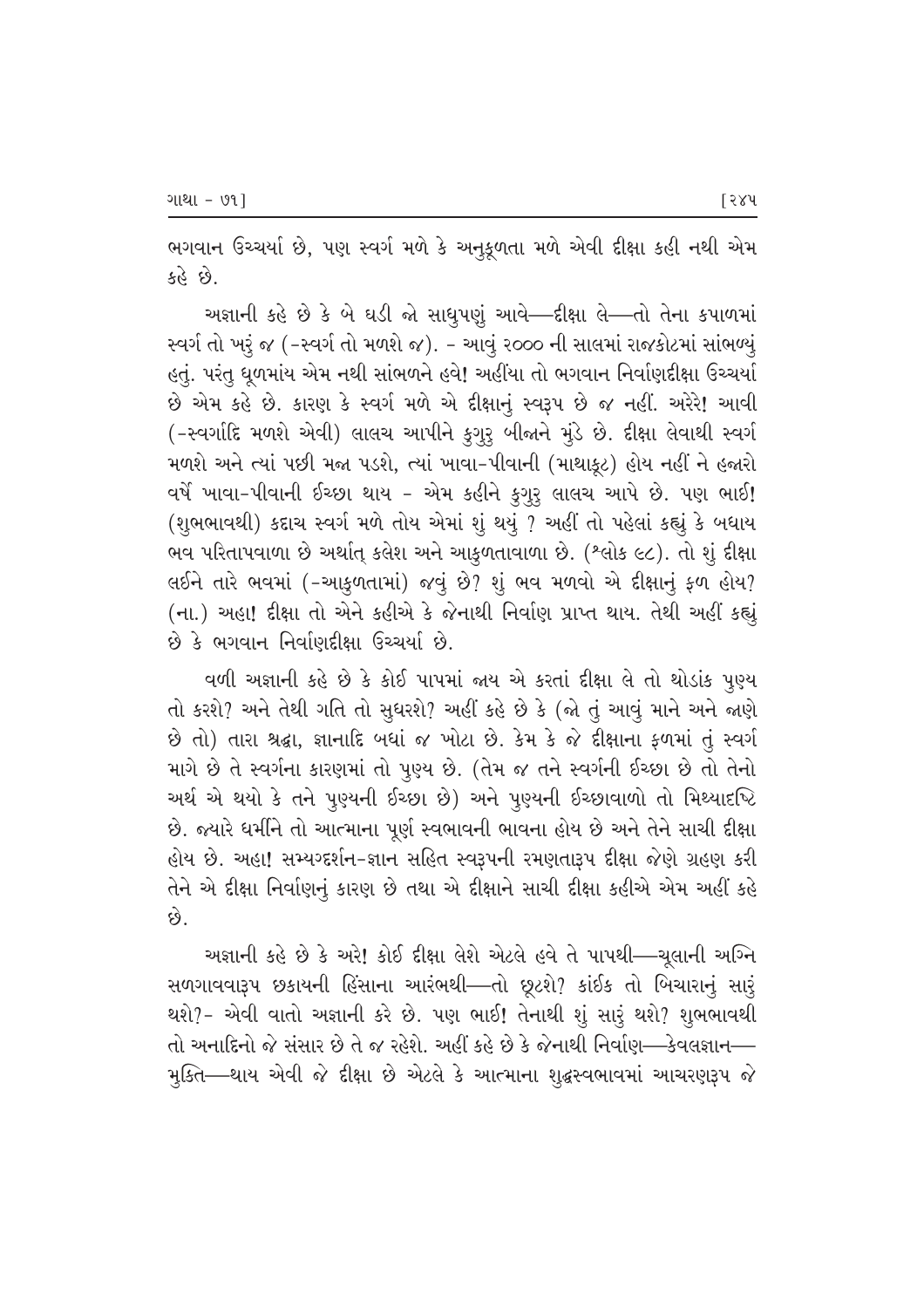સાચી દીક્ષા છે તેનાથી સારૂં (-હિત) થાય છે. આ શુદ્ધસ્વભાવમાં આચરણ જ સાચી દીક્ષા છે હોં. પણ પંચ મહાવ્રતના વિકલ્પ છે તે કાંઈ સાચી દીક્ષા નથી. ભારે વાત! આહા! દિગંબર સંતોની કથની પણ કડક છે.

અહા! કહે છે કે ભગવાન નિર્વાણદીક્ષા ઉચ્ચર્યા છે. લ્યો, આ પાંચમા આરાના મૂનિ આમ કહે છે.

 $\mu$ શ્ન:- આ બધી વાતો તો ચોથા આરાની છે?

સમાધાન:- ભાઈ! આરો ચોથો હોય કે પાંચમો, શું વસ્તુસ્વરૂપ ફરતું હશે?

જુઓ ને! મુનિ પોતે શું કહે છે? કે અમારી દીક્ષા તો નિર્વાણનું કારણ છે. આવી દીક્ષા અમને પ્રાપ્ત થઈ છે તથા ભગવાને પણ આવી જ દીક્ષા ઉચ્ચારી છે. સમજાવી છે. મતલબ કે જે દીક્ષા કારણ થઈને મોક્ષ થાય એવી દીક્ષા જ ભગવાને સમજાવી છે. પણ કાંઈ અહીંયા અમારી પાસે આવો અને મુંડાવો - સાધુ થાઓ તો સ્વર્ગાદિ મળશે એમ કહીને ભગવાને લલચાવ્યા નથી એમ કહે છે.

જૂઓ! ભગવાને દીક્ષાની શિખામણ આપી છે એમ અહીં કહ્યું છે હોં. તો, તે દીક્ષાની શિખામણ એવી છે કે જેનાથી મૂક્તિ થાય. લ્યો, દીક્ષાની શિખામણ આવી સમજાવી છે એમ કહે છે. બીજી રીતે કહીએ તો, આનંદસ્વરૂપ ભગવાન આત્માના આશ્રયે દર્શન-જ્ઞાન-ચારિત્રમય દીક્ષાની નિર્વિકારી નિર્વિકલ્પ પરિણતિ પ્રગટે એ મોક્ષનું કારણ  $\dot{\vartheta}$  એમ ભગવાને સમજ્રવ્યું છે, પણ તારી દીક્ષાથી તને સ્વર્ગ મળશે અને પછી શેઠાઈ મળશે એમ સમજાવ્યું નથી. કારણ કે એ સ્વર્ગાદિ દીક્ષાનું ફળ જ નથી. અહા! 'નિર્વાણદીક્ષા જેઓ ઉચ્ચર્યા છે' એમ કહીને ભગવાને નિર્વાણનું કારણ એવી દીક્ષાને સમજાવી છે એમ કહે છે.

 $'$ તે (શ્રી પદ્મપ્રભ જિનેન્દ્ર) જયવંત છે.' લ્યો, અમારા માટે તો, કહે છે કે, એ પદ્મપ્રભુ જયવંત છે - જયવંત વર્તે છે. એટલે શું? કે અમારા પરિણામ-અમારો  $\ell$ વીતરાગભાવ — કે જે મોક્ષનું કારણ છે તે — જયવંત છે. મોક્ષનું કારણ એવી દીક્ષા અમને જયવંત વર્તે છે અને એના ફળમાં અમને મૂક્તિ જ આવશે એમ પોતે શ્રી પદ્મપ્રભમલધારીદેવ મૂનિ કહે છે. ભાઈ! બ્ર. શીતલપ્રસાદે આ નિયમસારનો અર્થ કર્યો છે ને? તો, તેમણે આ શ્લોકના અર્થમાં એમ લખ્યું છે કે 'જિન્હોને નિર્વાણકા કારણ મુનિદીક્ષાકા સ્વરૂપ કહા હૈ'. અહા! નિર્વાણનું-મોક્ષનું કારણ મુનિદીક્ષા છે અર્થાત્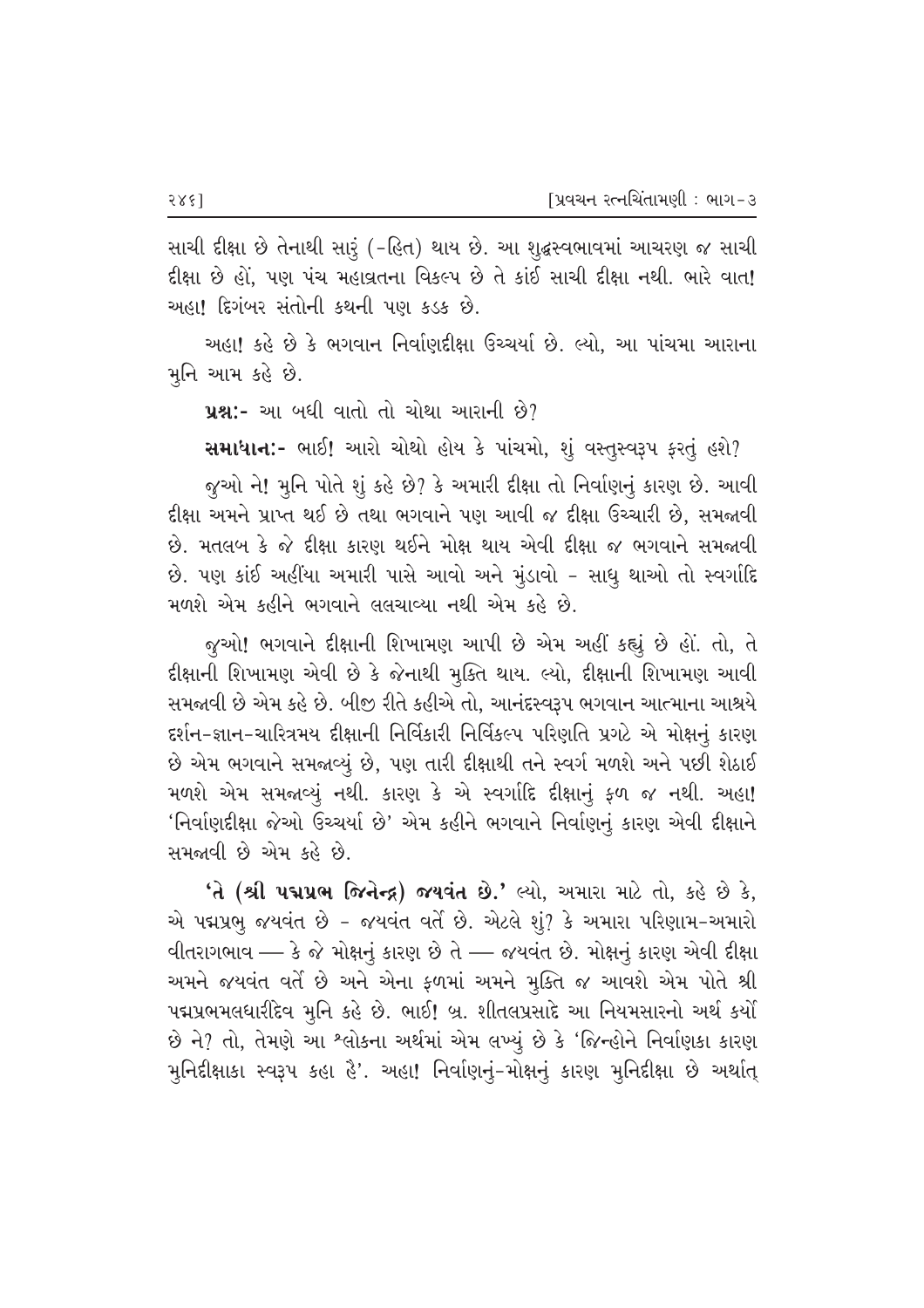'વીતરાગી પરિણતિ છે અને આવી દીક્ષા ભગવાને જીવોને પ્રદાન કરી છે. લ્યો, આવી हीक्षानुं नाम हीक्षा છે અને આ हीक्षानुं ફળ મોક્ષ છે. અરે! અજ્ઞાની બધા ગપેગપ <u>મારે છે. તેને તો બાહ્ય ક્રિયાનાય ઠેકાણા ન હોય અને અમે પંચ મહાવ્રત પાળીએ છીએ</u> તેથી એનાથી અમારી મૂક્તિ થશે એમ તે માને છે. ભાઈ! એ રીતે ધૂળેય તારી મૂક્તિ નહીં થાય.

#### C C C

## ું કે શ્લોક - ૧૦૦ ઉપરનું પ્રવચન ૅું

આ, નિયમસારનો વ્યવહારચારિત્ર અધિકાર છે. તેમાં **૭૧ મી ગાથાનો ૧૦૦** મો ^લોક છે. અરિહંત પરમાત્મા કેવા છે તેનું સ્વરૂપ અહીં કહે છે. પોતાનું (-*ટી*કાકાર મુનિરાજનું) નામ 'પદ્મપ્રભ' છે ને? તેથી એ નામના શ્રી પદ્મપ્રભુ ભગવાનની સ્તુતિ કરે છે, તેમને યાદ કરે છે અને એ રીતે અરિહંતનું સ્તવન ને સ્તુતિ કરે છે.

'કામદેવરૂપી પર્વતને માટે (અર્થાત્ તેને તોડી નાખવામાં) જેઓ (વજ્રધર)  $56$ , સમાન છે.' ઈંદ્રને હાથમાં વજ હોય છે એટલે તેને વજધર કહેવામાં આવે છે. શ્રી પદ્મપ્રભૂ ભગવાન કામદેવરૂપી પર્વતને તોડી નાખવા માટે વજધર ઈંદ્ર સમાન છે. मदन + नग = भदन३पी पर्वत અને सुरेश = ઈંદ્ર. જેમ વજથી પર્વતના ચૂરેચૂરા થાય તેમ ભગવાનનો આત્મા કામદેવની વાસનાનું તો ચૂર્ણ કરી નાખે છે.

'કાન્ત (મનોહર) જેમનો કાયપ્રદેશ છે.' - એ બાહ્યની વાત લીધી. ભગવાનનું શરીર મનોહર અર્થાત્ પરમ ઔદારિક હોય છે. અરિહંતના શરીરમાં વ્યાધિ−રોગ કે ક્ષુધા− તૃષા આદિ હોય નહીં. માટે તેમનું શરીર કાન્ત એટલે કે મનોહર છે એમ કહે છે. અહા! ભગવાનના આત્મપ્રદેશો તો નિર્મળ છે, પણ એમનો કાયપ્રદેશ અર્થાત્ શરીરના પ્રદેશો પણ નિર્મળ છે. કારણ કે પરમ ઔદારિક શરીર છે ને? જો કે દરેક અરિહંતને પરમ ઔદારિક શરીર હોય છે. પરંતુ અહીંયા તો અત્યારે શ્રી પદ્મપ્રભૂનું નામ લઈને તેમને યાદ કર્યા છે.

'મુનિવરો જેમનાં ચરણમાં નમે છે.' જેમને વીતરાગતા પ્રગટી છે એવા મુનિવરો પણ સર્વજ્ઞ અરિહંત પરમાત્માનાં ચરણમાં નમે છે એટલે કે મુનિવરોને પણ તેમની ભક્તિ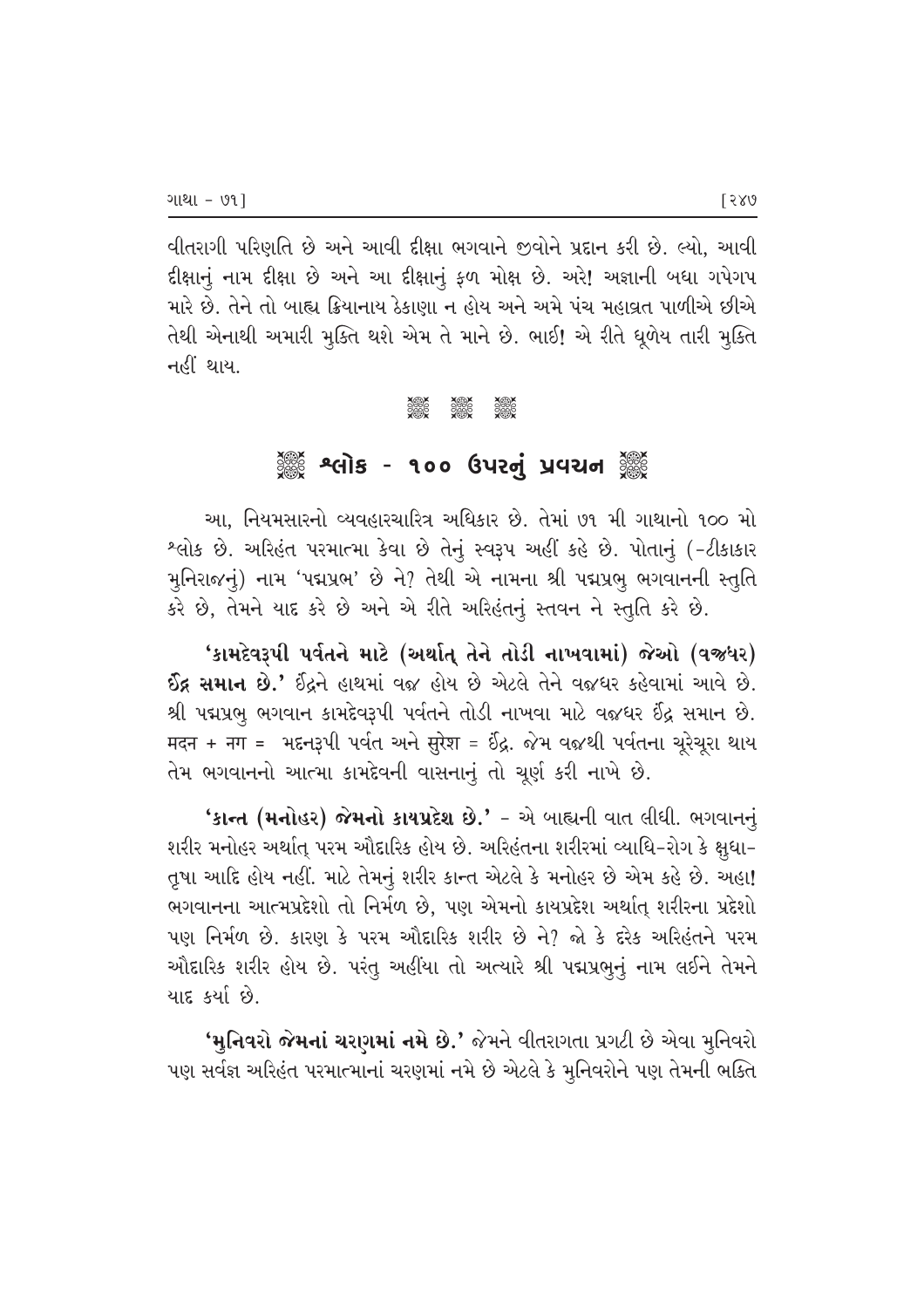હોય છે એમ કહે છે. અહા! મુનિવરો કહેતા આચાર્ય, ઉપાધ્યાય અને સાધુઓ જેમને પૂર્ણ વીતરાગતા પ્રગટી છે એવા અરિહંતનાં ચરણમાં નમે છે.

**4ºન :-** એક્કોર ભક્તિ હેય છે એમ આપ કહો છો અને અહીંયા....?

સમાધાન :- શું એવી ભક્તિ આવ્યા વિના ન રહે? તે ભક્તિ છે હેય, છતાં પણ આવે કે નહીં? ભક્તિનો વિકલ્પ એ શુભોપયોગ છે અને હેય છે, તોપણ આવ્યા વિના રહેતો નથી.

 $x^2-$  :- શુભભાવનો નિષેધ છે તો આવે છે શા માટે?

સમાધાન :- શુભભાવનો નિષેધ છે એટલે કે એ આદરણીય નથી, છતાં તે 'છે' તો ખરો ને? અર્થાત જે 'છે' તે આદરણીય નથી એમ કહેવું છે ને? માટે શુભભાવ આવે તો ખરો: પણ તે આદરણીય નથી, હેય છે એમ કહે છે*.* 

124 :- શુભભાવ હેય છે તો શા માટે કરવો?

સમાધાન :- પણ કરવો શું? (-તેને કરવો કે ન કરવો એ પ્રશ્ન જ નથી.) એ શભભાવ આવ્યા વિના રહેતો જ નથી.

 $x$ ે આેતા :- તેને શાસ્ત્રમાં હેય કહે, અગ્નિ સમાન કહે અને છતાં આવે?

 $\bf{u}$ જ્ય ગુરૃદેવશ્રી:- (હા), તેને અનેક પ્રકારે કહે – અગ્નિ કહે અને ધગધગતા અંગારા પણ કહે. કેમ કે શુભભાવ તે કષાય છે, રાગ છે. છતાં મુનિવરોને પણ શુભભાવ આવે છે, હોય છે અને તેને મુનિ *જા*ણે છે.

આવું જ સ્વરૂપ છે. અહીં કહે છે કે પરમેશ્વર ત્રિલોકનાથ વીતરાગતારૂપ શાંતરસે પૂર્ણ પરિણમી ગયા છે અને એમના ઉપર મુનિવરોને પણ ભક્તિ આવે છે એટલે કે તેમનાં ચરણમાં નમે છે.

 $'$ प्रास्तकीनाशपाश: **यमना पाशनो જેમાગે નાશ કર્યો છે.'** कीनाश = યમ. યમના પાશનો – બંધનનો ભગવાને નાશ કર્યો છે. એટલે કે એમને હવે કાળનું બંધન રહ્યું નથી એમ ક $\delta$  છે.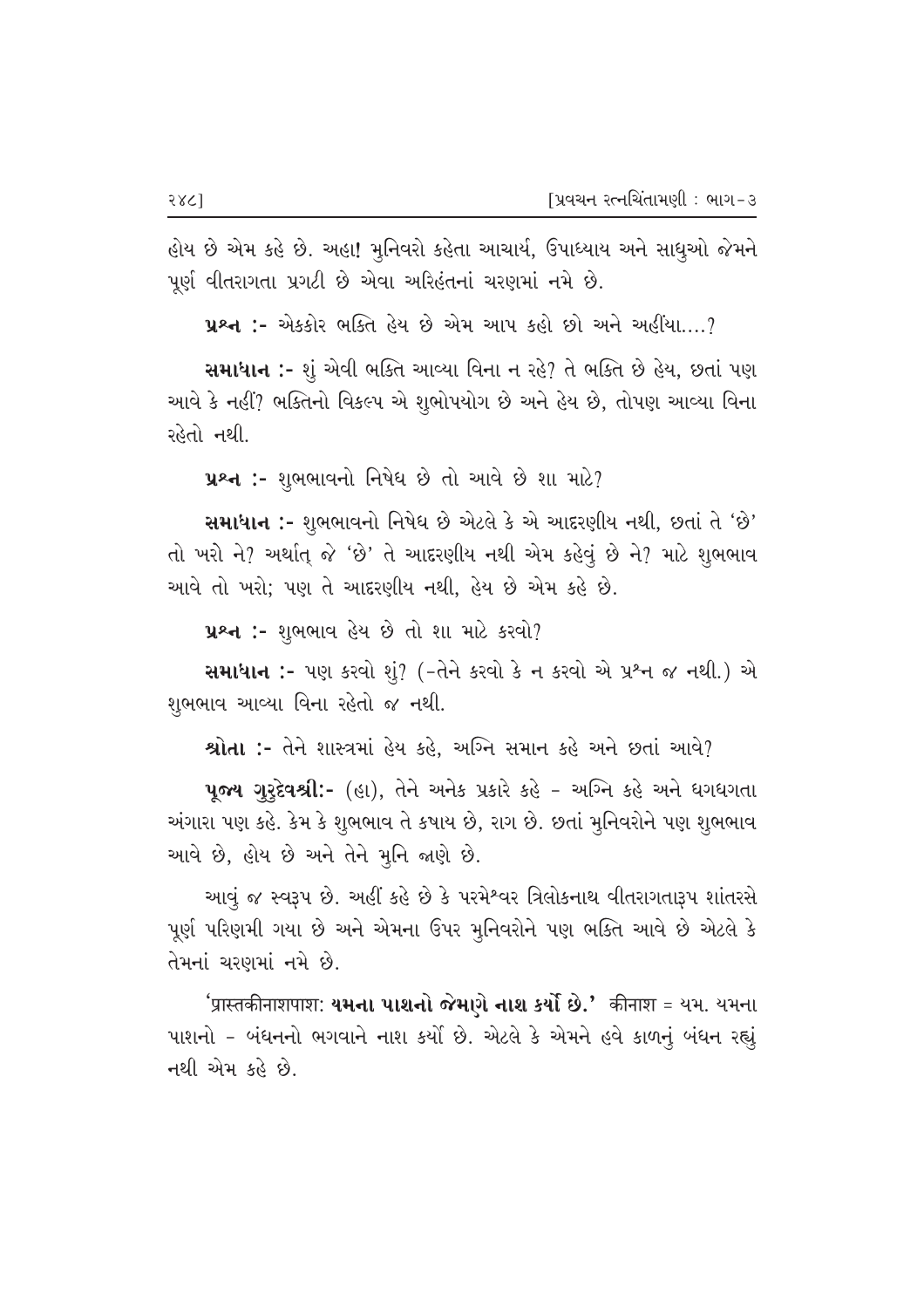### 'દૃષ્ટ પાપરૂપી વનને (બાળવા) માટે જેઓ અગ્નિ છે.'

દૃષ્ટ પાપ =બન્ને પૂણ્ય ને પાપ. પૂણ્ય−પાપરૂપી વન છે તેને બાળવા માટે ભગવાન અગ્નિ સમાન છે અર્થાત્ ભગવાનને પુણ્ય કે પાપ છે નહીં. અહા! વીતરાગતારૂપ શાંતરસે—– અકષાયસ્વભાવે—જેમનું પરિણમન છે એ ભગવાને પુણ્ય-પાપના વનને બાળી નાખ્યું છે અને તેને 'પુણ્ય-પાપને બાળવા માટે અગ્નિ છે' એમ કહેવામાં આવે છે.

*'*कीर्तिसंपूरिताश: **સર્વ દિશાઓમાં જેમની કીર્તિ વ્યાપી ગઈ છે.'** − એ પુણ્યની વાત લીધી. કહે છે કે ચારે દિશામાં ભગવાનની કીર્તિ પ્રસરી ગઈ છે, વ્યાપી ગઈ છે. તીર્થંકર અને અરિહંતની ગુણદરાા તો પૂર્ણ થઈ છે, પરંતુ એમની પૂણ્ય-પ્રકૃતિ પણ એવી છે કે ચારેય દિશામાં ઇેદ્રો આદિ આદર કરે છે. આ રીતે તેમની કીર્તિ સર્વત્ર વ્યાપી ગઈ છે. આ <sup>શ્</sup>લોકમાં મુનિરાજ ભગવાનની પવિત્રતા અને પુણ્ય—બન્નેની વાત કરે છે.  $3$ મ કે ભગવાનનું સ્વરૂપ જણાવવું હોય ત્યારે બન્ને વાત જણાવે ને?

 $'$ જગતના જેઓ અધીશ (નાથ) છે.' ભગવાનને વ્યવહારે જગતના નાથ કહેવામાં આવે છે. અથવા તેઓ જગતના જણનાર છે એટલે જગતના નાથ છે એમ કહેવાય છે.

 $'$ તે સુંદર પ્રદ્મપ્રભેશ જયવંત છે.' - આવા સુંદર શ્રી પદ્મપ્રભુ ભગવાન જયવંત છે. જુઓ, અહીંયા તો 'કાંત જેમનો કાયપ્રદેશ છે' એમ કહ્યું છે. એનો અર્થ એ થયો કે અહીંયા પદ્મપ્રભુને અરિહંત તરીકે યાદ કર્યા છે. નહીંતર તો અત્યારે તેઓ સિદ્<mark>ધ</mark> થઈ ગયા છે, સિદ્ધ છે. પણ આ સ્તુતિ જ્યારે તેઓ અરિહંતપણાની હયાતીમાં (-દશામાં)  $\kappa$ તા તેને યાદ કરીને કરી છે.

'લોગસ્સસૂત્ર' માં પણ આવે છે ને? કે 'તિત્થયરા મે પસીઅંતુ' – તીર્થંકરો મારા ઉપર પ્રસન્ન થાઓ. હવે ચોવીસ તીર્થંકર તો સિદ્ઘ થઈ ગયા છે - મોક્ષ પધાર્યા છે. 'અત્યારે તેઓ કાંઈ તીર્થંકરપણે નથી. છતાંપણ ભૂતકાળમાં તેઓ તીર્થંકરપણે હતા ને? તો, તેઓની તીર્થંકરપણે હયાતી હતી તેને યાદ કરીને વંદન કર્યું છે. તેમ જ 'તીર્થંકરો મારા ઉપર પ્રસન્ન થાઓ' - એમ કહ્યું છે તો શું તેઓ પ્રસન્ન થતા હશે? ભાઈ! પોતાનો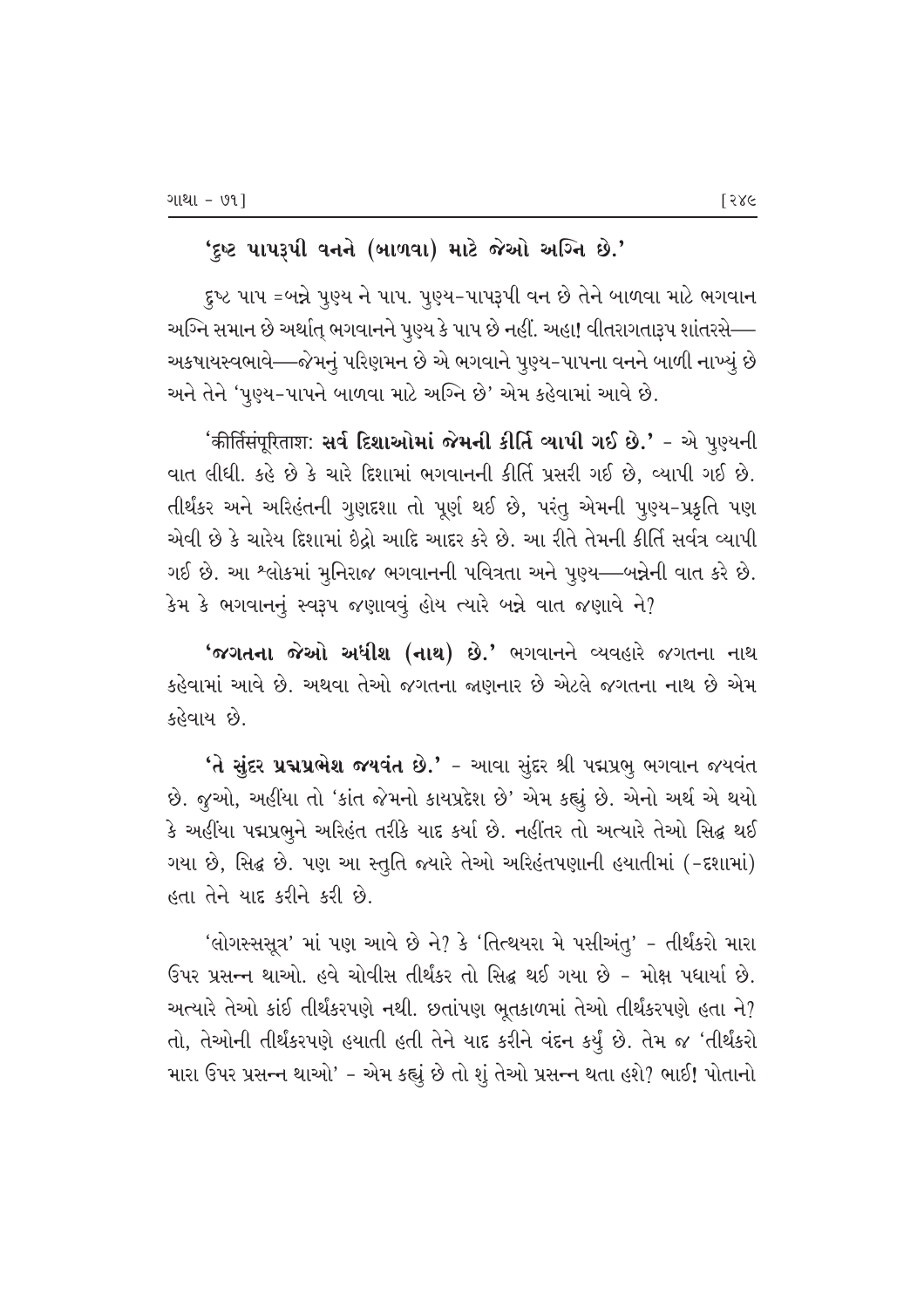આત્મા પોતાના ઉપર પ્રસન્ન થાય (એવી ભાવના છે તો) તેને 'ભગવાન મારા ઉપર પ્રસન્ન થાઓ' એમ કહેવામાં આવે છે. આવી વાત છે ભાઈ!

અહા! સર્વજ્ઞ પરમેશ્વર—પરમાત્મા—ભગવાન — તો વીતરાગ છે. તેથી તેઓ કાંઈ કોઈ ઉપર પ્રસન્ન પણ થતા નથી અને અપ્રસન્ન પણ થતા નથી. પણ પોતાના આત્મામાં આનંદ-શાંતિરૂપ પ્રસન્નતા વર્તે છે તેથી જાણે કે ભગવાન પ્રસન્ન છે અર્થાત્ હું પોતે મારા ઉપર પ્રસન્ન છું તો ભગવાન મારા ઉપર પ્રસન્ન છે એમ કહેવામાં આવે છે.

- એ ૭૧ મી ગાથા થઈ. એ ગાથામાં અરિહંતની વાત હતી. હવે ૭૨ મી ગાથામાં સિદ્ધની વાત કરે છે. આ વ્યવહારચારિત્ર અધિકાર છે ને? એટલે એમાં પાંચે પરમેષ્ઠિની વાત કરી છે. તેમ જ પાંચ મહાવ્રત. પાંચ સમિતિ તથા વ્યવહાર ને નિશ્ચય એમ બન્ને પ્રકારની ત્રણ ગુપ્તિની પણ વાત કરી છે. હવે સિદ્ધની વ્યાખ્યા કરે છે.



|                              | પ્રવચન નં. |      | તારીખ   |
|------------------------------|------------|------|---------|
|                              | NSS / 83   |      | 90-0-09 |
| ગાથા - ૭૧<br>શ્લોક - ૯૬ થી } |            | $\×$ | 99-0-09 |
| 9.00                         |            | ६५ - | ૧२−७−७૧ |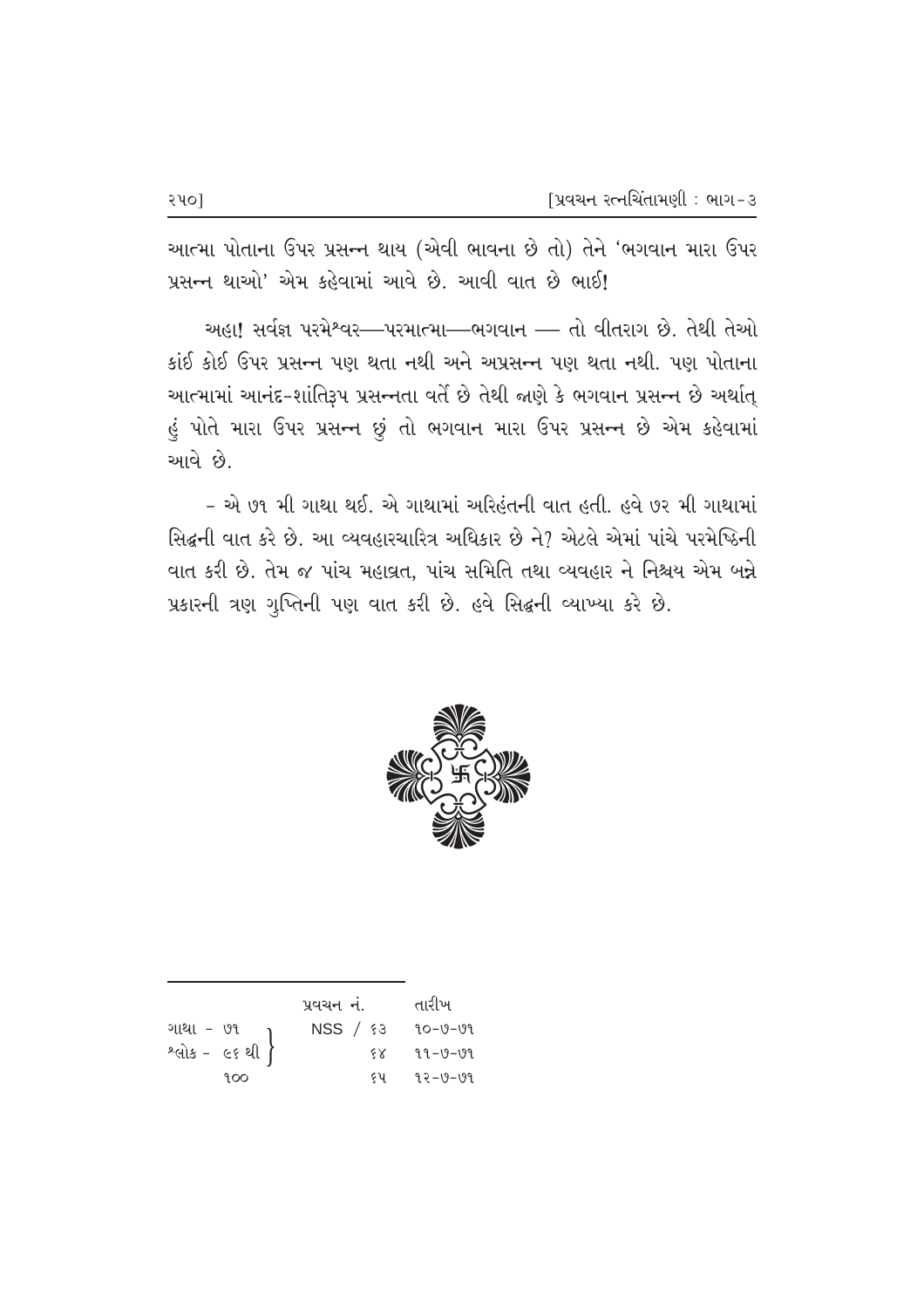#### 3225 **Jese** <u> ગાથા - ७२</u>

## णट्ठट्ठकम्मबंधा अट्ठमहागुणसमण्णिया परमा । लोयग्गठिदा णिच्चा सिद्धा ते एरिसा होंति ॥७२॥

नष्टाष्टकर्मबन्धा अष्टमहागुणसमन्विताः परमाः । लोकाग्रस्थिता नित्याः सिद्धास्ते ईहज्ञा भवन्ति ॥७२॥

## છે અષ્ટ કર્મ વિનષ્ટ, અષ્ટ મહાગણે સંચુક્ત છે, શાશ્વત, પરમ ને લોક-અગ્રવિરાજમાન શ્રી સિદ્ધ છે. ૭૨.

અन्वयार्थ:- (नष्टाष्टकर्मबन्धाः) આઠ કર્મના બંધને જેમણે નષ્ટ કરેલ છે એવા, (अष्टमहागुणसमन्विताः) આઠ મહાગૃણો સહિત, (परमाः) પરમ, (लोकाग्रस्थिताः) લોકના અગ્રે સ્થિત અને (नित्याः) નિત્ય;-(ईदृशाः) આવા, (ते सिद्धाः) તે સિદ્ધો (भवन्ति) હોય છે.

ટીકા:- સિદ્ધિના પરંપરાહેતૃભૂત એવા ભગવંત સિદ્ધપરમેષ્ઠીઓનું સ્વરૂપ અહીં કહ્યું છે.

(ભગવંત સિદ્ધો કેવા હોય છે?) (૧) 'નિરવશેષપણે અંતર્મુખાકાર, ધ્યાનધ્યેયના વિકલ્પ રહિત નિશ્ચય-પરમશુકુલધ્યાનના બળથી જેમણે આઠ કર્મના બંધને નષ્ટ કરેલ છે એવા; (૨) <sup>ર</sup>ક્ષાયિક સમ્યક્¢વાદિ અષ્ટ ગુણોની પુષ્ટિથી તુષ્ટ; (૩) વિશિષ્ટ ગુણોના આધાર હોવાથી તત્ત્વનાં ત્રણ સ્વરૂપોમાં <sup>ગ</sup>પરમ; (૪) ત્રણ લોકના શિખરથી આગળ

૧. નિરવશેષપણે = અશેષત:; કાંઈ બાકી રાખ્યા વિના; સંપૂર્ણપણે; સર્વથા. (પરમશુક્લધ્યાનનો આકાર અર્થાત્ સ્વરૂપ સંપૂર્ણપણે અંતર્મુખ હોય છે.)

૨. સિદ્ધભગવંતો ક્ષાયિક સમ્યકત્વ, અનંત જ્ઞાન, અનંત દર્શન, અનંત વીર્ય, સક્ષ્મત્વ, અવગાહન, અગુરૂલઘુ અને અવ્યાબાધ એ આઠ ગુણોની પુષ્ટિથી સંતુષ્ટ-આનંદમય હોય છે.

૩. સિદ્ધભગવંતો વિશિષ્ટ ગુણોના આધાર હોવાથી બહિઃતત્ત્વ, અંતઃતત્ત્વ અને પરમતત્ત્વ એવા ત્રણ તત્ત્વસ્વરૂપોમાંથી પરમતત્ત્વસ્વરૂપ છે.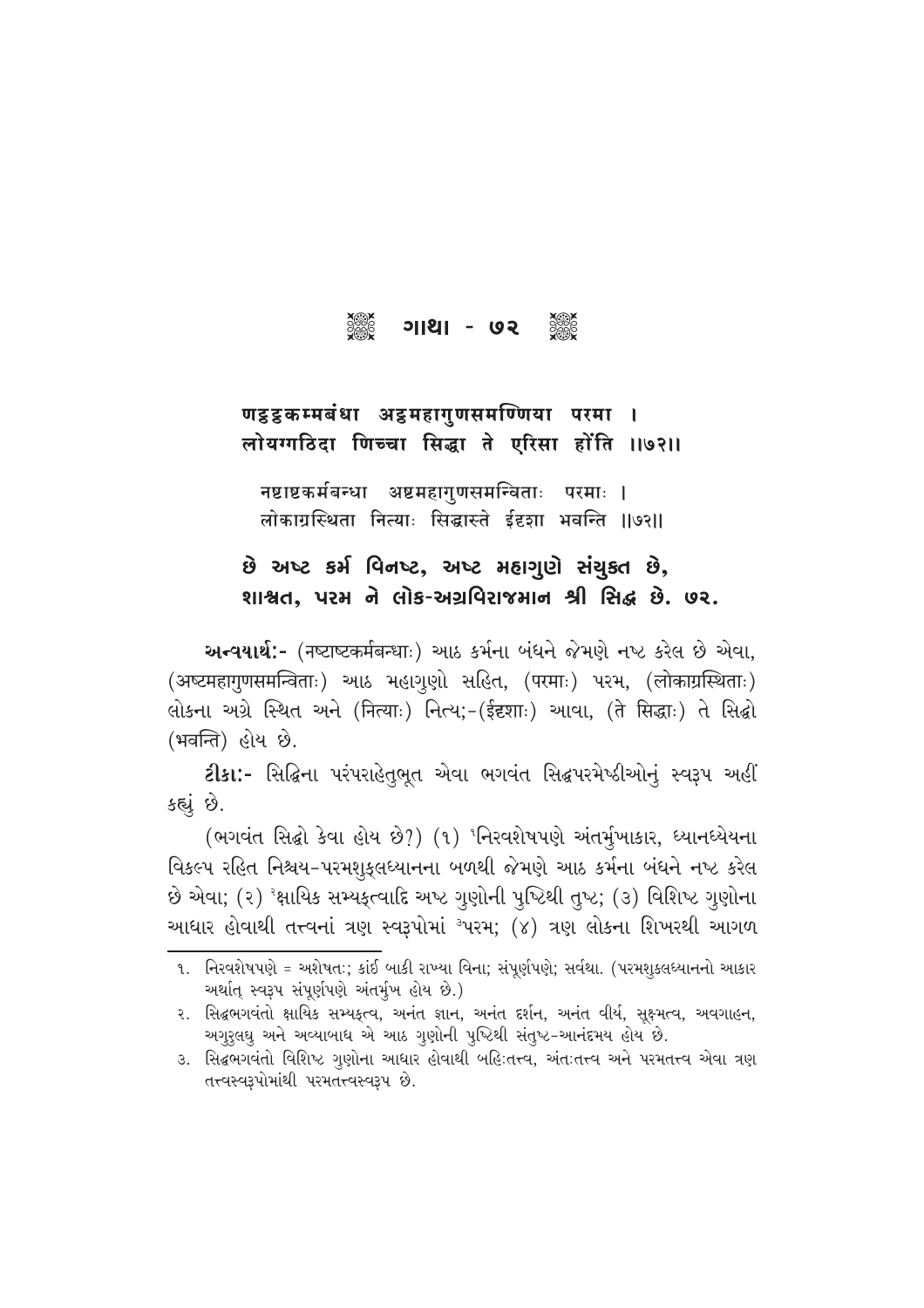ગતિહેતનો અભાવ હોવાથી લોકના અગ્રે સ્થિત; (૫) વ્યવહારથી અભુતપૂર્વ પર્યાયમાંથી (-પૂર્વે કદી નહિ થયેલા એવા સિદ્ધપર્યાયમાંથી) ચ્યુત થવાનો અભાવ હોવાને લીધે નિત્ય:-આવા. તે ભગવંત સિદ્ધપરમેષ્ઠીઓ હોય છે.

(હવે ૭૨મી ગાથાની ટીકા પૂર્ણ કરતાં ટીકાકાર મુનિરાજ ત્રણ શ્લોક કહે છે:)

(मालिनी)

व्यवहरणनयेन ज्ञानपंजः स सिद्धः त्रिभुवनशिखराग्रग्रावचूडामणिः स्यात्  $\mathbf{I}$ सहजपरमचिच्चिन्तामणौ नित्यशद्धे निवसति निजरूपे निश्चयेनैव देवः 1180811

(શ્લોકાર્થ:-) વ્યવહારનયથી જ્ઞાનપુંજ એવા તે સિદ્ધભગવાન ત્રિભુવનશિખરની ટોચના (ચૈતન્યઘનરૂપ) નક્કર 'ચૂડામણિ છે; નિશ્ચયથી તે દેવ સહજપરમચૈતન્ય-ચિંતામણિસ્વરૂપ નિત્યશૃદ્ધ નિજ રૂપમાં જ વસે છે. ૧૦૧.

(म्रग्धरा)

नीत्वास्तान् सर्वदोषान् त्रिभुवनशिखरे ये स्थिता देहमुक्ताः तान् सर्वान् सिद्धिसिद्धचै निरुपमविशदज्ञानदृकुशक्तियुक्तान्  $\mathbf{I}$ सिद्धान् नष्टाष्टकर्मप्रकृतिसमुदयान् नित्यशुद्धाननन्तान् अव्याबाधान्नमामि त्रिभुवनतिलकान् सिद्धिसीमन्तिनीशान् 1180311

(શ્લોકાર્થ:-) જેઓ સર્વ દોષોને નષ્ટ કરીને દેહમુક્ત થઈને ત્રિભુવનશિખરે સ્થિત છે, જેઓ નિરુપમ વિશદ (-નિર્મળ) જ્ઞાનદર્શનશક્તિથી યુક્ત છે, જેમણે આઠ કર્મની પ્રકૃતિના સમુદાયને નષ્ટ કર્યો છે, જેઓ નિત્યશુદ્ધ છે, જેઓ અનંત છે, અવ્યાબાધ છે, ત્રણ લોકમાં પ્રધાન છે અને મુક્તિસુંદરીના સ્વામી છે, તે સર્વ સિદ્ધોને સિદ્ધિની પ્રાપ્તિ અર્થે હું નમું છું. ૧૦૨.

૧. ચુડામણિ = શિખામણિ; કલગીનું રત્ન; ટોચ ઉપરનું રત્ન.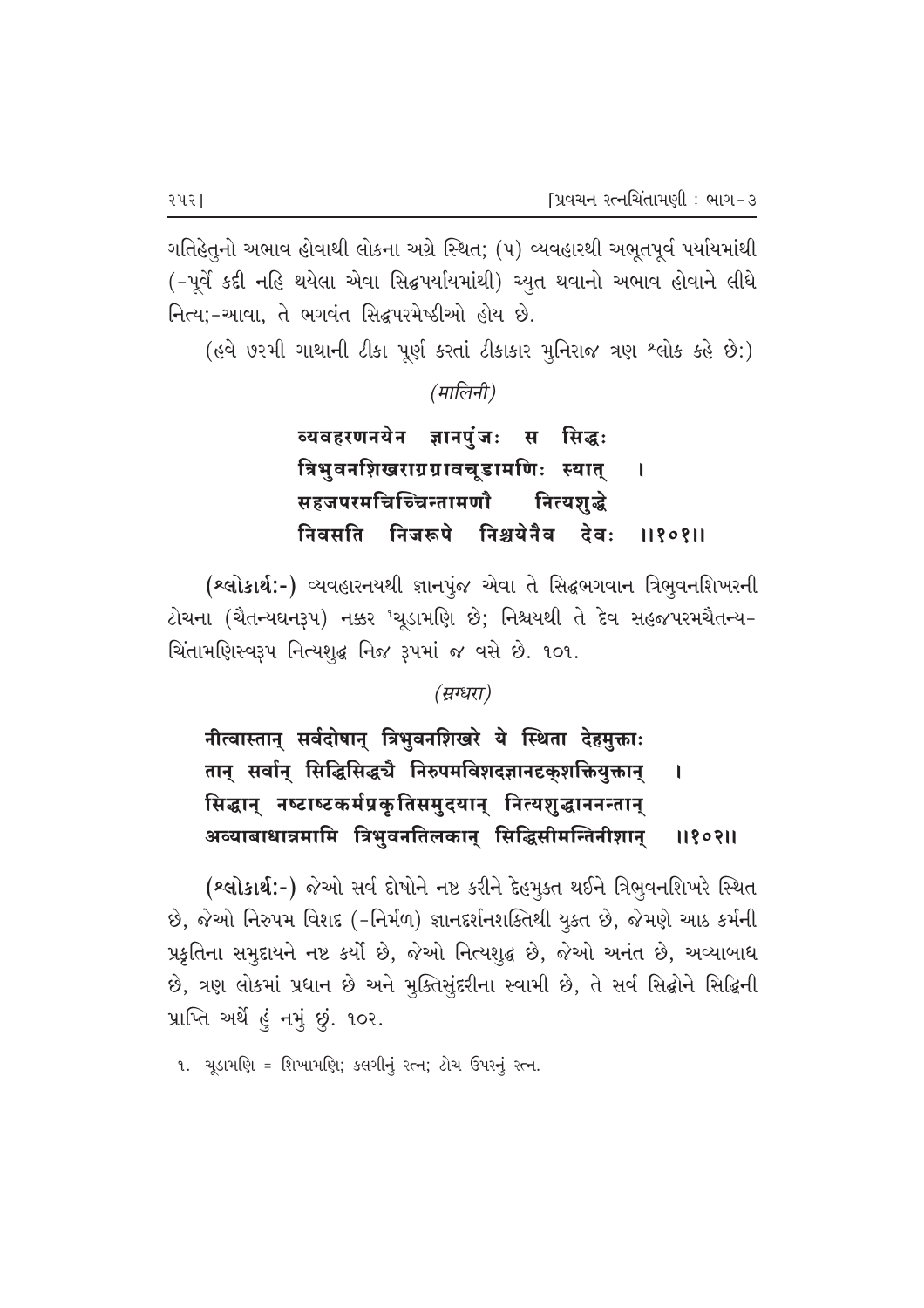#### (अनुष्टुभू)

## स्वस्वरूपस्थितान् शुद्धान् प्राप्ताष्टगुणसंपदः । नष्टाष्टकर्मसंदोहान् सिद्धान् वंदे पुनः पुनः ॥१०३॥

(**શ્લોકાર્થ:-**) જેઓ નિજ સ્વરૂપમાં સ્થિત છે, જેઓ શુદ્ધ છે, જેમણે આઠ ગુણરૂપી સંપદા પ્રાપ્ત કરી છે અને જેમણે આઠ કર્મોનો સમૂહ નષ્ટ કર્યો છે, તે સિદ્ધોને હું ફરીફરીને વંદું છું. ૧૦૩.

#### $\frac{1}{2}$ **Beec Jese**

### ૈું ગાથા - ૭૨ ઉપરનું પ્રવચન ૅું

હરિગીતમાં 'णिच्चा' (નિત્ય)નો અર્થ શાશ્વત કર્યો છે.

'સિદ્ધિના પરંપરાહેતુભૂત એવા ભગવંત સિદ્ધપરમેષ્ઠીઓનું સ્વરૂપ અહીં કહ્યું છે.' આ જીવની મુક્તિનો સાક્ષાત્ હેતુ તો સમ્યગ્દર્શન-જ્ઞાન-ચારિત્ર છે. જ્યારે સિદ્ધ ભગવાન મુક્તિના પરંપરા હેતુ છે. મુક્તિમાં સિદ્ધ નિમિત્ત છે તેથી તેમને પરંપરા હેતુ કહેવામાં આવે છે. અહા! સિદ્ધ પરમાત્મા આ આત્માની મુક્તિનું સાક્ષાત્ કારણ નથી. આ આત્માની મુક્તિનું સાક્ષાતુ કારણ તો સ્વ ચૈતન્યના આશ્રયે પ્રગટતાં દર્શન, જ્ઞાન અને ચારિત્ર છે. પરંતુ એ રત્નત્રયની સાથે સિદ્ધભગવાનની વ્યવહાર શ્રદ્ધા પણ હોય છે, તેથી સિદ્ધભગવાનને મુક્તિના પરંપરા હેતુ કહેવામાં આવ્યા છે. તો, મુક્તિના પરંપરા હેતુ-નિમિત્ત-એવા ભગવંત સિદ્ધપરમેષ્ઠીઓનું સ્વરૂપ અહીં કહ્યું છે.

 $($ ભગવંત સિદ્ધો કેવા હોય છે?)' - હવે સિદ્ધ કેવા હોય તે વાત કહે છે અને તેની સાથે સિદ્ધ કેમ થયા એ વાત પણ કહે છે.

<u>'(૧) નિરવશેષપણે અંતર્મુખાકાર, ધ્યાનધ્યેયના વિકલ્પ રહિત નિશ્ચય-</u> પરમશુક્લધ્યાનના બળથી જેમણે આઠ કર્મના બંધને નષ્ટ કરેલ છે એવા'.... લ્યો, અહીં તો આમ કહ્યું છે કે નિશ્ચય પરમશુકલધ્યાનના બળથી આઠ કર્મ નાશ કર્યા છે!! તેનો અર્થ એ છે કે કોઈ ઉપવાસાદિ કરીને કે અન્ય શુભભાવ કરીને સિદ્ધભગવાને અષ્ટ કર્મ નાશ કર્યા છે એમ નથી. કેમ કે એ ઉપવાસાદિ તો વિકલ્પ છે. નીચે ફટનોટ છે: 'નિરવશેષપણે = અશેષતઃ; કાંઈ બાકી રાખ્યા વિના; સંપૂર્ણપણે; સર્વથા.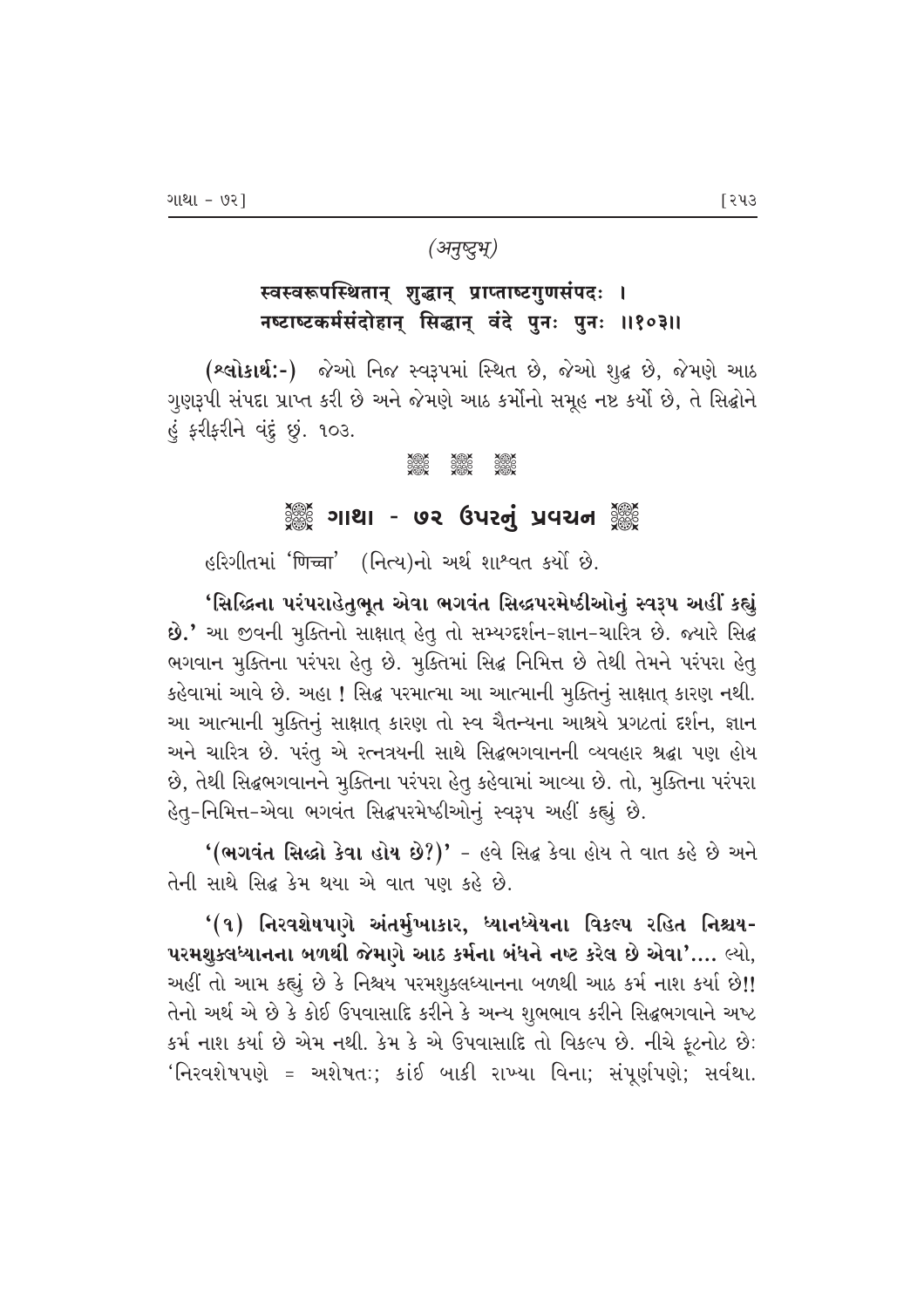(પરમશુક્લધ્યાનનો આકાર અર્થાત્ સ્વરૂપ સંપૂર્ણપણે અંતર્મુખ હોય છે.)' અહા! અંતરમાં આત્મા પૂર્ણાનંદસ્વરૂપ છે એના ઉપર એકાગ્ર થયેલું શુકલધ્યાન અંતર્મૃખસ્વરૂપ  $\dot{\vartheta}$  — અંદરમાં ઢળેલું છે, પણ બાહ્યમાં છે નહીં. એટલે કે શુક્લધ્યાન નિરવશેષપણે અંતર્મૃખ છે. તથા તે શુક્લધ્યાન ધ્યાન-ધ્યેયના વિકલ્પ રહિત છે. મતલબ કે હું ધ્યાન કરનાર અને આ ભગવાન આત્મા ધ્યેય – એવા ભેદનો વિકલ્પ-રાગ પણ તેમાં નથી. અહા! ધ્યાન-ધ્યેયના વિકલ્પ-રાગ રહિત અંતર્મુખ જેનું સ્વરૂપ છે તે શુકલધ્યાન છે.

અંતર્મૂખ જેનો ભાવ છે અને જે જરાપણ બહિર્મૃખ છે નહિ એવા fileve-un indeption of the capacitom of the chive in the chive of the chive the chive chive chives for the chi અંતરમાં બિરાજમાન શુદ્ધ આનંદસ્વરૂપ ભગવાન આત્મામાં અંતર્મુખ થતાં જે પરમશુકલધ્યાન પ્રગટ્યું તેના બળથી સિદ્ધભગવાને આઠ કર્મના બંધને નષ્ટ કરેલ છે. પરમશુકલધ્યાનના બળથી પહેલાં ચાર ઘાતિકર્મ નાશ કર્યા હતા એ વાત તો ખરી છે જ, પરંતુ પછી ચાર અઘાતિકર્મ પણ પરમશુકલધ્યાનના કારણથી નષ્ટ કર્યા એમ કહે છે. અહા! ચાર ઘાતિકર્મ અને ચાર અઘાતિકર્મનો નાશ અંતર્મૃખના ધ્યાન દ્વારા થાય છે અર્થાત્ તે આઠેય કર્મનો નાશ અંતર્મૃખની પરિણતિ દ્વારા થાય છે, પરંતુ બહિર્મૃખતાના કોઈપણ વિકલ્પ દ્વારા એ આઠ કર્મમાંથી એકપણ કર્મનો નાશ થતો નથી. અરે! દર્શનમોહનો પણ નાશ અંતર્મુખસ્વરૂપ દષ્ટિના બળથી થાય છે.

પ્રશ્ન :- 'ધવલ'માં જિનબિંબના દર્શનથી નિધત ને નિકાચિત કર્મનો નાશ થાય  $\dot{\mathcal{B}}$  એમ આવે છે ને?

સમાધાન :- ભાઈ! એ તો નિમિત્તની વાત છે. ખરેખર જિનબિંબ તો આ આત્મા છે અને તે અંદરમાં બિરાજમાન વીતરાગમૂર્તિ પ્રભુ આત્માની અંતર્મુખ થઈને દષ્ટિ કરતાં સમ્યગ્દર્શન થાય છે. સમજાણું કાંઈ? જુઓ! અહીંયા અંતર્મુખાકાર ધ્યાનથી આઠેય કર્મનો નાશ કહ્યો છે ને? તો, પહેલું અંતર્મૃખાકાર ધ્યાન ધર્મધ્યાન છે. મતલબ કે ધર્મધ્યાન પણ અંતર્મુખાકાર છે અને આ પરમશુકલધ્યાન નિરવશેષપણે – પૂર્ણ રીતે - અંતર્મૃખાકાર છે.

અહા! ધર્મધ્યાન થવામાં – સમ્યર્ગ્દર્શન થવામાં એટલે કે દર્શનમોહનો નાશ થવામાં પણ અંતર્મૂખસ્વરૂપનો આશ્રય છે. અર્થાત્ પૂર્ણાનંદસ્વરૂપના આશ્રયથી જ દર્શનમોહનો નાશ થાય છે. તેથી શુભોપયોગથી શૃદ્ધોપયોગ થાય એમ છે નહીં. શુભોપયોગ બહારનો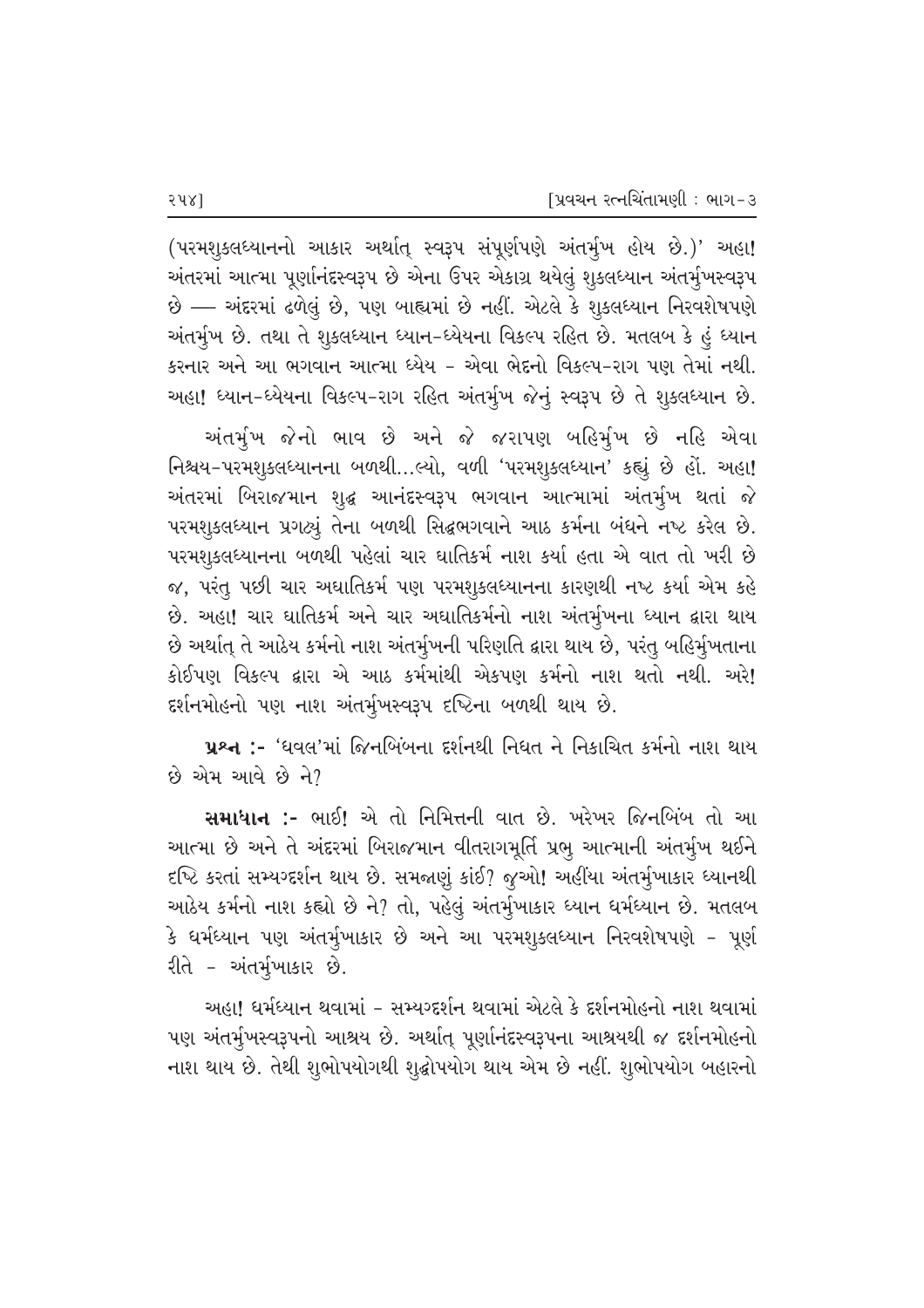(-બહિર્મુખ) વેપાર છે, જ્યારે શુદ્ધોપયોગ અંતર્મુખ વેપાર છે. આ રીતે બન્નેની દિશામાં કેર છે.

આહા! સિદ્ધભગવાન નિરવશેષપણે અંતર્મુખાકાર છે. તેમણે પ્રથમ સ્વરૂપની અંતર્મૃખ થઈને દર્શનમોહનો નાશ કર્યો, પછી વિશેષ અંતર્મૃખ થઈને ચારિત્રમોહનો નાશ કર્યો અને પછી પૂર્ણ અંતર્મુખ થયા, જેથી આઠેય કર્મનો નાશ થઈ ગયો. જોયું? જો કે અરિહંતને હવે કાંઈ કરવાનું (-વિશેષ અંતર્મુખ થવાનું) નથી, છતાં અહીંયા ચાર અઘાતિકર્મનો પણ નાશ અંતર્મૃખાકાર થઈને કર્યો એમ કહ્યું છે.

આ રીતે અહીં કહ્યું કે, નિશ્ચય પરમશુકલધ્યાનના બળથી સિદ્ધભગવાને આઠ કર્મના બંધને નષ્ટ કરેલ છે. લ્યો, આ, સિદ્ધ કેમ થયા એની ઓળખાણ આપે છે કે સિદ્ધપદ આ રીતે પરમશકલધ્યાનના બળથી પ્રાપ્ત થાય છે. પણ કોઈ બહારની ક્રિયાકાંડથી એ સિદ્ધપદ પ્રાપ્ત થાય નહીં. - એ સિદ્ધભગવાને આઠ કર્માંનો નાશ કર્યાં તેની વાત કરી.

*ह*वे 'अडमहागुणसमण्णिया'नी वात करे छेः

 $'(z)$  ક્ષાયિક સમ્યક્ત્વાદિ અષ્ટ ગુણોની પુષ્ટિથી તુષ્ટ.' - સિદ્ધભગવાન આઠ ગુણોની પૂષ્ટિથી આનંદમય છે. નીચે ફૂટનોટ છે : 'સિદ્ધભગવંતો ક્ષાયિક સમ્યકૃત્વ, આનંત જ્ઞાન, અનંત દર્શન, અનંત વીર્ય, સુક્ષ્મત્વ, અવગાહન, અગુરૃલઘૃ અને અવ્યાબાધ એ આઠ ગુણોની પુષ્ટિથી સંતુષ્ટ - આનંદમય હોય છે.' લ્યો, પહેલું સમકિત લીધું છે. આઠ ગુણમાં ચારિત્ર નથી આવ્યું એટલે કેટલાક એમ કહે છે કે સિદ્ધભગવાનને ચારિત્ર ન હોય. પરંતુ તે ખોટી વાત છે. સિદ્ધને પૂર્ણ ચારિત્ર હોય છે. સિદ્ધ પરમાત્માને અનંત સુખ છે ને ? તો તેમાં ચારિત્ર આવી ગયું છે. સમકિતનું સુખ ને ચારિત્રનું સુખ -એ બે મળીને સિદ્ધને અનંત સુખ પ્રગટ્યું છે. માટે સિદ્ધભગવાનને ચારિત્ર હોય છે. તેમ જ આત્માના સ્વભાવમય ચારિત્રગુણ છે તે સિદ્ધભગવાનને પૂર્ણ પ્રગટી ગયો છે. (માટે તેમને ચારિત્ર છે. હા,) વ્યવહારચારિત્રના જે સામાયિક, છેદોપસ્થાપના આદિ ભેદ છે તે તેમને નથી.

પ્રશ્ન:- સિદ્ધદરાામાંય શું ચારિત્ર હોય?

સમાધાન :- પોતાના આનંદમય સ્વરૂપમાં રમણતા એ ચારિત્ર છે અને તે રમણતા સિદ્ધભગવાનને પૂર્ણ પ્રગટ થઈ ગઈ છે, માટે તેમને પૂર્ણ ચારિત્ર હોય છે.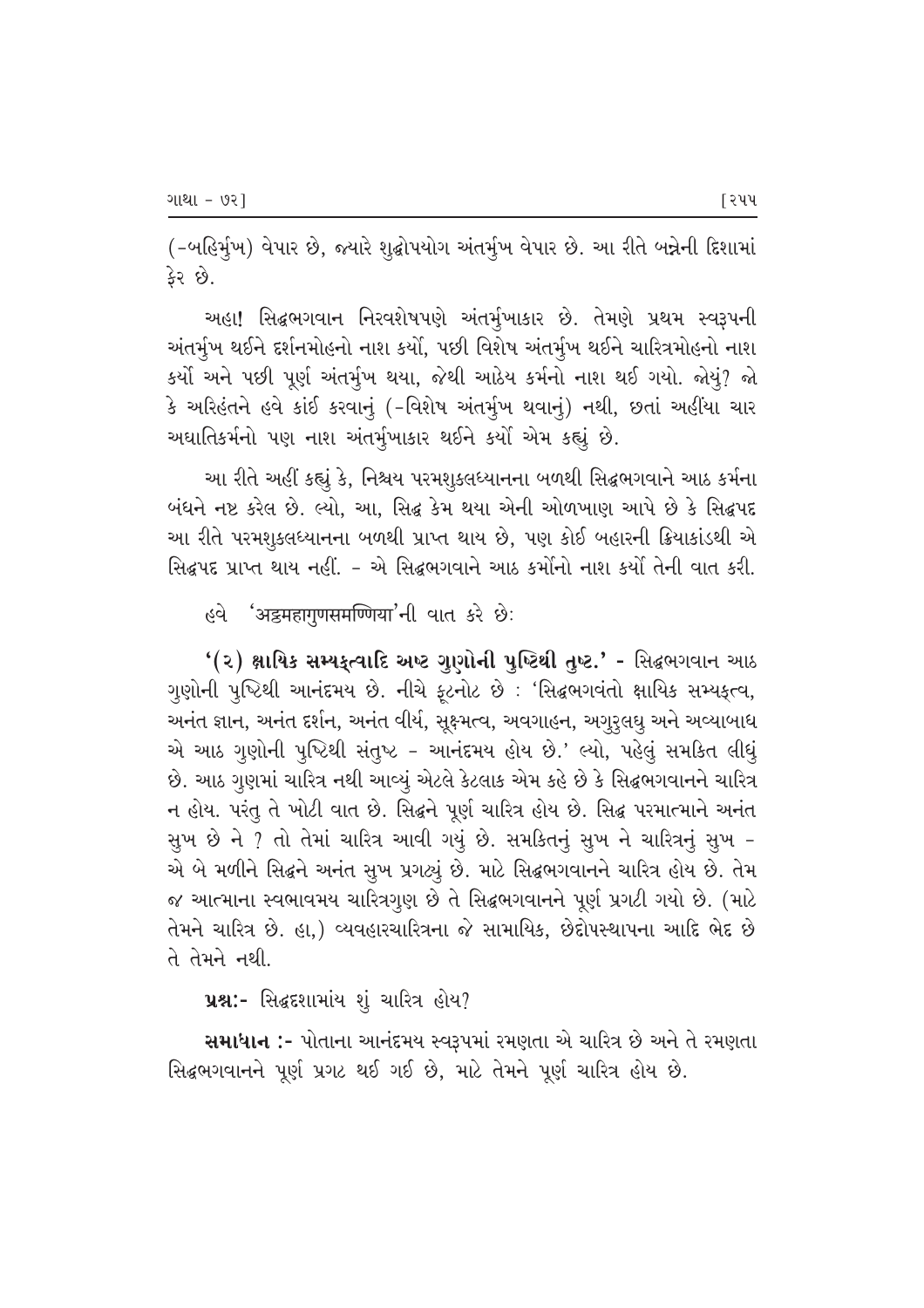અહીં કહે છે કે સિદ્ધભગવાન આઠ ગુણોની પુષ્ટિથી સંતુષ્ટ છે. અંદર ટીકામાં 'તુષ્ટ' શબ્દ છે તેનો અર્થ ફૂટનોટમાં 'સંતુષ્ટ' કર્યો છે. અહા! સિદ્ધભગવાન આઠ ગુણોથી તુષ્ટ-તુષ્ટ છે એટલે કે તેમને સંતોષ-આનંદ છે. શ્રદ્ધા, જ્ઞાન સાથે અનંત આનંદ પણ છે એમ કહે છે. જૂઓ! અહીંયા કહ્યા છે આઠ ગુણ, પણ છે એ પર્યાય.

પ્રશ્ન :- પણ તેને ગુણ કહ્યા છે ને? ક્ષાયિક સમકિત આદિ અષ્ટ ગુણો - એમ સિદ્ધભગવાનના આઠ ગુણો કહ્યા છે અને આપ કહો છો કે એ પર્યાય છે?

**સમાધાન :-** ભાઈ! સિદ્ગભગવાનને ક્ષાયિક સમકિત આદિ પર્યાય પ્રગટી છે અને તે પર્યાયને ગુણ કહ્યા છે. (જો તે ક્ષાયિક સમકિત આદિ ગુણ હોય તો શું) ગુણ પ્રગટતા હશે? (ના.) કેમ કે ગુણ તો ત્રિકાળ રહે છે. જ્યારે અહીંયા આનંદ સહિત અષ્ટ ગુણ પ્રગટ થયા છે અને તેની પુષ્ટિથી સિદ્ધભગવાન તૃષ્ટ છે એમ કહે છે. માટે આ પર્યાયની વાત છે. અહા! સિદ્ધદશા પણ પર્યાય છે, ગુણ નથી. કારણ કે ગુણ તો ત્રિકાળ રહે છે. ગુણની ઉલટી અવસ્થા તે સંસાર છે અને પૂર્ણ સુલટી અવસ્થા તે મોક્ષ છે. તેથી સંસાર અને મોક્ષ - એ બન્ને પર્યાય છે. એ રીતે સમકિત પણ પર્યાય છે, ચારિત્ર પણ પર્યાય છે અને સિદ્ધદશા પણ પર્યાય છે.

 $(3)$  વિશિષ્ટ ગુણોના આધાર હોવાથી તત્ત્વનાં ત્રણ સ્વરૂપોમાં પરમ.' ફૂટનોટ જૂઓ: 'સિદ્ધભગવંતો વિશિષ્ટ ગૃણોના આધાર હોવાથી બહિ:તત્ત્વ, અંત:તત્ત્વ અને પરમતત્ત્વ એવા ત્રણ તત્ત્વસ્વરૂપોમાંથી પરમતત્ત્વસ્વરૂપ છે.' અહીંયા ગુણ એટલે પર્યાય છે. સિદ્ધદશા પોતે ઉત્કૃષ્ટ પર્યાય છે અને તેથી એ પરમતત્ત્વ છે એમ અહીં કહેવું છે. અહીંયા ધ્રુવ આત્માની વાત નથી, પણ સિદ્ધભગવાન વિશિષ્ટ ગૃણોના આધાર હોવાથી અર્થાત્ સિદ્ધભગવાનને બધી પર્યાયો પૂર્ણપણે પ્રગટી હોવાથી એ પર્યાયોના તેઓ આધાર છે અને તે કારણે તેઓ તત્ત્વનાં ત્રણ સ્વરૂપોમાંથી પરમ છે એમ કહે છે. બહિ:તત્ત્વ, અંત:તત્ત્વ અને પરમતત્ત્વ-એ ત્રણ પર્યાયો છે અને તેમાંથી સિદ્ધભગવાન પરમતત્ત્વ છે એટલે કે સિદ્ધરૂપ પૂર્ણ પર્યાય ઉત્કૃષ્ટ છે. લ્યો, તત્ત્વનાં ત્રણ સ્વરૂપોમાં પરમ' કહેતા સિદ્ધભગવાનને પૂર્ણ દશા પ્રગટી છે એમ કહેવું છે.

'(૪) ત્રણ લોકના શિખરથી આગળ ગતિહેતૃનો અભાવ હોવાથી લોકના <mark>અગ્રે સ્થિત.'</mark> સિદ્ધભગવાન લોકના અગ્રે બિરાજે છે. સિદ્ધભગવાન ત્રણ લોકના શિખરથી આગળ ગતિહેતૃનો અભાવ હોવાથી લોકના અગ્રે સ્થિત છે એમ કહ્યું છે તે વ્યવહારથી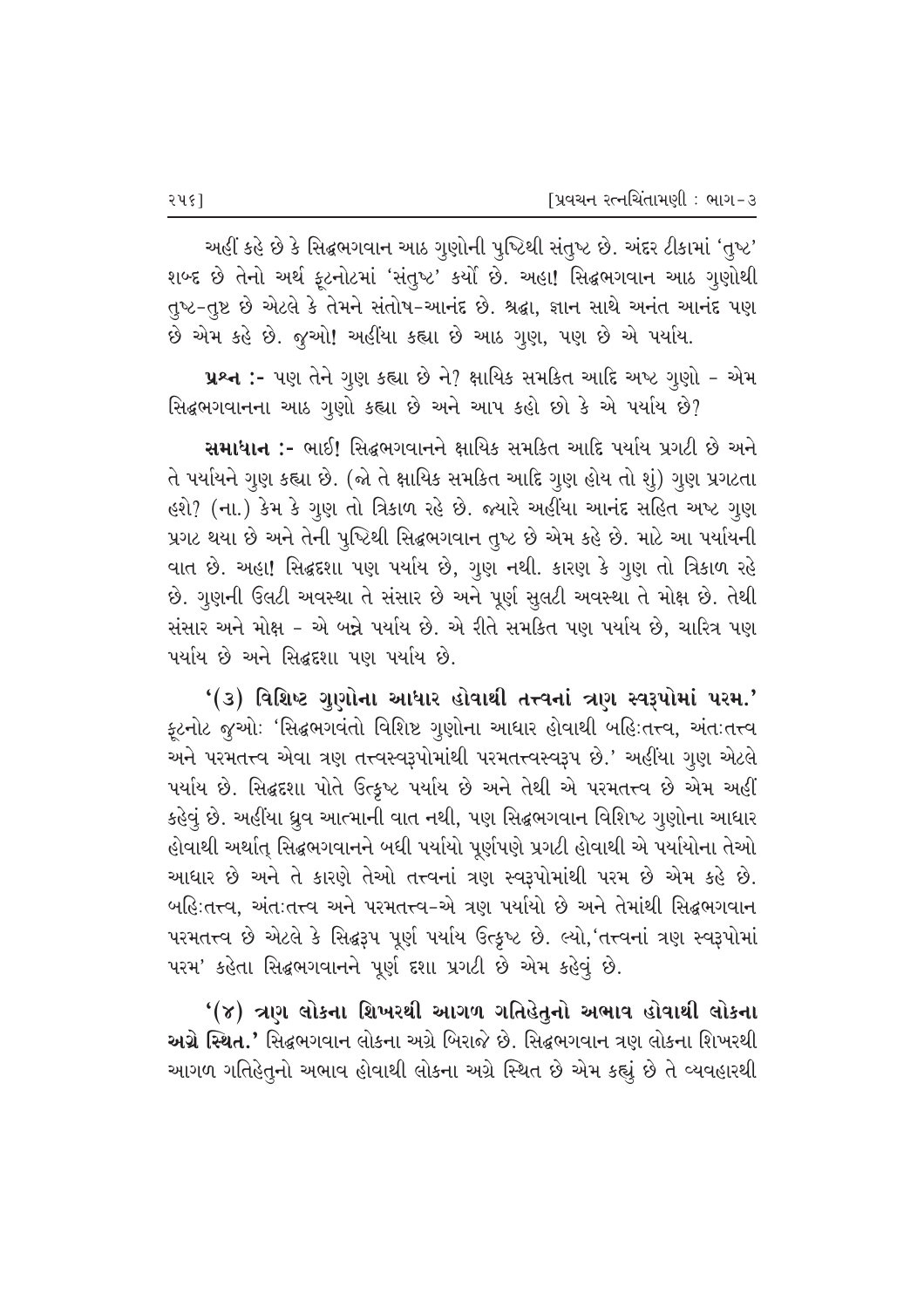વાત કરી છે અને તેઓ પોતાથી લોકના અગ્રે સ્થિત છે એમ કહેવું તે યથાર્થ નિશ્ચય છે. નિશ્ચય એટલે કે તેઓ પરના કારણે લોકાગ્રે સ્થિત નથી, પરંતુ પોતાના કારણે ત્યાં સ્થિત છે. ખરેખર પરમ નિશ્ચયથી તો તેઓ સ્વરૂપમાં સ્થિત છે, તેથી પોતાથી લોકના અગ્રે સ્થિત છે એમ કહેવું તેને પણ વ્યવહાર કહેવામાં આવે છે. તો, કહ્યું કે સિદ્ધભગવાન ત્રણ લોકના શિખરથી આગળ ગતિહેતૃનો અભાવ હોવાથી લોકના અગ્રે સ્થિત છે.

પ્રશ્ન:- જૂઓ! અહીંયા કહે છે કે સિદ્ધભગવાન ધર્માસ્તિકાયનો આગળ અભાવ  $\dot{\theta}$ ોવાથી લોકના અગ્રે સ્થિત છે?

સમાધાન :- ભાઈ! એ તો વ્યવહારથી વાત છે. નિશ્ચયથી તો એમ વાત છે કે લોકના અગ્રે જ રહેવાની સિદ્ધની અવસ્થાની લાયકાત છે. અને તેને,'ધર્માસ્તિકાય આગળ નથી એટલે સિદ્ધ લોકાગ્રે છે' - એમ કહ્યું છે.

વળી કોઈ કહે છે ને? કે સિદ્ધભગવાન કથંચિત્ સ્વતંત્ર છે અને કથંચિત્ પરતંત્ર છે. પણ એમ નથી, તેઓ પૂર્ણ સ્વતંત્ર છે. જો તેઓ કથંચિત્ પરતંત્ર હોય તો, કાંઈક દૂ:ખ પણ હોય. (પરંતુ એમ છે નહિ.) જૂઓ ને! અત્યારે અજ્ઞાની જ્યાં-ત્યાં અનેકાંતને લગાવે છે ને? અનેકાંતને નામે ઊંધું લાકડું ખોસ્યું છે ને? કે ધર્મ કદાચિત્ શુભભાવથી પણ થાય અને શુદ્ધભાવથી પણ થાય; સમકિતથી કદાચિત્ બંધ પણ થાય અને મુક્તિ પણ થાય. -આનું નામ અનેકાંત છે એમ અજ્ઞાની કહે છે.

 $y$ શ્ન :- સમકિતથી દેવગતિ મળે ને?

સમાધાન :- શું સમકિતથી ગતિ મળે? ગતિ તો રાગાદિથી મળે.

પ્રશ્ન :- શાસ્ત્રમાં સમકિતથી સ્વર્ગ ગતિ મળે એમ લખ્યું છે ને?

સમાધાન :- ભાઈ! એ તો ભાષા છે. સમકિત સાથે રાગ છે તેનાથી સ્વર્ગ મળે છે તો 'સમકિતથી સ્વર્ગ મળે' - એમ કહ્યું છે. સમકિત તો નિર્મળ દશા છે. તો શું નિર્મળ દશાથી સ્વર્ગ મળે?

પ્રશ્ન :- સમકિતીને જ તીર્થંકરપ્રકૃતિ બંધાય એમ નથી કહ્યું?

સમાધાન :- તીર્થંકરનામકર્મ બંધાય એ શુભભાવનો અપરાધ છે. (પણ કાંઈ સમકિતને કારણે તે ન બંધાય.) જ્ઞાનીને તીર્થંકરનામકર્મ બંધાય, મુનિને આહારકશરીર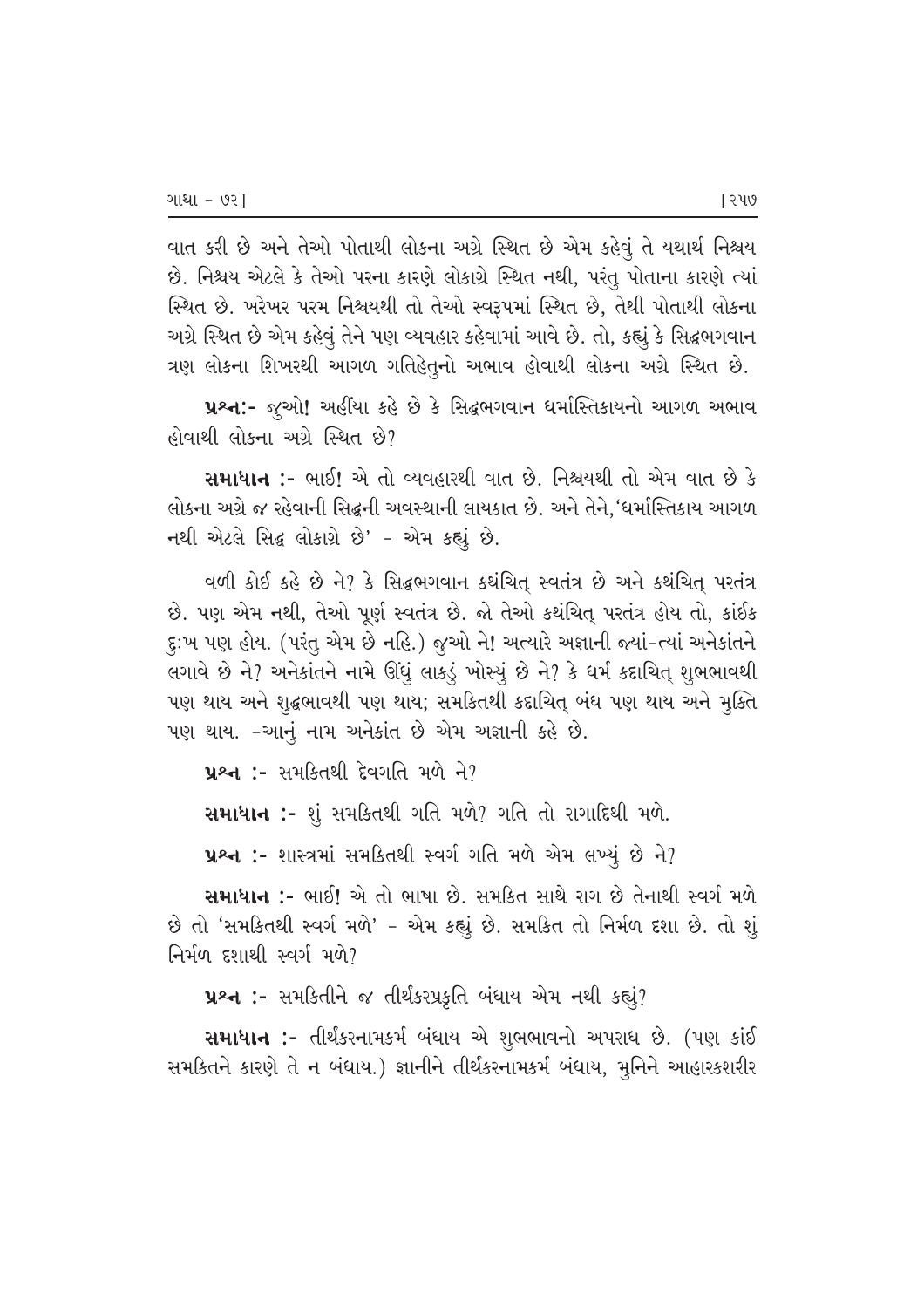બંધાય વગેરે બંધ થાય એ બધો શુભોપયોગનો અપરાધ છે. જે ભાવે તીર્થંકરનામકર્મ બંધાય તે ભાવ પણ અપરાધ છે એમ શ્રી અમૃતચંદ્રાચાર્યકૃત 'પૂરૃષાર્થસિદ્ધિ-ઉપાય'માં પાઠ છે. (ગાથા ૨૨૦) અહા! પંચ મહાવ્રતના પરિણામ પણ અપરાધ છે, કેમ કે એ <u>વિકલ્પ-રાગ છે.</u>

¥ન :- તીર્થંકર થવું એ અપરાધ છે ? તેઓ ઘણા જીવોનું કલ્યાણ કરે છે ને?

**સમાધાન :-** ભાઈ! બીજાનું કલ્યાણ કોણ કરતું હતું? અને સમકિતી કે મુનિને એવો (-તીર્થંકરપ્રકૃતિ બાંધવાનો) શુભભાવ આવે છે તો તેઓ મોક્ષે જતાં અટકી જશે અને બે ભવ કરવા પડશે. એક સ્વર્ગનો ભવ અને બીજો મનૃષ્યનો ભવ – એમ બે ભવ હજુ થશે, પણ એ જ ભવમાં કેવળજ્ઞાન નહિ લઈ શકે. આ વાત ભારે આકરી  $\omega$ 

પ્રશ્ન :- શુભભાવ મોક્ષનો પરંપરા હેતુ છે એમ તો ઘણી જગ્યાએ શાસ્ત્રમાં આવે  $\Theta$ ?

Rullel :- પણ એનો અર્થ શું? કે શુભભાવનો અભાવ કરશે ત્યારે મુક્તિ પામશે. એટલે કે જે ભાવે તીર્થંકરનામકર્મ બાંધ્યું હતું એ શુભભાવનો પણ અભાવ કરશે ત્યારે મુક્તિ પામશે. આવી વાત છે બાપ્! આ તો વસ્તુનું સ્વરૂપ આવું છે. લોકોને સાચું વસ્તુસ્વરૂપ સાંભળવા મળતું નથી અને વાદ-વિવાદ કરે છે તેથી કાંઈ વસ્તુસ્વરૂપ બદલી જાય? એ તો જે છે તે જ છે અને રહેશે. જગતને ભારે આકરૂં કામ છે ! તેણે જે પકડ્યું હોય (-માન્યું હોય) એમાંથી ખસવું એ ભારે આકરૂં કામ છે!

આહીં કહે છે કે 'ત્રણ લોકના શિખરથી આગળ ગતિહેતૂનો અભાવ હોવાથી…' - એ વ્યવહાર કારણ આપ્યું. અહા! (વ્યવહારથી કહીએ તો) લોકની આગળ ગતિનું fiમિત્ત નથી એટલે સિદ્ધભગવાન આગળ જતા નથી અને (નિશ્ચયથી કહીએ તો) સિદ્ધભગવાનની પોતાની યોગ્યતા લોકની આગળ જવાની છે નહીં અને તેઓ પોતે <u>પોતાના ઉપાદાનથી લોકના અગ્રે સ્થિત છે. - બસ. આટલી વાત છે.</u>

હવે મૂળપાઠ છે ને? કે 'णिच्चा' તેનો અર્થ. '(૫) **વ્યવહારથી અભૂતપૂર્વ** પર્યાયમાંથી (-પૂર્વે કદી નહિ થયેલા એવા સિદ્ધપર્યાયમાંથી) ચ્યુત થવાનો અભાવ <mark>હોવાને લીધે નિત્ય.'</mark> એ સિદ્ધભગવાનને વ્યવહારથી નિત્ય કહેવામાં આવે છે. તેઓ વ્યવહારથી નિત્ય છે, કેમ કે નિશ્ચયથી તેમને પણ પરિણમન સમયે-સમયે બદલાય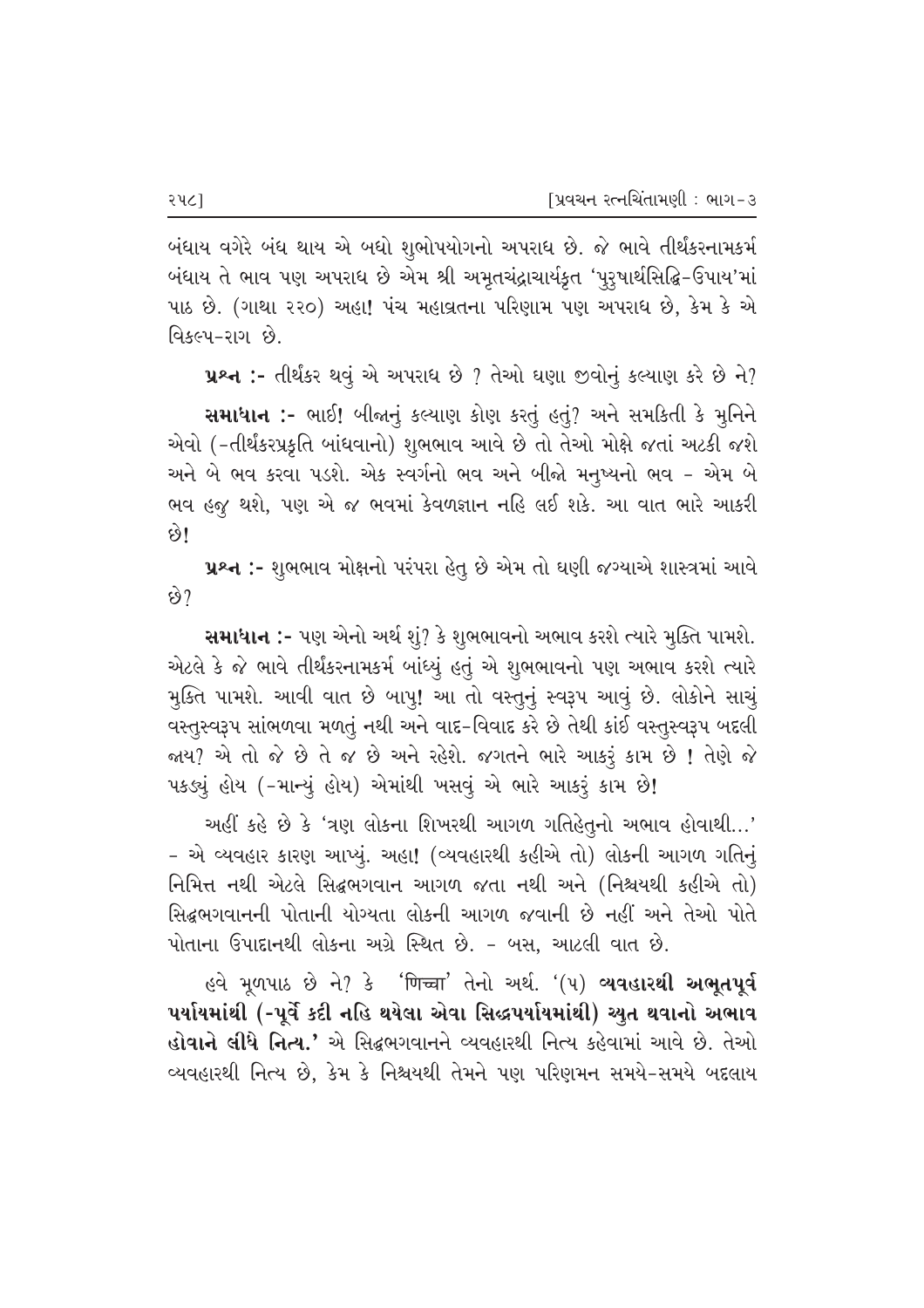છે અર્થાત્ સિદ્ધ પણ સમયે-સમયે બદલાય છે. એક સ્તુતિમાં આવે છે કે પ્રભુ! તમો તો સમયે-સમયે બદલો છો અને હું તો અસંખ્ય સમયે બદલું છું, મારે તો બધું અંતર્મૂહુર્તે બદલાય છે. એનો અર્થ એ છે કે મારી (મારા ઉપયોગની) હજુ સ્થૂળતા છે, જ્યારે આપને (જ્ઞાનની) સુક્ષ્મતા પ્રગટ થઈ ગઈ છે. છદ્મસ્થને અસંખ્ય સમયે ખ્યાલ આવે છે ને? એટલે એમ કહ્યું કે અસંખ્ય સમયે હં બદલું છું. નહીંતર તો છદ્મસ્થ પણ સમયે-સમયે બદલે છે.

આહીં કહ્યું કે સિદ્ધભગવાન વ્યવહારથી નિત્ય છે. કેમ કે ભગવાનને અભૂતપૂર્વ પર્યાયમાંથી — પૂર્વે કદી નહિ પ્રગટેલી એવી સિદ્ધપર્યાયમાંથી—ચ્યુત થવાનો અભાવ છે. જે સિદ્ધપર્યાય પ્રગટ થઈ છે તેના નાશ થવાનો અભાવ હોવાથી વ્યવહારે સિદ્ધભગવાનને નિત્ય કહેવામાં આવે છે. કહો સમજાણું? એ સિદ્ધપર્યાય એવી ને એવી રહેવાની છે એ અપેક્ષાએ તેને નિત્ય કહેવામાં આવે છે. જો કે સિદ્ધપર્યાય સમયે-સમયે બદલાય જ છે, તો પણ તે સિદ્ધપર્યાયમાંથી ચ્યૃત થવાનો અભાવ હોવાથી ભગવાનને વ્યવહારથી નિત્ય કહેવાય છે.

**'આવા, તે ભગવંત સિદ્ધપરમેષ્ઠીઓ હોય છે.'** અરે! જૈનમાં રહેલાને પણ પોતાના જૈનદર્શનમાં શું ચીજ (-વસ્તુસ્વરૂપ) છે એની ખબર ન મળે અને જ્યાં-ત્યાં અથડાય છે.

(શ્રી મહાવીરભગવાનનો ૨૫૦૦ મો નિર્વાણ-મહોત્સવ આવે છે તે અંગે કહે છે:) અહા! મહાવીરભગવાન તો ત્રણ લોકના નાથ સર્વજ્ઞદેવ પરમે<sup>શ્</sup>વર છે. તેઓ કૃતકૃત્ય થઈ ગયા છે ને પૂર્ણાનંદને પ્રાપ્ત છે. તેમને એક સમયમાં પુરૂં જ્ઞાન પ્રગટ્યું છે. અહા! ભગવાન એક સમયમાં ત્રણ કાળ ત્રણ લોકને નથી જાણતા. પણ પોતાની પર્યાય જાણતા તે ત્રણ કાળ ત્રણ લોક જણાય જ્ય છે. અરે! આવી વાતની ગંધ પણ બીજે ક્યાં છે? જૂઓ ને! અત્યારે મિથ્યાદષ્ટિનો વર્ગ (સમૂહ) જ મોટો છે. જો કે ત્રણે કાળે મિથ્યાદષ્ટિનો જ મોટો વર્ગ હોય, પણ અત્યારે મનુષ્યપણામાં જરા વિશેષ-વધારે છે.

આહા! વીતરાગી ભગવાનને કોઈ પૂજે કે ન પૂજે કે થોડાં પૂજે, ભગવાનની મોટપ કાંઈ ઘટે એવી નથી. ભગવાન તો ભગવાન જ છે! ભગવાનના મહોત્સવની ઉજવણી આપણે શું કરી શકીએ ? છતાં, (આપણે પ્રસંગ આવ્યો છે અને) લોકોનો ઉત્સાહ છે તો, ભલે જૈનો થોડાં હોય તો પણ, મતભેદ એકકોર મુકી દઈને થાય એટલી ઉજવણી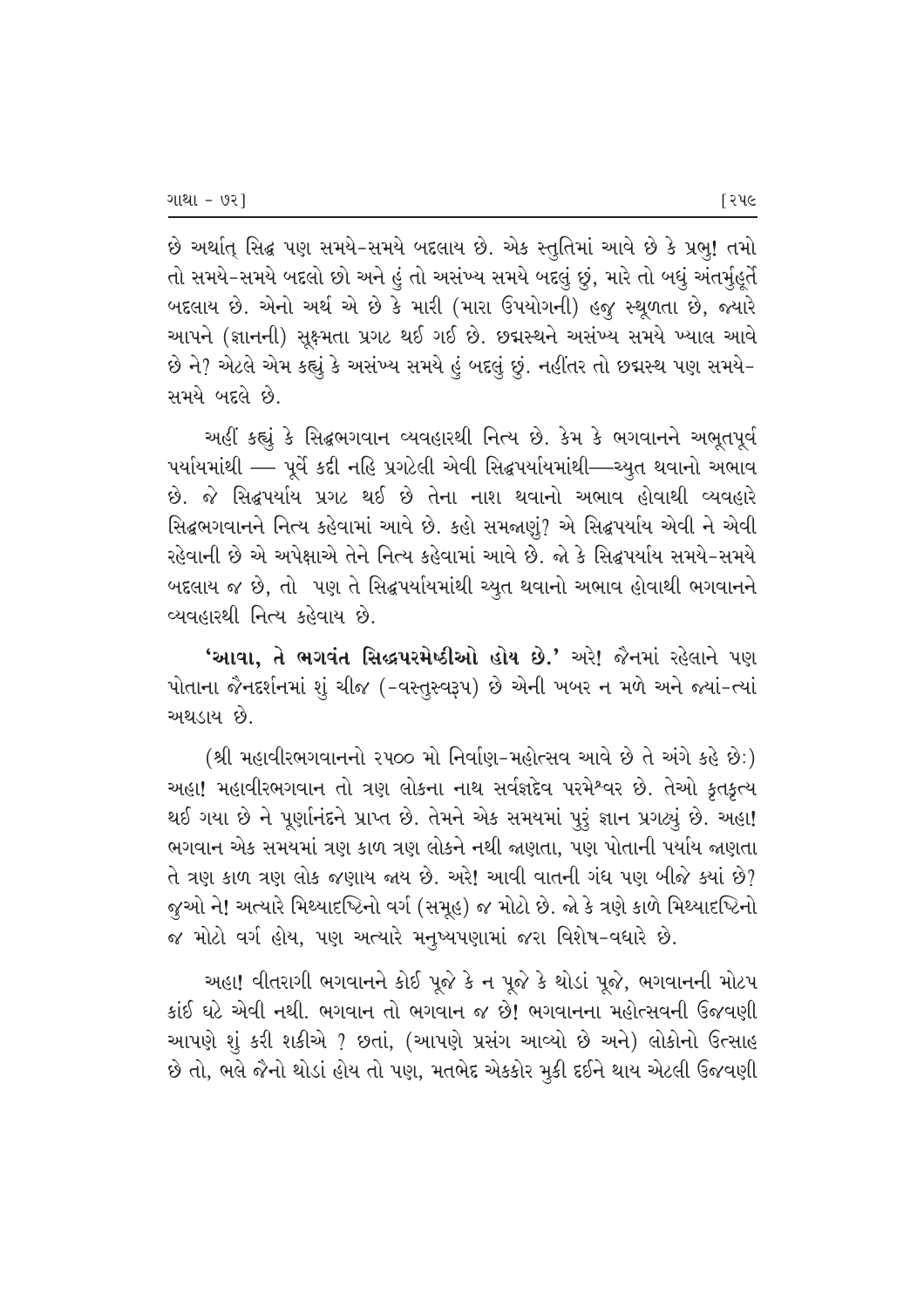કરો. એ ભાવ પુણ્યબંધનું કારણ છે. કેમ કે તે શુભભાવ છે, પણ શુદ્ધભાવ નથી. અહા! પ્રભૂના નિર્વાણમહોત્સવની ઉજવણી (ખરેખર) કોણ કરી શકે? કે જે અંતરમાં આત્મ-અનુભવ કરીને તેની ઉગ્રતા પ્રગટ કરે તે પ્રભુના નિર્વાણમહોત્સવની ઉજવણી કરે છે અને તે સાચી ઉજવણી છે. તે સિવાય મહાવીરપ્રભૂ કે અનંત તીર્થંકરો કે કેવળીઓના મહોત્સવની પામર પ્રાણી શું ઉજવણી કરે?

અહા! આત્મા અનંત ગુણસ્વરૂપ છે. સિદ્ધને તે બધા ગુણોનું પ્રગટ પર્યાયરૂપ પરિણમન પૂર્ણ થઈ ગયું છે અને એક સમયમાં ત્રણ કાળ ત્રણ લોક જાણવામાં આવે છે. આ બધી પૂર્ણ દશાઓ એવી ને એવી સદાય રહે છે, તેથી વ્યવહારે તેમને નિત્ય કહેવામાં આવે છે. શ્રી 'પંચાસ્તિકાયસંગ્રહ'માં પણ સિદ્ધભગવાનની પર્યાયને કૂટસ્થ કહી છે. સિદ્ધભગવાનની પર્યાય એવી ને એવી રહે છે એ અપેક્ષાએ તેને કૂટસ્થ કહી છે. ત્યાં કૂટસ્થનો આવો અર્થ છે. નહીંતર તો, સિદ્ધનું જ્ઞાન—કેવળજ્ઞાન—પણ સમયે-સમયે બદલાય છે. કારણ કે કેવળજ્ઞાન પણ પર્યાય છે, કાંઈ ગુણ નથી. ગુણ તો ત્રિકાળ રહે છે.

અહીંયા કહ્યું કે એ સિદ્ધની પર્યાય એવી ને એવી કાયમ રહે છે, માટે વ્યવહારે તેને નિત્ય કહેવામાં આવે છે. અહા! ત્રિકાળી ધ્રુવ તો નિત્ય છે જ, પરંતુ સિદ્ધપર્યાય પણ એવી ને એવી સદ્દાય રહે છે તે અપેક્ષાએ નિત્ય કહેવામાં આવે છે. શ્રી 'સમયસારજ'ની પહેલી ગાથામાં 'ધ્રૂવ' શબ્દ આવે છે ને? કે 'वंदित्तु सव्वसिद्धे धुवमचलमणोवमं गइं पत्ते ।' - सिद्ध ભગવાન ધ્રુવ છે. તો, એ પર્યાયની વાત છે કે સિદ્ધપર્યાય ધ્રુવ છે. જો કે સિદ્ધપર્યાય તો સમયે-સમયે નાશ પામે છે, છતાં પણ તે એવી ને એવી રહે છે તેથી 'ધ્રુવ છે' એમ કહેવામાં આવે છે. અહા! એણે અનંતકાળમાં કોઈ દિ' આ આત્મા શું વસ્તુ છે? તેની શક્તિ શું છે? તેની દશા શું છે? - તે જાણવાની અને તેની સંભાળ કરવાની દરકાર કરી નથી. એ તો આ દુનિયાના આળ-પંપાળ, જંજાળ, વ્યવહાર, ઘંઘા કે શુભરાગની ક્રિયામાં રોકાઈ ગયો છે.

અહીં કહે છે કે રાગથી ભિન્ન આત્મા અનંત સામર્થ્યવાળું તત્ત્વ છે. તેની એક સમયની સિદ્ધપર્યાયમાં ત્રણ કાળ ત્રણ લોક જણાય છે અને તે પર્યાય એવી ને એવી નિત્ય રહ્યા કરે છે.

#### asse asse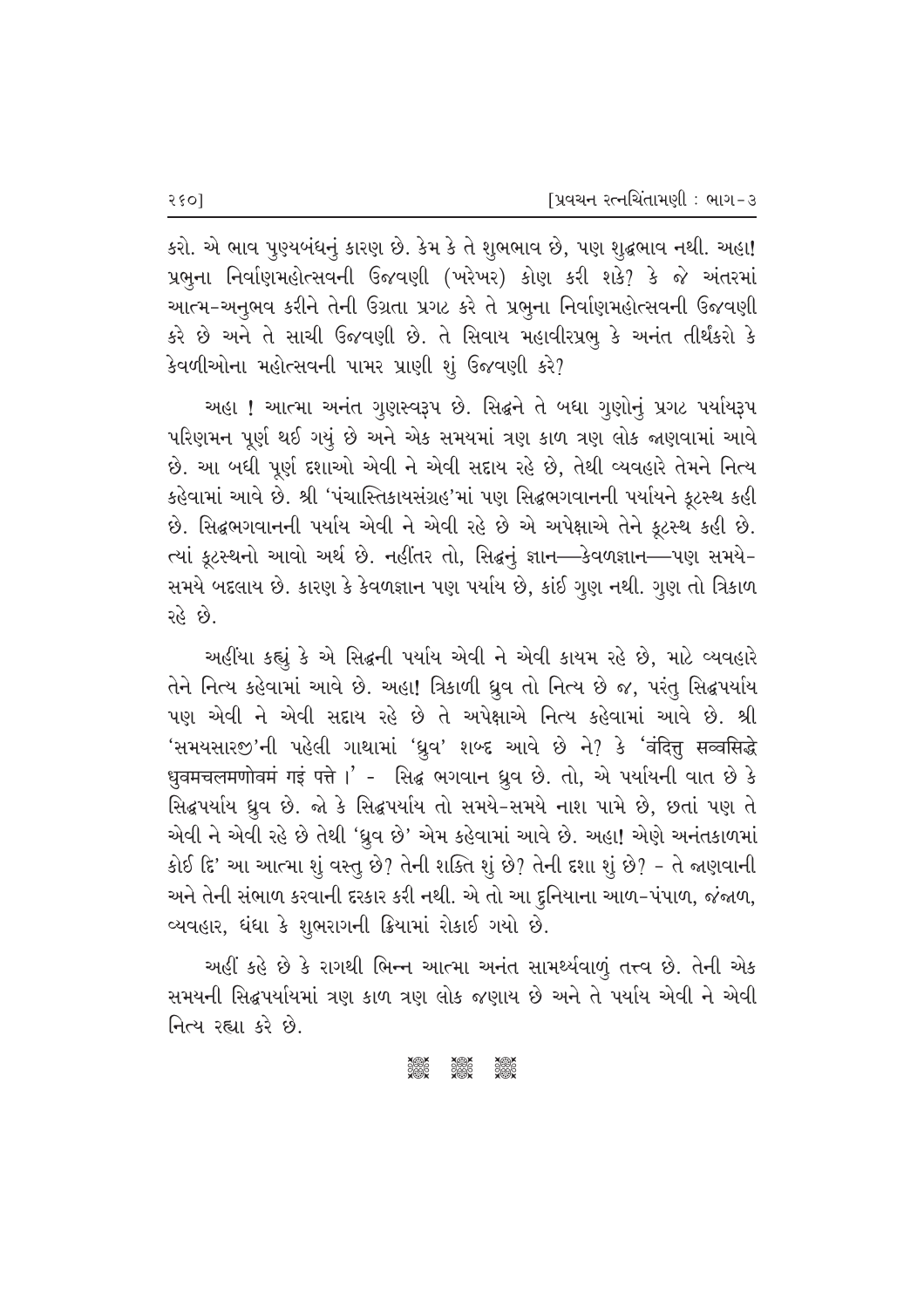# ેં શ્લિમિક - ૧૦૧ ઉપરનું પ્રવચન ૅં

ભગવાન સિદ્ધપરમાત્મા લોકના અગ્રે છે અર્થાત્ પરના ક્ષેત્રમાં છે એમ વ્યવહારનયથી કહેવામાં આવે છે. નિશ્ચયથી તો ભગવાન પોતાના સ્વરૂપમાં છે. અહા! તેઓ લોકના અગ્રે છે એમ કહેવું એ વ્યવહાર છે, કેમ કે લોક પર (-ભિન્ન) છે ને? અને પરાશ્રિત તે વ્યવહાર. માટે તેઓ લોકના અગ્રે રહે છે એમ કહેવું તે વ્યવહાર છે.

`ખરેખર તો ભગવાન પોતાના ગૃણ ને પર્યાયમાં વસેલા છે. તેઓ પોતાના ભાવમાં ને ક્ષેત્રમાં વસેલા છે, પણ પરભાવમાં કે પરક્ષેત્રમાં વસેલા નથી. જે પોતાનું અસંખ્ય પ્રદેશી ક્ષેત્ર છે અને જે પોતાના અનંત ગુણની પર્યાયનું પરિણમન છે તેમાં ભગવાન વસેલા છે. આ રીતે ભગવાન નિજક્ષેત્રમાં વસ્યા છે એમ કહેવું તે નિશ્ચય છે અને લોકના અગ્રે રહે છે એમ કહેવું તે વ્યવહાર છે.

વળી કોઈ કહે છે કે — ઉપર કહ્યું તેનો અર્થ એવો કરે છે કે — ભગવાન લોકના અગ્રે રહે છે તેને તમે વ્યવહાર કહો છો અને વ્યવહાર તો અભૂતાર્થ છે, અન્યથા કહે  $\dot{\vartheta}$ . તો શું ભગવાન લોકના અગ્રે રહે છે તે કથન ખોટું છે? તેઓ લોકના અગ્રે રહેતા  $-1$ થી? શું બીજે રહે છે? - આવા તર્ક અત્યારે ઘણા કરે છે.

આજ્ઞાની જયાં-ત્યાં આવા તર્ક ઉઠાવે છે. કેમ કે કોઈપણ રીતે વ્યવહારને સાચો સિદ્ધ કરવો છે ને? ભાઈ! (સિદ્ધભગવાન વ્યવહારથી તો લોકાગ્રે જ છે, પણ) નિશ્ચયથી− `ખરેખર તેઓ લોકના અગ્રે નથી, પરક્ષેત્રમાં નથી, પોતાના સ્વરૂપમાં છે. પોતાના દ્રવ્ય– ગુણ-પર્યાયમાં પોતે સિદ્ધભગવાન બીરાજે છે, છતાં તેઓ પરક્ષેત્રમાં છે એમ કહેવું એ વ્યવહાર છે.

અહીં કહે છે કે, **'વ્યવહારનયથી….'** – એટલું રાખીને આગળ વાંચવું કે **'જ્ઞાનપુંજ** એવા તે સિદ્ધભગવાન ત્રિભુવનશિખરની ટોચના (ચૈતન્યઘનરૂપ) નક્કર ચૂડામણિ B.' સિદ્ધપ્રભુ એકલા જ્ઞાનના પુંજ છે. તેમને એકલી (-પૂર્ણ) જ્ઞાનદશા પ્રગટી છે. તેથી પૂર્ણ જ્ઞાનપુંજ થઈ ગયા છે એમ કહે છે. અને આ આત્મા પણ એવો જ છે− એકલો જ્ઞાનનો પુંજ છે એમ કહેવું છે. ચૈતન્યઘનપણું તે પોતાનો (–આત્માનો) સ્વભાવ છે, (તેથી સિદ્ધભગવાન તેમાં છે એમ કહેવું તે નિશ્ચય છે) અને લોકશિખર ઉપર છે એમ કહેવું તે વ્યવહાર છે.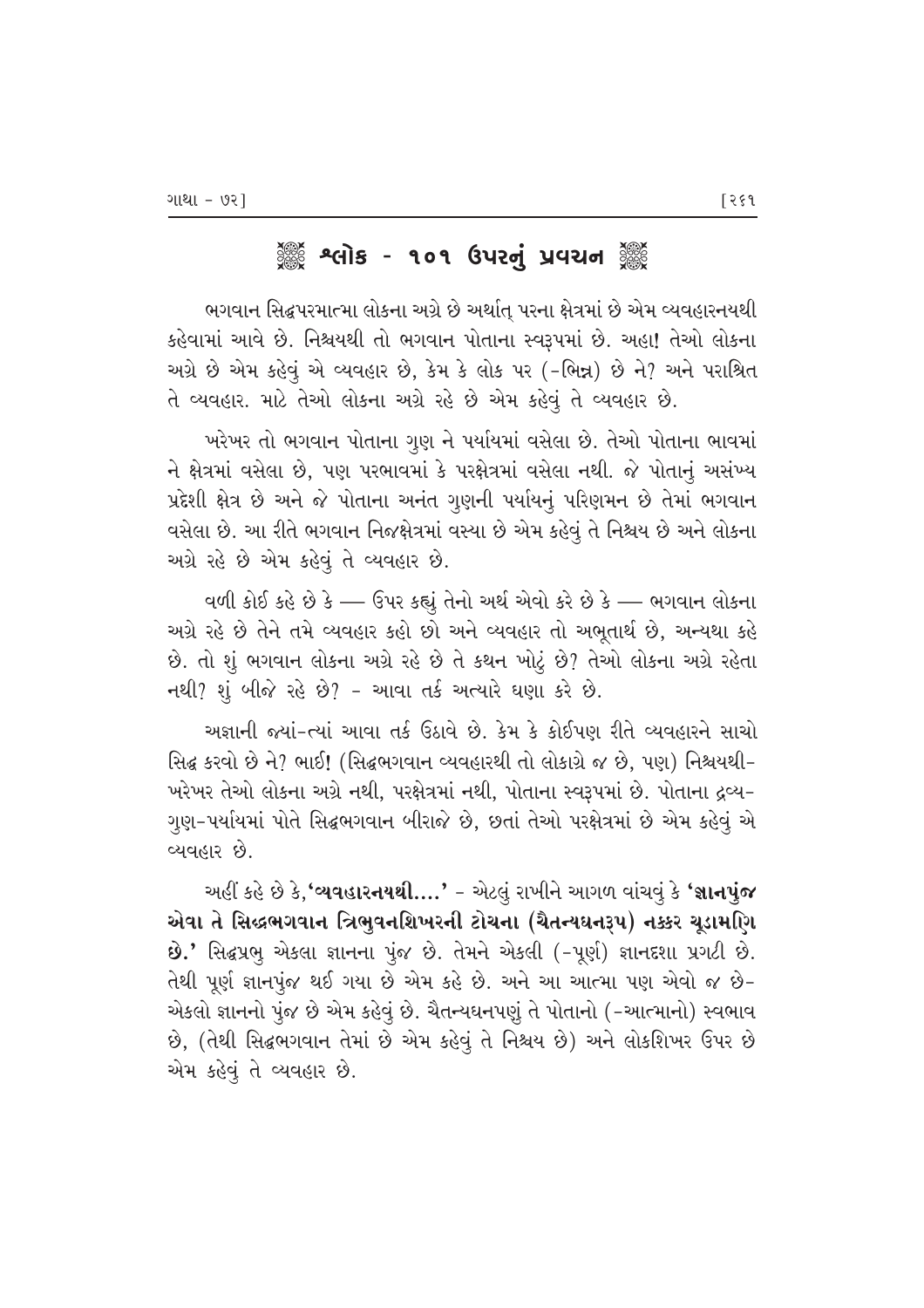સિદ્ધભગવાન, કહે છે કે, ચૈતન્યઘનરૂપ નક્કર ચૂડામણિ છે. અહા ! ચૈતન્યમાં µોલાણ (-ખાલી જગ્યા) ક્યાં છે ? એ તો ઘન છે. આત્માના અસંખ્ય પ્રદેશમાં અનંત ગુણનો પીંડ છે કે જેમાં વિકલ્પનો પ્રવેશ નથી તેમ જ પરક્ષેત્રનો પણ પ્રવેશ નથી. સિદ્ધભગવાન લોકના અગ્રે રહે છે એમ (વ્યવહારથી ભલે) કહો, પણ એ લોકાગ્રના ક્ષેત્રનો સિદ્ધભગવાનના આત્મામાં પ્રવેશ નથી. પોતાના ક્ષેત્રમાં (–આત્મામાં) સિદ્ધભગવાન પોતે  $\alpha$  છે.

'નિશ્ચયથી તે દેવ સહજપરમચૈતન્યચિંતામ**ણિસ્વરૂપ નિત્યશુ**દ્ધ નિજ રૂપમાં  $\bm{\alpha}$  વસે છે.' સિદ્ગભગવાન લોકના અગ્રે છે એ વ્યવહારથી વાત હતી. હવે 'નિશ્ચયથી' કહે છે કે,' તે દેવ' - પરમાત્મા સિદ્ધભગવાન 'સહજપરમચૈતન્યચિંતામણિસ્વરૂપ' -સ્વાભાવિક પરમચૈતન્યચિંતામણિસ્વરૂપ..........આહા! 'ક' બોલવામાં અસંખ્ય સમય જાય છે. તેનામાંના એક સમય જેટલા કાળમાં સમસ્ત લોકાલોક જણાઈ જાય એવી તાકાતવાળું ચૈતન્યચિંતામણિ રતન છે અને આવા સહજપરમચૈતન્યચિંતામણિસ્વરૂપ તિત્યશૃદ્ધ નિજ રૂપમાં જ નિશ્ચયથી તે દેવ વસે છે. અર્થાત્ સિદ્ધભગવાનની પર્યાય કાયમ નિત્યસ્વરૂપમાં જ વસે છે, નિર્મળ શૃદ્ધસ્વરૂપ છે તેમાં વસે છે એમ કહે છે. બીજી રીતે કહીએ તો, સમયે-સમયે પોતાની પરમ અનંત અતીંદ્વિય આનંદદશારૂપી અમૃતન<del>ું</del> ભોજન સિદ્ધભગવાન કરે છે. લ્યો, તેમને અતીંદ્રિય આનંદામૃતનો ભોગ સમયે-સમયે  $\dot{\vartheta}$  એમ કહે છે. અજ્ઞાની બહારમાં ભગવાનને ભોગ-થાળ ચડાવે છે ને? પણ તે ભોગ તો ધૂળનો છે, તેની અહીં વાત નથી. અહીં તો અનંત અતીંદ્રિય આનંદના અનુભવરૂપ ભોગ સિદ્ધ પરમાત્માને પ્રગટ્યો છે એમ કહે છે અને એવા તે સિદ્ધભગવાન નિત્યશ્*દ્ધ* flજ રૂપમાં જ વસે છે. નિત્યશૃદ્ધ નિજ સ્વરૂપમાં જ સિદ્ધપરિણતિ વસે છે.

આ રીતે નિશ્ચયથી સિદ્ધભગવાન નિજ સ્વરૂપમાં વસે છે અને વ્યવહારથી લોકના આગ્રે રહે છે. (વ્યવહારથી) સિદ્ધભગવાન લોકના અગ્રે છે એમ કહેવું તે બરાબર છે. કેમ કે તેઓ લોકના અગ્રે છે, પણ કાંઈ લોકમાં નીચે નથી. માટે (વ્યવહાર) અપેક્ષાએ એ વાત બરાબર છે. આ રીતે સિદ્ધભગવાનનો આત્મા લોકના અગ્રે છે એમ કહેવું તે વ્યવહાર છે. નિશ્ચયથી તો તેઓ પોતાના સ્વરૂપમાં જ છે. નિજ અતીંદ્રિય મંદિરમાં—  $\mu$ ોતાની નિરાવરણ નિર્મળદ્દશા થઈ છે એમાં — સિદ્ધભગવાન વસે છે.

અહા! આત્મા અરૂપી હોવા છતાંપણ મહા પદાર્થ છે. તે અરૂપી તો તેમાં વર્ણ, ગંધ, રસ, સ્પર્શ નથી માટે છે, છતાંપણ તે અરૂપી આત્માનું પોતાનું સ્વરૂપ છે. અર્થાત્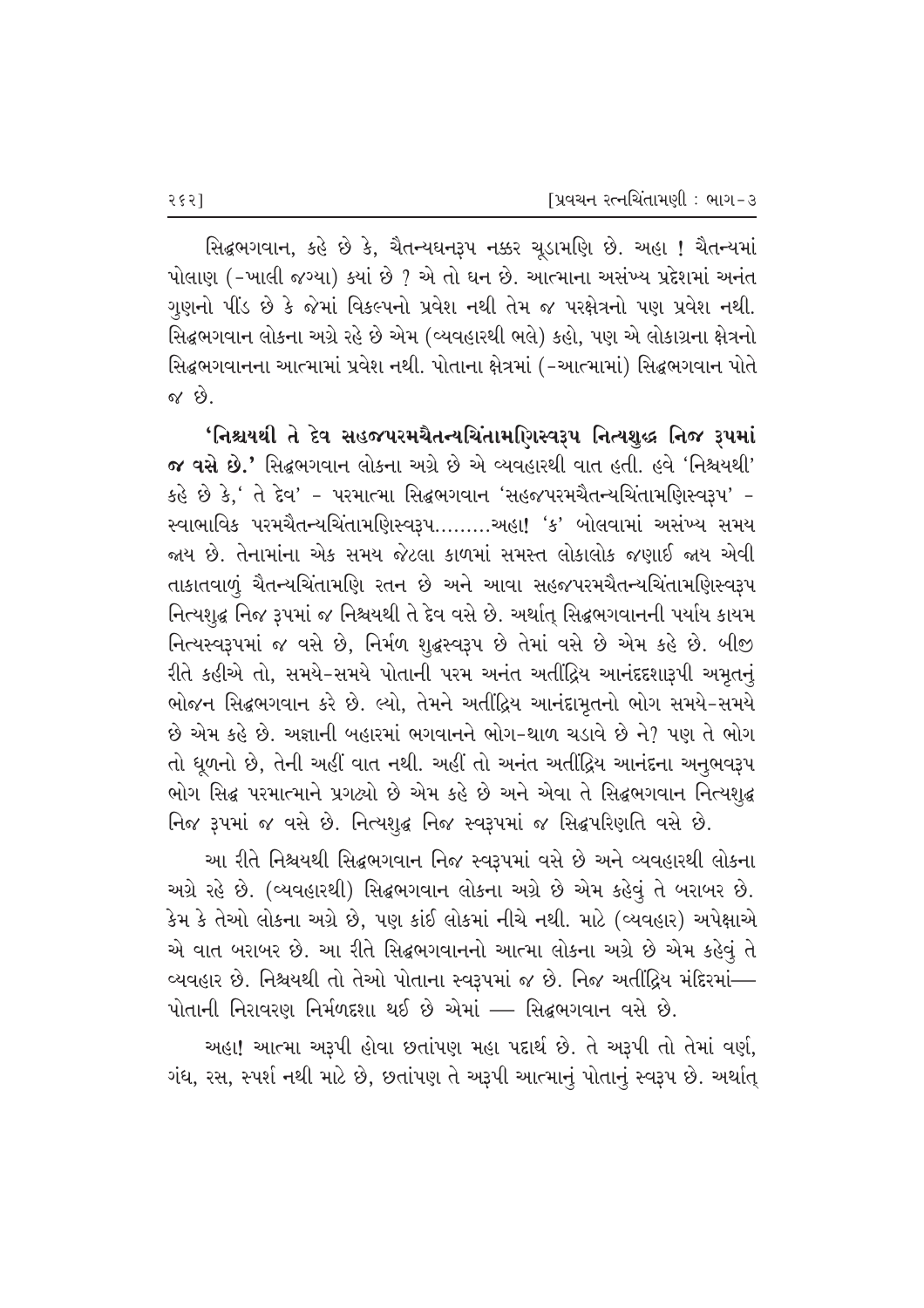અરૂપી આત્માનું રૂપ-સ્વરૂપ છે. લ્યો, અરૂપીનું પણ રૂપ! પરંતુ અરૂપી હોવા છતાં આત્માનું કોઈ સ્વરૂપ છે કે નહિ? જેમ આ શરીર જડસ્વરૂપ છે તેમ આ અરૂપી આત્માનું  $\mu$ ણ સ્વરૂપ છે, તે સ્વરૂપવાળો પદાર્થ છે.

અહીં કહ્યું કે, વિજ્ઞાનઘન ચૈતન્યચિંતામણિ રતન એવા નિત્યશ્¢ નિજ રૂપમાં જ સિદ્ધભગવાન વસે છે. - આ એમનું નિશ્ચય ક્ષેત્ર છે. અને તેઓ લોકના અગ્રે રહે છે એમ કહેવું તે, પરની અપેક્ષા આવતી હોવાથી, વ્યવહાર છે.

# $\frac{1}{2}$   $\frac{1}{2}$   $\frac{1}{2}$   $\frac{1}{2}$   $\frac{1}{2}$   $\frac{1}{2}$   $\frac{1}{2}$   $\frac{1}{2}$   $\frac{1}{2}$   $\frac{1}{2}$   $\frac{1}{2}$   $\frac{1}{2}$   $\frac{1}{2}$   $\frac{1}{2}$   $\frac{1}{2}$   $\frac{1}{2}$   $\frac{1}{2}$   $\frac{1}{2}$   $\frac{1}{2}$   $\frac{1}{2}$   $\frac{1}{2}$   $\frac{1}{2}$  ે અલોક - ૧૦૨ ઉપરનું પ્રવચન ૅુ

'अव्याबाधान्नमामि' અવ્યાબાધ એવા સિદ્ધભગવાનના સ્વરૂપને હું નમસ્કાર કરૂં છું.

 $'$ જેઓ સર્વ દોષોને નષ્ટ કરીને દેહમુક્ત થઈને ત્રિભુવનશિખરે સ્થિત છે.' º•⁄P «⁄˙! #q]> s⁄P Æ'› fiƯ⁄P Æ'› ¡¶⁄PN⁄P–⁄P –⁄∞ Q¶T]–P fiƯ z•⁄ #–P #–⁄A¡¶z] આ રીતે જ પરંપરા ચાલે છે એમ કહે છે.

પ્રશ્ન :- સિદ્ધ તો અનાદિના છે ને? પહેલાં બધા જ સંસારી હતા અને પછી કોઈ સિદ્ધ થયું એમ તો નથી? (છતાં અહીં 'સિદ્ધ થયા' એમ કેમ કહ્યું?)

 $\mathbf{u}$ માધાન :- ભાઈ! એક-એક વ્યક્તિની અપેક્ષાએ તો એમ જ કહેવાય કે તેઓ \_<br>પહેલાં સંસારી હતા અને પછી સિદ્ધ થયા. તેમને પહેલાં સંસારદશા હતી જ નહીં એમ નથી, પરંતુ સમસ્તીગતની અપેક્ષાએ એમ કહેવાય કે અનંતા સિદ્ધ અનાદિના છે. પહેલાં કોઈ સિદ્ધ નહોતા અને કોઈ પહેલાં-વહેલા જ સંસારનો નાશ કરીને સિદ્ધ થયા એમ હોય નહિ. અનંત સિદ્ધ પણ અનાદિના છે અને અનંત સંસારી પણ અનાદિના છે. અનાદિથી જ બધું (સંસારપણું અને સિદ્ધપણું) રહેલું છે. આ રીતે, 'કોઈ સિદ્ધ થયા' એમ જયારે (વ્યક્તિગત) કહીએ ત્યારે તો એમ જ કહેવાય કે તેઓ સર્વ દોષોને નષ્ટ કરીને દેહમુક્ત થયા. લ્યો, જે છેલ્લો દેહ હતો એનાથી મુક્ત થઈને સિદ્ધભગવાન ત્રિભુવનશિખરે સ્થિત છે. - ત્રણ ભુવનના શિખરની ઉપર સ્થિત છે.

 $'$ જેઓ નિરૂપમ વિશદ (-નિર્મળ) જ્ઞાનદર્શનશક્તિથી યુક્ત છે.' – જેને ઉપમા  $-$  +  $-$  2010  $-$  24 $-$  and  $-$  58 $\alpha$   $\alpha$   $\alpha$   $\alpha$   $\alpha$   $\alpha$   $\alpha$   $\alpha$   $\alpha$   $\alpha$   $\alpha$   $\alpha$   $\alpha$   $\alpha$   $\alpha$   $\alpha$   $\alpha$   $\alpha$   $-$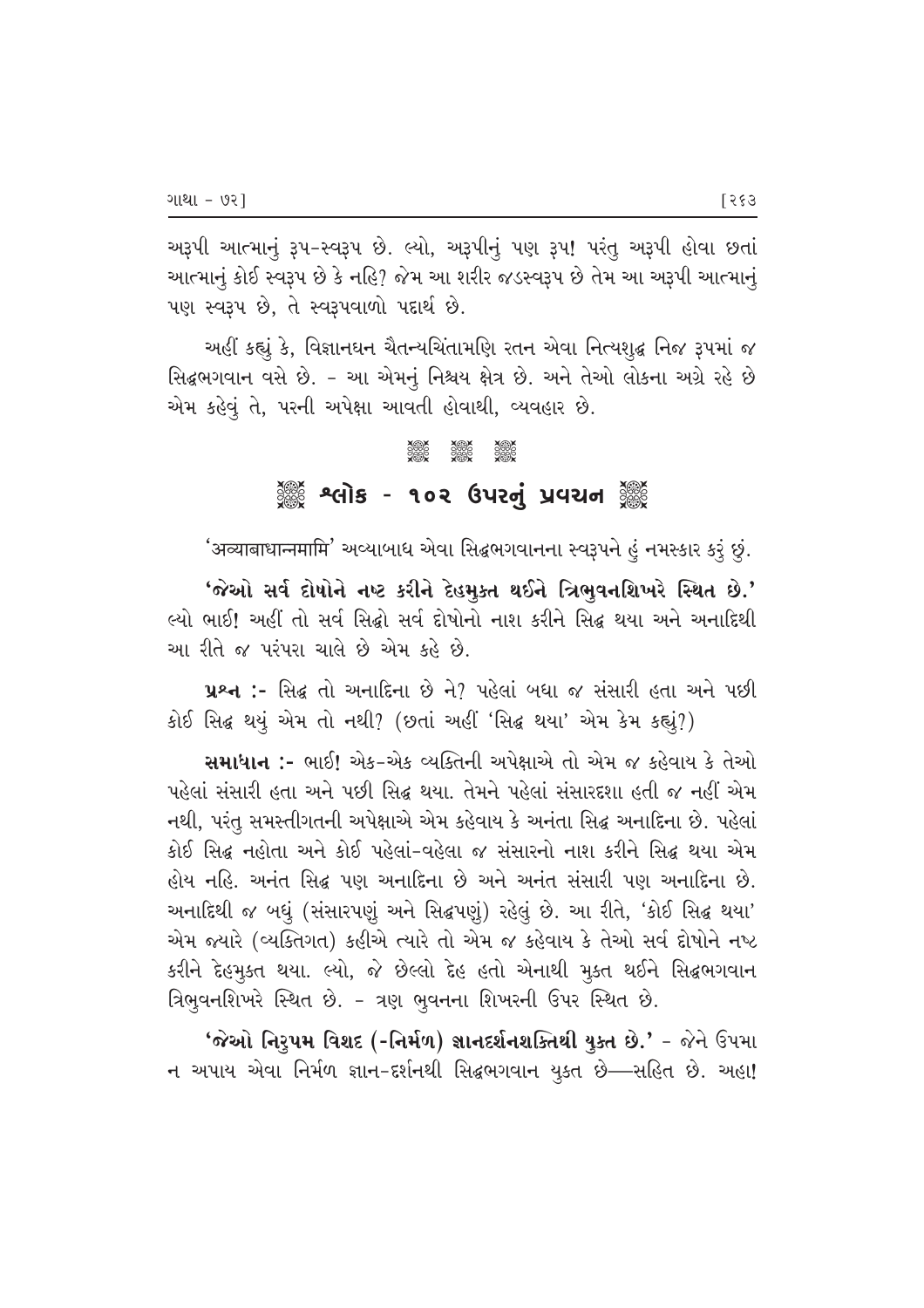સિદ્ધભગવાન નિરુપમ વિશદ જ્ઞાન-દર્શનથી સહિત છે, પણ પરથી સહિત છે એમ છે નહિ. વળી જોયું? નિરૂપમ ઉપરાંત નિર્મળ કહ્યું છે. અર્થાત્ જેને ઉપમા ન મળે એવા નિર્મળ જ્ઞાન–દર્શનની શક્તિથી સિદ્ધભગવાન સહિત છે.

આ પર્યાયની વાત છે હોં. સામાન્ય રીતે જ્ઞાન-દર્શનરૂપ ત્રિકાળી શક્તિ એ ગુણ છે. પણ અહીં જ્ઞાન-દર્શનશક્તિ કહી છે એ પર્યાયની વાત છે.

#### $'$ જેમાગે આઠ કર્મની પ્રકૃતિના સમુદાયને નષ્ટ કર્યો છે.'

પ્રશ્ન :- શું ભગવાન કર્મનો નાશ કરે?

Rulle :- ભાઈ! (વ્યવહારથી) ભાષા શું આવે? તેમણે આઠ કર્મની પ્રકૃતિના સમુદ્દાયને એટલે કે કર્મના સ્વભાવના સમુદ્દાયને નષ્ટ કર્યો છે એમ કહે છે એનો અર્થ એ છે કે સિદ્ધભગવાને પોતાનો સ્વભાવ પૂર્ણ પ્રગટ કર્યો છે.

 $\hat{\mathbf{v}}$ જેઓ નિત્યશુદ્ધ છે.' લ્યો, અહીંયા પણ ફરીને આવ્યું કે સિદ્ધભગવાન નિત્યશુદ્ધ છે. (શ્લોક ૧૦૧ અને ગાથા ૭૨ માં પણ 'નિત્ય' શબ્દ છે.) સિદ્ધભગવાનને નિર્મળદશા પ્રગટ થઈ છે તે કાયમ એવી ને એવી રહે છે, તેથી નિત્યશુદ્ધ છે એમ કહેવામાં <u>આવે છે.</u>

'વ્યય વિનાનો ઉત્પાદ અને ઉત્પાદ વિનાનો વ્યય' – એમ શ્રી પ્રવચનસારમાં (ગાથા <u>૧૭ માં) આવે છે ને ભાઈ? અહા! સિદ્ધપર્યાય પ્રગટી છે તે કેવી છે? કે તે 'વ્યય વિનાનો</u>  $6$ ત્પાદ' છે. એ સિદ્ધપર્યાય પ્રગટી તે નિત્ય છે. કેમ કે એ ઉત્પાદ વ્યય વિનાનો છે. હવે એ પર્યાયનો વ્યય-નાશ થાય એમ છે નહિ. તથા 'ઉત્પાદ વિનાનો વ્યય' છે. સંસારનો નાશ-વ્યય થયો તે 'ઉત્પાદ વિનાનો વ્યય' છે. તેથી હવે સંસારનો ઉત્પાદ કેવી રીતે થાય? હવે કોઈ દિવસ સંસાર ઉત્પન્ન નહિ થાય. સંસારનો ઉત્પાદ થવાનો નથી. અહા ! આવું હોય તો જ સિદ્ધપણું કાયમ રહે ને? નિત્ય રહે ને? અહા! આવા સિદ્ધભગવાન છે અને તું પણ સિદ્ધભગવાનની નાતનો છો હોં એમ કહે છે.

અરે! આવું સ્વરૂપ બીજે ક્યાં છે? બીજે તો બધા ગપ્પા મારે છે. કોઈ તો.'મહાવીરની વાણી ને અન્યની વાણી' એમ સમન્વય કરવા જાય છે ને? પણ ભાઈ! વસ્તુનું સ્વરૂપ જ આવું છે. જૈનદર્શન કોઈ સંપ્રદાય નથી, પણ વિશ્વદર્શન છે. જેવું વિશ્વનું અર્થાત્ આત્મા અને જડનું સ્વરૂપ છે એવું તેમાં કહ્યું છે. અહીં કહ્યું કે, સિદ્ધભગવાનને પર્યાય પ્રગટ થઈ તે નિત્યશ્*દ્ધ* છે.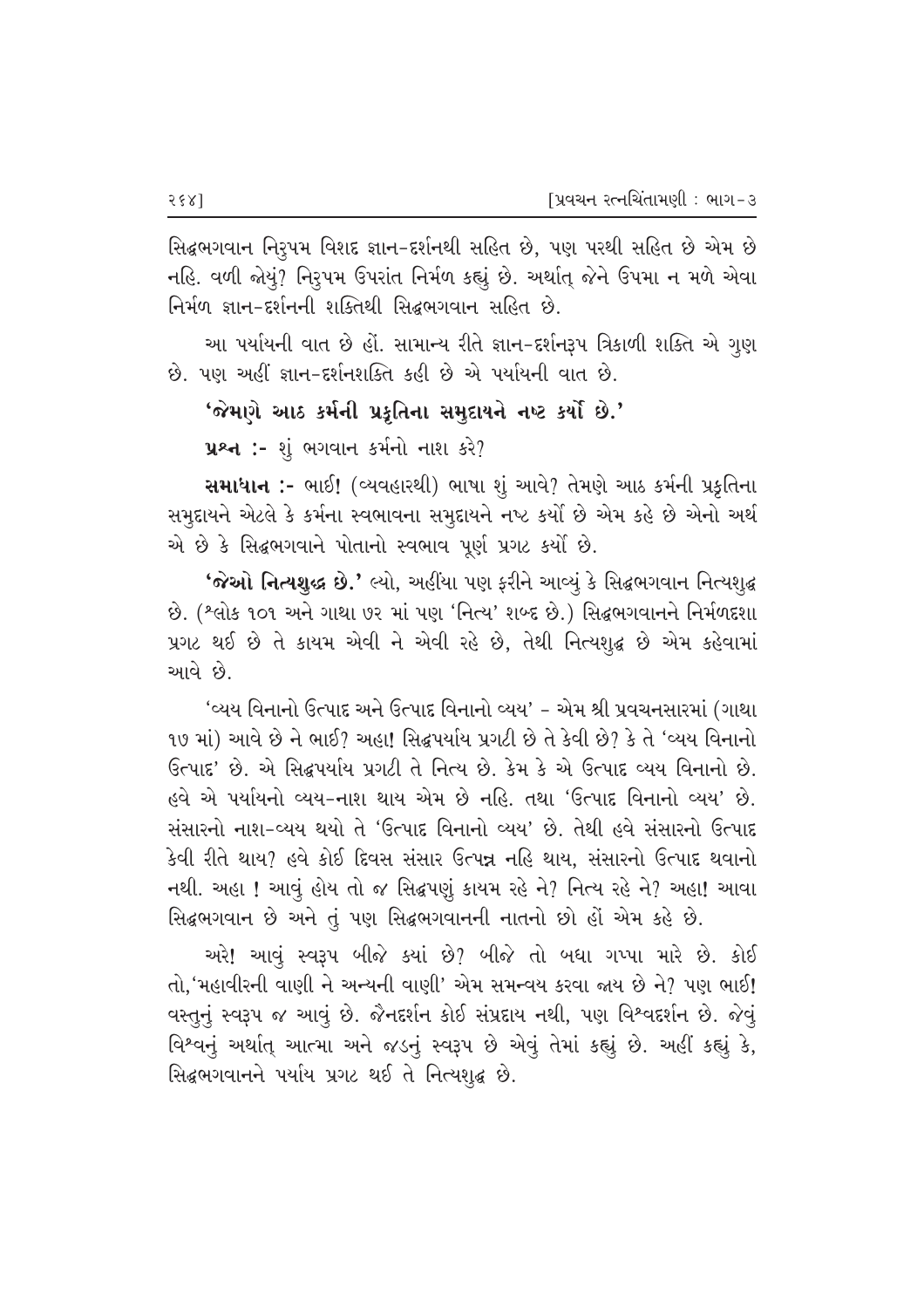$'$ જેઓ અનંત છે.' – એ સિદ્ધપર્યાય અનંત છે. આવી ને આવી પર્યાય અંત આવ્યા વિના થયા જ કરશે.

'અવ્યાબાધ છે.' આ સિદ્ધપર્યાયને કોઈ વિઘ્ન કરનાર નથી. લ્યો, સિદ્ધભગવાન અવ્યાબાધ છે એમ કહે છે.

 $x^2 \ldots$  સિદ્ધને ધર્માસ્તિકાયે રોક્યા છે કે નહીં?

સમાધાન :- (ના). જો સિદ્ધને ધર્માસ્તિકાયે રોક્યા હોય તો તેઓ અવ્યાબાધ ન ર $\delta$ .

પ્રશ્ન :- તો પછી તેઓ ઉપર (-લોકની આગળ) કેમ જતા નથી?

સમાધાન :- ભાઈ! સિદ્ધભગવાન લોકનું દ્રવ્ય છે તેથી લોકમાં જ રહે છે. અલોકમાં કેવી રીતે જાય? અહા! लोकयन्ति इति लोक: લોક જ એને કહેવાય કે જ્યાં છ દવ્યો हेખાય. અને જ્યાં છ દ્રવ્યો છે નહિ, પણ એક આકાશ છે તેનું નામ અલોક છે. તો, ક્ષિદ્ધભગવાન લોકની ચીજ છે તેથી લોકમાં રહે છે. પણ અલોકમાં જતા નથી, અહા! આવી વાત જૂઓ તો ખરા! સર્વજ્ઞ પરમેશ્વરે જે વસ્તુની સ્થિતિ વર્ણવી છે એવી 'વસ્તુસ્થિતિ બીજે ક્યાંય નથી. ભલે અજ્ઞાની મોટી-મોટી વાતો કરે અને લાખો માણસો ભેગા થાય, તો પણ ધૂળમાંય તેમાં કાંઈ નથી. અહા! સત્ય તો આ છે.

'त्रिभुवनतिलकान् - ત્રણ લોકમાં પ્રધાન છે.' સિદ્ધભગવાન ત્રણ લોકનું તિલક છે અર્થાત્ તેઓ લોકાગ્રે બિરાજે છે.

 $^{\prime}$ सिद्धिसीमन्तिनीशान् – भु $\bf{G}$ नसुंदृरीना स्वाभी છે.' મૂક્તિરૂપી સુંદરી એટલે પૂર્ણ પવિત્ર જ્ઞાન અને આનંદની દશા. આવી જે સિદ્ધપર્યાય છે તેના સિદ્ધભગવાન સ્વામી છે. મતલબ કે પોતાની નિર્મળ પર્યાયના સિદ્ધભગવાન સ્વામી છે.

 $x^2-$  :- સિદ્ધભગવાન લોકના નાથ (-સ્વામી) કહેવાય છે ને?

**સમાધાન :-** ભાઈ! એ તો સિદ્ધભગવાન લોકને જાણે છે (તેથી લોકના નાથ કહેવાય છે.) તે સિવાય બીજું કાંઈ નથી (અર્થાત્ ખરેખર તેઓ લોકના નાથ છે નહીં).  $'$ નમોત્થ્યુણં'માં આવે છે ને? કે 'લોગનાહાણં, લોગહિઆણં, લોગપઈવાણં, faloru ana beyo beyo beyo beyo beyo ta book and the setting the cast with the cast of the cast the control of તેમાં છે. તેમાં તો ઘણું-બધું ભર્યું છે, પણ તેના અર્થની લોકોને ખબર નથી. જો કે અમે તો આ બધાના અર્થ સંપ્રદાયમાં કરતા.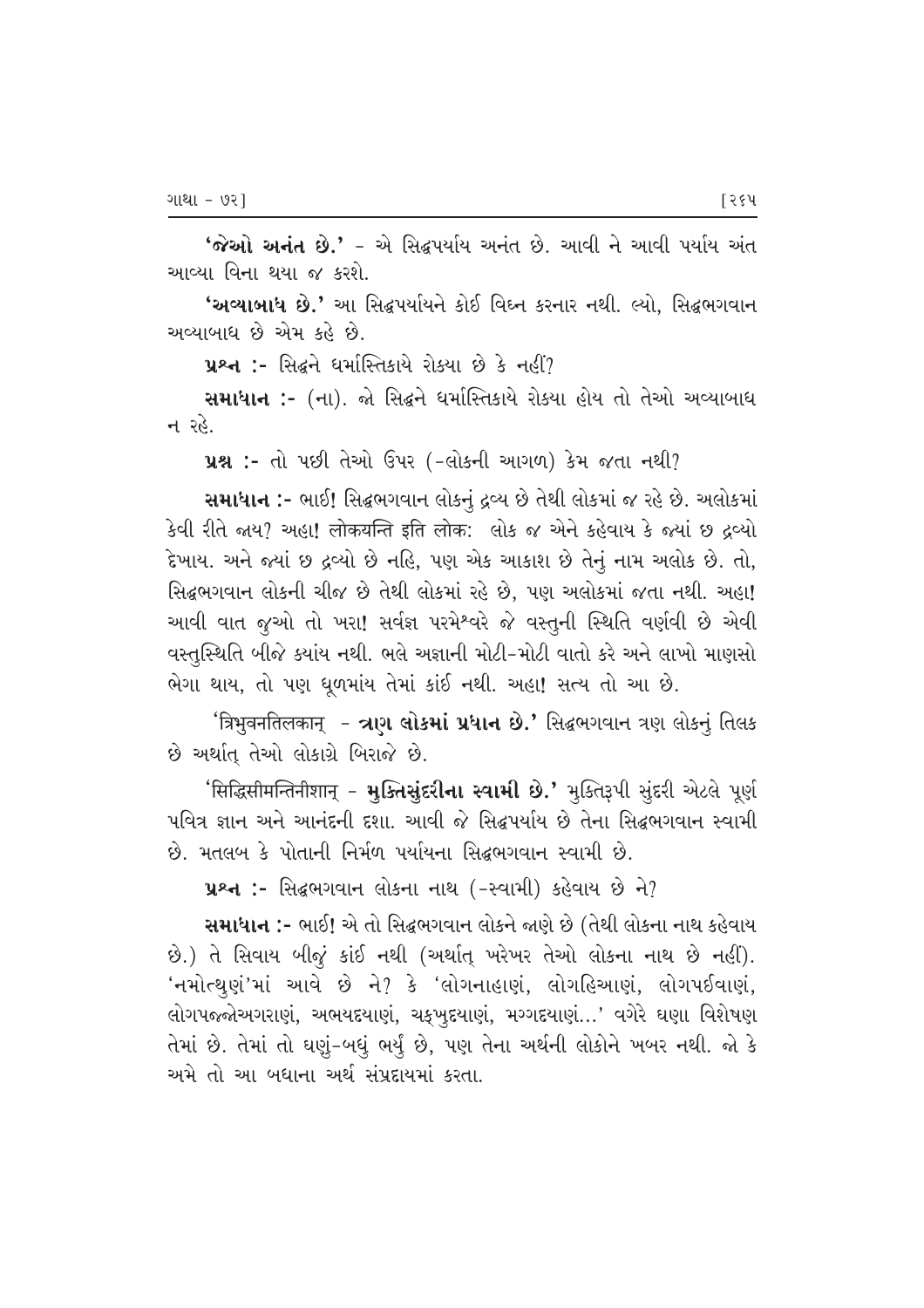$^{\prime}$ તે સર્વ સિદ્ધોને સિદ્ધિની પ્રાપ્તિ અર્થે હું નમું છું.' લ્યો કહે છે કે, હું ભગવાનને નમું છું એનાથી મને સિદ્ધિ પ્રાપ્ત થશે.

**પ્રશ્ન :-** સિદ્ધને નમે છે એ તો વિકલ્પ છે. તો તેનાથી સિદ્ધિ કેવી રીતે પ્રાપ્ત થાય?

સમાધાન :- ભાઈ ! એ તો વ્યવહારથી વાત છે. 'મોક્ષશાસ્ત્ર'ના મંગલાચરણમાં ~a –z] #⁄'sÒ˜? QP¶ "f…zË az∆´‹ƒTŒ¡EË \$' qP «U'⁄– ! sE⁄T⁄ UÒa⁄P–] ~˚⁄»Ls માટે તમને હું નમું છું. પણ એ તો (વ્યવહારથી એમ જ) વાત કરે. ખરેખર તેનો અર્થ એ છે કે હે ભગવાન! તમારી જે જાત (દશા) છે એ મારે અંતરમાંથી પ્રગટ કરવી છે. અહા! ભગવાનના વંદન કરવાના વિકલ્પથી કાંઈ નિર્મળદશા પ્રગટ થાય એમ નથી. ભાઈ! એ તો શ્રી સમયસારમાં પહેલાં (શરૂઆતમાં કલશ ૩માં) ન કહ્યું? કે આ ટીકા કરતાં મારી શૃદ્ધિ વધી જાઓ. હવે,'ટીકા કરતાં શૃદ્ધિ વધી જાઓ' એમ કહ્યું તો છે, પરંત<del>્</del> એ ટીકા કરવામાં તો વિકલ્પ છે. તો શું વિકલ્પથી શુદ્ધિ વધે ? (ના.) પણ સમજાવવું છે ત્યાં શું લખે? માટે આચાર્યદેવ જે લખે છે તે બરાબર છે. આચાર્યદેવ એમ કહેવા માગે છે કે એ ટીકા લખવા સમયે પણ મારો આશ્રય તો અંતરમાં ચૈતન્ય તરફ જ છે<u>,</u> મને ચૈતન્યનો જ આશ્રય વર્તે છે. તેથી ચૈતન્યના આશ્રયની ઉગ્રતા થતાં અશુદ્ધતા ટળી જાઓ અને શુદ્ધતા વધી જાઓ.

'લોગસ્સસૂત્ર'માં - ચોવીસ તીર્થંકરની સ્તુતિમાં - પણ 'સિદ્ધા સિદ્ધિં મમ દિસંતુ' એમ આવે છે ને? હે સિદ્ધભગવાન! મને સિદ્ધિ દેખાડો (-આપો). એનો અર્થ એ છે કે હું કેવળજ્ઞાન પ્રગટ કરીશ ત્યારે મને સિદ્ધિ દેખાશે (-પ્રાપ્ત થશે.)

અહીંયા કહે છે કે 'તે સર્વ સિદ્ધોને સિદ્ધિની પ્રાપ્તિ અર્થે' - મુક્તિની પ્રાપ્તિ અર્થે 'હું નમું છું' - હું વંદું છું. મારું પ્રયોજન — મારો હેતુ — મારા સ્વભાવનો આશ્રય લઈને પૂર્ણતાની પ્રાપ્તિ કરું એ છે, પણ કાંઈ આપને વંદન કરવાનો વિકલ્પ છે એનાથી મને પૂર્ણતા થશે એ મારો હેત્ (-અભિપ્રાય) નથી. ભગવાનના વંદનના વિકલ્પ કાળે પણ મારો આશ્રય તો સ્વચૈતન્ય ઉપર જ છે અને તે આશ્રય વધીને મુક્તિની પ્રાપ્તિ થશે. – આ મારો હેતુ છે અને તેથી હું આપને વંદું છું એમ કહે છે.

પ્રશ્ન :- સિદ્ધભગવાનને નમવું એ તો પરદ્રવ્યને નમવું છે અને પરદ્રવ્યને નમવું  $\omega$  તો વિકલ્પ છે. (તો પછી તેનાથી મુક્તિ કેમ થાય?)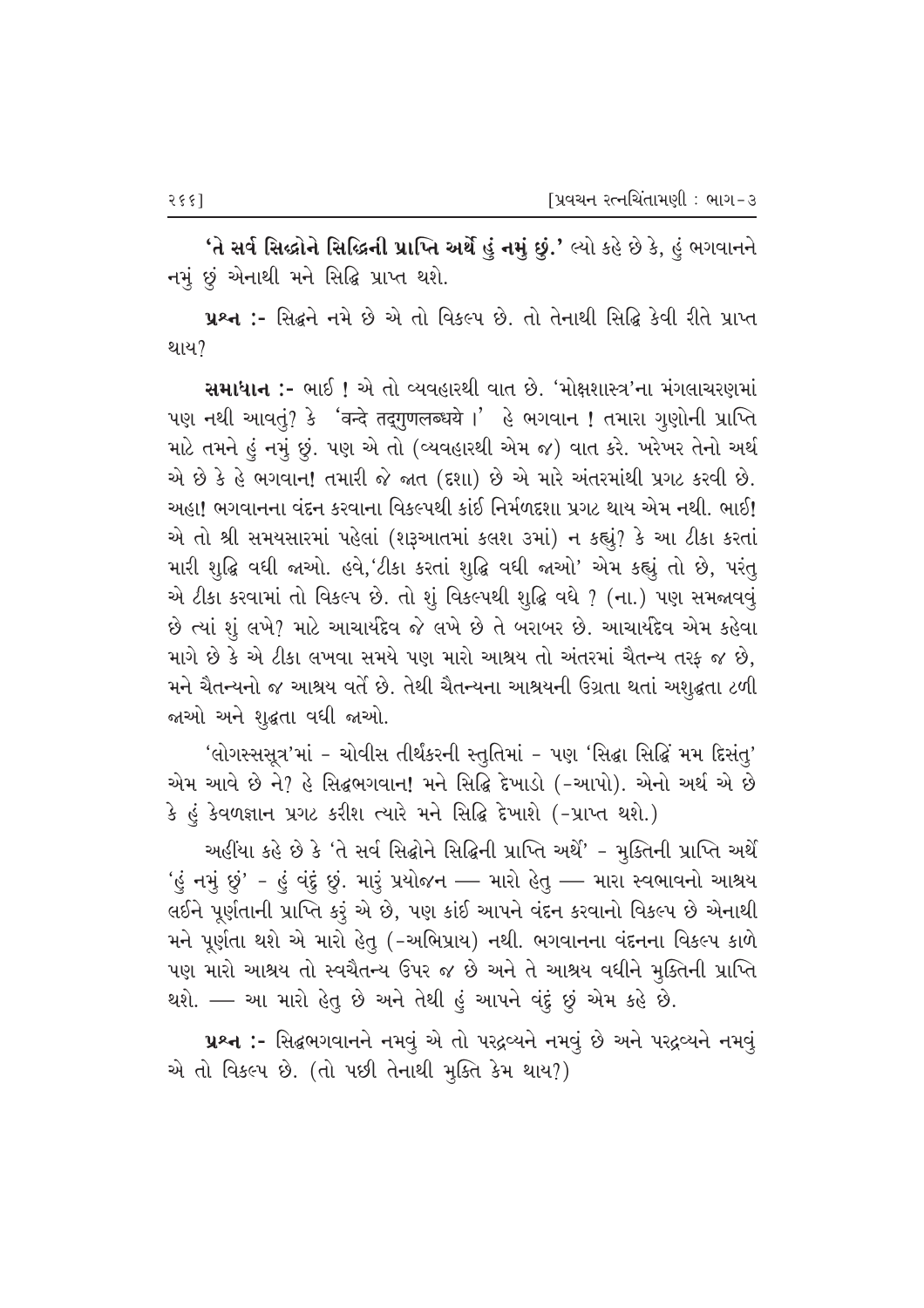સમાધાન :- ભાઈ! સિદ્ધને નમવું એ વિકલ્પ જ છે, રાગ છે. પણ એ વખતે સ્વના આશ્રયનું જોર કરીને હું મુક્તિ પ્રાપ્ત કરૂં એ જ મારી અભિલાષા છે. તે સિવાય કોઈ રાગમાં અટકું કે રાગનું ફળ મને મળજો એવી અભિલાષા નથી એમ મુનિરાજ કહે છે. અહા! કોઈને થાય કે આ તો ભારે વીતરાગની વાણી! - વ્યવહારથી કંઈક વર્ણવે અને નિશ્ચયથી કંઈક વર્ણવે? ભાઈ! ત્યારે જ તો બે નય વિરોધી થઈ ને? (નહીંતર બે નય જ ન રહે.)

# ૾ૢૺૺ૾ૢૺ શ્લોક - ૧૦૩ ઉપરનું પ્રવચન ૅુ

'જેઓ નિજ સ્વરૂપમાં સ્થિત છે.' - સિદ્ધભગવાન પોતાના આનંદાદિ અનંત ગુણની નિર્મળ પરિણતિમાં સ્થિત છે.

'જેઓ શુદ્ધ છે.' - સિદ્ધપરમાત્મા પરિપૂર્ણ પવિત્ર છે.

'જેમણે આઠ ગુણરૂપી સંપદા પ્રાપ્ત કરી છે.' - ક્ષાયિક સમકિત, અનંત જ્ઞાન, અનંત દર્શન આદિ આઠ ગુણરૂપ પર્યાય પ્રાપ્ત કરી છે.

'અને જેમણે આઠ કર્મોનો સમૂહ નષ્ટ કર્યો છે, તે સિલ્હોને હું ફરીફરીને વંદું છું.' 'णमो सिद्धाणं' - આવા સિદ્ધભગવાનને ઓળખીને હું ફરીફરીને નમસ્કાર કરું છું એમ ટીકાકાર શ્રી પદ્મપ્રભમલધારિદેવ કહે છે.



| પ્રવચન નં. |      | તારીખ   |
|------------|------|---------|
| NSS / 84   |      | ૧२−७−७૧ |
|            | ६६ । | 93-V-V9 |
|            |      |         |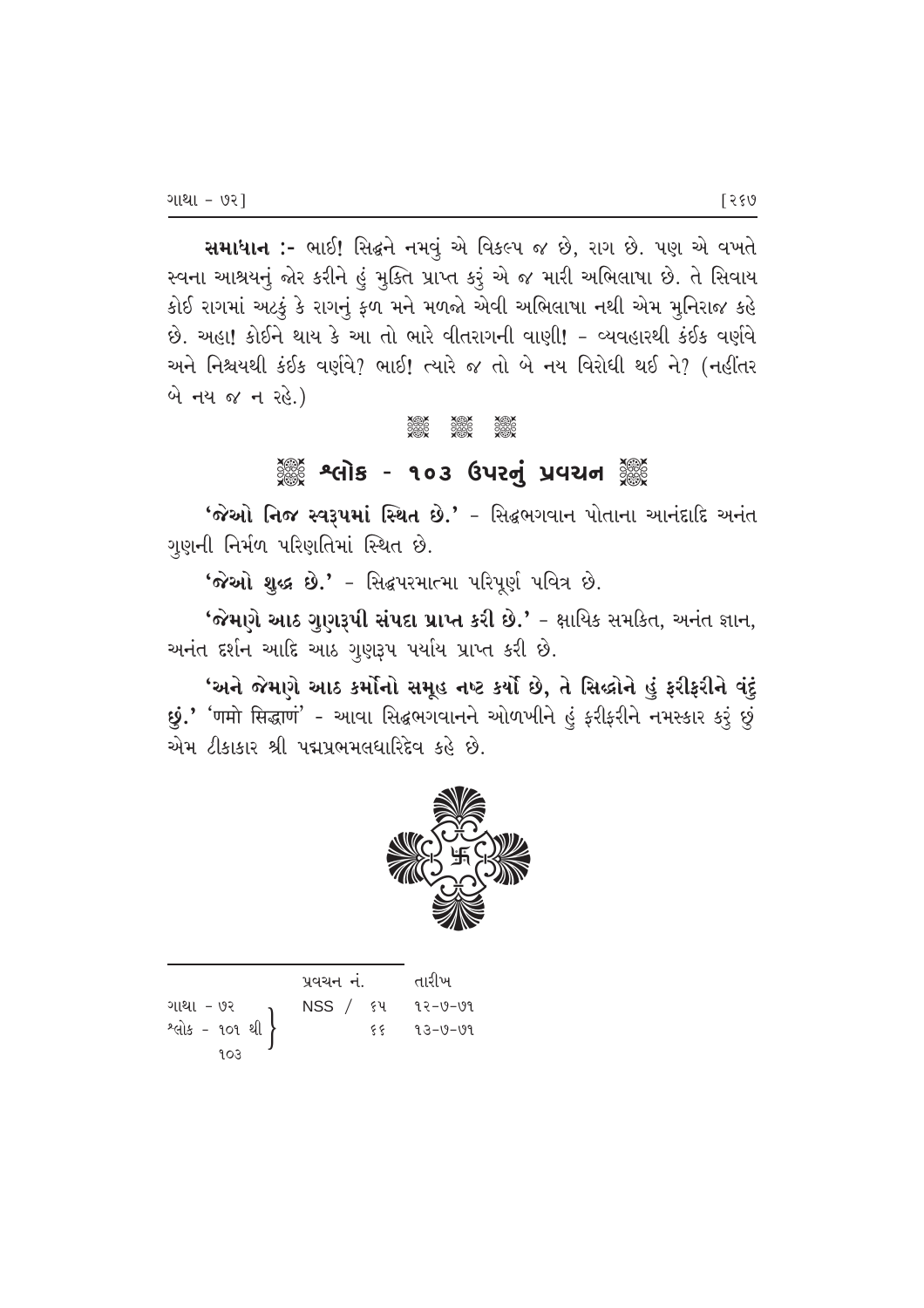

## पंचाचारसमग्गा पंचिंदियदंतिदप्पणिदृलणा । धीरा गुणगंभीरा आयरिया एरिसा होंति ।।७३।।

पंचाचारसमग्राः पंचेन्द्रियदंतिदर्पनिर्दलनाः । धीरा गुणगंभीरा आचार्या ईदृशा भवन्ति ॥७३॥

# $\nu$ રિપૂર્ણ પંચાચારમાં, વળી ધીર ગુણગંભીર છે,  $\overrightarrow{V}$ ચેંદ્રિગજના દર્પદલને દક્ષ શ્રી આચાર્ચ છે. ७૩.

અन्वयार्थ:- (पंचाचारसमग्राः) પંચાચારોથી પરિપૂર્ણ, (पंचेन्द्रियदंतिदर्पनिर्दलनाः)  $\sim$ પંચેંદ્રિયરૂપ હાથીના મદનું દલન કરનારા, (धीराः) ધીર અને (गुणगंभीराः) ગુણગંભીર;-(ईदृशाः) આવા, (आचार्याः) આચાર્યો (भवन्ति) હોય છે.

**ટીકા:-** અહીં આચાર્યનં સ્વરૂપ કહ્યં છે.

(ભગવંત આચાર્યો કેવા હોય છે?) (૧) જ્ઞાન, દર્શન, ચારિત્ર, તપ અને વીર્ય નામના પાંચ આચારોથી પરિપૂર્ણ; (૨) સ્પર્શન, રસન, ધ્રાણ, ચક્ષુ અને શ્રોત્ર નામની vાંચ ઈંદ્રિયોરૂપી મદાંધ હાથીના દર્પનું દલન કરવામાં દક્ષ (-પંચેંદ્રિયરૂપી મદમત્ત હાથીના મદના ચુરેચુરા કરવામાં નિપુણ); (૩-૪) સમસ્ત ઘોર ઉપસગોં પર વિજય પ્રાપ્ત કરતા હોવાથી ધીર અને ગૃણગંભીર;—આવાં લક્ષણોથી લક્ષિત, તે ભગવંત આચાર્યો હોય છે.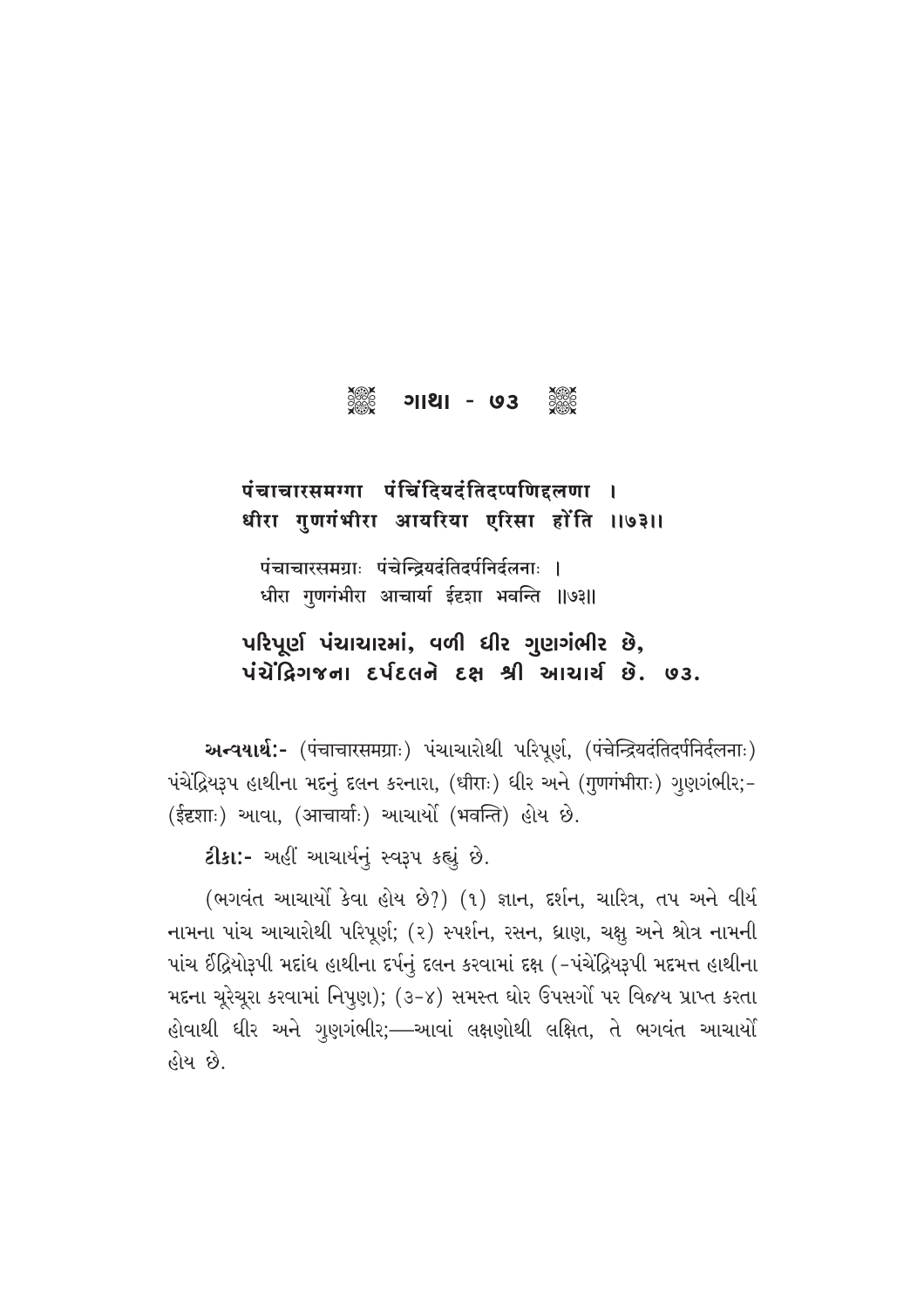એવી રીતે (આચાર્યવર) શ્રી વાદિરાજદેવે કહ્યું છે કે:-

(शार्दलविक्रीडित)

# "पंचाचारपरानकिं चनपतिन्नष्टकषायाश्रमान् चंचज्ज्ञानबलप्रपंचितमहापंचास्तिकायस्थितीन् । स्फाराचंचलयोगचंचुरधियः सूरीनुदंचद्गुणान् अंचामो भवदुःखसंचयभिदे भक्तिक्रियाचंचवः ॥"

"(શ્લોકાર્થ:-) જેઓ પંચાચારપરાયણ છે, જેઓ અકિંચનતાના સ્વામી છે, જેમણે કષાયસ્થાનોને નષ્ટ કર્યાં છે, પરિણમતા જ્ઞાનના બળ વડે જેઓ મહા પંચાસ્તિકાયની સ્થિતિને સમજાવે છે, વિપુલ અચંચળ યોગમાં (-વિકસિત સ્થિર સમાધિમાં) જેમની બુદ્ધિ નિપૂણ છે અને જેમને ગુણો ઊછળે છે, તે આચાર્યોને ભક્તિક્રિયામાં કુશળ એવા અમે ભવદૃઃખરાશિને ભેદવા માટે પૂજીએ છીએ.''

વળી (આ ૭૩ મી ગાથાની ટીકા પૂર્ણ કરતાં ટીકાકાર મુનિરાજ શ્લોક કહે છે):-

(हरिणी)

सकलकरणग्रामालंबाद्विमुक्तमनाकु**लं** स्वहितनिरतं शुद्धं निर्वाणकारणकारणम् । मैत्रीदयादममंदिरं **शमदमयमा**वासं निरुपममिदं वंद्यं श्रीचन्द्रकीर्तिमनेर्मनः ॥१०४॥

(શ્લોકાર્થ:-) સકળ ઈંદ્રિયસમૂહના આલંબન વિનાનું, અનાકુળ, સ્વહિતમાં લીન, શૃદ્ધ, નિર્વાણના કારણનું કારણ (−મૂક્તિના કારણભૂત શુક્લધ્યાનનું કારણ), \*શમ− દમ-યમનું નિવાસસ્થાન, મૈત્રી-દયા-દમનું મંદિર (ઘર) - એવું આ શ્રીચંદ્રકીર્તિમુનિનું નિરુપમ મન (ચૈતન્યપરિણમન) વંદ્ય છે. ૧૦૪.

#### **AGOS Jess Jesp**

 $\star$  શમ = શાંતિ; ઉપશમ. દમ = ઈંદ્રિયાદિનું દમન; જિતેંદ્રિયતા. યમ = સંયમ.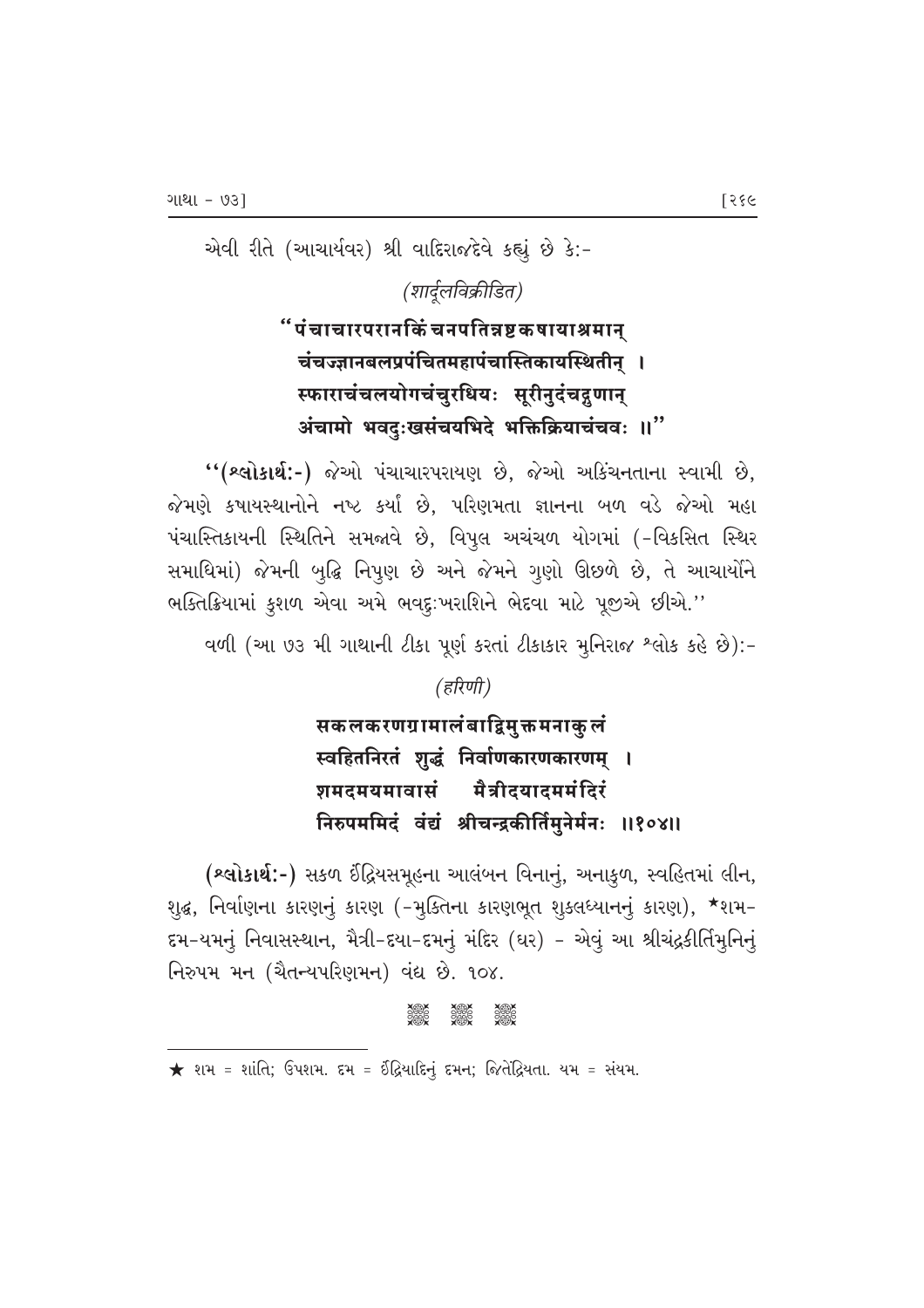## ેૢૺૺ૾ ગાથા - ७૩ ઉપરનું પ્રવચન ૅુ

આ નિયમસાર સિદ્ધાંત–શાસ્ર છે. તેમાં વ્યવહારચારિત્ર અધિકાર ચાલે છે. જૈનદર્શનમાં—વીતરાગ માર્ગમાં—પંચ પરમેષ્ઠિ કેવા હોય એનું આ વર્ણન છે. તેમાં આરેહંતનું અને સિદ્ધનું વર્ણન આવી ગયું. આજે આચાર્યનું વર્ણન ૭૩ મી ગાથામાં છે કે આચાર્યો કેવા હોય.

'અહીં આચાર્યનું સ્વરૂપ કહ્યું છે.**'** 

 $'$  (ભગવંત આચાર્યો કેવા હોય છે?)' -જૈન પરમેશ્વર ત્રિલોકનાથ તીર્થંકરદેવના શાસનમાં આચાર્યનું સ્વરૂપ કેવું છે એનું વર્ણન અહીં કરે છે.

 $\bm{``}(\bm{\mathsf{a}})$  જ્ઞાન, દર્શન, ચારિત્ર, તપ અને વીર્ય નામના પાંચ આચારોથી પરિપૂર્ણ'. −આ જ્ઞાન એટલે નિશ્ચયજ્ઞાન હો. આત્મા જ્ઞાનાનંદસ્વરૂપ છે એનું જ્ઞાન થવું અર્થાત્ અંતરથી જ્ઞાનનું શુદ્ધ પરિણમન પ્રગટવું એ જ્ઞાનાચાર છે. દર્શનાચાર એટલે સમ્યગ્દર્શનનું શુદ્ધ પરિણમન પ્રગટવું. ચારિત્રાચાર એટલે આનંદસ્વરૂપ ભગવાન આત્મામાં રમણતારૂપ ચારિત્ર. આત્માની અંદર રમણતારૂપ ચારિત્રનું પ્રગટવું તે ચારિત્રાચાર છે. તપાચાર એટલે શુદ્ધ આનંદાદિની વિશેષ શોભિત–તપિત નિર્મળ દશા–પરિણતિ થવી. વીર્યાચાર એટલે જે બળ આચારરૂપ પરિણમી રહ્યું છે. જે વીર્ય પુણ્ય-પાપના રાગ વિનાના શુદ્ધ સ્વરૂપની રચના કરે એટલે કે શુદ્ધ શક્તિના સત્ત્વનું પરિણમન કરવામાં જે વીર્ય સમર્થ થયું તે વીર્યાચાર છે. − આ નામના પાંચ આચારોથી આચાર્ય પરિપૂર્ણ હોય છે. લ્યો, જૈનદર્શનમાં આચાર્યોનું અંતરંગ સ્વરૂપ આવું હોય છે. બાહ્યમાં પણ તેઓને પંચ આચાર વિકલ્પરૂપ હોય છે. તેમની નગ્ન દશા હોય છે અને તેઓ જંગલમાં વસતા હોય છે. -આવું ત્રણે કાળે જિનશાસનના આચાર્યોનું (અંતર અને બાહ્ય) સ્વરૂપ છે.

 $\cdot$ (૨) સ્પર્શન, રસન, ધ્રાણ, ચક્ષુ અને શ્રોત્ર નામની પાંચ ઇંદ્રિયોરૂપી મદાંધ હાથીના દર્પનું દલન કરવામાં દક્ષ (-પંચેંદ્રિયરૂપી મદમત્ત હાથીના મદના ચૂરેચૂરા કરવામાં નિપૂણ.)' હાથી જાણે કે મદમાં આવ્યો હોય તેમ અજ્ઞાનીને પાંચ ઇંદ્રિયોનો મદ હોય છે. તે દર્પનું (-મદનું) દલન કરવામાં આચાર્ય દક્ષ છે એટલે કે મદના ચૂરેચૂરા કરવામાં નિપુણ છે. અહા! આચાર્યને અતીંદ્રિય આનંદ ઉગ્રપણે પરિણમ્યો છે. તે દ્વારા તેઓ પાંચ ઇંદ્રિયોના વિષયને જીતે છે અર્થાત્ વિષય તરફની વિકલ્પદશા ઉત્પન્ન થતી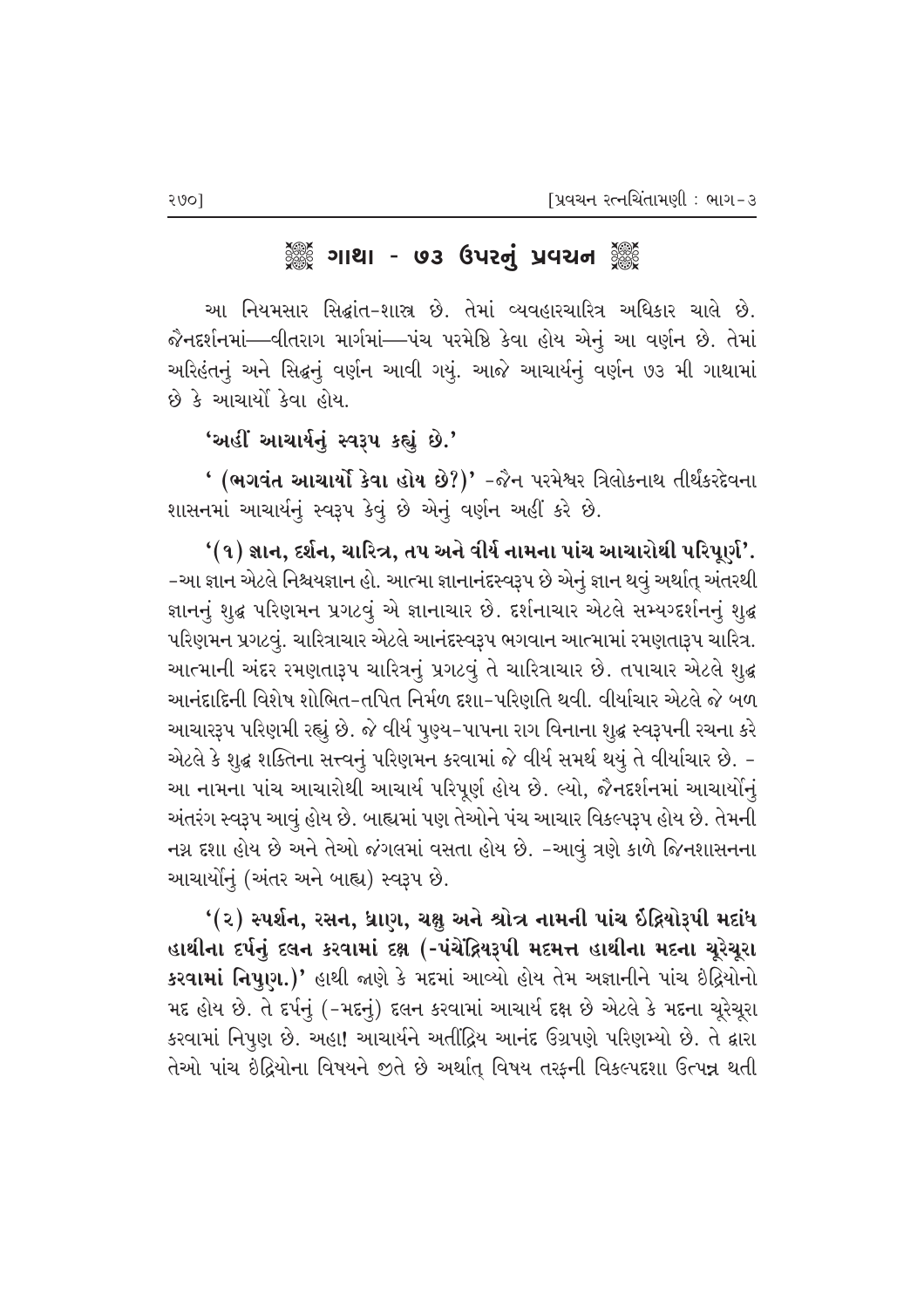નથી. અને તેને પાંચ ઇંદ્રિયોરૂપી મદાંધ હાથીના મદના ચૂરેચૂરા કરવામાં નિપુણ છે એમ કહેવામાં આવે છે. બીજી રીતે કહીએ તો રાગ વિનાના નિર્વિકલ્પ આનંદની દશામાં રમતાં-રમતાં—અતીંદ્રિય આનંદની પરિણતિમાં ઝૂલતાં-ઝૂલતાં — આચાર્યે પાંચેય ઈંદ્રિયના મદનો નાશ કર્યો છે. બહુ ઝીણું!

અહા! આત્માને આ શરીર સાથે સંબંધ નથી, કેમ કે આ તો જડ-માટી છે. પણ અંદર ભગવાન આત્મા પૂર્ણ શુદ્ધ આનંદસ્વરૂપ છે એનું જેને પરિણમન થયું છે એટલે કે જેને અતીંદ્રિય આનંદની અવસ્થા ઉગ્રપણે પરિણમી છે એ આચાર્યે એ પરિણમનથી પાંચ ઇંદિયોના વિષયને જુત્યા છે એમ કહે છે.

'(૩-૪) સમસ્ત ઘોર ઉપસર્ગો પર વિજય પ્રાપ્ત કરતા હોવાથી ધીર અને ગુણગંભીર.' 'સમસ્ત ઘોર ઉપસર્ગો પર વિજય પ્રાપ્ત કરતા હોવાથી ધીર' -એ ત્રીજો બોલ છે. આચાર્યના આત્મામાં એટલી શાંતિ. અવિકારી દશા અને નિર્દોષ પવિત્રતા પગટી છે કે તેઓ ઘોર ઉપસર્ગ ઉપર પણ વિજય પામ કરે છે.

અરે! પ્રતિકૂળતાના અનંત ગંજ આવે તોપણ તેના પ્રત્યે 'આ ઠીક નથી' - એવો વિકલ્પ તેમને થતો નથી અને તેઓ આનંદમાં રમતા હોય છે. લ્યો. આચાર્ય આને કહીએ. 'णमो आयरियाणं' એમ (નમસ્કાર મંત્રમાં) આવે છે ને? જો કે ખરેખર તો, 'णमो लोए सव्व आयरियाणं' છે. તો. અઢી ઢીપમાં જૈનદર્શનના આચાર્યો આવા હોય છે તેમને નમસ્કાર.

હવે ચોથો બોલઃ આચાર્ય ગુણગંભીર છે. તેમના ગુણની દશા એટલી ગંભીર છે કે સાધારણ જીવ એનો પત્તો ન ખાઈ શકે. એવી આચાર્યની દશા છે. અતીંદ્રિય આનંદપૂર્વક નિર્મળ જ્ઞાન, શ્રદ્ધા, શાંતિ વગેરે એવી દશાઓ પ્રગટી છે તેના કારણે તેઓ ગુણગંભીર છે. જુઓ, જૈનદર્શનના આચાર્યોનું આવું સ્વરૂપ છે.

'આવાં લક્ષણોથી લક્ષિત, તે ભગવંત આચાર્યો હોય છે.' લ્યો, ટીકામાં આચાર્ય માટે 'ભગવંત' શબ્દ વાપર્યો છે. પહેલાં (ટીકાની શરૂઆતમાં) 'ભગવંત' શબ્દ કૌંસમાં નાખ્યો હતો. પણ આ તો ટીકાના પાઠમાં જ 'ભગવંત' શબ્દ આવ્યો છે કે 'તે ભગવંત આચાર્યો હોય છે.'

#### **0880**<br>0890 **assis**<br>Sese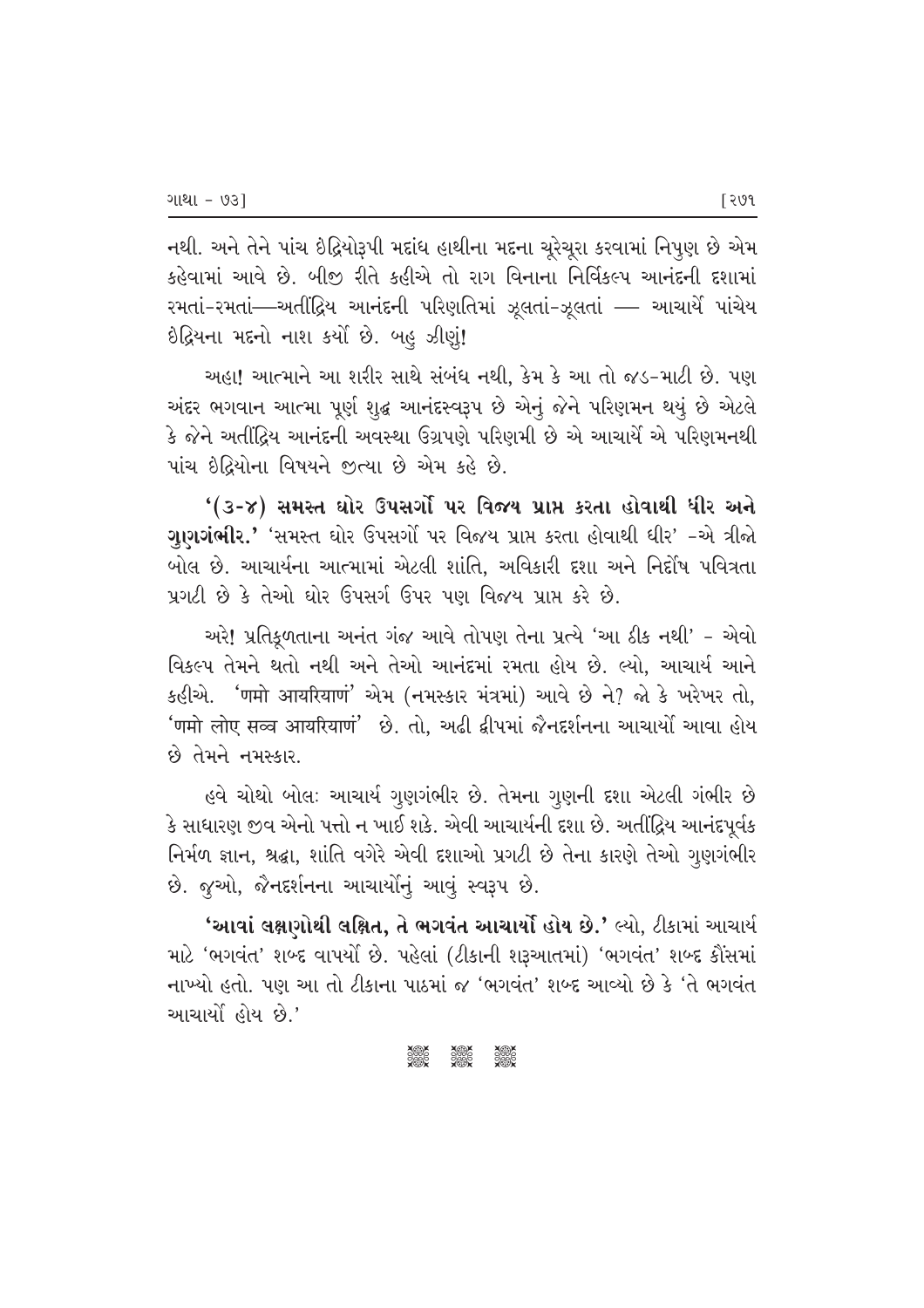## ઁૢૺ૾ૢૺ આધારના શ્લોક ઉપરનું પ્રવચન ઁૢૺ

હવે, બીજાનો (-શ્રી વાદિરાજદેવનો) આધાર આપે છે:

 $\,$ કેવા હોય છે જૈનના આચાર્ય? કે 'જેઓ પંચાચારપરાયાગ છે.' અંતરના જ્ઞાન, દર્શન, ચારિત્ર, તપ અને વીર્ય – એ પાંચ આચારમાં અર્થાત્ પૂણ્ય−પાપના રાગ રહિત અંદરના શુદ્ધ આચરણમાં જેઓ તત્પર છે. આનંદનું ધામ એવા ભગવાન આત્માના <u>પંચ આચારમાં આચાર્ય તત્પર છે. લ્યો, પંચાચાર એ આત્માનું આચરણ છે અને એમાં</u> આચાર્ય તત્પર છે એટલે કે વીતરાગી પરિણતિમાં તત્પર છે એમ કહેવું છે.

<mark>'જેઓ અકિંયનતાના સ્વામી છે'.</mark> જેમને પરિગ્રહનો એક અંશ – રાગનો અંશ  $\,$ કે કપડાનો કટકોય – નથી એવા જૈનના આચાર્યભગવાન, ભગવાને વર્ણવ્યા છે. અહા! 'અકિંચનતાના સ્વામી' કહેતાં તેમને બાહ્યમાં નગ્ન દશા હોય છે અને અંદરમાં રાગનો કણ પણ હોતો નથી.

'જેમાગે કષાયસ્થાનોને નષ્ટ કર્યાં છે.' શુભ−અશુભરાગરૂપ કષાય એટલે કે વિકાર ભાવ છે તેનો જેમણે નાશ કરી નાખ્યો છે અને જેઓ વીતરાગ પરિણતિમાં ઝૂલે છે.

'પરિણમતા જ્ઞાનના બળ વડે જેઓ મહા પંચાસ્તિકાયની સ્થિતિને સમજાવે  $\dot{\mathbf{B}}$ .' કહે છે કે આ જગતમાં પંચાસ્તિકાય છે. એક કાળદ્રવ્ય સિવાય આત્મા (જીવ), પદગલ, ધર્માસ્તિકાય, અધર્માસ્તિકાય અને આકાશ એવા પાંચ અસ્તિકાય છે. કાળદ્રવ્યની અસ્તિ છે, પણ કાય (બહુપ્રદેશી) નથી. એટલે અસ્તિકાયમાં કાળદ્રવ્યને ગણ્યું નથી. તો, આવું પંચાસ્તિકાયનું સ્વરૂપ પરિણમતા જ્ઞાનના બળ વડે (આચાર્ય) સમજાવે છે અર્થાતુ તેઓ એકલી ધારણાથી સમજાવતા નથી એમ કહે છે.

આહા! આચાર્યદેવને ભગવાન આત્માના આશ્રયે અંદર જ્ઞાનમાં વીતરાગી પરિણમન થઈ ગયું છે અને તે પરિણમતા જ્ઞાનના બળ વડે તેઓ પંચાસ્તિકાયનું સ્વરૂપ સમજાવે છે. તેઓ કાંઈ એકલી વાત કરવા બેઠા છે એમ નથી તેમ જ જે રીતે ભગવાને પંચાસ્તિકાય કહ્યાં છે એની એકલી ધારણા કરી છે અને આચાર્યદેવ કહે છે એમ પણ નથી. પરંતુ પંચાસ્તિકાય જગતમાં છે એવું અંદર જ્ઞાનમાં પરિણમન થઈ ગયું છે. એટલે કે જ્ઞાનસ્વરૂપ–ચિદાનંદસ્વરૂપ આત્માના જ્ઞાનનું પરિણમન અંદર થઈ ગયું છે અને તે પરિણમનના બળ વડે આચાર્યદેવ પંચાસ્તિકાયનું કથન કરે છે એમ કહે છે. લ્યો, તેઓએ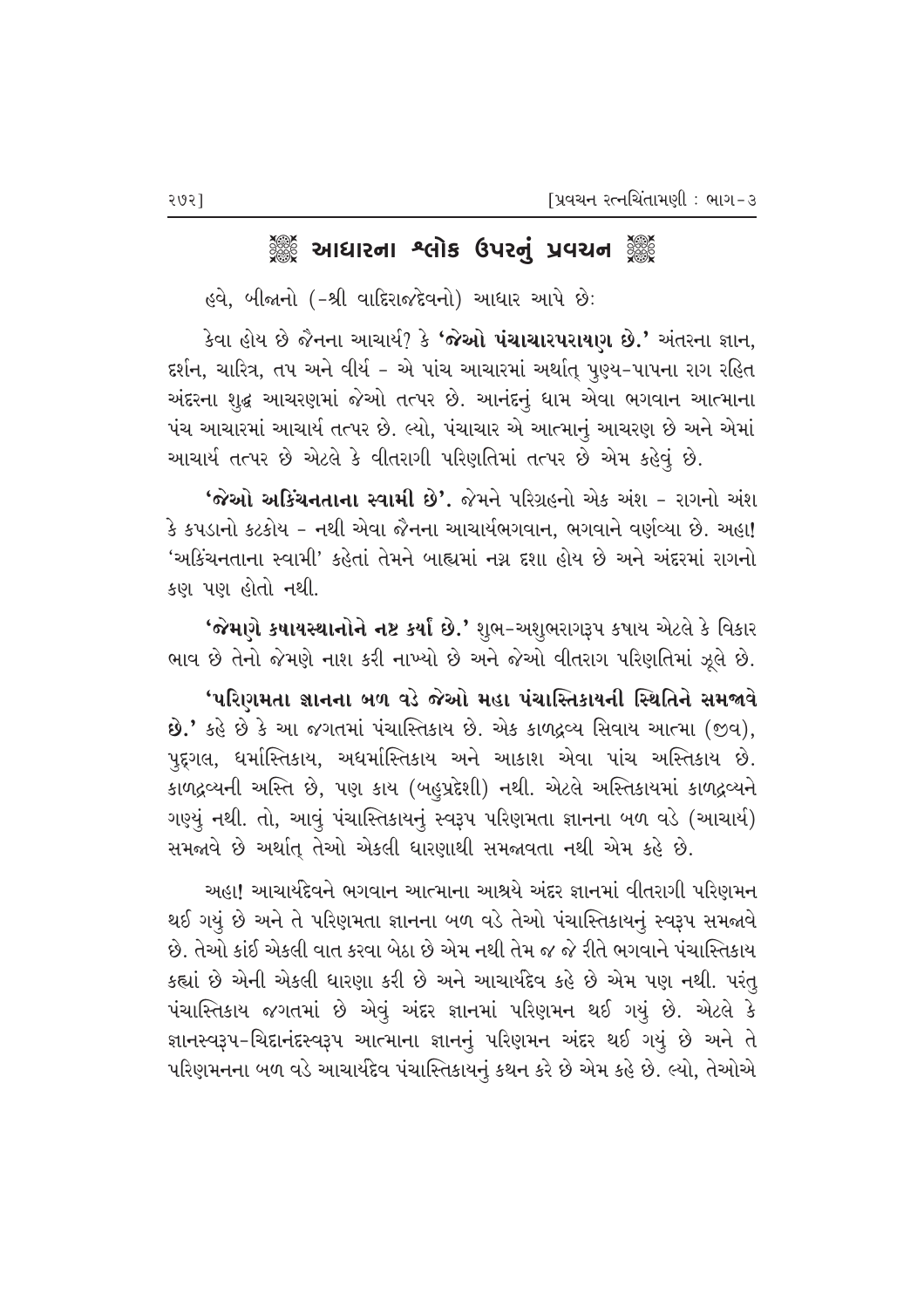ભગવાન પાસેથી સાંભળેલું છે, પણ માત્ર સાંભળીને જ કહે છે એમ નથી. પણ શુદ્ધ ચૈતન્ય ભગવાન આત્માના અવલંબે તેમની દશા પવિત્ર થઈ ગઈ છે અને તે દશાના પરિણમનપૂર્વક તેઓ પંચાસ્તિકાયનું કથન કરે છે.

જુઓ, 'મહા પંચાસ્તિકાય' એમ ભાષા લીધી છે ને? મતલબ કે જેનો ક્યાંય અંત નથી એવું લોકાલોકમય આકાશ એ આકાશાસ્તિકાય છે, એક એક જીવ અસંખ્ય પ્રદેશી છે અને એવા અનંત આત્માઓ એ જીવાસ્તિકાય છે, જીવથી અનંત ગુણા પરમાણુઓ એ પદગલાસ્તિકાય છે તેમ જ ધર્માસ્તિકાય અને અધર્માસ્તિકાય છે. - આવી મહા પંચાસ્તિકાયની મર્યાદા-સ્થિતિ છે અને તેને આચાર્યદેવ સમજાવે છે. અહા! જગતમાં એક જ આત્મા છે અથવા તો અનંત આત્મા જ છે એમ નથી. પરંતુ જગતમાં અનંત આત્માઓ છે, અનંત પરમાણુઓ છે, એક ધર્માસ્તિકાય છે, એક અધર્માસ્તિકાય છે અને એક આકાશ છે. -આવા પાંચ અસ્તિકાય જગતમાં છે. 'અસ્તિ' એટલે છે અને 'કાય' એટલે ઘણા પ્રદેશનો સમૂહ. અરે! લૌકિકથી આ ભાષા પણ જૂદી જાતની છે. આવું સ્વરૂપ છે!

આહીં કહ્યું કે, જેમનું જ્ઞાનસ્વરૂપ અંદર વીતરાગભાવે પરિણમી ગયું છે તે આચાર્યદેવ ક્ષાનના પરિણમનના બળ વડે આકાશાદિ મહા પંચાસ્તિકાયની સ્થિતિ સમજ્<mark>ત</mark>વે છે. કેમ કે તેઓ આચાર્ય છે ને?

'વિપુલ અચંચળ યોગમાં (-વિકસિત સ્થિર સમાધિમાં) જેમની બુદ્ધિ નિપુણ  $\dot{\mathbf{B}}$ .' વિપુલ અચંચળ યોગ કહેતાં વિકસિત સ્થિર આનંદમય સમાધિ અર્થાત્ અકષાય શાંતિ. કહે છે કે વીતરાગ ભાવમય શાંતિના પરિણમનરૂપ સમાધિમાં − આનંદમય શાંતિરૂપ સમાધિમાં - જેમની બુદ્ધિ નિપુણ છે…. આ સમાધિ એટલે બહારના બાવા અને જોગી સમાધિ કરે (-લગાવે) છે તેની વાત નથી હોં. 'લોગસ્સસૂત્ર'માં પણ આવે છે ને? કે 'સમાહિવરમૂત્તમં દિંતૂ'. પણ અર્થ કોને આવડે? ક્રિયાકાંડી તો 'અર્થ ભગવાન જાણે' એમ કહે છે. 'સમાહિવરમુત્તમં દિંતુ' નો અર્થ શું છે? કે (હે ભગવાન!) મને ઉત્તમ સમાધિ આપો.

તે કઈ સમાધિ  $\it 7$  બહારના બાવા કરે છે તે સમાધિ $\it 7$ 

(ના.) અહીંયા તો આધિ-વ્યાધિ-ઉપાધિ રહિત આત્માની વીતરાગી શાંતિને સમાધિ કહે છે. આધિ નામ મનના સંકલ્પ-વિકલ્પ, વ્યાધિ નામ શરીરના રોગ અને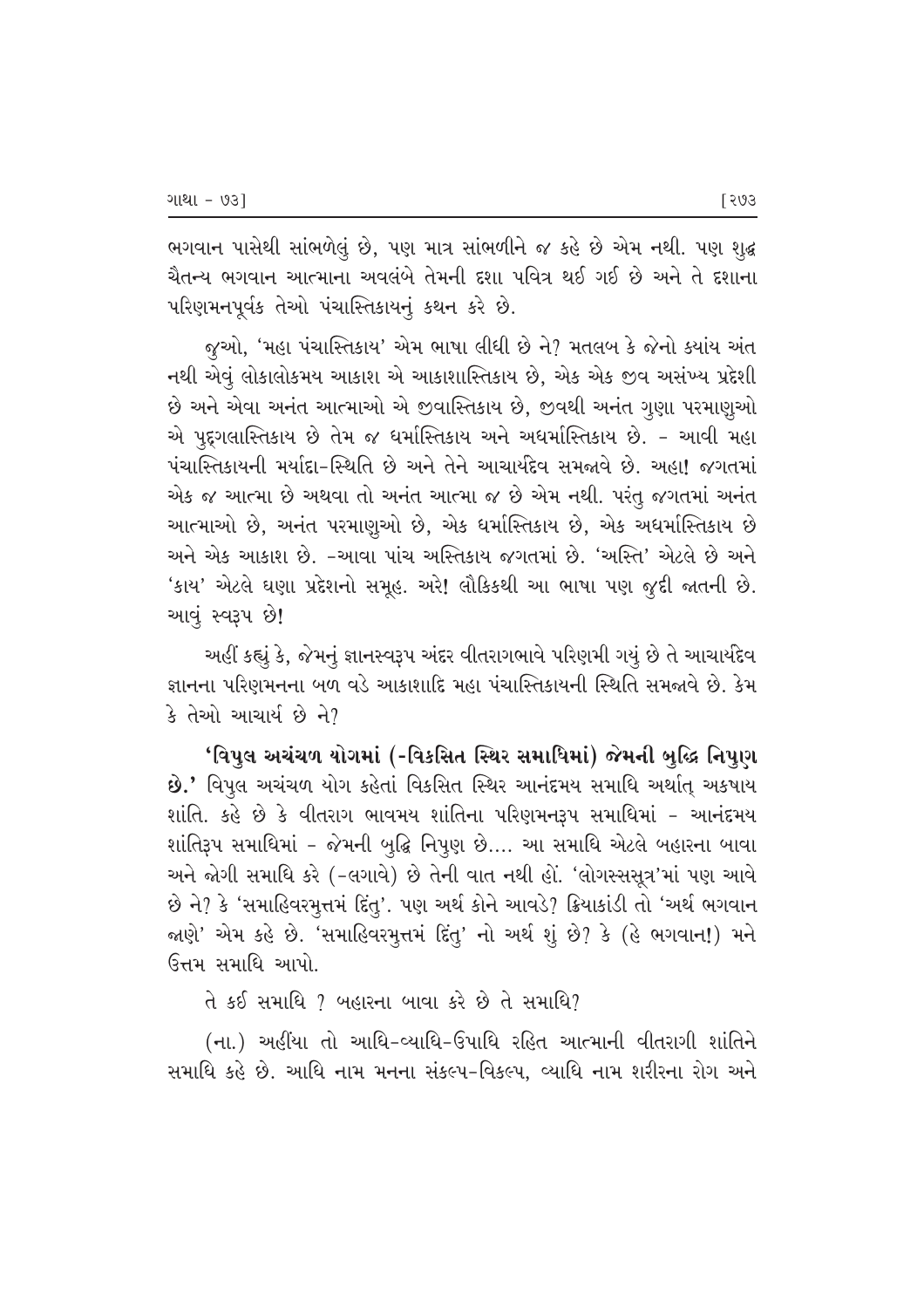ઉપાધિ નામ સંયોગ. -આ ત્રણેયથી રહિત આત્મામાં શાંત…શાંત…શાંત દશા પ્રગટે તેને સમાધિ કહે છે. સમાધિ પ્રગટતાં તો આત્મામાં શાંતિનો દરિયો ઉછળે એમ કહે છે. તેથી તો જુઓ ને! વિકસિત અચંચળ યોગ થયો એમ કહે છે ને?

અહા! વિપુલ એટલે વિકસિત સ્થિર સમાધિમાં આચાર્યની બુદ્ધિ નિપુણ છે મતલબ કે એવી સમાધિમાં આચાર્ય ડાહ્યા છે, નિપુણ છે. અને તેઓ પરમ આનંદમય શાંતિમાં ઝલે છે.

'અને જેમને ગુણો ઊછળે છે.' લ્યો, આચાર્યને આત્માના અનંત ગુણ છે તે ઊછળે છે - પર્યાયમાં પરિણમે છે. દરિયામાં જેમ અંદરથી પાણી ઊછળીને ભરતી આવે છે તેમ આચાર્યને અંતરમાં અનંત ગુણરૂપી દરિયો ભર્યો છે તે ઊછળે છે. અંતર અનુભવના-દષ્ટિના-જોરે અનંત અનંત આનંદાદિ ગુણની દશાઓ ઊછળે છે - ઊછાળા મારે છે. ભારે વાત ભાઈ!

અહા! કહે છે કે આચાર્યને ગુણરૂપી દરિયો ઊછળ્યો છે. એક-એક (દરેક) ભગવાન આત્મામાં અનંતાનંત ગુણ છે અને એ અનંતાનંત ગુણો આચાર્યને ઊછળે છે. આચાર્યની પર્યાયમાં અનંત ગૃણોની ભરતી આવે છે. આ શું હશે? એમ અજ્ઞાનીને થાય. પણ ભાઈ! તને અનાદિથી (વસ્તુસ્વરૂપની) ખબર નથી.

આ ચૈતન્યસ્વરૂપ ભગવાન આત્મા અનંત જ્ઞાન, આનંદ અને શાંતિથી ભરેલું તત્ત્વ છે. આવા તત્ત્વનો જ્યાં અનુભવ કર્યો અને એમાં એકાગ્ર થયો તો, કહે છે કે, અનંત શક્તિઓ-ગુણો છે તે પર્યાયમાં ઊછળે છે. લ્યો, આવી વાતો છે! અહા! એક જ્ઞાનમાત્ર ભાવમાં બીજી અનંત શક્તિઓ ઊછળે છે એમ ૪૭ શક્તિની વાતમાં આવે છે ને? શુદ્ધ ચૈતન્યદ્રવ્યનો આશ્રય લેતાં જ્ઞાનનું સમ્યક્ પરિણમન થયું ત્યાં અર્થાત્ સમ્યગ્જ્ઞાનનું પરિણમન થતાં અનંત ગુણોની પર્યાય જ્ઞાનની પર્યાયમાં (-પર્યાય સાથે) ઊછળે છે એટલે કે આવે છે, પણ ધર્મીને પુણ્ય-પાપના રાગ આવતા નથી - ઊછળતા નથી. અહા! આચાર્યને ગૃણો ઊછળે છે, જ્યારે અજ્ઞાનીને વિકાર ઊછળે છે. તેને પુણ્ય-પાપના ભાવ ઊછાળા મારે છે અને તેમાં આંધળો થઈને પડે છે.

**પ્રશ:-** 'પડે છે' એટલે શું?

સમાધાન:- એટલે કે અજ્ઞાની રાગાદિમાં જોડાય છે - એકાકાર થાય છે, જ્યારે જ્ઞાની અંદર આનંદમાં એકાકાર થાય છે.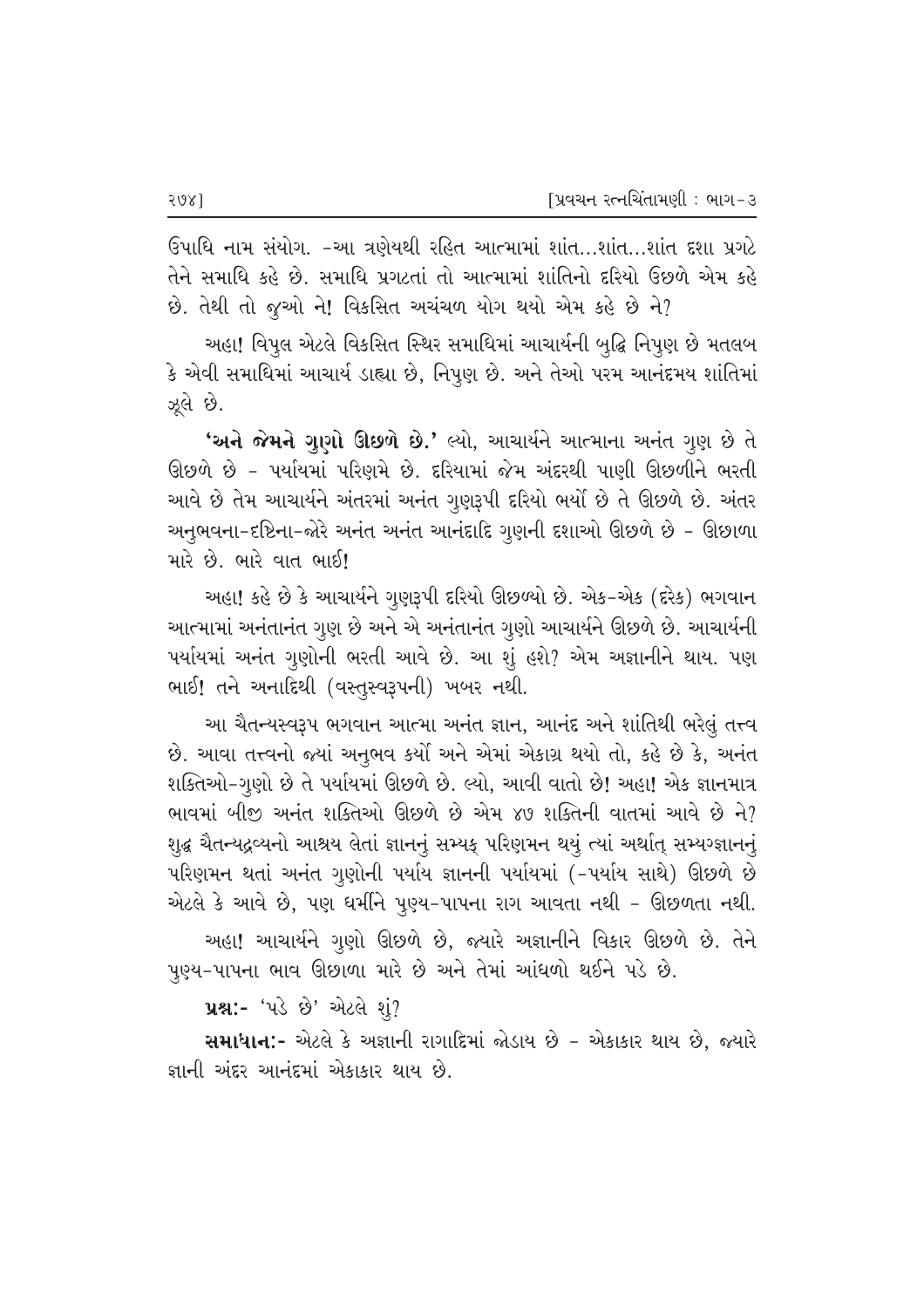'તે આચાર્યોને ભક્તિક્રિયામાં કુશળ એવા અમે ભવદુઃખરાશિને ભેદવા માટે પૂજીએ છીએ.' વીતરાગ માર્ગના આવા આત્મ-અનુભવી આચાર્યોને ભક્તિક્રિયામાં કુશળ એવા અમે પૂજીએ છીએ. આ ટીકા કરનાર શ્રી પદ્મપ્રભમલધારિદેવ પોતે મુનિ છે તે પણ (શ્રી વાદિરાજદેવ સાથે) કહે છે કે, આવા જૈનના આચાર્યો હોય છે તેમને, ભક્તિક્રિયામાં કુશળ એવા અમે, પૂજીએ છીએ. જોયું? એમ કહે છે કે 'ભક્તિક્રિયામાં કુશળ એવા અમે'… એટલે કે આવા આચાર્યોની ભક્તિ કરવામાં અમે કુશળ છીએ. (મુનિરાજ કહે છે કે) અમને ખબર છે કે આવા આચાર્યો હોય છે અને એમનું બહુમાન કરવામાં અમે ડાહ્યા છીએ, કુશળ છીએ, નિપુણ છીએ, ચતુર છીએ.

uશ:- મુનિરાજ રાગમાં ચતુર છે?

સમાધાન:- તે વખતે ભલે બહુમાન-ભક્તિનો વિકલ્પ-રાગ હો. પણ અમે તો આચાર્યના ગુણને વંદન કરવામાં ચતુર છીએ એમ મુનિરાજને કહેવું છે. અહા ! આચાર્યની ભક્તિ કરનાર આ મૃનિ (શ્રી પદ્મપ્રભમલધારિદેવ) છે તે પણ ભાવલિંગી સંત છે કે જેમને પ્રચુર આનંદ ઊછળ્યો છે. અહા! સાચા મૂનિ તો એને કહીએ કે જેમને પ્રચુર આનંદ ઊછળ્યો છે. તે સિવાય કોઈ વસ્ત્ર ફેરવીને બેસે એટલે મૂનિ થઈ ગયા એમ છે નહીં. ઝીણી વાત છે ભાઈ! તો, એ મુનિ પોતે કહે છે કે અહો! આવા આચાર્યો જૈનમાં છે.

ue:- શ્રી વાદિરાજદેવ આચાર્ય છે માટે આચાર્ય, આચાર્ય વિષે કહે છે ને?

સમાધાન:- (હા), પણ આ તો મૂનિરાજ આચાર્ય વિષે કહે છે એમ કહેવું છે. કેમ કે ટીકાકાર (શ્રી પદ્મપ્રભમલધારિદેવ) મૂનિ છે ને? જો કે આ શ્રી વાદિરાજદેવ આચાર્ય છે, છતાંપણ આ શાસના ટીકાકાર શ્રી પદ્મપ્રભમલધારિદેવ મૂનિ છે તે પોતે આધાર આપે છે ને? (માટે મુનિરાજ આચાર્ય વિષે કહે છે એમ કહેવું છે.) તો, મુનિરાજ આચાર્યનો આધાર આપીને કહે છે કે અમે પણ આચાર્યોને વંદન કરીએ છીએ. જે પૂર્વે થઈ ગયા છે એવા શ્રી વાદિરાજ આચાર્ય પણ આચાર્યોને વંદન કરે છે તો અમે (મૂનિ) પણ આચાર્યાને વંદન કરીએ છીએ.

'અમે ભવદૃ:ખરાશિને ભેદવા માટે પૂજીએ છીએ'...

uશ:- શું ભક્તિથી ભવદૃ:ખ ભેદાય?

સમાધાન:- વ્યવહાર કથનમાં તો એમ જ આવે. વ્યવહારથી કથન શું આવે? અહા!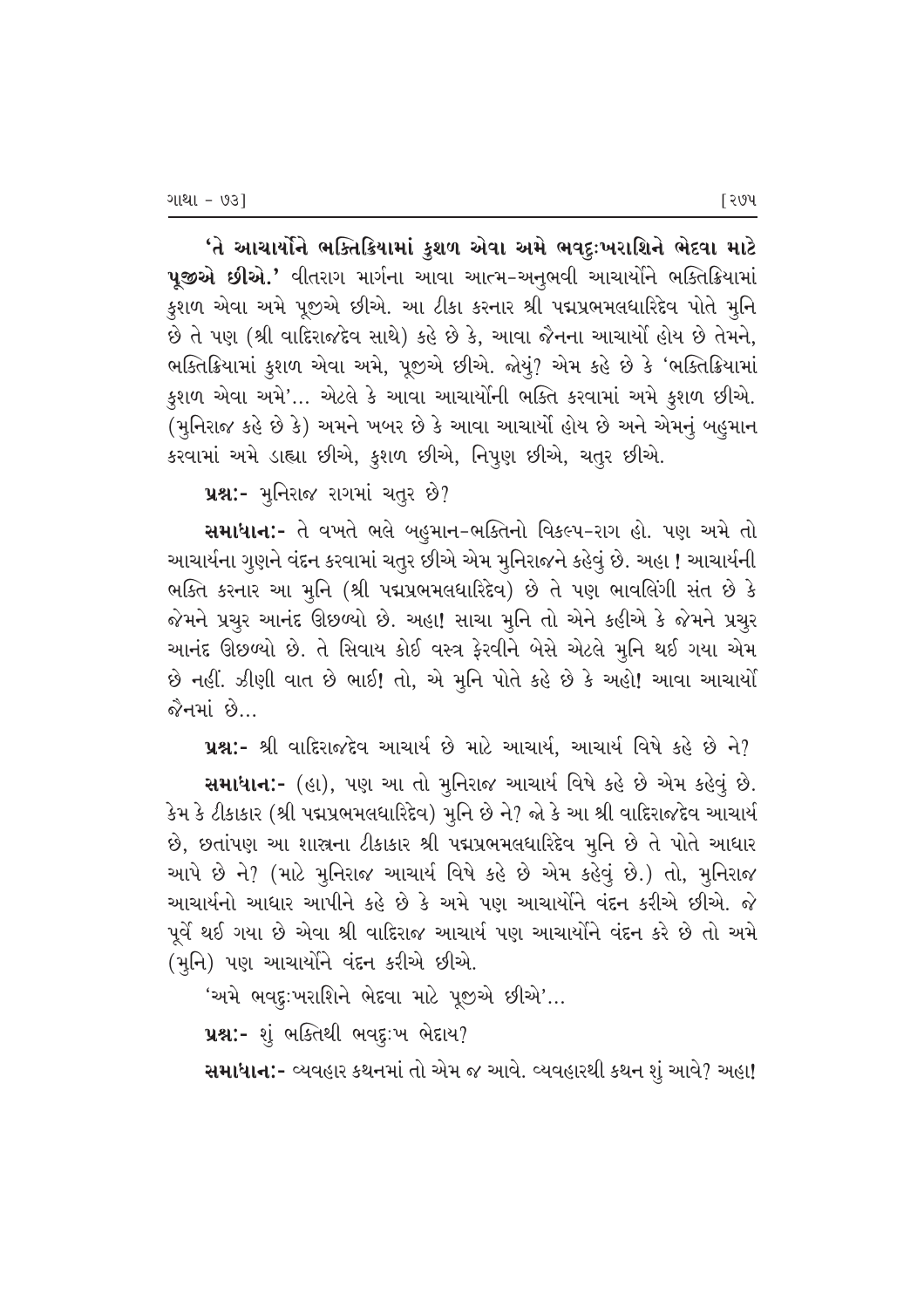મુનિ, આચાર્ય વિષે અથવા આચાર્ય, આચાર્ય વિષે કહે છે કે આવા સંતોને ભવદુ:ખરાશિને ભેદવા માટે અમે પૂજીએ છીએ. આ ભવના દુ:ખો....... એટલે આખા સંસારની (-ચારેય ગતિની) જાળ હો. તો, સ્વર્ગ અને નરકાદિના ભવની દૃ∶ખજાળ છે તેને છેદવા માટે આમે આચાર્યાેને વંદન કરીએ છીએ એમ અહીં કહે છે. 'ભવદૃ∶ખરાશિને ભેદવા' એમ કહેતાં માત્ર કાંઈ 'નરકના અને તિર્યંચના ભવદૃઃખરાશિને ભેદવા' એમ અર્થ નથી, પરંતુ આખા— બધાય—ચારેય ગતિના—ભવદુ∶ખની રાશિને છેદવા માટે અમે પૂજીએ છીએ.

અહા! ભવદુ:ખરાશિ એટલે ભવના દુ:ખનો ઢગલો. ચોરાશીલાખ યોનિના બધા 'અવતારમાં ભાઈ! દુ:ખ છે. દેવો પણ દુ:ખી છે, રાજા પણ દુ:ખી છે અને આ શેઠીયા પણ દૃઃખી છે. બધાય રાગના ભિખારીઓ—વિકારના અભિલાષીઓ—દૃઃખી છે. સુખી તો એક વીતરાગી મુનિ છે. 'એગંત હોઈ સુખી મુનિ વીતરાગી' એમ આવે છે ને? પણ તે વીતરાગી મુનિ હોં.

 $yx$  :- આમાં એવું લખ્યું છે?

**સમાધાન:**- (હા), અહીં પણ એ જ વાત આવે છે ને? જુઓ ને ! આ શું કહ્યું?  $\,$ કે આચાર્ય અકિંચનતાના સ્વામી છે. અંતરમાં પણ અકિંચનતા અને બહારમાં પણ અકિંચનતા. - બન્ને પ્રકારે અકિંચનતા છે. અહો! તેમનો ધન્ય અવતાર છે ને? તેમણે અવતાર સફળ કર્યો છે! અહા! જેમણે અંતરમાં ચારિત્રસ્વરૂપ પ્રગટ કર્યું છે અર્થાત્ જેમને અંતરમાં ચારિત્ર પરિણમી ગયું છે અને બાહ્યમાં નગ્ન દશા થઈ છે તથા જેમને આખી દુનિયાની દરકાર નથી તેમણે અવતાર સફળ કર્યો છે. આવા આત્માને, ભક્તો કહે છે કે, અમે પૂજીએ છીએ.

લ્યો, આચાર્ય (શ્રી વાદિરાજદેવ) પણ આચાર્યના ભક્ત છે તથા મુનિ (શ્રી પદ્મપ્રભમલધારિદેવ) પણ આચાર્યના ભક્ત છે. તેઓ કહે છે કે ભવદુ:ખરાશિને ભેદવા માટે અમે આચાર્યને પૂજીએ છીએ. અહા! ભાષા તો એમ જ આવે ને? જૂઓ ને ! 'વંદે તદ્દગૃણલબ્ધયે' માં પણ એમ આવે છે ને? કે આપના ગૃણની પ્રાપ્તિ માટે હં વંદન કરું છું. એનો અર્થ એ છે કે અંદરમાં અમારો ભાવ ગુણની પ્રાપ્તિનો છે. ભલે તે વખતે અંદર વિકલ્પ છે. પણ તેને પ્રાપ્ત કરવો નથી.

આ રીતે (શ્રી વાદિરાજ) આચાર્યે પોતે પોતાની વાત કરી અને આવા આચાર્યો હોય તેને હં વંદન કરૂં છું એમ પણ કહ્યું.

#### AGOS<br>CGOS CGOS CGOS<br>CGOSC CGOSC CGOSC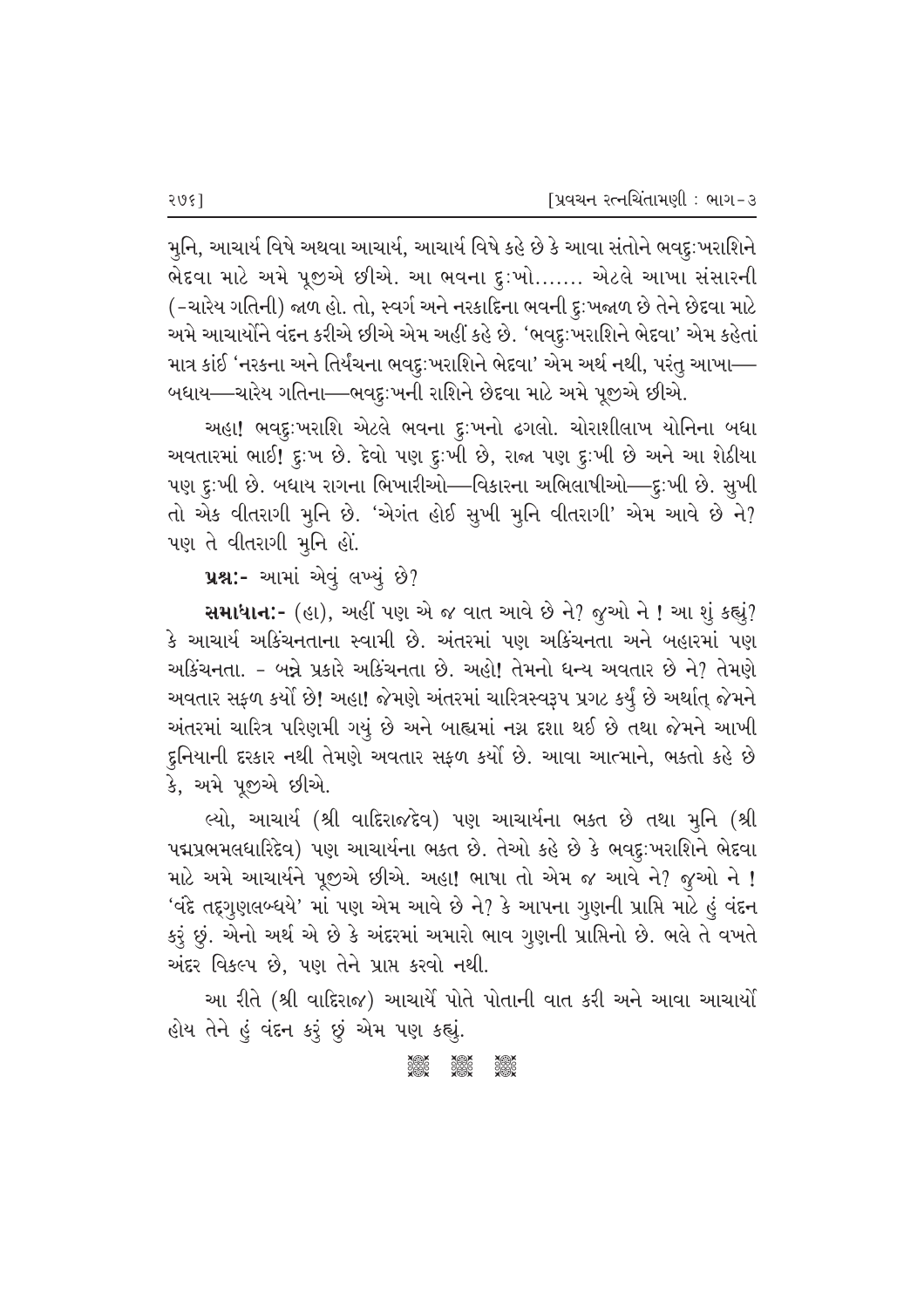# ે અલોક - ૧૦૪ ઉપરનું પ્રવચન ૅુ

આધારના <sup>શ્</sup>લોકમાં આચાર્યે આચાર્યને નમન કર્યું. હવે *ટી*કાકાર મુનિ પોતે 'મારા ગુરૂને વંદન કરૂં છું' એમ કહીને પોતાના ગુરૂને-આચાર્યને વંદન કરે છે. જુઓ, એનો અર્થ એ થયો કે શ્રી પદ્મપ્રભમલધારિદેવને પોતાના ગુરૂ—કે જેઓ આચાર્ય છે તેઓ— આવા છે એમ જ્ઞાનમાં નક્કી થઈ ગયું છે. અંદર શ્લોકમાં જ છે ને? કે 'वंद्यं श्रीचन्द्रकीर्तिमुनेर्मनः ।' मनः એટલે ચૈતન્ય પરિણતિ. મારા ગુરૃને-આચાર્યને વીતરાગ ~પરિણતિ પરિણમી ગઈ છે (એમ જ્ઞાનમાં નક્કી કરીને) આવા મારા ગુરૂને-આચાર્યને હું વંદન કરૂં છું એમ કહે છે. અહો! મૂનિ પણ જૂઓ ને કેવા પાક્યા! કે તેમના આચાર્ય આવા છે! શ્રી પદ્મપ્રભમલધારીદેવ મુનિ કહે છે કે અમારા ગુરૂને અમે ઓળખ્યા છે. તેમને ચૈતન્ય પરિણમન થયું છે, વીતરાગ દશા પ્રગટી છે. અહા! એ દશા કેવી છે? કે,

**'સકળ ઇંદ્રિયસમૂહના આલંબન વિનાનું…'** શું કહે છે? કે શ્રી પદ્મપ્રભમલધારિદેવ ખોતાના ગુરૃ-આચાર્ય કે જે શ્રી ચંદ્રકીર્તિ છે તેમને વિષે કહે છે કે, સકળ ઇંદ્રિયસમૂહના આલંબન વિનાનું એમનું પરિણમન છે. અર્થાત્ તેમને અંતરના વીતરાગી નિર્દોષ આનંદનું પરિણમન છે. અહા! જે અવસ્થાને ઇંદ્રિયસમૂહના આલંબનનો અભાવ છે એવી અતીંદ્રિય સ્વભાવના આલંબનવાળી દશા-અવસ્થા અમારા ગુરૂને પ્રગટ થઈ છે એમ કહે છે.

કેવું છે અમારા ગુરૂનું પરિણમન?  $\hat{\mathcal{S}}$  તે **'અનાકુળ'** છે - આનંદરૂપ છે. પ્રશ્ન:- શ્રી પદ્મપ્રભમલધારિદેવે બીજા મુનિના (-ગુરૂના) જ્ઞાનની વાત જાણી લીધી? **સમાધાન:-** (હા), બીજા મુનિના જ્ઞાનની પરિણતિ જણાય એમ અહીં કહે છે. પ્રશ્ન:- એ તો કેવળજ્ઞાન થાય ત્યારે જણાય ને? સમાધાન:- અહીં તો અત્યારે જાણે છે એમ કહે છે.  $x$ 2:- અત્યારે એટલે કે શું પંચમકાળમાં જાણે છે?

સમાધાન:- (હા), પંચમકાળમાં જાણે છે. જુઓ! અમારા ગુરૂની પરિણતિ શુદ્ધ છે એમ અમે જાણી લીધી છે એમ અહીં કહે છે. કેમ કે સ્વભાવને આશ્રયે પ્રગટેલા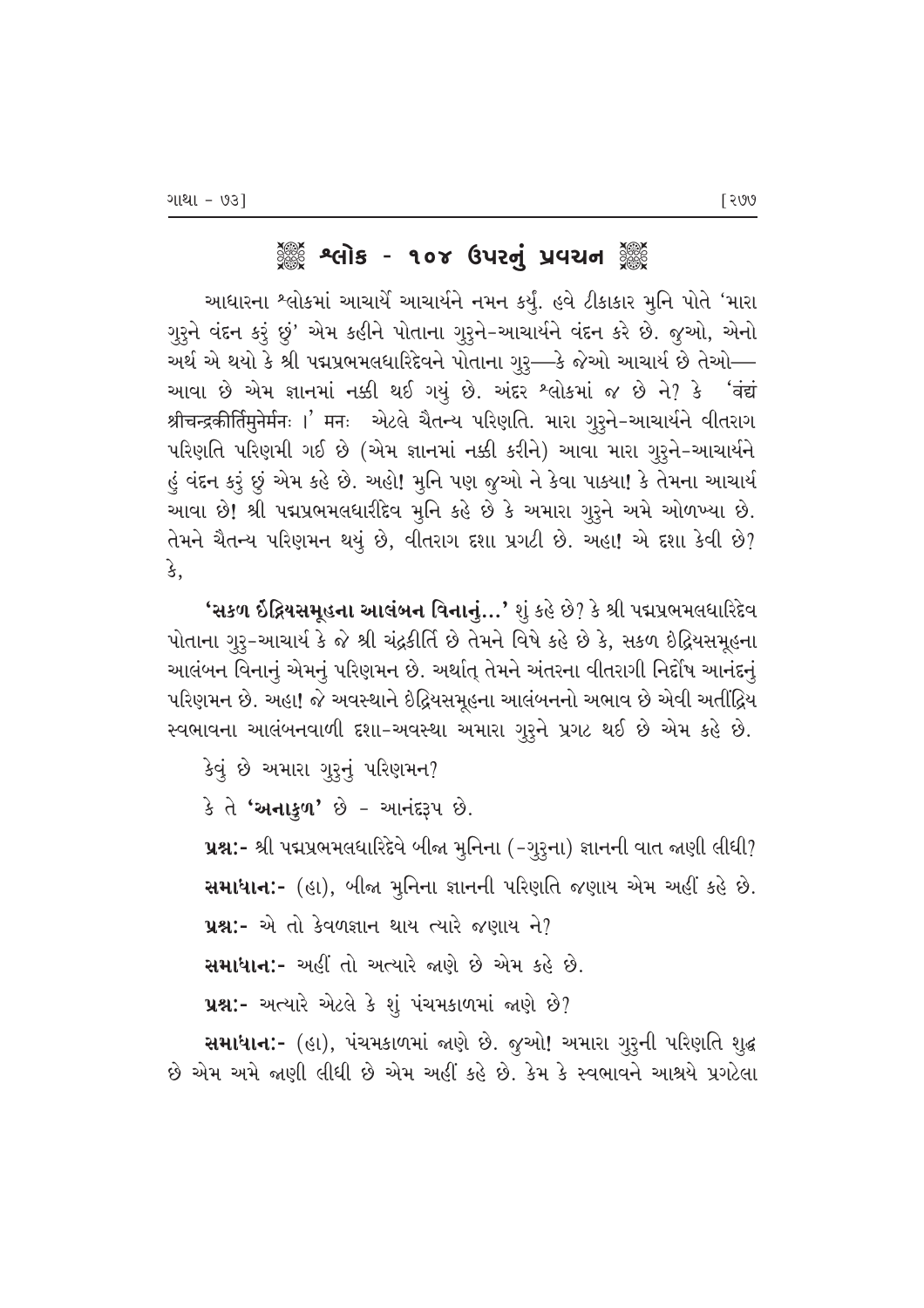સ્વ-પરપ્રકાશક જ્ઞાનનું અંદર બળ છે. તેથી એ બળ દ્વારા અમારા આચાર્ય મહારાજ આવા હતા – એમનું પરિણમન આવું ચૈતન્યમય હતું—એ અમે જાણી લીધું છે. અને એમનું આવું ચૈતન્યમય પરિણમન છે તેને હું વંદન કરું છું. જ્યારે પંચ મહાવ્રતાદિ વિકલ્પ-રાગ છે, કાંઈ મુનિપણું નથી, ચારિત્ર નથી. તેથી એ કાંઈ વંદન કરવાલાયક નથી-વંદનીય નથી. ભારે વાત! અહા! ભગવાન આત્મા શૃદ્ધ ને આનંદમય પરિણમનરૂપે -અવસ્થારૂપે ઉગ્રપણે પરિણમે એ ચારિત્ર છે અને એ ચારિત્ર વંદનને લાયક છે - વંદનીય છે. તે સિવાય બાહ્યમાં નગ્નપણું હોય એ કાંઈ વંદનીક નથી. હા, નિમિત્તપણે એવી ચીજ (નગ્નપણું) હો. પણ એ જડની દશા હોવાથી વંદનીક નથી.

અહીં કહ્યું કે, જેઓ અંતરમાં ઉતરેલા છે અર્થાત્ ઊંડે-ઊંડે અંતરમાં જઈને જેમણે थैतन्यना पत्ता मेળવ્યા છે તેમની વીતરાગી પરિણતિ-દશા અનાકુળ છે એટલે કે તેમાં બીલકુલ આકુળતા છે નહિ. એ તો આનંદ...આનંદ...આનંદ...આનંદમય છે.

'સ્વહિતમાં લીન' છે. અમારા ગુરૂ-આચાર્યની પરિણતિ પોતાના હિતમાં લીન છે. દેખો! પરનું હિત કેમ થાય (એવા વિકલ્પમાં) એ પરિણતિ લીન નથી, પરંતુ સ્વહિતમાં લીન છે. આત્માનું શુદ્ધઆનંદસ્વરૂપ એ સ્વહિત છે અને તેમાં એ પરિણતિ લીન છે. ભારે વાત!

'શુદ્ધ' છે. અમારા ગુરૂનું પરિણમન—વીતરાગી દશા—ઇંદ્રિયોના આલંબન fi-// વિનાની છે, અનાકૃળ છે, સ્વહિતમાં લીનતાવાળી છે અને શુદ્ધ છે. પૂણ્ય-પાપ કે શુભ અશુભભાવ તો અશુદ્ધ છે, જ્યારે આ પરિણતિ શુદ્ધ છે.

'નિર્વાણના કારણનું કારણ (-મુક્તિના કારણભૂત શુકલધ્યાનનું કારણ)' છે. અમારી મુક્તિનું કારણ તો અમારૂં પોતાનું શુકલધ્યાન છે. પણ એ શુકલધ્યાનનું નિમિત્ત અમારા ગુરૂનું આ ચૈતન્ય પરિણમન છે. અહા! અમારા ગુરૂ આચાર્યભગવાનનું—કે જેઓ વીતરાગી છે તેઓનું—વીતરાગી પરિણમન અમારી મૂક્તિના કારણભૂત શુકલધ્યાનનું કારણ છે. જૂઓ, આમ કહીને જે વીતરાગી હોય તે જ અમારા આચાર્ય-ગુરૃ છે એમ કહે છે. તે સિવાયના એકલા રાગથી અને પુણ્યથી ધર્મ માને છે એ તો મિથ્યાદષ્ટિ છે. એ ધર્મી પણ નથી, સાધુ પણ નથી અને આચાર્ય પણ નથી. લ્યો, આ પંચમ આરાના મુનિ કહે છે કે અમારા ગુરૂ વીતરાગી છે અને તેમની પરિણતિ નિર્વાણના કારણનું કારણ છે.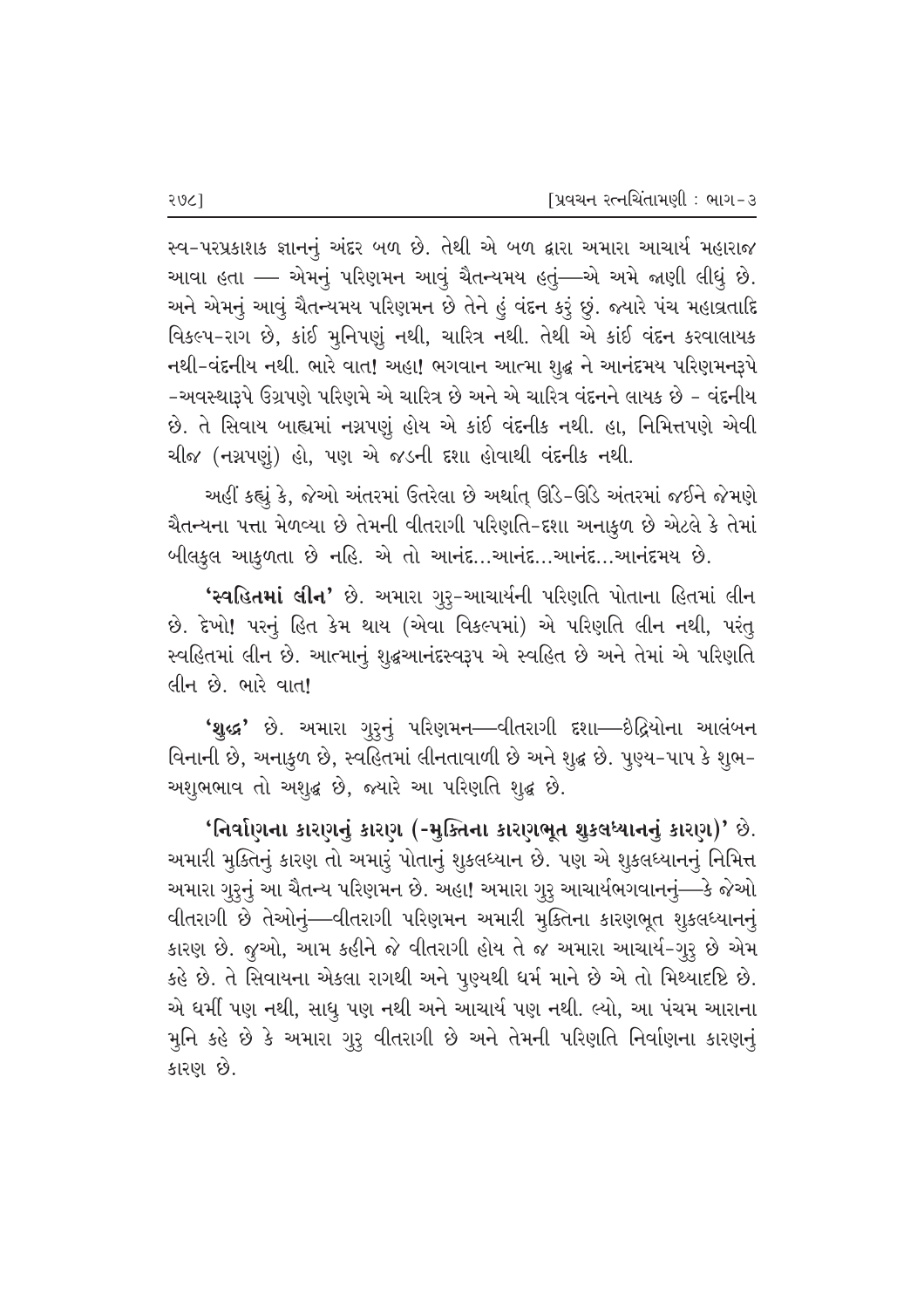અહા! મોક્ષ એટલે આત્માની પૂર્ણ આનંદદશા. તેનું કારણ શુકલધ્યાન છે. એ શુકલધ્યાનનો આશ્રય (ત્રિકાળી) આત્મદ્રવ્ય છે. તેથી તેનું ઉપાદાન કારણ આત્મદ્રવ્ય છે, જ્યારે તેનું બાહ્ય નિમિત્ત અમારા ગુરૂનું ચૈતન્ય પરિણમન છે. લ્યો, આ નિયમસારની પ૩ મી ગાથામાં પણ જ્ઞાનીનો અભિપ્રાય અંતરંગ કારણ છે એમ કહ્યું છે ને? જો કે જ્ઞાનીનો અભિપ્રાય પણ છે તો બાહ્ય કારણ, છતાંપણ વાણીની અપેક્ષાએ અંતરંગ કારણ છે એમ કહ્યું છે. તો, એ અંતરંગ કારણની જ અહીં વાત લીધી છે કે તે (-અમારા ગુરૂની પરિણતિ) નિર્વાણના કારણનું કારણ છે.

 $'$ શમ-દમ-યમનું નિવાસસ્થાન' છે. 'શમ = શાંતિ; ઉપશમ'. વીતરાગી ભગવાન આત્માને અવલંબે પ્રગટેલી વીતરાગી દશા શાંતિ...શાંતિ...શાંતિનું નિવાસસ્થાન છે, શાંતિને રહેવાનું ઘર છે. અહા! અમારા ગુરૂનું ચૈતન્યપરિણમન આત્માની શાંતિને− અકષાય પરિણતિને -રહેવાનું એટલે કે નિવાસનું સ્થાન છે. 'દમ = ઇંદ્રિયાદિનું દમન; જિતેંદ્રિયતા.' અમારા ગુરૂનું પરિણમન જિતેંદ્રિયતાનું નિવાસસ્થાન છે. 'યમ = સંયમ'. અમારા ગુરૂનું પરિણમન ભાવસંયમનું નિવાસસ્થાન છે. કહો, શ્રી પદ્મપ્રભમલધારિદેવના ગુરૃ આવા હતા તો (એનો અર્થ એ થયો કે) એ સમયે—૯૦૦ વર્ષ પહેલાં—આવા મૂનિ  $($  આચાર્ય) હશે ને?

અહીં કહે છે કે અમારા ગુરૂનો ભગવાન આત્મા અંતરના શુદ્ધ સ્વભાવરૂપે પરિણત થઈને ઊછળી રહ્યો છે અને એ પરિણતિ શમ-દમ-યમનું નિવાસસ્થાન છે - રહેવાનું ઘર $\dot{\vartheta}$ .

'મૈત્રી-દયા-દમનું મંદિર (ઘર)' છે. ઉપરના બોલમાંય 'દમ' શબ્દ છે અને આ · બોલમાંય 'દમ' શબ્દ છે. ઉપરના બોલમાં 'નિવાસસ્થાન' શબ્દ છે, જ્યારે આ બોલમાં  $'$ મંદિર (ઘર)' છે એમ કહે છે. અહા! નિર્વિકલ્પ શુદ્ધ પરિણતિ – ધર્મની દશા – તો મૈત્રી, દયા અને દમનું ઘર છે.

'એવું આ શ્રી ચંદ્રકીર્તિમુનિનું નિરૃપમ મન (-ચૈતન્યપરિણમન) વંદ્ય છે.' અહીંયા 'મન'ની વ્યાખ્યા (-અર્થ) 'ચૈતન્યપરિણમન' એવી કરી છે. કેમ કે मनः એટલે મનન છે ને? અર્થાત્ ભાવમનન. અહા! કહે છે કે મુનિની આવી નિર્વિકલ્પ વીતરાગી દશા અમારે વ્યવહારે વંદ્ય છે − આદરણિય છે. પણ એમના પંચ મહાવ્રતના વિકલ્પ અને નગ્નપણું અમારે વંદ્ય છે નહીં.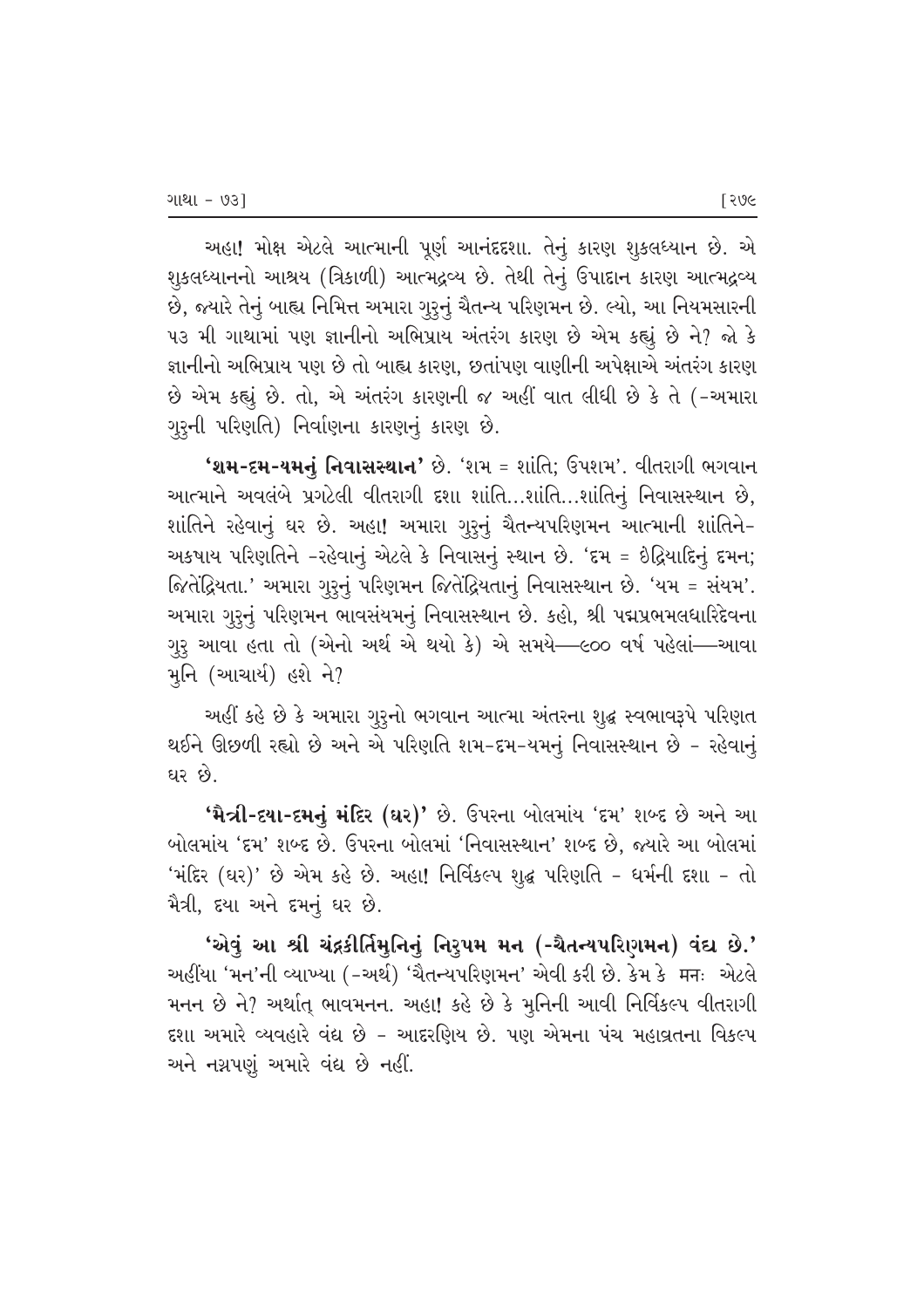લ્યો. વીતરાગ માર્ગમાં—પરમેશ્વર વીતરાગ તીર્થંકરદેવના શાસનમાં — આવા આચાર્ય હોય છે અને આવા જ આચાર્ય, આચાર્ય તરીકે મનાય છે. અરે! આવા આચાર્ય `દેખવાય (-તેમના દર્શન મળવા પણ) દુર્લભ થઈ પડ્યા છે! અહા! કોઈ એકલા બાહ્ય *ક્રિ*યાકાંડ કરતો હોય તેને અને પંચ મહાવ્રતનો વિકલ્પ હોય તેને ધર્મ માને છે તો મિથ્યાદષ્ટિ છે. એ જૈનના સાધુય નથી અને આચાર્ય પણ નથી.

```
પશ:- એ જૈનધર્મમાં તો છે ને?
```
સમાધાન:- એ મિથ્યાદષ્ટિ છે તો જૈનધર્મમાં પણ ક્યાં રહ્યો? એ તો અજ્ઞાનધર્મમાં છે. અહા! જૈનધર્મ તો પુણ્ય-પાપના રાગથી રહિત સ્વભાવને આશ્રયે પ્રગટતી શુદ્ધ પરિણતિ છે. -એ જૈનધર્મ છે, પણ કાંઈ જૈનધર્મ આત્માની શુદ્ધ પરિણતિથી દૂર નથી. અર્થાત્ એ પોતે શુદ્ધ પરિણતિ જ જૈનધર્મ-જૈનશાસન છે. શ્રી સમયસારજીની ૧૫ મી ગાથામાં આવે છે ને? કે પરમ આનંદનું ધામ, શુદ્ધ ચૈતન્યઘન આત્મામાંથી પ્રગટેલી શૃદ્ધ અને વીતરાગી દશાને જૈનશાસન કહેવામાં આવે છે. આવું જૈનશાસનનું પરિણમન, આહીં કહે છે કે, અમારે વંદ્ય-વંદનીય છે.

 $\hat s$ ઈ અજ્ઞાની કહે છે કે આમાં તો ભારે વાત કરી છે! બહારમાં કંઈક કરવાની સૂઝ પડે એવું તો આમાં નથી? આ બધું (-બહારની ક્રિયા) કરીએ છીએ એનું તો નામેય આમાં આવતું નથી?

(બહારનું) તું શું કરે ભગવાન? આ શરીર તો માટી-જડ છે. તેથી એનું હાલવું-ચાલવું થાય એ જડને લઈને થાય છે. તેવી રીતે બોલવું થાય તે પણ જડને લઈને થાય છે, તે તારૂં કામ નથી. તથા આની દયા પાળું ને આ વ્રત પાળું – એવો વિકલ્પ ઉઠે તે બધો રાગ છે, પણ કાંઈ ધર્મ નથી, જૈનશાસન નથી.

જૂઓ ને! પોતાના ગુરૃ શ્રી ચંદ્રકીર્તિમુનિને યાદ કરીને (શ્રી પદ્મપ્રભમલધારિદેવે) કેવું કાઢ્યું? (કેવી વાત કરી?) કે તેમનું ચૈતન્યપરિણમન વંદ્ય છે. લ્યો, આવું કાઢ્યું.

પ્રશ્ન:- શું શ્રી પદ્મપ્રભમલધારિદેવે પોતાના ગુરૂનું પરિણમન જાણી લીધું (કે જેથી આવી વાત કરે છે?) શું છદ્મસ્થ, છદ્મસ્થના પરિણામને જાણે ? તેમ જ આ કાળમાં છદ્મસ્થ, છદ્મસ્થના પરિણામને જાણે કે નહીં એ પ્રશ્ન છે.

સમાધાન:- (હા), છદ્મસ્થ, છદ્મસ્થના પરિણામને આ કાળમાં પણ જાણે. જૂઓ ને! અહીંયા કોની વાત કરે છે? આ પંચમ કાળની તો વાત છે. પોતે (ટીકાકાર) પંચમ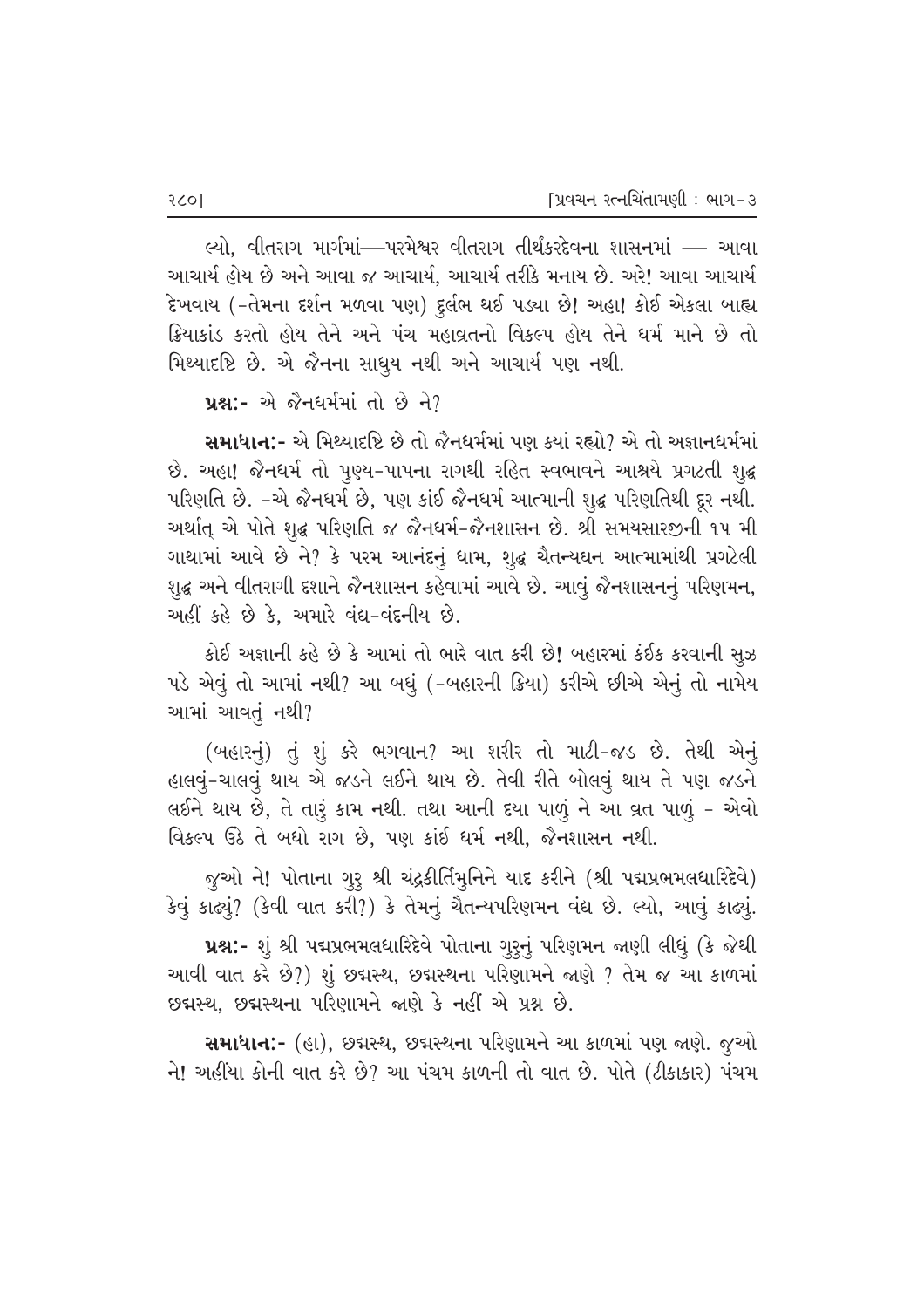કાળના મુનિ છે અને પોતાના પંચમ કાળના ગુરુને ઓળખીને વંદન કરે છે. આમ બન્ને (ગુરૂ અને શિષ્ય) પંચમ કાળના છે.

આ રીતે, અરિહંત, સિદ્ધ અને આચાર્ય – એ ત્રણની વ્યાખ્યા થઈ. હવે ઉપાધ્યાયની <u>વ્યાખ્યા છે. જૈનના ઉપાધ્યાય કેવા હોય તેની વ્યાખ્યા છે.</u>

 $-$  नभस्क्षार भंत्रभां 'णमो उवज्झायाणं' એમ આવે છે. પણ ખરેખર તો, 'णमो लोए सव्व उवज्झायाणं' એમ જોઈએ. 'लोए सव्व' એ છેલ્લા પદમાં છે તે બધામાં (- पांचेय पद्दमां) नाजयुं कोर्थसे. 'णमो लोए सव्वसाहूणं' એभ छेधुं पद छे ने? तो,  $'$ लोए सव्व $'$  એ શબ્દો બધામાં નાખવા જોઈએ.

> णमो लोए सव्व अरिहंताणं. णमो लोए सव्व सिद्धाणं, णमो लोए सव्व आयरियाणं, णमो लोए सव्व उवज्झायाणं, णमो लोए सव्वसाहणं ।

 $-$  આ રીતે 'लोए सव्व' બધાને લાગુ પડે છે.



|                                    | પ્રવચન નં.             | તારીખ |
|------------------------------------|------------------------|-------|
| ગાથા - <i>৩</i> ૩ <sub>1</sub>     | $NSS / 88 13 - 9 - 91$ |       |
| શ્લોક - ૧૦૪ $^{\text{\textsf{f}}}$ |                        |       |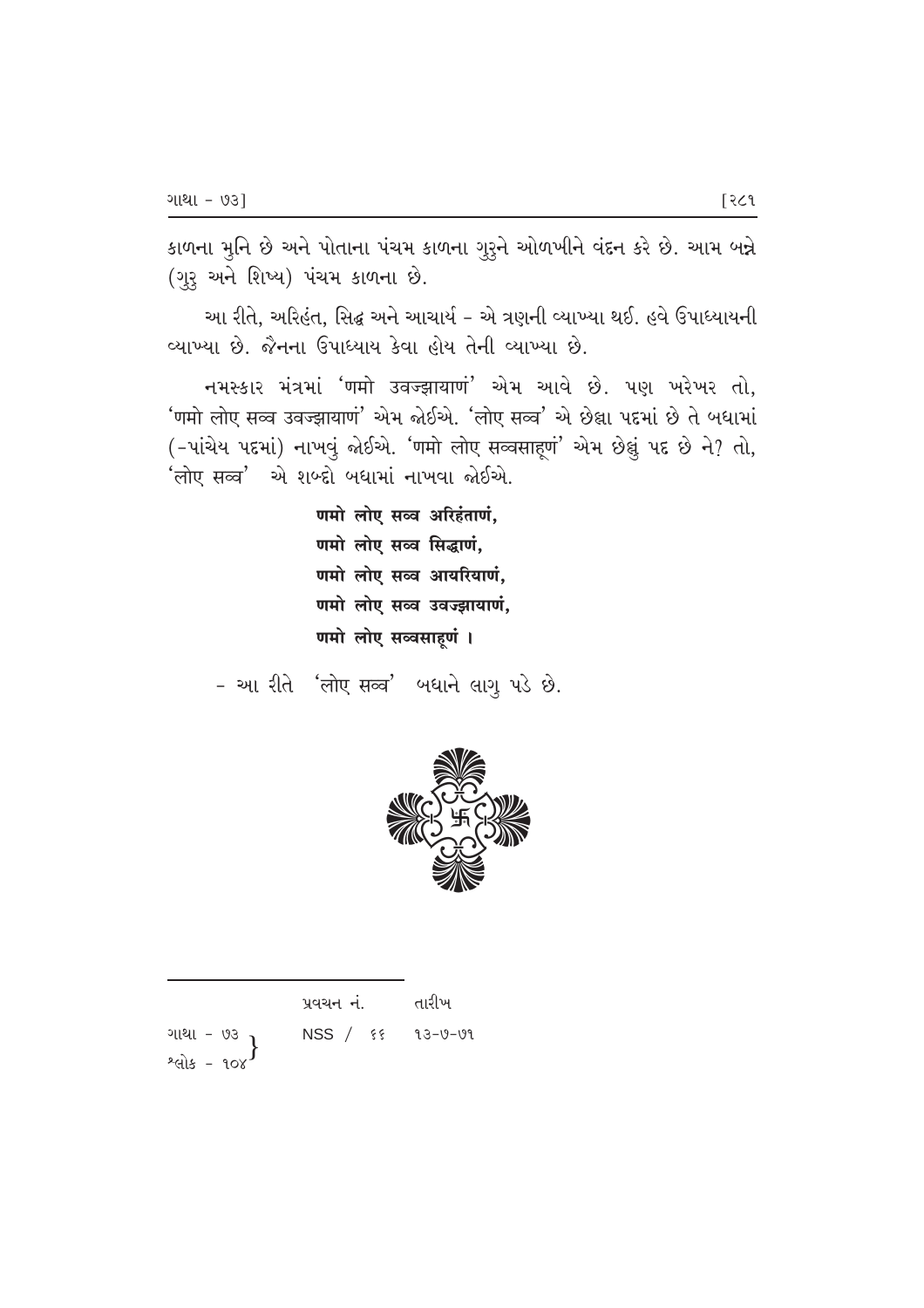

## रयणत्तयसंजुत्ता जिणकहियपयत्थदेसया सूरा । णिक्कंखभावसहिया उवज्झाया एरिसा होंति ॥७४॥

रत्नत्रयसंयुक्ताः जिनकथितपदार्थदेशकाः शूराः । निःकांक्षभावसहिताः उपाध्याया ईदृशा भवन्ति ॥७४॥

## રત્નત્રયે સંયુક્ત ને નિઃકાંક્ષભાવથી ચુક્ત છે, જિનવરકથિત અર્થોપદેશે શર શ્રી ઉવઝાય છે. ૭૪.

**અન્વયાર્થ:-** (रत्नत्रयसंयुक्ताः) २त्नत्रथथी संयुक्ष्त, (शूराः जिनकथितपदार्थदेशकाः) જિનકથિત પદાર્થોના શૂરવીર ઉપદેશક અને (निःकांक्षभावसहिताः) નિ:કાંક્ષભાવ સહિત; -(ईदृशाः) આવા, (उपाध्यायाः) ઉપાધ્યાયો (भवन्ति) હોય છે.

ટીકા:- આ, અધ્યાપક (અર્થાત્ ઉપાધ્યાય) નામના પરમગુરૃના સ્વરૂપનું કથન છે.

(ઉપાધ્યાયો કેવા હોય છે?) (૧) અવિચલિત અખંડ અદ્વૈત પરમ ચિદ્રુપનાં શ્રદ્ધાન, જ્ઞાન અને \*અનુષ્ઠાનરૂપ શુદ્ધ નિશ્ચય-સ્વભાવરત્નત્રયવાળા; (૨) જિનેદ્રના મુખારવિંદથી નીકળેલા જીવાદિ સમસ્ત પદાર્થસમૂહને ઉપદેશવામાં શૂરવીર; (૩) સમસ્ત પરિગ્રહના પરિત્યાગસ્વરૂપ જે નિરંજન નિજ પરમાત્મતત્ત્વ તેની ભાવનાથી ઉત્પન્ન થતા પરમ વીતરાગ સુખામૃતના પાનમાં સન્મૃખ હોવાથી જ નિષ્કાંક્ષભાવના સહિત; - આવાં લક્ષણથી લક્ષિત, તે જૈનોના ઉપાધ્યાયો હોય છે.

 $\bigstar$  અનુષ્ઠાન = આચરણ; ચારિત્ર; વિદ્યાન; અમલમાં મૂકવું તે.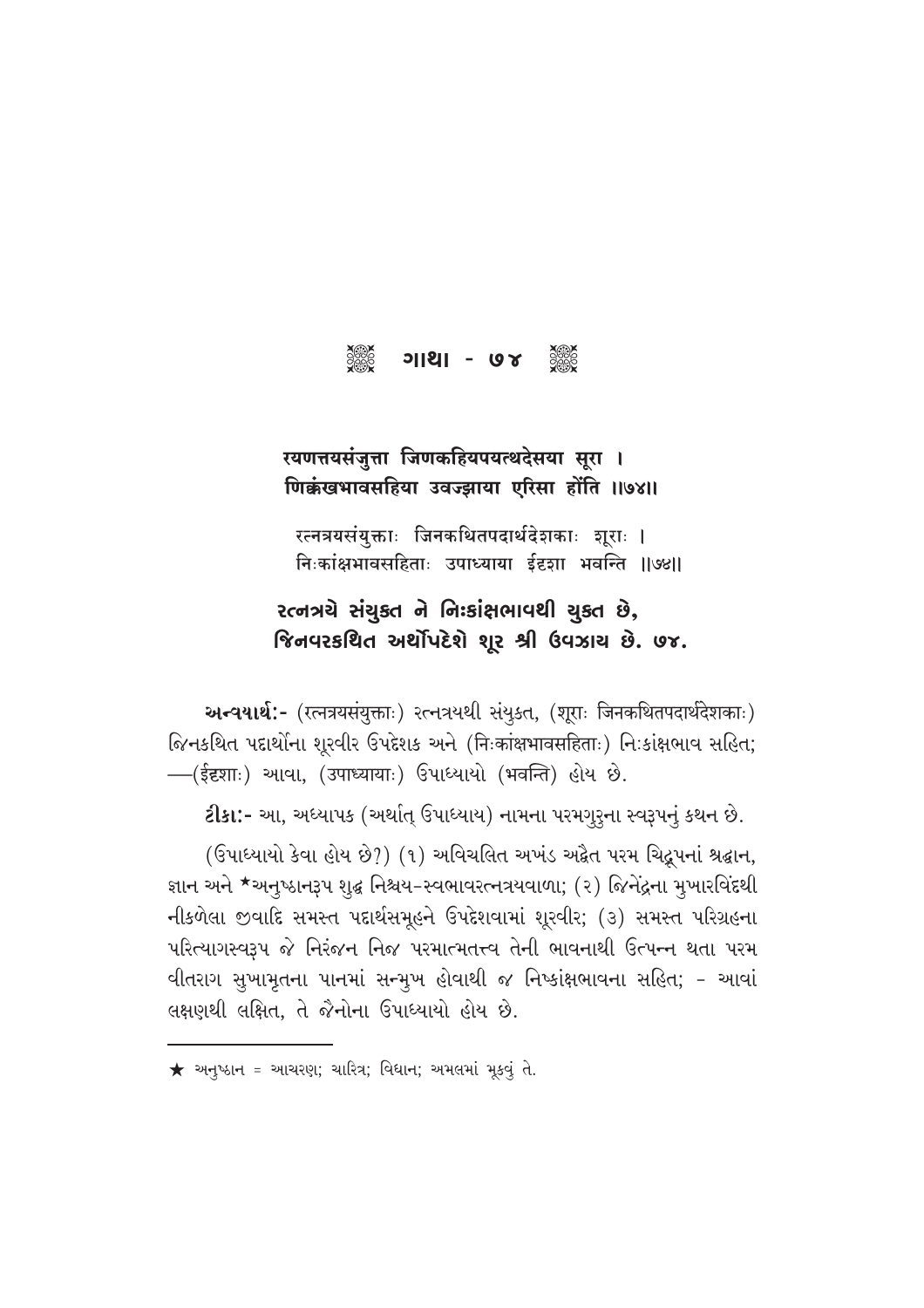(હવે ૭૪મી ગાથાની ટીકા પૂર્ણ કરતાં ટીકાકાર મુનિરાજ શ્લોક કહે છે:)

*(b|‹µ√‹>·∆)*

## रत्नत्रयमान् शुद्धान् भव्यांभोजदिवाकरान् । उपदेष्ट्दनुपाध्यायान् नित्यं वंदे पुनः पुनः ॥१०५॥

(^લોકાર્થ:-) રત્નત્રયમય, શુદ્ધ, ભવ્યકમળના સૂર્ય અને (જિનકથિત પદાર્થોના) ઉપદેશક -એવા ઉપાધ્યાયોને હં નિત્ય ફરીફરીને વંદું છું. 10૫.

#### C C C

### ુઁ ગાથા - ७૪ ઉપરનું પ્રવચન ૅું

'આ, અધ્યાપક (અર્થાત્ ઉપાધ્યાય) નામના પરમગુરૂના સ્વરૂપનું કથન છે.'

 $'$  (ઉપાધ્યાયો કેવા હોય છે?)' - જૈનના ઉપાધ્યાય કેવા હોય છે? કે,

 $^{\prime}($ ૧) અવિચલિત અખંડ અદ્વૈત પરમ ચિદ્રુપનાં શ્રદ્ધાન, જ્ઞાન અને અનુષ્ઠાનરૂપ શુદ્ધ નિશ્ચય-સ્વભાવરત્નત્રયવાળા' હોય છે. કહે છે કે અંદર ત્રિકાળી દ્રવ્ય ભગવાન આત્મા અવિચલિત છે, અખંડ છે, અદ્વૈત છે - ગુણ-ગુણીના ભેદ પણ તેમાં નથી અને પરમ ચિદ્રુપ છે - ત્રિકાળી જ્ઞાનરૂપ છે. આવું આત્મસ્વરૂપ છે તેનું શ્રદ્ધાન થવું અર્થાત્ આત્માની શ્રદ્ધા થવી એ સમકિત છે. લ્યો, નવ તત્ત્વની શ્રદ્ધા કે દેવ-શાસ્ર-ગુરૂની શ્રદ્ધા એ સમકિત નથી, કેમ કે એ તો વિકલ્પ છે, રાગ છે. પરંતુ અવિચલિત આખંડ અદ્વૈત પરમ ચિદ્રૂપની—પૂર્ણ જ્ઞાનસ્વરૂપ ભગવાન આત્માની—શ્રદ્ધા તે સમકિત છે. આત્માની સન્મુખ થઈને નિર્વિકલ્પ પ્રતિતી કરવી તેનું નામ સમકિત છે.

આવિચલિત અખંડ અક્ષેત પરમ ચિદ્રૂપનું જ્ઞાન તે સમ્યગ્જ્ઞાન છે. જોયું? આત્માનું જ્ઞાન તે જ્ઞાન છે એમ કહે છે. અર્થાત્ શાસ્રના ભણતરરૂપ જ્ઞાન એ જ્ઞાન નથી. અરે! અજ્ઞાની તો શાસ્ત્રની થોડી વાત મોઢે આવડે એટલે કહેવા માંડે છે (અને પોતાને જ્ઞાની માને $\Theta$ .)

આવિચલિત અખંડ અદ્વૈત પરમ ચિદ્રૂપનું અનુષ્ઠાન એટલે કે આત્માના સ્વરૂપમાં રમવું તે ચારિત્ર છે. અહા! આત્મસ્વરૂપમાં રમણતા તે અનુષ્ઠાન છે, ચારિત્ર છે, વિધાન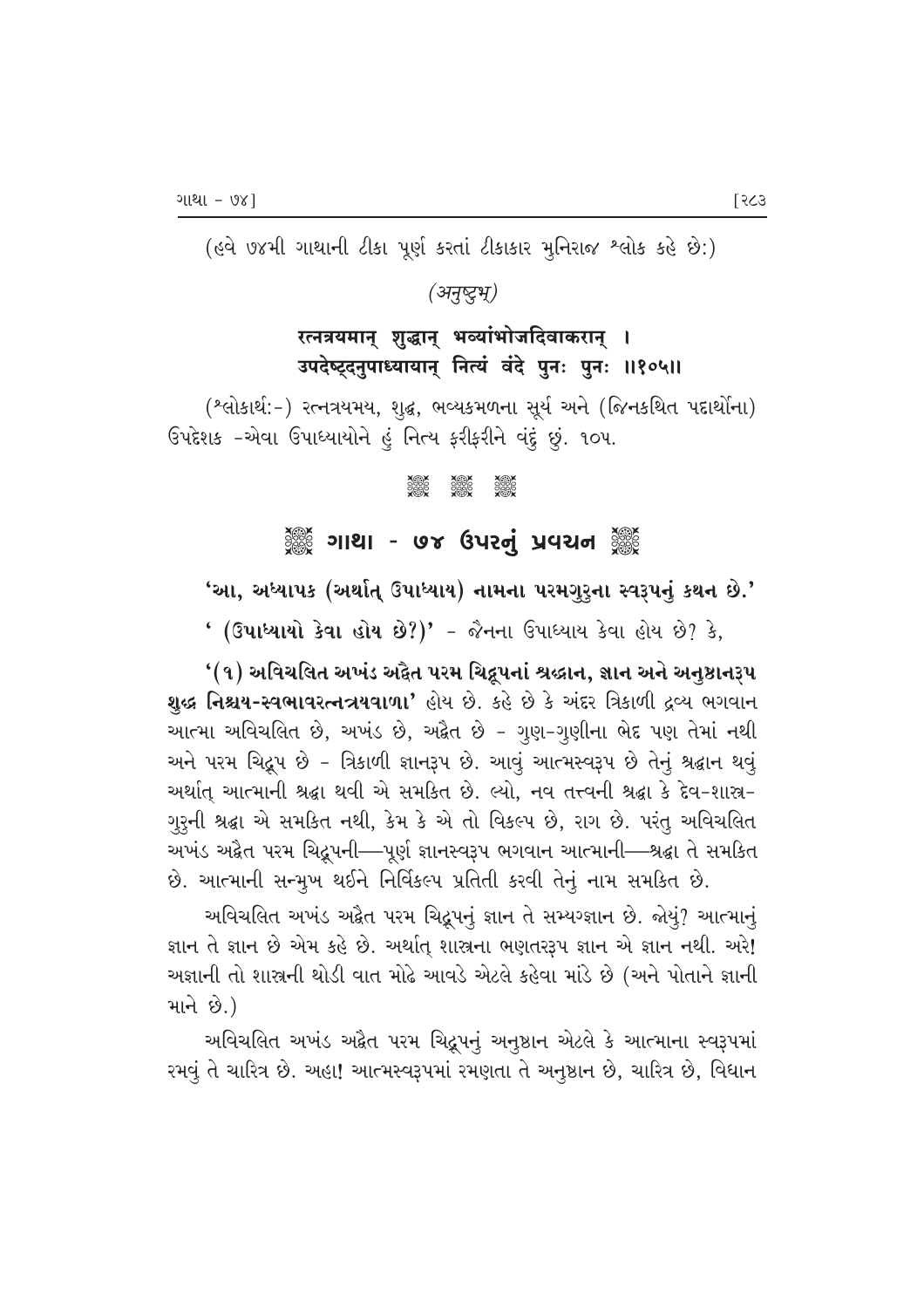છે અને તેણે સ્થિરતાને અમલમાં મૂકી છે. લ્યો, આને (સ્થિરતાને, રમણતાને) અનુષ્ઠાન કહીએ.

આ રીતે, અવિચલિત અખંડ અભેદ પરમ ચિદ્ભૂપની મતલબ કે ત્રિકાળી ચૈતન્યબિંબ પરમ સ્વભાવભાવ પ્રભુ આત્માની અંતર શ્રદ્ધા, તેનું જ્ઞાન અને તેમાં અનુષ્ઠાન તે સમ્યગ્દર્શન-જ્ઞાન-ચારિત્ર છે. અને આવા……. ભાષા જુઓ! બધું વજન અહીંયા છે.......... શૃદ્ધ નિશ્ચય-સ્વભાવરત્નત્રયવાળા ઉપાધ્યાય હોય છે. આનો અર્થ એ થયો કે અહીંયા વ્યવહારરત્નત્રયની ના પાડે છે કે ઉપાધ્યાય વ્યવહારરત્નત્રયવાળા નથી, પણ શ્∉ નિશ્રય-સ્વભાવરત્નત્રયવાળા છે. ફરીને જોયું? અહીંયા (નિશ્ચયરત્નત્રયને) શ્∉ નિશ્ચય-સ્વભાવરત્નત્રય કહ્યા એટલે વ્યવહારરત્નત્રય વિભાવરત્નત્રય સિદ્ધ થયા. અર્થાત્ વ્યવહારસમકિત, વ્યવહારજ્ઞાન અને વ્યવહારચારિત્ર એ વિભાવરત્નત્રય છે, કેમ કે એ  $\mathcal{S}_3$   $\mathcal{S}_1$ 

આ રીતે કહ્યું કે ઉપાધ્યાય શૃદ્ધ નિશ્ચય-સ્વભાવરત્નત્રયવાળા છે.

આહા! અજ્ઞાનીને શાસ્રની થોડી વાત મોઢે આવડે અને કહેવા માંડે એટલે થઈ रह्यूं! (અભિમાન થઈ જાય છે અને) કુગુરૂ તેને કહે: 'હવે તમે દીક્ષા લ્યો તો અમારી પાસે લેજો. કેમ કે અમે તમને શીખવીએ છીએ.' અરે! કોઈ તો અભિગ્રહ-બાધા પણ તેવડાવે છે કે દીક્ષા લેવી તો અહીંયા લેવી. -આ રીતે વાડાબંધી થઈ જાય છે. અહીં કહે છે કે વીતરાગ માર્ગમાં એવું (એવી રીત, એવો પ્રકાર) હોઈ શકતું નથી. કારણ કે એ (ગુરૂ, ઉપાધ્યાય) પોતે શુદ્ધ નિશ્ચય-સ્વભાવરત્નત્રયવાળા છે. તેથી તેમને કાંક્ષા− ઈચ્છા જ નથી કે અમે પ્રરૂપણા કરીએ છીએ, બીજાને સમજાવીએ છીએ તેથી બીજા <u>અમારા શિષ્ય થાય.</u>

જુઓ, અહીંયા (ઉપાધ્યાયની વ્યાખ્યામાં) નિઃકાંક્ષ ભાવ નાખ્યો છે. એમાં શો હેતુ છે? કે ઉપાધ્યાય પ્રરૂપણા કરે છે એનાથી 'આ મારા શિષ્યો થશે અને મને માનશે' એવી કાંક્ષા તેમને હોતી નથી એમ કહેવું છે. તેથી નિઃકાંક્ષ ભાવ અહીં નાખ્યો  $\dot{\vartheta}$ . ઉપાધ્યાય ભણાવે છે ને? તેથી આટલા જીવો મારી પાસે ભણે છે તો, 'આટલા જીવો મને માનતા થશે, મારા શિષ્યો થશે' એવી કાંક્ષા જૈનદર્શનના ઉપાધ્યાયને હોતી નથી.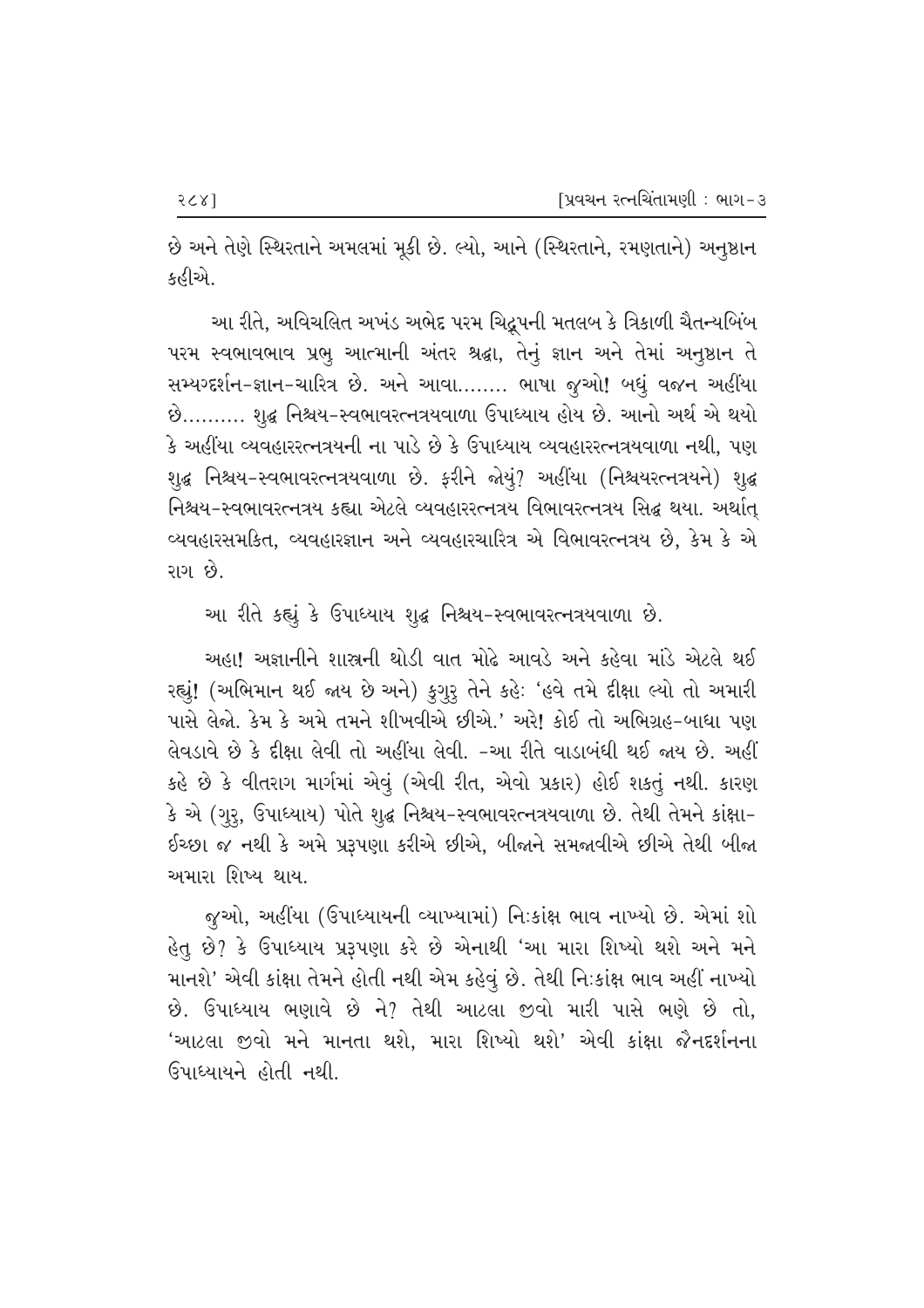'(૨) જિનેંદ્રના મુખારવિંદથી નીકળેલા જીવાદિ સમસ્ત પદાર્થસમૂહને ઉપદેશવામાં શુરવીર'. દેખો! કોઈએ કલ્પનાથી શાસ્રો-સૂત્રો લખ્યા હોય એ નહિ, પણ જિનેંદ્રનું મુખરૂપી અરવિંદ-કમળ છે તેમાંથી નીકળેલા જીવાદિ સમસ્ત પદાર્થસમૂહને - જીવ, અજીવ, પુણ્ય, પાપ, આસ્રવ, સંવર, નિર્જરા, બંધ અને મોક્ષ એ નવ તત્ત્વને - ઉપાધ્યાય ઉપદેશવામાં શુરવીર છે. છતાં તેમને કાંક્ષા હોતી નથી. તેથી તો 'णिक्करवभावसहिया - નિ:કાંક્ષભાવ સહિત' એમ શબ્દ છે ને? એટલે કે આપણે કહીએ છીએ, બોલતા આવઙ્યું છે, શીખવાડતા આવઙ્યું છે એટલે આપણા માનનારા તો થશે, આપણો પક્ષ તો કરશે - એવી કાંક્ષા ધર્માત્માને (ઉપાધ્યાયને) હોતી નથી એમ કહે છે. સમજાણું કાંઈ? અહા! 'એવો મારગ વીતરાગનો ભાખ્યો શ્રી ભગવાન.' અરે! ભગવાને કહેલો વીતરાગ મારગ દૃનિયાને સાંભળવા મળતો નથી. તેને એનાથી ઉલટો મારગ સાંભળવા મળે છે અને તેને સાચો માને છે. અરેરે! જિંદગી ચાલી જાય છે. ભાઈ! બહારમાં કોઈ શરણ નથી. જો કોઈ શરણ હોય તો તે ભગવાન આત્માનું—પોતાનું—સ્વરૂપ છે તથા તેને આશ્રયે પ્રગટેલા સમ્યગ્દર્શન-જ્ઞાન-ચારિત્ર—એ સ્વભાવરત્નત્રય શરણ છે.

આઈ કહે છે કે ઉપાધ્યાય પ્રગટ સ્વભાવરત્નત્રયવાળા છે અને ભગવાનના મુખારવિંદમાંથી નીકળેલા નવ પદાર્થના ઉપદેશમાં શૂરવીર છે. પણ આવા સ્વભાવરત્નત્રયવાળા હોય તે ઉપાધ્યાય ઉપદેશમાં શૂરવીર છે એમ ભાઈ! કહેવું છે હોં. અર્થાત ઉપાધ્યાય નિશ્ચય-સ્વભાવરત્નત્રયવાળા ન હોય અને માત્ર ઉપદેશ દેવામાં જ સમર્થ હોય એમ નથી. એટલે તો પહેલાં એ સ્થાપ્યું (-કહ્યું) કે તેઓ શુદ્ધ નિશ્ચય− स्वलावरत्नत्रयवाणा છે. જુઓ ને! અહીંયા પાઠ જ છે ને? કે 'रयणत्तयसंजुत्ता'। અને પછી એ લીધું કે 'जिणकहियपयत्थदेसया सूरा।' અહા! શુદ્ધ નિશ્ચય−સ્વભાવરત્નત્રયવાળા એવા ઉપાધ્યાય - એ પહેલાં લીધું અને પછી એ લીધું કે તેઓ જિનેંદ્રના મુખારવિંદથી નીકળેલા જીવાદિ સમસ્ત પદાર્થસમૂહને ઉપદેશવામાં શૂરવીર છે. જો કે ઉપાધ્યાયનો ઉપદેશ-વાણી તો વાણીને કારણે નીકળે છે, પરંતુ ઉપાધ્યાયના જ્ઞાનના ક્ષયોપશમની અંદર એટલી શૂરવીરતા છે કે - તેમના જ્ઞાનનો ક્ષયોપશમ એટલો (મોટો) છે કે -તેઓ ભગવાને કહેલા પદાર્થને સમજાવવામાં સમર્થ છે એમ કહેવું છે. અહા! ભાષા તો ભાષાને કારણે નીકળે છે. પણ ઉપાધ્યાયના જ્ઞાનના ક્ષયોપશમની અંદર એવી દશા છે કે તેઓ આ રીતે—્શૂરવીરપણે સમજાવે છે. પરંતુ જે શુદ્ધ નિશ્ચય-સ્વભાવરત્નત્રયવાળા હોય તે ઉપાધ્યાય સમજાવવામાં સમર્થ છે હો.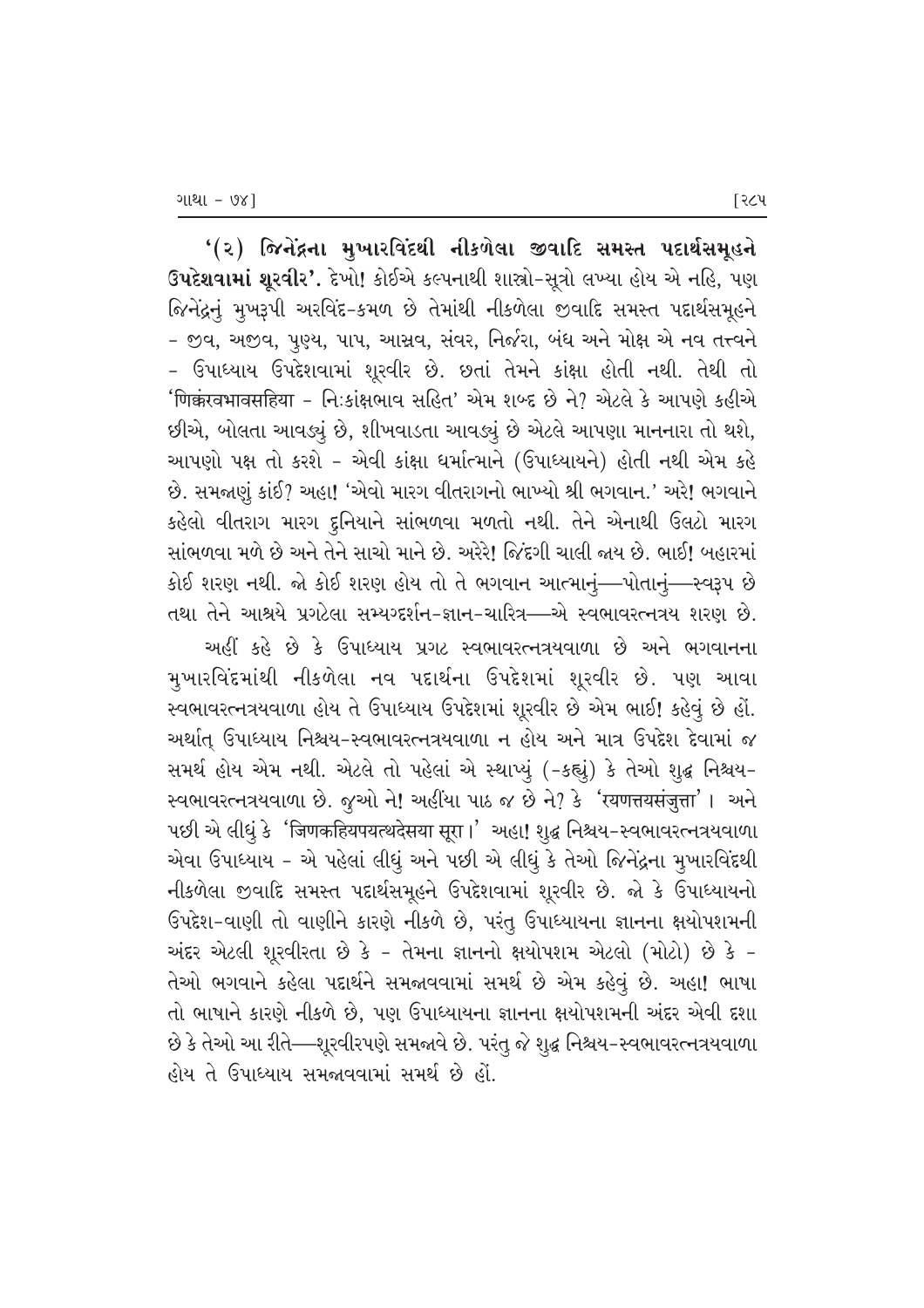$^{\prime}\left( 3\right)$  સમસ્ત પરિગ્રહના પરિત્યાગસ્વરૂપ જે નિરંજન નિજ પરમાત્મતત્ત્વ તેની ભાવનાથી ઉત્પન્ન થતા પરમ વીતરાગ સુખામૃતના પાનમાં સન્મુખ હોવાથી જ **નિષ્કાંક્ષભાવના સહિત'.** લ્યો, ઉપાધ્યાય નિઃકાંક્ષ કેમ છે તેની વાત કરે છે. અહા! ત્રિકાળી પરમ તત્ત્વ એવા આત્માનું સ્વરૂપ સમસ્ત પરિગ્રહના પરિત્યાગસ્વરૂપ છે અર્થાત્ વિકલ્પનો પણ તેમાં ત્યાગ છે. આવું નિરંજન નિજ પરમાત્મતત્ત્વ છે - ત્રિકાળી શુદ્ધ ધ્રુવ નિત્યાનંદ પ્રભૂ આત્મા છે…અહા! જે વિકલ્પના પણ પરિત્યાગસ્વરૂપ છે તેમ જ જેમાં અંજન-મેલ નથી એવું નિરંજન નિજ પરમાત્મતત્ત્વ છે... જોયું? 'ભગવાનનું તત્ત્વ' એમ નથી કહ્યું, પરંતુ 'નિજ પરમાત્મતત્ત્વ' કહ્યું છે અને એની ભાવના કહી છે. દેખો, અહીંયા 'ભાવના' કહી છે. તે ભાવના એટલે આનંદસ્વરૂપ ધ્રૂવ પ્રભૂ આત્મામાં એકાગ્રતા. તે સિવાય કોઈ કલ્પના કરે કે ચિંતવના કરે એ ભાવના નથી.

આહીં કહે છે કે જેમાં પરનો બિલકુલ અભાવ છે એવા નિરંજન નિજ પરમાત્મતત્ત્વની ભાવનાથી ઉત્પન્ન થતા એટલે કે નિજ-પોતે આનંદસ્વરૂપ ઘ્રુવ ભગવાન આત્મા છે એની એકાગ્રતાથી ઉત્પન્ન થતા પરમ વીતરાગ સુખામૃતના પાનમાં ઉપાધ્યાય સન્મુખ છે. અહા! ઉપાધ્યાય તો પરમ વીતરાગ સુખરૂપી અમૃતના નિર્વિકલ્પ પીણામાં સન્મુખ છે. મતલબ કે તેઓ અતીંદ્રિય આનંદને પીવામાં-અનુભવવામાં સન્મૂખ છે. અને તેથી નિઃકાંક્ષભાવના સહિત છે અર્થાત્ તેમને કાંક્ષા હોતી નથી. ભારે વાતુ ભાઈ!

**પ્રશ:-** આ કલાકમાં કંઈ એવું ન આવ્યું કે ભગવાનની ભક્તિ કરજો, પૂજા કરજો, દયા પાળજો, વ્રત કરજો. - એવું તો આમાં આવ્યું નહીં?

સમાધાન:- ભાઈ! આ આત્મવસ્તુ છે એનાં શ્રદ્ધા, જ્ઞાન અને સ્થિરતા થયા પછી તેમાં લીન રહી શકે નહીં ત્યારે એવો શુભ વિકલ્પ આવે છે. પણ એ શુભ વિકલ્પની વાતનું અહીંયા કામ નથી. કેમ કે અહીં તો પરમ વીતરાગ સુખામૃતના પાનમાં સન્મુખ એવા સંતો-ઉપાધ્યાયની વાત છે. તેઓ નિર્વિકલ્પ આનંદના રસના પીણામાં તત્પર છે, સન્મૂખ છે અને ઇચ્છાથી વિમુખ છે.

અરે! અજ્ઞાની તો જ્યાં થોડું બોલતા અને કહેતા આવડે ત્યાં, ઉપાધ્યાયપણાના ેકાણા ન હોય તોપણ, ઉપાધ્યાયનું પદ લઈ લે છે. પણ ભાઈ! એવી વસ્તુસ્થિતિ (ઉપાધ્યાયનું સ્વરૂપ) નથી બાપા! વસ્તુસ્થિતિ તો આ (અહીં કહે છે તે) છે. આ વીતરાગ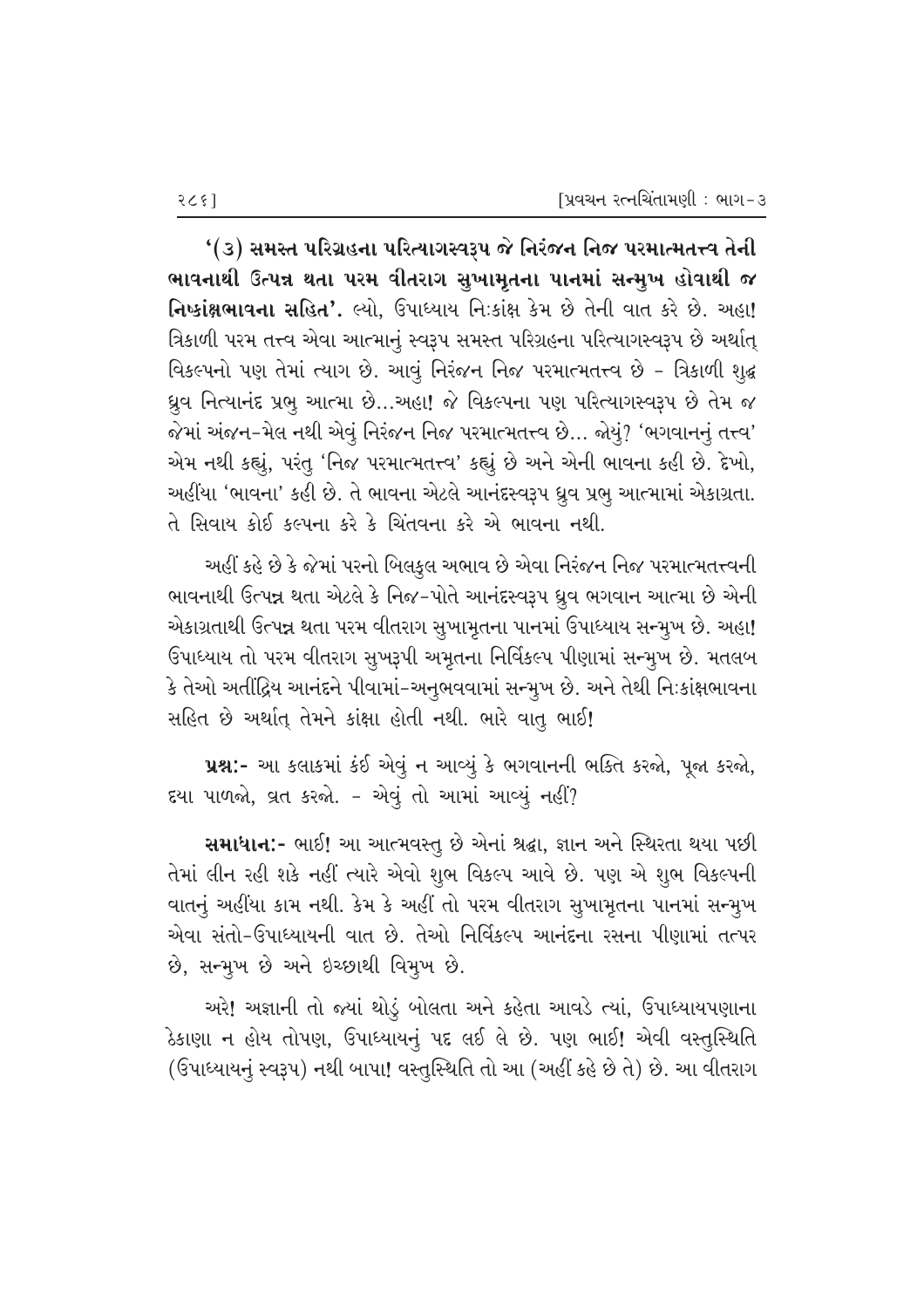મારગ છે, (તેમાં વિપરીતતા ન ચાલે.) અહીં કહે છે કે (૧) જેને અંતરમાં વીતરાગતા પ્રગટી છે અર્થાત્ નિશ્ચય સમ્યક઼દર્શન-જ્ઞાન-ચારિત્રરૂપ સ્વભાવરત્નત્રય પ્રગટ્યા છે અને  $(3)$  જે ભગવાનના કહેલા પદાર્થને કહેવામાં શૂરવીર છે તથા  $(3)$  જે નિજ  $\alpha$ યરમાત્મતત્ત્વમાં - ત્રિકાળી ધ્રુવ શુદ્ધ પોતાના ભગવાન આત્મામાં - એકાગ્ર થયા છે તે ઉપાધ્યાય છે.

અહા! 'નિજ પરમાત્મતત્ત્વ' - એ ત્રિકાળી ઘ્રુવ દ્રવ્ય છે અને તેની ભાવના -તેમાં એકાગ્ર થવું - તે પર્યાય છે. તો કહે છે કે, નિજ પરમાત્મતત્ત્વની ભાવનાથી  $20$ ટલે કે એકાગ્રતાથી ઉત્પન્ન થતાં પરમ વીતરાગ સુખામૃત... જુઓ! એમ કહે છે કે flજ પરમાત્મતત્ત્વની એકાગ્રતાથી આ પરમ વીતરાગ સુખામૃત ઉત્પન્ન થાય છે. પરમ વીતરાગ સુખરૂપી અમૃત અંતરમાંથી પ્રગટે છે અને ઉપાધ્યાયની આ જ દશા હોય છે. અર્થાત્ આવી દશાવાળાને જ ઉપાધ્યાય કહેવામાં આવે છે.

પરમ વીતરાગ સુખામૃતના પાનમાં − પરમ વીતરાગ સુખરૂપી અમૃતના પીણામાં− સન્મૂખ હોવાથી...... મતલબ કે ઉપાધ્યાય આનંદના પીણામાં સન્મુખ છે. અને તેથી  $\gamma$ ....... - આમ કહીને કારણ આપે છે કે આ કારણે જ ઉપાધ્યાય નિષ્કાંક્ષભાવના સહિત છે. લ્યો, ઉપાધ્યાય નિષ્કાંક્ષભાવના સહિત છે એમ કહે છે. પાઠમાં પણ 'णिक्कंरवभावसहिया' છે ને? અર્થાત્ ઉપાધ્યાય ઇચ્છા વિનાની ભાવના સહિત છે એમ કહેવું છે. ઉપાધ્યાય ઉપદેશ આપે તો એમને ઇચ્છા હોતી નથી કે અમે આવો ઉપદેશ કરીએ છીએ તેથી મોટી સભા ભરાય અને માર્ગમાં અમારા નામ નીકળે (જૈનધર્મમાં અમારા નામ પ્રસિદ્ધ થાય). અરે ભગવાન! નામ ક્યાં નીકળે? (–નામ કોનું પ્રસિદ્ધ થાય?) અરે! આત્માને નામ જ કયાં છે (કે જેથી પ્રસિદ્ધ થાય). અહીં કહ્યું કે ઉપાધ્યાય અંદર આનંદના પીણામાં સન્મુખ હોવાથી જ નિષ્કાંક્ષભાવના સહિત છે.

'આવાં લક્ષણથી લક્ષિત તે જૈનોના ઉપાધ્યાયો હોય છે.' લ્યો, વીતરાગ માર્ગમાં- જૈનમાં - આવા ઉપાધ્યાયો હોય છે. અહા! વીતરાગ સર્વજ્ઞ પરમેશ્વર સિવાય બીજે ક્યાંય અન્યમાં તો કોઈ સાચા ઉપાધ્યાય છે જ નહીં. પરંતુ જૈનોમાં પણ આવા ઉપાધ્યાય હોય છે.

#### C C C C C<br>C C C C C C<br>C C C C C C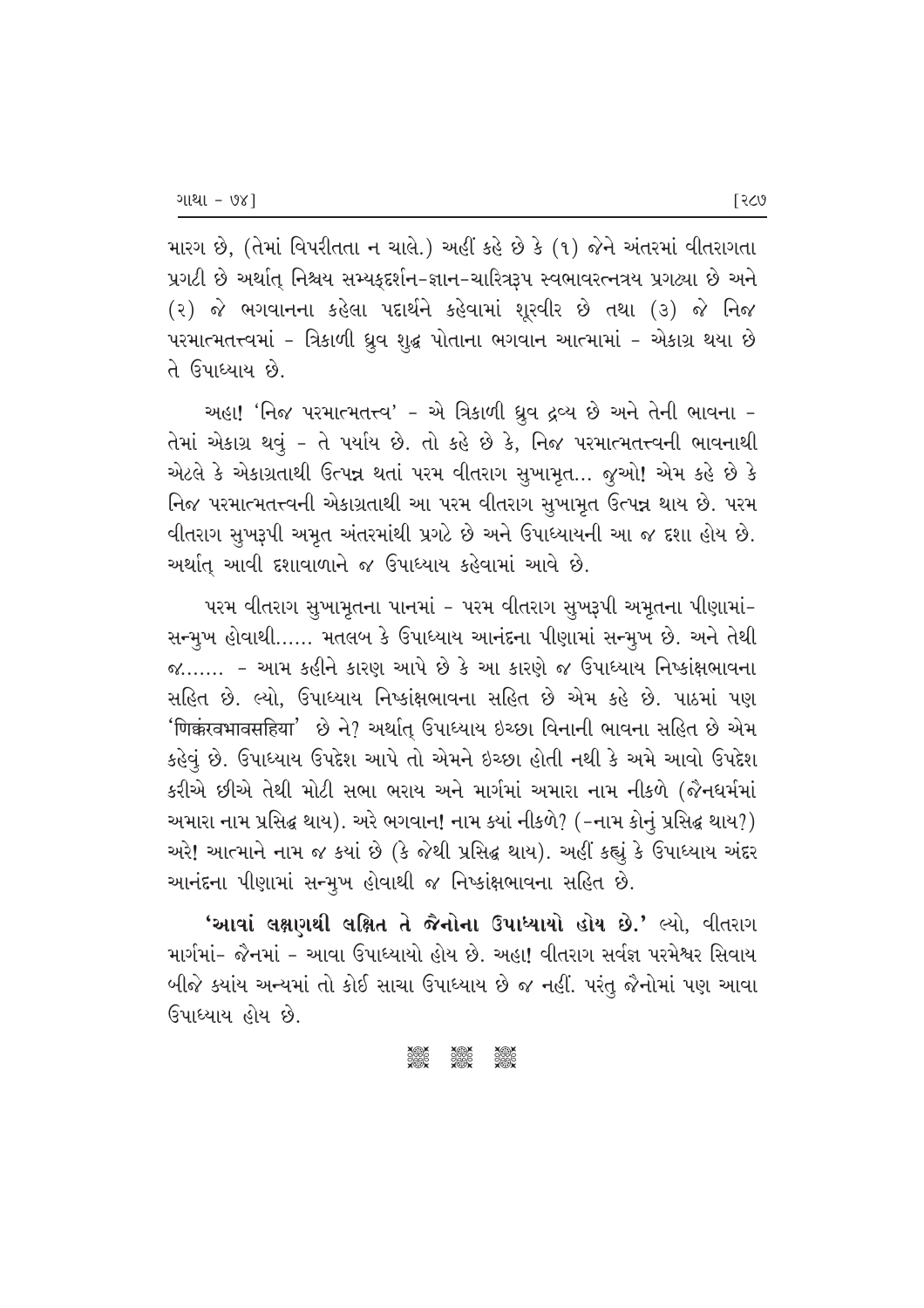# ેં શ્લોક - ૧૦૫ ઉપરનું પ્રવચન ૅં

 $6$ પાધ્યાય કેવા હોય તેની વ્યાખ્યા ગાથા ૭૪માં થઈ ગઈ છે. હવે તેનો શ્લોક છે. <mark>'રત્નત્રયમય'.</mark> જૈનના ઉપાધ્યાય એને કહીએ કે જેને સમ્યગ્દર્શન-જ્ઞાન− ચારિત્ર—એ ત્રણ રત્નમય અભેદ પરિણતિ થઈ છે. પૂર્ણ આનંદસ્વરૂપ શુદ્ધ આત્માનો આશ્રય લઈને જેને નિશ્ચય સમ્યગ્દર્શન-જ્ઞાન-ચારિત્રમય અભેદ પરિણતિ થઈ છે તેને ઉપાધ્યાય કહે છે. જો કે સાધુને પણ તે રત્નત્રય હોય છે. પણ ઉપાધ્યાયમાં ફેર (-વિશેષતા) આટલો છે કે તેઓ ભવ્યકમળના સૂર્ય છે અને જિનકથિત પદાર્થોના ઉપદેશક છે. −આટલી વિશેષતા ઉપાધ્યાયમાં છે.

'શુદ્ધ'. ઉપાધ્યાય શુદ્ધ છે એટલે કે તેમને શુદ્ધરૂપ રત્નત્રયમય વીતરાગી પરિણતિ  $292$  શઈ છે.

**'ભવ્યકમળના સૂર્ય'.** ઉપાધ્યાય લાયક પ્રાણીરૂપી કમળના સૂર્ય છે. જેને ચૈતન્યપ્રકાશ પ્રગટવાની અંતરમાં યોગ્યતા છે તે ભવ્યરૂપી કમળને માટે ઉપાધ્યાય સૂર્ય સમાન છે.

 $\cdot$ અને (જિનકથિત પદાર્થોના) ઉપદેશક $\cdot$ . ઉપાધ્યાય વીતરાગે કહેલા પદાર્થોના ઉપદેશક <u>છે. સર્વજ્ઞ પરમાત્મા પરમેશ્વરે જે પદાર્થો કહ્યા તેને ઉપદેશવામાં ઉપાધ્યાય સમર્થ છે.</u>

<mark>ʻએવા ઉપાધ્યાયોને હું નિત્ય ફરીફરીને વંદું છું.'</mark> હું એટલે ટીકાકાર શ્રી પદ્મપ્રભમલધારિદેવ મુનિ કહે છે કે આવા દશાવંતને અર્થાત્ (૧) જેને વીતરાગદશા−  $u$ રિણતિ પ્રગટ થઈ છે,  $(2)$  જે શુદ્ધ છે,  $(3)$  જે ભવ્યકમળના સૂર્ય છે અને  $(8)$  જે જિનકથિત પદાર્થોના ઉપદેશક છે તે ઉપાધ્યાયોને હું ફરીફરીને વંદન કરૂં છું. આ વ્યવહારચારિત્ર અધિકાર છે ને? એટલે અહીં ઉપાધ્યાયને વંદન કરે છે.



|                                       | પ્રવચન નં. |     | તારીખ   |
|---------------------------------------|------------|-----|---------|
|                                       | NSS / ૬૬   |     | 93-V-V9 |
| ગાથા - ૭૪<br>શ્લોક - ૧૦૫ <sup>)</sup> |            | 519 | 98-0-09 |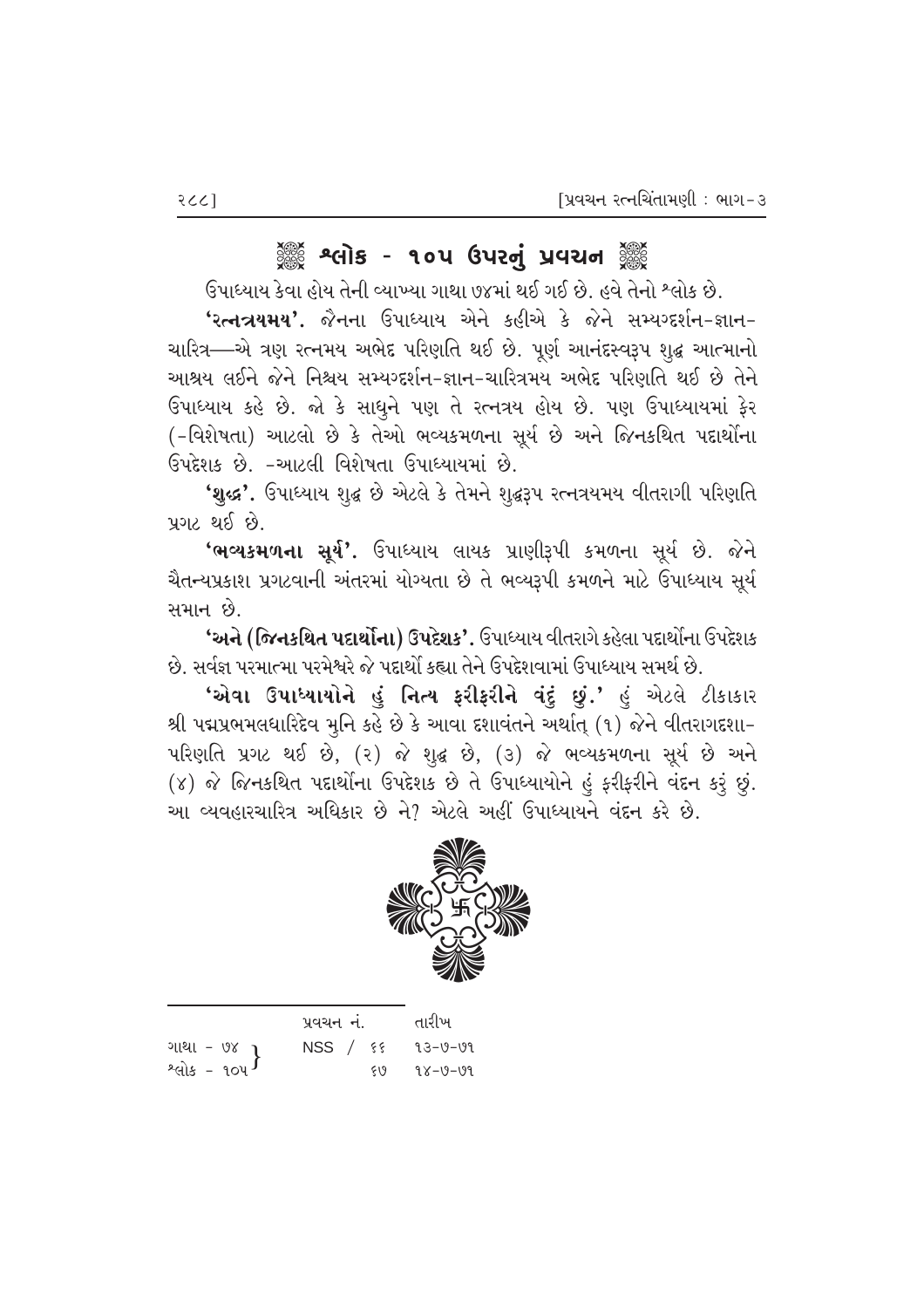

## वावारविप्पमुक्का चउव्विहाराहणासयारत्ता । गिग्गंथा णिम्मोहा साहू दे एरिसा होंति ।।७५।।

ब्यापारविप्रमुक्ताः चतुर्विधाराधनासदारक्ताः । त्तिर्ग्रन्था निर्मोहाः साधवः ईदृशा भवन्ति ॥७५॥

## નિર્ગ્રંથ છે, નિર્મોદ છે, વ્યાપારથી પ્રવિમકત છે,  $u$ ઉવિધ આરાધન વિષે નિત્યાનુરકત શ્રી સાધુ છે. ૭૫.

અન્વયાર્થ:- (व्यापारविप्रमुक्ताः) વ્યાપારથી વિમૂક્ત (-સમસ્ત વ્યાપાર રહિત), (चतुर्विधाराधनासदारक्ताः) ચતુર્વિધ આરાધનામાં સદ્દા રક્ત, (निर्ग्रन्थाः) નિર્ગ્રથ અને (निर्मोहाः) निर्भोह; — (ईदृशाः) આવા, (साधवः) સાધૂઓ (भवन्ति) होय છे.

**ટીકા:-** આ, નિરંતર અખંડિત પરમ તપશ્ચરણમાં નિરત (-લીન) એવા સર્વ સાધુઓના સ્વરૂપનું કથન છે.

(સાધુઓ કેવા હોય છે?) (૧) પરમસંયમી મહાપૂરુષો હોવાથી ત્રિકાલનિરાવરણ નિરંજન પરમ પંચમભાવની ભાવનામાં પરિણમેલા હોવાને લીધે જ સમસ્ત બાહ્યવ્યાપારથી વિમુક્ત; (૨) જ્ઞાન, દર્શન, ચારિત્ર અને પરમ તપ નામની ચતુર્વિધ આરાધનામાં સદા અનુરકત; (3) બાહ્ય-અભ્યંતર સમસ્ત પરિગ્રહના ગ્રહણ રહિત હોવાને લીધે નિર્ગ્રંથ; તથા (४) સદ્દા નિરંજન નિજ કારણસમયસારના સ્વરૂપનાં સમ્યક શ્રદ્ધાન, સમ્યક પરિજ્ઞાન અને સમ્યક આચરણથી પ્રતિપક્ષ એવાં મિથ્યા દર્શન, મિથ્યા જ્ઞાન અને મિથ્યા ચારિત્રનો અભાવ હોવાને લીધે નિર્મોહ;-આવા, પરમનિર્વાણસુંદરીની સુંદર સેથીની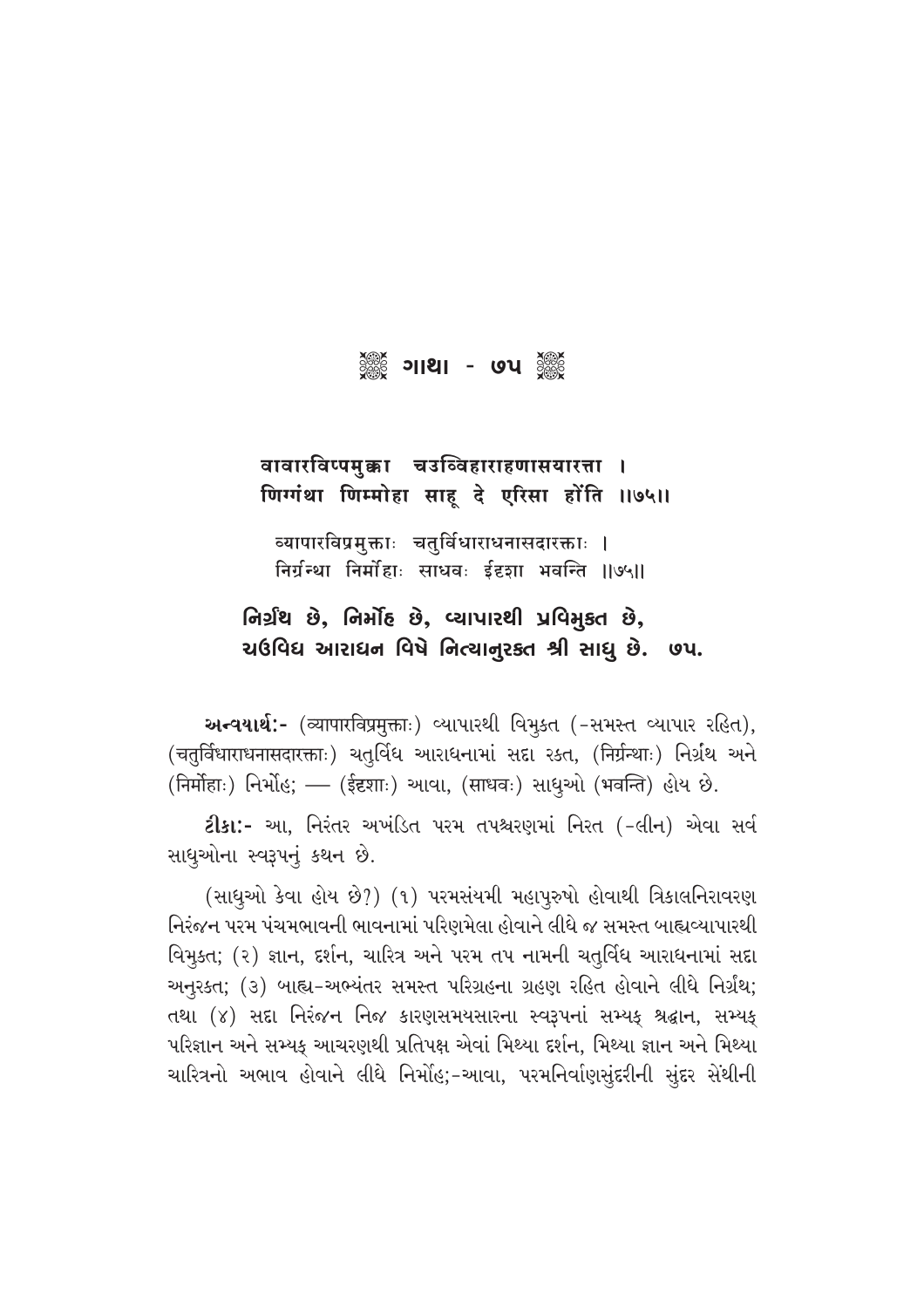શોભારૂપ કોમળ કેસરના રજ-પુંજના સુવર્ણરંગી અલંકારને (કેસર-રજની કનકરંગી શોભાને) અવલોકવામાં કૌતૂહલબુદ્ધિવાળા તે બધાય સાધૂઓ હોય છે (અર્થાત્ પૂર્વોક્ત લક્ષણવાળા, મુક્તિસુંદરીની અનુપમતા અવલોકવામાં આતુર બુદ્ધિવાળા બધાય સાધુઓ હોય છે).

(હવે ૭૫ મી ગાથાની ટીકા પૂર્ણ કરતાં ટીકાકાર મુનિરાજ શ્લોક કહે છે:)

(आर्या)

# भविनां भवसुखविमुखं त्यक्तं सर्वाभिषंगसंबंधात् । मंक्षु विमंक्ष्व निजात्मनि वंद्यं नस्तन्मनः साधोः ॥१०६॥

(**શ્લોકાર્થ:-**) ભવવાળા જીવોના ભવસૂખથી જે વિમૂખ છે અને સર્વ સંગના સંબંધથી જે મુક્ત છે, એવું તે સાધુનું મન અમને વંદ્ય છે. હે સાધુ ! તે મનને શીઘ્ર નિજાત્મામાં મગ્ન કરો. ૧૦૬.

#### $\frac{1}{2}$  $\frac{3600}{2000}$ **deep**

# ૈું ગાથા - ૭૫ ઉપરનું પ્રવચન ૅુ

આ પાંચેય પરમેષ્ઠી સ્વઢવ્યની અપેક્ષાએ તો પર છે. માટે તે પાંચેય પરમેષ્ઠીને માનવા, વંદન કરવા આદિ બધો વ્યવહાર શુભરાગ છે. એટલે વ્યવહારચારિત્ર અધિકારમાં તેની વાત કરી છે. હવે ૭૫ મી ગાથામાં જૈનના સાધુ કોને કહેવા તે કહે છે.

**પ્રશ્ન:-** શું બીજા ધર્મમાં (સાચા) સાધુ હોય?

સમાધાન:- (ના). છતાં ઘણા લોકો અન્યધર્મમાંય સાચા સાધુ હોય એમ કહે છે ने? 'णमो लोए सव्वसाहणं' એટલે જગતના બધા - અન્યમતના પણ - સાધુ એમાં આવે એમ કોઈ કહે છે ને? (પણ તે સાચું નથી.) જૈનના સાધુ છે તે જ સાચા સાધુ છે, તે સિવાય અન્યમતમાં કોઈ સાચા સાધુ છે જ નહીં.

વીતરાગ પરમેશ્વરે જેવો વીતરાગસ્વરૂપ આત્મા કહ્યો છે તેવા વીતરાગસ્વરૂપ આત્મામાં જેની અંતર્મુખ દષ્ટિ છે, તેનું જ્ઞાન છે અને અનુભવરૂપ સ્થિરતા છે તેને સાચા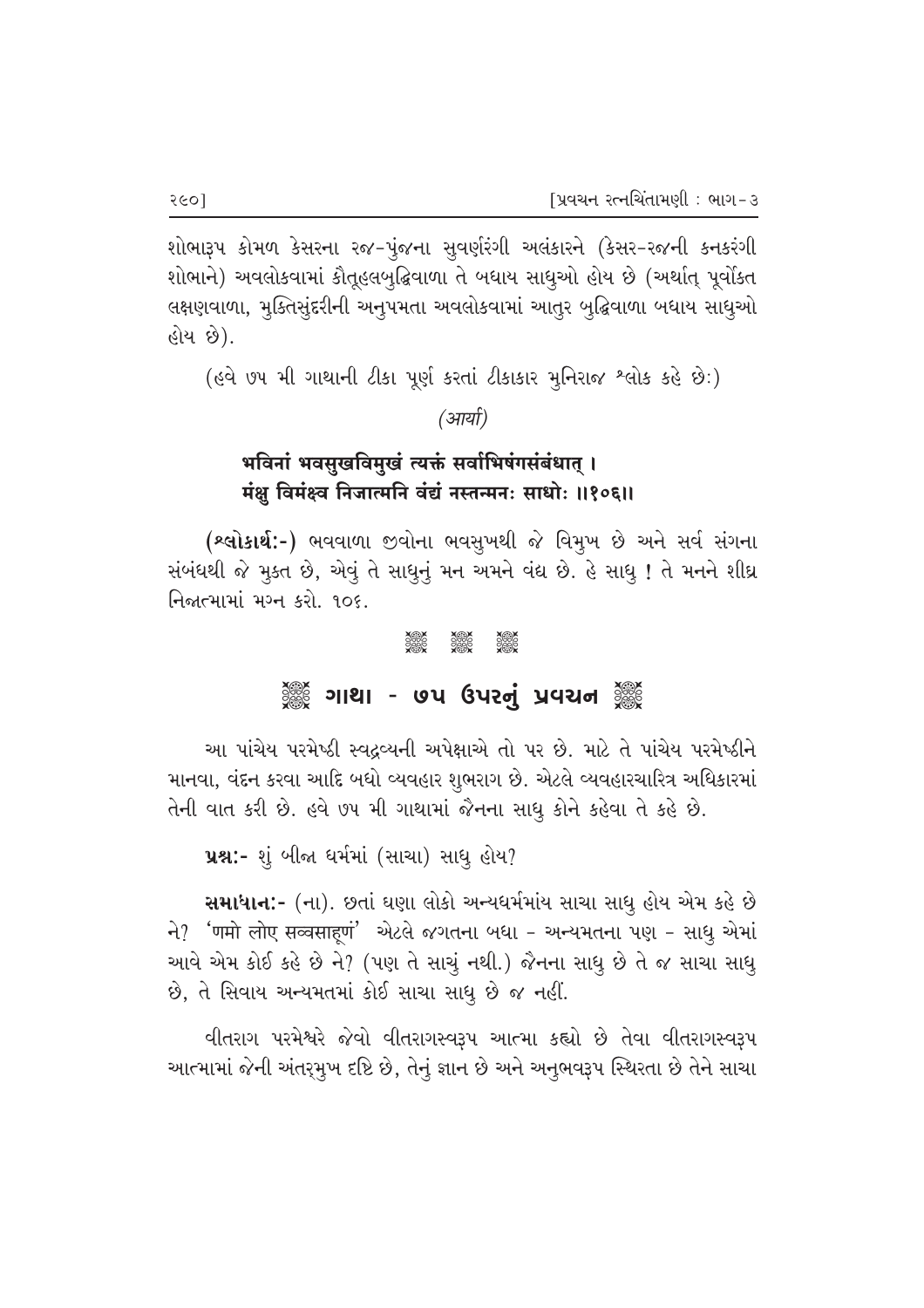સાધુ કહીએ. આવા સાધુ જૈન પરમેશ્વર સિવાય બીજા અન્યમતમાં હોતા જ નથી. તેથી 'णमो लोए सव्वसाहण'भां જે આવા (-જૈનના સાચા) સાધૂ હોય તે જ બધા આવે. પણ તે સિવાયના ગમે તે ભેખ ધાર્યા હોય તે ન આવે. તથા જૈનના સાચા સાધુમાં અજ્ઞાની મિથ્યાદષ્ટિ પણ—કે જે પુણ્યથી ધર્મ માનનારા છે અને પોતાને વ્યવહારની ક્રિયાના કર્તા માનનારા છે તે પણ—ન આવે.

\*\*\*\* 1992 124 124 124 124 PAR 2012

સમાધાન:- એ તો એની એ માન્યતા થઈ. વીતરાગમૂર્તિ આનંદમય ભગવાન આત્મા જ ઉપાદેય છે. તે સિવાય જે કોઈ વિકલ્પ-રાગ છે તે હેય છે. -આવું જે ન માનતા હોય તે મિથ્યાદષ્ટિ છે અને તેને જૈન સાધુમાં ગણવામાં આવતા નથી. અહીં જૂઓ, કહે છે કે - ગાથામાં પહેલો શબ્દ છે કે - 'वावारविप्पमुक्का' સાધુ વ્યાપારથી વિમુક્ત છે. અને આવા સાધુ વીતરાગ મારગમાં હોય છે.

'આ, નિરંતર અખંડિત પરમ તપશ્ચરણમાં નિરત(-લીન) એવા સર્વ સાધુઓના સ્વરૂપનું કથન છે.' દેખો, કહે છે કે, નિરંતર અખંડિત પરમ તપશ્ચર્યામાં-ચારિત્રમાં −સાધુ લીન છે. અતીન્દ્રિય આનંદસ્વરૂપ આત્મામાં ઉગ્ર પુરૂષાર્થથી જે એકાગ્ર થયા તે સાધૂ છે. અહા! નિરંતર અખંડિત પરમ તપશ્ચરણમાં નિરત કહેતાં ઇચ્છા વિનાના અમૃતસ્વરૂપ ભગવાન આત્મામાં લીન છે. જુઓ, સાધુ પંચમહાવ્રતમાં કે ૨૮ મૂળગુણમાં લીન છે એમ નથી કહ્યું. કારણ કે એ પંચમહાવ્રતાદિ તો વિકલ્પ છે, આસવ છે. માટે સાધુ તેમાં લીન હોતા નથી. આવી બહુ આકરી વાત છે! આ તો વસ્તુની સ્થિતિ છે ભાઈ! આ કાંઈ સંપ્રદાય નથી.

અહા! આત્મા વીતરાગમૂર્તિ છે. તેના સ્વરૂપમાં જેને નિરંતર અખંડિત પરમ સ્થિરતા-લીનતા થઈ છે તેવા સર્વ સાધુઓના સ્વરૂપનું કથન અહીં છે.

'(સાધુઓ કેવા હોય છે?) (૧) પરમસંયમી મહાપુરૃષો હોવાથી ત્રિકાલનિરાવરણ નિરંજન પરમ પંચમભાવની ભાવનામાં પરિણમેલા હોવાને લીધે જ સમસ્ત •⁄ આહ્યવ્યાપારથી વિમુક્ત'. 'વ્યાપારથી પ્રવિમુક્ત'ની વ્યાખ્યા કરે છે કે સાધુને વિકલ્પનો વ્યાપાર પણ છૂટી ગયો છે. અહા! સાધુ પરમસંયમી મહાપૂરૃષ હોવાને કારણે પોતાનો ત્રિકાળી પરમ પંચમભાવ - ધ્રુવભાવ છે તેની ભાવનામાં અર્થાત્ ભગવાન આત્માનું જે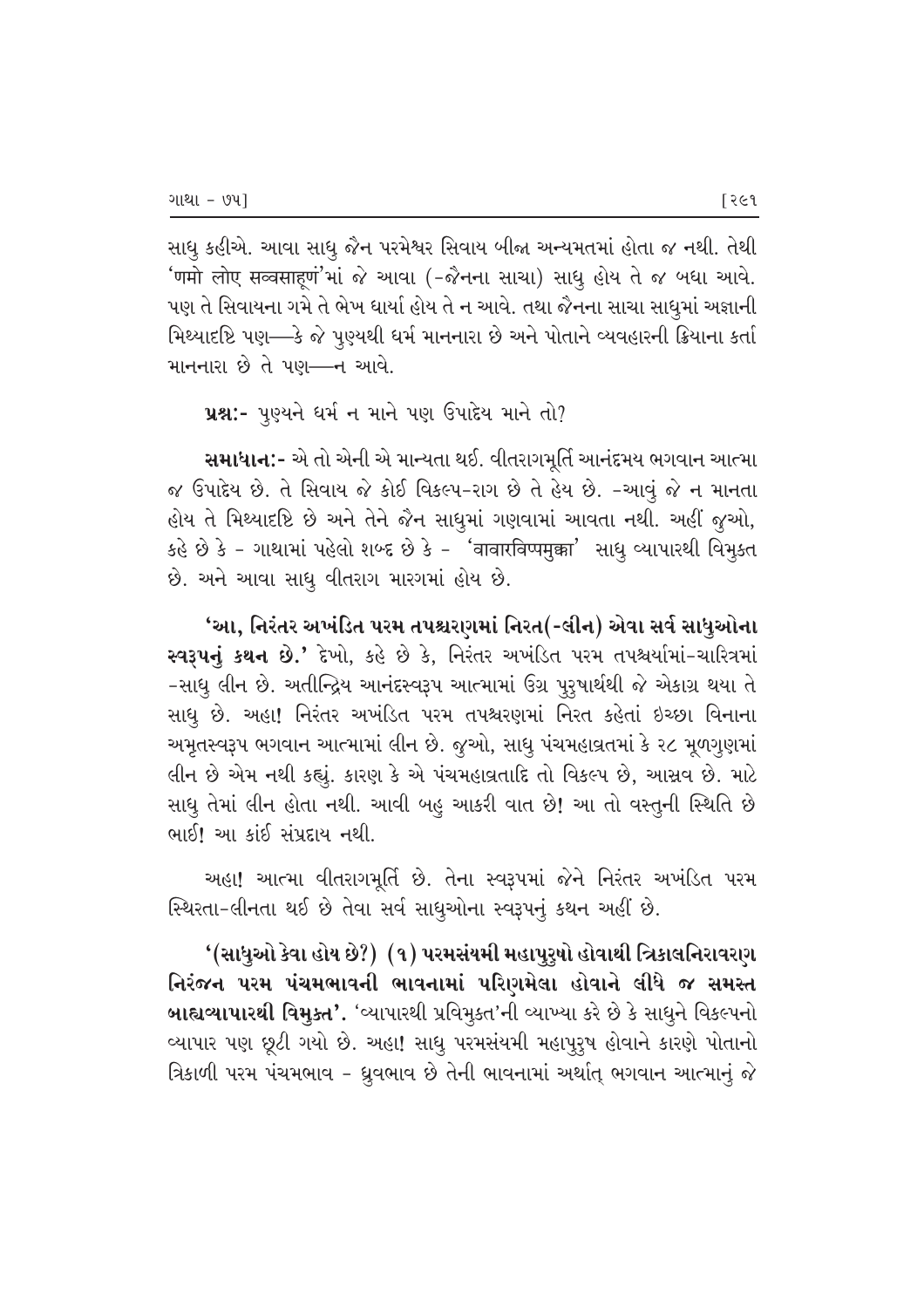aિકાળી નિત્યસ્વરૂપ છે તે પરમ પંચમભાવની ભાવનામાં…ભાવના શબ્દે એકાગ્રતા છે હોં, (વિકલ્પ નહીં). તો, તે પરમ પંચમભાવની ભાવનામાં પરિણમેલા હોવાને લીધે…… એટલે કે પરમ પંચમભાવની એકલી વિકલ્પમય ભાવના સાધુને છે એમ નથી. પરંતુ સાધુ પરમ પંચમભાવની ભાવનામાં પરિણમેલા છે એમ કહે છે. અને એવા સાધુને અહીંયા flધા છે. પંચમભાવ એ ત્રિકાળી ભાવ (-દ્રવ્ય) છે અને તેની ભાવના તે વર્તમાન પર્યાય છે.

અહા! સાધુ તો ત્રિકાળ આનંદનું ધામ ધ્રુવ શુદ્ધ ચૈતન્યદ્રવ્ય એવા પરમ પંચમભાવની— વસ્તુની હયાતીના ત્રિકાળી ભાવની — ભાવનામાં પરિણમેલા છે અને આને લીધે જ તેઓ સમસ્ત બાહ્ય વ્યાપારથી વિમૂક્ત છે એમ કહે છે. લ્યો, જૈન પરમેશ્વર તીર્થંકરદેવ વિલોકનાથના શાસનમાં આવા સાધુ હોય છે અને તેને જ સાચા સાધુ કહેવામાં આવે છે.

સાધુ સમસ્ત બાહ્ય વ્યાપારથી પ્રવિમુક્ત કેમ છે?

તેઓ નિર્વિકલ્પ અખંડ ત્રિકાળી પંચમભાવની ભાવનામાં પરિણમેલા છે - એ અવસ્થારૂપે થયેલા છે. તેને લીધે જ – આ કારણે જ – સાધુને સમસ્ત બાહ્યનો વ્યાપાર છૂટી ગયો છે. તેમને વિકલ્પનો વ્યાપાર પણ છૂટી ગયો છે. તેથી ખરેખર તો તેઓ પંચમહાવ્રતના વિકલ્પથી પણ વિમૂક્ત છે. વીતરાગે કહેલું સ્વરૂપ બહુ ઝીણું છે! અહા! પોતે ધ્રુવ નિત્ય અલૌકિક પરમાત્મા છે તેની ભાવનામાં પરિણતિને પરિણમાવતા અર્થાત્ fice ધ્રુવ ભગવાન આત્મા છે તેની ભાવનામાં - એકાગ્રતામાં - વર્તમાન દશાને પરિણમિત કરતા સાધુ બાહ્ય વ્યાપારથી છૂટી ગયા છે. (જુઓ, અહીં અસ્તિ-નાસ્તિ કરી છે કે) આવી નિર્મળ પરિણતિ ઉભી (-પ્રગટ) થઈ એટલે બાહ્યનો વિકલ્પનો વ્યાપાર બંધ થઈ ગયો. લ્યો, સાધુ આને કહેવાય!

અહા! જેણે પરમાનંદની પૂર્ણ પ્રાપ્તિ કરવી છે તેણે તો આવી આરાધના કરવી પડશે. મતલબ કે ત્રિકાળ આનંદસ્વરૂપ આત્મામાં લીન થાય તેને પરમાનંદની પ્રાપ્તિ થાય— તેની મુક્તિ થાય. જુઓ, અહીં એમ કહે છે કે, 'સમસ્ત બાહ્ય વ્યાપારથી વિમુક્ત'. ગાથામાં પણ 'वावारविप्पमुक्का' છે ને? તો, 'प्प'માંથી ટીકામાં 'સમસ્ત' શબ્દ કાઢ્યો છે. અહા! મુનિરાજ સમસ્ત બાહ્ય વ્યાપારથી વિમૂક્ત છે. તેમને તો ઉપદેશનો પણ (નિયમરૂપ) વ્યાપાર નથી. ઉપદેશ તો આચાર્ય ને ઉપાધ્યાયને હોય છે. જ્યારે મૂનિ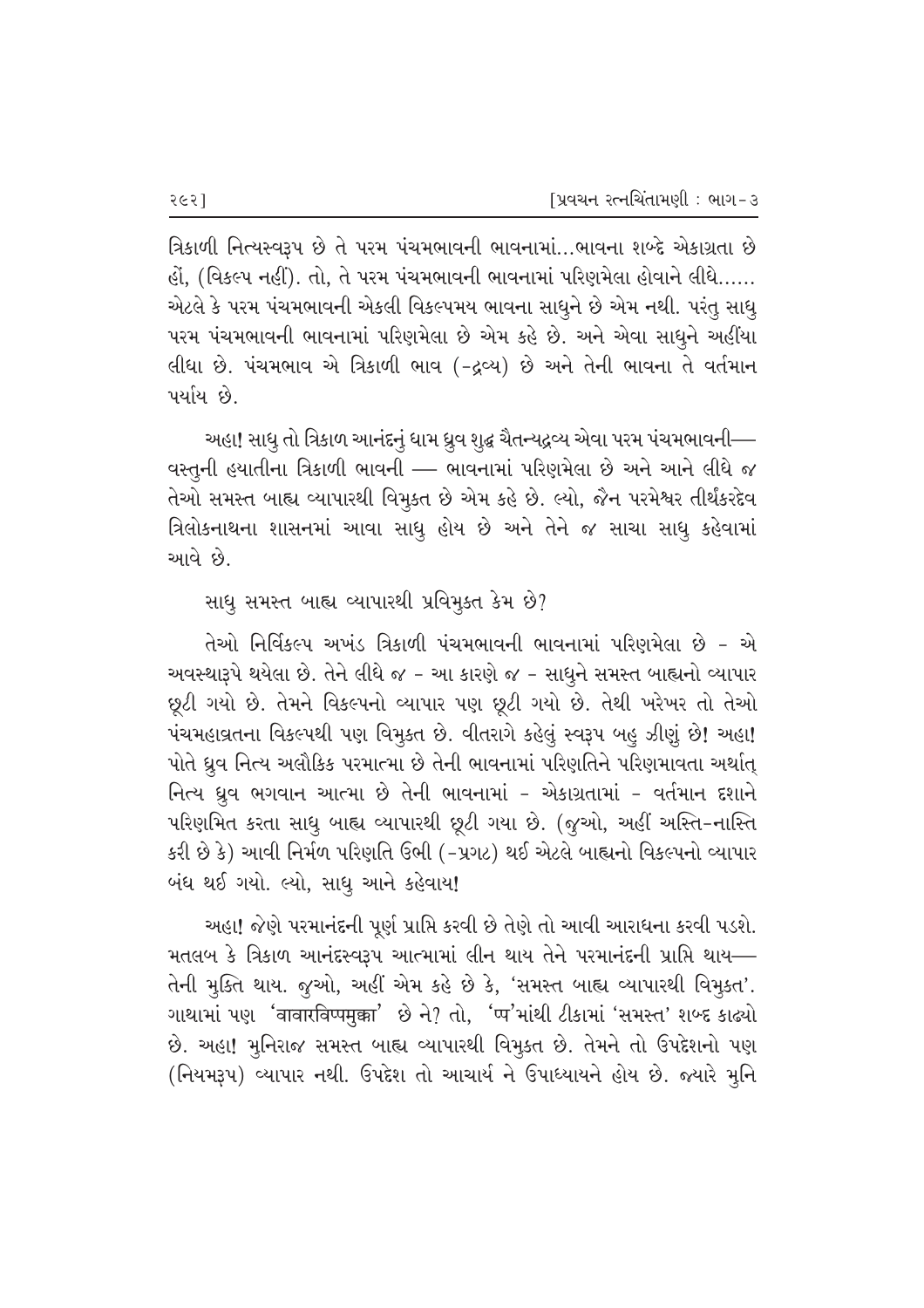તો પોતાના સ્વરૂપને સાધે છે અને તેમને એકલા વીતરાગભાવનું પરિણમન છે એમ કહે છે. મુનિનો આત્મા એટલે કે પોતે ત્રિકાળી વીતરાગસ્વભાવમય છે અને તેની ભાવના તે વીતરાગી પરિણતિ છે. - બસ, આ મુનિનું સ્વરૂપ છે.

હવે, મુનિ આરાધનામાં લીન છે તે બતાવે છે : **'(૨) જ્ઞાન, દર્શન, ચારિત્ર અને** પરમ તપ નામની ચતુર્વિધ આરાધનામાં સદા અનુરક્ત'. ભગવાન આત્મા તરફની શ્રદ્ધા, તેનું જ્ઞાન, શાંતિરૂપ ચારિત્ર અને ઇચ્છા નિરોધરૂપ તપ—આ ચાર આરાધનામાં મુનિ લીન છે એટલે કે તેઓ અમૃતસ્વરૂપ ભગવાન આત્માની આરાધનામાં લીન છે. તેથી દુનિયા ધર્મ પામે કે ન પામે એવો વિકલ્પ, કહે છે કે, મુનિને છે જ નહીં. આત્માનું જ્ઞાન, આત્માનું દર્શન, આત્મચારિત્ર અને આત્મામાં વિશેષ-ઉગ્ર પુરૂષાર્થથી લીનતા (તપ) - આવી ચતુર્વિધ આરાધનામાં સાધુ સદા અનુરક્ત છે. જુઓ, પાઠ જ છે ને? <u> ३ 'चउब्बिहाराहणासयारत्ता'.</u>

પ્રશ્ન:- સાધુ આરાધનામાં સદ્દા અનુરક્ત હોય તો આહાર-પાણી ક્યારે લે?

**સમાધાન:**- તેઓ ખાતા પણ નથી ને પીતા પણ નથી. એ ખાવા-પીવાનો વિકલ્પ આવે અને તે સંબંધી ક્રિયા થાય તો તેના પણ તેઓ જણનાર રહે છે. આ, 'णमो लोए सव्वसाहणं' ની વ્યાખ્યા ચાલે છે હોં. તો, કહે છે કે, જ્ઞાન, દર્શન, ચારિત્ર ને તપ - એ ચાર પ્રકારની આરાધનામાં—તેના સેવનમાં—લીન છે તે સાધૂ છે. साधयति इति साधु । પૂર્ણ સ્વરૂપની અંતરમાં સાધના કરે તે સાધુ. પણ એવું પૂર્ણ સ્વરૂપ અને પૂર્ણ સ્વરૂપની શક્તિ ધરનારો આત્મા સર્વજ્ઞ વીતરાગના માર્ગમાં જ હોય. (માટે તેની સાધના કરનાર સાચા સાધૂ સર્વજ્ઞ વીતરાગના માર્ગમાં જ હોય.) અહીં કહ્યું કે પૂર્ણ સ્વરૂપની આરાધનામાં સાધુ તત્પર છે કે જેથી પૂર્ણ સ્વરૂપની પર્યાયમાં પ્રાપ્તિ થાય.

હવે, સાધુ નિર્ગ્રંથ છે એમ કહે છેઃ '(૩) **બાહ્ય-અભ્યંતર સમસ્ત પરિગ્રહના ગ્રહાગ** રહિત હોવાને લીધે નિર્ગ્રંથ'. મુનિને બાહ્યમાં વસ્ત્રનો એક કટકોય..... અરે! ધાગોય...... ન હોય. 'અષ્ટપાહુડ'માં કહ્યું છે ને? કે तिलतुसमित्तं । (સૂત્રપાહુડ ગા.૧૮, બોધપાહુડ ગા.૫૫) કોઈને તલના ફોતરા જેટલો પણ પરિગ્રહ હોય તો તે મુનિ નહીં. અને તે પોતાને મુનિ માને તો, કહે છે કે, નિગોદમાં જાય. વસ્તુની સ્થિતિ આવી છે. અહા! મુનિદશામાં વસ્ત્ર-પાત્ર લેવાનો વિકલ્પ હોય જ નહીં. મુનિ કોને કહે? ધન્ય દશા! ધન્ય અવતાર! કે જેણે કેવળજ્ઞાનને હથેળીમાં લેવાની તૈયારી કરી છે. આવા મુનિને બાહ્યમાં વસ્ર હોય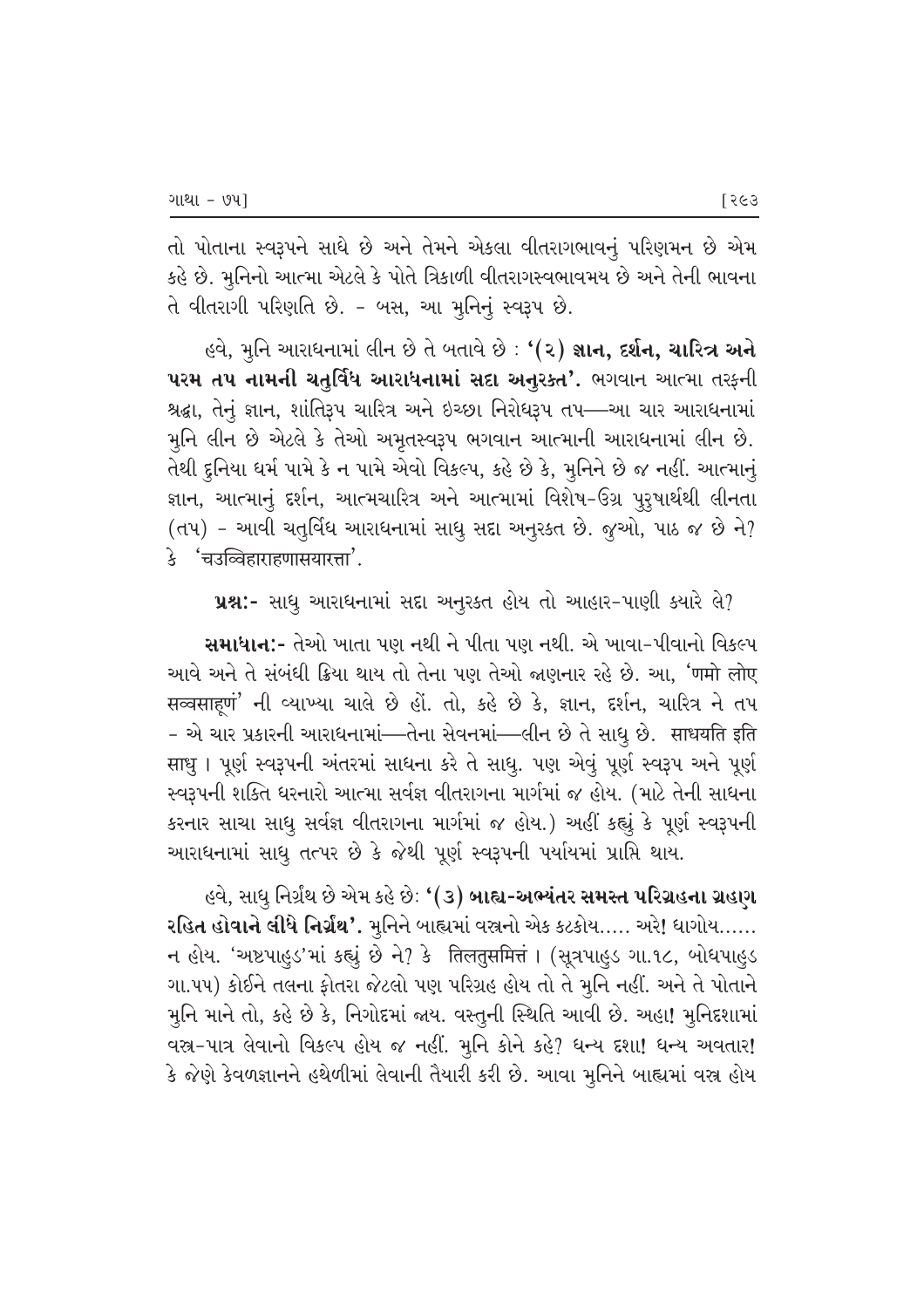નહીં અને અભ્યંતરમાં રાગનો કણ પણ હોય નહીં. - આ કારણે મુનિ નિર્ગ્રંથ છે એમ કહે છે.

મુનિ નિર્ગ્રંથ કેમ છે? કેમ કે તેમને બાહ્ય–અભ્યંતર ર્ગ્રંથનો રાગ છૂટી ગયો છે. તેમને બાહ્યમાં વસ્ત્રનો કટકો અને અભ્યંતરમાં રાગ—એ બધો પરિગ્રહ છૂટી ગયો છે. તેથી સાધુને નિર્ગ્રંથ કહેવામાં આવે છે.

હવે, સાધુ નિર્મોહ છે એમ કહે છે : '(૪) સદા નિરંજન નિજ કારણસમયસારના સ્વરૂપનાં સમ્યક્ શ્રહ્માન, સમ્યક્ પરિજ્ઞાન અને સમ્યક્ આચરણથી પ્રતિપક્ષ એવાં મિથ્યા દર્શન, મિથ્યા જ્ઞાન અને મિથ્યા ચારિત્રનો અભાવ હોવાને લીધે નિર્મોહ.' અહીં કહે છે કે સાધૂ નિર્મોહ હોય છે. સદા નિરંજન = ત્રિકાળ શુદ્ધ. આત્મા ત્રિકાળ શુદ્ધ છે. અહા! સદા નિરંજન નિજ કારણપ્રભુના સ્વરૂપનું – ત્રિકાળ પરમાત્મસ્વરૂપ ઘ્રુવ એવા નિજ કારણસમયસારના સ્વરૂપનું – સમ્યક્ શ્રદ્ધાન તે સમ્યગ્દર્શન છે. સદા નિરંજન flજ કારણસમયસારના સ્વરૂપનું પરિજ્ઞાન તે સમ્યક્જ્ઞાન છે અને સદા નિરંજન એવા ત્રિકાળી ભગવાન આત્માના સ્વરૂપનું સમ્યક્ આચરણ તે સમ્યક્ચારિત્ર છે. - આ ત્રણેય અર્થાત્ નિત્ય (ત્રિકાળી) ભગવાન આત્માના સ્વરૂપનાં સમ્યફ શ્રદ્ઘાન, સમ્યક્ પરિજ્ઞાન અને સમ્યક્ આચરણ એ પરિણમનરૂપ છે હોં. તો, કહે છે કે, આત્માનું ઘ્રુવ વીતરાગી સ્વરૂપ છે તેનાં સમ્યક્ શ્રદ્ધાન, સમ્યક્ પરિજ્ઞાન અને સમ્યક્ આચરણથી પ્રતિપક્ષ એવાં મિથ્યા દર્શન, મિથ્યા જ્ઞાન અને મિથ્યા ચારિત્રનો અભાવ હોવાને લીધે સાધુને નિર્મોહ કહેવામાં આવે છે.

જુઓ, અહીંયા એમ લીધું છે કે સમ્યક્ શ્રદ્ધાન-જ્ઞાન-ચારિત્રથી પ્રતિપક્ષ મિથ્યા દર્શન-જ્ઞાન-ચારિત્ર છે. તેથી કેટલાક એમ કહે છે કે નિશ્ચયનો પ્રતિપક્ષ વ્યવહાર નથી. પણ મિથ્યા શ્રદ્ધાદિ છે. પરંતુ ભાઈ! અહીંયા કહી છે તે બીજી વાત છે અને ગાથા-૩ માં ''વિપરીતના પરિહાર અર્થે 'સાર' પદ યોજેલ છે'' એમ જે કહ્યું છે અર્થાત્ પ્રતિપક્ષ એવા વ્યવહારથી નિશ્ચય રહિત છે, વ્યવહારનું ફળ ને વ્યવહાર—એ બન્નેથી નિશ્ચય પ્રતિપક્ષ છે એમ જે કહ્યું છે તે બીજી વાત છે. ત્યાં ત્રીજી ગાથામાં તો વ્યવહારના વિકલ્પનો અભાવ બતાવીને નિશ્ચય બતાવવો છે. જ્યારે અહીં તો, સાધુએ નિર્મોહ દશા પ્રગટ કરી છે તો તેની સામે આવા મિથ્યા દર્શન-જ્ઞાન-ચારિત્ર ભાવનો અભાવ (થયો)  $\hat{\mathcal{B}}$  એમ કહેવું છે. અહા! શું કરે? (જેને વાંધા જ ઉઠાવવા હોય તેને કેમ સમજાવવો?)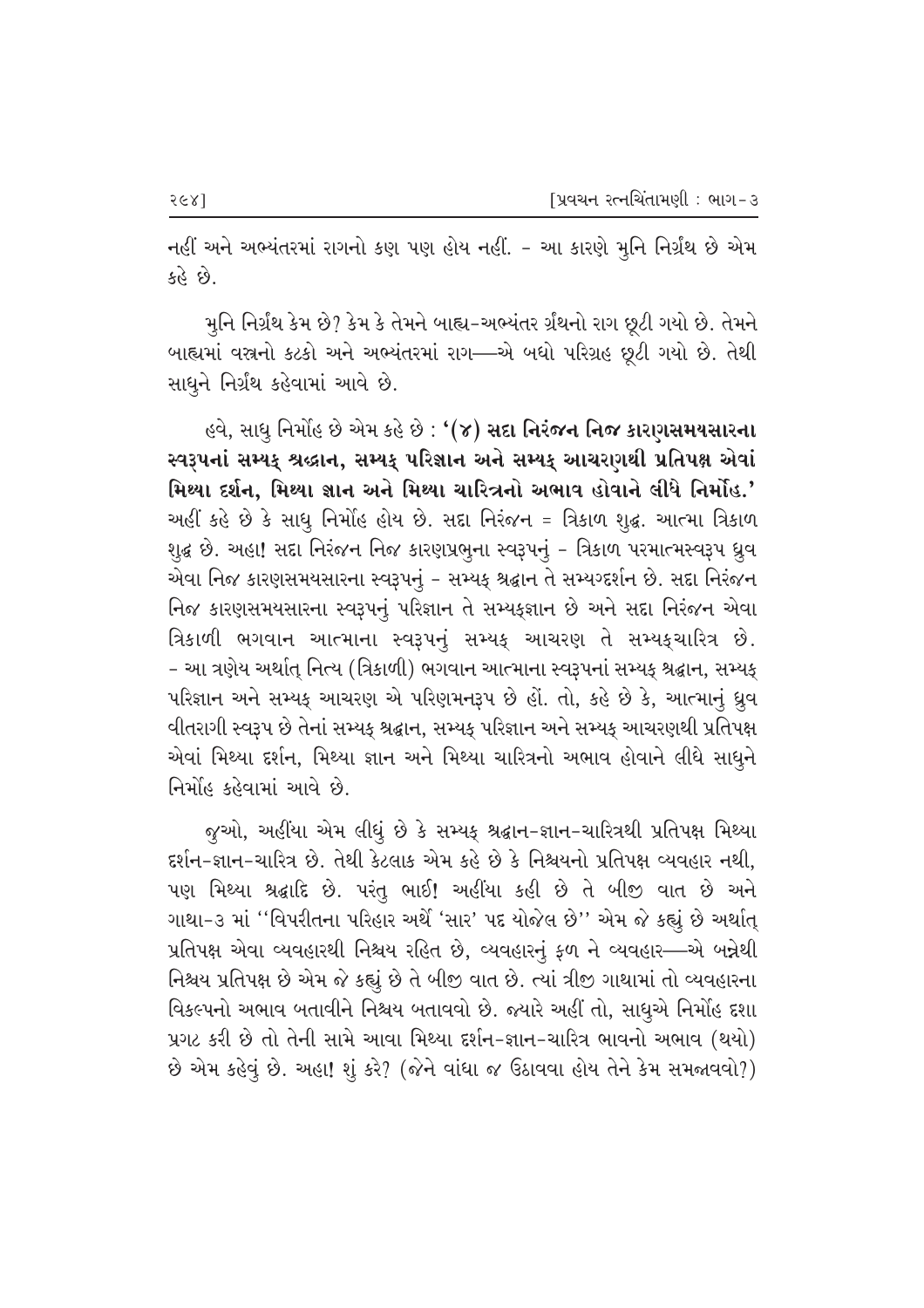અજ્ઞાનીને અંદર એવો (મિથ્યા) આગ્રહ થઈ જાય છે કે (તેને છોડતો નથી.) તથા અજ્ઞાનીને નિશ્ચયનું ભાન ન મળે એટલે વ્યવહાર જ સર્વસ્વપણે મનાઈ ગયો છે કે આ બધું (ક્રિયા) પાળીએ છીએ તે અમારૂં સાધુપણું-મૂનિપણું છે અને આ જ મોક્ષનો મારગ છે. પણ ભાઈ! એમ બાહ્યક્રિયાથી કાંઈ મોક્ષમારગ નહીં મળે. કેમ કે મોક્ષમાર્ગ તો & ઉપશમરસમય-શાંતરસમય છે. ભગવાન આત્મા શાંતરસસ્વરૂપ-અકષાયરસસ્વરૂપ છે. તે અકષાયરસનું પર્યાયમાં પરિણમન થાય એ મોક્ષનો માર્ગ છે. તે સિવાય વચ્ચે આ <u>વ્યવહાર-કષાય આવે છે તે કાંઈ મોક્ષનો માર્ગ નથી.</u>

આ નિયમસારની ત્રીજી ગાથામાં 'નિયમસાર'ની વ્યાખ્યા છે ને? તેમાં કહે છે કે. 'નિયમ' સાથે 'સાર' શબ્દ કેમ કહ્યો છે? કે વિપરીતના પરિહાર અર્થે 'સાર' શબ્દ કહ્યો છે. ત્યાં વિપરીત એટલે વ્યવહારરત્નત્રય છે. જેમ 'સમયસાર' માં સમય = આત્મા અને સાર = દ્રવ્યકર્મ, ભાવકર્મ અને નોકર્મ રહિત. ત્યાં ભાવકર્મ કહેતાં પુણ્ય-પાપના બન્ને વિકલ્પ આવ્યા અને તેનાથી રહિત તે સમયસાર છે. તેમ 'નિયમસાર' માં નિયમ = આત્માના સ્વાભાવિક સમ્યગ્દર્શન–જ્ઞાન–ચારિત્ર કે જે સ્વાશ્રયે નિર્મળપણે પ્રગટ થયા છે અને સાર = નિશ્ચયરત્નત્રયથી વિરૂદ્ઘ વ્યવહારરત્નત્રયના વિકલ્પથી રહિત. અહા! જેવી રીતે 'સમયસાર'માં 'સાર' શબ્દ કેમ કહ્યો છે? કે સમય (-આત્મા) દ્રવ્યકર્મ. ભાવકર્મ #–P –⁄PQ¶E› Tfiqs cflP E⁄SP¶ "Æ⁄T' ∞≈¡¶ Q¶˘⁄P cflP. sP'] T]sP #q]> "fi–•EÆ⁄T' E⁄˜ "Æ⁄T' ્શબ્દ કેમ કહ્યો છે? કે નિશ્ચયરત્નત્રય વ્યવહારરત્નત્રયના વિકલ્પ રહિત છે માટે 'સાર' શબ્દ કહ્યો છે. પરંતુ તે અર્થ અહીં ગાથા ૭૫ માં નથી. અહીં તો સાધુને નિર્મોહ કહેવા છે, (તેથી સમ્યકુદર્શનાદિથી પ્રતિપક્ષ મિથ્યાદર્શનાદિ છે એમ લીધું છે.) અરે! શાસ્રના અર્થ કરવામાં પોતાનો પક્ષ-સ્વાર્થ પોષવો (અર્થાત બીજો અર્થ કરવો એ તો અરેરે! મહાન અનર્થ છે.) આવી વિપરીતતાથી જીવ પોતાનું શું નકશાન કરે છે તેની અજ્ઞાનીને ખબર નથી. $\overline{\phantom{a}}$ 

'આવા, પરમનિર્વાણસુંદરીની સુંદર સેંથીની શોભારૂપ કોમળ કેસરના રજ-પુંજના સુવર્ણરંગી અલંકારને (કેસર-રજની કનકરંગી શોભાને) અવલોકવામાં  $\hat{\mathfrak{sl}}$ તુહલબુદ્ધિવાળા તે બધાય સાધુઓ હોય છે (અર્થાત્ પૂર્વોક્ત લક્ષણવાળા, મુક્તિસુંદરીની અનુપમતા અવલોકવામાં આતુર બુદ્ધિવાળા બધાય સાધુઓ હોય B).' પૂર્ણ આનંદની દશાને અવલોકવામાં — પ્રાપ્ત કરવામાં—આતુર બુદ્ધિવાળા મુનિ હોય છે અર્થાત્ બધાય સાધુઓ પૂર્ણ આનંદની પ્રાપ્તિરૂપ મુક્તિને અવલોકવામાં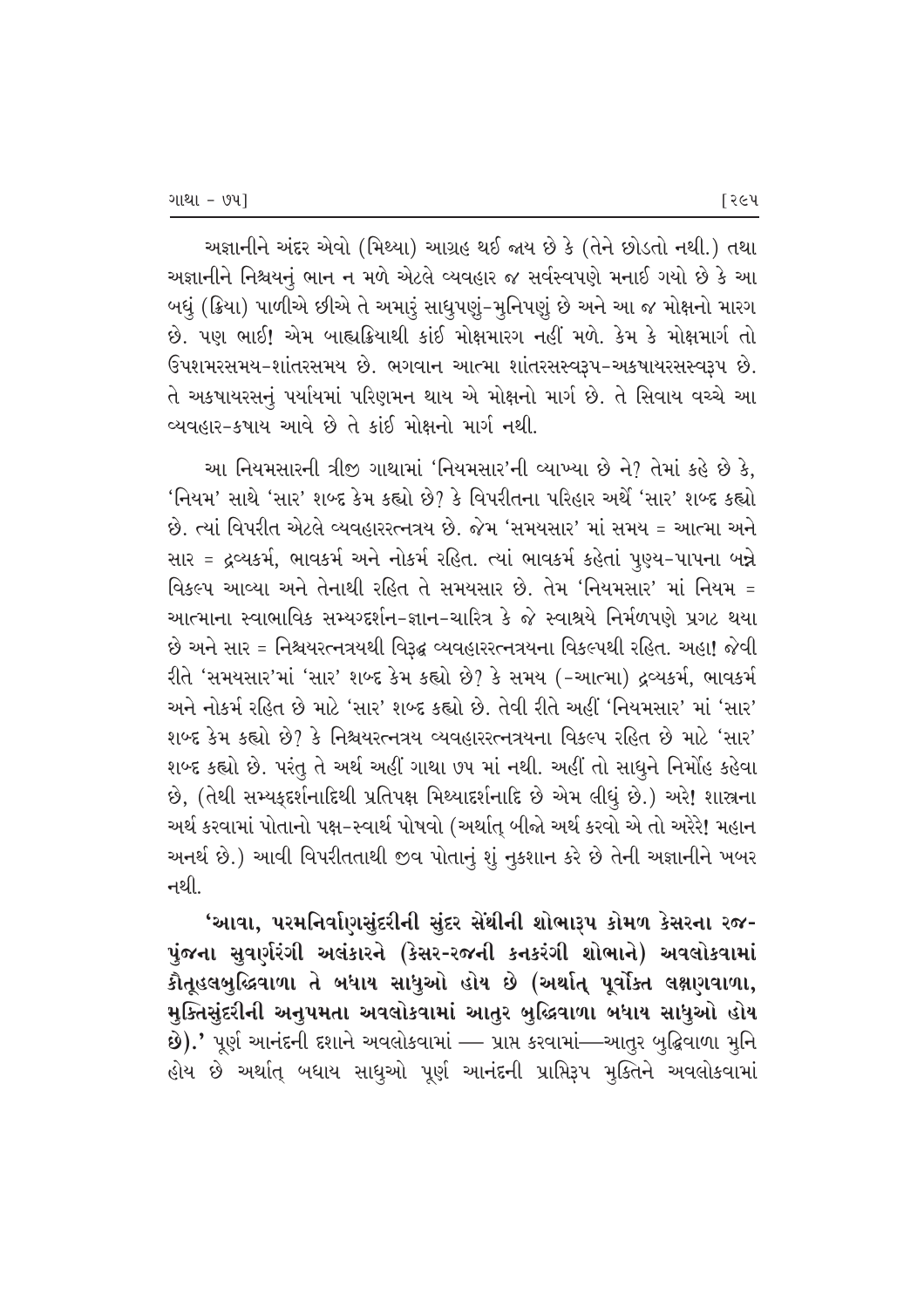કૌતૂહલબુદ્ધિવાળા હોય છે. પણ કંઈક પુણ્ય થશે અને અમે સ્વર્ગમાં જઈશું અથવા લોકો અમને માનશે-પૂજશે એવી ભાવના મૂનિને હોય નહીં એમ કહે છે. લ્યો, જૈનના બધાય (સાચા) સાધુઓ આવા હોય છે અને બીજે તો એવા સાધુ હોતા નથી. તેથી 'णमो लोए सव्वसाहणं'मां બધાય - અન્યમતના પણ - સાધૂ આવી જાય એમ નથી.

¥8:- 'णमो लोए सव्वसाहणं'भां અन्यभतना पણ સાધુ ગણશો ત્યારે જ સાધુની સંખ્યા પૂર્ણ થશે ને?

સમાધાન:- હવે નાખ્યા (-ગણ્યા) અન્યમતના સાધૂને? અન્યમતના સાધૂ તો fiPઆદષ્ટિ છે. તેને શું (કેવી રીતે) સાધુપણામાં ગણીએ? અહીં તો ચોથા કે પાંચમા ગુણસ્થાનવાળા પણ આ પદમાં - સાધુપણામાં ન આવે એમ કહેવું છે ત્યાં અન્યમતના સાધુની—કે જે મિથ્યાદષ્ટિ છે તેની — તો વાત જ ક્યાં રહી?

અહા! સાધુ તો અતીન્દ્રિય આનંદની સેવા—સ્વરૂપનું આરાધન—કરે છે, તેની આરાધનામાં જ તત્પર-લીન છે અને તેમને અહીં સાચા સાધુ કહેવામાં આવે છે. જુઓ, 'પૂરુષાર્થસિદ્ધિ-ઉપાય'માં કહ્યું છે ને? કે જેટલા સાધુના ભાવ (–ગુણ) કહ્યા છે તે બધાનો એકદેશ ભાગ (-અંશ) શ્રાવકને પણ લાગૃ પડે છે. તેથી શ્રાવકને પણ નિશ્વયરત્નત્રય પ્રગટ થયાં છે કે નહીં? એમ મારૂં (-પૂજ્ય ગુરૂદેવશ્રીનું) કહેવું છે. ભલે શ્રાવકને fi42 - Favor Haver Book 2012 to the Review of the Pays and the pays . <sup>9</sup> શ્રાવકને શ્રદ્ધાનો એકદેશ અંશ પ્રગટ્યો છે એમ નથી. આચરણનો એકદેશ પ્રગટ્યો છે. કેમ કે એકદેશ ને સર્વદેશ એ આચરણના ભાગ (−ભેદ) છે, પણ કાંઈ સમ્યગ્દર્શનના  $($ –શ્રદ્ધાના) ભાગ નથી. મૃનિને સર્વદેશ સમક્તિ છે અને શ્રાવકને એકદેશ—-એક અંશે—– સમકિત છે એમ છે? (ના, કારણ કે સમકિતના એવા ભેદ નથી.)

#### ter 1996 1996<br>C C C C

## ેં શ્લોક - ૧૦૬ ઉપરનું પ્રવચન ૅં

'ભવવાળા જીવોના ભવસુખથી જે વિમુખ છે.' દેખો! ભવવાળા જીવોના ભવસુખ એમ કહ્યું છે. અર્થાત્ ઇંદ્રિયના વિષયમાં સુખ છે, આબરૂમાં સુખ છે એમ ભવમાં રહેલા અજ્ઞાની જીવોને ભવસુખની કલ્પના છે તેનાથી મુનિ વિમૂખ છે. પાંચ ઇંદ્રિયના વિષયમાં, રાગમાં કે પુણ્યમાં પણ - ક્યાંય સૂખ છે નહીં (એમ મુનિ માને છે).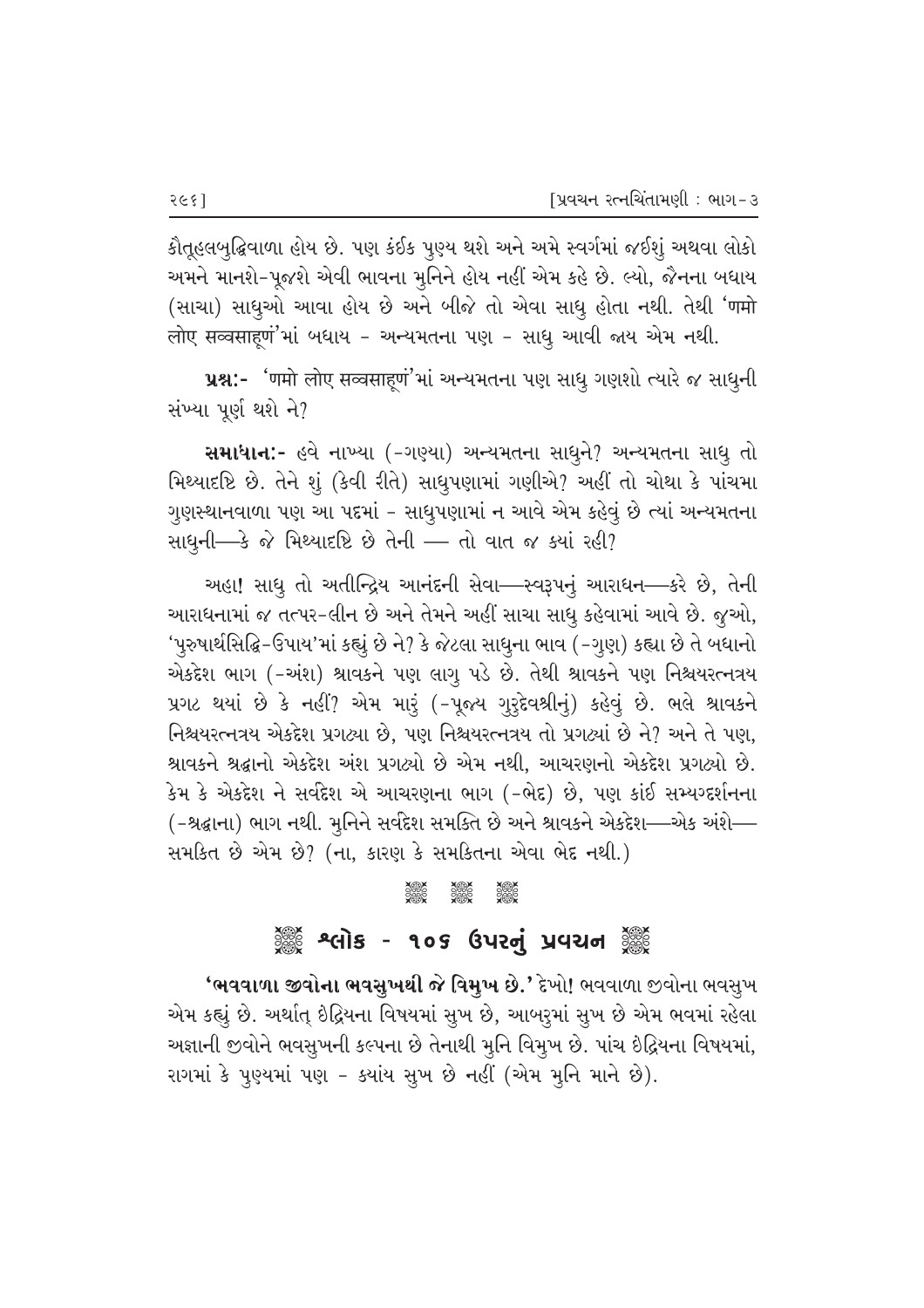**'અને સર્વ સંગના સંબંધથી જે મુક્ત છે.'** આ સાધુની વાત છે ને? એટલે તેમને સર્વ સંગ છૂટી ગયો છે એમ કહે છે. અસંગ ભગવાન આત્માના સંગમાં પડેલા મુનિને સર્વ પરનો સંગ છૂટી ગયો છે.

```
પ્રશ્ન:- શાસનો સંગ તો હોય ને?
```
સમાધાન:- ખરેખર એ પણ અંતરમાં નથી. શાસ્ર વાંચનનો વિકલ્પ છે તેનાથી પણ સાધુ છૂટેલા છે. કેમ કે તેઓ વ્યવહારથી મુક્ત છે. અરે! ચોથે ગુણસ્થાને, કહ્યું છે કે, સમકિતી રાગથી-વ્યવહારથી મુક્ત છે અર્થાત્ દેવ-શાસ્ર-ગુરૂની શ્રદ્ધાના વિકલ્પથી મુક્ત છે. તો પછી મુનિની શું વાત કરવી? સમ્યગ્દર્શન થતાં સમકિતીને પણ વિકલ્પથી મૂકત દશા છે. હા, અસ્થિરતાની અપેક્ષાએ વિકલ્પ હો, છતાંપણ દષ્ટિની અપેક્ષાએ તો વિકલ્પથી મુકત છે. રાગ દષ્ટિનો વિષય નથી અને દષ્ટિના પરિણમનમાં રાગ આવતો નથી. તેથી સમ્યગ્દર્શન થતાં સમકિતી પણ શાસ્ર ભણતર આદિના વિકલ્પથી છૂત્યો છે અને મૃનિ પણ એ વિકલ્પથી છૂટા પડ્યા છે એમ કહે છે. બીજી રીતે કહીએ તો, સમ્યગ્દર્શન થતાં વીતરાગરસે પરિણમેલો ભગવાન આત્મા રાગરસથી છૂટો પડી ગયો છે. - આ વાત જગતને પકડવી બહુ કઠણ છે. એટલે અંતરની પકડ (-સમજણ) વિના, બહારની પકડ (-ક્રિયા) કરીને (સાધુ થવા) ચાલી નીકળે છે. પણ ભાઈ! મારગ તો આવો છે. આ, તારા સ્વભાવના લાભની વાત છે. વસ્તુનું સ્વરૂપ જ એવું છે.

અહીં કહે છે કે મૂનિ સર્વ સંગના સંબંધથી મૂક્ત છે. કહો, આમાં શું (ક્યો સંગ) બાકી રહ્યું? અહા! જિનવાણીની જેમ દેવ, ગુરૂ પણ પર છે. તેથી તેનો સંગ પણ મુનિને અંતરથી છૂટી ગયો છે. બાપુ! મોક્ષનો માર્ગ કોઈ અલૌકિક છે. તે અંતરના અવલોકન વિના બહારથી પ્રાપ્ત થાય એમ નથી. જુઓ, શ્લોકમાં 'त्यक्तं सर्वाभिषंगसंबंधात्' એમ છે ને? એટલે કે મુનિને કંઈપણ સંગ જ નથી. જો કે ચોથે ગુણસ્થાને સમકિતીને (દષ્ટિની અપેક્ષાએ) વિકલ્પનો સંગ નથી - વિકલ્પથી મૂક્ત છે. છતાંપણ અસ્થિરતાની અપેક્ષાએ રાગ છે. પરંતુ હવે તો તે અસ્થિરતાના રાગથી પણ મૂનિ છૂટી ગયા છે એમ કહે છે. અહા! એકલી વીતરાગધારા એ સાધુપદ છે. જ્યારે વચ્ચે પંચમહાવ્રતાદિનો વિકલ્પ આવે એ કર્મધારા છે અને તે સ્વરૂપમાં છે જ નહીં.

'એવું તે સાધુનું મન અમને વંદ્ય છે.' મન = ચૈતન્યપરિણમન. મુનિ શ્રી પદ્મપ્રભમલધારિદેવ પોતે કહે છે કે આવું તે સાધુનું ચૈતન્યપરિણમન અમને વંદ્ય છે.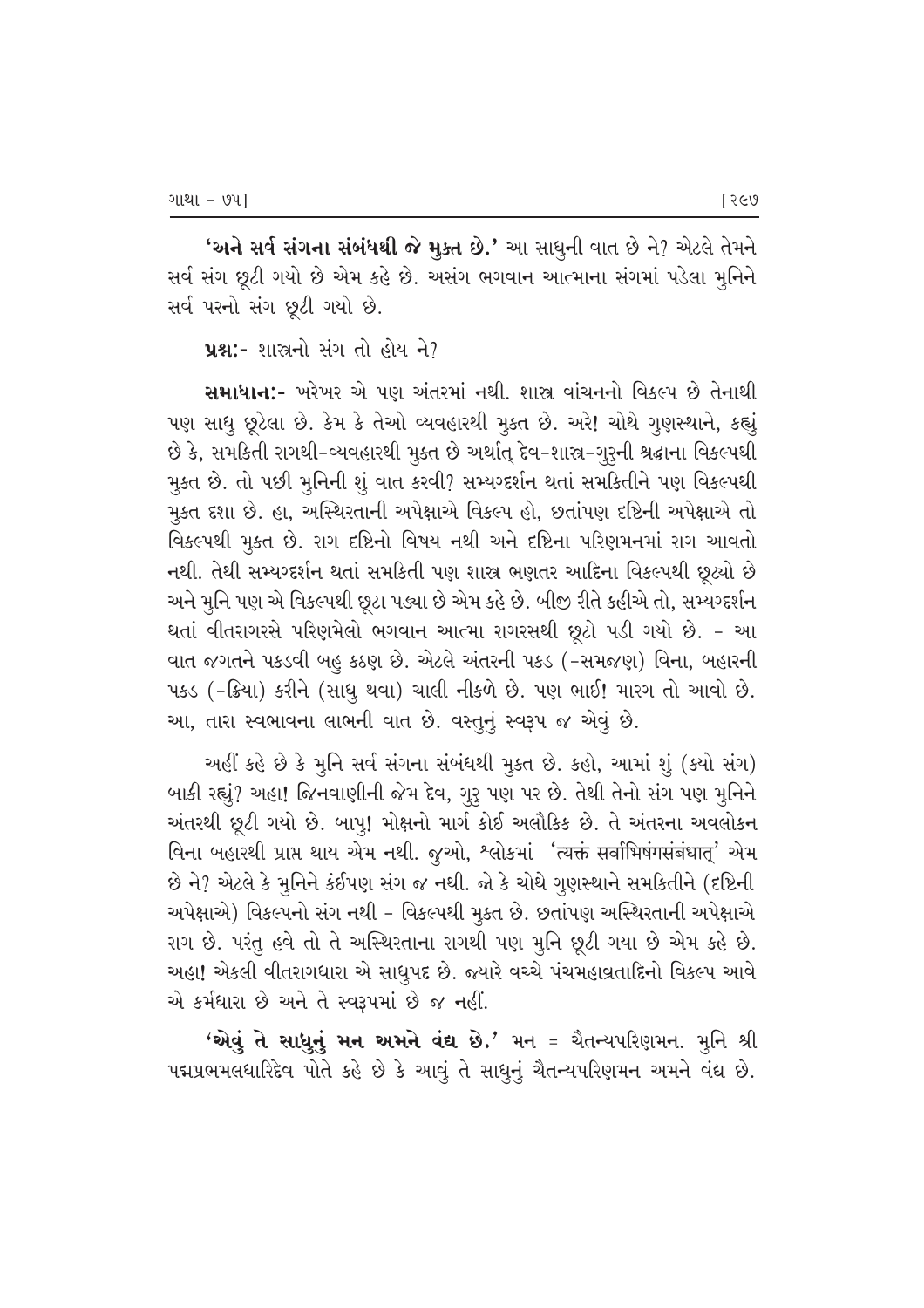અહા! ભવવાળા જીવોના ભવસુખથી જે વિમુખ છે એટલે કે આત્માના આનંદ-સુખની જે સન્મુખ છે તથા જે સર્વ સંગના સંબંધથી મુક્ત છે અર્થાત્ અસંગ એવા ભગવાન આત્માના સંગમાં જે લીન છે એવું સાધુનું ચૈતન્યપરિણમન અમને, મુનિ કહે છે કે, વંદ્ય છે. કહો, આ મુનિ શ્રી પદ્મપ્રભમલધારિદેવ અન્ય મુનિને માટે આમ કહે છે.

'હે સાધુ! તે મનને શીઘ્ર નિજાત્મામાં મગ્ન કરો.' શુદ્ધ પરિણતિને ખૂબ (ઘણી) અંદરમાં વાળો, ઉગ્રપણે અંદરમાં સ્થિર થાવ એમ કહે છે. જ્યાં પૂર્ણાનંદસ્વરૂપે પોતે પ્રભુ ભગવાન આત્મા બિરાજે છે ત્યાં લીન થાવ અને એ સાધુનું કર્તવ્ય-કાર્ય છે. અરે! બીજે તો આ વાતની ગંધ પણ સાંભળવા મળતી નથી. ત્યાં તો આ કરો, તે કરો એવી વાત મળે છે. અરેરે! (જીવન ચાલ્યા જાય છે).

- એ શ્લોક ૧૦૬ થયો. હવે વ્યવહારચારિત્ર અધિકારની છેલ્રી ગાથા.



|                                             | પ્રવચન નં. | તારીખ   |
|---------------------------------------------|------------|---------|
| ગાથા - ૭૫ <sub>1</sub><br>$2$ and $s - 906$ | NSS / 80   | १४–७–७१ |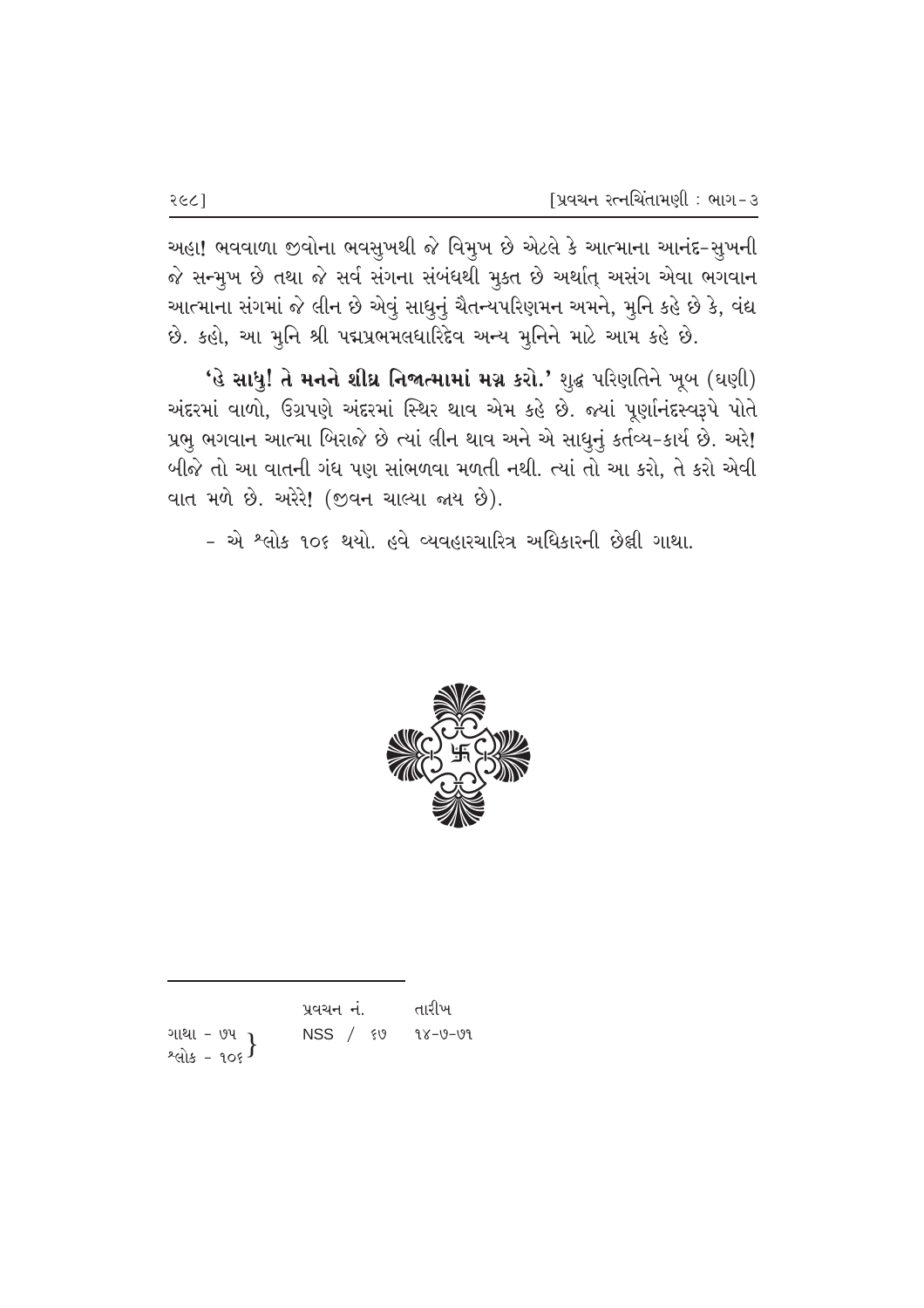# $\frac{1}{2}$  - 76  $\frac{1}{2}$  - 76  $\frac{1}{2}$

# एरिसयभावणाए ववहारणयस्स होदि चारित्तं । णिच्छयणयस्स चरणं एत्तो उड्ढं पवक्खामि ॥७६॥

ईद्दग्भावनायां व्यवहारनयस्य भवति चारित्रम् **|** निश्चयनयस्य चरणं एतदूर्ध्वं प्रवक्ष्यामि ॥७६॥

## આ ભાવનામાં જાણવું ચારિત્ર નચ વ્યવહારથી; આના પછી ભાખીશ હું ચારિત્ર નિશ્ચયનચ થકી. *७૬*.

અन्વયાર્થ:- (ईद्दग्भावनायाम्) આવી (પૂર્વોક્ત) ભાવનામાં (व्यवहारनयस्य) વ્યવહારનયના અભિપ્રાયે (चारित्रम्) ચારિત્ર (भवति) છે; (निश्चयनयस्य) નિશ્ચયનયના અભિપ્રાયે (चरणम्) ચારિત્ર (एतदूर्ध्वम्) આના પછી (प्रवक्ष्यामि) કહીશ.

zlsı:- આ, વ્યવહારચારિત્ર-અધિકારનું જે વ્યાખ્યાન તેના ઉપસંહારનું અને નિશ્ચયચારિત્રની સુચનાનું કથન છે.

આવી જે પૂર્વોક<sub>ં</sub>ત પંચમહાવ્રત, પંચસમિતિ, નિશ્ચય−વ્યવહાર ત્રિગુપ્તિ અને પંચપરમેષ્ઠીના ધ્યાનથી સંયુક્ત, અતિપ્રશસ્ત શુભ ભાવના તેમાં વ્યવહારનયના અભિપ્રાયે પરમ ચારિત્ર છે; હવે કહેવામાં આવનારા પાંચમા અધિકારને વિષે, પરમ પંચમભાવમાં લીન, પંચમગતિના હેતુભૂત, શૃદ્ધનિશ્ચયનયાત્મક પરમ ચારિત્ર દ્રષ્ટવ્ય (-દેખવાયોગ્ય) છે.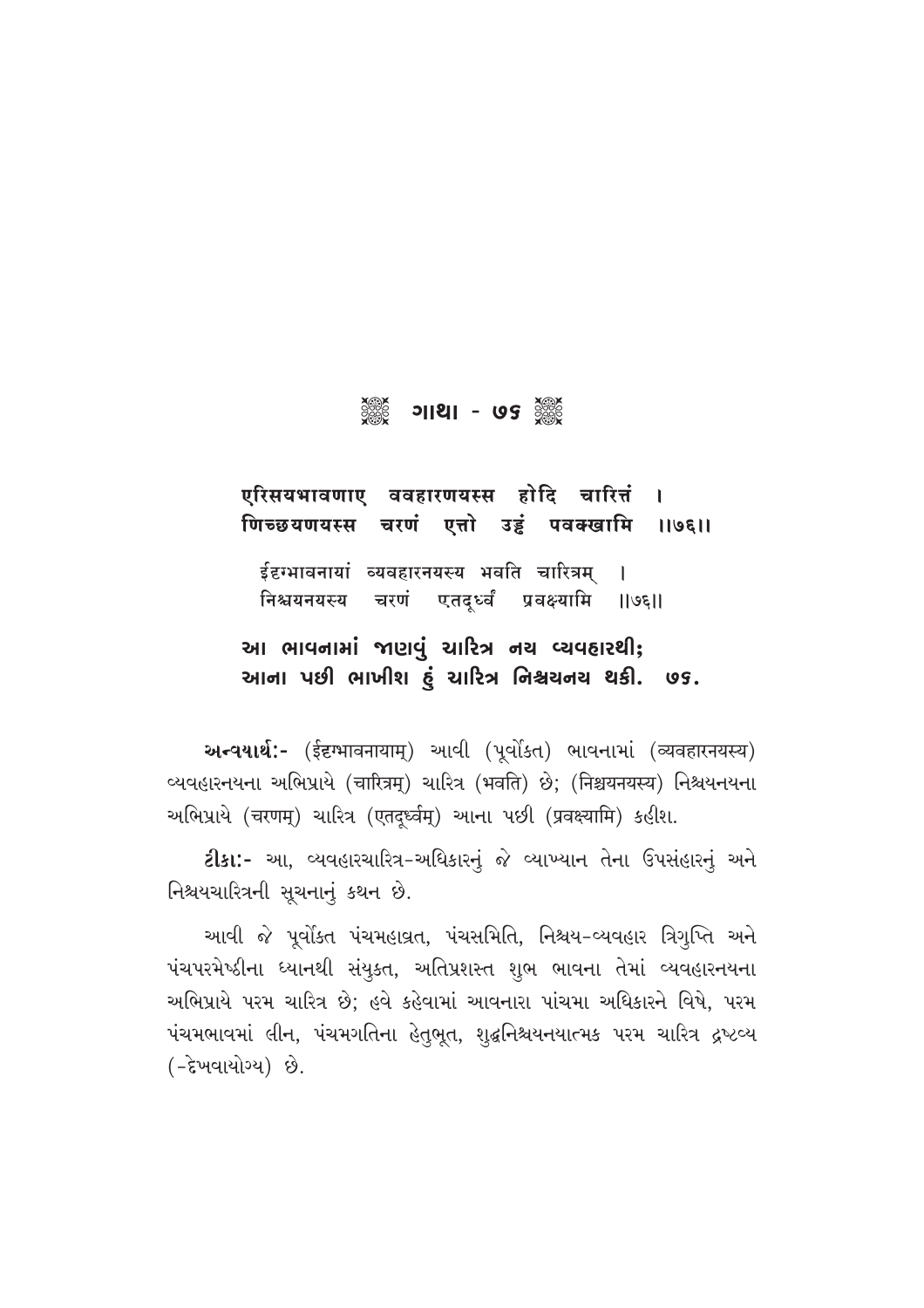એવી રીતે માર્ગપ્રકાશમાં (શ્લોક દ્વારા) કહ્યું છે કે:-(वंशस्थ) '' क स लगर्भ स्थितबीजसो दरं भवेद्विना येन सुदृष्टिबोधनम् । देवासुरमानवस्तुतं तदेव नमामि जैनं चरणं पुनः पुनः ॥"

"(શ્લોકાર્થ:-) જેના વિના (-જે ચારિત્ર વિના) સમ્યગ્દર્શન અને સમ્યગ્જ્ઞાન કોઠારની અંદર પડી રહેલાં બીજ (-અનાજ) જેવાં છે, તે જ દેવ-અસૂર-માનવથી સ્તવવામાં આવેલા જૈન ચરણને (-એવું જે સુર-અસુર-મનુષ્યોથી સ્તવવામાં આવેલું જિનોક્ત ચારિત્ર તેને) હું ફરીફરીને નમું છું."

વળી (આ વ્યવહારચારિત્ર અધિકારની છેલ્લી ગાથાની ટીકા પૂર્ણ કરતાં ટીકાકાર મુનિરાજ શ્રી પદ્મપ્રભમલધારિદેવ શ્લોક કહે છે):-

#### (आर्या)

# शीलमपवर्गयोषिदनंगसुखस्यापि मुलमाचार्याः । प्राहुर्व्यवहारात्मकवृत्तमपि तस्य परंपरा हेतुः ॥१०७॥

(શ્લોકાર્થ:-) આચાર્યોએ શીલને (-નિશ્ચયચારિત્રને) મૂક્તિસુંદરીના અનંગ (-અશરીરી) સુખનું મૂળ કહ્યું છે; વ્યવહારાત્મક ચારિત્ર પણ તેનું પરંપરા કારણ  $69.909.$ 

આ રીતે, સૂકવિજનરૂપી કમળોને માટે જેઓ સૂર્ય સમાન છે અને પાંચ ઈંદ્રિયોના ફેલાવ રહિત દેહમાત્ર જેમને પરિગ્રહ હતો એવા શ્રી પદ્મપ્રભમલધારિદેવ વડે રચાયેલી નિયમસારની તાત્પર્યવૃત્તિ નામની ટીકામાં (અર્થાત્ શ્રીમદ્દભગવત્ કુંદકુંદાચાર્યદેવપ્રણીત શ્રી નિયમસાર પરમાગમની નિર્ગ્રંથ મુનિરાજ શ્રી પદ્મપ્રભમલધારિદેવવિરચિત તાત્પર્યવૃત્તિ નામની ટીકામાં) વ્યવહારચારિત્ર અધિકાર નામનો ચોથો શ્રુતસ્કંધ સમાપ્ત થયો.

#### asse<br>Sese **3685**  $\frac{1}{2}$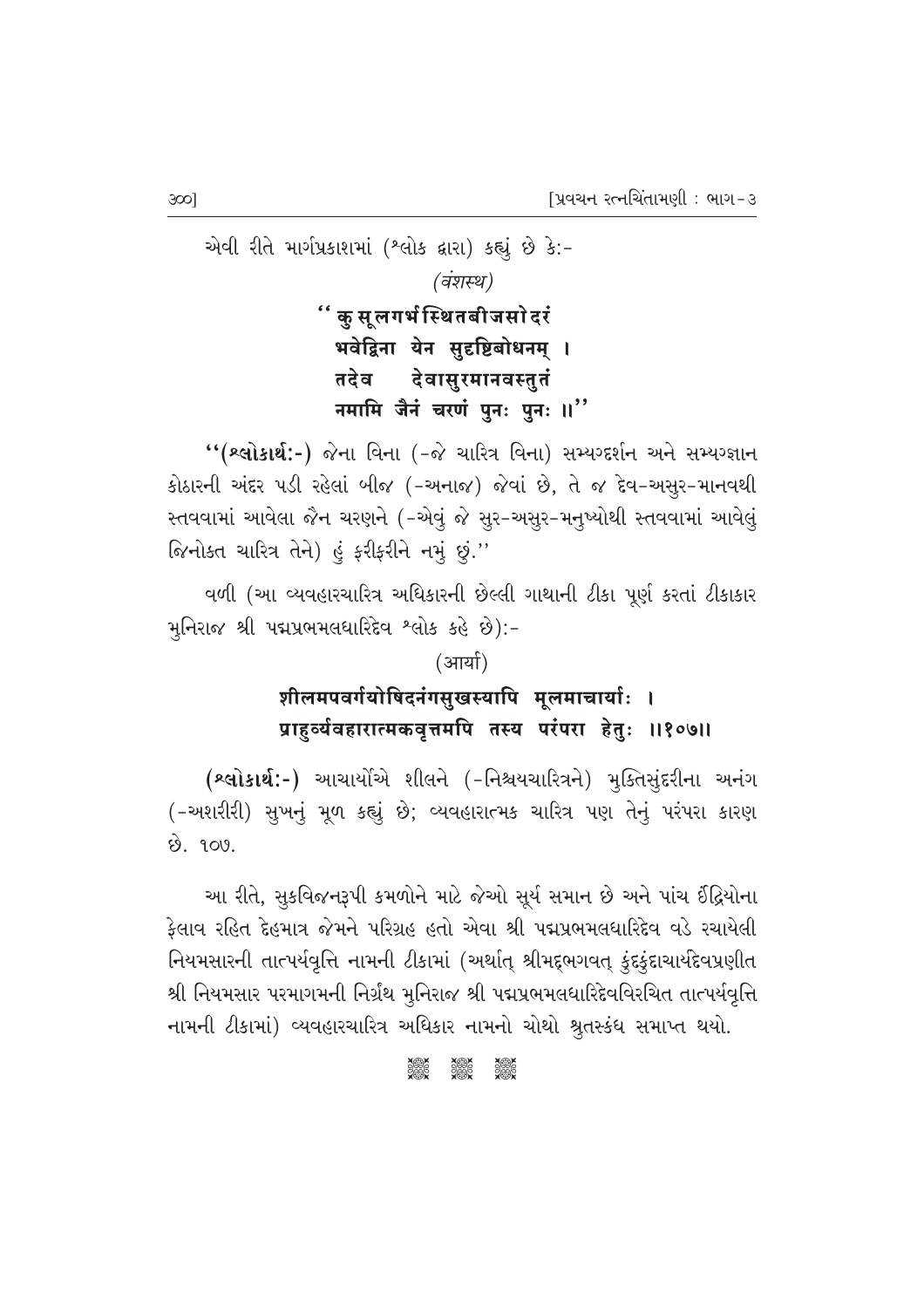# ુઁિંગાથા - ७૬ ઉપરનું પ્રવચન ૅુ

'આ, વ્યવહારચારિત્ર-અધિકારનું જે વ્યાખ્યાન તેના ઉપસંહારનું અને **નિશ્ચયચારિત્રની સુચનાનું કથન છે.'** અહીં વ્યવહારચારિત્ર-અધિકારનું વ્યાખ્યાન પુર્ કરવામાં આવે છે અને હવે નિશ્ચયચારિત્રની વ્યાખ્યા આવશે એમ કહે છે.

'આવી જે પૂર્વોક્ત પંચમહાવ્રત, પંચસમિતિ, નિશ્ચય-વ્યવહાર ત્રિગૃપ્તિ અને પંચપરમેષ્ઠીના ધ્યાનથી સંયુક્ત, અતિપ્રશસ્ત શુભ ભાવના તેમાં વ્યવહારનયના અ**ભિપ્રાયે પરમ ચારિત્ર છે.'** નિશ્ચય ગૃપ્તિમાં શુદ્ધતા છે. માટે તે અહીં ન લેવી, પણ નિશ્ચય-વ્યવહાર ગૃપ્તિમાંથી વ્યવહાર ગૃપ્તિનો શુભભાવ છે તે અહીં લેવો. કેમ કે વ્યવહારચારિત્રની વાત કરવી છે ને? તો, કહે છે કે પંચમહાવ્રત, પંચસમિતિ, નિશ્ચય− વ્યવહાર ગુપ્તિમાંથી શુભભાવરૂપ વ્યવહાર ગુપ્તિ અને પંચપરમેષ્ઠીનું ધ્યાન એ બધો શુભભાવ છે. લ્યો, પંચપરમેષ્ઠીનું ધ્યાન પણ શુભભાવ છે, તેમાં શુદ્ધતા નથી એમ કહે છે. અને તે બધાને (પંચમહાવ્રત, પંચસમિતિ, વ્યવહાર ગુપ્તિ અને પંચપરમેષ્ઠીના ધ્યાનને) વ્યવહારનયથી પરમ ચારિત્ર કહેવામાં આવે છે. નિશ્ચયનયથી શૃદ્ધતા એ પરમ ચારિત્ર છે અને વ્યવહારથી શુભભાવને પરમ ચારિત્રનો આરોપ દેવામાં આવે છે. પરંતુ તે પણ જે સમ્યગ્દર્શન-જ્ઞાન-ચારિત્ર સહિત છે તેના શુભભાવને પરમ ચારિત્રનો આરોપ આપવામાં આવે છે હોં. તે સિવાય અજ્ઞાનીની (અજ્ઞાનીના શુભભાવની) અહીં વાત નથી.

અહા! જેને નિશ્ચય આત્મસ્વરૂપનો અંતરમાં અનુભવ થયો છે અર્થાત્ જેને આનંદસ્વરૂપની શ્રદ્ધા, આનંદસ્વરૂપનું જ્ઞાન ને આનંદસ્વરૂપમાં રમણતા થઈ છે તેને તે રમણતામાં ઓછપ છે અને પૂર્ણ વીતરાગતા નથી તેથી વચ્ચે આવો શુભભાવ આવે છે - હોય છે. તે શુભભાવને વ્યવહારનયથી ચારિત્ર કહેવામાં આવે છે. પણ અજ્ઞાનીના શૃભભાવની અહીંયા વાત નથી. તો, અહીં કહ્યું કે, જેને નિશ્ચય સમ્યગ્દર્શન-જ્ઞાન-ચારિત્ર છે તેને આવો શુભભાવ હોય છે અને તેને વ્યવહારનયથી ચારિત્ર કહેવાય છે.

'હવે કહેવામાં આવનારા પાંચમા અધિકારને વિષે, પરમ પંચમભાવમાં લીન, પંચમગતિના હેતુભૃત, શુદ્ધનિશ્ચયનયાત્મક પરમ ચારિત્ર દ્રષ્ટવ્ય (-દેખવાયોગ્ય) છે.' ચાર અધિકાર પુરા થયા. હવે પાંચમો અધિકાર આવશે (અને તેમાં નિશ્ચયચારિત્ર કહેવામાં આવશે.) અહા! પરમ પંચમભાવમાં લીનતા એ નિશ્ચયચારિત્ર છે. પોતાનું ત્રિકાળી પરમાત્મસ્વરૂપ છે તેમાં લીનતા જામવી તે નિશ્ચયચારિત્ર છે અને તે પંચમગતિના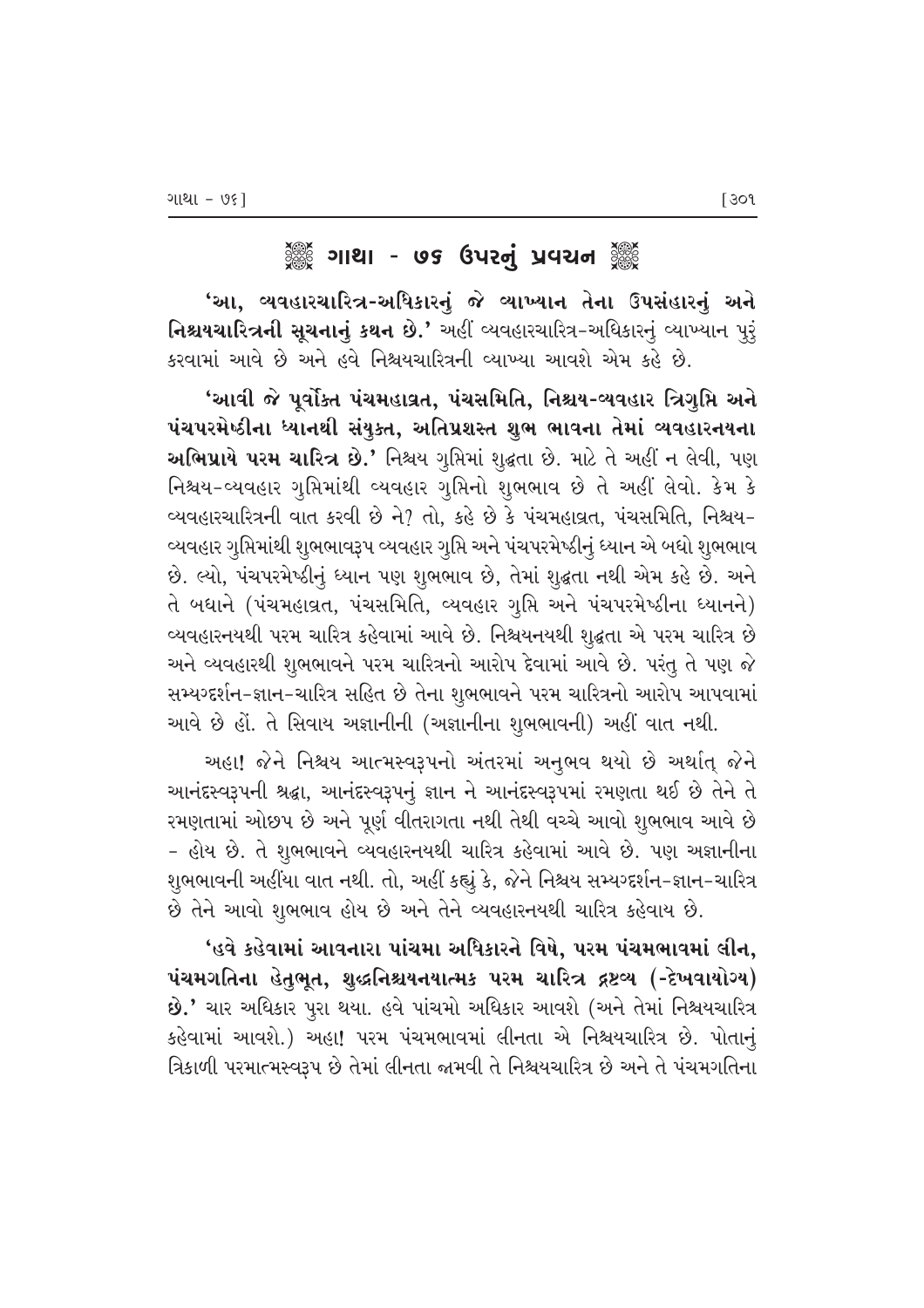હેતુભૂત છે. જુઓ, વ્યવહારચારિત્રની વાતમાં 'પંચમગતિના હેતુભૂત' એવા શબ્દ ન હતા. જ્યારે આ નિશ્ચયચારિત્ર પંચમગતિના હેતુભૂત છે – મોક્ષનું કારણ છે – એમ કહે છે. અંદર પરમ પંચમભાવમય ધ્રૂવસ્વભાવ છે તેમાં લીનતા થવી તે નિર્વિકારી નિર્વિકલ્પ દશા - વીતરાગી પરિણતિ - છે અને તે નિશ્ચયચારિત્ર છે કે જે પંચમગતિનું – મોક્ષનું કારણ છે. પરમ પંચમભાવમય ધ્રુવ એ દ્રવ્ય છે અને તેમાં લીનતા એ વર્તમાન વીતરાગી પરિણતિ છે.

અહીં જુઓ, પરમ ચારિત્ર શુદ્ધનિશ્ચયનયનો વિષય છે એમ (ભેદથી) ન કહેતાં તે પરમ ચારિત્ર શુદ્ધ નિશ્ચયનયસ્વરૂપ છે એમ કહે છે. અર્થાત્ પરમ ચારિત્રની પરિણતિને જ શુદ્ધ નિશ્ચયનયસ્વરૂપ કહી છે. તો, આવું પરમ ચારિત્ર દેખવાયોગ્ય છે, અનુભવવાયોગ્ય છે તેમ જ આવી સ્થિરતા કરવાયોગ્ય છે. અને તેનો અધિકાર (તેની વાત) પાંચમા આધિકારમાં કહીશું એમ કહે છે.

#### J995 J995 J995<br>Cose Cose Cose

# ેૢૢૺ૾ આધારના શ્લોક ઉપરનું પ્રવચન ૅું

સ્વરૂપની રમણતા તે ચારિત્ર છે અને તે ચારિત્રની પ્રધાનતા આ શ્લોકમાં બતાવે છે.

'જેના વિના (-જે ચારિત્ર વિના) સમ્યગ્દર્શન અને સમ્યગ્જ્ઞાન કોઠારની અંદર પડી રહેલાં બીજ (-અનાજ) જેવાં છે.' જેમ કોઠારમાં રહેલું બીજ ઉગે નહીં, પાકે નહીં તેમ ચારિત્ર વિના માત્ર એકલા સમ્યગ્દર્શન−જ્ઞાનથી મૂક્તિ થાય નહીં. પણ ચારિત્રનું પરિણમન થાય ત્યારે મુક્તિ થાય એમ કહે છે. જુઓ, સમ્યગ્દર્શન-જ્ઞાનને અનાજ જેવાં તો કહ્યા, પણ માત્ર તેનાથી જ મુક્તિરૂપી ફળ મળતું નથી એમ સિદ્ઘ કરે છે. મુક્તિ માટે તો સમ્યગ્દર્શન-જ્ઞાન સાથે ચારિત્રની પણ પરિણતિ જોઈએ. તે (ચારિત્ર) ન હોય ત્યાંસુધી સમ્યગ્દર્શન-જ્ઞાન કોઠારમાં રહેલાં અનાજ-બીજ જેવાં છે.

'તે જ દેવ-અસુર-માનવથી સ્તવવામાં આવેલા જૈન ચરાગને (-એવું જે સુર-અસુર-મનુષ્યોથી સ્તવવામાં આવેલું જિનોક્ત ચારિત્ર તેને) હું ફરીફરીને નમું g.' જેના વિના સમ્યગ્દર્શન-જ્ઞાન કોઠારમાં રહેલાં બીજ જેવાં છે તે ચારિત્રનું સ્વર્ગના દેવો, અસૂર દેવો અને માનવ પણ સ્તવન કરે છે. અહીં પશુ ને નારકી લીધા નથી. તો, કહે છે કે દેવ એટલે વૈમાનિક દેવ, અસુર એટલે નીચે ભવનોમાં રહેલા દેવ અને માનવ—આ બધાથી સ્તવવામાં આવેલું ને પરમેશ્વરે કહેલું એવું જૈન ચારિત્ર છે તેને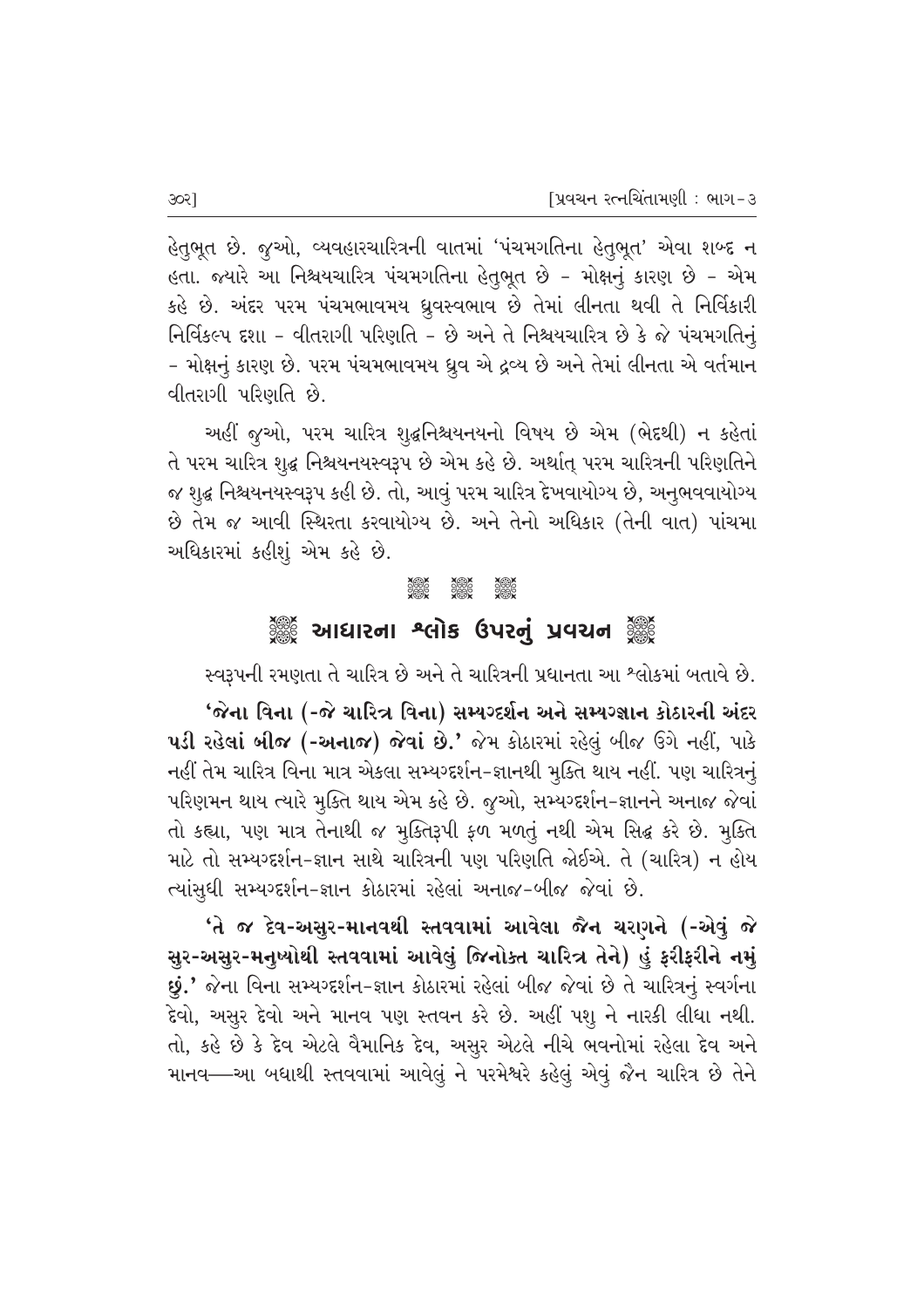હું ફરીફરીને નમું છું. અંદર આનંદસ્વરૂપમાં રમણતારૂપ ચારિત્ર એ જૈન ચારિત્ર છે એમ પરમેશ્વરે કહ્યું છે અને તેને હું ફરીફરીને નમું છું. પોતે શ્રી પદ્મપ્રભમલધારિદેવ પણ મુનિ (-ચારિત્રવંત) છે અને તેઓ આ શ્લોકનો આધાર આપીને કહે છે કે આવા ચારિત્રને મારૂં વારંવાર નમન છે, સ્તવન છે. જો કે મને (-મુનિને) ચારિત્રનું પરિણમન તો છે, પણ હવે વિશેષપણે તેમાં નમું છું (-સ્થિરતા પ્રગટ કરૂં છું).

આહા ! કરવાનું તો આ છે! માર્ગ-વસ્તુ તો આ છે. પણ અરે! હજૂ જે કરવાનું છે તે રહી જાય છે અને ન કરવાનું તે (-અજ્ઞાની) કરે છે! થઈ રહ્યું! (અમૂલ્ય) ભવ ગુમાવે છે. અરે! હજુ તો આવી વસ્તૂ (-આવું વસ્તુસ્વરૂપ) છે એવી શ્રદ્ધા કરવામાંય તેને પરસેવો ઉતરે છે. 'નહીં, નહીં, અત્યારે તો વ્યવહાર (-રાગ) જ હોય, શૃદ્ધતા (-નિશ્ચય) ન હોય' એમ અજ્ઞાની કહે છે. લ્યો ઠીક. પણ ભાઈ! જો અત્યારે શૃદ્ધતા (-નિશ્રય) ન હોય તો અર્થાત્ શ્¢ નિશ્રય સમ્યગ્દર્શન-જ્ઞાન-ચારિત્ર ન હોય તો શુભભાવને વ્યવહાર પણ કહેવામાં આવતો નથી. નિશ્ચય હોય તો જ શુભભાવને વ્યવહાર *ક*હેવામાં આવે છે. અરે! અજ્ઞાની પોતે પોતાને છેતરે છે અને છતાં માને છે કે અમે  $s$ iઈક લાભમાં છીએ. શું થાય? (એને કોણ સમજાવે?) આમ ને આમ અનાદિથી જગત લુંટાણું છે!

આહીં કહે છે કે આવું જૈનનું ચારિત્ર છે અને તે જૈન ચરણને એટલે કે ભગવાને કહેલા ચારિત્રને અહો! હું ફરીફરીને નમું છું.

#### **COC COC COC**<br>Coco Coco Coco

# ે અનોક - ૧૦૭ ઉપરનું પ્રવચન ૅુ

ઉપરમાં <sup>શ્</sup>લોક હતો તે 'માર્ગપ્રકાશ'નો હતો. તેનો આધાર આપીને (શ્રી પદ્મપ્રભમલધારિદેવે) કહ્યું કે 'માર્ગપ્રકાશ'ના કર્તા પણ ચારિત્રને નમે છે (અને હું પણ ચારિત્રને નમું છું). હવે (મુનિરાજ શ્રી પદ્મપ્રભમલધારિદેવનો) પોતાનો શ્લોક છે: 'આચાર્યોએ શીલને (-નિશ્ચયચારિત્રને) મુક્તિસુંદરીના અનંગ (-અશરીરી) સુખનું મૂળ કહ્યું છે.' આચાર્યોએ આત્માના આનંદસ્વરૂપમાં રમણતારૂપ ચારિત્રને પરમાનંદની પ્રાપ્તિ એવી મુક્તિના અંગ વિનાના – અશરીરી – આત્મિક – સુખનું મૂળ કહ્યું છે. લ્યો, ચારિત્રનું ફળ મુક્તિ છે એમ કહે છે. સ્વરૂપનું સમ્યગ્દર્શન, સ્વરૂપનું